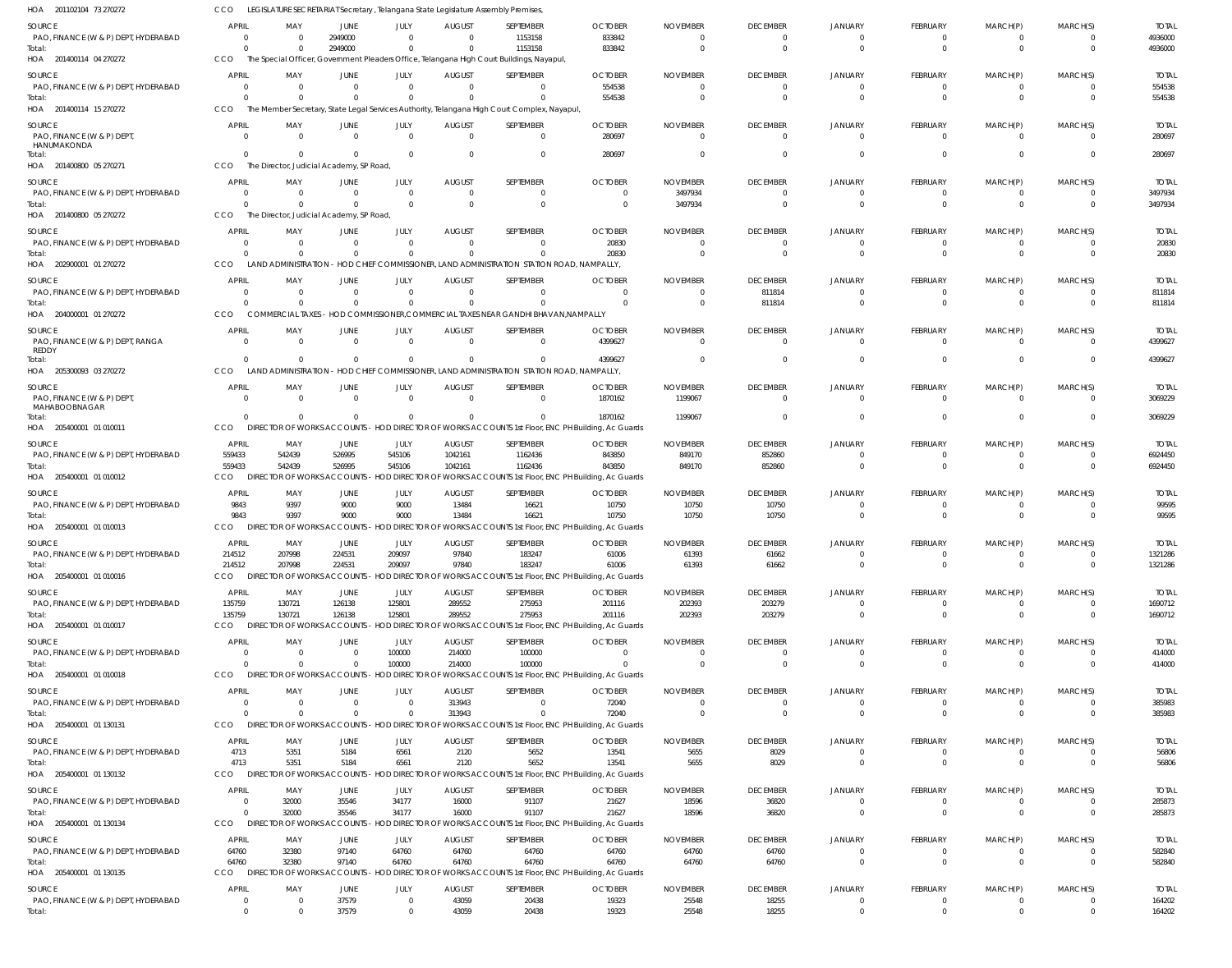| HOA 205400001 01 140                                                   | CCO                      |                            |                       |                            |                                  | DIRECTOR OF WORKS ACCOUNTS - HOD DIRECTOR OF WORKS ACCOUNTS 1st Floor, ENC PH Building, Ac Guards |                                           |                          |                 |                      |                      |                      |                      |                |
|------------------------------------------------------------------------|--------------------------|----------------------------|-----------------------|----------------------------|----------------------------------|---------------------------------------------------------------------------------------------------|-------------------------------------------|--------------------------|-----------------|----------------------|----------------------|----------------------|----------------------|----------------|
| SOURCE                                                                 | <b>APRIL</b>             | MAY                        | JUNE                  | JULY                       | <b>AUGUST</b>                    | SEPTEMBER                                                                                         | <b>OCTOBER</b>                            | <b>NOVEMBER</b>          | <b>DECEMBER</b> | <b>JANUARY</b>       | <b>FEBRUARY</b>      | MARCH(P)             | MARCH(S)             | <b>TOTAL</b>   |
| PAO, FINANCE (W & P) DEPT, HYDERABAD                                   | $\Omega$                 | $\Omega$                   | 350512                | $\Omega$                   | 350512                           | 175256                                                                                            | 175256                                    | 175256                   | 182874          |                      | $\mathbf 0$          | -0                   | $\Omega$             | 1409666        |
| iotal                                                                  | $\Omega$                 | $\Omega$                   | 350512                | $\Omega$                   | 350512                           | 175256                                                                                            | 175256                                    | 175256                   | 182874          | $\Omega$             | $\overline{0}$       | $\overline{0}$       | $\overline{0}$       | 1409666        |
| HOA 205400001 01 240                                                   | CCO                      |                            |                       |                            |                                  | DIRECTOR OF WORKS ACCOUNTS - HOD DIRECTOR OF WORKS ACCOUNTS 1st Floor, ENC PH Building, Ac Guards |                                           |                          |                 |                      |                      |                      |                      |                |
| SOURCE                                                                 | <b>APRIL</b>             | MAY                        | JUNE                  | JULY                       | <b>AUGUST</b>                    | SEPTEMBER                                                                                         | <b>OCTOBER</b>                            | <b>NOVEMBER</b>          | <b>DECEMBER</b> | <b>JANUARY</b>       | <b>FEBRUARY</b>      | MARCH(P)             | MARCH(S)             | <b>TOTAL</b>   |
| PAO, FINANCE (W & P) DEPT, HYDERABAD                                   |                          | $\Omega$                   | 26664                 | $\overline{0}$             | 30842                            | $\Omega$                                                                                          | $\overline{\mathbf{0}}$                   | 48232                    | $\Omega$        |                      | $\mathbf 0$          | $\mathbf 0$          | $\Omega$             | 105738         |
| Total                                                                  |                          | $\Omega$                   | 26664                 | $\Omega$                   | 30842                            |                                                                                                   | $\Omega$                                  | 48232                    | $\Omega$        | $\Omega$             | $\Omega$             | $\overline{0}$       | $\Omega$             | 105738         |
| HOA 205400001 01 300302                                                | CCO                      |                            |                       |                            |                                  | DIRECTOR OF WORKS ACCOUNTS - HOD DIRECTOR OF WORKS ACCOUNTS 1st Floor, ENC PH Building, Ac Guards |                                           |                          |                 |                      |                      |                      |                      |                |
| SOURCE                                                                 | <b>APRIL</b>             | MAY                        | JUNE                  | JULY                       | <b>AUGUST</b>                    | SEPTEMBER                                                                                         | <b>OCTOBER</b>                            | <b>NOVEMBER</b>          | <b>DECEMBER</b> | <b>JANUARY</b>       | <b>FEBRUARY</b>      | MARCH(P)             | MARCH(S)             | <b>TOTAL</b>   |
| PAO, FINANCE (W & P) DEPT, HYDERABAD                                   | 375485                   | 375484                     | 375485                | 487644                     | 486641                           | 487517                                                                                            | 487517                                    | 487517                   | 487517          | $\Omega$             | $\mathbf 0$          | $^{\circ}$           | $\overline{0}$       | 4050807        |
| iotal                                                                  | 375485                   | 375484                     | 375485                | 487644                     | 486641                           | 487517                                                                                            | 487517                                    | 487517                   | 487517          | $\Omega$             | $\overline{0}$       | $\overline{0}$       | $\overline{0}$       | 4050807        |
| HOA 205400001 01 510511                                                | CCO                      |                            |                       |                            |                                  | DIRECTOR OF WORKS ACCOUNTS - HOD DIRECTOR OF WORKS ACCOUNTS 1st Floor, ENC PH Building, Ac Guards |                                           |                          |                 |                      |                      |                      |                      |                |
| SOURCE                                                                 | <b>APRIL</b>             | MAY                        | <b>JUNE</b>           | JULY                       | <b>AUGUST</b>                    | SEPTEMBER                                                                                         | <b>OCTOBER</b>                            | <b>NOVEMBER</b>          | <b>DECEMBER</b> | <b>JANUARY</b>       | FEBRUARY             | MARCH(P)             | MARCH(S)             | <b>TOTAL</b>   |
| PAO, FINANCE (W & P) DEPT, HYDERABAD                                   |                          | $\Omega$                   | $\Omega$              | $\overline{0}$             | - 0                              | $\Omega$                                                                                          | $\Omega$                                  | $\Omega$                 | 19511           |                      | $\Omega$             | $\Omega$             | $\Omega$             | 19511          |
| Total:                                                                 |                          | $\Omega$                   | $\Omega$              | $\Omega$                   | $\Omega$                         |                                                                                                   | $\Omega$                                  | $\overline{0}$           | 19511           | $\Omega$             | $\overline{0}$       | $\overline{0}$       | $\overline{0}$       | 19511          |
| HOA 205400001 02 010011                                                | CCO                      |                            |                       |                            |                                  | DIRECTOR OF WORKS ACCOUNTS - HOD DIRECTOR OF WORKS ACCOUNTS 1st Floor, ENC PH Building, Ac Guards |                                           |                          |                 |                      |                      |                      |                      |                |
| SOURCE                                                                 | <b>APRIL</b>             | MAY                        | JUNE                  | JULY                       | <b>AUGUST</b>                    | SEPTEMBER                                                                                         | <b>OCTOBER</b>                            | <b>NOVEMBER</b>          | <b>DECEMBER</b> | <b>JANUARY</b>       | FEBRUARY             | MARCH(P)             | MARCH(S)             | <b>TOTAL</b>   |
| APAO Finance & Corporations, Adilabad                                  | 267075                   | 334589                     | 313585                | 314695                     | 603825                           | 511375                                                                                            | 513225                                    | 513225                   | 515293          |                      | $\mathbf 0$          | 0                    | $\Omega$             | 3886887        |
| APAO Finance & Corporations,                                           | 253363                   | 273940                     | 260088                | 292419                     | 673319                           | 414610                                                                                            | 414610                                    | 377460                   | 381580          |                      | $\mathbf 0$          | $\mathbf 0$          | $\Omega$             | 3341389        |
| Bhoopalapally<br>APAO Finance & Corporations, Jagtial                  | 180140                   | 252218                     | 273240                | 227720                     | 430344                           | 365940                                                                                            | 365940                                    | 365940                   | 366970          |                      | $\Omega$             | $\Omega$             | $\Omega$             | 2828452        |
| APAO Finance & Corporations, Jangaon                                   | 219223                   | 207201                     | 209755                | 209755                     | 438158                           | 376085                                                                                            | 380775                                    | 390675                   | 384755          |                      | $\Omega$             | $\Omega$             | $\Omega$             | 2816382        |
| APAO Finance & Corporations, Kamareddy                                 | 205922                   | 178070                     | 142800                | 179180                     | 302620                           | 269820                                                                                            | 277400                                    | 275340                   | 275340          |                      | $\Omega$             | $\Omega$             | $\Omega$             | 2106492        |
| APAO Finance & Corporations                                            | 202182                   | 207917                     | 272893                | 228990                     | 388816                           | 448909                                                                                            | 414380                                    | 416010                   | 416010          | $\Omega$             | $\Omega$             | $\Omega$             | $\Omega$             | 2996107        |
| Komarambheem Asifabad<br>APAO Finance & Corporations,                  | 271559                   | 243630                     | 244180                | 282450                     | 367430                           | 326260                                                                                            | 448340                                    | 405800                   | 407477          | $\Omega$             | $\mathbf 0$          | $\mathbf 0$          | $\Omega$             | 2997126        |
| Kothagudem                                                             |                          |                            |                       |                            |                                  |                                                                                                   |                                           |                          |                 |                      |                      |                      |                      |                |
| APAO Finance & Corporations,                                           | 257013                   | 309487                     | 309487                | 277250                     | 480137                           | 470604                                                                                            | 470837                                    | 461647                   | 459420          | $\Omega$             | $\mathbf 0$          | $\Omega$             | $\Omega$             | 3495882        |
| Mahabubabad<br>APAO Finance & Corporations, Manchirial                 | 160090                   | 267617                     | 224880                | 259624                     | 400350                           | 362890                                                                                            | 362890                                    | 295170                   | 295170          | $\Omega$             | $\mathbf 0$          | $\Omega$             | $\Omega$             | 2628681        |
| APAO Finance & Corporations, Medchal                                   | 209543                   | 203442                     | 278852                | 276800                     | 406762                           | 388960                                                                                            | 390810                                    | 340560                   | 441060          |                      | $\Omega$             | $\Omega$             | $\Omega$             | 2936789        |
| APAO Finance & Corporations, Mulugu                                    | $\overline{0}$           | $\overline{\mathbf{0}}$    | $\overline{0}$        | 0                          | - 0                              |                                                                                                   | $\overline{0}$                            | 109070                   | 109070          |                      | $\Omega$             | $\Omega$             | $\Omega$             | 218140         |
| APAO Finance & Corporations,                                           | 194278                   | 205890                     | 206997                | 253020                     | 366099                           | 342752                                                                                            | 339710                                    | 339710                   | 339710          | $\Omega$             | $\Omega$             | $\Omega$             | $\Omega$             | 2588166        |
| Nagarkurnool<br>APAO Finance & Corporations,                           | $\Omega$                 | $\Omega$                   | $\overline{0}$        | 0                          | $\overline{0}$                   | $\Omega$                                                                                          | $\overline{\mathbf{0}}$                   | $\overline{\phantom{0}}$ | 131980          |                      | $\Omega$             | $\Omega$             | $\Omega$             | 131980         |
| Narayanpet                                                             |                          |                            |                       |                            |                                  |                                                                                                   |                                           |                          |                 |                      |                      |                      |                      |                |
| APAO Finance & Corporations, Peddapalli                                | 299326                   | 312730                     | 313760                | 389057                     | 511479                           | 483020                                                                                            | 483020                                    | 484130                   | 484130          | $\Omega$             | $\Omega$             | $\Omega$             | $\Omega$             | 3760652        |
| APAO Finance & Corporations,                                           | 182511                   | 237380                     | 239533                | 274420                     | 379120                           | 394360                                                                                            | 391410                                    | 391410                   | 411990          | $\Omega$             | $\Omega$             | $\Omega$             | $\Omega$             | 2902134        |
| Sangareddy<br>APAO Finance & Corporations, Siddipet                    | 247892                   | 238930                     | 240810                | 238930                     | 474095                           | 388140                                                                                            | 388140                                    | 413120                   | 390410          | $\Omega$             | $\Omega$             | $\Omega$             | $\Omega$             | 3020467        |
| APAO Finance & Corporations, Siricilla                                 | 321802                   | 309095                     | 318519                | 313045                     | 596974                           | 503365                                                                                            | 503365                                    | 504085                   | 504085          |                      | $\Omega$             | $\Omega$             | $\Omega$             | 3874335        |
| APAO Finance & Corporations, Suryapet                                  | 395868                   | 286600                     | 286600                | 353732                     | 439466                           | 412070                                                                                            | 412070                                    | 418580                   | 425290          |                      | $\Omega$             | $\Omega$             | $\Omega$             | 3430276        |
| APAO Finance & Corporations, Vikarabad                                 | 122597                   | 198013                     | 119935                | 241520                     | 339251                           | 269710                                                                                            | 269710                                    | 269710                   | 269710          |                      | $\Omega$             | $\Omega$             | $\Omega$             | 2100156        |
| APAO Finance & Corporations,                                           | 208527                   | 209510                     | 210210                | 401375                     | 411230                           | 411230                                                                                            | 411230                                    | 345240                   | 345240          | $\Omega$             | $\Omega$             | $\Omega$             | $\Omega$             | 2953792        |
| Wanaparthy<br>APAO Finance & Corporations, Yadadr                      | 428251                   | 369070                     | 388759                | 378778                     | 558150                           | 615428                                                                                            | 582442                                    | 648818                   | 590350          |                      | $\Omega$             | $\Omega$             | $\Omega$             | 4560046        |
| APAO, PJP (FINANCE), Jogulamba Gadwal                                  | 192720                   | 106840                     | 107540                | 183862                     | 464423                           | 274670                                                                                            | 287130                                    | 289120                   | 184050          |                      | $\Omega$             | $\Omega$             | $\Omega$             | 2090355        |
| APAO, SRSP (FINANCE), WARANGAL                                         | 244453                   | 303703                     | 290319                | 298551                     | 417039                           | 548953                                                                                            | 494124                                    | 514920                   | 667872          |                      | $\Omega$             | $\Omega$             | $\Omega$             | 3779934        |
| PAO, AMRP (FINANCE) NALGONDA                                           | 418770                   | 546241                     | 500750                | 583610                     | 813300                           | 783440                                                                                            | 751080                                    | 753500                   | 756410          |                      | $\Omega$             | $\Omega$             | $\Omega$             | 5907101        |
| PAO, FINANCE (W & P) DEPT<br>HANUMAKONDA                               | 406947                   | 389830                     | 387802                | 364824                     | 689235                           | 739743                                                                                            | 675670                                    | 677400                   | 677400          |                      |                      |                      |                      | 5008851        |
| PAO, FINANCE (W & P) DEPT, HYDERABAD                                   | 600394                   | 698049                     | 615168                | 570120                     | 1255100                          | 916002                                                                                            | 1131453                                   | 1171301                  | 1234710         | $\Omega$             | $\Omega$             | $\Omega$             | $\Omega$             | 8192297        |
| PAO, FINANCE (W & P) DEPT, KARIMNAGAR                                  | 1156033                  | 1141737                    | 1120220               | 1284894                    | 1954777                          | 1747032                                                                                           | 1747262                                   | 1685163                  | 1801364         | $\Omega$             | $\Omega$             | $\Omega$             | $\Omega$             | 13638482       |
| PAO, FINANCE (W & P) DEPT, KHAMMAM                                     | 405720                   | 407260                     | 408752                | 425370                     | 712943                           | 624160                                                                                            | 633658                                    | 641860                   | 643710          | $\Omega$             | $\Omega$             | $\Omega$             | $\Omega$             | 4903433        |
| PAO, FINANCE (W & P) DEPT,                                             | 403001                   | 289695                     | 298815                | 296779                     | 518389                           | 540302                                                                                            | 476300                                    | 477800                   | 477800          | $\Omega$             | $\Omega$             | $\Omega$             | $\Omega$             | 3778881        |
| MAHABOOBNAGAR<br>PAO, FINANCE (W & P) DEPT, MEDAK                      | 207209                   | 221721                     | 197530                | 193279                     | 371940                           | 335560                                                                                            | 335560                                    | 335560                   | 335560          | $\Omega$             | $\Omega$             | $\Omega$             | $\Omega$             | 2533919        |
| PAO, FINANCE (W & P) DEPT, NIRMAL                                      | 317526                   | 278170                     | 308970                | 279360                     | 526555                           | 455762                                                                                            | 452980                                    | 452980                   | 454380          |                      | $\Omega$             | $\Omega$             | $\Omega$             | 3526683        |
| PAO, FINANCE (W & P) DEPT, NIZAMABAD                                   | 302714                   | 305890                     | 308271                | 306360                     | 561989                           | 494290                                                                                            | 494290                                    | 494290                   | 494290          | $\Omega$             | $\Omega$             | $\Omega$             | $\Omega$             | 3762384        |
| PAO, FINANCE (W & P) DEPT, RANGA                                       | 369060                   | 352000                     | 387400                | 366946                     | 660082                           | 585640                                                                                            | 588481                                    | 591200                   | 496132          | $\Omega$             | $\Omega$             | $\Omega$             | $\Omega$             | 4396941        |
| REDDY<br>iotal:                                                        | 9651709                  | 9886465                    | 9786420               | 10546715                   | 17513397                         | 15801082                                                                                          | 15888292                                  | 15850794                 | 16168718        | $\Omega$             | $\Omega$             | $\mathbf 0$          | $\Omega$             | 121093592      |
| HOA 205400001 02 010012                                                | CCO                      |                            |                       |                            |                                  | DIRECTOR OF WORKS ACCOUNTS - HOD DIRECTOR OF WORKS ACCOUNTS 1st Floor, ENC PH Building, Ac Guards |                                           |                          |                 |                      |                      |                      |                      |                |
| SOURCE                                                                 | <b>APRIL</b>             | MAY                        | JUNE                  | JULY                       | <b>AUGUST</b>                    | SEPTEMBER                                                                                         | <b>OCTOBER</b>                            | <b>NOVEMBER</b>          | <b>DECEMBER</b> | <b>JANUARY</b>       | <b>FEBRUARY</b>      | MARCH(P)             | MARCH(S)             | <b>TOTAL</b>   |
| APAO Finance & Corporations, Adilabad                                  |                          | $\Omega$                   | 83400                 | $\Omega$                   | $\Omega$                         | $\Omega$                                                                                          | $\Omega$                                  | $\Omega$                 | $\Omega$        |                      | $\Omega$             | $\Omega$             | $\Omega$             | 83400          |
| APAO Finance & Corporations, Jagtial                                   |                          | 56400                      | $\Omega$              | $\Omega$                   | $\Omega$                         |                                                                                                   | $\Omega$                                  | $\Omega$                 | $\Omega$        |                      | $\Omega$             | $\Omega$             | $\Omega$             | 56400          |
| APAO Finance & Corporations, Jangaon                                   |                          | 55200                      | $\Omega$              | $\Omega$                   | $\Omega$                         |                                                                                                   | $\Omega$                                  | $\Omega$                 | $\Omega$        | $\Omega$             | $\Omega$             | $\Omega$             | $\Omega$             | 55200          |
| APAO Finance & Corporations, Kamareddy                                 | $\Omega$                 | $\Omega$                   | 39600                 | $\Omega$                   | $\Omega$                         |                                                                                                   | $\Omega$                                  | $\Omega$                 | 5000            | $\Omega$             | $\Omega$             | $\Omega$             | $\Omega$             | 44600          |
| APAO Finance & Corporations,                                           | $\Omega$                 | $\Omega$                   | 55200                 | $\Omega$                   | $\Omega$                         | $\Omega$                                                                                          | $\Omega$                                  | $\Omega$                 | $\Omega$        | $\Omega$             | $\Omega$             | $\Omega$             | $\Omega$             | 55200          |
| Komarambheem Asifabad<br>APAO Finance & Corporations,                  | 66425                    | 4025                       | 42000                 | 5825                       | 975                              | 975                                                                                               | 975                                       | 975                      | 975             | $\Omega$             | $\Omega$             | $\Omega$             | $\overline{0}$       | 123150         |
| Kothagudem                                                             |                          |                            |                       |                            |                                  |                                                                                                   |                                           |                          |                 |                      |                      |                      |                      |                |
| APAO Finance & Corporations,                                           | $\Omega$                 | $\Omega$                   | $\overline{0}$        | $\overline{0}$             | $\overline{\mathbf{0}}$          | 71700                                                                                             | $\overline{\mathbf{0}}$                   | $\overline{0}$           | $\Omega$        | $\Omega$             | $\Omega$             | $\Omega$             | $\overline{0}$       | 71700          |
| Mahabubabad<br>APAO Finance & Corporations, Manchirial                 | 46500                    | $\Omega$                   | 2500                  | $\overline{0}$             | $\overline{0}$                   | 9300                                                                                              | $\overline{0}$                            | $\overline{\mathbf{0}}$  | $\Omega$        | $\Omega$             | $\Omega$             | $\Omega$             | $\Omega$             | 58300          |
| APAO Finance & Corporations, Medchal                                   | 48600                    | $\overline{0}$             | $\overline{0}$        | $\overline{0}$             | $\overline{0}$                   | $\Omega$                                                                                          | $\overline{0}$                            | 5000                     | $\Omega$        | $\Omega$             | $\Omega$             | $\Omega$             | $\Omega$             | 53600          |
| APAO Finance & Corporations,                                           | 2000                     | 2000                       | 40100                 | 2000                       | 2000                             | 2000                                                                                              | 2000                                      | 2000                     | 2000            | $\Omega$             | $\Omega$             | $\Omega$             | $\Omega$             | 56100          |
| Nagarkurnool<br>APAO Finance & Corporations, Peddapalli                | $\mathbf 0$              | $\overline{0}$             | 90000                 | $\overline{0}$             | $\overline{\mathbf{0}}$          | $\Omega$                                                                                          | $\overline{\mathbf{0}}$                   | $\overline{0}$           | $\Omega$        | $\Omega$             | $\Omega$             | $\Omega$             | $\Omega$             | 90000          |
| APAO Finance & Corporations,                                           | 54800                    | 2000                       | 2000                  | 2000                       | 2000                             | 2000                                                                                              | 12000                                     | 2000                     | 2000            | $\Omega$             | $\Omega$             | $\Omega$             | $\Omega$             | 80800          |
| Sangareddy                                                             |                          |                            |                       |                            |                                  |                                                                                                   |                                           |                          |                 |                      |                      |                      |                      |                |
| APAO Finance & Corporations, Siricilla                                 | 1503                     | 70503                      | 1503                  | 1546                       | 1546                             | 1546                                                                                              | 1546                                      | 1546                     | 1546            | $\Omega$             | $\Omega$             | $\Omega$             | $\Omega$             | 82785          |
| APAO Finance & Corporations, Suryapet                                  | $\Omega$                 | 65100                      | $\overline{0}$        | $\Omega$                   | $\Omega$                         |                                                                                                   | $\Omega$                                  | $\Omega$<br>$\Omega$     | $\Omega$        | $\Omega$<br>$\Omega$ | $\Omega$<br>$\Omega$ | $\Omega$             | $\Omega$<br>$\Omega$ | 65100          |
| APAO Finance & Corporations, Vikarabad<br>APAO Finance & Corporations, | $\Omega$<br>$\mathbf{0}$ | $\Omega$<br>$\overline{0}$ | 39900<br>$\mathbf{0}$ | $\mathbf 0$<br>$\mathbf 0$ | $\overline{0}$<br>$\overline{0}$ | $\Omega$                                                                                          | $\overline{\mathbf{0}}$<br>$\overline{0}$ | 48900                    | $\Omega$        | $\Omega$             | $\Omega$             | $\Omega$<br>$\Omega$ | $\Omega$             | 39900<br>48900 |
| Wanaparthy                                                             |                          |                            |                       |                            |                                  |                                                                                                   |                                           |                          |                 |                      |                      |                      |                      |                |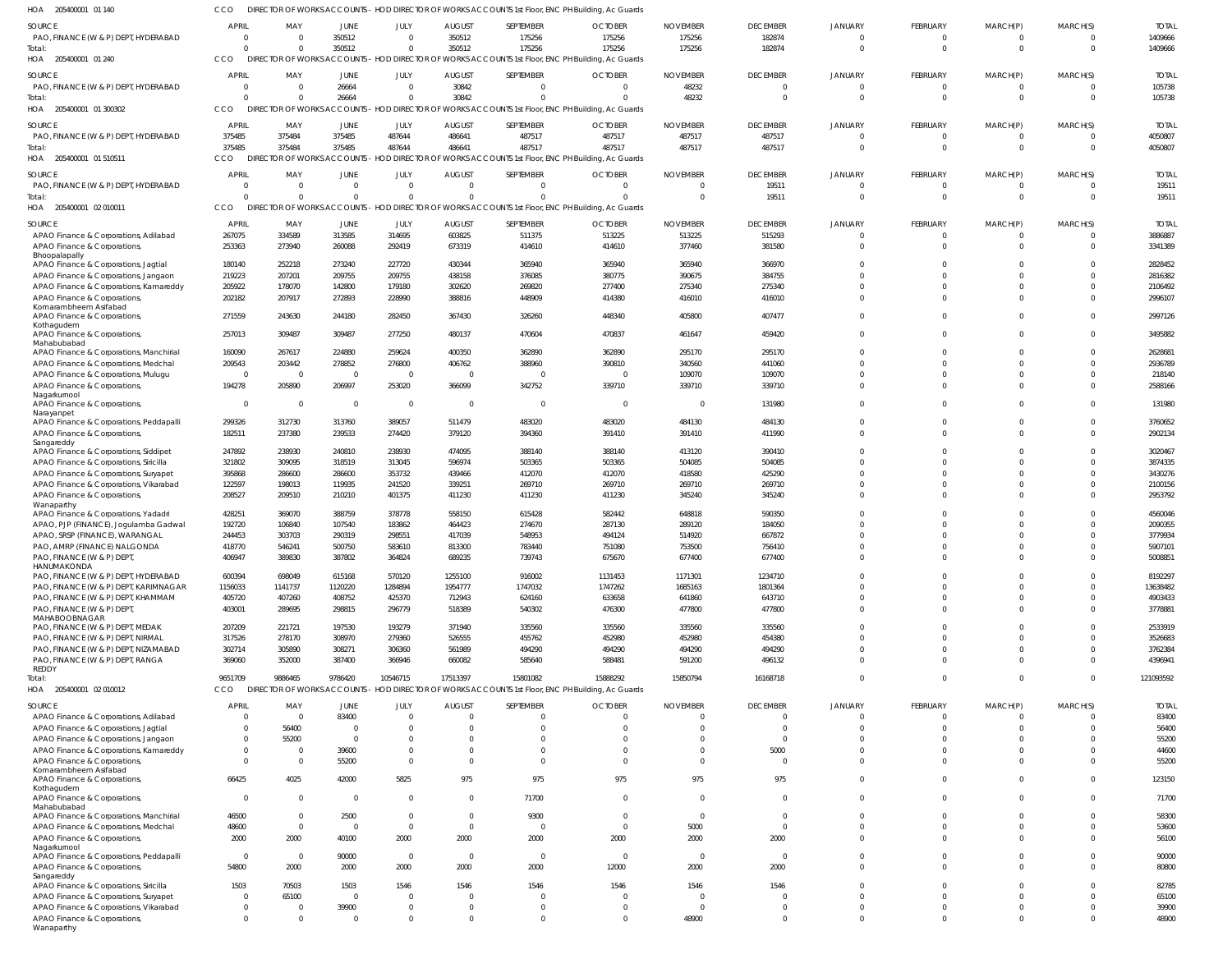205400001 02 010012 HOA CCO DIRECTOR OF WORKS ACCOUNTS - HOD DIRECTOR OF WORKS ACCOUNTS 1st Floor, ENC PH Building, Ac Guards

| SOURCE                                     | <b>APRIL</b>   | MAY            | <b>JUNE</b>    | JULY           | <b>AUGUST</b> | SEPTEMBER                                                                                         | <b>OCTOBER</b> | <b>NOVEMBER</b> | <b>DECEMBER</b> | <b>JANUARY</b> | <b>FEBRUARY</b> | MARCH(P)       | MARCH(S)       | <b>TOTAL</b> |
|--------------------------------------------|----------------|----------------|----------------|----------------|---------------|---------------------------------------------------------------------------------------------------|----------------|-----------------|-----------------|----------------|-----------------|----------------|----------------|--------------|
| APAO Finance & Corporations, Yadadri       | 83700          | - 0            | 6600           | $\overline{0}$ | $\Omega$      | $\circ$                                                                                           | 0              | -0              | $\Omega$        | $\cap$         | $\Omega$        | 0              | $\mathbf{0}$   | 90300        |
| APAO, PJP (FINANCE), Jogulamba Gadwal      | $\overline{0}$ | $\Omega$       | $\overline{0}$ | $\mathbf 0$    | $\Omega$      | $\overline{0}$                                                                                    | 55800          | $\overline{0}$  | $\Omega$        | $\Omega$       | $\Omega$        | $\mathbf 0$    | $\mathbf 0$    | 55800        |
|                                            |                |                |                |                |               |                                                                                                   |                |                 |                 | $\Omega$       |                 |                |                |              |
| APAO, SRSP (FINANCE), WARANGAL             | 4755           | 5432           | 78465          | 4557           | 7393          | 8183                                                                                              | 7150           | 22450           | 9637            |                | U               | $\Omega$       | $\Omega$       | 148022       |
| PAO, AMRP (FINANCE) NALGONDA               | 2000           | 132200         | 2000           | 2280           | 2000          | 2000                                                                                              | 2000           | 29500           | 2000            | $\Omega$       |                 | $\Omega$       | $\mathbf 0$    | 175980       |
| PAO, FINANCE (W & P) DEPT,                 | 6245           | 6100           | 6102           | 5983           | 10465         | 113826                                                                                            | 8850           | 8850            | 8850            | $\Omega$       |                 | $\Omega$       | $\Omega$       | 175271       |
| HANUMAKONDA                                |                |                |                |                |               |                                                                                                   |                |                 |                 |                |                 |                |                |              |
| PAO, FINANCE (W & P) DEPT, HYDERABAD       | 133630         | 13194          | 20600          | 11300          | 18700         | 14890                                                                                             | 19147          | 20253           | 21100           | $\Omega$       |                 | $\Omega$       | $\mathbf 0$    | 272814       |
| PAO, FINANCE (W & P) DEPT, KARIMNAGAR      | 17106          | 17200          | 336039         | 17566          | 27720         | 22794                                                                                             | 22843          | 22529           | 23391           | $\Omega$       |                 | $\Omega$       | $\mathbf 0$    | 507188       |
| PAO, FINANCE (W & P) DEPT, KHAMMAM         | 138838         | 8839           | 8839           | 8839           | 12639         | 11189                                                                                             | 10889          | 11139           | 11139           | $\Omega$       |                 | $\Omega$       | $\mathbf 0$    | 222350       |
|                                            |                |                |                |                |               |                                                                                                   |                |                 |                 |                |                 |                |                |              |
| PAO, FINANCE (W & P) DEPT,                 | 314            | 16             | 55800          | $\mathbf 0$    | $\Omega$      | $\Omega$                                                                                          | $\Omega$       | $\Omega$        |                 | $\Omega$       | $\Omega$        | $\Omega$       | $\Omega$       | 56130        |
| MAHABOOBNAGAR                              |                |                |                |                |               |                                                                                                   |                |                 |                 |                |                 |                |                |              |
| PAO, FINANCE (W & P) DEPT, MEDAK           | $\overline{0}$ | $\overline{0}$ | 51300          | $\mathbf 0$    | $\Omega$      | $\overline{0}$                                                                                    | 0              | $\overline{0}$  | $\Omega$        | $\Omega$       |                 | $\Omega$       | $\mathbf 0$    | 51300        |
| PAO, FINANCE (W & P) DEPT, NIRMAL          | 67100          | 2000           | 2000           | 2000           | 2000          | 2000                                                                                              | 2000           | 2000            | 2000            | $\Omega$       | $\Omega$        | $\Omega$       | $\mathbf 0$    | 83100        |
| PAO, FINANCE (W & P) DEPT, NIZAMABAD       | 3225           | 74450          | 3050           | 3050           | 6850          | 4950                                                                                              | 4950           | 4950            | 4950            | $\Omega$       |                 | $\Omega$       | $\mathbf 0$    | 110425       |
| PAO, FINANCE (W & P) DEPT, RANGA           | 6900           | 88200          | 7200           | 6900           | 10900         | 8900                                                                                              | 8880           | 8900            | 7620            | $\Omega$       | $\Omega$        | $\Omega$       | $\mathbf{0}$   | 154400       |
| REDDY                                      |                |                |                |                |               |                                                                                                   |                |                 |                 |                |                 |                |                |              |
| Total:                                     | 683641         | 602859         | 974198         | 73846          | 105188        | 276253                                                                                            | 159030         | 190992          | 102208          | $\Omega$       | $\Omega$        | $\overline{0}$ | $\mathbf{0}$   | 3168215      |
| HOA 205400001 02 010013                    | CCO            |                |                |                |               | DIRECTOR OF WORKS ACCOUNTS - HOD DIRECTOR OF WORKS ACCOUNTS 1st Floor, ENC PH Building, Ac Guards |                |                 |                 |                |                 |                |                |              |
|                                            |                |                |                |                |               |                                                                                                   |                |                 |                 |                |                 |                |                |              |
| SOURCE                                     | <b>APRIL</b>   | MAY            | JUNE           | JULY           | <b>AUGUST</b> | SEPTEMBER                                                                                         | <b>OCTOBER</b> | <b>NOVEMBER</b> | <b>DECEMBER</b> | <b>JANUARY</b> | <b>FEBRUARY</b> | MARCH(P)       | MARCH(S)       | <b>TOTAL</b> |
|                                            | 121338         | 128536         | 120470         | 120900         | 56083         | 37015                                                                                             | 37149          | 37149           | 37304           | $\Omega$       | $\Omega$        | $\overline{0}$ | $\mathbf 0$    | 695944       |
| APAO Finance & Corporations, Adilabad      |                |                |                |                |               |                                                                                                   |                |                 |                 |                |                 |                |                |              |
| APAO Finance & Corporations,               | 97238          | 105131         | 99820          | 112298         | $-32775$      | 75317                                                                                             | 29995          | 27308           | 27608           | $\Omega$       | $\Omega$        | $\mathbf 0$    | $\mathbf{0}$   | 541940       |
| Bhoopalapally                              |                |                |                |                |               |                                                                                                   |                |                 |                 |                |                 |                |                |              |
| APAO Finance & Corporations, Jagtial       | 69207          | 121544         | 104927         | 87466          | 34799         | 26483                                                                                             | 26483          | 26483           | 26558           | $\Omega$       |                 | $\Omega$       | $\mathbf 0$    | 523950       |
| APAO Finance & Corporations, Jangaon       | 84293          | 79492          | 80472          | 80472          | 23687         | 27217                                                                                             | 27558          | 28278           | 27848           | $\Omega$       |                 | $\Omega$       | $\mathbf 0$    | 459317       |
| APAO Finance & Corporations, Kamareddy     | 79015          | 68336          | 54810          | 68766          | 48399         | 31843                                                                                             | 33044          | 32245           | 32245           | $\Omega$       |                 | $\Omega$       | $\mathbf 0$    | 448703       |
| APAO Finance & Corporations,               | 77579          | 79782          | 114281         | 87885          | 60798         | 41816                                                                                             | 29978          | 30096           | 30096           | $\Omega$       | $\Omega$        | $\Omega$       | $\mathbf 0$    | 552311       |
| Komarambheem Asifabad                      |                |                |                |                |               |                                                                                                   |                |                 |                 |                |                 |                |                |              |
| APAO Finance & Corporations,               | 104479         | 93579          | 93792          | 112719         | 48054         | 42465                                                                                             | 32454          | 29375           | 29497           | $\Omega$       | $\Omega$        | $\Omega$       | $\mathbf{0}$   | 586414       |
|                                            |                |                |                |                |               |                                                                                                   |                |                 |                 |                |                 |                |                |              |
| Kothagudem<br>APAO Finance & Corporations, | 98643          | 116926         | 191148         | 106421         | 80036         | 71136                                                                                             | 39199          | 35717           | 33241           | $\Omega$       | $\Omega$        | $\Omega$       | $\mathbf{0}$   | 772467       |
|                                            |                |                |                |                |               |                                                                                                   |                |                 |                 |                |                 |                |                |              |
| Mahabubabad                                |                |                |                |                |               |                                                                                                   |                |                 |                 | $\Omega$       |                 |                |                |              |
| APAO Finance & Corporations, Manchirial    | 61635          | 102895         | 86499          | 105198         | 9166          | 26285                                                                                             | 26285          | 21386           | 21386           |                |                 | $\Omega$       | $\mathbf 0$    | 460735       |
| APAO Finance & Corporations, Medchal       | 80511          | 78329          | 107026         | 111748         | 37428         | 28160                                                                                             | 28295          | 24661           | 31929           | $\Omega$       | $\Omega$        | $\Omega$       | $\mathbf 0$    | 528087       |
| APAO Finance & Corporations, Mulugu        | $\overline{0}$ | $\Omega$       | $\overline{0}$ | $\overline{0}$ | $\Omega$      | $\overline{0}$                                                                                    | 0              | 7892            | 7892            | $\Omega$       |                 | $\Omega$       | $\mathbf 0$    | 15784        |
| APAO Finance & Corporations,               | 74528          | 79030          | 89155          | 102487         | 31664         | 28115                                                                                             | 24579          | 24579           | 24579           | $\Omega$       | $\Omega$        | $\Omega$       | $\mathbf 0$    | 478716       |
| Nagarkurnool                               |                |                |                |                |               |                                                                                                   |                |                 |                 |                |                 |                |                |              |
| APAO Finance & Corporations,               | $\overline{0}$ | $\Omega$       | $\overline{0}$ | $\mathbf{0}$   | $\Omega$      | $\overline{0}$                                                                                    | - 0            | - 0             | 9546            | $\Omega$       |                 | $\Omega$       | $\mathbf{0}$   | 9546         |
| Narayanpet                                 |                |                |                |                |               |                                                                                                   |                |                 |                 |                |                 |                |                |              |
| APAO Finance & Corporations, Peddapalli    | 114022         | 120129         | 120528         | 157549         | 41930         | 34949                                                                                             | 34949          | 35030           | 35030           | $\Omega$       | $\Omega$        | $\Omega$       | $\Omega$       | 694116       |
|                                            |                |                |                | 151623         | 28866         | 48197                                                                                             | 28332          | 28332           |                 | $\Omega$       | $\Omega$        | $\Omega$       | $\Omega$       | 574973       |
| APAO Finance & Corporations,               | 70119          | 91178          | 92013          |                |               |                                                                                                   |                |                 | 36313           |                |                 |                |                |              |
| Sangareddy                                 |                |                |                |                |               |                                                                                                   |                |                 |                 | $\Omega$       |                 | $\Omega$       | $\Omega$       |              |
| APAO Finance & Corporations, Siddipet      | 95105          | 91713          | 92442          | 91713          | 25406         | 28080                                                                                             | 28080          | 29898           | 28246           |                |                 |                |                | 510683       |
| APAO Finance & Corporations, Siricilla     | 123844         | 118828         | 122482         | 120360         | 44880         | 36453                                                                                             | 36453          | 36505           | 36505           | $\Omega$       |                 | $\Omega$       | $\Omega$       | 676310       |
| APAO Finance & Corporations, Suryapet      | 152032         | 110018         | 110018         | 143571         | 31798         | 29817                                                                                             | 29817          | 30291           | 30779           | $\Omega$       | U               | $\Omega$       | $\Omega$       | 668141       |
| APAO Finance & Corporations, Vikarabad     | 47064          | 75997          | 46041          | 92722          | 22626         | 34010                                                                                             | 34010          | 34010           | 34010           | $\Omega$       |                 | $\Omega$       | $\Omega$       | 420490       |
|                                            | 80088          |                | 100113         | 160122         | 29754         | 29754                                                                                             | 29754          | 24981           | 24981           | $\Omega$       | $\Omega$        | $\Omega$       | $\Omega$       | 559977       |
| APAO Finance & Corporations,               |                | 80430          |                |                |               |                                                                                                   |                |                 |                 |                |                 |                |                |              |
| Wanaparthy                                 |                |                | 149749         |                |               |                                                                                                   |                |                 |                 | $\Omega$       |                 | $\Omega$       | $\Omega$       | 966894       |
| APAO Finance & Corporations, Yadadr        | 237698         | 142114         |                | 144728         | 63956         | 64551                                                                                             | 44867          | 70865           | 48366           |                |                 |                |                |              |
| APAO, PJP (FINANCE), Jogulamba Gadwal      | 73961          | 41009          | 41281          | 72171          | 142107        | 51871                                                                                             | 20778          | 20923           | 13320           | $\Omega$       |                 | $\Omega$       | $\Omega$       | 477421       |
| APAO, SRSP (FINANCE), WARANGAL             | 93793          | 138827         | 111388         | 114571         | 77660         | 83899                                                                                             | 58745          | 42420           | 105572          | $\Omega$       |                 |                | $\Omega$       | 826875       |
| PAO, AMRP (FINANCE) NALGONDA               | 161130         | 210014         | 225943         | 224501         | 121623        | 68280                                                                                             | 54406          | 54582           | 54794           | $\Omega$       |                 | $\Omega$       | $\Omega$       | 1175273      |
| PAO, FINANCE (W & P) DEPT,                 | 156294         | 149728         | 244139         | 140141         | 119026        | 70752                                                                                             | 48919          | 49045           | 49045           |                |                 |                |                | 1027089      |
| HANUMAKONDA                                |                |                |                |                |               |                                                                                                   |                |                 |                 |                |                 |                |                |              |
| PAO, FINANCE (W & P) DEPT, HYDERABAD       | 230280         | 267790         | 266548         | 218693         | $-74981$      | 66238                                                                                             | 113712         | 117988          | 155674          | $\Omega$       | $\Omega$        | $\Omega$       | $\Omega$       | 1361942      |
|                                            |                |                |                |                |               |                                                                                                   |                |                 |                 | $\Omega$       | $\Omega$        | $\Omega$       | $\Omega$       |              |
| PAO, FINANCE (W & P) DEPT, KARIMNAGAR      | 444655         | 439538         | 431034         | 494077         | 231958        | 165236                                                                                            | 163289         | 157210          | 263646          |                |                 |                |                | 2790643      |
| PAO, FINANCE (W & P) DEPT, KHAMMAM         | 186585         | 156769         | 157835         | 163787         | 121639        | 69105                                                                                             | 69152          | 57458           | 57593           | $\Omega$       | $\Omega$        | $\Omega$       | $\Omega$       | 1039923      |
| PAO, FINANCE (W & P) DEPT,                 | 155092         | 111329         | 128380         | 114086         | 72806         | 57327                                                                                             | 34487          | 34597           | 34597           | $\Omega$       | $\Omega$        | $\Omega$       | $\Omega$       | 742701       |
| MAHABOOBNAGAR                              |                |                |                |                |               |                                                                                                   |                |                 |                 |                |                 |                |                |              |
| PAO, FINANCE (W & P) DEPT, MEDAK           | 79581          | 85156          | 75883          | 74115          | 44164         | 24290                                                                                             | 24290          | 24290           | 24290           | $\Omega$       | U               | $\Omega$       | $\Omega$       | 456059       |
| PAO, FINANCE (W & P) DEPT, NIRMAL          | 121884         | 106790         | 118497         | 107251         | 55136         | 33160                                                                                             | 32774          | 32774           | 32876           | $\Omega$       |                 | $\Omega$       | $\Omega$       | 641142       |
| PAO, FINANCE (W & P) DEPT, NIZAMABAD       | 116357         | 117619         | 118541         | 117801         | 71417         | 35797                                                                                             | 35797          | 35797           | 35797           | $\Omega$       | $\Omega$        | $\Omega$       | $\Omega$       | 684923       |
|                                            |                |                |                |                |               |                                                                                                   |                |                 |                 |                |                 |                |                |              |
| PAO, FINANCE (W & P) DEPT, RANGA           | 149142         | 158430         | 156175         | 145826         | 94008         | 52452                                                                                             | 51988          | 52857           | 44979           | $\Omega$       | $\Omega$        | $\Omega$       | $\Omega$       | 905857       |
| REDDY                                      |                |                |                |                |               |                                                                                                   |                |                 |                 |                |                 |                |                |              |
| Total:                                     | 3837192        | 3866986        | 4051430        | 4145768        | 1763118       | 1520070                                                                                           | 1309618        | 1295022         | 1486142         | $\Omega$       | $\Omega$        | $\mathbf{0}$   | $\Omega$       | 23275346     |
| HOA 205400001 02 010015                    | CCO            |                |                |                |               | DIRECTOR OF WORKS ACCOUNTS - HOD DIRECTOR OF WORKS ACCOUNTS 1st Floor, ENC PH Building, Ac Guards |                |                 |                 |                |                 |                |                |              |
|                                            |                |                |                |                |               |                                                                                                   |                |                 |                 |                |                 |                |                |              |
| SOURCE                                     | <b>APRIL</b>   | MAY            | JUNE           | JULY           | <b>AUGUST</b> | SEPTEMBER                                                                                         | <b>OCTOBER</b> | <b>NOVEMBER</b> | <b>DECEMBER</b> | JANUARY        | <b>FEBRUARY</b> | MARCH(P)       | MARCH(S)       | <b>TOTAL</b> |
| PAO, FINANCE (W & P) DEPT, HYDERABAD       | $\overline{0}$ | $\Omega$       | $\overline{0}$ | $\mathbf{0}$   | $\Omega$      | $\overline{0}$                                                                                    | 1443           | $\overline{0}$  | $\Omega$        | $\Omega$       | $\mathbf 0$     | $\overline{0}$ | $\overline{0}$ | 1443         |
| Total:                                     | $\Omega$       | $\Omega$       | $\Omega$       | $\Omega$       | $\cap$        | $\Omega$                                                                                          | 1443           | $\Omega$        | $\Omega$        | $\Omega$       | $\mathbf 0$     | $\overline{0}$ | $\mathbf 0$    | 1443         |
| HOA 205400001 02 010016                    | CCO            |                |                |                |               | DIRECTOR OF WORKS ACCOUNTS - HOD DIRECTOR OF WORKS ACCOUNTS 1st Floor, ENC PH Building, Ac Guards |                |                 |                 |                |                 |                |                |              |
|                                            |                |                |                |                |               |                                                                                                   |                |                 |                 |                |                 |                |                |              |
| SOURCE                                     | <b>APRIL</b>   | MAY            | JUNE           | JULY           | <b>AUGUST</b> | SEPTEMBER                                                                                         | <b>OCTOBER</b> | <b>NOVEMBER</b> | <b>DECEMBER</b> | <b>JANUARY</b> | <b>FEBRUARY</b> | MARCH(P)       | MARCH(S)       | <b>TOTAL</b> |
| APAO Finance & Corporations, Adilabad      | 38371          | 48066          | 45050          | 45211          | 86838         | 66102                                                                                             | 66343          | 66343           | 66621           | $\Omega$       | $\Omega$        | $\Omega$       | $\Omega$       | 528945       |
|                                            |                |                |                |                |               |                                                                                                   |                |                 |                 |                |                 |                |                |              |
| APAO Finance & Corporations,               | 30093          | 32536          | 30892          | 34753          | 89758         | 53565                                                                                             | 53565          | 48767           | 49303           | $\Omega$       | $\Omega$        | $\Omega$       | $\Omega$       | 423232       |
| Bhoopalapally                              |                |                |                |                |               |                                                                                                   |                |                 |                 | $\Omega$       | $\Omega$        |                |                |              |
| APAO Finance & Corporations, Jagtial       | 37124          | 50563          | 54482          | 45952          | 74575         | 47293                                                                                             | 47293          | 47293           | 47427           |                |                 | $\Omega$       | $\Omega$       | 452002       |
| APAO Finance & Corporations, Jangaon       | 31520          | 29726          | 30092          | 30092          | 60503         | 48602                                                                                             | 49212          | 50499           | 49729           | $\Omega$       | $\Omega$        | $\Omega$       | $\Omega$       | 379975       |
| APAO Finance & Corporations, Kamareddy     | 28798          | 25554          | 20496          | 25715          | 44657         | 35426                                                                                             | 36441          | 36143           | 36143           | $\Omega$       | $\Omega$        | $\Omega$       | $\Omega$       | 289373       |
| APAO Finance & Corporations,               | 24008          | 24690          | 32412          | 27197          | 60639         | 63619                                                                                             | 53535          | 53747           | 53747           | $\Omega$       | $\Omega$        | $\Omega$       | $\Omega$       | 393594       |
| Komarambheem Asifabad                      |                |                |                |                |               |                                                                                                   |                |                 |                 |                |                 |                |                |              |
| APAO Finance & Corporations,               | 54016          | 46466          | 50590          | 59137          | 51280         | 45045                                                                                             | 59955          | 54456           | 54674           | $\Omega$       | $\Omega$        | $\Omega$       | $\Omega$       | 475619       |
| Kothagudem                                 |                |                |                |                |               |                                                                                                   |                |                 |                 |                |                 |                |                |              |
| APAO Finance & Corporations,               | 30527          | 36185          | 36185          | 32935          | 74142         | 56387                                                                                             | 60654          | 59576           | 59361           | $\Omega$       | $\Omega$        | $\Omega$       | $\Omega$       | 445952       |
| Mahabubabad                                |                |                |                |                |               |                                                                                                   |                |                 |                 |                |                 |                |                |              |
| APAO Finance & Corporations, Manchirial    | 23048          | 38476          | 32345          | 42530          | 50866         | 46941                                                                                             | 46941          | 38192           | 38192           | $\Omega$       | $\Omega$        | $\Omega$       | $\Omega$       | 357531       |
|                                            |                |                |                |                |               |                                                                                                   |                |                 |                 | $\Omega$       | $\Omega$        | $\Omega$       | $\Omega$       |              |
| APAO Finance & Corporations, Medchal       | 60883          | 59412          | 76246          | 81947          | 103391        | 92837                                                                                             | 93281          | 81300           | 105262          |                |                 |                |                | 754559       |
| APAO Finance & Corporations, Mulugu        | $\overline{0}$ | $\Omega$       | $\Omega$       | $\overline{0}$ | $\Omega$      | $\Omega$                                                                                          | $\mathbf 0$    | 14093           | 14093           | $\Omega$       | $\Omega$        | $\Omega$       | $\Omega$       | 28186        |
| APAO Finance & Corporations,               | 23065          | 24458          | 27802          | 53244          | 47159         | 46268                                                                                             | 43892          | 43892           | 43892           | $\Omega$       | $\Omega$        | $\Omega$       | $\Omega$       | 353672       |
| Nagarkurnool                               |                |                |                |                |               |                                                                                                   |                |                 |                 |                |                 |                |                |              |
|                                            |                |                |                |                |               |                                                                                                   |                |                 |                 |                |                 |                |                |              |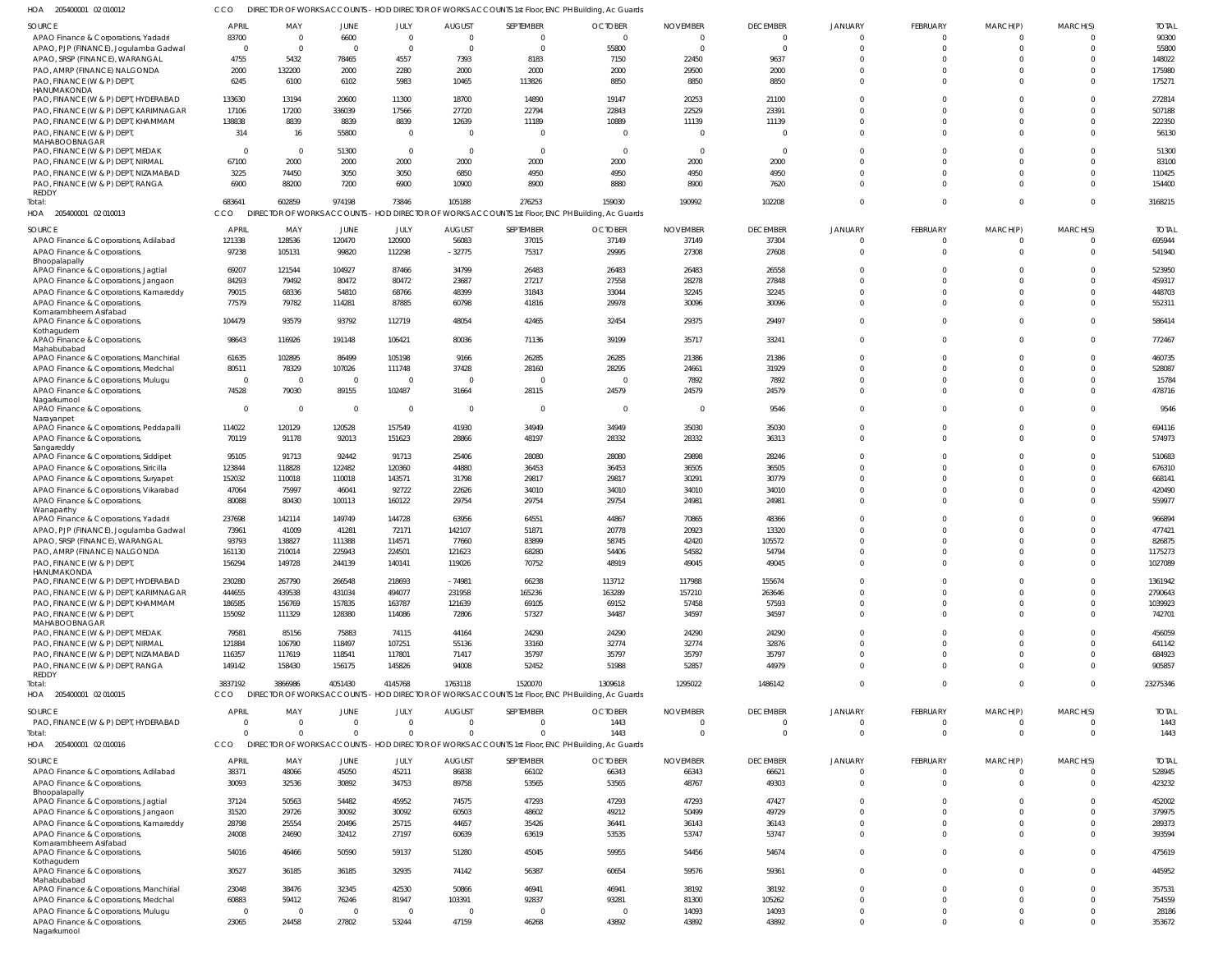205400001 02 010016 HOA CCO DIRECTOR OF WORKS ACCOUNTS - HOD DIRECTOR OF WORKS ACCOUNTS 1st Floor, ENC PH Building, Ac Guards

| SOURCE<br>APAO Finance & Corporations,                                  | <b>APRIL</b><br>$\overline{0}$ | MAY<br>$\overline{\mathbf{0}}$ | JUNE<br>$\overline{0}$ | JULY<br>$\Omega$   | <b>AUGUST</b><br>$\overline{0}$ | SEPTEMBER<br>$\Omega$                                                                             | <b>OCTOBER</b><br>$\overline{0}$ | <b>NOVEMBER</b><br>$\Omega$ | <b>DECEMBER</b><br>17048 | <b>JANUARY</b><br>$\Omega$ | FEBRUARY<br>$\Omega$ | MARCH(P)<br>$\Omega$ | MARCH(S)             | <b>TOTAL</b><br>17048 |
|-------------------------------------------------------------------------|--------------------------------|--------------------------------|------------------------|--------------------|---------------------------------|---------------------------------------------------------------------------------------------------|----------------------------------|-----------------------------|--------------------------|----------------------------|----------------------|----------------------|----------------------|-----------------------|
| Narayanpet                                                              |                                |                                |                        |                    |                                 |                                                                                                   |                                  |                             |                          |                            |                      |                      |                      |                       |
| APAO Finance & Corporations, Peddapalli<br>APAO Finance & Corporations, | 54031<br>21905                 | 56502<br>29780                 | 56626<br>30093         | 62794<br>40518     | 69048<br>47008                  | 62413<br>45432                                                                                    | 62413<br>44103                   | 62557<br>44103              | 62557<br>47087           | $\Omega$<br>$\Omega$       | $\Omega$<br>$\Omega$ | $\Omega$             |                      | 548941<br>350029      |
| Sangareddy<br>APAO Finance & Corporations, Siddipet                     | 35565                          | 34296                          | 34569                  | 34296              | 65716                           | 50145                                                                                             | 50145                            | 53733                       | 50440                    | $\Omega$                   |                      |                      |                      | 408905                |
| APAO Finance & Corporations, Siricilla                                  | 46312                          | 44436                          | 45802                  | 45009              | 84648                           | 65093                                                                                             | 65093                            | 65187                       | 65187                    | $\Omega$                   |                      |                      |                      | 526767                |
| APAO Finance & Corporations, Suryapet                                   | 50116                          | 37283                          | 51885                  | 59916              | 56781                           | 53244                                                                                             | 53244                            | 54090                       | 54962                    | $\Omega$                   |                      |                      |                      | 471521                |
| APAO Finance & Corporations, Vikarabad                                  | 17599                          | 28418                          | 17217                  | 34672              | 45481                           | 35520                                                                                             | 35520                            | 35520                       | 35520                    | $\Omega$                   | $\Omega$             |                      |                      | 285467                |
| APAO Finance & Corporations,                                            | 29948                          | 30076                          | 30178                  | 65611              | 53133                           | 53133                                                                                             | 53133                            | 44609                       | 44609                    | $\Omega$                   | $\Omega$             |                      |                      | 404430                |
| Wanaparthy                                                              |                                |                                |                        |                    |                                 |                                                                                                   |                                  |                             |                          |                            |                      |                      |                      |                       |
| APAO Finance & Corporations, Yadadri                                    | 38198                          | 39810                          | 41135                  | 40669              | 73244                           | 65654                                                                                             | 42178                            | 72142                       | 57359                    | $\Omega$                   | <sup>0</sup>         |                      |                      | 470389                |
| APAO, PJP (FINANCE), Jogulamba Gadwal                                   | 37657                          | 21335                          | 21437                  | 36397              | 79256                           | 48529                                                                                             | 45103                            | 45362                       | 29786                    | $\Omega$                   |                      |                      |                      | 364862                |
| APAO, SRSP (FINANCE), WARANGAL                                          | 48377                          | 60101                          | 57452                  | 59094              | 74870                           | 102100                                                                                            | 85654                            | 87491                       | 128751                   | $\Omega$                   |                      |                      |                      | 703890                |
| PAO, AMRP (FINANCE) NALGONDA                                            | 55937                          | 74218                          | 67701                  | 79270              | 113219                          | 97759                                                                                             | 90486                            | 90800                       | 97850                    | $\Omega$                   | $\Omega$             |                      |                      | 767240                |
| PAO, FINANCE (W & P) DEPT,                                              | 78619                          | 75232                          | 75037                  | 70952              | 128412                          | 135219                                                                                            | 114234                           | 114528                      | 114528                   | $\Omega$                   | $\Omega$             |                      |                      | 906761                |
| HANUMAKONDA<br>PAO, FINANCE (W & P) DEPT, HYDERABAD                     | 167685                         | 179391                         | 159637                 | 159427             | 278333                          | 218371                                                                                            | 261530                           | 275188                      | 243852                   | $\Omega$                   | <sup>0</sup>         |                      |                      | 1943414               |
| PAO, FINANCE (W & P) DEPT, KARIMNAGAR                                   | 229346                         | 226210                         | 221538                 | 250844             | 364925                          | 299155                                                                                            | 298678                           | 288387                      | 308964                   | $\Omega$                   | <sup>0</sup>         |                      |                      | 2488047               |
| PAO, FINANCE (W & P) DEPT, KHAMMAM                                      | 80550                          | 80858                          | 81408                  | 84480              | 135919                          | 109124                                                                                            | 109460                           | 109654                      | 109969                   | $\Omega$                   | $\Omega$             |                      |                      | 901422                |
| PAO, FINANCE (W & P) DEPT,                                              | 78060                          | 56198                          | 55714                  | 56418              | 100262                          | 94850                                                                                             | 80534                            | 80789                       | 80789                    | $\Omega$                   | $\Omega$             |                      |                      | 683614                |
| MAHABOOBNAGAR                                                           |                                |                                |                        |                    |                                 |                                                                                                   |                                  |                             |                          |                            |                      |                      |                      |                       |
| PAO, FINANCE (W & P) DEPT, MEDAK                                        | 24629                          | 26354                          | 23484                  | 23015              | 58407                           | 43378                                                                                             | 43378                            | 43378                       | 43378                    | $\cap$                     |                      |                      |                      | 329401                |
| PAO, FINANCE (W & P) DEPT, NIRMAL                                       | 45577                          | 39933                          | 44402                  | 40106              | 76619                           | 58898                                                                                             | 58529                            | 58529                       | 58711                    | $\Omega$                   |                      |                      |                      | 481304                |
| PAO, FINANCE (W & P) DEPT, NIZAMABAD                                    | 60014                          | 59884                          | 60361                  | 59978              | 106795                          | 83593                                                                                             | 83593                            | 83593                       | 83593                    | $\Omega$                   | 0                    |                      |                      | 681404                |
| PAO, FINANCE (W & P) DEPT, RANGA                                        | 104156                         | 99098                          | 109598                 | 103504             | 175388                          | 140204                                                                                            | 140856                           | 141538                      | 118838                   | $\Omega$                   | $\Omega$             |                      |                      | 1133180               |
| REDDY<br>Total:                                                         | 1685734                        | 1715545                        | 1721866                | 1885683            | 2931272                         | 2463899                                                                                           | 2428976                          | 2445479                     | 2472222                  | $\Omega$                   | $\Omega$             | $\Omega$             | $\Omega$             | 19750676              |
| HOA 205400001 02 010017                                                 | CCO                            |                                |                        |                    |                                 | DIRECTOR OF WORKS ACCOUNTS - HOD DIRECTOR OF WORKS ACCOUNTS 1st Floor, ENC PH Building, Ac Guards |                                  |                             |                          |                            |                      |                      |                      |                       |
|                                                                         |                                |                                |                        |                    |                                 |                                                                                                   |                                  |                             |                          |                            |                      |                      |                      |                       |
| SOURCE                                                                  | <b>APRIL</b>                   | MAY                            | JUNE                   | JULY               | <b>AUGUST</b>                   | SEPTEMBER                                                                                         | <b>OCTOBER</b>                   | <b>NOVEMBER</b>             | <b>DECEMBER</b>          | <b>JANUARY</b>             | FEBRUARY             | MARCH(P)             | MARCH(S)             | <b>TOTAI</b>          |
| APAO Finance & Corporations, Adilabad                                   | 27448                          | $\overline{\mathbf{0}}$        | $\Omega$               | $\Omega$           | $\overline{0}$                  | 14000                                                                                             | $\overline{0}$                   | 100000                      | $\Omega$                 | $\Omega$                   | $\mathbf 0$          |                      | $\Omega$             | 141448                |
| APAO Finance & Corporations, Jagtial                                    | $\Omega$                       | 60000                          | $\Omega$               | $\Omega$           | $\overline{0}$                  | $\Omega$                                                                                          | $\Omega$                         | $\overline{0}$              | 248748                   | $\Omega$                   | $\Omega$             | $\Omega$             | $\Omega$             | 308748                |
| APAO Finance & Corporations,                                            | $\Omega$                       | $\overline{0}$                 | $\Omega$               | $\Omega$           | $\overline{0}$                  | 15325                                                                                             | $\overline{0}$                   | 24583                       | $\Omega$                 | $\Omega$                   | 0                    |                      | $\Omega$             | 39908                 |
| Mahabubabad<br>APAO Finance & Corporations, Manchirial                  | $\Omega$                       | - 0                            | $\overline{0}$         | 61209              | $\overline{0}$                  | $\Omega$                                                                                          | $\Omega$                         | - 0                         | $\Omega$                 | $\Omega$                   | 0                    |                      | $\Omega$             | 61209                 |
| APAO Finance & Corporations,                                            | $\Omega$                       | $\Omega$                       | $\Omega$               | $\Omega$           | 200000                          | 68841                                                                                             | $\Omega$                         | 108000                      | $\Omega$                 | $\Omega$                   | $\Omega$             |                      | $\Omega$             | 376841                |
| Sangareddy                                                              |                                |                                |                        |                    |                                 |                                                                                                   |                                  |                             |                          |                            |                      |                      |                      |                       |
| APAO Finance & Corporations, Siddipet                                   | $\Omega$                       | $\Omega$                       | $\Omega$               | $\Omega$           | $\overline{0}$                  | 100000                                                                                            | $\Omega$                         | - 0                         | $\Omega$                 | $\Omega$                   |                      |                      | $\Omega$             | 100000                |
| APAO Finance & Corporations, Siricilla                                  | $\Omega$                       | $\Omega$                       | $\overline{0}$         | $\Omega$           | 9420                            | $\Omega$                                                                                          | $\Omega$                         | C                           | $\Omega$                 | $\Omega$                   |                      |                      |                      | 9420                  |
| APAO Finance & Corporations, Yadadri                                    | $\Omega$                       | $\Omega$                       | 15000                  | $\Omega$           | $\overline{0}$                  | $\Omega$                                                                                          | $\Omega$                         | $\Omega$                    | $\Omega$                 | $\Omega$                   | <sup>0</sup>         |                      | $\Omega$             | 15000                 |
| PAO, AMRP (FINANCE) NALGONDA                                            | $\Omega$                       | 0                              | - 0                    | $\Omega$           | $\overline{0}$                  | 53293                                                                                             | 252306                           | $\mathsf{C}$                | $\Omega$                 | $\Omega$                   | $\Omega$             |                      |                      | 305599                |
| PAO, FINANCE (W & P) DEPT,                                              | $\Omega$                       | $\Omega$                       | 40559                  | $\Omega$           | $\Omega$                        | 9000                                                                                              | 9000                             | $\Omega$                    | $\Omega$                 | $\Omega$                   | <sup>0</sup>         |                      | $\Omega$             | 58559                 |
| HANUMAKONDA<br>PAO, FINANCE (W & P) DEPT, KARIMNAGAR                    | $\overline{0}$                 | 100000                         | 200000                 | 54750              | $\overline{0}$                  | $\Omega$                                                                                          | 62400                            | $\Omega$                    | $\Omega$                 | $\Omega$                   |                      |                      |                      | 417150                |
|                                                                         |                                |                                |                        |                    |                                 |                                                                                                   |                                  |                             |                          |                            |                      |                      |                      |                       |
|                                                                         |                                |                                |                        |                    |                                 |                                                                                                   |                                  |                             |                          |                            |                      |                      |                      |                       |
| PAO, FINANCE (W & P) DEPT,<br>MAHABOOBNAGAR                             | $\Omega$                       | $\overline{\mathbf{0}}$        | 100000                 | $\overline{0}$     | $\overline{0}$                  | $\Omega$                                                                                          | $\Omega$                         | $\Omega$                    | $\Omega$                 | $\Omega$                   | $\Omega$             |                      | $\Omega$             | 100000                |
| PAO, FINANCE (W & P) DEPT, NIZAMABAD                                    | $\overline{0}$                 | $\overline{\mathbf{0}}$        | - 0                    | 17250              | $\overline{0}$                  | $\Omega$                                                                                          | $\overline{0}$                   | 6800                        | $\Omega$                 | $\Omega$                   |                      |                      | $\Omega$             | 24050                 |
| PAO, FINANCE (W & P) DEPT, RANGA                                        | $\Omega$                       | 33335                          | $\overline{0}$         | $\overline{0}$     | 74573                           | $\Omega$                                                                                          | $\Omega$                         | $\Omega$                    | $\Omega$                 | $\Omega$                   | $\Omega$             |                      |                      | 107908                |
| REDDY                                                                   |                                |                                |                        |                    |                                 |                                                                                                   |                                  |                             |                          |                            |                      |                      |                      |                       |
| Total:                                                                  | 27448                          | 193335                         | 355559                 | 133209             | 283993                          | 260459                                                                                            | 323706                           | 239383                      | 248748                   | $\Omega$                   | $\Omega$             |                      |                      | 2065840               |
| HOA 205400001 02 010018                                                 | CCO                            |                                |                        |                    |                                 | DIRECTOR OF WORKS ACCOUNTS - HOD DIRECTOR OF WORKS ACCOUNTS 1st Floor, ENC PH Building, Ac Guards |                                  |                             |                          |                            |                      |                      |                      |                       |
| SOURCE                                                                  | <b>APRIL</b>                   | MAY                            | JUNE                   | JULY               | <b>AUGUST</b>                   | SEPTEMBER                                                                                         | <b>OCTOBER</b>                   | <b>NOVEMBER</b>             | <b>DECEMBER</b>          | <b>JANUARY</b>             | FEBRUARY             | MARCH(P)             | MARCH(S)             | <b>TOTAL</b>          |
| APAO Finance & Corporations, Adilabad                                   | $\overline{0}$                 | $\overline{\mathbf{0}}$        | $\overline{0}$         | $\Omega$           | 173766                          | $\mathbf 0$                                                                                       | $\overline{0}$                   | $\overline{0}$              | 125158                   | $\Omega$                   | $\mathbf 0$          | 0                    | $\Omega$             | 298924                |
| APAO Finance & Corporations,                                            | $\Omega$                       | $\overline{0}$                 | $\mathbf 0$            | $\Omega$           | 301306                          | $\mathbf 0$                                                                                       | $\overline{0}$                   | $\overline{0}$              | $\Omega$                 | $\Omega$                   | $\mathbf 0$          | $\mathbf 0$          | $\Omega$             | 301306                |
| Bhoopalapally                                                           |                                |                                |                        |                    |                                 |                                                                                                   |                                  |                             |                          |                            |                      |                      |                      |                       |
| APAO Finance & Corporations, Jagtial                                    | $\Omega$                       | $\overline{0}$                 | $\Omega$               | - 0                | 0                               | $\Omega$                                                                                          | 86734                            | $\Omega$                    | 137463                   | $\Omega$                   | 0                    |                      | $\Omega$             | 224197                |
| APAO Finance & Corporations, Jangaon                                    | $\Omega$                       | $\overline{0}$                 | $\Omega$               | $\cap$             | $\overline{0}$                  | $\Omega$                                                                                          | 69712                            | $\overline{0}$              | 139240                   | $\Omega$                   | $\Omega$             |                      | $\Omega$             | 208952                |
| APAO Finance & Corporations, Kamareddy                                  | $\overline{0}$<br>$\Omega$     | $\overline{0}$<br>$\Omega$     | $\Omega$<br>$\Omega$   | $\cap$<br>$\Omega$ | 52107                           | 41587                                                                                             | $\overline{0}$                   | $\Omega$                    | $\Omega$                 | $\Omega$<br>$\Omega$       | $\Omega$<br>$\Omega$ |                      | $\Omega$<br>$\Omega$ | 93694                 |
| APAO Finance & Corporations,<br>Komarambheem Asifabad                   |                                |                                |                        |                    | 40685                           | $\mathbf 0$                                                                                       | 45234                            | $\overline{0}$              | 133674                   |                            |                      |                      |                      | 219593                |
| APAO Finance & Corporations,                                            | $\Omega$                       | $\Omega$                       | $\Omega$               |                    | 46929                           | $\mathbf 0$                                                                                       | $\overline{0}$                   | $\Omega$                    | 210434                   | $\Omega$                   | $\mathbf 0$          | $\Omega$             | $\Omega$             | 257363                |
| Kothagudem                                                              |                                |                                |                        |                    |                                 |                                                                                                   |                                  |                             |                          |                            |                      |                      |                      |                       |
| APAO Finance & Corporations,<br>Mahabubabad                             | $\overline{0}$                 | $\overline{0}$                 | $\mathbf 0$            | $\Omega$           | 119939                          | $\overline{0}$                                                                                    | 38333                            | $\overline{0}$              | $\Omega$                 | $\Omega$                   | $\mathbf 0$          | $\Omega$             | $\Omega$             | 158272                |
| APAO Finance & Corporations, Manchirial                                 | $\overline{0}$                 | $\overline{0}$                 | $\mathbf 0$            | $\Omega$           | 40475                           | $\mathbf 0$                                                                                       | 61265                            | $\overline{0}$              | $\Omega$                 | $\Omega$                   | $\Omega$             |                      | $\Omega$             | 101740                |
| APAO Finance & Corporations, Medchal                                    | $\Omega$                       | $\overline{0}$                 | $\mathbf 0$            | 110629             | $\overline{0}$                  | $\Omega$                                                                                          | $\overline{0}$                   | $\overline{0}$              | 97273                    | $\Omega$                   | $\Omega$             |                      | $\Omega$             | 207902                |
| APAO Finance & Corporations,                                            | $\Omega$                       | $\Omega$                       | $\mathbf 0$            | $\Omega$           | 213890                          | $\Omega$                                                                                          | $\Omega$                         | $\Omega$                    | $\Omega$                 | $\Omega$                   | $\Omega$             | $\Omega$             | $\Omega$             | 213890                |
| Nagarkurnool                                                            |                                |                                |                        |                    |                                 |                                                                                                   |                                  |                             |                          |                            |                      |                      |                      |                       |
| APAO Finance & Corporations, Peddapalli                                 | $\Omega$                       | $\Omega$                       | $\Omega$               | $\Omega$           | $\overline{0}$                  | $\Omega$                                                                                          | $\overline{0}$                   | 214489                      | $\Omega$                 | $\Omega$                   | $\Omega$             |                      | $\cap$               | 214489                |
| APAO Finance & Corporations,                                            | $\Omega$                       | $\Omega$                       | $\Omega$               | $\Omega$           | 163884                          | $\Omega$                                                                                          | $\Omega$                         | $\Omega$                    | 66395                    | $\Omega$                   | $\Omega$             | $\Omega$             | $\Omega$             | 230279                |
| Sangareddy<br>APAO Finance & Corporations, Siddipet                     | $\Omega$                       | $\Omega$                       | 39847                  | $\Omega$           | 130709                          | $\overline{0}$                                                                                    | $\overline{0}$                   | C                           | 76914                    | $\Omega$                   | $\Omega$             |                      | $\cap$               | 247470                |
| APAO Finance & Corporations, Siricilla                                  | $\Omega$                       | $\overline{0}$                 | $\Omega$               | $\Omega$           | $\overline{0}$                  | 69324                                                                                             | 110989                           | $\sqrt{2}$                  | 105372                   | $\Omega$                   |                      |                      | $\cap$               | 285685                |
| APAO Finance & Corporations, Suryapet                                   | $\Omega$                       | $\Omega$                       | $\Omega$               | $\Omega$           | 121665                          | $\overline{0}$                                                                                    | 26155                            | $\Omega$                    | 62058                    | $\Omega$                   | $\Omega$             |                      | $\Omega$             | 209878                |
| APAO Finance & Corporations, Vikarabad                                  | $\overline{0}$                 | $\Omega$                       | 0                      | $\Omega$           | $\overline{0}$                  | 72745                                                                                             | $\Omega$                         | $\Omega$                    | $\Omega$                 | $\Omega$                   | $\Omega$             |                      | $\Omega$             | 72745                 |
| APAO Finance & Corporations,                                            | $\Omega$                       | $\Omega$                       | $\Omega$               | $\Omega$           | 117471                          | $\overline{0}$                                                                                    | $\overline{0}$                   | $\mathbf 0$                 | 30864                    | $\Omega$                   | $\Omega$             |                      | $\Omega$             | 148335                |
| Wanaparthy                                                              |                                |                                |                        |                    |                                 |                                                                                                   |                                  |                             |                          |                            |                      |                      |                      |                       |
| APAO Finance & Corporations, Yadadri                                    | $\overline{0}$                 | $\Omega$                       | $\mathbf 0$            | 63572              | 20650                           | 30864                                                                                             | 90635                            | $\mathbf 0$                 | 58265                    | $\Omega$                   | $\Omega$             |                      | $\Omega$             | 263986                |
| APAO, PJP (FINANCE), Jogulamba Gadwal                                   | $\Omega$                       | $\Omega$                       | $\Omega$               | $\Omega$           | $\overline{0}$                  | $\Omega$                                                                                          | 63819                            | $\Omega$                    | $\Omega$                 | $\Omega$                   | $\Omega$             |                      | $\Omega$             | 63819                 |
| APAO, SRSP (FINANCE), WARANGAL                                          | $\Omega$                       | $\Omega$                       | 0                      | $\Omega$           | $\overline{0}$                  | 106132                                                                                            | 62092                            | $\Omega$                    | 119932                   | $\Omega$                   | $\Omega$             |                      | $\Omega$             | 288156                |
| PAO, AMRP (FINANCE) NALGONDA                                            | $\Omega$                       | $\Omega$                       | $\Omega$               | $\Omega$           | 51788                           | $\overline{\mathbf{0}}$                                                                           | $\overline{0}$                   | $\Omega$                    | 377649                   | $\Omega$                   | $\Omega$             |                      | $\cap$               | 429437                |
| PAO, FINANCE (W & P) DEPT,                                              | $\Omega$                       | $\Omega$                       | $\Omega$               | $\Omega$           | 50709                           | 87638                                                                                             | $\Omega$                         | $\Omega$                    | 141508                   | $\Omega$                   | $\Omega$             |                      | $\cap$               | 279855                |
| HANUMAKONDA<br>PAO, FINANCE (W & P) DEPT, HYDERABAD                     | $\Omega$                       | $\Omega$                       | $\Omega$               | $\Omega$           | 348211                          | $\Omega$                                                                                          | $\overline{0}$                   | $\Omega$                    | 292936                   | $\Omega$                   | $\Omega$             |                      | $\cap$               | 641147                |
| PAO, FINANCE (W & P) DEPT, KARIMNAGAR                                   | $\overline{0}$                 | $\Omega$                       | 0                      | $\Omega$           | $\overline{0}$                  | $\Omega$                                                                                          | 378563                           | $\Omega$                    | 294547                   | $\Omega$                   | $\Omega$             |                      | $\Omega$             | 673110                |
| PAO, FINANCE (W & P) DEPT, KHAMMAM                                      | $\Omega$                       | $\Omega$                       | -0                     |                    | 104328                          | 37545                                                                                             | 27764                            | $\Omega$                    | 160101                   | $\Omega$                   | $\Omega$             |                      | $\Omega$             | 329738                |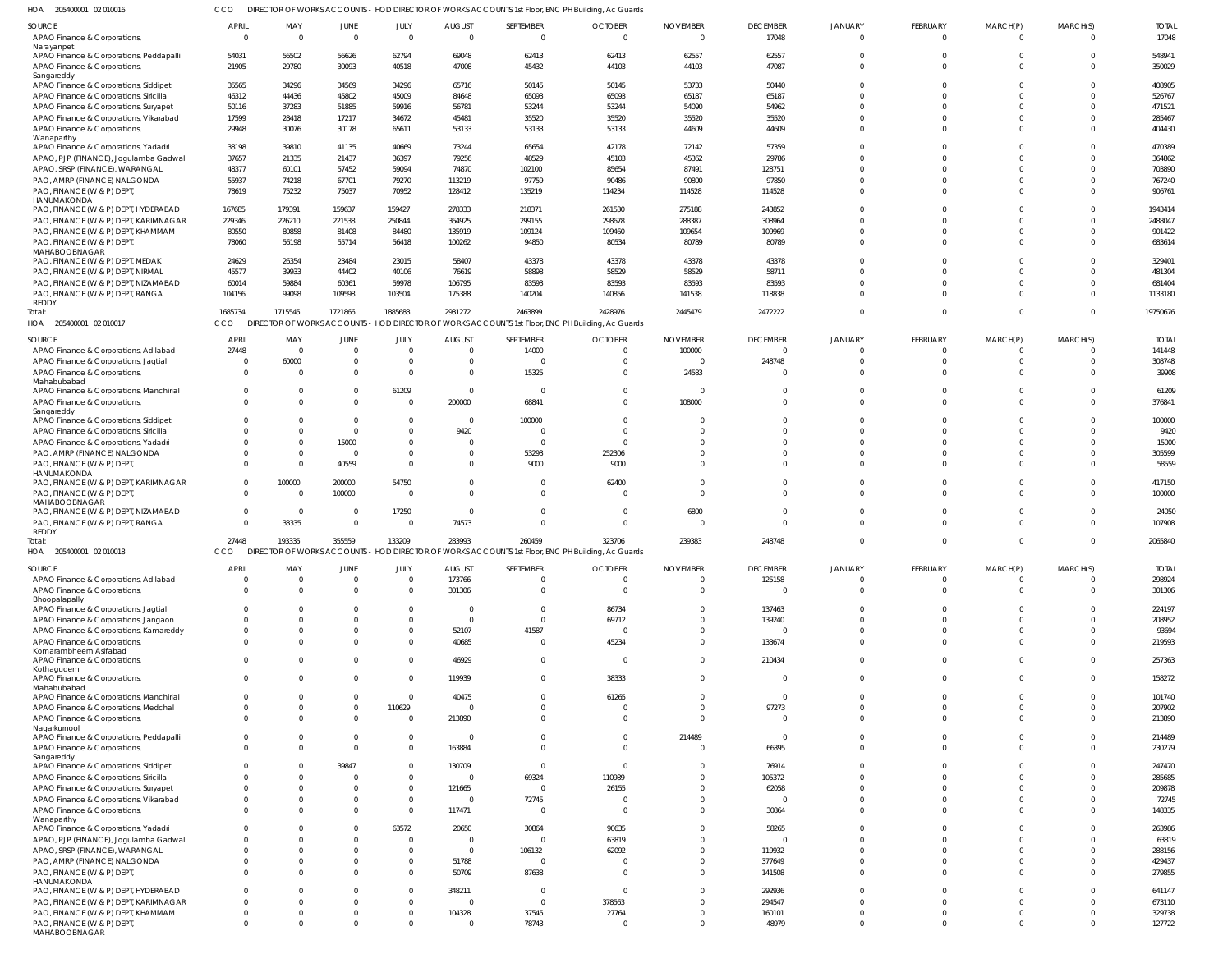CCO DIRECTOR OF WORKS ACCOUNTS - HOD DIRECTOR OF WORKS ACCOUNTS 1st Floor, ENC PH Building, Ac Guards

| HOA<br>205400001 02 010018                            | CCO                            | DIRECTOR OF WORKS ACCOUNTS - HOD DIRECTOR OF WORKS ACCOUNTS 1st Floor, ENC PH Building, Ac Guards |                          |                       |                |                |                                                                                                   |                        |                 |                |                |                |              |              |
|-------------------------------------------------------|--------------------------------|---------------------------------------------------------------------------------------------------|--------------------------|-----------------------|----------------|----------------|---------------------------------------------------------------------------------------------------|------------------------|-----------------|----------------|----------------|----------------|--------------|--------------|
| SOURCE                                                | <b>APRIL</b>                   | MAY                                                                                               | <b>JUNE</b>              | JULY                  | <b>AUGUST</b>  | SEPTEMBER      | <b>OCTOBER</b>                                                                                    | <b>NOVEMBER</b>        | <b>DECEMBER</b> | <b>JANUARY</b> | FEBRUARY       | MARCH(P)       | MARCH(S)     | <b>TOTAL</b> |
| PAO, FINANCE (W & P) DEPT, MEDAK                      | $\Omega$                       | $\Omega$                                                                                          | $\Omega$                 | $\mathbf 0$           | 109244         | $\mathbf{0}$   | $\Omega$                                                                                          | $\Omega$               | 35393           | $\Omega$       | $\overline{0}$ | $\Omega$       | $\Omega$     | 144637       |
| PAO, FINANCE (W & P) DEPT, NIRMAL                     | $\Omega$                       | $\Omega$                                                                                          | $\Omega$                 | $\mathbf{0}$          | 86968          | 187958         | $\Omega$                                                                                          | $\Omega$               | 50878           | $\Omega$       | $\Omega$       | $\Omega$       | $\Omega$     | 325804       |
| PAO, FINANCE (W & P) DEPT, NIZAMABAD                  | $\Omega$                       | $\Omega$                                                                                          | $\Omega$                 | $\mathbf{0}$          | 109547         | $\mathbf{0}$   | $\Omega$                                                                                          |                        | 116904          |                | $\Omega$       |                |              | 226451       |
| PAO, FINANCE (W & P) DEPT, RANGA                      | $\Omega$                       |                                                                                                   | $\Omega$                 | $\mathbf{0}$          | 93154          | $\Omega$       | 21962                                                                                             | $\Omega$               | 62636           | $\cap$         | $\Omega$       | $\cap$         | $\Omega$     | 177752       |
| REDDY                                                 |                                |                                                                                                   |                          |                       |                |                |                                                                                                   |                        |                 |                |                |                |              |              |
| Total:                                                | $\Omega$                       | $\Omega$                                                                                          | 39847                    | 174201                | 2497425        | 712536         | 1083257                                                                                           | 214489                 | 2944573         | $\Omega$       | $\Omega$       | $\Omega$       | $\Omega$     | 7666328      |
| HOA 205400001 02 020021                               | CCO                            |                                                                                                   |                          |                       |                |                | DIRECTOR OF WORKS ACCOUNTS - HOD DIRECTOR OF WORKS ACCOUNTS 1st Floor, ENC PH Building, Ac Guards |                        |                 |                |                |                |              |              |
| SOURCE                                                | <b>APRIL</b>                   | MAY                                                                                               | <b>JUNE</b>              | JULY                  | <b>AUGUST</b>  | SEPTEMBER      | <b>OCTOBER</b>                                                                                    | <b>NOVEMBER</b>        | <b>DECEMBER</b> | <b>JANUARY</b> | FEBRUARY       | MARCH(P)       | MARCH(S)     | <b>TOTAL</b> |
| APAO, SRSP (FINANCE), WARANGAL                        | $\overline{0}$                 | 4000                                                                                              | 8000                     | 4000                  | 4000           | 4000           | 4000                                                                                              | 4000                   | 4000            | $\Omega$       | $\overline{0}$ |                | $\Omega$     | 36000        |
| PAO, FINANCE (W & P) DEPT                             | $\mathbf{0}$                   | $\Omega$                                                                                          | 4869                     | 1623                  | $\overline{0}$ | $\overline{0}$ | $\Omega$                                                                                          | $\Omega$               | $\Omega$        | $\Omega$       | $\mathbf{0}$   | $\Omega$       | $\Omega$     | 6492         |
| HANUMAKONDA                                           |                                |                                                                                                   |                          |                       |                |                |                                                                                                   |                        |                 |                |                |                |              |              |
| PAO, FINANCE (W & P) DEPT, KARIMNAGAR                 | $\overline{0}$                 | $\Omega$                                                                                          | 24000                    | 8000                  | 8000           | 8000           | 8000                                                                                              | 8000                   | 8000            | $\Omega$       | $\Omega$       | - 0            | $\Omega$     | 72000        |
| Total:                                                | $\Omega$                       | 4000                                                                                              | 36869                    | 13623                 | 12000          | 12000          | 12000                                                                                             | 12000                  | 12000           | $\Omega$       | $\Omega$       | $\Omega$       | $\Omega$     | 114492       |
| HOA 205400001 02 110111                               | CCO                            |                                                                                                   |                          |                       |                |                | DIRECTOR OF WORKS ACCOUNTS - HOD DIRECTOR OF WORKS ACCOUNTS 1st Floor, ENC PH Building, Ac Guards |                        |                 |                |                |                |              |              |
|                                                       |                                |                                                                                                   |                          |                       |                |                |                                                                                                   |                        |                 |                |                |                |              |              |
| SOURCE                                                | <b>APRIL</b>                   | MAY                                                                                               | <b>JUNE</b>              | JULY                  | <b>AUGUST</b>  | SEPTEMBER      | <b>OCTOBER</b>                                                                                    | <b>NOVEMBER</b>        | <b>DECEMBER</b> | <b>JANUARY</b> | FEBRUARY       | MARCH(P)       | MARCH(S)     | <b>TOTAL</b> |
| APAO Finance & Corporations, Adilabad                 | $\overline{0}$                 | $\Omega$                                                                                          | $\overline{0}$           | $\mathbf{0}$          | $\Omega$       | $\overline{0}$ | $\Omega$                                                                                          | 9000                   | $\Omega$        | $\Omega$       | $\Omega$       | $\Omega$       | $\Omega$     | 9000         |
| APAO Finance & Corporations, Jagtial                  | $\Omega$                       | $\Omega$                                                                                          | 4000                     | $\Omega$              |                | $\mathbf 0$    | $\Omega$                                                                                          | 3700                   | $\Omega$        | $\cap$         | $\Omega$       | $\cap$         | $\Omega$     | 7700         |
| APAO Finance & Corporations, Jangaon                  | $\mathbf{0}$                   | $\Omega$                                                                                          | $\overline{0}$           | $\mathbf 0$           |                | $\mathbf 0$    | 4560                                                                                              | $\Omega$               | $\Omega$        | $\cap$         | $\Omega$       |                | $\Omega$     | 4560         |
| APAO Finance & Corporations,                          | $\Omega$                       | $\Omega$                                                                                          | $\Omega$                 | $\Omega$              |                | $\Omega$       | 8790                                                                                              | $\Omega$               | $\Omega$        | $\Omega$       | $\Omega$       | $\Omega$       | $\Omega$     | 8790         |
| Komarambheem Asifabad<br>APAO Finance & Corporations, | $\Omega$                       | 5000                                                                                              | $\Omega$                 | $\Omega$              |                | $\Omega$       | $\Omega$                                                                                          |                        | $\Omega$        |                | $\Omega$       |                |              | 5000         |
| Kothagudem                                            |                                |                                                                                                   |                          |                       |                |                |                                                                                                   |                        |                 |                |                |                |              |              |
| APAO Finance & Corporations, Manchirial               | $\overline{0}$                 |                                                                                                   | $\Omega$                 | 5040                  |                | $\mathbf 0$    | 3880                                                                                              | $\Omega$               | $\Omega$        |                | $\Omega$       |                | $\Omega$     | 8920         |
| APAO Finance & Corporations, Peddapalli               | $\mathbf 0$                    | $\Omega$                                                                                          | $\Omega$                 | $\mathbf{0}$          |                | $\mathbf 0$    | 8025                                                                                              | $\Omega$               | $\Omega$        | $\cap$         | $\Omega$       |                | $\Omega$     | 8025         |
| APAO Finance & Corporations,                          | $\Omega$                       | $\Omega$                                                                                          | $\Omega$                 | $\Omega$              |                | $\Omega$       | 2920                                                                                              | $\Omega$               | $\Omega$        | $\cap$         | $\Omega$       |                | $\Omega$     | 2920         |
| Sangareddy                                            |                                |                                                                                                   |                          |                       |                |                |                                                                                                   |                        |                 |                |                |                |              |              |
| APAO Finance & Corporations, Siricilla                | <sup>0</sup>                   |                                                                                                   | $\Omega$                 | $\Omega$              |                | $\Omega$       | $\Omega$                                                                                          | $\Omega$               | 7958            |                | $\Omega$       |                | $\Omega$     | 7958         |
| APAO Finance & Corporations, Suryapet                 | $\Omega$                       |                                                                                                   | $\Omega$                 | $\Omega$              |                | $\mathbf{0}$   | $\Omega$                                                                                          | 7940                   | $\cap$          | $\cap$         | $\Omega$       |                | $\Omega$     | 7940         |
| APAO, SRSP (FINANCE), WARANGAL                        | <sup>0</sup>                   | $\Omega$                                                                                          | $\Omega$                 | $\Omega$              |                | 2115           | $\Omega$                                                                                          | 5595                   | $\Omega$        | $\cap$         | $\Omega$       |                | $\Omega$     | 7710         |
| PAO, AMRP (FINANCE) NALGONDA                          | $\Omega$                       |                                                                                                   | $\Omega$                 | $\Omega$              |                | $\overline{0}$ | 4000                                                                                              | 3535                   | $\cap$          | $\cap$         | $\cap$         |                | $\Omega$     | 7535         |
| PAO, FINANCE (W & P) DEPT, KARIMNAGAR                 | $\Omega$                       |                                                                                                   | $\Omega$                 | $\Omega$              |                | $\mathbf{0}$   | $\Omega$                                                                                          | $\Omega$               | 11825           |                | $\cap$         |                |              | 11825        |
| PAO, FINANCE (W & P) DEPT, KHAMMAM                    | $\Omega$                       |                                                                                                   | $\Omega$                 | $\Omega$              |                | 2175           | $\Omega$                                                                                          | $\Omega$               | $\cap$          | $\Omega$       | $\Omega$       |                | $\Omega$     | 2175         |
| PAO, FINANCE (W & P) DEPT,                            | $\Omega$                       |                                                                                                   | $\Omega$                 | $\Omega$              |                | $\Omega$       | $\Omega$                                                                                          | 5915                   | $\Omega$        | $\cap$         | $\Omega$       |                | $\cap$       | 5915         |
| MAHABOOBNAGAR<br>PAO, FINANCE (W & P) DEPT, MEDAK     | $\Omega$                       |                                                                                                   | $\Omega$                 | $\overline{0}$        |                | $\Omega$       | 3850                                                                                              | $\Omega$               | $\Omega$        | $\cap$         | $\Omega$       |                | $\cap$       | 3850         |
| PAO, FINANCE (W & P) DEPT, NIRMAL                     | $\Omega$                       | $\Omega$                                                                                          | 3815                     | 4880                  |                | $\mathbf 0$    | $\Omega$                                                                                          | $\Omega$               | $\Omega$        | $\cap$         | $\Omega$       |                | $\Omega$     | 8695         |
| Total:                                                | $\cap$                         | 5000                                                                                              | 7815                     | 9920                  |                | 4290           | 36025                                                                                             | 35685                  | 19783           | $\Omega$       | $\Omega$       | $\cap$         | $\Omega$     | 118518       |
| 205400001 02 130131<br>HOA                            | CCO                            |                                                                                                   |                          |                       |                |                | DIRECTOR OF WORKS ACCOUNTS - HOD DIRECTOR OF WORKS ACCOUNTS 1st Floor, ENC PH Building, Ac Guards |                        |                 |                |                |                |              |              |
|                                                       |                                |                                                                                                   |                          |                       |                |                |                                                                                                   |                        |                 |                |                |                |              |              |
| SOURCE                                                | <b>APRIL</b>                   | MAY                                                                                               | <b>JUNE</b>              | JULY                  | <b>AUGUST</b>  | SEPTEMBER      | <b>OCTOBER</b>                                                                                    | <b>NOVEMBER</b>        | <b>DECEMBER</b> | <b>JANUARY</b> | FEBRUARY       | MARCH(P)       | MARCH(S)     | <b>TOTAL</b> |
| APAO Finance & Corporations, Adilabad                 | $\overline{0}$                 | 0                                                                                                 | $\overline{0}$           | 2104                  | $\Omega$       | 1178           | $\Omega$                                                                                          | $\overline{0}$         | $\Omega$        | $\Omega$       | $\overline{0}$ | - 0            | $\mathbf{0}$ | 3282         |
| APAO Finance & Corporations,                          | $\mathbf{0}$                   | $\Omega$                                                                                          | 4598                     | $\overline{0}$        | 1899           | 950            | 950                                                                                               | 3894                   | 950             | $\Omega$       | $\Omega$       | $\cap$         | $\Omega$     | 13241        |
| Bhoopalapally                                         |                                |                                                                                                   |                          |                       |                |                |                                                                                                   |                        |                 |                |                |                |              |              |
| APAO Finance & Corporations, Jagtial                  | $\overline{0}$                 | 1178                                                                                              | $\Omega$                 | 1178                  | $\Omega$       | 589            | 589                                                                                               | 589                    | 589             |                | $\Omega$       |                | $\Omega$     | 4712         |
| APAO Finance & Corporations, Jangaon                  | 3023                           | 1822                                                                                              | $\overline{0}$           | 3055                  | 1233           | $\overline{0}$ | 3669                                                                                              | 1822                   | $\cap$          | $\cap$         | $\Omega$       |                | $\Omega$     | 14624        |
| APAO Finance & Corporations, Kamareddy                | 2089                           | 589                                                                                               | 2089                     | 3589                  | 589            | 589            | 5089                                                                                              | $\sqrt{ }$             | $\Omega$        |                | $\Omega$       |                | $\Omega$     | 14623        |
| APAO Finance & Corporations,<br>Komarambheem Asifabad | $\Omega$                       | 0                                                                                                 | $\overline{0}$           | $\overline{0}$        | 2944           | 6000           | - 0                                                                                               |                        | $\Omega$        |                | $\Omega$       |                | $\Omega$     | 8944         |
| APAO Finance & Corporations,                          | $\overline{0}$                 | $\Omega$                                                                                          | $\overline{0}$           | $\overline{0}$        | $\Omega$       | $\overline{0}$ | 4000                                                                                              | 9887                   | $\Omega$        | $\Omega$       | $\Omega$       | $\Omega$       | $\Omega$     | 13887        |
| Kothagudem                                            |                                |                                                                                                   |                          |                       |                |                |                                                                                                   |                        |                 |                |                |                |              |              |
| APAO Finance & Corporations,                          | $\overline{0}$                 | 1178                                                                                              | 589                      | 589                   | 589            | 589            | 3589                                                                                              | 589                    | 58              |                |                |                |              | 8301         |
| Mahabubabad                                           |                                |                                                                                                   | $\Omega$                 | 5368                  | $\overline{0}$ | $\overline{0}$ | $\overline{0}$                                                                                    | $\overline{0}$         | $\Omega$        | $\Omega$       | $\Omega$       | $\Omega$       |              |              |
| APAO Finance & Corporations, Manchirial               | $\overline{0}$                 | 4000                                                                                              |                          |                       |                |                |                                                                                                   |                        |                 |                |                |                |              | 9368         |
| APAO Finance & Corporations, Medchal                  | 589                            |                                                                                                   |                          |                       |                |                |                                                                                                   |                        |                 |                |                |                | $\Omega$     |              |
| APAO Finance & Corporations,<br>Nagarkurnool          |                                | 589                                                                                               | 589                      | 589                   | 5132           | 589            | 589                                                                                               | 589                    | 589             | $\Omega$       | $\Omega$       | $\Omega$       | $\Omega$     | 9844         |
| APAO Finance & Corporations, Peddapalli               | $\overline{0}$                 | $\overline{0}$                                                                                    | 4210                     | 4910                  | $\overline{0}$ | $\overline{0}$ | $\overline{0}$                                                                                    | 5611                   | $\Omega$        | $\Omega$       | $\mathbf{0}$   | $\Omega$       | $\Omega$     | 14731        |
|                                                       |                                |                                                                                                   |                          |                       |                |                | $\Omega$                                                                                          |                        | $\Omega$        | $\Omega$       | $\mathbf 0$    | $\Omega$       | $\mathbf{0}$ |              |
|                                                       | $\overline{0}$<br>$\mathbf{0}$ | 8294<br>$\Omega$                                                                                  | $\overline{\mathbf{0}}$  | $\overline{0}$        | 1178           | $\overline{0}$ | $\Omega$                                                                                          | 5056<br>$\overline{0}$ |                 | $\Omega$       | $\Omega$       | $\Omega$       | $\Omega$     | 14528        |
| APAO Finance & Corporations,<br>Sangareddy            |                                |                                                                                                   | 3000                     | 1000                  | 2185           | 2000           |                                                                                                   |                        | 2364            |                |                |                |              | 10549        |
| APAO Finance & Corporations, Siddipet                 | $\mathbf 0$                    | 0                                                                                                 | 5000                     | $\overline{0}$        | $\Omega$       | $\overline{0}$ | $\overline{0}$                                                                                    | 8390                   | $\Omega$        | $\Omega$       | $\Omega$       | $\Omega$       | $\Omega$     | 13390        |
| APAO Finance & Corporations, Siricilla                | $\Omega$                       | $\Omega$                                                                                          | 1767                     | 589                   | 589            | 589            | 589                                                                                               | 589                    | 589             | $\Omega$       | $\Omega$       | $\Omega$       | $\Omega$     | 5301         |
| APAO Finance & Corporations, Suryapet                 | $\mathbf 0$                    | $\mathbf 0$                                                                                       | 3590                     | 5680                  | $\Omega$       | 589            | 589                                                                                               | 590                    | $\Omega$        | $\Omega$       | $\Omega$       | $\Omega$       | $\Omega$     | 11038        |
| APAO Finance & Corporations,                          | $\Omega$                       | $\mathbf 0$                                                                                       | $\overline{\phantom{0}}$ | $\overline{0}$        | $\Omega$       | $\overline{0}$ | $\overline{0}$                                                                                    | $\overline{0}$         | 2944            | $\Omega$       | $\Omega$       | $\Omega$       | $\Omega$     | 2944         |
| Wanaparthy                                            |                                |                                                                                                   |                          |                       |                |                |                                                                                                   |                        |                 |                |                |                |              |              |
| APAO Finance & Corporations, Yadadri                  | $\overline{0}$                 | 3478                                                                                              | 1215                     | 1803                  | 1803           | 1214           | 1803                                                                                              | 1178                   | 1803            | $\Omega$       | $\Omega$       | $\cap$         | $\Omega$     | 14297        |
| APAO, PJP (FINANCE), Jogulamba Gadwal                 | $\mathbf{0}$                   | $\Omega$                                                                                          | $\overline{0}$           | 2242                  | $\Omega$       | $\overline{0}$ | 12000                                                                                             | $\overline{0}$         | $\Omega$        | $\Omega$       | $\Omega$       | $\cap$         | $\Omega$     | 14242        |
| APAO, SRSP (FINANCE), WARANGAL                        | $\mathbf{0}$                   | 1176                                                                                              | 589                      | 589                   | $\Omega$       | $\overline{0}$ | $\Omega$                                                                                          | 12035                  | 589             | $\Omega$       | $\Omega$       | $\Omega$       | $\Omega$     | 14978        |
| PAO, AMRP (FINANCE) NALGONDA                          | $\mathbf 0$                    | $\mathbf 0$                                                                                       | $\overline{\mathbf{0}}$  | $\overline{0}$        | $\Omega$       | 2945           | $\Omega$                                                                                          | $\overline{0}$         | $\Omega$        | $\Omega$       | $\Omega$       | $\Omega$       | $\Omega$     | 2945         |
| PAO, FINANCE (W & P) DEPT,                            | $\Omega$                       | $\Omega$                                                                                          | 4750                     | $\mathbf{0}$          | $\Omega$       | $\overline{0}$ | $\Omega$                                                                                          | 4713                   | $\Omega$        | $\Omega$       | $\Omega$       | $\Omega$       | $\Omega$     | 9463         |
| HANUMAKONDA<br>PAO, FINANCE (W & P) DEPT, HYDERABAD   | 2946                           | $\Omega$                                                                                          | $\overline{\mathbf{0}}$  | 25356                 | $\Omega$       | $\overline{0}$ | $\overline{0}$                                                                                    | $\Omega$               | 9897            | $\Omega$       | $\Omega$       | $\Omega$       | $\Omega$     | 38199        |
|                                                       |                                |                                                                                                   |                          |                       | $\Omega$       |                |                                                                                                   | $\Omega$               | $\Omega$        | $\Omega$       | $\Omega$       | $\cap$         | $\Omega$     |              |
| PAO, FINANCE (W & P) DEPT, KARIMNAGAR                 | $\overline{0}$<br>$\mathbf{0}$ | 6709<br>$\mathbf 0$                                                                               | 237<br>4008              | 237<br>$\overline{0}$ |                | 1772           | 3662<br>$\overline{0}$                                                                            |                        | $\Omega$        | $\Omega$       | $\Omega$       | $\Omega$       | $\Omega$     | 12617        |
| PAO, FINANCE (W & P) DEPT, KHAMMAM                    | $\mathbf{0}$                   | $\Omega$                                                                                          | 1790                     | $\overline{0}$        | 1185           | 589            | $\overline{0}$                                                                                    | 2178<br>$\Omega$       | $\Omega$        | $\Omega$       | $\Omega$       | $\Omega$       | $\Omega$     | 7960         |
| PAO, FINANCE (W & P) DEPT,<br>MAHABOOBNAGAR           |                                |                                                                                                   |                          |                       | 1200           | 1200           |                                                                                                   |                        |                 |                |                |                |              | 4190         |
| PAO, FINANCE (W & P) DEPT, MEDAK                      | $\overline{0}$                 | $\mathbf 0$                                                                                       | 2590                     | 3178                  | 589            | 3178           | 589                                                                                               | $\Omega$               | $\Omega$        | $\Omega$       | $\Omega$       | $\Omega$       | $\Omega$     | 10124        |
| PAO, FINANCE (W & P) DEPT, NIRMAL                     | 589                            | 589                                                                                               | 589                      | 589                   | 589            | 589            | 589                                                                                               | 589                    | 589             | $\Omega$       | $\Omega$       | $\Omega$       | $\Omega$     | 5301         |
| PAO, FINANCE (W & P) DEPT, NIZAMABAD                  | $\overline{0}$                 | 1060                                                                                              | 1178                     | 616                   | $\Omega$       | 590            | 6492                                                                                              | $\overline{0}$         | 1170            | $\Omega$       | $\Omega$       | $\Omega$       | $\Omega$     | 11106        |
| PAO, FINANCE (W & P) DEPT, RANGA                      | $\mathbf{0}$                   | 1948                                                                                              | $\overline{\mathbf{0}}$  | $\overline{0}$        | 1000           | 1292           | 589                                                                                               | 3534                   | 503             | $\Omega$       | $\Omega$       | $\Omega$       | $\Omega$     | 8866         |
| REDDY                                                 |                                |                                                                                                   |                          |                       |                |                |                                                                                                   |                        |                 |                |                |                |              |              |
| Total:                                                | 9236                           | 32610                                                                                             | 42378                    | 63261                 | 22704          | 27031          | 45377                                                                                             | 61833                  | 23165           | $\Omega$       | $\Omega$       | $\Omega$       | $\mathbf{0}$ | 327595       |
| HOA 205400001 02 130132                               | CCO                            |                                                                                                   |                          |                       |                |                | DIRECTOR OF WORKS ACCOUNTS - HOD DIRECTOR OF WORKS ACCOUNTS 1st Floor, ENC PH Building, Ac Guards |                        |                 |                |                |                |              |              |
| SOURCE                                                | <b>APRIL</b>                   | MAY                                                                                               | JUNE                     | JULY                  | <b>AUGUST</b>  | SEPTEMBER      | <b>OCTOBER</b>                                                                                    | <b>NOVEMBER</b>        | <b>DECEMBER</b> | <b>JANUARY</b> | FEBRUARY       | MARCH(P)       | MARCH(S)     | <b>TOTAL</b> |
| APAO Finance & Corporations, Adilabad                 | $\overline{0}$                 |                                                                                                   | 9600                     | $\overline{0}$        | 26050          | 91675          | 33965                                                                                             | 4500                   | 34000           | $\Omega$       | $\Omega$       | $\Omega$       | $\Omega$     | 199790       |
| APAO Finance & Corporations,                          | $\Omega$                       | $\Omega$                                                                                          | $\overline{0}$           | 24450                 | 18250          | 53650          | $\Omega$                                                                                          | $\Omega$               | 29750           | $\Omega$       | $\Omega$       | $\Omega$       | $\Omega$     | 126100       |
| Bhoopalapally<br>APAO Finance & Corporations, Jagtial | $\mathbf{0}$                   | $\Omega$                                                                                          | 54310                    | 20740                 | 3000           | 12450          | 38150                                                                                             | 7700                   | 15650           | $\overline{0}$ | $\mathbf{0}$   | $\overline{0}$ | $\mathbf 0$  | 152000       |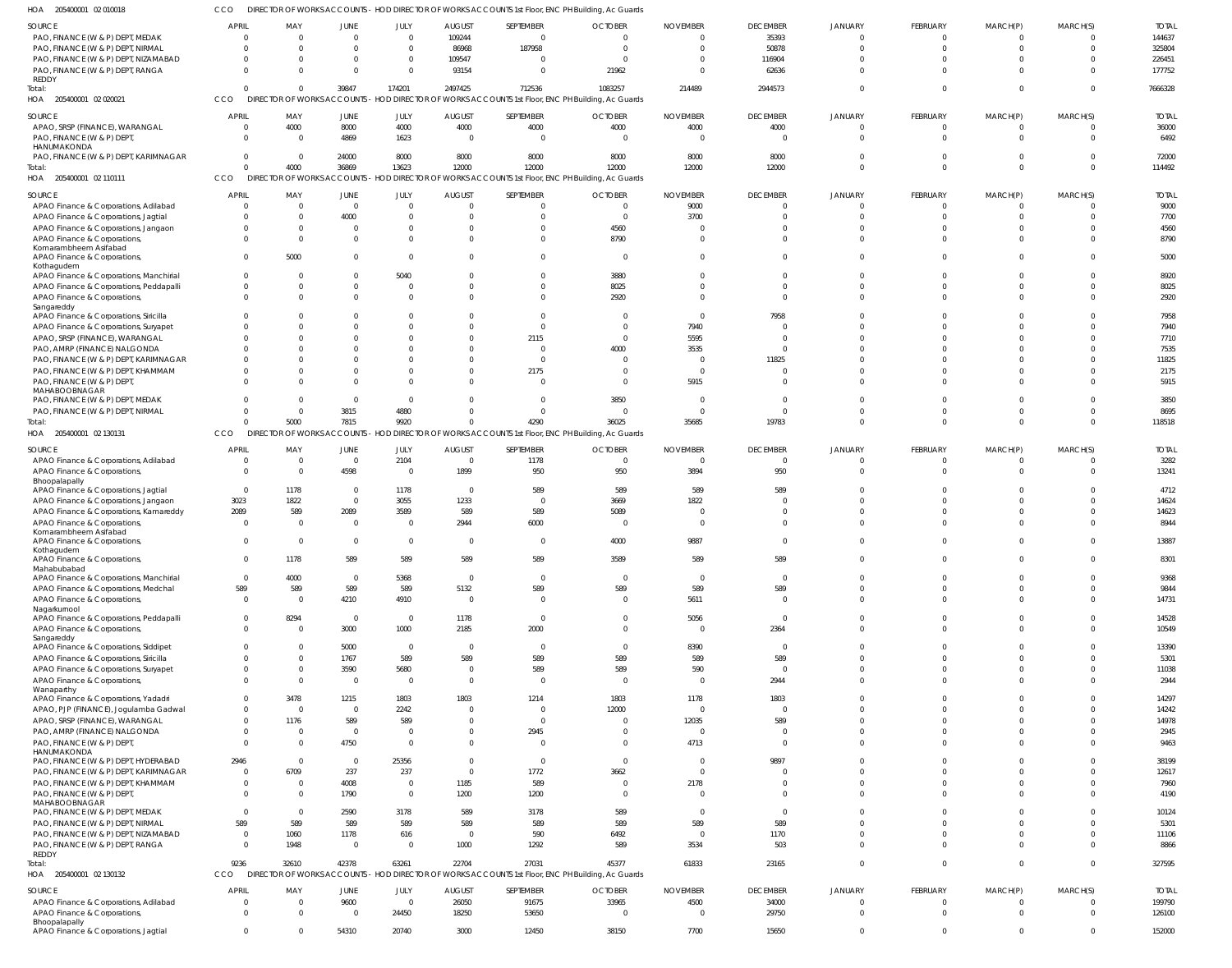205400001 02 130132 HOA CCO DIRECTOR OF WORKS ACCOUNTS - HOD DIRECTOR OF WORKS ACCOUNTS 1st Floor, ENC PH Building, Ac Guards

| SOURCE                                                 | <b>APRIL</b>            | MAY                      | JUNE           | JULY           | <b>AUGUST</b>  | SEPTEMBER               | <b>OCTOBER</b>                                                                                    | <b>NOVEMBER</b>          | <b>DECEMBER</b> | <b>JANUARY</b> | FEBRUARY        | MARCH(P)   | MARCH(S) | <b>TOTAL</b> |
|--------------------------------------------------------|-------------------------|--------------------------|----------------|----------------|----------------|-------------------------|---------------------------------------------------------------------------------------------------|--------------------------|-----------------|----------------|-----------------|------------|----------|--------------|
| APAO Finance & Corporations, Jangaon                   | $\overline{0}$          | $\Omega$                 | 27000          | 5000           | 5000           | 92630                   | 26140                                                                                             | 5000                     | 35500           |                |                 |            |          | 196270       |
| APAO Finance & Corporations, Kamareddy                 | $\overline{0}$          | 24446                    | 12223          | 16528          | $\overline{0}$ | 22483                   | 12223                                                                                             | 15873                    | 22383           | $\Omega$       | $\Omega$        | $\Omega$   | $\Omega$ | 126159       |
| APAO Finance & Corporations,                           | $\Omega$                | - 0                      | $\Omega$       | 33940          | 66203          | 2950                    | 14830                                                                                             | 13600                    | 12000           | $\Omega$       |                 |            |          | 143523       |
| Komarambheem Asifabad                                  |                         |                          |                |                |                |                         |                                                                                                   |                          |                 |                |                 |            |          |              |
| APAO Finance & Corporations,<br>Kothagudem             | $\Omega$                | - 0                      | 53185          | $\overline{0}$ | $\overline{0}$ | 31900                   | 44850                                                                                             | $\Omega$                 | 43300           | $\Omega$       |                 |            |          | 173235       |
| APAO Finance & Corporations,                           | $\overline{0}$          | 3220                     | $\Omega$       | 4000           | $\Omega$       | 15050                   | 14400                                                                                             | $\Omega$                 | 6120            | $\Omega$       | U               |            |          | 42790        |
| Mahabubabad<br>APAO Finance & Corporations, Manchirial | $\Omega$                | 17750                    | 21320          | 2500           | 9350           | 28050                   | 23090                                                                                             | 12555                    | 48255           |                |                 |            |          | 162870       |
|                                                        | $\mathbf{0}$            |                          | 8160           | 8160           | $\Omega$       | 20320                   | 18909                                                                                             | 8160                     | 10560           | $\Omega$       |                 |            |          | 108719       |
| APAO Finance & Corporations, Medchal                   |                         | 34450                    |                |                |                |                         |                                                                                                   |                          |                 |                |                 |            |          |              |
| APAO Finance & Corporations, Muluqu                    | $\overline{0}$          | $\Omega$                 | $\Omega$       |                | $\Omega$       | $\Omega$                | $\overline{0}$                                                                                    | 9175                     | $\Omega$        | $\Omega$       |                 |            |          | 9175         |
| APAO Finance & Corporations,                           | $\Omega$                | $\Omega$                 | $\Omega$       | $\Omega$       | $\Omega$       | 72960                   | $\Omega$                                                                                          | $\sqrt{ }$               | 22506           | $\Omega$       |                 |            |          | 95466        |
| Nagarkurnool<br>APAO Finance & Corporations,           | $\Omega$                | $\Omega$                 | $\Omega$       | $\Omega$       | $\Omega$       | $\Omega$                | $\Omega$                                                                                          | 600                      | $\Omega$        | $\Omega$       |                 |            |          | 600          |
| Narayanpet<br>APAO Finance & Corporations, Peddapalli  | $\overline{0}$          | 12850                    | 14820          | 39438          | 3000           | 35165                   | 24220                                                                                             | 17040                    | 49000           | $\Omega$       |                 |            |          | 195533       |
| APAO Finance & Corporations,                           | $\Omega$                | $\Omega$                 | 34940          | 15150          | $\Omega$       | 44290                   | $\Omega$                                                                                          | 11600                    | 28830           | $\Omega$       |                 |            |          | 134810       |
| Sangareddy                                             |                         |                          |                |                |                |                         |                                                                                                   |                          |                 |                |                 |            |          |              |
| APAO Finance & Corporations, Siddipet                  | $\Omega$                | $\Omega$                 | 35182          | - 0            | $\Omega$       | $\Omega$                | $\overline{0}$                                                                                    | $\overline{0}$           | $\Omega$        |                |                 |            |          | 35182        |
| APAO Finance & Corporations, Siricilla                 | $\Omega$                | $\Omega$                 | 9922           | $\Omega$       | 8115           | $\Omega$                | 31727                                                                                             | 41792                    | $\Omega$        | $\Omega$       |                 |            |          | 91556        |
| APAO Finance & Corporations, Suryapet                  | $\Omega$                | $\Omega$                 | 35680          | 24250          | $\Omega$       | 45800                   | 23700                                                                                             | 69380                    | $\Omega$        | $\Omega$       |                 |            |          | 198810       |
| APAO Finance & Corporations, Vikarabad                 | $\Omega$                | $\Omega$                 | 28000          | 8000           | $\Omega$       | 16000                   | $\Omega$                                                                                          | 16000                    | 8000            | $\Omega$       |                 |            |          | 76000        |
| APAO Finance & Corporations,                           | $\Omega$                | $\Omega$                 | 12000          | 16848          | 2000           | 4450                    | $\Omega$                                                                                          | 19830                    | $\Omega$        | $\Omega$       |                 |            |          | 55128        |
| Wanaparthy                                             |                         |                          |                |                |                |                         |                                                                                                   |                          |                 |                |                 |            |          |              |
| APAO Finance & Corporations, Yadadri                   | $\Omega$                | 13750                    | 40030          | $\Omega$       | 6000           | 22090                   | $\Omega$                                                                                          | 14100                    | 900             | $\Omega$       |                 |            |          | 96870        |
| APAO, PJP (FINANCE), Jogulamba Gadwal                  | $\Omega$                | 5000                     | 6200           | 14800          | $\Omega$       | 39400                   | 70750                                                                                             | 6200                     | 23400           |                |                 |            |          | 165750       |
| APAO, SRSP (FINANCE), WARANGAL                         | $\Omega$                | $\Omega$                 | 5080           | 3663           | 1400           | 8485                    | 12220                                                                                             | 11030                    | 3969            | $\Omega$       |                 |            |          | 45847        |
| PAO, AMRP (FINANCE) NALGONDA                           | $\Omega$                |                          |                | 65000          | $\Omega$       | 5000                    | 81700                                                                                             | $\sqrt{ }$               |                 | $\Omega$       |                 |            |          | 198900       |
|                                                        |                         | 42200                    | 4000           |                |                |                         |                                                                                                   |                          | 1000            |                |                 |            |          |              |
| PAO, FINANCE (W & P) DEPT,<br>HANUMAKONDA              | $\Omega$                | 1400                     | 25880          | 9950           | $\Omega$       | 13973                   | 9213                                                                                              | 2623                     | 25289           | $\Omega$       |                 |            |          | 88328        |
| PAO, FINANCE (W & P) DEPT, HYDERABAD                   | $\Omega$                | - 0                      | 104703         | 60506          | 20956          | 47607                   | 138391                                                                                            | 26956                    | 77222           | $\Omega$       |                 |            |          | 476341       |
| PAO, FINANCE (W & P) DEPT, KARIMNAGAR                  | $\Omega$                | $\Omega$                 | 69970          | 17620          | 3815           | 48758                   | 40670                                                                                             | 25395                    | 21470           | $\Omega$       |                 |            |          | 227698       |
| PAO, FINANCE (W & P) DEPT, KHAMMAM                     | $\Omega$                | $\Omega$                 | 24072          | 20000          | 9396           | 64670                   | $\overline{0}$                                                                                    | 80781                    | 40300           | $\Omega$       |                 |            |          | 239219       |
| PAO, FINANCE (W & P) DEPT,                             | $\Omega$                | $\Omega$                 | $\overline{0}$ | 13718          | 3255           | 11520                   | 21032                                                                                             | 4747                     | 10314           | $\Omega$       |                 |            |          | 64586        |
| MAHABOOBNAGAR                                          |                         |                          |                |                |                |                         |                                                                                                   |                          |                 |                |                 |            |          |              |
| PAO, FINANCE (W & P) DEPT, MEDAK                       | $\Omega$                | $\overline{\mathbf{0}}$  | $\overline{0}$ | 13500          | $\mathbf{0}$   | 33320                   | $\overline{\phantom{0}}$                                                                          | $\overline{\phantom{0}}$ | 51900           | $\Omega$       |                 |            |          | 98720        |
| PAO, FINANCE (W & P) DEPT, NIRMAL                      | $\Omega$                | 11000                    | 8183           | 34580          | 7285           | 13251                   | 14850                                                                                             | 22140                    | 25670           | $\Omega$       |                 |            |          | 136959       |
| PAO, FINANCE (W & P) DEPT, NIZAMABAD                   | $\Omega$                | $\overline{\phantom{0}}$ | 37685          | 41990          | 10400          | 20406                   | 38485                                                                                             | 25536                    | 21655           | $\cap$         |                 |            |          | 196157       |
| PAO, FINANCE (W & P) DEPT, RANGA                       | $\Omega$                | 46510                    | 12264          | 53265          | 461            | 10478                   | 72111                                                                                             | 3307                     | 21673           | $\Omega$       |                 |            |          | 220069       |
| <b>REDDY</b>                                           |                         |                          |                |                |                |                         |                                                                                                   |                          |                 |                |                 |            |          |              |
| Total:                                                 | $\Omega$                | 212576                   | 694409         | 567596         | 203936         | 928781                  | 805626                                                                                            | 475620                   | 690616          | $\Omega$       | $\Omega$        | $\Omega$   | $\Omega$ | 4579160      |
| HOA 205400001 02 130133                                | CCO                     |                          |                |                |                |                         | DIRECTOR OF WORKS ACCOUNTS - HOD DIRECTOR OF WORKS ACCOUNTS 1st Floor, ENC PH Building, Ac Guards |                          |                 |                |                 |            |          |              |
| SOURCE                                                 | <b>APRIL</b>            | MAY                      | JUNE           | <b>JULY</b>    | <b>AUGUST</b>  | SEPTEMBER               | <b>OCTOBER</b>                                                                                    | <b>NOVEMBER</b>          | <b>DECEMBER</b> | <b>JANUARY</b> | FEBRUARY        | MARCH(P)   | MARCH(S) | <b>TOTAI</b> |
| APAO Finance & Corporations,                           | $\Omega$                | $\overline{\mathbf{0}}$  | 1000           | $\Omega$       | $\overline{0}$ | $\Omega$                | $\overline{0}$                                                                                    | $\Omega$                 | $\Omega$        | $\Omega$       | $\Omega$        | $\Omega$   | $\Omega$ | 1000         |
| Kothagudem                                             |                         |                          |                |                |                |                         |                                                                                                   |                          |                 |                |                 |            |          |              |
| APAO Finance & Corporations,                           | $\Omega$                | 2080                     | $\Omega$       | $\Omega$       | $\mathbf{0}$   | $\Omega$                | $\overline{0}$                                                                                    | $\Omega$                 | $\Omega$        | $\Omega$       |                 |            |          | 2080         |
| Mahabubabad                                            |                         |                          |                |                |                |                         |                                                                                                   |                          |                 |                |                 |            |          |              |
| APAO Finance & Corporations, Manchirial                | $\mathbf{0}$            | 0                        | 980            | - 0            | 0              | $\Omega$                | $\Omega$                                                                                          | $\Omega$                 | $\Omega$        | $\Omega$       |                 |            | $\Omega$ | 980          |
| APAO Finance & Corporations,                           | $\Omega$                | $\Omega$                 | 1000           |                | $\Omega$       | $\Omega$                | $\Omega$                                                                                          | $\Omega$                 | $\Omega$        | $\Omega$       |                 |            | $\Omega$ | 1000         |
| Sangareddy                                             | $\Omega$                | - 0                      | 840            | $\Omega$       | $\Omega$       | $\Omega$                | $\Omega$                                                                                          | $\cup$                   | $\Omega$        | $\Omega$       |                 |            |          | 840          |
| PAO, FINANCE (W & P) DEPT,<br>HANUMAKONDA              |                         |                          |                |                |                |                         |                                                                                                   |                          |                 |                |                 |            |          |              |
| PAO, FINANCE (W & P) DEPT, KARIMNAGAR                  | 0                       | - 0                      | 930            |                |                |                         |                                                                                                   |                          |                 |                |                 |            |          | 930          |
| Total:                                                 | $\Omega$                | 2080                     | 4750           |                | $\Omega$       | $\Omega$                | $\Omega$                                                                                          | $\Omega$                 | $\Omega$        | $\Omega$       | $\Omega$        | $\Omega$   | $\Omega$ | 6830         |
| HOA 205400001 02 130134                                | CCO                     |                          |                |                |                |                         | DIRECTOR OF WORKS ACCOUNTS - HOD DIRECTOR OF WORKS ACCOUNTS 1st Floor, ENC PH Building, Ac Guards |                          |                 |                |                 |            |          |              |
|                                                        |                         |                          |                |                |                |                         |                                                                                                   |                          |                 |                |                 |            |          |              |
| SOURCE                                                 | <b>APRIL</b>            | MAY                      | JUNE           | JULY           | <b>AUGUST</b>  | SEPTEMBER               | <b>OCTOBER</b>                                                                                    | <b>NOVEMBER</b>          | <b>DECEMBER</b> | <b>JANUARY</b> | <b>FEBRUARY</b> | MARCH(P)   | MARCH(S) | <b>TOTAL</b> |
| PAO, FINANCE (W & P) DEPT, HYDERABAD                   | 34000                   | 34000                    | 34000          | 34000          | 34000          | 34000                   | 34000                                                                                             | 34000                    | 34000           | $\Omega$       | $\mathbf 0$     | $^{\circ}$ | $\Omega$ | 306000       |
| PAO, FINANCE (W & P) DEPT, KARIMNAGAR                  | $\Omega$                | $\overline{\mathbf{0}}$  | 99000          | $\Omega$       | 99000          | $\Omega$                | 66000                                                                                             | 33000                    | $\Omega$        | $\Omega$       | $\Omega$        | $\Omega$   | $\Omega$ | 297000       |
| Total:                                                 | 34000                   | 34000                    | 133000         | 34000          | 133000         | 34000                   | 100000                                                                                            | 67000                    | 34000           | $\Omega$       | $\Omega$        | $\Omega$   | $\Omega$ | 603000       |
| HOA 205400001 02 130135                                | CCO                     |                          |                |                |                |                         | DIRECTOR OF WORKS ACCOUNTS - HOD DIRECTOR OF WORKS ACCOUNTS 1st Floor, ENC PH Building, Ac Guards |                          |                 |                |                 |            |          |              |
|                                                        |                         |                          |                |                |                |                         |                                                                                                   |                          |                 |                |                 |            |          |              |
| <b>SOURCE</b>                                          | APRIL                   | MAY                      | JUNE           | JULY           | <b>AUGUST</b>  | SEPTEMBER               | <b>OCTOBER</b>                                                                                    | <b>NOVEMBER</b>          | <b>DECEMBER</b> | <b>JANUARY</b> | FEBRUARY        | MARCH(P)   | MARCH(S) | <b>TOTAL</b> |
| APAO Finance & Corporations, Adilabad                  | $\overline{\mathbf{0}}$ | $\overline{\mathbf{0}}$  | 30000          | 19766          | 2511           | 4024                    | 2684                                                                                              | 4186                     | 1102            | $\Omega$       | $\Omega$        |            |          | 64273        |
| APAO Finance & Corporations, Jagtial                   | $\overline{0}$          | 6809                     | $\overline{0}$ | 4225           | $\overline{0}$ | 5270                    | $\overline{0}$                                                                                    | 15956                    | $\Omega$        | $\Omega$       | $\Omega$        | $\Omega$   | $\Omega$ | 32260        |
| APAO Finance & Corporations, Jangaon                   | $\overline{0}$          | $\overline{\mathbf{0}}$  | $\overline{0}$ | 3569           | 2680           | 2794                    | $\overline{0}$                                                                                    | 4993                     | 1974            | $\Omega$       |                 |            | $\Omega$ | 16010        |
| APAO Finance & Corporations, Kamareddy                 | 5063                    | $\overline{0}$           | 7916           | 4384           | 3913           | 3937                    | 1558                                                                                              | 6769                     | $\Omega$        | $\Omega$       |                 |            | $\Omega$ | 33540        |
| APAO Finance & Corporations,                           | $\overline{0}$          | $\Omega$                 | $\overline{0}$ | 8957           | 2887           | 577                     | 457                                                                                               | 1442                     | 777             | $\Omega$       | $\Omega$        |            | $\Omega$ | 15097        |
| Komarambheem Asifabad                                  |                         |                          |                |                |                |                         |                                                                                                   |                          |                 |                |                 |            |          |              |
| APAO Finance & Corporations,                           | $\overline{0}$          | - 0                      | 5609           | $\Omega$       | $\overline{0}$ | $\overline{\mathbf{0}}$ | 10174                                                                                             | $\overline{0}$           | 4923            | $\Omega$       | $\Omega$        |            | $\Omega$ | 20706        |
| Kothagudem<br>APAO Finance & Corporations,             | 3563                    | 2909                     | 3387           | $\Omega$       | 5187           | 1347                    | 1555                                                                                              | $\overline{0}$           | 37911           | $\Omega$       |                 |            | $\Omega$ | 55859        |
| Mahabubabad                                            |                         |                          |                |                |                |                         |                                                                                                   |                          |                 |                |                 |            |          |              |
| APAO Finance & Corporations, Manchirial                | $\overline{0}$          | 3835                     | 2257           | 1590           | 2856           | 2057                    | 1044                                                                                              | 1903                     | 2535            | $\Omega$       | $\Omega$        | $\Omega$   | $\Omega$ | 18077        |
| APAO Finance & Corporations,                           | $\overline{0}$          | $\overline{\mathbf{0}}$  | 1468           | $\overline{0}$ | 16104          | $\overline{0}$          | 2782                                                                                              | 1383                     | $\Omega$        | $\Omega$       | $\Omega$        |            | $\Omega$ | 21737        |
| Nagarkurnool                                           |                         |                          |                |                |                |                         |                                                                                                   |                          |                 |                |                 |            |          |              |
| APAO Finance & Corporations, Peddapalli                | 4587                    | 4179                     | 2818           | 4002           | 4303           | 3794                    | 3066                                                                                              | 2544                     | 2469            | $\Omega$       |                 |            | $\Omega$ | 31762        |
| APAO Finance & Corporations, Siddipet                  | 3536                    | 3305                     | 3918           | $\Omega$       | $\overline{0}$ | $\Omega$                | 555                                                                                               | 520                      | 520             | $\Omega$       |                 |            | $\Omega$ | 12354        |
| APAO Finance & Corporations, Siricilla                 | $\overline{0}$          | $\overline{\mathbf{0}}$  | 7041           | 2216           | $\overline{0}$ | 3160                    | $\overline{\phantom{0}}$                                                                          | $\overline{0}$           | $\Omega$        | $\Omega$       |                 |            | $\Omega$ | 12417        |
| APAO Finance & Corporations, Suryapet                  | $\overline{0}$          | $\overline{\mathbf{0}}$  | 1985           | 551            | $\overline{0}$ | $\Omega$                | 1221                                                                                              | 1229                     | $\Omega$        | $\Omega$       |                 |            | $\Omega$ | 4986         |
| APAO Finance & Corporations, Vikarabad                 | $\overline{0}$          | $\overline{\mathbf{0}}$  | $\overline{0}$ | 6988           | 4621           | $\Omega$                | $\overline{0}$                                                                                    | $\overline{0}$           | $\Omega$        | $\Omega$       |                 |            | $\Omega$ | 11609        |
| APAO Finance & Corporations,                           | $\Omega$                | 2535                     | 4475           | 2267           | 1611           | $\Omega$                | $\overline{0}$                                                                                    | 5032                     | 1617            | $\Omega$       | $\Omega$        |            |          | 17537        |
| Wanaparthy                                             |                         |                          |                |                |                |                         |                                                                                                   |                          |                 |                |                 |            |          |              |
| APAO Finance & Corporations, Yadadri                   |                         | 3500                     | 4776           | 1865           | 2500           | 1865                    | 3365                                                                                              | 1548                     | 2466            | $\Omega$       | $\Omega$        |            | $\Omega$ | 21885        |
|                                                        | $\mathbf{0}$            |                          |                |                |                |                         |                                                                                                   |                          |                 |                |                 |            |          |              |
| APAO, PJP (FINANCE), Jogulamba Gadwal                  | $\overline{0}$          | $\overline{\mathbf{0}}$  | 1996           | 3396           | $\Omega$       | 1843                    | $\overline{0}$                                                                                    | 1667                     | 2272            | $\Omega$       |                 |            | $\Omega$ | 11174        |
| APAO, SRSP (FINANCE), WARANGAL                         | $\Omega$                | 5793                     | 8643           | - 0            | $\Omega$       | 16418                   | 2827                                                                                              | 3055                     | $\Omega$        | $\Omega$       |                 |            | $\Omega$ | 36736        |
| PAO, AMRP (FINANCE) NALGONDA                           | $\overline{0}$          | $\overline{\mathbf{0}}$  | $\overline{0}$ | 4671           | $\Omega$       | $\Omega$                | 6296                                                                                              | 8405                     | 3741            | $\Omega$       |                 |            |          | 23113        |
| PAO, FINANCE (W & P) DEPT,                             | $\Omega$                | $\overline{\mathbf{0}}$  | 6499           | $\Omega$       | $\Omega$       | 9173                    | 4147                                                                                              | 4266                     | $\Omega$        | $\Omega$       | $\Omega$        | $\Omega$   | $\Omega$ | 24085        |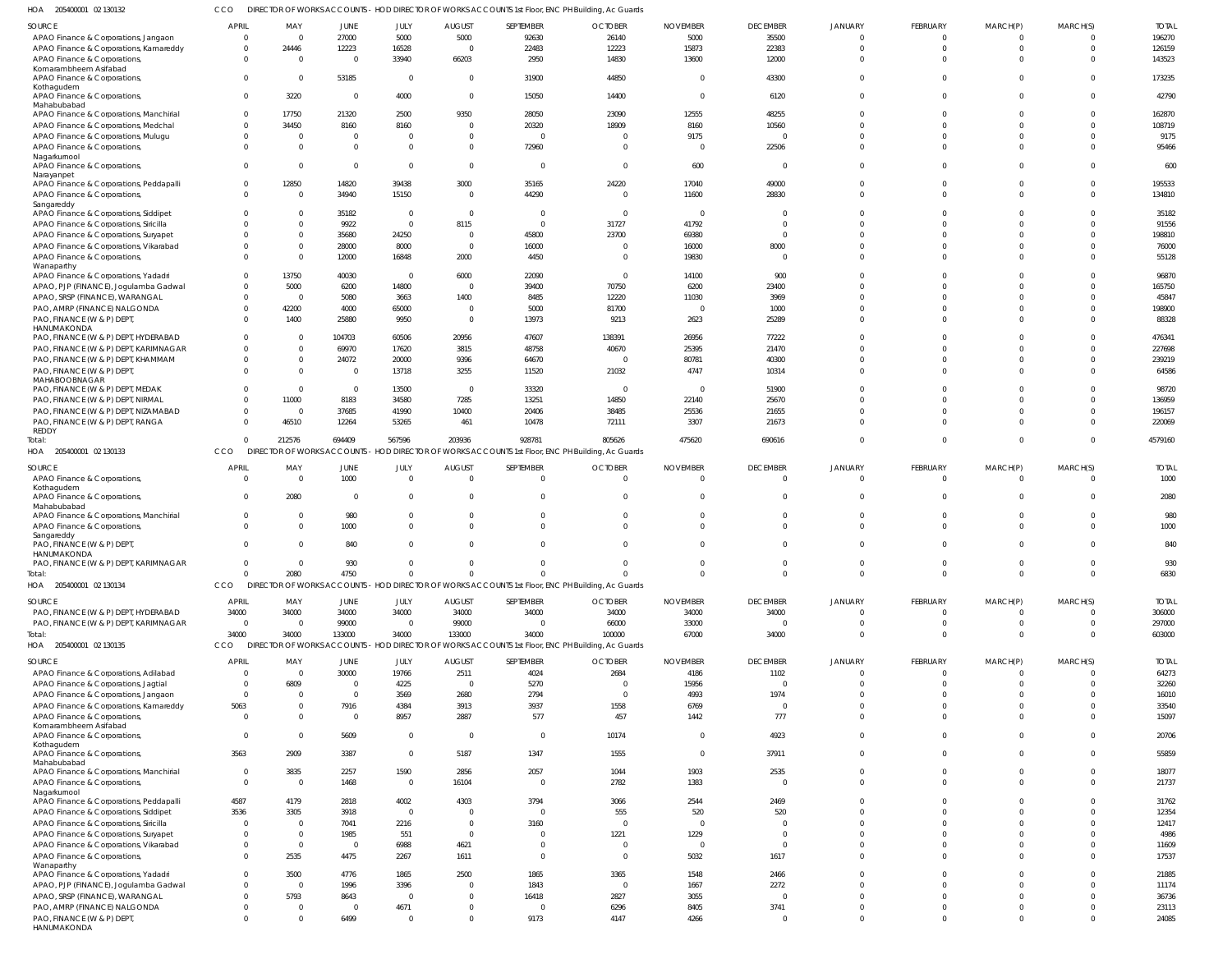CCO DIRECTOR OF WORKS ACCOUNTS - HOD DIRECTOR OF WORKS ACCOUNTS 1st Floor, ENC PH Building, Ac Guards

| HOA<br>205400001 02 130135                        |                          |                         |                |                |                | DIRECTOR OF WORKS ACCOUNTS - HOD DIRECTOR OF WORKS ACCOUNTS 1st Floor, ENC PH Building, Ac Guards |                                                                                                   |                 |                 |                |                  |                |              |              |
|---------------------------------------------------|--------------------------|-------------------------|----------------|----------------|----------------|---------------------------------------------------------------------------------------------------|---------------------------------------------------------------------------------------------------|-----------------|-----------------|----------------|------------------|----------------|--------------|--------------|
| SOURCE                                            | <b>APRIL</b>             | MAY                     | <b>JUNE</b>    | JULY           | <b>AUGUST</b>  | SEPTEMBER                                                                                         | <b>OCTOBER</b>                                                                                    | <b>NOVEMBER</b> | <b>DECEMBER</b> | <b>JANUARY</b> | <b>FEBRUARY</b>  | MARCH(P)       | MARCH(S)     | <b>TOTAL</b> |
| PAO, FINANCE (W & P) DEPT, HYDERABAD              | $\overline{0}$           | $\overline{0}$          | $\Omega$       | 119417         | $\Omega$       | 0                                                                                                 | $\mathbf{0}$                                                                                      | $\Omega$        | $\Omega$        | $\Omega$       | $\Omega$         | $\Omega$       | $\Omega$     | 119417       |
| PAO, FINANCE (W & P) DEPT, KARIMNAGAR             | $\overline{0}$           | $\overline{0}$          | $\Omega$       | 67540          | 49120          | $\Omega$                                                                                          | 46135                                                                                             | 22205           | $\Omega$        | $\Omega$       | $\Omega$         | $\Omega$       | $\mathbf 0$  | 185000       |
| PAO, FINANCE (W & P) DEPT, KHAMMAM                | $\mathbf 0$              | $\overline{0}$          | 11251          | 5962           | 6507           | $\mathbf{0}$                                                                                      | 9354                                                                                              | $\Omega$        | $\Omega$        | $\Omega$       |                  |                | $\Omega$     | 33074        |
| PAO, FINANCE (W & P) DEPT,                        | $\Omega$                 | 6444                    | 7938           | 9031           | 3450           | 2858                                                                                              | 3277                                                                                              | 3223            | 3236            | $\Omega$       | $\Omega$         | $\Omega$       | $\Omega$     | 39457        |
| MAHABOOBNAGAR                                     |                          |                         |                |                |                |                                                                                                   |                                                                                                   |                 |                 |                |                  |                |              |              |
| PAO, FINANCE (W & P) DEPT, MEDAK                  | $\mathbf 0$              | $\overline{\mathbf{0}}$ | 1000           | $\overline{0}$ | - 0            | $\mathbf{0}$                                                                                      | $\overline{0}$                                                                                    | $\overline{0}$  | 6556            | $\Omega$       |                  |                | $\Omega$     | 7556         |
| PAO, FINANCE (W & P) DEPT, NIRMAL                 | $\mathbf 0$              | 18959                   | 3406           | 1916           | - 0            | 1999                                                                                              | 1902                                                                                              | 1653            | 1681            | $\Omega$       |                  | $\Omega$       | $\Omega$     | 31516        |
| PAO, FINANCE (W & P) DEPT, NIZAMABAD              | $\overline{0}$           | 25000                   | 4999           | $\overline{0}$ | $\Omega$       | $\overline{0}$                                                                                    | 30000                                                                                             | $\Omega$        | $\Omega$        | $\Omega$       |                  | $\Omega$       | $\Omega$     | 59999        |
| PAO, FINANCE (W & P) DEPT, RANGA                  | $\overline{0}$           | $\overline{\mathbf{0}}$ | $\Omega$       | $\overline{0}$ | $\Omega$       | $\Omega$                                                                                          | 35413                                                                                             | $\Omega$        | 39012           | $\Omega$       |                  | $\Omega$       | $\Omega$     | 74425        |
| REDDY                                             | 16749                    | 83268                   | 121382         | 272313         | 108250         | 61116                                                                                             | 167812                                                                                            | 91979           | 112792          | $\Omega$       | $\Omega$         | $\Omega$       | $\Omega$     | 1035661      |
| Total:<br>HOA 205400001 02 140                    | CCO                      |                         |                |                |                | DIRECTOR OF WORKS ACCOUNTS - HOD DIRECTOR OF WORKS ACCOUNTS 1st Floor, ENC PH Building, Ac Guards |                                                                                                   |                 |                 |                |                  |                |              |              |
|                                                   |                          |                         |                |                |                |                                                                                                   |                                                                                                   |                 |                 |                |                  |                |              |              |
| SOURCE                                            | <b>APRIL</b>             | MAY                     | JUNE           | JULY           | <b>AUGUST</b>  | SEPTEMBER                                                                                         | <b>OCTOBER</b>                                                                                    | <b>NOVEMBER</b> | <b>DECEMBER</b> | JANUARY        | <b>FEBRUARY</b>  | MARCH(P)       | MARCH(S)     | <b>TOTAL</b> |
| APAO Finance & Corporations,                      | $\overline{\mathbf{0}}$  | $\overline{0}$          | $\overline{0}$ | $\overline{0}$ | 60000          | $\mathbf{0}$                                                                                      | $\overline{0}$                                                                                    | $\overline{0}$  | $\Omega$        | $\Omega$       | $\mathbf 0$      | $\overline{0}$ | $\mathbf 0$  | 60000        |
| Komarambheem Asifabad                             |                          |                         |                |                |                |                                                                                                   |                                                                                                   |                 |                 |                |                  |                |              |              |
| APAO Finance & Corporations                       | $\overline{0}$           | 0                       | 28000          | $\overline{0}$ | - 0            | $\mathbf{0}$                                                                                      | 28000                                                                                             | 0               | $\Omega$        | $\Omega$       | $\Omega$         | $\overline{0}$ | $\mathbf{0}$ | 56000        |
| Kothagudem<br>APAO Finance & Corporations,        | $\overline{0}$           | $\overline{0}$          | $\Omega$       | $\overline{0}$ | $\Omega$       | $\mathbf{0}$                                                                                      | $\overline{0}$                                                                                    | 50000           | $\Omega$        | $\Omega$       | $\Omega$         | $\Omega$       | $\Omega$     | 50000        |
| Nagarkurnool                                      |                          |                         |                |                |                |                                                                                                   |                                                                                                   |                 |                 |                |                  |                |              |              |
| APAO Finance & Corporations, Peddapalli           | $\overline{0}$           | 17220                   | 8820           | 8820           | 8820           | 8820                                                                                              | 8820                                                                                              | 0               | 8820            | $\cap$         | $\Omega$         | $\Omega$       | $\Omega$     | 70140        |
| APAO Finance & Corporations, Siddipet             | $\overline{0}$           | 0                       | 15750          | $\overline{0}$ |                | 0                                                                                                 | $\overline{0}$                                                                                    | $\Omega$        | $\cap$          | $\cap$         |                  |                | $\Omega$     | 15750        |
| APAO Finance & Corporations, Siricilla            | $\overline{0}$           | $\overline{0}$          | 28000          | 28000          | - 0            | $\Omega$                                                                                          | $\overline{0}$                                                                                    | 28000           | $\Omega$        | $\cap$         |                  |                | $\Omega$     | 84000        |
| APAO Finance & Corporations, Suryapet             | $\overline{0}$           | 24000                   | $\overline{0}$ | 12000          | - 0            | $\Omega$                                                                                          | 20000                                                                                             | $\Omega$        | $\Omega$        | $\cap$         |                  |                | $\Omega$     | 56000        |
| APAO Finance & Corporations,                      | $\overline{0}$           | $\overline{0}$          | $\Omega$       | $\overline{0}$ | 38464          | $\Omega$                                                                                          | $\overline{0}$                                                                                    | $\Omega$        | 38464           | $\Omega$       |                  | $\Omega$       | $\Omega$     | 76928        |
| Wanaparthy                                        |                          |                         |                |                |                |                                                                                                   |                                                                                                   |                 |                 |                |                  |                |              |              |
| PAO, FINANCE (W & P) DEPT, HYDERABAD              | $\overline{0}$           | 0                       | $\overline{0}$ | 243283         | - 0            | $\mathbf{0}$                                                                                      | 243283                                                                                            | $\overline{0}$  | $\Omega$        | $\Omega$       |                  | $\Omega$       | $\Omega$     | 486566       |
| PAO, FINANCE (W & P) DEPT, KHAMMAM                | $\Omega$                 | 0                       | 16500          | 33000          | $\Omega$       | $\Omega$                                                                                          | $\overline{0}$                                                                                    | 33000           | $\Omega$        | $\Omega$       | $\Omega$         | $\Omega$       | $\Omega$     | 82500        |
| PAO, FINANCE (W & P) DEPT,<br>MAHABOOBNAGAR       | $\Omega$                 | $\Omega$                | 12410          | $\overline{0}$ | 26060          | $\Omega$                                                                                          | $\overline{0}$                                                                                    | 13030           | $\Omega$        | $\cap$         |                  | $\Omega$       | $\Omega$     | 51500        |
| PAO, FINANCE (W & P) DEPT, NIRMAL                 | $\overline{0}$           | $\mathbf 0$             | 20000          | 15000          | - 0            | $\mathbf 0$                                                                                       | $\overline{0}$                                                                                    | 24000           | $\Omega$        | $\Omega$       |                  | $\Omega$       | $\Omega$     | 59000        |
| PAO, FINANCE (W & P) DEPT, RANGA                  | 156089                   | $\Omega$                | $\Omega$       | $\overline{0}$ | $\bigcap$      | $\Omega$                                                                                          | $\Omega$                                                                                          | $\Omega$        | $\Omega$        | $\Omega$       | $\Omega$         | $\Omega$       | $\Omega$     | 156089       |
| REDDY                                             |                          |                         |                |                |                |                                                                                                   |                                                                                                   |                 |                 |                |                  |                |              |              |
| Total:                                            | 156089                   | 41220                   | 129480         | 340103         | 133344         | 8820                                                                                              | 300103                                                                                            | 148030          | 47284           | $\Omega$       | $\Omega$         | $\Omega$       | $\Omega$     | 1304473      |
| HOA 205400001 02 300302                           | CCO                      |                         |                |                |                |                                                                                                   | DIRECTOR OF WORKS ACCOUNTS - HOD DIRECTOR OF WORKS ACCOUNTS 1st Floor, ENC PH Building, Ac Guards |                 |                 |                |                  |                |              |              |
| SOURCE                                            | APRIL                    | MAY                     | JUNE           | JULY           | <b>AUGUST</b>  | SEPTEMBER                                                                                         | <b>OCTOBER</b>                                                                                    | <b>NOVEMBER</b> | <b>DECEMBER</b> | <b>JANUARY</b> | <b>FEBRUARY</b>  | MARCH(P)       | MARCH(S)     | <b>TOTAL</b> |
| APAO Finance & Corporations, Adilabad             | 43052                    | 43052                   | 43052          | 55966          | 55966          | 55966                                                                                             | 55966                                                                                             | 55800           | 55800           | $\Omega$       | $\mathbf 0$      | $\Omega$       | $\Omega$     | 464620       |
| APAO Finance & Corporations,                      | 42804                    | 42804                   | $\Omega$       | 97096          | 54880          | 54880                                                                                             | 54880                                                                                             | 54880           | 54880           | $\Omega$       | $\Omega$         | $\Omega$       | $\Omega$     | 457104       |
| Bhoopalapally                                     |                          |                         |                |                |                |                                                                                                   |                                                                                                   |                 |                 |                |                  |                |              |              |
| APAO Finance & Corporations, Jagtial              | $\overline{0}$           | 87164                   | 43582          | 55964          | 55964          | 55964                                                                                             | 55964                                                                                             | 55964           | 55964           | $\Omega$       |                  |                |              | 466530       |
| APAO Finance & Corporations, Jangaon              | 21107                    | 21107                   | 21107          | 27439          | 27439          | 27439                                                                                             | 27439                                                                                             | 27439           | 27439           | $\Omega$       |                  |                | $\Omega$     | 227955       |
| APAO Finance & Corporations, Kamareddy            | 41508                    | 41508                   | 20754          | 53960          | 50362          | 80940                                                                                             | 74644                                                                                             | 80940           | 80940           | $\Omega$       |                  | $\Omega$       |              | 525556       |
| APAO Finance & Corporations                       | 43052                    | $\overline{\mathbf{0}}$ | 43052          | 99018          | 55966          | 55966                                                                                             | 55966                                                                                             | 55800           | 53010           | $\Omega$       | $\Omega$         | $\Omega$       | $\Omega$     | 461830       |
| Komarambheem Asifabad                             |                          |                         |                |                |                |                                                                                                   |                                                                                                   |                 |                 |                |                  |                |              |              |
| APAO Finance & Corporations                       | 42874                    | 42874                   | 42874          | 53528          | 54880          | 54880                                                                                             | 54880                                                                                             | 54880           | 54880           | $\Omega$       |                  | $\Omega$       | $\Omega$     | 456550       |
| Kothagudem<br>APAO Finance & Corporations,        | 42216                    | 42216                   | 21108          | 42216          | 88652          | 54880                                                                                             | 27440                                                                                             | 54880           | 54880           | $\Omega$       | $\Omega$         | $\Omega$       | $\Omega$     | 428488       |
| Mahabubabad                                       |                          |                         |                |                |                |                                                                                                   |                                                                                                   |                 |                 |                |                  |                |              |              |
| APAO Finance & Corporations, Manchirial           | 43052                    | 43052                   | 43052          | 55966          | 55966          | 55966                                                                                             | 55966                                                                                             | 55800           | 55800           | $\Omega$       |                  |                |              | 464620       |
| APAO Finance & Corporations, Medchal              | 41772                    | 41772                   | 41772          | 54304          | 54304          | 54304                                                                                             | 54304                                                                                             | 54304           | 54304           | $\Omega$       |                  | $\Omega$       | $\Omega$     | 451140       |
| APAO Finance & Corporations,                      | 41778                    | 41778                   | 41778          | 54254          | 54254          | 53312                                                                                             | 54254                                                                                             | 54254           | 53312           | $\Omega$       | $\Omega$         | $\Omega$       | $\Omega$     | 448974       |
| Nagarkurnool                                      |                          |                         |                |                |                |                                                                                                   |                                                                                                   |                 |                 |                |                  |                |              |              |
| APAO Finance & Corporations, Peddapalli           | 42216                    | 42216                   | 42216          | 53498          | 53498          | 53498                                                                                             | 53498                                                                                             | 53498           | 53498           | $\Omega$       | $\mathbf 0$      | $\mathbf 0$    | $\Omega$     | 447636       |
| APAO Finance & Corporations,<br>Sangareddy        | 42746                    | 42746                   | $\overline{0}$ | 42746          | 111136         | 55568                                                                                             | 55568                                                                                             | 55568           | 55568           | $\Omega$       | $\Omega$         | $\Omega$       | $\Omega$     | 461646       |
| APAO Finance & Corporations, Siddipet             | 61137                    | 61137                   | 61137          | 75024          | 78222          | 90822                                                                                             | 78222                                                                                             | 78222           | 78222           | $\Omega$       | $\Omega$         | $\Omega$       | $\Omega$     | 662145       |
| APAO Finance & Corporations, Siricilla            | $\overline{0}$           | 43052                   | 86104          | 43052          | 68876          | 55964                                                                                             | 55964                                                                                             | 55964           | 55964           | $\Omega$       | $\Omega$         | $\Omega$       | $\Omega$     | 464940       |
| APAO Finance & Corporations, Suryapet             | 41697                    | 41697                   | 41697          | 55633          | 55633          | 55633                                                                                             | 55633                                                                                             | 55633           | 55633           | $\Omega$       | $\Omega$         | $\Omega$       | $\Omega$     | 458889       |
| APAO Finance & Corporations, Vikarabad            | $\overline{\mathbf{0}}$  | $\overline{\mathbf{0}}$ | 83544          | 54569          | 54569          | 54569                                                                                             | 54569                                                                                             | 54569           | 54569           | $\Omega$       | $\Omega$         | $\mathbf 0$    | $\Omega$     | 410958       |
| APAO Finance & Corporations,                      | 41733                    | 41733                   | 41733          | 54254          | 54254          | 53430                                                                                             | 53430                                                                                             | 53430           | 53430           | $\Omega$       | $\Omega$         | $\Omega$       | $\Omega$     | 447427       |
| Wanaparthy                                        |                          |                         |                |                |                |                                                                                                   |                                                                                                   |                 |                 |                |                  |                |              |              |
| APAO Finance & Corporations, Yadadri              | 62664                    | 62664                   | 62664          | 81461          | 54308          | 54308                                                                                             | 54419                                                                                             | 54419           | 54419           | $\Omega$       |                  | $\Omega$       |              | 541326       |
| APAO, PJP (FINANCE), Jogulamba Gadwal             | 58426                    | 58426                   | 58426          | 114072         | 87326          | 103081                                                                                            | 103081                                                                                            | 103081          | 103081          | $\Omega$       | $\Omega$         | $\Omega$       | $\Omega$     | 789000       |
| APAO, SRSP (FINANCE), WARANGAL                    | 75988                    | 75988                   | 75988          | 98784          | 98784          | 98784                                                                                             | 98784                                                                                             | 98784           | 98784           | $\Omega$       | $\Omega$         | $\Omega$       | $\Omega$     | 820668       |
| PAO, AMRP (FINANCE) NALGONDA                      | 86808                    | $\overline{0}$          | 173616         | 112850         | 112850         | 112850                                                                                            | 112850                                                                                            | 112850          | 112850          | $\Omega$       | $\Omega$         | $\Omega$       | $\Omega$     | 937524       |
| PAO, FINANCE (W & P) DEPT,                        | 59180                    | 59180                   | 59180          | 76832          | 76832          | 76832                                                                                             | 76832                                                                                             | 76832           | 76832           | $\Omega$       | $\Omega$         | $\Omega$       | $\Omega$     | 638532       |
| HANUMAKONDA                                       |                          |                         |                |                |                |                                                                                                   |                                                                                                   |                 |                 |                |                  |                |              |              |
| PAO, FINANCE (W & P) DEPT, HYDERABAD              | 162619                   | - 0                     | 325238         | 211405         | 211405         | 211405                                                                                            | 211405                                                                                            | 211405          | 211405          | $\Omega$       | $\Omega$         | $\Omega$       | $\Omega$     | 1756287      |
| PAO, FINANCE (W & P) DEPT, KARIMNAGAR             | 104597                   | 104597                  | 104597         | 104597         | 161871         | 135973                                                                                            | 135973                                                                                            | 135973          | 121810          | $\Omega$       | $\Omega$         | $\Omega$       | $\Omega$     | 1109988      |
| PAO, FINANCE (W & P) DEPT, KHAMMAM                | $\overline{\mathbf{0}}$  | 164704                  | $\Omega$       | $\Omega$       | - 0            | $\Omega$                                                                                          | 521392                                                                                            | $\Omega$        |                 | $\Omega$       | $\Omega$         | $\Omega$       | $\Omega$     | 686096       |
| PAO, FINANCE (W & P) DEPT,                        | 42179                    | 42179                   | 42179          | 42179          | 67487          | 54833                                                                                             | 54833                                                                                             | 54833           | 54833           | $\Omega$       | $\Omega$         | $\Omega$       | $\Omega$     | 455535       |
| MAHABOOBNAGAR<br>PAO, FINANCE (W & P) DEPT, MEDAK | 43669                    | 43138                   | 43138          | 56078          | 56081          | 56081                                                                                             | 65081                                                                                             | 56081           | 56081           | $\Omega$       | $\Omega$         | $\Omega$       | $\Omega$     | 475428       |
| PAO, FINANCE (W & P) DEPT, NIRMAL                 | 60272                    | 60272                   | 60272          | 78352          | 78352          | 78352                                                                                             | 78352                                                                                             | 78352           | 78120           | $\Omega$       | $\Omega$         | $\Omega$       | $\Omega$     | 650696       |
| PAO, FINANCE (W & P) DEPT, NIZAMABAD              | 62877                    | 62877                   | 62877          | 82050          | 82050          | 82050                                                                                             | 82050                                                                                             | 82050           | 82050           | $\Omega$       | $\Omega$         | $\Omega$       | $\Omega$     | 680931       |
| PAO, FINANCE (W & P) DEPT, RANGA                  | 81319                    | 81319                   | 81319          | 105714         | 105714         | 105714                                                                                            | 105714                                                                                            | 105714          | 105714          | $\Omega$       | $\Omega$         | $\Omega$       | $\Omega$     | 878241       |
| REDDY                                             |                          |                         |                |                |                |                                                                                                   |                                                                                                   |                 |                 |                |                  |                |              |              |
| Total:                                            | 1533342                  | 1535252                 | 1868056        | 2192861        | 2277881        | 2194244                                                                                           | 2679353                                                                                           | 2182199         | 2164072         | $\Omega$       | $\Omega$         | $\Omega$       | $\Omega$     | 18627260     |
| HOA 205400001 02 310318                           | <b>CCO</b>               |                         |                |                |                | DIRECTOR OF WORKS ACCOUNTS - HOD DIRECTOR OF WORKS ACCOUNTS 1st Floor, ENC PH Building, Ac Guards |                                                                                                   |                 |                 |                |                  |                |              |              |
| SOURCE                                            | APRIL                    | MAY                     | <b>JUNE</b>    | JULY           | <b>AUGUST</b>  | <b>SEPTEMBER</b>                                                                                  | <b>OCTOBER</b>                                                                                    | <b>NOVEMBER</b> | <b>DECEMBER</b> | JANUARY        | <b>FEBRUARY</b>  | MARCH(P)       | MARCH(S)     | <b>TOTAL</b> |
| APAO Finance & Corporations,                      | $\overline{\mathbf{0}}$  | 20000                   | $\overline{0}$ | $\overline{0}$ | $\overline{0}$ | $\mathbf{0}$                                                                                      | $\overline{0}$                                                                                    | $\overline{0}$  | 20000           | $\Omega$       | $\mathbf 0$      | $\overline{0}$ | $\mathbf{0}$ | 40000        |
| Sangareddy                                        |                          |                         |                |                |                |                                                                                                   |                                                                                                   |                 |                 |                |                  |                |              |              |
| APAO Finance & Corporations, Suryapet             | $\overline{\phantom{0}}$ | $\overline{\mathbf{0}}$ | $\overline{0}$ | 20000          | - 0            | $\mathbf{0}$                                                                                      | $\overline{0}$                                                                                    | $\overline{0}$  | $\Omega$        | $\Omega$       | $\mathbf 0$      | $\overline{0}$ | $\mathbf{0}$ | 20000        |
| PAO, FINANCE (W & P) DEPT, MEDAK                  | $\overline{\phantom{0}}$ | $\overline{0}$          | 20000          | $\overline{0}$ | $\Omega$       | $\mathbf 0$                                                                                       | $\mathbf 0$                                                                                       | $\overline{0}$  | $\Omega$        | $\Omega$       | $\boldsymbol{0}$ | $\mathbf 0$    | $\mathbf 0$  | 20000        |
| Total:                                            | $\overline{0}$           | 20000                   | 20000          | 20000          | $\Omega$       | 0                                                                                                 | $\mathbf 0$                                                                                       | $\mathbf 0$     | 20000           | $\Omega$       | $\overline{0}$   | $\mathbf 0$    | $\mathbf 0$  | 80000        |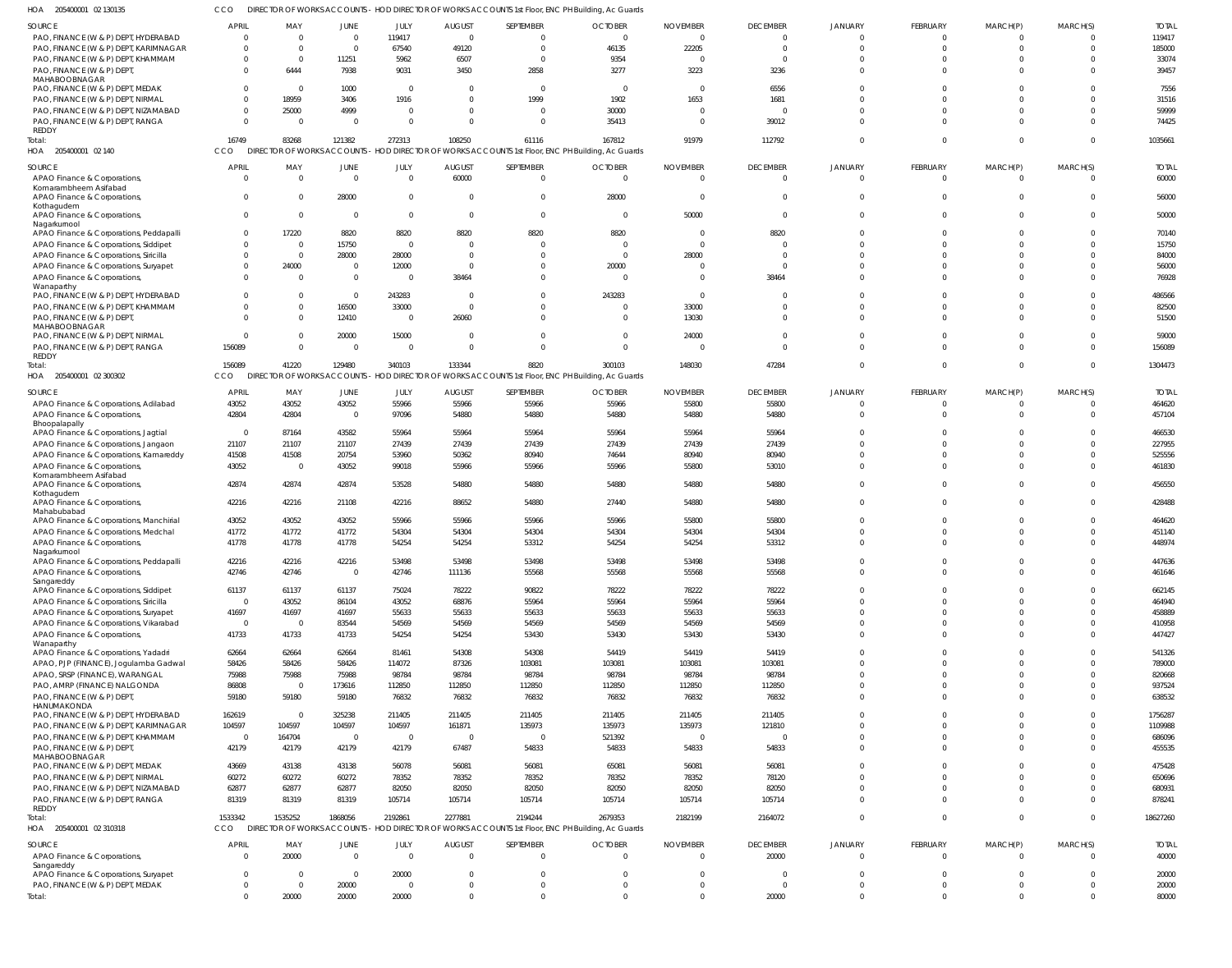205400095 01 010011 HOA CCO TREASURIES AND ACCOUNTS - HOD DIRECTOR OF TREASURIES AND ACCOUNTS, 5-8-599/B, ABIDS,

|                                                  |                         |                |                                                                  |              |                                                                         | <u> NEAJUNEJ AND ACCOUNTJ - HOD DINECTOR OF INEAJUNEJ AND ACCOUNTJ, J-0-J771D, ADIDJ</u>       |                         |                 |                 |                |                 |              |          |              |
|--------------------------------------------------|-------------------------|----------------|------------------------------------------------------------------|--------------|-------------------------------------------------------------------------|------------------------------------------------------------------------------------------------|-------------------------|-----------------|-----------------|----------------|-----------------|--------------|----------|--------------|
| SOURCE                                           | <b>APRIL</b>            | MAY            | <b>JUNE</b>                                                      | JULY         | <b>AUGUST</b>                                                           | SEPTEMBER                                                                                      | <b>OCTOBER</b>          | <b>NOVEMBER</b> | <b>DECEMBER</b> | JANUARY        | FEBRUARY        | MARCH(P)     | MARCH(S) | <b>TOTAL</b> |
| APAO Irrigation, Sangareddy                      | $\Omega$                | $\Omega$       | $\overline{0}$                                                   | $\Omega$     | $\Omega$                                                                | $\Omega$                                                                                       | $-300000$               | $-180000$       | $\overline{0}$  | $\overline{0}$ | $^{\circ}$      | 0            |          | $-480000$    |
|                                                  |                         | $\Omega$       | $\mathbf{0}$                                                     |              | $\Omega$                                                                | $-120000$                                                                                      | $-420000$               | $-360000$       | $-60000$        | $\Omega$       | $\Omega$        |              |          | $-960000$    |
| APAO Irrigation, Siddipet                        |                         |                |                                                                  |              |                                                                         |                                                                                                |                         |                 |                 |                |                 |              |          |              |
| APAO Irrigation, Yadadri                         |                         | $\Omega$       | $\Omega$                                                         |              | $\Omega$                                                                | - 0                                                                                            | $\overline{\mathbf{0}}$ | $-60000$        | $\Omega$        | $\Omega$       | $\Omega$        |              |          | $-60000$     |
| PAO IRRIGATION DIVISION HYDERABAD                |                         | $\Omega$       | $\Omega$                                                         |              | $\Omega$                                                                | $-240000$                                                                                      | $\overline{0}$          | $\Omega$        | $-60000$        |                | $\Omega$        |              |          | $-300000$    |
| PAO IRRIGATION RANGA REDDY DISTRICT              |                         | $\Omega$       | $\Omega$                                                         |              | $\Omega$                                                                | $-60000$                                                                                       | $-60000$                | $-120000$       | $\Omega$        |                | $\Omega$        |              | $\Omega$ | $-240000$    |
| Total:                                           |                         | <sup>0</sup>   | $\Omega$                                                         | $\Omega$     | $\Omega$                                                                | $-420000$                                                                                      | $-780000$               | $-720000$       | $-120000$       | $\Omega$       | $\Omega$        | $\Omega$     | $\Omega$ | $-2040000$   |
| HOA 205500003 05 270271                          | CCO                     |                | The Director, Police Academy, Himayath Sagar,                    |              |                                                                         |                                                                                                |                         |                 |                 |                |                 |              |          |              |
| <b>SOURCE</b>                                    | <b>APRIL</b>            | MAY            | <b>JUNE</b>                                                      | JULY         | <b>AUGUST</b>                                                           | SEPTEMBER                                                                                      | <b>OCTOBER</b>          | <b>NOVEMBER</b> | <b>DECEMBER</b> | <b>JANUARY</b> | <b>FEBRUARY</b> | MARCH(P)     | MARCH(S) | <b>TOTAL</b> |
|                                                  |                         |                |                                                                  |              |                                                                         |                                                                                                |                         |                 |                 |                |                 |              |          |              |
| PAO, FINANCE (W & P) DEPT, RANGA<br><b>REDDY</b> | $\Omega$                | $\Omega$       | $\overline{0}$                                                   | $\Omega$     | $\overline{0}$                                                          | $\Omega$                                                                                       | $\overline{0}$          | $\Omega$        | 1790376         | $\overline{0}$ | $\overline{0}$  | 0            | $\Omega$ | 1790376      |
| Total:                                           | $\Omega$                | $\Omega$       | $\mathbf{0}$                                                     | $\Omega$     | $\Omega$                                                                | $\Omega$                                                                                       | $\Omega$                |                 | 1790376         | $\Omega$       | $\Omega$        | $\Omega$     | $\Omega$ | 1790376      |
| HOA 205500003 05 270272                          | CCO                     |                |                                                                  |              |                                                                         |                                                                                                |                         |                 |                 |                |                 |              |          |              |
|                                                  |                         |                | The Director, Police Academy, Himayath Sagar,                    |              |                                                                         |                                                                                                |                         |                 |                 |                |                 |              |          |              |
| <b>SOURCE</b>                                    | <b>APRIL</b>            | MAY            | <b>JUNE</b>                                                      | JULY         | <b>AUGUST</b>                                                           | SEPTEMBER                                                                                      | <b>OCTOBER</b>          | <b>NOVEMBER</b> | <b>DECEMBER</b> | <b>JANUARY</b> | <b>FEBRUARY</b> | MARCH(P)     | MARCH(S) | <b>TOTAL</b> |
| PAO, FINANCE (W & P) DEPT, RANGA                 | $\Omega$                | $\Omega$       | $\overline{0}$                                                   | $\Omega$     | $\Omega$                                                                | $\Omega$                                                                                       | $\Omega$                | $\Omega$        | 153138          | $\Omega$       | $\overline{0}$  | $\Omega$     |          | 153138       |
| REDDY                                            |                         |                |                                                                  |              |                                                                         |                                                                                                |                         |                 |                 |                |                 |              |          |              |
| Total:                                           | $\Omega$                | $\Omega$       | $\mathbf{0}$                                                     | $\Omega$     | $\Omega$                                                                | $\Omega$                                                                                       | $\Omega$                |                 | 153138          | $\Omega$       | $\Omega$        | $\Omega$     | $\Omega$ | 153138       |
| HOA<br>205500101 05 270272                       | CCO                     |                | The IG of Police, Andhra Pradesh, Intelligence Branch, Saifabad, |              |                                                                         |                                                                                                |                         |                 |                 |                |                 |              |          |              |
|                                                  |                         |                |                                                                  |              |                                                                         |                                                                                                |                         |                 |                 |                |                 |              |          |              |
| SOURCE                                           | <b>APRIL</b>            | MAY            | JUNE                                                             | JULY         | <b>AUGUST</b>                                                           | SEPTEMBER                                                                                      | <b>OCTOBER</b>          | <b>NOVEMBER</b> | <b>DECEMBER</b> | JANUARY        | <b>FEBRUARY</b> | MARCH(P)     | MARCH(S) | <b>TOTAL</b> |
| PAO, FINANCE (W & P) DEPT, HYDERABAD             | $\overline{0}$          | $\mathbf{0}$   | $\overline{0}$                                                   | $\Omega$     | $\mathbf{0}$                                                            | $\Omega$                                                                                       | 222071                  |                 | $\overline{0}$  | $\Omega$       | $\mathbf 0$     | 0            |          | 222071       |
| PAO, FINANCE (W & P) DEPT, RANGA                 | $\Omega$                | $\Omega$       | $\mathbf{0}$                                                     | $\Omega$     | $\Omega$                                                                | 5628173                                                                                        | 33902                   |                 | 4785017         | $\Omega$       | $\Omega$        | $\Omega$     | $\Omega$ | 10447092     |
| REDDY                                            |                         |                |                                                                  |              |                                                                         |                                                                                                |                         |                 |                 |                |                 |              |          |              |
| Total:                                           | $\Omega$                | $\Omega$       | $\Omega$                                                         | $\Omega$     | $\Omega$                                                                | 5628173                                                                                        | 255973                  |                 | 4785017         | $\Omega$       | $\Omega$        | $\Omega$     | $\Omega$ | 10669163     |
| HOA 205500104 04 270271                          | CCO                     |                | The DG & IG of Police, Telangana, Saifabad,                      |              |                                                                         |                                                                                                |                         |                 |                 |                |                 |              |          |              |
| SOURCE                                           | <b>APRIL</b>            | MAY            | JUNE                                                             | JULY         | <b>AUGUST</b>                                                           | SEPTEMBER                                                                                      | <b>OCTOBER</b>          | <b>NOVEMBER</b> | <b>DECEMBER</b> | <b>JANUARY</b> | <b>FEBRUARY</b> | MARCH(P)     | MARCH(S) | <b>TOTAL</b> |
|                                                  | $\Omega$                | $\Omega$       | $\overline{0}$                                                   | $\Omega$     | $\Omega$                                                                | $\Omega$                                                                                       | 66523                   | $\Omega$        | $\Omega$        | $\Omega$       | $\overline{0}$  | $\mathbf 0$  | $\Omega$ | 66523        |
| PAO, FINANCE (W & P) DEPT, RANGA<br>REDDY        |                         |                |                                                                  |              |                                                                         |                                                                                                |                         |                 |                 |                |                 |              |          |              |
| Total:                                           | $\Omega$                | $\Omega$       | $\overline{0}$                                                   | $\Omega$     | $\Omega$                                                                | $\Omega$                                                                                       | 66523                   |                 | $\Omega$        | $\Omega$       | $\Omega$        | $\mathbf 0$  | $\Omega$ | 66523        |
| HOA 205500108 05 270272                          | CCO                     |                |                                                                  |              | The Commissioner of Police, Hyderabad City Police, Basheerbagh X Roads, |                                                                                                |                         |                 |                 |                |                 |              |          |              |
|                                                  |                         |                |                                                                  |              |                                                                         |                                                                                                |                         |                 |                 |                |                 |              |          |              |
| SOURCE                                           | <b>APRIL</b>            | MAY            | JUNE                                                             | JULY         | <b>AUGUST</b>                                                           | SEPTEMBER                                                                                      | <b>OCTOBER</b>          | <b>NOVEMBER</b> | <b>DECEMBER</b> | <b>JANUARY</b> | FEBRUARY        | MARCH(P)     | MARCH(S) | <b>TOTAL</b> |
| PAO, FINANCE (W & P) DEPT, RANGA                 | $\Omega$                | $\mathbf{0}$   | $\overline{0}$                                                   | $\Omega$     | $\overline{0}$                                                          | $\Omega$                                                                                       | 11455458                | $\Omega$        | 17992751        | $\overline{0}$ | $\overline{0}$  | $\mathbf 0$  | $\Omega$ | 29448209     |
| <b>REDDY</b>                                     |                         |                |                                                                  |              |                                                                         |                                                                                                |                         |                 |                 |                |                 |              |          |              |
| Total:                                           | $\Omega$                | $\Omega$       | $\overline{0}$                                                   | $\Omega$     | $\Omega$                                                                | $\Omega$                                                                                       | 11455458                |                 | 17992751        | $\Omega$       | $\Omega$        | $\mathbf 0$  | $\Omega$ | 29448209     |
| HOA 205500109 04 270272                          | CCO                     |                | The Commissioner, Cyberabad Police,                              |              |                                                                         |                                                                                                |                         |                 |                 |                |                 |              |          |              |
|                                                  |                         |                |                                                                  |              |                                                                         |                                                                                                |                         |                 |                 |                |                 |              |          |              |
| <b>SOURCE</b>                                    | <b>APRIL</b>            | MAY            | <b>JUNE</b>                                                      | JULY         | <b>AUGUST</b>                                                           | SEPTEMBER                                                                                      | <b>OCTOBER</b>          | <b>NOVEMBER</b> | <b>DECEMBER</b> | JANUARY        | FEBRUARY        | MARCH(P)     | MARCH(S) | <b>TOTAL</b> |
| PAO, FINANCE (W & P) DEPT, RANGA                 | $\Omega$                | $\Omega$       | $\overline{0}$                                                   | $\Omega$     | $\overline{0}$                                                          | $\Omega$                                                                                       | $\overline{0}$          | $\Omega$        | 3560741         | $\Omega$       | $\overline{0}$  | $\mathbf 0$  | $\Omega$ | 3560741      |
| REDDY                                            |                         |                |                                                                  |              |                                                                         |                                                                                                |                         |                 |                 |                |                 |              |          |              |
| Total:                                           |                         | $\Omega$       | $\overline{0}$                                                   | $\Omega$     | $\Omega$                                                                | $\Omega$                                                                                       | $\Omega$                |                 | 3560741         | $\Omega$       | $\overline{0}$  | $\mathbf{0}$ | $\Omega$ | 3560741      |
| HOA 205500116 04 270272                          | <b>CCO</b>              |                | The DG & IG of Police, Telangana, Saifabad,                      |              |                                                                         |                                                                                                |                         |                 |                 |                |                 |              |          |              |
| SOURCE                                           | <b>APRIL</b>            | MAY            | JUNE                                                             | JULY         | <b>AUGUST</b>                                                           | SEPTEMBER                                                                                      | <b>OCTOBER</b>          | <b>NOVEMBER</b> | <b>DECEMBER</b> | JANUARY        | FEBRUARY        | MARCH(P)     | MARCH(S) | <b>TOTAL</b> |
| PAO, FINANCE (W & P) DEPT, RANGA                 | $\Omega$                | $\Omega$       | $\overline{0}$                                                   | $\Omega$     | $\Omega$                                                                | $\Omega$                                                                                       | $\Omega$                | $\Omega$        | 29660           | $\Omega$       | $\overline{0}$  | $\mathbf 0$  |          | 29660        |
|                                                  |                         |                |                                                                  |              |                                                                         |                                                                                                |                         |                 |                 |                |                 |              |          |              |
|                                                  |                         |                |                                                                  |              |                                                                         |                                                                                                |                         |                 |                 |                |                 |              |          |              |
| <b>REDDY</b><br>Total:                           | $\Omega$                | $\Omega$       | $\mathbf{0}$                                                     | $\Omega$     | $\Omega$                                                                | $\Omega$                                                                                       | $\Omega$                |                 | 29660           | $\Omega$       | $\Omega$        | $\Omega$     | $\Omega$ | 29660        |
|                                                  |                         |                |                                                                  |              |                                                                         |                                                                                                |                         |                 |                 |                |                 |              |          |              |
| HOA 205500117 04 270271                          | CCO                     |                | The IG of Police, Andhra Pradesh, Intelligence Branch, Saifabad, |              |                                                                         |                                                                                                |                         |                 |                 |                |                 |              |          |              |
| SOURCE                                           | <b>APRIL</b>            | MAY            | <b>JUNE</b>                                                      | JULY         | <b>AUGUST</b>                                                           | SEPTEMBER                                                                                      | <b>OCTOBER</b>          | <b>NOVEMBER</b> | <b>DECEMBER</b> | <b>JANUARY</b> | <b>FEBRUARY</b> | MARCH(P)     | MARCH(S) | <b>TOTAL</b> |
| APAO Finance & Corporations,                     |                         | $\Omega$       | $\overline{0}$                                                   | $\Omega$     | $\Omega$                                                                | $\Omega$                                                                                       | 1317746                 |                 | $\Omega$        | $\Omega$       | $\overline{0}$  | $\Omega$     |          | 1317746      |
| Kothagudem                                       |                         |                |                                                                  |              |                                                                         |                                                                                                |                         |                 |                 |                |                 |              |          |              |
| PAO, FINANCE (W & P) DEPT, KARIMNAGAR            | $\overline{0}$          | $\mathbf{0}$   | $\overline{0}$                                                   | $\mathbf{0}$ |                                                                         |                                                                                                | 1510196                 |                 |                 |                |                 |              |          | 1510196      |
| PAO, FINANCE (W & P) DEPT, RANGA                 | $\Omega$                | $\Omega$       | $\Omega$                                                         |              | $\Omega$                                                                | $\Omega$                                                                                       | $\Omega$                | $\Omega$        | 373670          | $\Omega$       | $\Omega$        | $\Omega$     |          | 373670       |
| REDDY                                            |                         |                |                                                                  |              |                                                                         |                                                                                                |                         |                 |                 |                |                 |              |          |              |
| Total:                                           | $\Omega$                | $\Omega$       | $\overline{0}$                                                   | $\Omega$     | $\Omega$                                                                | $\Omega$                                                                                       | 2827942                 | $\Omega$        | 373670          | $\overline{0}$ | $\overline{0}$  | $\mathbf{0}$ | $\Omega$ | 3201612      |
| HOA 205500117 06 270272                          | CCO                     |                |                                                                  |              |                                                                         | DGP, OCTOPUS o/oThe Addl DG of Police, Shanthi Nilayam Bds Balayogi Parayatak bhavan, Begumpet |                         |                 |                 |                |                 |              |          |              |
|                                                  |                         |                |                                                                  |              |                                                                         |                                                                                                |                         |                 |                 |                |                 |              |          |              |
| SOURCE                                           | <b>APRIL</b>            | MAY            | JUNE                                                             | JULY         | <b>AUGUST</b>                                                           | SEPTEMBER                                                                                      | <b>OCTOBER</b>          | <b>NOVEMBER</b> | <b>DECEMBER</b> | <b>JANUARY</b> | <b>FEBRUARY</b> | MARCH(P)     | MARCH(S) | <b>TOTAL</b> |
| PAO, FINANCE (W & P) DEPT, RANGA                 | $\overline{0}$          | $\overline{0}$ | $\mathbf{0}$                                                     | $\Omega$     | $\overline{0}$                                                          | $\overline{0}$                                                                                 | 563401                  | $\Omega$        | $\overline{0}$  | $\overline{0}$ | $\overline{0}$  | $\mathbf 0$  | $\Omega$ | 563401       |
| REDDY                                            |                         |                |                                                                  |              |                                                                         |                                                                                                |                         |                 |                 |                |                 |              |          |              |
| Total:                                           | $\overline{0}$          | $\mathbf{0}$   | $\mathbf{0}$                                                     | $\Omega$     | $\overline{0}$                                                          | $\Omega$                                                                                       | 563401                  | $\Omega$        | $\overline{0}$  | $\overline{0}$ | $\overline{0}$  | $\mathbf{0}$ | $\Omega$ | 563401       |
| HOA 205500800 74 270272                          | CCO                     |                | The DG & IG of Police, Telangana, Saifabad,                      |              |                                                                         |                                                                                                |                         |                 |                 |                |                 |              |          |              |
| SOURCE                                           | <b>APRIL</b>            | MAY            | JUNE                                                             | JULY         | <b>AUGUST</b>                                                           | SEPTEMBER                                                                                      | <b>OCTOBER</b>          | <b>NOVEMBER</b> | <b>DECEMBER</b> | <b>JANUARY</b> | <b>FEBRUARY</b> | MARCH(P)     | MARCH(S) | <b>TOTAL</b> |
| APAO Finance & Corporations,                     | $\Omega$                | $\Omega$       | $\mathbf{0}$                                                     | 273850       | $\overline{0}$                                                          | 1317692                                                                                        | 4416336                 | $\Omega$        | 2558101         | $\overline{0}$ | $\overline{0}$  | $\mathbf 0$  | $\Omega$ | 8565979      |
| Sangareddy                                       |                         |                |                                                                  |              |                                                                         |                                                                                                |                         |                 |                 |                |                 |              |          |              |
| PAO, FINANCE (W & P) DEPT,                       | $\Omega$                | $\Omega$       | $\overline{0}$                                                   | 621145       | $\mathbf 0$                                                             | 1758298                                                                                        | 4506887                 |                 | $\mathbf 0$     | $\overline{0}$ | $\mathbf 0$     | $\Omega$     | $\Omega$ | 6886330      |
| HANUMAKONDA                                      |                         |                |                                                                  |              |                                                                         |                                                                                                |                         |                 |                 |                |                 |              |          |              |
| PAO, FINANCE (W & P) DEPT, KARIMNAGAR            | $\Omega$                | $\Omega$       | $\overline{0}$                                                   | 265452       | $\mathbf{0}$                                                            | 4080471                                                                                        | 6456185                 | $\Omega$        | $\overline{0}$  | $\overline{0}$ | $\Omega$        | $\Omega$     | $\Omega$ | 10802108     |
| PAO, FINANCE (W & P) DEPT, NIZAMABAD             | $\Omega$                | $\Omega$       | $\overline{0}$                                                   | $\Omega$     | $\mathbf{0}$                                                            | 8007716                                                                                        | 8854462                 | $\Omega$        | $\overline{0}$  | $\Omega$       | $\Omega$        |              |          | 16862178     |
| PAO, FINANCE (W & P) DEPT, RANGA                 | $\Omega$                | $\Omega$       | $\overline{0}$                                                   | 2946824      | 7016582                                                                 | 25564433                                                                                       | 30284401                | $\Omega$        | 1088530         | $\Omega$       | $\Omega$        | $\Omega$     | $\Omega$ | 66900770     |
| REDDY                                            |                         |                |                                                                  |              |                                                                         |                                                                                                |                         |                 |                 |                |                 |              |          |              |
| Total:                                           | $\Omega$                | $\Omega$       | $\mathbf{0}$                                                     | 4107271      | 7016582                                                                 | 40728610                                                                                       | 54518271                | $\Omega$        | 3646631         | $\Omega$       | $\overline{0}$  | $\mathbf{0}$ | $\Omega$ | 110017365    |
| HOA 205600001 01 270272                          | CCO                     |                | The DG & IG of Prisons, Telangana, Chanchalguda,                 |              |                                                                         |                                                                                                |                         |                 |                 |                |                 |              |          |              |
|                                                  |                         |                |                                                                  |              |                                                                         |                                                                                                |                         |                 |                 |                |                 |              |          |              |
| SOURCE                                           | <b>APRIL</b>            | MAY            | <b>JUNE</b>                                                      | JULY         | <b>AUGUST</b>                                                           | SEPTEMBER                                                                                      | <b>OCTOBER</b>          | <b>NOVEMBER</b> | <b>DECEMBER</b> | <b>JANUARY</b> | FEBRUARY        | MARCH(P)     | MARCH(S) | <b>TOTAL</b> |
| PAO, FINANCE (W & P) DEPT, RANGA                 | $\Omega$                | $\overline{0}$ | $\mathbf{0}$                                                     | $\mathbf 0$  | $\overline{0}$                                                          | $\Omega$                                                                                       | $\overline{0}$          | $\Omega$        | 342372          | $\overline{0}$ | $\overline{0}$  | $\mathbf 0$  | $\Omega$ | 342372       |
| REDDY                                            | $\Omega$                |                |                                                                  | $\Omega$     |                                                                         | $\Omega$                                                                                       |                         | $\Omega$        |                 |                |                 |              | $\Omega$ |              |
| Total:                                           |                         | $\mathbf 0$    | $\mathbf{0}$                                                     |              | $\mathbf{0}$                                                            |                                                                                                | $\overline{0}$          |                 | 342372          | $\overline{0}$ | $\overline{0}$  | $\mathbf{0}$ |          | 342372       |
| HOA 205600001 74 270272                          | CCO                     |                | The DG & IG of Prisons, Telangana, Chanchalguda,                 |              |                                                                         |                                                                                                |                         |                 |                 |                |                 |              |          |              |
| SOURCE                                           | <b>APRIL</b>            | MAY            | <b>JUNE</b>                                                      | JULY         | <b>AUGUST</b>                                                           | SEPTEMBER                                                                                      | <b>OCTOBER</b>          | <b>NOVEMBER</b> | <b>DECEMBER</b> | <b>JANUARY</b> | FEBRUARY        | MARCH(P)     | MARCH(S) | <b>TOTAL</b> |
| APAO Finance & Corporations,                     | $\Omega$                | $\Omega$       | $\overline{0}$                                                   | $\Omega$     | $\Omega$                                                                | $\overline{0}$                                                                                 | 1404570                 | $\Omega$        | $\overline{0}$  | $\overline{0}$ | $\overline{0}$  | $\mathbf 0$  | $\Omega$ | 1404570      |
| Sangareddy                                       |                         |                |                                                                  |              |                                                                         |                                                                                                |                         |                 |                 |                |                 |              |          |              |
| Total:                                           | $\Omega$                | $\Omega$       | $\mathbf{0}$                                                     | $\Omega$     | $\Omega$                                                                | $\Omega$                                                                                       | 1404570                 | $\Omega$        | $\mathbf 0$     | $\overline{0}$ | $\overline{0}$  | $\mathbf{0}$ | $\Omega$ | 1404570      |
| HOA 205600101 04 270272                          | CCO                     |                | The DG & IG of Prisons, Telangana, Chanchalguda,                 |              |                                                                         |                                                                                                |                         |                 |                 |                |                 |              |          |              |
|                                                  |                         |                |                                                                  |              |                                                                         |                                                                                                |                         |                 |                 |                |                 |              |          |              |
| SOURCE                                           | <b>APRIL</b>            | MAY            | JUNE                                                             | JULY         | <b>AUGUST</b>                                                           | SEPTEMBER                                                                                      | <b>OCTOBER</b>          | <b>NOVEMBER</b> | <b>DECEMBER</b> | <b>JANUARY</b> | FEBRUARY        | MARCH(P)     | MARCH(S) | <b>TOTAL</b> |
| PAO, FINANCE (W & P) DEPT, RANGA                 | $\overline{\mathbf{0}}$ | $\overline{0}$ | $\mathbf{0}$                                                     | $\mathbf 0$  | $\overline{0}$                                                          | $\overline{0}$                                                                                 | 227192                  | $\Omega$        | $\overline{0}$  | $\overline{0}$ | $\overline{0}$  | $\mathbf 0$  | $\Omega$ | 227192       |
| REDDY<br>Total:                                  | $\overline{0}$          | $\mathbf{0}$   | $\mathbf{0}$                                                     | $\mathbf{0}$ | $\mathbf{0}$                                                            | $\Omega$                                                                                       | 227192                  | $\Omega$        | $\mathbf 0$     | $\overline{0}$ | $\overline{0}$  | $\mathbf 0$  | $\Omega$ | 227192       |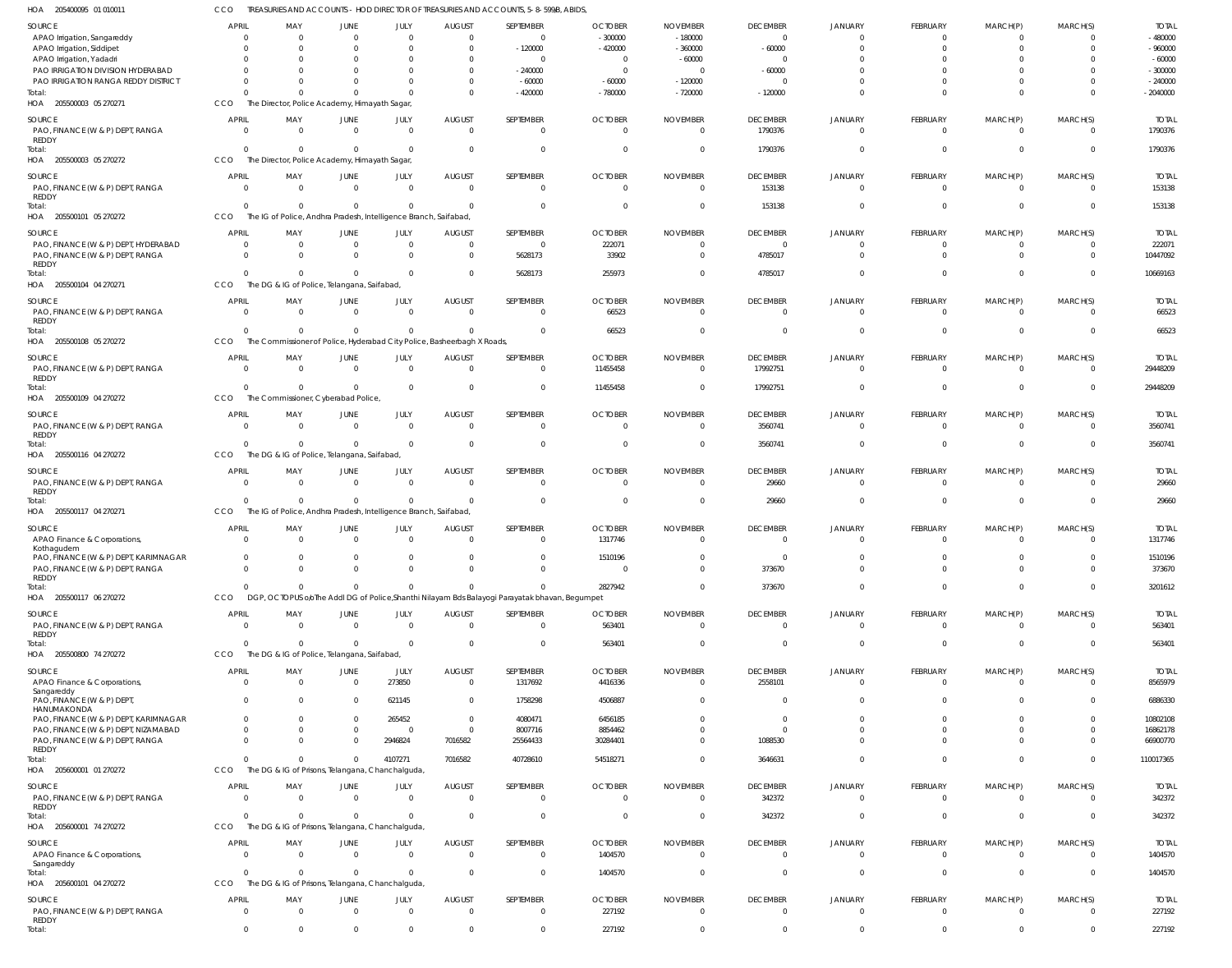205800001 74 270271 HOA CCO The Commissioner, Printing, Stationery & Stores Dept., Chanchalguda,

| SOURCE                                                                                             | <b>APRIL</b>   | MAY               | JUNE                 | JULY                   | <b>AUGUST</b>            | SEPTEMBER                                                                                             | <b>OCTOBER</b>     | <b>NOVEMBER</b>  | <b>DECEMBER</b>    | <b>JANUARY</b>       | FEBRUARY             | MARCH(P)             | MARCH(S)             | <b>TOTAI</b>      |
|----------------------------------------------------------------------------------------------------|----------------|-------------------|----------------------|------------------------|--------------------------|-------------------------------------------------------------------------------------------------------|--------------------|------------------|--------------------|----------------------|----------------------|----------------------|----------------------|-------------------|
| PAO, FINANCE (W & P) DEPT, RANGA<br>REDDY                                                          |                | $\Omega$          | $\Omega$             | $\Omega$               | $\Omega$                 | $\Omega$                                                                                              | $\Omega$           | $\Omega$         | 327786             | $\Omega$             | $\Omega$             | $\Omega$             | $\Omega$             | 327786            |
| Total:<br>HOA 205901053 04 270272                                                                  | CCO            | $\Omega$          | $\Omega$             | $\Omega$               | $\Omega$                 | $\Omega$<br>THE ENGINEER-IN-CHIEF, CRF OFFICE OF THE ENGINEER-IN-CHIEF (R&B), IV FLOOR, ERRAM MANZIL, |                    |                  | 327786             | $\Omega$             | $\Omega$             | $\Omega$             | $\Omega$             | 327786            |
|                                                                                                    | <b>APRIL</b>   |                   | JUNE                 |                        | <b>AUGUST</b>            | SEPTEMBER                                                                                             | <b>OCTOBER</b>     |                  | <b>DECEMBER</b>    | JANUARY              | FEBRUARY             | MARCH(P)             |                      | <b>TOTAL</b>      |
| SOURCE<br>APAO (R&B) HYDERABAD                                                                     |                | MAY               | $\Omega$             | JULY<br>523647         | 1020922                  | 151103                                                                                                | 2377943            | <b>NOVEMBER</b>  | 296263             | $\Omega$             | $\Omega$             | $\Omega$             | MARCH(S)<br>$\Omega$ | 4369878           |
| APAO (R&B) MEDAK (HYD)                                                                             |                | $\Omega$          | $\Omega$             | $\Omega$               | 0                        | 98819                                                                                                 | 519120             |                  | 19600              | $\Omega$             | $\Omega$             | $\Omega$             | $\Omega$             | 637539            |
| APAO (R&B) POCHAMPAD (NIZAMABAD)                                                                   |                | <sup>0</sup>      | $\Omega$             | $\Omega$               |                          | 177272                                                                                                | 171008             |                  | 285393             | $\Omega$             | $\Omega$             | $\Omega$             | $\Omega$             | 633673            |
| APAO (R&B) TEKULAPALLY                                                                             |                |                   | <sup>0</sup>         | $\Omega$               |                          | 199306                                                                                                |                    |                  | 452705             | $\Omega$             | $\Omega$             | $\Omega$             | $\Omega$             | 652011            |
| APAO Roads & Buildings (R&B), Jagtial                                                              |                | <sup>0</sup>      | 0                    | $\Omega$               | 0                        | 71299                                                                                                 |                    |                  | 189383             | $\Omega$             | $\Omega$             | $\Omega$             | $\Omega$             | 260682            |
| APAO Roads & Buildings (R&B), Jogulamba<br>Gadwal                                                  |                |                   | $\Omega$             | $\Omega$               | 0                        | $\Omega$                                                                                              | 94000              |                  | $\Omega$           | $\Omega$             | $\Omega$             | $\Omega$             | $\Omega$             | 94000             |
| APAO Roads & Buildings (R&B), Kamareddy<br>APAO Roads & Buildings (R&B),                           |                | U<br><sup>0</sup> | $\Omega$<br>$\Omega$ | 80400<br>$\mathbf{0}$  | 0<br>$\Omega$            | 93394<br>$\Omega$                                                                                     | $\Omega$<br>797863 | $\Omega$         | 699519<br>141296   | $\Omega$<br>$\Omega$ | $\Omega$<br>$\Omega$ | $\Omega$<br>$\Omega$ | $\Omega$<br>$\Omega$ | 873313<br>939159  |
| Komarambheem Asifabad<br>APAO Roads & Buildings (R&B),                                             |                | <sup>0</sup>      | $\Omega$             | $\mathbf 0$            | 0                        | $\Omega$                                                                                              | $\Omega$           | $\Omega$         | 542608             | $\Omega$             | $\Omega$             | $\Omega$             | $\Omega$             | 542608            |
| Kothagudem<br>APAO Roads & Buildings (R&B),                                                        | $\Omega$       | 0                 | $\Omega$             | $\overline{0}$         | 0                        | $\Omega$                                                                                              | 384994             | $\Omega$         | 0                  | $\mathbf 0$          | $\Omega$             | $\Omega$             | $\mathbf 0$          | 384994            |
| Mahabubabad<br>APAO Roads & Buildings (R&B), Mancherial                                            |                | 0                 | 0                    | 86924                  | 0                        | $\Omega$                                                                                              | 358956             | 0                | 227716             | $\Omega$             | $\Omega$             | $\Omega$             | $\mathbf 0$          | 673596            |
| APAO Roads & Buildings (R&B),<br>Sangareddy                                                        |                | $\Omega$          | $\Omega$             | $\overline{0}$         |                          | $\Omega$                                                                                              | 84219              |                  | $\Omega$           | $\Omega$             | $\Omega$             | $\Omega$             | $\Omega$             | 84219             |
| APAO Roads & Buildings (R&B), Siddipet                                                             |                |                   | 0                    | $\overline{0}$         |                          | $\Omega$                                                                                              | 614457             |                  | 28600              | $\Omega$             | $\Omega$             | $\Omega$             | $\Omega$             | 643057            |
| PAO (R&B) (NIRMAL)                                                                                 |                | <sup>0</sup>      | $\Omega$             | 102534                 | 0                        | $\Omega$                                                                                              | 31224              |                  | 156830             | $\Omega$             | $\Omega$             | $\Omega$             | $\Omega$             | 290588            |
| PAO (R&B), HANUMAKONDA<br>PAO (R&B) LMD                                                            |                | <sup>0</sup>      | $\Omega$<br>$\Omega$ | $\overline{0}$<br>9280 | $\Omega$<br><sup>0</sup> | 112179<br>27345                                                                                       | 776473<br>161520   |                  | 296598<br>$\Omega$ | $\Omega$<br>$\Omega$ | $\Omega$             | $\Omega$<br>$\Omega$ | $\Omega$<br>$\Omega$ | 1185250<br>198145 |
| PAO (R&B) MAHABOOBNAGAR                                                                            |                |                   | $\Omega$             | 112417                 | $\Omega$                 | 47780                                                                                                 | 412746             |                  | 412805             | $\Omega$             | $\Omega$             | $\Omega$             | $\Omega$             | 985748            |
| PAO (R&B) NALGONDA                                                                                 |                |                   | $\Omega$             | 197089                 | 100000                   | - 0                                                                                                   |                    | U                | 89172              | $\Omega$             | $\Omega$             | $\Omega$             | $\Omega$             | 386261            |
| Total:                                                                                             |                | $\Omega$          | $\Omega$             | 1112291                | 1120922                  | 978497                                                                                                | 6784523            | $\Omega$         | 3838488            | $\Omega$             | $\Omega$             | $\Omega$             | $\Omega$             | 13834721          |
| HOA 205901053 04 290291                                                                            | <b>CCO</b>     |                   |                      |                        |                          | THE ENGINEER-IN-CHIEF, CRF OFFICE OF THE ENGINEER-IN-CHIEF (R&B), IV FLOOR, ERRAM MANZIL              |                    |                  |                    |                      |                      |                      |                      |                   |
| SOURCE                                                                                             | <b>APRIL</b>   | MAY               | JUNE                 | JULY                   | <b>AUGUST</b>            | SEPTEMBER                                                                                             | <b>OCTOBER</b>     | <b>NOVEMBER</b>  | <b>DECEMBER</b>    | <b>JANUARY</b>       | FEBRUARY             | MARCH(P)             | MARCH(S)             | <b>TOTA</b>       |
| APAO (R&B) HYDERABAD                                                                               | 958505         | 1449850           | 923157               | 938775                 | 1805034                  | 1481229                                                                                               | 1530044            | 1576334          | 1497562            | $\Omega$             | $\Omega$             |                      | $\Omega$             | 12160490          |
| APAO (R&B) MEDAK (HYD)                                                                             | 39580          | 39580             | 39580                | 49075                  | 65990                    | 65990                                                                                                 | 65990              | 65990            | 65990              | $\Omega$             | $\Omega$             | $\Omega$             | $\Omega$             | 497765            |
| APAO (R&B) POCHAMPAD (NIZAMABAD)                                                                   | 167560         | 164030            | 168670               | 168670                 | 298745                   | 258240                                                                                                | 261570             | 263840           | 222580             | -C                   | $\Omega$             | $\Omega$             | $\Omega$             | 1973905           |
| APAO (R&B) RANGAREDDY (HYD)                                                                        | 69990          | 71100             | 71100                | 71100                  | 71920                    | 153588                                                                                                | 139981             | 118000           | 118000             | -C                   | $\Omega$             | $\Omega$             | C                    | 884779            |
| APAO (R&B) TEKULAPALLY                                                                             | 77150          | 77150             | 77150                | 77150                  | 143500                   | 125110                                                                                                | 125110             | 104923           | 125110             | $\Omega$             |                      |                      | $\Omega$             | 932353            |
| APAO Roads & Buildings (R&B), Adilabad                                                             | 87570          | 87570             | 87570                | 104362                 | 163935                   | 144280                                                                                                | 145390             | 146500           | 146500             | $\Omega$             | $\Omega$             |                      | $\mathsf{C}$         | 1113677           |
| APAO Roads & Buildings (R&B), Jagtial                                                              | 27640          | 27640             | 27640                | 35336                  | 46240                    | 46240                                                                                                 | 46240              | 46240            | 46240              | $\Omega$             | $\Omega$             | $\Omega$             | $\Omega$             | 349456            |
| APAO Roads & Buildings (R&B), Kamareddy                                                            | 71890<br>81410 | 112610<br>82520   | 71890<br>82520       | 71890<br>82520         | 161250<br>82520          | 116570<br>172858                                                                                      | 116420<br>133740   | 116570<br>133740 | 116570<br>133740   | $\Omega$<br>$\Omega$ | $\Omega$<br>$\Omega$ | $\Omega$<br>$\Omega$ | $\Omega$<br>$\Omega$ | 955660<br>985568  |
| APAO Roads & Buildings (R&B),<br>Komarambheem Asifabad<br>APAO Roads & Buildings (R&B), Mancherial | 22060          | 22060             | 22060                | 22060                  | 22060                    | 22060                                                                                                 | 22060              | 63604            | 44120              | $\Omega$             |                      | $\Omega$             | $\Omega$             | 262144            |
| APAO Roads & Buildings (R&B),                                                                      | 96350          | 192700            | 103063               | 98220                  | 183126                   | 159520                                                                                                | 160800             | 160800           | 160800             | $\Omega$             | $\Omega$             | $\Omega$             | $\Omega$             | 1315379           |
| Nagarkurnool<br>APAO Roads & Buildings (R&B),                                                      | 41830          | 41830             | 41830                | 41830                  | 77624                    | 67750                                                                                                 | 67750              | 67750            | 67750              | $\Omega$             | $\Omega$             | $\Omega$             | $\Omega$             | 515944            |
| Sangareddy<br>APAO Roads & Buildings (R&B), Vikarabad                                              | 153090         | 153090            | 153090               | 154200                 | 262632                   | 234550                                                                                                | 236400             | 236400           | 236400             | $\Omega$             | $\Omega$             | $\Omega$             | $\Omega$             | 1819852           |
| APAO Roads & Buildings (R&B), Yadadri                                                              | 72510          | 72510             | 73620                | 73620                  | 136935                   | 119400                                                                                                | 120800             | 120800           | 120800             |                      | $\Omega$             | $\Omega$             | $\Omega$             | 910995            |
| PAO (R&B) (NIRMAL)                                                                                 | 76870          | 78060             | 78060                | 78060                  | 174780                   | 127920                                                                                                | 127920             | 127920           | 127920             |                      | $\Omega$             |                      | C                    | 997510            |
| PAO (R&B) MAHABOOBNAGAR                                                                            | 267170         | 268280            | 268280               | 269310                 | 873985                   | 507298                                                                                                | 506010             | 507510           | 509240             |                      | $\Omega$             |                      | $\Omega$             | 3977083           |
| PAO (R&B) NALGONDA                                                                                 | 70490          | 132310            | 163800               | 89826                  | 117640                   | 117640                                                                                                | 117640             | 117640           | 117640             |                      |                      |                      | $\Omega$             | 1044626           |
| Total:                                                                                             | 2381665        | 3072890           | 2453080              | 2426004                | 4687916                  | 3920243                                                                                               | 3923865            | 3974561          | 3856962            | $\mathbf{0}$         | $\Omega$             | $\Omega$             | $\overline{0}$       | 30697186          |
| 205901053 04 290292<br>HOA                                                                         | CCO            |                   |                      |                        |                          | THE ENGINEER-IN-CHIEF, CRF OFFICE OF THE ENGINEER-IN-CHIEF (R&B), IV FLOOR, ERRAM MANZIL              |                    |                  |                    |                      |                      |                      |                      |                   |
| SOURCE                                                                                             | <b>APRIL</b>   | MAY               | <b>JUNE</b>          | JULY                   | <b>AUGUST</b>            | SEPTEMBER                                                                                             | <b>OCTOBER</b>     | <b>NOVEMBER</b>  | <b>DECEMBER</b>    | JANUARY              | FEBRUARY             | MARCH(P)             | MARCH(S)             | <b>TOTAL</b>      |
| APAO (R&B) HYDERABAD                                                                               | 25600          | 39234             | 24400                | 25300                  | 37640                    | 31550                                                                                                 | 32350              | 31775            | 32083              | $\overline{0}$       | $\Omega$             | $\Omega$             | $\Omega$             | 279932            |
| APAO (R&B) POCHAMPAD (NIZAMABAD)                                                                   | 5782           | 4587              | 5782                 | 5782                   | 6882                     | 5175                                                                                                  | 6033               | 6332             | 5434               | $\overline{0}$       | $\Omega$             | $\Omega$             | $\overline{0}$       | 51789             |
| APAO (R&B) RANGAREDDY (HYD)                                                                        | 600            | 600               | 600                  | 600                    | 700                      | 1450                                                                                                  | 2150               | 950              | 950                | $\Omega$             | $\Omega$             | $\Omega$             | $\Omega$             | 8600              |
| APAO (R&B) TEKULAPALLY                                                                             | 1000           | 1000              | 1000                 | 1000                   | 1800                     | 1400                                                                                                  | 1400               | 1174             | 1400               | $\Omega$             | $\Omega$             | $\Omega$             | $\Omega$             | 11174             |
| APAO Roads & Buildings (R&B), Kamareddy<br>APAO Roads & Buildings (R&B),                           | 2000<br>2000   | 2000<br>4000      | 2000<br>2000         | 2000<br>2000           | 2000<br>2000             | 2000<br>2000                                                                                          | 2000<br>2000       | 2000<br>2000     | 2000<br>2000       | $\Omega$<br>$\Omega$ | $\Omega$<br>$\Omega$ | $\Omega$<br>$\Omega$ | $\Omega$<br>$\Omega$ | 18000<br>20000    |
| Nagarkurnool<br>Total:                                                                             | 36982          | 51421             | 35782                | 36682                  | 51022                    | 43575                                                                                                 | 45933              | 44231            | 43867              | $\overline{0}$       | $\Omega$             | $\Omega$             | $\overline{0}$       | 389495            |
| HOA 205901053 04 290293                                                                            | <b>CCO</b>     |                   |                      |                        |                          | THE ENGINEER-IN-CHIEF, CRF OFFICE OF THE ENGINEER-IN-CHIEF (R&B), IV FLOOR, ERRAM MANZIL              |                    |                  |                    |                      |                      |                      |                      |                   |
| <b>SOURCE</b>                                                                                      | <b>APRIL</b>   | MAY               | <b>JUNE</b>          | JULY                   | <b>AUGUST</b>            | SEPTEMBER                                                                                             | <b>OCTOBER</b>     | <b>NOVEMBER</b>  | <b>DECEMBER</b>    | <b>JANUARY</b>       | FEBRUARY             | MARCH(P)             | MARCH(S)             | <b>TOTAL</b>      |
| APAO (R&B) HYDERABAD                                                                               | 367552         | 524234            | 353206               | 360002                 | 134650                   | 128823                                                                                                | 110491             | 130152           | 115273             | 0                    | $\Omega$             | $\Omega$             | $\Omega$             | 2224383           |
| APAO (R&B) MEDAK (HYD)                                                                             | 15185          | 15185             | 15185                | 19833                  | 4773                     | 4773                                                                                                  | 4773               | 4773             | 4773               | $\Omega$             | $\Omega$             | $\Omega$             | $\Omega$             | 89253             |
| APAO (R&B) POCHAMPAD (NIZAMABAD)                                                                   | 78644          | 73467             | 79075                | 79075                  | 56518                    | 33347                                                                                                 | 37372              | 38855            | 33894              | $\Omega$             | $\Omega$             | $\Omega$             | $\Omega$             | 510247            |
| APAO (R&B) RANGAREDDY (HYD)                                                                        | 26837          | 27268             | 27268                | 27268                  | 27586                    | 25497                                                                                                 | 16937              | 8533             | 8533               | $\Omega$             | $\Omega$             | $\Omega$             | $\Omega$             | 195727            |
| APAO (R&B) TEKULAPALLY                                                                             | 29570          | 29570             | 29570                | 29570                  | 18088                    | 9044                                                                                                  | 9044               | 7585             | 9044               | $\Omega$             | $\Omega$             | $\Omega$             | $\Omega$             | 171085            |
| APAO Roads & Buildings (R&B), Adilabad                                                             | 33595          | 33595             | 60519                | 33595                  | 20620                    | 10435                                                                                                 | 10516              | 10597            | 10597              | $\Omega$             | $\Omega$             | $\Omega$             | $\Omega$             | 224069            |
| APAO Roads & Buildings (R&B), Jagtial                                                              | 10609          | 10609             | 10609                | 14250                  | 3346                     | 3346                                                                                                  | 3346               | 3346             | 3346               | $\Omega$             | $\Omega$             | $\Omega$             | $\Omega$             | 6280              |
| APAO Roads & Buildings (R&B), Kamareddy                                                            | 27586          | 43201             | 27586                | 27586                  | $-10724$                 | 8431                                                                                                  | 8431               | 8431             | 8431               | $\Omega$             | $\Omega$             | $\Omega$             | $\Omega$             | 148959            |
| APAO Roads & Buildings (R&B),<br>Komarambheem Asifabad                                             | 31230          | 31661             | 31661                | 31661                  | 31661                    | 29016                                                                                                 | 9672               | 9672             | 9672               | $\Omega$             | $\Omega$             | $\Omega$             | $\Omega$             | 215906            |
| APAO Roads & Buildings (R&B), Mancherial                                                           | 8461           | 8461              | 8461                 | 8461                   | 8461                     | 8461                                                                                                  | 8461               | 19972            | 16922              | $\mathbf{0}$         | $\Omega$             | $\Omega$             | $\overline{0}$       | 96121             |
| APAO Roads & Buildings (R&B),                                                                      | 36969          | 73938             | 39574                | 37694                  | 23080                    | 11540                                                                                                 | 11633              | 11633            | 11633              | $\mathbf 0$          | $\Omega$             | $\Omega$             | $\Omega$             | 257694            |
| Nagarkurnool<br>APAO Roads & Buildings (R&B),                                                      | 16046          | 16046             | 16046                | 16046                  | 9798                     | 4899                                                                                                  | 4899               | 4899             | 4899               | $\mathbf 0$          | $\Omega$             | $\Omega$             | $\mathbf 0$          | 93578             |
| Sangareddy                                                                                         |                |                   |                      |                        |                          |                                                                                                       |                    |                  |                    |                      |                      |                      |                      |                   |
| APAO Roads & Buildings (R&B), Vikarabad                                                            | 58746          | 58746             | 58746                | 59177                  | 40273                    | 25576                                                                                                 | 25711              | 25711            | 25711              | $\mathbf{0}$         | $\Omega$             | $\Omega$             | $\mathbf 0$          | 378397            |
| APAO Roads & Buildings (R&B), Yadadri<br>PAO (R&B) (NIRMAL)                                        | 27814<br>29477 | 27814<br>29939    | 28245<br>29939       | 28245<br>29939         | 17270<br>$-11657$        | 8635<br>9250                                                                                          | 8737<br>9250       | 8737<br>9250     | 8737<br>9250       | $\Omega$<br>$\Omega$ | $\Omega$<br>$\Omega$ | $\Omega$<br>$\Omega$ | $\Omega$<br>$\Omega$ | 164234<br>144637  |
| PAO (R&B) MAHABOOBNAGAR                                                                            | 102504         | 102935            | 108003               | 103335                 | 204881                   | 59293                                                                                                 | 36600              | 36709            | 36835              | 0                    | $\Omega$             | $\Omega$             | $\overline{0}$       | 791095            |
| PAO (R&B) NALGONDA                                                                                 | 27043          | 50759             | 52766                | 36323                  | 8509                     | 8509                                                                                                  | 8509               | 8509             | 8509               | $\Omega$             | $\Omega$             | $\Omega$             | $\Omega$             | 209436            |
|                                                                                                    |                |                   |                      |                        |                          |                                                                                                       |                    |                  |                    |                      |                      |                      |                      |                   |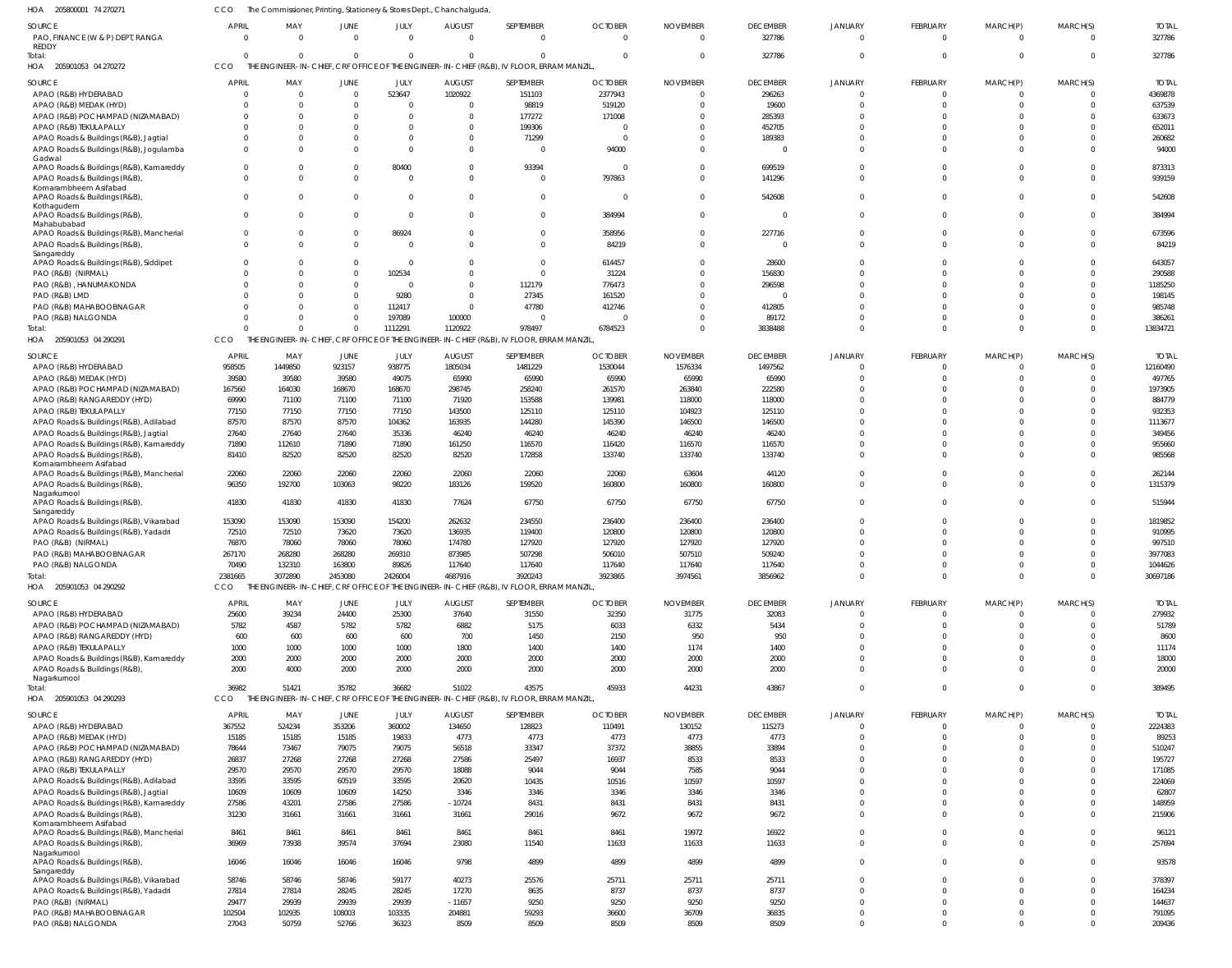205901053 04 290294 HOA 205901053 04 290295 HOA 205901053 04 290296 HOA 205901053 04 310318 HOA 205901053 06 270272 205901053 08 270271 HOA 205901053 08 270272 HOA 205901053 09 270272 HOA HOA THE ENGINEER-IN-CHIEF, CRF OFFICE OF THE ENGINEER-IN-CHIEF (R&B), IV FLOOR, ERRAM MANZIL, THE ENGINEER-IN-CHIEF, CRF OFFICE OF THE ENGINEER-IN-CHIEF (R&B), IV FLOOR, ERRAM MANZIL, THE ENGINEER-IN-CHIEF, CRF OFFICE OF THE ENGINEER-IN-CHIEF (R&B), IV FLOOR, ERRAM MANZIL, THE ENGINEER-IN-CHIEF, CRF OFFICE OF THE ENGINEER-IN-CHIEF (R&B), IV FLOOR, ERRAM MANZIL, THE ENGINEER-IN-CHIEF, CRF OFFICE OF THE ENGINEER-IN-CHIEF (R&B), IV FLOOR, ERRAM MANZIL LEGISLATURE SECRETARIAT Secretary , Telangana State Legislature Assembly Premises, LEGISLATURE SECRETARIAT Secretary , Telangana State Legislature Assembly Premises, CCO The Registrar, Telangana High Court, Nayapul, CCO CCO **CCO CCO CCO** CCO CCO 927868 477442  $\Omega$ 0  $\Omega$  $\Omega$ 0 0 1157428 676656 72950 0  $\Omega$  $\Omega$ 0 0 976459 470329  $\Omega$ 26458  $\Omega$  $\theta$ 0 0 942060 470846  $\Omega$ 0  $\Omega$ 3781830 0 0 587133 852519 22000 281883 0  $\Omega$ 0 0 388875 676996  $\Omega$ 232477  $\Omega$  $\Omega$ 2184775 3890667 324382 650225  $\Omega$ 1434  $\Omega$ 217371 581858 12449979 347364 658550 300000 678288 20000 0 0 0 326059 632246 300000 371663 0  $\Omega$ 0 4816629 0 0 0 0 0 0 0 0 0  $\Omega$  $\Omega$ 0 0 0 0 0  $\Omega$ 0 0 0 0 0 0 0  $\Omega$  $\Omega$  $\Omega$ 0 0  $\Omega$ 0 0 APAO (R&B) HYDERABAD APAO (R&B) MEDAK (HYD) APAO (R&B) POCHAMPAD (NIZAMABAD) APAO (R&B) RANGAREDDY (HYD) APAO (R&B) TEKULAPALLY APAO Roads & Buildings (R&B), Adilabad APAO Roads & Buildings (R&B), Jagtial APAO Roads & Buildings (R&B), Kamareddy APAO Roads & Buildings (R&B), Komarambheem Asifabad APAO Roads & Buildings (R&B), Mancherial APAO Roads & Buildings (R&B), Nagarkurnool APAO Roads & Buildings (R&B), Sangareddy APAO Roads & Buildings (R&B), Vikarabad APAO Roads & Buildings (R&B), Yadadri PAO (R&B) (NIRMAL) PAO (R&B) MAHABOOBNAGAR PAO (R&B) NALGONDA APAO (R&B) MEDAK (HYD) APAO (R&B) POCHAMPAD (NIZAMABAD) APAO Roads & Buildings (R&B), Sangareddy APAO (R&B) HYDERABAD APAO (R&B) MEDAK (HYD) APAO (R&B) POCHAMPAD (NIZAMABAD) APAO (R&B) RANGAREDDY (HYD) APAO (R&B) TEKULAPALLY APAO Roads & Buildings (R&B), Kamareddy APAO Roads & Buildings (R&B), Komarambheem Asifabad APAO Roads & Buildings (R&B), Sangareddy APAO Roads & Buildings (R&B), Vikarabad APAO Roads & Buildings (R&B), Yadadri PAO (R&B) (NIRMAL) PAO (R&B) MAHABOOBNAGAR PAO (R&B) NALGONDA APAO (R&B) HYDERABAD APAO (R&B) HYDERABAD PAO, FINANCE (W & P) DEPT, HYDERABAD PAO, FINANCE (W & P) DEPT, HYDERABAD PAO, FINANCE (W & P) DEPT, RANGA REDDY APAO Finance & Corporations, Adilabad APAO Finance & Corporations, Bhoopalapally SOURCE **SOURCE** SOURCE SOURCE **SOURCE** SOURCE SOURCE **SOURCE** 284055 4699 29847 8682 15252 11376 3967 8537 0  $\mathfrak{c}$ 11441 6000 20933 9394 9931 43980 9348 0 0  $\Omega$ 0  $\Omega$  $\mathfrak{c}$ 0 0  $\Omega$  $\Omega$  $\Omega$  $\mathfrak{c}$  $\Omega$  $\Omega$  $\Omega$ 0  $\mathfrak{c}$ 0 0  $\mathfrak{c}$ 0  $\mathfrak{c}$ 0 APRIL APRIL **APRIL APRIL** APRIL APRIL APRIL APRIL 459800 4699 29427 8682 15252 11376 3967 13369 0 0 22882 6000 20933 9394 10073 44114 16688  $\sqrt{2}$ 72950  $\Omega$ 0  $\Omega$ 0 0 0  $\Omega$  $\Omega$  $\Omega$ 0  $\Omega$  $\Omega$  $\Omega$ 0 0 0 0 0 0 0 0 MAY MAY MAY MAY MAY MAY MAY MAY 261996 4699 30069 8682 15252 11376 3967 8537 0 0 12245 6000 20933 9528 10073 44114 22858 0 0  $\Omega$ 26458  $\Omega$ 0 0 0  $\Omega$  $\Omega$ 0 0  $\Omega$  $\Omega$  $\Omega$  $\sqrt{2}$ 0 0  $\Omega$  $\mathbf 0$ 0 690404 0 JUNE JUNE JUNE **JUNE** JUNE JUNE **JUNE JUNE** 267084 7022 30069 8682 15252 11376 5975 8537 0 0 11665 6000 21094 9528 10073 44320 14169  $\Omega$ 0  $\Omega$ 0  $\Omega$ 0  $\Omega$  $\bigcap$ 0 0 0 0  $\Omega$  $\bigcap$ 0 0 0 3781830 0 0 0 0 1654897 JULY JULY JULY JULY JULY JULY JULY JULY 420367 7213 52237 8928 26984 22334 5975 16943 0 0 24995 11498 37124 18622 19663 165467 14169 22000 0  $\Omega$ 281883  $\Omega$ 0 0 0 0 0 0 0 0 0  $\Omega$  $\Omega$ 0 0 0 0 0 0 0 **AUGUST** AUGUST AUGUST **AUGUST** AUGUST AUGUST **AUGUST** AUGUST 341780 7213 40532 17751 21118 17080 5975 12740 31924 0 18330 8749 29349 14075 15063 81148 14169  $\sqrt{2}$ 0  $\Omega$ 76033 38779 0 0 77190  $\Omega$  $\Omega$ 40475 0  $\Omega$  $\sqrt{2}$ 0 0 0  $\Omega$ 2184775 3890667  $\Omega$ 0  $\Omega$ **SEPTEMBER** SEPTEMBER SEPTEMBER SEPTEMBER SEPTEMBER SEPTEMBER **SEPTEMBER SEPTEMBER** 349364 7213 40992 18575 21118 17202 5975 12740  $\Omega$  $\Omega$ 18497 8749 29553 14257 15063 76758 14169  $\Omega$ 0  $\Omega$ 0  $\Omega$ 0 1434 0  $\Omega$  $\Omega$  $\Omega$ 0 0  $\Omega$  $\Omega$ 0 0 217371 581858 12449979  $\Omega$ 0 0 OCTOBER OCTOBER **OCTOBER** OCTOBER **OCTOBER** OCTOBER OCTOBER **OCTOBER** 366738 7213 41342 11981 17712 17324 5975 12740 0 224 18497 8749 29553 14257 15063 77013 14169  $\Omega$ 0 300000 137856  $\Omega$ 0 39802  $\Omega$  $\Omega$  $\Omega$  $\Omega$ 121862 39802 75693 193488 69785 20000  $\Omega$  $\Omega$ 0 0 0 0 NOVEMBER NOVEMBER NOVEMBER NOVEMBER NOVEMBER NOVEMBER NOVEMBER NOVEMBER 343943 7213 34426 11981 21118 17324 5975 12740 0  $\Omega$ 18497 8749 29553 14257 15063 77238 14169  $\Omega$ 0 300000 137238  $\bigcap$ 65556  $\Omega$ 0 68647 79254  $\Omega$ 20968  $\Omega$  $\bigcap$  $\Omega$ 0 0  $\Omega$  $\Omega$ 291368 4525261 471940 0 **DECEMBER** DECEMBER **DECEMBER DECEMBER** DECEMBER DECEMBER **DECEMBER** DECEMBER 0 0 0  $\Omega$  $\Omega$ 0  $\Omega$ 0 0 0 0 0  $\Omega$ 0  $\Omega$  $\mathfrak{c}$ 0  $\Omega$ 0  $\Omega$ 0  $\Omega$  $\mathfrak{c}$ 0  $\Omega$  $\Omega$  $\Omega$  $\Omega$ 0 0  $\Omega$  $\Omega$  $\Omega$ 0 0  $\Omega$  $\mathbf{C}$ 0 0 0 JANUARY JANUARY JANUARY JANUARY JANUARY JANUARY JANUARY JANUARY 0 0 0  $\Omega$  $\Omega$ 0  $\Omega$ 0 0 0  $\Omega$ 0  $\sqrt{2}$ 0  $\Omega$ 0  $\Omega$  $\Omega$ 0  $\Omega$ 0  $\Omega$ 0 0 0  $\Omega$  $\Omega$  $\Omega$ 0  $\Omega$  $\Omega$  $\Omega$  $\Omega$ 0  $\Omega$  $\Omega$ 0 0 0 0 FEBRUARY FEBRUARY FEBRUARY FEBRUARY FEBRUARY FEBRUARY **FEBRUARY** FEBRUARY 0 0 0  $\Omega$  $\Omega$ 0  $\Omega$ 0 0 0 0  $\overline{0}$  $\Omega$ 0  $\Omega$  $\overline{0}$ 0  $\Omega$ 0  $\Omega$ 0  $\Omega$  $\overline{0}$  $\Omega$  $\Omega$  $\Omega$  $\Omega$ 0 0 0  $\Omega$  $\Omega$  $\Omega$ 0  $\Omega$  $\Omega$ 0 0 0 0 MARCH(P) MARCH(P) MARCH(P) MARCH(P) MARCH(P) MARCH(P) MARCH(P) MARCH(P) 0 0  $\Omega$ 0  $\Omega$ 0  $\Omega$ 0  $\Omega$ 0  $\Omega$ 0  $\bigcap$ 0  $\Omega$ 0 0 0 0  $\Omega$ 0  $\Omega$ 0  $\Omega$  $\bigcap$ 0  $\Omega$  $\Omega$  $\Omega$  $\Omega$  $\bigcap$  $\Omega$  $\Omega$ 0  $\Omega$  $\sqrt{2}$ 0 0 0 0 MARCH(S) MARCH(S) MARCH(S) MARCH(S) MARCH(S) MARCH(S) MARCH(S) MARCH(S) Total: Total: Total: Total: Total: Total: Total: Total:

5977628

TOTAL

TOTAL

5565809

694950

TOTAL

22000 72950 600000

TOTAL

1592203

20000

20000

TOTAL

3999201

3999201

TOTAL

2766633

2766633

TOTAL

21157275

TOTAL

16632014 4525261

TOTAL

THE ENGINEER-IN-CHIEF, CRF OFFICE OF THE ENGINEER-IN-CHIEF (R&B), IV FLOOR, ERRAM MANZIL,

AUGUST

SEPTEMBER

OCTOBER

NOVEMBER

DECEMBER

JANUARY

FEBRUARY

MARCH(P)

MARCH(S)

JULY

205901053 04 290293 HOA

**SOURCE** 

APAO Finance & Corporations, Jangaon APAO Finance & Corporations, Komarambheem Asifabad APAO Finance & Corporations,

0  $\Omega$ 0 0  $\Omega$  $\mathbf 0$ 

APAO Finance & Corporations, Siddipet APAO Finance & Corporations,

APAO Finance & Corporations,

Nagarkurnool

Sangareddy

CCO

APRIL

MAY

JUNE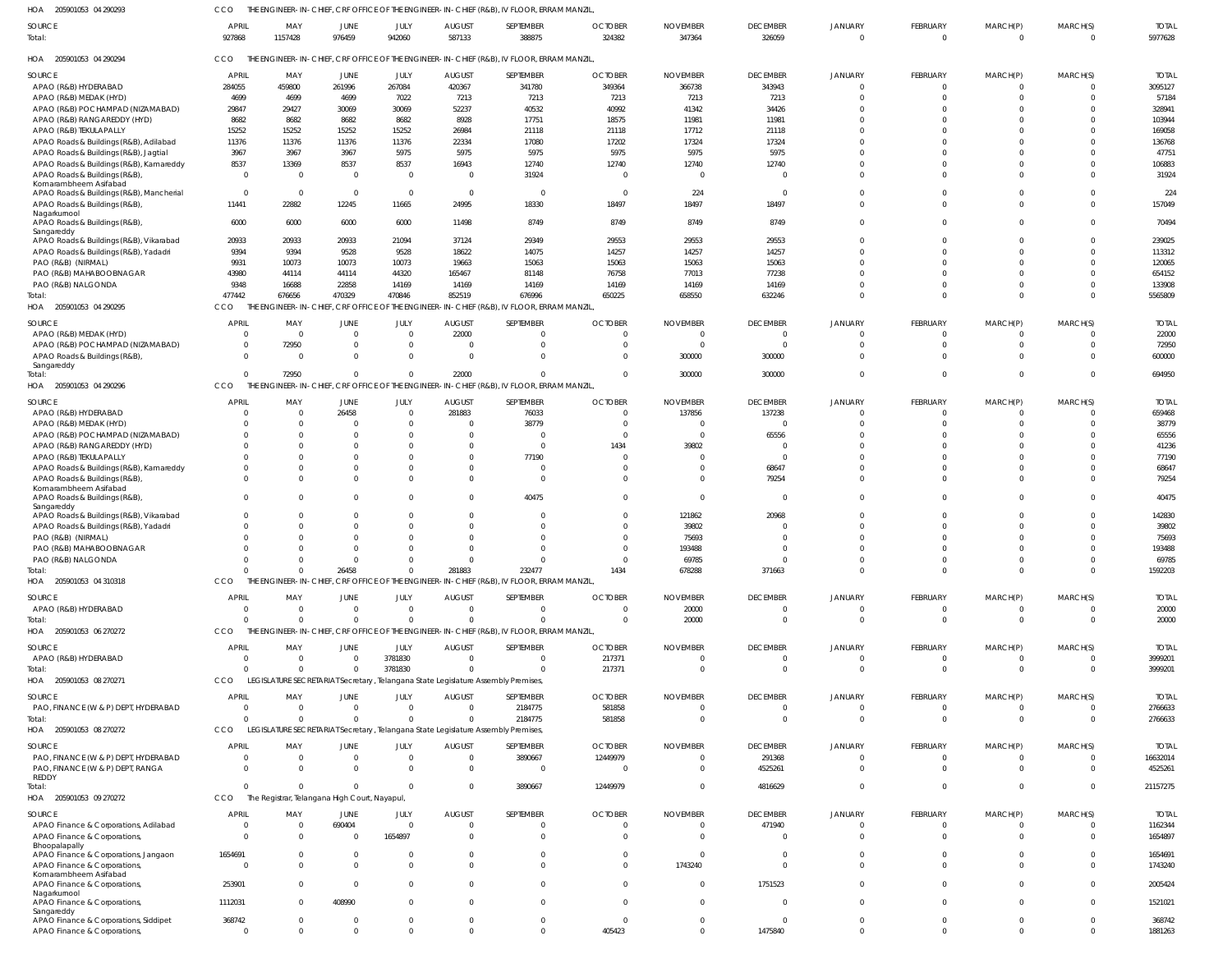205901053 09 270272 HOA 205901053 10 270272 205901053 49 270271 205901053 49 270272 205960051 17 270271 205980051 12 270271 206200103 04 270272 207000003 05 270272 207101101 04 040041 207101111 04 040041 207101115 04 040041 HOA HOA HOA HOA HOA HOA HOA HOA HOA HOA The Registrar, Telangana High Court, Nayapul, GENERAL ADMN, SECRETARIAT DEPT - HOD SECRETARY, GENERAL ADMINISTRATION DEPARTMENT, DIRECTOR, PROTOCOL-HOD DIRECTOR OF PROTOCOL, PROTOCOL DEPARTMENT, DIRECTOR, PROTOCOL-HOD DIRECTOR OF PROTOCOL, PROTOCOL DEPARTMENT, CCO THE ENGINEER-IN-CHIEF, CRF OFFICE OF THE ENGINEER-IN-CHIEF (R&B), IV FLOOR, ERRAM MANZIL, THE ENGINEER-IN-CHIEF, CRF OFFICE OF THE ENGINEER-IN-CHIEF (R&B), IV FLOOR, ERRAM MANZIL, LOK AYUKTA & UPA LOK AYUKTA -HOD LOKAYUKTA, 5-9-49, BASHEER BAGH, MCR HRD INSTITUTE - HOD DIRECTOR GENERAL, MCR HRD INSTITUTE, ROAD NO.25, JUBILEE HILLS, FINANCE - HOD SECRETARY, FINANCE Telangana SECRETARIAT, LEGISLATURE SECRETARIAT Secretary , Telangana State Legislature Assembly Premises, CCO FINANCE - HOD SECRETARY, FINANCE Telangana SECRETARIAT, CCO CCO **CCO CCO** CCO. **CCO** CCO **CCO** CCO 40500334  $\Omega$  $\Omega$ 0 0 0 0  $\Omega$  $\Omega$ 0 0 0 0 0 0  $\Omega$ 0  $\Omega$  $\bigcap$ 0 7408194  $\Omega$  $\Omega$ 0  $\mathbf{C}$  $\mathfrak{g}$ 0 0 593787 236309 2981007  $\Omega$  $\Omega$ 0 0 0 0  $\Omega$  $\bigcap$ 0 0  $\Omega$ 0 0 0  $\Omega$ 0 0  $\Omega$ 0 7563873  $\sqrt{2}$ 0 0 0 0 0  $\Omega$  $\bigcap$ 0 4305578 2569558 680253 462817 21499 3535225 0 52728  $\Omega$ 0 8017218  $\Omega$ 0 0 0  $\Omega$ 0 0 27522 0 14986402 153520 0 0 96000 2142972 696689 0 4452 0 0  $\Omega$  $\,$  0  $\,$ 0 0  $\Omega$ 0 0  $\Omega$ 0 0  $\Omega$  $\Omega$ 0 0 0 0  $\Omega$  $\bigcap$ 0 0  $\Omega$ 0 0 0  $\Omega$ 0 0 0 0 0  $\Omega$  $\Omega$ 0 0  $\Omega$ 0  $\Omega$  $\bigcap$ 0 85762606 2723078 680253 462817 117499 5678197 696689 52728 625761 236309 Wanaparthy APAO Finance & Corporations, Yadadri APAO Roads & Buildings (R&B), Jangaon PAO, AMRP (FINANCE) NALGONDA PAO, FINANCE (W & P) DEPT, **HANUMAKONDA** PAO, FINANCE (W & P) DEPT, HYDERABAD PAO, FINANCE (W & P) DEPT, KARIMNAGAR PAO, FINANCE (W & P) DEPT, KHAMMAM PAO, FINANCE (W & P) DEPT, MAHABOOBNAGAR PAO, FINANCE (W & P) DEPT, MEDAK PAO, FINANCE (W & P) DEPT, NIRMAL PAO, FINANCE (W & P) DEPT, NIZAMABAD PAO, FINANCE (W & P) DEPT, HYDERABAD PAO, FINANCE (W & P) DEPT, HYDERABAD PAO, FINANCE (W & P) DEPT, HYDERABAD APAO Roads & Buildings (R&B), Sangareddy APAO Roads & Buildings (R&B), Vikarabad APAO (R&B) HYDERABAD APAO (R&B) RANGAREDDY (HYD) APAO Roads & Buildings (R&B), Medchal Malkajigiri APAO Roads & Buildings (R&B), Sangareddy APAO Roads & Buildings (R&B), Suryapet PAO, FINANCE (W & P) DEPT, HYDERABAD PAO, FINANCE (W & P) DEPT, HYDERABAD PAO IRRIGATION DIVISION HYDERABAD APAO Irrigation, Sangareddy APAO (PR) Pochampad, Nizamabad APAO (PR) Tekulapapalli APAO (R&B) HYDERABAD APAO (R&B) POCHAMPAD (NIZAMABAD) APAO (R&B) TEKULAPALLY APAO Finance & Corporations, Sangareddy APAO Finance & Corporations, Yadadri APAO Irrigation, Adilabad APAO Irrigation, Bhoopalapally APAO Irrigation, Jagtial APAO Irrigation, Jangaon APAO Irrigation, Kothagudem APAO Irrigation, Mancherial APAO Irrigation, Nagarkurnool APAO Irrigation, Peddapalli APAO Irrigation, Sangareddy APAO Irrigation, Siddipet SOURCE SOURCE SOURCE **SOURCE** SOURCE **SOURCE** SOURCE SOURCE SOURCE **SOURCE SOURCE** 836755 172838 1048966 1864635 23081252 306947 7857646 862838 974609 104483  $\sqrt{0}$ 0 0 0 0  $\Omega$ 0  $\Omega$  $\mathfrak{c}$  $\Omega$ 0 0  $\mathfrak{c}$ 0 0  $\mathfrak{c}$ 0 0  $\Omega$  $\Omega$ 506862  $\Omega$ 35630 0 0 0 0 0 0 0 0 0 APRIL APRIL **APRIL** APRIL APRIL **APRIL** APRIL APRIL APRIL APRIL APRIL 0  $\Omega$ 0 0 0 0 0  $\Omega$ 0 0 0 0 0 0 0  $\Omega$ 0  $\Omega$ 0  $\Omega$  $\Omega$ 0 0 0  $\Omega$ 0 0 0  $\Omega$ 172421 0 0 0 67969 174788 30980 0 0 1505805 759820 0 0 MAY MAY MAY MAY MAY MAY MAY MAY MAY MAY MAY 0  $\Omega$ 2046686  $\Omega$ 902931 1015212 193374  $\Omega$ 0  $\Omega$ 2150597 0 0 0  $\mathbf{C}$  $\Omega$  $\mathbf{C}$  $\Omega$  $\overline{0}$  $\Omega$  $\Omega$  $\Omega$  $\mathfrak{c}$ 593787 236309 323089 0 0  $\Omega$  $\Omega$ 0 14840 0  $\Omega$ 1049951 545786 432520 0 279408 0 1210464 29800 JUNE **JUNE** JUNE JUNE JUNE JUNE JUNE **JUNE** JUNE JUNE **JUNE** 0  $\Omega$ 0 0 142224  $\Omega$ 0 0 0 0 1183886 0 0  $\Omega$ 0  $\bigcap$ 0  $\sqrt{2}$ 0 0 0  $\Omega$ 0  $\Omega$ 0 0 0  $\Omega$  $\Omega$  $\Omega$ 0  $\Omega$ 277878  $\Omega$ 0  $\Omega$  $\Omega$ 0  $\Omega$ 0 303690 0 JULY JULY JULY JULY JULY JULY JULY JULY JULY JULY JULY 0  $\Omega$ 0 0 0 0 0  $\Omega$ 0 0  $\Omega$ 0 0 0 0  $\Omega$ 0  $\Omega$ 0  $\Omega$  $\Omega$ 0 0 0 0 0 351444 146018  $\Omega$ 14741 0  $\Omega$ 0  $\Omega$ 128797 0  $\Omega$ 13331 16940 0 0 0 AUGUST AUGUST AUGUST AUGUST AUGUST AUGUST AUGUST **AUGUST** AUGUST AUGUST AUGUST 0  $\Omega$ 0 3016194 3113644 0 516533  $\Omega$  $\bigcap$ 0 917502 0  $\Omega$  $\sqrt{2}$ 0  $\bigcap$ 0 0 0  $\Omega$  $\Omega$  $\Omega$ 0  $\Omega$ 0 0  $\Omega$  $\bigcap$ 0 0 0 0 358769 0 721200 0 0 0 0 0 0 0 SEPTEMBER **SEPTEMBER** SEPTEMBER SEPTEMBER SEPTEMBER SEPTEMBER SEPTEMBER SEPTEMBER SEPTEMBER SEPTEMBER **SEPTEMBER** 0  $\Omega$ 0 0 453847 0 3446308 0 0 0 0 2569558 680253 462817 21499  $\Omega$ 864787  $\Omega$ 1067323 542132 1060983  $\Omega$ 52728  $\Omega$  $\Omega$ 0  $\Omega$ 0 266390 0 0 0 0  $\Omega$ 0 0 0 0  $\Omega$ 0 0 0 **OCTOBER OCTOBER** OCTOBER **OCTOBER OCTOBER** OCTOBER OCTOBER OCTOBER OCTOBER OCTOBER OCTOBER 0  $\Omega$ 0 0 3376300 0 1531238 591630 0 666800 108010 0  $\Omega$ 0 0  $\bigcap$ 0  $\sqrt{2}$ 0  $\Omega$  $\Omega$ 0 0 27522  $\Omega$ 0 0 0  $\Omega$  $\sqrt{2}$ 0  $\Omega$ 0  $\Omega$ 688911 0 0 0  $\Omega$ 0 0 0 NOVEMBER NOVEMBER NOVEMBER NOVEMBER NOVEMBER NOVEMBER NOVEMBER NOVEMBER NOVEMBER NOVEMBER NOVEMBER 0  $\Omega$ 0  $\Omega$ 9826417 134183 0  $\Omega$  $\Omega$ 1326499 0 153520 0 0 0 96000 0 2142972 0  $\Omega$  $\Omega$ 696689 0 4452 0 0 0 0 849426 0 0  $\Omega$ 0  $\cap$ 482860 276984 0 0  $\cap$ 745992 0 0 DECEMBER **DECEMBER** DECEMBER DECEMBER DECEMBER **DECEMBER** DECEMBER DECEMBER DECEMBER DECEMBER **DECEMBER** 0  $\Omega$ 0  $\Omega$  $\mathfrak{g}$ 0 0  $\Omega$ 0 0  $\Omega$ 0 0  $\Omega$ 0  $\mathfrak{g}$ 0  $\Omega$  $\mathfrak{c}$  $\Omega$  $\Omega$ 0 0  $\Omega$  $\mathfrak{g}$ 0 0 0  $\Omega$  $\Omega$ 0  $\Omega$ 0  $\Omega$ 0  $\Omega$  $\Omega$ 0  $\Omega$ 0 0 0 JANUARY JANUARY JANUARY JANUARY JANUARY JANUARY JANUARY JANUARY JANUARY JANUARY JANUARY 0  $\Omega$ 0 0 0  $\Omega$ 0 0 0  $\Omega$ 0 0  $\Omega$ 0 0 0 0  $\sqrt{2}$ 0 0 0 0 0  $\Omega$ 0 0 0 0 0 0 0 0 0 0 0 0 0 0 0 0 0 0 FEBRUARY FEBRUARY FEBRUARY FEBRUARY FEBRUARY FEBRUARY FEBRUARY **FEBRUARY** FEBRUARY FEBRUARY FEBRUARY 0  $\Omega$ 0 0 0 0 0  $\Omega$ 0 0  $\Omega$ 0 0  $\Omega$ 0 0 0  $\Omega$ 0  $\Omega$ 0  $\Omega$ 0  $\Omega$  $\Omega$ 0 0 0  $\Omega$  $\Omega$ 0  $\Omega$ 0  $\Omega$  $\theta$ 0  $\Omega$ 0 0 0 0  $\,$  0  $\,$ MARCH(P) MARCH(P) MARCH(P) MARCH(P) MARCH(P) MARCH(P) MARCH(P) MARCH(P) MARCH(P) MARCH(P) MARCH(P) 0  $\Omega$ 0  $\Omega$ 0  $\Omega$ 0 0 0  $\Omega$  $\bigcap$ 0  $\Omega$ 0 0 0 0  $\cap$ 0  $\Omega$  $\Omega$ 0 0  $\Omega$ 0 0 0  $\Omega$ 0 0 0 0 0  $\Omega$ 0 0 0 0  $\Omega$ 0 0 0 MARCH(S) MARCH(S) MARCH(S) MARCH(S) MARCH(S) MARCH(S) MARCH(S) MARCH(S) MARCH(S) MARCH(S) MARCH(S) 836755 172838 3095652 4880829 40896615 1456342 13545099 1454468 974609 2097782 4359995 2723078 680253 462817 21499 96000 864787 2142972 1067323 542132 1060983 696689 52728 625761 236309 323089 351444 146018 1115816 187162 506862 14840 672277 67969 3246507 853750 432520 13331 1802153 1505812 1514154 29800 TOTAL TOTAL TOTAL TOTAL TOTAL TOTAL TOTAL TOTAL TOTAL TOTAL TOTAL Total: Total: Total: Total: Total: Total: Total: Total: Total: Total: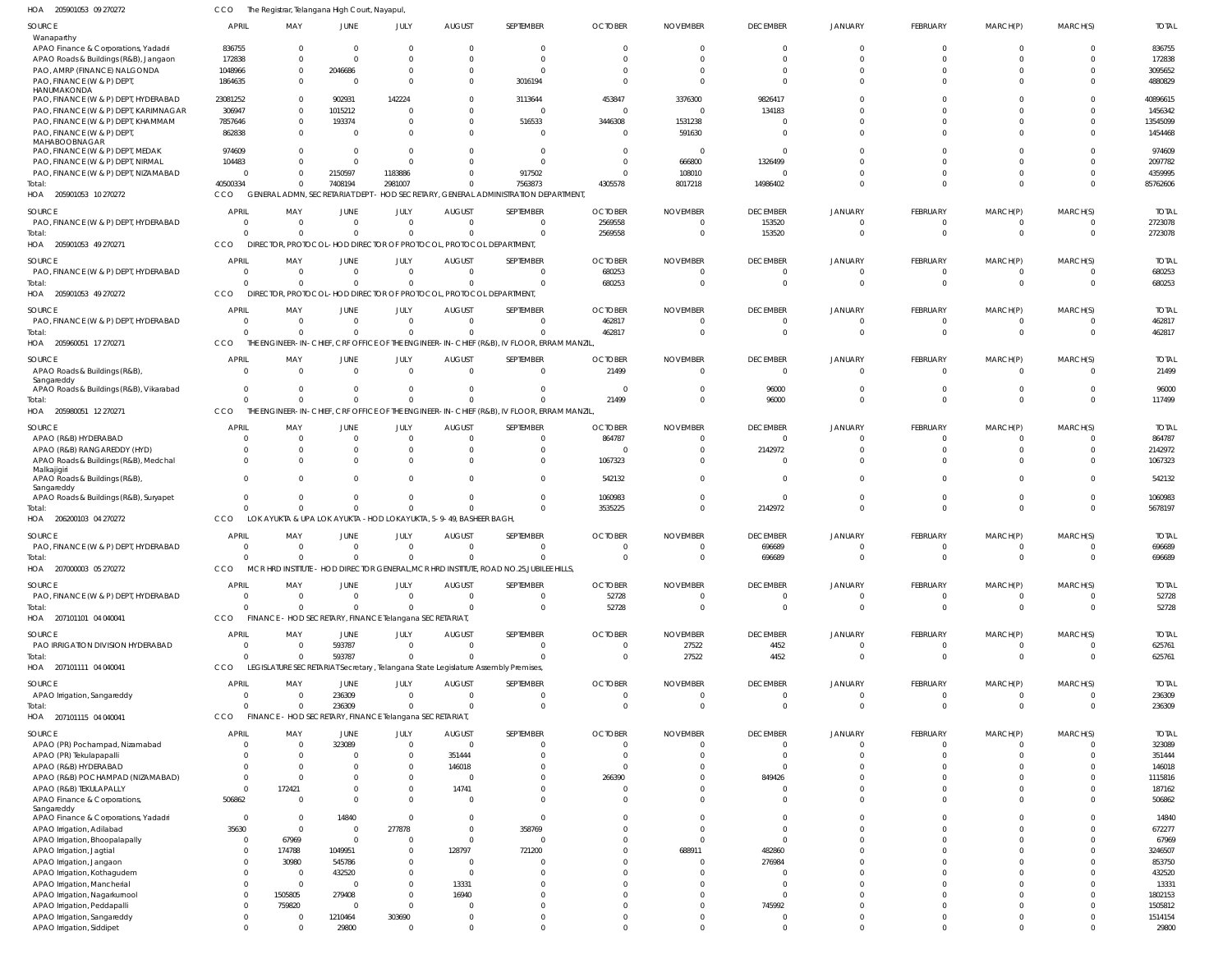207101115 04 040041 HOA CCO FINANCE - HOD SECRETARY, FINANCE Telangana SECRETARIAT,

| SOURCE                                  | <b>APRIL</b>            | MAY                                                     | JUNE     | JULY           | <b>AUGUST</b>  | SEPTEMBER | <b>OCTOBER</b> | <b>NOVEMBER</b> | <b>DECEMBER</b> | <b>JANUARY</b> | FEBRUARY     | MARCH(P)     | MARCH(S)       | <b>TOTAL</b> |
|-----------------------------------------|-------------------------|---------------------------------------------------------|----------|----------------|----------------|-----------|----------------|-----------------|-----------------|----------------|--------------|--------------|----------------|--------------|
| APAO Irrigation, Siricilla              | $\overline{0}$          | 574068                                                  | $\Omega$ | $\overline{0}$ | $\mathsf{C}$   |           | $\overline{0}$ | 386838          | $\Omega$        |                | 0            |              | $\mathbf{0}$   | 960906       |
| APAO Irrigation, Suryapet               | $\overline{0}$          | 786097                                                  | $\Omega$ | $\overline{0}$ |                |           | 0              | 0               | $\Omega$        | $\cap$         | $\mathbf 0$  | $\Omega$     | $\mathbf 0$    | 786097       |
|                                         |                         |                                                         |          |                |                |           |                |                 |                 |                |              |              |                |              |
| APAO Irrigation, Wanaparthy             | 687749                  | - 0                                                     | 721068   | $\Omega$       | 188627         |           | $\Omega$       | $\cup$          | $\Omega$        |                |              |              | $\Omega$       | 1597444      |
| APAO Irrigation, Waranagal              | 0                       | 0                                                       | $\Omega$ | 274702         |                |           | $\Omega$       | $\Omega$        | 801102          |                |              |              | $\Omega$       | 1075804      |
| APAO Irrigation, Yadadri                | $\Omega$                | 0                                                       | 147106   | $\Omega$       |                |           | 0              | $\Omega$        |                 |                |              |              | $\Omega$       | 147106       |
| APAO Panchayat Raj (PR), Medchal        | $\Omega$                | 337754                                                  | - 0      | $\Omega$       |                |           | $\Omega$       | $\Omega$        | $\Omega$        | $\cap$         | $\Omega$     | <sup>0</sup> | $\mathbf 0$    | 337754       |
| Malkajigiri                             |                         |                                                         |          |                |                |           |                |                 |                 |                |              |              |                |              |
| APAO Panchayat Raj (PR), Peddapalli     | 0                       | 0                                                       |          | <sup>0</sup>   |                |           | $\Omega$       | 13833           | $\cap$          |                |              |              | $\Omega$       | 13833        |
| APAO Panchayat Raj (PR), Siricilla      | $\Omega$                | $\Omega$                                                |          |                |                |           | $\Omega$       | 19604           | $\cap$          |                |              |              | $\Omega$       | 19604        |
|                                         |                         |                                                         |          |                |                |           |                |                 |                 |                |              |              |                |              |
| APAO Panchayat Raj (PR), Wanaparthy     | $\overline{0}$          | 0                                                       | 292809   | $\Omega$       |                |           | $\Omega$       | $\Omega$        | $\cap$          |                | $\Omega$     |              | $\Omega$       | 292809       |
| APAO Panchayat Raj (PR), Yadadri        | 305420                  | $\Omega$                                                |          | $\Omega$       |                |           | $\Omega$       | $\cup$          | $\cap$          |                |              |              | $\Omega$       | 305420       |
| APAO Public Health (PH), Adilabad       | $\overline{0}$          | $\Omega$                                                |          | $\mathbf{0}$   | 17593          |           | -0             |                 | $\cap$          |                |              |              | $\Omega$       | 17593        |
|                                         | $\Omega$                |                                                         |          | $\Omega$       |                |           |                |                 | $\cap$          |                |              |              | $\Omega$       |              |
| APAO Roads & Buildings (R&B), Kamareddy |                         | 300180                                                  |          |                |                |           | $\Omega$       | $\Omega$        |                 |                |              |              |                | 300180       |
| APAO Roads & Buildings (R&B),           | $\Omega$                | $\Omega$                                                |          | $\Omega$       | 325762         |           | $\Omega$       | $\cup$          | $\cap$          |                | $\Omega$     | <sup>0</sup> | $\Omega$       | 325762       |
| Nagarkurnool                            |                         |                                                         |          |                |                |           |                |                 |                 |                |              |              |                |              |
| APAO Roads & Buildings (R&B), Vikarabad | $\overline{0}$          | 0                                                       | $\Omega$ | $\Omega$       |                |           | $\Omega$       | $\Omega$        | 261001          |                | $\Omega$     |              | $\Omega$       | 261001       |
| APAO Roads & Buildings (R&B),           | $\Omega$                | $\Omega$                                                | $\Omega$ | 194081         |                |           | $\Omega$       | $\Omega$        | $\Omega$        |                | $\Omega$     | $\Omega$     | $\Omega$       | 194081       |
| Wanaparthy                              |                         |                                                         |          |                |                |           |                |                 |                 |                |              |              |                |              |
| APAO, SRSP (FINANCE), WARANGAL          | $\Omega$                | 425376                                                  | $\Omega$ | $\Omega$       |                |           | 0              | $\Omega$        | $\Omega$        |                | $\Omega$     |              | $\Omega$       | 425376       |
|                                         | $\Omega$                | 351917                                                  |          | $\Omega$       |                |           | $\Omega$       | $\Omega$        | $\Omega$        |                | U            |              | $\Omega$       |              |
| PAO (PH) KHAMMAM                        |                         |                                                         |          |                |                |           |                |                 |                 |                |              |              |                | 351917       |
| PAO (PH), HANUMAKONDA                   | $\Omega$                | 0                                                       |          | $\Omega$       |                |           | $\Omega$       | 314087          | $\Omega$        |                |              |              | $\Omega$       | 314087       |
| PAO (PR) (IW), LMD Colony, Karimnagar   | $\Omega$                | $\overline{0}$                                          | $\Omega$ | $\Omega$       | 347272         |           | $\Omega$       | $\Omega$        | 6681            |                |              |              | $\Omega$       | 353953       |
| PAO (PR) MAHABOOBNAGAR                  | $\Omega$                | 324458                                                  | 353123   | <sup>0</sup>   |                |           | $\Omega$       | 11411           | $\cap$          |                |              |              | $\Omega$       | 688992       |
|                                         |                         |                                                         |          |                |                |           |                |                 |                 |                |              |              |                |              |
| PAO (R&B) LMD                           | $\Omega$                | 0                                                       | 241208   | $\Omega$       |                |           | 0              | 33085           | $\cap$          |                |              |              | $\Omega$       | 274293       |
| PAO (R&B) MAHABOOBNAGAR                 | $\Omega$                | 0                                                       | 332480   | <sup>0</sup>   |                |           | $\Omega$       | $\Omega$        | $\cap$          |                |              |              | $\Omega$       | 332480       |
| PAO (R&B) NALGONDA                      | $\Omega$                | 331869                                                  |          | $\Omega$       |                |           | $\Omega$       | $\Omega$        | $\cap$          |                |              |              | $\Omega$       | 331869       |
| <b>PAO - IRRIGATION DIVISION</b>        | $\Omega$                | 1563005                                                 | - 0      | $\Omega$       |                |           | $\Omega$       | $\Omega$        | $\Omega$        | $\cap$         | $\Omega$     |              | $\mathbf 0$    | 1563005      |
| HANUMAKONDA                             |                         |                                                         |          |                |                |           |                |                 |                 |                |              |              |                |              |
| PAO IRRIGATION KARIMNAGAR               | $\overline{0}$          | - 0                                                     | 942666   | 484003         |                | 346834    | $\Omega$       | 467940          | $\Omega$        |                |              |              | $\Omega$       | 2241443      |
|                                         |                         |                                                         |          |                |                |           |                |                 |                 |                |              |              |                |              |
| PAO IRRIGATION DIVISION HYDERABAD       | $\Omega$                | 1927141                                                 | $\Omega$ | $\overline{0}$ | - 0            |           | $\Omega$       | 842202          | 43630           |                | U            |              | $\Omega$       | 2812973      |
| PAO IRRIGATION DIVISION KHAMMAM         | $\overline{0}$          | 2555262                                                 | 31178    | $\overline{0}$ | 446932         | 433831    | $\Omega$       | 909573          | $\cap$          |                |              |              | $\Omega$       | 4376776      |
| PAO IRRIGATION DIVISION NALGONDA        | $\Omega$                | 0                                                       | 1710836  | 853483         | 1665469        |           | 1667860        | 412926          | $\Omega$        |                | $\Omega$     |              | $\Omega$       | 6310574      |
| PAO IRRIGATION DIVISION,                | $\Omega$                | 1754668                                                 | $\Omega$ | 523228         | 208858         |           | $\Omega$       | $\Omega$        | $\Omega$        |                | $\Omega$     | $\Omega$     | $\Omega$       | 2486754      |
| MAHABOOBNAGAR                           |                         |                                                         |          |                |                |           |                |                 |                 |                |              |              |                |              |
|                                         |                         |                                                         |          |                |                |           |                |                 |                 |                |              |              | $\Omega$       |              |
| PAO IRRIGATION NIZAMABAD                | $\overline{0}$          | - 0                                                     | 17947    | 1624989        | - 0            |           | $\Omega$       | 256619          | 227886          |                |              |              |                | 2127441      |
| PAO IRRIGATION RANGA REDDY DISTRICT     | $\overline{0}$          | 1400216                                                 | - 0      | $\Omega$       |                |           | -0             | $\Omega$        |                 |                |              |              | $\Omega$       | 1400216      |
| PAO Irrigation Nirmal                   | $\Omega$                | 303865                                                  |          | $\Omega$       | 248362         |           | $\Omega$       | $\Omega$        | $\Omega$        |                | $\Omega$     |              | $\Omega$       | 552227       |
| PAO MEDAK(IW), MEDAK                    | $\mathbf{0}$            | -0                                                      |          | $\Omega$       |                | 431549    | $\Omega$       | $\cup$          | $\Omega$        |                | $\Omega$     |              | $\Omega$       | 431549       |
|                                         |                         |                                                         |          |                |                |           |                |                 |                 |                |              |              |                |              |
| PAO, FINANCE (W & P) DEPT               | $\Omega$                | - 0                                                     |          | $\Omega$       |                |           | $\Omega$       | $\Omega$        | 96637           |                | $\Omega$     |              | $\Omega$       | 96637        |
| HANUMAKONDA                             |                         |                                                         |          |                |                |           |                |                 |                 |                |              |              |                |              |
| PAO, FINANCE (W & P) DEPT, HYDERABAD    | $\overline{0}$          | 568914                                                  |          | $\Omega$       |                | $\Omega$  | $\Omega$       | $\Omega$        | $\Omega$        | $\Omega$       | $\Omega$     |              | $\mathbf 0$    | 568914       |
| PAO, FINANCE (W & P) DEPT, MEDAK        | $\overline{0}$          | 0                                                       |          | $\Omega$       | - 0            | 556241    | 0              | $\Omega$        | $\Omega$        | $\cap$         | $\Omega$     |              | $\mathbf 0$    | 556241       |
| PAO, FINANCE (W & P) DEPT, RANGA        | $\Omega$                | 307680                                                  | $\Omega$ | $\Omega$       |                | $\Omega$  | $\Omega$       | $\Omega$        | $\Omega$        |                | $\Omega$     | $\Omega$     | $\Omega$       | 307680       |
| <b>REDDY</b>                            |                         |                                                         |          |                |                |           |                |                 |                 |                |              |              |                |              |
| PAO, PJP, Jogulamba Gadwal              | $\overline{0}$          | 1077760                                                 | 588283   | 366961         | -C             | 1152763   | $\overline{0}$ | 805791          | $\cap$          |                | $\Omega$     | <sup>0</sup> | $\mathbf 0$    | 3991558      |
|                                         |                         |                                                         |          |                |                |           |                |                 |                 | $\Omega$       | $\Omega$     | $\Omega$     | $\Omega$       | 52315853     |
| Total:                                  | 1535661                 | 17602013                                                | 9264562  | 4903015        | 4120146        | 4001187   | 1934250        | 5162820         | 3792199         |                |              |              |                |              |
| HOA 207101117 04 320                    | CCO                     | FINANCE - HOD SECRETARY, FINANCE Telangana SECRETARIAT, |          |                |                |           |                |                 |                 |                |              |              |                |              |
|                                         |                         |                                                         |          |                |                |           |                |                 |                 |                |              |              |                |              |
| SOURCE                                  | <b>APRIL</b>            | MAY                                                     | JUNE     | JULY           | <b>AUGUST</b>  | SEPTEMBER | <b>OCTOBER</b> | <b>NOVEMBER</b> | <b>DECEMBER</b> | JANUARY        | FEBRUARY     | MARCH(P)     | MARCH(S)       | <b>TOTAL</b> |
| APAO (R&B) POCHAMPAD (NIZAMABAD)        | 6695                    | 6695                                                    | 6695     | 6695           | 6695           | 10351     | 8582           | 8582            | 8582            |                | $\Omega$     |              | $\Omega$       | 69572        |
| APAO (R&B) RANGAREDDY (HYD)             | 16316                   | 10079                                                   | 10079    | 18291          | 10370          | 15852     | 13111          | 13239           | 13358           | $\cap$         | $\Omega$     | $\Omega$     | $\Omega$       | 120695       |
| APAO (R&B) TEKULAPALLY                  | $\overline{0}$          | $\overline{0}$                                          | $\Omega$ | 80669          | 25445          | 28329     | 27094          | 27195           | 27323           | $\Omega$       | $\mathbf 0$  | $\mathbf{0}$ | $\mathbf 0$    | 216055       |
|                                         |                         |                                                         |          |                |                |           |                |                 |                 |                |              |              |                |              |
| APAO Finance & Corporations, Adilabad   | 13312                   | 13388                                                   | 13388    | 13388          | 13388          | 20450     | 16983          | 16983           | 16983           | $\Omega$       | $\mathbf 0$  | $\Omega$     | $\mathbf 0$    | 138263       |
| APAO Finance & Corporations,            | $\overline{0}$          | 37684                                                   | 18843    | 16941          | 20743          | 33346     | 20175          | 20175           | 16216           | $\Omega$       | $\mathbf{0}$ | $\Omega$     | $\overline{0}$ | 184123       |
| Bhoopalapally                           |                         |                                                         |          |                |                |           |                |                 |                 |                |              |              |                |              |
| APAO Finance & Corporations, Jagtial    | $\overline{0}$          | 18520                                                   | 36756    | 18378          | 18521          | 26755     | 22756          | 22756           | 22756           | $\Omega$       | $\Omega$     | $\Omega$     | $\mathbf 0$    | 187198       |
| APAO Finance & Corporations, Jangaon    | 10959                   | 7602                                                    | $\Omega$ | 15204          | 7602           | 13767     | 13263          | 13263           | 13263           | $\Omega$       | $\Omega$     | $\Omega$     | $\mathbf 0$    | 94923        |
|                                         |                         | $\overline{0}$                                          |          |                | 4130           |           | 5355           | 5355            | 5355            | $\Omega$       | $\mathbf 0$  | $\mathbf 0$  | $\mathbf 0$    | 45078        |
| APAO Finance & Corporations, Kamareddy  | 6063                    |                                                         | 8260     | 4130           |                | 6430      |                |                 |                 |                |              |              |                |              |
| APAO Finance & Corporations,            | $\overline{0}$          | 6978                                                    | 3489     | 3489           | 3489           | 5332      | 10216          | 8829            | 8829            | $\Omega$       | $\Omega$     | $\mathbf 0$  | $\mathbf 0$    | 50651        |
| Komarambheem Asifabad                   |                         |                                                         |          |                |                |           |                |                 |                 |                |              |              |                |              |
| APAO Finance & Corporations,            | 13970                   | 17974                                                   | 13970    | 14046          | 16871          | 18903     | 13692          | 22768           | 18230           | $\Omega$       | $\Omega$     | $\Omega$     | $\Omega$       | 150424       |
| Kothagudem                              |                         |                                                         |          |                |                |           |                |                 |                 |                |              |              |                |              |
| APAO Finance & Corporations,            | 13388                   | 13388                                                   | 13388    | 13388          | 13388          | 20717     | 17161          | 17161           | 17161           | $\Omega$       | $\mathbf{0}$ | $\Omega$     | $\Omega$       | 139140       |
| Mahabubabad                             |                         |                                                         |          |                |                |           |                |                 |                 |                |              |              |                |              |
| APAO Finance & Corporations, Manchirial | 10631                   | 10728                                                   | 10728    | 10728          | 13117          | 13218     | 13368          | 13368           | 13368           | $\Omega$       | $\Omega$     | $\Omega$     | $\Omega$       | 109254       |
| APAO Finance & Corporations, Medchal    | 7247                    | $\overline{0}$                                          | 21275    | 12210          | 14965          | 15115     | 15115          | 15115           | 9760            | $\Omega$       | $\Omega$     | $\Omega$     | $\Omega$       | 110802       |
| APAO Finance & Corporations,            | 3586                    | $\overline{0}$                                          | 9448     | 5862           | 6814           | 6814      | 7801           | 7143            | 7143            | $\Omega$       | $\Omega$     | $\Omega$     | $\Omega$       | 54611        |
| Nagarkurnool                            |                         |                                                         |          |                |                |           |                |                 |                 |                |              |              |                |              |
|                                         | 20754                   | $\overline{0}$                                          | 41613    | 20859          | 27022          | 23942     | 22797          | 22797           | 22916           | $\Omega$       | $\mathbf 0$  | $\Omega$     | $\Omega$       | 202700       |
| APAO Finance & Corporations, Peddapalli |                         |                                                         |          |                |                |           |                |                 |                 |                |              |              |                |              |
| APAO Finance & Corporations,            | 7247                    | 7247                                                    | 7336     | 7336           | 7865           | 10087     | 8976           | 8976            | 8976            | $\Omega$       | $\Omega$     | $\Omega$     | $\Omega$       | 74046        |
| Sangareddy                              |                         |                                                         |          |                |                |           |                |                 |                 |                |              |              |                |              |
| APAO Finance & Corporations, Siddipet   | 7716                    | $\overline{0}$                                          | 15660    | 7830           | $\overline{0}$ | 19787     | 9893           | 9893            | 9893            | $\Omega$       | $\Omega$     | $\Omega$     | $\Omega$       | 80672        |
| APAO Finance & Corporations, Siricilla  | 4498                    | $\overline{0}$                                          | 20579    | 7704           | 7764           | 10526     | 9234           | 9234            | 9311            | $\Omega$       | $\Omega$     | $\Omega$     | $\Omega$       | 78850        |
| APAO Finance & Corporations, Suryapet   | 8618                    | 8618                                                    | 8618     | 8618           | 10861          | 10861     | 11011          | 11011           | 11011           | $\Omega$       | $\Omega$     | $\Omega$     | $\Omega$       | 89227        |
|                                         |                         | 7716                                                    |          |                |                |           |                |                 |                 | $\Omega$       | $\Omega$     | $\Omega$     | $\Omega$       |              |
| APAO Finance & Corporations, Vikarabad  |                         |                                                         | 15325    | 10735          | 17694          | 18312     | 16285          | 16285           | 16285           |                |              |              |                | 126256       |
|                                         | 7619                    |                                                         |          |                |                | 4538      | 4538           | 4538            | 4538            | $\Omega$       | $\Omega$     | $\Omega$     | $\Omega$       | 37034        |
| APAO Finance & Corporations,            | 3586                    | $\overline{0}$                                          | 7172     | 3586           | 4538           |           |                |                 |                 |                |              |              |                |              |
| Wanaparthy                              |                         |                                                         |          |                |                |           |                |                 |                 |                |              |              |                |              |
| APAO Finance & Corporations, Yadadri    | 24007                   | 18037                                                   | 16355    | 16355          | 16355          | 18892     | 20120          | 19290           | 22221           | $\Omega$       | $\Omega$     | $\Omega$     | $\Omega$       | 171632       |
|                                         |                         |                                                         |          |                |                |           |                |                 |                 | $\Omega$       | $\Omega$     | $\Omega$     | $\Omega$       |              |
| APAO Irrigation, Adilabad               | 145677                  | 381295                                                  | 360648   | 350112         | 415251         | 527382    | 518489         | 632830          | 450354          |                |              |              |                | 3782038      |
| APAO Irrigation, Bhoopalapally          | $\overline{\mathbf{0}}$ | 233650                                                  | 1642854  | 760343         | 766255         | 1017945   | 919442         | 868300          | 883016          | $\Omega$       | $\Omega$     | $\Omega$     | $\Omega$       | 7091805      |
| APAO Irrigation, Jagtial                | $\overline{0}$          | 116127                                                  | 1018292  | 411510         | 464820         | 557088    | 575461         | 508555          | 498612          | $\Omega$       | $\Omega$     | $\Omega$     | $\Omega$       | 4150465      |
| APAO Irrigation, Jangaon                | 193952                  | 231039                                                  | $\Omega$ | 1513213        | 520057         | 563245    | 771902         | 629926          | 614251          | $\Omega$       | $\Omega$     | $\Omega$     | $\Omega$       | 5037585      |
|                                         |                         | $\overline{0}$                                          |          |                | $\Omega$       |           |                |                 |                 | $\Omega$       | $\Omega$     | $\Omega$     | $\Omega$       |              |
| APAO Irrigation, Kamareddy              | 200368                  |                                                         | 748661   | 357895         |                | 979679    | 537715         | 509478          | 517153          |                |              |              |                | 3850949      |
| APAO Irrigation, Komarambheem Asifabad  | $\overline{0}$          | 91820                                                   | 364758   | 159420         | 176927         | 215149    | 239001         | 238300          | 206212          | $\Omega$       | $\Omega$     | $\Omega$     | $\Omega$       | 1691587      |
| APAO Irrigation, Kothagudem             | 759364                  | $\overline{0}$                                          | 1694117  | 895890         | 991198         | 1137400   | 1208813        | 1096086         | 1119835         | $\Omega$       | $\Omega$     | $\Omega$     | $\Omega$       | 8902703      |
| APAO Irrigation, Mahabubabad            | 182312                  | $\overline{0}$                                          | 494810   | 276412         | 249756         | 402981    | 322689         | 318120          | 357067          | $\Omega$       | 0            | $\mathbf 0$  | $\Omega$       | 2604147      |
| APAO Irrigation, Mancherial             | 118910                  | 298237                                                  | 318034   | 285974         | 316732         | 385727    | 345259         | 336591          | 311392          | $\Omega$       | $\mathbf 0$  | $\Omega$     | $\Omega$       | 2716856      |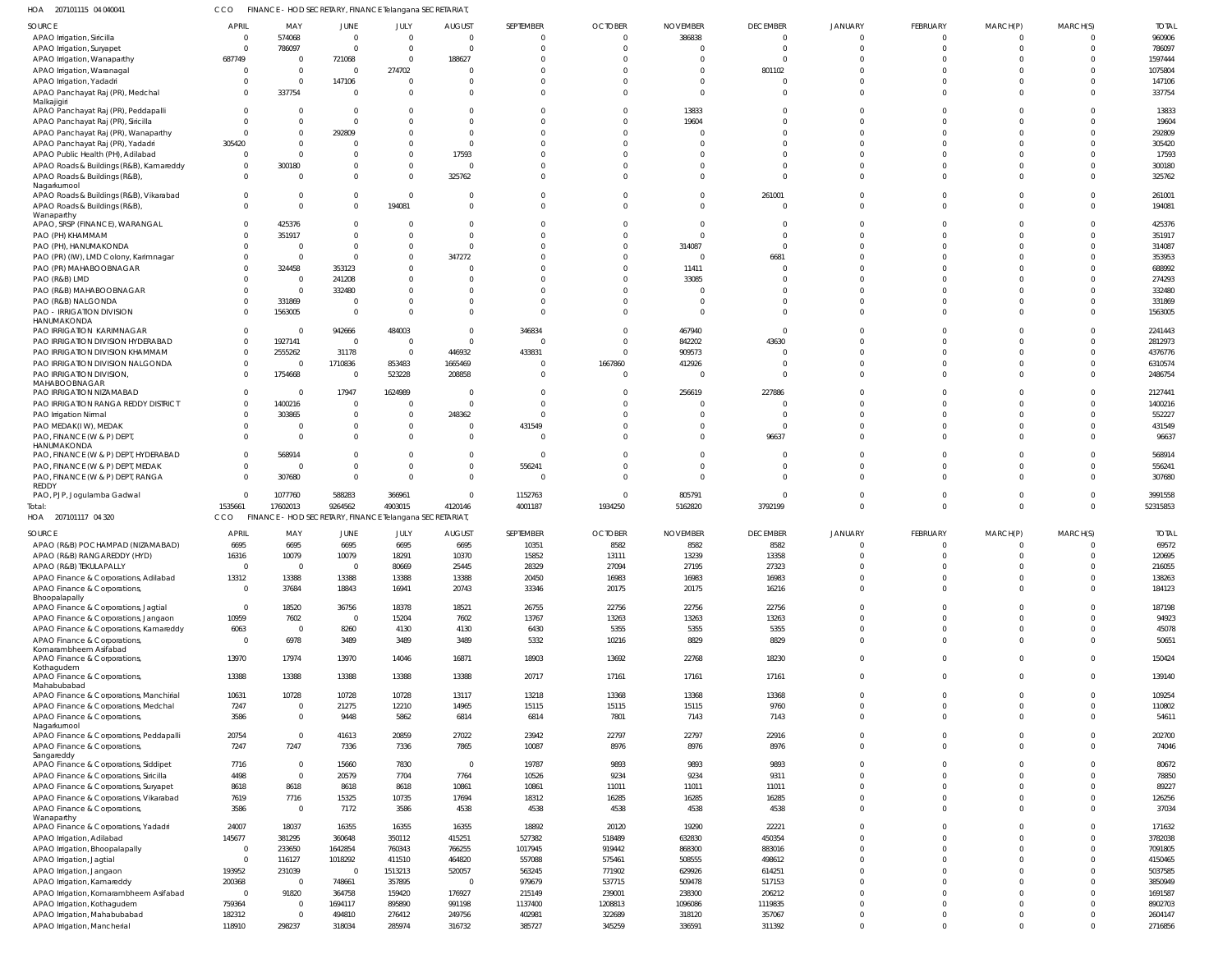| HOA 207101117 04 320                                         | CCO                |                                  |                         | FINANCE - HOD SECRETARY, FINANCE Telangana SECRETARIAT  |                                  |                      |                              |                                  |                            |                            |                      |                            |                      |                      |
|--------------------------------------------------------------|--------------------|----------------------------------|-------------------------|---------------------------------------------------------|----------------------------------|----------------------|------------------------------|----------------------------------|----------------------------|----------------------------|----------------------|----------------------------|----------------------|----------------------|
| <b>SOURCE</b>                                                | <b>APRIL</b>       | MAY                              | JUNE                    | JULY                                                    | <b>AUGUST</b>                    | SEPTEMBER            | <b>OCTOBER</b>               | <b>NOVEMBER</b>                  | <b>DECEMBER</b>            | <b>JANUARY</b>             | FEBRUARY             | MARCH(P)                   | MARCH(S)             | <b>TOTAL</b>         |
| APAO Irrigation, Medchal Malkajigiri                         | 14482              | $\overline{0}$                   | 144478                  | 98876                                                   | 123867                           | 190858               | 154763                       | 154337                           | 166352                     | $\mathbf 0$                | $\Omega$             | $\Omega$                   | $\Omega$             | 1048013              |
| APAO Irrigation, Nagarkurnool                                | 751319             | $\mathbf 0$                      | 1533340                 | 761563                                                  | 961010                           | 1008671              | 965964                       | 935323                           | 965923                     | $\Omega$                   | $\Omega$             | $\Omega$                   | $\Omega$             | 7883113              |
| APAO Irrigation, Peddapalli<br>APAO Irrigation, Sangareddy   | 130151<br>288645   | $\overline{0}$<br>513198         | 1704669<br>$\Omega$     | 891798<br>1201538                                       | 867396<br>661462                 | 1026971<br>867830    | 1213660<br>757005            | 1038098<br>767663                | 1047106<br>750457          | $\Omega$<br>$\Omega$       | $\cup$               | $\Omega$<br>$\Omega$       | $\Omega$             | 7919849<br>5807798   |
| APAO Irrigation, Siddipet                                    | 807441             | $\overline{0}$                   | 2675490                 | $\overline{0}$                                          | $\Omega$                         | 4728062              | 1755978                      | 1758970                          | 1758241                    | $\Omega$                   |                      | $\Omega$                   | $\Omega$             | 13484182             |
| APAO Irrigation, Siricilla                                   | 147487             | $\overline{0}$                   | 819838                  | 458994                                                  | 449506                           | 563492               | 628630                       | 541512                           | 644822                     | $\Omega$                   |                      | $\Omega$                   | $\Omega$             | 4254281              |
| APAO Irrigation, Suryapet                                    | 132277             | 553067                           | 490560                  | 486673                                                  | 520027                           | 677723               | 605800                       | 588050                           | 608452                     | $\Omega$                   |                      | $\Omega$                   |                      | 4662629              |
| APAO Irrigation, Vikarabad                                   | 150641             | $\overline{0}$                   | 284756                  | 161156                                                  | 195422                           | 221181               | 231363                       | 219828                           | 208556                     | $\Omega$                   |                      | $\Omega$                   | $\Omega$             | 1672903              |
| APAO Irrigation, Wanaparthy                                  | 134927             | $\overline{0}$                   | 670901                  | 322259                                                  | 332876                           | 440381               | 382722                       | 396152                           | 411294                     | $\Omega$                   |                      | $\Omega$                   | $\Omega$             | 3091512              |
| APAO Irrigation, Waranagal                                   | 14879              | $\mathbf 0$                      | 875348                  | 455207                                                  | 512194                           | 534642               | 675738                       | 573030                           | 553508                     | $\Omega$                   |                      | $\Omega$                   | $\Omega$             | 4194546              |
| APAO Irrigation, Yadadri                                     | 313618             | 319767                           | 549289                  | 511279                                                  | 524763                           | 622485               | 689495                       | 622578                           | 603184                     | $\Omega$                   |                      | $\Omega$                   | $\Omega$             | 4756458              |
| APAO Projects, Adilabad                                      | 242080             | $\overline{0}$                   | $\overline{0}$          | $\mathbf{0}$                                            | $\Omega$                         | C                    | $\Omega$                     | $\Omega$                         |                            | $\Omega$                   |                      | $\Omega$                   | $\Omega$             | 242080               |
| APAO Projects, Bhoopalapally                                 |                    | 353154                           | $\overline{0}$          | $\mathbf 0$                                             | $\Omega$                         | $\Omega$             | $\Omega$                     | $\Omega$                         |                            | $\Omega$                   |                      | $\Omega$                   | $\Omega$             | 353154               |
| APAO Projects, Jagtial<br>APAO Projects, Jangaon             | 3816947<br>176688  | $\mathbf{0}$<br>$\mathbf{0}$     | 480436<br>$\Omega$      | $\Omega$<br>$\mathbf 0$                                 | $\Omega$<br>$\Omega$             | $\Omega$<br>$\Omega$ | $\Omega$<br>$\Omega$         | $\Omega$<br>$\Omega$             | $\Omega$                   | $\Omega$<br>$\Omega$       |                      | $\Omega$<br>$\Omega$       | $\Omega$<br>$\Omega$ | 4297383<br>176688    |
| APAO Projects, Mahabubabad                                   | 218957             | $\mathbf 0$                      | $\Omega$                | $\Omega$                                                | $\Omega$                         | $\Omega$             | $\Omega$                     | $\sqrt{ }$                       | $\Omega$                   | $\Omega$                   |                      | $\Omega$                   | $\Omega$             | 218957               |
| APAO Projects, Mancherial                                    | 266524             | $\mathbf 0$                      | $\Omega$                | $\Omega$                                                | $\Omega$                         | $\Omega$             | $\Omega$                     | 924712                           | $\Omega$                   | $\Omega$                   |                      | $\Omega$                   | $\Omega$             | 1191236              |
| APAO Projects, Peddapalli                                    | 579780             | $\mathbf 0$                      | $\Omega$                | $\Omega$                                                | $\Omega$                         | $\Omega$             | $\Omega$                     | $\Omega$                         | $\Omega$                   | $\Omega$                   |                      | $\Omega$                   | $\Omega$             | 579780               |
| APAO Projects, Siddipet                                      | 85653              | $\mathbf 0$                      | $\Omega$                | $\mathbf 0$                                             | $\Omega$                         | $\Omega$             | $\Omega$                     | $\Omega$                         | $\Omega$                   | $\Omega$                   |                      | $\Omega$                   |                      | 85653                |
| APAO Projects, Siricilla                                     | 118865             | $\mathbf 0$                      | $\Omega$                | $\mathbf 0$                                             | $\Omega$                         | $\Omega$             | $\Omega$                     | $\Omega$                         | $\Omega$                   | $\Omega$                   |                      | $\Omega$                   | $\Omega$             | 118865               |
| APAO Roads & Buildings (R&B), Adilabad                       | 19169              | 19169                            | 19169                   | 19169                                                   | 19266                            | 29617                | 24499                        | 24737                            | 24856                      | $\Omega$                   |                      | $\Omega$                   | $\Omega$             | 199651               |
| APAO Roads & Buildings (R&B), Kamareddy                      | 8491               | $\mathbf{0}$                     | 6784                    | 3392                                                    | 3392                             | 5331                 | 4410                         | 9307                             | 4410                       | $\Omega$                   |                      | $\Omega$                   | $\Omega$             | 45517                |
| APAO Roads & Buildings (R&B)                                 | 6509               | 6509                             | 6509                    | 6509                                                    | 6509                             | 6509                 | 11684                        | 8234                             | 8353                       | $\Omega$                   |                      | $\Omega$                   | $\Omega$             | 67325                |
| Mahabubabad<br>APAO Roads & Buildings (R&B), Mancherial      | 3028               | 3028                             | 3028                    | 3028                                                    | 3028                             | 3028                 | 3028                         | 3028                             | 7989                       | $\Omega$                   |                      | $\Omega$                   | $\Omega$             | 32213                |
| APAO Roads & Buildings (R&B), Siricilla                      | $\Omega$           | $\mathbf{0}$                     | 8349                    | 2783                                                    | 2783                             | 737                  | 7040                         | 3520                             | 3520                       | $\Omega$                   |                      | $\Omega$                   | $\Omega$             | 28732                |
| APAO Roads & Buildings (R&B), Suryapet                       | 2211               | 2276                             | 2276                    | 2276                                                    | 2276                             | 3390                 | 2833                         | 2833                             | 2833                       | $\Omega$                   |                      | $\Omega$                   | $\Omega$             | 23204                |
| APAO, PJP (FINANCE), Jogulamba Gadwal                        | 3489               | 3489                             | 3489                    | 3586                                                    | 4538                             | 4538                 | 4538                         | 4538                             | 4538                       | $\Omega$                   |                      | $\Omega$                   | $\Omega$             | 36743                |
| APAO, SRSP (FINANCE), WARANGAL                               | 12719              | 12719                            | 12719                   | 12719                                                   | 11475                            | 15353                | 18981                        | 16512                            | 17957                      | $\Omega$                   |                      | $\Omega$                   | $\Omega$             | 131154               |
| APAO, SRSP SSP, KARIMNAGAR                                   | $\Omega$           | 1720482                          | 1896450                 | $\overline{0}$                                          | $\overline{0}$                   | $\Omega$             | $\mathbf 0$                  | $\overline{0}$                   | $\Omega$                   | $\Omega$                   |                      | $\Omega$                   |                      | 3616932              |
| APAO, SRSP, NIZAMABAD                                        | 316685             | $\overline{0}$                   | $\overline{0}$          | $\mathbf{0}$                                            | $\Omega$                         | $\Omega$             | $^{\circ}$                   | $\overline{0}$                   | 0                          | $\Omega$                   |                      | $\Omega$                   |                      | 316685               |
| PAO (R&B) (NIRMAL)                                           | 3295               | 3295                             | 3295                    | 3295                                                    | 3295                             | 5049                 | 4172                         | 4172                             | 4172                       | $\Omega$                   |                      | $\Omega$                   | $\Omega$             | 34040                |
| PAO (R&B), HANUMAKONDA                                       | 4324               | 2946                             | 3028                    | 3028                                                    | 3832                             | 3832                 | 3832                         | 3832                             | 3832                       | $\Omega$                   |                      | $\Omega$                   | $\Omega$             | 32486                |
| PAO (R&B) LMD                                                |                    | $\overline{0}$<br>$\overline{0}$ | 15188<br>$\overline{0}$ | 3797<br>$\overline{0}$                                  | 3797<br>$\Omega$                 | 3797<br>C            | 6785<br>$\Omega$             | 4793<br>$\Omega$                 | 4931<br>$\Omega$           | $\Omega$<br>$\Omega$       |                      | $\Omega$<br>$\Omega$       | $\Omega$             | 43088<br>3885426     |
| PAO (W&P) NSP, TEKULAPALLY<br>PAO (W&P), HANUMAKONDA         | 3885426<br>1595112 | 175660                           | $\overline{0}$          | $\overline{0}$                                          | $\overline{0}$                   | $\Omega$             | $^{\circ}$                   | $\Omega$                         | $\Omega$                   | $\Omega$                   | $\Omega$             | $\mathbf 0$                |                      | 1770772              |
| PAO - IRRIGATION DIVISION                                    | 361005             | 638531                           | 664882                  | 671181                                                  | 767188                           | 965524               | 993308                       | 851734                           | 924432                     | $\Omega$                   |                      | $\Omega$                   | $\Omega$             | 6837785              |
| HANUMAKONDA                                                  |                    |                                  |                         |                                                         |                                  |                      |                              |                                  |                            |                            |                      |                            |                      |                      |
| PAO A M R P (SLBC), NALGONDA                                 | 1512224            | $\mathbf{0}$                     | $\circ$                 | $\overline{0}$                                          | $\Omega$                         | $\mathbf 0$          | $^{\circ}$                   | $\Omega$                         | 0                          | $\Omega$                   |                      | $\Omega$                   |                      | 1512224              |
| PAO IRRIGATION KARIMNAGAR                                    |                    | 169539                           | 2601160                 | 1340332                                                 | 1325049                          | 1897336              | 1702632                      | 1588572                          | 1611502                    | $\Omega$                   |                      | $\Omega$                   | $\Omega$             | 12236122             |
| PAO IRRIGATION DIVISION HYDERABAD                            | 880539             | $\overline{0}$                   | 1947809                 | 1023822                                                 | 1073566                          | 1263462              | 1448417                      | 1249459                          | 1253441                    | $\Omega$                   | $\cup$               | $\Omega$                   | $\Omega$             | 10140515             |
| PAO IRRIGATION DIVISION KHAMMAM                              | 745055             | $\mathbf{0}$                     | 1991208                 | 1069681                                                 | 1065615                          | 1365255              | 1411549                      | 1283579                          | 1290097                    | $\Omega$<br>$\Omega$       | $\cup$               | $\Omega$                   |                      | 10222039             |
| PAO IRRIGATION DIVISION NALGONDA<br>PAO IRRIGATION DIVISION, | 413193<br>911626   | $\mathbf{0}$<br>$\mathbf{0}$     | 3050805<br>2002176      | $\overline{0}$<br>1025650                               | $\Omega$<br>1098048              | 5177823<br>1368548   | 1882025<br>1367648           | 1835022<br>1283851               | 1837264<br>1292173         | $\Omega$                   |                      | $\Omega$<br>$\Omega$       | $\Omega$             | 14196132<br>10349720 |
| MAHABOOBNAGAR                                                |                    |                                  |                         |                                                         |                                  |                      |                              |                                  |                            |                            |                      |                            |                      |                      |
| PAO IRRIGATION NIZAMABAD                                     | 496226             | $\mathbf{0}$                     | 1566311                 | 792377                                                  | 809468                           | 1048132              | 968835                       | 941840                           | 922433                     | $\Omega$                   |                      | $\Omega$                   |                      | 7545622              |
| PAO IRRIGATION RANGA REDDY DISTRICT                          | 2305274            | $\Omega$                         | 3980198                 | 2060433                                                 | 2091978                          | 2924426              | 2552758                      | 2471274                          | 2562318                    | $\Omega$                   | $\cup$               | $\Omega$                   |                      | 20948659             |
| PAO Irrigation Nirmal                                        | 258046             | 466915                           | 435248                  | 397832                                                  | 454459                           | 518331               | 537305                       | 537559                           | 508598                     | $\Omega$                   | $\Omega$             | $\Omega$                   | $\Omega$             | 4114293              |
| PAO MEDAK(IW), MEDAK                                         | 257142             | 77630                            | 125809                  | 118457                                                  | 123663                           | 168164               | 183685                       | 165507                           | 166939                     | $\Omega$                   |                      | $\Omega$                   | $\overline{0}$       | 1386996              |
| PAO, AMRP (FINANCE) NALGONDA                                 | 27766<br>24699     | $\mathbf{0}$<br>24796            | 54912                   | 27632                                                   | 27697                            | 38983                | 33519                        | 33395<br>34932                   | 33395                      | $\mathbf 0$<br>$\mathbf 0$ | $\Omega$<br>$\Omega$ | $\overline{0}$<br>$\Omega$ | $\Omega$<br>$\Omega$ | 277299<br>268597     |
| PAO, FINANCE (W & P) DEPT,<br>HANUMAKONDA                    |                    |                                  | 24796                   | 25104                                                   | 24910                            | 37339                | 37089                        |                                  | 34932                      |                            |                      |                            |                      |                      |
| PAO, FINANCE (W & P) DEPT, HYDERABAD                         | 39612              | $\overline{0}$                   | 59806                   | 24353                                                   | 24353                            | 44400                | 73521                        | 29761                            | 55268                      | $\mathbf 0$                | $\Omega$             | $\overline{0}$             | $\Omega$             | 351074               |
| PAO, FINANCE (W & P) DEPT, KARIMNAGAR                        | $\Omega$           | 72904                            | 143085                  | 71600                                                   | 67646                            | 94678                | 86146                        | 86407                            | 81997                      | $\Omega$                   | $\Omega$             | $\Omega$                   | $\Omega$             | 704463               |
| PAO, FINANCE (W & P) DEPT, KHAMMAM                           | 22550              | 22550                            | 22621                   | 22621                                                   | 24757                            | 33803                | 27412                        | 26558                            | 26635                      | $\mathbf 0$                | $\mathbf 0$          | $\overline{0}$             | $\Omega$             | 229507               |
| PAO, FINANCE (W & P) DEPT,                                   | 13239              | $\overline{0}$                   | 21908                   | 11011                                                   | 11191                            | 14120                | 15653                        | 13703                            | 13703                      | $\mathbf 0$                | $\Omega$             | $\Omega$                   | $\Omega$             | 114528               |
| MAHABOOBNAGAR<br>PAO, FINANCE (W & P) DEPT, MEDAK            | 6323               | 6323                             | 6323                    | 6507                                                    | 9096                             | 9174                 | 7793                         | 7793                             | 7793                       | $\mathbf 0$                | $\Omega$             | $\overline{0}$             | $\Omega$             | 67125                |
| PAO, FINANCE (W & P) DEPT, NIRMAL                            | 10596              | 10499                            | 10499                   | 10580                                                   | 10499                            | 16229                | 13679                        | 13364                            | 13364                      | $\Omega$                   | $\Omega$             | $\Omega$                   | $\Omega$             | 109309               |
| PAO, FINANCE (W & P) DEPT, NIZAMABAD                         | 9571               | 11713                            | 14313                   | 14643                                                   | 14378                            | 21204                | 17921                        | 17921                            | 17921                      | $\mathbf 0$                | $\Omega$             | $\overline{0}$             | $\Omega$             | 139585               |
| PAO, FINANCE (W & P) DEPT, RANGA                             | 12277              | 12277                            | 12366                   | 12366                                                   | 12366                            | 16152                | 14409                        | 14282                            | 14409                      | $\Omega$                   | $\Omega$             | $\Omega$                   | $\Omega$             | 120904               |
| REDDY                                                        | 937975             | 505204                           | 490939                  | 554234                                                  | 538741                           | 710977               | 617096                       | 613346                           | 601165                     | $\Omega$                   | $\Omega$             | $\Omega$                   | $\Omega$             | 5569677              |
| PAO, PJP, Jogulamba Gadwal<br>PAO, S R S P, R R DISTRICT     | 150470             | $\mathbf 0$                      | $\overline{0}$          | $\overline{0}$                                          | $\overline{0}$                   | $\mathbf 0$          | $\mathbf 0$                  | $\overline{0}$                   | -0                         | $\Omega$                   | $\Omega$             | $\Omega$                   | $\Omega$             | 150470               |
| PAO, SRSP, SSP, NIRMAL                                       | 201095             | $\mathbf 0$                      | $\overline{0}$          | $\mathbf{0}$                                            | $\overline{0}$                   | $\Omega$             | $\mathbf 0$                  | $\Omega$                         | $\mathbf 0$                | $\Omega$                   | $\Omega$             | $\Omega$                   | $\Omega$             | 201095               |
| PAO, NSP(W&P), HYDERABAD                                     | 245794             | $\mathbf 0$                      | $\Omega$                | $\mathbf 0$                                             | $\Omega$                         | $\Omega$             | $\Omega$                     | $\Omega$                         | $\Omega$                   | $\Omega$                   | $\Omega$             | $\Omega$                   | $\Omega$             | 245794               |
| Total:                                                       | 25880911           | 7244462                          | 38377714                | 20020552                                                | 18956015                         | 34836457             | 27891617                     | 27157760                         | 26336435                   | $\mathbf{0}$               | $\Omega$             | $\Omega$                   | $\Omega$             | 226701923            |
| HOA<br>207101800 06 040043                                   | CCO                |                                  |                         | FINANCE - HOD SECRETARY, FINANCE Telangana SECRETARIAT, |                                  |                      |                              |                                  |                            |                            |                      |                            |                      |                      |
| <b>SOURCE</b>                                                | <b>APRIL</b>       | MAY                              | <b>JUNE</b>             | JULY                                                    | <b>AUGUST</b>                    | SEPTEMBER            | <b>OCTOBER</b>               | <b>NOVEMBER</b>                  | <b>DECEMBER</b>            | JANUARY                    | FEBRUARY             | MARCH(P)                   | MARCH(S)             | <b>TOTAL</b>         |
| APAO (PR) Medak                                              |                    | $\mathbf 0$                      | $\overline{0}$          | $\overline{0}$                                          | $\overline{0}$                   | 0                    | $^{\circ}$                   | $\overline{0}$                   | 70000                      | $\mathbf 0$                | -0                   | - 0                        | - 0                  | 70000                |
| APAO (PR) Ranga Reddy Dist                                   | $\Omega$           | 150147                           | 108000                  | $\mathbf 0$                                             | $\overline{0}$                   | $\overline{0}$       | $^{\circ}$                   | $\overline{0}$                   | $\mathbf{0}$               | $\mathbf 0$                | $\Omega$             | $\overline{0}$             |                      | 258147               |
| APAO (PR) Tekulapapalli                                      | $\Omega$           | $\overline{0}$                   | $\overline{0}$          | $\mathbf 0$                                             | 134268                           | $\overline{0}$       | $\Omega$                     | $\overline{0}$                   | 249350                     | $\mathbf 0$                |                      | $\Omega$                   |                      | 383618               |
| APAO (R&B) HYDERABAD                                         | $\Omega$           | 476169                           | $\overline{0}$          | $\mathbf 0$                                             | 100000                           | $\mathbf 0$          | $\Omega$                     | 177068                           | 10500                      | $\Omega$                   | $\Omega$             | $\Omega$                   |                      | 763737               |
| APAO (R&B) MEDAK (HYD)                                       | $\Omega$           | $\overline{0}$                   | $\overline{0}$          | $\overline{0}$                                          | $\overline{0}$                   | 9500                 | $\Omega$                     | 63000                            | $\mathbf 0$                | $\Omega$                   |                      | $\Omega$                   | $\Omega$             | 72500                |
| APAO (R&B) POCHAMPAD (NIZAMABAD)                             | $\Omega$           | 116019                           | $\overline{0}$          | $\mathbf 0$                                             | 10000                            | 100000               | $\Omega$                     | $\overline{0}$                   | $\mathbf 0$                | $\Omega$                   |                      | $\Omega$                   |                      | 226019               |
| APAO (R&B) RANGAREDDY (HYD)                                  | $\Omega$           | 51100                            | 57688                   | 94429                                                   | 2100                             | 104435               | $\mathbf 0$                  | 110000                           | 104300                     | $\Omega$                   |                      | $\Omega$                   | $\Omega$             | 524052               |
| APAO (R&B) TEKULAPALLY                                       |                    | $\mathbf{0}$                     | 7200                    | 36986                                                   | $\overline{0}$                   | 42400                | 44805                        | $\overline{0}$                   | 41800                      | $\Omega$                   |                      | $\Omega$                   |                      | 173191               |
| APAO Finance & Corporations, Medchal                         | $\Omega$           | $\overline{0}$<br>$\mathbf 0$    | 100000<br>127458        | $\mathbf{0}$<br>$\overline{0}$                          | $\overline{0}$<br>$\overline{0}$ | 0<br>$\overline{0}$  | $^{\circ}$<br>$\overline{0}$ | $\overline{0}$<br>$\overline{0}$ | $\mathbf 0$<br>$\mathbf 0$ | $\Omega$<br>$\Omega$       |                      | $\Omega$<br>$\Omega$       | $\Omega$             | 100000<br>127458     |
| APAO Irrigation, Adilabad<br>APAO Irrigation, Bhoopalapally  | $\Omega$           | $\overline{0}$                   | 140500                  | 219105                                                  | 200000                           | 79500                | 53985                        | $\overline{0}$                   | $\mathbf 0$                | $\Omega$                   |                      | $\Omega$                   | $\Omega$             | 693090               |
| APAO Irrigation, Jagtial                                     |                    | 425301                           | 135000                  | 908181                                                  | 381659                           | 205372               | 243054                       | 282703                           | 94060                      | $\Omega$                   | $\Omega$             | $\Omega$                   |                      | 2675330              |
| APAO Irrigation, Jangaon                                     | $\Omega$           | 348728                           | 459576                  | $\overline{0}$                                          | 108000                           | 587952               | 20801                        | $\overline{0}$                   | $\mathbf 0$                | $\Omega$                   | $\cup$               | $\Omega$                   | $\Omega$             | 1525057              |
| APAO Irrigation, Kamareddy                                   | $\Omega$           | 26200                            | $\overline{0}$          | 7100                                                    | 138291                           | $\mathbf 0$          | -0                           | 166479                           | 200000                     | $\mathbf 0$                | $\Omega$             | 0                          |                      | 538070               |
| APAO Irrigation, Komarambheem Asifabad                       | $\mathbf 0$        | $\overline{0}$                   | $\mathbf 0$             | $\overline{0}$                                          | 19677                            | $\mathbf 0$          | $\mathbf 0$                  | $\overline{0}$                   | $\mathbf{0}$               | $\mathbf 0$                | $\Omega$             | $\Omega$                   | $\Omega$             | 19677                |
|                                                              |                    |                                  |                         |                                                         |                                  |                      |                              |                                  |                            |                            |                      |                            |                      |                      |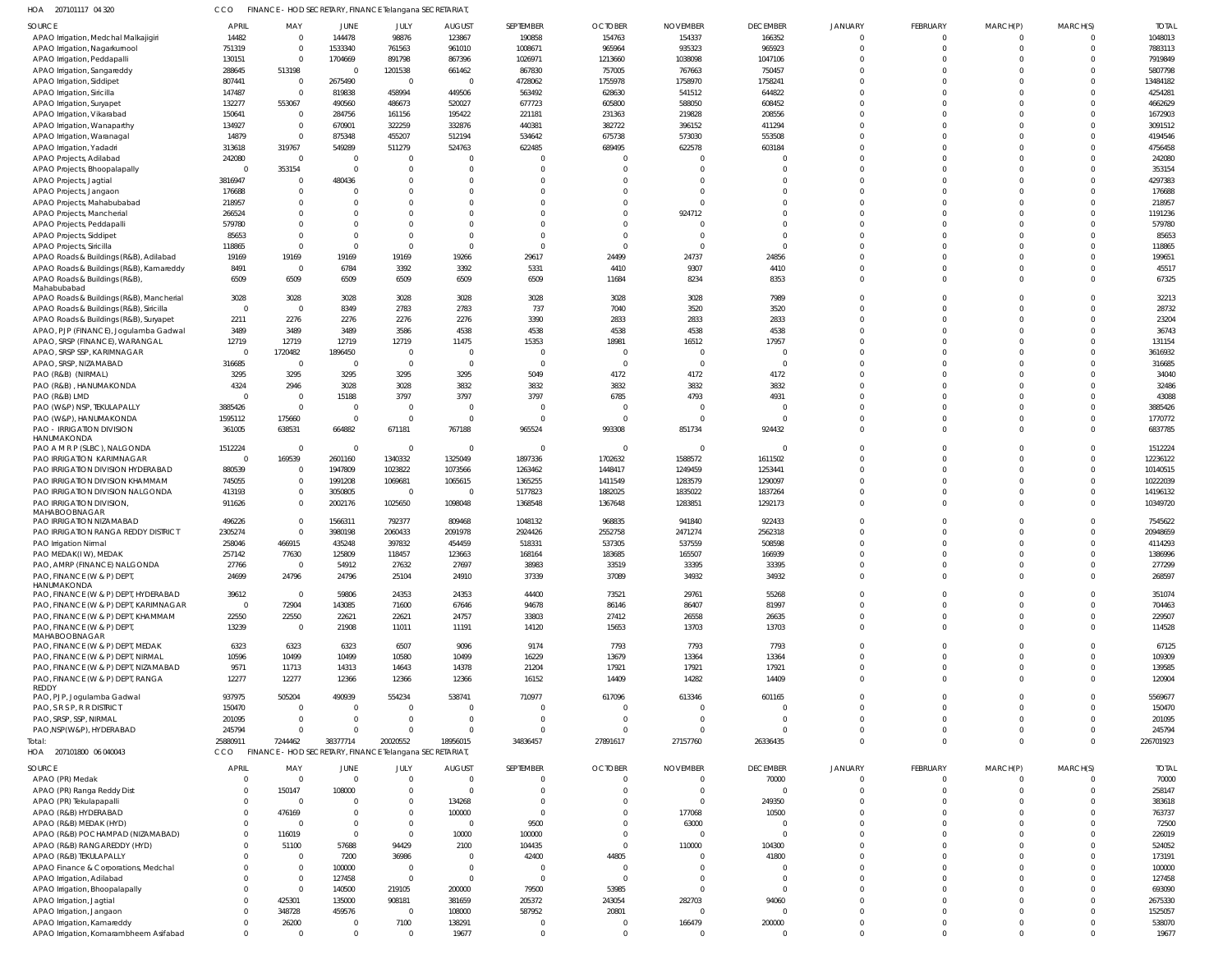| HOA<br>207101800 06 040043                                                    | CCO                    | FINANCE - HOD SECRETARY, FINANCE Telangana SECRETARIAT |                                           |                         |                          |                                                                                                                  |                      |                    |                    |                          |                      |                      |                         |                     |
|-------------------------------------------------------------------------------|------------------------|--------------------------------------------------------|-------------------------------------------|-------------------------|--------------------------|------------------------------------------------------------------------------------------------------------------|----------------------|--------------------|--------------------|--------------------------|----------------------|----------------------|-------------------------|---------------------|
| SOURCE                                                                        | <b>APRIL</b>           | MAY                                                    | <b>JUNE</b>                               | JULY                    | <b>AUGUST</b>            | SEPTEMBER                                                                                                        | <b>OCTOBER</b>       | <b>NOVEMBER</b>    | <b>DECEMBER</b>    | <b>JANUARY</b>           | <b>FEBRUARY</b>      | MARCH(P)             | MARCH(S)                | <b>TOTAL</b>        |
| APAO Irrigation, Kothagudem                                                   |                        | 68834                                                  | $\overline{0}$                            | 480617                  | 227773                   | 457205                                                                                                           | 96378                | 260905             | 159740             | 0                        | $\Omega$             | $\Omega$             | $\mathbf 0$             | 1751452             |
| APAO Irrigation, Mahabubabad                                                  |                        | $\overline{0}$                                         | 219627                                    | $\overline{0}$          | 233910                   | 151185                                                                                                           | 308000               | $\Omega$           | 269332             | $\Omega$                 | $\Omega$             | $\Omega$             | $\mathbf 0$             | 1182054             |
| APAO Irrigation, Mancherial                                                   |                        | 200000                                                 | $\overline{\mathbf{0}}$                   | $\overline{0}$          | 16000                    | 199002                                                                                                           | $\overline{0}$       | $\Omega$           | 18870              | $\Omega$                 | $\Omega$             | $\Omega$             | $\Omega$                | 433872              |
| APAO Irrigation, Nagarkurnool                                                 | $\Omega$               | 509895<br>100000                                       | 100000<br>100000                          | $\overline{0}$<br>31837 | $\overline{0}$<br>108000 | 100000<br>58969                                                                                                  | 132980<br>146083     | 337760<br>$\Omega$ | 451692<br>188823   | $\Omega$<br>$\Omega$     | $\Omega$<br>$\Omega$ | $\Omega$<br>$\Omega$ | $\Omega$<br>$\Omega$    | 1632327<br>733712   |
| APAO Irrigation, Peddapalli<br>APAO Irrigation, Sangareddy                    | 238664                 | 140000                                                 | 100000                                    | 100000                  | 200000                   | 14500                                                                                                            | $\overline{0}$       | 300000             | $\Omega$           | $\Omega$                 | $\Omega$             | $\Omega$             | $\Omega$                | 1093164             |
| APAO Irrigation, Siddipet                                                     | - 0                    | 425025                                                 | 64750                                     | 24076                   | 93273                    | 259448                                                                                                           | - 0                  | 188106             | 360391             | $\Omega$                 | $\Omega$             | $\Omega$             | $\Omega$                | 1415069             |
| APAO Irrigation, Siricilla                                                    |                        | 100000                                                 | $\overline{0}$                            | $\mathsf{C}$            | 9952                     | 46635                                                                                                            | $\overline{0}$       | 246037             | $\Omega$           | $\Omega$                 | $\Omega$             | $\Omega$             | $\Omega$                | 402624              |
| APAO Irrigation, Suryapet                                                     |                        | $\overline{0}$                                         | 71978                                     | 59640                   | $\overline{0}$           | $\Omega$                                                                                                         | 29103                | $\Omega$           | 100000             | $\Omega$                 | $\Omega$             | $\Omega$             | $\Omega$                | 260721              |
| APAO Irrigation, Vikarabad                                                    |                        | $\overline{0}$                                         | 81745                                     | C                       | 12214                    | $\Omega$                                                                                                         | $\circ$              | 100000             | $\Omega$           | $\Omega$                 | $\Omega$             | $\Omega$             | $\Omega$                | 193959              |
| APAO Irrigation, Wanaparthy                                                   |                        | 82000                                                  | $\overline{0}$                            | 178050                  | 400000                   | 277686                                                                                                           | 316619               | 144000             | $\Omega$           | $\Omega$                 | $\Omega$             | $\Omega$             | $\Omega$                | 1398355             |
| APAO Irrigation, Waranagal                                                    |                        | $\Omega$                                               | $\overline{0}$                            | $\overline{0}$          | $\mathbf 0$              |                                                                                                                  | $\overline{0}$       | 13151              | 225989             | $\Omega$                 | $\Omega$             | $\Omega$             | $\Omega$                | 239140              |
| APAO Irrigation, Yadadri                                                      |                        | 104267                                                 | $\Omega$                                  | $\Omega$                | 192535                   |                                                                                                                  | $\Omega$             | 407249             | 45775              | $\Omega$                 | $\Omega$             | $\Omega$<br>$\Omega$ | $\Omega$                | 749826              |
| APAO Panchayat Raj (PR), Kamareddy<br>APAO Panchayat Raj (PR), Kothagudem     |                        | $\Omega$<br>$\overline{0}$                             | $\Omega$<br>$\overline{0}$                | $\Omega$<br>$\Omega$    | 73995<br>32285           | 22500<br>$\Omega$                                                                                                | $\Omega$<br>$\Omega$ |                    |                    | $\Omega$<br>$\Omega$     | $\Omega$<br>$\Omega$ | $\Omega$             | $\Omega$<br>$\mathbf 0$ | 96495<br>32285      |
| APAO Panchayat Raj (PR), Medchal                                              | $\Omega$               | $\Omega$                                               | $\Omega$                                  | $\Omega$                | $\overline{0}$           | 25400                                                                                                            | $\Omega$             |                    | $\Omega$           | $\Omega$                 | $\Omega$             | $\Omega$             | $\Omega$                | 25400               |
| Malkajigiri                                                                   |                        |                                                        |                                           |                         |                          |                                                                                                                  |                      |                    |                    |                          |                      |                      |                         |                     |
| APAO Panchayat Raj (PR), Peddapalli                                           |                        | $\Omega$                                               | 20000                                     | $\Omega$                | 0                        | $\Omega$                                                                                                         | $\Omega$             |                    | $\Omega$           | $\Omega$                 | $\Omega$             | $\Omega$             | $\Omega$                | 20000               |
| APAO Panchayat Raj (PR), Sangareddy                                           |                        | $\Omega$                                               | $\overline{0}$                            | 7800                    | $\Omega$                 | 25000                                                                                                            | -0                   |                    | $\Omega$           | $\Omega$                 | $\cap$               | $\Omega$             | $\Omega$                | 32800               |
| APAO Panchayat Raj (PR), Siricilla                                            |                        | $\overline{0}$                                         | $\overline{0}$                            | -C                      | 0                        |                                                                                                                  | $\Omega$             | 100000             | $\Omega$           | $\Omega$                 | $\Omega$             | $\Omega$             | $\Omega$                | 100000              |
| APAO Panchayat Raj (PR), Vikarabad<br>APAO Panchayat Raj (PR), Waranagal      |                        | $\Omega$<br>$\overline{0}$                             | 100000<br>90615                           | - 0                     | $\Omega$<br>$\Omega$     |                                                                                                                  | -0<br>$\Omega$       |                    | $\Omega$<br>200000 | $\Omega$<br>$\Omega$     | $\cap$<br>$\Omega$   | $\Omega$<br>$\Omega$ | $\Omega$<br>$\Omega$    | 100000<br>290615    |
| APAO Public Health (PH), Adilabad                                             |                        | 100000                                                 | $\Omega$                                  | $\Omega$                | $\Omega$                 |                                                                                                                  | $\Omega$             |                    |                    | $\Omega$                 | $\cap$               | $\Omega$             | $\Omega$                | 100000              |
| APAO Roads & Buildings (R&B), Jagtial                                         |                        | $\overline{0}$                                         | $\overline{0}$                            | $\Omega$                | $\overline{0}$           |                                                                                                                  | 84550                | $\Omega$           |                    | $\Omega$                 | $\Omega$             | $\Omega$             | $\mathbf{0}$            | 84550               |
| APAO Roads & Buildings (R&B), Jogulamba                                       |                        | $\Omega$                                               | $\overline{0}$                            | 68098                   | 81000                    | $\Omega$                                                                                                         | $\Omega$             | 40100              | $\Omega$           | $\Omega$                 | $\Omega$             | $\Omega$             | $\Omega$                | 189198              |
| Gadwal                                                                        |                        |                                                        |                                           |                         |                          |                                                                                                                  |                      |                    |                    |                          |                      |                      |                         |                     |
| APAO Roads & Buildings (R&B),<br>Kothagudem                                   |                        | $\Omega$                                               | $\overline{0}$                            | - 0                     | 14569                    | 13187                                                                                                            | $\overline{0}$       |                    | $\Omega$           | $\Omega$                 | $\Omega$             | $\Omega$             | $\mathbf 0$             | 27756               |
| APAO Roads & Buildings (R&B), Medchal                                         | $\Omega$               | $\Omega$                                               | $\overline{0}$                            | $\Omega$                | $\overline{0}$           | $\Omega$                                                                                                         | $\overline{0}$       | $\Omega$           | 41900              | $\mathbf{0}$             | $\Omega$             | $\Omega$             | $\overline{0}$          | 41900               |
| Malkajigiri                                                                   |                        |                                                        |                                           |                         |                          |                                                                                                                  |                      |                    |                    |                          |                      |                      |                         |                     |
| APAO Roads & Buildings (R&B), Peddapalli                                      | 10000                  | $\overline{0}$                                         | $\overline{0}$                            | - 0                     | $\overline{0}$           | $\Omega$                                                                                                         | 100000               | 0                  | 100000             | 0                        | $\Omega$             | $\Omega$             | $\mathbf 0$             | 210000              |
| APAO Roads & Buildings (R&B),<br>Sangareddy                                   | $\Omega$               | $\Omega$                                               | $\Omega$                                  | $\Omega$                | 8000                     | $\Omega$                                                                                                         | 7100                 | 42866              | $\Omega$           | $\Omega$                 | $\Omega$             | $\Omega$             | $\Omega$                | 57966               |
| APAO Roads & Buildings (R&B), Siddipet                                        |                        | 100000                                                 | $\overline{0}$                            | - 0                     | 0                        |                                                                                                                  | $\overline{0}$       |                    | $\Omega$           | $\Omega$                 | - 0                  | $\Omega$             | $\mathbf 0$             | 100000              |
| APAO Roads & Buildings (R&B), Suryapet                                        | $\Omega$               | $\Omega$                                               | $\overline{0}$                            | $\mathsf{C}$            | $\Omega$                 | $\Omega$                                                                                                         | 77292                | $\Omega$           | $\Omega$           | $\Omega$                 | $\Omega$             | $\Omega$             | $\Omega$                | 77292               |
| APAO Roads & Buildings (R&B), Vikarabad                                       | $\mathbf{0}$           | 254543                                                 | $\overline{0}$                            | 100000                  | $\mathbf 0$              | $\Omega$                                                                                                         | $\circ$              | $\Omega$           | 168313             | $\Omega$                 | $\Omega$             | $\Omega$             | $\mathbf 0$             | 522856              |
| APAO Roads & Buildings (R&B),                                                 | $\Omega$               | 134755                                                 | 54722                                     | 23349                   | $\mathbf 0$              | 25362                                                                                                            | $\overline{0}$       | 10293              | $\Omega$           | $\Omega$                 | $\Omega$             | $\Omega$             | $\Omega$                | 248481              |
| Wanaparthy<br>APAO Roads & Buildings (R&B), Waranagal                         |                        | $\overline{\mathbf{0}}$                                | 10000                                     | C                       | $\mathbf 0$              | $\Omega$                                                                                                         | - 0                  | - (                |                    | $\Omega$                 |                      | $\Omega$             | $\mathbf{0}$            | 10000               |
| PAO (PR) (IW), LMD Colony, Karimnagar                                         |                        | $\overline{0}$                                         | $\overline{0}$                            | 10200                   | $\Omega$                 | 7262                                                                                                             | $\Omega$             |                    | $\Omega$           | $\Omega$                 | $\cap$               | $\Omega$             | $\Omega$                | 17462               |
| PAO (PR) KCC, HANUMAKONDA                                                     |                        | $\overline{0}$                                         | $\overline{0}$                            | C                       | $\overline{0}$           |                                                                                                                  | $\overline{0}$       | 108000             |                    | $\Omega$                 | $\Omega$             | $\Omega$             | $\Omega$                | 108000              |
| PAO (PR) MAHABOOBNAGAR                                                        |                        | 300000                                                 | $\overline{0}$                            | 203025                  | 10781                    |                                                                                                                  | $\Omega$             |                    |                    | $\Omega$                 | $\cap$               | $\Omega$             | $\Omega$                | 513806              |
| PAO (PR) Nalgonda                                                             |                        | $\overline{\mathbf{0}}$                                | 108781                                    | 266434                  | $\mathbf 0$              | $\Omega$                                                                                                         | 95656                | 26000              |                    | $\Omega$                 | $\Omega$             | $\Omega$             | $\Omega$                | 496871              |
| PAO (R&B) (NIRMAL)                                                            |                        | $\overline{0}$                                         | 364539                                    | 18278                   | $\overline{0}$           | 26617                                                                                                            | $\Omega$             | 22500              | $\Omega$           | $\Omega$                 |                      | $\Omega$             | $\Omega$                | 431934              |
| PAO (R&B), HANUMAKONDA                                                        |                        | $\overline{0}$                                         | $\overline{\mathbf{0}}$<br>$\overline{0}$ | C<br>$\Omega$           | $\overline{0}$<br>32000  | 100000                                                                                                           | - 0                  | 148032             | $\Omega$<br>200000 | $\Omega$<br>$\Omega$     | $\Omega$             | $\Omega$<br>$\Omega$ | $\Omega$<br>$\Omega$    | 248032<br>440658    |
| PAO (R&B) LMD<br>PAO (R&B) MAHABOOBNAGAR                                      |                        | 208658<br>$\overline{\mathbf{0}}$                      | 99165                                     | 100000                  | $\overline{0}$           |                                                                                                                  | -0<br>$\Omega$       |                    | 10781              | $\Omega$                 |                      | $\Omega$             | $\Omega$                | 209946              |
| PAO (R&B) NALGONDA                                                            |                        | $\Omega$                                               | 49450                                     |                         | $\Omega$                 |                                                                                                                  |                      |                    |                    | $\Omega$                 | $\Omega$             | $\Omega$             | $\Omega$                | 49450               |
| PAO - IRRIGATION DIVISION                                                     | $\Omega$               | 465289                                                 | 100000                                    | 752136                  | 490986                   | 712730                                                                                                           | 193727               | 271115             | 118317             | $\Omega$                 | $\Omega$             | $\Omega$             | $\Omega$                | 3104300             |
| HANUMAKONDA                                                                   |                        |                                                        |                                           |                         |                          |                                                                                                                  |                      |                    |                    |                          |                      |                      |                         |                     |
| PAO IRRIGATION KARIMNAGAR                                                     |                        | 1839403<br>3084402                                     | 697547                                    | 132545                  | 403387                   | 380578                                                                                                           | 631516<br>308270     | 447202<br>940509   | 469328             | $\mathbf{0}$<br>$\Omega$ | $\Omega$<br>$\Omega$ | $\Omega$<br>$\Omega$ | $\mathbf 0$<br>$\Omega$ | 5001506             |
| PAO IRRIGATION DIVISION HYDERABAD<br>PAO IRRIGATION DIVISION KHAMMAM          |                        | 19104                                                  | 1667732<br>152611                         | 951913<br>76956         | 548336<br>49000          | 325615<br>440280                                                                                                 | 543491               | 318565             | 1119824<br>948313  | $\Omega$                 | $\Omega$             | $\Omega$             | $\Omega$                | 8946601<br>2548320  |
| PAO IRRIGATION DIVISION NALGONDA                                              |                        | 1940273                                                | 1014195                                   | 200000                  | 668107                   | 1564673                                                                                                          | 668126               | 741290             | 1121809            | $\Omega$                 | $\Omega$             | $\Omega$             | $\Omega$                | 7918473             |
| PAO IRRIGATION DIVISION,                                                      |                        | 741152                                                 | 156310                                    | 193724                  | 40511                    | 110781                                                                                                           | 82128                | 10781              | 306595             | $\Omega$                 | $\Omega$             | $\Omega$             | $\Omega$                | 1641982             |
| MAHABOOBNAGAR                                                                 |                        |                                                        |                                           |                         |                          |                                                                                                                  |                      |                    |                    |                          |                      |                      |                         |                     |
| PAO IRRIGATION NIZAMABAD                                                      |                        | 727522                                                 | 96686                                     | 334296                  | 762928                   | 956218                                                                                                           | 248000               | 427392             | 341840             | $\Omega$<br>$\Omega$     | $\Omega$<br>$\Omega$ | $\Omega$<br>$\Omega$ | $\Omega$<br>$\Omega$    | 3894882             |
| PAO IRRIGATION RANGA REDDY DISTRICT<br>PAO Irrigation Nirmal                  |                        | 4174523<br>262313                                      | 3283351<br>307984                         | 3618549<br>28694        | 1498771<br>42000         | 2601854<br>156000                                                                                                | 491930<br>192168     | 3060627<br>385000  | 799347<br>128573   | $\Omega$                 | $\Omega$             | $\Omega$             | $\Omega$                | 19528952<br>1502732 |
| PAO MEDAK(IW), MEDAK                                                          |                        | $\Omega$                                               | $\overline{0}$                            | - 0                     | $\Omega$                 |                                                                                                                  | - 0                  |                    | 200000             | $\Omega$                 | $\Omega$             | $\Omega$             | $\Omega$                | 200000              |
| PAO, AMRP (FINANCE) NALGONDA                                                  |                        | $\overline{0}$                                         | $\overline{0}$                            | 97767                   | $\overline{0}$           | $\Omega$                                                                                                         | $\overline{0}$       |                    | $\mathbf 0$        | $\Omega$                 | $\Omega$             | $\Omega$             | $\Omega$                | 97767               |
| PAO, FINANCE (W & P) DEPT,                                                    |                        | $\Omega$                                               | $\overline{0}$                            | - 0                     | $\Omega$                 | $\Omega$                                                                                                         | 190396               | $\cup$             | 110753             | $\Omega$                 | $\Omega$             | $\Omega$             | $\Omega$                | 301149              |
| HANUMAKONDA                                                                   |                        |                                                        |                                           |                         |                          |                                                                                                                  |                      |                    |                    |                          |                      |                      |                         |                     |
| PAO, FINANCE (W & P) DEPT, HYDERABAD<br>PAO, FINANCE (W & P) DEPT, KARIMNAGAR |                        | 430260<br>12000                                        | 83692<br>70549                            | 349562                  | 300000<br>12928          | 224092                                                                                                           | 29675                | 100000             | U<br>U             | $\Omega$<br>$\Omega$     | $\Omega$<br>$\Omega$ | $\Omega$<br>$\Omega$ | $\Omega$<br>$\Omega$    | 1517281<br>95477    |
| PAO, FINANCE (W & P) DEPT, KHAMMAM                                            |                        | 200000                                                 | $\overline{0}$                            | 100000                  | 23000                    | $\Omega$                                                                                                         | $\Omega$             |                    | U                  | $\Omega$                 | $\Omega$             | $\Omega$             | $\Omega$                | 323000              |
| PAO, FINANCE (W & P) DEPT, NIZAMABAD                                          |                        | $\Omega$                                               | $\overline{0}$                            | $\Omega$                | 91050                    | 31494                                                                                                            | -0                   |                    | U                  | $\Omega$                 | $\Omega$             | $\Omega$             | $\Omega$                | 122544              |
| PAO, FINANCE (W & P) DEPT, RANGA                                              |                        | $\Omega$                                               | $\Omega$                                  | 15628                   | $\overline{0}$           | $\Omega$                                                                                                         | $\Omega$             | 7697               | $\Omega$           | $\Omega$                 | $\Omega$             | $\Omega$             | $\Omega$                | 23325               |
| REDDY                                                                         |                        |                                                        |                                           |                         |                          |                                                                                                                  |                      |                    |                    |                          |                      |                      |                         |                     |
| PAO, PJP, Jogulamba Gadwal                                                    | $\Omega$               | 257551                                                 | 115604                                    | 10590                   | 100000                   | 270000                                                                                                           | $\Omega$             | 193577             | 128850             | $\mathbf{0}$             | $\Omega$             | $\Omega$             | $\overline{0}$          | 1076172             |
| Total:<br>HOA 22020211025 14 310312                                           | 248664<br><b>CCO</b>   | 18575433                                               | 10517055                                  | 9799565                 | 7871286                  | 10713432<br>Secretary, Telangana Residential Educational Inst. Society Secretary, TREIS, Owaisipura, Masab Tank, | 5335833              | 10198004           | 9105165            | $\Omega$                 | $\Omega$             | $\Omega$             | $\Omega$                | 82364437            |
|                                                                               |                        |                                                        |                                           |                         |                          |                                                                                                                  |                      |                    |                    |                          |                      |                      |                         |                     |
| SOURCE                                                                        | APRIL                  | MAY                                                    | JUNE                                      | JULY                    | <b>AUGUST</b>            | SEPTEMBER                                                                                                        | <b>OCTOBER</b>       | <b>NOVEMBER</b>    | <b>DECEMBER</b>    | JANUARY                  | <b>FEBRUARY</b>      | MARCH(P)             | MARCH(S)                | <b>TOTAL</b>        |
| PAO, FINANCE (W & P) DEPT, KARIMNAGAR                                         | $\Omega$               | $\overline{0}$                                         | $\overline{\mathbf{0}}$                   | $\Omega$                | $\overline{0}$           | $\mathbf{0}$                                                                                                     | 109144               |                    | 0                  | $\mathbf{0}$             | $^{\circ}$           | $\overline{0}$       | $\mathbf{0}$            | 109144              |
| Total:                                                                        | $\Omega$<br><b>CCO</b> | $\Omega$                                               | $\overline{0}$                            | $\Omega$                | $\overline{0}$           | $\Omega$                                                                                                         | 109144               | $\Omega$           | $\overline{0}$     | $\overline{0}$           | $\overline{0}$       | $\Omega$             | $\overline{0}$          | 109144              |
| HOA<br>220203001 01 270271                                                    |                        |                                                        |                                           |                         |                          | COLLEGIATE EDUCATION - HOD DIRECTOR OF COLLEGIATE EDUCATION, OPP. LATA TALKIES, NAMPALLY                         |                      |                    |                    |                          |                      |                      |                         |                     |
| SOURCE                                                                        | APRIL                  | MAY                                                    | <b>JUNE</b>                               | JULY                    | <b>AUGUST</b>            | SEPTEMBER                                                                                                        | <b>OCTOBER</b>       | <b>NOVEMBER</b>    | <b>DECEMBER</b>    | JANUARY                  | <b>FEBRUARY</b>      | MARCH(P)             | MARCH(S)                | <b>TOTAL</b>        |
| APAO Finance & Corporations, Adilabad                                         |                        | $\overline{0}$                                         | $\overline{0}$                            | $\Omega$                | $\overline{0}$           | $\Omega$                                                                                                         | 3980721              | $\cup$             | $\mathbf 0$        | $\mathbf{0}$             | $\Omega$             | $\Omega$             | $\mathbf{0}$            | 3980721             |
| APAO Finance & Corporations<br>Sangareddy                                     | $\Omega$               | $\Omega$                                               | $\Omega$                                  | $\Omega$                | $\Omega$                 | $\Omega$                                                                                                         | 1962153              | $\cup$             | $\mathbf 0$        | $\Omega$                 | $\Omega$             | $\Omega$             | $\Omega$                | 1962153             |
| APAO, PJP (FINANCE), Jogulamba Gadwal                                         |                        | $\overline{0}$                                         | $\Omega$                                  |                         | $\Omega$                 | $\Omega$                                                                                                         | - 0                  |                    | 249000             | $\mathbf{0}$             | $\Omega$             | $\Omega$             | $\Omega$                | 249000              |
| PAO, FINANCE (W & P) DEPT,                                                    |                        | $\Omega$                                               | $\Omega$                                  |                         | $\Omega$                 | $\Omega$                                                                                                         | 4229728              |                    | 78540              | $\Omega$                 | $\Omega$             | $\Omega$             | $\Omega$                | 4308268             |
| HANUMAKONDA                                                                   |                        | $\overline{0}$                                         | $\overline{0}$                            |                         | $\mathbf 0$              | $\mathbf 0$                                                                                                      | 7301731              | $\Omega$           | 0                  | $\mathbf{0}$             | $\mathbf{0}$         | $\overline{0}$       | $\mathbf 0$             | 7301731             |
| PAO, FINANCE (W & P) DEPT, HYDERABAD<br>PAO, FINANCE (W & P) DEPT, KARIMNAGAR | $\mathbf{0}$           | $\Omega$                                               | $\Omega$                                  |                         | $\Omega$                 | $\Omega$                                                                                                         | 1201000              | $\Omega$           | $\mathbf 0$        | $\mathbf{0}$             | $\Omega$             | $\Omega$             | $\Omega$                | 1201000             |
|                                                                               |                        |                                                        |                                           |                         |                          |                                                                                                                  |                      |                    |                    |                          |                      |                      |                         |                     |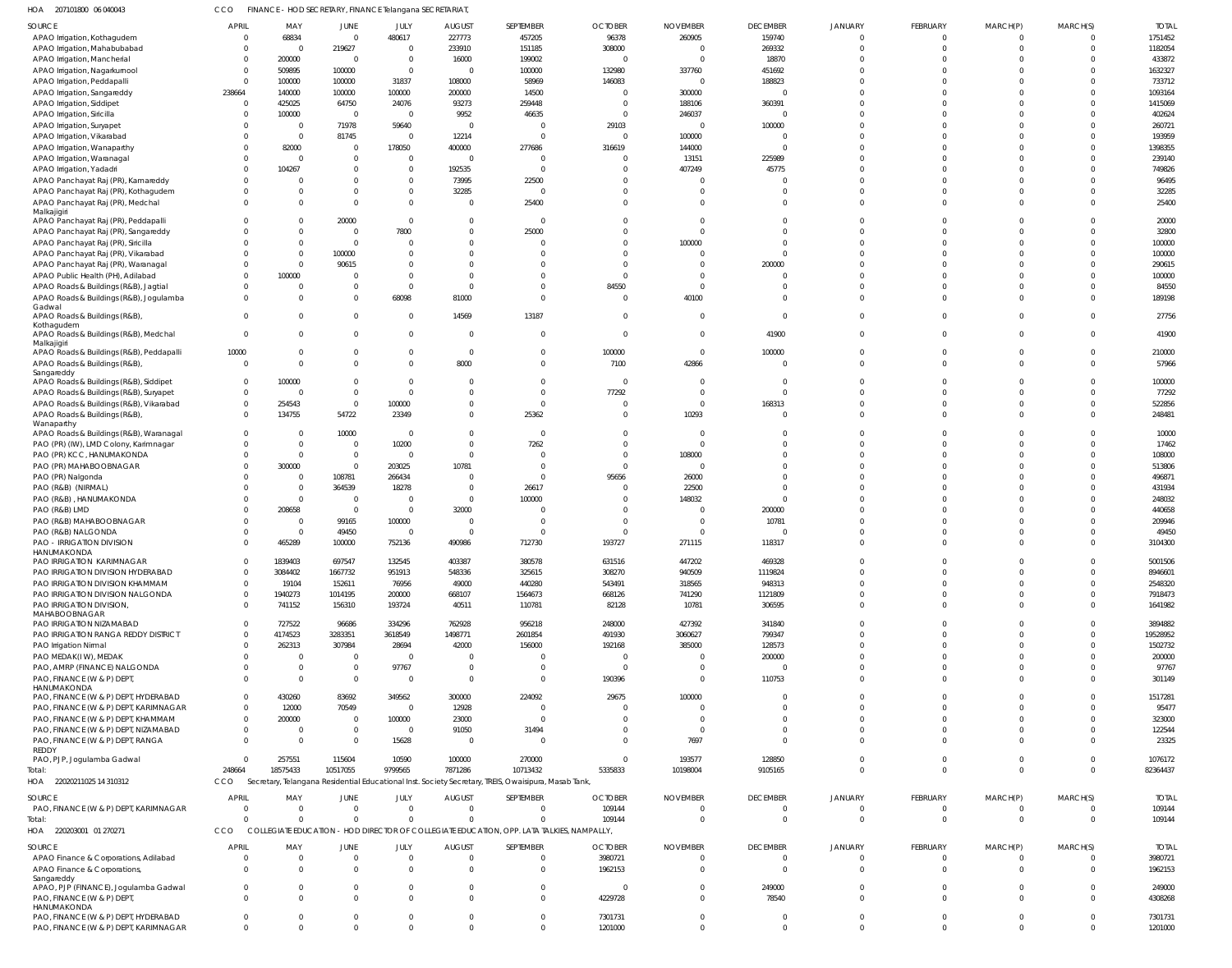220203001 01 270272 HOA 220203001 03 270272 220203103 04 270272 220203103 46 270271 HOA 220203103 46 270272 HOA 220203103 48 270272 HOA 220280001 01 270272 HOA HOA HOA COLLEGIATE EDUCATION - HOD DIRECTOR OF COLLEGIATE EDUCATION, OPP. LATA TALKIES, NAMPALLY, INTERMEDIATE EDUCATION - HOD DIRECTOR, INTERMEDIATE EDUCATION, OPP. LATA TALKIES, NAMPALLY, INTERMEDIATE EDUCATION - HOD DIRECTOR, INTERMEDIATE EDUCATION, OPP. LATA TALKIES, NAMPALLY, COLLEGIATE EDUCATION - HOD DIRECTOR OF COLLEGIATE EDUCATION, OPP. LATA TALKIES, NAMPALLY, COLLEGIATE EDUCATION - HOD DIRECTOR OF COLLEGIATE EDUCATION, OPP. LATA TALKIES, NAMPALLY, COLLEGIATE EDUCATION - HOD DIRECTOR OF COLLEGIATE EDUCATION, OPP. LATA TALKIES, NAMPALLY, CCO SCHOOL EDUCATION - HOD DIRECTOR OF SCHOOL EDUCATION SAIFABAD CCO **CCO CCO CCO CCO CCO** 0  $\sqrt{2}$ 0 0 0 0 0 0  $\sqrt{2}$ 0  $\Omega$  $\Omega$ 0 0 0  $\Omega$ 0  $\Omega$  $\Omega$ 0  $\Omega$ 0  $\cap$  $\Omega$  $\Omega$  $\Omega$ 0  $\cap$ 0  $\Omega$ 0 0  $\Omega$ 0 0 0  $\sqrt{2}$  $\Omega$  $\Omega$  $\Omega$ 0  $\Omega$ 24402960 1482878 0 5293564 13361811 6704546 971390 0  $\Omega$ 6667  $\Omega$ 0 0  $\Omega$ 3698279 139351 0 2375242 11506839 126952 173459 0  $\Omega$ 0 0  $\Omega$ 0  $\Omega$ 0  $\Omega$ 0  $\Omega$  $\Omega$ 0  $\Omega$ 0  $\Omega$ 0  $\Omega$  $\Omega$ 0 0 0  $\Omega$ 0 0 0 0 0 28101239 1622229 6667 7668806 24868650 6831498 1144849 PAO, FINANCE (W & P) DEPT, KHAMMAM PAO, FINANCE (W & P) DEPT, MAHABOOBNAGAR PAO, FINANCE (W & P) DEPT, MEDAK PAO, FINANCE (W & P) DEPT, NIRMAL PAO, FINANCE (W & P) DEPT, NIZAMABAD APAO Finance & Corporations, Sangareddy PAO, FINANCE (W & P) DEPT, HANUMAKONDA PAO, FINANCE (W & P) DEPT, HYDERABAD PAO, FINANCE (W & P) DEPT, KHAMMAM PAO, FINANCE (W & P) DEPT, NIZAMABAD PAO, FINANCE (W & P) DEPT, HYDERABAD APAO Finance & Corporations, Adilabad PAO, AMRP (FINANCE) NALGONDA PAO, FINANCE (W & P) DEPT HANUMAKONDA PAO, FINANCE (W & P) DEPT, HYDERABAD PAO, FINANCE (W & P) DEPT, KARIMNAGAR PAO, FINANCE (W & P) DEPT, KHAMMAM PAO, FINANCE (W & P) DEPT MAHABOOBNAGAR PAO, FINANCE (W & P) DEPT, NIZAMABAD PAO, FINANCE (W & P) DEPT, RANGA **REDDY** APAO Finance & Corporations, Adilabad APAO Finance & Corporations, Sangareddy PAO, AMRP (FINANCE) NALGONDA PAO, FINANCE (W & P) DEPT HANUMAKONDA PAO, FINANCE (W & P) DEPT, HYDERABAD PAO, FINANCE (W & P) DEPT, KARIMNAGAR PAO, FINANCE (W & P) DEPT, KHAMMAM PAO, FINANCE (W & P) DEPT MAHABOOBNAGAR PAO, FINANCE (W & P) DEPT, NIZAMABAD APAO Finance & Corporations, Adilabad APAO Finance & Corporations, Sangareddy PAO, AMRP (FINANCE) NALGONDA PAO, FINANCE (W & P) DEPT, **HANUMAKONDA** PAO, FINANCE (W & P) DEPT, HYDERABAD PAO, FINANCE (W & P) DEPT, KARIMNAGAR PAO, FINANCE (W & P) DEPT, NIZAMABAD APAO Finance & Corporations, Adilabad PAO, AMRP (FINANCE) NALGONDA PAO, FINANCE (W & P) DEPT, HANUMAKONDA PAO, FINANCE (W & P) DEPT, KARIMNAGAR PAO, FINANCE (W & P) DEPT MAHABOOBNAGAR APAO Finance & Corporations, Adilabad APAO, PJP (FINANCE), Jogulamba Gadwal PAO, AMRP (FINANCE) NALGONDA PAO, FINANCE (W & P) DEPT, HANUMAKONDA PAO, FINANCE (W & P) DEPT, HYDERABAD PAO, FINANCE (W & P) DEPT, KARIMNAGAR PAO, FINANCE (W & P) DEPT, KHAMMAM SOURCE SOURCE **SOURCE** SOURCE SOURCE SOURCE SOURCE SOURCE  $\Omega$  $\mathbf{C}$  $\sqrt{2}$ 0  $\Omega$  $\mathfrak{c}$ 0 0  $\Omega$ 0  $\Omega$  $\mathfrak{c}$ 0  $\Omega$  $\Omega$  $\Omega$  $\mathbf{C}$  $\cap$ 0  $\Omega$  $\Omega$  $\Omega$  $\Omega$ 0  $\mathfrak{g}$ 0  $\Omega$  $\Omega$ 0 0 0  $\sqrt{2}$ 0  $\sqrt{2}$  $\Omega$ 0  $\mathbf 0$ 0  $\Omega$  $\Omega$ 0 0  $\mathbf 0$  $\Omega$  $\Omega$ 0 0  $\Omega$ APRIL APRIL **APRIL** APRIL **APRIL** APRIL **APRIL** APRIL  $\Omega$ 0  $\Omega$ 0  $\Omega$ 0  $\Omega$  $\Omega$ 0 0 0 0  $\Omega$  $\Omega$  $\Omega$  $\Omega$ 0  $\Omega$  $\Omega$  $\Omega$  $\Omega$  $\Omega$  $\Omega$  $\Omega$  $\Omega$ 0 0  $\Omega$ 0 0 0  $\Omega$ 0  $\Omega$ 0 0 0 0 0 0 0 0 0 0  $\Omega$ 0 0  $\Omega$ MAY MAY MAY MAY MAY MAY MAY MAY  $\Omega$ 0  $\sqrt{2}$ 0  $\Omega$ 0  $\Omega$  $\Omega$  $\mathfrak{g}$ 0  $\Omega$  $\mathfrak{g}$  $\Omega$  $\Omega$  $\Omega$  $\mathfrak{g}$  $\mathbf{C}$  $\Omega$  $\Omega$  $\Omega$  $\Omega$  $\Omega$  $\Omega$  $\mathfrak{g}$  $\Omega$ 0  $\Omega$  $\Omega$ 0  $\Omega$ 0  $\Omega$ 0  $\mathbf{0}$  $\Omega$  $\Omega$ 0 0 0  $\Omega$ 0  $\Omega$ 0  $\Omega$ 0 0 0  $\Omega$ JUNE JUNE JUNE JUNE JUNE JUNE JUNE JUNE  $\Omega$ 0 0 0  $\sqrt{2}$ 0 0 0 0 0  $\Omega$ 0 0  $\Omega$ 0 0 0  $\sqrt{2}$ 0  $\sqrt{2}$ 0  $\bigcap$ 0 0 0 0 0 0 0 0 0 0 0 0 0  $\Omega$ 0  $\Omega$ 0 0 0  $\Omega$ 0 0  $\Omega$ 0 0 0 JULY JULY JULY JULY JULY JULY JULY JULY  $\Omega$ 0  $\Omega$ 0  $\Omega$ 0  $\Omega$  $\Omega$  $\Omega$ 0  $\Omega$ 0  $\Omega$ 0 0  $\Omega$ 0  $\Omega$  $\Omega$  $\Omega$  $\Omega$ 0 0 0 0  $\Omega$  $\Omega$  $\Omega$ 0 0 0  $\theta$ 0  $\Omega$ 0  $\Omega$ 0 0 0  $\Omega$ 0 0 0 0 0 0 0 0 AUGUST **AUGUST** AUGUST AUGUST AUGUST AUGUST AUGUST AUGUST 0 0 0 0 0 0  $\Omega$ 0 0 0  $\Omega$ 0 0  $\Omega$ 0 0 0  $\Omega$ 0 0 0  $\Omega$  $\Omega$ 0 0 0 0 0 0 0 0 0 0 0 0 0 0 0 0 0 0  $\bigcap$ 0 0 0 0 0 0 SEPTEMBER SEPTEMBER SEPTEMBER SEPTEMBER SEPTEMBER SEPTEMBER SEPTEMBER SEPTEMBER  $\Omega$ 0 5091627 636000  $\bigcap$ 912574 143000 143345  $\Omega$ 283959  $\Omega$ 293224 571476 1534237 603564 137965 0  $\Omega$ 499779 1653319 1966622 2606170 920003 1363631 2604952 1299000 0  $\Omega$ 2601433 875905 927999 355000 1221656 0 3323986 0 122912 102760 580000 165718 0 1720912 0 571350 849581 43661 0 0 **OCTOBER OCTOBER OCTOBER** OCTOBER **OCTOBER** OCTOBER **OCTOBER** OCTOBER 0 0 0 0  $\Omega$ 0  $\Omega$  $\Omega$  $\Omega$ 0 6667 0 0  $\Omega$  $\Omega$ 0 0  $\Omega$  $\Omega$  $\sqrt{2}$ 0  $\Omega$  $\Omega$ 0 0 0  $\Omega$ 0  $\Omega$ 0 0 0 0 0  $\Omega$ 0 0  $\Omega$  $\Omega$ 0 0  $\Omega$ 0 0  $\Omega$ 38965 0  $\Omega$ NOVEMBER NOVEMBER NOVEMBER NOVEMBER NOVEMBER NOVEMBER NOVEMBER NOVEMBER 829703 1049198  $\bigcap$ 0 1491838 0  $\Omega$ 7351 132000 0  $\Omega$ 330720  $\Omega$  $\Omega$ 63280 0 653017 1062645 265580  $\Omega$ 0  $\Omega$  $\Omega$  $\bigcap$ 109225 0 2843023 5564521 2990070 0 0  $\Omega$ 0 12122 0 114830 0 0 0  $\Omega$ 173459  $\cap$ 717061 0  $\Omega$ 0 79314 2410072 DECEMBER **DECEMBER** DECEMBER DECEMBER DECEMBER DECEMBER **DECEMBER** DECEMBER  $\Omega$ 0  $\sqrt{2}$  $\mathbf{C}$  $\Omega$  $\mathfrak{c}$ 0 0  $\Omega$  $\mathbf{C}$  $\Omega$  $\Omega$  $\mathsf{C}$  $\Omega$  $\Omega$  $\mathfrak{g}$  $\mathbf{C}$  $\Omega$  $\Omega$  $\Omega$ 0  $\Omega$ 0  $\mathfrak{g}$  $\mathfrak{g}$  $\mathfrak{g}$  $\Omega$  $\Omega$  $\Omega$  $\mathfrak{g}$ 0  $\mathfrak{g}$ 0  $\mathfrak{g}$  $\Omega$  $\Omega$ 0 0 0  $\Omega$ 0 0  $\mathbf 0$ 0  $\Omega$ 0 0  $\Omega$ JANUARY JANUARY JANUARY JANUARY JANUARY JANUARY JANUARY JANUARY  $\Omega$ 0  $\sqrt{2}$ 0  $\Omega$ 0  $\Omega$ 0 0 0  $\Omega$  $\Omega$ 0  $\Omega$ 0 0 0  $\Omega$  $\Omega$  $\sqrt{2}$ 0  $\Omega$ 0 0 0 0 0  $\sqrt{2}$ 0 0 0  $\Omega$ 0 0 0 0 0 0 0  $\Omega$ 0 0 0 0  $\Omega$ 0 0  $\Omega$ FEBRUARY FEBRUARY FEBRUARY FEBRUARY FEBRUARY FEBRUARY FEBRUARY FEBRUARY  $\Omega$ 0  $\Omega$ 0  $\Omega$ 0  $\Omega$  $\Omega$  $\Omega$ 0  $\sqrt{2}$ 0  $\sqrt{2}$  $\Omega$  $\Omega$  $\Omega$ 0  $\Omega$  $\Omega$  $\Omega$  $\sqrt{ }$  $\Omega$  $\Omega$  $\Omega$  $\Omega$  $\Omega$ 0 0  $\Omega$  $\Omega$ 0  $\Omega$ 0  $\Omega$ 0 0 0 0 0  $\Omega$ 0 0  $\mathbf 0$ 0 0 0 0 0 MARCH(P) MARCH(P) MARCH(P) MARCH(P) MARCH(P) MARCH(P) MARCH(P) MARCH(P) 0 0 0 0  $\Omega$ 0  $\Omega$ 0  $\Omega$ 0  $\Omega$ 0 0  $\Omega$  $\Omega$ 0 0  $\Omega$ 0  $\bigcap$ 0  $\Omega$ 0 0  $\Omega$ 0  $\Omega$ 0  $\Omega$ 0 0 0 0 0  $\Omega$ 0 0 0 0  $\cap$ 0  $\Omega$ 0 0 0 0 0  $\Omega$ MARCH(S) MARCH(S) MARCH(S) MARCH(S) MARCH(S) MARCH(S) MARCH(S) MARCH(S) 829703 1049198 5091627 636000 1491838 912574 143000 150696 132000 283959 6667 623944 571476 1534237 666844 137965 653017 1062645 765359 1653319 1966622 2606170 920003 1363631 2714177 1299000 2843023 5564521 5591503 875905 927999 355000 1221656 12122 3323986 114830 122912 102760 580000 165718 173459 1720912 717061 571350 849581 82626 79314 2410072 TOTAL TOTAL TOTAL TOTAL TOTAL TOTAL TOTAL TOTAL **Total** Total: **Total** Total: Total: **Total** Total:

COLLEGIATE EDUCATION - HOD DIRECTOR OF COLLEGIATE EDUCATION, OPP. LATA TALKIES, NAMPALLY,

220203001 01 270271 HOA

CCO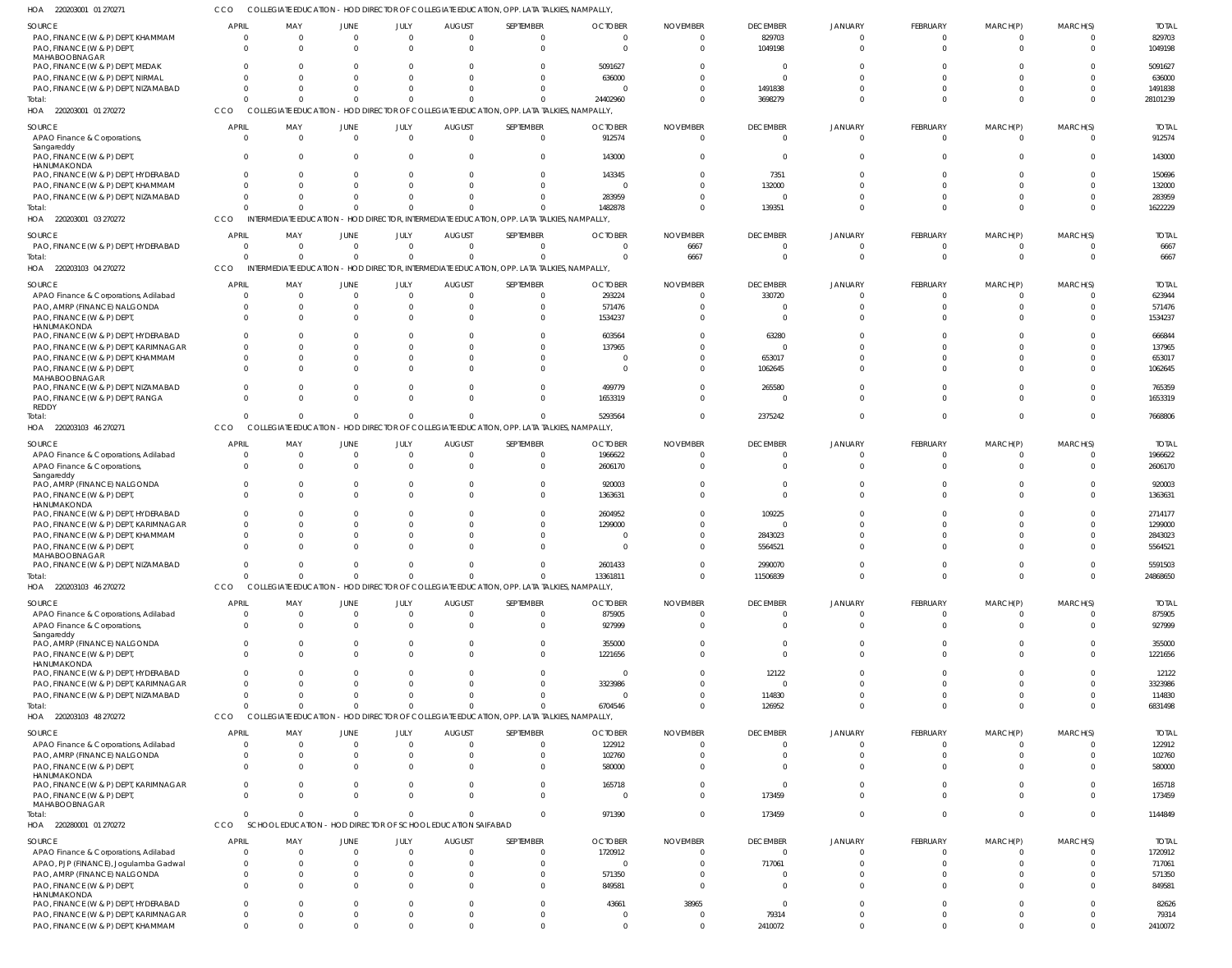220280001 01 270272 HOA 220300003 04 270271 HOA 220300105 04 270271 HOA 220300105 04 270272 HOA 220300105 09 270272 HOA 220500103 05 270271 221001110 29 270272 HOA 22100111025 53 500503 221002001 01 270272 221005105 18 270272 HOA 221005105 28 270272 221006001 03 270272 221006104 04 270272 221006106 04 270272 HOA HOA HOA HOA HOA HOA HOA SCHOOL EDUCATION - HOD DIRECTOR OF SCHOOL EDUCATION SAIFABAD DIRECTOR,TECHNICAL EDUCATION, 2ND FLOOR, VIDYA BHAVAN, OPP. TO LATA TALKIES, DIRECTOR,TECHNICAL EDUCATION, 2ND FLOOR, VIDYA BHAVAN, OPP. TO LATA TALKIES, DIRECTOR,TECHNICAL EDUCATION, 2ND FLOOR, VIDYA BHAVAN, OPP. TO LATA TALKIES, CCO DIRECTOR,TECHNICAL EDUCATION, 2ND FLOOR, VIDYA BHAVAN, OPP. TO LATA TALKIES, ARCHAEOLOGY &MUSEUM- HOD DIRECTOR OF ARCHAEOLOGY & MUSEUMS 5-9-143 GUNFOUNDRY The Director, Medical Education, DMS Compound, Koti, The Director, Medical Education, DMS Compound, Koti, The Commissioner, O/o The Commissioner, Dept of AYUSH 5th Floor, APGLI Building, Abids The Director, Medical Education, DMS Compound, Koti, The Deputy Secretary to Government, Health, Medical and Welfare Department, Secretariat, The Director of Health, Govt. of TS, Sultan Bazar, The Director, Drugs Control Administration, Vengalrao Nagar The Director,Institute of Preventive Medicine, Institute of Preventive Medicine, PH Labs, Narayanguda, CCO CCO CCO. **CCO CCO** CCO **CCO CCO** CCO **CCO CCO** CCO CCO  $\Omega$ 0  $\Omega$ 0  $\Omega$  $\Omega$  $\Omega$  $\Omega$ 0  $\Omega$  $\Omega$ 0 0 0  $\Omega$ 0  $\Omega$ 0 0  $\Omega$ 0 0 0 0 0 0 0 0  $\Omega$ 0  $\Omega$ 0  $\Omega$ 0  $\Omega$  $\Omega$ 0 0  $\theta$ 0 0 0 0 0  $\Omega$ 0  $\Omega$  $\bigcap$ 0 0 0  $\Omega$  $\Omega$ 0  $\theta$ 0  $\Omega$ 0  $\Omega$ 0  $\Omega$ 0 0  $\Omega$ 0 0 0 0 0 0  $\Omega$ 0  $\Omega$ 0 0  $\Omega$ 0 0 0 0 0 0  $\Omega$ 0 4770992 4170283 740902 900922 4516667 1190276 66250965 0 0 138812 200000 269044 180384 204271 38965 0 63151 0  $\Omega$  $\Omega$ 0 0 0 0 0 0  $\Omega$ 0 9417697 134336 415747 105324 39528  $\Omega$ 42991212 5488383 21621 0 0 19808 0 0  $\Omega$ 0  $\Omega$ 0  $\Omega$ 0 0  $\Omega$ 0  $\Omega$  $\Omega$ 0 0 0  $\Omega$ 0  $\Omega$ 0  $\Omega$  $\bigcap$ 0 0 0 0 0 0 0 0  $\Omega$ 0 0 0  $\Omega$ 0 0 0 0  $\Omega$ 0 0 0 0  $\Omega$ 0  $\Omega$ 0  $\Omega$  $\Omega$ 0 0 0 0 0  $\Omega$ 0 0 14227654 4304619 1219800 1006246 4556195 1190276 109242177 5488383 21621 138812 200000 288852 180384 204271 PAO, FINANCE (W & P) DEPT MAHABOOBNAGAR PAO, FINANCE (W & P) DEPT, NIZAMABAD PAO, FINANCE (W & P) DEPT, RANGA REDDY APAO Finance & Corporations, Sangareddy PAO, FINANCE (W & P) DEPT, HYDERABAD PAO, FINANCE (W & P) DEPT MAHABOOBNAGAR APAO Finance & Corporations, Adilabad PAO, FINANCE (W & P) DEPT, HANUMAKONDA PAO, FINANCE (W & P) DEPT, HYDERABAD PAO, FINANCE (W & P) DEPT, KARIMNAGAR PAO, FINANCE (W & P) DEPT, MAHABOOBNAGAR PAO, FINANCE (W & P) DEPT, HYDERABAD APAO Finance & Corporations, **Sangareddy** PAO, AMRP (FINANCE) NALGONDA PAO, FINANCE (W & P) DEPT, HYDERABAD PAO, FINANCE (W & P) DEPT, HYDERABAD APAO Finance & Corporations, Adilabad PAO, FINANCE (W & P) DEPT, **HANUMAKONDA** PAO, FINANCE (W & P) DEPT, HYDERABAD PAO, FINANCE (W & P) DEPT, MAHABOOBNAGAR PAO, FINANCE (W & P) DEPT, NIZAMABAD PAO, FINANCE (W & P) DEPT, NIZAMABAD PAO, FINANCE (W & P) DEPT, KHAMMAM PAO, FINANCE (W & P) DEPT, HYDERABAD APAO Finance & Corporations, Adilabad PAO, FINANCE (W & P) DEPT, HYDERABAD PAO, FINANCE (W & P) DEPT, KHAMMAM PAO, FINANCE (W & P) DEPT, HYDERABAD PAO, FINANCE (W & P) DEPT HANUMAKONDA SOURCE SOURCE **SOURCE** SOURCE **SOURCE** SOURCE SOURCE SOURCE SOURCE SOURCE SOURCE SOURCE SOURCE SOURCE 0  $\Omega$  $\Omega$ 0 0  $\Omega$ 0  $\Omega$ 0  $\Omega$ 0 0 0  $\Omega$ 0 0  $\Omega$  $\mathbf{C}$  $\mathfrak{g}$  $\Omega$ 0 0  $\Omega$ 0 0 0 0 0 0 APRIL **APRIL APRIL APRIL** APRIL APRIL APRIL APRIL APRIL APRIL APRIL **APRIL** APRIL APRIL  $\Omega$  $\Omega$  $\Omega$ 0 0  $\Omega$ 0  $\Omega$ 0  $\Omega$ 0 0 0  $\Omega$ 0 0  $\Omega$ 0  $\Omega$ 0 0 0 0 0 0 0 0 0 0 MAY MAY MAY MAY MAY MAY MAY MAY MAY MAY MAY MAY MAY MAY 0 0  $\Omega$ 0 0  $\Omega$  $\mathbf{C}$  $\Omega$ 0  $\Omega$ 0  $\Omega$ 0  $\Omega$ 0 0  $\sqrt{2}$  $\mathbf{C}$  $\Omega$ 0 0 0 0 0 0  $\Omega$ 0 0  $\Omega$ JUNE JUNE JUNE JUNE **JUNE** JUNE JUNE JUNE JUNE JUNE JUNE JUNE JUNE JUNE  $\Omega$  $\Omega$  $\bigcap$ 0 0  $\Omega$ 0  $\bigcap$ 0  $\sqrt{2}$ 0 0 0  $\Omega$ 0 0  $\bigcap$ 0 0 0 0 0 0 0 0 0 0 0 0 JULY JULY JULY JULY JULY JULY JULY JULY JULY JULY JULY JULY JULY JULY 0 0  $\Omega$ 0 0  $\Omega$ 0  $\Omega$ 0  $\Omega$ 0 0 0 0 0 0  $\Omega$ 0 0 0 0 0 0 0 0 0 0 0 0 AUGUST AUGUST AUGUST AUGUST **AUGUST** AUGUST AUGUST AUGUST AUGUST AUGUST AUGUST AUGUST AUGUST AUGUST  $\Omega$  $\Omega$  $\Omega$ 0 0  $\Omega$ 0  $\Omega$ 0 0 0  $\Omega$ 0  $\Omega$ 0  $\Omega$ 0 0 0 0 0 0 0 0 0 0 0 0 0 SEPTEMBER SEPTEMBER SEPTEMBER **SEPTEMBER SEPTEMBER** SEPTEMBER SEPTEMBER SEPTEMBER SEPTEMBER SEPTEMBER SEPTEMBER SEPTEMBER SEPTEMBER SEPTEMBER  $\Omega$ 1585488  $\Omega$ 2004939 2165344  $\Omega$ 329670 400000 0 11232 0 900922 3038151 1215267 263249 1190276 7859707 15619409 42771849 0 0 0 0 138812 200000 269044 0 180384 204271 **OCTOBER** OCTOBER **OCTOBER** OCTOBER **OCTOBER** OCTOBER OCTOBER OCTOBER OCTOBER **OCTOBER** OCTOBER OCTOBER OCTOBER OCTOBER  $\Omega$  $\Omega$  $\bigcap$ 0 0  $\Omega$ 0  $\Omega$ 63151  $\sqrt{2}$ 0  $\sqrt{2}$ 0  $\Omega$ 0  $\Omega$ 0 0 0 0 0 0  $\cap$ 0 0  $\Omega$ 0 0 0 NOVEMBER NOVEMBER NOVEMBER NOVEMBER NOVEMBER NOVEMBER NOVEMBER NOVEMBER NOVEMBER NOVEMBER NOVEMBER NOVEMBER NOVEMBER NOVEMBER 2622570 2419563 1169117 0 66442 67894 0 199996 42461  $\bigcap$ 173290 105324 0  $\bigcap$ 39528  $\Omega$ 448611 1137934 17407817 9815781 14181069 5488383 21621 0 0 0 19808  $\Omega$ 0 DECEMBER DECEMBER DECEMBER DECEMBER **DECEMBER** DECEMBER DECEMBER DECEMBER DECEMBER **DECEMBER** DECEMBER DECEMBER DECEMBER DECEMBER 0 0  $\mathfrak{g}$ 0 0  $\Omega$ 0  $\Omega$ 0  $\Omega$ 0 0 0  $\Omega$ 0 0  $\Omega$ 0  $\mathfrak{g}$  $\Omega$ 0  $\Omega$ 0 0 0 0 0 0  $\theta$ JANUARY JANUARY **JANUARY** JANUARY JANUARY JANUARY JANUARY JANUARY JANUARY JANUARY JANUARY JANUARY JANUARY JANUARY 0  $\Omega$  $\Omega$ 0 0  $\Omega$ 0  $\Omega$ 0  $\sqrt{2}$ 0  $\sqrt{2}$ 0  $\Omega$ 0  $\Omega$ 0 0  $\Omega$  $\Omega$ 0 0 0 0 0 0 0  $\Omega$ 0 FEBRUARY FEBRUARY FEBRUARY FEBRUARY **FEBRUARY** FEBRUARY FEBRUARY FEBRUARY FEBRUARY FEBRUARY FEBRUARY FEBRUARY FEBRUARY FEBRUARY  $\Omega$ 0 0 0 0  $\Omega$ 0  $\Omega$ 0  $\Omega$ 0  $\Omega$ 0  $\Omega$ 0  $\Omega$  $\sqrt{2}$ 0  $\Omega$ 0 0 0 0 0 0  $\Omega$ 0 0 0 MARCH(P) MARCH(P) MARCH(P) MARCH(P) MARCH(P) MARCH(P) MARCH(P) MARCH(P) MARCH(P) MARCH(P) MARCH(P) MARCH(P) MARCH(P) MARCH(P)  $\Omega$  $\Omega$  $\Omega$ 0 0  $\bigcap$ 0  $\Omega$ 0 0 0 0 0  $\Omega$ 0 0 0 0 0  $\Omega$ 0 0 0 0 0  $\Omega$ 0 0 0 MARCH(S) MARCH(S) MARCH(S) MARCH(S) MARCH(S) MARCH(S) MARCH(S) MARCH(S) MARCH(S) MARCH(S) MARCH(S) MARCH(S) MARCH(S) MARCH(S) 2622570 4005051 1169117 2004939 2231786 67894 329670 599996 105612 11232 173290 1006246 3038151 1215267 302777 1190276 8308318 16757343 60179666 9815781 14181069 5488383 21621 138812 200000 269044 19808 180384 204271 TOTAL TOTAL TOTAL TOTAL TOTAL TOTAL TOTAL TOTAL TOTAL TOTAL TOTAL TOTAL TOTAL TOTAL Total: Total: Total: Total: Total: Total: Total: Total: Total: Total: Total: Total: Total: Total: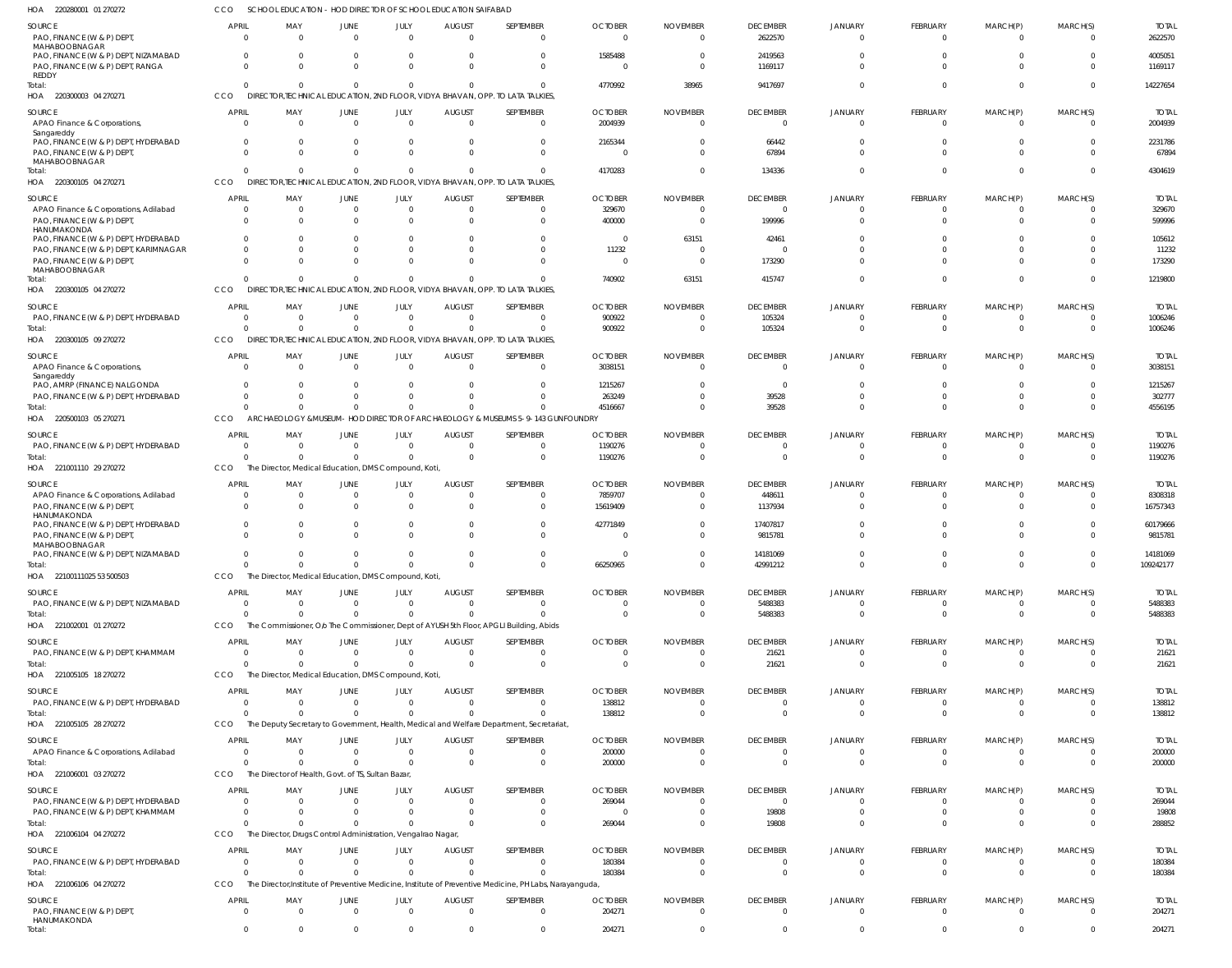| HOA 221100001 01 270272                                                 | cco                      | The Director, Family Welfare, Govt. of TS, DMS Compound, Koti, |                               |                        |                                                                         |                            |                           |                           |                                   |                            |                            |                             |                            |                           |
|-------------------------------------------------------------------------|--------------------------|----------------------------------------------------------------|-------------------------------|------------------------|-------------------------------------------------------------------------|----------------------------|---------------------------|---------------------------|-----------------------------------|----------------------------|----------------------------|-----------------------------|----------------------------|---------------------------|
| SOURCE<br>PAO, FINANCE (W & P) DEPT, HYDERABAD                          | <b>APRIL</b><br>$\Omega$ | MAY<br>$\cap$                                                  | <b>JUNE</b><br>$\Omega$       | JULY<br>$\overline{0}$ | <b>AUGUST</b><br>$\Omega$                                               | SEPTEMBER<br>$^{\circ}$    | <b>OCTOBER</b><br>1181926 | <b>NOVEMBER</b>           | <b>DECEMBER</b><br>$\overline{0}$ | JANUARY<br>$\overline{0}$  | FEBRUARY<br>$\mathbf{0}$   | MARCH(P)<br>$^{\circ}$      | MARCH(S)<br>$\overline{0}$ | <b>TOTAL</b><br>1181926   |
| PAO, FINANCE (W & P) DEPT, KHAMMAM<br>Total:                            | $\Omega$<br>$\Omega$     | $\cap$<br>$\Omega$                                             | $\Omega$<br>$\Omega$          | $\Omega$<br>$\Omega$   | $\Omega$<br>$\Omega$                                                    | $\mathbf 0$<br>$\mathbf 0$ | $\Omega$<br>1181926       | $\Omega$                  | 255380<br>255380                  | $\Omega$<br>$\Omega$       | $\mathbf 0$<br>$\Omega$    | $\mathbf{0}$<br>$\mathbf 0$ | $\overline{0}$<br>$\Omega$ | 255380<br>1437306         |
| HOA 221501001 01 270272                                                 | CCO                      |                                                                |                               |                        | ENGINEER-IN-CHIEF, PUBLIC HEALTH KASANA BUILDING, AC GUARDS             |                            |                           |                           |                                   |                            |                            |                             |                            |                           |
| SOURCE<br>PAO Public Health (PH), Ranga Reddy                           | <b>APRIL</b><br>- 0      | MAY<br>$\Omega$                                                | <b>JUNE</b><br>$\overline{0}$ | JULY<br>$\overline{0}$ | <b>AUGUST</b><br>$\overline{0}$                                         | SEPTEMBER<br>$\mathbf 0$   | <b>OCTOBER</b><br>86806   | <b>NOVEMBER</b>           | <b>DECEMBER</b><br>93892          | JANUARY<br>$\overline{0}$  | FEBRUARY<br>$\mathbf 0$    | MARCH(P)<br>$\mathbf 0$     | MARCH(S)<br>$\Omega$       | <b>TOTAL</b><br>180698    |
| Total:<br>HOA 221501001 03 270272                                       | $\Omega$<br>CCO          |                                                                | $\Omega$                      | $\overline{0}$         | $\Omega$<br>ENGINEER-IN-CHIEF, PUBLIC HEALTH KASANA BUILDING, AC GUARDS | $\overline{0}$             | 86806                     |                           | 93892                             | $\Omega$                   | $\mathbf 0$                | $\overline{0}$              | $\overline{\mathbf{0}}$    | 180698                    |
| <b>SOURCE</b>                                                           | <b>APRIL</b>             | MAY                                                            | <b>JUNE</b>                   | JULY                   | <b>AUGUST</b>                                                           | SEPTEMBER                  | <b>OCTOBER</b>            | <b>NOVEMBER</b>           | <b>DECEMBER</b>                   | JANUARY                    | FEBRUARY                   | MARCH(P)                    | MARCH(S)                   | <b>TOTAL</b>              |
| PAO (PH) LMD (KARIMNAGAR)                                               | -0                       | $\Omega$                                                       | $\Omega$                      | $\overline{0}$         | $\Omega$                                                                | $^{\circ}$                 | $\Omega$                  | $\Omega$                  | 43372                             | $\Omega$                   | $\mathbf{0}$               | $^{\circ}$                  | $\Omega$                   | 43372                     |
| PAO (PH), HANUMAKONDA                                                   | $\Omega$                 | $\Omega$                                                       |                               | $\Omega$               | $\Omega$                                                                | $\mathbf 0$                | $\Omega$                  |                           | 469975                            | $\Omega$                   | $\overline{0}$             | $\mathbf 0$                 | $\Omega$                   | 469975                    |
| PAO Public Health (PH), Ranga Reddy                                     |                          |                                                                |                               | $\Omega$               | $\Omega$                                                                | $\mathbf 0$                | $\Omega$                  | 862663                    | $\overline{0}$                    |                            | $\Omega$                   | $\mathbf 0$                 | $\Omega$                   | 862663                    |
| PAO(PH), NALGONDA                                                       | -0                       |                                                                | $\Omega$                      | $\Omega$               | $\Omega$                                                                | $\Omega$                   | $\Omega$                  | $\Omega$                  | 378175                            | $\Omega$                   | $\Omega$                   | $\mathbf 0$                 | $\Omega$                   | 378175                    |
| Total:<br>HOA 221501101 10 290291                                       | $\Omega$<br>CCO          |                                                                | $\Omega$                      | $\Omega$               | $\Omega$<br>ENGINEER-IN-CHIEF, PUBLIC HEALTH KASANA BUILDING, AC GUARDS | $\Omega$                   | $\Omega$                  | 862663                    | 891522                            | $\Omega$                   | $\Omega$                   | $\mathbf 0$                 | $\Omega$                   | 1754185                   |
|                                                                         |                          |                                                                |                               |                        |                                                                         |                            |                           |                           |                                   |                            |                            |                             |                            |                           |
| SOURCE<br>PAO (PH) KHAMMAM                                              | <b>APRIL</b><br>156415   | MAY<br>157525                                                  | <b>JUNE</b><br>157525         | JULY<br>157525         | <b>AUGUST</b><br>158635                                                 | SEPTEMBER<br>331992        | <b>OCTOBER</b><br>260245  | <b>NOVEMBER</b><br>192480 | <b>DECEMBER</b><br>192480         | JANUARY<br>$\overline{0}$  | FEBRUARY<br>$\mathbf 0$    | MARCH(P)<br>$^{\circ}$      | MARCH(S)<br>$\Omega$       | <b>TOTAL</b><br>1764822   |
| PAO (PH), HANUMAKONDA                                                   | 146263                   | 257830                                                         | 128915                        | 142527                 | 239256                                                                  | 208815                     | 210665                    | 210665                    | 212515                            | $\Omega$                   | $\mathbf 0$                | $\overline{0}$              | $\Omega$                   | 1757451                   |
| Total:                                                                  | 302678                   | 415355                                                         | 286440                        | 300052                 | 397891                                                                  | 540807                     | 470910                    | 403145                    | 404995                            | $\Omega$                   | $\mathbf 0$                | $\mathbf 0$                 | $\Omega$                   | 3522273                   |
| HOA 221501101 10 290292                                                 | CCO                      |                                                                |                               |                        | ENGINEER-IN-CHIEF, PUBLIC HEALTH KASANA BUILDING, AC GUARDS             |                            |                           |                           |                                   |                            |                            |                             |                            |                           |
| SOURCE                                                                  | <b>APRIL</b>             | MAY                                                            | <b>JUNE</b>                   | JULY                   | <b>AUGUST</b>                                                           | SEPTEMBER                  | <b>OCTOBER</b>            | <b>NOVEMBER</b>           | <b>DECEMBER</b>                   | <b>JANUARY</b>             | FEBRUARY                   | MARCH(P)                    | MARCH(S)                   | <b>TOTAL</b>              |
| PAO (PH) KHAMMAM                                                        | 2200                     | 2200                                                           | 2200                          | 2200                   | 2200                                                                    | 2200                       | 2200                      | 1625                      | 1625                              | $\Omega$                   | $\overline{0}$             | 0                           | $\Omega$                   | 18650                     |
| PAO (PH), HANUMAKONDA<br>Total:                                         | 1500<br>3700             | 3000<br>5200                                                   | 1500<br>3700                  | 1500<br>3700           | 2700<br>4900                                                            | 2100<br>4300               | 2100<br>4300              | 2100<br>3725              | 2100<br>3725                      | $\Omega$<br>$\Omega$       | $\overline{0}$<br>$\Omega$ | $\mathbf 0$<br>$\mathbf 0$  | $\Omega$<br>$\Omega$       | 18600<br>37250            |
| HOA 221501101 10 290293                                                 | CCO                      |                                                                |                               |                        | ENGINEER-IN-CHIEF, PUBLIC HEALTH KASANA BUILDING, AC GUARDS             |                            |                           |                           |                                   |                            |                            |                             |                            |                           |
| SOURCE                                                                  | <b>APRIL</b>             | MAY                                                            | <b>JUNE</b>                   | JULY                   | <b>AUGUST</b>                                                           | SEPTEMBER                  | <b>OCTOBER</b>            | <b>NOVEMBER</b>           | <b>DECEMBER</b>                   | JANUARY                    | FEBRUARY                   | MARCH(P)                    | MARCH(S)                   | <b>TOTAL</b>              |
| APAO Public Health (PH), Adilabad                                       | $\overline{0}$           | $\overline{0}$                                                 | $\overline{0}$                | $\overline{0}$         | $\overline{0}$                                                          | $\overline{0}$             | 11135                     | $\Omega$                  | $\overline{0}$                    | $\overline{0}$             | $\mathbf 0$                | $\mathbf 0$                 | $\Omega$                   | 11135                     |
| PAO (PH) KHAMMAM                                                        | 59905                    | 60336                                                          | 60336                         | 60336                  | 60767                                                                   | 55578                      | 18805                     | 13906                     | 13906                             | $\Omega$                   | $\mathbf 0$                | $\mathbf 0$                 | $\Omega$                   | 403875                    |
| PAO (PH), HANUMAKONDA                                                   | 49459                    | 122485                                                         | 49459                         | 49459                  | 30204                                                                   | 15102                      | 15236                     | 15236                     | 15371                             | $\Omega$                   | $\mathbf 0$                | $\mathbf 0$                 | $\Omega$                   | 362011                    |
| Total:<br>HOA 221501101 10 290294                                       | 109364<br>CCO            | 182821                                                         | 109795                        | 109795                 | 90971<br>ENGINEER-IN-CHIEF, PUBLIC HEALTH KASANA BUILDING, AC GUARDS    | 70680                      | 45176                     | 29142                     | 29277                             | $\Omega$                   | $\Omega$                   | $\mathbf 0$                 | $\Omega$                   | 777021                    |
| SOURCE                                                                  | <b>APRIL</b>             | MAY                                                            | <b>JUNE</b>                   | JULY                   | <b>AUGUST</b>                                                           | SEPTEMBER                  | <b>OCTOBER</b>            | <b>NOVEMBER</b>           | <b>DECEMBER</b>                   | JANUARY                    | FEBRUARY                   | MARCH(P)                    | MARCH(S)                   | <b>TOTAL</b>              |
| PAO (PH) KHAMMAM                                                        | 26538                    | 26672                                                          | 26672                         | 26672                  | 26806                                                                   | 54506                      | 36415                     | 27012                     | 27012                             | $\Omega$                   | $\Omega$                   | 0                           | $\Omega$                   | 278305                    |
| PAO (PH), HANUMAKONDA                                                   | 25510                    | 51020                                                          | 25510                         | 25510                  | 45024                                                                   | 35267                      | 35582                     | 35582                     | 35897                             | $\Omega$                   | $\overline{0}$             | $\mathbf 0$                 | $\Omega$                   | 314902                    |
| Total:<br>HOA 22150110125 12 310319                                     | 52048<br>CCO             | 77692                                                          | 52182                         | 52182                  | 71830<br>ENGINEER-IN-CHIEF, PUBLIC HEALTH KASANA BUILDING, AC GUARDS    | 89773                      | 71997                     | 62594                     | 62909                             | $\Omega$                   | $\Omega$                   | $\mathbf 0$                 | $\Omega$                   | 593207                    |
|                                                                         |                          |                                                                |                               |                        |                                                                         |                            |                           |                           |                                   |                            |                            |                             |                            |                           |
| SOURCE<br>PAO (PH) LMD (KARIMNAGAR)                                     | <b>APRIL</b><br>- 0      | MAY                                                            | JUNE<br>$\overline{0}$        | JULY<br>$\overline{0}$ | <b>AUGUST</b><br>456021388                                              | SEPTEMBER<br>285349236     | <b>OCTOBER</b><br>5529017 | <b>NOVEMBER</b>           | <b>DECEMBER</b><br>$\overline{0}$ | JANUARY<br>$\overline{0}$  | FEBRUARY<br>$\mathbf 0$    | MARCH(P)<br>$\mathbf 0$     | MARCH(S)<br>$\overline{0}$ | <b>TOTAL</b><br>746899641 |
| PAO (PH), HANUMAKONDA                                                   | -0                       |                                                                | 0                             | $\overline{0}$         | $\Omega$                                                                | $\mathbf 0$                |                           |                           | 56937022                          | $\Omega$                   | $\mathbf 0$                | $\mathbf 0$                 | $\Omega$                   | 56937022                  |
| PAO Public Health (PH), Ranga Reddy                                     |                          |                                                                |                               | $\overline{0}$         | 887416698                                                               | $\mathbf{0}$               | $\Omega$                  |                           | 250000000                         |                            | $\mathbf 0$                | $\mathbf 0$                 | $\Omega$                   | 1137416698                |
| PAO(PH), NALGONDA                                                       |                          |                                                                | $\Omega$                      | $\overline{0}$         | 38269930                                                                | $\mathbf 0$                | $\Omega$                  | 250129070                 | $\overline{0}$                    | $\Omega$                   | $\mathbf 0$                | $\mathbf 0$                 | $\Omega$                   | 288399000                 |
| Total:<br>HOA 221501102 03 010017                                       | CCO                      | CHIEF ENGINEER RURAL WATER SUPPLY ERRA MANJIL                  | $\Omega$                      | $\mathbf{0}$           | 1381708016                                                              | 285349236                  | 5529017                   | 250129070                 | 306937022                         | $\Omega$                   | $\mathbf 0$                | $\mathbf 0$                 | $\Omega$                   | 2229652361                |
| <b>SOURCE</b>                                                           | <b>APRIL</b>             | MAY                                                            | <b>JUNE</b>                   | JULY                   | <b>AUGUST</b>                                                           | SEPTEMBER                  | <b>OCTOBER</b>            | <b>NOVEMBER</b>           | <b>DECEMBER</b>                   | <b>JANUARY</b>             | FEBRUARY                   | MARCH(P)                    | MARCH(S)                   | <b>TOTAL</b>              |
| APAO (PR) Medak                                                         | $\Omega$                 |                                                                |                               | $\Omega$               | 14000                                                                   | $\mathbf 0$                | $\Omega$                  |                           | $\Omega$                          | $\Omega$                   | $\mathbf 0$                | $\mathbf 0$                 | $\Omega$                   | 14000                     |
| APAO Panchayat Raj (PR), Kamareddy                                      | $\Omega$                 | $\Omega$                                                       | $\Omega$                      | $\overline{0}$         | 54686                                                                   | $\mathbf 0$                | $\Omega$                  | $\Omega$                  | $\mathbf 0$                       | $\mathbf 0$                | $\mathbf 0$                | $\mathbf 0$                 | $\Omega$                   | 54686                     |
| APAO Panchayat Raj (PR), Sangareddy                                     | $\mathbf{0}$             | $\Omega$                                                       | $\Omega$                      | $\overline{0}$         | $\Omega$                                                                | 37000                      | $\Omega$                  | $\Omega$                  | $\mathbf 0$                       | $\mathbf 0$                | $\mathbf 0$                | $\mathbf 0$                 | $\overline{0}$             | 37000                     |
| Total:<br>HOA 221501102 03 290291                                       | $\Omega$<br>CCO          | $\Omega$<br>CHIEF ENGINEER RURAL WATER SUPPLY ERRA MANJIL      | $\Omega$                      | $\mathbf 0$            | 68686                                                                   | 37000                      | $\Omega$                  | $\Omega$                  | $\Omega$                          | $\Omega$                   | $\mathbf 0$                | $\mathbf 0$                 | $\Omega$                   | 105686                    |
|                                                                         |                          |                                                                |                               |                        |                                                                         |                            | <b>OCTOBER</b>            |                           |                                   |                            |                            | MARCH(P)                    |                            |                           |
| SOURCE<br>APAO (PR) Medak                                               | <b>APRIL</b><br>109730   | MAY<br>109730                                                  | <b>JUNE</b><br>122690         | JULY<br>130496         | <b>AUGUST</b><br>164370                                                 | SEPTEMBER<br>166220        | 166220                    | <b>NOVEMBER</b><br>166220 | <b>DECEMBER</b><br>172414         | JANUARY<br>$\overline{0}$  | FEBRUARY<br>$\mathbf 0$    | $\mathbf 0$                 | MARCH(S)<br>$\overline{0}$ | <b>TOTAL</b><br>1308090   |
| APAO (PR) Pochampad, Nizamabad                                          | 31790                    | 31790                                                          | 31790                         | 39451                  | 51650                                                                   | 51650                      | 51650                     | 51650                     | 53050                             | $\overline{0}$             | $\mathbf 0$                | $\mathbf 0$                 | $\overline{0}$             | 394471                    |
| APAO (PR) Tekulapapalli                                                 | 185595                   | 1068098                                                        | 186785                        | 186785                 | 186785                                                                  | 210945                     | 251105                    | 251105                    | 251105                            | $\overline{0}$             | $\mathbf 0$                | $\mathbf 0$                 | $\Omega$                   | 2778308                   |
| APAO (PR), PJP, Jogulamba Gadwal                                        | 44870<br>160620          | 75790<br>100410                                                | 74618<br>100410               | 60330<br>113538        | 165702<br>138010                                                        | 90300<br>138010            | 91490<br>138010           | 90300<br>138010           | 90300<br>138010                   | $\mathbf 0$<br>$\mathbf 0$ | $\mathbf 0$<br>$\mathbf 0$ | $\mathbf 0$<br>$\mathbf 0$  | $\Omega$<br>$\Omega$       | 783700<br>1165028         |
| APAO Panchayat Raj (PR), Jagtial<br>APAO Panchayat Raj (PR), Jangaon    | 49654                    | 24827                                                          | 24827                         | 24827                  | 24827                                                                   | 24827                      | 24827                     | 24827                     | 41693                             | $\mathbf 0$                | $\mathbf 0$                | $\mathbf 0$                 | $\Omega$                   | 265136                    |
| APAO Panchayat Raj (PR), Kamareddy                                      | 33580                    | 33580                                                          | 33580                         | 41699                  | 33580                                                                   | 57580                      | 56080                     | $\Omega$                  | 112160                            | $\mathbf 0$                | $\mathbf 0$                | $\mathbf 0$                 | $\Omega$                   | 401839                    |
| APAO Panchayat Raj (PR)                                                 | $\overline{0}$           | - 0                                                            | 85820                         | $\overline{0}$         | $\overline{0}$                                                          | 42910                      | 21455                     | 13772                     | 21455                             | $\mathbf 0$                | $\mathbf 0$                | $\mathbf 0$                 | $\Omega$                   | 185412                    |
| Komarambheem Asifabad<br>APAO Panchayat Raj (PR), Kothagudem            | 396090                   | 952390                                                         | 396090                        | 396090                 | 396090                                                                  | 649494                     | 117940                    | $\Omega$                  | 1001250                           | $\mathbf 0$                | $\mathbf 0$                | $\mathbf 0$                 | $\Omega$                   | 4305434                   |
| APAO Panchayat Raj (PR), Mahabubabad                                    | 133880                   | 215902                                                         | 116594                        | 117624                 | 177855                                                                  | 97194                      | 174280                    | 161424                    | 161424                            | $\mathbf 0$                | $\mathbf 0$                | $\mathbf 0$                 | $\overline{0}$             | 1356177                   |
| APAO Panchayat Raj (PR), Medchal<br>Malkajigiri                         | 126500                   | 83590                                                          | 170350                        | 127860                 | 237133                                                                  | 207030                     | 184648                    | 208430                    | 230812                            | $\overline{0}$             | $\mathbf 0$                | $\mathbf 0$                 | $\overline{0}$             | 1576353                   |
| APAO Panchayat Raj (PR), Nagarkurnool                                   | 468648                   | 804767                                                         | 342483                        | 313638                 | 317113                                                                  | 467221                     | 486347                    | 403611                    | 401851                            | $\mathbf 0$                | $\mathbf 0$                | $\mathbf 0$                 | $\overline{0}$             | 4005679                   |
| APAO Panchayat Raj (PR), Peddapalli                                     | 53120                    | 53120                                                          | 53120                         | 53120                  | 98028                                                                   | 85770                      | 88040                     |                           | 176080                            | $\mathbf 0$                | $\mathbf 0$                | $\mathbf 0$                 | $\overline{0}$             | 660398                    |
| APAO Panchayat Raj (PR), Sangareddy                                     | 1023843                  | 1024458                                                        | 1024458                       | 1045936                | 1361197                                                                 | 1079758                    | 1659662                   | 1063567                   | 1063567                           | $\mathbf 0$<br>$\mathbf 0$ | $\mathbf 0$<br>$\mathbf 0$ | $\mathbf 0$<br>$\mathbf 0$  | $\Omega$<br>$\Omega$       | 10346446                  |
| APAO Panchayat Raj (PR), Siddipet<br>APAO Panchayat Raj (PR), Siricilla | 37490<br>150200          | 37490<br>150200                                                | 37490<br>150200               | 46484<br>150200        | 60870<br>150200                                                         | 60870<br>106925            | 60870<br>149835           | 60870                     | 60870<br>362510                   | $\mathbf 0$                | $\mathbf 0$                | $\mathbf 0$                 | $\Omega$                   | 463304<br>1370270         |
| APAO Panchayat Raj (PR), Suryapet                                       | 386830                   | 193415                                                         | 194445                        | 194445                 | 302245                                                                  | 130220                     | 521190                    | 325705                    | 325705                            | $\mathbf 0$                | $\mathbf 0$                | $\mathbf 0$                 | $\Omega$                   | 2574200                   |
| APAO Panchayat Raj (PR), Waranagal                                      | $\overline{0}$           | - 0                                                            | 36082                         | 18041                  | 36082                                                                   | 18041                      | 18041                     | 18041                     | 18041                             | $\mathbf 0$                | $\mathbf 0$                | $\mathbf 0$                 | $\Omega$                   | 162369                    |
| APAO Panchayat Raj (PR), Yadadri                                        | 41800                    | 59296                                                          | 41800                         | 41800                  | 77594                                                                   | 67720                      | 67720                     | 67720                     | 67720                             | $\mathbf 0$                | $\Omega$                   | $\mathbf 0$                 | $\Omega$<br>$\Omega$       | 533170                    |
| PAO (PR) (IW), LMD Colony, Karimnagar<br>PAO (PR) KCC, HANUMAKONDA      | 98360<br>168508          | - 0<br>168508                                                  | 196720<br>125640              | 98360<br>211376        | 22925<br>236722                                                         | 317739<br>294686           | 164980<br>251818          | 161000<br>251668          | 161000<br>233627                  | $\mathbf 0$<br>$\mathbf 0$ | $\mathbf 0$<br>$\mathbf 0$ | $\mathbf 0$<br>$\mathbf 0$  | $\Omega$                   | 1221084<br>1942553        |
| PAO (PR) MAHABOOBNAGAR                                                  | 242205                   | 243475                                                         | 247064                        | 255719                 | 443120                                                                  | 397165                     | 402375                    | 403775                    | 405625                            | $\mathbf 0$                | $\mathbf 0$                | $\mathbf 0$                 | $\Omega$                   | 3040523                   |
| PAO (PR) Nalgonda                                                       | 769250                   | 517142                                                         | 421261                        | 421261                 | 636048                                                                  | 872042                     | 626211                    | 629911                    | 629881                            | $\mathbf 0$                | $\mathbf 0$                | $\mathbf 0$                 | $\overline{0}$             | 5523007                   |
| Total:                                                                  | 4712563                  | 5947978                                                        | 4214317                       | 4089080                | 5318146                                                                 | 5634317                    | 5774794                   | 4491606                   | 6180150                           | $\overline{0}$             | $\mathbf 0$                | $\mathbf 0$                 | $\Omega$                   | 46362951                  |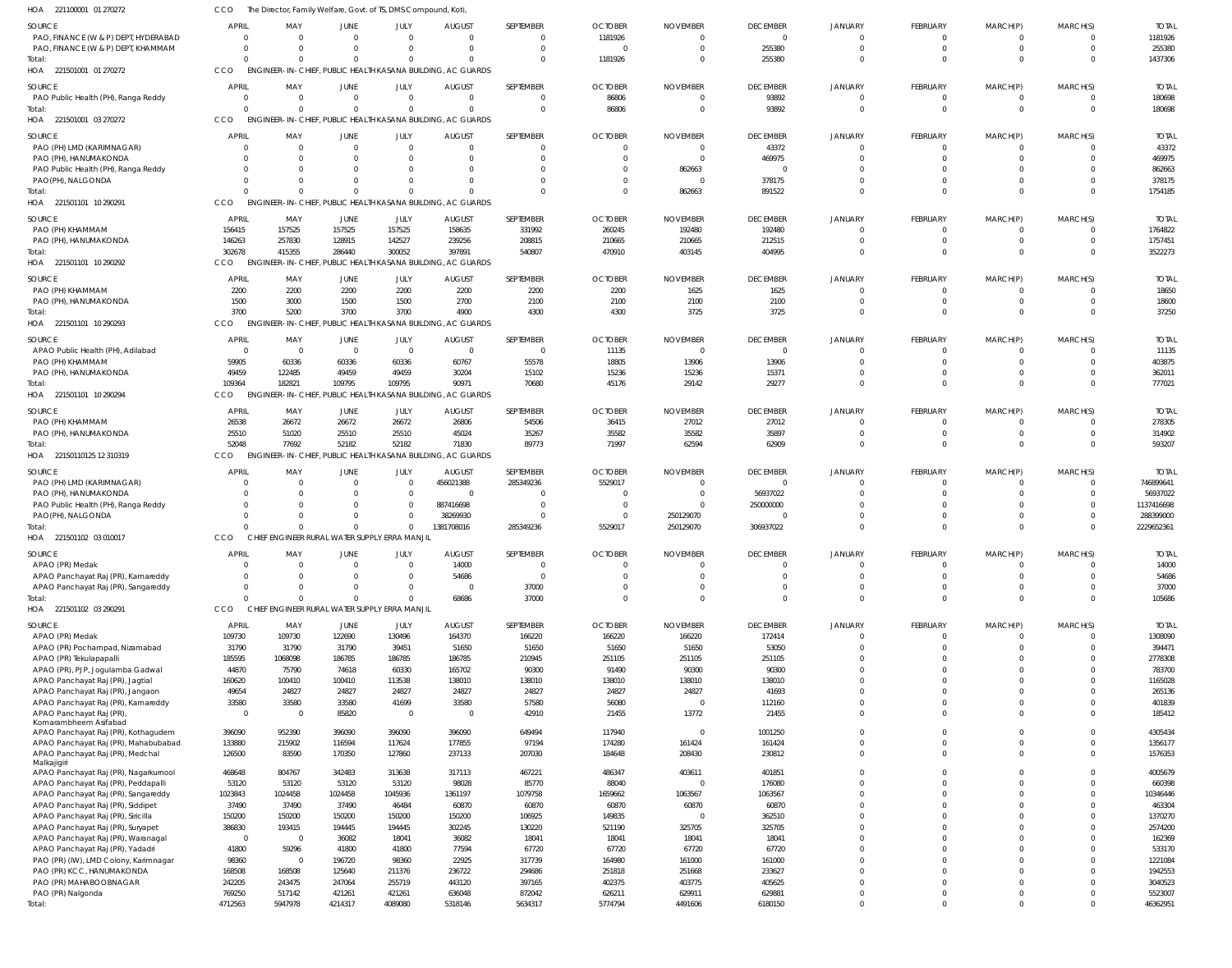| HOA<br>221501102 03 290292                                              |                                |                 | CHIEF ENGINEER RURAL WATER SUPPLY ERRA MANJI             |                     |                           |                             |                            |                             |                                |                         |                            |                            |                            |                        |
|-------------------------------------------------------------------------|--------------------------------|-----------------|----------------------------------------------------------|---------------------|---------------------------|-----------------------------|----------------------------|-----------------------------|--------------------------------|-------------------------|----------------------------|----------------------------|----------------------------|------------------------|
| SOURCE                                                                  | <b>APRIL</b>                   | MAY             | JUNE                                                     | JULY                | <b>AUGUST</b>             | SEPTEMBER                   | <b>OCTOBER</b>             | <b>NOVEMBER</b>             | <b>DECEMBER</b>                | <b>JANUARY</b>          | FEBRUARY                   | MARCH(P)                   | MARCH(S)                   | <b>TOTAL</b>           |
| APAO (PR) Pochampad, Nizamabad                                          | 350                            | 350             | 350                                                      | 550                 | 550                       | 550                         | 550                        | 550                         | 550                            |                         | $^{\circ}$                 | $\Omega$                   | $\Omega$                   | 4350                   |
| APAO (PR) Tekulapapalli                                                 | 500                            | 500             | 500                                                      | 500                 | 500                       | 700                         | 700                        | 700                         | 700                            |                         | $\mathbf 0$                | $\mathbf 0$                | $\Omega$                   | 5300                   |
| APAO (PR), PJP, Jogulamba Gadwal<br>APAO Panchayat Raj (PR), Jagtial    | 490<br>200                     | 490<br>- 0      | 490<br>$\Omega$                                          | 490<br>$\Omega$     | 490<br>$\Omega$           | 490<br>$\Omega$             | 490<br>$\Omega$            | 490                         | 490<br>$\Omega$                | <sup>0</sup>            | $\Omega$<br>$\Omega$       | $\Omega$<br>$\Omega$       | $\Omega$<br>$\Omega$       | 4410<br>200            |
| APAO Panchayat Raj (PR), Kothagudem                                     | 7550                           | 18850           | 4700                                                     | 4700                | 4700                      | 9400                        | $\Omega$                   | $\Omega$                    | 16300                          |                         | $\Omega$                   | $\Omega$                   | $\Omega$                   | 66200                  |
| APAO Panchayat Raj (PR), Nagarkurnool                                   | 725                            | 2175            | 725                                                      | 725                 | 725                       | 725                         | 725                        | 725                         | 725                            |                         | $\Omega$                   | $\Omega$                   | $\Omega$                   | 7975                   |
| APAO Panchayat Raj (PR), Siricilla                                      | 5738                           | 5738            | 5738                                                     | 5738                | 5738                      | $\overline{0}$              | $\Omega$                   | $\Omega$                    | $\Omega$                       |                         | $\Omega$                   | $\Omega$                   | $\Omega$                   | 28690                  |
| PAO (PR) (IW), LMD Colony, Karimnagar                                   | 200                            | - 0             | 400                                                      | 200                 | $\Omega$                  | 303                         | 200                        | 200                         | 200                            | $\Omega$                | $\Omega$                   | $\Omega$                   | $\Omega$                   | 1703                   |
| PAO (PR) KCC, HANUMAKONDA                                               | 1500                           | 1500            | 1500                                                     | 1500                | 2700                      | 2100                        | 2100                       | 2100                        | 2100                           |                         | $\Omega$                   | $\Omega$                   | $\Omega$                   | 17100                  |
| PAO (PR) Nalgonda                                                       | 4000                           | 2000            | 2000                                                     | 2000                | 2000                      | 2000                        | 2000                       | 2000                        | 2000                           |                         | $\Omega$                   | $\Omega$                   | $\Omega$                   | 20000                  |
| Total:<br>HOA 221501102 03 290293                                       | 21253<br>CCO                   | 31603           | 16403<br>CHIEF ENGINEER RURAL WATER SUPPLY ERRA MANJIL   | 16403               | 17403                     | 16268                       | 6765                       | 6765                        | 23065                          | $\Omega$                | $\mathbf 0$                | $\mathbf 0$                | $\Omega$                   | 155928                 |
|                                                                         |                                |                 |                                                          |                     |                           |                             |                            |                             |                                |                         |                            |                            |                            |                        |
| SOURCE                                                                  | <b>APRIL</b>                   | MAY             | JUNE                                                     | JULY                | <b>AUGUST</b>             | SEPTEMBER                   | <b>OCTOBER</b>             | <b>NOVEMBER</b>             | <b>DECEMBER</b>                | <b>JANUARY</b>          | FEBRUARY                   | MARCH(P)                   | MARCH(S)                   | <b>TOTAL</b>           |
| APAO (PR) Medak                                                         | 33874<br>12199                 | 33874<br>12199  | 109254<br>12199                                          | 44212<br>15935      | 10338<br>3736             | 10472<br>3736               | 10472<br>3736              | 10472<br>3736               | 10472<br>3838                  |                         | $\mathbf 0$<br>$\mathbf 0$ | 0<br>$\mathbf 0$           | $\overline{0}$<br>$\Omega$ | 273440<br>71314        |
| APAO (PR) Pochampad, Nizamabad<br>APAO (PR) Tekulapapalli               | 39699                          | 290217          | 166102                                                   | 40160               | 40160                     | 52383                       | 12223                      | 12223                       | 12223                          |                         | $\mathbf 0$                | $\mathbf 0$                | $\Omega$                   | 665390                 |
| APAO (PR), PJP, Jogulamba Gadwal                                        | 17399                          | 29389           | 99534                                                    | 23394               | 16891                     | 11443                       | 11904                      | 11443                       | 11443                          |                         | $\mathbf 0$                | $\mathbf 0$                | $\Omega$                   | 232840                 |
| APAO Panchayat Raj (PR), Jagtial                                        | 40405                          | 22052           | 22052                                                    | 28753               | 6877                      | 6877                        | 6877                       | 6877                        | 6877                           | <sup>0</sup>            | $\mathbf 0$                | $\mathbf 0$                | $\Omega$                   | 147647                 |
| APAO Panchayat Raj (PR), Kamareddy                                      | 12881                          | 12881           | 12881                                                    | 16828               | 12881                     | 4165                        | 4056                       | $\sqrt{ }$                  | 8112                           |                         | $\Omega$                   | $\Omega$                   | $\Omega$                   | 84685                  |
| APAO Panchayat Raj (PR), Kothagudem                                     | 152674                         | 465404          | 152674                                                   | 152674              | 152674                    | 300139                      | 45733                      | $\Omega$                    | 385500                         |                         | $\mathbf 0$                | $\mathbf 0$                | $\Omega$                   | 1807472                |
| APAO Panchayat Raj (PR), Mahabubabad                                    | 51378                          | 25689           | 25689                                                    | 26089               | 16081                     | 3439                        | 6847                       | 8087                        | 8087                           | $\Omega$                | $\mathbf 0$                | $\mathbf 0$                | $\Omega$                   | 171386                 |
| APAO Panchayat Raj (PR), Medchal<br>Malkajigiri                         | 48540                          | 32064           | 65543                                                    | 49067               | 29950                     | 14975                       | 163847                     | 15077                       | 16696                          | $\Omega$                | $\mathbf 0$                | $\mathbf 0$                | $\Omega$                   | 435759                 |
| APAO Panchayat Raj (PR), Nagarkurnool                                   | 63788                          | 191364          | 76802                                                    | 63788               | 67978                     | 60465                       | 168045                     | 27744                       | 27062                          | $\Omega$                | $\mathbf 0$                | $\Omega$                   | $\Omega$                   | 747036                 |
| APAO Panchayat Raj (PR), Peddapalli                                     | 20392                          | 20392           | 20392                                                    | 20392               | 12410                     | 6205                        | 6371                       | $\sqrt{ }$                  | 12742                          | $\Omega$                | $\mathbf 0$                | $\Omega$                   | $\overline{0}$             | 119296                 |
| APAO Panchayat Raj (PR), Sangareddy                                     | 32522                          | 32522           | 32522                                                    | 43020               | 10068                     | 10068                       | 10203                      | 10203                       | 10203                          | $\Omega$                | $\mathbf 0$                | $\mathbf 0$                | $\Omega$                   | 191331                 |
| APAO Panchayat Raj (PR), Siddipet                                       | 14386                          | 14386           | 14386                                                    | 18789               | 4403                      | 4403                        | 4403                       | 4403                        | 4403                           | $\Omega$                | $\mathbf 0$                | $\mathbf 0$                | $\Omega$                   | 83962                  |
| APAO Panchayat Raj (PR), Siricilla<br>APAO Panchayat Raj (PR), Suryapet | 67892<br>148350                | 67892<br>74175  | 67892<br>82362                                           | 67892<br>74574      | 67892<br>78137            | 40971<br>9421               | 40971<br>37691             | - 0<br>23556                | 26208<br>23556                 | $\Omega$<br>$\Omega$    | $\Omega$<br>$\Omega$       | $\Omega$<br>$\Omega$       | $\Omega$<br>$\Omega$       | 447610<br>551822       |
| APAO Panchayat Raj (PR), Yadadri                                        | 16046                          | 16046           | 16046                                                    | 16046               | 9798                      | 4899                        | 4899                       | 4899                        | 4899                           |                         | $\Omega$                   | $\Omega$                   | $\Omega$                   | 93578                  |
| PAO (PR) (IW), LMD Colony, Karimnagar                                   | 37725                          | C               | 179703                                                   | 37725               | 11498                     | 22996                       | 11933                      | 11643                       | 11643                          | $\Omega$                | $\mathbf 0$                | $\mathbf 0$                | $\Omega$                   | 324866                 |
| PAO (PR) KCC, HANUMAKONDA                                               | 48138                          | 48138           | 48138                                                    | 48138               | 29664                     | 15102                       | 15102                      | 15102                       | 15102                          |                         | $\Omega$                   | $\Omega$                   | $\Omega$                   | 282624                 |
| PAO (PR) MAHABOOBNAGAR                                                  | 92369                          | 92862           | 94252                                                    | 98694               | 51974                     | 28623                       | 29003                      | 29105                       | 29240                          |                         | $\mathbf 0$                | $\mathbf 0$                | $\Omega$                   | 546122                 |
| PAO (PR) Nalgonda                                                       | 247208                         | 124004          | 124434                                                   | 124434              | 44049                     | 38125                       | 38281                      | 67229                       | 38551                          |                         | $\mathbf 0$                | $\mathbf 0$                | $\Omega$                   | 846315                 |
| Total:<br>HOA 221501102 03 290294                                       | 1197865<br><b>CCO</b>          | 1605550         | 1422857<br>CHIEF ENGINEER RURAL WATER SUPPLY ERRA MANJIL | 1010604             | 677459                    | 648907                      | 632597                     | 261799                      | 666857                         | $\Omega$                | $\mathbf 0$                | $\mathbf 0$                | $\Omega$                   | 8124495                |
|                                                                         |                                |                 |                                                          |                     |                           |                             |                            |                             |                                |                         |                            |                            |                            |                        |
| SOURCE                                                                  | <b>APRIL</b>                   | MAY             | JUNE                                                     | JULY                | <b>AUGUST</b>             | SEPTEMBER                   | <b>OCTOBER</b>             | <b>NOVEMBER</b>             | <b>DECEMBER</b>                | JANUARY                 | FEBRUARY                   | MARCH(P)                   | MARCH(S)                   | <b>TOTAL</b>           |
| APAO (PR) Medak                                                         | 10484<br>6292                  | 10484<br>6292   | 10484<br>6292                                            | 17040<br>8724       | 17040<br>8724             | 17281<br>8724               | 17281<br>8724              | 17281<br>8724               | 17281<br>8962                  |                         | $\Omega$<br>$\Omega$       | $\Omega$<br>$\Omega$       | $\Omega$<br>$\Omega$       | 134656<br>71458        |
| APAO (PR) Pochampad, Nizamabad<br>APAO (PR) Tekulapapalli               | 15685                          | 114659          | 15923                                                    | 15923               | 15923                     | 22728                       | 22728                      | 22728                       | 22728                          |                         | $\Omega$                   | $\Omega$                   | $\Omega$                   | 269025                 |
| APAO (PR), PJP, Jogulamba Gadwal                                        | 6506                           | 6506            | 6506                                                     | 6506                | 23285                     | 9729                        | 9902                       | 9729                        | 9729                           |                         | $\mathbf 0$                | $\Omega$                   | $\Omega$                   | 88398                  |
| APAO Panchayat Raj (PR), Jagtial                                        | 15109                          | 8246            | 8246                                                     | 11967               | 12281                     | 12281                       | 12281                      | 12281                       | 12281                          |                         | $\Omega$                   | $\Omega$                   | $\Omega$                   | 104973                 |
| APAO Panchayat Raj (PR), Kamareddy                                      | 4817                           | 4817            | 4817                                                     | 7049                | 4817                      | 7439                        | 7244                       | ſ                           | 14488                          |                         | $\Omega$                   | $\Omega$                   | $\Omega$                   | 55488                  |
| APAO Panchayat Raj (PR), Kothagudem                                     | 41094                          | 115282          | 35094                                                    | 35094               | 35094                     | 87180                       | - 0                        | $\bigcap$                   | 105000                         |                         | $\Omega$                   | $\Omega$                   | $\Omega$                   | 453838                 |
| APAO Panchayat Raj (PR), Mahabubabad                                    | 15900                          | 7950            | 7950                                                     | 8073                | 20641                     | 6141                        | 12227                      | 14440                       | 14440                          |                         | $\mathbf 0$<br>$\Omega$    | $\mathbf 0$<br>$\Omega$    | $\Omega$<br>$\Omega$       | 107762                 |
| APAO Panchayat Raj (PR), Medchal<br>Malkajigiri                         | 37554                          | 24807           | 50709                                                    | 37962               | 60780                     | 49371                       | 44034                      | 49707                       | 55044                          |                         |                            |                            |                            | 409968                 |
| APAO Panchayat Raj (PR), Nagarkurnool                                   | 21740                          | 65220           | 21740                                                    | 21740               | 23039                     | 51131                       | 32164                      | 32374                       | 32164                          |                         |                            |                            |                            | 301312                 |
| APAO Panchayat Raj (PR), Peddapalli                                     | 10518                          | 10518           | 10518                                                    | 10518               | 15851                     | 11081                       | 11376                      | $\Omega$                    | 22752                          |                         | $\Omega$                   | $\Omega$                   | $\Omega$                   | 103132                 |
| APAO Panchayat Raj (PR), Sangareddy                                     | 10065                          | 10065           | 10065                                                    | 15214               | 15214                     | 15214                       | 15417                      | 15417                       | 15417                          |                         | $\mathbf 0$                | $\mathbf 0$                | $\Omega$                   | 122088                 |
| APAO Panchayat Raj (PR), Siddipet<br>APAO Panchayat Raj (PR), Siricilla | 5380<br>15761                  | 5380<br>15761   | 5380<br>15761                                            | 7862<br>15761       | 7862<br>15761             | 7862<br>12680               | 7862<br>12680              | 7862<br>$\Omega$            | 7862<br>39598                  | $\Omega$                | $\Omega$<br>$\Omega$       | $\Omega$<br>$\Omega$       | $\Omega$<br>$\Omega$       | 63312<br>143763        |
| APAO Panchayat Raj (PR), Suryapet                                       | 53766                          | 26883           | 27032                                                    | 27032               | 42949                     | 16823                       | 64953                      | 40888                       | 40888                          |                         | $\Omega$                   | $\Omega$                   | $\Omega$                   | 341214                 |
| APAO Panchayat Raj (PR), Yadadr                                         | 4966                           | 4966            | 4966                                                     | 4966                | 9840                      | 7403                        | 7403                       | 7403                        | 7403                           |                         | $\Omega$                   | $\Omega$                   | $\Omega$                   | 59316                  |
| PAO (PR) (IW), LMD Colony, Karimnagar                                   | 11675                          | C               | 23350                                                    | 11675               | 5698                      | 34746                       | 18030                      | 17592                       | 17592                          |                         | $\Omega$                   | $\Omega$                   | $\Omega$                   | 140358                 |
| PAO (PR) KCC, HANUMAKONDA                                               | 24828                          | 24828           | 24828                                                    | 24828               | 44448                     | 35268                       | 35268                      | 35268                       | 35268                          |                         | $\Omega$                   | $\Omega$                   | $\Omega$                   | 284832                 |
| PAO (PR) MAHABOOBNAGAR                                                  | 45125                          | 45379           | 46096                                                    | 49049               | 81204                     | 63761                       | 64646                      | 64800                       | 65114                          | $\Omega$                | $\Omega$                   | $\Omega$                   | $\Omega$                   | 525174                 |
| PAO (PR) Nalgonda                                                       | 86848<br>444113                | 43547<br>551590 | 43708<br>379465                                          | 43708<br>380691     | 84877<br>545328           | 64375<br>541218             | 64653<br>468873            | 65135<br>421629             | 65135<br>609146                | $\Omega$<br>$\Omega$    | $\mathbf 0$<br>$\Omega$    | $\mathbf 0$<br>$\mathbf 0$ | $\Omega$<br>$\Omega$       | 561986<br>4342053      |
| Total:<br>HOA 221501102 03 290295                                       | CCO                            |                 | CHIEF ENGINEER RURAL WATER SUPPLY ERRA MANJIL            |                     |                           |                             |                            |                             |                                |                         |                            |                            |                            |                        |
|                                                                         |                                |                 |                                                          |                     |                           |                             |                            |                             |                                |                         |                            |                            |                            |                        |
| SOURCE<br>APAO Panchayat Raj (PR), Jangaon                              | <b>APRIL</b><br>$\overline{0}$ | MAY             | JUNE<br>100000                                           | JULY<br>$\mathbf 0$ | <b>AUGUST</b><br>$\Omega$ | SEPTEMBER<br>$\overline{0}$ | <b>OCTOBER</b><br>$\Omega$ | <b>NOVEMBER</b><br>$\Omega$ | <b>DECEMBER</b><br>$\mathbf 0$ | JANUARY<br>$\mathbf{0}$ | FEBRUARY<br>$\mathbf{0}$   | MARCH(P)<br>$\mathbf{0}$   | MARCH(S)<br>$\overline{0}$ | <b>TOTAL</b><br>100000 |
| APAO Panchayat Raj (PR), Nagarkurnool                                   | C                              |                 | - 0                                                      | 0                   | 100000                    | $\mathbf 0$                 | $\Omega$                   |                             | $\mathbf 0$                    | $\Omega$                | $\mathbf 0$                | $\mathbf 0$                | $\overline{0}$             | 100000                 |
| Total:                                                                  | $\Omega$                       |                 | 100000                                                   | $\mathbf 0$         | 100000                    | $\mathbf 0$                 | $\Omega$                   |                             | $\Omega$                       | $\Omega$                | $\mathbf 0$                | $\mathbf 0$                | $\overline{0}$             | 200000                 |
| HOA 221501102 03 290296                                                 | CCO                            |                 | CHIEF ENGINEER RURAL WATER SUPPLY ERRA MANJIL            |                     |                           |                             |                            |                             |                                |                         |                            |                            |                            |                        |
| SOURCE                                                                  | <b>APRIL</b>                   | MAY             | JUNE                                                     | JULY                | <b>AUGUST</b>             | SEPTEMBER                   | <b>OCTOBER</b>             | <b>NOVEMBER</b>             | <b>DECEMBER</b>                | JANUARY                 | FEBRUARY                   | MARCH(P)                   | MARCH(S)                   | <b>TOTAL</b>           |
| APAO Panchayat Raj (PR), Mahabubabad                                    | $\overline{0}$                 | $\Omega$        | $\overline{0}$                                           | 0                   | $\Omega$                  | $\mathbf 0$                 | $\Omega$                   |                             | 85902                          | $\Omega$                | $^{\circ}$                 | 0                          | $\overline{0}$             | 85902                  |
| APAO Panchayat Raj (PR), Medchal                                        | $\overline{0}$                 |                 | 86464                                                    | $\mathbf 0$         | $\Omega$                  | $\mathbf 0$                 | $\Omega$                   | $\Omega$                    | $\Omega$                       | $\Omega$                | $\mathbf 0$                | $\mathbf 0$                | $\overline{0}$             | 86464                  |
| Malkajigiri<br>APAO Panchayat Raj (PR), Sangareddy                      | $\Omega$                       |                 |                                                          | 0                   | - 0                       | 40896                       |                            | 40896                       | $\mathbf 0$                    |                         | $\mathbf 0$                | 0                          | $\mathbf 0$                | 81792                  |
| APAO Panchayat Raj (PR), Suryapet                                       | $\Omega$                       |                 | $\Omega$                                                 | $\Omega$            | $\Omega$                  | $\Omega$                    |                            | $\Omega$                    | 77828                          | $\Omega$                | $\Omega$                   | $\Omega$                   | $\Omega$                   | 77828                  |
| PAO (PR) (IW), LMD Colony, Karimnagar                                   | $\Omega$                       |                 | $\Omega$                                                 | 0                   | 38622                     | $\mathbf 0$                 |                            | $\Omega$                    | 45438                          |                         | $\Omega$                   | $\Omega$                   | $\Omega$                   | 84060                  |
| PAO (PR) KCC, HANUMAKONDA                                               | $\Omega$                       |                 | $\Omega$                                                 | $\Omega$            |                           | $\Omega$                    |                            | 128811                      |                                |                         | $\Omega$                   | $\Omega$                   | $\Omega$                   | 128811                 |
| PAO (PR) MAHABOOBNAGAR                                                  | $\Omega$                       |                 | 16529                                                    | 0                   | 31970                     | $\Omega$                    |                            | - 0                         |                                |                         | $\Omega$                   | $\Omega$                   | $\Omega$                   | 48499                  |
| PAO (PR) Nalgonda                                                       | $\Omega$                       |                 | $\Omega$                                                 | $\Omega$            | $\Omega$                  | $\mathbf 0$                 | $\Omega$                   | 49977                       |                                | $\Omega$                | $\Omega$                   | $\mathbf 0$                | $\overline{0}$             | 49977                  |
| Total:<br>HOA 221501196 05 270272                                       | $\Omega$<br>CCO                | $\Omega$        | 102993<br>CHIEF ENGINEER RURAL WATER SUPPLY ERRA MANJIL  | 0                   | 70592                     | 40896                       | $\Omega$                   | 219684                      | 209168                         | $\Omega$                | $\Omega$                   | $\mathbf 0$                | $\Omega$                   | 643333                 |
|                                                                         |                                |                 |                                                          |                     |                           |                             |                            |                             |                                |                         |                            |                            |                            |                        |
| SOURCE                                                                  | <b>APRIL</b>                   | MAY             | JUNE                                                     | JULY<br>$\mathbf 0$ | <b>AUGUST</b><br>- 0      | SEPTEMBER<br>$\mathbf 0$    | <b>OCTOBER</b>             | <b>NOVEMBER</b>             | <b>DECEMBER</b>                | JANUARY<br>$\Omega$     | FEBRUARY<br>$\mathbf 0$    | MARCH(P)                   | MARCH(S)<br>- 0            | <b>TOTAL</b>           |
| APAO (PR) Medak<br>APAO (PR) Pochampad, Nizamabad                       | C<br>$\overline{0}$            |                 | 0<br>$\Omega$                                            | $\mathbf 0$         | $\Omega$                  | $\mathbf 0$                 | 802343<br>96516            | 91051204                    | 239687<br>$\mathbf 0$          | $\mathbf{0}$            | $\mathbf 0$                | 0<br>$\mathbf 0$           | $\overline{0}$             | 92093234<br>96516      |
| APAO (PR) Ranga Reddy Dist                                              | $\overline{0}$                 |                 | $\Omega$                                                 | $\mathbf 0$         |                           | $\mathbf 0$                 | $\Omega$                   |                             | 14062413                       | $\mathbf 0$             | $\mathbf 0$                | $\mathbf 0$                | $\Omega$                   | 14062413               |
|                                                                         |                                |                 |                                                          |                     |                           |                             |                            |                             |                                |                         |                            |                            |                            |                        |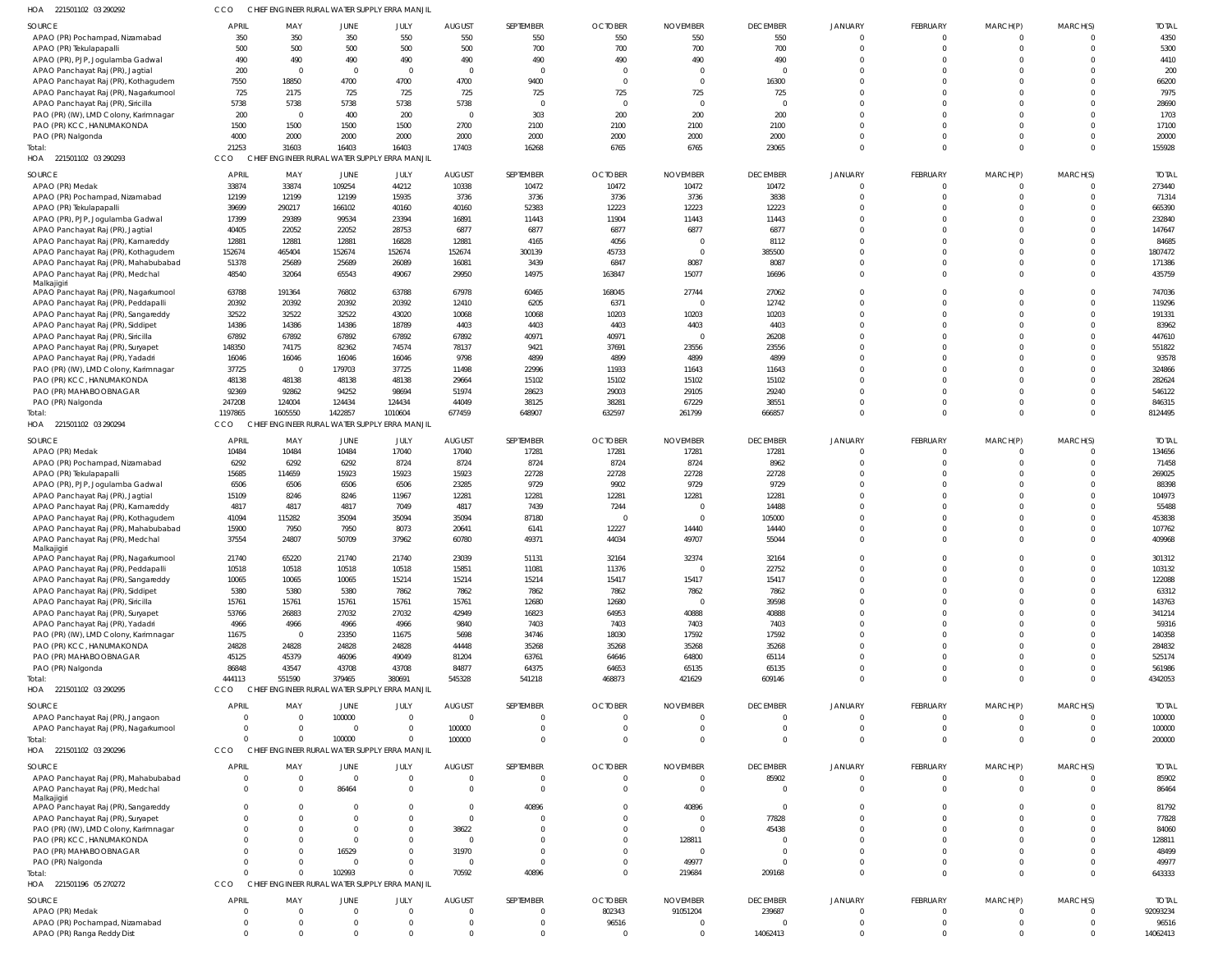| HOA<br>221501196 05 270272                                              | CCO                            | CHIEF ENGINEER RURAL WATER SUPPLY ERRA MANJIL               |                                         |                                |                                 |                                                                                           |                                  |                           |                                   |                |                            |                      |                 |                         |
|-------------------------------------------------------------------------|--------------------------------|-------------------------------------------------------------|-----------------------------------------|--------------------------------|---------------------------------|-------------------------------------------------------------------------------------------|----------------------------------|---------------------------|-----------------------------------|----------------|----------------------------|----------------------|-----------------|-------------------------|
| SOURCE                                                                  | <b>APRIL</b>                   | MAY                                                         | <b>JUNE</b>                             | JULY                           | <b>AUGUST</b>                   | SEPTEMBER                                                                                 | <b>OCTOBER</b>                   | <b>NOVEMBER</b>           | <b>DECEMBER</b>                   | <b>JANUARY</b> | <b>FEBRUARY</b>            | MARCH(P)             | MARCH(S)        | <b>TOTAL</b>            |
| APAO (PR) Tekulapapalli                                                 | $\Omega$                       | $\Omega$                                                    | $\Omega$                                | $\overline{0}$                 | $\Omega$                        | 95657497                                                                                  | $\Omega$                         |                           | 4093904                           |                | $\overline{0}$             | $\Omega$             | $\Omega$        | 99751401                |
| APAO (PR), PJP, Jogulamba Gadwal                                        | $\Omega$                       | $\Omega$                                                    | $\Omega$                                | $\Omega$                       | $\Omega$                        | $\Omega$                                                                                  | $\Omega$                         |                           | 1547110                           |                | $\Omega$                   |                      | $\Omega$        | 1547110                 |
| APAO Panchayat Raj (PR), Jagtial                                        | $\Omega$                       | $\Omega$                                                    |                                         | $\Omega$                       |                                 | $\Omega$                                                                                  |                                  |                           | 138504                            |                |                            |                      |                 | 138504                  |
| APAO Panchayat Raj (PR), Kamareddy                                      | $\Omega$                       | $\Omega$                                                    |                                         |                                | <sup>0</sup>                    | $\Omega$                                                                                  |                                  |                           | 1026093                           |                |                            |                      |                 | 1026093                 |
| APAO Panchayat Raj (PR), Kothagudem                                     | $\Omega$                       | - 0                                                         |                                         |                                |                                 | - 0                                                                                       |                                  |                           | 222800                            |                |                            |                      |                 | 222800                  |
| APAO Panchayat Raj (PR), Mancherial                                     | $\Omega$                       | $\Omega$                                                    |                                         |                                |                                 | $\Omega$                                                                                  | 2905026                          |                           | 3791188                           |                |                            |                      |                 | 6696214                 |
| APAO Panchayat Raj (PR), Nagarkurnool                                   | $\Omega$                       | - 0                                                         |                                         |                                |                                 |                                                                                           | 6254607                          |                           | - 0                               |                |                            |                      |                 | 6254607                 |
| APAO Panchayat Raj (PR), Sangareddy                                     | $\Omega$<br>$\Omega$           | $\Omega$                                                    |                                         |                                |                                 | $\Omega$<br>$\Omega$                                                                      | 10138554<br>$\Omega$             | 40943230                  | 377040                            |                | $\Omega$<br>$\Omega$       |                      |                 | 51458824                |
| APAO Panchayat Raj (PR), Siddipet<br>APAO Panchayat Raj (PR), Siricilla | $\Omega$                       | $\Omega$                                                    |                                         |                                |                                 | $\Omega$                                                                                  | 949630                           | 157808616                 | 19469587<br>$\Omega$              |                |                            |                      |                 | 177278203<br>949630     |
| APAO Panchayat Raj (PR), Vikarabad                                      |                                | $\Omega$                                                    |                                         |                                |                                 | $\Omega$                                                                                  |                                  |                           | 569322                            |                |                            |                      |                 | 569322                  |
| APAO Panchayat Raj (PR), Wanaparthy                                     | $\Omega$                       | $\Omega$                                                    |                                         |                                |                                 | $\Omega$                                                                                  | $\Omega$                         |                           | 2306850                           |                | $\Omega$                   |                      |                 | 2306850                 |
| APAO Panchayat Raj (PR), Waranagal                                      |                                |                                                             |                                         |                                |                                 | $\Omega$                                                                                  | 339676                           | 43621233                  | $\Omega$                          |                |                            |                      |                 | 43960909                |
| PAO (PR) MAHABOOBNAGAR                                                  | $\Omega$                       | - 0                                                         |                                         |                                | $\Omega$                        | $\Omega$                                                                                  | $\Omega$                         |                           | 1452298                           |                |                            |                      |                 | 1452298                 |
| PAO (PR) Nalgonda                                                       |                                |                                                             |                                         |                                | $\Omega$                        | $\Omega$                                                                                  | $\Omega$                         |                           | 99995                             |                | $\Omega$                   |                      |                 | 99995                   |
| Total:                                                                  | $\Omega$                       | $\Omega$                                                    | $\Omega$                                | $\Omega$                       | $\Omega$                        | 95657497                                                                                  | 21486352                         | 333424283                 | 49396791                          |                | $\Omega$                   | $\Omega$             | $\cap$          | 499964923               |
| HOA 221501196 18 310312                                                 | CCO                            | <b>CHIEF</b>                                                | ENGINEER RURAL WATER SUPPLY ERRA MANJIL |                                |                                 |                                                                                           |                                  |                           |                                   |                |                            |                      |                 |                         |
| SOURCE                                                                  | <b>APRIL</b>                   | MAY                                                         | <b>JUNE</b>                             | JULY                           | <b>AUGUST</b>                   | SEPTEMBER                                                                                 | <b>OCTOBER</b>                   | <b>NOVEMBER</b>           | <b>DECEMBER</b>                   | <b>JANUARY</b> | FEBRUARY                   | MARCH(P)             | MARCH(S)        | <b>TOTAL</b>            |
| APAO (PR) Medak                                                         | $\overline{0}$                 | $\Omega$                                                    | $\overline{0}$                          | $\mathbf{0}$                   | $\overline{0}$                  | $\mathbf 0$                                                                               | 258974                           | $\Omega$                  | - 0                               |                | $\overline{0}$             | $\mathbf 0$          | $\Omega$        | 258974                  |
| Total:                                                                  | $\Omega$                       | $\Omega$                                                    | $\Omega$                                | $\mathbf{0}$                   | $\Omega$                        | $\mathbf 0$                                                                               | 258974                           | $\Omega$                  | $\Omega$                          |                | $\Omega$                   | $\Omega$             | $\Omega$        | 258974                  |
| HOA 22150119625 18 310312                                               | CCO                            | CHIEF ENGINEER RURAL WATER SUPPLY ERRA MANJIL               |                                         |                                |                                 |                                                                                           |                                  |                           |                                   |                |                            |                      |                 |                         |
|                                                                         |                                |                                                             |                                         |                                |                                 |                                                                                           |                                  |                           |                                   |                |                            |                      |                 |                         |
| SOURCE                                                                  | <b>APRIL</b>                   | MAY                                                         | JUNE                                    | JULY                           | <b>AUGUST</b>                   | SEPTEMBER                                                                                 | <b>OCTOBER</b>                   | <b>NOVEMBER</b>           | <b>DECEMBER</b>                   | <b>JANUARY</b> | FEBRUARY                   | MARCH(P)             | MARCH(S)        | <b>TOTAL</b>            |
| APAO (PR), PJP, Jogulamba Gadwal                                        | $\Omega$<br>$\overline{0}$     | $\Omega$<br>$\Omega$                                        | $\Omega$<br>$\Omega$                    | $\overline{0}$<br>$\mathbf{0}$ | $\Omega$<br>$\Omega$            | $\overline{0}$<br>$\mathbf 0$                                                             | $\Omega$                         |                           | 2062764<br>$\mathbf{0}$           | - 0            | $\Omega$<br>$\Omega$       |                      | - 0             | 2062764<br>272380       |
| APAO Panchayat Raj (PR), Sangareddy<br>Total:                           | $\Omega$                       | $\Omega$                                                    | $\Omega$                                | $\Omega$                       | $\Omega$                        | $\Omega$                                                                                  | 272380<br>272380                 | $\Omega$                  | 2062764                           | $\Omega$       | $\Omega$                   | $\Omega$             | $\Omega$        | 2335144                 |
| HOA 22150210525 08 310319                                               | CCO                            | ENGINEER-IN-CHIEF, PUBLIC HEALTH KASANA BUILDING, AC GUARDS |                                         |                                |                                 |                                                                                           |                                  |                           |                                   |                |                            |                      |                 |                         |
|                                                                         |                                |                                                             |                                         |                                |                                 |                                                                                           |                                  |                           |                                   |                |                            |                      |                 |                         |
| SOURCE                                                                  | <b>APRIL</b>                   | MAY                                                         | <b>JUNE</b>                             | JULY                           | <b>AUGUST</b>                   | SEPTEMBER                                                                                 | <b>OCTOBER</b>                   | <b>NOVEMBER</b>           | <b>DECEMBER</b>                   | <b>JANUARY</b> | <b>FEBRUARY</b>            | MARCH(P)             | MARCH(S)        | <b>TOTAL</b>            |
| APAO (PH) CHANDRAVIHAR (HYD)                                            | $\overline{0}$                 | $\circ$                                                     | $\Omega$                                | $\mathbf 0$                    | $\overline{0}$                  | $\mathbf 0$                                                                               | 50000                            |                           | - 0                               |                | $\Omega$                   | $\Omega$             |                 | 50000                   |
| APAO Public Health (PH), Sangareddy                                     | $\Omega$                       | $\Omega$                                                    |                                         | $\Omega$                       | <sup>0</sup>                    | $\mathbf 0$                                                                               | 50000                            |                           | $\Omega$                          |                | $\Omega$                   |                      |                 | 50000                   |
| APAO, (PH) POCHAMPAD (NZM)                                              | $\Omega$                       |                                                             |                                         | $\Omega$                       |                                 | $\Omega$                                                                                  | 49900                            |                           |                                   |                |                            |                      |                 | 49900                   |
| PAO (PH) LMD (KARIMNAGAR)                                               | $\Omega$<br>$\Omega$           | - 0                                                         |                                         | $\Omega$                       |                                 | $\Omega$<br>$\Omega$                                                                      | 19800                            |                           |                                   |                |                            |                      |                 | 19800                   |
| PAO (PH) MAHABOOBNAGAR<br>PAO (PH), HANUMAKONDA                         | $\Omega$                       | - 0                                                         |                                         | $\Omega$                       | <sup>0</sup>                    | $\Omega$                                                                                  | 66620<br>198400                  |                           |                                   |                |                            |                      |                 | 66620<br>198400         |
| PAO Public Health (PH), Ranga Reddy                                     | $\Omega$                       |                                                             |                                         | $\Omega$                       | $\Omega$                        | $\Omega$                                                                                  | 3698136                          |                           | -0                                |                | $\Omega$                   |                      |                 | 3698136                 |
| Total:                                                                  | $\Omega$                       | $\cap$                                                      | $\Omega$                                | $\Omega$                       | $\Omega$                        | $\Omega$                                                                                  | 4132856                          |                           | $\Omega$                          |                | $\Omega$                   | $\Omega$             |                 | 4132856                 |
| HOA 22150219125 05 310319                                               | CCO                            | CHIEF ENGINEER RURAL WATER SUPPLY ERRA MANJIL               |                                         |                                |                                 |                                                                                           |                                  |                           |                                   |                |                            |                      |                 |                         |
|                                                                         |                                |                                                             |                                         |                                |                                 |                                                                                           |                                  |                           |                                   |                |                            |                      |                 |                         |
| SOURCE                                                                  | <b>APRIL</b>                   | MAY                                                         | JUNE                                    | JULY                           | <b>AUGUST</b>                   | SEPTEMBER                                                                                 | <b>OCTOBER</b>                   | <b>NOVEMBER</b>           | <b>DECEMBER</b>                   | <b>JANUARY</b> | <b>FEBRUARY</b>            | MARCH(P)             | MARCH(S)        | <b>TOTAL</b>            |
| APAO Panchayat Raj (PR), Bhoopalapally                                  | $\overline{0}$                 | $\overline{0}$                                              | $\Omega$                                | $\mathbf{0}$                   | $\Omega$                        | $\Omega$                                                                                  | $\Omega$                         |                           | 349800                            |                | $\Omega$                   |                      |                 | 349800                  |
| Total:                                                                  | $\Omega$                       | $\Omega$                                                    | $\Omega$                                | $\Omega$                       | $\Omega$                        | $\Omega$                                                                                  | $\Omega$                         |                           | 349800                            |                |                            | $\Omega$             | $\Omega$        | 349800                  |
| HOA 221605053 04 270271                                                 | CCO                            |                                                             |                                         |                                |                                 | THE ENGINEER-IN-CHIEF, CRF OFFICE OF THE ENGINEER-IN-CHIEF (R&B), IV FLOOR, ERRAM MANZIL, |                                  |                           |                                   |                |                            |                      |                 |                         |
| SOURCE                                                                  | <b>APRIL</b>                   | MAY                                                         | JUNE                                    | JULY                           | <b>AUGUST</b>                   | SEPTEMBER                                                                                 | <b>OCTOBER</b>                   | <b>NOVEMBER</b>           | <b>DECEMBER</b>                   | <b>JANUARY</b> | <b>FEBRUARY</b>            | MARCH(P)             | MARCH(S)        | <b>TOTAL</b>            |
| APAO Roads & Buildings (R&B),                                           | $\overline{0}$                 | $\overline{0}$                                              | $\overline{0}$                          | $\mathbf 0$                    | $\overline{0}$                  | $\overline{0}$                                                                            | 12000                            | $\Omega$                  | $\overline{0}$                    | $\Omega$       | $\Omega$                   | $\Omega$             | $\Omega$        | 12000                   |
| Sangareddy<br>Total:                                                    | $\Omega$                       | $\Omega$                                                    | $\Omega$                                | $\mathbf 0$                    | $\Omega$                        | $\Omega$                                                                                  | 12000                            |                           | $\Omega$                          |                | $\Omega$                   | $\Omega$             | $\Omega$        | 12000                   |
| HOA 221605053 05 270272                                                 | CCO                            |                                                             |                                         |                                |                                 | THE ENGINEER-IN-CHIEF, CRF OFFICE OF THE ENGINEER-IN-CHIEF (R&B), IV FLOOR, ERRAM MANZIL, |                                  |                           |                                   |                |                            |                      |                 |                         |
|                                                                         |                                |                                                             |                                         |                                |                                 |                                                                                           |                                  |                           |                                   |                |                            |                      |                 |                         |
| SOURCE                                                                  | <b>APRIL</b>                   | MAY                                                         | JUNE                                    | JULY                           | <b>AUGUST</b>                   | SEPTEMBER                                                                                 | <b>OCTOBER</b>                   | <b>NOVEMBER</b>           | <b>DECEMBER</b>                   | <b>JANUARY</b> | FEBRUARY                   | MARCH(P)             | MARCH(S)        | <b>TOTAL</b>            |
| APAO (R&B) HYDERABAD                                                    | $\overline{0}$                 | $\overline{0}$                                              | $\overline{0}$                          | 257238                         | 3588334                         | 205795                                                                                    | 2495085                          | $\mathbf{0}$              | $\overline{0}$                    | $\Omega$       | $\overline{0}$             | $\mathbf 0$          | $\Omega$        | 6546452                 |
| APAO Roads & Buildings (R&B),<br>Sangareddy                             | $\Omega$                       | $\Omega$                                                    | $\mathbf 0$                             | $\overline{0}$                 | $\overline{0}$                  | $\mathbf 0$                                                                               | 98125                            | $\mathbf 0$               | 79187                             | $\mathbf 0$    | $\overline{0}$             | $\Omega$             | $\Omega$        | 177312                  |
| Total:                                                                  | $\Omega$                       | $\Omega$                                                    | $\mathbf{0}$                            | 257238                         | 3588334                         | 205795                                                                                    | 2593210                          | $\mathbf{0}$              | 79187                             | $\mathbf 0$    | $\overline{0}$             | $\overline{0}$       | $\Omega$        | 6723764                 |
| HOA 221605053 05 290291                                                 | CCO                            |                                                             |                                         |                                |                                 | THE ENGINEER-IN-CHIEF, CRF OFFICE OF THE ENGINEER-IN-CHIEF (R&B), IV FLOOR, ERRAM MANZIL, |                                  |                           |                                   |                |                            |                      |                 |                         |
|                                                                         |                                |                                                             |                                         |                                |                                 |                                                                                           |                                  |                           |                                   |                |                            |                      |                 |                         |
| SOURCE<br>APAO (R&B) HYDERABAD                                          | <b>APRIL</b><br>391710         | MAY<br>422620                                               | JUNE<br>383959                          | JULY<br>420743                 | <b>AUGUST</b><br>712827         | SEPTEMBER<br>643487                                                                       | <b>OCTOBER</b><br>715047         | <b>NOVEMBER</b><br>663335 | <b>DECEMBER</b><br>591466         | <b>JANUARY</b> | FEBRUARY<br>$\overline{0}$ | MARCH(P)<br>$\Omega$ | MARCH(S)<br>- 0 | <b>TOTAL</b><br>4945194 |
| Total:                                                                  | 391710                         | 422620                                                      | 383959                                  | 420743                         | 712827                          | 643487                                                                                    | 715047                           | 663335                    | 591466                            |                | $\overline{0}$             | $\overline{0}$       | $\Omega$        | 4945194                 |
| HOA 221605053 05 290292                                                 | CCO                            |                                                             |                                         |                                |                                 | THE ENGINEER-IN-CHIEF, CRF OFFICE OF THE ENGINEER-IN-CHIEF (R&B), IV FLOOR, ERRAM MANZIL, |                                  |                           |                                   |                |                            |                      |                 |                         |
|                                                                         |                                |                                                             |                                         |                                |                                 |                                                                                           |                                  |                           |                                   |                |                            |                      |                 |                         |
| SOURCE                                                                  | <b>APRIL</b>                   | MAY                                                         | <b>JUNE</b>                             | JULY                           | <b>AUGUST</b>                   | SEPTEMBER                                                                                 | <b>OCTOBER</b>                   | <b>NOVEMBER</b>           | <b>DECEMBER</b>                   | <b>JANUARY</b> | FEBRUARY                   | MARCH(P)             | MARCH(S)        | <b>TOTAL</b>            |
| APAO (R&B) HYDERABAD                                                    | 9500                           | 10200                                                       | 9274                                    | 10226                          | 14650                           | 12450                                                                                     | 12450                            | 12700                     | 11325                             | $\overline{0}$ | $\overline{0}$             | 0                    | - 0             | 102775                  |
| Total:                                                                  | 9500                           | 10200                                                       | 9274                                    | 10226                          | 14650                           | 12450                                                                                     | 12450                            | 12700                     | 11325                             | $\Omega$       | $\Omega$                   | $\Omega$             | $\Omega$        | 102775                  |
| HOA 221605053 05 290293                                                 | <b>CCO</b>                     |                                                             |                                         |                                |                                 | THE ENGINEER-IN-CHIEF, CRF OFFICE OF THE ENGINEER-IN-CHIEF (R&B), IV FLOOR, ERRAM MANZIL, |                                  |                           |                                   |                |                            |                      |                 |                         |
| SOURCE                                                                  | <b>APRIL</b>                   | MAY                                                         | JUNE                                    | JULY                           | <b>AUGUST</b>                   | SEPTEMBER                                                                                 | <b>OCTOBER</b>                   | <b>NOVEMBER</b>           | <b>DECEMBER</b>                   | <b>JANUARY</b> | FEBRUARY                   | MARCH(P)             | MARCH(S)        | <b>TOTAL</b>            |
| APAO (R&B) HYDERABAD                                                    | 150294                         | 162152                                                      | 147330                                  | 163040                         | 75874                           | 46470                                                                                     | 46698                            | 46807                     | 42159                             | C              | $\overline{0}$             | $\mathbf 0$          | - 0             | 880824                  |
| Total:                                                                  | 150294                         | 162152                                                      | 147330                                  | 163040                         | 75874                           | 46470                                                                                     | 46698                            | 46807                     | 42159                             | $\Omega$       | $\overline{0}$             | $\Omega$             | $\Omega$        | 880824                  |
| HOA 221605053 05 290294                                                 | CCO                            |                                                             |                                         |                                |                                 | THE ENGINEER-IN-CHIEF, CRF OFFICE OF THE ENGINEER-IN-CHIEF (R&B), IV FLOOR, ERRAM MANZIL, |                                  |                           |                                   |                |                            |                      |                 |                         |
| SOURCE                                                                  | <b>APRIL</b>                   | MAY                                                         | JUNE                                    | JULY                           | <b>AUGUST</b>                   | SEPTEMBER                                                                                 | <b>OCTOBER</b>                   | <b>NOVEMBER</b>           | <b>DECEMBER</b>                   | <b>JANUARY</b> | FEBRUARY                   | MARCH(P)             | MARCH(S)        | <b>TOTAL</b>            |
| APAO (R&B) HYDERABAD                                                    | 116277                         | 125451                                                      | 113984                                  | 126116                         | 178058                          | 153204                                                                                    | 153955                           | 158164                    | 140917                            | $\overline{0}$ | $\overline{0}$             | 0                    | $\Omega$        | 1266126                 |
| Total:                                                                  | 116277                         | 125451                                                      | 113984                                  | 126116                         | 178058                          | 153204                                                                                    | 153955                           | 158164                    | 140917                            | $\Omega$       | $\overline{0}$             | $\Omega$             | $\Omega$        | 1266126                 |
| HOA 221605053 05 290295                                                 | CCO                            |                                                             |                                         |                                |                                 | THE ENGINEER-IN-CHIEF, CRF OFFICE OF THE ENGINEER-IN-CHIEF (R&B), IV FLOOR, ERRAM MANZIL, |                                  |                           |                                   |                |                            |                      |                 |                         |
|                                                                         |                                |                                                             |                                         |                                |                                 |                                                                                           |                                  |                           |                                   |                |                            |                      |                 |                         |
| SOURCE<br>APAO (R&B) HYDERABAD                                          | <b>APRIL</b><br>$\overline{0}$ | MAY<br>- 0                                                  | <b>JUNE</b><br>$\Omega$                 | JULY<br>51369                  | <b>AUGUST</b><br>$\overline{0}$ | SEPTEMBER<br>$\mathbf 0$                                                                  | <b>OCTOBER</b><br>$\overline{0}$ | <b>NOVEMBER</b><br>0      | <b>DECEMBER</b><br>$\overline{0}$ | <b>JANUARY</b> | FEBRUARY<br>$\overline{0}$ | MARCH(P)<br>0        | MARCH(S)        | <b>TOTAL</b><br>51369   |
| Total:                                                                  | $\Omega$                       | $\Omega$                                                    | $\Omega$                                | 51369                          | $\Omega$                        | $\mathbf 0$                                                                               | $\Omega$                         | $\overline{0}$            | $\overline{0}$                    | $\overline{0}$ | $\overline{0}$             | $\overline{0}$       | - 0             | 51369                   |
| HOA 221605053 05 290296                                                 | CCO                            |                                                             |                                         |                                |                                 | THE ENGINEER-IN-CHIEF, CRF OFFICE OF THE ENGINEER-IN-CHIEF (R&B), IV FLOOR, ERRAM MANZIL, |                                  |                           |                                   |                |                            |                      |                 |                         |
|                                                                         |                                |                                                             |                                         |                                |                                 |                                                                                           |                                  |                           |                                   |                |                            |                      |                 |                         |
| <b>SOURCE</b>                                                           | <b>APRIL</b>                   | MAY                                                         | JUNE                                    | JULY                           | <b>AUGUST</b>                   | SEPTEMBER                                                                                 | <b>OCTOBER</b>                   | <b>NOVEMBER</b>           | <b>DECEMBER</b>                   | <b>JANUARY</b> | FEBRUARY                   | MARCH(P)             | MARCH(S)        | <b>TOTAL</b>            |
| APAO (R&B) HYDERABAD                                                    | $\overline{0}$                 | $\overline{0}$                                              | $\overline{0}$                          | $\mathbf 0$                    | 143757                          | $\mathbf 0$                                                                               | 34162                            | 126368                    | $\mathbf 0$                       | $\overline{0}$ | $\overline{0}$             |                      | - 0             | 304287                  |
| Total:                                                                  | $\overline{0}$                 | $\Omega$                                                    | $\Omega$                                | $\Omega$                       | 143757                          | $\overline{0}$                                                                            | 34162                            | 126368                    | $\Omega$                          |                | $\Omega$                   |                      |                 | 304287                  |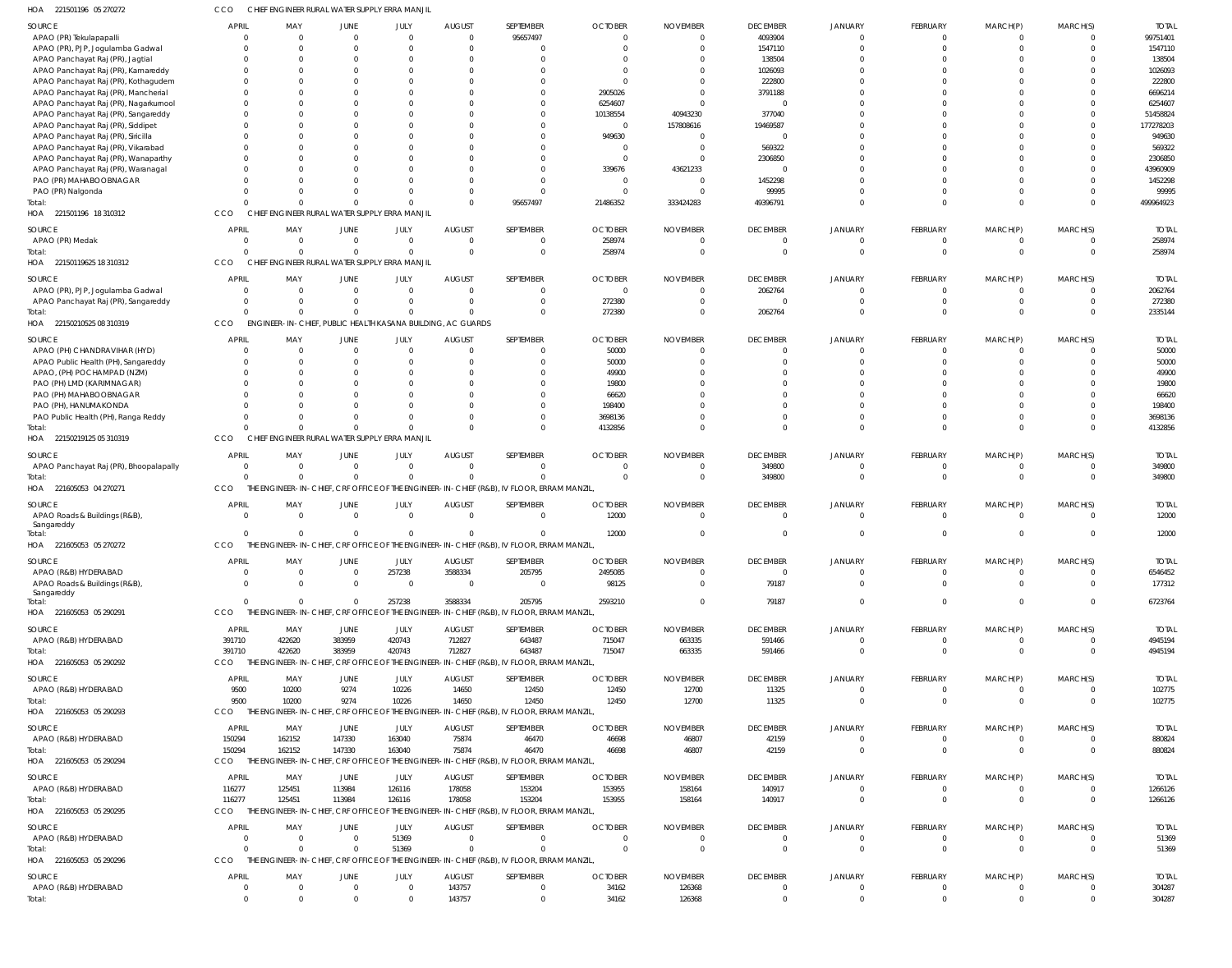| HOA<br>221605053 07 270272                          | CCO                           |                                                                                |                         |                            |                               | THE ENGINEER-IN-CHIEF, CRF OFFICE OF THE ENGINEER-IN-CHIEF (R&B), IV FLOOR, ERRAM MANZIL         |                                                                                                                         |                            |                             |                            |                            |                  |                      |                    |
|-----------------------------------------------------|-------------------------------|--------------------------------------------------------------------------------|-------------------------|----------------------------|-------------------------------|--------------------------------------------------------------------------------------------------|-------------------------------------------------------------------------------------------------------------------------|----------------------------|-----------------------------|----------------------------|----------------------------|------------------|----------------------|--------------------|
| SOURCE                                              | <b>APRIL</b>                  | MAY                                                                            | <b>JUNE</b>             | JULY                       | <b>AUGUST</b>                 | SEPTEMBER                                                                                        | <b>OCTOBER</b>                                                                                                          | <b>NOVEMBER</b>            | <b>DECEMBER</b>             | <b>JANUARY</b>             | FEBRUARY                   | MARCH(P)         | MARCH(S)             | <b>TOTAI</b>       |
| APAO (R&B) HYDERABAD                                | $\overline{0}$                | $\Omega$                                                                       | $\Omega$                | 175831                     | 2852568                       | 1606937                                                                                          | 1602844                                                                                                                 | 1211094                    | $\Omega$                    | - 0                        | 0                          | $\Omega$         |                      | 7449274            |
| Total:                                              | $\Omega$                      | $\Omega$                                                                       | $\Omega$                | 175831                     | 2852568                       | 1606937                                                                                          | 1602844                                                                                                                 | 1211094                    | $\Omega$                    | $\Omega$                   | $\mathbf 0$                | $\mathbf 0$      | $\Omega$             | 7449274            |
| HOA 22178019125 92 310319                           | CCO                           | ENGINEER-IN-CHIEF, PUBLIC HEALTH KASANA BUILDING, AC GUARDS                    |                         |                            |                               |                                                                                                  |                                                                                                                         |                            |                             |                            |                            |                  |                      |                    |
|                                                     |                               |                                                                                |                         |                            |                               |                                                                                                  |                                                                                                                         |                            |                             |                            |                            |                  |                      |                    |
| SOURCE                                              | <b>APRIL</b>                  | MAY                                                                            | <b>JUNE</b><br>$\Omega$ | JULY                       | <b>AUGUST</b><br>$\mathsf{C}$ | SEPTEMBER                                                                                        | <b>OCTOBER</b>                                                                                                          | <b>NOVEMBER</b>            | <b>DECEMBER</b><br>$\Omega$ | <b>JANUARY</b><br>$\Omega$ | FEBRUARY                   | MARCH(P)         | MARCH(S)<br>$\Omega$ | <b>TOTAL</b>       |
| PAO (PH) LMD (KARIMNAGAR)                           | $\overline{0}$<br>$\Omega$    | 0<br>$\Omega$                                                                  | $\Omega$                | $\overline{0}$<br>$\Omega$ |                               | 1081357<br>1081357                                                                               | $\overline{0}$<br>$\sqrt{ }$                                                                                            | $\overline{0}$<br>$\Omega$ | $\Omega$                    | $\Omega$                   | $\mathbf 0$<br>$\mathbf 0$ | 0<br>$\mathbf 0$ | $\Omega$             | 1081357<br>1081357 |
| Total:<br>HOA 222060800 06 270272                   | <b>CCO</b>                    |                                                                                |                         |                            |                               |                                                                                                  | THE SECRETARY, TELANGANA STATE INFORMATION COMMISSION, D NO. 5-4-399, SAMACHARA HAKKU BHAVAN, BEHIND MOZAM JAHI MARKET, |                            |                             |                            |                            |                  |                      |                    |
|                                                     |                               |                                                                                |                         |                            |                               |                                                                                                  |                                                                                                                         |                            |                             |                            |                            |                  |                      |                    |
| SOURCE                                              | <b>APRIL</b>                  | MAY                                                                            | JUNE                    | JULY                       | <b>AUGUST</b>                 | SEPTEMBER                                                                                        | <b>OCTOBER</b>                                                                                                          | <b>NOVEMBER</b>            | <b>DECEMBER</b>             | <b>JANUARY</b>             | FEBRUARY                   | MARCH(P)         | MARCH(S)             | <b>TOTAL</b>       |
| PAO, FINANCE (W & P) DEPT, RANGA                    | $\Omega$                      | $\Omega$                                                                       | $\Omega$                | $\overline{0}$             | $\Omega$                      | 851171                                                                                           | $\overline{0}$                                                                                                          | $\Omega$                   | $\Omega$                    | $\Omega$                   | $\Omega$                   | $\Omega$         | $\Omega$             | 851171             |
| REDDY<br>Total:                                     | $\Omega$                      | $\Omega$                                                                       | $\Omega$                | $\Omega$                   |                               | 851171                                                                                           | $\overline{0}$                                                                                                          | 0                          | $\Omega$                    |                            | $\Omega$                   | $\Omega$         | $\Omega$             | 851171             |
| HOA 222501277 07 270272                             | CCO                           | The Commissioner Social Welfare, D.S. Samkshema Bhavan, Masab Tank,            |                         |                            |                               |                                                                                                  |                                                                                                                         |                            |                             |                            |                            |                  |                      |                    |
|                                                     |                               |                                                                                |                         |                            |                               |                                                                                                  |                                                                                                                         |                            |                             |                            |                            |                  |                      |                    |
| SOURCE                                              | <b>APRIL</b>                  | MAY                                                                            | <b>JUNE</b>             | JULY                       | <b>AUGUST</b>                 | SEPTEMBER                                                                                        | <b>OCTOBER</b>                                                                                                          | <b>NOVEMBER</b>            | <b>DECEMBER</b>             | <b>JANUARY</b>             | FEBRUARY                   | MARCH(P)         | MARCH(S)             | <b>TOTAL</b>       |
| APAO Finance & Corporations, Adilabad               | $\overline{0}$                | $\overline{0}$                                                                 | $\Omega$                | $\overline{0}$             |                               | 0                                                                                                | 1000000                                                                                                                 | 0                          | $\Omega$                    |                            | 0                          |                  |                      | 1000000            |
| APAO Finance & Corporations                         | $\overline{0}$                | - 0                                                                            |                         | $\Omega$                   |                               | $\mathbf 0$                                                                                      | 574309                                                                                                                  | 0                          | $\Omega$                    | $\cap$                     | $\Omega$                   |                  | $\Omega$             | 574309             |
| Sangareddy<br>APAO, PJP (FINANCE), Jogulamba Gadwal | $\mathbf{0}$                  | $\Omega$                                                                       |                         | $\Omega$                   |                               | $\mathbf 0$                                                                                      | - 0                                                                                                                     | $\Omega$                   | 338932                      |                            |                            |                  | $\Omega$             | 338932             |
| PAO, FINANCE (W & P) DEPT                           | $\Omega$                      | $\Omega$                                                                       |                         | $\Omega$                   |                               | $\mathbf 0$                                                                                      | 47722                                                                                                                   | $\Omega$                   | $\Omega$                    | $\Omega$                   | $\Omega$                   |                  | $\Omega$             | 47722              |
| HANUMAKONDA                                         |                               |                                                                                |                         |                            |                               |                                                                                                  |                                                                                                                         |                            |                             |                            |                            |                  |                      |                    |
| PAO, FINANCE (W & P) DEPT, HYDERABAD                | $\Omega$                      | 0                                                                              |                         | $\Omega$                   |                               | $\mathbf 0$                                                                                      | 255775                                                                                                                  | $\Omega$                   | $\Omega$                    |                            | $\Omega$                   |                  |                      | 255775             |
| PAO, FINANCE (W & P) DEPT                           | $\Omega$                      | $\Omega$                                                                       |                         | $\Omega$                   |                               | $\Omega$                                                                                         | - 0                                                                                                                     | $\Omega$                   | 595706                      | $\Omega$                   | $\Omega$                   |                  | $\Omega$             | 595706             |
| MAHABOOBNAGAR                                       |                               |                                                                                |                         |                            |                               |                                                                                                  |                                                                                                                         |                            |                             |                            |                            |                  |                      |                    |
| PAO, FINANCE (W & P) DEPT, NIZAMABAD                | $\mathbf{0}$                  | 0                                                                              |                         | $\Omega$                   |                               | 0                                                                                                | - 0                                                                                                                     | $\Omega$                   | 38117                       | $\Omega$                   | $\Omega$                   |                  | $\Omega$<br>$\Omega$ | 38117              |
| PAO, FINANCE (W & P) DEPT, RANGA<br>REDDY           | $\Omega$                      | $\Omega$                                                                       |                         | $\Omega$                   |                               | $\Omega$                                                                                         | 944596                                                                                                                  | $\Omega$                   | $\Omega$                    |                            | $\Omega$                   |                  |                      | 944596             |
| Total:                                              | $\Omega$                      | $\Omega$                                                                       | $\Omega$                | $\Omega$                   |                               | $\Omega$                                                                                         | 2822402                                                                                                                 | $\Omega$                   | 972755                      | $\Omega$                   | $\mathbf 0$                | $\mathbf 0$      | $\Omega$             | 3795157            |
| HOA 222501277 31 270272                             | CCO                           | SOCIAL WELFARE RESIDENTIAL EDUCATIONAL INSTITUTIONS SOCIETY XXX                |                         |                            |                               |                                                                                                  |                                                                                                                         |                            |                             |                            |                            |                  |                      |                    |
|                                                     | <b>APRIL</b>                  |                                                                                |                         |                            |                               |                                                                                                  |                                                                                                                         |                            |                             |                            |                            |                  |                      |                    |
| SOURCE                                              |                               | MAY                                                                            | JUNE                    | JULY                       | <b>AUGUST</b>                 | SEPTEMBER<br>$\Omega$                                                                            | <b>OCTOBER</b>                                                                                                          | <b>NOVEMBER</b>            | <b>DECEMBER</b>             | <b>JANUARY</b>             | <b>FEBRUARY</b>            | MARCH(P)         | MARCH(S)             | <b>TOTAL</b>       |
| APAO Finance & Corporations, Adilabad               | $\mathbf{0}$<br>$\Omega$      | 0<br>$\Omega$                                                                  | $\Omega$<br>$\Omega$    | $\overline{0}$<br>$\Omega$ | - 0<br>$\Omega$               | $\mathbf 0$                                                                                      | 2328062                                                                                                                 | $\Omega$<br>$\Omega$       | - 0<br>$\Omega$             | $\Omega$                   | 0<br>$\Omega$              |                  | $\Omega$             | 2328062            |
| APAO Finance & Corporations<br>Sangareddy           |                               |                                                                                |                         |                            |                               |                                                                                                  | 837576                                                                                                                  |                            |                             |                            |                            |                  |                      | 837576             |
| PAO, FINANCE (W & P) DEPT                           | $\Omega$                      | - 0                                                                            | $\Omega$                | $\Omega$                   |                               | $\mathbf 0$                                                                                      | 2129299                                                                                                                 | $\Omega$                   | 278147                      | $\Omega$                   | $\Omega$                   |                  | $\Omega$             | 2407446            |
| HANUMAKONDA                                         |                               |                                                                                |                         |                            |                               |                                                                                                  |                                                                                                                         |                            |                             |                            |                            |                  |                      |                    |
| PAO, FINANCE (W & P) DEPT, KARIMNAGAR               | $\Omega$                      | $\Omega$                                                                       |                         | $\Omega$                   |                               | $\Omega$                                                                                         | 18597                                                                                                                   | 0                          | $\Omega$                    |                            |                            |                  |                      | 18597              |
| PAO, FINANCE (W & P) DEPT, KHAMMAM                  | $\Omega$                      | $\Omega$                                                                       |                         | $\Omega$                   |                               | $\Omega$                                                                                         | - 0                                                                                                                     | $\Omega$                   | 4428628                     |                            |                            |                  | $\Omega$             | 4428628            |
| PAO, FINANCE (W & P) DEPT<br>MAHABOOBNAGAR          | $\Omega$                      | $\Omega$                                                                       |                         | $\Omega$                   |                               | $\Omega$                                                                                         | $\overline{0}$                                                                                                          | $\Omega$                   | 7493937                     |                            | $\Omega$                   |                  |                      | 7493937            |
| PAO, FINANCE (W & P) DEPT, NIZAMABAD                | $\Omega$                      | $\Omega$                                                                       | $\Omega$                | $\Omega$                   |                               | $\Omega$                                                                                         | $\overline{0}$                                                                                                          | $\Omega$                   | 8084237                     | $\Omega$                   | $\Omega$                   |                  |                      | 8084237            |
| PAO, FINANCE (W & P) DEPT, RANGA                    | $\Omega$                      | $\Omega$                                                                       |                         | $\Omega$                   |                               | $\Omega$                                                                                         | 70377                                                                                                                   | $\Omega$                   | 340834                      | $\Omega$                   | $\Omega$                   |                  |                      | 411211             |
| <b>REDDY</b>                                        |                               |                                                                                |                         |                            |                               |                                                                                                  |                                                                                                                         |                            |                             |                            |                            |                  |                      |                    |
| Total:                                              | $\Omega$                      | $\Omega$                                                                       | $\Omega$                | $\Omega$                   |                               | $\Omega$                                                                                         | 5383911                                                                                                                 | $\Omega$                   | 20625783                    | $\Omega$                   | $\Omega$                   | $\Omega$         | $\Omega$             | 26009694           |
| HOA 22250127725 07 270272                           | CCO                           | The Commissioner Social Welfare, D.S. Samkshema Bhavan, Masab Tank,            |                         |                            |                               |                                                                                                  |                                                                                                                         |                            |                             |                            |                            |                  |                      |                    |
| SOURCE                                              | <b>APRIL</b>                  | MAY                                                                            | JUNE                    | JULY                       | <b>AUGUST</b>                 | SEPTEMBER                                                                                        | <b>OCTOBER</b>                                                                                                          | <b>NOVEMBER</b>            | <b>DECEMBER</b>             | <b>JANUARY</b>             | FEBRUARY                   | MARCH(P)         | MARCH(S)             | <b>TOTAI</b>       |
| PAO, AMRP (FINANCE) NALGONDA                        | $\Omega$                      | - 0                                                                            | $\Omega$                | $\Omega$                   |                               | $\Omega$                                                                                         | 4950                                                                                                                    | $\Omega$                   | $\Omega$                    |                            | $\Omega$                   |                  | $\Omega$             | 4950               |
| PAO, FINANCE (W & P) DEPT, KARIMNAGAR               |                               |                                                                                |                         |                            |                               | $\mathbf 0$                                                                                      | 1022876                                                                                                                 | $\Omega$                   | $\Omega$                    |                            | $\Omega$                   |                  | $\Omega$             | 1022876            |
|                                                     | $\Omega$                      | - 0                                                                            |                         | $\Omega$                   |                               |                                                                                                  |                                                                                                                         |                            |                             |                            |                            |                  |                      |                    |
| PAO, FINANCE (W & P) DEPT, KHAMMAM                  | $\Omega$                      | $\Omega$                                                                       |                         | $\Omega$                   |                               | <sup>0</sup>                                                                                     | -0                                                                                                                      | $\Omega$                   | 1058097                     |                            | $\Omega$                   |                  |                      | 1058097            |
| Total:                                              | $\Omega$                      | $\Omega$                                                                       |                         | <sup>0</sup>               |                               | <sup>0</sup>                                                                                     | 1027826                                                                                                                 | $\Omega$                   | 1058097                     |                            | $\Omega$                   | <sup>0</sup>     |                      | 2085923            |
| HOA 222502001 01 270272                             | CCO                           |                                                                                |                         |                            |                               | The Accounts Officer, ONo The Commissioner of Tribal Welfare D.S. Samkshema Bhavan, Masab Tank,  |                                                                                                                         |                            |                             |                            |                            |                  |                      |                    |
|                                                     |                               |                                                                                |                         |                            |                               |                                                                                                  |                                                                                                                         |                            |                             |                            |                            |                  |                      |                    |
| SOURCE                                              | <b>APRIL</b>                  | MAY                                                                            | JUNE                    | JULY                       | <b>AUGUST</b>                 | SEPTEMBER                                                                                        | <b>OCTOBER</b>                                                                                                          | <b>NOVEMBER</b>            | <b>DECEMBER</b>             | <b>JANUARY</b>             | FEBRUARY                   | MARCH(P)         | MARCH(S)             | <b>TOTAL</b>       |
| PAO, FINANCE (W & P) DEPT, HYDERABAD                | $\mathbf{0}$                  | $\Omega$                                                                       | $\Omega$                | $\overline{0}$             | $\Omega$                      | 0                                                                                                | 5689384                                                                                                                 | $\Omega$                   | - 0                         | $\Omega$                   | 0                          | 0                |                      | 5689384            |
| Total:                                              | $\Omega$                      | $\Omega$                                                                       | $\Omega$                | $\Omega$                   |                               | $\Omega$                                                                                         | 5689384                                                                                                                 | $\Omega$                   | $\Omega$                    | $\Omega$                   | $\mathbf{0}$               | $\mathbf 0$      | $\Omega$             | 5689384            |
| HOA 222502277 05 270272                             | CCO                           |                                                                                |                         |                            |                               | The Accounts Officer, O \o The Commissioner of Tribal Welfare D.S. Samkshema Bhavan, Masab Tank, |                                                                                                                         |                            |                             |                            |                            |                  |                      |                    |
| SOURCE                                              | <b>APRIL</b>                  | MAY                                                                            | JUNE                    | JULY                       | <b>AUGUST</b>                 | SEPTEMBER                                                                                        | <b>OCTOBER</b>                                                                                                          | <b>NOVEMBER</b>            | <b>DECEMBER</b>             | <b>JANUARY</b>             | FEBRUARY                   | MARCH(P)         | MARCH(S)             | <b>TOTAL</b>       |
| APAO Finance & Corporations,                        | $\overline{0}$                | $\Omega$                                                                       | $\overline{0}$          | $\overline{0}$             | $\Omega$                      | 0                                                                                                | 47000                                                                                                                   | $\Omega$                   | $\Omega$                    | $\Omega$                   | $\mathbf 0$                | $\mathbf 0$      | $\Omega$             | 47000              |
| Sangareddy                                          |                               |                                                                                |                         |                            |                               |                                                                                                  |                                                                                                                         |                            |                             |                            |                            |                  |                      |                    |
| APAO Finance & Corporations, Siddipet               | $\Omega$                      | - 0                                                                            | - 0                     | $\Omega$                   |                               | $\mathbf 0$                                                                                      | - 0                                                                                                                     | $\overline{0}$             | 14000                       | $\Omega$                   | $\mathbf 0$                | $\Omega$         | $\Omega$             | 14000              |
| PAO, FINANCE (W & P) DEPT, HYDERABAD                | $\Omega$                      | $\Omega$                                                                       | $\Omega$                | $\Omega$                   |                               | $\mathbf 0$                                                                                      | 126743                                                                                                                  | $\Omega$                   | $\Omega$                    | $\Omega$                   | $\Omega$                   | $\Omega$         | $\Omega$             | 126743             |
| Total:                                              | $\Omega$                      | $\Omega$                                                                       | $\Omega$                | $\Omega$                   |                               | $\Omega$                                                                                         | 173743                                                                                                                  | $\Omega$                   | 14000                       | $\Omega$                   | $\Omega$                   | $\mathbf 0$      | $\Omega$             | 187743             |
| HOA 22250227725 05 270272                           | CCO                           |                                                                                |                         |                            |                               | The Accounts Officer, O \o The Commissioner of Tribal Welfare D.S. Samkshema Bhavan, Masab Tank, |                                                                                                                         |                            |                             |                            |                            |                  |                      |                    |
| SOURCE                                              | <b>APRIL</b>                  | MAY                                                                            | <b>JUNE</b>             | JULY                       | <b>AUGUST</b>                 | SEPTEMBER                                                                                        | <b>OCTOBER</b>                                                                                                          | <b>NOVEMBER</b>            | <b>DECEMBER</b>             | <b>JANUARY</b>             | FEBRUARY                   | MARCH(P)         | MARCH(S)             | <b>TOTAL</b>       |
| APAO Finance & Corporations                         | $\Omega$                      | $\Omega$                                                                       | $\Omega$                | $\overline{0}$             | $\Omega$                      | $\mathbf 0$                                                                                      | 153000                                                                                                                  | $\Omega$                   | $\Omega$                    | $\Omega$                   | $\Omega$                   | $\Omega$         | $\Omega$             | 153000             |
| Sangareddy                                          |                               |                                                                                |                         |                            |                               |                                                                                                  |                                                                                                                         |                            |                             |                            |                            |                  |                      |                    |
| Total:                                              | $\Omega$                      | $\Omega$                                                                       | $\Omega$                | $\Omega$                   |                               | $\Omega$                                                                                         | 153000                                                                                                                  | $\Omega$                   | $\Omega$                    | $\Omega$                   | $\Omega$                   | $\mathbf 0$      | $\Omega$             | 153000             |
| HOA 222503277 07 270272                             | CCO                           | The Commissioner, Backward Classes Welfare, D.S. Samkshema Bhavan, Masab Tank, |                         |                            |                               |                                                                                                  |                                                                                                                         |                            |                             |                            |                            |                  |                      |                    |
| SOURCE                                              | <b>APRIL</b>                  | MAY                                                                            | JUNE                    | JULY                       | <b>AUGUST</b>                 | SEPTEMBER                                                                                        | <b>OCTOBER</b>                                                                                                          | <b>NOVEMBER</b>            | <b>DECEMBER</b>             | <b>JANUARY</b>             | FEBRUARY                   | MARCH(P)         | MARCH(S)             | <b>TOTAL</b>       |
| APAO Finance & Corporations, Adilabad               | $\overline{0}$                | $\Omega$                                                                       | $\Omega$                | $\Omega$                   | -C                            | $\mathbf 0$                                                                                      | 920302                                                                                                                  | $\Omega$                   | $\Omega$                    | $\Omega$                   | $\mathbf 0$                | 0                | $\Omega$             | 920302             |
| APAO Finance & Corporations, Kamareddy              | $\overline{0}$                | - 0                                                                            |                         | $\overline{0}$             |                               | $\mathbf 0$                                                                                      | $\overline{0}$                                                                                                          | $\Omega$                   | 145251                      | $\Omega$                   | $\mathbf 0$                | 0                | $\Omega$             | 145251             |
| APAO Finance & Corporations,                        | $\Omega$                      | - 0                                                                            | - 0                     | $\Omega$                   |                               | $\mathbf 0$                                                                                      | 706384                                                                                                                  | $\Omega$                   | $\Omega$                    | $\Omega$                   | $\Omega$                   | U                | $\Omega$             | 706384             |
| Sangareddy                                          |                               |                                                                                |                         |                            |                               |                                                                                                  |                                                                                                                         |                            |                             | $\Omega$                   |                            |                  |                      |                    |
| APAO Finance & Corporations, Vikarabad              | $\mathbf{0}$                  | $\Omega$                                                                       |                         | $\Omega$                   |                               | $\mathbf 0$                                                                                      | $\overline{0}$                                                                                                          | $\Omega$                   | 1206697<br>$\Omega$         | $\Omega$                   | $\Omega$                   |                  | $\cap$               | 1206697            |
| PAO, AMRP (FINANCE) NALGONDA                        | $\Omega$<br>$\Omega$          | $\Omega$<br>$\Omega$                                                           |                         | $\Omega$<br>$\Omega$       |                               | $\Omega$<br>$\Omega$                                                                             | 1625637                                                                                                                 | $\Omega$<br>$\Omega$       | $\Omega$                    | $\Omega$                   | $\Omega$<br>$\Omega$       |                  | $\Omega$             | 1625637            |
| PAO, FINANCE (W & P) DEPT<br>HANUMAKONDA            |                               |                                                                                |                         |                            |                               |                                                                                                  | 1827921                                                                                                                 |                            |                             |                            |                            |                  |                      | 1827921            |
| PAO, FINANCE (W & P) DEPT, HYDERABAD                | $\mathbf{0}$                  | - 0                                                                            |                         | <sup>0</sup>               |                               | $\mathbf 0$                                                                                      | - 0                                                                                                                     | $\Omega$                   | 60519                       | $\Omega$                   | $\Omega$                   |                  | $\Omega$             | 60519              |
| PAO, FINANCE (W & P) DEPT, KARIMNAGAR               | $\mathbf 0$                   | $\Omega$                                                                       | $\Omega$                | $\Omega$                   |                               | $\mathbf 0$                                                                                      | 322907                                                                                                                  | $\Omega$                   | $\Omega$                    | $\Omega$                   | $\mathbf 0$                |                  | $\Omega$             | 322907             |
| PAO, FINANCE (W & P) DEPT,                          | $\Omega$                      | $\Omega$                                                                       |                         | $\Omega$                   |                               | $\mathbf 0$                                                                                      | $\overline{0}$                                                                                                          | $\Omega$                   | 34250                       | $\Omega$                   | $\Omega$                   |                  | $\Omega$             | 34250              |
| MAHABOOBNAGAR                                       |                               |                                                                                |                         |                            |                               |                                                                                                  |                                                                                                                         |                            |                             |                            |                            |                  |                      |                    |
| PAO, FINANCE (W & P) DEPT, NIZAMABAD<br>Total:      | $\mathbf 0$<br>$\overline{0}$ | $\Omega$<br>$\Omega$                                                           | $\Omega$<br>$\Omega$    | $\Omega$<br>$\Omega$       | $\Omega$                      | 0<br>$\mathbf 0$                                                                                 | $\overline{0}$<br>5403151                                                                                               | $\overline{0}$<br>$\Omega$ | 229943<br>1676660           | $\Omega$<br>$\Omega$       | $\mathbf 0$<br>$\mathbf 0$ | 0<br>$\Omega$    | $\Omega$<br>$\Omega$ | 229943<br>7079811  |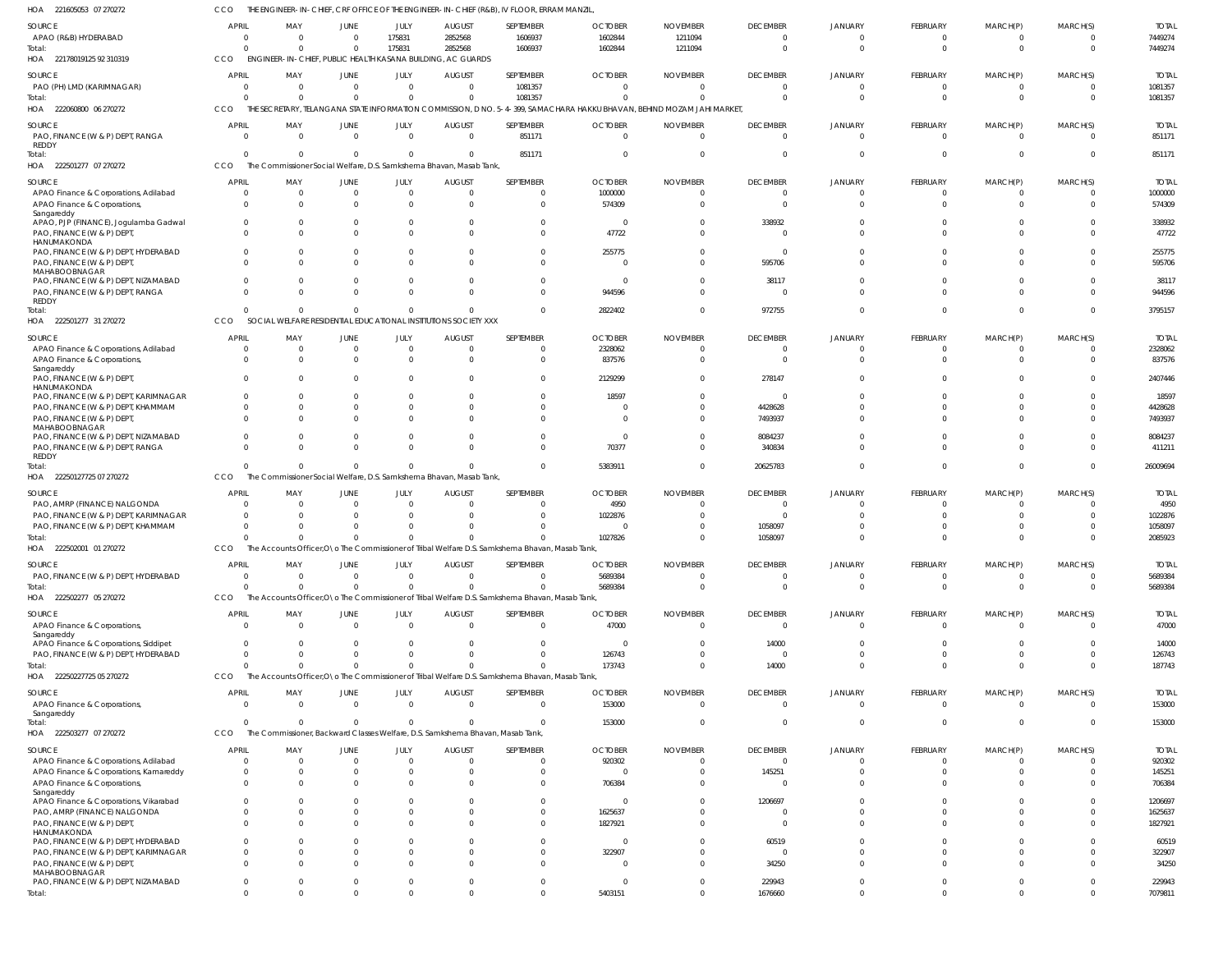| HOA<br>223003101 04 270272                                                        |                          |                                                                                                 |                             |                         |                                             | The Commissioner, Employment & Training Department, BRKR Offices Complex, Tank Bund          |                                  |                                   |                                   |                                  |                                |                            |                            |                         |
|-----------------------------------------------------------------------------------|--------------------------|-------------------------------------------------------------------------------------------------|-----------------------------|-------------------------|---------------------------------------------|----------------------------------------------------------------------------------------------|----------------------------------|-----------------------------------|-----------------------------------|----------------------------------|--------------------------------|----------------------------|----------------------------|-------------------------|
| SOURCE<br>APAO Finance & Corporations,                                            | <b>APRIL</b><br>$\Omega$ | MAY<br>$\Omega$                                                                                 | JUNE<br>$\Omega$            | <b>JULY</b><br>$\Omega$ | <b>AUGUST</b><br>$\Omega$                   | SEPTEMBER<br>$\overline{0}$                                                                  | <b>OCTOBER</b><br>3608671        | <b>NOVEMBER</b><br>$\Omega$       | <b>DECEMBER</b><br>$\overline{0}$ | JANUARY<br>$\Omega$              | <b>FEBRUARY</b><br>$\mathbf 0$ | MARCH(P)<br>$^{\circ}$     | MARCH(S)<br>$\overline{0}$ | <b>TOTAL</b><br>3608671 |
| Sangareddy<br>PAO, FINANCE (W & P) DEPT,<br>HANUMAKONDA                           | $\Omega$                 | $\Omega$                                                                                        | $\Omega$                    | - 0                     | $\overline{0}$                              | $\overline{0}$                                                                               | 390283                           | $\Omega$                          | $\Omega$                          | $\Omega$                         | $\Omega$                       | $\Omega$                   | $\Omega$                   | 390283                  |
| Total:<br>HOA 22350210212 06 270272                                               | $\Omega$<br>CCO          | $\Omega$<br>The Commissioner, Women and Child Welfare, Door No.8-3-222, Vengal Rao Nagar,       | $\overline{0}$              | $\Omega$                | $\Omega$                                    | $\Omega$                                                                                     | 3998954                          | $\Omega$                          | $\Omega$                          | $\Omega$                         | $\mathbf 0$                    | $\mathbf 0$                | $\overline{0}$             | 3998954                 |
| SOURCE<br>APAO Finance & Corporations,<br>Nagarkurnool                            | <b>APRIL</b><br>$\Omega$ | MAY<br>- 0                                                                                      | JUNE<br>$\overline{0}$      | JULY<br>$\Omega$        | <b>AUGUST</b><br>$\overline{0}$             | SEPTEMBER<br>$\overline{0}$                                                                  | <b>OCTOBER</b><br>495466         | <b>NOVEMBER</b><br>$\Omega$       | <b>DECEMBER</b><br>$\overline{0}$ | <b>JANUARY</b><br>$\Omega$       | <b>FEBRUARY</b><br>$\mathbf 0$ | MARCH(P)<br>0              | MARCH(S)<br>$\Omega$       | <b>TOTAL</b><br>495466  |
| Total:<br>HOA 223502103 01 270272                                                 | $\Omega$<br>CCO          | $\overline{0}$<br>The Commissioner, Women and Child Welfare, Door No.8-3-222, Vengal Rao Nagar, | $\overline{0}$              | $\Omega$                | $\mathbf{0}$                                | $\Omega$                                                                                     | 495466                           | 0                                 | $\Omega$                          | $\Omega$                         | $\overline{0}$                 | $\mathbf{0}$               | $\Omega$                   | 495466                  |
| SOURCE                                                                            | <b>APRIL</b>             | MAY                                                                                             | JUNE                        | JULY                    | <b>AUGUST</b>                               | SEPTEMBER                                                                                    | <b>OCTOBER</b>                   | <b>NOVEMBER</b>                   | <b>DECEMBER</b>                   | JANUARY                          | <b>FEBRUARY</b>                | MARCH(P)                   | MARCH(S)                   | <b>TOTAL</b>            |
| PAO, FINANCE (W & P) DEPT, KHAMMAM<br>PAO, FINANCE (W & P) DEPT,<br>MAHABOOBNAGAR | $\Omega$<br>$\Omega$     | $\overline{0}$<br>$\Omega$                                                                      | $\mathbf{0}$<br>$\Omega$    | $\Omega$<br>$\Omega$    | $\overline{0}$<br>$\Omega$                  | $\Omega$<br>$\Omega$                                                                         | 0<br>$\Omega$                    | 0<br>$\Omega$                     | 46971<br>643171                   | $\Omega$<br>$\Omega$             | 0<br>$\mathbf{0}$              | 0<br>$\mathbf 0$           | $\Omega$<br>$\Omega$       | 46971<br>643171         |
| lotal:<br>HOA 22356010425 04 500503                                               | $\Omega$<br>CCO          | $\Omega$<br>THE COMMISSIONER, PANCHAYAT RAJ URDU HALL LANE, HIMAYATNAGAR                        | $\Omega$                    |                         | $\Omega$                                    | $\Omega$                                                                                     | $\Omega$                         | $\Omega$                          | 690142                            | $\Omega$                         | $\Omega$                       | $\Omega$                   | $\Omega$                   | 690142                  |
| SOURCE                                                                            | <b>APRIL</b>             | MAY                                                                                             | JUNE                        | JULY                    | <b>AUGUST</b>                               | SEPTEMBER                                                                                    | <b>OCTOBER</b>                   | <b>NOVEMBER</b>                   | <b>DECEMBER</b>                   | <b>JANUARY</b>                   | <b>FEBRUARY</b>                | MARCH(P)                   | MARCH(S)                   | <b>TOTAL</b>            |
| APAO (R&B) HYDERABAD                                                              |                          | $\overline{0}$                                                                                  | $\mathbf{0}$                | - 0                     | 20000                                       | $\Omega$                                                                                     | 0                                | $\Omega$                          | $\overline{0}$                    |                                  | 0                              | C                          | $\Omega$                   | 20000                   |
| APAO (R&B) POCHAMPAD (NIZAMABAD)                                                  |                          | $\Omega$                                                                                        | 0                           | $\Omega$                | 0                                           | 20000                                                                                        | 20000                            | 0                                 | 40000                             |                                  | $\mathbf 0$                    | $\Omega$                   | $\Omega$                   | 80000                   |
| APAO (R&B) TEKULAPALLY                                                            |                          | $\Omega$                                                                                        | $\Omega$                    | 20000                   | $\Omega$                                    |                                                                                              | 20000                            | -0                                | $\Omega$                          |                                  | $\Omega$<br>$\Omega$           |                            | $\Omega$<br>$\Omega$       | 40000                   |
| APAO Irrigation, Kothagudem<br>APAO Irrigation, Siricilla                         |                          | <sup>0</sup>                                                                                    | $\Omega$<br>0               | 20000<br>- 0            | $\Omega$<br>0                               |                                                                                              | 0<br>-0                          | $\Omega$<br>20000                 | $\Omega$                          |                                  | $\Omega$                       |                            | $\Omega$                   | 20000<br>20000          |
| APAO Irrigation, Waranagal                                                        |                          | 0                                                                                               | $\Omega$                    | - 0                     | $\Omega$                                    |                                                                                              | -0                               | 0                                 | 20000                             |                                  | $\Omega$                       | $\Omega$                   | $\Omega$                   | 20000                   |
| APAO Roads & Buildings (R&B),                                                     | $\Omega$                 | $\Omega$                                                                                        | $\Omega$                    | 40000                   | $\Omega$                                    |                                                                                              | $\Omega$                         | $\Omega$                          | $\Omega$                          | $\Omega$                         | $\Omega$                       | $\Omega$                   | $\Omega$                   | 40000                   |
| Bhoopalapally                                                                     |                          |                                                                                                 |                             |                         |                                             |                                                                                              |                                  |                                   |                                   |                                  |                                |                            |                            |                         |
| APAO Roads & Buildings (R&B),<br>Kothagudem                                       |                          | $\Omega$                                                                                        | $\Omega$                    | - 0                     | 20000                                       |                                                                                              | $\Omega$                         | $\Omega$                          | $\Omega$                          | $\Omega$                         | $\Omega$                       | $\Omega$                   | $\Omega$                   | 20000                   |
| APAO Roads & Buildings (R&B), Vikarabad<br>PAO IRRIGATION KARIMNAGAR              |                          | $\Omega$<br>$\Omega$                                                                            | $\Omega$<br>0               | 40000<br>$\Omega$       | 0<br>$\overline{0}$                         |                                                                                              | -0<br>$\Omega$                   | 20000<br>40000                    | $\Omega$<br>$\Omega$              | $\cap$                           | $\Omega$<br>$\Omega$           | $\Omega$<br>$\Omega$       | $\Omega$<br>$\Omega$       | 60000<br>40000          |
| PAO IRRIGATION DIVISION HYDERABAD                                                 |                          | $\Omega$                                                                                        | 0                           | $\Omega$                | 20000                                       | $\Omega$                                                                                     | -0                               | 40000                             | $\Omega$                          | $\Omega$                         | $\Omega$                       |                            | $\Omega$                   | 60000                   |
| PAO IRRIGATION DIVISION KHAMMAM                                                   |                          |                                                                                                 | 0                           | $\Omega$                | $\Omega$                                    | 20000                                                                                        | -0                               | - 0                               | 40000                             |                                  | $\Omega$                       |                            |                            | 60000                   |
| PAO IRRIGATION DIVISION NALGONDA                                                  |                          |                                                                                                 | 0                           | 20000                   | 0                                           |                                                                                              | $\Omega$                         | - 0                               | 20000                             |                                  | $\Omega$                       |                            |                            | 40000                   |
| PAO MEDAK(IW), MEDAK                                                              |                          |                                                                                                 | 0                           | $\Omega$                | 0                                           |                                                                                              | -0                               | 20000                             | $\Omega$                          |                                  | $\Omega$                       | $\Omega$                   |                            | 20000                   |
| PAO, PJP, Jogulamba Gadwal                                                        |                          | $\Omega$                                                                                        | $\Omega$                    | $\Omega$                | $\Omega$                                    |                                                                                              | $\Omega$                         | - 0                               | 140000                            | $\Omega$                         | $\Omega$                       | $\Omega$                   | $\Omega$                   | 140000                  |
| lotal:<br>HOA 240300001 01 270272                                                 | CCO                      | $\Omega$<br>THE DIRECTOR, ANIMAL HUSBANDRY &                                                    | $\Omega$                    | 140000                  | 60000<br>FISHERIES SHANTHI NAGAR, HYDERABAD | 40000                                                                                        | 40000                            | 140000                            | 260000                            | $\Omega$                         | $\Omega$                       | $\mathbf 0$                | $\Omega$                   | 680000                  |
|                                                                                   |                          |                                                                                                 |                             |                         |                                             |                                                                                              |                                  |                                   |                                   |                                  |                                |                            |                            |                         |
| SOURCE                                                                            | <b>APRIL</b>             | MAY                                                                                             | JUNE                        | JULY                    | <b>AUGUST</b>                               | SEPTEMBER                                                                                    | <b>OCTOBER</b>                   | <b>NOVEMBER</b>                   | <b>DECEMBER</b>                   | JANUARY                          | <b>FEBRUARY</b>                | MARCH(P)                   | MARCH(S)                   | <b>TOTAL</b>            |
| APAO Finance & Corporations, Adilabad                                             | $\Omega$<br>$\Omega$     | $\overline{0}$<br>$\Omega$                                                                      | $\mathbf{0}$                | - 0<br>$\Omega$         | 0                                           | $\Omega$<br>$\Omega$                                                                         | 140656                           | $\Omega$                          | $\overline{0}$                    | $\Omega$<br>$\Omega$             | 0                              | $\Omega$                   | $\Omega$                   | 140656                  |
| PAO, FINANCE (W & P) DEPT, HYDERABAD<br>Total:                                    | $\Omega$                 | $\Omega$                                                                                        | $\Omega$<br>$\Omega$        |                         | $\Omega$<br>$\Omega$                        |                                                                                              | -0<br>140656                     | 0<br>$\Omega$                     | 788493<br>788493                  | $\Omega$                         | $\mathbf 0$<br>$\Omega$        | $\mathbf 0$<br>$\Omega$    | $\overline{0}$<br>$\Omega$ | 788493<br>929149        |
| HOA 24060211225 05 520522                                                         | CCO                      |                                                                                                 |                             |                         |                                             | HORTICULTURE - HOD DIRECTOR OF HORTICULTURE, Govt. of TS, PUBLIC GARDENS, NAMPALLY           |                                  |                                   |                                   |                                  |                                |                            |                            |                         |
|                                                                                   |                          |                                                                                                 |                             |                         |                                             |                                                                                              |                                  |                                   |                                   |                                  |                                |                            |                            |                         |
| SOURCE                                                                            | <b>APRIL</b>             | MAY                                                                                             | JUNE                        | JULY                    | <b>AUGUST</b>                               | SEPTEMBER                                                                                    | <b>OCTOBER</b>                   | <b>NOVEMBER</b>                   | <b>DECEMBER</b>                   | <b>JANUARY</b>                   | <b>FEBRUARY</b>                | MARCH(P)                   | MARCH(S)                   | <b>TOTAL</b>            |
| PAO, FINANCE (W & P) DEPT, HYDERABAD                                              | $\Omega$                 | $\overline{0}$                                                                                  | $\mathbf{0}$                | - 0                     | $\overline{0}$                              | $\Omega$                                                                                     | 289107                           | $\Omega$                          | $\Omega$                          |                                  | $\mathbf 0$                    | $\Omega$                   | $\Omega$                   | 289107                  |
| Total:<br>HOA 251500001 05 270272                                                 | $\Omega$<br><b>CCO</b>   | $\Omega$                                                                                        | $\mathbf 0$                 | $\Omega$                | $\mathbf{0}$                                | $\Omega$<br>ENGINEER-IN-CHIEF, (GENL.&PR) ERRAMANZIL COLONY HYDERABAD ERRA MANJIL Telangana, | 289107                           | $\mathbf{0}$                      | $\overline{0}$                    | $\Omega$                         | $\mathbf 0$                    | $\mathbf{0}$               | $\overline{0}$             | 289107                  |
|                                                                                   |                          |                                                                                                 |                             |                         |                                             |                                                                                              |                                  |                                   |                                   |                                  |                                |                            |                            |                         |
| SOURCE                                                                            | <b>APRIL</b>             | MAY                                                                                             | <b>JUNE</b>                 | JULY                    | <b>AUGUST</b>                               | SEPTEMBER                                                                                    | <b>OCTOBER</b>                   | <b>NOVEMBER</b>                   | <b>DECEMBER</b>                   | <b>JANUARY</b>                   | FEBRUARY                       | MARCH(P)                   | MARCH(S)                   | <b>TOTAL</b>            |
| APAO (PR) Ranga Reddy Dist<br>Total:                                              | $\Omega$<br>$\Omega$     | $\Omega$<br>$\Omega$                                                                            | $\Omega$<br>$\Omega$        | $\Omega$<br>$\cap$      | $\Omega$<br>$\Omega$                        | $\Omega$                                                                                     | $\overline{0}$<br>$\Omega$       | 297016<br>297016                  | 5373032<br>5373032                | $\Omega$<br>$\overline{0}$       | $\mathbf 0$<br>$\mathbf 0$     | $\mathbf 0$<br>$\mathbf 0$ | $\overline{0}$<br>$\Omega$ | 5670048<br>5670048      |
| HOA 251500001 06 010017                                                           | <b>CCO</b>               |                                                                                                 |                             |                         |                                             | ENGINEER-IN-CHIEF, (GENL.&PR) ERRAMANZIL COLONY HYDERABAD ERRA MANJIL Telangana,             |                                  |                                   |                                   |                                  |                                |                            |                            |                         |
|                                                                                   |                          |                                                                                                 |                             |                         |                                             |                                                                                              |                                  |                                   |                                   |                                  |                                |                            |                            |                         |
| SOURCE                                                                            | <b>APRIL</b><br>$\Omega$ | MAY<br>$\overline{0}$                                                                           | <b>JUNE</b><br>$\mathbf{0}$ | JULY<br>52994           | <b>AUGUST</b><br>$\overline{0}$             | SEPTEMBER<br>$\mathbf 0$                                                                     | <b>OCTOBER</b><br>$\overline{0}$ | <b>NOVEMBER</b><br>$\overline{0}$ | <b>DECEMBER</b><br>$\overline{0}$ | <b>JANUARY</b><br>$\overline{0}$ | <b>FEBRUARY</b><br>$\mathbf 0$ | MARCH(P)<br>$\mathbf 0$    | MARCH(S)<br>$\overline{0}$ | <b>TOTAL</b><br>52994   |
| APAO Panchayat Raj (PR), Sangareddy<br>APAO Panchayat Raj (PR), Yadadri           | $\Omega$                 | $\overline{0}$                                                                                  | $\mathbf 0$                 | - 0                     | 100000                                      | $\mathbf 0$                                                                                  | $\mathbf{0}$                     | $\overline{0}$                    | $\overline{0}$                    | $\overline{0}$                   | $\mathbf 0$                    | $\mathbf 0$                | $\overline{0}$             | 100000                  |
| Total:                                                                            | $\Omega$                 | $\Omega$                                                                                        | $\Omega$                    | 52994                   | 100000                                      |                                                                                              | $\mathbf{0}$                     | $\mathbf 0$                       | $\overline{0}$                    | $\overline{0}$                   | $\mathbf 0$                    | $\mathbf 0$                | $\overline{0}$             | 152994                  |
| HOA 251500001 06 290291                                                           | <b>CCO</b>               |                                                                                                 |                             |                         |                                             | ENGINEER-IN-CHIEF, (GENL.&PR) ERRAMANZIL COLONY HYDERABAD ERRA MANJIL Telangana,             |                                  |                                   |                                   |                                  |                                |                            |                            |                         |
|                                                                                   |                          |                                                                                                 |                             |                         |                                             |                                                                                              |                                  |                                   |                                   |                                  |                                |                            |                            |                         |
| SOURCE                                                                            | APRIL<br>200630          | MAY<br>201740                                                                                   | JUNE<br>201740              | JULY<br>202690          | <b>AUGUST</b>                               | SEPTEMBER<br>428610                                                                          | <b>OCTOBER</b>                   | <b>NOVEMBER</b>                   | <b>DECEMBER</b><br>330420         | <b>JANUARY</b><br>$\Omega$       | <b>FEBRUARY</b><br>$\mathbf 0$ | MARCH(P)<br>$\overline{0}$ | MARCH(S)<br>$\overline{0}$ | <b>TOTAL</b><br>2430470 |
| APAO (PR) Medak<br>APAO (PR) Pochampad, Nizamabad                                 | 277340                   | 392040                                                                                          | 314860                      | 290735                  | 203800<br>307953                            | 268700                                                                                       | 330420<br>479670                 | 330420<br>316060                  | 393160                            | $\overline{0}$                   | $\mathbf 0$                    | $\mathbf 0$                | $\overline{0}$             | 3040518                 |
| APAO (PR) Ranga Reddy Dist                                                        | 726398                   | 650408                                                                                          | 650408                      | 652468                  | 652468                                      | 1252751                                                                                      | 986428                           | 986428                            | 986428                            | $\Omega$                         | $\mathbf 0$                    | $\mathbf 0$                | $\Omega$                   | 7544185                 |
| APAO (PR) Tekulapapalli                                                           | 1148835                  | 642970                                                                                          | 707750                      | 734753                  | 613030                                      | 1360570                                                                                      | 1012210                          | 912020                            | 1141060                           | $\Omega$                         | $\Omega$                       | $\Omega$                   | $\Omega$                   | 8273198                 |
| APAO (PR), PJP, Jogulamba Gadwal                                                  | 235640                   | 117820                                                                                          | 117820                      | 122020                  | 223104                                      | 194540                                                                                       | 194540                           | 194540                            | 196270                            | $\Omega$                         | $\Omega$                       | $\Omega$                   | $\Omega$                   | 1596294                 |
| APAO Panchayat Raj (PR), Adilabad                                                 | 294889                   | 235389                                                                                          | 235389                      | 235389                  | 235389                                      | 284069                                                                                       | 320669                           | 322939                            | 322939                            | $\Omega$                         | $\Omega$                       | $\Omega$                   | $\Omega$                   | 2487061                 |
| APAO Panchayat Raj (PR), Bhoopalapally                                            | $\overline{0}$           | 252068                                                                                          | 152252                      | 116417                  | $\overline{0}$                              | 253720                                                                                       | 189434                           | 147718                            | 128490                            | $\Omega$                         | $\Omega$                       | $\Omega$                   | $\Omega$                   | 1240099                 |
| APAO Panchayat Raj (PR), Jagtial                                                  | 152710                   | 152710                                                                                          | 152710                      | 152710                  | 156840                                      | 168310                                                                                       | 199820                           | 308980                            | 254400                            | $\Omega$                         | $\Omega$                       | $\Omega$                   | $\Omega$                   | 1699190                 |
| APAO Panchayat Raj (PR), Jangaon                                                  | 117790                   | $\overline{0}$                                                                                  | 382610                      | 171997                  | 746560                                      | $\overline{0}$                                                                               | $\overline{0}$                   | - 0                               | 1338120                           | $\Omega$                         | $\Omega$                       | $\Omega$                   | $\Omega$                   | 2757077                 |
| APAO Panchayat Raj (PR), Kamareddy                                                | 444580                   | 445690                                                                                          | 446720                      | 465110                  | 812500                                      | 733410                                                                                       | 733410                           | 733410                            | 735140                            | $\Omega$                         | $\Omega$                       | $\Omega$                   | $\Omega$                   | 5549970                 |
| APAO Panchayat Raj (PR), Kothagudem                                               | 339775                   | 339775                                                                                          | 339775                      | 833960                  | 339775                                      | 231349                                                                                       | 923135                           | 563355                            | 569175                            | $\Omega$                         | $\Omega$                       | $\Omega$                   | $\Omega$                   | 4480074                 |
| APAO Panchayat Raj (PR), Mahabubabad                                              | 439532                   | 292367                                                                                          | 293187                      | 293187                  | 416507                                      | 384517                                                                                       | 403635                           | 403635                            | 356095                            | $\overline{0}$                   | $\Omega$                       | $\Omega$                   | $\Omega$                   | 3282662                 |
| APAO Panchayat Raj (PR), Mancherial                                               | 111900                   | 111900                                                                                          | 111900                      | 111900                  | 113960                                      | 240383                                                                                       | 186450                           | 186450                            | 186450                            | $\overline{0}$                   | $\mathbf 0$                    | $\mathbf 0$                | $\overline{0}$             | 1361293                 |
| APAO Panchayat Raj (PR), Medchal<br>Malkajigiri                                   | 603451                   | 761846                                                                                          | 618075                      | 664691                  | 609791                                      | 609791                                                                                       | 854691                           | 854691                            | 861211                            | $\overline{0}$                   | $\Omega$                       | $\Omega$                   | $\overline{0}$             | 6438238                 |
| APAO Panchayat Raj (PR), Nagarkurnool                                             | 347240                   | 347240                                                                                          | 309720                      | 311940                  | 699938                                      | 595535                                                                                       | 514960                           | 569798                            | 729065                            | $\overline{0}$                   | $\mathbf 0$                    | $\mathbf 0$                | $\overline{0}$             | 4425436                 |
| APAO Panchayat Raj (PR), Peddapalli                                               | 112115                   | 112115                                                                                          | 112115                      | 138805                  | 181625                                      | 181625                                                                                       | 181625                           | 120615                            | 249095                            | $\overline{0}$                   | $\Omega$                       | $\Omega$                   | $\overline{0}$             | 1389735                 |
| APAO Panchayat Raj (PR), Sangareddy                                               | 120150                   | 116988                                                                                          | 136890                      | 143868                  | 278231                                      | 216478                                                                                       | 216478                           | 215890                            | 216478                            | $\overline{0}$                   | $\mathbf 0$                    | $\mathbf 0$                | $\Omega$                   | 1661451                 |
| APAO Panchayat Raj (PR), Siddipet                                                 | 207945                   | 339515                                                                                          | 266120                      | 350875                  | 466145                                      | 533450                                                                                       | 470980                           | 1522225                           | 474680                            | $\Omega$                         | $\Omega$                       | $\Omega$                   | $\Omega$                   | 4631935                 |
| APAO Panchayat Raj (PR), Siricilla                                                | $\overline{0}$           | 431228                                                                                          | 117114                      | 157819                  | 157819                                      | 38899                                                                                        | 38899                            | 38899                             | 829282                            | $\overline{0}$                   | $\Omega$                       | $\Omega$                   | $\Omega$                   | 1809959                 |
| APAO Panchayat Raj (PR), Suryapet                                                 | 67400                    | 67400                                                                                           | 67400                       | 67400                   | 277040                                      | 116240                                                                                       | 117640                           | 117640                            | 119370                            | $\Omega$                         | $\Omega$                       | $\Omega$                   | $\Omega$                   | 1017530                 |
| APAO Panchayat Raj (PR), Vikarabad                                                | 72920                    | 173410                                                                                          | 104935                      | 61995                   | 122340                                      | 130470                                                                                       | $\overline{0}$                   | 209870                            | 207075                            | $\overline{0}$                   | $\mathbf 0$                    | $\mathbf 0$                | $\Omega$                   | 1083015                 |
| APAO Panchayat Raj (PR), Wanaparthy                                               | 200280<br>200370         | 405039                                                                                          | 200280                      | 201310                  | 374424                                      | 326490                                                                                       | 326490                           | 326490                            | 328340                            | $\overline{0}$                   | $\mathbf 0$                    | $\mathbf 0$                | $\overline{0}$             | 2689143                 |
| APAO Panchayat Raj (PR), Waranagal                                                |                          | 281970                                                                                          | 241170                      | 241170                  | 244210                                      | 467944                                                                                       | 346253                           | 317960                            | 317960                            | $\overline{0}$                   | $\mathbf 0$                    | $\Omega$                   | $\overline{0}$             | 2659007                 |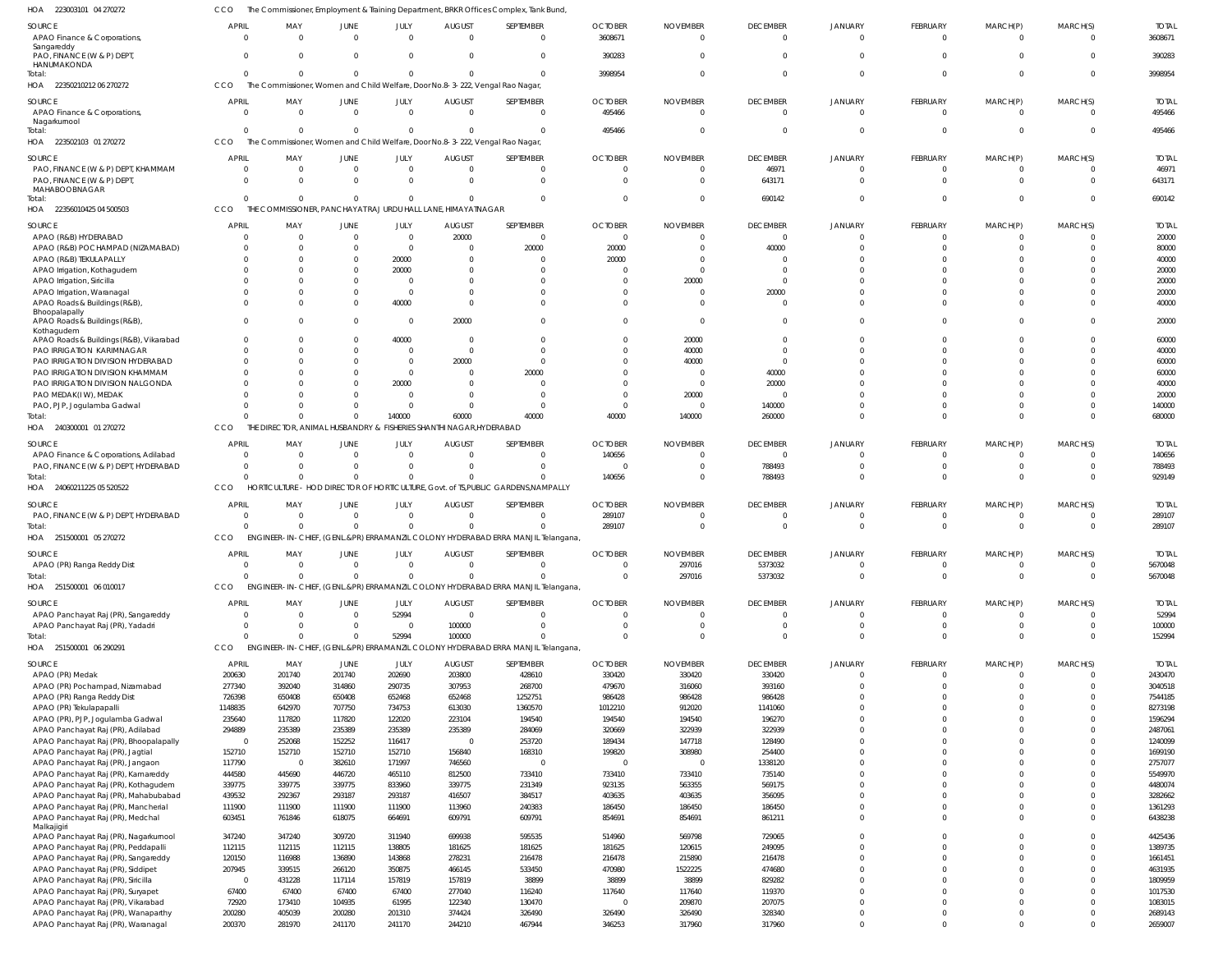| HOA 251500001 06 290291 | CCO ENGINEER-IN-CHIEF, (GENL.&PR) ERRAMANZIL COLONY HYDERABAD ERRA MANJIL Telangana, |
|-------------------------|--------------------------------------------------------------------------------------|

| SOURCE                                 | <b>APRIL</b>   | MAY      | JUNE     | JULY        | <b>AUGUST</b> | SEPTEMBER                                                                       | <b>OCTOBER</b> | <b>NOVEMBER</b> | <b>DECEMBER</b> | JANUARY        | <b>FEBRUARY</b> | MARCH(P)    | MARCH(S) | <b>TOTAL</b> |
|----------------------------------------|----------------|----------|----------|-------------|---------------|---------------------------------------------------------------------------------|----------------|-----------------|-----------------|----------------|-----------------|-------------|----------|--------------|
| APAO Panchayat Raj (PR), Yadadri       | 398760         | 199380   | 200490   | 200490      | 248090        | 326660                                                                          | 328390         | 379570          | 331970          | $\Omega$       | $\mathbf 0$     | $\mathbf 0$ | $\Omega$ | 2613800      |
| PAO (PR) (IW), LMD Colony, Karimnagar  | 192520         | 193550   | 172346   | 153970      | $\Omega$      | 535904                                                                          | 249650         | 249650          | 251050          | $\Omega$       | $\mathbf 0$     | $\Omega$    | $\Omega$ | 1998640      |
| PAO (PR) KCC, HANUMAKONDA              | 350275         | 438661   | 379737   | 379737      | 568015        | 680850                                                                          | 599207         | 628669          | 603045          | $\Omega$       | $\Omega$        | $\Omega$    | $\Omega$ | 4628196      |
| PAO (PR) MAHABOOBNAGAR                 | 1037415        | 1188950  | 683795   | 683795      | 1336209       | 1128311                                                                         | 1048225        | 1051485         | 1242685         | $\Omega$       | $\Omega$        | $\Omega$    | $\Omega$ | 9400870      |
| PAO (PR) Nalgonda                      | 630530         | 632750   | 719545   | 638220      | 1153449       | 1060548                                                                         | 970480         | 972210          | 975250          | $\Omega$       | $\Omega$        | $\Omega$    | $\Omega$ | 7752982      |
| PAO (PR), Nirmal                       | 314940         | 157470   | 157470   | 186085      | 267284        | 258830                                                                          | 258830         | 258830          | 260680          | $\Omega$       | $\Omega$        | $\Omega$    | $\Omega$ | 2120419      |
| Total:                                 | 9346330        | 9682389  | 8594323  | 8965506     | 11806496      | 13008954                                                                        | 12482619       | 13240447        | 14935383        | $\Omega$       | $\Omega$        | $\Omega$    | $\Omega$ | 102062447    |
| HOA<br>251500001 06 290292             | CCO            |          |          |             |               | ENGINEER-IN-CHIEF, (GENL.&PR) ERRAMANZIL COLONY HYDERABAD ERRA MANJIL Telangana |                |                 |                 |                |                 |             |          |              |
|                                        |                |          |          |             |               |                                                                                 |                |                 |                 |                |                 |             |          |              |
| SOURCE                                 | <b>APRIL</b>   | MAY      | JUNE     | JULY        | <b>AUGUST</b> | SEPTEMBER                                                                       | <b>OCTOBER</b> | <b>NOVEMBER</b> | <b>DECEMBER</b> | JANUARY        | FEBRUARY        | MARCH(P)    | MARCH(S) | <b>TOTAI</b> |
| APAO (PR) Medak                        | 800            | 800      | 800      | 800         | 800           | 800                                                                             | 800            | 800             | 800             | $\Omega$       | $\Omega$        | $\Omega$    | $\Omega$ | 7200         |
| APAO (PR) Pochampad, Nizamabad         | 1000           | 1600     | 1200     | 1000        | 800           | 800                                                                             | 1400           | 800             | 1200            | $\Omega$       | $\Omega$        | $\Omega$    | $\Omega$ | 9800         |
| APAO (PR) Ranga Reddy Dist             | 8800           | 6800     | 6800     | 7100        | 7100          | 14300                                                                           | 9500           | 9500            | 9500            | $\Omega$       | $\Omega$        | $\Omega$    | $\Omega$ | 79400        |
| APAO (PR) Tekulapapalli                | 9600           | 5250     | 4950     | 4950        | 4950          | 16050                                                                           | 8650           | 8650            | 8650            | $\Omega$       | $\Omega$        | $\Omega$    | $\Omega$ | 71700        |
| APAO (PR), PJP, Jogulamba Gadwal       | 1200           | 600      | 600      | 600         | 600           | 600                                                                             | 600            | 600             | 600             | $\Omega$       | $\sqrt{ }$      | $\Omega$    | $\Omega$ | 6000         |
| APAO Panchayat Raj (PR), Adilabad      | 1825           | 1825     | 1825     | 1825        | 1825          | 1825                                                                            | 1825           | 1825            | 1825            | $\Omega$       | $\Omega$        | $\Omega$    | $\Omega$ | 16425        |
| APAO Panchayat Raj (PR), Bhoopalapally |                | 1200     | 400      | 400         | $\Omega$      | 800                                                                             | 400            | 400             | 400             | $\Omega$       | $\Omega$        | $\Omega$    | $\Omega$ | 4000         |
| APAO Panchayat Raj (PR), Jagtial       | 520            | 520      | 520      | 520         | 520           | 520                                                                             | 390            | 650             | 520             | $\Omega$       | $\Omega$        | $\Omega$    | $\Omega$ | 4680         |
| APAO Panchayat Raj (PR), Jangaon       | 400            | $\Omega$ | 1400     | 0           | 3200          | $\Omega$                                                                        | $\Omega$       | $\Omega$        | 5400            | $\Omega$       | $\sqrt{ }$      | $\Omega$    | $\Omega$ | 10400        |
| APAO Panchayat Raj (PR), Kamareddy     | 1400           | 1400     | 1400     | 1400        | 1400          | 1400                                                                            | 1400           | 1400            | 1400            | $\Omega$       | $\Omega$        | $\Omega$    | $\Omega$ | 12600        |
| APAO Panchayat Raj (PR), Mahabubabad   | 1200           | 600      | 600      | 600         | 600           | 600                                                                             | 600            | 600             | 600             | $\Omega$       | $\sqrt{ }$      | $\Omega$    | $\Omega$ | 6000         |
| APAO Panchayat Raj (PR), Mancherial    | 600            | 600      | 600      | 600         | 600           | 600                                                                             | 600            | 600             | 600             | $\Omega$       | $\Omega$        | $\Omega$    | $\Omega$ | 5400         |
| APAO Panchayat Raj (PR), Medchal       | 1329           | 1329     |          | 1329        | 1329          | 1329                                                                            | 1329           | 1329            | 1329            | $\Omega$       | $\Omega$        | $\Omega$    | $\Omega$ | 11961        |
| Malkajigiri                            |                |          | 1329     |             |               |                                                                                 |                |                 |                 |                |                 |             |          |              |
| APAO Panchayat Raj (PR), Peddapalli    | 400            | 400      | 400      | 400         | 400           | 400                                                                             | 400            | 200             | 600             | $\Omega$       | $\sqrt{ }$      | $\Omega$    | $\Omega$ | 3600         |
| APAO Panchayat Raj (PR), Sangareddy    | 600            | 420      | 600      | 600         | 753           | 600                                                                             | 600            | 600             | 600             | $\Omega$       | $\sqrt{ }$      | $\Omega$    | $\Omega$ | 5373         |
| APAO Panchayat Raj (PR), Siddipet      | 700            | 1325     | 950      | 1200        | 825           | 1075                                                                            | 950            | 950             | 950             | $\Omega$       | $\Omega$        | $\Omega$    | $\Omega$ | 8925         |
|                                        | $\Omega$       | 7575     | 325      | 2525        | 2525          | $\Omega$                                                                        | $\Omega$       | $\Omega$        | 10100           | $\Omega$       | $\Omega$        | $\Omega$    | $\Omega$ | 23050        |
| APAO Panchayat Raj (PR), Siricilla     | 200            | 200      | 200      | 200         | 200           | 200                                                                             | 200            | 200             | 200             | $\Omega$       | $\Omega$        | $\Omega$    | $\Omega$ | 1800         |
| APAO Panchayat Raj (PR), Suryapet      |                |          |          |             |               |                                                                                 |                |                 |                 |                |                 |             |          |              |
| APAO Panchayat Raj (PR), Wanaparthy    | $\Omega$       | 1062     | $\Omega$ | 0           | $\Omega$      | $\Omega$                                                                        | $\Omega$       | $\Omega$        |                 | $\Omega$       | $\sqrt{ }$      | $\Omega$    | $\Omega$ | 1062         |
| APAO Panchayat Raj (PR), Waranagal     | 1350           | 1350     | 1350     | 1350        | 1350          | 1350                                                                            | 1257           | 1150            | 1150            | $\Omega$       | $\Omega$        | $\Omega$    | $\Omega$ | 11657        |
| APAO Panchayat Raj (PR), Yadadri       | 2000           | 1000     | 1000     | 1000        | 1000          | 1000                                                                            | 1000           | 1000            | 1000            | $\Omega$       | $\sqrt{ }$      | $\Omega$    | $\Omega$ | 10000        |
| PAO (PR) (IW), LMD Colony, Karimnagar  | 1655           | 1805     | 1456     | 1170        | $\Omega$      | 3540                                                                            | 1570           | 1570            | 1570            | $\Omega$       | $\sqrt{ }$      | $\Omega$    | $\Omega$ | 14336        |
| PAO (PR) KCC, HANUMAKONDA              | 4330           | 4330     | 4330     | 4330        | 5530          | 6730                                                                            | 5530           | 5530            | 5530            | $\Omega$       | $\Omega$        | $\Omega$    | $\Omega$ | 46170        |
| PAO (PR) Nalgonda                      | 4475           | 4475     | 4075     | 4475        | 2475          | 2475                                                                            | 2275           | 2275            | 2275            | $\Omega$       | $\Omega$        | $\Omega$    | $\Omega$ | 29275        |
| Total:                                 | 44384          | 46466    | 37110    | 38374       | 38782         | 56994                                                                           | 41276          | 40629           | 56799           | $\Omega$       | $\Omega$        | $\Omega$    | $\Omega$ | 400814       |
| HOA<br>251500001 06 290293             | CCO            |          |          |             |               | ENGINEER-IN-CHIEF, (GENL.&PR) ERRAMANZIL COLONY HYDERABAD ERRA MANJIL Telangana |                |                 |                 |                |                 |             |          |              |
|                                        |                |          |          |             |               |                                                                                 |                |                 |                 |                |                 |             |          |              |
| SOURCE                                 | <b>APRIL</b>   | MAY      | JUNE     | JULY        | <b>AUGUST</b> | SEPTEMBER                                                                       | <b>OCTOBER</b> | <b>NOVEMBER</b> | <b>DECEMBER</b> | JANUARY        | <b>FEBRUARY</b> | MARCH(P)    | MARCH(S) | <b>TOTAI</b> |
| APAO (PR) Medak                        | 76971          | 77401    | 77401    | 77770       | 78200         | 71569                                                                           | 23898          | 23898           | 23898           | $\Omega$       | $\mathbf 0$     | $\mathbf 0$ | $\Omega$ | 531006       |
| APAO (PR) Pochampad, Nizamabad         | 106740         | 150728   | 121126   | 112890      | 93088         | 83446                                                                           | 263060         | 74200           | 92770           | $\Omega$       | $\mathbf 0$     | $\mathbf 0$ | $\Omega$ | 1098048      |
| APAO (PR) Ranga Reddy Dist             | 232096         | 202956   | 202956   | 203754      | 203754        | 193156                                                                          | 62566          | 62566           | 62566           | $\Omega$       | $\Omega$        | $\Omega$    | $\Omega$ | 1426370      |
| APAO (PR) Tekulapapalli                | 403956         | 247294   | 272126   | 272126      | 218477        | 469251                                                                          | 223352         | 88931           | 92823           | $\Omega$       | $\Omega$        | $\Omega$    | $\Omega$ | 2288336      |
| APAO (PR), PJP, Jogulamba Gadwal       | 90372          | 45186    | 45186    | 46814       | 28138         | 14069                                                                           | 14069          | 14069           | 14194           | $\Omega$       | $\sqrt{ }$      | $\Omega$    | $\Omega$ | 312097       |
| APAO Panchayat Raj (PR), Adilabad      | 90558          | 67765    | 67765    | 67765       | 67765         | 61424                                                                           | 27120          | 27285           | 27285           | $\Omega$       | $\Omega$        | $\Omega$    | $\Omega$ | 504732       |
| APAO Panchayat Raj (PR), Bhoopalapally | $\overline{0}$ | 88713    | 93808    | 38622       | $\mathbf 0$   | 18352                                                                           | 9176           | 9176            | 9295            | $\Omega$       | $\sqrt{ }$      | $\Omega$    | $\Omega$ | 267142       |
| APAO Panchayat Raj (PR), Jagtial       | 58587          | 58587    | 58587    | 58587       | 60188         | 64633                                                                           | 14455          | 22349           | 18402           | $\Omega$       | $\Omega$        | $\Omega$    | $\Omega$ | 414375       |
| APAO Panchayat Raj (PR), Jangaon       | 45186          |          | 146780   | $\mathbf 0$ | 286372        | $\Omega$                                                                        | $\Omega$       | - 0             | 454526          | $\Omega$       | $\Omega$        |             | $\Omega$ | 932864       |
| APAO Panchayat Raj (PR), Kamareddy     | 170600         | 171030   | 171430   | 180474      | 95776         | 53057                                                                           | 53057          | 53057           | 53182           | $\Omega$       | $\Omega$        | $\Omega$    | $\Omega$ | 1001663      |
| APAO Panchayat Raj (PR), Kothagudem    | 130706         | 130706   | 130706   | 287308      | 130706        | 98522                                                                           | 343216         | 40816           | 41238           |                |                 |             | $\cap$   | 1333924      |
| APAO Panchayat Raj (PR), Mahabubabad   | 112924         | 56462    | 56780    | 56780       | 34430         | 17308                                                                           | 17308          | 17308           | 13869           | $\Omega$       | $\Omega$        | $\Omega$    | $\Omega$ | 383169       |
| APAO Panchayat Raj (PR), Mancherial    | 42914          | 42914    | 42914    | 42914       | 43713         | 39979                                                                           | 13484          | 13484           | 13484           | $\overline{0}$ | $\mathbf 0$     | $\mathbf 0$ | $\Omega$ | 295800       |
| APAO Panchayat Raj (PR), Medchal       | 161834         | 552304   | 167480   | 166420      | 164296        | 164296                                                                          | 59583          | 59583           | 60059           | $\overline{0}$ | $\Omega$        | $\Omega$    | $\Omega$ | 1555855      |
| Malkajigiri                            |                |          |          |             |               |                                                                                 |                |                 |                 |                |                 |             |          |              |
| APAO Panchayat Raj (PR), Nagarkurnool  | 133162         | 133162   | 410561   | 119637      | 132993        | 104244                                                                          | 37244          | 42143           | 52731           | $\overline{0}$ | $\Omega$        | $\Omega$    | $\Omega$ | 1165877      |
| APAO Panchayat Raj (PR), Peddapalli    | 42820          | 42820    | 42820    | 55920       | 13100         | 13100                                                                           | 13100          | 98225           | 17984           | $\overline{0}$ | $\Omega$        | $\Omega$    | $\Omega$ | 339889       |
| APAO Panchayat Raj (PR), Sangareddy    | 46078          | 32242    | 46078    | 48568       | 40643         | 14336                                                                           | 37152          | 14336           | 14336           | $\overline{0}$ | $\Omega$        | $\Omega$    | $\Omega$ | 293769       |
| APAO Panchayat Raj (PR), Siddipet      | 79799          | 169229   | 115101   | 147623      | 58826         | 38592                                                                           | 34070          | 34070           | 34340           | $\Omega$       | $\Omega$        | $\Omega$    | $\Omega$ | 711650       |
| APAO Panchayat Raj (PR), Siricilla     | $\overline{0}$ | 135558   | 30001    | 45617       | 45617         | $\mathbf 0$                                                                     | $\overline{0}$ | $\Omega$        | 56776           | $\Omega$       | $\Omega$        | $\Omega$    | $\Omega$ | 313569       |
| APAO Panchayat Raj (PR), Suryapet      | 25845          | 25845    | 25845    | 25845       | 27643         | 8407                                                                            | 8509           | 8509            | 8635            | $\Omega$       | $\Omega$        | $\Omega$    | $\Omega$ | 165083       |
| APAO Panchayat Raj (PR), Vikarabad     | 27974          | 46939    | 30463    | 13987       | 46939         | 30463                                                                           | $\Omega$       | 39900           | 9437            | $\Omega$       | $\Omega$        | $\Omega$    | $\Omega$ | 246102       |
| APAO Panchayat Raj (PR), Wanaparthy    | 76846          | 140492   | 76846    | 77246       | 47230         | 23615                                                                           | 23615          | 23615           | 23750           | $\Omega$       | $\Omega$        | $\Omega$    | $\Omega$ | 513255       |
| APAO Panchayat Raj (PR), Waranagal     | 76894          | 76894    | 76894    | 76894       | 78072         | 71318                                                                           | 229858         | 20049           | 20049           | $\overline{0}$ | $\Omega$        | $\Omega$    | $\Omega$ | 726922       |
| APAO Panchayat Raj (PR), Yadadri       | 153018         | 76509    | 76940    | 76940       | 89264         | 23628                                                                           | 23754          | 36339           | 24015           | $\Omega$       | $\Omega$        | $\Omega$    | $\Omega$ | 580407       |
|                                        | 73862          | 74261    | 66128    | 59076       | $\mathbf 0$   | 54168                                                                           | 18056          | 18056           | 18158           | $\Omega$       | $\Omega$        | $\Omega$    | $\Omega$ | 381765       |
| PAO (PR) (IW), LMD Colony, Karimnagar  |                |          |          |             |               |                                                                                 |                |                 |                 | $\Omega$       | $\Omega$        | $\Omega$    | $\Omega$ |              |
| PAO (PR) KCC, HANUMAKONDA              | 134367         | 134367   | 134367   | 134367      | 41076         | 82152                                                                           | 41202          | 41202           | 41202           | $\Omega$       |                 |             | $\Omega$ | 784302       |
| PAO (PR) MAHABOOBNAGAR                 | 397948         | 369238   | 262327   | 262327      | 71767         | 88897                                                                           | 75807          | 76045           | 327716          |                | $\Omega$        | $\Omega$    |          | 1932072      |
| PAO (PR) Nalgonda                      | 241824         | 242685   | 275637   | 244807      | 156340        | 85289                                                                           | 70187          | 216305          | 70534           | $\Omega$       | $\Omega$        | $\Omega$    | $\Omega$ | 1603608      |
| PAO (PR), Nirmal                       | 120864         | 60432    | 60432    | 74397       | 23634         | 18726                                                                           | 18726          | 18726           | 18861           | $\overline{0}$ | $\mathbf 0$     | $\mathbf 0$ | $\Omega$ | 414798       |
| Total:                                 | 3354745        | 3652719  | 3385485  | 3075475     | 2378047       | 2005997                                                                         | 1755624        | 1194242         | 1716115         | $\Omega$       | $\Omega$        | $\Omega$    | $\Omega$ | 22518449     |
| HOA 251500001 06 290294                | <b>CCO</b>     |          |          |             |               | ENGINEER-IN-CHIEF, (GENL.&PR) ERRAMANZIL COLONY HYDERABAD ERRA MANJIL Telangana |                |                 |                 |                |                 |             |          |              |
| SOURCE                                 | <b>APRIL</b>   | MAY      | JUNE     | JULY        | <b>AUGUST</b> | SEPTEMBER                                                                       | <b>OCTOBER</b> | <b>NOVEMBER</b> | <b>DECEMBER</b> | <b>JANUARY</b> | <b>FEBRUARY</b> | MARCH(P)    | MARCH(S) | <b>TOTAL</b> |
| APAO (PR) Medak                        | 23820          | 23953    | 23953    | 24067       | 24200         | 67583                                                                           | 38636          | 38636           | 38636           | $\Omega$       | $\Omega$        |             | $\Omega$ | 303484       |
| APAO (PR) Pochampad, Nizamabad         | 29422          | 48888    | 34802    | 32373       | 31014         | 27034                                                                           | 54118          | 30344           | 45596           | $\Omega$       | $\Omega$        | $\Omega$    | $\Omega$ | 333591       |
|                                        |                |          |          |             |               |                                                                                 |                |                 |                 | $\Omega$       | $\Omega$        | $\Omega$    | $\Omega$ |              |
| APAO (PR) Ranga Reddy Dist             | 115298         | 106479   | 106479   | 107097      | 107097        | 233873                                                                          | 152060         | 152060          | 152060          |                |                 |             |          | 1232503      |
| APAO (PR) Tekulapapalli                | 188377         | 113236   | 112403   | 112403      | 106055        | 231427                                                                          | 149285         | 142991          | 158330          | $\Omega$       | $\Omega$        | $\Omega$    | $\Omega$ | 1314507      |
| APAO (PR), PJP, Jogulamba Gadwal       | 31836          | 15918    | 15918    | 16526       | 31462         | 23845                                                                           | 23845          | 23845           | 24036           | $\Omega$       | $\Omega$        | $\Omega$    | $\Omega$ | 207231       |
| APAO Panchayat Raj (PR), Adilabad      | 35669          | 27118    | 27118    | 27118       | 27118         | 35029                                                                           | 35265          | 35560           | 35560           | $\Omega$       | $\Omega$        | $\Omega$    | $\Omega$ | 285555       |
| APAO Panchayat Raj (PR), Bhoopalapally | $\Omega$       | 27453    | 9151     | 16161       | $\mathbf 0$   | 32772                                                                           | 16386          | 16386           | 16598           | $\Omega$       | $\Omega$        | $\Omega$    | $\Omega$ | 134907       |
| APAO Panchayat Raj (PR), Jagtial       | 20901          | 20901    | 20901    | 20901       | 21473         | 23111                                                                           | 24467          | 38565           | 31516           | $\Omega$       | $\Omega$        | $\Omega$    | $\Omega$ | 222736       |
| APAO Panchayat Raj (PR), Jangaon       | 14911          | $\Omega$ | 48206    | $\mathbf 0$ | 92332         | $\mathbf{0}$                                                                    | $\Omega$       | $\Omega$        | 145300          | $\Omega$       | $\Omega$        | $\Omega$    | $\Omega$ | 300749       |
| APAO Panchayat Raj (PR), Kamareddy     | 60854          | 60987    | 61136    | 65648       | 113790        | 90806                                                                           | 90806          | 90806           | 91031           | $\overline{0}$ | $\mathbf 0$     | $\mathbf 0$ | $\Omega$ | 725864       |
| APAO Panchayat Raj (PR), Kothagudem    | 40449          | 40449    | 40449    | 96485       | 40449         | 40624                                                                           | 101095         | 61672           | 62314           | $\mathbf 0$    | $\Omega$        | $\Omega$    | $\Omega$ | 523986       |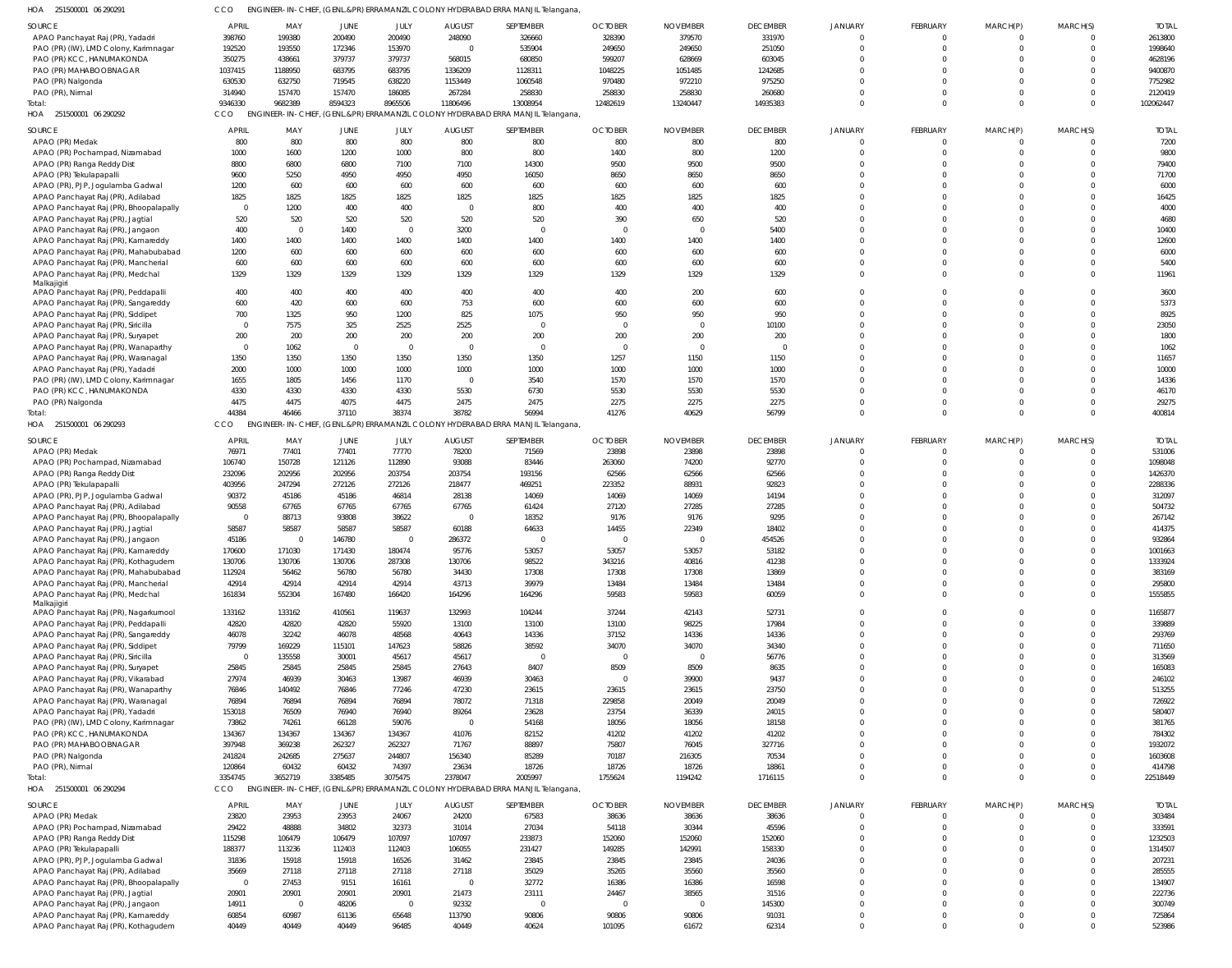| HOA 251500001 06 290294 | CCO ENGINEER-IN-CHIEF, (GENL.&PR) ERRAMANZIL COLONY HYDERABAD ERRA MANJIL Telangana, |
|-------------------------|--------------------------------------------------------------------------------------|

| SOURCE                                | <b>APRIL</b>   | MAY                                  | JUNE           | JULY           | <b>AUGUST</b>  | SEPTEMBER                                                                        | <b>OCTOBER</b> | <b>NOVEMBER</b>         | <b>DECEMBER</b> | <b>JANUARY</b> | FEBRUARY        | MARCH(P) | MARCH(S)     | <b>TOTAL</b>     |
|---------------------------------------|----------------|--------------------------------------|----------------|----------------|----------------|----------------------------------------------------------------------------------|----------------|-------------------------|-----------------|----------------|-----------------|----------|--------------|------------------|
| APAO Panchayat Raj (PR), Mahabubabad  | 34946          | 17473                                | 17571          | 17571          | 43917          | 30910                                                                            | 30910          | 30910                   | 24769           | $\Omega$       |                 |          |              | 248977           |
| APAO Panchayat Raj (PR), Mancherial   | 15169          | 15169                                | 15169          | 15169          | 15444          | 37285                                                                            | 22903          | 22903                   | 22903           | $\Omega$       |                 |          | $\Omega$     | 182114           |
| APAO Panchayat Raj (PR), Medchal      | 116631         | 163623                               | 120998         | 120174         | 118533         | 118533                                                                           | 153966         | 153966                  | 155530          | $\Omega$       |                 |          | $\Omega$     | 1221954          |
| Malkajigiri                           |                |                                      |                |                |                |                                                                                  |                |                         |                 |                |                 |          |              |                  |
| APAO Panchayat Raj (PR), Nagarkurnool | 41209          | 41209                                | 36757          | 37024          | 94841          | 70962                                                                            | 60080          | 67483                   | 83483           | $\Omega$       |                 |          |              | 533048           |
| APAO Panchayat Raj (PR), Peddapalli   | 13252          | 13252                                | 13252          | 23392          | 23392          | 23392                                                                            | 23392          | 15513                   | 32111           | $\Omega$       |                 |          |              | 180948           |
| APAO Panchayat Raj (PR), Sangareddy   | 17230          | 12056                                | 17230          | 18163          | 38449          | 25601                                                                            | 25601          | 25601                   | 25601           | $\Omega$       |                 |          |              | 205532           |
| APAO Panchayat Raj (PR), Siddipet     | 26764          | 42311                                | 33646          | 43711          | 62411          | 61005                                                                            | 54173          | 246497                  | 54655           | $\Omega$       |                 |          |              | 625173           |
| APAO Panchayat Raj (PR), Siricilla    | $\Omega$       | 47907                                | 10291          | 16130          | 16130          | $\sqrt{ }$                                                                       | $\overline{0}$ | $\overline{\mathbf{0}}$ | 96420           | $\Omega$       |                 |          |              | 186878           |
| APAO Panchayat Raj (PR), Suryapet     | 8762           | 8762                                 | 8762           | 8762           | 32096          | 13703                                                                            | 13885          | 13885                   | 14075           | $\Omega$       |                 |          |              | 122692           |
| APAO Panchayat Raj (PR), Vikarabad    | 10460          | 15428                                | 10329          | 5230           | 15428          | 10329                                                                            | $\overline{0}$ | 25798                   | 15469           | $\Omega$       |                 |          |              | 108471           |
| APAO Panchayat Raj (PR), Wanaparthy   | 23782          | 48192                                | 23782          | 23905          | 47461          | 35683                                                                            | 35683          | 35683                   | 35887           | $\Omega$       |                 |          |              | 310058           |
| APAO Panchayat Raj (PR), Waranagal    | 23795          | 23795                                | 23795          | 23795          | 24160          | 59808                                                                            | 33389          | 30296                   | 30296           | $\Omega$       |                 |          |              | 273129           |
| APAO Panchayat Raj (PR), Yadadri      | 51380          | 25690                                | 25824          | 25824          | 49334          | 38328                                                                            | 38553          | 62492                   | 38982           | $\Omega$       |                 |          |              | 356407           |
| PAO (PR) (IW), LMD Colony, Karimnagar | 31476          | 31682                                | 27487          | 23850          | $\overline{0}$ | 78417                                                                            | 34089          | 34089                   | 34327           | $\Omega$       |                 |          |              | 295417           |
|                                       |                | 59550                                |                |                |                |                                                                                  |                |                         |                 |                |                 |          |              |                  |
| PAO (PR) KCC, HANUMAKONDA             | 59550          |                                      | 59550          | 59550          | 84018          | 108486                                                                           | 84208          | 84208                   | 84208           | $\Omega$       |                 |          |              | 683328           |
| PAO (PR) MAHABOOBNAGAR                | 124105         | 115219                               | 82135          | 82135          | 174270         | 138284                                                                           | 123564         | 123987                  | 148653          | $\Omega$       |                 |          |              | 1112352          |
| PAO (PR) Nalgonda                     | 78261          | 78528                                | 88726          | 79185          | 153835         | 123145                                                                           | 110522         | 110712                  | 111108          | $\Omega$       |                 |          |              | 934022           |
| PAO (PR), Nirmal                      | 45198          | 22599                                | 22599          | 30383          | 36041          | 33437                                                                            | 33437          | 33437                   | 33677           | $\Omega$       |                 |          |              | 290808           |
| lotal:                                | 1283507        | 1267827                              | 1138419        | 1172732        | 1624750        | 1813412                                                                          | 1564318        | 1748325                 | 1843131         | $\Omega$       |                 |          | $\Omega$     | 13456421         |
| HOA 251500001 06 290295               | CCO            | <b>ENGINEER-IN-CHIEF</b>             |                |                |                | (GENL.&PR) ERRAMANZIL COLONY HYDERABAD ERRA MANJIL Telangana,                    |                |                         |                 |                |                 |          |              |                  |
| SOURCE                                | <b>APRIL</b>   | MAY                                  | JUNE           | JULY           | <b>AUGUST</b>  | SEPTEMBER                                                                        | <b>OCTOBER</b> | <b>NOVEMBER</b>         | <b>DECEMBER</b> | <b>JANUARY</b> | FEBRUARY        | MARCH(P) | MARCH(S)     | <b>TOTAL</b>     |
|                                       | $\Omega$       | $\overline{0}$                       | $\overline{0}$ | $\overline{0}$ | $\overline{0}$ | 141721                                                                           | $\overline{0}$ | $\Omega$                | $\mathbf 0$     | $\Omega$       |                 |          | $\Omega$     | 141721           |
| APAO Panchayat Raj (PR), Jagtial      |                |                                      |                |                |                |                                                                                  |                |                         |                 |                | - 0             |          |              |                  |
| APAO Panchayat Raj (PR), Mahabubabad  | $\Omega$       | $\overline{0}$                       | $\overline{0}$ | 31850          | $\Omega$       |                                                                                  | 100000         | 100000                  | $\Omega$        | $\Omega$       |                 |          | $\Omega$     | 231850           |
| APAO Panchayat Raj (PR), Peddapalli   | $\Omega$       | 55382                                | $\Omega$       | $\overline{0}$ | $\Omega$       |                                                                                  | $\Omega$       | $\Omega$                | $\Omega$        | $\Omega$       |                 |          | $\Omega$     | 55382            |
| APAO Panchayat Raj (PR), Sangareddy   | 21000          | $\overline{0}$                       | $\overline{0}$ | $\overline{0}$ | $\Omega$       |                                                                                  | $\overline{0}$ | $\Omega$                | $\Omega$        | $\Omega$       |                 |          | $\Omega$     | 21000            |
| PAO (PR) MAHABOOBNAGAR                | $\Omega$       | 5000                                 | $\overline{0}$ | 157990         |                |                                                                                  | $\overline{0}$ | $\Omega$                | 10781           | $\Omega$       |                 |          | $\Omega$     | 173771           |
| Total:                                | 21000          | 60382                                | $\Omega$       | 189840         | $\Omega$       | 141721                                                                           | 100000         | 100000                  | 10781           | $\Omega$       |                 | $\Omega$ | $\Omega$     | 623724           |
| HOA 251500001 06 290296               | CCO            |                                      |                |                |                | ENGINEER-IN-CHIEF, (GENL.&PR) ERRAMANZIL COLONY HYDERABAD ERRA MANJIL Telangana, |                |                         |                 |                |                 |          |              |                  |
|                                       | APRIL          | MAY                                  |                | JULY           | <b>AUGUST</b>  | SEPTEMBER                                                                        | <b>OCTOBER</b> |                         | <b>DECEMBER</b> |                |                 |          |              | <b>TOTAL</b>     |
| SOURCE                                |                |                                      | JUNE           |                |                |                                                                                  |                | <b>NOVEMBER</b>         |                 | JANUARY        | <b>FEBRUARY</b> | MARCH(P) | MARCH(S)     |                  |
| APAO (PR), PJP, Jogulamba Gadwal      |                | $\overline{0}$                       | $\overline{0}$ | $\overline{0}$ | $\Omega$       |                                                                                  | $\Omega$       | $\Omega$                | 116606          | $\Omega$       |                 |          |              | 116606           |
| APAO Panchayat Raj (PR), Jangaon      |                | $\Omega$                             | 30359          | $\overline{0}$ | $\Omega$       |                                                                                  | $\Omega$       | $\overline{0}$          | $\mathbf 0$     | $\Omega$       |                 |          | $\Omega$     | 30359            |
| APAO Panchayat Raj (PR), Kamareddy    |                | $\Omega$                             | $\Omega$       | $\Omega$       | $\Omega$       | $-390$                                                                           | $\Omega$       | 436713                  | $\Omega$        | $\Omega$       |                 |          |              | 436323           |
| APAO Panchayat Raj (PR), Mancherial   |                |                                      |                | $\Omega$       | $\Omega$       |                                                                                  | $\Omega$       | $\Omega$                | 110804          | $\Omega$       |                 |          |              | 110804           |
| APAO Panchayat Raj (PR), Siddipet     |                | $\Omega$                             |                | $\Omega$       | $\Omega$       |                                                                                  | $\Omega$       | 40895                   | 36732           | $\Omega$       |                 |          |              | 77627            |
| APAO Panchayat Raj (PR), Wanaparthy   |                |                                      |                | $\Omega$       | $\Omega$       |                                                                                  | $\Omega$       | 113266                  | C               | $\Omega$       |                 |          |              | 113266           |
| PAO (PR) KCC, HANUMAKONDA             |                | $\Omega$                             | $\Omega$       | $\Omega$       | 269130         |                                                                                  | $\Omega$       | $\Omega$                | $\Omega$        | $\Omega$       |                 |          |              | 269130           |
| PAO (PR) Nalgonda                     |                |                                      | $\Omega$       | $\Omega$       | $\Omega$       |                                                                                  | $\Omega$       | 439279                  | $\Omega$        | $\Omega$       |                 |          |              | 439279           |
| PAO (PR), Nirmal                      |                | $\Omega$                             | $\Omega$       | $\Omega$       | $\Omega$       |                                                                                  | $\Omega$       | $\Omega$                | 154456          | $\Omega$       |                 |          | $\Omega$     | 154456           |
| lotal:                                |                | $\Omega$                             | 30359          | $\mathbf{0}$   | 269130         | $-390$                                                                           | $\Omega$       | 1030153                 | 418598          | $\Omega$       |                 |          | $\Omega$     | 1747850          |
| HOA 251500001 06 310318               | CCO            | ENGINEER-IN-CHIEF,                   |                |                |                | (GENL.&PR) ERRAMANZIL COLONY HYDERABAD ERRA MANJIL Telangana,                    |                |                         |                 |                |                 |          |              |                  |
|                                       |                |                                      |                |                |                |                                                                                  |                |                         |                 |                |                 |          |              |                  |
|                                       |                |                                      |                |                |                |                                                                                  |                |                         |                 |                |                 |          |              |                  |
| <b>SOURCE</b>                         | <b>APRIL</b>   | MAY                                  | JUNE           | JULY           | <b>AUGUST</b>  | SEPTEMBER                                                                        | <b>OCTOBER</b> | <b>NOVEMBER</b>         | <b>DECEMBER</b> | JANUARY        | FEBRUARY        | MARCH(P) | MARCH(S)     | <b>TOTAL</b>     |
| APAO Panchayat Raj (PR), Kamareddy    | $\Omega$       | $\Omega$                             | $\Omega$       | $\overline{0}$ | $\Omega$       |                                                                                  | $\overline{0}$ | $\overline{0}$          | 20000           | $\Omega$       |                 |          | $\Omega$     | 20000            |
| APAO Panchayat Raj (PR), Waranagal    | $\Omega$       | $\overline{0}$                       | $\Omega$       | $\overline{0}$ | $\Omega$       |                                                                                  | $\Omega$       | 20000                   | $\Omega$        | $\Omega$       |                 | $\Omega$ | $\Omega$     | 20000            |
| PAO (PR) (IW), LMD Colony, Karimnagar | $\Omega$       | 20000                                | $\Omega$       | $\Omega$       | $\Omega$       |                                                                                  | $\overline{0}$ | $\Omega$                | $\overline{0}$  | $\Omega$       |                 |          | $\Omega$     | 20000            |
| lotal:                                | $\Omega$       | 20000                                | $\Omega$       | $\Omega$       | $\Omega$       |                                                                                  | $\Omega$       | 20000                   | 20000           | $\Omega$       |                 |          | $\Omega$     | 60000            |
| HOA 251500196 39 270272               | CCO            |                                      |                |                |                | ENGINEER-IN-CHIEF, (GENL.&PR) ERRAMANZIL COLONY HYDERABAD ERRA MANJIL Telangana, |                |                         |                 |                |                 |          |              |                  |
|                                       |                |                                      |                |                |                |                                                                                  |                |                         |                 |                |                 |          |              |                  |
| SOURCE                                | APRIL          | MAY                                  | <b>JUNE</b>    | JULY           | <b>AUGUST</b>  | SEPTEMBER                                                                        | <b>OCTOBER</b> | <b>NOVEMBER</b>         | <b>DECEMBER</b> | <b>JANUARY</b> | <b>FEBRUARY</b> | MARCH(P) | MARCH(S)     | <b>TOTAL</b>     |
| APAO Panchayat Raj (PR), Siricilla    | $\Omega$       | $\Omega$                             | $\Omega$       | $\overline{0}$ | $\overline{0}$ |                                                                                  | 1693283        | $\overline{0}$          | 0               | - 0            |                 |          | $\Omega$     | 1693283          |
| Total:                                | $\cap$         | $\Omega$                             | $\Omega$       | $\Omega$       | $\Omega$       |                                                                                  | 1693283        | $\Omega$                | $\Omega$        | $\Omega$       | $\Omega$        |          | $\Omega$     | 1693283          |
| HOA 251500196 41 270272               | CCO            |                                      |                |                |                | ENGINEER-IN-CHIEF, (GENL.&PR) ERRAMANZIL COLONY HYDERABAD ERRA MANJIL Telangana, |                |                         |                 |                |                 |          |              |                  |
|                                       |                |                                      |                |                |                |                                                                                  |                |                         |                 |                |                 |          |              |                  |
| SOURCE                                | APRIL          | MAY                                  | <b>JUNE</b>    | JULY           | <b>AUGUST</b>  | SEPTEMBER                                                                        | <b>OCTOBER</b> | <b>NOVEMBER</b>         | <b>DECEMBER</b> | <b>JANUARY</b> | FEBRUARY        | MARCH(P) | MARCH(S)     | <b>TOTAL</b>     |
| APAO (PR) Pochampad, Nizamabad        | $\Omega$       | $\overline{0}$                       | $\overline{0}$ | $\mathbf{0}$   | $\overline{0}$ | $\Omega$                                                                         | $\overline{0}$ | $\overline{0}$          | 2030870         | $\mathbf{0}$   | $\Omega$        |          | $\Omega$     | 2030870          |
| Total:                                | $\Omega$       | $\Omega$                             | $\Omega$       | $\Omega$       | $\Omega$       | $\Omega$                                                                         | $\Omega$       | $\overline{0}$          | 2030870         | $\Omega$       | $\Omega$        | $\Omega$ | $\mathbf 0$  | 2030870          |
| HOA 25150019625 46 310312             | CCO            |                                      |                |                |                | THE SECRETARY TO GOVT. PANCHAYATI RAJ DEPT. SECRETARIAT, HYDERABAD Telangana     |                |                         |                 |                |                 |          |              |                  |
| SOURCE                                | APRIL          | MAY                                  | <b>JUNE</b>    | JULY           | <b>AUGUST</b>  | SEPTEMBER                                                                        | <b>OCTOBER</b> | <b>NOVEMBER</b>         | <b>DECEMBER</b> | JANUARY        | FEBRUARY        | MARCH(P) | MARCH(S)     | <b>TOTAL</b>     |
|                                       |                | $\overline{0}$                       | $\overline{0}$ | $\overline{0}$ | $\overline{0}$ |                                                                                  | $\overline{0}$ | $\overline{0}$          |                 | 0              |                 |          |              |                  |
| PAO (PR) MAHABOOBNAGAR                | $\Omega$       | $\Omega$                             | $\Omega$       | $\overline{0}$ | $\Omega$       |                                                                                  | $\Omega$       | $\overline{0}$          | 36936           | $\Omega$       | $\Omega$        |          | $\Omega$     | 36936            |
| Total:                                |                |                                      |                |                |                |                                                                                  |                |                         | 36936           |                |                 |          |              | 36936            |
| HOA 251500800 14 310319               | CCO            |                                      |                |                |                | ENGINEER-IN-CHIEF, (GENL.&PR) ERRAMANZIL COLONY HYDERABAD ERRA MANJIL Telangana, |                |                         |                 |                |                 |          |              |                  |
| SOURCE                                | <b>APRIL</b>   | MAY                                  | <b>JUNE</b>    | JULY           | <b>AUGUST</b>  | SEPTEMBER                                                                        | <b>OCTOBER</b> | <b>NOVEMBER</b>         | <b>DECEMBER</b> | JANUARY        | <b>FEBRUARY</b> | MARCH(P) | MARCH(S)     | <b>TOTAL</b>     |
| APAO Panchayat Raj (PR), Jagtial      | $\Omega$       | $\overline{0}$                       | $\overline{0}$ | $\mathbf{0}$   | $\overline{0}$ | $\Omega$                                                                         | $\overline{0}$ | $\overline{0}$          | 57529           | $\Omega$       | $\Omega$        | $\Omega$ | $\Omega$     | 57529            |
| Total:                                | $\Omega$       | $\Omega$                             | $\overline{0}$ | $\Omega$       | $\Omega$       |                                                                                  | $\Omega$       | $\overline{0}$          | 57529           | $\Omega$       | $\Omega$        | $\Omega$ | $\mathbf{0}$ | 57529            |
| HOA 25150080025 14 310319             | CCO            |                                      |                |                |                | ENGINEER-IN-CHIEF, (GENL.&PR) ERRAMANZIL COLONY HYDERABAD ERRA MANJIL Telangana, |                |                         |                 |                |                 |          |              |                  |
|                                       |                |                                      |                |                |                |                                                                                  |                |                         |                 |                |                 |          |              |                  |
| SOURCE                                | <b>APRIL</b>   | MAY                                  | JUNE           | JULY           | <b>AUGUST</b>  | SEPTEMBER                                                                        | <b>OCTOBER</b> | <b>NOVEMBER</b>         | <b>DECEMBER</b> | <b>JANUARY</b> | <b>FEBRUARY</b> | MARCH(P) | MARCH(S)     | <b>TOTAL</b>     |
| APAO Panchayat Raj (PR), Sangareddy   |                | $\Omega$                             | $\overline{0}$ | $\overline{0}$ | $\overline{0}$ |                                                                                  | 1597016        | $\overline{0}$          | 0               | $\Omega$       |                 |          | $\Omega$     | 1597016          |
| APAO Panchayat Raj (PR), Vikarabad    | $\Omega$       | $\Omega$                             | $\Omega$       | $\overline{0}$ | $\Omega$       |                                                                                  | 690669         | $\Omega$                | $\Omega$        | $\Omega$       |                 |          |              | 690669           |
| Total:                                | $\cap$         | $\Omega$                             | $\overline{0}$ | $\Omega$       | $\Omega$       |                                                                                  | 2287685        | $\Omega$                | $\Omega$        | $\Omega$       |                 |          | $\Omega$     | 2287685          |
| HOA 270001101 25 010011               | CCO            | CHIEF ENGINEER, IRRIGATION, SURYAPET |                |                |                |                                                                                  |                |                         |                 |                |                 |          |              |                  |
|                                       |                |                                      |                |                |                |                                                                                  |                |                         |                 |                |                 |          |              |                  |
| <b>SOURCE</b>                         | <b>APRIL</b>   | MAY                                  | JUNE           | JULY           | <b>AUGUST</b>  | SEPTEMBER                                                                        | <b>OCTOBER</b> | <b>NOVEMBER</b>         | <b>DECEMBER</b> | JANUARY        | <b>FEBRUARY</b> | MARCH(P) | MARCH(S)     | <b>TOTAL</b>     |
| APAO Irrigation, Suryapet             | 5943505        | 9400769                              | 7531824        | 8159212        | 12977662       | 12145544                                                                         | 11889772       | 12105380                | 12937425        | $\Omega$       |                 |          |              | 93091093         |
| PAO IRRIGATION DIVISION NALGONDA      | 723593         | $\overline{0}$                       | $\overline{0}$ | $\Omega$       | 104871         | $-104871$                                                                        | $\overline{0}$ | $\Omega$                | 0               | $\Omega$       | $\Omega$        | $\Omega$ | $\Omega$     | 723593           |
| Total:                                | 6667098        | 9400769                              | 7531824        | 8159212        | 13082533       | 12040673                                                                         | 11889772       | 12105380                | 12937425        | $\Omega$       |                 | $\Omega$ | $\Omega$     | 93814686         |
| HOA 270001101 25 010012               | CCO            | CHIEF ENGINEER, IRRIGATION, SURYAPET |                |                |                |                                                                                  |                |                         |                 |                |                 |          |              |                  |
| SOURCE                                | APRIL          | MAY                                  | JUNE           | JULY           | <b>AUGUST</b>  | SEPTEMBER                                                                        | <b>OCTOBER</b> | <b>NOVEMBER</b>         | <b>DECEMBER</b> | JANUARY        | FEBRUARY        | MARCH(P) | MARCH(S)     | <b>TOTAL</b>     |
|                                       |                |                                      |                |                |                |                                                                                  |                |                         |                 | 0              |                 |          |              |                  |
| APAO Irrigation, Suryapet<br>Total:   | 10833<br>10833 | 24691<br>24691                       | 16418<br>16418 | 18993<br>18993 | 17793<br>17793 | 18393<br>18393                                                                   | 18393<br>18393 | 20293<br>20293          | 18393<br>18393  | $\overline{0}$ | $\Omega$        |          | $\mathbf{0}$ | 164200<br>164200 |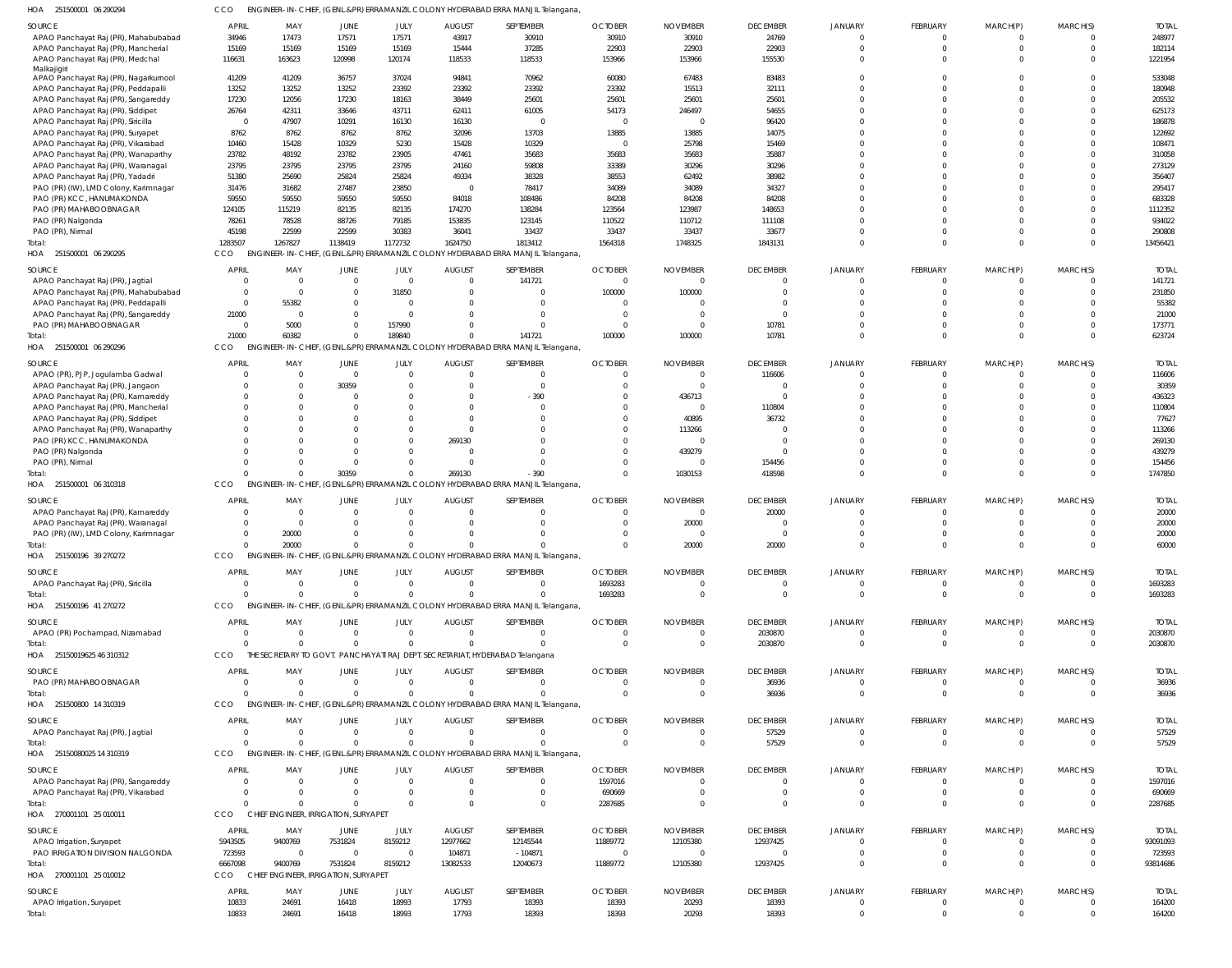| HOA 270001101 25 010013                                       | CCO                              |                      | CHIEF ENGINEER, IRRIGATION, SURYAPE              |                            |                          |                               |                           |                            |                            |                                |                               |                                |                                  |                         |
|---------------------------------------------------------------|----------------------------------|----------------------|--------------------------------------------------|----------------------------|--------------------------|-------------------------------|---------------------------|----------------------------|----------------------------|--------------------------------|-------------------------------|--------------------------------|----------------------------------|-------------------------|
| SOURCE                                                        | APRIL                            | MAY                  | JUNE                                             | JULY                       | <b>AUGUST</b>            | SEPTEMBER                     | <b>OCTOBER</b>            | <b>NOVEMBER</b>            | <b>DECEMBER</b>            | <b>JANUARY</b>                 | FEBRUARY                      | MARCH(P)                       | MARCH(S)                         | <b>TOTAL</b>            |
| APAO Irrigation, Suryapet<br>PAO IRRIGATION DIVISION KHAMMAM  | 2284153<br>$\overline{0}$        | 3664958<br>$\Omega$  | 2891632<br>$\overline{0}$                        | 3170340<br>$\mathbf 0$     | 1902402<br>$\Omega$      | 1880128<br>287300             | 1310384<br>$\Omega$       | 1257275<br>$\Omega$        | 1307488<br>$\mathbf 0$     | $\mathbf{0}$<br>$\mathbf 0$    | $^{\circ}$<br>$\mathbf 0$     | $^{\circ}$<br>$\mathbf 0$      | $\overline{0}$<br>$\overline{0}$ | 19668760<br>287300      |
| PAO IRRIGATION DIVISION NALGONDA                              | 277412                           |                      | $\Omega$                                         | $\Omega$                   | $\Omega$                 | $\overline{0}$                | $\Omega$                  | $\Omega$                   | $\Omega$                   | $\Omega$                       | $\mathbf 0$                   | $\mathbf 0$                    | $\overline{0}$                   | 277412                  |
| Total:<br>HOA 270001101 25 010016                             | 2561565<br>CCO                   | 3664958              | 2891632<br>CHIEF ENGINEER, IRRIGATION, SURYAPET  | 3170340                    | 1902402                  | 2167428                       | 1310384                   | 1257275                    | 1307488                    | $\Omega$                       | $\mathbf 0$                   | $\overline{0}$                 | $\Omega$                         | 20233472                |
| SOURCE                                                        | APRIL                            | MAY                  | JUNE                                             | JULY                       | <b>AUGUST</b>            | SEPTEMBER                     | <b>OCTOBER</b>            | <b>NOVEMBER</b>            | <b>DECEMBER</b>            | <b>JANUARY</b>                 | FEBRUARY                      | MARCH(P)                       | MARCH(S)                         | <b>TOTAL</b>            |
| APAO Irrigation, Suryapet<br>PAO IRRIGATION DIVISION NALGONDA | 874585<br>42970                  | 1250683<br>$\Omega$  | 957611<br>$\overline{0}$                         | 1078669<br>$\mathbf 0$     | 1673971<br>$\Omega$      | 1461343<br>$\overline{0}$     | 1384583<br>- 0            | 1403699<br>$\Omega$        | 1486748<br>$\mathbf 0$     | $\mathbf{0}$<br>$\Omega$       | $\mathbf{0}$<br>$\mathbf 0$   | $\mathbf 0$<br>$\mathbf{0}$    | $\overline{0}$<br>$\overline{0}$ | 11571892<br>42970       |
| Total:<br>HOA 270001101 25 010017                             | 917555<br><b>CCO</b>             | 1250683              | 957611<br>CHIEF ENGINEER, IRRIGATION, SURYAPET   | 1078669                    | 1673971                  | 1461343                       | 1384583                   | 1403699                    | 1486748                    | $\Omega$                       | $\mathbf 0$                   | $\overline{0}$                 | $\Omega$                         | 11614862                |
| SOURCE                                                        | <b>APRIL</b>                     | MAY                  | JUNE                                             | JULY                       | <b>AUGUST</b>            | SEPTEMBER                     | <b>OCTOBER</b>            | <b>NOVEMBER</b>            | <b>DECEMBER</b>            | <b>JANUARY</b>                 | FEBRUARY                      | MARCH(P)                       | MARCH(S)                         | <b>TOTAL</b>            |
| APAO Irrigation, Jagtial<br>APAO Irrigation, Suryapet         | $\overline{0}$<br>$\overline{0}$ | $\Omega$<br>25267    | - 0<br>$\Omega$                                  | $\mathbf 0$<br>271496      | $\Omega$<br>98413        | $\overline{0}$<br>50070       | 10000<br>66308            | $\Omega$<br>400940         | $\mathbf{0}$<br>11000      | $\Omega$<br>$\mathbf 0$        | $^{\circ}$<br>$\mathbf 0$     | $\overline{0}$<br>$\mathbf 0$  | $\overline{0}$<br>$\overline{0}$ | 10000<br>923494         |
| PAO IRRIGATION DIVISION KHAMMAM                               | $\overline{0}$                   | $\Omega$             | $\mathbf{0}$                                     | $\mathbf 0$                | $\Omega$                 | $\overline{0}$                | $\overline{0}$            | $\Omega$                   | 18648                      | $\Omega$                       | $\mathbf 0$                   | $\mathbf 0$                    | $\overline{0}$                   | 18648                   |
| Total:<br>HOA 270001101 25 010018                             | $\Omega$<br>CCO                  | 25267                | $\Omega$<br>CHIEF ENGINEER, IRRIGATION, SURYAPE  | 271496                     | 98413                    | 50070                         | 76308                     | 400940                     | 29648                      | $\Omega$                       | $\mathbf 0$                   | $\mathbf{0}$                   | $\Omega$                         | 952142                  |
| SOURCE                                                        | <b>APRIL</b>                     | MAY                  | JUNE                                             | JULY                       | <b>AUGUST</b>            | SEPTEMBER                     | <b>OCTOBER</b>            | <b>NOVEMBER</b>            | <b>DECEMBER</b>            | <b>JANUARY</b>                 | FEBRUARY                      | MARCH(P)                       | MARCH(S)                         | <b>TOTAL</b>            |
| APAO Irrigation, Suryapet                                     | $\overline{0}$                   | 78523                | $\overline{0}$                                   | $\mathbf 0$                | $\Omega$                 | 2183545                       | $\Omega$                  | 534735                     | 453323                     | $\mathbf{0}$                   | $\mathbf{0}$                  | $\mathbf 0$                    | $\overline{0}$                   | 3250126                 |
| Total:<br>HOA 270001101 25 110111                             | $\mathsf{C}$<br>CCO              | 78523                | $\Omega$<br>CHIEF ENGINEER, IRRIGATION, SURYAPET | $\mathbf 0$                | $\Omega$                 | 2183545                       | $\Omega$                  | 534735                     | 453323                     | $\Omega$                       | $\overline{0}$                | $\overline{0}$                 | $\overline{0}$                   | 3250126                 |
| SOURCE                                                        | <b>APRIL</b>                     | MAY                  | JUNE                                             | JULY                       | <b>AUGUST</b>            | SEPTEMBER                     | <b>OCTOBER</b>            | <b>NOVEMBER</b>            | <b>DECEMBER</b>            | <b>JANUARY</b>                 | FEBRUARY                      | MARCH(P)                       | MARCH(S)                         | <b>TOTAL</b>            |
| APAO Irrigation, Suryapet                                     | $\overline{0}$                   | $\Omega$             | 114879                                           | $\mathbf 0$                | $\Omega$                 | 7710                          | 111537                    | 193267                     | 48925                      | $\Omega$                       | $^{\circ}$                    | 0                              | $\overline{0}$                   | 476318                  |
| Total:<br>HOA 270001101 25 130131                             | $\Omega$<br>CCO                  | $\Omega$             | 114879<br>CHIEF ENGINEER, IRRIGATION, SURYAPET   | $\mathbf 0$                | $\Omega$                 | 7710                          | 111537                    | 193267                     | 48925                      | $\Omega$                       | $\mathbf{0}$                  | $\overline{0}$                 | $\overline{0}$                   | 476318                  |
| SOURCE                                                        | <b>APRIL</b>                     | MAY                  | JUNE                                             | JULY                       | <b>AUGUST</b>            | SEPTEMBER                     | <b>OCTOBER</b>            | <b>NOVEMBER</b>            | <b>DECEMBER</b>            | <b>JANUARY</b>                 | FEBRUARY                      | MARCH(P)                       | MARCH(S)                         | <b>TOTAL</b>            |
| APAO Irrigation, Suryapet                                     | $\overline{0}$                   | 44052                | 43076                                            | 6967                       | 17578                    | 3060                          | 15306                     | 6350                       | 15146                      | $\mathbf{0}$                   | $\mathbf{0}$                  | $\mathbf{0}$                   | $\overline{0}$                   | 151535                  |
| Total:<br>HOA 270001101 25 130132                             | $\Omega$<br>CCO                  | 44052                | 43076<br>CHIEF ENGINEER, IRRIGATION, SURYAPET    | 6967                       | 17578                    | 3060                          | 15306                     | 6350                       | 15146                      | $\Omega$                       | $\overline{0}$                | $\overline{0}$                 | $\overline{0}$                   | 151535                  |
| SOURCE                                                        | <b>APRIL</b>                     | MAY                  | JUNE                                             | JULY                       | <b>AUGUST</b>            | SEPTEMBER                     | <b>OCTOBER</b>            | <b>NOVEMBER</b>            | <b>DECEMBER</b>            | <b>JANUARY</b>                 | FEBRUARY                      | MARCH(P)                       | MARCH(S)                         | <b>TOTAL</b>            |
| APAO Irrigation, Suryapet<br>Total:                           | $\overline{0}$<br>$\Omega$       | $\Omega$             | 301234<br>301234                                 | 4275<br>4275               | 131250<br>131250         | 300407<br>300407              | 394639<br>394639          | 324376<br>324376           | 28475<br>28475             | $\mathbf{0}$<br>$\Omega$       | $\mathbf{0}$<br>$\mathbf{0}$  | $\mathbf{0}$<br>$\overline{0}$ | $\overline{0}$<br>$\overline{0}$ | 1484656<br>1484656      |
| HOA 270001101 25 130134                                       | CCO                              |                      | CHIEF ENGINEER, IRRIGATION, SURYAPET             |                            |                          |                               |                           |                            |                            |                                |                               |                                |                                  |                         |
| SOURCE                                                        | <b>APRIL</b><br>$\overline{0}$   | MAY                  | JUNE<br>377144                                   | JULY<br>345719             | <b>AUGUST</b><br>408576  | SEPTEMBER<br>357534           | <b>OCTOBER</b><br>909188  | <b>NOVEMBER</b><br>627236  | <b>DECEMBER</b><br>896233  | <b>JANUARY</b><br>$\mathbf{0}$ | FEBRUARY<br>$\mathbf{0}$      | MARCH(P)<br>$\mathbf{0}$       | MARCH(S)<br>$\overline{0}$       | <b>TOTAL</b><br>3921630 |
| APAO Irrigation, Suryapet<br>Total:                           | $\Omega$                         |                      | 377144                                           | 345719                     | 408576                   | 357534                        | 909188                    | 627236                     | 896233                     | $\Omega$                       | $\mathbf{0}$                  | $\overline{0}$                 | $\overline{0}$                   | 3921630                 |
| HOA 270001101 25 130135                                       | CCO                              |                      | CHIEF ENGINEER, IRRIGATION, SURYAPET             |                            |                          |                               |                           |                            |                            |                                |                               |                                |                                  |                         |
| SOURCE                                                        | <b>APRIL</b>                     | MAY                  | JUNE                                             | JULY                       | <b>AUGUST</b>            | SEPTEMBER                     | <b>OCTOBER</b>            | <b>NOVEMBER</b>            | <b>DECEMBER</b>            | <b>JANUARY</b>                 | FEBRUARY                      | MARCH(P)                       | MARCH(S)                         | <b>TOTAL</b>            |
| APAO Irrigation, Suryapet<br>Total:                           | $\overline{0}$<br>$\Omega$       | 45926<br>45926       | 16027<br>16027                                   | 12727<br>12727             | 36108<br>36108           | 19075<br>19075                | 26542<br>26542            | 40334<br>40334             | 120369<br>120369           | 0<br>$\Omega$                  | 0<br>$\mathbf{0}$             | 0<br>$\overline{0}$            | $\overline{0}$<br>$\overline{0}$ | 317108<br>317108        |
| HOA 270001101 25 140                                          | CCO                              |                      | CHIEF ENGINEER, IRRIGATION, SURYAPE              |                            |                          |                               |                           |                            |                            |                                |                               |                                |                                  |                         |
| SOURCE                                                        | <b>APRIL</b>                     | MAY                  | JUNE                                             | JULY                       | <b>AUGUST</b>            | SEPTEMBER                     | <b>OCTOBER</b>            | <b>NOVEMBER</b>            | <b>DECEMBER</b>            | <b>JANUARY</b>                 | FEBRUARY                      | MARCH(P)                       | MARCH(S)                         | <b>TOTAL</b>            |
| APAO Irrigation, Suryapet<br>Total:                           | C<br>$\overline{0}$              | $\Omega$             | 0<br>$\Omega$                                    | $\mathbf 0$<br>$\mathbf 0$ | $\Omega$<br>$\Omega$     | $\mathbf 0$<br>$\mathbf 0$    | - 0<br>$\Omega$           | $\Omega$                   | 530820<br>530820           | $\mathbf 0$<br>$\Omega$        | $\mathbf 0$<br>$\overline{0}$ | 0<br>$\overline{0}$            | $\Omega$<br>$\Omega$             | 530820<br>530820        |
| HOA 270001101 25 240                                          | CCO                              |                      | CHIEF ENGINEER, IRRIGATION, SURYAPET             |                            |                          |                               |                           |                            |                            |                                |                               |                                |                                  |                         |
| SOURCE                                                        | <b>APRIL</b>                     | MAY                  | <b>JUNE</b>                                      | JULY                       | <b>AUGUST</b>            | SEPTEMBER                     | <b>OCTOBER</b>            | <b>NOVEMBER</b>            | <b>DECEMBER</b>            | <b>JANUARY</b>                 | FEBRUARY                      | MARCH(P)                       | MARCH(S)                         | <b>TOTAL</b>            |
| APAO Irrigation, Suryapet<br>Total:                           | $\overline{0}$<br>$\Omega$       | $\Omega$<br>$\Omega$ | 48948<br>48948                                   | 79089<br>79089             | $\Omega$<br>$\Omega$     | 145220<br>145220              | $\Omega$<br>$\Omega$      | $\Omega$<br>$\Omega$       | 55281<br>55281             | $\mathbf 0$<br>$\mathbf 0$     | $^{\circ}$<br>$\overline{0}$  | $^{\circ}$<br>$\mathbf 0$      | $\overline{0}$<br>$\overline{0}$ | 328538<br>328538        |
| HOA 270001101 25 290291                                       | CCO                              |                      | CHIEF ENGINEER, IRRIGATION, SURYAPE              |                            |                          |                               |                           |                            |                            |                                |                               |                                |                                  |                         |
| SOURCE<br>APAO Irrigation, Suryapet                           | APRIL<br>$\overline{0}$          | MAY<br>1272050       | JUNE<br>591610                                   | JULY<br>738685             | <b>AUGUST</b><br>1258510 | SEPTEMBER<br>1072760          | <b>OCTOBER</b><br>1072760 | <b>NOVEMBER</b><br>1077390 | <b>DECEMBER</b><br>1083970 | <b>JANUARY</b><br>$\mathbf 0$  | FEBRUARY<br>$\mathbf 0$       | MARCH(P)<br>$\mathbf 0$        | MARCH(S)<br>$\overline{0}$       | <b>TOTAL</b><br>8167735 |
| PAO IRRIGATION DIVISION KHAMMAM                               | 224323                           |                      | $\overline{0}$                                   | $\mathbf 0$                | - 0                      | $\overline{0}$                |                           |                            | $\Omega$                   |                                | $\mathbf 0$                   | $\mathbf 0$                    | $\Omega$                         | 224323                  |
| PAO IRRIGATION DIVISION NALGONDA<br>Total:                    | $\overline{0}$<br>224323         | - 0<br>1272050       | 17165<br>608775                                  | $\mathbf 0$<br>738685      | $\Omega$<br>1258510      | $\mathbf 0$<br>1072760        | $\Omega$<br>1072760       | $\Omega$<br>1077390        | $\overline{0}$<br>1083970  | $\Omega$<br>$\Omega$           | $\mathbf 0$<br>$\mathbf 0$    | $\mathbf 0$<br>$\overline{0}$  | $\Omega$<br>$\Omega$             | 17165<br>8409223        |
| HOA 270001101 25 290292                                       | CCO                              |                      | CHIEF ENGINEER, IRRIGATION, SURYAPET             |                            |                          |                               |                           |                            |                            |                                |                               |                                |                                  |                         |
| SOURCE                                                        | <b>APRIL</b>                     | MAY                  | JUNE                                             | JULY                       | <b>AUGUST</b>            | SEPTEMBER                     | <b>OCTOBER</b>            | <b>NOVEMBER</b>            | <b>DECEMBER</b>            | <b>JANUARY</b>                 | FEBRUARY                      | MARCH(P)                       | MARCH(S)                         | <b>TOTAL</b>            |
| APAO Irrigation, Suryapet<br>Total:                           | C<br>$\Omega$                    | 4000<br>4000         | 2000<br>2000                                     | 2000<br>2000               | 2000<br>2000             | $\mathbf 0$<br>$\mathbf 0$    | - 0<br>$\Omega$           | $\Omega$<br>$\Omega$       | $\mathbf 0$<br>$\mathbf 0$ | 0<br>$\Omega$                  | $^{\circ}$<br>$\mathbf{0}$    | 0<br>$\overline{0}$            | $\overline{0}$<br>$\overline{0}$ | 10000<br>10000          |
| HOA 270001101 25 290293                                       | CCO                              |                      | CHIEF ENGINEER, IRRIGATION, SURYAPET             |                            |                          |                               |                           |                            |                            |                                |                               |                                |                                  |                         |
| SOURCE                                                        | <b>APRIL</b>                     | MAY                  | <b>JUNE</b>                                      | JULY                       | <b>AUGUST</b>            | SEPTEMBER                     | <b>OCTOBER</b>            | <b>NOVEMBER</b>            | <b>DECEMBER</b>            | <b>JANUARY</b>                 | FEBRUARY                      | MARCH(P)                       | MARCH(S)                         | <b>TOTAL</b>            |
| APAO Irrigation, Suryapet<br>PAO IRRIGATION DIVISION NALGONDA | $\overline{0}$<br>$\overline{0}$ | 488048<br>32514      | 226988<br>46520                                  | 283378<br>$\mathbf 0$      | 167475<br>$\Omega$       | 77588<br>$\mathbf 0$          | 77588<br>$\overline{0}$   | 77924<br>$\overline{0}$    | 78402<br>$\mathbf 0$       | 0<br>$\Omega$                  | $\mathbf 0$<br>$\mathbf 0$    | 0<br>$\mathbf 0$               | $\overline{0}$<br>$\overline{0}$ | 1477391<br>79034        |
| Total:                                                        | $\Omega$                         | 520562               | 273508                                           | 283378                     | 167475                   | 77588                         | 77588                     | 77924                      | 78402                      | $\Omega$                       | $\overline{0}$                | $\overline{0}$                 | $\Omega$                         | 1556425                 |
| HOA 270001101 25 290294                                       | CCO                              |                      | CHIEF ENGINEER, IRRIGATION, SURYAPET             |                            |                          |                               |                           |                            |                            |                                |                               |                                |                                  |                         |
| SOURCE<br>APAO Irrigation, Suryapet                           | <b>APRIL</b><br>$\overline{0}$   | MAY<br>159744        | JUNE<br>74332                                    | JULY<br>94588              | <b>AUGUST</b><br>167113  | SEPTEMBER<br>123625           | <b>OCTOBER</b><br>123625  | <b>NOVEMBER</b><br>124227  | <b>DECEMBER</b><br>125011  | <b>JANUARY</b><br>$\Omega$     | FEBRUARY<br>$^{\circ}$        | MARCH(P)<br>0                  | MARCH(S)<br>$\overline{0}$       | <b>TOTAL</b><br>992265  |
| Total:                                                        | $\overline{0}$                   | 159744               | 74332                                            | 94588                      | 167113                   | 123625                        | 123625                    | 124227                     | 125011                     | $\Omega$                       | $\mathbf{0}$                  | $\overline{0}$                 | $\overline{0}$                   | 992265                  |
| HOA 270001101 25 290295                                       | CCO                              |                      | CHIEF ENGINEER, IRRIGATION, SURYAPET             |                            |                          |                               |                           |                            |                            |                                |                               |                                |                                  |                         |
| SOURCE                                                        | <b>APRIL</b>                     | MAY                  | JUNE                                             | JULY                       | <b>AUGUST</b>            | SEPTEMBER                     | <b>OCTOBER</b>            | <b>NOVEMBER</b>            | <b>DECEMBER</b>            | <b>JANUARY</b>                 | FEBRUARY                      | MARCH(P)                       | MARCH(S)                         | <b>TOTAL</b>            |
| APAO Irrigation, Suryapet<br>Total:                           | $\mathbf{0}$<br>$\Omega$         |                      | 0<br>$\Omega$                                    | 27500<br>27500             | $\Omega$<br>$\Omega$     | $\overline{0}$<br>$\mathbf 0$ | - 0<br>$\Omega$           | $\Omega$                   | 0<br>$\mathbf 0$           | 0<br>$\mathbf 0$               | $\mathbf 0$<br>$\overline{0}$ | 0<br>$\overline{0}$            | $\overline{0}$<br>$\overline{0}$ | 27500<br>27500          |
| HOA 270001101 25 290296                                       | CCO                              |                      | CHIEF ENGINEER, IRRIGATION, SURYAPET             |                            |                          |                               |                           |                            |                            |                                |                               |                                |                                  |                         |
| SOURCE                                                        | <b>APRIL</b>                     | MAY                  | JUNE                                             | JULY                       | <b>AUGUST</b>            | SEPTEMBER                     | <b>OCTOBER</b>            | <b>NOVEMBER</b>            | <b>DECEMBER</b>            | <b>JANUARY</b>                 | FEBRUARY                      | MARCH(P)                       | MARCH(S)                         | <b>TOTAL</b>            |
| APAO Irrigation, Suryapet<br>Total:                           | $\overline{0}$<br>$\Omega$       | $\Omega$<br>$\Omega$ | $\mathbf{0}$<br>$\Omega$                         | $\mathbf 0$<br>$\mathbf 0$ | $\Omega$<br>$\Omega$     | 365989<br>365989              | $\Omega$<br>$\Omega$      | $\Omega$<br>$\Omega$       | 106450<br>106450           | $\mathbf 0$<br>$\mathbf 0$     | $\mathbf 0$<br>$\mathbf 0$    | $\mathbf 0$<br>$\mathbf 0$     | $\overline{0}$<br>$\overline{0}$ | 472439<br>472439        |
|                                                               |                                  |                      |                                                  |                            |                          |                               |                           |                            |                            |                                |                               |                                |                                  |                         |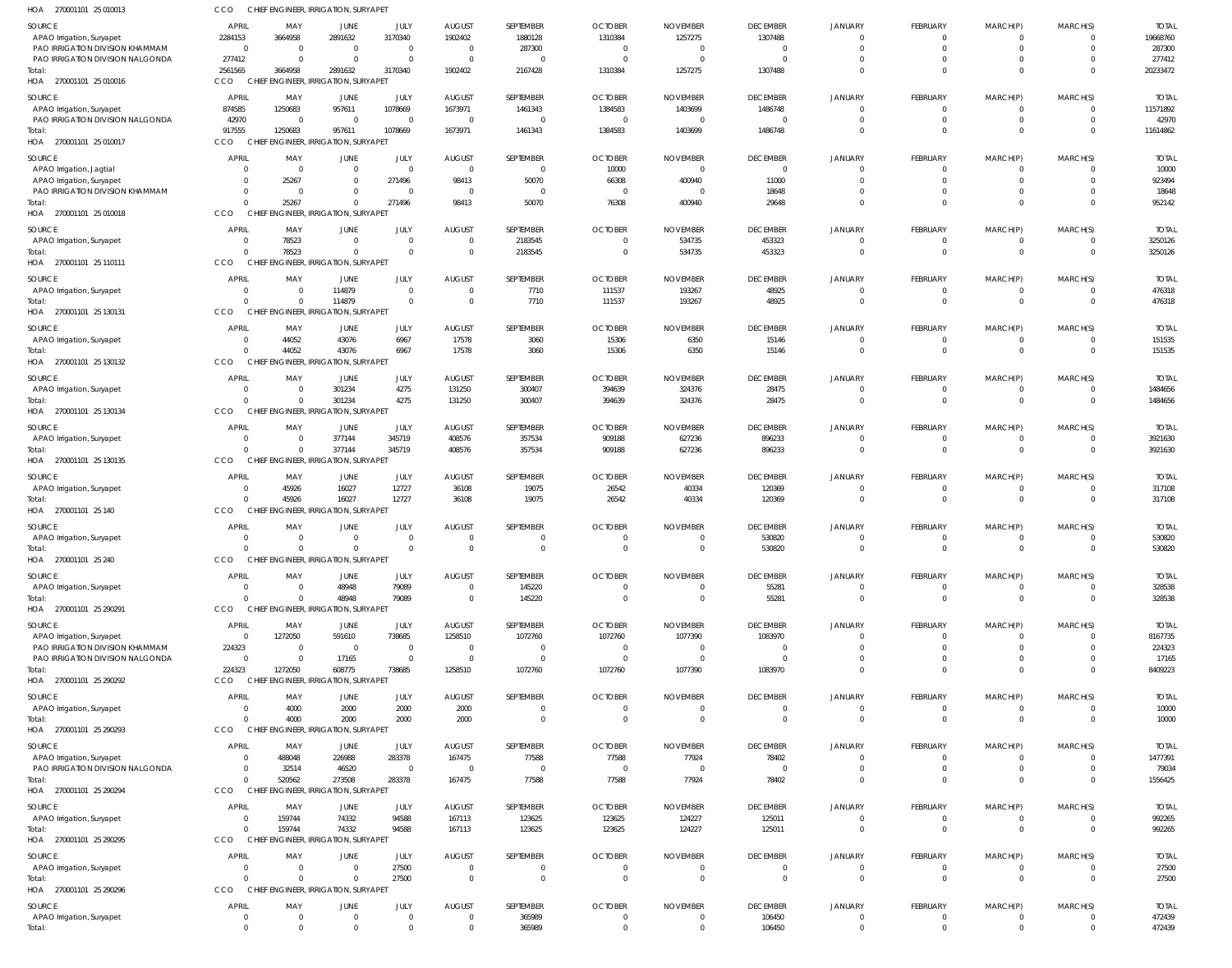| HOA 270001101 25 300301                                                  | CCO                                                     |                                         | CHIEF ENGINEER, IRRIGATION, SURYAPET                               |                                          |                                             |                                             |                                                    |                                                     |                                                     |                                                    |                                                |                                        |                                         |                                      |
|--------------------------------------------------------------------------|---------------------------------------------------------|-----------------------------------------|--------------------------------------------------------------------|------------------------------------------|---------------------------------------------|---------------------------------------------|----------------------------------------------------|-----------------------------------------------------|-----------------------------------------------------|----------------------------------------------------|------------------------------------------------|----------------------------------------|-----------------------------------------|--------------------------------------|
| SOURCE<br>APAO Irrigation, Suryapet<br>Total:                            | <b>APRIL</b><br>$\overline{0}$<br>$\Omega$              | MAY<br>$\overline{0}$<br>$\Omega$       | JUNE<br>$\Omega$<br>$\Omega$                                       | JULY<br>$\overline{0}$<br>$\overline{0}$ | <b>AUGUST</b><br>$\overline{0}$<br>$\Omega$ | SEPTEMBER<br>$\mathbf{0}$<br>$\mathbf 0$    | <b>OCTOBER</b><br>$\mathbf{0}$<br>$\Omega$         | <b>NOVEMBER</b><br>$\overline{0}$<br>$\overline{0}$ | <b>DECEMBER</b><br>218400<br>218400                 | <b>JANUARY</b><br>$\overline{0}$<br>$\Omega$       | <b>FEBRUARY</b><br>0<br>$\mathbf 0$            | MARCH(P)<br>0<br>$\mathbf 0$           | MARCH(S)<br>$\Omega$<br>$\Omega$        | <b>TOTAL</b><br>218400<br>218400     |
| HOA 270001101 25 300302                                                  | CCO                                                     |                                         | CHIEF ENGINEER, IRRIGATION, SURYAPET                               |                                          |                                             |                                             |                                                    |                                                     |                                                     |                                                    |                                                |                                        |                                         |                                      |
| SOURCE<br>APAO Irrigation, Suryapet<br>Total:<br>HOA 270001101 25 310318 | <b>APRIL</b><br>$\overline{0}$<br>$\overline{0}$<br>CCO | MAY<br>42993<br>42993                   | JUNE<br>97093<br>97093<br>CHIEF ENGINEER, IRRIGATION, SURYAPET     | JULY<br>$\Omega$<br>$\mathbf 0$          | <b>AUGUST</b><br>323694<br>323694           | SEPTEMBER<br>$\mathbf{0}$<br>$\mathbf 0$    | <b>OCTOBER</b><br>21780<br>21780                   | <b>NOVEMBER</b><br>310610<br>310610                 | <b>DECEMBER</b><br>3253989<br>3253989               | <b>JANUARY</b><br>$\Omega$                         | <b>FEBRUARY</b><br>0<br>$\mathbf 0$            | MARCH(P)<br>0<br>$\mathbf 0$           | MARCH(S)<br>$\Omega$                    | <b>TOTAL</b><br>4050159<br>4050159   |
| SOURCE<br>APAO Irrigation, Suryapet<br>Total:                            | <b>APRIL</b><br>$\overline{0}$<br>$\Omega$              | MAY<br>$\overline{0}$<br>$\Omega$       | JUNE<br>$\Omega$<br>$\Omega$                                       | JULY<br>$\overline{0}$<br>$\overline{0}$ | <b>AUGUST</b><br>20000<br>20000             | SEPTEMBER<br>$\mathbf{0}$<br>$\mathbf 0$    | <b>OCTOBER</b><br>$\overline{0}$<br>$\overline{0}$ | <b>NOVEMBER</b><br>$\overline{0}$<br>$\overline{0}$ | <b>DECEMBER</b><br>$\overline{0}$<br>$\overline{0}$ | <b>JANUARY</b><br>$\Omega$                         | FEBRUARY<br>$\mathbf 0$<br>$\overline{0}$      | MARCH(P)<br>0<br>$\mathbf 0$           | MARCH(S)<br>$\Omega$<br>$\overline{0}$  | <b>TOTAL</b><br>20000<br>20000       |
| HOA 270001101 25 510511<br>SOURCE                                        | CCO<br><b>APRIL</b>                                     | MAY                                     | CHIEF ENGINEER, IRRIGATION, SURYAPET<br>JUNE                       | JULY                                     | <b>AUGUST</b>                               | SEPTEMBER                                   | <b>OCTOBER</b>                                     | <b>NOVEMBER</b>                                     | <b>DECEMBER</b>                                     | <b>JANUARY</b>                                     | <b>FEBRUARY</b>                                | MARCH(P)                               | MARCH(S)                                | <b>TOTAL</b>                         |
| APAO Irrigation, Suryapet<br>Total:<br>HOA 270001101 27 270272           | $\overline{0}$<br>$\Omega$<br>CCO                       | $\overline{0}$<br>$\Omega$              | 5700<br>5700<br>CHIEF ENGINEER, IRRIGATION, SURYAPET               | 19300<br>19300                           | $\Omega$<br>$\Omega$                        | $\mathbf{0}$<br>$\mathbf 0$                 | $\Omega$<br>$\Omega$                               | $\overline{0}$<br>$\overline{0}$                    | $\overline{0}$<br>$\overline{0}$                    | $\Omega$<br>$\Omega$                               | 0<br>$\mathbf 0$                               | 0<br>$\mathbf 0$                       | $\Omega$<br>$\Omega$                    | 25000<br>25000                       |
| SOURCE<br>PAO (W&P) NSP, TEKULAPALLY<br>Total:                           | <b>APRIL</b><br>$\overline{0}$<br>$\Omega$              | MAY<br>$\overline{0}$<br>$\Omega$       | JUNE<br>$\Omega$<br>$\Omega$                                       | JULY<br>$\overline{0}$<br>$\overline{0}$ | <b>AUGUST</b><br>$\Omega$<br>$\Omega$       | SEPTEMBER<br>$\mathbf{0}$<br>$\mathbf 0$    | <b>OCTOBER</b><br>$\Omega$<br>$\Omega$             | <b>NOVEMBER</b><br>$\overline{0}$<br>$\overline{0}$ | <b>DECEMBER</b><br>430982<br>430982                 | <b>JANUARY</b><br>$\Omega$<br>$\Omega$             | <b>FEBRUARY</b><br>0<br>$\mathbf 0$            | MARCH(P)<br>0<br>$\mathbf 0$           | MARCH(S)<br>$\Omega$<br>$\Omega$        | <b>TOTAL</b><br>430982<br>430982     |
| HOA 270001110 27 270272                                                  | CCO                                                     |                                         | CHIEF ENGINEER, IRRIGATION, WANAPARTHY                             |                                          |                                             |                                             |                                                    |                                                     |                                                     |                                                    |                                                |                                        |                                         |                                      |
| SOURCE<br>PAO, PJP, Jogulamba Gadwal<br>Total:                           | <b>APRIL</b><br>$\overline{0}$<br>$\Omega$              | MAY<br>$\overline{0}$<br>$\Omega$       | JUNE<br>$\Omega$<br>$\Omega$                                       | JULY<br>$\overline{0}$<br>$\Omega$       | <b>AUGUST</b><br>$\Omega$<br>$\Omega$       | SEPTEMBER<br>$\mathbf{0}$<br>$\mathbf{0}$   | <b>OCTOBER</b><br>1083969<br>1083969               | <b>NOVEMBER</b><br>$\overline{0}$<br>$\circ$        | <b>DECEMBER</b><br>$\overline{0}$<br>$\overline{0}$ | <b>JANUARY</b>                                     | <b>FEBRUARY</b><br>$\mathbf 0$<br>$\mathbf{0}$ | MARCH(P)<br>0<br>$\mathbf 0$           | MARCH(S)<br>$\Omega$                    | <b>TOTAL</b><br>1083969<br>1083969   |
| HOA 270001110 27 290291                                                  | CCO                                                     |                                         | CHIEF ENGINEER, IRRIGATION, WANAPARTHY                             |                                          |                                             |                                             |                                                    |                                                     |                                                     |                                                    |                                                |                                        |                                         |                                      |
| SOURCE<br>PAO, PJP, Jogulamba Gadwal<br>Total:                           | <b>APRIL</b><br>1488990<br>1488990                      | MAY<br>$\overline{0}$<br>$\Omega$       | JUNE<br>$\Omega$<br>$\Omega$                                       | JULY<br>$\overline{0}$<br>$\Omega$       | <b>AUGUST</b><br>$\Omega$<br>$\Omega$       | SEPTEMBER<br>$\mathbf{0}$<br>$\mathbf{0}$   | <b>OCTOBER</b><br>$\overline{0}$<br>$\Omega$       | <b>NOVEMBER</b><br>- 0<br>$\overline{0}$            | <b>DECEMBER</b><br>$\overline{0}$<br>$\overline{0}$ | <b>JANUARY</b><br>$\Omega$<br>$\Omega$             | <b>FEBRUARY</b><br>0<br>$\mathbf{0}$           | MARCH(P)<br>0<br>$\mathbf 0$           | MARCH(S)<br>$\Omega$                    | <b>TOTAL</b><br>1488990<br>1488990   |
| HOA 270001110 27 290292<br>SOURCE                                        | CCO<br><b>APRIL</b>                                     | MAY                                     | CHIEF ENGINEER, IRRIGATION, WANAPARTHY<br>JUNE                     | JULY                                     | <b>AUGUST</b>                               | SEPTEMBER                                   | <b>OCTOBER</b>                                     | <b>NOVEMBER</b>                                     | <b>DECEMBER</b>                                     | <b>JANUARY</b>                                     | <b>FEBRUARY</b>                                | MARCH(P)                               | MARCH(S)                                | <b>TOTAL</b>                         |
| PAO, PJP, Jogulamba Gadwal<br>Total:<br>HOA 270001110 27 290293          | 500<br>500<br><b>CCO</b>                                | $\Omega$<br>$\Omega$                    | $\Omega$<br>$\Omega$<br>CHIEF ENGINEER, IRRIGATION, WANAPARTHY     | $\overline{0}$<br>$\overline{0}$         | $\Omega$<br>$\Omega$                        | $\mathbf{0}$<br>$\mathbf{0}$                | $\Omega$<br>$\Omega$                               | $\overline{0}$<br>$\Omega$                          | $\overline{0}$<br>$\overline{0}$                    | $\Omega$<br>$\Omega$                               | $\mathbf 0$<br>$\mathbf{0}$                    | 0<br>$\mathbf 0$                       | $\Omega$<br>$\Omega$                    | 500<br>500                           |
| SOURCE                                                                   | <b>APRIL</b>                                            | MAY                                     | JUNE                                                               | JULY                                     | <b>AUGUST</b>                               | SEPTEMBER                                   | <b>OCTOBER</b>                                     | <b>NOVEMBER</b>                                     | <b>DECEMBER</b>                                     | <b>JANUARY</b>                                     | <b>FEBRUARY</b>                                | MARCH(P)                               | MARCH(S)                                | <b>TOTAL</b>                         |
| PAO, PJP, Jogulamba Gadwal<br>Total:<br>HOA 270001110 27 290294          | 572189<br>572189<br>CCO                                 | $\overline{0}$<br>$\Omega$              | $\Omega$<br>$\Omega$<br>CHIEF ENGINEER, IRRIGATION, WANAPARTHY     | $\overline{0}$<br>$\overline{0}$         | $\Omega$<br>$\Omega$                        | $\mathbf{0}$<br>$\mathbf{0}$                | $\overline{0}$<br>$\Omega$                         | $\overline{0}$<br>$\overline{0}$                    | $\overline{0}$<br>$\overline{0}$                    | $\Omega$<br>$\Omega$                               | $\mathbf 0$<br>$\mathbf{0}$                    | 0<br>$\mathbf 0$                       | $\Omega$<br>$\Omega$                    | 572189<br>572189                     |
| SOURCE<br>PAO, PJP, Jogulamba Gadwal<br>Total:                           | <b>APRIL</b><br>265053<br>265053                        | MAY<br>$\overline{0}$<br>$\overline{0}$ | JUNE<br>$\Omega$<br>$\Omega$                                       | JULY<br>$\overline{0}$<br>$\overline{0}$ | <b>AUGUST</b><br>$\Omega$                   | SEPTEMBER<br>0<br>$\mathbf{0}$              | <b>OCTOBER</b><br>$\Omega$<br>$\overline{0}$       | <b>NOVEMBER</b><br>$\Omega$<br>$\overline{0}$       | <b>DECEMBER</b><br>$\overline{0}$<br>$\overline{0}$ | <b>JANUARY</b><br>$\Omega$                         | FEBRUARY<br>0<br>$\mathbf{0}$                  | MARCH(P)<br>0<br>$\mathbf 0$           | MARCH(S)<br>$\Omega$                    | <b>TOTAL</b><br>265053<br>265053     |
| HOA 270001110 27 290296                                                  | <b>CCO</b>                                              |                                         | CHIEF ENGINEER, IRRIGATION, WANAPARTHY                             |                                          |                                             |                                             |                                                    |                                                     |                                                     |                                                    |                                                |                                        |                                         |                                      |
| SOURCE<br>PAO, PJP, Jogulamba Gadwal                                     | <b>APRIL</b><br>- 0                                     | MAY<br>- 0                              | JUNE<br>18339                                                      | JULY<br>$\overline{0}$                   | <b>AUGUST</b><br>$\Omega$                   | SEPTEMBER<br>$\mathbf{0}$                   | <b>OCTOBER</b><br>$\overline{0}$                   | <b>NOVEMBER</b><br>- 0                              | <b>DECEMBER</b><br>$\overline{0}$                   | <b>JANUARY</b>                                     | <b>FEBRUARY</b><br>0                           | MARCH(P)<br>0                          | MARCH(S)                                | <b>TOTAL</b><br>18339                |
| Total:<br>HOA 270001111 26 270272                                        | $\Omega$<br>CCO                                         | $\Omega$                                | 18339<br>CHIEF ENGINEER, IRRIGATION, NIZAMABAD                     | $\overline{0}$                           | $\Omega$                                    | $\mathbf{0}$                                | $\Omega$                                           | $\Omega$                                            | $\Omega$                                            | $\Omega$                                           | $\Omega$                                       | $\Omega$                               | $\Omega$                                | 18339                                |
| SOURCE<br>APAO Irrigation, Kamareddy                                     | <b>APRIL</b><br>$\overline{0}$                          | MAY<br>$\Omega$                         | JUNE<br>$\Omega$                                                   | JULY<br>$\overline{0}$                   | <b>AUGUST</b><br>$\Omega$                   | SEPTEMBER<br>$\mathbf 0$                    | <b>OCTOBER</b><br>484625                           | <b>NOVEMBER</b><br>$\overline{0}$                   | <b>DECEMBER</b><br>$\overline{0}$                   | <b>JANUARY</b><br>$\overline{0}$                   | <b>FEBRUARY</b><br>$\mathbf 0$                 | MARCH(P)<br>$\mathbf 0$                | MARCH(S)<br>$\Omega$                    | <b>TOTAL</b><br>484625               |
| Total:<br>HOA 270001112 25 010011                                        | $\Omega$<br>CCO                                         | $\Omega$                                | $\Omega$<br>CHIEF ENGINEER, IRRIGATION, ADILABAD                   | $\overline{0}$                           | $\Omega$                                    | $\mathbf{0}$                                | 484625                                             | $\overline{0}$                                      | $\overline{0}$                                      | $\Omega$                                           | $\mathbf{0}$                                   | $\mathbf 0$                            | $\Omega$                                | 484625                               |
| SOURCE<br>PAO Irrigation Nirmal<br>Total:<br>HOA 270001112 25 010012     | <b>APRIL</b><br>5065266<br>5065266<br>CCO               | MAY<br>1477137<br>1477137               | JUNE<br>1382967<br>1382967<br>CHIEF ENGINEER, IRRIGATION, ADILABAD | JULY<br>1397346<br>1397346               | <b>AUGUST</b><br>1986363<br>1986363         | SEPTEMBER<br>2094707<br>2094707             | <b>OCTOBER</b><br>2379379<br>2379379               | <b>NOVEMBER</b><br>2165791<br>2165791               | <b>DECEMBER</b><br>2219120<br>2219120               | JANUARY<br>$\overline{0}$<br>$\overline{0}$        | FEBRUARY<br>$\mathbf 0$<br>$\overline{0}$      | MARCH(P)<br>0<br>$\overline{0}$        | MARCH(S)<br>$\mathbf 0$<br>$\mathbf{0}$ | <b>TOTAL</b><br>20168076<br>20168076 |
| SOURCE                                                                   | <b>APRIL</b>                                            | MAY                                     | JUNE                                                               | JULY                                     | <b>AUGUST</b>                               | SEPTEMBER                                   | <b>OCTOBER</b>                                     | <b>NOVEMBER</b>                                     | <b>DECEMBER</b>                                     | <b>JANUARY</b>                                     | <b>FEBRUARY</b>                                | MARCH(P)                               | MARCH(S)                                | <b>TOTAL</b>                         |
| PAO Irrigation Nirmal<br>Total:<br>HOA 270001112 25 010013               | 26000<br>26000<br><b>CCO</b>                            | 4000<br>4000                            | 4000<br>4000<br>CHIEF ENGINEER, IRRIGATION, ADILABAD               | 6000<br>6000                             | 6000<br>6000                                | 6000<br>6000                                | 6000<br>6000                                       | 9467<br>9467                                        | 8000<br>8000                                        | $\mathbf{0}$<br>$\Omega$                           | 0<br>$\mathbf{0}$                              | 0<br>$\mathbf 0$                       | $\Omega$                                | 75467<br>75467                       |
| SOURCE<br>PAO Irrigation Nirmal                                          | APRIL<br>1926892                                        | MAY<br>630596                           | JUNE<br>1161814                                                    | JULY<br>533757                           | <b>AUGUST</b><br>798289                     | SEPTEMBER<br>199330                         | <b>OCTOBER</b><br>263691                           | <b>NOVEMBER</b><br>203674                           | <b>DECEMBER</b><br>231321                           | <b>JANUARY</b><br>$\Omega$                         | FEBRUARY<br>$\mathbf 0$                        | MARCH(P)<br>$\mathbf 0$                | MARCH(S)<br>$\Omega$                    | <b>TOTAL</b><br>5949364              |
| Total:<br>HOA 270001112 25 010016                                        | 1926892<br>CCO                                          | 630596                                  | 1161814<br>CHIEF ENGINEER, IRRIGATION, ADILABAD                    | 533757                                   | 798289                                      | 199330                                      | 263691                                             | 203674                                              | 231321                                              | $\Omega$                                           | $\overline{0}$                                 | $\mathbf 0$                            | $\Omega$                                | 5949364                              |
| SOURCE<br>PAO Irrigation Nirmal<br>Total:                                | APRIL<br>701434<br>701434                               | MAY<br>248443<br>248443                 | JUNE<br>232081<br>232081                                           | JULY<br>231420<br>231420                 | <b>AUGUST</b><br>377441<br>377441           | SEPTEMBER<br>233100<br>233100               | <b>OCTOBER</b><br>267700<br>267700                 | <b>NOVEMBER</b><br>245328<br>245328                 | <b>DECEMBER</b><br>246233<br>246233                 | <b>JANUARY</b><br>$\overline{0}$<br>$\overline{0}$ | FEBRUARY<br>$\mathbf 0$<br>$\mathbf 0$         | MARCH(P)<br>$\mathbf 0$<br>$\mathbf 0$ | MARCH(S)<br>$\Omega$<br>$\Omega$        | <b>TOTAL</b><br>2783180<br>2783180   |
| HOA 270001112 25 010017                                                  | CCO                                                     |                                         | CHIEF ENGINEER, IRRIGATION, ADILABAD                               |                                          |                                             |                                             |                                                    |                                                     |                                                     |                                                    |                                                |                                        |                                         |                                      |
| SOURCE<br>PAO Irrigation Nirmal<br>Total:                                | <b>APRIL</b><br>$\overline{0}$<br>$\overline{0}$        | MAY<br>115499<br>115499                 | <b>JUNE</b><br>$\Omega$<br>$\Omega$                                | JULY<br>7810<br>7810                     | <b>AUGUST</b><br>$\Omega$<br>$\overline{0}$ | SEPTEMBER<br>$\mathbf{0}$<br>$\overline{0}$ | <b>OCTOBER</b><br>$\overline{0}$<br>$\overline{0}$ | <b>NOVEMBER</b><br>30000<br>30000                   | <b>DECEMBER</b><br>$\overline{0}$<br>$\overline{0}$ | <b>JANUARY</b><br>$\overline{0}$<br>$\Omega$       | FEBRUARY<br>$\mathbf 0$<br>$\overline{0}$      | MARCH(P)<br>0<br>$\overline{0}$        | MARCH(S)<br>$\Omega$<br>$\Omega$        | <b>TOTAL</b><br>153309<br>153309     |
| HOA 270001112 25 010018                                                  | CCO                                                     |                                         | CHIEF ENGINEER, IRRIGATION, ADILABAD                               |                                          |                                             |                                             |                                                    |                                                     |                                                     |                                                    |                                                |                                        |                                         |                                      |
| SOURCE<br>PAO Irrigation Nirmal<br>Total:                                | <b>APRIL</b><br>$\overline{0}$<br>$\overline{0}$        | MAY<br>465889<br>465889                 | JUNE<br>$\Omega$<br>$\Omega$                                       | JULY<br>$\mathbf 0$<br>$\mathbf{0}$      | <b>AUGUST</b><br>$\mathbf 0$<br>$\Omega$    | SEPTEMBER<br>272108<br>272108               | <b>OCTOBER</b><br>$^{\circ}$<br>$\mathbf 0$        | <b>NOVEMBER</b><br>211611<br>211611                 | <b>DECEMBER</b><br>$\overline{0}$<br>$\overline{0}$ | <b>JANUARY</b><br>$\overline{0}$<br>$\Omega$       | FEBRUARY<br>0<br>$\mathbf{0}$                  | MARCH(P)<br>0<br>$\mathbf 0$           | MARCH(S)<br>$\Omega$                    | <b>TOTAL</b><br>949608<br>949608     |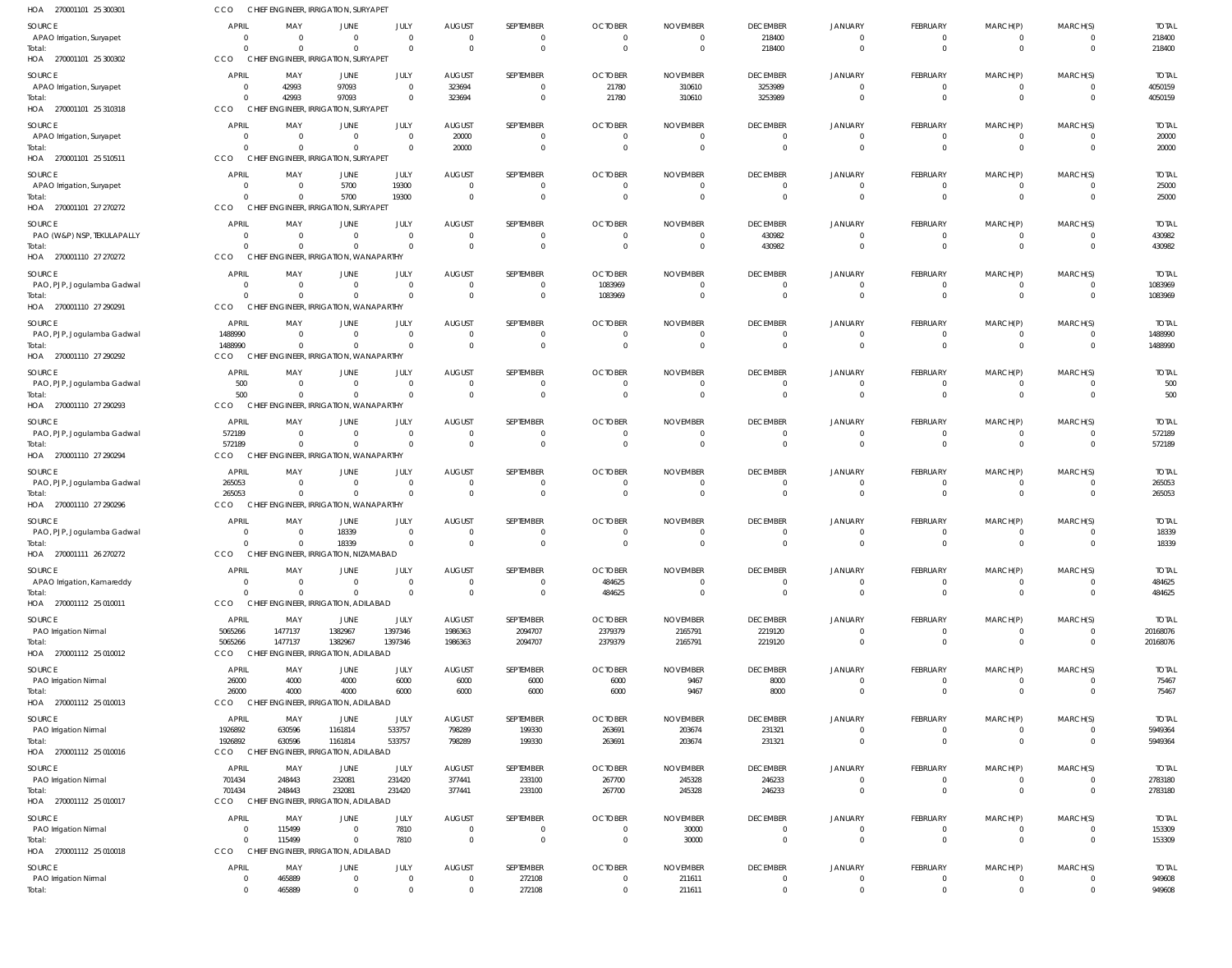| HOA<br>270001112 25 020021                               | CCO                       |                     | CHIEF ENGINEER, IRRIGATION, ADILABAD   |                           |                           |                            |                 |                    |                            |                                  |                               |                              |                                  |                   |
|----------------------------------------------------------|---------------------------|---------------------|----------------------------------------|---------------------------|---------------------------|----------------------------|-----------------|--------------------|----------------------------|----------------------------------|-------------------------------|------------------------------|----------------------------------|-------------------|
| <b>SOURCE</b>                                            | <b>APRIL</b>              | MAY                 | <b>JUNE</b>                            | JULY                      | <b>AUGUST</b>             | SEPTEMBER                  | <b>OCTOBER</b>  | <b>NOVEMBER</b>    | <b>DECEMBER</b>            | JANUARY                          | FEBRUARY                      | MARCH(P)                     | MARCH(S)                         | <b>TOTAL</b>      |
| PAO Irrigation Nirmal                                    | 33969                     | $\Omega$            | $\overline{0}$                         | 34400                     | 10400                     | $\overline{0}$             | $\overline{0}$  | $\Omega$           | $\overline{0}$             | $\overline{0}$                   | $\overline{0}$                | $\mathbf 0$                  | $\overline{\mathbf{0}}$          | 78769             |
| Total:                                                   | 33969                     | $\Omega$            | $\Omega$                               | 34400                     | 10400                     | $\mathbf 0$                | $\Omega$        | $\Omega$           | $\overline{0}$             | $\overline{0}$                   | $\mathbf 0$                   | $\mathbf 0$                  | $\overline{0}$                   | 78769             |
| HOA 270001112 25 110111                                  | CCO                       |                     | CHIEF ENGINEER, IRRIGATION, ADILABAD   |                           |                           |                            |                 |                    |                            |                                  |                               |                              |                                  |                   |
|                                                          |                           |                     |                                        |                           |                           |                            |                 |                    |                            |                                  |                               |                              |                                  |                   |
| SOURCE                                                   | <b>APRIL</b>              | MAY                 | <b>JUNE</b>                            | JULY                      | <b>AUGUST</b>             | SEPTEMBER                  | <b>OCTOBER</b>  | <b>NOVEMBER</b>    | <b>DECEMBER</b>            | JANUARY                          | FEBRUARY                      | MARCH(P)                     | MARCH(S)                         | <b>TOTAL</b>      |
| PAO Irrigation Nirmal                                    | $\overline{0}$            | - 0                 | $\overline{0}$                         | $\overline{0}$            | $\overline{0}$            | $\mathbf 0$                | 149060          | 140552             | $\overline{0}$             | $\overline{0}$                   | $\mathbf 0$                   | $\mathbf 0$                  | $\overline{0}$                   | 289612            |
| Total:                                                   | $\Omega$                  |                     | $\Omega$                               | $\overline{0}$            | $\Omega$                  | $\overline{0}$             | 149060          | 140552             | $\overline{0}$             | $\overline{0}$                   | $\mathbf 0$                   | $\overline{0}$               | $\overline{0}$                   | 289612            |
| HOA 270001112 25 130131                                  | CCO                       |                     | CHIEF ENGINEER, IRRIGATION, ADILABAD   |                           |                           |                            |                 |                    |                            |                                  |                               |                              |                                  |                   |
| SOURCE                                                   | <b>APRIL</b>              | MAY                 | JUNE                                   | JULY                      | <b>AUGUST</b>             | SEPTEMBER                  | <b>OCTOBER</b>  | <b>NOVEMBER</b>    | <b>DECEMBER</b>            | JANUARY                          | FEBRUARY                      | MARCH(P)                     | MARCH(S)                         | <b>TOTAL</b>      |
| PAO Irrigation Nirmal                                    | $\overline{0}$            | $\overline{0}$      | $\overline{0}$                         | $\overline{0}$            | 7060                      | 70577                      | 33533           | 33529              | 33530                      | $\mathbf 0$                      | $\mathbf 0$                   | $^{\circ}$                   | $\overline{0}$                   | 178229            |
| Total:                                                   | $\Omega$                  | $\Omega$            | $\Omega$                               | $\overline{0}$            | 7060                      | 70577                      | 33533           | 33529              | 33530                      | $\overline{0}$                   | $\overline{0}$                | $\overline{0}$               | $\overline{0}$                   | 178229            |
| HOA 270001112 25 130132                                  | CCO                       |                     | CHIEF ENGINEER, IRRIGATION, ADILABAD   |                           |                           |                            |                 |                    |                            |                                  |                               |                              |                                  |                   |
|                                                          |                           |                     |                                        |                           |                           |                            |                 |                    |                            |                                  |                               |                              |                                  |                   |
| SOURCE                                                   | <b>APRIL</b>              | MAY                 | <b>JUNE</b>                            | JULY                      | <b>AUGUST</b>             | SEPTEMBER                  | <b>OCTOBER</b>  | <b>NOVEMBER</b>    | <b>DECEMBER</b>            | JANUARY                          | FEBRUARY                      | MARCH(P)                     | MARCH(S)                         | <b>TOTAL</b>      |
| PAO Irrigation Nirmal                                    | - 0                       | $\Omega$            | $\overline{0}$                         | $\overline{0}$            | 50323                     | 10400                      | 19500           | 10400              | 55906                      | $\mathbf{0}$                     | $\mathbf 0$                   | $\mathbf 0$                  | $\overline{0}$                   | 146529            |
| Total:                                                   | $\Omega$                  | $\cap$              | $\Omega$                               | $\overline{0}$            | 50323                     | 10400                      | 19500           | 10400              | 55906                      | $\overline{0}$                   | $\mathbf 0$                   | $\overline{0}$               | $\overline{0}$                   | 146529            |
| HOA 270001112 25 130134                                  | CCO                       |                     | CHIEF ENGINEER, IRRIGATION, ADILABAD   |                           |                           |                            |                 |                    |                            |                                  |                               |                              |                                  |                   |
| SOURCE                                                   | <b>APRIL</b>              | MAY                 | <b>JUNE</b>                            | JULY                      | <b>AUGUST</b>             | SEPTEMBER                  | <b>OCTOBER</b>  | <b>NOVEMBER</b>    | <b>DECEMBER</b>            | JANUARY                          | FEBRUARY                      | MARCH(P)                     | MARCH(S)                         | <b>TOTAL</b>      |
| PAO Irrigation Nirmal                                    | $\mathbf{0}$              | $\Omega$            | $\overline{0}$                         | $\overline{0}$            | 630151                    | 188574                     | $\Omega$        | $\Omega$           | 440006                     | $\overline{0}$                   | $\overline{0}$                | $\mathbf 0$                  | $\overline{\mathbf{0}}$          | 1258731           |
| Total:                                                   | $\Omega$                  | $\Omega$            | $\Omega$                               | $\overline{0}$            | 630151                    | 188574                     | $\Omega$        | $\Omega$           | 440006                     | $\mathbf 0$                      | $\overline{0}$                | $\mathbf 0$                  | $\overline{0}$                   | 1258731           |
| HOA 270001112 25 130135                                  | CCO                       |                     | CHIEF ENGINEER, IRRIGATION, ADILABAD   |                           |                           |                            |                 |                    |                            |                                  |                               |                              |                                  |                   |
|                                                          |                           |                     |                                        |                           |                           |                            |                 |                    |                            |                                  |                               |                              |                                  |                   |
| SOURCE                                                   | <b>APRIL</b>              | MAY                 | <b>JUNE</b>                            | JULY                      | <b>AUGUST</b>             | SEPTEMBER                  | <b>OCTOBER</b>  | <b>NOVEMBER</b>    | <b>DECEMBER</b>            | JANUARY                          | FEBRUARY                      | MARCH(P)                     | MARCH(S)                         | <b>TOTAL</b>      |
| PAO Irrigation Nirmal                                    | $\circ$                   | $\Omega$            | $\overline{0}$                         | $\overline{0}$            | $\overline{0}$            | 16228                      | $\Omega$        | $\Omega$           | $\overline{0}$             | $\overline{0}$                   | $\mathbf 0$                   | $\mathbf 0$                  | $\overline{0}$                   | 16228             |
| Total:                                                   | $\Omega$                  |                     | $\Omega$                               | $\overline{0}$            | $\mathbf 0$               | 16228                      | $\Omega$        | $\Omega$           | $\overline{0}$             | $\overline{0}$                   | $\mathbf 0$                   | $\overline{0}$               | $\overline{0}$                   | 16228             |
| HOA 270001112 25 290291                                  | CCO                       |                     | CHIEF ENGINEER, IRRIGATION, ADILABAD   |                           |                           |                            |                 |                    |                            |                                  |                               |                              |                                  |                   |
| SOURCE                                                   | <b>APRIL</b>              | MAY                 | <b>JUNE</b>                            | JULY                      | <b>AUGUST</b>             | SEPTEMBER                  | <b>OCTOBER</b>  | <b>NOVEMBER</b>    | <b>DECEMBER</b>            | JANUARY                          | FEBRUARY                      | MARCH(P)                     | MARCH(S)                         | <b>TOTAL</b>      |
| PAO Irrigation Nirmal                                    | 1599299                   | 1353849             | 1204621                                | 1188835                   | 1846806                   | 1961442                    | 1932265         | 1963335            | 1939215                    | $\mathbf{0}$                     | $\overline{0}$                | $^{\circ}$                   | $\overline{0}$                   | 14989667          |
|                                                          | 1599299                   | 1353849             | 1204621                                | 1188835                   | 1846806                   |                            |                 | 1963335            |                            | $\overline{0}$                   | $\overline{0}$                | $\overline{0}$               | $\overline{0}$                   | 14989667          |
| Total:                                                   | CCO                       |                     | CHIEF ENGINEER, IRRIGATION, ADILABAD   |                           |                           | 1961442                    | 1932265         |                    | 1939215                    |                                  |                               |                              |                                  |                   |
| HOA 270001112 25 290293                                  |                           |                     |                                        |                           |                           |                            |                 |                    |                            |                                  |                               |                              |                                  |                   |
| SOURCE                                                   | <b>APRIL</b>              | MAY                 | <b>JUNE</b>                            | JULY                      | <b>AUGUST</b>             | SEPTEMBER                  | <b>OCTOBER</b>  | <b>NOVEMBER</b>    | <b>DECEMBER</b>            | JANUARY                          | FEBRUARY                      | MARCH(P)                     | MARCH(S)                         | <b>TOTAL</b>      |
| PAO Irrigation Nirmal                                    | 554527                    | 469708              | 462140                                 | 456091                    | 766820                    | 160719                     | 139749          | 140121             | 140256                     | $\mathbf{0}$                     | $\overline{0}$                | $\mathbf{0}$                 | $\overline{0}$                   | 3290131           |
| Total:                                                   | 554527                    | 469708              | 462140                                 | 456091                    | 766820                    | 160719                     | 139749          | 140121             | 140256                     | $\overline{0}$                   | $\mathbf 0$                   | $\overline{0}$               | $\overline{0}$                   | 3290131           |
| HOA 270001112 25 290294                                  | CCO                       |                     | CHIEF ENGINEER, IRRIGATION, ADILABAD   |                           |                           |                            |                 |                    |                            |                                  |                               |                              |                                  |                   |
|                                                          |                           |                     |                                        |                           |                           |                            |                 |                    |                            |                                  |                               |                              |                                  |                   |
| SOURCE                                                   | <b>APRIL</b>              | MAY                 | <b>JUNE</b>                            | JULY                      | <b>AUGUST</b>             | SEPTEMBER                  | <b>OCTOBER</b>  | <b>NOVEMBER</b>    | <b>DECEMBER</b>            | JANUARY                          | FEBRUARY                      | MARCH(P)                     | MARCH(S)                         | <b>TOTAL</b>      |
| PAO Irrigation Nirmal                                    | 231614                    | 205365              | 201861                                 | 199150                    | 350300                    | 212288                     | 211164          | 211724             | 211927                     | $\overline{0}$                   | $\mathbf 0$                   | $\mathbf 0$                  | $\overline{0}$                   | 2035393           |
| Total:                                                   | 231614                    | 205365              | 201861                                 | 199150                    | 350300                    | 212288                     | 211164          | 211724             | 211927                     | $\overline{0}$                   | $\overline{0}$                | $\mathbf 0$                  | $\overline{0}$                   | 2035393           |
| HOA 270001112 25 290296                                  | <b>CCO</b>                |                     | CHIEF ENGINEER, IRRIGATION, ADILABAD   |                           |                           |                            |                 |                    |                            |                                  |                               |                              |                                  |                   |
| SOURCE                                                   | <b>APRIL</b>              | MAY                 | JUNE                                   | JULY                      | <b>AUGUST</b>             | SEPTEMBER                  | <b>OCTOBER</b>  | <b>NOVEMBER</b>    | <b>DECEMBER</b>            | JANUARY                          | FEBRUARY                      | MARCH(P)                     | MARCH(S)                         | <b>TOTAL</b>      |
| PAO Irrigation Nirmal                                    | $\circ$                   | $\Omega$            | $\overline{0}$                         | $\overline{0}$            | $\overline{0}$            | 1151095                    | $\overline{0}$  | $\Omega$           | $\overline{0}$             | $\overline{0}$                   | $\mathbf 0$                   | $\mathbf 0$                  | $\overline{0}$                   | 1151095           |
| Total:                                                   | $\Omega$                  |                     | $\mathbf 0$                            | $\overline{0}$            | $\mathbf{0}$              | 1151095                    | $\Omega$        | $\Omega$           | $\overline{0}$             | $\overline{0}$                   | $\mathbf 0$                   | $\overline{0}$               | $\overline{0}$                   | 1151095           |
| HOA 270001112 25 300302                                  | CCO                       |                     | CHIEF ENGINEER, IRRIGATION, ADILABAD   |                           |                           |                            |                 |                    |                            |                                  |                               |                              |                                  |                   |
|                                                          |                           |                     |                                        |                           |                           |                            |                 |                    |                            |                                  |                               |                              |                                  |                   |
| SOURCE                                                   | <b>APRIL</b>              | MAY                 | JUNE                                   | JULY                      | <b>AUGUST</b>             | SEPTEMBER                  | <b>OCTOBER</b>  | <b>NOVEMBER</b>    | <b>DECEMBER</b>            | JANUARY                          | FEBRUARY                      | MARCH(P)                     | MARCH(S)                         | <b>TOTAL</b>      |
| PAO Irrigation Nirmal                                    | 126530                    | $\Omega$            | $\Omega$                               | $\overline{0}$            | $\Omega$                  | 126999                     | $\Omega$        | 98182              | $\mathbf{0}$               | $\Omega$                         | $^{\circ}$                    | $\Omega$                     | $\Omega$                         | 351711            |
| Total:                                                   | 126530                    | $\Omega$            | $\Omega$                               | $\Omega$                  | $\mathbf 0$               | 126999                     | $\Omega$        | 98182              | $\overline{0}$             | $\overline{0}$                   | $\mathbf 0$                   | $\overline{0}$               | $\overline{0}$                   | 351711            |
| HOA 270001112 25 310318                                  | CCO                       |                     | CHIEF ENGINEER, IRRIGATION, ADILABAD   |                           |                           |                            |                 |                    |                            |                                  |                               |                              |                                  |                   |
| SOURCE                                                   | <b>APRIL</b>              | MAY                 | <b>JUNE</b>                            | JULY                      | <b>AUGUST</b>             | SEPTEMBER                  | <b>OCTOBER</b>  | <b>NOVEMBER</b>    | <b>DECEMBER</b>            | <b>JANUARY</b>                   | FEBRUARY                      | MARCH(P)                     | MARCH(S)                         | <b>TOTAL</b>      |
| PAO Irrigation Nirmal                                    | $\circ$                   | 40000               | $\overline{0}$                         | $\overline{0}$            | $\mathbf{0}$              | $\overline{0}$             |                 |                    | $\overline{0}$             | $\overline{0}$                   | $\overline{0}$                | $^{\circ}$                   | $\overline{0}$                   | 40000             |
| Total:                                                   | $\Omega$                  | 40000               | $\Omega$                               | $\Omega$                  | $\Omega$                  | $\overline{0}$             | $\Omega$        |                    | $\overline{0}$             | $\Omega$                         | $\mathbf 0$                   | $\overline{0}$               | $\overline{0}$                   | 40000             |
| HOA 27000111225 25 260                                   | CCO                       |                     | CHIEF ENGINEER, IRRIGATION, ADILABAD   |                           |                           |                            |                 |                    |                            |                                  |                               |                              |                                  |                   |
|                                                          |                           |                     |                                        |                           |                           |                            |                 |                    |                            |                                  |                               |                              |                                  |                   |
| SOURCE                                                   | <b>APRIL</b>              | MAY                 | <b>JUNE</b>                            | JULY                      |                           |                            |                 |                    |                            |                                  |                               |                              |                                  | <b>TOTAL</b>      |
| PAO Irrigation Nirmal                                    | $\circ$                   |                     |                                        |                           | <b>AUGUST</b>             | SEPTEMBER                  | <b>OCTOBER</b>  | <b>NOVEMBER</b>    | <b>DECEMBER</b>            | JANUARY                          | FEBRUARY                      | MARCH(P)                     | MARCH(S)                         |                   |
| Total:                                                   |                           | $\Omega$            | $\overline{0}$                         | $\overline{0}$            | 89616                     | $\mathbf 0$                | $\Omega$        | $\Omega$           | $\overline{0}$             | $\overline{0}$                   | $\overline{0}$                | $\mathbf 0$                  | $\overline{0}$                   | 89616             |
|                                                          | $\Omega$                  | $\Omega$            | $\mathbf 0$                            | $\Omega$                  | 89616                     | $\overline{0}$             | $\Omega$        | $\Omega$           | $\overline{0}$             | $\Omega$                         | $\mathbf 0$                   | $\overline{0}$               | $\Omega$                         | 89616             |
| HOA 270001116 25 010011                                  | CCO                       |                     | CHIEF ENGINEER, IRRIGATION, JAGITIYAL  |                           |                           |                            |                 |                    |                            |                                  |                               |                              |                                  |                   |
| SOURCE                                                   | <b>APRIL</b>              | MAY                 | <b>JUNE</b>                            | JULY                      | <b>AUGUST</b>             | SEPTEMBER                  | <b>OCTOBER</b>  | <b>NOVEMBER</b>    | <b>DECEMBER</b>            | JANUARY                          | FEBRUARY                      | MARCH(P)                     | MARCH(S)                         | <b>TOTAL</b>      |
|                                                          |                           |                     |                                        |                           |                           |                            |                 |                    |                            | $\overline{0}$                   | $\mathbf 0$                   | $\mathbf 0$                  | $\overline{0}$                   |                   |
| APAO Irrigation, Jagtial                                 | 5985205<br>$\overline{0}$ | 7028046<br>$\Omega$ | 6052868<br>$\overline{\mathbf{0}}$     | 6711605<br>$\overline{0}$ | 9961542<br>$\overline{0}$ | 10261900<br>$\overline{0}$ | 9687947         | 10233702           | 10950712                   | $\Omega$                         | $\mathbf 0$                   | $\mathbf 0$                  | $\Omega$                         | 76873527          |
| APAO Irrigation, Mahabubabad                             |                           | - 0                 |                                        | $\overline{0}$            | $\mathbf{0}$              |                            | 15829           |                    | $-15846$<br>$\overline{0}$ | $\Omega$                         | $\mathbf 0$                   | $\mathbf 0$                  | $\Omega$                         | $-17$<br>$\Omega$ |
| APAO Irrigation, Peddapalli                              | 1301180                   |                     | $-1301180$                             |                           |                           | $\overline{0}$             |                 |                    |                            | $\Omega$                         |                               |                              | $\Omega$                         |                   |
| APAO Irrigation, Siricilla                               | 1491280                   | 1540914             | 1525571                                | 1465422                   | 2414203                   | 2177115                    | 2065145         | 3126353            | 2226903                    |                                  | $\mathbf 0$                   | $\mathbf 0$                  |                                  | 18032906          |
| PAO IRRIGATION KARIMNAGAR                                | 3615385                   | 2834179             | 3093487                                | 3167618                   | 6551633                   | 5273500                    | 4723783         | 5605975            | 5379968                    | $\Omega$                         | $\mathbf 0$                   | $\mathbf 0$                  | $\Omega$                         | 40245528          |
| PAO IRRIGATION NIZAMABAD                                 | 2799328                   | 3093074             | 2718491                                | 2310441                   | 4082858                   | 3552510                    | 3545058         | 3653627            | 3945707                    | $\Omega$                         | $\mathbf 0$                   | $\mathbf 0$                  | $\Omega$                         | 29701094          |
| PAO IRRIGATION RANGA REDDY DISTRICT                      | 499720                    | 499720              | 499720                                 | 759585                    | 501710                    | 1006352                    | 845900          | 793890             | 796310                     | $\Omega$                         | $\mathbf 0$                   | $\mathbf 0$                  | $\Omega$                         | 6202907           |
| PAO Irrigation Nirmal                                    | 107710                    | 191507              | 213171                                 | 210542                    | 310451                    | 307445                     | 327280          | 296940             | 296940                     | $\Omega$                         | $\mathbf 0$                   | $\mathbf 0$                  | $\Omega$                         | 2261986           |
| Total:                                                   | 15799808                  | 15187440            | 12802128                               | 14625213                  | 23822397                  | 22578822                   | 21210942        | 23710487           | 23580694                   | $\Omega$                         | $\mathbf 0$                   | $\mathbf 0$                  | $\Omega$                         | 173317931         |
| HOA 270001116 25 010012                                  | CCO                       | <b>CHIE</b>         | F ENGINEER, IRRIGATION, JAGITIYAL      |                           |                           |                            |                 |                    |                            |                                  |                               |                              |                                  |                   |
| SOURCE                                                   | <b>APRIL</b>              | MAY                 | <b>JUNE</b>                            | JULY                      | <b>AUGUST</b>             | SEPTEMBER                  | <b>OCTOBER</b>  | <b>NOVEMBER</b>    | <b>DECEMBER</b>            | JANUARY                          | FEBRUARY                      | MARCH(P)                     | MARCH(S)                         | <b>TOTAL</b>      |
| APAO Irrigation, Jagtial                                 | 30060                     | 31656               | 39438                                  | 28346                     | 29931                     | 31581                      | 29081           | 37211              | 89174                      | $\overline{0}$                   | $\mathbf 0$                   | $^{\circ}$                   | $\overline{0}$                   | 346478            |
| APAO Irrigation, Mahabubabad                             | $\overline{0}$            | $\overline{0}$      | $\overline{0}$                         | $\overline{0}$            | $\mathbf{0}$              | $\overline{0}$             | 17              | - 0                | $\overline{0}$             | $\overline{0}$                   | $\mathbf 0$                   | $\mathbf 0$                  | $\overline{0}$                   | 17                |
| APAO Irrigation, Peddapalli                              | 9000                      | $\overline{0}$      | $-9000$                                | $\overline{0}$            | $\Omega$                  | $\mathbf{0}$               | $\Omega$        | $\Omega$           | $\overline{0}$             | $\Omega$                         | $\mathbf 0$                   | $\Omega$                     | $\Omega$                         |                   |
| APAO Irrigation, Siricilla                               | 6270                      | 2420                | 3165                                   | 400                       | 420                       | 420                        | 420             | 420                | 420                        | $\Omega$                         | $\Omega$                      | $\Omega$                     | $\Omega$                         | 14355             |
| PAO IRRIGATION KARIMNAGAR                                | 38610                     | 21581               | 28922                                  | 23618                     | 57895                     | 39145                      | 50184           | 68395              | 42663                      | $\Omega$                         | $\Omega$                      | $\Omega$                     | $\Omega$                         | 371013            |
| PAO IRRIGATION NIZAMABAD                                 | 12610                     | 11560               | 11610                                  | 560                       | 560                       | 560                        | 560             | 560                | 32366                      | $\Omega$                         | $\Omega$                      | $\Omega$                     | $\Omega$                         | 70946             |
| PAO IRRIGATION RANGA REDDY DISTRICT                      | 10800                     | 10800               | 10800                                  | 10900                     | 10800                     | 19950                      | 13850           | 13850              | 13850                      | $\Omega$                         | $\mathbf 0$                   | $\mathbf 0$                  | $\overline{0}$                   | 115600            |
| Total:                                                   | 107350                    | 78017               | 84935                                  | 63824                     | 99606                     | 91656                      | 94112           | 120436             | 178473                     | $\Omega$                         | $\Omega$                      | $\Omega$                     | $\Omega$                         | 918409            |
| HOA 270001116 25 010013                                  | CCO                       | <b>CHIEF</b>        | <b>ENGINEER, IRRIGATION, JAGITIYAL</b> |                           |                           |                            |                 |                    |                            |                                  |                               |                              |                                  |                   |
|                                                          |                           |                     |                                        |                           |                           |                            |                 |                    |                            |                                  |                               |                              |                                  |                   |
| SOURCE                                                   | <b>APRIL</b>              | MAY                 | <b>JUNE</b>                            | JULY                      | <b>AUGUST</b>             | SEPTEMBER                  | <b>OCTOBER</b>  | <b>NOVEMBER</b>    | <b>DECEMBER</b>            | JANUARY                          | FEBRUARY                      | MARCH(P)                     | MARCH(S)                         | <b>TOTAL</b>      |
| APAO Irrigation, Jagtial<br>APAO Irrigation, Mahabubabad | 2300500<br>$\overline{0}$ | 2702060<br>$\Omega$ | 2674949<br>20609                       | 2672300<br>$\overline{0}$ | 1682514<br>$\mathbf{0}$   | 1598695<br>$\overline{0}$  | 1025902<br>4268 | 876056<br>$\Omega$ | 922976<br>$-4268$          | $\overline{0}$<br>$\overline{0}$ | $\overline{0}$<br>$\mathbf 0$ | $\mathbf{0}$<br>$\mathbf{0}$ | $\overline{0}$<br>$\overline{0}$ | 16455952<br>20609 |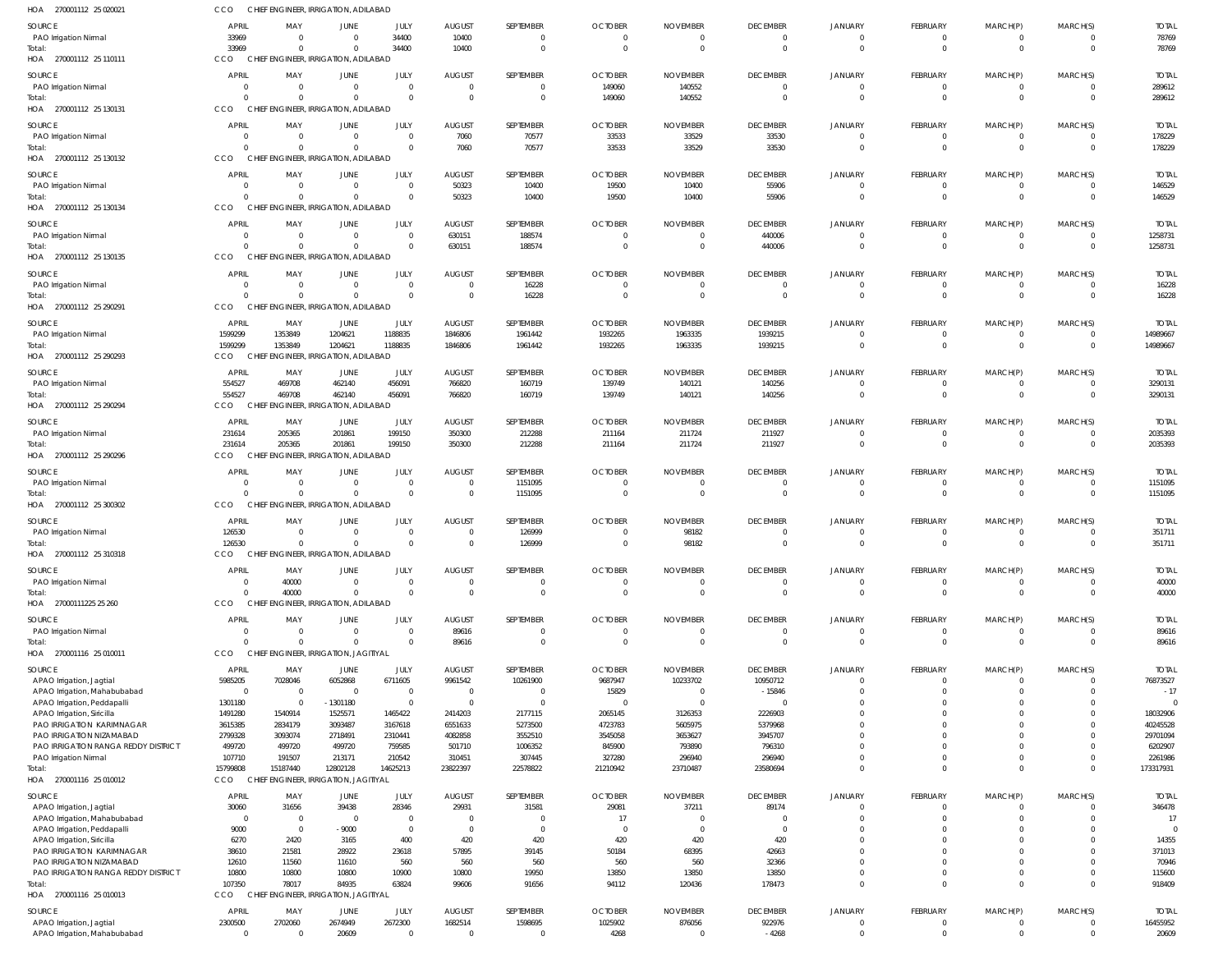| HOA<br>270001116 25 010013                                      | CCO                        | CHIEF ENGINEER, IRRIGATION, JAGITIYAL             |                     |                               |                        |                       |                                  |                                   |                             |                            |                                 |                  |                      |                        |
|-----------------------------------------------------------------|----------------------------|---------------------------------------------------|---------------------|-------------------------------|------------------------|-----------------------|----------------------------------|-----------------------------------|-----------------------------|----------------------------|---------------------------------|------------------|----------------------|------------------------|
| <b>SOURCE</b>                                                   | <b>APRIL</b>               | MAY                                               | JUNE                | JULY                          | <b>AUGUST</b>          | SEPTEMBER             | <b>OCTOBER</b>                   | <b>NOVEMBER</b>                   | <b>DECEMBER</b>             | <b>JANUARY</b>             | <b>FEBRUARY</b>                 | MARCH(P)         | MARCH(S)             | <b>TOTAL</b>           |
| APAO Irrigation, Peddapalli                                     | 499851                     | $\overline{0}$                                    | $-499851$           | $\overline{0}$                | $\Omega$               | $\mathbf{0}$          | $\overline{0}$                   | $\overline{0}$                    | $\overline{0}$              | $\Omega$                   | $\mathbf{0}$                    | 0                | $\Omega$             |                        |
| APAO Irrigation, Siricilla<br>PAO IRRIGATION KARIMNAGAR         | 573419<br>1388712          | 1032486<br>1089091                                | 586606<br>1494494   | 563902<br>1216857             | 338723<br>614707       | 211825<br>624577      | 266844<br>619334                 | 218259<br>546664                  | 179817<br>463565            | $\Omega$<br>$\Omega$       | $\Omega$<br>$\Omega$            | $\mathbf 0$      | $\Omega$             | 3971881<br>8058001     |
| PAO IRRIGATION NIZAMABAD                                        | 1075652                    | 1017181                                           | 1320319             | 899412                        | 342032                 | 451113                | 614040                           | 485488                            | 443726                      | $\Omega$                   | $\Omega$                        | <sup>0</sup>     |                      | 6648963                |
| PAO IRRIGATION RANGA REDDY DISTRICT                             | 191389                     | 191389                                            | 191389              | 195212                        | 192160                 | 177744                | 70874                            | 70729                             | 70905                       | $\Omega$                   | $\Omega$                        |                  |                      | 1351791                |
| PAO Irrigation Nirmal                                           | 41358                      | 73530                                             | 89994               | 76910                         | 28688                  | 27429                 | 33659                            | 21489                             | 21489                       | $\Omega$                   | $\Omega$                        | $\Omega$         | $\Omega$             | 414546                 |
| Total:<br>HOA 270001116 25 010015                               | 6070881<br>CCO             | 6105737<br>CHIEF ENGINEER, IRRIGATION, JAGITIYAL  | 5878509             | 5624593                       | 3198824                | 3091383               | 2634921                          | 2218685                           | 2098210                     | $\Omega$                   | $\Omega$                        | $\Omega$         | $\Omega$             | 36921743               |
| SOURCE                                                          | <b>APRIL</b>               | MAY                                               | JUNE                | JULY                          | <b>AUGUST</b>          | SEPTEMBER             | <b>OCTOBER</b>                   | <b>NOVEMBER</b>                   | <b>DECEMBER</b>             | <b>JANUARY</b>             | <b>FEBRUARY</b>                 | MARCH(P)         | MARCH(S)             | <b>TOTAL</b>           |
| APAO Irrigation, Jagtial                                        | $\overline{0}$             | $\overline{0}$                                    | $\Omega$            | $\mathbf 0$                   | $\bigcap$              | $\overline{0}$        | -0                               | - 0                               | 3360                        | $\Omega$                   | $\mathbf{0}$                    | 0                |                      | 3360                   |
| Total:<br>HOA 270001116 25 010016                               | $\Omega$<br>CCO            | $\Omega$<br>CHIEF ENGINEER, IRRIGATION, JAGITIYAL | $\Omega$            | $\Omega$                      | $\Omega$               | $\mathbf 0$           | $\Omega$                         | $\overline{0}$                    | 3360                        | $\Omega$                   | $\mathbf 0$                     | $\mathbf 0$      | $\Omega$             | 3360                   |
| SOURCE                                                          | <b>APRIL</b>               | MAY                                               | JUNE                | JULY                          | <b>AUGUST</b>          | SEPTEMBER             | <b>OCTOBER</b>                   | <b>NOVEMBER</b>                   | <b>DECEMBER</b>             | <b>JANUARY</b>             | <b>FEBRUARY</b>                 | MARCH(P)         | MARCH(S)             | <b>TOTAI</b>           |
| APAO Irrigation, Jagtial                                        | 1059482                    | 1279782                                           | 1120034             | 1221670                       | 1716851                | 1353352               | 1200925                          | 1274649                           | 1319559                     | $\Omega$                   | $\mathbf{0}$                    | $\mathbf 0$      | $\Omega$             | 11546304               |
| APAO Irrigation, Mahabubabad                                    | $\overline{0}$             | $\overline{0}$                                    | $\overline{0}$      | $\overline{0}$                | $\Omega$               | $\overline{0}$        | 2461                             | - 0                               | $-2461$                     | $\Omega$                   | $\Omega$                        | $\Omega$         | $\Omega$             | $\Omega$               |
| APAO Irrigation, Peddapalli<br>APAO Irrigation, Siricilla       | 227439<br>207248           | $\overline{0}$<br>183361                          | $-227439$<br>186525 | $\overline{0}$<br>174420      | $\Omega$<br>305699     | $\mathbf 0$<br>239958 | $\Omega$<br>226915               | $\overline{0}$<br>245461          | $\Omega$<br>243929          | $\Omega$                   | $\Omega$<br>$\Omega$            |                  |                      | 2013516                |
| PAO IRRIGATION KARIMNAGAR                                       | 649772                     | 480053                                            | 508725              | 506902                        | 1009288                | 806820                | 680733                           | 811375                            | 790525                      | $\Omega$                   | $\Omega$                        |                  |                      | 6244193                |
| PAO IRRIGATION NIZAMABAD                                        | 451827                     | 413687                                            | 423764              | 351525                        | 562451                 | 368143                | 367030                           | 357971                            | 388716                      | $\Omega$                   | $\Omega$                        |                  |                      | 3685114                |
| PAO IRRIGATION RANGA REDDY DISTRICT                             | 148071                     | 148071                                            | 148071              | 151031                        | 148668                 | 272562                | 192091                           | 191609                            | 192190                      | $\Omega$                   | $\Omega$                        | <sup>0</sup>     |                      | 1592364                |
| PAO Irrigation Nirmal                                           | 15466                      | 27496                                             | 30610               | 30292                         | 42308                  | 41553                 | 42791                            | 38373                             | 38373                       | $\Omega$<br>$\Omega$       | $\Omega$                        | $\Omega$         | $\Omega$             | 307262                 |
| Total:<br>HOA 270001116 25 010017                               | 2759305<br>CCO             | 2532450<br>CHIEF ENGINEER, IRRIGATION, JAGITIYAL  | 2190290             | 2435840                       | 3785265                | 3082388               | 2712946                          | 2919438                           | 2970831                     |                            | $\Omega$                        | $\Omega$         | $\Omega$             | 25388753               |
|                                                                 |                            |                                                   |                     |                               |                        |                       |                                  |                                   |                             |                            |                                 |                  |                      |                        |
| SOURCE                                                          | <b>APRIL</b><br>$\Omega$   | MAY<br>48970                                      | JUNE<br>202870      | JULY<br>$\overline{0}$        | <b>AUGUST</b><br>67752 | SEPTEMBER<br>41000    | <b>OCTOBER</b><br>60986          | <b>NOVEMBER</b><br>84265          | <b>DECEMBER</b><br>30000    | <b>JANUARY</b><br>$\Omega$ | <b>FEBRUARY</b><br>$\mathbf{0}$ | MARCH(P)<br>0    | MARCH(S)<br>$\Omega$ | <b>TOTAI</b><br>535843 |
| APAO Irrigation, Jagtial<br>APAO Irrigation, Siricilla          | $\Omega$                   | - 0                                               | 17013               | $\overline{0}$                | 16859                  | $\mathbf{0}$          | $\circ$                          | $\Omega$                          | 6105                        | $\cap$                     | $\Omega$                        | $\mathbf 0$      | $\Omega$             | 39977                  |
| PAO IRRIGATION KARIMNAGAR                                       | $\Omega$                   | $\overline{0}$                                    | 38737               | 45900                         | $\overline{0}$         | $\mathbf{0}$          | 77963                            | $\Omega$                          | 97462                       |                            | $\Omega$                        | $\Omega$         | $\Omega$             | 260062                 |
| PAO IRRIGATION NIZAMABAD                                        | $\Omega$                   | $\overline{0}$                                    | 125000              | $\overline{\mathbf{0}}$       | 57719                  | $\mathbf{0}$          | -0                               | $\Omega$                          | $\Omega$                    | $\Omega$                   | $\Omega$                        | $\Omega$         | $\Omega$             | 182719                 |
| PAO IRRIGATION RANGA REDDY DISTRICT                             | $\overline{0}$             | $\overline{0}$                                    | $\Omega$            | 172300                        | $\Omega$               | 100000                | 200000                           | $\overline{0}$                    | $\Omega$                    | $\Omega$                   | $\mathbf 0$                     | 0                | $\Omega$             | 472300                 |
| Total:<br>HOA 270001116 25 010018                               | $\Omega$<br>CCO            | 48970<br>CHIEF ENGINEER, IRRIGATION, JAGITIYAL    | 383620              | 218200                        | 142330                 | 141000                | 338949                           | 84265                             | 133567                      | $\Omega$                   | 0                               | $\Omega$         | $\Omega$             | 1490901                |
| SOURCE                                                          | <b>APRIL</b>               | MAY                                               | JUNE                | JULY                          | <b>AUGUST</b>          | SEPTEMBER             | <b>OCTOBER</b>                   | <b>NOVEMBER</b>                   | <b>DECEMBER</b>             | <b>JANUARY</b>             | <b>FEBRUARY</b>                 | MARCH(P)         | MARCH(S)             | <b>TOTAI</b>           |
| APAO Irrigation, Jagtial                                        | $\overline{0}$             | $\overline{0}$                                    | 214966              | $\mathbf 0$                   | 364238                 | 1185461               | $\circ$                          | 365392                            | 274585                      | $\Omega$                   | $\mathbf{0}$                    | $\mathbf 0$      | $\Omega$             | 2404642                |
| APAO Irrigation, Siricilla                                      | $\Omega$                   | $\overline{0}$                                    | - 0                 | $\overline{0}$                | 77243                  | $\Omega$              | $\Omega$                         | 470850                            | $\Omega$                    | $\Omega$                   | $\Omega$                        | $\Omega$         | $\Omega$             | 548093                 |
| PAO IRRIGATION KARIMNAGAR                                       | $\Omega$<br>$\Omega$       | $\overline{0}$<br>$\Omega$                        | 198171              | $\mathbf 0$<br>$\overline{0}$ | 130665                 | 846351<br>370901      | $\overline{0}$                   | 314633                            | 172607                      | $\Omega$                   | $\Omega$<br>$\Omega$            |                  | $\Omega$             | 1662427                |
| PAO IRRIGATION NIZAMABAD<br>PAO IRRIGATION RANGA REDDY DISTRICT | $\Omega$                   | $\Omega$                                          | 26044<br>$\Omega$   | $\mathbf 0$                   | 287173<br>$\Omega$     | $\Omega$              | - 0<br>$\Omega$                  | 76011<br>424673                   | 234833<br>$\Omega$          | $\Omega$                   | $\mathbf 0$                     | 0                | $\Omega$             | 994962<br>424673       |
| Total:                                                          | $\Omega$                   | $\Omega$                                          | 439181              | $\Omega$                      | 859319                 | 2402713               | $\Omega$                         | 1651559                           | 682025                      | $\Omega$                   | $\Omega$                        | $\Omega$         | $\Omega$             | 6034797                |
| HOA<br>270001116 25 020021                                      | CCO                        | CHIEF ENGINEER, IRRIGATION, JAGITIYAL             |                     |                               |                        |                       |                                  |                                   |                             |                            |                                 |                  |                      |                        |
| SOURCE                                                          | <b>APRIL</b>               | MAY                                               | JUNE                | JULY                          | <b>AUGUST</b>          | SEPTEMBER             | <b>OCTOBER</b>                   | <b>NOVEMBER</b>                   | <b>DECEMBER</b>             | <b>JANUARY</b>             | <b>FEBRUARY</b>                 | MARCH(P)         | MARCH(S)             | <b>TOTAI</b>           |
| APAO Irrigation, Jagtial                                        | $\overline{0}$             | $\circ$                                           | $\Omega$            | 8400                          | $\overline{0}$         | $\overline{0}$        | $\circ$                          | 11361                             | $\overline{0}$              | $\Omega$                   | $\mathbf{0}$                    | $\mathbf 0$      | $\Omega$             | 19761                  |
| <b>PAO IRRIGATION KARIMNAGAR</b>                                | $\Omega$                   | $\Omega$                                          | $\Omega$            | $\overline{\mathbf{0}}$       | 48017                  | 4869                  | 18233                            | 19223                             | 10400                       | $\Omega$                   | $\mathbf{0}$                    | $\mathbf 0$      | $\Omega$             | 100742                 |
| Total:<br>HOA 270001116 25 020022                               | $\Omega$<br>CCO            | $\Omega$<br>CHIEF ENGINEER, IRRIGATION, JAGITIYAL | $\Omega$            | 8400                          | 48017                  | 4869                  | 18233                            | 30584                             | 10400                       | $\Omega$                   | $\mathbf 0$                     | $\Omega$         | $\Omega$             | 120503                 |
|                                                                 |                            |                                                   |                     |                               |                        |                       |                                  |                                   |                             |                            |                                 |                  |                      |                        |
| <b>SOURCE</b>                                                   | <b>APRIL</b><br>$\circ$    | MAY<br>$\Omega$                                   | JUNE<br>$\Omega$    | JULY<br>154184                | <b>AUGUST</b><br>24696 | SEPTEMBER<br>38546    | <b>OCTOBER</b><br>$\overline{0}$ | <b>NOVEMBER</b><br>$\overline{0}$ | <b>DECEMBER</b><br>$\Omega$ | <b>JANUARY</b>             | <b>FEBRUARY</b><br>$\Omega$     | MARCH(P)         | MARCH(S)<br>$\Omega$ | <b>TOTAI</b><br>217426 |
| APAO Irrigation, Jagtial<br>PAO IRRIGATION NIZAMABAD            | $\overline{0}$             | $\Omega$                                          | $\Omega$            | 155864                        | 36674                  | 35602                 | 35602                            | 35602                             | 35602                       | $\Omega$                   | $\mathbf 0$                     | 0                | $\Omega$             | 334946                 |
| Total:                                                          | $\Omega$                   | $\Omega$                                          | $\Omega$            | 310048                        | 61370                  | 74148                 | 35602                            | 35602                             | 35602                       | $\Omega$                   | $\mathbf 0$                     | $\Omega$         | $\Omega$             | 552372                 |
| HOA 270001116 25 110111                                         | CCO                        | CHIEF ENGINEER, IRRIGATION, JAGITIYAL             |                     |                               |                        |                       |                                  |                                   |                             |                            |                                 |                  |                      |                        |
| SOURCE                                                          | <b>APRIL</b>               | MAY                                               | JUNE                | JULY                          | <b>AUGUST</b>          | SEPTEMBER             | <b>OCTOBER</b>                   | <b>NOVEMBER</b>                   | <b>DECEMBER</b>             | <b>JANUARY</b>             | <b>FEBRUARY</b>                 | MARCH(P)         | MARCH(S)             | <b>TOTAL</b>           |
| APAO Irrigation, Jagtial                                        | - 0                        | $\overline{0}$                                    | $\Omega$            | $\mathbf 0$                   |                        | $\overline{0}$        | 21190                            | 199267                            | $\Omega$                    |                            | $\overline{0}$                  | 0                |                      | 220457                 |
| APAO Irrigation, Siricilla                                      | $\Omega$                   | $\overline{0}$                                    | - 0                 | $\Omega$                      |                        | 31200                 | - 0                              | 73490                             | $\Omega$                    |                            | $\mathbf{0}$                    | 0                | $\Omega$             | 104690                 |
| PAO IRRIGATION KARIMNAGAR<br>Total:                             | $\overline{0}$<br>$\Omega$ | $\Omega$<br>$\Omega$                              | 27390<br>27390      | $\Omega$<br>$\Omega$          | $\Omega$               | 56265<br>87465        | - 0<br>21190                     | 58530<br>331287                   | 86040<br>86040              | $\Omega$<br>$\Omega$       | $\mathbf{0}$<br>$\mathbf 0$     | 0<br>$\mathbf 0$ | $\Omega$<br>$\Omega$ | 228225<br>553372       |
| HOA 270001116 25 130131                                         | CCO                        | CHIEF ENGINEER, IRRIGATION, JAGITIYAL             |                     |                               |                        |                       |                                  |                                   |                             |                            |                                 |                  |                      |                        |
| SOURCE                                                          | <b>APRIL</b>               | MAY                                               | JUNE                | JULY                          | <b>AUGUST</b>          | SEPTEMBER             | <b>OCTOBER</b>                   | <b>NOVEMBER</b>                   | <b>DECEMBER</b>             | <b>JANUARY</b>             | <b>FEBRUARY</b>                 | MARCH(P)         | MARCH(S)             | <b>TOTAL</b>           |
| APAO Irrigation, Jagtial                                        | - 0                        | $\overline{0}$                                    | - 0                 | $\overline{0}$                | 17254                  | 10661                 | 13000                            | 26600                             | 471                         |                            | $\mathbf{0}$                    | 0                |                      | 67986                  |
| PAO IRRIGATION KARIMNAGAR                                       | $\Omega$                   | $\Omega$                                          | $\Omega$            | 1787                          | 2707                   | 16516                 | 589                              | $\overline{0}$                    | 1178                        |                            | $\Omega$                        | $\Omega$         | $\Omega$             | 22777                  |
| PAO IRRIGATION NIZAMABAD                                        | $\Omega$                   | $\Omega$                                          | $\Omega$            | $\Omega$                      | $\overline{0}$         | 44173                 | 18595                            | 4000                              | $\Omega$                    | $\Omega$                   | $\mathbf 0$                     | 0                | $\Omega$             | 66768                  |
| Total:                                                          | $\Omega$                   | $\Omega$                                          | $\Omega$            | 1787                          | 19961                  | 71350                 | 32184                            | 30600                             | 1649                        | $\Omega$                   | $\Omega$                        | $\Omega$         | $\Omega$             | 157531                 |
| HOA 270001116 25 130132                                         | CCO                        | CHIEF ENGINEER, IRRIGATION, JAGITIYAL             |                     |                               |                        |                       |                                  |                                   |                             |                            |                                 |                  |                      |                        |
| SOURCE                                                          | <b>APRIL</b>               | MAY                                               | <b>JUNE</b>         | JULY                          | <b>AUGUST</b>          | SEPTEMBER             | <b>OCTOBER</b>                   | <b>NOVEMBER</b>                   | <b>DECEMBER</b>             | <b>JANUARY</b>             | <b>FEBRUARY</b>                 | MARCH(P)         | MARCH(S)             | <b>TOTAL</b>           |
| APAO Irrigation, Jagtial                                        | $\overline{0}$             | - 0                                               | 26735               | $\overline{0}$                | 101834                 | 181530                | 184964                           | 63588                             | 156699                      |                            | $\mathbf{0}$                    | 0                | $\Omega$             | 715350                 |
| APAO Irrigation, Siricilla<br>PAO IRRIGATION KARIMNAGAR         | $\Omega$<br>$\Omega$       | - 0<br>$\Omega$                                   | 39492<br>$\Omega$   | 2400<br>2730                  | 45750<br>40923         | 49275<br>55895        | 25570<br>20354                   | 42500<br>32972                    | 9641<br>305                 |                            | $\Omega$<br>$\Omega$            | 0                | $\Omega$<br>$\Omega$ | 214628<br>153179       |
| PAO IRRIGATION NIZAMABAD                                        | $\Omega$                   | $\Omega$                                          | $\Omega$            | $\overline{\mathbf{0}}$       | 38911                  | 710                   | 162998                           | 108350                            | $\Omega$                    | $\Omega$                   | $\mathbf{0}$                    | 0                | $\Omega$             | 310969                 |
| Total:                                                          | $\Omega$                   | $\Omega$                                          | 66227               | 5130                          | 227418                 | 287410                | 393886                           | 247410                            | 166645                      | $\Omega$                   | 0                               | $\Omega$         | $\Omega$             | 1394126                |
| HOA 270001116 25 130134                                         | CCO                        | CHIEF ENGINEER, IRRIGATION, JAGITIYAL             |                     |                               |                        |                       |                                  |                                   |                             |                            |                                 |                  |                      |                        |
| SOURCE                                                          | <b>APRIL</b>               | MAY                                               | JUNE                | JULY                          | <b>AUGUST</b>          | SEPTEMBER             | <b>OCTOBER</b>                   | <b>NOVEMBER</b>                   | <b>DECEMBER</b>             | <b>JANUARY</b>             | FEBRUARY                        | MARCH(P)         | MARCH(S)             | <b>TOTAI</b>           |
| APAO Irrigation, Jagtial                                        | $\Omega$                   | $\overline{0}$                                    | $\Omega$            | 188574                        | 94129                  | 565485                | 94050                            | 634784                            | 660009                      | $\Omega$                   | $\mathbf{0}$                    | $\Omega$         |                      | 2237031                |
| APAO Irrigation, Siricilla                                      | $\Omega$                   | $\Omega$                                          | 188100              | $\overline{0}$                | 156750                 | $\mathbf{0}$          | 156750                           | 31350                             | 31350                       | $\Omega$                   | $\Omega$                        | $\Omega$         | $\Omega$             | 564300                 |
| PAO IRRIGATION KARIMNAGAR                                       | $\Omega$<br>$\overline{0}$ | $\mathbf{0}$<br>$\Omega$                          | $\overline{0}$      | 94050<br>$\overline{0}$       | 470250                 | 94050<br>$\Omega$     | - 0<br>$\circ$                   | 282150                            | 125400                      | $\Omega$<br>$\Omega$       | $\Omega$<br>$\mathbf 0$         |                  |                      | 1065900                |
| PAO IRRIGATION NIZAMABAD<br>Total:                              | $\overline{0}$             | $\Omega$                                          | 193050<br>381150    | 282624                        | 156750<br>877879       | 659535                | 250800                           | 154994<br>1103278                 | 27764<br>844523             | $\overline{0}$             | 0                               | $\Omega$         | $\Omega$             | 532558<br>4399789      |
|                                                                 |                            |                                                   |                     |                               |                        |                       |                                  |                                   |                             |                            |                                 |                  |                      |                        |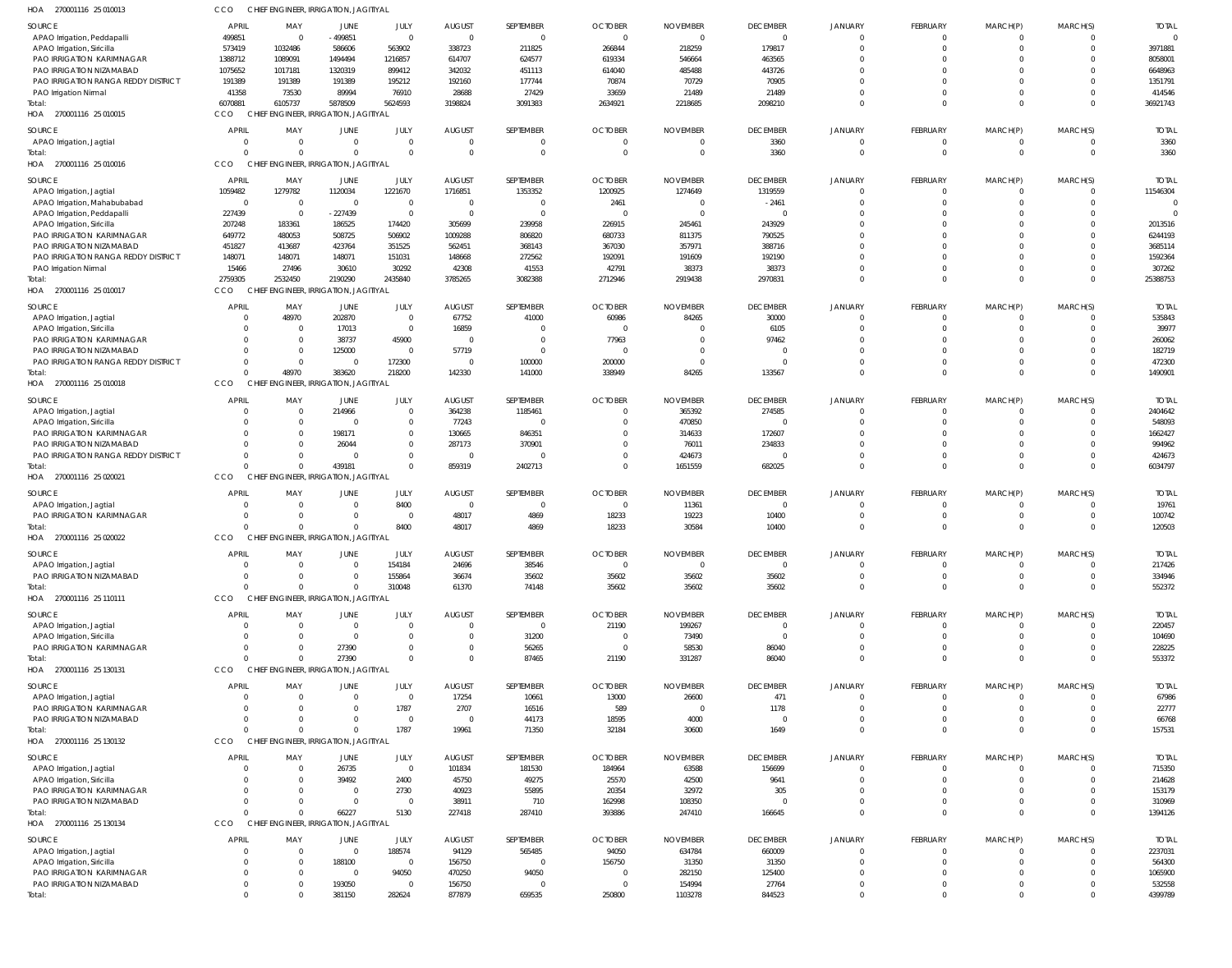| HOA<br>270001116 25 130135        | cco                | CHIEF ENGINEER, IRRIGATION, JAGITIYAL |                                        |                        |                                 |                             |                                  |                 |                          |                               |                         |                           |                  |                       |
|-----------------------------------|--------------------|---------------------------------------|----------------------------------------|------------------------|---------------------------------|-----------------------------|----------------------------------|-----------------|--------------------------|-------------------------------|-------------------------|---------------------------|------------------|-----------------------|
| SOURCE                            | <b>APRIL</b>       | MAY                                   | <b>JUNE</b>                            | JULY                   | <b>AUGUST</b>                   | SEPTEMBER                   | <b>OCTOBER</b>                   | <b>NOVEMBER</b> | <b>DECEMBER</b>          | JANUARY                       | FEBRUARY                | MARCH(P)                  | MARCH(S)         | <b>TOTAI</b>          |
| APAO Irrigation, Jagtial          | -0                 | $\Omega$                              | 0                                      | 91132                  | 88962                           | 72344                       | 8399                             | $\Omega$        | $\overline{0}$           | $\mathbf 0$                   | -0                      | $^{\circ}$                | $\Omega$         | 260837                |
| APAO Irrigation, Siricilla        | -0                 |                                       | $\Omega$                               | 5011                   | $\overline{0}$                  | 905                         | 2942                             | 840             | $\overline{0}$           | $\mathbf 0$                   | $\Omega$                | $\mathbf 0$               | $\Omega$         | 9698                  |
| PAO IRRIGATION KARIMNAGAR         |                    | $\Omega$                              | 0                                      | 51051                  | 16437                           | 2275                        | 21010                            | 1902            | 2491                     | $\Omega$                      |                         | $\Omega$                  |                  | 95166                 |
| PAO IRRIGATION NIZAMABAD          |                    |                                       | 0                                      | $\overline{0}$         | $\Omega$                        | 89226                       | 175572                           | 24946           | $\Omega$                 | $\Omega$                      | $\Omega$                | $^{\circ}$                | $\Omega$         | 289744                |
| Total:                            |                    | $\Omega$                              | $\Omega$                               | 147194                 | 105399                          | 164750                      | 207923                           | 27688           | 2491                     | $\mathbf 0$                   | $\Omega$                | $\mathbf 0$               | $\Omega$         | 655445                |
| HOA 270001116 25 240              | CCO                | CHIEF ENGINEER, IRRIGATION, JAGITIYAL |                                        |                        |                                 |                             |                                  |                 |                          |                               |                         |                           |                  |                       |
| SOURCE                            | <b>APRIL</b>       | MAY                                   | <b>JUNE</b>                            | JULY                   | <b>AUGUST</b>                   | SEPTEMBER                   | <b>OCTOBER</b>                   | <b>NOVEMBER</b> | <b>DECEMBER</b>          | JANUARY                       | FEBRUARY                | MARCH(P)                  | MARCH(S)         | <b>TOTAL</b>          |
| APAO Irrigation, Jagtial          | -0                 | - 0                                   | $\mathbf{0}$                           | 15554                  | $\overline{0}$                  | 143141                      | $\overline{0}$                   |                 | 47267                    | $\mathbf 0$                   | 0                       | $^{\circ}$                | 0                | 205962                |
| PAO IRRIGATION NIZAMABAD          |                    |                                       | 0                                      | $\overline{0}$         | $\overline{0}$                  | $\overline{0}$              | 119275                           |                 | 58000                    | $\overline{0}$                | $\mathbf 0$             | $\mathbf 0$               | $\Omega$         | 177275                |
| Total:                            |                    |                                       | $\Omega$                               | 15554                  | $\Omega$                        | 143141                      | 119275                           | $\Omega$        | 105267                   | $\overline{0}$                | $\Omega$                | $\mathbf 0$               | $\Omega$         | 383237                |
| HOA 270001116 25 280281           | CCO                | <b>CHIEF</b>                          | <b>ENGINEER, IRRIGATION, JAGITIYAL</b> |                        |                                 |                             |                                  |                 |                          |                               |                         |                           |                  |                       |
| SOURCE                            | <b>APRIL</b>       | MAY                                   | JUNE                                   | JULY                   | <b>AUGUST</b>                   | SEPTEMBER                   | <b>OCTOBER</b>                   | <b>NOVEMBER</b> | <b>DECEMBER</b>          | JANUARY                       | FEBRUARY                | MARCH(P)                  | MARCH(S)         | <b>TOTAL</b>          |
| APAO Irrigation, Jagtial          | $\mathbf{0}$       | $\Omega$                              | $\overline{0}$                         | $\overline{0}$         | $\overline{0}$                  | $\mathbf{0}$                | 4402267                          | $\Omega$        | $\overline{0}$           | $\mathbf 0$                   | -0                      | 0                         | $\Omega$         | 4402267               |
| Total:                            | $\Omega$           | $\Omega$                              | $\Omega$                               | $\overline{0}$         | $\Omega$                        | $\mathbf 0$                 | 4402267                          | $\Omega$        | $\overline{0}$           | $\Omega$                      | $\mathbf 0$             | $\mathbf 0$               | $\mathbf 0$      | 4402267               |
| HOA 270001116 25 300301           | CCO                | CHIEF ENGINEER, IRRIGATION, JAGITIYAL |                                        |                        |                                 |                             |                                  |                 |                          |                               |                         |                           |                  |                       |
|                                   |                    |                                       |                                        |                        |                                 |                             |                                  |                 |                          |                               |                         |                           |                  |                       |
| SOURCE                            | <b>APRIL</b>       | MAY                                   | <b>JUNE</b>                            | JULY<br>$\overline{0}$ | <b>AUGUST</b><br>$\overline{0}$ | SEPTEMBER<br>$\mathbf 0$    | <b>OCTOBER</b>                   | <b>NOVEMBER</b> | <b>DECEMBER</b>          | <b>JANUARY</b><br>$\mathbf 0$ | FEBRUARY<br>$\mathbf 0$ | MARCH(P)                  | MARCH(S)         | <b>TOTAL</b>          |
| APAO Irrigation, Jagtial          | - 0                |                                       | 0<br>$\mathbf 0$                       | $\overline{0}$         | $\Omega$                        | $\mathbf 0$                 | $\overline{0}$<br>$\overline{0}$ | $\Omega$        | 1097600<br>1097600       | $\overline{0}$                | $\mathbf 0$             | $^{\circ}$<br>$\mathbf 0$ | 0<br>$\mathbf 0$ | 1097600<br>1097600    |
| Total:<br>HOA 270001116 25 300302 | CCO                | CHIEF ENGINEER, IRRIGATION, JAGITIYAL |                                        |                        |                                 |                             |                                  |                 |                          |                               |                         |                           |                  |                       |
|                                   |                    |                                       |                                        |                        |                                 |                             |                                  |                 |                          |                               |                         |                           |                  |                       |
| SOURCE                            | <b>APRIL</b>       | MAY                                   | <b>JUNE</b>                            | JULY                   | <b>AUGUST</b>                   | SEPTEMBER                   | <b>OCTOBER</b>                   | <b>NOVEMBER</b> | <b>DECEMBER</b>          | <b>JANUARY</b>                | FEBRUARY                | MARCH(P)                  | MARCH(S)         | <b>TOTAL</b>          |
| APAO Irrigation, Jagtial          | - 0                | $\Omega$                              | 108004                                 | 426808                 | 96740                           | 374315                      | 674495                           | 1825022         | 305752                   | $\mathbf 0$                   | -0                      | $\Omega$                  | $\Omega$         | 3811136               |
| APAO Irrigation, Siricilla        | -0                 | $\Omega$                              | $\overline{0}$                         | $\overline{0}$         | $\overline{0}$                  | $\circ$                     | $\Omega$                         | 495313          | $\circ$                  | $\Omega$                      | $\Omega$                | $^{\circ}$                | $\Omega$         | 495313                |
| PAO IRRIGATION KARIMNAGAR         |                    |                                       | $\mathbf 0$                            | 516060                 | $\overline{0}$                  | 380568                      | 206055                           | 26749           | 514208                   | $\Omega$                      |                         | $\Omega$                  |                  | 1643640               |
| PAO IRRIGATION NIZAMABAD          |                    | $\Omega$                              | $\Omega$                               | $\overline{0}$         | 21791                           | - 0                         | 43582                            | 139913          | 523292                   | $\Omega$                      |                         | $\Omega$                  |                  | 728578                |
| PAO Irrigation Nirmal             |                    | $\Omega$                              | $\mathbf 0$                            | 267293                 | 335792                          | 167896                      | $\Omega$                         | $\Omega$        | $\overline{0}$           | $\Omega$                      | $\mathbf 0$             | $\mathbf 0$               |                  | 770981                |
| Total:                            |                    | $\Omega$                              | 108004                                 | 1210161                | 454323                          | 922779                      | 924132                           | 2486997         | 1343252                  | $\Omega$                      | $\Omega$                | $\Omega$                  | $\Omega$         | 7449648               |
| HOA 270001116 25 310318           | CCO                | <b>CHIEF</b>                          | <b>ENGINEER, IRRIGATION, JAGITIYAL</b> |                        |                                 |                             |                                  |                 |                          |                               |                         |                           |                  |                       |
| SOURCE                            | <b>APRIL</b>       | MAY                                   | <b>JUNE</b>                            | JULY                   | <b>AUGUST</b>                   | SEPTEMBER                   | <b>OCTOBER</b>                   | <b>NOVEMBER</b> | <b>DECEMBER</b>          | <b>JANUARY</b>                | FEBRUARY                | MARCH(P)                  | MARCH(S)         | <b>TOTAI</b>          |
| APAO Irrigation, Jagtial          | - 0                | 20000                                 | $\overline{0}$                         | $\overline{0}$         | $\overline{0}$                  | $\mathbf 0$                 | $\overline{0}$                   |                 | $\overline{0}$           | $\mathbf 0$                   | $\mathbf 0$             | $\mathbf 0$               | $\mathbf 0$      | 20000                 |
| APAO Irrigation, Siricilla        | -0                 | 20000                                 | 20000                                  | $\overline{0}$         | $\Omega$                        | $\mathbf{0}$                | $\Omega$                         |                 | $\overline{0}$           | $\overline{0}$                | $\mathbf 0$             | $\mathbf 0$               | $\mathbf 0$      | 40000                 |
| Total:                            | $\Omega$           | 40000                                 | 20000                                  | $\Omega$               | $\Omega$                        | $\mathbf{0}$                | $\Omega$                         | $\Omega$        | $\overline{0}$           | $\overline{0}$                | $\mathbf 0$             | $\mathbf 0$               | $\Omega$         | 60000                 |
| HOA 270001116 25 510511           | CCO                | CHIEF ENGINEER, IRRIGATION, JAGITIYAL |                                        |                        |                                 |                             |                                  |                 |                          |                               |                         |                           |                  |                       |
| SOURCE                            | <b>APRIL</b>       | MAY                                   | JUNE                                   | JULY                   | <b>AUGUST</b>                   | SEPTEMBER                   | <b>OCTOBER</b>                   | <b>NOVEMBER</b> | <b>DECEMBER</b>          | <b>JANUARY</b>                | FEBRUARY                | MARCH(P)                  | MARCH(S)         | <b>TOTAI</b>          |
| APAO Irrigation, Jagtial          | -0                 |                                       | $\Omega$                               | $\overline{0}$         | $\Omega$                        | $\overline{0}$              | $\overline{0}$                   | 62921           | $\overline{0}$           | 0                             | 0                       | $^{\circ}$                | $\Omega$         | 62921                 |
| PAO IRRIGATION NIZAMABAD          | $\Omega$           | $\Omega$                              | $\Omega$                               | $\Omega$               | $\Omega$                        | $\mathbf 0$                 | $\Omega$                         | $\Omega$        | 31059                    | $\overline{0}$                | $\Omega$                | $\mathbf 0$               | $\Omega$         | 31059                 |
| Total:                            | $\Omega$           | $\Omega$                              | $\Omega$                               | $\Omega$               | $\Omega$                        | $\mathbf 0$                 | $\Omega$                         | 62921           | 31059                    | $\Omega$                      | $\Omega$                | $\mathbf 0$               | $\Omega$         | 93980                 |
| HOA 270001116 26 270272           | CCO                | CHIEF ENGINEER, IRRIGATION, JAGITIYAL |                                        |                        |                                 |                             |                                  |                 |                          |                               |                         |                           |                  |                       |
|                                   |                    |                                       |                                        |                        |                                 |                             |                                  |                 |                          |                               |                         |                           |                  |                       |
| SOURCE<br>APAO Projects, Jagtial  | <b>APRIL</b><br>-0 | MAY<br>- 0                            | <b>JUNE</b><br>0                       | JULY<br>$\overline{0}$ | <b>AUGUST</b><br>$\overline{0}$ | SEPTEMBER<br>$\overline{0}$ | <b>OCTOBER</b><br>$\overline{0}$ | <b>NOVEMBER</b> | <b>DECEMBER</b><br>44993 | <b>JANUARY</b><br>$\mathbf 0$ | FEBRUARY<br>0           | MARCH(P)<br>$^{\circ}$    | MARCH(S)<br>0    | <b>TOTAL</b><br>44993 |
| Total:                            |                    | $\Omega$                              | $\mathbf 0$                            | $\mathbf 0$            | $\overline{0}$                  | $\mathbf 0$                 | $\overline{0}$                   | $\overline{0}$  | 44993                    | $\overline{0}$                | $\mathbf 0$             | $\mathbf 0$               | $\mathbf 0$      | 44993                 |
| HOA 270001116 27 270272           | CCO                | CHIEF ENGINEER, IRRIGATION, JAGITIYAL |                                        |                        |                                 |                             |                                  |                 |                          |                               |                         |                           |                  |                       |
|                                   |                    |                                       |                                        |                        |                                 |                             |                                  |                 |                          |                               |                         |                           |                  |                       |
| SOURCE                            | <b>APRIL</b>       | MAY                                   | JUNE                                   | JULY                   | <b>AUGUST</b>                   | SEPTEMBER                   | <b>OCTOBER</b>                   | <b>NOVEMBER</b> | <b>DECEMBER</b>          | <b>JANUARY</b>                | FEBRUARY                | MARCH(P)                  | MARCH(S)         | <b>TOTAL</b>          |
| APAO Projects, Jagtial            | $\overline{0}$     | $\Omega$                              | $\overline{0}$                         | $\mathbf 0$            | $\overline{0}$                  | $\Omega$                    | $\Omega$                         | $\Omega$        | 19950                    | $\Omega$                      | $\Omega$                | $\Omega$                  | $\Omega$         | 19950                 |
| APAO, SRSP, NIZAMABAD             | $\overline{0}$     | $\overline{0}$                        | $\mathbf 0$                            | $\overline{0}$         | $\overline{0}$                  | $\Omega$                    | 409039                           | $\mathbf{0}$    | $\overline{0}$           | $\cap$                        |                         | $\Omega$                  | $\mathbf 0$      | 409039                |
| PAO, SRSP, SSP, NIRMAL            | $\Omega$           | $\Omega$                              | $\Omega$                               | $\Omega$               | $\Omega$                        | $\mathbf 0$                 | $\mathbf{0}$                     | $\Omega$        | 65817                    | $\Omega$                      | $\mathbf 0$             | $\mathbf 0$               | $\Omega$         | 65817                 |
| Total:<br>HOA 270001127 26 290291 | $\Omega$<br>CCO    | CHIEF ENGINEER, IRRIGATION, NALGONDA  | $\Omega$                               | $\Omega$               | $\Omega$                        | $\mathbf 0$                 | 409039                           | $\overline{0}$  | 85767                    | $\overline{0}$                | $\mathbf 0$             | $\mathbf 0$               | $\mathbf 0$      | 494806                |
|                                   |                    |                                       |                                        |                        |                                 |                             |                                  |                 |                          |                               |                         |                           |                  |                       |
| SOURCE                            | <b>APRIL</b>       | MAY                                   | <b>JUNE</b>                            | JULY                   | <b>AUGUST</b>                   | SEPTEMBER                   | <b>OCTOBER</b>                   | <b>NOVEMBER</b> | <b>DECEMBER</b>          | <b>JANUARY</b>                | FEBRUARY                | MARCH(P)                  | MARCH(S)         | <b>TOTAL</b>          |
| APAO Irrigation, Yadadri          | $\overline{0}$     | $\Omega$                              | 250200                                 | 83400                  | 83400                           | 169758                      | 133500                           | 133500          | 133500                   | $\overline{0}$                | $\mathbf 0$             | $\mathbf 0$               | $\mathbf 0$      | 987258                |
| PAO IRRIGATION DIVISION NALGONDA  | 7678095            | 15566182                              | 12053004                               | 12645610               | 16971834                        | 17762824                    | 18142206                         | 17976894        | 16933188                 | 0                             | $\mathbf 0$             | $\mathbf 0$               | $\mathbf 0$      | 135729837             |
| Total:                            | 7678095            | 15566182                              | 12303204                               | 12729010               | 17055234                        | 17932582                    | 18275706                         | 18110394        | 17066688                 | $\overline{0}$                | $\mathbf 0$             | $\mathbf 0$               | $\Omega$         | 136717095             |
| HOA 270001127 26 290292           | CCO                | CHIEF ENGINEER, IRRIGATION, NALGONDA  |                                        |                        |                                 |                             |                                  |                 |                          |                               |                         |                           |                  |                       |
| SOURCE                            | <b>APRIL</b>       | MAY                                   | <b>JUNE</b>                            | JULY                   | <b>AUGUST</b>                   | SEPTEMBER                   | <b>OCTOBER</b>                   | <b>NOVEMBER</b> | <b>DECEMBER</b>          | <b>JANUARY</b>                | FEBRUARY                | MARCH(P)                  | MARCH(S)         | <b>TOTAL</b>          |
| PAO IRRIGATION DIVISION NALGONDA  | 30088              | 40127                                 | 30588                                  | 31746                  | 30795                           | 30588                       | 30588                            | 39295           | 22213                    | $\overline{0}$                | 0                       | $^{\circ}$                | 0                | 286028                |
| Total:                            | 30088              | 40127                                 | 30588                                  | 31746                  | 30795                           | 30588                       | 30588                            | 39295           | 22213                    | $\overline{0}$                | $\mathbf 0$             | $\mathbf{0}$              | $\overline{0}$   | 286028                |
| HOA 270001127 26 290293           | CCO                | CHIEF ENGINEER, IRRIGATION, NALGONDA  |                                        |                        |                                 |                             |                                  |                 |                          |                               |                         |                           |                  |                       |
| SOURCE                            | <b>APRIL</b>       | MAY                                   | <b>JUNE</b>                            | JULY                   | <b>AUGUST</b>                   | SEPTEMBER                   | <b>OCTOBER</b>                   | <b>NOVEMBER</b> | <b>DECEMBER</b>          | <b>JANUARY</b>                | FEBRUARY                | MARCH(P)                  | MARCH(S)         | <b>TOTAL</b>          |
| APAO Irrigation, Yadadri          | $\circ$            | - 0                                   | 95913                                  | 31971                  | 31971                           | 28947                       | 9649                             | 9649            | 9649                     | $\overline{0}$                | $\mathbf 0$             | $\mathbf 0$               | $\Omega$         | 217749                |
| PAO IRRIGATION DIVISION NALGONDA  | 2951348            | 3281144                               | 4343912                                | 3923731                | 2367778                         | 2177185                     | 1126193                          | 1010722         | 1027139                  | 0                             | $\mathbf 0$             | $\mathbf 0$               | $\mathbf 0$      | 22209152              |
| Total:                            | 2951348            | 3281144                               | 4439825                                | 3955702                | 2399749                         | 2206132                     | 1135842                          | 1020371         | 1036788                  | $\overline{0}$                | $\mathbf 0$             | $\mathbf 0$               | $\overline{0}$   | 22426901              |
| HOA 270001127 26 290294           | CCO                | CHIEF ENGINEER, IRRIGATION, NALGONDA  |                                        |                        |                                 |                             |                                  |                 |                          |                               |                         |                           |                  |                       |
|                                   |                    |                                       |                                        |                        |                                 |                             |                                  |                 |                          |                               |                         |                           |                  |                       |
| SOURCE                            | <b>APRIL</b>       | MAY                                   | <b>JUNE</b>                            | JULY                   | <b>AUGUST</b>                   | SEPTEMBER                   | <b>OCTOBER</b>                   | <b>NOVEMBER</b> | <b>DECEMBER</b>          | <b>JANUARY</b>                | FEBRUARY                | MARCH(P)                  | MARCH(S)         | <b>TOTAL</b>          |
| APAO Irrigation, Yadadri          | $\overline{0}$     | $\Omega$                              | 29682                                  | 9894                   | 9894                            | 23952                       | 14580                            | 14580           | 14580                    | $\mathbf 0$                   | -0                      | $^{\circ}$                | $\Omega$         | 117162                |
| PAO IRRIGATION DIVISION NALGONDA  | 640865             | 756705                                | 575377                                 | 653280                 | 1026962                         | 875486                      | 969879                           | 843892          | 849792                   | $\mathbf 0$                   | $\mathbf 0$             | $\mathbf 0$               | $\mathbf 0$      | 7192238               |
| Total:                            | 640865<br>CCO      | 756705                                | 605059                                 | 663174                 | 1036856                         | 899438                      | 984459                           | 858472          | 864372                   | $\overline{0}$                | $\mathbf 0$             | $\mathbf 0$               | $\overline{0}$   | 7309400               |
| HOA 270001127 26 290295           |                    | CHIEF ENGINEER, IRRIGATION, NALGONDA  |                                        |                        |                                 |                             |                                  |                 |                          |                               |                         |                           |                  |                       |
| SOURCE                            | <b>APRIL</b>       | MAY                                   | <b>JUNE</b>                            | JULY                   | <b>AUGUST</b>                   | SEPTEMBER                   | <b>OCTOBER</b>                   | <b>NOVEMBER</b> | <b>DECEMBER</b>          | <b>JANUARY</b>                | FEBRUARY                | MARCH(P)                  | MARCH(S)         | <b>TOTAL</b>          |
| APAO Irrigation, Yadadri          | - 0                | - 0                                   | 213885                                 | $\overline{0}$         | $\overline{0}$                  | 110258                      | $\overline{0}$                   | 249062          | 198315                   | $\mathbf 0$                   | $\Omega$                | $^{\circ}$                | $\Omega$         | 771520                |
| PAO IRRIGATION DIVISION NALGONDA  | -0                 | 67300                                 | 100000                                 | $\overline{0}$         | $\overline{0}$                  | $\overline{0}$              | 100000                           | 100000          | $\overline{\phantom{0}}$ | 0                             | $\mathbf 0$             | $\mathbf{0}$              | $\mathbf 0$      | 367300                |
| Total:                            | $\Omega$           | 67300                                 | 313885                                 | $\mathbf 0$            | $\mathbf 0$                     | 110258                      | 100000                           | 349062          | 198315                   | $\overline{0}$                | $\Omega$                | $\mathbf 0$               | $\Omega$         | 1138820               |
| HOA 270001127 26 290296           | CCO                | CHIEF ENGINEER, IRRIGATION, NALGONDA  |                                        |                        |                                 |                             |                                  |                 |                          |                               |                         |                           |                  |                       |
| SOURCE                            | <b>APRIL</b>       | MAY                                   | JUNE                                   | JULY                   | <b>AUGUST</b>                   | SEPTEMBER                   | <b>OCTOBER</b>                   | <b>NOVEMBER</b> | <b>DECEMBER</b>          | <b>JANUARY</b>                | FEBRUARY                | MARCH(P)                  | MARCH(S)         | <b>TOTAL</b>          |
| PAO IRRIGATION DIVISION NALGONDA  | $\overline{0}$     | $\Omega$                              | $\mathbf 0$                            | $\overline{0}$         | 398274                          | 3617462                     | $\mathbf{0}$                     | 1260884         | 116642                   | $\mathbf 0$                   | -0                      | $^{\circ}$                | $\mathbf 0$      | 5393262               |
| Total:                            | $\mathbf 0$        | $\Omega$                              | $\mathbf 0$                            | $\mathbf 0$            | 398274                          | 3617462                     | $\mathbf 0$                      | 1260884         | 116642                   | $\overline{\mathbf{0}}$       | $\mathbf 0$             | $\mathbf 0$               | $\mathbf 0$      | 5393262               |
|                                   |                    |                                       |                                        |                        |                                 |                             |                                  |                 |                          |                               |                         |                           |                  |                       |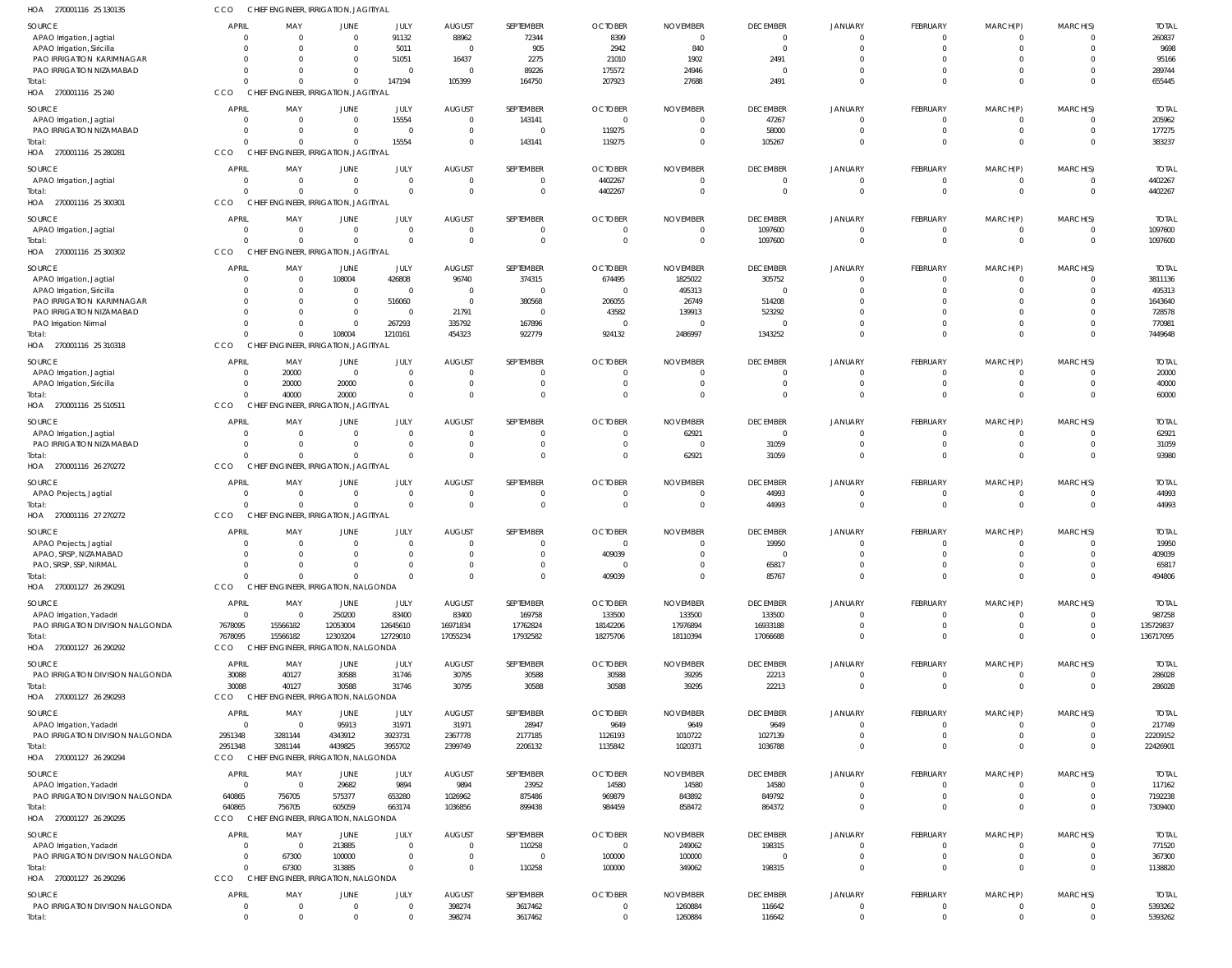| 270001800 05 270272<br>HOA                                   | CCO                      |                                      |                                | ENGINEER-IN-CHIEF, IRRIGATION (GENERAL), HYDERABAD |                        |                      |                         |                                   |                         |                      |                             |                                |                            |                        |
|--------------------------------------------------------------|--------------------------|--------------------------------------|--------------------------------|----------------------------------------------------|------------------------|----------------------|-------------------------|-----------------------------------|-------------------------|----------------------|-----------------------------|--------------------------------|----------------------------|------------------------|
| SOURCE                                                       | <b>APRIL</b>             | MAY                                  | JUNE                           | JULY                                               | <b>AUGUST</b>          | SEPTEMBER            | <b>OCTOBER</b>          | <b>NOVEMBER</b>                   | <b>DECEMBER</b>         | <b>JANUARY</b>       | <b>FEBRUARY</b>             | MARCH(P)                       | MARCH(S)                   | <b>TOTAI</b>           |
| APAO Irrigation, Bhoopalapally                               | $\Omega$                 | $\Omega$                             | $\mathbf{0}$                   | $\overline{0}$                                     | $\overline{0}$         | $\Omega$             | 3147599                 | $\Omega$                          | $\Omega$                | $\Omega$             | $\Omega$                    | 0                              | $\Omega$                   | 3147599                |
| APAO Irrigation, Kamareddy                                   | $\Omega$                 | $\Omega$                             | $\Omega$                       | $\overline{0}$                                     | $\overline{0}$         | $\Omega$             | 3551911                 | C                                 | $\Omega$                |                      | $\Omega$                    | $\Omega$                       | $\Omega$                   | 3551911                |
| APAO Irrigation, Kothagudem                                  | $\Omega$                 | $\Omega$                             | 0                              | $\Omega$                                           | $\Omega$               |                      | 1529397                 | -C                                |                         |                      | $\Omega$                    | $\Omega$                       | $\Omega$                   | 1529397                |
| APAO Irrigation, Peddapalli                                  | $\Omega$                 | $\Omega$                             |                                | 0                                                  | $\Omega$               |                      | 318944                  | C                                 | $\Omega$                |                      | $\Omega$                    | $\Omega$                       | $\Omega$                   | 318944                 |
| APAO Irrigation, Suryapet                                    | $\Omega$                 | $\Omega$                             |                                | $\Omega$                                           | $\Omega$               |                      | 9174038                 | $\Omega$                          | 1820487                 | $\Omega$             | $\Omega$                    | $\Omega$                       | $\Omega$                   | 10994525               |
| APAO Projects, Jagtial                                       | $\Omega$                 |                                      |                                | 0                                                  | $\Omega$               |                      | 8480206                 | C                                 |                         |                      | $\Omega$                    | $\Omega$                       |                            | 8480206                |
| APAO Projects, Peddapalli                                    | $\Omega$                 | $\Omega$                             |                                | $\Omega$                                           | $\Omega$               |                      | 1556678                 | C                                 |                         |                      | $\Omega$                    | $\Omega$                       | $\Omega$                   | 1556678                |
| APAO, SRSP SSP, KARIMNAGAR<br>APAO, SRSP, NIZAMABAD          | $\Omega$                 | $\Omega$<br>$\Omega$                 |                                | $\mathbf{0}$                                       | $\Omega$               |                      | 2501014                 | C<br>C                            |                         | $\Omega$             | $\Omega$<br>$\Omega$        | $\Omega$<br>$\Omega$           | $\Omega$                   | 2501014                |
| PAO (W&P) NSP, TEKULAPALLY                                   | $\Omega$<br>$\Omega$     | $\Omega$                             |                                | $\mathbf{0}$<br>$\mathbf{0}$                       | 1822257<br>$\Omega$    |                      | 6647905<br>634880       | C                                 |                         |                      | $\Omega$                    | $\Omega$                       | $\Omega$                   | 8470162<br>634880      |
| PAO A M R P (SLBC), NALGONDA                                 | $\Omega$                 | $\Omega$                             |                                | $\Omega$                                           | $\Omega$               | $\Omega$             | 3238334                 | C                                 | 2343678                 |                      | $\Omega$                    | $\Omega$                       | $\Omega$                   | 5582012                |
| PAO IRRIGATION DIVISION NALGONDA                             | $\Omega$                 |                                      |                                | $\Omega$                                           | $\overline{0}$         | 5198764              | 1976059                 | C                                 |                         |                      | $\Omega$                    | $\Omega$                       | $\Omega$                   | 7174823                |
| PAO Irrigation Nirmal                                        | $\Omega$                 |                                      |                                | $\Omega$                                           | $\Omega$               | $\Omega$             | 737712                  | $\Omega$                          | 1909257                 |                      | $\Omega$                    | $\Omega$                       | $\Omega$                   | 2646969                |
| PAO MEDAK(IW), MEDAK                                         | $\Omega$                 | $\Omega$                             |                                | $\Omega$                                           | $\Omega$               | $\Omega$             | 1802945                 | $\Omega$                          |                         |                      | $\Omega$                    | $\Omega$                       | $\Omega$                   | 1802945                |
| PAO, PJP, Jogulamba Gadwal                                   | $\Omega$                 | $\Omega$                             | $\Omega$                       | $\Omega$                                           | $\Omega$               |                      | 1563209                 | $\Omega$                          |                         | $\Omega$             | $\Omega$                    | $\Omega$                       | $\Omega$                   | 1563209                |
| Total                                                        | $\Omega$                 | $\Omega$                             | $\Omega$                       | $\Omega$                                           | 1822257                | 5198764              | 46860831                | $\Omega$                          | 6073422                 | $\Omega$             | $\Omega$                    | $\Omega$                       | $\Omega$                   | 59955274               |
| HOA 270001800 09 010011                                      | CCO                      | CHIEF ENGINEER, IRRIGATION, NALGONDA |                                |                                                    |                        |                      |                         |                                   |                         |                      |                             |                                |                            |                        |
|                                                              |                          |                                      |                                |                                                    |                        |                      |                         |                                   |                         |                      |                             |                                |                            |                        |
| SOURCE                                                       | <b>APRIL</b>             | MAY                                  | JUNE                           | JULY                                               | <b>AUGUST</b>          | SEPTEMBER            | <b>OCTOBER</b>          | <b>NOVEMBER</b>                   | <b>DECEMBER</b>         | JANUARY              | <b>FEBRUARY</b>             | MARCH(P)                       | MARCH(S)                   | <b>TOTAI</b>           |
| APAO Irrigation, Yadadri                                     | $\Omega$                 | 3072520<br>20470687                  | 1492895                        | 1470010                                            | 1368214                | 2871592              | 2183980                 | 2300123                           | 2312100                 | $\Omega$<br>$\Omega$ | 0<br>$\mathbf 0$            | $\mathbf{0}$<br>$\overline{0}$ | $\Omega$<br>$\overline{0}$ | 17071434               |
| PAO IRRIGATION DIVISION NALGONDA                             | 20100847<br>20100847     | 23543207                             | 21647865<br>23140760           | 25259288<br>26729298                               | 38405978<br>39774192   | 36331072<br>39202664 | 34144473<br>36328453    | 34831700<br>37131823              | 36453282<br>38765382    | $\Omega$             | $\Omega$                    | $\mathbf{0}$                   | $\Omega$                   | 267645192<br>284716626 |
| HOA 270001800 09 010012                                      | CCO                      | CHIEF ENGINEER, IRRIGATION, NALGONDA |                                |                                                    |                        |                      |                         |                                   |                         |                      |                             |                                |                            |                        |
|                                                              |                          |                                      |                                |                                                    |                        |                      |                         |                                   |                         |                      |                             |                                |                            |                        |
| SOURCE                                                       | <b>APRIL</b>             | MAY                                  | JUNE                           | JULY                                               | <b>AUGUST</b>          | SEPTEMBER            | <b>OCTOBER</b>          | <b>NOVEMBER</b>                   | <b>DECEMBER</b>         | <b>JANUARY</b>       | <b>FEBRUARY</b>             | MARCH(P)                       | MARCH(S)                   | <b>TOTAL</b>           |
| APAO Irrigation, Yadadri                                     | 0                        | 10600                                | 4000                           | 4000                                               | 4000                   | 4400                 | 4000                    | 6000                              | 6933                    | $\Omega$             | $\Omega$                    | 0                              | $\Omega$                   | 43933                  |
| PAO IRRIGATION DIVISION NALGONDA                             | 30163                    | 37464                                | 76837                          | 47350                                              | 46019                  | 40509                | 42213                   | 53008                             | 49388                   | $\Omega$             | $\mathbf 0$                 | $\mathbf{0}$                   | $\Omega$                   | 422951                 |
| Total:                                                       | 30163                    | 48064                                | 80837                          | 51350                                              | 50019                  | 44909                | 46213                   | 59008                             | 56321                   | $\Omega$             | $\Omega$                    | $\Omega$                       | $\Omega$                   | 466884                 |
| 270001800 09 010013<br>HOA                                   | CCO                      | CHIEF ENGINEER, IRRIGATION, NALGONDA |                                |                                                    |                        |                      |                         |                                   |                         |                      |                             |                                |                            |                        |
| SOURCE                                                       | <b>APRIL</b>             | MAY                                  | JUNE                           | JULY                                               | <b>AUGUST</b>          | SEPTEMBER            | <b>OCTOBER</b>          | <b>NOVEMBER</b>                   | <b>DECEMBER</b>         | JANUARY              | <b>FEBRUARY</b>             | MARCH(P)                       | MARCH(S)                   | <b>TOTAL</b>           |
| APAO Irrigation, Yadadri                                     | $\mathbf 0$              | 1180532                              | 573555                         | 570029                                             | 525470                 | 593572               | 417135                  | 262230                            | 197852                  | $\Omega$             | $\overline{0}$              | $\mathbf{0}$                   | $\Omega$                   | 4320375                |
| PAO IRRIGATION DIVISION NALGONDA                             | 7728897                  | 7922955                              | 10611116                       | 9955066                                            | 5309230                | 4724143              | 4344506                 | 3377139                           | 3365549                 | $\Omega$             | $\mathbf 0$                 | $\mathbf 0$                    | $\Omega$                   | 57338601               |
| Total                                                        | 7728897                  | 9103487                              | 11184671                       | 10525095                                           | 5834700                | 5317715              | 4761641                 | 3639369                           | 3563401                 | $\Omega$             | $\mathbf 0$                 | $\mathbf 0$                    | $\Omega$                   | 61658976               |
| HOA 270001800 09 010015                                      | CCO                      | CHIEF ENGINEER, IRRIGATION, NALGONDA |                                |                                                    |                        |                      |                         |                                   |                         |                      |                             |                                |                            |                        |
| SOURCE                                                       | <b>APRIL</b>             | MAY                                  | <b>JUNE</b>                    | JULY                                               | <b>AUGUST</b>          | SEPTEMBER            | <b>OCTOBER</b>          | <b>NOVEMBER</b>                   | <b>DECEMBER</b>         | JANUARY              | <b>FEBRUARY</b>             | MARCH(P)                       | MARCH(S)                   | <b>TOTAL</b>           |
| PAO IRRIGATION DIVISION NALGONDA                             | 293                      | 293                                  | $\mathbf{0}$                   | 293                                                | 293                    | 293                  | $\overline{0}$          | 0                                 | $\Omega$                | $\Omega$             | $\overline{0}$              | $\mathbf{0}$                   | $\overline{0}$             | 1465                   |
| Total                                                        | 293                      | 293                                  | $\mathbf 0$                    | 293                                                | 293                    | 293                  | $\Omega$                | $\overline{0}$                    | $\Omega$                | $\Omega$             | $\mathbf 0$                 | $\mathbf{0}$                   | $\Omega$                   | 1465                   |
| HOA<br>270001800 09 010016                                   | CCO                      | <b>CHIEF</b>                         | ENGINEER, IRRIGATION, NALGONDA |                                                    |                        |                      |                         |                                   |                         |                      |                             |                                |                            |                        |
|                                                              |                          |                                      |                                |                                                    |                        |                      |                         |                                   |                         |                      |                             |                                |                            |                        |
| SOURCE                                                       | <b>APRIL</b>             | MAY                                  | JUNE                           | JULY                                               | <b>AUGUST</b>          | SEPTEMBER            | <b>OCTOBER</b>          | <b>NOVEMBER</b>                   | <b>DECEMBER</b>         | JANUARY              | <b>FEBRUARY</b>             | MARCH(P)                       | MARCH(S)                   | <b>TOTAL</b>           |
| APAO Irrigation, Yadadri                                     | $\mathbf 0$              | 397722                               | 177498                         | 174820                                             | 162616                 | 398853               | 240632                  | 254236                            | 253861                  | $\Omega$             | $\overline{0}$              | $\overline{0}$                 | $\overline{0}$             | 2060238                |
| PAO IRRIGATION DIVISION NALGONDA                             | 2550336                  | 2629624                              | 2525432                        | 3189785                                            | 4334296                | 3927537              | 3668557                 | 3675317                           | 3908182                 | $\Omega$             | $\mathbf 0$                 | $\overline{0}$                 | $\Omega$                   | 30409066               |
| Total                                                        | 2550336                  | 3027346                              | 2702930                        | 3364605                                            | 4496912                | 4326390              | 3909189                 | 3929553                           | 4162043                 | $\Omega$             | $\mathbf 0$                 | $\mathbf 0$                    | $\Omega$                   | 32469304               |
| 270001800 09 010017<br>HOA                                   | CCO                      | CHIEF ENGINEER, IRRIGATION, NALGONDA |                                |                                                    |                        |                      |                         |                                   |                         |                      |                             |                                |                            |                        |
| SOURCE                                                       | <b>APRIL</b>             | MAY                                  | JUNE                           | JULY                                               | <b>AUGUST</b>          | SEPTEMBER            | <b>OCTOBER</b>          | <b>NOVEMBER</b>                   | <b>DECEMBER</b>         | JANUARY              | <b>FEBRUARY</b>             | MARCH(P)                       | MARCH(S)                   | <b>TOTAI</b>           |
| PAO IRRIGATION DIVISION NALGONDA                             | $\Omega$                 | $\Omega$                             | $\mathbf 0$                    | $\overline{0}$                                     | $\overline{0}$         |                      | $\circ$                 | 1644279                           | 712618                  |                      | $\overline{0}$              | $\mathbf{0}$                   | $\Omega$                   | 2356897                |
| Total:                                                       | $\mathbf{0}$             | $\Omega$                             | $\mathbf 0$                    | $\Omega$                                           | $\Omega$               | $\Omega$             | $\Omega$                | 1644279                           | 712618                  | $\Omega$             | $\Omega$                    | $\Omega$                       | $\Omega$                   | 2356897                |
| 270001800 09 010018<br>HOA                                   | <b>CCO</b>               | CHIEF ENGINEER, IRRIGATION, NALGONDA |                                |                                                    |                        |                      |                         |                                   |                         |                      |                             |                                |                            |                        |
| SOURCE                                                       | <b>APRIL</b>             | MAY                                  | JUNE                           | JULY                                               | <b>AUGUST</b>          | SEPTEMBER            | <b>OCTOBER</b>          | <b>NOVEMBER</b>                   | <b>DECEMBER</b>         | JANUARY              | <b>FEBRUARY</b>             | MARCH(P)                       | MARCH(S)                   | <b>TOTAL</b>           |
| APAO Irrigation, Yadadri                                     | $\overline{0}$           | $\Omega$                             | $\overline{0}$                 | $\overline{0}$                                     | $\overline{0}$         | $\Omega$             | $\overline{\mathbf{0}}$ | $\overline{0}$                    | 78412                   | $\Omega$             | $\mathbf 0$                 | $\overline{0}$                 | $\Omega$                   | 78412                  |
| PAO IRRIGATION DIVISION NALGONDA                             | $\Omega$                 | 527715                               | 941959                         | 64179                                              | 2674177                | 4393781              | 200672                  | 773924                            | 852419                  | $\Omega$             | $\mathbf{0}$                | $\overline{0}$                 | $\Omega$                   | 10428826               |
| Total:                                                       | $\overline{0}$           | 527715                               | 941959                         | 64179                                              | 2674177                | 4393781              | 200672                  | 773924                            | 930831                  | $\Omega$             | $\mathbf 0$                 | $\overline{0}$                 | $\Omega$                   | 10507238               |
| HOA 270001800 09 020021                                      | CCO                      | CHIEF ENGINEER, IRRIGATION, NALGONDA |                                |                                                    |                        |                      |                         |                                   |                         |                      |                             |                                |                            |                        |
|                                                              |                          |                                      |                                |                                                    |                        |                      |                         |                                   |                         |                      |                             |                                |                            |                        |
| SOURCE                                                       | <b>APRIL</b>             | MAY                                  | <b>JUNE</b>                    | JULY                                               | <b>AUGUST</b>          | SEPTEMBER            | <b>OCTOBER</b>          | <b>NOVEMBER</b>                   | <b>DECEMBER</b>         | JANUARY              | <b>FEBRUARY</b>             | MARCH(P)                       | MARCH(S)                   | <b>TOTAL</b>           |
| PAO IRRIGATION DIVISION NALGONDA                             | 4000<br>4000             | $\Omega$<br>$\Omega$                 | 24000<br>24000                 | 24000<br>24000                                     | 54700                  | 12800                | 10400                   | 65880                             | 10400                   | $\Omega$<br>$\Omega$ | $\mathbf{0}$<br>$\mathbf 0$ | $\overline{0}$<br>$\mathbf{0}$ | $\overline{0}$<br>$\Omega$ | 206180                 |
| Total:<br>HOA 270001800 09 110111                            | CCO                      | CHIEF ENGINEER, IRRIGATION, NALGONDA |                                |                                                    | 54700                  | 12800                | 10400                   | 65880                             | 10400                   |                      |                             |                                |                            | 206180                 |
|                                                              |                          |                                      |                                |                                                    |                        |                      |                         |                                   |                         |                      |                             |                                |                            |                        |
| SOURCE                                                       | <b>APRIL</b>             | MAY                                  | JUNE                           | JULY                                               | <b>AUGUST</b>          | SEPTEMBER            | <b>OCTOBER</b>          | <b>NOVEMBER</b>                   | <b>DECEMBER</b>         | JANUARY              | <b>FEBRUARY</b>             | MARCH(P)                       | MARCH(S)                   | <b>TOTAL</b>           |
| PAO IRRIGATION DIVISION NALGONDA                             | $\overline{0}$           | $\Omega$                             | $\overline{0}$                 | 20700                                              | $\overline{0}$         | 99185                | 70309                   | 246257                            | 80593                   | $\Omega$             | $\mathbf 0$                 | $\mathbf{0}$                   | $\Omega$                   | 517044                 |
| Total:                                                       | $\Omega$                 | $\Omega$                             | $\Omega$                       | 20700                                              | $\overline{0}$         | 99185                | 70309                   | 246257                            | 80593                   | $\overline{0}$       | $\mathbf 0$                 | $\mathbf{0}$                   | $\Omega$                   | 517044                 |
| HOA 270001800 09 130131                                      | CCO                      | CHIEF ENGINEER, IRRIGATION, NALGONDA |                                |                                                    |                        |                      |                         |                                   |                         |                      |                             |                                |                            |                        |
| SOURCE                                                       | <b>APRIL</b>             | MAY                                  | JUNE                           | JULY                                               | <b>AUGUST</b>          | SEPTEMBER            | <b>OCTOBER</b>          | <b>NOVEMBER</b>                   | <b>DECEMBER</b>         | <b>JANUARY</b>       | <b>FEBRUARY</b>             | MARCH(P)                       | MARCH(S)                   | <b>TOTAL</b>           |
| PAO IRRIGATION DIVISION NALGONDA                             | $^{\circ}$               | $\Omega$                             | 38009                          | 35048                                              | 67063                  | 4324                 | 5717                    | 52721                             | 46940                   | $\Omega$             | $\mathbf{0}$                | $\mathbf{0}$                   | $\overline{0}$             | 249822                 |
| Total:                                                       | $\Omega$                 | $\Omega$                             | 38009                          | 35048                                              | 67063                  | 4324                 | 5717                    | 52721                             | 46940                   | $\Omega$             | $\mathbf 0$                 | $\mathbf{0}$                   | $\overline{0}$             | 249822                 |
| HOA 270001800 09 130132                                      | CCO                      | CHIEF ENGINEER, IRRIGATION, NALGONDA |                                |                                                    |                        |                      |                         |                                   |                         |                      |                             |                                |                            |                        |
|                                                              |                          |                                      |                                |                                                    |                        |                      |                         |                                   |                         |                      |                             |                                |                            |                        |
| SOURCE                                                       | <b>APRIL</b><br>$\Omega$ | MAY<br>$\Omega$                      | JUNE<br>$\overline{0}$         | JULY<br>$\overline{0}$                             | <b>AUGUST</b><br>14250 | SEPTEMBER<br>- 0     | <b>OCTOBER</b>          | <b>NOVEMBER</b><br>$\overline{0}$ | <b>DECEMBER</b><br>9500 | JANUARY              | FEBRUARY<br>0               | MARCH(P)<br>0                  | MARCH(S)<br>$\Omega$       | <b>TOTAL</b><br>45816  |
| APAO Irrigation, Yadadri<br>PAO IRRIGATION DIVISION NALGONDA | $\mathbf 0$              | $\Omega$                             | 24700                          | 26170                                              | 227620                 | 489020               | 22066<br>350627         | 86315                             | 541276                  | $\Omega$             | $\mathbf 0$                 | $\overline{0}$                 | $\overline{0}$             | 1745728                |
| Total:                                                       | $\Omega$                 | $\Omega$                             | 24700                          | 26170                                              | 241870                 | 489020               | 372693                  | 86315                             | 550776                  | $\Omega$             | $\mathbf 0$                 | $\overline{0}$                 | $\Omega$                   | 1791544                |
| HOA 270001800 09 130134                                      | CCO                      | CHIEF ENGINEER, IRRIGATION, NALGONDA |                                |                                                    |                        |                      |                         |                                   |                         |                      |                             |                                |                            |                        |
|                                                              |                          |                                      |                                |                                                    |                        |                      |                         |                                   |                         |                      |                             |                                |                            |                        |
| SOURCE                                                       | <b>APRIL</b>             | MAY                                  | JUNE                           | JULY                                               | <b>AUGUST</b>          | SEPTEMBER            | <b>OCTOBER</b>          | <b>NOVEMBER</b>                   | <b>DECEMBER</b>         | <b>JANUARY</b>       | <b>FEBRUARY</b>             | MARCH(P)                       | MARCH(S)                   | <b>TOTAL</b>           |
| APAO Irrigation, Yadadri                                     | $\Omega$                 | $\Omega$                             | $\overline{0}$                 | $\overline{0}$                                     | $\overline{0}$         | - 0                  | 31429                   | - 0                               |                         | $\Omega$             | $\Omega$                    | 0                              | $\Omega$                   | 31429                  |
| PAO IRRIGATION DIVISION NALGONDA                             | $\mathbf 0$              | $\overline{0}$                       | 535516                         | 219968                                             | 820929                 | 638926               | 62857                   | 125716                            | 1261904                 | $\Omega$             | $\mathbf 0$                 | $\mathbf{0}$                   | $\overline{0}$             | 3665816                |
| Total:                                                       | $\Omega$                 | $\Omega$                             | 535516                         | 219968                                             | 820929                 | 638926               | 94286                   | 125716                            | 1261904                 | $\Omega$             | $\mathbf 0$                 | $\mathbf{0}$                   | $\Omega$                   | 3697245                |
| HOA 270001800 09 130135                                      | CCO                      | CHIEF ENGINEER, IRRIGATION, NALGONDA |                                |                                                    |                        |                      |                         |                                   |                         |                      |                             |                                |                            |                        |
| SOURCE                                                       | <b>APRIL</b>             | MAY                                  | JUNE                           | JULY                                               | <b>AUGUST</b>          | SEPTEMBER            | <b>OCTOBER</b>          | <b>NOVEMBER</b>                   | <b>DECEMBER</b>         | JANUARY              | <b>FEBRUARY</b>             | MARCH(P)                       | MARCH(S)                   | <b>TOTAL</b>           |
| APAO Irrigation, Yadadri                                     | $^{\circ}$               | $\Omega$                             | $\overline{0}$                 | $\overline{0}$                                     | $\overline{0}$         | - 0                  | 97                      | 4375                              | 622                     | $\Omega$             | 0                           | $\mathbf{0}$                   | $\Omega$                   | 5094                   |
| PAO IRRIGATION DIVISION NALGONDA                             | $^{\circ}$               | $\overline{0}$                       | 251145                         | 78018                                              | 362379                 | 47608                | 25751                   | 589819                            | 100899                  | $\Omega$             | $\mathbf 0$                 | $\mathbf 0$                    | $\overline{0}$             | 1455619                |
| Total:                                                       | $\mathbf{0}$             | $\overline{0}$                       | 251145                         | 78018                                              | 362379                 | 47608                | 25848                   | 594194                            | 101521                  | $\overline{0}$       | $\mathbf 0$                 | $\mathbf 0$                    | $\overline{0}$             | 1460713                |
|                                                              |                          |                                      |                                |                                                    |                        |                      |                         |                                   |                         |                      |                             |                                |                            |                        |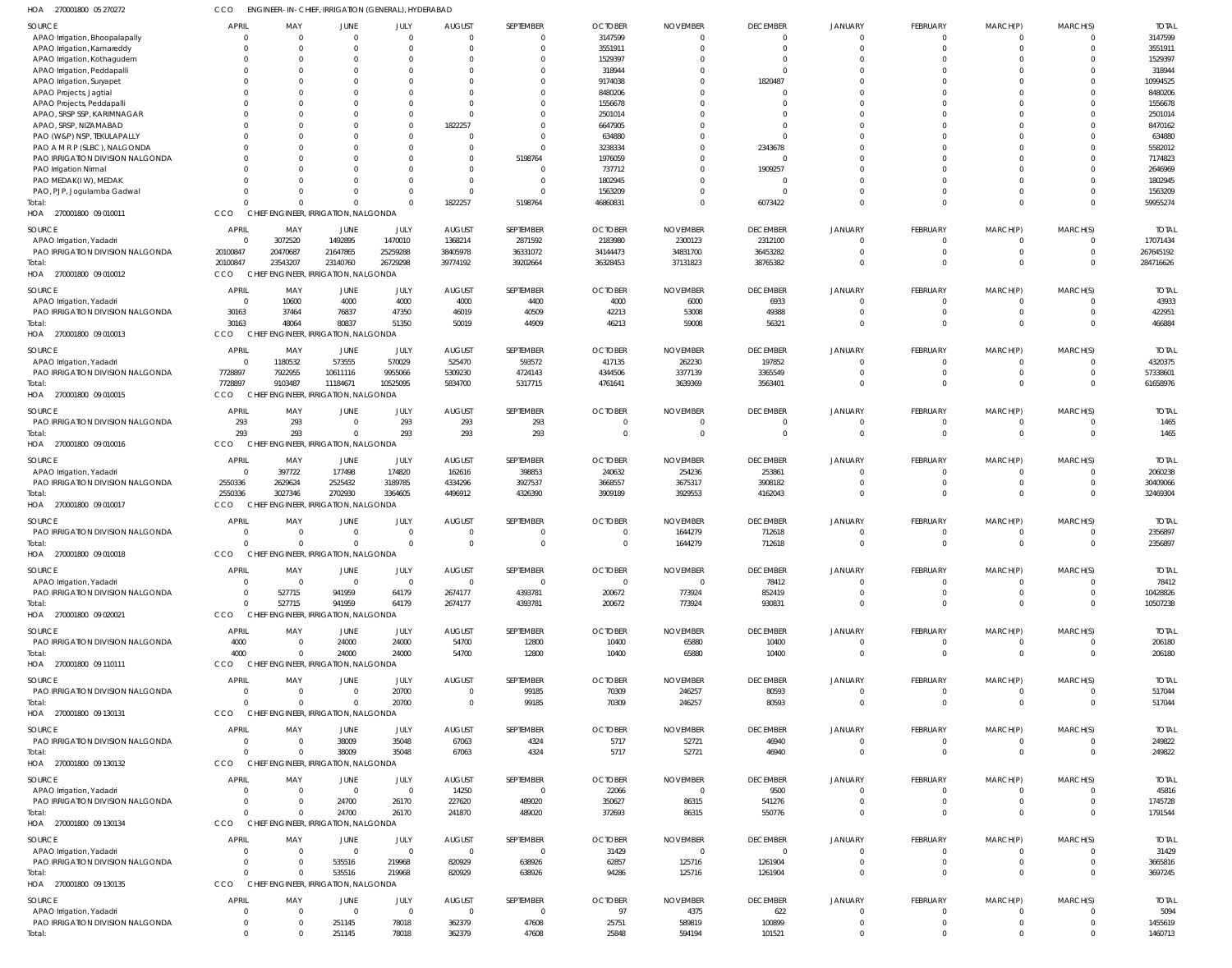| HOA 270001800 09 140                               | CCO                              | CHIEF ENGINEER, IRRIGATION, NALGONDA                        |                            |                                 |                            |                                  |                                  |                            |                             |                             |                                   |                                  |                                |                          |
|----------------------------------------------------|----------------------------------|-------------------------------------------------------------|----------------------------|---------------------------------|----------------------------|----------------------------------|----------------------------------|----------------------------|-----------------------------|-----------------------------|-----------------------------------|----------------------------------|--------------------------------|--------------------------|
| <b>SOURCE</b>                                      | APRIL                            | MAY                                                         | JUNE                       | JULY                            | <b>AUGUST</b>              | SEPTEMBER                        | <b>OCTOBER</b>                   | <b>NOVEMBER</b>            | <b>DECEMBER</b>             | <b>JANUARY</b>              | <b>FEBRUARY</b>                   | MARCH(P)                         | MARCH(S)                       | <b>TOTAL</b>             |
| APAO Irrigation, Yadadri                           | $\Omega$                         | - 0                                                         | $\Omega$                   | $\Omega$                        | $\overline{0}$             | $\overline{0}$                   | $\overline{0}$                   | - 0                        | 17600                       |                             | $\Omega$                          | $\Omega$                         | $\Omega$                       | 17600                    |
| PAO IRRIGATION DIVISION NALGONDA                   | $\Omega$                         | $\Omega$                                                    | $\Omega$                   | 381610                          | 15542                      | $\Omega$                         | 295000                           | 19440                      | 37960                       |                             | $\Omega$                          | $\Omega$                         | $\Omega$                       | 749552                   |
| Total:<br>HOA 270001800 09 240                     | $\Omega$<br>CCO                  | $\Omega$<br>CHIEF ENGINEER, IRRIGATION, NALGONDA            | $\Omega$                   | 381610                          | 15542                      | $\Omega$                         | 295000                           | 19440                      | 55560                       |                             | $\Omega$                          | $\Omega$                         | $\Omega$                       | 767152                   |
|                                                    |                                  |                                                             |                            |                                 |                            |                                  |                                  |                            |                             |                             |                                   |                                  |                                |                          |
| <b>SOURCE</b><br>PAO IRRIGATION DIVISION NALGONDA  | <b>APRIL</b><br>$\Omega$         | MAY<br>$\overline{\mathbf{0}}$                              | JUNE<br>211480             | JULY<br>$\Omega$                | <b>AUGUST</b><br>322399    | SEPTEMBER<br>118385              | <b>OCTOBER</b><br>180248         | <b>NOVEMBER</b><br>97928   | <b>DECEMBER</b><br>15540    | JANUARY<br>$\Omega$         | <b>FEBRUARY</b><br>$\overline{0}$ | MARCH(P)<br>$\overline{0}$       | MARCH(S)<br>$\overline{0}$     | <b>TOTAL</b><br>945980   |
| Total:                                             | $\Omega$                         | $\Omega$                                                    | 211480                     | $\Omega$                        | 322399                     | 118385                           | 180248                           | 97928                      | 15540                       | $\Omega$                    | $\overline{0}$                    | $\mathbf{0}$                     | $\overline{0}$                 | 945980                   |
| HOA 270001800 09 280281                            | CCO                              | CHIEF ENGINEER, IRRIGATION, NALGONDA                        |                            |                                 |                            |                                  |                                  |                            |                             |                             |                                   |                                  |                                |                          |
| <b>SOURCE</b>                                      | APRIL                            | MAY                                                         | JUNE                       | JULY                            | <b>AUGUST</b>              | SEPTEMBER                        | <b>OCTOBER</b>                   | <b>NOVEMBER</b>            | <b>DECEMBER</b>             | <b>JANUARY</b>              | FEBRUARY                          | MARCH(P)                         | MARCH(S)                       | <b>TOTAL</b>             |
| PAO IRRIGATION DIVISION NALGONDA                   | $\Omega$                         | $\overline{\mathbf{0}}$                                     | 15000                      | 11000                           | 71000                      | $\Omega$                         | $\Omega$                         | - 0                        |                             |                             | $\overline{0}$                    | $\Omega$                         | $\Omega$                       | 97000                    |
| Total:                                             | $\Omega$                         | $\Omega$                                                    | 15000                      | 11000                           | 71000                      | $\overline{0}$                   | $\Omega$                         | $\overline{0}$             | $\Omega$                    |                             | $\overline{0}$                    | $\Omega$                         | $\Omega$                       | 97000                    |
| HOA 270001800 09 300301                            | CCO                              | CHIEF ENGINEER, IRRIGATION, NALGONDA                        |                            |                                 |                            |                                  |                                  |                            |                             |                             |                                   |                                  |                                |                          |
| SOURCE                                             | APRIL                            | MAY                                                         | JUNE                       | JULY                            | <b>AUGUST</b>              | SEPTEMBER                        | <b>OCTOBER</b>                   | <b>NOVEMBER</b>            | <b>DECEMBER</b>             | <b>JANUARY</b>              | FEBRUARY                          | MARCH(P)                         | MARCH(S)                       | <b>TOTAL</b>             |
| PAO IRRIGATION DIVISION NALGONDA                   | $\Omega$<br>$\Omega$             | $\overline{\mathbf{0}}$<br>$\Omega$                         | $\overline{0}$<br>$\Omega$ | 184934<br>184934                | 27240<br>27240             | $\overline{0}$<br>$\overline{0}$ | $\overline{0}$<br>$\overline{0}$ | 34917<br>34917             | $\Omega$<br>$\Omega$        | $\Omega$                    | $\overline{0}$<br>$\mathbf{0}$    | $\overline{0}$<br>$\overline{0}$ | $\mathbf{0}$<br>$\overline{0}$ | 247091<br>247091         |
| Total:<br>HOA 270001800 09 300302                  | CCO                              | CHIEF ENGINEER, IRRIGATION, NALGONDA                        |                            |                                 |                            |                                  |                                  |                            |                             |                             |                                   |                                  |                                |                          |
|                                                    |                                  |                                                             |                            |                                 |                            |                                  |                                  |                            |                             |                             |                                   |                                  |                                |                          |
| SOURCE<br>APAO Irrigation, Yadadri                 | <b>APRIL</b><br>$\Omega$         | MAY<br>$\overline{\mathbf{0}}$                              | JUNE<br>$\overline{0}$     | JULY<br>$\Omega$                | <b>AUGUST</b><br>142713    | SEPTEMBER<br>34904               | <b>OCTOBER</b><br>$\overline{0}$ | <b>NOVEMBER</b><br>185706  | <b>DECEMBER</b><br>$\Omega$ | JANUARY                     | <b>FEBRUARY</b><br>$\Omega$       | MARCH(P)<br>$\Omega$             | MARCH(S)<br>$\Omega$           | <b>TOTAL</b><br>363323   |
| PAO IRRIGATION DIVISION NALGONDA                   | 403149                           | 41977                                                       | 582181                     | 530796                          | 475848                     | 1033816                          | 251232                           | 1759222                    | 636078                      |                             | $\Omega$                          | $\Omega$                         | $\Omega$                       | 5714299                  |
| Total:                                             | 403149                           | 41977                                                       | 582181                     | 530796                          | 618561                     | 1068720                          | 251232                           | 1944928                    | 636078                      |                             | $\Omega$                          | $\Omega$                         | $\Omega$                       | 6077622                  |
| HOA 270001800 09 310318                            | CCO                              | CHIEF ENGINEER, IRRIGATION, NALGONDA                        |                            |                                 |                            |                                  |                                  |                            |                             |                             |                                   |                                  |                                |                          |
| SOURCE                                             | APRIL                            | MAY                                                         | JUNE                       | JULY                            | <b>AUGUST</b>              | SEPTEMBER                        | <b>OCTOBER</b>                   | <b>NOVEMBER</b>            | <b>DECEMBER</b>             | <b>JANUARY</b>              | <b>FEBRUARY</b>                   | MARCH(P)                         | MARCH(S)                       | <b>TOTAL</b>             |
| PAO IRRIGATION DIVISION NALGONDA                   | $\Omega$                         | $\overline{\mathbf{0}}$                                     | 80000                      | 20000                           | 40000                      | 20000                            | 20000                            | - 0                        | $\Omega$                    |                             | $\overline{0}$                    | $\overline{0}$                   | $\Omega$                       | 180000                   |
| Total:                                             | $\Omega$                         | - 0                                                         | 80000                      | 20000                           | 40000                      | 20000                            | 20000                            | $\overline{0}$             | $\Omega$                    | $\Omega$                    | $\overline{0}$                    | $\overline{0}$                   | $\overline{0}$                 | 180000                   |
| HOA 270001800 09 510511                            | CCO                              | CHIEF ENGINEER, IRRIGATION, NALGONDA                        |                            |                                 |                            |                                  |                                  |                            |                             |                             |                                   |                                  |                                |                          |
| SOURCE                                             | <b>APRIL</b>                     | MAY                                                         | JUNE                       | JULY                            | <b>AUGUST</b>              | SEPTEMBER                        | <b>OCTOBER</b>                   | <b>NOVEMBER</b>            | <b>DECEMBER</b>             | JANUARY                     | <b>FEBRUARY</b>                   | MARCH(P)                         | MARCH(S)                       | <b>TOTAL</b>             |
| PAO IRRIGATION DIVISION NALGONDA                   | $\Omega$<br>$\Omega$             | $\Omega$<br>$\Omega$                                        | $\Omega$<br>$\Omega$       | $\Omega$<br>$\Omega$            | 88743<br>88743             | $\Omega$<br>$\mathbf{0}$         | $\overline{0}$<br>$\overline{0}$ | 27770<br>27770             | 4980<br>4980                | $\Omega$                    | $\overline{0}$<br>$\Omega$        | $\overline{0}$<br>$\Omega$       | $\Omega$<br>$\Omega$           | 121493<br>121493         |
| Total:<br>HOA 270001800 14 010011                  | CCO                              | ENGINEER-IN-CHIEF, IRRIGATION (O & M), HYDERABAD            |                            |                                 |                            |                                  |                                  |                            |                             |                             |                                   |                                  |                                |                          |
|                                                    |                                  |                                                             |                            |                                 |                            |                                  |                                  |                            |                             |                             |                                   |                                  |                                |                          |
| <b>SOURCE</b><br>PAO IRRIGATION DIVISION HYDERABAD | <b>APRIL</b><br>4266872          | MAY<br>5175147                                              | JUNE<br>5440186            | JULY<br>6385297                 | <b>AUGUST</b><br>8361188   | SEPTEMBER<br>8099776             | <b>OCTOBER</b><br>8142648        | <b>NOVEMBER</b><br>8055816 | <b>DECEMBER</b><br>8168129  | JANUARY<br>$\Omega$         | FEBRUARY<br>$\overline{0}$        | MARCH(P)<br>$\overline{0}$       | MARCH(S)<br>$\mathbf{0}$       | <b>TOTAL</b><br>62095059 |
| PAO IRRIGATION RANGA REDDY DISTRICT                | 450                              | $\overline{\mathbf{0}}$                                     | $\overline{0}$             | $\overline{0}$                  | $\Omega$                   | $\overline{0}$                   | $\overline{0}$                   | $\overline{\phantom{0}}$   | $\Omega$                    | $\Omega$                    | $\overline{0}$                    | $\overline{0}$                   | $\Omega$                       | 450                      |
| Total                                              | 4267322                          | 5175147                                                     | 5440186                    | 6385297                         | 8361188                    | 8099776                          | 8142648                          | 8055816                    | 8168129                     |                             | $\Omega$                          | $\Omega$                         | $\mathbf 0$                    | 62095509                 |
| HOA 270001800 14 010012                            | CCO                              | ENGINEER-IN-CHIEF, IRRIGATION (O & M), HYDERABAD            |                            |                                 |                            |                                  |                                  |                            |                             |                             |                                   |                                  |                                |                          |
| SOURCE                                             | APRIL                            | MAY                                                         | JUNE                       | JULY                            | <b>AUGUST</b>              | SEPTEMBER                        | <b>OCTOBER</b>                   | <b>NOVEMBER</b>            | <b>DECEMBER</b>             | JANUARY                     | <b>FEBRUARY</b>                   | MARCH(P)                         | MARCH(S)                       | <b>TOTAL</b>             |
| PAO IRRIGATION DIVISION HYDERABAD                  | 98320                            | 109557                                                      | 115765                     | 148982                          | 156042                     | 148632                           | 144140                           | 140871                     | 145963                      |                             | $\Omega$                          | $\Omega$                         | $\Omega$                       | 1208272                  |
| Total:                                             | 98320                            | 109557                                                      | 115765                     | 148982                          | 156042                     | 148632                           | 144140                           | 140871                     | 145963                      | $\Omega$                    | $\overline{0}$                    | $\Omega$                         | $\Omega$                       | 1208272                  |
| HOA 270001800 14 010013                            | CCO                              | <b>ENGINEER-IN-CHIEF</b>                                    |                            | IRRIGATION (O & M), HYDERABAD   |                            |                                  |                                  |                            |                             |                             |                                   |                                  |                                |                          |
| <b>SOURCE</b>                                      | APRIL                            | MAY                                                         | JUNE                       | JULY                            | <b>AUGUST</b>              | SEPTEMBER                        | <b>OCTOBER</b>                   | <b>NOVEMBER</b>            | <b>DECEMBER</b>             | <b>JANUARY</b>              | FEBRUARY                          | MARCH(P)                         | MARCH(S)                       | <b>TOTAL</b>             |
| PAO IRRIGATION DIVISION HYDERABAD                  | 1686915                          | 1986797                                                     | 2498406                    | 2554975                         | 1078052                    | 947171                           | 705116                           | 653383                     | 659482                      | $\Omega$                    | $\overline{0}$                    | $\overline{0}$                   | $\overline{0}$                 | 12770297                 |
| Total:<br>HOA 270001800 14 010016                  | 1686915<br>CCO                   | 1986797<br>ENGINEER-IN-CHIEF, IRRIGATION (O & M), HYDERABAD | 2498406                    | 2554975                         | 1078052                    | 947171                           | 705116                           | 653383                     | 659482                      |                             | $\Omega$                          | $\Omega$                         | $\Omega$                       | 12770297                 |
|                                                    |                                  |                                                             |                            |                                 |                            |                                  |                                  |                            |                             |                             |                                   |                                  |                                |                          |
| SOURCE<br>PAO IRRIGATION DIVISION HYDERABAD        | <b>APRIL</b><br>1172580          | MAY<br>1465195                                              | JUNE<br>1541288            | JULY<br>1922761                 | <b>AUGUST</b><br>2085541   | SEPTEMBER<br>1996521             | <b>OCTOBER</b><br>1935977        | <b>NOVEMBER</b><br>1903218 | <b>DECEMBER</b><br>1937319  | JANUARY                     | FEBRUARY<br>$\Omega$              | MARCH(P)<br>$\Omega$             | MARCH(S)<br>$\Omega$           | <b>TOTAL</b><br>15960400 |
| Total:                                             | 1172580                          | 1465195                                                     | 1541288                    | 1922761                         | 2085541                    | 1996521                          | 1935977                          | 1903218                    | 1937319                     | $\Omega$                    | $\overline{0}$                    | $\overline{0}$                   | $\overline{0}$                 | 15960400                 |
| HOA 270001800 14 010017                            | CCO                              | <b>ENGINEER-IN-CHIEF</b>                                    |                            | IRRIGATION (O & M), HYDERABAD   |                            |                                  |                                  |                            |                             |                             |                                   |                                  |                                |                          |
| SOURCE                                             | <b>APRIL</b>                     | MAY                                                         | JUNE                       | JULY                            | <b>AUGUST</b>              | SEPTEMBER                        | <b>OCTOBER</b>                   | <b>NOVEMBER</b>            | <b>DECEMBER</b>             | <b>JANUARY</b>              | <b>FEBRUARY</b>                   | MARCH(P)                         | MARCH(S)                       | <b>TOTAL</b>             |
| PAO IRRIGATION DIVISION HYDERABAD                  | $\Omega$                         | - 0                                                         | 250767                     | 200000                          | 10000                      | 42450                            | $\overline{0}$                   | $\overline{0}$             | 29685                       |                             | $\overline{0}$                    | $\mathbf{0}$                     | $\mathbf{0}$                   | 532902                   |
| Total:                                             | $\Omega$                         | - 0                                                         | 250767                     | 200000                          | 10000                      | 42450                            | $\overline{0}$                   | $\overline{\mathbf{0}}$    | 29685                       | $\Omega$                    | $\overline{0}$                    | $\mathbf{0}$                     | $\overline{0}$                 | 532902                   |
| HOA 270001800 14 010018                            | CCO                              | ENGINEER-IN-CHIEF, IRRIGATION (O & M), HYDERABAD            |                            |                                 |                            |                                  |                                  |                            |                             |                             |                                   |                                  |                                |                          |
| <b>SOURCE</b>                                      | APRIL                            | MAY                                                         | JUNE                       | JULY                            | <b>AUGUST</b>              | SEPTEMBER                        | <b>OCTOBER</b>                   | <b>NOVEMBER</b>            | <b>DECEMBER</b>             | <b>JANUARY</b>              | <b>FEBRUARY</b>                   | MARCH(P)                         | MARCH(S)                       | <b>TOTAL</b>             |
| PAO IRRIGATION DIVISION HYDERABAD                  | $\Omega$                         | $\Omega$                                                    | 233223                     | $\Omega$                        | 605929                     | 700522                           | 281393                           | 438533                     | 628273                      |                             | $\Omega$                          | $\overline{0}$                   | $\Omega$                       | 2887873                  |
| Total:                                             | $\Omega$<br>CCO                  | $\Omega$<br><b>ENGINEER-IN-CHIEF</b>                        | 233223                     | $\Omega$                        | 605929                     | 700522                           | 281393                           | 438533                     | 628273                      | $\Omega$                    | $\overline{0}$                    | $\mathbf{0}$                     | $\mathbf{0}$                   | 2887873                  |
| HOA 270001800 14 020023                            |                                  |                                                             |                            | , IRRIGATION (O & M), HYDERABAD |                            |                                  |                                  |                            |                             |                             |                                   |                                  |                                |                          |
| SOURCE                                             | <b>APRIL</b>                     | MAY                                                         | JUNE                       | JULY                            | <b>AUGUST</b>              | SEPTEMBER                        | <b>OCTOBER</b>                   | <b>NOVEMBER</b>            | <b>DECEMBER</b>             | <b>JANUARY</b>              | <b>FEBRUARY</b>                   | MARCH(P)                         | MARCH(S)                       | <b>TOTAL</b>             |
| PAO IRRIGATION DIVISION HYDERABAD<br>Total:        | $\Omega$<br>$\Omega$             | $\overline{0}$<br>- 0                                       | 32000<br>32000             | $\Omega$<br>$\Omega$            | $\overline{0}$<br>$\Omega$ | 31200<br>31200                   | 10400<br>10400                   | 10400<br>10400             | 10400<br>10400              | $\mathbf{0}$<br>$\Omega$    | $\overline{0}$<br>$\mathbf{0}$    | $\overline{0}$<br>$\overline{0}$ | $\overline{0}$<br>$\mathbf{0}$ | 94400<br>94400           |
| HOA 270001800 14 130131                            | CCO                              | ENGINEER-IN-CHIEF, IRRIGATION (O & M), HYDERABAD            |                            |                                 |                            |                                  |                                  |                            |                             |                             |                                   |                                  |                                |                          |
|                                                    | APRIL                            |                                                             |                            |                                 |                            |                                  |                                  |                            |                             |                             |                                   |                                  |                                |                          |
| SOURCE<br>PAO IRRIGATION DIVISION HYDERABAD        | $\Omega$                         | MAY<br>- 0                                                  | JUNE<br>19885              | JULY<br>6968                    | <b>AUGUST</b><br>28683     | SEPTEMBER<br>3440                | <b>OCTOBER</b><br>46218          | <b>NOVEMBER</b><br>25666   | <b>DECEMBER</b><br>28330    | <b>JANUARY</b>              | FEBRUARY<br>$\overline{0}$        | MARCH(P)<br>$\Omega$             | MARCH(S)<br>$\Omega$           | <b>TOTAL</b><br>159190   |
| Total:                                             | $\Omega$                         | $\Omega$                                                    | 19885                      | 6968                            | 28683                      | 3440                             | 46218                            | 25666                      | 28330                       | $\mathbf{0}$                | $\overline{0}$                    | $\overline{0}$                   | $\mathbf{0}$                   | 159190                   |
| HOA 270001800 14 130132                            | CCO                              | <b>ENGINEER-IN-CHIEF</b>                                    |                            | , IRRIGATION (O & M), HYDERABAD |                            |                                  |                                  |                            |                             |                             |                                   |                                  |                                |                          |
| <b>SOURCE</b>                                      | <b>APRIL</b>                     | MAY                                                         | JUNE                       | JULY                            | <b>AUGUST</b>              | SEPTEMBER                        | <b>OCTOBER</b>                   | <b>NOVEMBER</b>            | <b>DECEMBER</b>             | <b>JANUARY</b>              | <b>FEBRUARY</b>                   | MARCH(P)                         | MARCH(S)                       | <b>TOTAL</b>             |
| PAO IRRIGATION DIVISION HYDERABAD                  | $\overline{0}$                   | $\overline{\mathbf{0}}$                                     | 40798                      | 44629                           | 401091                     | 177444                           | 35230                            | 92493                      | 769348                      |                             | $\overline{0}$                    | $\overline{0}$                   | $\mathbf{0}$                   | 1561033                  |
| Total:                                             | $\Omega$                         | $\overline{0}$                                              | 40798                      | 44629                           | 401091                     | 177444                           | 35230                            | 92493                      | 769348                      | $\Omega$                    | $\overline{0}$                    | $\mathbf{0}$                     | $\mathbf{0}$                   | 1561033                  |
| HOA 270001800 14 130133                            | CCO                              | ENGINEER-IN-CHIEF, IRRIGATION (O & M), HYDERABAD            |                            |                                 |                            |                                  |                                  |                            |                             |                             |                                   |                                  |                                |                          |
| SOURCE                                             | <b>APRIL</b>                     | MAY                                                         | JUNE                       | JULY                            | <b>AUGUST</b>              | SEPTEMBER                        | <b>OCTOBER</b>                   | <b>NOVEMBER</b>            | <b>DECEMBER</b>             | <b>JANUARY</b>              | <b>FEBRUARY</b>                   | MARCH(P)                         | MARCH(S)                       | <b>TOTAL</b>             |
| PAO IRRIGATION DIVISION HYDERABAD                  | $\Omega$                         | $\overline{\mathbf{0}}$                                     | 9728                       | $\Omega$                        | $\Omega$                   | $\overline{0}$                   | $\overline{0}$                   | $\overline{0}$             | $\Omega$                    |                             | $\overline{0}$                    | $\overline{0}$                   | $\Omega$                       | 9728                     |
| Total:                                             | $\Omega$                         | $\Omega$                                                    | 9728                       | $\Omega$                        | $\Omega$                   | $\mathbf{0}$                     | $\Omega$                         | $\Omega$                   | $\Omega$                    | $\Omega$                    | $\Omega$                          | $\Omega$                         | $\Omega$                       | 9728                     |
| HOA 270001800 14 130134                            | CCO                              | ENGINEER-IN-CHIEF, IRRIGATION (O & M), HYDERABAD            |                            |                                 |                            |                                  |                                  |                            |                             |                             |                                   |                                  |                                |                          |
| SOURCE                                             | <b>APRIL</b>                     | MAY                                                         | JUNE                       | JULY                            | <b>AUGUST</b>              | SEPTEMBER                        | <b>OCTOBER</b>                   | <b>NOVEMBER</b>            | <b>DECEMBER</b>             | <b>JANUARY</b>              | <b>FEBRUARY</b>                   | MARCH(P)                         | MARCH(S)                       | <b>TOTAL</b>             |
| PAO IRRIGATION DIVISION HYDERABAD<br>Total:        | $\overline{0}$<br>$\overline{0}$ | $\overline{\mathbf{0}}$<br>$\Omega$                         | 254600<br>254600           | 254822<br>254822                | 354593<br>354593           | $\mathbf 0$<br>$\overline{0}$    | 388572<br>388572                 | 97143<br>97143             | 848299<br>848299            | $\mathbf 0$<br>$\mathbf{0}$ | $\overline{0}$<br>$\overline{0}$  | $\mathbf 0$<br>$\mathbf{0}$      | $\overline{0}$<br>$\mathbf 0$  | 2198029<br>2198029       |
|                                                    |                                  |                                                             |                            |                                 |                            |                                  |                                  |                            |                             |                             |                                   |                                  |                                |                          |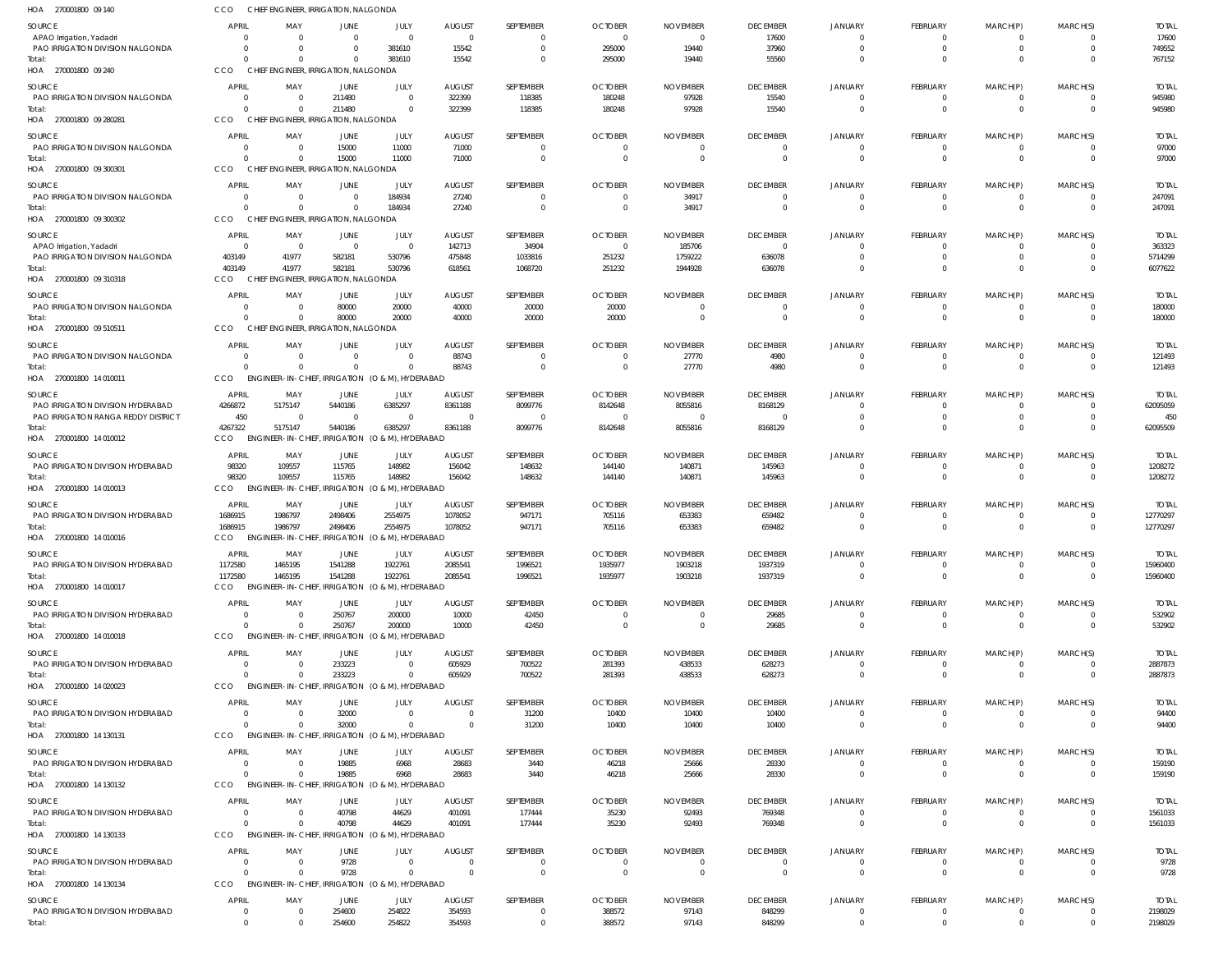| HOA 270001800 14 130135                                      | CCO                      | ENGINEER-IN-CHIEF, IRRIGATION (O & M), HYDERABAD             |                      |                                 |                            |                     |                                  |                                   |                                   |                            |                            |                            |                      |                         |
|--------------------------------------------------------------|--------------------------|--------------------------------------------------------------|----------------------|---------------------------------|----------------------------|---------------------|----------------------------------|-----------------------------------|-----------------------------------|----------------------------|----------------------------|----------------------------|----------------------|-------------------------|
| <b>SOURCE</b>                                                | <b>APRIL</b>             | MAY                                                          | JUNE                 | JULY                            | <b>AUGUST</b>              | SEPTEMBER           | <b>OCTOBER</b>                   | <b>NOVEMBER</b>                   | <b>DECEMBER</b>                   | <b>JANUARY</b>             | FEBRUARY                   | MARCH(P)                   | MARCH(S)             | <b>TOTAL</b>            |
| PAO IRRIGATION DIVISION HYDERABAD                            | $\Omega$                 | $\Omega$                                                     | 65111                | $\Omega$                        | 15055                      | 49431               | 24781                            | 17155                             | 23967                             | $\Omega$                   | $^{\circ}$                 | $^{\circ}$                 | - 0                  | 195500                  |
| Total:<br>HOA 270001800 14 240                               | $\Omega$<br>CCO          | $\Omega$<br>ENGINEER-IN-CHIEF, IRRIGATION (O & M), HYDERABAD | 65111                | $\Omega$                        | 15055                      | 49431               | 24781                            | 17155                             | 23967                             | $\Omega$                   | $\overline{0}$             | $\overline{0}$             | $\Omega$             | 195500                  |
|                                                              |                          |                                                              |                      |                                 |                            |                     |                                  |                                   |                                   |                            |                            |                            |                      |                         |
| <b>SOURCE</b><br>PAO IRRIGATION DIVISION HYDERABAD           | <b>APRIL</b><br>$\Omega$ | MAY<br>$\overline{0}$                                        | JUNE<br>53624        | JULY<br>$\Omega$                | <b>AUGUST</b><br>45889     | SEPTEMBER<br>64785  | <b>OCTOBER</b><br>55512          | <b>NOVEMBER</b><br>$\overline{0}$ | <b>DECEMBER</b><br>461259         | <b>JANUARY</b><br>$\Omega$ | FEBRUARY<br>$\mathbf 0$    | MARCH(P)<br>$\mathbf 0$    | MARCH(S)<br>$\Omega$ | <b>TOTAL</b><br>681069  |
| Total:                                                       | $\Omega$                 | $\Omega$                                                     | 53624                | $\Omega$                        | 45889                      | 64785               | 55512                            | $\overline{0}$                    | 461259                            | $\Omega$                   | $\mathbf 0$                | $\overline{0}$             | $\Omega$             | 681069                  |
| HOA 270001800 14 290291                                      | CCO                      | ENGINEER-IN-CHIEF, IRRIGATION (O & M), HYDERABAD             |                      |                                 |                            |                     |                                  |                                   |                                   |                            |                            |                            |                      |                         |
| SOURCE                                                       | <b>APRIL</b>             | MAY                                                          | JUNE                 | JULY                            | <b>AUGUST</b>              | SEPTEMBER           | <b>OCTOBER</b>                   | <b>NOVEMBER</b>                   | <b>DECEMBER</b>                   | <b>JANUARY</b>             | FEBRUARY                   | MARCH(P)                   | MARCH(S)             | <b>TOTAL</b>            |
| PAO IRRIGATION DIVISION HYDERABAD                            | 2344740                  | 2274038                                                      | 2251757              | 2405135                         | 3098306                    | 3877126             | 3663548                          | 3647803                           | 3595010                           | $\Omega$                   | $^{\circ}$                 | $^{\circ}$                 | $\Omega$             | 27157463                |
| Total:                                                       | 2344740                  | 2274038                                                      | 2251757              | 2405135                         | 3098306                    | 3877126             | 3663548                          | 3647803                           | 3595010                           | $\Omega$                   | $\overline{0}$             | $\overline{0}$             | $\overline{0}$       | 27157463                |
| HOA 270001800 14 290292                                      | CCO                      | <b>ENGINEER-IN-CHIEF</b>                                     |                      | , IRRIGATION (O & M), HYDERABAD |                            |                     |                                  |                                   |                                   |                            |                            |                            |                      |                         |
| <b>SOURCE</b>                                                | <b>APRIL</b>             | MAY                                                          | <b>JUNE</b>          | JULY                            | <b>AUGUST</b>              | SEPTEMBER           | <b>OCTOBER</b>                   | <b>NOVEMBER</b>                   | <b>DECEMBER</b>                   | <b>JANUARY</b>             | FEBRUARY                   | MARCH(P)                   | MARCH(S)             | <b>TOTAL</b>            |
| PAO IRRIGATION DIVISION HYDERABAD                            | 54209                    | 52609                                                        | 51509                | 56392                           | 63609                      | 76293               | 66409                            | 71959                             | 65992                             | $\Omega$                   | $^{\circ}$                 | -0                         | $\Omega$             | 558981                  |
| Total:<br>HOA 270001800 14 290293                            | 54209<br>CCO             | 52609<br>ENGINEER-IN-CHIEF, IRRIGATION (O & M), HYDERABAD    | 51509                | 56392                           | 63609                      | 76293               | 66409                            | 71959                             | 65992                             | $\Omega$                   | $\mathbf 0$                | $\mathbf 0$                | $\Omega$             | 558981                  |
|                                                              |                          |                                                              |                      |                                 |                            |                     |                                  |                                   |                                   |                            |                            |                            |                      |                         |
| <b>SOURCE</b><br>PAO IRRIGATION DIVISION HYDERABAD           | <b>APRIL</b><br>902116   | MAY<br>874993                                                | JUNE<br>907091       | JULY<br>934682                  | <b>AUGUST</b><br>621643    | SEPTEMBER<br>586475 | <b>OCTOBER</b><br>280753         | <b>NOVEMBER</b><br>423871         | <b>DECEMBER</b><br>264304         | <b>JANUARY</b><br>$\Omega$ | FEBRUARY<br>$\mathbf 0$    | MARCH(P)<br>$\overline{0}$ | MARCH(S)<br>$\Omega$ | <b>TOTAL</b><br>5795928 |
| Total:                                                       | 902116                   | 874993                                                       | 907091               | 934682                          | 621643                     | 586475              | 280753                           | 423871                            | 264304                            | $\Omega$                   | $\mathbf 0$                | $\overline{0}$             | $\Omega$             | 5795928                 |
| HOA 270001800 14 290294                                      | CCO                      | <b>ENGINEER-IN-CHIEF</b>                                     |                      | IRRIGATION (O & M), HYDERABAD   |                            |                     |                                  |                                   |                                   |                            |                            |                            |                      |                         |
| SOURCE                                                       | APRIL                    | MAY                                                          | JUNE                 | JULY                            | <b>AUGUST</b>              | SEPTEMBER           | <b>OCTOBER</b>                   | <b>NOVEMBER</b>                   | <b>DECEMBER</b>                   | <b>JANUARY</b>             | FEBRUARY                   | MARCH(P)                   | MARCH(S)             | <b>TOTAL</b>            |
| PAO IRRIGATION DIVISION HYDERABAD                            | 685113                   | 664128                                                       | 655751               | 709923                          | 803012                     | 966866              | 861247                           | 941567                            | 841308                            | $\Omega$                   | $^{\circ}$                 | $\mathbf 0$                | $\Omega$             | 7128915                 |
| Total:                                                       | 685113                   | 664128                                                       | 655751               | 709923                          | 803012                     | 966866              | 861247                           | 941567                            | 841308                            | $\Omega$                   | $\mathbf 0$                | $\overline{0}$             | $\Omega$             | 7128915                 |
| HOA 270001800 14 290295                                      | CCO                      | ENGINEER-IN-CHIEF, IRRIGATION (O & M), HYDERABAD             |                      |                                 |                            |                     |                                  |                                   |                                   |                            |                            |                            |                      |                         |
| SOURCE                                                       | APRIL                    | MAY                                                          | JUNE                 | JULY                            | <b>AUGUST</b>              | SEPTEMBER           | <b>OCTOBER</b>                   | <b>NOVEMBER</b>                   | <b>DECEMBER</b>                   | <b>JANUARY</b>             | FEBRUARY                   | MARCH(P)                   | MARCH(S)             | <b>TOTAL</b>            |
| PAO IRRIGATION DIVISION HYDERABAD                            | $\Omega$                 | $\overline{\mathbf{0}}$                                      | 100000               | $\Omega$                        | $\overline{0}$             | $\Omega$            | $\overline{0}$                   | $\overline{0}$                    | 22000                             | $\Omega$                   | $^{\circ}$                 | $^{\circ}$                 | $\Omega$             | 122000                  |
| Total:                                                       | $\Omega$<br>CCO          | $\Omega$<br><b>ENGINEER-IN-CHIEF.</b>                        | 100000               | $\Omega$                        | $\Omega$                   | $\Omega$            | $\overline{0}$                   | $\overline{0}$                    | 22000                             | $\Omega$                   | $\mathbf 0$                | $\overline{0}$             | $\Omega$             | 122000                  |
| HOA 270001800 14 290296                                      |                          |                                                              |                      | , IRRIGATION (O & M), HYDERABAD |                            |                     |                                  |                                   |                                   |                            |                            |                            |                      |                         |
| <b>SOURCE</b>                                                | <b>APRIL</b>             | MAY                                                          | JUNE                 | JULY                            | <b>AUGUST</b>              | SEPTEMBER           | <b>OCTOBER</b>                   | <b>NOVEMBER</b>                   | <b>DECEMBER</b>                   | <b>JANUARY</b>             | FEBRUARY                   | MARCH(P)                   | MARCH(S)             | <b>TOTAL</b>            |
| PAO IRRIGATION DIVISION HYDERABAD<br>Total:                  | $\Omega$<br>$\Omega$     | $\overline{\mathbf{0}}$<br>$\Omega$                          | - 0<br>$\Omega$      | $\Omega$<br>$\Omega$            | $\overline{0}$<br>$\Omega$ | 222306<br>222306    | $\overline{0}$<br>$\overline{0}$ | 1166506<br>1166506                | 30643<br>30643                    | $\Omega$<br>$\Omega$       | $^{\circ}$<br>$\mathbf 0$  | -0<br>$\mathbf 0$          | $\Omega$<br>$\Omega$ | 1419455<br>1419455      |
| HOA 270001800 14 300301                                      | CCO                      | ENGINEER-IN-CHIEF, IRRIGATION (O & M), HYDERABAD             |                      |                                 |                            |                     |                                  |                                   |                                   |                            |                            |                            |                      |                         |
| <b>SOURCE</b>                                                | <b>APRIL</b>             | MAY                                                          | JUNE                 | JULY                            | <b>AUGUST</b>              | <b>SEPTEMBER</b>    | <b>OCTOBER</b>                   | <b>NOVEMBER</b>                   | <b>DECEMBER</b>                   | <b>JANUARY</b>             | FEBRUARY                   | MARCH(P)                   | MARCH(S)             | <b>TOTAL</b>            |
| PAO IRRIGATION DIVISION HYDERABAD                            | $\Omega$                 | $\overline{\mathbf{0}}$                                      | - 0                  | $\Omega$                        | $\overline{0}$             | $\Omega$            | 165200                           | $\overline{0}$                    | $\overline{0}$                    | $\Omega$                   | $^{\circ}$                 | $^{\circ}$                 | $\Omega$             | 165200                  |
| Total:                                                       | $\Omega$                 | $\Omega$                                                     | $\Omega$             | $\Omega$                        | $\Omega$                   | $\mathbf 0$         | 165200                           | $\overline{0}$                    | $\overline{0}$                    | $\Omega$                   | $\overline{0}$             | $\overline{0}$             | $\Omega$             | 165200                  |
| HOA 270001800 14 300302                                      | CCO                      | ENGINEER-IN-CHIEF, IRRIGATION (O & M), HYDERABAD             |                      |                                 |                            |                     |                                  |                                   |                                   |                            |                            |                            |                      |                         |
| <b>SOURCE</b>                                                | <b>APRIL</b>             | MAY                                                          | JUNE                 | JULY                            | <b>AUGUST</b>              | SEPTEMBER           | <b>OCTOBER</b>                   | <b>NOVEMBER</b>                   | <b>DECEMBER</b>                   | <b>JANUARY</b>             | FEBRUARY                   | MARCH(P)                   | MARCH(S)             | <b>TOTAL</b>            |
| PAO IRRIGATION DIVISION HYDERABAD                            | 81318                    | $\overline{\mathbf{0}}$                                      | $\Omega$             | $\Omega$                        | 270020                     | 74894               | 381837                           | 158079                            | 350849                            | $\overline{0}$             | $\mathbf 0$                | $\mathbf 0$                | $\Omega$             | 1316997                 |
| Total:                                                       | 81318                    | - 0                                                          | $\Omega$             | $\Omega$                        | 270020                     | 74894               | 381837                           | 158079                            | 350849                            | $\Omega$                   | $\mathbf 0$                | $\overline{0}$             | $\Omega$             | 1316997                 |
| HOA 270001800 14 310318                                      | CCO                      | ENGINEER-IN-CHIEF, IRRIGATION (O & M), HYDERABAD             |                      |                                 |                            |                     |                                  |                                   |                                   |                            |                            |                            |                      |                         |
| SOURCE                                                       | <b>APRIL</b>             | MAY                                                          | JUNE                 | JULY                            | <b>AUGUST</b>              | SEPTEMBER           | <b>OCTOBER</b>                   | <b>NOVEMBER</b>                   | <b>DECEMBER</b>                   | <b>JANUARY</b>             | FEBRUARY                   | MARCH(P)                   | MARCH(S)             | <b>TOTAL</b>            |
| PAO IRRIGATION DIVISION HYDERABAD<br>Total:                  | $\Omega$<br>$\Omega$     | - 0<br>$\Omega$                                              | -0<br>$\Omega$       | $\Omega$<br>$\Omega$            | - 0<br>$\Omega$            | $\mathbf 0$         | 20000<br>20000                   | - 0<br>$\Omega$                   | $\Omega$<br>$\Omega$              | $\Omega$<br>$\Omega$       | $\Omega$<br>$\overline{0}$ | -0<br>$\overline{0}$       | $\Omega$<br>$\Omega$ | 20000<br>20000          |
| HOA 270001800 14 510511                                      | CCO                      | ENGINEER-IN-CHIEF, IRRIGATION (O & M), HYDERABAD             |                      |                                 |                            |                     |                                  |                                   |                                   |                            |                            |                            |                      |                         |
| SOURCE                                                       | <b>APRIL</b>             | MAY                                                          | JUNE                 | JULY                            | <b>AUGUST</b>              | SEPTEMBER           | <b>OCTOBER</b>                   | <b>NOVEMBER</b>                   | <b>DECEMBER</b>                   | <b>JANUARY</b>             | FEBRUARY                   | MARCH(P)                   | MARCH(S)             | <b>TOTAL</b>            |
| PAO IRRIGATION DIVISION HYDERABAD                            | $\overline{0}$           | $\overline{\mathbf{0}}$                                      | 18390                | $\Omega$                        | 19418                      | 72868               | 13582                            | 11367                             | $\Omega$                          | $\Omega$                   | $^{\circ}$                 | -0                         |                      | 135625                  |
| Total:                                                       | $\Omega$                 | $\overline{\mathbf{0}}$                                      | 18390                | $\Omega$                        | 19418                      | 72868               | 13582                            | 11367                             | $\overline{0}$                    | $\Omega$                   | $\mathbf 0$                | $\mathbf 0$                | $\Omega$             | 135625                  |
| HOA 270001800 26 270272                                      | CCO                      | ENGINEER-IN-CHIEF, IRRIGATION (O & M), HYDERABAD             |                      |                                 |                            |                     |                                  |                                   |                                   |                            |                            |                            |                      |                         |
| SOURCE                                                       | <b>APRIL</b>             | MAY                                                          | JUNE                 | JULY                            | <b>AUGUST</b>              | SEPTEMBER           | <b>OCTOBER</b>                   | <b>NOVEMBER</b>                   | <b>DECEMBER</b>                   | <b>JANUARY</b>             | FEBRUARY                   | MARCH(P)                   | MARCH(S)             | <b>TOTAI</b>            |
| APAO Irrigation, Nagarkurnool                                | $\Omega$                 | $\Omega$                                                     | $\Omega$             | 2581000                         | $\Omega$                   | 0                   | 8305500                          | $\Omega$                          | $\Omega$                          | $\Omega$                   | $\mathbf 0$                | $^{\circ}$                 |                      | 10886500                |
| PAO IRRIGATION NIZAMABAD                                     | $\Omega$<br>$\Omega$     | $\Omega$<br>$\Omega$                                         | $\Omega$             | $\Omega$                        | $\Omega$                   | $\Omega$            | $\overline{0}$                   | $\overline{0}$                    | 38581066                          | $\Omega$<br>$\Omega$       | $\mathbf 0$                | $\mathbf 0$                | $\Omega$             | 38581066                |
| Total:<br>HOA 270001800 27 270272                            | CCO                      | ENGINEER-IN-CHIEF, IRRIGATION (O & M), HYDERABAD             | $\Omega$             | 2581000                         | $\Omega$                   | $\Omega$            | 8305500                          | $\Omega$                          | 38581066                          |                            | $\Omega$                   | $\mathbf 0$                | $\Omega$             | 49467566                |
|                                                              |                          |                                                              |                      |                                 |                            |                     |                                  |                                   |                                   |                            |                            |                            |                      |                         |
| SOURCE<br>APAO Irrigation, Suryapet                          | <b>APRIL</b>             | MAY<br>$\overline{0}$                                        | JUNE                 | JULY                            | <b>AUGUST</b><br>-0        | SEPTEMBER           | <b>OCTOBER</b><br>$\overline{0}$ | <b>NOVEMBER</b><br>857137         | <b>DECEMBER</b><br>$\overline{0}$ | <b>JANUARY</b>             | FEBRUARY<br>-0             | MARCH(P)<br>-0             | MARCH(S)             | <b>TOTAI</b><br>857137  |
| PAO A M R P (SLBC), NALGONDA                                 |                          | $\Omega$                                                     |                      |                                 | $\Omega$                   |                     | 6714448                          | 2124296                           | 17616                             |                            | $\Omega$                   | $\Omega$                   |                      | 8856360                 |
| PAO IRRIGATION DIVISION NALGONDA                             |                          | $\Omega$                                                     |                      |                                 | $\Omega$                   |                     | 1602732                          | 7603386                           | $\Omega$                          |                            | $\Omega$                   | 0                          |                      | 9206118                 |
| PAO IRRIGATION NIZAMABAD                                     |                          | $\Omega$                                                     |                      |                                 | $\Omega$                   |                     | $\overline{0}$                   | $\overline{0}$                    | 25932702                          |                            | $\Omega$                   | $\Omega$                   |                      | 25932702                |
| Total:<br>HOA 27000180025 09 260                             | $\cap$<br>CCO            | $\cap$<br>CHIEF ENGINEER, IRRIGATION, NALGONDA               |                      | $\Omega$                        | $\Omega$                   | $\mathbf 0$         | 8317180                          | 10584819                          | 25950318                          | $\Omega$                   | $\Omega$                   | $\mathbf 0$                | $\Omega$             | 44852317                |
|                                                              |                          |                                                              |                      |                                 |                            |                     |                                  |                                   |                                   |                            |                            |                            |                      |                         |
| SOURCE                                                       | <b>APRIL</b>             | MAY                                                          | JUNE                 | JULY                            | <b>AUGUST</b>              | SEPTEMBER           | <b>OCTOBER</b>                   | <b>NOVEMBER</b>                   | <b>DECEMBER</b>                   | <b>JANUARY</b>             | FEBRUARY                   | MARCH(P)                   | MARCH(S)             | <b>TOTAL</b>            |
| APAO Irrigation, Yadadri<br>PAO IRRIGATION DIVISION NALGONDA | $\Omega$<br>$\Omega$     | $\overline{\mathbf{0}}$<br>$\Omega$                          | $\Omega$<br>$\Omega$ | $\Omega$<br>17616               | $\overline{0}$<br>6492750  | $\Omega$<br>4999912 | $\overline{0}$<br>264324         | - 0<br>2250336                    | 17616<br>9380604                  | $\Omega$<br>$\Omega$       | $^{\circ}$<br>$\mathbf 0$  | $\Omega$<br>$\mathbf 0$    | $\Omega$<br>$\Omega$ | 17616<br>23405542       |
| Total:                                                       | $\Omega$                 | $\Omega$                                                     | $\Omega$             | 17616                           | 6492750                    | 4999912             | 264324                           | 2250336                           | 9398220                           | $\Omega$                   | $\Omega$                   | $\Omega$                   | $\Omega$             | 23423158                |
| HOA 270080001 01 010011                                      | CCO                      | ENGINEER-IN-CHIEF, IRRIGATION (ADMINISTRATION), HYDERABAD    |                      |                                 |                            |                     |                                  |                                   |                                   |                            |                            |                            |                      |                         |
| SOURCE                                                       | <b>APRIL</b>             | MAY                                                          | JUNE                 | JULY                            | <b>AUGUST</b>              | SEPTEMBER           | <b>OCTOBER</b>                   | <b>NOVEMBER</b>                   | <b>DECEMBER</b>                   | <b>JANUARY</b>             | FEBRUARY                   | MARCH(P)                   | MARCH(S)             | <b>TOTAL</b>            |
| PAO IRRIGATION RANGA REDDY DISTRICT                          | 4176476                  | 4252900                                                      | 4734605              | 4429202                         | 7640148                    | 6995487             | 6705795                          | 7149250                           | 7401336                           | $\Omega$                   | $\mathbf 0$                | $\mathbf 0$                | $\Omega$             | 53485199                |
| Total:                                                       | 4176476                  | 4252900                                                      | 4734605              | 4429202                         | 7640148                    | 6995487             | 6705795                          | 7149250                           | 7401336                           | $\Omega$                   | $\mathbf 0$                | $\mathbf 0$                | $\Omega$             | 53485199                |
| HOA 270080001 01 010012                                      | CCO                      | ENGINEER-IN-CHIEF, IRRIGATION (ADMINISTRATION), HYDERABAD    |                      |                                 |                            |                     |                                  |                                   |                                   |                            |                            |                            |                      |                         |
| <b>SOURCE</b>                                                | <b>APRIL</b>             | MAY                                                          | JUNE                 | JULY                            | <b>AUGUST</b>              | SEPTEMBER           | <b>OCTOBER</b>                   | <b>NOVEMBER</b>                   | <b>DECEMBER</b>                   | <b>JANUARY</b>             | FEBRUARY                   | MARCH(P)                   | MARCH(S)             | <b>TOTAL</b>            |
| PAO IRRIGATION RANGA REDDY DISTRICT                          | 90169<br>90169           | 93244                                                        | 96079                | 95540<br>95540                  | 143167                     | 123312              | 116928                           | 123630                            | 128245                            | $\overline{0}$<br>$\Omega$ | $^{\circ}$<br>$\mathbf 0$  | -0<br>$\mathbf 0$          | $\Omega$<br>$\Omega$ | 1010314                 |
| Total:                                                       |                          | 93244                                                        | 96079                |                                 | 143167                     | 123312              | 116928                           | 123630                            | 128245                            |                            |                            |                            |                      | 1010314                 |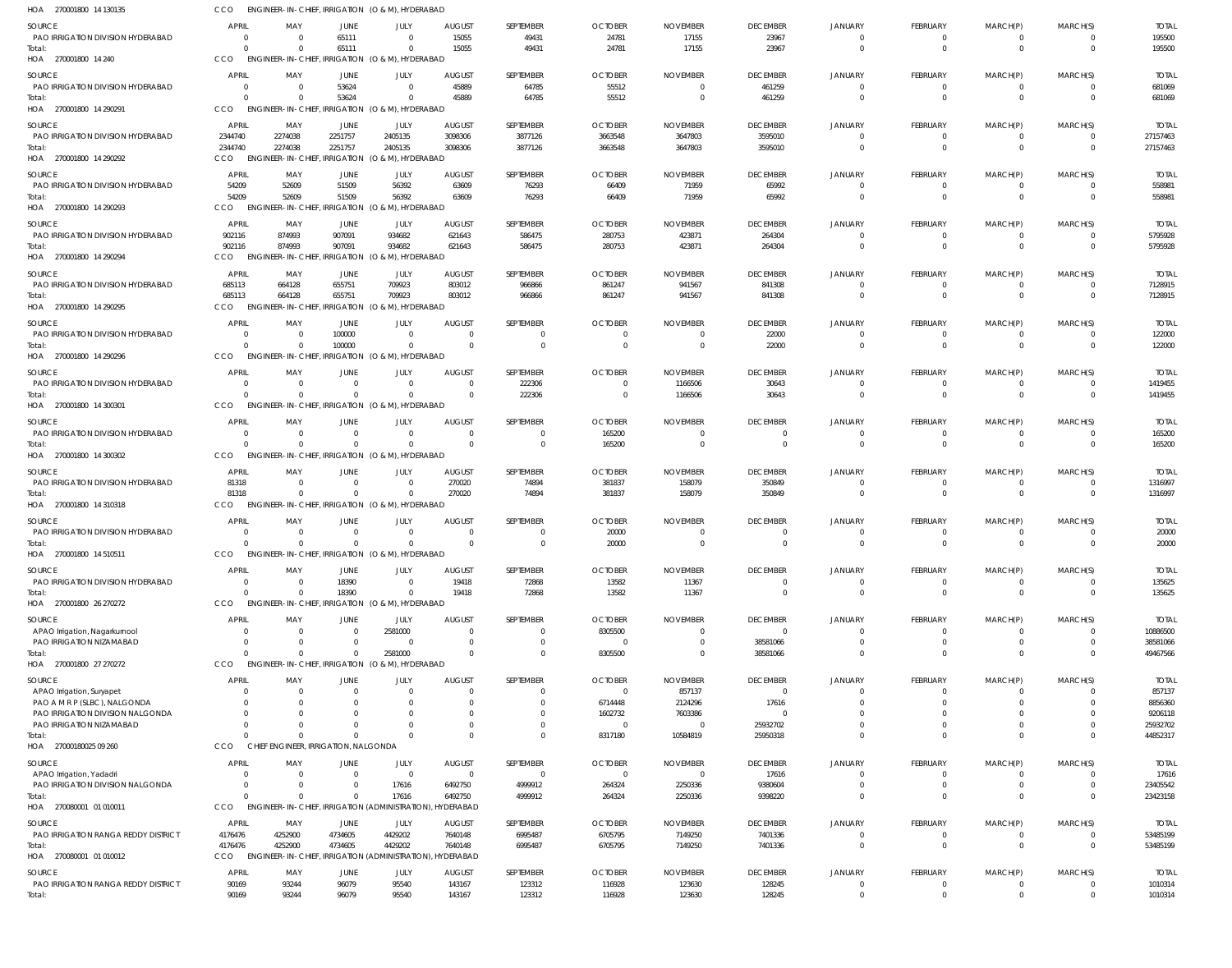| HOA 270080001 01 010013                                                  | CCO                            | ENGINEER-IN-CHIEF, IRRIGATION (ADMINISTRATION), HYDERABAD                       |                        |                                         |                                        |                               |                            |                             |                                |                                |                              |                                  |                                           |                         |
|--------------------------------------------------------------------------|--------------------------------|---------------------------------------------------------------------------------|------------------------|-----------------------------------------|----------------------------------------|-------------------------------|----------------------------|-----------------------------|--------------------------------|--------------------------------|------------------------------|----------------------------------|-------------------------------------------|-------------------------|
| SOURCE                                                                   | <b>APRIL</b>                   | MAY                                                                             | <b>JUNE</b>            | JULY                                    | <b>AUGUST</b>                          | SEPTEMBER                     | <b>OCTOBER</b>             | <b>NOVEMBER</b>             | <b>DECEMBER</b>                | <b>JANUARY</b>                 | FEBRUARY                     | MARCH(P)                         | MARCH(S)                                  | <b>TOTAL</b>            |
| PAO IRRIGATION RANGA REDDY DISTRICT<br>Total:<br>HOA 270080001 01 010016 | 1602498<br>1602498<br>CCO      | 1732444<br>1732444<br>ENGINEER-IN-CHIEF, IRRIGATION (ADMINISTRATION), HYDERABAD | 2310990<br>2310990     | 1709002<br>1709002                      | 1056440<br>1056440                     | 667463<br>667463              | 613621<br>613621           | 596936<br>596936            | 1021736<br>1021736             | $\Omega$<br>$\Omega$           | $^{\circ}$<br>$\mathbf{0}$   | $\overline{0}$<br>$\overline{0}$ | $\overline{0}$<br>$\overline{0}$          | 11311130<br>11311130    |
| SOURCE                                                                   | <b>APRIL</b>                   | MAY                                                                             | JUNE                   | JULY                                    | <b>AUGUST</b>                          | SEPTEMBER                     | <b>OCTOBER</b>             | <b>NOVEMBER</b>             | <b>DECEMBER</b>                | <b>JANUARY</b>                 | FEBRUARY                     | MARCH(P)                         | MARCH(S)                                  | <b>TOTAL</b>            |
| PAO IRRIGATION RANGA REDDY DISTRICT                                      | 1174197                        | 1203001                                                                         | 1296692                | 1253570                                 | 1915985                                | 1633457                       | 1566090                    | 1679234                     | 1742820                        | $\Omega$                       | $\mathbf{0}$                 | $\mathbf{0}$                     | $\overline{0}$                            | 13465046                |
| Total:<br>HOA 270080001 01 010017                                        | 1174197<br><b>CCO</b>          | 1203001<br><b>ENGINEER-IN-CHIEF,</b>                                            | 1296692                | 1253570<br>IRRIGATION (ADMINISTRATION), | 1915985<br>HYDERABAD                   | 1633457                       | 1566090                    | 1679234                     | 1742820                        | $\Omega$                       | $\mathbf{0}$                 | $\overline{0}$                   | $\Omega$                                  | 13465046                |
| SOURCE                                                                   | <b>APRIL</b>                   | MAY                                                                             | JUNE                   | JULY                                    | <b>AUGUST</b>                          | SEPTEMBER                     | <b>OCTOBER</b>             | <b>NOVEMBER</b>             | <b>DECEMBER</b>                | <b>JANUARY</b>                 | FEBRUARY                     | MARCH(P)                         | MARCH(S)                                  | <b>TOTAL</b>            |
| <b>PAO IRRIGATION RANGA REDDY DISTRICT</b><br>Total:                     | $\Omega$<br>$\Omega$           | $\Omega$<br>$\Omega$                                                            | 100000<br>100000       | 4378<br>4378                            | $\Omega$<br>$\Omega$                   | 49860<br>49860                | 24528<br>24528             | 35500<br>35500              | $\Omega$<br>$\mathbf{0}$       | $\Omega$<br>$\Omega$           | $^{\circ}$<br>$\overline{0}$ | 0<br>$\mathbf{0}$                | $\overline{\mathbf{0}}$<br>$\overline{0}$ | 214266<br>214266        |
| HOA 270080001 01 010018                                                  | CCO                            | <b>ENGINEER-IN-CHIEF</b>                                                        |                        |                                         | IRRIGATION (ADMINISTRATION), HYDERABAD |                               |                            |                             |                                |                                |                              |                                  |                                           |                         |
| SOURCE                                                                   | APRIL                          | MAY                                                                             | JUNE                   | JULY                                    | <b>AUGUST</b>                          | SEPTEMBER                     | <b>OCTOBER</b>             | <b>NOVEMBER</b>             | <b>DECEMBER</b>                | <b>JANUARY</b>                 | FEBRUARY                     | MARCH(P)                         | MARCH(S)                                  | <b>TOTAL</b>            |
| PAO IRRIGATION RANGA REDDY DISTRICT                                      | C                              |                                                                                 | 203698                 | $\mathbf 0$                             | - 0                                    | 809544                        | - 0                        | 379746                      | 135355                         | $\Omega$                       | $^{\circ}$                   | $\overline{0}$                   | $\overline{0}$                            | 1528343                 |
| Total:<br>HOA 270080001 01 130131                                        | $\mathsf{C}$<br>CCO            | ENGINEER-IN-CHIEF, IRRIGATION (ADMINISTRATION), HYDERABAD                       | 203698                 | $\Omega$                                | $\Omega$                               | 809544                        | $\Omega$                   | 379746                      | 135355                         | $\Omega$                       | $\mathbf{0}$                 | $\mathbf{0}$                     | $\overline{0}$                            | 1528343                 |
| SOURCE                                                                   | <b>APRIL</b>                   | MAY                                                                             | JUNE                   | JULY                                    | <b>AUGUST</b>                          | SEPTEMBER                     | <b>OCTOBER</b>             | <b>NOVEMBER</b>             | <b>DECEMBER</b>                | <b>JANUARY</b>                 | FEBRUARY                     | MARCH(P)                         | MARCH(S)                                  | <b>TOTAL</b>            |
| PAO IRRIGATION RANGA REDDY DISTRICT                                      | $\Omega$                       | 53474                                                                           | 2408                   | 28259                                   | 2400                                   | 10320                         | 13074                      | 3342                        | 25542                          | $\Omega$                       | $\overline{0}$               | $\overline{0}$                   | $\overline{0}$                            | 138819                  |
| Total:                                                                   | $\Omega$                       | 53474                                                                           | 2408                   | 28259                                   | 2400                                   | 10320                         | 13074                      | 3342                        | 25542                          | $\Omega$                       | $\mathbf{0}$                 | $\mathbf{0}$                     | $\overline{0}$                            | 138819                  |
| HOA 270080001 01 130132                                                  | CCO                            | ENGINEER-IN-CHIEF, IRRIGATION (ADMINISTRATION), HYDERABAD                       |                        |                                         |                                        |                               |                            |                             |                                |                                |                              |                                  |                                           |                         |
| SOURCE<br>PAO IRRIGATION RANGA REDDY DISTRICT                            | <b>APRIL</b><br>$\Omega$       | MAY                                                                             | JUNE<br>218154         | JULY<br>4720                            | <b>AUGUST</b><br>24640                 | SEPTEMBER<br>100294           | <b>OCTOBER</b><br>52526    | <b>NOVEMBER</b><br>168172   | <b>DECEMBER</b><br>9720        | <b>JANUARY</b><br>$\mathbf{0}$ | FEBRUARY<br>$\mathbf{0}$     | MARCH(P)<br>$\mathbf{0}$         | MARCH(S)<br>$\overline{\mathbf{0}}$       | <b>TOTAL</b><br>578226  |
| Total:                                                                   | $\Omega$                       |                                                                                 | 218154                 | 4720                                    | 24640                                  | 100294                        | 52526                      | 168172                      | 9720                           | $\Omega$                       | $\mathbf{0}$                 | $\overline{0}$                   | $\Omega$                                  | 578226                  |
| HOA 270080001 01 130134                                                  | CCO                            | ENGINEER-IN-CHIEF, IRRIGATION (ADMINISTRATION), HYDERABAD                       |                        |                                         |                                        |                               |                            |                             |                                |                                |                              |                                  |                                           |                         |
| SOURCE                                                                   | <b>APRIL</b>                   | MAY                                                                             | JUNE                   | JULY                                    | <b>AUGUST</b>                          | SEPTEMBER                     | <b>OCTOBER</b>             | <b>NOVEMBER</b>             | <b>DECEMBER</b>                | <b>JANUARY</b>                 | FEBRUARY                     | MARCH(P)                         | MARCH(S)                                  | <b>TOTAL</b>            |
| PAO IRRIGATION RANGA REDDY DISTRICT                                      | $\overline{0}$<br>$\Omega$     | 463048<br>463048                                                                | 68000<br>68000         | 422572<br>422572                        | 195905<br>195905                       | 239079                        | 64762                      | 163524                      | 391810                         | $\Omega$<br>$\Omega$           | 0<br>$\mathbf 0$             | 0<br>$\mathbf{0}$                | $\overline{\mathbf{0}}$<br>$\overline{0}$ | 2008700                 |
| Total:<br>HOA 270080001 01 240                                           | CCO                            | ENGINEER-IN-CHIEF, IRRIGATION (ADMINISTRATION), HYDERABAD                       |                        |                                         |                                        | 239079                        | 64762                      | 163524                      | 391810                         |                                |                              |                                  |                                           | 2008700                 |
| SOURCE                                                                   | <b>APRIL</b>                   | MAY                                                                             | JUNE                   | JULY                                    | <b>AUGUST</b>                          | SEPTEMBER                     | <b>OCTOBER</b>             | <b>NOVEMBER</b>             | <b>DECEMBER</b>                | <b>JANUARY</b>                 | FEBRUARY                     | MARCH(P)                         | MARCH(S)                                  | <b>TOTAL</b>            |
| PAO IRRIGATION RANGA REDDY DISTRICT                                      | C                              | 98369                                                                           | $\Omega$               | 57456                                   | 35149                                  | $\overline{0}$                | 46448                      | 24445                       | $\mathbf 0$                    | $\Omega$                       | $\mathbf 0$                  | 0                                | $\Omega$                                  | 261867                  |
| Total:<br>HOA 270080001 01 280281                                        | $\Omega$<br>CCO                | 98369<br>ENGINEER-IN-CHIEF, IRRIGATION (ADMINISTRATION), HYDERABAD              | $\overline{0}$         | 57456                                   | 35149                                  | $\mathbf 0$                   | 46448                      | 24445                       | $\overline{0}$                 | $\Omega$                       | $\mathbf{0}$                 | $\mathbf{0}$                     | $\overline{0}$                            | 261867                  |
| SOURCE                                                                   | <b>APRIL</b>                   | MAY                                                                             | JUNE                   | JULY                                    | <b>AUGUST</b>                          | SEPTEMBER                     | <b>OCTOBER</b>             | <b>NOVEMBER</b>             | <b>DECEMBER</b>                | <b>JANUARY</b>                 | FEBRUARY                     | MARCH(P)                         | MARCH(S)                                  | <b>TOTAL</b>            |
| PAO IRRIGATION RANGA REDDY DISTRICT                                      | $\Omega$<br>$\Omega$           | $\Omega$                                                                        | $\Omega$<br>$\Omega$   | $\mathbf 0$<br>$\Omega$                 | 10500<br>10500                         | 0<br>$\mathbf{0}$             | - 0<br>$\Omega$            | $\Omega$<br>$\Omega$        | 22000<br>22000                 | $\Omega$<br>$\Omega$           | $^{\circ}$<br>$\mathbf{0}$   | $\overline{0}$<br>$\mathbf{0}$   | $\overline{\mathbf{0}}$<br>$\Omega$       | 32500<br>32500          |
| Total:<br>HOA 270080001 01 300301                                        | CCO                            | ENGINEER-IN-CHIEF, IRRIGATION (ADMINISTRATION), HYDERABAD                       |                        |                                         |                                        |                               |                            |                             |                                |                                |                              |                                  |                                           |                         |
| SOURCE                                                                   | <b>APRIL</b>                   | MAY                                                                             | JUNE                   | JULY                                    | <b>AUGUST</b>                          | SEPTEMBER                     | <b>OCTOBER</b>             | <b>NOVEMBER</b>             | <b>DECEMBER</b>                | <b>JANUARY</b>                 | FEBRUARY                     | MARCH(P)                         | MARCH(S)                                  | <b>TOTAL</b>            |
| PAO IRRIGATION RANGA REDDY DISTRICT                                      | - 0                            |                                                                                 | $\Omega$               | $\mathbf 0$                             | $\Omega$                               | $\mathbf 0$                   | 208800                     | $\Omega$                    | 49294                          | $\mathbf{0}$                   | $\mathbf{0}$                 | $\overline{0}$                   | $\overline{\mathbf{0}}$                   | 258094                  |
| Total:<br>HOA 270080001 01 300302                                        | $\Omega$<br>CCO                | ENGINEER-IN-CHIEF, IRRIGATION (ADMINISTRATION), HYDERABAD                       | $\Omega$               | $\Omega$                                | $\cap$                                 | $\mathbf 0$                   | 208800                     | $\Omega$                    | 49294                          | $\Omega$                       | $\overline{0}$               | $\overline{0}$                   | - 0                                       | 258094                  |
|                                                                          |                                |                                                                                 |                        |                                         |                                        |                               |                            |                             |                                |                                |                              |                                  |                                           |                         |
| SOURCE<br>PAO IRRIGATION RANGA REDDY DISTRICT                            | APRIL<br>248106                | MAY<br>$\Omega$                                                                 | JUNE<br>$\Omega$       | JULY<br>$\Omega$                        | <b>AUGUST</b><br>1274409               | SEPTEMBER<br>362428           | <b>OCTOBER</b><br>591844   | <b>NOVEMBER</b><br>406316   | <b>DECEMBER</b><br>406316      | <b>JANUARY</b>                 | FEBRUARY<br>$\Omega$         | MARCH(P)<br>$\Omega$             | MARCH(S)<br>$\Omega$                      | <b>TOTAL</b><br>3289419 |
| Total:                                                                   | 248106                         |                                                                                 | $\Omega$               | $\Omega$                                | 1274409                                | 362428                        | 591844                     | 406316                      | 406316                         | $\Omega$                       | $\mathbf 0$                  | $\mathbf{0}$                     | $\Omega$                                  | 3289419                 |
| HOA 270080001 01 510511                                                  | CCO                            | ENGINEER-IN-CHIEF, IRRIGATION (ADMINISTRATION), HYDERABAD                       |                        |                                         |                                        |                               |                            |                             |                                |                                |                              |                                  |                                           |                         |
| SOURCE                                                                   | <b>APRIL</b>                   | MAY                                                                             | JUNE                   | JULY                                    | <b>AUGUST</b>                          | SEPTEMBER                     | <b>OCTOBER</b>             | <b>NOVEMBER</b>             | <b>DECEMBER</b>                | <b>JANUARY</b>                 | FEBRUARY                     | MARCH(P)                         | MARCH(S)                                  | <b>TOTAL</b>            |
| PAO IRRIGATION RANGA REDDY DISTRICT<br>Total:                            | $\overline{0}$<br>$\Omega$     | - 0                                                                             | $\Omega$<br>$\Omega$   | 68839<br>68839                          | 13202<br>13202                         | $\mathbf{0}$<br>$\mathbf 0$   | $\Omega$<br>$\Omega$       | 19772<br>19772              | 0<br>$\overline{0}$            | $\Omega$<br>$\Omega$           | 0<br>$\overline{0}$          | 0<br>$\overline{0}$              | $\overline{0}$<br>$\overline{0}$          | 101813<br>101813        |
| HOA 270080001 02 010011                                                  | CCO                            | ENGINEER-IN-CHIEF, IRRIGATION (ADMINISTRATION), HYDERABAD                       |                        |                                         |                                        |                               |                            |                             |                                |                                |                              |                                  |                                           |                         |
| SOURCE                                                                   | APRIL                          | MAY                                                                             | JUNE                   | JULY                                    | <b>AUGUST</b>                          | SEPTEMBER                     | <b>OCTOBER</b>             | <b>NOVEMBER</b>             | <b>DECEMBER</b>                | <b>JANUARY</b>                 | FEBRUARY                     | MARCH(P)                         | MARCH(S)                                  | <b>TOTAL</b>            |
| PAO MEDAK(I W), MEDAK                                                    | 286030                         | $\Omega$                                                                        | $\Omega$               | $\mathbf 0$                             | $\Omega$                               | $\mathbf 0$                   | $\Omega$                   | $\Omega$                    | 0                              | $\Omega$                       | 0                            | $\overline{0}$                   | $\overline{0}$                            | 286030                  |
| Total:<br>HOA 270080001 02 010012                                        | 286030<br>CCO                  | $\Omega$<br>ENGINEER-IN-CHIEF, IRRIGATION (ADMINISTRATION), HYDERABAD           | $\Omega$               | $\Omega$                                | $\Omega$                               | $\mathbf 0$                   | $\Omega$                   | $\Omega$                    | $\mathbf 0$                    | $\Omega$                       | $\mathbf{0}$                 | $\overline{0}$                   | $\overline{0}$                            | 286030                  |
| SOURCE                                                                   | <b>APRIL</b>                   | MAY                                                                             | JUNE                   | JULY                                    | <b>AUGUST</b>                          | SEPTEMBER                     | <b>OCTOBER</b>             | <b>NOVEMBER</b>             | <b>DECEMBER</b>                | <b>JANUARY</b>                 | FEBRUARY                     | MARCH(P)                         | MARCH(S)                                  | <b>TOTAL</b>            |
| PAO MEDAK(I W), MEDAK                                                    | 2000                           |                                                                                 | - 0                    | $\mathbf 0$                             | $\Omega$                               | $\mathbf 0$                   | $\Omega$                   | $\Omega$                    | $\mathbf 0$                    | $\mathbf{0}$                   | $\mathbf{0}$                 | $\mathbf{0}$                     | $\overline{\mathbf{0}}$                   | 2000                    |
| Total:                                                                   | 2000                           |                                                                                 | $\Omega$               | $\mathbf 0$                             |                                        | $\mathbf 0$                   | $\Omega$                   | $\Omega$                    | $\Omega$                       | $\Omega$                       | $\mathbf{0}$                 | $\mathbf{0}$                     | $\Omega$                                  | 2000                    |
| HOA 270080001 02 010013                                                  | CCO                            | ENGINEER-IN-CHIEF, IRRIGATION (ADMINISTRATION), HYDERABAD                       |                        |                                         |                                        |                               |                            |                             |                                |                                |                              |                                  |                                           |                         |
| SOURCE<br>PAO MEDAK(I W), MEDAK                                          | APRIL<br>109768                | MAY<br>$\Omega$                                                                 | JUNE<br>$\overline{0}$ | JULY<br>$\mathbf 0$                     | <b>AUGUST</b><br>$\Omega$              | SEPTEMBER<br>$\mathbf 0$      | <b>OCTOBER</b><br>- 0      | <b>NOVEMBER</b><br>$\Omega$ | <b>DECEMBER</b><br>0           | <b>JANUARY</b><br>$\Omega$     | FEBRUARY<br>$^{\circ}$       | MARCH(P)<br>0                    | MARCH(S)<br>$\overline{\mathbf{0}}$       | <b>TOTAL</b><br>109768  |
| Total:                                                                   | 109768                         | $\Omega$                                                                        | $\Omega$               | $\Omega$                                | $\Omega$                               | $\mathbf{0}$                  | $\Omega$                   | $\Omega$                    | $\mathbf{0}$                   | $\Omega$                       | $\overline{0}$               | $\mathbf{0}$                     | $\overline{0}$                            | 109768                  |
| HOA 270080001 02 010016                                                  | <b>CCO</b>                     | ENGINEER-IN-CHIEF, IRRIGATION (ADMINISTRATION), HYDERABAD                       |                        |                                         |                                        |                               |                            |                             |                                |                                |                              |                                  |                                           |                         |
| SOURCE                                                                   | <b>APRIL</b>                   | MAY                                                                             | JUNE                   | JULY                                    | <b>AUGUST</b>                          | SEPTEMBER                     | <b>OCTOBER</b>             | <b>NOVEMBER</b>             | <b>DECEMBER</b>                | <b>JANUARY</b>                 | FEBRUARY                     | MARCH(P)                         | MARCH(S)                                  | <b>TOTAL</b>            |
| PAO MEDAK(I W), MEDAK                                                    | 33971<br>33971                 | $\Omega$                                                                        | 0<br>$\mathbf{0}$      | $\mathbf 0$<br>$\mathbf 0$              | $\Omega$                               | $\overline{0}$<br>$\mathbf 0$ | - 0<br>$\Omega$            | $\Omega$                    | 0<br>$\overline{0}$            | 0<br>$\Omega$                  | $^{\circ}$<br>$\mathbf{0}$   | 0<br>$\mathbf{0}$                | $\overline{0}$<br>$\overline{0}$          | 33971<br>33971          |
| Total:<br>HOA 270080001 02 240                                           | <b>CCO</b>                     | ENGINEER-IN-CHIEF, IRRIGATION (ADMINISTRATION), HYDERABAD                       |                        |                                         |                                        |                               |                            |                             |                                |                                |                              |                                  |                                           |                         |
| SOURCE                                                                   | <b>APRIL</b>                   | MAY                                                                             | <b>JUNE</b>            | JULY                                    | <b>AUGUST</b>                          | SEPTEMBER                     | <b>OCTOBER</b>             | <b>NOVEMBER</b>             | <b>DECEMBER</b>                | <b>JANUARY</b>                 | FEBRUARY                     | MARCH(P)                         | MARCH(S)                                  | <b>TOTAL</b>            |
| PAO IRRIGATION DIVISION HYDERABAD                                        | $\Omega$                       | $\Omega$                                                                        | $\overline{0}$         | $\mathbf 0$                             | 219779                                 | $\mathbf 0$                   | 41142                      | 36805                       | 19539                          | $\Omega$                       | 0                            | $\overline{0}$                   | $\overline{\mathbf{0}}$                   | 317265                  |
| Total:                                                                   | $\Omega$                       | $\Omega$                                                                        | $\Omega$               | $\mathbf 0$                             | 219779                                 | $\mathbf 0$                   | 41142                      | 36805                       | 19539                          | $\Omega$                       | $\mathbf{0}$                 | $\mathbf{0}$                     | $\overline{0}$                            | 317265                  |
| HOA 270080001 02 510511                                                  | CCO                            | ENGINEER-IN-CHIEF, IRRIGATION (ADMINISTRATION), HYDERABAD                       |                        |                                         |                                        |                               |                            |                             |                                |                                |                              |                                  |                                           |                         |
| SOURCE<br>PAO IRRIGATION DIVISION HYDERABAD                              | <b>APRIL</b><br>$\overline{0}$ | MAY                                                                             | JUNE<br>$\overline{0}$ | JULY<br>$\mathbf 0$                     | <b>AUGUST</b><br>$\Omega$              | SEPTEMBER<br>$\mathbf 0$      | <b>OCTOBER</b><br>$\Omega$ | <b>NOVEMBER</b><br>29635    | <b>DECEMBER</b><br>$\mathbf 0$ | <b>JANUARY</b><br>$\mathbf{0}$ | FEBRUARY<br>$\mathbf{0}$     | MARCH(P)<br>$\mathbf{0}$         | MARCH(S)<br>$\overline{0}$                | <b>TOTAL</b><br>29635   |
| Total:                                                                   | $\mathbf 0$                    |                                                                                 | $\Omega$               | $\Omega$                                | $\Omega$                               | $\Omega$                      | $\Omega$                   | 29635                       | $\mathbf 0$                    | $\Omega$                       | $\overline{0}$               | $\overline{0}$                   | $\overline{0}$                            | 29635                   |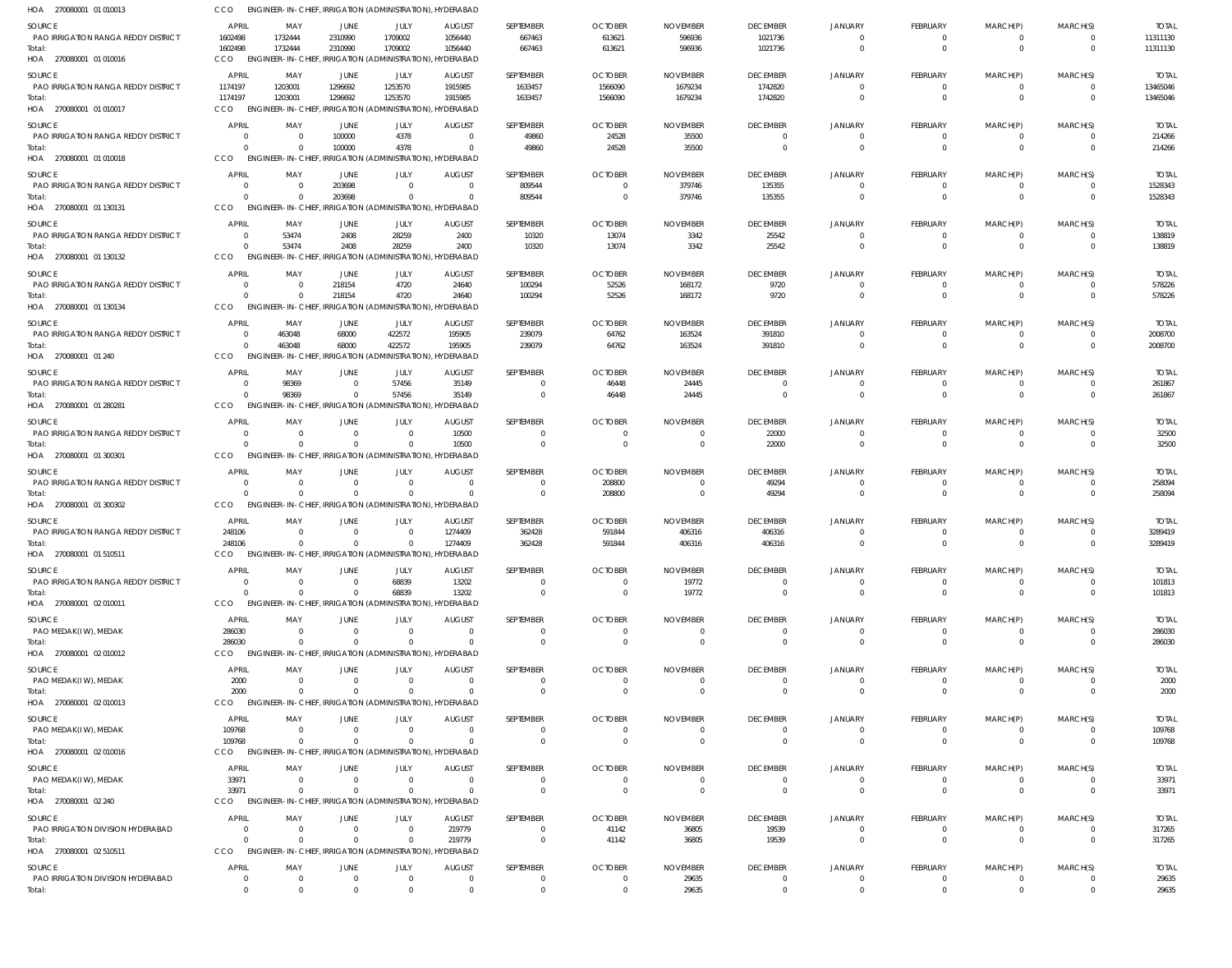| HOA<br>270080001 06 01001                                                             | CCO                                | DIRECTOR GENERAL, WALAMTARI                       |                               |                                  |                                  |                                  |                            |                             |                                  |                                  |                                |                                  |                                           |                         |
|---------------------------------------------------------------------------------------|------------------------------------|---------------------------------------------------|-------------------------------|----------------------------------|----------------------------------|----------------------------------|----------------------------|-----------------------------|----------------------------------|----------------------------------|--------------------------------|----------------------------------|-------------------------------------------|-------------------------|
| SOURCE<br>PAO - IRRIGATION DIVISION                                                   | <b>APRIL</b><br>276870             | MAY<br>294890                                     | JUNE<br>298245                | JULY<br>285272                   | <b>AUGUST</b><br>347730          | SEPTEMBER<br>559000              | <b>OCTOBER</b><br>431300   | <b>NOVEMBER</b><br>433860   | <b>DECEMBER</b><br>478460        | <b>JANUARY</b><br>$\overline{0}$ | FEBRUARY<br>$\overline{0}$     | MARCH(P)<br>$\mathbf{0}$         | MARCH(S)<br>$\overline{\mathbf{0}}$       | <b>TOTAL</b><br>3405627 |
| HANUMAKONDA<br>PAO IRRIGATION DIVISION HYDERABAD<br>Total:<br>HOA 270080001 06 010012 | 5582481<br>5859351<br>CCO          | 5412970<br>5707860<br>DIRECTOR GENERAL, WALAMTARI | 6297799<br>6596044            | 5454482<br>5739754               | 5228638<br>5576368               | 11102368<br>11661368             | 8359364<br>8790664         | 8383055<br>8816915          | 8221610<br>8700070               | $\overline{0}$<br>$\Omega$       | $\overline{0}$<br>$\mathbf{0}$ | $\mathbf{0}$<br>$\overline{0}$   | $\Omega$<br>$\Omega$                      | 64042767<br>67448394    |
| SOURCE<br><b>PAO - IRRIGATION DIVISION</b>                                            | APRIL<br>6120                      | MAY<br>6320                                       | JUNE<br>6320                  | JULY<br>6120                     | <b>AUGUST</b><br>6920            | SEPTEMBER<br>9920                | <b>OCTOBER</b><br>7320     | <b>NOVEMBER</b><br>7320     | <b>DECEMBER</b><br>7820          | <b>JANUARY</b><br>$\mathbf{0}$   | FEBRUARY<br>$\overline{0}$     | MARCH(P)<br>$\Omega$             | MARCH(S)<br>$\Omega$                      | <b>TOTAL</b><br>64180   |
| HANUMAKONDA<br>PAO IRRIGATION DIVISION HYDERABAD                                      | 146760                             | 143210                                            | 150288                        | 141780                           | 136881                           | 251682                           | 172328                     | 172560                      | 168710                           | $\Omega$                         | $\mathbf 0$                    | $\overline{0}$                   | $\Omega$                                  | 1484199                 |
| Total:<br>HOA 270080001 06 010013                                                     | 152880<br>CCO                      | 149530<br>DIRECTOR GENERAL, WALAMTARI             | 156608                        | 147900                           | 143801                           | 261602                           | 179648                     | 179880                      | 176530                           | $\Omega$                         | $\Omega$                       | $\overline{0}$                   | $\Omega$                                  | 1548379                 |
| SOURCE<br><b>PAO - IRRIGATION DIVISION</b><br>HANUMAKONDA                             | <b>APRIL</b><br>106262             | MAY<br>113164                                     | JUNE<br>114466                | JULY<br>109522                   | <b>AUGUST</b><br>133397          | SEPTEMBER<br>106174              | <b>OCTOBER</b><br>43129    | <b>NOVEMBER</b><br>43315    | <b>DECEMBER</b><br>39774         | JANUARY<br>$\mathbf{0}$          | FEBRUARY<br>$\overline{0}$     | MARCH(P)<br>$\mathbf{0}$         | MARCH(S)<br>$\Omega$                      | <b>TOTAL</b><br>809203  |
| PAO IRRIGATION DIVISION HYDERABAD<br>Total:                                           | 2143025<br>2249287                 | 2078012<br>2191176                                | 3014610<br>3129076            | 2094246<br>2203768               | 2007345<br>2140742               | 1979877<br>2086051               | 1048825<br>1091954         | 631983<br>675298            | 633485<br>673259                 | $\Omega$<br>$\Omega$             | $\overline{0}$<br>$\Omega$     | $\mathbf{0}$<br>$\overline{0}$   | $\Omega$<br>$\Omega$                      | 15631408<br>16440611    |
| HOA 270080001 06 010016                                                               | CCO                                | DIRECTOR GENERAL, WALAMTARI                       |                               |                                  |                                  |                                  |                            |                             |                                  |                                  |                                |                                  |                                           |                         |
| SOURCE<br><b>PAO - IRRIGATION DIVISION</b><br>HANUMAKONDA                             | <b>APRIL</b><br>51950              | MAY<br>55510                                      | JUNE<br>55749                 | JULY<br>53198                    | <b>AUGUST</b><br>65514           | SEPTEMBER<br>120000              | <b>OCTOBER</b><br>73977    | <b>NOVEMBER</b><br>74412    | <b>DECEMBER</b><br>81312         | <b>JANUARY</b><br>$\Omega$       | FEBRUARY<br>$^{\circ}$         | MARCH(P)<br>$\Omega$             | MARCH(S)<br>$\Omega$                      | <b>TOTAL</b><br>631622  |
| PAO IRRIGATION DIVISION HYDERABAD<br>Total:                                           | 1902133<br>1954083                 | 1843599<br>1899109                                | 1882064<br>1937813            | 1593734<br>1646932               | 1517113<br>1582627               | 3093969<br>3213969               | 2007908<br>2081885         | 1986774<br>2061186          | 1968572<br>2049884               | 0<br>$\Omega$                    | $\mathbf 0$<br>$\mathbf 0$     | $\mathbf 0$<br>$\mathbf{0}$      | $\Omega$<br>$\Omega$                      | 17795866<br>18427488    |
| HOA 270080001 06 010017<br>SOURCE                                                     | CCO<br><b>APRIL</b>                | DIRECTOR GENERAL, WALAMTARI<br>MAY                | JUNE                          | JULY                             | <b>AUGUST</b>                    | SEPTEMBER                        | <b>OCTOBER</b>             | <b>NOVEMBER</b>             | <b>DECEMBER</b>                  | <b>JANUARY</b>                   | FEBRUARY                       | MARCH(P)                         | MARCH(S)                                  | <b>TOTAL</b>            |
| <b>PAO - IRRIGATION DIVISION</b><br>HANUMAKONDA                                       | $\Omega$                           | - 0                                               | $\overline{0}$                | $\overline{0}$                   | 28439                            | $\overline{0}$                   | $\Omega$                   | $\Omega$                    | 44049                            | $\mathbf{0}$                     | $\overline{0}$                 | $\mathbf{0}$                     | $\Omega$                                  | 72488                   |
| PAO IRRIGATION DIVISION HYDERABAD<br>Total:<br>HOA 270080001 06 010018                | $\Omega$<br>$\Omega$<br><b>CCO</b> | 26643<br>26643<br>DIRECTOR GENERAL, WALAMTARI     | 384884<br>384884              | 95536<br>95536                   | 100000<br>128439                 | $\overline{0}$<br>$\overline{0}$ | 32911<br>32911             | $\Omega$                    | 107342<br>151391                 | $\overline{0}$<br>$\Omega$       | $\mathbf 0$<br>$\mathbf 0$     | $\mathbf 0$<br>$\overline{0}$    | $\Omega$<br>$\Omega$                      | 747316<br>819804        |
| SOURCE                                                                                | <b>APRIL</b>                       | MAY                                               | JUNE                          | JULY                             | <b>AUGUST</b>                    | SEPTEMBER                        | <b>OCTOBER</b>             | <b>NOVEMBER</b>             | <b>DECEMBER</b>                  | JANUARY                          | FEBRUARY                       | MARCH(P)                         | MARCH(S)                                  | <b>TOTAL</b>            |
| PAO - IRRIGATION DIVISION<br>HANUMAKONDA                                              | $\Omega$                           | $\Omega$                                          | $\Omega$                      | $\Omega$                         | $\Omega$                         | $\overline{0}$                   | $\Omega$                   | 115706                      | 18773                            | $\mathbf{0}$                     | $\Omega$                       | $\Omega$                         | $\Omega$                                  | 134479                  |
| PAO IRRIGATION DIVISION HYDERABAD<br>Total:<br>HOA 270080001 06 110111                | $\Omega$<br>$\Omega$<br>CCO        | - 0<br>$\Omega$<br>DIRECTOR GENERAL, WALAMTARI    | $\Omega$<br>$\Omega$          | $\Omega$<br>$\Omega$             | 1708703<br>1708703               | 90259<br>90259                   | $\Omega$<br>$\Omega$       | 121999<br>237705            | 1143304<br>1162077               | $\overline{0}$<br>$\Omega$       | $\mathbf 0$<br>$\Omega$        | $\overline{0}$<br>$\overline{0}$ | $\Omega$<br>$\Omega$                      | 3064265<br>3198744      |
| SOURCE                                                                                | <b>APRIL</b>                       | MAY                                               | JUNE                          | JULY                             | <b>AUGUST</b>                    | SEPTEMBER                        | <b>OCTOBER</b>             | <b>NOVEMBER</b>             | <b>DECEMBER</b>                  | <b>JANUARY</b>                   | FEBRUARY                       | MARCH(P)                         | MARCH(S)                                  | <b>TOTAL</b>            |
| PAO IRRIGATION DIVISION HYDERABAD<br>Total:<br>HOA 270080001 06 130131                | -0<br>$\Omega$<br>CCO              | - 0<br>$\Omega$<br>DIRECTOR GENERAL, WALAMTARI    | $\overline{0}$<br>$\Omega$    | $\overline{0}$<br>$\overline{0}$ | $\overline{0}$<br>$\overline{0}$ | 14605<br>14605                   | 27716<br>27716             |                             | $\overline{0}$<br>$\overline{0}$ | $\overline{0}$<br>$\overline{0}$ | $\mathbf 0$<br>$\overline{0}$  | $^{\circ}$<br>$\mathbf{0}$       | $\Omega$<br>$\Omega$                      | 42321<br>42321          |
| SOURCE                                                                                | <b>APRIL</b>                       | MAY                                               | JUNE                          | JULY                             | <b>AUGUST</b>                    | SEPTEMBER                        | <b>OCTOBER</b>             | <b>NOVEMBER</b>             | <b>DECEMBER</b>                  | JANUARY                          | FEBRUARY                       | MARCH(P)                         | MARCH(S)                                  | <b>TOTAL</b>            |
| PAO - IRRIGATION DIVISION<br>HANUMAKONDA                                              | $\Omega$                           | $\Omega$                                          | $\Omega$                      | 2869                             | 2853                             | 0                                | $\Omega$                   | 1806                        | 904                              | $\mathbf{0}$                     | $\overline{0}$                 | $\Omega$                         | $\Omega$                                  | 8432                    |
| PAO IRRIGATION DIVISION HYDERABAD                                                     | -0                                 | - 0<br>$\Omega$                                   | 38572                         | 2959                             | 4931                             | $\mathbf 0$<br>$\Omega$          | 21431                      | 4602                        | $\overline{0}$<br>904            | 0<br>$\Omega$                    | $\mathbf 0$<br>$\Omega$        | $\overline{0}$<br>$\Omega$       | $\overline{0}$<br>$\Omega$                | 72495                   |
| Total:<br>HOA 270080001 06 130132                                                     | <b>CCO</b>                         | DIRECTOR GENERAL, WALAMTARI                       | 38572                         | 5828                             | 7784                             |                                  | 21431                      | 6408                        |                                  |                                  |                                |                                  |                                           | 80927                   |
| SOURCE<br><b>PAO - IRRIGATION DIVISION</b><br>HANUMAKONDA                             | <b>APRIL</b><br>$\Omega$           | MAY<br>$\Omega$                                   | <b>JUNE</b><br>$\overline{0}$ | JULY<br>$\overline{0}$           | AUGUST<br>2250                   | SEPTEMBER<br>1900                | <b>OCTOBER</b><br>$\Omega$ | <b>NOVEMBER</b><br>$\Omega$ | <b>DECEMBER</b><br>$\Omega$      | JANUARY<br>$\Omega$              | FEBRUARY<br>$\Omega$           | MARCH(P)<br>$\Omega$             | MARCH(S)<br>$\Omega$                      | <b>TOTAL</b><br>4150    |
| PAO IRRIGATION DIVISION HYDERABAD<br>Total:                                           | $\Omega$<br>$\Omega$               |                                                   | 20873<br>20873                | $\overline{0}$<br>$\Omega$       | 10622<br>12872                   | 10485<br>12385                   | 16479<br>16479             | 96329<br>96329              | 16769<br>16769                   | $\overline{0}$<br>$\Omega$       | $\overline{0}$<br>$\Omega$     | $\mathbf{0}$<br>$\overline{0}$   | $\Omega$<br>$\Omega$                      | 171557<br>175707        |
| HOA 270080001 06 130134                                                               | CCO                                | DIRECTOR GENERAL, WALAMTARI                       |                               |                                  |                                  |                                  |                            |                             |                                  |                                  |                                |                                  |                                           |                         |
| SOURCE<br>PAO IRRIGATION DIVISION HYDERABAD                                           | <b>APRIL</b><br>$\Omega$           | MAY<br>- 0                                        | <b>JUNE</b><br>437467         | JULY<br>$\overline{0}$           | <b>AUGUST</b><br>$\overline{0}$  | SEPTEMBER<br>191436              | <b>OCTOBER</b><br>$\Omega$ | <b>NOVEMBER</b><br>256625   | <b>DECEMBER</b><br>319812        | JANUARY<br>$\Omega$              | FEBRUARY<br>$^{\circ}$         | MARCH(P)<br>0                    | MARCH(S)<br>$\overline{0}$                | <b>TOTAL</b><br>1205340 |
| Total:<br>HOA 270080001 06 130135                                                     | $\Omega$<br>CCO                    | $\Omega$<br>DIRECTOR GENERAL, WALAMTARI           | 437467                        | $\overline{0}$                   | $\overline{0}$                   | 191436                           | $\overline{\mathbf{0}}$    | 256625                      | 319812                           | $\overline{0}$                   | $\mathbf 0$                    | $\overline{0}$                   | $\overline{0}$                            | 1205340                 |
| SOURCE<br>PAO IRRIGATION DIVISION HYDERABAD                                           | <b>APRIL</b><br>$\Omega$           | MAY<br>$\Omega$                                   | <b>JUNE</b><br>215700         | JULY<br>70942                    | <b>AUGUST</b><br>75544           | SEPTEMBER<br>71914               | <b>OCTOBER</b><br>$\Omega$ | <b>NOVEMBER</b><br>156076   | <b>DECEMBER</b><br>75957         | JANUARY<br>$\Omega$              | FEBRUARY<br>$\overline{0}$     | MARCH(P)<br>$\mathbf{0}$         | MARCH(S)<br>$\Omega$                      | <b>TOTAL</b><br>666133  |
| Total:<br>HOA 270080001 06 290291                                                     | $\Omega$<br>CCO                    | $\Omega$<br>DIRECTOR GENERAL, WALAMTARI           | 215700                        | 70942                            | 75544                            | 71914                            | $\mathbf{0}$               | 156076                      | 75957                            | $\overline{0}$                   | $\overline{0}$                 | $\mathbf 0$                      | $\overline{0}$                            | 666133                  |
| SOURCE                                                                                | <b>APRIL</b>                       | MAY                                               | JUNE                          | JULY                             | <b>AUGUST</b>                    | SEPTEMBER                        | <b>OCTOBER</b>             | <b>NOVEMBER</b>             | <b>DECEMBER</b>                  | JANUARY                          | FEBRUARY                       | MARCH(P)                         | MARCH(S)                                  | <b>TOTAL</b>            |
| PAO IRRIGATION DIVISION HYDERABAD                                                     | 1748365                            | 1783265                                           | 2175829                       | 1834349                          | 1759745                          | 3789079                          | 2829855                    | 2837375                     | 2859365                          | $\mathbf{0}$                     | $\overline{0}$                 | $\overline{0}$                   | $\overline{0}$                            | 21617227                |
| Total:<br>HOA 270080001 06 290292                                                     | 1748365<br>CCO                     | 1783265<br>DIRECTOR GENERAL, WALAMTARI            | 2175829                       | 1834349                          | 1759745                          | 3789079                          | 2829855                    | 2837375                     | 2859365                          | $\mathbf{0}$                     | $\overline{0}$                 | $\mathbf{0}$                     | - 0                                       | 21617227                |
| SOURCE<br>PAO IRRIGATION DIVISION HYDERABAD                                           | <b>APRIL</b><br>39985              | MAY<br>40685                                      | JUNE<br>52502                 | JULY<br>42485                    | <b>AUGUST</b><br>40085           | SEPTEMBER<br>80284               | <b>OCTOBER</b><br>52385    | <b>NOVEMBER</b><br>52385    | <b>DECEMBER</b><br>52935         | JANUARY<br>$\overline{0}$        | FEBRUARY<br>$\overline{0}$     | MARCH(P)<br>0                    | MARCH(S)<br>$\overline{0}$                | <b>TOTAL</b><br>453731  |
| Total:<br>HOA 270080001 06 290293                                                     | 39985<br><b>CCO</b>                | 40685<br>DIRECTOR GENERAL, WALAMTARI              | 52502                         | 42485                            | 40085                            | 80284                            | 52385                      | 52385                       | 52935                            | $\overline{0}$                   | $\mathbf 0$                    | $\mathbf{0}$                     | $\Omega$                                  | 453731                  |
| SOURCE                                                                                | <b>APRIL</b>                       | MAY                                               | <b>JUNE</b>                   | JULY                             | <b>AUGUST</b>                    | SEPTEMBER                        | <b>OCTOBER</b>             | <b>NOVEMBER</b>             | <b>DECEMBER</b>                  | JANUARY<br>$\mathbf{0}$          | FEBRUARY                       | MARCH(P)                         | MARCH(S)                                  | <b>TOTAL</b><br>4899625 |
| PAO IRRIGATION DIVISION HYDERABAD<br>Total:                                           | 670963<br>670963                   | 684163<br>684163                                  | 821409<br>821409              | 704134<br>704134                 | 675206<br>675206                 | 694137<br>694137                 | 218763<br>218763           | 219312<br>219312            | 211538<br>211538                 | $\mathbf{0}$                     | $^{\circ}$<br>$\mathbf 0$      | 0<br>$\mathbf{0}$                | $\overline{0}$<br>$\overline{\mathbf{0}}$ | 4899625                 |
| HOA 270080001 06 290294                                                               | CCO                                | DIRECTOR GENERAL, WALAMTARI                       |                               |                                  |                                  |                                  |                            |                             |                                  |                                  |                                |                                  |                                           |                         |
| SOURCE<br>PAO IRRIGATION DIVISION HYDERABAD                                           | <b>APRIL</b><br>605102             | MAY<br>617314                                     | JUNE<br>754971                | JULY<br>549612                   | <b>AUGUST</b><br>522384          | SEPTEMBER<br>1040370             | <b>OCTOBER</b><br>677425   | <b>NOVEMBER</b><br>679230   | <b>DECEMBER</b><br>682722        | JANUARY<br>$\overline{0}$        | FEBRUARY<br>$\mathbf 0$        | MARCH(P)<br>$^{\circ}$           | MARCH(S)<br>$\overline{0}$                | total<br>6129130        |
| Total:                                                                                | 605102                             | 617314                                            | 754971                        | 549612                           | 522384                           | 1040370                          | 677425                     | 679230                      | 682722                           | $\mathbf 0$                      | $\mathbf 0$                    | $\mathbf 0$                      | $\overline{0}$                            | 6129130                 |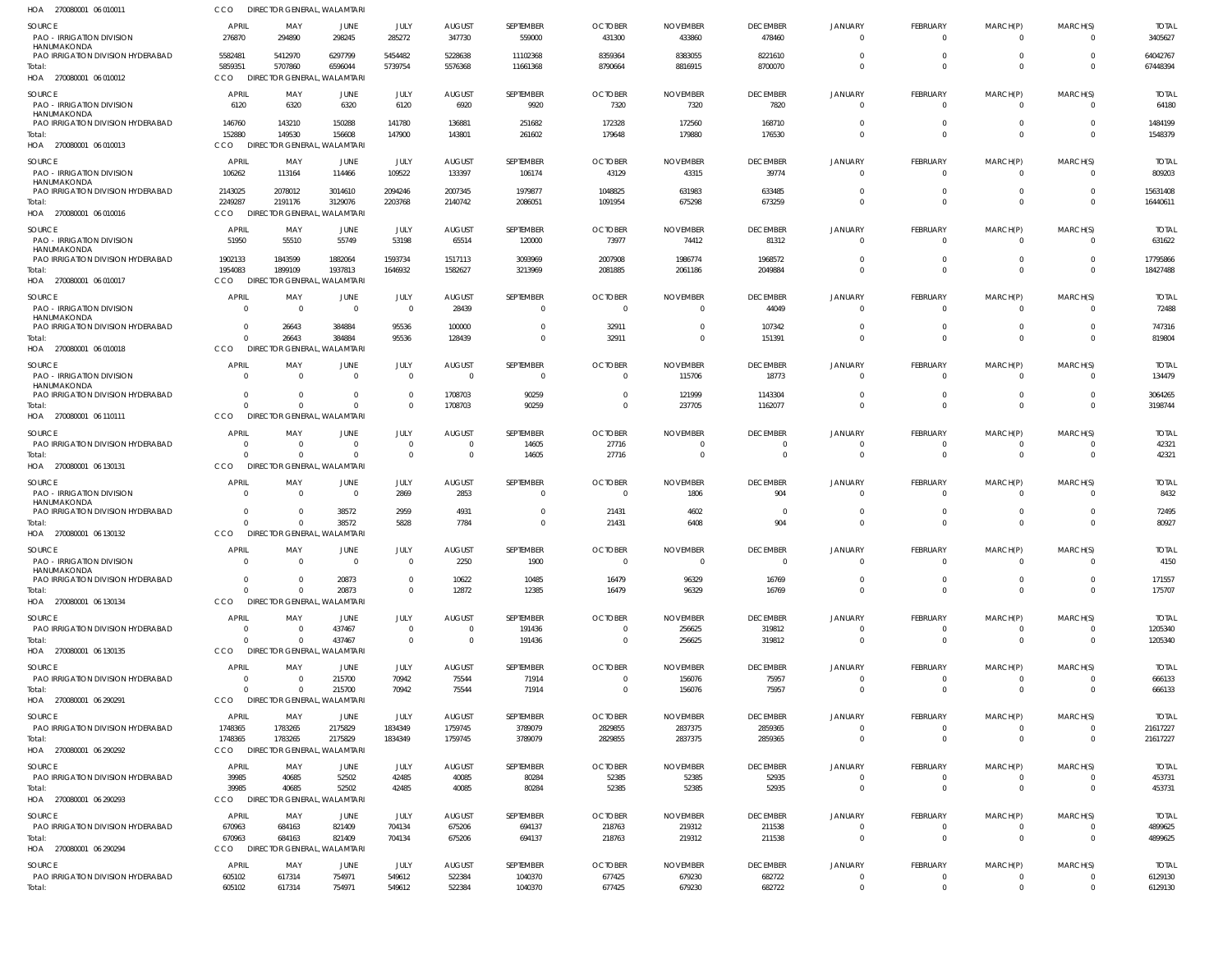| HOA 270080001 06 290295                                     | CCO                            | DIRECTOR GENERAL, WALAMTARI                                          |                      |                                            |                          |                         |                           |                            |                                  |                                  |                                 |                         |                              |                         |
|-------------------------------------------------------------|--------------------------------|----------------------------------------------------------------------|----------------------|--------------------------------------------|--------------------------|-------------------------|---------------------------|----------------------------|----------------------------------|----------------------------------|---------------------------------|-------------------------|------------------------------|-------------------------|
| SOURCE                                                      | <b>APRIL</b>                   | MAY                                                                  | JUNE                 | JULY                                       | <b>AUGUST</b>            | SEPTEMBER               | <b>OCTOBER</b>            | <b>NOVEMBER</b>            | <b>DECEMBER</b>                  | <b>JANUARY</b>                   | <b>FEBRUARY</b>                 | MARCH(P)                | MARCH(S)                     | <b>TOTAL</b>            |
| PAO IRRIGATION DIVISION HYDERABAD                           | $\overline{0}$                 | 86477                                                                | $\overline{0}$       | $\overline{0}$                             | $\overline{0}$           | $\mathbf{0}$            | 14650                     | 26455                      | $\overline{0}$                   | $\overline{0}$                   | $^{\circ}$                      | $^{\circ}$              | $\overline{0}$               | 127582                  |
| Total:<br>HOA 270080001 06 290296                           | $\Omega$<br>CCO                | 86477<br>DIRECTOR GENERAL, WALAMTARI                                 | $\Omega$             | $\Omega$                                   | $\Omega$                 | $\mathbf 0$             | 14650                     | 26455                      | $\Omega$                         | $\Omega$                         | $\mathbf 0$                     | $\mathbf{0}$            | $\Omega$                     | 127582                  |
|                                                             |                                |                                                                      |                      |                                            |                          |                         |                           |                            |                                  |                                  |                                 |                         |                              |                         |
| <b>SOURCE</b><br>PAO IRRIGATION DIVISION HYDERABAD          | <b>APRIL</b><br>$\Omega$       | MAY<br>$\overline{\mathbf{0}}$                                       | JUNE<br>$\mathbf{0}$ | JULY<br>$\Omega$                           | <b>AUGUST</b><br>1132716 | SEPTEMBER<br>0          | <b>OCTOBER</b>            | <b>NOVEMBER</b>            | <b>DECEMBER</b><br>$\Omega$      | JANUARY<br>$\Omega$              | <b>FEBRUARY</b><br>$\mathbf{0}$ | MARCH(P)<br>0           | MARCH(S)                     | <b>TOTAL</b><br>1132716 |
| Total:                                                      | $\Omega$                       | - 0                                                                  | $\Omega$             |                                            | 1132716                  | $\mathbf{0}$            |                           |                            | $\overline{0}$                   | $\Omega$                         | $\mathbf{0}$                    | $\mathbf{0}$            | $\overline{0}$               | 1132716                 |
| HOA 270080001 06 310318                                     | <b>CCO</b>                     | DIRECTOR GENERAL, WALAMTARI                                          |                      |                                            |                          |                         |                           |                            |                                  |                                  |                                 |                         |                              |                         |
| SOURCE                                                      | <b>APRIL</b>                   | MAY                                                                  | JUNE                 | JULY                                       | <b>AUGUST</b>            | SEPTEMBER               | <b>OCTOBER</b>            | <b>NOVEMBER</b>            | <b>DECEMBER</b>                  | <b>JANUARY</b>                   | <b>FEBRUARY</b>                 | MARCH(P)                | MARCH(S)                     | <b>TOTAL</b>            |
| PAO IRRIGATION DIVISION HYDERABAD                           | $\Omega$                       | $\overline{\mathbf{0}}$                                              | 40000                | 20000                                      | 40000                    | 0                       | $\Omega$                  |                            | $\overline{0}$                   | $\mathbf{0}$                     | $\mathbf{0}$                    | 0                       |                              | 100000                  |
| Total:<br>HOA 270080001 13 010011                           | $\Omega$<br>CCO                | - 0<br>ENGINEER-IN-CHIEF, IRRIGATION (GENERAL), HYDERABAD            | 40000                | 20000                                      | 40000                    | $\Omega$                | $\Omega$                  | $\Omega$                   | $\overline{0}$                   | $\Omega$                         | $\mathbf{0}$                    | $\mathbf{0}$            | $\Omega$                     | 100000                  |
|                                                             |                                |                                                                      |                      |                                            |                          |                         |                           |                            |                                  |                                  |                                 |                         |                              |                         |
| <b>SOURCE</b><br>PAO IRRIGATION DIVISION HYDERABAD          | <b>APRIL</b><br>672627         | MAY<br>606277                                                        | JUNE<br>696403       | JULY<br>654450                             | <b>AUGUST</b><br>684644  | SEPTEMBER<br>1036377    | <b>OCTOBER</b><br>1023660 | <b>NOVEMBER</b><br>1025390 | <b>DECEMBER</b><br>1027660       | JANUARY<br>$\Omega$              | FEBRUARY<br>$\mathbf{0}$        | MARCH(P)<br>$\mathbf 0$ | MARCH(S)<br>$\Omega$         | <b>TOTAL</b><br>7427488 |
| Total:                                                      | 672627                         | 606277                                                               | 696403               | 654450                                     | 684644                   | 1036377                 | 1023660                   | 1025390                    | 1027660                          | $\Omega$                         | $\overline{0}$                  | $\mathbf{0}$            | $\Omega$                     | 7427488                 |
| HOA 270080001 13 010012                                     | CCO                            | <b>ENGINEER-IN-CHIEF,</b>                                            |                      | , IRRIGATION (GENERAL), HYDERABAD          |                          |                         |                           |                            |                                  |                                  |                                 |                         |                              |                         |
| SOURCE                                                      | <b>APRIL</b>                   | MAY                                                                  | <b>JUNE</b>          | JULY                                       | <b>AUGUST</b>            | SEPTEMBER               | <b>OCTOBER</b>            | <b>NOVEMBER</b>            | <b>DECEMBER</b>                  | JANUARY                          | <b>FEBRUARY</b>                 | MARCH(P)                | MARCH(S)                     | <b>TOTAL</b>            |
| PAO IRRIGATION DIVISION HYDERABAD                           | 13398                          | 12087                                                                | 13753                | 12920                                      | 13442                    | 21520                   | 16520                     | 16520                      | 16520                            | $\overline{0}$                   | $\mathbf{0}$                    | 0                       | $\Omega$                     | 136680                  |
| Total:                                                      | 13398                          | 12087                                                                | 13753                | 12920<br>, IRRIGATION (GENERAL), HYDERABAD | 13442                    | 21520                   | 16520                     | 16520                      | 16520                            | $\Omega$                         | $\mathbf{0}$                    | $\mathbf{0}$            | $\Omega$                     | 136680                  |
| HOA 270080001 13 010013                                     | CCO                            | <b>ENGINEER-IN-CHIEF</b>                                             |                      |                                            |                          |                         |                           |                            |                                  |                                  |                                 |                         |                              |                         |
| SOURCE                                                      | APRIL<br>258140                | MAY                                                                  | JUNE                 | JULY                                       | <b>AUGUST</b><br>262782  | SEPTEMBER               | <b>OCTOBER</b>            | <b>NOVEMBER</b>            | <b>DECEMBER</b>                  | <b>JANUARY</b>                   | FEBRUARY                        | MARCH(P)                | MARCH(S)                     | <b>TOTAL</b>            |
| PAO IRRIGATION DIVISION HYDERABAD<br>Total:                 | 258140                         | 232664<br>232664                                                     | 288539<br>288539     | 251176<br>251176                           | 262782                   | 284177<br>284177        | 107440<br>107440          | 105577<br>105577           | 97268<br>97268                   | $\Omega$                         | $\mathbf{0}$<br>$\mathbf{0}$    | 0<br>$\mathbf 0$        | $\Omega$<br>$\Omega$         | 1887763<br>1887763      |
| HOA 270080001 13 010016                                     | CCO                            | ENGINEER-IN-CHIEF, IRRIGATION (GENERAL), HYDERABAD                   |                      |                                            |                          |                         |                           |                            |                                  |                                  |                                 |                         |                              |                         |
| SOURCE                                                      | APRIL                          | MAY                                                                  | JUNE                 | JULY                                       | <b>AUGUST</b>            | SEPTEMBER               | <b>OCTOBER</b>            | <b>NOVEMBER</b>            | <b>DECEMBER</b>                  | <b>JANUARY</b>                   | FEBRUARY                        | MARCH(P)                | MARCH(S)                     | <b>TOTAL</b>            |
| PAO IRRIGATION DIVISION HYDERABAD                           | 181491                         | 161781                                                               | 188557               | 175454                                     | 183898                   | 261719                  | 233536                    | 233536                     | 234081                           | $\Omega$                         | $\mathbf{0}$                    | 0                       |                              | 1854053                 |
| Total:                                                      | 181491                         | 161781                                                               | 188557               | 175454                                     | 183898                   | 261719                  | 233536                    | 233536                     | 234081                           | $\Omega$                         | $\mathbf{0}$                    | $\mathbf{0}$            | $\Omega$                     | 1854053                 |
| HOA 270080001 13 010018                                     | CCO                            | <b>ENGINEER-IN-CHIEF</b>                                             |                      | , IRRIGATION (GENERAL), HYDERABAD          |                          |                         |                           |                            |                                  |                                  |                                 |                         |                              |                         |
| SOURCE                                                      | <b>APRIL</b>                   | MAY                                                                  | JUNE                 | JULY                                       | <b>AUGUST</b>            | SEPTEMBER               | <b>OCTOBER</b>            | <b>NOVEMBER</b>            | <b>DECEMBER</b>                  | <b>JANUARY</b>                   | <b>FEBRUARY</b>                 | MARCH(P)                | MARCH(S)                     | <b>TOTAL</b>            |
| PAO IRRIGATION DIVISION HYDERABAD<br>Total:                 | $\Omega$<br>$\Omega$           | $\Omega$<br>- 0                                                      | $\Omega$<br>$\Omega$ |                                            | 218721<br>218721         | $\Omega$<br>$\mathbf 0$ | $\Omega$<br>$\Omega$      | 41394<br>41394             | $\overline{0}$<br>$\overline{0}$ | $\Omega$<br>$\Omega$             | $\mathbf{0}$<br>$\mathbf{0}$    | 0<br>$\mathbf{0}$       | $\Omega$<br>$\Omega$         | 260115<br>260115        |
| HOA 270080001 13 130131                                     | CCO                            | ENGINEER-IN-CHIEF, IRRIGATION (GENERAL), HYDERABAD                   |                      |                                            |                          |                         |                           |                            |                                  |                                  |                                 |                         |                              |                         |
| SOURCE                                                      | <b>APRIL</b>                   | MAY                                                                  | JUNE                 | JULY                                       | <b>AUGUST</b>            | SEPTEMBER               | <b>OCTOBER</b>            | <b>NOVEMBER</b>            | <b>DECEMBER</b>                  | <b>JANUARY</b>                   | <b>FEBRUARY</b>                 | MARCH(P)                | MARCH(S)                     | <b>TOTAL</b>            |
| PAO IRRIGATION DIVISION HYDERABAD                           | $\Omega$                       | - 0                                                                  | 7661                 | $\Omega$                                   | 5154                     | 25979                   | 2627                      | 5190                       | 2570                             | $^{\circ}$                       | $\mathbf{0}$                    | 0                       | $\Omega$                     | 49181                   |
| Total:                                                      | $\Omega$                       | - 0                                                                  | 7661                 | $\Omega$                                   | 5154                     | 25979                   | 2627                      | 5190                       | 2570                             | $\Omega$                         | $\mathbf 0$                     | $\mathbf 0$             | $\Omega$                     | 49181                   |
| HOA 270080001 13 130132                                     | <b>CCO</b>                     | ENGINEER-IN-CHIEF, IRRIGATION (GENERAL), HYDERABAD                   |                      |                                            |                          |                         |                           |                            |                                  |                                  |                                 |                         |                              |                         |
| SOURCE                                                      | <b>APRIL</b>                   | MAY                                                                  | JUNE                 | JULY                                       | <b>AUGUST</b>            | SEPTEMBER               | <b>OCTOBER</b>            | <b>NOVEMBER</b>            | <b>DECEMBER</b>                  | <b>JANUARY</b>                   | FEBRUARY                        | MARCH(P)                | MARCH(S)                     | <b>TOTAL</b>            |
| PAO IRRIGATION DIVISION HYDERABAD                           | $\Omega$<br>$\Omega$           | $\overline{\mathbf{0}}$                                              | $\Omega$             | 3240                                       | 32118                    | 22430                   |                           | 46080                      | 5564                             |                                  | $\mathbf{0}$                    | 0                       |                              | 109432                  |
| Total:<br>HOA 270080001 13 130134                           | CCO                            | $\overline{0}$<br>ENGINEER-IN-CHIEF, IRRIGATION (GENERAL), HYDERABAD | $\Omega$             | 3240                                       | 32118                    | 22430                   | $^{\circ}$                | 46080                      | 5564                             | $\Omega$                         | $\mathbf 0$                     | $\mathbf 0$             | $\Omega$                     | 109432                  |
|                                                             | <b>APRIL</b>                   |                                                                      |                      | JULY                                       | <b>AUGUST</b>            | SEPTEMBER               | <b>OCTOBER</b>            | <b>NOVEMBER</b>            | <b>DECEMBER</b>                  | <b>JANUARY</b>                   | <b>FEBRUARY</b>                 |                         |                              |                         |
| SOURCE<br>PAO IRRIGATION DIVISION HYDERABAD                 |                                | MAY<br>- 0                                                           | JUNE<br>129200       |                                            | 32300                    | 32300                   | 32300                     | 64600                      | 32300                            |                                  | $\mathbf{0}$                    | MARCH(P)<br>0           | MARCH(S)                     | <b>TOTAL</b><br>323000  |
| Total:                                                      | $\Omega$                       | - 0                                                                  | 129200               | $\Omega$                                   | 32300                    | 32300                   | 32300                     | 64600                      | 32300                            | $\Omega$                         | $\Omega$                        | $\Omega$                | $\Omega$                     | 323000                  |
| HOA 27008000125 01 200                                      | CCO                            | ENGINEER-IN-CHIEF, IRRIGATION (ADMINISTRATION), HYDERABAD            |                      |                                            |                          |                         |                           |                            |                                  |                                  |                                 |                         |                              |                         |
| <b>SOURCE</b>                                               | <b>APRIL</b>                   | MAY                                                                  | JUNE                 | JULY                                       | <b>AUGUST</b>            | SEPTEMBER               | <b>OCTOBER</b>            | <b>NOVEMBER</b>            | <b>DECEMBER</b>                  | <b>JANUARY</b>                   | FEBRUARY                        | MARCH(P)                | MARCH(S)                     | <b>TOTAL</b>            |
| PAO IRRIGATION RANGA REDDY DISTRICT                         | $\Omega$                       | $\overline{0}$                                                       | $\Omega$             | $\Omega$                                   | $\Omega$                 | $\overline{0}$          | $\Omega$                  | 5033040                    | $\overline{0}$                   | $\overline{0}$                   | $\mathbf{0}$                    | 0                       | $\Omega$                     | 5033040                 |
| Total:<br>HOA 27008000125 01 280284                         | $\Omega$<br>CCO                | - 0<br>ENGINEER-IN-CHIEF, IRRIGATION (ADMINISTRATION), HYDERABAD     | $\Omega$             |                                            |                          | $\mathbf 0$             | - 0                       | 5033040                    | $\overline{0}$                   | $\overline{0}$                   | $\mathbf{0}$                    | $\overline{0}$          | $\Omega$                     | 5033040                 |
|                                                             |                                |                                                                      |                      |                                            |                          |                         |                           |                            |                                  |                                  |                                 |                         |                              |                         |
| <b>SOURCE</b><br><b>PAO IRRIGATION RANGA REDDY DISTRICT</b> | <b>APRIL</b><br>$\overline{0}$ | MAY<br>560000                                                        | JUNE<br>220000       | JULY<br>320000                             | <b>AUGUST</b><br>340000  | SEPTEMBER<br>220000     | <b>OCTOBER</b><br>220000  | <b>NOVEMBER</b><br>220000  | <b>DECEMBER</b><br>220000        | <b>JANUARY</b><br>$^{\circ}$     | <b>FEBRUARY</b><br>$\mathbf{0}$ | MARCH(P)<br>0           | MARCH(S)<br>$^{\circ}$       | <b>TOTAL</b><br>2320000 |
| Total:                                                      | $\overline{0}$                 | 560000                                                               | 220000               | 320000                                     | 340000                   | 220000                  | 220000                    | 220000                     | 220000                           | $\overline{0}$                   | $\mathbf{0}$                    | $\mathbf{0}$            | $\Omega$                     | 2320000                 |
| HOA 270080800 08 010011                                     | CCO                            | ENGINEER-IN-CHIEF, IRRIGATION (GENERAL), HYDERABAD                   |                      |                                            |                          |                         |                           |                            |                                  |                                  |                                 |                         |                              |                         |
| SOURCE                                                      | <b>APRIL</b>                   | MAY                                                                  | JUNE                 | JULY                                       | <b>AUGUST</b>            | SEPTEMBER               | <b>OCTOBER</b>            | <b>NOVEMBER</b>            | <b>DECEMBER</b>                  | <b>JANUARY</b>                   | <b>FEBRUARY</b>                 | MARCH(P)                | MARCH(S)                     | <b>TOTAL</b>            |
| PAO IRRIGATION RANGA REDDY DISTRICT                         | 1097930                        | 1676075                                                              | 1760856              | 1564520                                    | 2087075                  | 3013473                 | 2628442                   | 2768699                    | 3211600                          | $\Omega$                         | $\mathbf{0}$                    | 0                       | $\Omega$                     | 19808670                |
| Total:                                                      | 1097930                        | 1676075                                                              | 1760856              | 1564520                                    | 2087075                  | 3013473                 | 2628442                   | 2768699                    | 3211600                          | $\Omega$                         | $\mathbf 0$                     | $\mathbf{0}$            | $^{\circ}$                   | 19808670                |
| HOA 270080800 08 010012                                     | CCO                            | <b>ENGINEER-IN-CHIEF</b>                                             |                      | , IRRIGATION (GENERAL), HYDERABAD          |                          |                         |                           |                            |                                  |                                  |                                 |                         |                              |                         |
| SOURCE                                                      | APRIL                          | MAY                                                                  | JUNE                 | JULY                                       | <b>AUGUST</b>            | SEPTEMBER               | <b>OCTOBER</b>            | <b>NOVEMBER</b>            | <b>DECEMBER</b>                  | <b>JANUARY</b>                   | <b>FEBRUARY</b>                 | MARCH(P)                | MARCH(S)                     | <b>TOTAL</b>            |
| PAO IRRIGATION RANGA REDDY DISTRICT<br>Total:               | 278523<br>278523               | 261718<br>261718                                                     | 273481<br>273481     | 282293<br>282293                           | 459284<br>459284         | 616124<br>616124        | 428507<br>428507          | 433270<br>433270           | 445727<br>445727                 | $^{\circ}$<br>$\overline{0}$     | 0<br>$\mathbf{0}$               | 0<br>$\mathbf{0}$       | $^{\circ}$<br>$\overline{0}$ | 3478927<br>3478927      |
| HOA 270080800 08 010013                                     | CCO                            | <b>ENGINEER-IN-CHIEF,</b>                                            |                      | , IRRIGATION (GENERAL), HYDERABAD          |                          |                         |                           |                            |                                  |                                  |                                 |                         |                              |                         |
| <b>SOURCE</b>                                               | APRIL                          | MAY                                                                  | JUNE                 | JULY                                       | <b>AUGUST</b>            | SEPTEMBER               | <b>OCTOBER</b>            | <b>NOVEMBER</b>            | <b>DECEMBER</b>                  | JANUARY                          | FEBRUARY                        | MARCH(P)                | MARCH(S)                     | <b>TOTAL</b>            |
| PAO IRRIGATION RANGA REDDY DISTRICT                         | 421271                         | 643157                                                               | 678330               | 600479                                     | 646748                   | 560110                  | 242900                    | 263133                     | 482250                           | $\overline{0}$                   | $\overline{0}$                  | $\mathbf 0$             | $\Omega$                     | 4538378                 |
| Total:                                                      | 421271                         | 643157                                                               | 678330               | 600479                                     | 646748                   | 560110                  | 242900                    | 263133                     | 482250                           | $\overline{0}$                   | $\mathbf{0}$                    | $\mathbf{0}$            | $\Omega$                     | 4538378                 |
| HOA 270080800 08 010016                                     | CCO                            | <b>ENGINEER-IN-CHIEF</b>                                             |                      | , IRRIGATION (GENERAL), HYDERABAD          |                          |                         |                           |                            |                                  |                                  |                                 |                         |                              |                         |
| SOURCE                                                      | APRIL                          | MAY                                                                  | JUNE                 | JULY                                       | <b>AUGUST</b>            | SEPTEMBER               | <b>OCTOBER</b>            | <b>NOVEMBER</b>            | <b>DECEMBER</b>                  | <b>JANUARY</b>                   | <b>FEBRUARY</b>                 | MARCH(P)                | MARCH(S)                     | <b>TOTAL</b>            |
| PAO IRRIGATION RANGA REDDY DISTRICT<br>Total:               | 316030<br>316030               | 474124<br>474124                                                     | 512573<br>512573     | 446679<br>446679                           | 607189<br>607189         | 741138<br>741138        | 629938<br>629938          | 626517<br>626517           | 889997<br>889997                 | $\overline{0}$<br>$\overline{0}$ | $\mathbf{0}$<br>$\mathbf{0}$    | 0<br>$\mathbf{0}$       | $\mathbf{0}$<br>$\Omega$     | 5244185<br>5244185      |
| HOA 270080800 08 010017                                     | CCO                            | ENGINEER-IN-CHIEF, IRRIGATION (GENERAL), HYDERABAD                   |                      |                                            |                          |                         |                           |                            |                                  |                                  |                                 |                         |                              |                         |
| <b>SOURCE</b>                                               | <b>APRIL</b>                   | MAY                                                                  | JUNE                 | JULY                                       | <b>AUGUST</b>            | SEPTEMBER               | <b>OCTOBER</b>            | <b>NOVEMBER</b>            | <b>DECEMBER</b>                  | <b>JANUARY</b>                   | <b>FEBRUARY</b>                 | MARCH(P)                | MARCH(S)                     | <b>TOTAL</b>            |
| PAO IRRIGATION RANGA REDDY DISTRICT                         | $\overline{0}$                 | - 0                                                                  | 98276                | 100000                                     | $\mathbf{0}$             | 79225                   |                           |                            | $\overline{0}$                   | 0                                | $\mathbf{0}$                    | 0                       |                              | 277501                  |
| Total:                                                      | $\overline{0}$                 | $\Omega$                                                             | 98276                | 100000                                     | $\overline{0}$           | 79225                   |                           |                            | $\Omega$                         | $\Omega$                         | $\mathbf{0}$                    | $\mathbf 0$             |                              | 277501                  |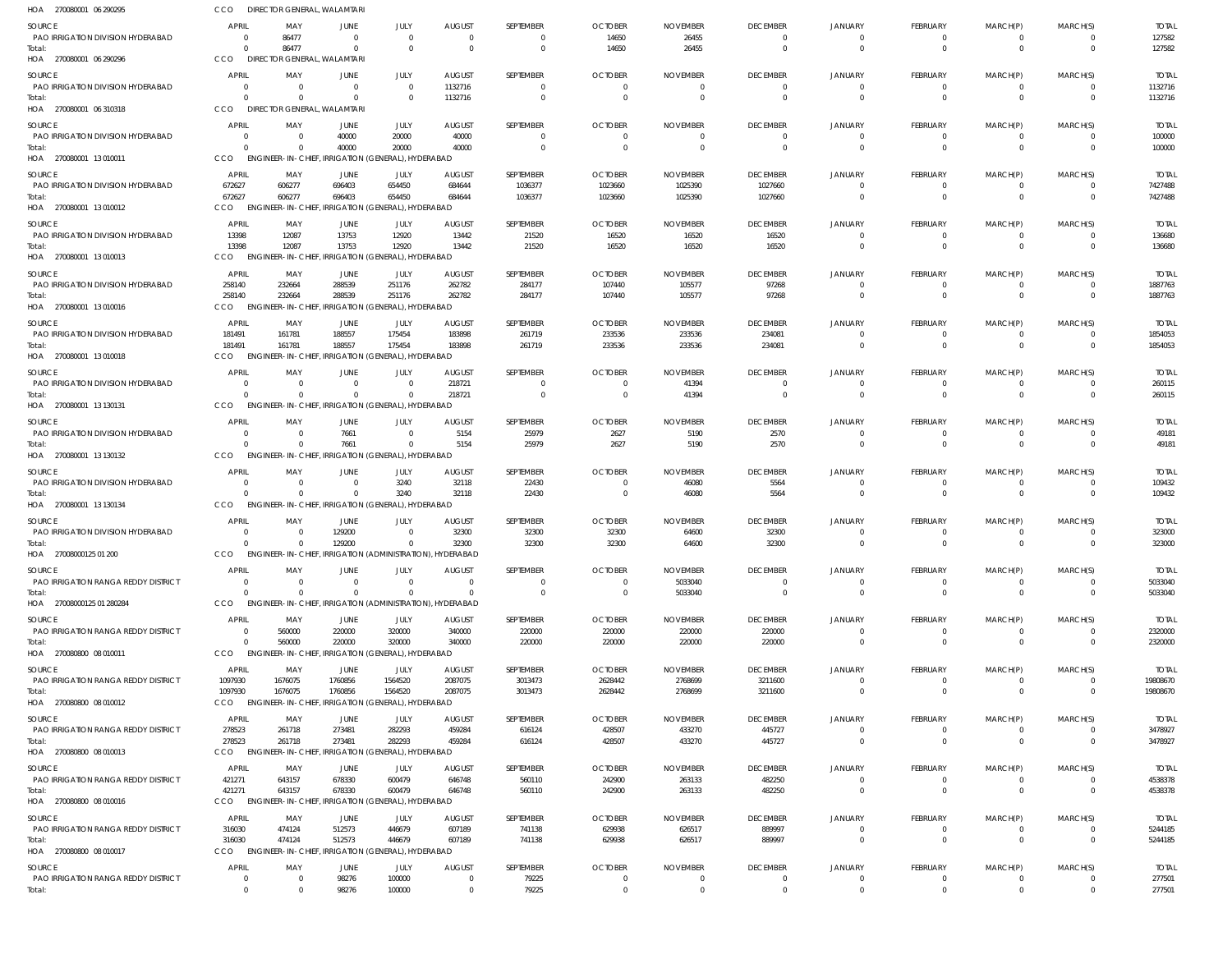| HOA 270080800 08 010018                              | CCO                            | ENGINEER-IN-CHIEF, IRRIGATION (GENERAL), HYDERABAD             |                  |                        |                           |                          |                            |                             |                                            |                                  |                             |                               |                            |                        |
|------------------------------------------------------|--------------------------------|----------------------------------------------------------------|------------------|------------------------|---------------------------|--------------------------|----------------------------|-----------------------------|--------------------------------------------|----------------------------------|-----------------------------|-------------------------------|----------------------------|------------------------|
| SOURCE                                               | <b>APRIL</b>                   | MAY                                                            | JUNE             | JULY                   | <b>AUGUST</b>             | SEPTEMBER                | <b>OCTOBER</b>             | <b>NOVEMBER</b>             | <b>DECEMBER</b>                            | <b>JANUARY</b>                   | FEBRUARY                    | MARCH(P)                      | MARCH(S)                   | <b>TOTAL</b>           |
| PAO IRRIGATION RANGA REDDY DISTRICT                  | $\Omega$                       | $\Omega$                                                       | $\Omega$         | $\Omega$               | 141900                    | 119279                   | $\Omega$                   |                             | 334937                                     | $\overline{0}$                   | $\Omega$                    | $^{\circ}$                    | $\Omega$                   | 596116                 |
| Total:<br>HOA 270080800 08 110111                    | $\Omega$<br>CCO                | $\Omega$<br>ENGINEER-IN-CHIEF, IRRIGATION (GENERAL), HYDERABAD | $\Omega$         | $\Omega$               | 141900                    | 119279                   | $\Omega$                   |                             | 334937                                     | $\Omega$                         | $\Omega$                    | $\Omega$                      | $\Omega$                   | 596116                 |
|                                                      |                                |                                                                |                  |                        |                           |                          |                            |                             |                                            |                                  |                             |                               |                            |                        |
| SOURCE<br>PAO IRRIGATION RANGA REDDY DISTRICT        | <b>APRIL</b><br>$\Omega$       | MAY<br>$\Omega$                                                | JUNE<br>$\Omega$ | JULY<br>$\Omega$       | <b>AUGUST</b><br>$\Omega$ | SEPTEMBER<br>42664       | <b>OCTOBER</b><br>$\Omega$ | <b>NOVEMBER</b><br>76636    | <b>DECEMBER</b><br>$\overline{0}$          | JANUARY<br>$\Omega$              | FEBRUARY<br>$\mathbf 0$     | MARCH(P)<br>$^{\circ}$        | MARCH(S)<br>$\Omega$       | <b>TOTAL</b><br>119300 |
| Total:                                               | $\Omega$                       | - 0                                                            | $\Omega$         | $\Omega$               | $\Omega$                  | 42664                    | $\Omega$                   | 76636                       | $\overline{0}$                             | $\Omega$                         | $\mathbf 0$                 | $\overline{0}$                | $\Omega$                   | 119300                 |
| HOA 270080800 08 130131                              | CCO                            | ENGINEER-IN-CHIEF, IRRIGATION (GENERAL), HYDERABAD             |                  |                        |                           |                          |                            |                             |                                            |                                  |                             |                               |                            |                        |
| SOURCE                                               | <b>APRIL</b>                   | MAY                                                            | JUNE             | JULY                   | <b>AUGUST</b>             | SEPTEMBER                | <b>OCTOBER</b>             | <b>NOVEMBER</b>             | <b>DECEMBER</b>                            | JANUARY                          | FEBRUARY                    | MARCH(P)                      | MARCH(S)                   | <b>TOTAL</b>           |
| PAO IRRIGATION RANGA REDDY DISTRICT                  | $\Omega$                       | - 0                                                            | 23751            | $\Omega$               | 10589                     | 13280                    | 24767                      | 6305                        | 14817                                      | $\Omega$                         | 0                           | $^{\circ}$                    | $\Omega$                   | 93509                  |
| Total:                                               | $\Omega$                       | $\Omega$                                                       | 23751            | $\Omega$               | 10589                     | 13280                    | 24767                      | 6305                        | 14817                                      | $\Omega$                         | $\Omega$                    | $\Omega$                      | $\Omega$                   | 93509                  |
| HOA 270080800 08 130132                              | CCO                            | ENGINEER-IN-CHIEF, IRRIGATION (GENERAL), HYDERABAD             |                  |                        |                           |                          |                            |                             |                                            |                                  |                             |                               |                            |                        |
| SOURCE                                               | <b>APRIL</b>                   | MAY                                                            | JUNE             | JULY                   | <b>AUGUST</b>             | SEPTEMBER                | <b>OCTOBER</b>             | <b>NOVEMBER</b>             | <b>DECEMBER</b>                            | JANUARY                          | FEBRUARY                    | MARCH(P)                      | MARCH(S)                   | <b>TOTAL</b>           |
| PAO IRRIGATION RANGA REDDY DISTRICT<br>Total:        | $\Omega$<br>$\Omega$           | - 0<br>$\Omega$                                                | 185820<br>185820 | $\Omega$<br>$\Omega$   | 9900<br>9900              | 109840<br>109840         | 13220<br>13220             | 1800<br>1800                | 122482<br>122482                           | $\Omega$<br>$\Omega$             | $\mathbf 0$<br>$\mathbf{0}$ | $\mathbf 0$<br>$\overline{0}$ | $\Omega$<br>$\Omega$       | 443062<br>443062       |
| HOA 270080800 08 130133                              | CCO                            | ENGINEER-IN-CHIEF, IRRIGATION (GENERAL), HYDERABAD             |                  |                        |                           |                          |                            |                             |                                            |                                  |                             |                               |                            |                        |
| SOURCE                                               | <b>APRIL</b>                   | MAY                                                            | JUNE             | JULY                   | <b>AUGUST</b>             | SEPTEMBER                | <b>OCTOBER</b>             | <b>NOVEMBER</b>             | <b>DECEMBER</b>                            | <b>JANUARY</b>                   | FEBRUARY                    | MARCH(P)                      | MARCH(S)                   | <b>TOTAL</b>           |
| PAO IRRIGATION RANGA REDDY DISTRICT                  | $\Omega$                       | $\Omega$                                                       | 1223             | $\Omega$               | $\Omega$                  | $\Omega$                 | - 0                        |                             | - 0                                        | $\Omega$                         | $\Omega$                    | $\Omega$                      | $\Omega$                   | 1223                   |
| Total:                                               | $\Omega$                       | $\Omega$                                                       | 1223             | $\overline{0}$         | $\Omega$                  | $\mathbf 0$              | $\Omega$                   | $\Omega$                    | $\overline{\mathbf{0}}$                    | $\Omega$                         | $\mathbf{0}$                | $\overline{0}$                | $\Omega$                   | 1223                   |
| HOA 270080800 08 130134                              | CCO                            | ENGINEER-IN-CHIEF, IRRIGATION (GENERAL), HYDERABAD             |                  |                        |                           |                          |                            |                             |                                            |                                  |                             |                               |                            |                        |
| SOURCE                                               | <b>APRIL</b>                   | MAY                                                            | JUNE             | JULY                   | <b>AUGUST</b>             | SEPTEMBER                | <b>OCTOBER</b>             | <b>NOVEMBER</b>             | <b>DECEMBER</b>                            | <b>JANUARY</b>                   | FEBRUARY                    | MARCH(P)                      | MARCH(S)                   | <b>TOTAL</b>           |
| PAO IRRIGATION RANGA REDDY DISTRICT                  | 0                              | - 0                                                            | 361048           | 523429                 | $\Omega$                  | 0                        | 34000                      | 356296                      | 293524                                     | $\Omega$                         | $\mathbf 0$                 | 0                             | $\Omega$                   | 1568297                |
| Total:<br>HOA 270080800 08 130135                    | $\Omega$<br>CCO                | $\Omega$<br>ENGINEER-IN-CHIEF, IRRIGATION (GENERAL), HYDERABAD | 361048           | 523429                 | $\Omega$                  | $\mathbf 0$              | 34000                      | 356296                      | 293524                                     | $\Omega$                         | $\mathbf 0$                 | $\overline{0}$                | $\Omega$                   | 1568297                |
|                                                      |                                |                                                                |                  |                        |                           |                          |                            |                             |                                            |                                  |                             |                               |                            |                        |
| SOURCE<br><b>PAO IRRIGATION RANGA REDDY DISTRICT</b> | <b>APRIL</b><br>$\Omega$       | MAY<br>- 0                                                     | JUNE<br>5260     | JULY<br>$\Omega$       | <b>AUGUST</b><br>3420     | SEPTEMBER<br>$\Omega$    | <b>OCTOBER</b><br>14140    | <b>NOVEMBER</b><br>3000     | <b>DECEMBER</b><br>$\overline{0}$          | JANUARY<br>$\Omega$              | FEBRUARY<br>$\mathbf 0$     | MARCH(P)<br>$\mathbf 0$       | MARCH(S)<br>$\Omega$       | <b>TOTAL</b><br>25820  |
| Total:                                               | $\Omega$                       | $\Omega$                                                       | 5260             | $\Omega$               | 3420                      | $\Omega$                 | 14140                      | 3000                        | $\overline{\mathbf{0}}$                    | $\Omega$                         | $\Omega$                    | $\Omega$                      | $\Omega$                   | 25820                  |
| HOA 270080800 08 140                                 | CCO                            | ENGINEER-IN-CHIEF, IRRIGATION (GENERAL), HYDERABAD             |                  |                        |                           |                          |                            |                             |                                            |                                  |                             |                               |                            |                        |
| SOURCE                                               | <b>APRIL</b>                   | MAY                                                            | JUNE             | JULY                   | <b>AUGUST</b>             | SEPTEMBER                | <b>OCTOBER</b>             | <b>NOVEMBER</b>             | <b>DECEMBER</b>                            | JANUARY                          | FEBRUARY                    | MARCH(P)                      | MARCH(S)                   | <b>TOTAL</b>           |
| <b>PAO IRRIGATION RANGA REDDY DISTRICT</b>           | $\overline{0}$                 | - 0                                                            | 240000           | 840000                 | $\Omega$                  | $\Omega$                 | $\Omega$                   | 480000                      | $\overline{\mathbf{0}}$                    | $\Omega$                         | $\mathbf 0$                 | $^{\circ}$                    | $\overline{\mathbf{0}}$    | 1560000                |
| Total:                                               | $\Omega$                       | $\Omega$                                                       | 240000           | 840000                 | $\Omega$                  | $\mathbf 0$              | $\Omega$                   | 480000                      | $\overline{0}$                             | $\Omega$                         | $\mathbf 0$                 | $\overline{0}$                | $\Omega$                   | 1560000                |
| HOA 270080800 08 240                                 | CCO                            | ENGINEER-IN-CHIEF, IRRIGATION (GENERAL), HYDERABAD             |                  |                        |                           |                          |                            |                             |                                            |                                  |                             |                               |                            |                        |
| SOURCE                                               | <b>APRIL</b>                   | MAY                                                            | JUNE             | JULY                   | <b>AUGUST</b>             | SEPTEMBER                | <b>OCTOBER</b>             | <b>NOVEMBER</b>             | <b>DECEMBER</b>                            | <b>JANUARY</b>                   | FEBRUARY                    | MARCH(P)                      | MARCH(S)                   | <b>TOTAL</b>           |
| PAO IRRIGATION RANGA REDDY DISTRICT<br>Total:        | $\Omega$<br>$\Omega$           | - 0<br>$\Omega$                                                | 9054<br>9054     | $\Omega$<br>$\Omega$   | 28838<br>28838            | $\Omega$<br>$\Omega$     |                            |                             | $\overline{0}$<br>$\overline{0}$           | $\Omega$<br>$\Omega$             | $\Omega$<br>$\Omega$        | $\Omega$<br>$\overline{0}$    | $\Omega$<br>$\Omega$       | 37892<br>37892         |
| HOA 270080800 08 280281                              | CCO                            | ENGINEER-IN-CHIEF, IRRIGATION (GENERAL), HYDERABAD             |                  |                        |                           |                          |                            |                             |                                            |                                  |                             |                               |                            |                        |
| SOURCE                                               | <b>APRIL</b>                   | MAY                                                            | JUNE             | JULY                   | <b>AUGUST</b>             | SEPTEMBER                | <b>OCTOBER</b>             | <b>NOVEMBER</b>             | <b>DECEMBER</b>                            | <b>JANUARY</b>                   | FEBRUARY                    | MARCH(P)                      | MARCH(S)                   | <b>TOTAL</b>           |
| PAO IRRIGATION RANGA REDDY DISTRICT                  | $\Omega$                       | $\Omega$                                                       | 5613500          | $\Omega$               | 87000                     | $\mathbf 0$              | 110000                     | 5055000                     | 2000000                                    | $\Omega$                         | $\mathbf 0$                 | -0                            | $\Omega$                   | 12865500               |
| Total:                                               | $\Omega$                       | $\overline{0}$                                                 | 5613500          | $\overline{0}$         | 87000                     | $\mathbf 0$              | 110000                     | 5055000                     | 2000000                                    | $\Omega$                         | $\mathbf 0$                 | $\overline{0}$                | $\Omega$                   | 12865500               |
| HOA 270080800 08 300302                              | CCO                            | ENGINEER-IN-CHIEF, IRRIGATION (GENERAL), HYDERABAD             |                  |                        |                           |                          |                            |                             |                                            |                                  |                             |                               |                            |                        |
| SOURCE                                               | <b>APRIL</b>                   | MAY                                                            | JUNE             | JULY                   | <b>AUGUST</b>             | SEPTEMBER                | <b>OCTOBER</b>             | <b>NOVEMBER</b>             | <b>DECEMBER</b>                            | <b>JANUARY</b>                   | FEBRUARY                    | MARCH(P)                      | MARCH(S)                   | <b>TOTAL</b>           |
| PAO IRRIGATION RANGA REDDY DISTRICT                  | $\Omega$                       | -0                                                             | - 0              | $\Omega$               | 8745                      | 655264                   | 317221                     | 174967                      | 174669                                     | $\Omega$                         | 0                           | -0                            | $\Omega$                   | 1330866                |
| Total:<br>HOA 270080800 08 510511                    | $\Omega$<br>CCO                | $\Omega$<br>ENGINEER-IN-CHIEF, IRRIGATION (GENERAL), HYDERABAD | $\Omega$         | $\Omega$               | 8745                      | 655264                   | 317221                     | 174967                      | 174669                                     | $\Omega$                         | $\Omega$                    | $\Omega$                      | $\Omega$                   | 1330866                |
|                                                      |                                |                                                                |                  |                        |                           |                          |                            |                             |                                            |                                  |                             |                               |                            |                        |
| SOURCE<br><b>PAO IRRIGATION RANGA REDDY DISTRICT</b> | <b>APRIL</b><br>$\overline{0}$ | MAY<br>$\Omega$                                                | JUNE<br>19334    | JULY<br>$\overline{0}$ | <b>AUGUST</b><br>$\Omega$ | SEPTEMBER<br>$\mathbf 0$ | <b>OCTOBER</b><br>$\Omega$ | <b>NOVEMBER</b><br>$\Omega$ | <b>DECEMBER</b><br>$\overline{\mathbf{0}}$ | JANUARY<br>$\overline{0}$        | FEBRUARY<br>$\mathbf 0$     | MARCH(P)<br>$\mathbf 0$       | MARCH(S)<br>$\Omega$       | <b>TOTAL</b><br>19334  |
| Total:                                               | $\Omega$                       | - 0                                                            | 19334            | $\Omega$               | $\Omega$                  | $\mathbf 0$              | $\Omega$                   | $\Omega$                    | $\overline{0}$                             | $\overline{0}$                   | $\mathbf 0$                 | $\overline{0}$                | $\Omega$                   | 19334                  |
| HOA 270080800 11 010011                              | CCO                            | ENGINEER-IN-CHIEF, IRRIGATION (GENERAL), HYDERABAD             |                  |                        |                           |                          |                            |                             |                                            |                                  |                             |                               |                            |                        |
| SOURCE                                               | <b>APRIL</b>                   | MAY                                                            | JUNE             | JULY                   | <b>AUGUST</b>             | SEPTEMBER                | <b>OCTOBER</b>             | <b>NOVEMBER</b>             | <b>DECEMBER</b>                            | <b>JANUARY</b>                   | FEBRUARY                    | MARCH(P)                      | MARCH(S)                   | <b>TOTAL</b>           |
| PAO IRRIGATION RANGA REDDY DISTRICT                  | 2665280                        | 2589325                                                        | 1130020          | 1033390                | 1926343                   | 1741287                  | 1665894                    | 1687470                     | 1705518                                    | $\Omega$                         | 0                           | $^{\circ}$                    | $\Omega$                   | 16144527               |
| Total:                                               | 2665280                        | 2589325                                                        | 1130020          | 1033390                | 1926343                   | 1741287                  | 1665894                    | 1687470                     | 1705518                                    | $\overline{0}$                   | $\mathbf 0$                 | $\overline{0}$                | $\overline{0}$             | 16144527               |
| HOA 270080800 11 010012                              | CCO                            | ENGINEER-IN-CHIEF, IRRIGATION (GENERAL), HYDERABAD             |                  |                        |                           |                          |                            |                             |                                            |                                  |                             |                               |                            |                        |
| SOURCE                                               | <b>APRIL</b>                   | MAY                                                            | JUNE             | JULY                   | <b>AUGUST</b>             | SEPTEMBER                | <b>OCTOBER</b>             | <b>NOVEMBER</b>             | <b>DECEMBER</b>                            | <b>JANUARY</b>                   | FEBRUARY                    | MARCH(P)                      | MARCH(S)                   | <b>TOTAL</b>           |
| PAO IRRIGATION RANGA REDDY DISTRICT<br>Total:        | 58220<br>58220                 | 50320<br>50320                                                 | 20800<br>20800   | 18800<br>18800         | 30600<br>30600            | 24700<br>24700           | 25000<br>25000             | 25250<br>25250              | 25500<br>25500                             | $\overline{0}$<br>$\overline{0}$ | $\mathbf 0$<br>$\mathbf 0$  | -0<br>$\overline{0}$          | $\Omega$<br>$\overline{0}$ | 279190<br>279190       |
| HOA 270080800 11 010013                              | <b>CCO</b>                     | ENGINEER-IN-CHIEF, IRRIGATION (GENERAL), HYDERABAD             |                  |                        |                           |                          |                            |                             |                                            |                                  |                             |                               |                            |                        |
| SOURCE                                               | <b>APRIL</b>                   | MAY                                                            | JUNE             | JULY                   | <b>AUGUST</b>             | SEPTEMBER                | <b>OCTOBER</b>             | <b>NOVEMBER</b>             | <b>DECEMBER</b>                            | <b>JANUARY</b>                   | FEBRUARY                    | MARCH(P)                      | MARCH(S)                   | <b>TOTAL</b>           |
| PAO IRRIGATION RANGA REDDY DISTRICT                  | 1022680                        | 993819                                                         | 735901           | 396287                 | 303547                    | 504374                   | 162205                     | 164444                      | 165755                                     | $\Omega$                         | $\mathbf 0$                 | $\mathbf 0$                   | $\Omega$                   | 4449012                |
| Total:                                               | 1022680                        | 993819                                                         | 735901           | 396287                 | 303547                    | 504374                   | 162205                     | 164444                      | 165755                                     | $\Omega$                         | $\mathbf 0$                 | $\overline{0}$                | $\Omega$                   | 4449012                |
| HOA 270080800 11 010016                              | CCO                            | ENGINEER-IN-CHIEF, IRRIGATION (GENERAL), HYDERABAD             |                  |                        |                           |                          |                            |                             |                                            |                                  |                             |                               |                            |                        |
| SOURCE                                               | <b>APRIL</b>                   | MAY                                                            | JUNE             | JULY                   | <b>AUGUST</b>             | SEPTEMBER                | <b>OCTOBER</b>             | <b>NOVEMBER</b>             | <b>DECEMBER</b>                            | <b>JANUARY</b>                   | FEBRUARY                    | MARCH(P)                      | MARCH(S)                   | <b>TOTAL</b>           |
| PAO IRRIGATION RANGA REDDY DISTRICT                  | 726113                         | 703784                                                         | 313623           | 282996                 | 524731                    | 430295                   | 404924                     | 410209                      | 416375                                     | $\overline{0}$                   | $\mathbf 0$                 | $^{\circ}$                    | $\overline{0}$             | 4213050                |
| Total:<br>HOA 270080800 11 010017                    | 726113<br>CCO                  | 703784<br>ENGINEER-IN-CHIEF, IRRIGATION (GENERAL), HYDERABAD   | 313623           | 282996                 | 524731                    | 430295                   | 404924                     | 410209                      | 416375                                     | $\overline{0}$                   | $\mathbf 0$                 | $\overline{0}$                | $\Omega$                   | 4213050                |
|                                                      |                                |                                                                |                  |                        |                           |                          |                            |                             |                                            |                                  |                             |                               |                            |                        |
| SOURCE<br><b>PAO IRRIGATION RANGA REDDY DISTRICT</b> | <b>APRIL</b><br>$\Omega$       | MAY<br>$\Omega$                                                | JUNE<br>$\Omega$ | JULY<br>$\Omega$       | <b>AUGUST</b><br>$\Omega$ | SEPTEMBER<br>$\Omega$    | <b>OCTOBER</b><br>- 0      | <b>NOVEMBER</b><br>19850    | <b>DECEMBER</b><br>$\overline{\mathbf{0}}$ | <b>JANUARY</b><br>$\overline{0}$ | FEBRUARY<br>$\Omega$        | MARCH(P)<br>$\Omega$          | MARCH(S)<br>$\Omega$       | <b>TOTAL</b><br>19850  |
| Total:                                               | $\Omega$                       | $\Omega$                                                       | $\Omega$         | $\overline{0}$         | $\Omega$                  | $\mathbf 0$              | $\Omega$                   | 19850                       | $\overline{0}$                             | $\overline{0}$                   | $\mathbf{0}$                | $\overline{0}$                | $\Omega$                   | 19850                  |
| HOA 270080800 11 010018                              | CCO                            | ENGINEER-IN-CHIEF, IRRIGATION (GENERAL), HYDERABAD             |                  |                        |                           |                          |                            |                             |                                            |                                  |                             |                               |                            |                        |
| <b>SOURCE</b>                                        | <b>APRIL</b>                   | MAY                                                            | <b>JUNE</b>      | JULY                   | <b>AUGUST</b>             | SEPTEMBER                | <b>OCTOBER</b>             | <b>NOVEMBER</b>             | <b>DECEMBER</b>                            | <b>JANUARY</b>                   | FEBRUARY                    | MARCH(P)                      | MARCH(S)                   | <b>TOTAL</b>           |
| PAO IRRIGATION RANGA REDDY DISTRICT                  | $\overline{0}$                 | 0                                                              | $\Omega$         | $\overline{0}$         | 29186                     | 127962                   | $\Omega$                   | 77275                       | 28191                                      | $\mathbf 0$                      | $\mathbf 0$                 | 0                             | $\overline{\mathbf{0}}$    | 262614                 |
| Total:                                               | $\overline{0}$                 | $\overline{0}$                                                 | $\Omega$         | $\overline{0}$         | 29186                     | 127962                   | $\overline{0}$             | 77275                       | 28191                                      | $\,0\,$                          | $\mathbf 0$                 | $\mathbf 0$                   | $\overline{0}$             | 262614                 |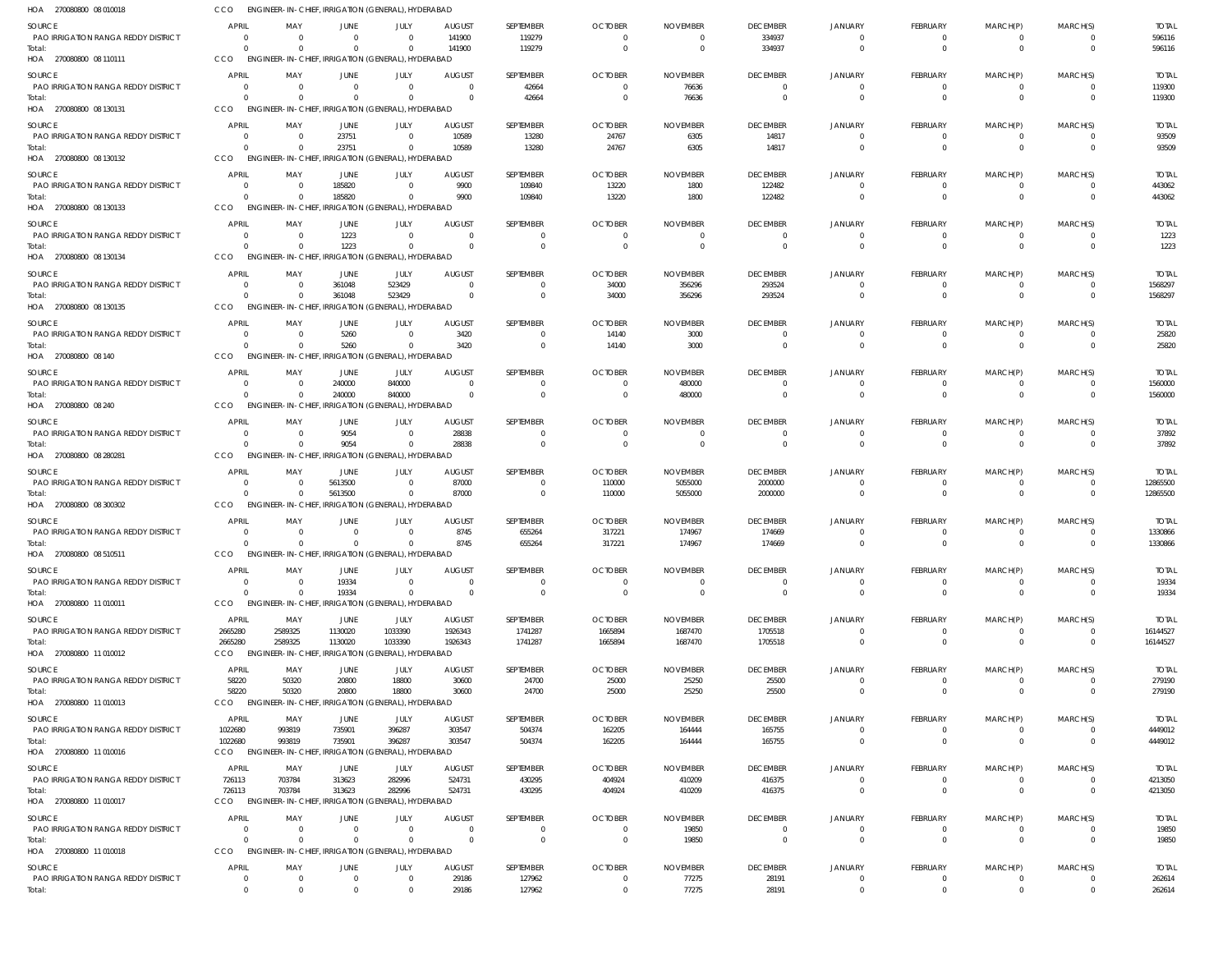| HOA 270080800 11 110111                              | CCO                            |                                              | <b>ENGINEER-IN-CHIEF, IRRIGATION (GENERAL), HYDERABAD</b>   |                                             |                         |                                |                          |                           |                                  |                                  |                                  |                               |                                     |                         |
|------------------------------------------------------|--------------------------------|----------------------------------------------|-------------------------------------------------------------|---------------------------------------------|-------------------------|--------------------------------|--------------------------|---------------------------|----------------------------------|----------------------------------|----------------------------------|-------------------------------|-------------------------------------|-------------------------|
| SOURCE                                               | <b>APRIL</b>                   | MAY                                          | JUNE                                                        | JULY                                        | <b>AUGUST</b>           | SEPTEMBER                      | <b>OCTOBER</b>           | <b>NOVEMBER</b>           | <b>DECEMBER</b>                  | <b>JANUARY</b>                   | <b>FEBRUARY</b>                  | MARCH(P)                      | MARCH(S)                            | <b>TOTAL</b>            |
| PAO IRRIGATION RANGA REDDY DISTRICT<br>Total:        | $\Omega$<br>$\Omega$           | - 0<br>$\Omega$                              | 45998<br>45998                                              | $\Omega$<br>$\Omega$                        | $\Omega$<br>$\cap$      | $\mathbf{0}$<br>$\overline{0}$ | $\Omega$<br>$\Omega$     | $\Omega$<br>$\Omega$      | $\overline{0}$<br>$\overline{0}$ | $\overline{0}$<br>$\Omega$       | $\overline{0}$<br>$\mathbf{0}$   | $\mathbf{0}$<br>$\mathbf 0$   | $\Omega$<br>$\Omega$                | 45998<br>45998          |
| HOA 270080800 11 130131                              | CCO                            |                                              | ENGINEER-IN-CHIEF, IRRIGATION (GENERAL), HYDERABAD          |                                             |                         |                                |                          |                           |                                  |                                  |                                  |                               |                                     |                         |
| SOURCE                                               | <b>APRIL</b>                   | MAY                                          | JUNE                                                        | JULY                                        | <b>AUGUST</b>           | SEPTEMBER                      | <b>OCTOBER</b>           | <b>NOVEMBER</b>           | <b>DECEMBER</b>                  | JANUARY                          | FEBRUARY                         | MARCH(P)                      | MARCH(S)                            | <b>TOTAL</b>            |
| PAO IRRIGATION RANGA REDDY DISTRICT                  | $\circ$<br>$\Omega$            | 22337<br>22337                               | $\Omega$<br>$\Omega$                                        | 54234<br>54234                              | 12489<br>12489          | 8761<br>8761                   | 8613<br>8613             | 23792<br>23792            | 8131<br>8131                     | $\overline{0}$<br>$\Omega$       | $\overline{0}$<br>$\overline{0}$ | $\overline{0}$<br>$\mathbf 0$ | $\Omega$<br>$\Omega$                | 138357<br>138357        |
| Total:<br>HOA 270080800 11 130132                    | CCO                            |                                              | ENGINEER-IN-CHIEF, IRRIGATION (GENERAL), HYDERABAD          |                                             |                         |                                |                          |                           |                                  |                                  |                                  |                               |                                     |                         |
| SOURCE                                               | <b>APRIL</b>                   | MAY                                          | JUNE                                                        | JULY                                        | <b>AUGUST</b>           | SEPTEMBER                      | <b>OCTOBER</b>           | <b>NOVEMBER</b>           | <b>DECEMBER</b>                  | JANUARY                          | FEBRUARY                         | MARCH(P)                      | MARCH(S)                            | <b>TOTAL</b>            |
| PAO IRRIGATION RANGA REDDY DISTRICT                  | $\Omega$                       | $\Omega$                                     | 14347                                                       | 4095                                        | 11541                   | 3760                           | $\Omega$                 | 1600                      | 800                              | $\Omega$                         | 0                                | $\mathbf{0}$                  | $\Omega$                            | 36143                   |
| Total:<br>HOA 270080800 11 130134                    | $\Omega$<br>CCO                | $\Omega$                                     | 14347<br>ENGINEER-IN-CHIEF, IRRIGATION (GENERAL), HYDERABAD | 4095                                        | 11541                   | 3760                           | $\Omega$                 | 1600                      | 800                              | $\Omega$                         | $\overline{0}$                   | $\mathbf 0$                   | $\Omega$                            | 36143                   |
| SOURCE                                               | <b>APRIL</b>                   | MAY                                          | JUNE                                                        | JULY                                        | <b>AUGUST</b>           | SEPTEMBER                      | <b>OCTOBER</b>           | <b>NOVEMBER</b>           | <b>DECEMBER</b>                  | JANUARY                          | FEBRUARY                         | MARCH(P)                      | MARCH(S)                            | <b>TOTAL</b>            |
| <b>PAO IRRIGATION RANGA REDDY DISTRICT</b>           | $\Omega$                       | 64762                                        | 161905                                                      | $\Omega$                                    | 259048                  | 64762                          | 32381                    | 32381                     | 129524                           | $\Omega$                         | $\overline{0}$                   | $\overline{0}$                | $\Omega$                            | 744763                  |
| Total:<br>HOA 270080800 11 240                       | $\Omega$<br>CCO                | 64762<br><b>ENGINEER-IN-CHIEF,</b>           | 161905                                                      | $\Omega$<br>IRRIGATION (GENERAL), HYDERABAD | 259048                  | 64762                          | 32381                    | 32381                     | 129524                           | $\Omega$                         | $\mathbf{0}$                     | $\mathbf 0$                   | $\overline{0}$                      | 744763                  |
| SOURCE                                               | <b>APRIL</b>                   | MAY                                          | JUNE                                                        | JULY                                        | <b>AUGUST</b>           | SEPTEMBER                      | <b>OCTOBER</b>           | <b>NOVEMBER</b>           | <b>DECEMBER</b>                  | JANUARY                          | FEBRUARY                         | MARCH(P)                      | MARCH(S)                            | <b>TOTAL</b>            |
| PAO IRRIGATION RANGA REDDY DISTRICT                  | $\overline{0}$                 | 68872                                        | 11469                                                       | 9001                                        | 14477                   | 10405                          | $\Omega$                 | 5223                      | 5739                             | $\Omega$                         | 0                                | $\overline{0}$                | $\Omega$                            | 125186                  |
| Total:<br>HOA 270080800 11 300302                    | $\Omega$<br>CCO                | 68872                                        | 11469<br>ENGINEER-IN-CHIEF, IRRIGATION (GENERAL), HYDERABAD | 9001                                        | 14477                   | 10405                          | $\Omega$                 | 5223                      | 5739                             | $\Omega$                         | $\overline{0}$                   | $\mathbf 0$                   | $\Omega$                            | 125186                  |
|                                                      |                                |                                              |                                                             |                                             |                         |                                |                          |                           |                                  |                                  |                                  |                               |                                     |                         |
| SOURCE<br><b>PAO IRRIGATION RANGA REDDY DISTRICT</b> | <b>APRIL</b><br>$\overline{0}$ | MAY<br>243458                                | JUNE<br>$\overline{0}$                                      | JULY<br>$\mathbf 0$                         | <b>AUGUST</b><br>449789 | SEPTEMBER<br>128054            | <b>OCTOBER</b><br>128054 | <b>NOVEMBER</b><br>128054 | <b>DECEMBER</b><br>128054        | JANUARY<br>$\overline{0}$        | FEBRUARY<br>$\overline{0}$       | MARCH(P)<br>$\overline{0}$    | MARCH(S)<br>$\overline{0}$          | <b>TOTAL</b><br>1205463 |
| Total:<br>HOA 270080800 14 270272                    | $\Omega$<br>CCO                | 243458<br><b>DIRECTOR GENERAL, WALAMTARI</b> | $\overline{0}$                                              | $\Omega$                                    | 449789                  | 128054                         | 128054                   | 128054                    | 128054                           | $\Omega$                         | $\mathbf{0}$                     | $\mathbf 0$                   | $\Omega$                            | 1205463                 |
| SOURCE                                               | <b>APRIL</b>                   | MAY                                          | JUNE                                                        | JULY                                        | <b>AUGUST</b>           | SEPTEMBER                      | <b>OCTOBER</b>           | <b>NOVEMBER</b>           | <b>DECEMBER</b>                  | JANUARY                          | FEBRUARY                         | MARCH(P)                      | MARCH(S)                            | <b>TOTAL</b>            |
| PAO (W&P) NSP, TEKULAPALLY                           | $\Omega$                       | $\Omega$                                     | $\Omega$                                                    | $\mathbf 0$                                 | $\Omega$                | $\overline{0}$                 | $\Omega$                 | - 0                       | 52035                            | $\Omega$                         | 0                                | $\overline{0}$                | $\Omega$                            | 52035                   |
| Total:<br>HOA 270080800 52 010011                    | $\Omega$<br>CCO                | $\Omega$                                     | $\Omega$<br>CHIEF ENGINEER, CDO, HYDERABAD                  | $\Omega$                                    | $\Omega$                | $\overline{0}$                 | $\Omega$                 | $\Omega$                  | 52035                            | $\Omega$                         | $\overline{0}$                   | $\mathbf 0$                   | $\overline{0}$                      | 52035                   |
| SOURCE                                               | APRIL                          | MAY                                          | JUNE                                                        | JULY                                        | <b>AUGUST</b>           | SEPTEMBER                      | <b>OCTOBER</b>           | <b>NOVEMBER</b>           | <b>DECEMBER</b>                  | JANUARY                          | FEBRUARY                         | MARCH(P)                      | MARCH(S)                            | <b>TOTAL</b>            |
| PAO IRRIGATION RANGA REDDY DISTRICT                  | 7291261                        | 6312975                                      | 6917064                                                     | 7146183                                     | 11814778                | 10661370                       | 10491578                 | 10810111                  | 10950178                         | $\Omega$                         | 0                                | 0                             | $\Omega$                            | 82395498                |
| Total:<br>HOA 270080800 52 010012                    | 7291261<br>CCO                 | 6312975                                      | 6917064<br>CHIEF ENGINEER, CDO, HYDERABAD                   | 7146183                                     | 11814778                | 10661370                       | 10491578                 | 10810111                  | 10950178                         | $\Omega$                         | $\mathbf{0}$                     | $\mathbf 0$                   | $\overline{0}$                      | 82395498                |
| SOURCE                                               | <b>APRIL</b>                   | MAY                                          | JUNE                                                        | JULY                                        | <b>AUGUST</b>           | SEPTEMBER                      | <b>OCTOBER</b>           | <b>NOVEMBER</b>           | <b>DECEMBER</b>                  | JANUARY                          | FEBRUARY                         | MARCH(P)                      | MARCH(S)                            | <b>TOTAL</b>            |
| PAO IRRIGATION RANGA REDDY DISTRICT                  | 185272                         | 160930                                       | 170004                                                      | 194976                                      | 237626                  | 209186                         | 216122                   | 214626                    | 251189                           | $\Omega$<br>$\Omega$             | $\overline{0}$<br>$\overline{0}$ | $\overline{0}$<br>$\mathbf 0$ | $\overline{\mathbf{0}}$<br>$\Omega$ | 1839931                 |
| Total:<br>HOA 270080800 52 010013                    | 185272<br>CCO                  | 160930                                       | 170004<br>CHIEF ENGINEER, CDO, HYDERABAD                    | 194976                                      | 237626                  | 209186                         | 216122                   | 214626                    | 251189                           |                                  |                                  |                               |                                     | 1839931                 |
| SOURCE                                               | APRIL                          | MAY                                          | <b>JUNE</b>                                                 | JULY                                        | <b>AUGUST</b>           | SEPTEMBER                      | <b>OCTOBER</b>           | <b>NOVEMBER</b>           | <b>DECEMBER</b>                  | <b>JANUARY</b>                   | FEBRUARY                         | MARCH(P)                      | MARCH(S)                            | <b>TOTAL</b>            |
| PAO IRRIGATION RANGA REDDY DISTRICT                  | 2810952                        | 2418851                                      | 3059457                                                     | 2609615                                     | 3757312                 | 1007359                        | 923523                   | 981933                    | 925558                           | $\overline{0}$                   | $\overline{0}$                   | $\overline{0}$                | $\Omega$                            | 18494560                |
| Total:<br>HOA 270080800 52 010016                    | 2810952<br>CCO                 | 2418851                                      | 3059457<br>CHIEF ENGINEER, CDO, HYDERABAD                   | 2609615                                     | 3757312                 | 1007359                        | 923523                   | 981933                    | 925558                           | $\Omega$                         | $\overline{0}$                   | $\mathbf 0$                   | $\Omega$                            | 18494560                |
| SOURCE                                               | APRIL                          | MAY                                          | JUNE                                                        | JULY                                        | <b>AUGUST</b>           | SEPTEMBER                      | <b>OCTOBER</b>           | <b>NOVEMBER</b>           | <b>DECEMBER</b>                  | <b>JANUARY</b>                   | <b>FEBRUARY</b>                  | MARCH(P)                      | MARCH(S)                            | <b>TOTAL</b>            |
| <b>PAO IRRIGATION RANGA REDDY DISTRICT</b>           | 2155515                        | 1786774                                      | 1963052                                                     | 2174760                                     | 3136547                 | 2587354                        | 2520508                  | 2609802                   | 2625858                          | $\Omega$                         | $\Omega$                         | 0                             | $\Omega$                            | 21560170                |
| Total:<br>HOA 270080800 52 010017                    | 2155515<br>CCO                 | 1786774                                      | 1963052<br>CHIEF ENGINEER, CDO, HYDERABAD                   | 2174760                                     | 3136547                 | 2587354                        | 2520508                  | 2609802                   | 2625858                          | $\Omega$                         | $\mathbf{0}$                     | $\mathbf 0$                   | $\Omega$                            | 21560170                |
| SOURCE                                               | <b>APRIL</b>                   | MAY                                          | JUNE                                                        | JULY                                        | <b>AUGUST</b>           | SEPTEMBER                      | <b>OCTOBER</b>           | <b>NOVEMBER</b>           | <b>DECEMBER</b>                  | JANUARY                          | <b>FEBRUARY</b>                  | MARCH(P)                      | MARCH(S)                            | <b>TOTAL</b>            |
| PAO IRRIGATION RANGA REDDY DISTRICT                  | $\overline{0}$<br>$\Omega$     | 109957<br>109957                             | 197000<br>197000                                            | 55025<br>55025                              | 54588                   | 100000                         | 15000                    | $\Omega$                  | $\overline{0}$<br>$\overline{0}$ | $\overline{0}$<br>$\overline{0}$ | 0<br>$\mathbf{0}$                | $\overline{0}$<br>$\mathbf 0$ | $\Omega$<br>$\overline{0}$          | 531570                  |
| Total:<br>HOA 270080800 52 010018                    | CCO                            |                                              | CHIEF ENGINEER, CDO, HYDERABAD                              |                                             | 54588                   | 100000                         | 15000                    |                           |                                  |                                  |                                  |                               |                                     | 531570                  |
| SOURCE                                               | <b>APRIL</b>                   | MAY                                          | JUNE                                                        | JULY                                        | <b>AUGUST</b>           | SEPTEMBER                      | <b>OCTOBER</b>           | <b>NOVEMBER</b>           | <b>DECEMBER</b>                  | JANUARY                          | FEBRUARY                         | MARCH(P)                      | MARCH(S)                            | <b>TOTAL</b>            |
| <b>PAO IRRIGATION RANGA REDDY DISTRICT</b>           | $\Omega$                       | $\Omega$                                     | 565423                                                      | 124113                                      | 971299                  | 676062                         | 5224                     | 102112                    | 424360                           | $\overline{0}$                   | $\overline{0}$                   | $\overline{0}$                | $\Omega$                            | 2868593                 |
| Total:<br>HOA 270080800 52 020023                    | $\Omega$<br>CCO                |                                              | 565423<br>CHIEF ENGINEER, CDO, HYDERABAD                    | 124113                                      | 971299                  | 676062                         | 5224                     | 102112                    | 424360                           | $\Omega$                         | $\mathbf{0}$                     | $\mathbf 0$                   | $\overline{0}$                      | 2868593                 |
| SOURCE                                               | <b>APRIL</b>                   | MAY                                          | <b>JUNE</b>                                                 | JULY                                        | <b>AUGUST</b>           | SEPTEMBER                      | <b>OCTOBER</b>           | <b>NOVEMBER</b>           | <b>DECEMBER</b>                  | JANUARY                          | FEBRUARY                         | MARCH(P)                      | MARCH(S)                            | <b>TOTAL</b>            |
| PAO IRRIGATION RANGA REDDY DISTRICT                  | 7200                           | 8000                                         | 8000                                                        | 13496                                       | 9561                    | 9729                           | 10400                    | 10400                     | 10400                            | $\overline{0}$                   | $\overline{0}$                   | $\overline{0}$                | $\Omega$                            | 87186                   |
| Total:<br>HOA 270080800 52 130131                    | 7200<br>CCO                    | 8000                                         | 8000<br>CHIEF ENGINEER, CDO, HYDERABAD                      | 13496                                       | 9561                    | 9729                           | 10400                    | 10400                     | 10400                            | $\overline{\mathbf{0}}$          | $\mathbf{0}$                     | $\mathbf 0$                   | $\Omega$                            | 87186                   |
| SOURCE                                               | <b>APRIL</b>                   | MAY                                          | JUNE                                                        | JULY                                        | <b>AUGUST</b>           | SEPTEMBER                      | <b>OCTOBER</b>           | <b>NOVEMBER</b>           | <b>DECEMBER</b>                  | JANUARY                          | FEBRUARY                         | MARCH(P)                      | MARCH(S)                            | <b>TOTAL</b>            |
| PAO IRRIGATION RANGA REDDY DISTRICT                  | $\overline{0}$                 | 53916                                        | 10000                                                       | $\overline{0}$                              | $\Omega$                | $\overline{0}$                 | 51980                    | $\Omega$                  | 234382                           | $\overline{0}$                   | 0                                | $\overline{0}$                | $\overline{0}$                      | 350278                  |
| Total:<br>HOA 270080800 52 130132                    | $\Omega$<br>CCO                | 53916                                        | 10000<br>CHIEF ENGINEER, CDO, HYDERABAD                     | $\Omega$                                    | $\Omega$                | $\overline{0}$                 | 51980                    | $\Omega$                  | 234382                           | $\overline{0}$                   | $\overline{0}$                   | $\mathbf 0$                   | $\overline{0}$                      | 350278                  |
| SOURCE                                               | <b>APRIL</b>                   | MAY                                          | JUNE                                                        | JULY                                        | <b>AUGUST</b>           | SEPTEMBER                      | <b>OCTOBER</b>           | <b>NOVEMBER</b>           | <b>DECEMBER</b>                  | JANUARY                          | FEBRUARY                         | MARCH(P)                      | MARCH(S)                            | <b>TOTAL</b>            |
| PAO IRRIGATION RANGA REDDY DISTRICT                  | $\circ$<br>$\Omega$            |                                              | 606913<br>606913                                            | 6180                                        | 37404                   | 265008                         | 1498                     | 112759                    | 562725                           | $\mathbf 0$<br>$\overline{0}$    | 0<br>$\mathbf{0}$                | 0<br>$\mathbf 0$              | $\Omega$<br>$\overline{0}$          | 1592487                 |
| Total:<br>HOA 270080800 52 130134                    | CCO                            | -0                                           | CHIEF ENGINEER, CDO, HYDERABAD                              | 6180                                        | 37404                   | 265008                         | 1498                     | 112759                    | 562725                           |                                  |                                  |                               |                                     | 1592487                 |
| SOURCE                                               | <b>APRIL</b>                   | MAY                                          | JUNE                                                        | JULY                                        | <b>AUGUST</b>           | SEPTEMBER                      | <b>OCTOBER</b>           | <b>NOVEMBER</b>           | <b>DECEMBER</b>                  | JANUARY                          | FEBRUARY                         | MARCH(P)                      | MARCH(S)                            | <b>TOTAL</b>            |
| PAO IRRIGATION RANGA REDDY DISTRICT                  | $\Omega$                       | $\Omega$                                     | 971416                                                      | 197524                                      | 327048                  | 258108                         | 229905                   | 492191                    | 129524                           | $\Omega$                         | $\overline{0}$                   | $\overline{0}$                | $\overline{0}$                      | 2605716                 |
| Total:<br>HOA 270080800 52 240                       | $\Omega$<br>CCO                | $\Omega$                                     | 971416<br>CHIEF ENGINEER, CDO, HYDERABAD                    | 197524                                      | 327048                  | 258108                         | 229905                   | 492191                    | 129524                           | $\overline{0}$                   | $\overline{0}$                   | $\mathbf 0$                   | $\overline{0}$                      | 2605716                 |
| SOURCE                                               | <b>APRIL</b>                   | MAY                                          | JUNE                                                        | JULY                                        | <b>AUGUST</b>           | SEPTEMBER                      | <b>OCTOBER</b>           | <b>NOVEMBER</b>           | <b>DECEMBER</b>                  | JANUARY                          | FEBRUARY                         | MARCH(P)                      | MARCH(S)                            | <b>TOTAL</b>            |
| PAO IRRIGATION RANGA REDDY DISTRICT                  | $\overline{0}$                 | 49066                                        | $\overline{0}$                                              | 30664                                       | 25485                   | 25747                          | 38866                    | 30268                     | 81754                            | $\overline{\mathbf{0}}$          | $\overline{0}$                   | $\overline{0}$                | $\overline{0}$                      | 281850                  |
| Total:                                               | $\overline{0}$                 | 49066                                        | $\overline{0}$                                              | 30664                                       | 25485                   | 25747                          | 38866                    | 30268                     | 81754                            | $\overline{0}$                   | $\mathbf{0}$                     | $\mathbf 0$                   | $\overline{0}$                      | 281850                  |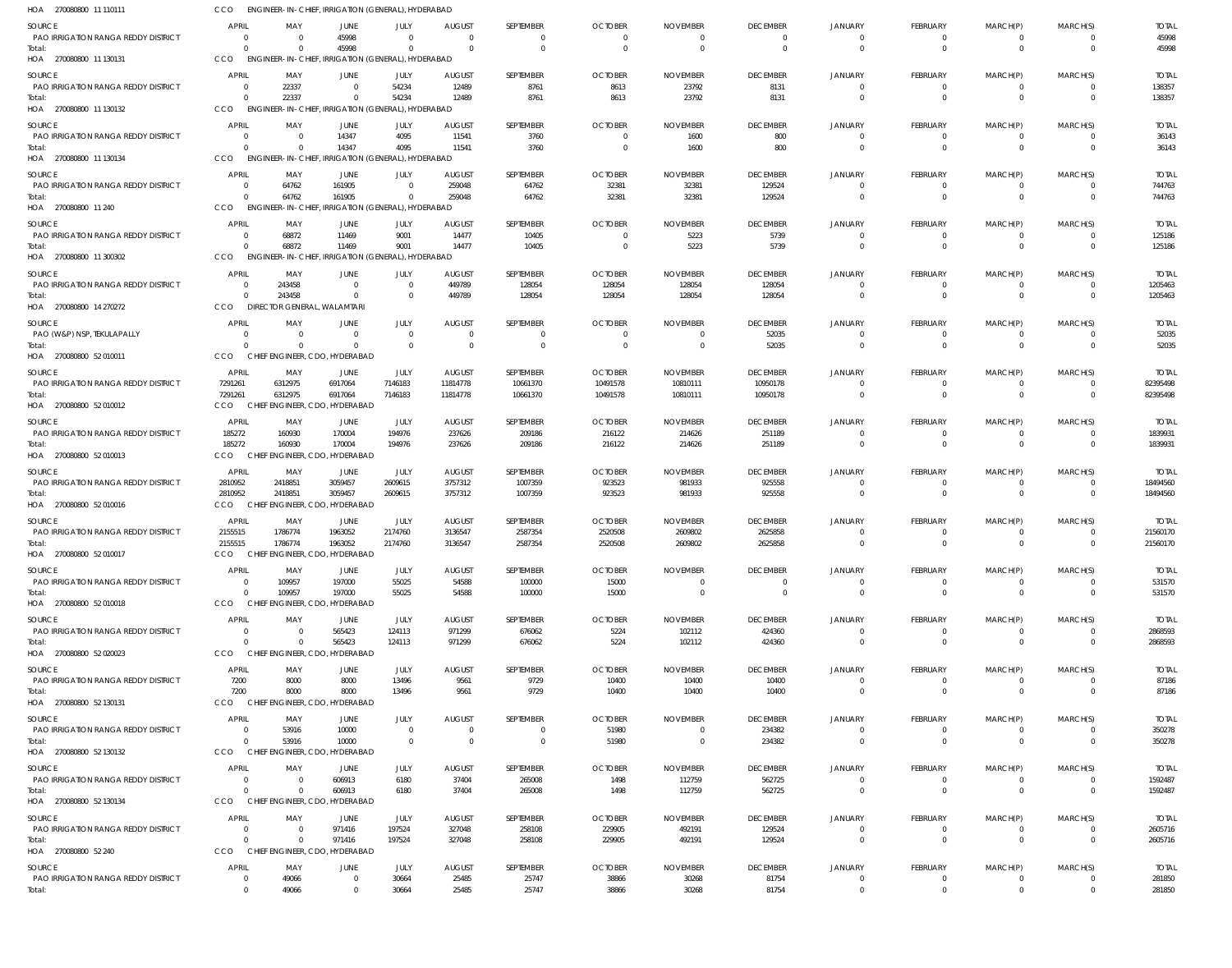| HOA 270080800 52 300302                              | CCO                                       |                            | CHIEF ENGINEER, CDO, HYDERABAD                                 |                            |                           |                             |                          |                          |                             |                            |                            |                         |                      |                        |
|------------------------------------------------------|-------------------------------------------|----------------------------|----------------------------------------------------------------|----------------------------|---------------------------|-----------------------------|--------------------------|--------------------------|-----------------------------|----------------------------|----------------------------|-------------------------|----------------------|------------------------|
| SOURCE                                               | <b>APRIL</b>                              | MAY                        | JUNE                                                           | JULY                       | <b>AUGUST</b>             | SEPTEMBER                   | <b>OCTOBER</b>           | <b>NOVEMBER</b>          | <b>DECEMBER</b>             | <b>JANUARY</b>             | <b>FEBRUARY</b>            | MARCH(P)                | MARCH(S)             | <b>TOTAL</b>           |
| <b>PAO IRRIGATION RANGA REDDY DISTRICT</b><br>Total: | 121729<br>121729                          | $\Omega$<br>$\Omega$       | $\Omega$<br>$\Omega$                                           | 43197<br>43197             | 552726<br>552726          | 99766<br>99766              | 154634<br>154634         | 205219<br>205219         | 181213<br>181213            | $\Omega$<br>$\Omega$       | 0<br>$\mathbf 0$           | 0<br>$\mathbf 0$        | - 0<br>$\Omega$      | 1358484<br>1358484     |
| HOA 270080800 52 310318                              | CCO                                       |                            | CHIEF ENGINEER, CDO, HYDERABAD                                 |                            |                           |                             |                          |                          |                             |                            |                            |                         |                      |                        |
| SOURCE                                               | <b>APRIL</b>                              | MAY                        | JUNE                                                           | JULY                       | <b>AUGUST</b>             | SEPTEMBER                   | <b>OCTOBER</b>           | <b>NOVEMBER</b>          | <b>DECEMBER</b>             | <b>JANUARY</b>             | <b>FEBRUARY</b>            | MARCH(P)                | MARCH(S)             | <b>TOTAL</b>           |
| PAO IRRIGATION RANGA REDDY DISTRICT                  | - 0<br>$\Omega$                           | - 0                        | $\Omega$<br>$\Omega$                                           | $\overline{0}$<br>$\Omega$ | $\Omega$<br>$\Omega$      | $\mathbf{0}$                | $\overline{0}$           | -0                       | 20000                       | $\Omega$<br>$\Omega$       | 0                          | 0                       | $\Omega$             | 20000                  |
| Total:<br>HOA 270080800 52 510511                    | <b>CCO</b>                                | $\Omega$                   | CHIEF ENGINEER, CDO, HYDERABAD                                 |                            |                           | $\mathbf 0$                 | $^{\circ}$               | $\overline{0}$           | 20000                       |                            | $\mathbf 0$                | $\mathbf 0$             |                      | 20000                  |
| SOURCE                                               | <b>APRIL</b>                              | MAY                        | JUNE                                                           | JULY                       | <b>AUGUST</b>             | SEPTEMBER                   | <b>OCTOBER</b>           | <b>NOVEMBER</b>          | <b>DECEMBER</b>             | <b>JANUARY</b>             | FEBRUARY                   | MARCH(P)                | MARCH(S)             | <b>TOTAL</b>           |
| PAO IRRIGATION RANGA REDDY DISTRICT                  | $\overline{0}$                            | $\overline{0}$             | $\Omega$                                                       | $\overline{0}$             | 19817                     | 0                           | $\overline{0}$           | $\overline{0}$           | 10453                       | $\Omega$                   | 0                          | 0                       |                      | 30270                  |
| Total:<br>HOA 270080800 70 270272                    | $\Omega$<br>CCO                           | $\Omega$                   | $\Omega$<br>ENGINEER-IN-CHIEF, IRRIGATION (GENERAL), HYDERABAD | $\Omega$                   | 19817                     | $\mathbf 0$                 | $\Omega$                 | $\overline{0}$           | 10453                       | $\Omega$                   | $\mathbf 0$                | $\mathbf 0$             | $\Omega$             | 30270                  |
| SOURCE                                               | <b>APRIL</b>                              | MAY                        | JUNE                                                           | JULY                       | <b>AUGUST</b>             | SEPTEMBER                   | <b>OCTOBER</b>           | <b>NOVEMBER</b>          | <b>DECEMBER</b>             | <b>JANUARY</b>             | FEBRUARY                   | MARCH(P)                | MARCH(S)             | <b>TOTAL</b>           |
| PAO IRRIGATION RANGA REDDY DISTRICT                  | 5431251                                   | $\Omega$                   | $\Omega$                                                       | $\Omega$                   | $\Omega$                  | 1751302                     | 203392                   | 1798466                  | 6160142                     | $\Omega$                   | $\mathbf 0$                | $\mathbf 0$             | $\Omega$             | 15344553               |
| Total:<br>HOA 27008080025 08 280284                  | 5431251<br>CCO                            | $\Omega$                   | $\cap$<br>ENGINEER-IN-CHIEF, IRRIGATION (GENERAL), HYDERABAD   | $\mathbf 0$                | $\Omega$                  | 1751302                     | 203392                   | 1798466                  | 6160142                     | $\Omega$                   | $\mathbf 0$                | $\mathbf 0$             | $\Omega$             | 15344553               |
| SOURCE                                               | <b>APRIL</b>                              | MAY                        | <b>JUNE</b>                                                    | JULY                       | <b>AUGUST</b>             | SEPTEMBER                   | <b>OCTOBER</b>           | <b>NOVEMBER</b>          | <b>DECEMBER</b>             | <b>JANUARY</b>             | FEBRUARY                   | MARCH(P)                | MARCH(S)             | <b>TOTAL</b>           |
| PAO IRRIGATION RANGA REDDY DISTRICT                  | $\Omega$                                  | $\Omega$                   | 1485352                                                        | $\overline{0}$             | 136246                    | 60000                       | 214762                   | 318037                   | 1267218                     | $\Omega$                   | 0                          | 0                       |                      | 3481615                |
| Total:                                               | $\Omega$                                  | $\Omega$                   | 1485352                                                        | $\overline{0}$             | 136246                    | 60000                       | 214762                   | 318037                   | 1267218                     | $\Omega$                   | $\mathbf 0$                | $\mathbf 0$             | $\Omega$             | 3481615                |
| HOA 27008080025 13 500503                            | CCO                                       |                            | DIRECTOR GENERAL, WALAMTARI                                    |                            |                           |                             |                          |                          |                             |                            |                            |                         |                      |                        |
| SOURCE<br>APAO Irrigation, Adilabad                  | <b>APRIL</b><br>$\Omega$                  | MAY<br>- 0                 | JUNE                                                           | JULY<br>$\overline{0}$     | <b>AUGUST</b>             | SEPTEMBER<br>$\mathbf{0}$   | <b>OCTOBER</b><br>293917 | <b>NOVEMBER</b><br>-0    | <b>DECEMBER</b><br>$\Omega$ | <b>JANUARY</b>             | <b>FEBRUARY</b><br>0       | MARCH(P)                | MARCH(S)             | <b>TOTAL</b><br>293917 |
| APAO Irrigation, Suryapet                            | $\Omega$                                  | $\Omega$                   |                                                                | $\Omega$                   |                           | $\mathbf{0}$                | - 0                      | -0                       | 784773                      | $\Omega$                   | $\Omega$                   | $\Omega$                | $\Omega$             | 784773                 |
| PAO Irrigation Nirmal                                | $\Omega$                                  | -0                         |                                                                | $\Omega$                   |                           | $\mathbf{0}$                | - 0                      | $\Omega$                 | 731012                      |                            | 0                          |                         | $\Omega$             | 731012                 |
| Total:<br>HOA 27008080025 52 280284                  | $\Omega$<br><b>CCO</b>                    | $\Omega$                   | $\Omega$<br>CHIEF ENGINEER, CDO, HYDERABAD                     | $\Omega$                   |                           | $\mathbf 0$                 | 293917                   | $\Omega$                 | 1515785                     |                            | 0                          | $\Omega$                | $\Omega$             | 1809702                |
| SOURCE                                               | <b>APRIL</b>                              | MAY                        | JUNE                                                           | JULY                       | <b>AUGUST</b>             | SEPTEMBER                   | <b>OCTOBER</b>           | <b>NOVEMBER</b>          | <b>DECEMBER</b>             | <b>JANUARY</b>             | FEBRUARY                   | MARCH(P)                | MARCH(S)             | <b>TOTAL</b>           |
| PAO IRRIGATION RANGA REDDY DISTRICT                  | $\Omega$                                  | $\overline{0}$             | $\Omega$                                                       | $\overline{0}$             | 16000                     | 0                           | $\overline{0}$           | $\overline{0}$           | $\Omega$                    | - 0                        | 0                          | 0                       |                      | 16000                  |
| Total:<br>HOA 270202001 01 010011                    | $\Omega$<br>CCO                           | $\Omega$                   | $\Omega$<br>DIRECTOR, GROUND WATER DEPARTMENT, HOD             | $\Omega$                   | 16000                     | $\mathbf 0$                 | $\Omega$                 | $\overline{0}$           | $\Omega$                    | $\Omega$                   | $\mathbf 0$                | $\Omega$                | $\Omega$             | 16000                  |
| SOURCE                                               | APRIL                                     | MAY                        | JUNE                                                           | JULY                       | <b>AUGUST</b>             | SEPTEMBER                   | <b>OCTOBER</b>           | <b>NOVEMBER</b>          | <b>DECEMBER</b>             | <b>JANUARY</b>             | FEBRUARY                   | MARCH(P)                | MARCH(S)             | <b>TOTAL</b>           |
| PAO IRRIGATION DIVISION HYDERABAD                    | 2899297                                   | 2681872                    | 2654183                                                        | 2539510                    | 4388772                   | 4526487                     | 4085329                  | 4167424                  | 4408085                     | $\Omega$                   | $\mathbf 0$                | $\mathbf 0$             | $\Omega$             | 32350959               |
| Total:                                               | 2899297                                   | 2681872                    | 2654183                                                        | 2539510                    | 4388772                   | 4526487                     | 4085329                  | 4167424                  | 4408085                     | $\Omega$                   | $\mathbf 0$                | $\mathbf 0$             | $\Omega$             | 32350959               |
| HOA 270202001 01 010012                              | CCO                                       |                            | DIRECTOR, GROUND WATER DEPARTMENT, HOD                         |                            |                           |                             |                          |                          |                             |                            |                            |                         |                      |                        |
| SOURCE<br>PAO IRRIGATION DIVISION HYDERABAD          | <b>APRIL</b><br>53820                     | MAY<br>48833               | JUNE<br>46940                                                  | JULY<br>47690              | <b>AUGUST</b><br>74774    | SEPTEMBER<br>93840          | <b>OCTOBER</b><br>62689  | <b>NOVEMBER</b><br>69503 | <b>DECEMBER</b><br>68897    | <b>JANUARY</b><br>$\cap$   | FEBRUARY<br>0              | MARCH(P)<br>0           | MARCH(S)             | <b>TOTAL</b><br>566986 |
| Total:                                               | 53820                                     | 48833                      | 46940                                                          | 47690                      | 74774                     | 93840                       | 62689                    | 69503                    | 68897                       | $\Omega$                   | $\mathbf 0$                | $\mathbf 0$             | $\Omega$             | 566986                 |
| HOA 270202001 01 010013                              | CCO                                       |                            | DIRECTOR, GROUND WATER DEPARTMENT, HOD                         |                            |                           |                             |                          |                          |                             |                            |                            |                         |                      |                        |
| SOURCE                                               | APRIL                                     | MAY                        | JUNE                                                           | JULY                       | <b>AUGUST</b>             | SEPTEMBER                   | <b>OCTOBER</b>           | <b>NOVEMBER</b>          | <b>DECEMBER</b>             | <b>JANUARY</b>             | FEBRUARY                   | MARCH(P)                | MARCH(S)             | <b>TOTAL</b>           |
| PAO IRRIGATION DIVISION HYDERABAD<br>Total:          | 1105911<br>1105911                        | 1005222<br>1005222         | 1157375<br>1157375                                             | 987366<br>987366           | 591238<br>591238          | 537636<br>537636            | 381294<br>381294         | 394925<br>394925         | 471856<br>471856            | $\Omega$                   | $\mathbf 0$<br>$\mathbf 0$ | 0<br>$\mathbf 0$        | $\Omega$             | 6632823<br>6632823     |
| HOA 270202001 01 010016                              | CCO                                       |                            | DIRECTOR, GROUND WATER DEPARTMENT, HOD                         |                            |                           |                             |                          |                          |                             |                            |                            |                         |                      |                        |
| SOURCE                                               | <b>APRIL</b>                              | MAY                        | JUNE                                                           | JULY                       | <b>AUGUST</b>             | SEPTEMBER                   | <b>OCTOBER</b>           | <b>NOVEMBER</b>          | <b>DECEMBER</b>             | <b>JANUARY</b>             | FEBRUARY                   | MARCH(P)                | MARCH(S)             | <b>TOTAL</b>           |
| PAO IRRIGATION DIVISION HYDERABAD                    | 769894<br>769894                          | 704378<br>704378           | 677110<br>677110                                               | 705634                     | 1156448                   | 1113/2/                     | 983097                   | 1004076                  | 10/1450                     | $\Omega$                   | $\mathbf 0$                | $\mathbf 0$             | $\Omega$             | 8185814                |
| Total:<br>HOA 270202001 01 010017                    | CCO                                       |                            | DIRECTOR, GROUND WATER DEPARTMENT, HOD                         | 705634                     | 1156448                   | 1113727                     | 983097                   | 1004076                  | 1071450                     |                            |                            |                         |                      | 8185814                |
| SOURCE                                               | <b>APRIL</b>                              | MAY                        | JUNE                                                           | JULY                       | <b>AUGUST</b>             | SEPTEMBER                   | <b>OCTOBER</b>           | <b>NOVEMBER</b>          | <b>DECEMBER</b>             | <b>JANUARY</b>             | FEBRUARY                   | MARCH(P)                | MARCH(S)             | <b>TOTAL</b>           |
| PAO IRRIGATION DIVISION HYDERABAD                    | $\overline{0}$                            | $\Omega$                   | $\Omega$                                                       | 254038                     | $\Omega$                  | $\mathbf{0}$                | 148298                   | $\overline{0}$           | $\Omega$                    | $\Omega$                   | $\mathbf 0$                | $\mathbf 0$             | $\Omega$             | 402336                 |
| Total:<br>HOA 270202001 01 010018                    | $\Omega$<br>CCO                           | $\Omega$                   | $\Omega$<br>DIRECTOR, GROUND WATER DEPARTMENT, HOD             | 254038                     | $\Omega$                  | $\mathbf 0$                 | 148298                   | $\overline{0}$           | $\overline{0}$              | $\Omega$                   | $\mathbf 0$                | $\mathbf 0$             | $\Omega$             | 402336                 |
| SOURCE                                               | <b>APRIL</b>                              | MAY                        | <b>JUNE</b>                                                    | JULY                       | <b>AUGUST</b>             | SEPTEMBER                   | <b>OCTOBER</b>           | <b>NOVEMBER</b>          | <b>DECEMBER</b>             | <b>JANUARY</b>             | FEBRUARY                   | MARCH(P)                | MARCH(S)             | <b>TOTAL</b>           |
| PAO IRRIGATION DIVISION HYDERABAD                    | $\overline{0}$                            | $\overline{0}$             | 132703                                                         | $\overline{0}$             | 68058                     | 693256                      | 306306                   | 206040                   | 797476                      | $\Omega$                   | 0                          | 0                       |                      | 2203839                |
| Total:                                               | $\Omega$                                  | $\Omega$                   | 132703                                                         | $\overline{0}$             | 68058                     | 693256                      | 306306                   | 206040                   | 797476                      | $\Omega$                   | $\mathbf 0$                | $\mathbf 0$             | $\overline{0}$       | 2203839                |
| HOA 270202001 01 110111                              | CCO                                       |                            | DIRECTOR, GROUND WATER DEPARTMENT, HOD                         |                            |                           |                             |                          |                          |                             |                            |                            |                         |                      |                        |
| SOURCE<br>PAO IRRIGATION DIVISION HYDERABAD          | <b>APRIL</b><br>$\overline{0}$            | MAY<br>$\Omega$            | JUNE<br>33716                                                  | JULY<br>$\overline{0}$     | <b>AUGUST</b><br>$\Omega$ | SEPTEMBER<br>$\overline{0}$ | <b>OCTOBER</b><br>-0     | <b>NOVEMBER</b><br>-0    | <b>DECEMBER</b><br>1650     | <b>JANUARY</b>             | FEBRUARY<br>0              | MARCH(P)                | MARCH(S)             | <b>TOTAL</b><br>35366  |
| Total:                                               | $\Omega$                                  | $\Omega$                   | 33716                                                          | $\Omega$                   | $\Omega$                  | $\mathbf 0$                 | $\overline{0}$           | $\overline{0}$           | 1650                        | $\Omega$                   | $\mathbf 0$                | $\mathbf 0$             | $\Omega$             | 35366                  |
| HOA 270202001 01 130131                              | CCO                                       |                            | DIRECTOR, GROUND WATER DEPARTMENT, HOD                         |                            |                           |                             |                          |                          |                             |                            |                            |                         |                      |                        |
| SOURCE<br>PAO IRRIGATION DIVISION HYDERABAD          | <b>APRIL</b><br>$\overline{0}$            | MAY<br>32283               | JUNE<br>33676                                                  | JULY<br>22039              | <b>AUGUST</b><br>19188    | SEPTEMBER<br>22084          | <b>OCTOBER</b><br>22258  | <b>NOVEMBER</b><br>22862 | <b>DECEMBER</b><br>63293    | <b>JANUARY</b><br>$\Omega$ | FEBRUARY<br>$\mathbf 0$    | MARCH(P)<br>$\mathbf 0$ | MARCH(S)             | <b>TOTAL</b><br>237683 |
| Total:                                               | $\Omega$                                  | 32283                      | 33676                                                          | 22039                      | 19188                     | 22084                       | 22258                    | 22862                    | 63293                       | $\Omega$                   | $\mathbf 0$                | $\mathbf 0$             | $\Omega$             | 237683                 |
| HOA 270202001 01 130132                              | CCO                                       |                            | DIRECTOR, GROUND WATER DEPARTMENT, HOD                         |                            |                           |                             |                          |                          |                             |                            |                            |                         |                      |                        |
| SOURCE                                               | <b>APRIL</b>                              | MAY                        | JUNE                                                           | JULY                       | <b>AUGUST</b>             | SEPTEMBER                   | <b>OCTOBER</b>           | <b>NOVEMBER</b>          | <b>DECEMBER</b>             | <b>JANUARY</b>             | FEBRUARY                   | MARCH(P)                | MARCH(S)             | <b>TOTAL</b>           |
| PAO IRRIGATION DIVISION HYDERABAD<br>Total:          | $\overline{\mathbf{0}}$<br>$\overline{0}$ | $\overline{0}$<br>$\Omega$ | 157059<br>157059                                               | 19192<br>19192             | 36099<br>36099            | 17183<br>17183              | 107121<br>107121         | 19662<br>19662           | 57100<br>57100              | $\Omega$<br>$\Omega$       | $\mathbf 0$<br>$\mathbf 0$ | 0<br>$\mathbf 0$        | $\Omega$<br>$\Omega$ | 413416<br>413416       |
| HOA 270202001 01 130133                              | CCO                                       |                            | DIRECTOR, GROUND WATER DEPARTMENT, HOD                         |                            |                           |                             |                          |                          |                             |                            |                            |                         |                      |                        |
| SOURCE                                               | <b>APRIL</b>                              | MAY                        | JUNE                                                           | JULY                       | <b>AUGUST</b>             | SEPTEMBER                   | <b>OCTOBER</b>           | <b>NOVEMBER</b>          | <b>DECEMBER</b>             | <b>JANUARY</b>             | FEBRUARY                   | MARCH(P)                | MARCH(S)             | <b>TOTAL</b>           |
| PAO IRRIGATION DIVISION HYDERABAD                    | $\overline{0}$                            | $\overline{0}$             | $\Omega$                                                       | $\overline{0}$             | $\Omega$                  | 9319                        | $\overline{0}$           | $\overline{0}$           | $\overline{0}$              | - 0                        | 0                          |                         |                      | 9319                   |
| Total:<br>HOA 270202001 01 130134                    | $\Omega$<br>CCO                           | $\Omega$                   | $\Omega$<br>DIRECTOR, GROUND WATER DEPARTMENT, HOD             | $\Omega$                   | $\overline{0}$            | 9319                        | $\overline{0}$           | $\overline{0}$           | $\overline{0}$              | $\Omega$                   | $\mathbf 0$                | $\mathbf 0$             | $\Omega$             | 9319                   |
| SOURCE                                               | <b>APRIL</b>                              | MAY                        | JUNE                                                           | JULY                       | <b>AUGUST</b>             | SEPTEMBER                   | <b>OCTOBER</b>           | <b>NOVEMBER</b>          | <b>DECEMBER</b>             | <b>JANUARY</b>             | FEBRUARY                   | MARCH(P)                | MARCH(S)             | <b>TOTAL</b>           |
| PAO IRRIGATION DIVISION HYDERABAD                    | $\overline{0}$                            | - 0                        | 102000                                                         | 328400                     | $\Omega$                  | 170000                      | 68000                    | 170000                   | 34000                       | $\Omega$                   | $\mathbf 0$                |                         |                      | 872400                 |
| Total:                                               | $\overline{0}$                            | $\overline{0}$             | 102000                                                         | 328400                     | $^{\circ}$                | 170000                      | 68000                    | 170000                   | 34000                       | $\overline{0}$             | $\mathbf 0$                | $\mathbf 0$             | $\mathbf{0}$         | 872400                 |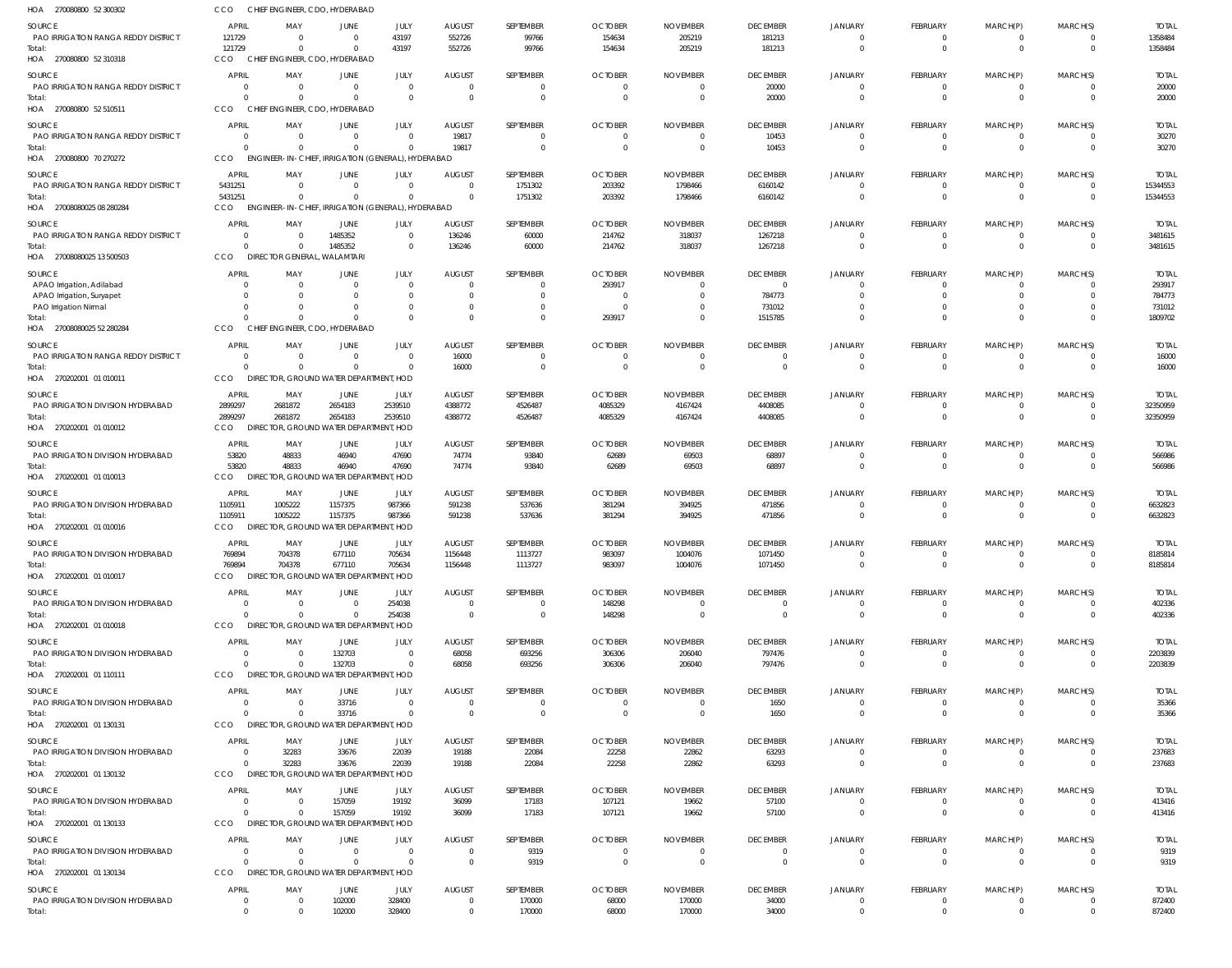| HOA<br>270202001 01 130135                                            | <b>CCO</b>               | DIRECTOR, GROUND WATER DEPARTMENT, HOD          |                                   |                  |                           |                       |                         |                    |                             |                            |                                 |                             |                            |                       |
|-----------------------------------------------------------------------|--------------------------|-------------------------------------------------|-----------------------------------|------------------|---------------------------|-----------------------|-------------------------|--------------------|-----------------------------|----------------------------|---------------------------------|-----------------------------|----------------------------|-----------------------|
| <b>SOURCE</b>                                                         | APRIL                    | MAY                                             | JUNE                              | JULY             | <b>AUGUST</b>             | SEPTEMBER             | <b>OCTOBER</b>          | <b>NOVEMBER</b>    | <b>DECEMBER</b>             | <b>JANUARY</b>             | <b>FEBRUARY</b>                 | MARCH(P)                    | MARCH(S)                   | <b>TOTAL</b>          |
| PAO IRRIGATION DIVISION HYDERABAD                                     | $\Omega$                 | 68743                                           | 48816                             | 42991            | $\Omega$                  | 111971                | 55617                   | 37229              | 44507                       |                            | $\Omega$                        | $\Omega$                    | $\Omega$                   | 409874                |
| Total:                                                                | $\Omega$                 | 68743                                           | 48816                             | 42991            | $\Omega$                  | 111971                | 55617                   | 37229              | 44507                       | $\Omega$                   | $\mathbf 0$                     | $\mathbf 0$                 | $\overline{0}$             | 409874                |
| HOA 270202001 01 240                                                  | CCO                      | DIRECTOR, GROUND WATER DEPARTMENT, HOD          |                                   |                  |                           |                       |                         |                    |                             |                            |                                 |                             |                            |                       |
| <b>SOURCE</b>                                                         | APRIL                    | MAY                                             | JUNE                              | JULY             | <b>AUGUST</b>             | SEPTEMBER             | <b>OCTOBER</b>          | <b>NOVEMBER</b>    | <b>DECEMBER</b>             | <b>JANUARY</b>             | <b>FEBRUARY</b>                 | MARCH(P)                    | MARCH(S)                   | <b>TOTAL</b>          |
| PAO IRRIGATION DIVISION HYDERABAD                                     | $\Omega$<br>$\Omega$     | 24550                                           | 13431<br>13431                    | 11524            | 14681                     | 14650                 | 13568                   | 12305              | 49576                       | $\Omega$                   | $\mathbf 0$<br>$\mathbf 0$      | 0<br>$\mathbf 0$            | 0<br>$\Omega$              | 154285                |
| Total:<br>HOA 270202001 01 510511                                     | <b>CCO</b>               | 24550<br>DIRECTOR, GROUND WATER DEPARTMENT, HOD |                                   | 11524            | 14681                     | 14650                 | 13568                   | 12305              | 49576                       |                            |                                 |                             |                            | 154285                |
|                                                                       |                          |                                                 |                                   |                  |                           |                       |                         |                    |                             |                            |                                 |                             |                            |                       |
| SOURCE<br>PAO IRRIGATION DIVISION HYDERABAD                           | <b>APRIL</b><br>$\Omega$ | MAY<br>$\Omega$                                 | JUNE<br>12800                     | JULY<br>$\Omega$ | <b>AUGUST</b><br>$\Omega$ | SEPTEMBER<br>$\Omega$ | <b>OCTOBER</b><br>20187 | <b>NOVEMBER</b>    | <b>DECEMBER</b><br>$\Omega$ | <b>JANUARY</b><br>$\Omega$ | <b>FEBRUARY</b><br>$\mathbf{0}$ | MARCH(P)<br>$\mathbf{0}$    | MARCH(S)<br>$\overline{0}$ | <b>TOTAL</b><br>32987 |
| Total:                                                                | $\Omega$                 | $\Omega$                                        | 12800                             | $\Omega$         | $\Omega$                  | $\Omega$              | 20187                   |                    | $\Omega$                    | $\Omega$                   | $\Omega$                        | $\mathbf 0$                 | $\Omega$                   | 32987                 |
| HOA 270202005 04 010011                                               | CCO                      | DIRECTOR, GROUND WATER DEPARTMENT, HOD          |                                   |                  |                           |                       |                         |                    |                             |                            |                                 |                             |                            |                       |
| <b>SOURCE</b>                                                         | <b>APRIL</b>             | MAY                                             | JUNE                              | JULY             | <b>AUGUST</b>             | SEPTEMBER             | <b>OCTOBER</b>          | <b>NOVEMBER</b>    | <b>DECEMBER</b>             | <b>JANUARY</b>             | <b>FEBRUARY</b>                 | MARCH(P)                    | MARCH(S)                   | <b>TOTAL</b>          |
| APAO Irrigation, Adilabad                                             | 218060                   | 219170                                          | 219170                            | 258395           | 386302                    | 361800                | 361800                  | 361800             | 363650                      | $\Omega$                   | $\mathbf 0$                     | $\mathbf{0}$                | $\Omega$                   | 2750147               |
| APAO Irrigation, Bhoopalapally                                        | 138420                   | 138254                                          | 139180                            | 139180           | 139180                    | 149670                | 227420                  | 227420             | 235222                      |                            | $\Omega$                        | $\mathbf 0$                 | $\Omega$                   | 1533946               |
| APAO Irrigation, Jagtial                                              | 122310                   | 122310                                          | 122310                            | 141679           | 41380                     | 324188                | 198830                  | 198830             | 200680                      | $\Omega$                   | $\Omega$                        | $\Omega$                    | $\Omega$                   | 1472517               |
| APAO Irrigation, Jangaon                                              | 113290                   | 113290                                          | 113290                            | 140306           | 183960                    | 183960                | 183960                  | 187000             | 132084                      | $\Omega$<br>$\Omega$       | $\Omega$                        | $\mathbf 0$                 | $\Omega$<br>$\Omega$       | 1351140               |
| APAO Irrigation, Kamareddy<br>APAO Irrigation, Komarambheem Asifabad  | 205490<br>25400          | 190317<br>25400                                 | 205490<br>25400                   | 220663<br>25400  | 415735<br>47592           | 333970<br>42560       | 333970<br>42560         | 335700             | 343100<br>$\overline{0}$    |                            | $\Omega$<br>$\Omega$            | $\Omega$<br>$\Omega$        | $\Omega$                   | 2584435<br>234312     |
| APAO Irrigation, Kothagudem                                           | 309320                   | 309320                                          | 309320                            | 311620           | 502285                    | 578923                | 472290                  | 474664             | 510900                      | $\Omega$                   | $\Omega$                        | $\Omega$                    | $\Omega$                   | 3778642               |
| APAO Irrigation, Mahabubabad                                          | 191950                   | 180507                                          | 203281                            | 237789           | 311790                    | $\overline{0}$        | 314750                  | 628160             | 320300                      | $\Omega$                   | $\Omega$                        | $\Omega$                    | $\Omega$                   | 2388527               |
| APAO Irrigation, Mancherial                                           | 143640                   | 143640                                          | 143640                            | 143640           | 193851                    | 203015                | 302030                  | 169280             | 305730                      | $\Omega$                   | $\Omega$                        | $\Omega$                    | $\Omega$                   | 1748466               |
| APAO Irrigation, Medchal Malkajigiri                                  | 321770                   | 309330                                          | 325656                            | 336055           | 458055                    | 537618                | 527480                  | 527480             | 527480                      | $\Omega$                   | $\Omega$                        | $\Omega$                    | $\Omega$                   | 3870924               |
| APAO Irrigation, Nagarkurnool<br>APAO Irrigation, Peddapalli          | 197260<br>258120         | 197260<br>329700                                | 197260<br>197320                  | 218054<br>217650 | 251960<br>237808          | 309738<br>388999      | 294630<br>284700        | 294630<br>306008   | 296480<br>305828            | $\Omega$<br>$\Omega$       | $\Omega$<br>$\Omega$            | $\Omega$<br>$\Omega$        | $\Omega$<br>$\Omega$       | 2257272<br>2526133    |
| APAO Irrigation, Sangareddy                                           | 435380                   | 436840                                          | 442492                            | 436670           | 804019                    | 708670                | 712360                  | 714210             | 717910                      | $\Omega$                   | $\Omega$                        | $\Omega$                    | $\Omega$                   | 5408551               |
| APAO Irrigation, Siddipet                                             | 256860                   | 329863                                          | 269918                            | 284025           | 400141                    | 419900                | 399260                  | 372330             | 425075                      | $\Omega$                   | $\Omega$                        | $\Omega$                    | $\Omega$                   | 3157372               |
| APAO Irrigation, Siricilla                                            | 115250                   | 115250                                          | 115250                            | 115250           | 142070                    | 186760                | 213580                  | 186760             | 190460                      | $\Omega$                   | $\Omega$                        | $\Omega$                    | $\Omega$                   | 1380630               |
| APAO Irrigation, Suryapet                                             | 120310                   | 161690                                          | 120820                            | 120820           | 218387                    | 192910                | 192910                  | 192910             | 194760                      | $\Omega$                   | $\Omega$                        | $\Omega$                    | $\Omega$                   | 1515517               |
| APAO Irrigation, Vikarabad                                            | 257500                   | 258050<br>84200                                 | 331934                            | 259570           | 486192                    | 426170<br>152440      | 426170<br>152440        | 401162<br>154290   | 455063                      | $\Omega$                   | $\Omega$<br>$\Omega$            | $\Omega$<br>$\Omega$        | $\Omega$<br>$\Omega$       | 3301811<br>1181694    |
| APAO Irrigation, Wanaparthy<br>APAO Irrigation, Waranagal             | 92900<br>168260          | 168260                                          | 93600<br>168260                   | 93600<br>192341  | 195234<br>290053          | 274870                | 274870                  | 274870             | 162990<br>274870            | $\Omega$                   | $\Omega$                        | $\Omega$                    | $\Omega$                   | 2086654               |
| APAO Irrigation, Yadadri                                              | 151180                   | 152370                                          | 152370                            | 152370           | 248917                    | 222240                | 222240                  | 224090             | 236053                      | $\Omega$                   | $\mathbf 0$                     | $\mathbf 0$                 | $\Omega$                   | 1761830               |
| <b>PAO - IRRIGATION DIVISION</b>                                      | 251250                   | 251250                                          | 251250                            | 296772           | 395440                    | 395440                | 397430                  | 397430             | 409488                      | $\Omega$                   | $\Omega$                        | $\Omega$                    | $\Omega$                   | 3045750               |
| HANUMAKONDA<br>PAO IRRIGATION KARIMNAGAR                              | 126290                   | 252580                                          | 126290                            | 126290           | 126290                    | 241542                | 192620                  | 194470             | 196320                      | $\Omega$                   | $\mathbf{0}$                    | $\mathbf 0$                 | $\Omega$                   | 1582692               |
| PAO IRRIGATION DIVISION HYDERABAD                                     | 428670                   | 479470                                          | 435030                            | 457700           | 788691                    | 710668                | 708750                  | 721887             | 714290                      | $\Omega$                   | $\Omega$                        | $\Omega$                    | $\Omega$                   | 5445156               |
| PAO IRRIGATION DIVISION KHAMMAM                                       | 423815                   | 480615                                          | 373758                            | 381420           | 462374                    | 755644                | 563808                  | 599702             | 590975                      | $\Omega$                   | $\mathbf 0$                     | $\mathbf 0$                 | $\Omega$                   | 4632111               |
| PAO IRRIGATION DIVISION NALGONDA                                      | 416775                   | 370265                                          | 370265                            | 428590           | 594600                    | 582764                | 582764                  | 590024             | 589384                      | $\Omega$                   | $\Omega$                        | $\Omega$                    | $\Omega$                   | 4525431               |
| PAO IRRIGATION DIVISION,<br>MAHABOOBNAGAR                             | 658838                   | 328770                                          | 294980                            | 467484           | 541110                    | 541110                | 541110                  | 541110             | 546660                      | $\Omega$                   | $\Omega$                        | $\Omega$                    | $\Omega$                   | 4461172               |
| PAO IRRIGATION NIZAMABAD                                              | 255950                   | 497494                                          | 257174                            | 256500           | 438849                    | 396400                | 396400                  | 396400             | 400100                      | $\Omega$                   | $\Omega$                        | $\Omega$                    | $\Omega$                   | 3295267               |
| PAO IRRIGATION RANGA REDDY DISTRICT                                   | 360300                   | 360300                                          | 361060                            | 362520           | 669943                    | 678155                | 585410                  | 590840             | 590840                      | $\Omega$                   | $\Omega$                        | $\Omega$                    | $\Omega$                   | 4559368               |
| PAO Irrigation Nirmal                                                 | 267807                   | 129150                                          | 182337                            | 270825           | 293940                    | 278580                | 278580                  | 278580             | 280430                      | $\Omega$                   | $\Omega$                        | $\Omega$                    | $\Omega$                   | 2260229               |
| PAO MEDAK(IW), MEDAK                                                  | 171720                   | 171720                                          | 171720                            | 211818           | 277710                    | 278650                | 278650                  | 278650             | 278650                      |                            | $\Omega$                        | $\Omega$                    | $\Omega$                   | 2119288               |
| PAO, PJP, Jogulamba Gadwal<br>Total:                                  | 84900<br>7288985         | 64210<br>7370845                                | 105590<br>6825415                 | 84900<br>7389896 | 157162<br>10701020        | 137360<br>10994714    | 138470<br>10802242      | 139300<br>10959987 | 119086<br>10914858          | $\Omega$                   | $\Omega$<br>$\Omega$            | $\Omega$<br>$\Omega$        | $\Omega$<br>$\Omega$       | 1030978<br>83247962   |
| HOA<br>270202005 04 010012                                            | CCO<br><b>DIRF</b>       |                                                 | TOR. GROUND WATER DEPARTMENT, HOD |                  |                           |                       |                         |                    |                             |                            |                                 |                             |                            |                       |
| <b>SOURCE</b>                                                         | <b>APRIL</b>             | MAY                                             | JUNE                              | JULY             | <b>AUGUST</b>             | SEPTEMBER             | <b>OCTOBER</b>          | <b>NOVEMBER</b>    | <b>DECEMBER</b>             | <b>JANUARY</b>             | <b>FEBRUARY</b>                 | MARCH(P)                    | MARCH(S)                   | <b>TOTAL</b>          |
| APAO Irrigation, Adilabad                                             | 920                      | 920                                             | 920                               | 920              | 920                       | 920                   | 920                     | 920                | 920                         |                            | $\Omega$                        | 0                           | $\Omega$                   | 8280                  |
| APAO Irrigation, Bhoopalapally                                        | 500                      | 500                                             | 500                               | 500              | 500                       | 500                   | 500                     | 500                | 500                         |                            | $\Omega$                        | $\Omega$                    | $\Omega$                   | 4500                  |
| APAO Irrigation, Jangaon                                              | 2000                     | 2000                                            | 2000                              | 2000             | 2000                      | 2000                  | 2000                    | 2000               | $-581$                      | $\Omega$                   | $\Omega$                        | $\Omega$                    | $\Omega$                   | 15419                 |
| APAO Irrigation, Kamareddy                                            | $\overline{0}$           | $\Omega$                                        | 53                                | $\Omega$         | $\Omega$                  | $\Omega$              | $\Omega$                | $\sqrt{ }$         | $\Omega$                    | $\Omega$                   | $\Omega$                        | $\Omega$                    | $\Omega$                   | 53                    |
| APAO Irrigation, Komarambheem Asifabad<br>APAO Irrigation, Kothagudem | 2000<br>500              | 2000<br>500                                     | 2000<br>500                       | 2000<br>500      | 2000<br>500               | 2000<br>500           | 2000<br>500             | - 0<br>500         | $\Omega$<br>500             | $\Omega$<br>$\Omega$       | $\Omega$<br>$\Omega$            | $\Omega$<br>$\Omega$        | $\Omega$<br>$\Omega$       | 14000<br>4500         |
| APAO Irrigation, Mahabubabad                                          | 200                      | 200                                             | 200                               | 200              | 200                       | $\Omega$              | 200                     | 400                | 200                         | $\Omega$                   | $\Omega$                        | $\Omega$                    | $\Omega$                   | 1800                  |
| APAO Irrigation, Medchal Malkajigiri                                  | 2000                     | 2000                                            | 2000                              | 2000             | 2000                      | 2000                  | 2000                    | 2000               | 2000                        | $\Omega$                   | $\Omega$                        | $\Omega$                    | $\Omega$                   | 18000                 |
| APAO Irrigation, Sangareddy                                           | 2000                     | 2000                                            | 2000                              | 2000             | 2160                      | 2000                  | 2000                    | 2000               | 2000                        | $\Omega$                   | $\Omega$                        | $\Omega$                    | $\Omega$                   | 18160                 |
| APAO Irrigation, Vikarabad                                            | 1503                     | 1503                                            | 1583                              | 1503             | 1503                      | 1503                  | 1503                    | 1503               | 1503                        | $\Omega$                   | $\Omega$                        | $\Omega$                    | $\Omega$                   | 13607                 |
| APAO Irrigation, Waranagal<br><b>PAO - IRRIGATION DIVISION</b>        | 1700<br>4140             | 1700<br>4140                                    | 1700<br>4140                      | 2100<br>5090     | 2542<br>5090              | 2400<br>5090          | 2400<br>5090            | 2400<br>5090       | 2400<br>5250                | $\Omega$<br>$\Omega$       | $\Omega$<br>$\Omega$            | $\Omega$<br>$\Omega$        | $\Omega$<br>$\Omega$       | 19342<br>43120        |
| HANUMAKONDA                                                           |                          |                                                 |                                   |                  |                           |                       |                         |                    |                             |                            |                                 |                             |                            |                       |
| PAO IRRIGATION KARIMNAGAR                                             | 1600                     | 3200                                            | 1600                              | 1600             | 1600                      | 3250                  | 2150                    | 2150               | 2150                        | $\Omega$                   | $\Omega$                        | $\Omega$                    | $\Omega$                   | 19300                 |
| PAO IRRIGATION DIVISION HYDERABAD<br>PAO IRRIGATION DIVISION KHAMMAM  | 12320<br>8615            | 17520<br>9165                                   | 12320<br>7638                     | 13120<br>7178    | 17220<br>9670             | 15570<br>11760        | 15170<br>10083          | 15299<br>10457     | 15170<br>10270              | $\Omega$<br>$\Omega$       | $\Omega$<br>$\Omega$            | $\Omega$<br>$\Omega$        | $\Omega$<br>$\Omega$       | 133709<br>84836       |
| PAO IRRIGATION DIVISION NALGONDA                                      | 3018                     | 3018                                            | 3018                              | 3018             | 3018                      | 3018                  | 3018                    | 3018               | 3018                        | $\Omega$                   | $\Omega$                        | $\Omega$                    | $\Omega$                   | 27162                 |
| PAO IRRIGATION NIZAMABAD                                              | 2300                     | 4600                                            | 2300                              | 2300             | 4200                      | 3250                  | 3250                    | 3250               | 3250                        | $\Omega$                   | $\Omega$                        | $\Omega$                    | $\Omega$                   | 28700                 |
| PAO IRRIGATION RANGA REDDY DISTRICT                                   | 7200                     | 7200                                            | 7200                              | 7200             | 11400                     | 10550                 | 9300                    | 9300               | 9300                        | $\Omega$                   | $\Omega$                        | $\Omega$                    | $\Omega$                   | 78650                 |
| PAO MEDAK(IW), MEDAK                                                  | 2000                     | 2000                                            | 2000                              | 2000             | 2000                      | 2000                  | 2000                    | 2000               | 2000                        | $\Omega$                   | $\Omega$                        | $\Omega$                    | $\Omega$                   | 18000                 |
| Total:                                                                | 54516<br>CCO             | 64166                                           | 53672                             | 55229            | 68523                     | 68311                 | 64084                   | 62787              | 59850                       | $\Omega$                   | $\Omega$                        | $\Omega$                    | $\Omega$                   | 551138                |
| HOA 270202005 04 010013                                               |                          | DIRECTOR, GROUND WATER DEPARTMENT, HOD          |                                   |                  |                           |                       |                         |                    |                             |                            |                                 |                             |                            |                       |
| SOURCE                                                                | <b>APRIL</b>             | MAY                                             | JUNE                              | JULY             | <b>AUGUST</b>             | SEPTEMBER             | <b>OCTOBER</b>          | <b>NOVEMBER</b>    | <b>DECEMBER</b>             | <b>JANUARY</b>             | <b>FEBRUARY</b>                 | MARCH(P)                    | MARCH(S)                   | <b>TOTAL</b>          |
| APAO Irrigation, Adilabad<br>APAO Irrigation, Bhoopalapally           | 102928<br>53349          | 84338<br>53348                                  | 84338<br>94257                    | 103796<br>53644  | 17510<br>53644            | 26216<br>58661        | 26216<br>16495          | 26216<br>16495     | 26351<br>16630              | $\Omega$<br>$\Omega$       | $\mathbf 0$<br>$\mathbf 0$      | $\mathbf{0}$<br>$\mathbf 0$ | $\Omega$<br>$\Omega$       | 497909<br>416523      |
| APAO Irrigation, Jagtial                                              | 47277                    | 62299                                           | 62300                             | 56824            | 16046                     | 44938                 | 14446                   | 14446              | 14581                       | $\Omega$                   | $\Omega$                        | $\Omega$                    | $\Omega$                   | 333157                |
| APAO Irrigation, Jangaon                                              | 43654                    | 43654                                           | 64909                             | 56995            | 13340                     | 13340                 | 13340                   | 13561              | 9588                        | $\Omega$                   | $\Omega$                        | $\Omega$                    | $\Omega$                   | 272381                |
| APAO Irrigation, Kamareddy                                            | 79368                    | 73485                                           | 79368                             | 85252            | 17230                     | 24253                 | 39508                   | 47691              | 48248                       | $\Omega$                   | $\Omega$                        | $\Omega$                    | $\Omega$                   | 494403                |
| APAO Irrigation, Komarambheem Asifabad                                | 9748                     | 9748                                            | 24596                             | 9748             | 5986                      | 3079                  | 3079                    | - 0                | $\Omega$                    | $\Omega$                   | $\Omega$                        | $\Omega$                    | $\Omega$                   | 65984                 |
| APAO Irrigation, Kothagudem<br>APAO Irrigation, Mahabubabad           | 119105<br>74001          | 119105<br>69607                                 | 119105<br>143153                  | 119996<br>96617  | 67473<br>22616            | 41967<br>$\circ$      | 171074<br>22832         | 34386<br>45583     | 37036<br>23237              | $\Omega$<br>$\Omega$       | $\Omega$<br>$\Omega$            | $\Omega$<br>$\Omega$        | $\Omega$<br>$\Omega$       | 829247<br>497646      |
| APAO Irrigation, Mancherial                                           | 55505                    | 55505                                           | 55505                             | 55505            | 55945                     | 29203                 | 40304                   | 12287              | 22220                       | $\overline{0}$             | $\mathbf 0$                     | $\mathbf 0$                 | $\overline{0}$             | 381979                |
| APAO Irrigation, Medchal Malkajigiri                                  | 123722                   | 118899                                          | 143857                            | 129261           | 193374                    | 38943                 | 38205                   | 38205              | 38205                       | $\Omega$                   | $\Omega$                        | $\Omega$                    | $\Omega$                   | 862671                |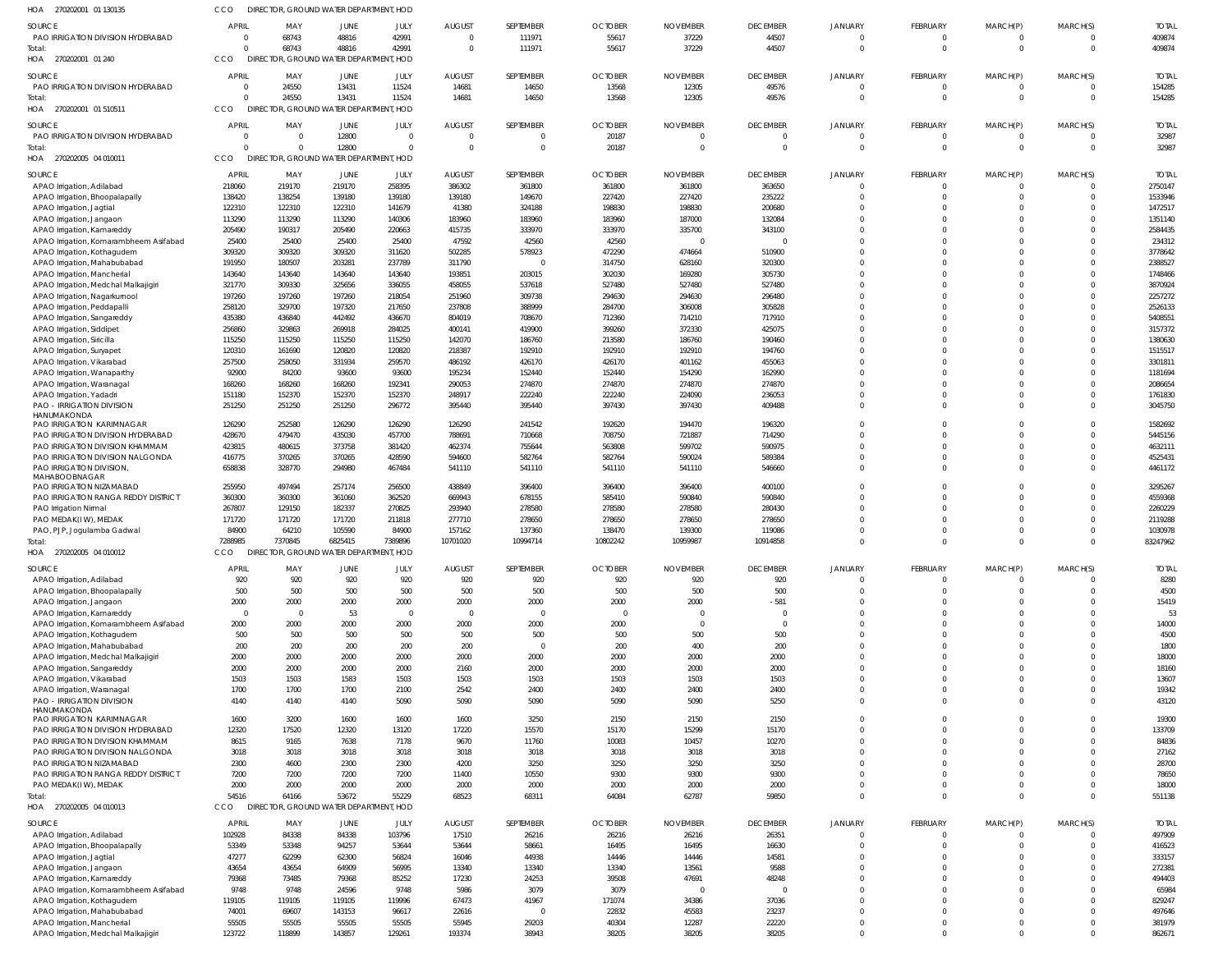| 270202005 04 010013<br>HOA                                          | CCO              | DIRECTOR, GROUND WATER DEPARTMENT, HOD |                  |                  |                 |                  |                |                         |                 |                      |                      |          |                      |                   |
|---------------------------------------------------------------------|------------------|----------------------------------------|------------------|------------------|-----------------|------------------|----------------|-------------------------|-----------------|----------------------|----------------------|----------|----------------------|-------------------|
| <b>SOURCE</b>                                                       | <b>APRIL</b>     | MAY                                    | <b>JUNE</b>      | JULY             | <b>AUGUST</b>   | SEPTEMBER        | <b>OCTOBER</b> | <b>NOVEMBER</b>         | <b>DECEMBER</b> | <b>JANUARY</b>       | <b>FEBRUARY</b>      | MARCH(P) | MARCH(S)             | <b>TOTAI</b>      |
| APAO Irrigation, Nagarkurnool                                       | 75912            | 75912                                  | 125328           | 86259            | 52353           | 43326            | 21340          | 21340                   | 21475           |                      | 0                    |          |                      | 523245            |
| APAO Irrigation, Peddapalli                                         | 99609            | 92638                                  | 114673           | 84649            | 95657           | 80009            | 39989          | 50392                   | 47775           | $\Omega$             | 0                    | $\Omega$ | $\Omega$             | 705391            |
| APAO Irrigation, Sangareddy                                         | 167755           | 168321                                 | 201541           | 168256           | 102184          | 51389            | 51657          | 51792                   | 52062           | $\Omega$             | $\Omega$             |          | $\Omega$             | 1014957           |
| APAO Irrigation, Siddipet                                           | 99104            | 127019                                 | 156271           | 112341           | 41756           | 43475            | 35472          | 24813                   | 34051           | $\Omega$<br>$\Omega$ | $\Omega$             |          | $\Omega$<br>$\Omega$ | 674302            |
| APAO Irrigation, Siricilla<br>APAO Irrigation, Suryapet             | 44690<br>46416   | 66017<br>62462                         | 44690<br>57275   | 44690<br>46613   | 58286<br>27998  | 13596<br>13999   | 27192<br>13999 | 13596<br>13999          | 13866<br>14134  | $\Omega$             | $\Omega$<br>$\Omega$ |          | $\Omega$             | 326623<br>296895  |
| APAO Irrigation, Vikarabad                                          | 99365            | 99578                                  | 176211           | 100168           | 61401           | 30933            | 30933          | 29123                   | 33026           | $\Omega$             | $\Omega$             |          | $\Omega$             | 660738            |
| APAO Irrigation, Wanaparthy                                         | 84703            | 32474                                  | 36086            | 36086            | 2074            | 11057            | 11057          | 11192                   | 14532           | $\Omega$             | $\Omega$             |          | $\Omega$             | 239261            |
| APAO Irrigation, Waranagal                                          | 64795            | 64795                                  | 64795            | 76915            | 27693           | 39174            | 19926          | 19926                   | 19926           | $\Omega$             | $\Omega$             | $\Omega$ | $\Omega$             | 397945            |
| APAO Irrigation, Yadadri                                            | 58346            | 58808                                  | 58808            | 58808            | 42005           | 90466            | 28810          | 28945                   | 33584           | $\Omega$             | $\Omega$             |          | $\Omega$             | 458580            |
| PAO - IRRIGATION DIVISION                                           | 96678            | 152539                                 | 96678            | 125179           | 28646           | 28646            | 28791          | 28791                   | 29670           | $\Omega$             | $\Omega$             | $\Omega$ | $\Omega$             | 615618            |
| HANUMAKONDA                                                         |                  |                                        |                  |                  |                 |                  |                |                         |                 |                      |                      |          |                      |                   |
| PAO IRRIGATION KARIMNAGAR                                           | 48785            | 97570                                  | 48785            | 48785            | 48785           | 45430            | 20859          | 20994                   | 21129           | $\Omega$             | $\Omega$             |          | $\Omega$             | 401122            |
| PAO IRRIGATION DIVISION HYDERABAD                                   | 164935           | 181797                                 | 201279           | 176191           | 104545          | 54119            | 51353          | 55714                   | 51757           | $\Omega$<br>$\Omega$ | $\Omega$             |          | $\Omega$<br>$\Omega$ | 1041690           |
| PAO IRRIGATION DIVISION KHAMMAM<br>PAO IRRIGATION DIVISION NALGONDA | 163047<br>160198 | 220626<br>142338                       | 143889<br>171815 | 146716<br>172470 | 184630<br>52654 | 93480<br>41393   | 40870<br>41931 | 43482<br>42192          | 42848<br>42145  | $\Omega$             | 0<br>$\Omega$        | $\Omega$ | $\Omega$             | 1079588<br>867136 |
| PAO IRRIGATION DIVISION,                                            | 253879           | 126691                                 | 231066           | 188573           | 39241           | 39241            | 39241          | 39241                   | 39646           | $\Omega$             | 0                    | $\Omega$ | $\Omega$             | 996819            |
| MAHABOOBNAGAR                                                       |                  |                                        |                  |                  |                 |                  |                |                         |                 |                      |                      |          |                      |                   |
| PAO IRRIGATION NIZAMABAD                                            | 98682            | 191778                                 | 137909           | 98896            | 57968           | 28751            | 28751          | 28751                   | 29021           | $\Omega$             | 0                    | $\Omega$ | $\Omega$             | 700507            |
| PAO IRRIGATION RANGA REDDY DISTRICT                                 | 138552           | 138552                                 | 138846           | 139411           | 84800           | 132454           | 42400          | 42796                   | 42796           | $\Omega$             | $\Omega$             |          | $\Omega$             | 900607            |
| PAO Irrigation Nirmal                                               | 102749           | 49467                                  | 77631            | 106240           | 30994           | 20165            | 20165          | 20165                   | 20300           | $\Omega$             | $\Omega$             |          | $\Omega$             | 447876            |
| PAO MEDAK(I W), MEDAK                                               | 65892            | 65892                                  | 65892            | 85980            | 20088           | 20156            | 20156          | 20156                   | 20156           | $\Omega$             | $\Omega$             |          | $\Omega$             | 384368            |
| PAO, PJP, Jogulamba Gadwal                                          | 32658            | 24635                                  | 56627            | 32658            | 19900           | 9950             | 10031          | 10091                   | 8630            | $\Omega$             | $\Omega$             | $\Omega$ | $\Omega$             | 205180            |
| Total:                                                              | 2875407          | 2929897                                | 3277483          | 2903522          | 1646822         | 1211809          | 1010422        | 866361                  | 868625          | $\Omega$             | $\mathbf 0$          | 0        | $\Omega$             | 17590348          |
| HOA 270202005 04 010016                                             | CCO              | DIRECTOR, GROUND WATER DEPARTMENT, HOD |                  |                  |                 |                  |                |                         |                 |                      |                      |          |                      |                   |
| SOURCE                                                              | <b>APRIL</b>     | MAY                                    | JUNE             | JULY             | <b>AUGUST</b>   | <b>SEPTEMBER</b> | <b>OCTOBER</b> | <b>NOVEMBER</b>         | <b>DECEMBER</b> | <b>JANUARY</b>       | <b>FEBRUARY</b>      | MARCH(P) | MARCH(S)             | <b>TOTAI</b>      |
| APAO Irrigation, Adilabad                                           | 31376            | 31537                                  | 31537            | 42456            | 49962           | 46817            | 46817          | 46817                   | 47058           |                      | $\mathbf 0$          |          | $\Omega$             | 374377            |
| APAO Irrigation, Bhoopalapally                                      | 16510            | 16510                                  | 16601            | 16601            | 16601           | 18155            | 29455          | 29455                   | 29696           |                      | $\Omega$             | $\Omega$ | $\Omega$             | 189584            |
| APAO Irrigation, Jagtial                                            | 17678            | 17678                                  | 17678            | 23048            | 6000            | 45594            | 25797          | 25797                   | 26038           | $\Omega$             | $\Omega$             |          | $\Omega$             | 205308            |
| APAO Irrigation, Jangaon                                            | 16324            | 16324                                  | 16324            | 23822            | 23822           | 23822            | 23822          | 24218                   | 17123           | $\Omega$             | $\Omega$             |          | $\Omega$             | 185601            |
| APAO Irrigation, Kamareddy                                          | 29678            | 27478                                  | 29922            | 31878            | 57088           | 43311            | 43311          | 43536                   | 44499           | $\Omega$             | $\Omega$             |          | $\Omega$             | 350701            |
| APAO Irrigation, Komarambheem Asifabad                              | 3017             | 3017                                   | 3017             | 3017<br>44871    | 7671            | 5499<br>74943    | 5499           | $\overline{0}$<br>61406 |                 | $\Omega$<br>$\Omega$ | $\Omega$             |          | $\Omega$<br>$\Omega$ | 30737<br>518066   |
| APAO Irrigation, Kothagudem<br>APAO Irrigation, Mahabubabad         | 44538<br>22902   | 44538<br>21542                         | 44538<br>24262   | 40389            | 75950<br>40389  | $\Omega$         | 61145<br>40774 | 81404                   | 66137<br>41496  | $\Omega$             | $\Omega$             |          | $\Omega$             | 313158            |
| APAO Irrigation, Mancherial                                         | 20755            | 20755                                  | 20755            | 20755            | 30210           | 31396            | 39199          | 21942                   | 39681           | $\Omega$             | $\Omega$             |          | $\Omega$             | 245448            |
| APAO Irrigation, Medchal Malkajigiri                                | 95721            | 91989                                  | 96887            | 100007           | 148492          | 128379           | 125946         | 125946                  | 125946          | $\Omega$             | $\Omega$             |          | $\Omega$             | 1039313           |
| APAO Irrigation, Nagarkurnool                                       | 23493            | 23493                                  | 23493            | 31478            | 31478           | 51368            | 38108          | 38108                   | 38349           | $\Omega$             | $\Omega$             |          | $\Omega$             | 299368            |
| APAO Irrigation, Peddapalli                                         | 31100            | 30091                                  | 23452            | 27848            | 36375           | 51200            | 36236          | 43989                   | 38785           | $\Omega$             | $\Omega$             |          | $\Omega$             | 319076            |
| APAO Irrigation, Sangareddy                                         | 62729            | 62941                                  | 63761            | 62916            | 119537          | 91769            | 92249          | 92490                   | 92972           | $\Omega$             | $\Omega$             |          | $\Omega$             | 741364            |
| APAO Irrigation, Siddipet                                           | 37059            | 47499                                  | 38957            | 44440            | 56309           | 55040            | 52047          | 48130                   | 55247           | $\Omega$             | $\Omega$             |          | $\Omega$             | 434728            |
| APAO Irrigation, Siricilla                                          | 16711            | 16711                                  | 16711            | 16711            | 24278           | 24278            | 31845          | 24278                   | 24760           | $\Omega$             | $\Omega$             |          | $\Omega$             | 196283            |
| APAO Irrigation, Suryapet                                           | 17356            | 23356                                  | 17430            | 17430            | 32568           | 24999            | 24999          | 24999                   | 25240           | $\Omega$             | $\Omega$             |          | $\Omega$             | 208377            |
| APAO Irrigation, Vikarabad                                          | 37155            | 37235                                  | 49722            | 37456            | 72190           | 55240            | 55240          | 52010                   | 58976           | $\Omega$             |                      |          | $\Omega$             | 455224            |
| APAO Irrigation, Wanaparthy                                         | 13392            | 12143                                  | 13494            | 13494            | 26000           | 19747            | 19747          | 19988                   | 21237           | $\Omega$             | $\Omega$             |          | $\Omega$             | 159242            |
| APAO Irrigation, Waranagal                                          | 33420            | 33420                                  | 33420            | 41164            | 51502           | 46531            | 46531          | 46531                   | 46531           | $\Omega$             |                      |          | $\Omega$             | 379050            |
| APAO Irrigation, Yadadri                                            | 21818            | 21990                                  | 21990            | 21990            | 36816           | 29403            | 29403          | 29644                   | 31379           | $\Omega$             | $\Omega$             |          | $\Omega$             | 244433            |
| <b>PAO - IRRIGATION DIVISION</b><br>HANUMAKONDA                     | 44206            | 44206                                  | 44206            | 66559            | 66897           | 66897            | 67235          | 67235                   | 69285           | $\Omega$             | $\Omega$             | $\Omega$ | $\Omega$             | 536726            |
| PAO IRRIGATION KARIMNAGAR                                           | 25162            | 50324                                  | 25162            | 25162            | 25162           | 49105            | 33318          | 33633                   | 33948           | $\Omega$             | $\Omega$             |          | $\Omega$             | 300976            |
| PAO IRRIGATION DIVISION HYDERABAD                                   | 116221           | 131305                                 | 117601           | 124402           | 215344          | 170624           | 169304         | 171885                  | 170633          | $\Omega$             | $\Omega$             |          | $\Omega$             | 1387319           |
| PAO IRRIGATION DIVISION KHAMMAM                                     | 77430            | 88676                                  | 67045            | 68503            | 91260           | 138297           | 95440          | 101542                  | 100059          | $\Omega$             | $\Omega$             |          | $\Omega$             | 828252            |
| PAO IRRIGATION DIVISION NALGONDA                                    | 58832            | 52153                                  | 52153            | 68808            | 79028           | 73918            | 74876          | 75343                   | 75259           | $\Omega$             | $\Omega$             |          | $\Omega$             | 610370            |
| PAO IRRIGATION DIVISION,                                            | 106248           | 53163                                  | 49184            | 89476            | 87637           | 84723            | 14773          | 84723                   | 85594           | $\Omega$             | $\Omega$             |          | $\Omega$             | 655521            |
| MAHABOOBNAGAR<br>PAO IRRIGATION NIZAMABAD                           | 43728            | 87346                                  | 43972            | 43838            | 90194           | 67141            | 67141          | 67141                   | 67771           | $\Omega$             |                      |          |                      | 578272            |
| PAO IRRIGATION RANGA REDDY DISTRICT                                 | 99059            | 99059                                  | 99287            | 99725            | 180063          | 220980           | 139780         | 141084                  | 141084          | $\Omega$             | $\Omega$             |          | $\Omega$             | 1220121           |
| PAO Irrigation Nirmal                                               | 38422            | 18498                                  | 26211            | 41357            | 41411           | 36010            | 36010          | 36010                   | 36251           | $\Omega$             |                      |          | $\Omega$             | 310180            |
| PAO MEDAK(IW), MEDAK                                                | 20392            | 20392                                  | 20392            | 35869            | 35869           | 35992            | 35992          | 35992                   | 35992           | $\Omega$             | $\Omega$             |          | $\Omega$             | 276882            |
| PAO, PJP, Jogulamba Gadwal                                          | 12212            | 9212                                   | 15212            | 12212            | 23324           | 17768            | 17912          | 18020                   | 15411           | $\Omega$             | $\Omega$             |          | $\Omega$             | 141283            |
| Total:                                                              | 1234644          | 1254581                                | 1164376          | 1337682          | 1879427         | 1828946          | 1619951        | 1713296                 | 1702437         | $\Omega$             | $\Omega$             | $\Omega$ | $\Omega$             | 13735340          |
| HOA 270202005 04 010017                                             | CCO              | DIRECTOR, GROUND WATER DEPARTMENT, HOD |                  |                  |                 |                  |                |                         |                 |                      |                      |          |                      |                   |
| SOURCE                                                              | <b>APRIL</b>     | MAY                                    | JUNE             | JULY             | <b>AUGUST</b>   | <b>SEPTEMBER</b> | <b>OCTOBER</b> | <b>NOVEMBER</b>         | <b>DECEMBER</b> | <b>JANUARY</b>       | <b>FEBRUARY</b>      | MARCH(P) | MARCH(S)             | <b>TOTAL</b>      |
| APAO Irrigation, Adilabad                                           | $\overline{0}$   | $\overline{0}$                         | 14000            | $\Omega$         | $\Omega$        | $\mathbf 0$      | $\overline{0}$ | $\overline{0}$          | $\Omega$        | $\Omega$             | $\mathbf 0$          | 0        | $\Omega$             | 14000             |
| APAO Irrigation, Bhoopalapally                                      | $\overline{0}$   | $\overline{0}$                         |                  | $\Omega$         | - 0             | 23706            | -0             | $\Omega$                | $\Omega$        | $\Omega$             | 0                    | 0        | $\Omega$             | 23706             |
| APAO Irrigation, Jagtial                                            | $\overline{0}$   | 14050                                  |                  | $\Omega$         | $\Omega$        | 0                | $^{\circ}$     | $\Omega$                | $\Omega$        | $\Omega$             | $\Omega$             |          | $\Omega$             | 14050             |
| APAO Irrigation, Komarambheem Asifabad                              | $\overline{0}$   | 100000                                 |                  | $\Omega$         | $\Omega$        | $\mathbf 0$      | $\Omega$       | $\Omega$                | $\cap$          | $\Omega$             | $\Omega$             |          | $\Omega$             | 100000            |
| APAO Irrigation, Sangareddy                                         | $\mathbf 0$      | $\overline{0}$                         |                  | $\Omega$         | $\Omega$        | 10000            | $\overline{0}$ | $\Omega$                |                 | $\Omega$             | $\Omega$             |          | $\Omega$             | 10000             |
| APAO Irrigation, Siddipet                                           | $\mathbf 0$      | 9663                                   | $\cap$           | $\Omega$         | 9000            | 0                | 12500          | $\Omega$                | $\cap$          | $\Omega$             |                      |          | $\Omega$             | 31163             |
| APAO Irrigation, Siricilla                                          | $\mathbf{0}$     | $-9000$                                | 7291             | <sup>0</sup>     |                 | 0                | $\overline{0}$ | $\Omega$                | $\Omega$        | $\Omega$             | $\Omega$             |          | $\cap$               | $-1709$           |
| APAO Irrigation, Vikarabad                                          | $\mathbf 0$      | $\overline{0}$                         | - 0              | $\Omega$         |                 | $\Omega$         | 100000         | $\Omega$                | $\Omega$        | $\Omega$             | $\Omega$             |          | $\Omega$             | 100000            |
| APAO Irrigation, Waranagal                                          | $\Omega$         | 0                                      |                  | $\Omega$         |                 | $\Omega$         | $\overline{0}$ | $\Omega$                | 100000          | $\Omega$             | $\Omega$             |          | $\Omega$             | 100000            |
| <b>PAO - IRRIGATION DIVISION</b><br>HANUMAKONDA                     | $\Omega$         | $\Omega$                               | $\Omega$         | $\Omega$         |                 | $\Omega$         | $\overline{0}$ | $\Omega$                | 18000           | $\Omega$             | $\Omega$             |          | $\Omega$             | 18000             |
| PAO IRRIGATION DIVISION HYDERABAD                                   | $\Omega$         | $\Omega$                               | $\Omega$         | 83239            |                 | $\Omega$         | $\overline{0}$ | $\overline{0}$          | $\cap$          | $\Omega$             | $\Omega$             |          | $\Omega$             | 83239             |
| PAO IRRIGATION DIVISION NALGONDA                                    | $\mathbf 0$      | $\Omega$                               | $\Omega$         | $\Omega$         |                 | 0                | 57817          | 36003                   | $\Omega$        | $\Omega$             | $\Omega$             |          | $\Omega$             | 93820             |
| PAO IRRIGATION NIZAMABAD                                            | $\Omega$         | $\Omega$                               | 13325            | $\Omega$         |                 | $\Omega$         | $\overline{0}$ | 23325                   | $\cap$          | $\Omega$             | $\Omega$             |          | $\Omega$             | 36650             |
| PAO IRRIGATION RANGA REDDY DISTRICT                                 | $\Omega$         | 0                                      | $\Omega$         | 100000           |                 | $\Omega$         | $\overline{0}$ | $\Omega$                | $\Omega$        | $\Omega$             | $\Omega$             |          | $\Omega$             | 100000            |
| PAO, PJP, Jogulamba Gadwal                                          | $\mathbf 0$      | 0                                      | 108000           | $\Omega$         | $\Omega$        | $\Omega$         | $\overline{0}$ | $\overline{0}$          | $\Omega$        | $\Omega$             | 0                    |          | $\Omega$             | 108000            |
| Total:                                                              | $\Omega$         | 114713                                 | 142616           | 183239           | 9000            | 33706            | 170317         | 59328                   | 118000          | $\Omega$             | $\Omega$             | $\Omega$ | $\Omega$             | 830919            |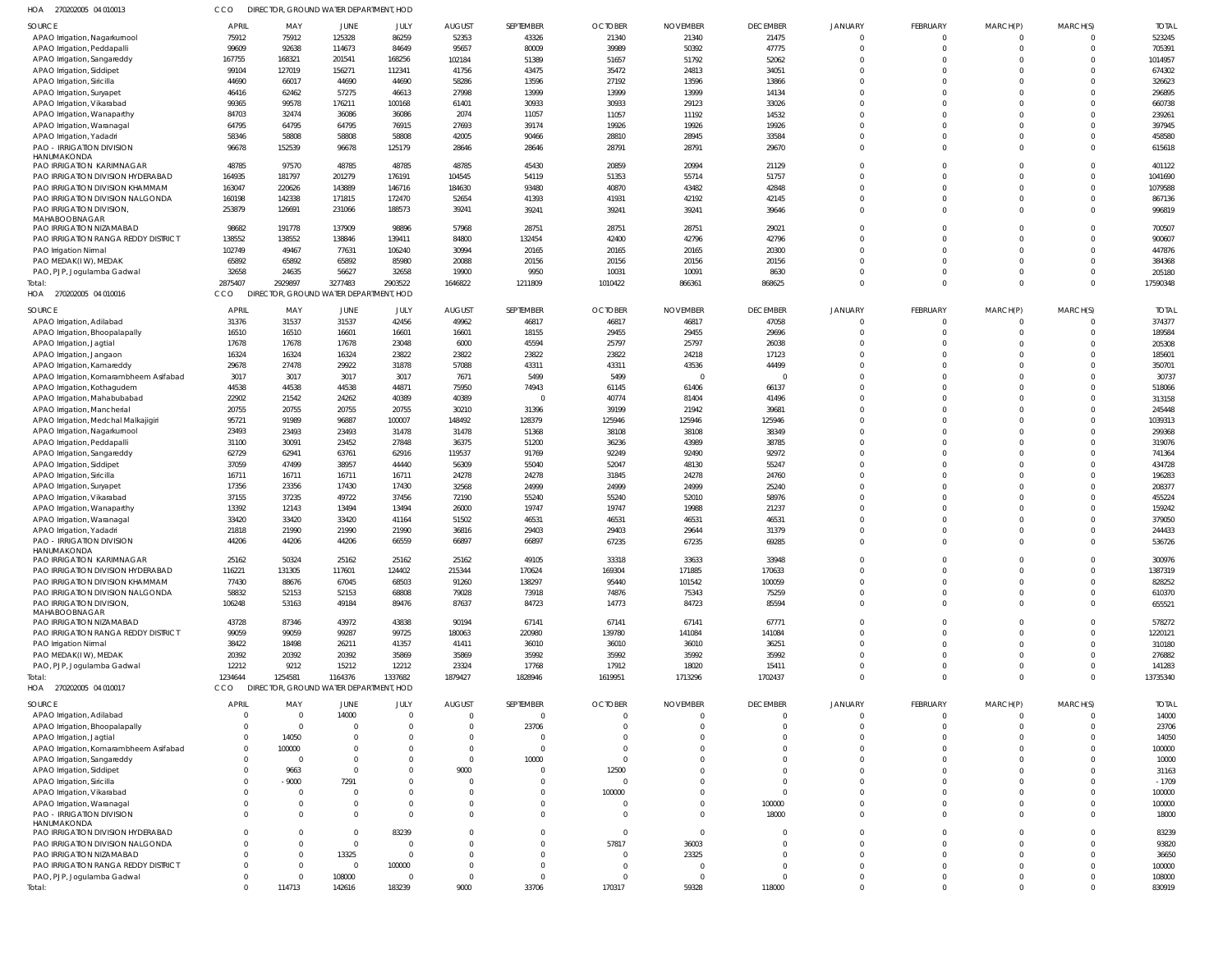| 270202005 04 010018<br>1OA             | CCO          | DIRECTOR, GROUND WATER DEPARTMENT, HOD |                         |                |                         |                |                          |                          |                   |                |                 |              |                |              |
|----------------------------------------|--------------|----------------------------------------|-------------------------|----------------|-------------------------|----------------|--------------------------|--------------------------|-------------------|----------------|-----------------|--------------|----------------|--------------|
| SOURCE                                 | <b>APRIL</b> | MAY                                    | <b>JUNE</b>             | JULY           | <b>AUGUST</b>           | SEPTEMBER      | <b>OCTOBER</b>           | <b>NOVEMBER</b>          | <b>DECEMBER</b>   | <b>JANUARY</b> | FEBRUARY        | MARCH(P)     | MARCH(S)       | <b>TOTAL</b> |
| APAO Irrigation, Adilabad              |              | $\overline{0}$                         | $\overline{0}$          | $\overline{0}$ | $\overline{0}$          | 76787          | $\mathbf 0$              | $\mathbf 0$              | $\overline{0}$    | $\Omega$       | $\mathbf 0$     | $^{\circ}$   | $\overline{0}$ | 76787        |
| APAO Irrigation, Bhoopalapally         |              | $\overline{0}$                         | 31196                   | $\overline{0}$ | $\overline{0}$          | $\Omega$       | $\overline{0}$           | $\overline{0}$           | $\Omega$          | $\Omega$       | $\mathbf 0$     | $\mathbf 0$  | $\overline{0}$ | 31196        |
|                                        |              | $\overline{0}$                         | $\mathbf{0}$            | $\Omega$       | $\overline{0}$          | 37353          | $\mathbf 0$              | 178327                   |                   |                | $\Omega$        |              | $\Omega$       | 215680       |
| APAO Irrigation, Kothagudem            |              |                                        | $\Omega$                |                |                         |                |                          |                          | $\Omega$          | $\Omega$       | $\Omega$        | $\Omega$     | $\Omega$       |              |
| APAO Irrigation, Mahabubabad           |              | $\overline{0}$                         |                         | $\Omega$       | $\overline{0}$          | 83174          | $\Omega$                 | 0                        |                   |                |                 |              |                | 83174        |
| APAO Irrigation, Medchal Malkajigiri   |              | $\Omega$                               | $\Omega$                |                | $\overline{0}$          | $\Omega$       | $\Omega$                 | 26985                    | $\Omega$          | $\Omega$       | $\Omega$        | $\Omega$     | $\Omega$       | 26985        |
| APAO Irrigation, Peddapalli            |              | $\Omega$                               | $\Omega$                | -0             | $\Omega$                | $\Omega$       | $\Omega$                 | $\mathbf 0$              | 23519             | $\Omega$       | $\Omega$        | $\Omega$     | $\Omega$       | 23519        |
| APAO Irrigation, Sangareddy            |              | $\Omega$                               | $\overline{0}$          |                | $\overline{0}$          | 55360          | $\Omega$                 | 97333                    |                   | $\Omega$       | $\Omega$        | $\Omega$     | $\Omega$       | 152693       |
| APAO Irrigation, Siddipet              |              | $\Omega$                               | 67765                   | -0             | $\overline{0}$          | $\Omega$       | $\Omega$                 | $\overline{0}$           | $\cap$            | $\Omega$       | $\Omega$        | $\Omega$     | $\Omega$       | 67765        |
| APAO Irrigation, Suryapet              |              | $\overline{0}$                         | $\overline{0}$          | -0             | $\overline{0}$          |                | 60030                    | $\overline{\phantom{0}}$ | 80948             |                | $\Omega$        | $\Omega$     | $\Omega$       | 140978       |
| APAO Irrigation, Vikarabad             |              | $\Omega$                               | 63426                   | $\Omega$       | 31713                   | U              | $\mathbf 0$              | 54416                    |                   |                | $\Omega$        | $\Omega$     | $\Omega$       | 149555       |
|                                        |              |                                        | $\Omega$                |                | $\overline{0}$          | $\Omega$       |                          |                          |                   | $\Omega$       | $\Omega$        | $\Omega$     | $\Omega$       |              |
| APAO Irrigation, Wanaparthy            |              | $\overline{0}$                         |                         | $\Omega$       |                         |                | $\mathbf 0$              | 76318                    |                   |                |                 |              |                | 76318        |
| APAO Irrigation, Waranagal             |              | $\Omega$                               | $\Omega$                | $\Omega$       | $\overline{0}$          | 60557          | $\Omega$                 | $\Omega$                 |                   | $\Omega$       | $\Omega$        | $\Omega$     | $\Omega$       | 60557        |
| APAO Irrigation, Yadadri               |              | $\overline{0}$                         | - 0                     | $\mathbf{0}$   | 34388                   | $\Omega$       | $\mathbf 0$              | $\overline{0}$           |                   | $\Omega$       | $\Omega$        | $\Omega$     | $\Omega$       | 34388        |
| PAO - IRRIGATION DIVISION              |              | $\Omega$                               | $\Omega$                | $\Omega$       | $\overline{0}$          | 96545          | $\Omega$                 | 36964                    | $\Omega$          | $\Omega$       | $\Omega$        | $\Omega$     | $\Omega$       | 133509       |
| HANUMAKONDA                            |              |                                        |                         |                |                         |                |                          |                          |                   |                |                 |              |                |              |
| PAO IRRIGATION DIVISION HYDERABAD      |              | $\Omega$                               | $\Omega$                | -0             | $\overline{0}$          | 229022         | $\overline{0}$           | $\Omega$                 | $\Omega$          |                | $\Omega$        | n            | $\Omega$       | 229022       |
| PAO IRRIGATION DIVISION KHAMMAM        |              | $\overline{0}$                         | $\Omega$                | $\overline{0}$ | $\overline{0}$          | $\Omega$       | 55789                    | $\mathbf 0$              | 60644             | $\Omega$       | $\Omega$        | $\Omega$     | $\Omega$       | 116433       |
| PAO IRRIGATION DIVISION NALGONDA       |              | $\overline{0}$                         | $\overline{0}$          | $\overline{0}$ | 84417                   | 61514          | $\overline{0}$           | $\mathbf 0$              |                   | $\Omega$       | $\Omega$        | $\Omega$     | $\overline{0}$ | 145931       |
| PAO IRRIGATION DIVISION,               |              | $\Omega$                               | $\Omega$                | $\Omega$       | 74189                   | 67020          | 21935                    | 47763                    | $\Omega$          | $\Omega$       | $\Omega$        | $\Omega$     | $\overline{0}$ | 210907       |
| MAHABOOBNAGAR                          |              |                                        |                         |                |                         |                |                          |                          |                   |                |                 |              |                |              |
| PAO IRRIGATION RANGA REDDY DISTRICT    |              | $\overline{0}$                         | $\Omega$                | - 0            | $\overline{0}$          | 99742          | $\overline{0}$           | $\overline{0}$           |                   | $\Omega$       | $\Omega$        | $\Omega$     | $\Omega$       | 99742        |
| PAO Irrigation Nirmal                  | $\Omega$     | $\Omega$                               | $\Omega$                | $\Omega$       | $\overline{0}$          | 95250          | $\overline{0}$           | $\Omega$                 | $\Omega$          | $\Omega$       | $\Omega$        | $\Omega$     | $\Omega$       | 95250        |
| PAO MEDAK(IW), MEDAK                   | $\Omega$     | $\overline{0}$                         | $\overline{0}$          | $\mathbf{0}$   | $\overline{0}$          | $\Omega$       | $\overline{0}$           | 69059                    | $\Omega$          | $\Omega$       | $\mathbf 0$     | $\Omega$     | $\Omega$       | 69059        |
|                                        | $\cap$       |                                        |                         |                |                         |                |                          |                          |                   |                |                 | $\Omega$     | $\Omega$       |              |
| Total:                                 |              | $\Omega$                               | 162387                  | $\Omega$       | 224707                  | 962324         | 137754                   | 587165                   | 165111            | $\Omega$       | $\Omega$        |              |                | 2239448      |
| HOA 270202005 04 020021                | CCO          | DIRECTOR, GROUND WATER DEPARTMENT, HOD |                         |                |                         |                |                          |                          |                   |                |                 |              |                |              |
| SOURCE                                 | APRIL        | MAY                                    | <b>JUNE</b>             | JULY           | <b>AUGUST</b>           | SEPTEMBER      | <b>OCTOBER</b>           | <b>NOVEMBER</b>          | <b>DECEMBER</b>   | <b>JANUARY</b> | <b>FEBRUARY</b> | MARCH(P)     | MARCH(S)       | <b>TOTAL</b> |
|                                        | $\Omega$     | $\overline{0}$                         |                         |                | $\overline{0}$          |                | $\overline{0}$           |                          | $\overline{0}$    | $\Omega$       |                 |              |                |              |
| APAO Irrigation, Adilabad              |              |                                        | 4869                    | $\circ$        |                         | 4869           |                          | 3246                     |                   |                | $\mathbf 0$     | $\mathbf 0$  | $\overline{0}$ | 12984        |
| APAO Irrigation, Jagtial               |              | $\overline{0}$                         | 1623                    | - 0            | $\overline{0}$          | $\Omega$       | $\Omega$                 | 0                        | 15600             |                | $\Omega$        | $\Omega$     | $\Omega$       | 17223        |
| APAO Irrigation, Komarambheem Asifabad |              | 4869                                   | $\overline{0}$          | $\circ$        | $\overline{\mathbf{0}}$ | 4746           | $\mathbf 0$              | $\overline{0}$           | $\Omega$          |                | $\Omega$        | $\Omega$     | $\Omega$       | 9615         |
| APAO Irrigation, Mahabubabad           |              | $\overline{0}$                         | $\overline{0}$          | 4869           | 4869                    | $\Omega$       | $\Omega$                 | 4869                     | $\cap$            |                | $\Omega$        |              | $\Omega$       | 14607        |
| APAO Irrigation, Mancherial            |              | $\overline{0}$                         | $\overline{0}$          | 4869           | $\overline{\mathbf{0}}$ | 4869           | $\Omega$                 | $\overline{0}$           | 4869              |                | $\Omega$        |              | $\Omega$       | 14607        |
| APAO Irrigation, Medchal Malkajigiri   |              | 3240                                   | $\overline{0}$          | 3240           | 1620                    | 1620           | $\Omega$                 | $\Omega$                 |                   |                | $\Omega$        |              | $\Omega$       | 9720         |
| APAO Irrigation, Nagarkurnool          |              | $\overline{0}$                         | 4869                    | $\circ$        | 3246                    | $\Omega$       | 1623                     | 5200                     |                   |                | $\Omega$        |              | $\Omega$       | 14938        |
|                                        |              |                                        |                         |                |                         |                |                          |                          |                   |                |                 |              |                |              |
| APAO Irrigation, Peddapalli            |              | $\overline{0}$                         | 6492                    | $\circ$        | $\overline{\mathbf{0}}$ | 0              | $\overline{0}$           | $\Omega$                 | $\Omega$          |                | $\Omega$        | $\Omega$     | $\Omega$       | 6492         |
| APAO Irrigation, Siricilla             |              | $\Omega$                               | 4869                    | $\overline{0}$ | 1623                    | <sup>0</sup>   | $\overline{0}$           | $\mathbf 0$              | $\Omega$          |                | $\Omega$        | $\Omega$     | $\Omega$       | 6492         |
| PAO - IRRIGATION DIVISION              |              | $\Omega$                               | 5623                    | 9200           | $\overline{0}$          | $\Omega$       | $\Omega$                 | $\Omega$                 | 10400             | $\Omega$       | $\Omega$        | $\Omega$     | $\Omega$       | 25223        |
| HANUMAKONDA                            |              |                                        |                         |                |                         |                |                          |                          |                   |                |                 |              |                |              |
| PAO IRRIGATION KARIMNAGAR              | $\Omega$     | $\overline{0}$                         | $\overline{0}$          | 14607          | $\overline{0}$          | $\Omega$       | $\Omega$                 | 8115                     |                   |                | $\Omega$        | $\Omega$     | $\Omega$       | 22722        |
| PAO IRRIGATION DIVISION KHAMMAM        | $\Omega$     | $\overline{0}$                         | 4746                    | 4746           | $\overline{0}$          | $\Omega$       | $\Omega$                 | 4746                     |                   | $\cap$         | $\Omega$        | $\Omega$     | $\Omega$       | 14238        |
| PAO Irrigation Nirmal                  | 4000         | $\overline{0}$                         | 4000                    | 8000           | $\overline{0}$          | $\Omega$       | $\overline{0}$           | $\overline{0}$           |                   | $\Omega$       | $\Omega$        | $\Omega$     | $\Omega$       | 16000        |
| PAO, PJP, Jogulamba Gadwal             | $\Omega$     | $\overline{0}$                         | $\overline{0}$          | $\circ$        | 6492                    | $\Omega$       | $\overline{0}$           | 9738                     | $\Omega$          | $\Omega$       | $\Omega$        | $\Omega$     | $\Omega$       | 16230        |
| lotal:                                 | 4000         | 8109                                   | 37091                   | 49531          | 17850                   | 16104          | 1623                     | 35914                    | 30869             | $\Omega$       | $\overline{0}$  | $\mathbf 0$  | $\Omega$       | 201091       |
| HOA 270202005 04 110111                | CCO          | DIRECTOR, GROUND WATER DEPARTMENT, HOD |                         |                |                         |                |                          |                          |                   |                |                 |              |                |              |
|                                        |              |                                        |                         |                |                         |                |                          |                          |                   |                |                 |              |                |              |
| SOURCE                                 | APRIL        | MAY                                    | JUNE                    | JULY           | <b>AUGUST</b>           | SEPTEMBER      | <b>OCTOBER</b>           | <b>NOVEMBER</b>          | <b>DECEMBER</b>   | <b>JANUARY</b> | <b>FEBRUARY</b> | MARCH(P)     | MARCH(S)       | <b>TOTAL</b> |
|                                        |              |                                        |                         | $\circ$        | $\circ$                 | $\mathbf{0}$   | $\mathbf 0$              | 0                        | 32315             |                | $\mathbf 0$     | $\Omega$     | $\Omega$       | 82257        |
|                                        |              |                                        |                         |                |                         |                |                          |                          |                   |                |                 |              |                |              |
| APAO Irrigation, Adilabad              |              | $\overline{0}$                         | 49942                   |                |                         |                |                          |                          |                   |                |                 |              |                |              |
| APAO Irrigation, Bhoopalapally         |              | $\Omega$                               | $\Omega$                | $\Omega$       | $\overline{0}$          | $\Omega$       | $\Omega$                 | - 0                      | 30534             | $\Omega$       | $\mathbf 0$     | $\Omega$     | $\Omega$       | 30534        |
| APAO Irrigation, Jagtial               |              | $\overline{0}$                         | 16254                   | $\Omega$       | $\Omega$                | $\Omega$       | $\Omega$                 | 41644                    | $\Omega$          | $\Omega$       | $\Omega$        |              | $\Omega$       | 57898        |
| APAO Irrigation, Jangaon               |              | $\overline{0}$                         | $\cap$                  | $\mathbf 0$    | $\Omega$                | $\Omega$       | 34520                    | 44350                    | $\Omega$          | $\Omega$       |                 | $\cap$       | $\overline{0}$ | 78870        |
| APAO Irrigation, Kamareddy             |              | $\overline{0}$                         | $\overline{0}$          |                | $\Omega$                | $\Omega$       | 17400                    | 97000                    | 5250              |                | $\Omega$        | $\Omega$     | $\Omega$       | 119650       |
| APAO Irrigation, Kothagudem            | $\Omega$     | $\overline{0}$                         | $\overline{0}$          | $\Omega$       | $\Omega$                | $\Omega$       | $\overline{0}$           | 48812                    | $\Omega$          | $\Omega$       | $\mathbf 0$     | $\Omega$     | $\overline{0}$ | 48812        |
| APAO Irrigation, Mahabubabad           | $\cap$       | $\overline{0}$                         | 39600                   | $\Omega$       | $\Omega$                | $\Omega$       | $\overline{0}$           | 30300                    | $\Omega$          | $\Omega$       | $\Omega$        | $\Omega$     | $\Omega$       | 69900        |
|                                        |              | $\Omega$                               | $\overline{0}$          | $\Omega$       | $\Omega$                | $\Omega$       |                          | 8970                     |                   | $\Omega$       | $\Omega$        | $\Omega$     | $\Omega$       |              |
| APAO Irrigation, Mancherial            |              | $\overline{0}$                         |                         |                | $\Omega$                | $\Omega$       | 4800<br>$\overline{0}$   |                          | 18300<br>$\Omega$ | $\Omega$       | $\Omega$        | $\Omega$     | $\Omega$       | 32070        |
| APAO Irrigation, Medchal Malkajigiri   |              |                                        | 8850                    |                |                         |                |                          | 14100                    |                   |                |                 |              |                | 22950        |
| APAO Irrigation, Nagarkurnool          |              | $\overline{0}$                         | 34440                   | $\Omega$       | $\Omega$                | $\Omega$       | $\overline{0}$           | 29110                    | $\Omega$          | $\Omega$       | $\Omega$        | $\Omega$     | $\Omega$       | 63550        |
| APAO Irrigation, Peddapalli            |              | $\overline{0}$                         | $\overline{0}$          |                | $\Omega$                | $\Omega$       | 38550                    | 4500                     | $\Omega$          | $\Omega$       | $\Omega$        | $\Omega$     | $\Omega$       | 43050        |
| APAO Irrigation, Sangareddy            |              | $\overline{0}$                         | 27277                   | $\Omega$       | $\Omega$                | $\Omega$       | $\overline{0}$           | 30815                    | $\Omega$          | $\Omega$       | $\Omega$        | $\Omega$     | $\Omega$       | 58092        |
| APAO Irrigation, Siddipet              |              | $\overline{0}$                         | 14660                   |                | $\Omega$                | $\Omega$       | $\overline{0}$           | $\overline{0}$           | $\Omega$          | $\Omega$       | $\Omega$        | $\Omega$     | $\Omega$       | 14660        |
| APAO Irrigation, Siricilla             |              | $\Omega$                               | 39000                   | $\Omega$       | $\Omega$                | $\Omega$       | 1749                     | 26700                    | $\Omega$          | $\Omega$       | $\Omega$        | $\Omega$     | $\Omega$       | 67449        |
| APAO Irrigation, Suryapet              |              | $\overline{0}$                         | 9770                    |                | $\Omega$                | $\Omega$       | $\overline{0}$           | 24430                    | $\Omega$          | $\Omega$       | $\Omega$        | $\Omega$     | $\Omega$       | 34200        |
| APAO Irrigation, Wanaparthy            |              | $\Omega$                               | 17340                   | $\Omega$       | $\Omega$                | $\Omega$       | $\overline{0}$           | 6000                     | $\Omega$          | $\Omega$       | $\Omega$        | $\Omega$     | $\Omega$       | 23340        |
|                                        |              | $\overline{0}$                         | $\overline{0}$          | $\Omega$       | $\overline{0}$          | 0              |                          |                          | $\Omega$          | $\Omega$       | $\Omega$        | $\Omega$     | $\Omega$       |              |
| APAO Irrigation, Yadadri               | $\cap$       |                                        |                         |                |                         |                | 37950                    | 3150                     |                   |                |                 |              |                | 41100        |
| PAO - IRRIGATION DIVISION              |              | $\Omega$                               | $\Omega$                | $\Omega$       | $\Omega$                | $\Omega$       | 13850                    | 4350                     | 10080             | $\Omega$       | $\Omega$        | $\Omega$     | $\Omega$       | 28280        |
| HANUMAKONDA                            |              |                                        |                         |                | $\Omega$                | $\Omega$       |                          |                          | $\Omega$          | $\Omega$       | $\Omega$        | $\Omega$     | $\Omega$       |              |
| PAO IRRIGATION KARIMNAGAR              |              | $\overline{0}$                         | $\overline{0}$          |                |                         |                | $\overline{0}$           | 59040                    |                   |                |                 |              |                | 59040        |
| PAO IRRIGATION DIVISION KHAMMAM        |              | $\overline{0}$                         | 13850                   | $\Omega$       | $\Omega$                | $\mathbf 0$    | 14515                    | $\overline{0}$           | $\Omega$          | $\Omega$       | $\Omega$        | $\Omega$     | $\Omega$       | 28365        |
| PAO IRRIGATION DIVISION NALGONDA       | $\Omega$     | $\overline{0}$                         | $\overline{0}$          | $\Omega$       | $\overline{0}$          | $\mathbf 0$    | $\overline{\mathbf{0}}$  | 67720                    | $\Omega$          | $\Omega$       | $\mathbf 0$     | $\mathbf 0$  | $\Omega$       | 67720        |
| PAO IRRIGATION DIVISION,               | $\Omega$     | $\Omega$                               | $\overline{0}$          | $\Omega$       | $\Omega$                | $\Omega$       | $\overline{0}$           | 15240                    | 52900             | $\Omega$       | $\Omega$        | $\Omega$     | $\overline{0}$ | 68140        |
| MAHABOOBNAGAR                          |              |                                        |                         |                |                         |                |                          |                          |                   |                |                 |              |                |              |
| PAO IRRIGATION NIZAMABAD               |              | $\overline{0}$                         | $\overline{0}$          | -0             | $\overline{0}$          | $\Omega$       | 29460                    | $\overline{0}$           |                   | $\Omega$       | $\Omega$        | $\Omega$     | $\Omega$       | 29460        |
| PAO IRRIGATION RANGA REDDY DISTRICT    |              | $\Omega$                               | 64350                   | $\Omega$       | $\Omega$                | $\Omega$       | $\overline{0}$           | $\overline{\phantom{0}}$ | $\Omega$          | $\Omega$       | $\Omega$        | $\Omega$     | $\Omega$       | 64350        |
| PAO Irrigation Nirmal                  |              | $\overline{0}$                         | $\overline{\mathbf{0}}$ | $\Omega$       | $\overline{0}$          | $\mathbf{0}$   | $\overline{\phantom{0}}$ | 20883                    | $\Omega$          | $\Omega$       | $\mathbf 0$     | $\Omega$     | $\Omega$       | 20883        |
| PAO MEDAK(IW), MEDAK                   | $\Omega$     | $\Omega$                               | $\overline{0}$          | $\Omega$       | $\overline{0}$          | 17325          | $\overline{0}$           | 28612                    | $\Omega$          | $\Omega$       | $\Omega$        | $\Omega$     | $\Omega$       | 45937        |
| Total:                                 | $\Omega$     | $\Omega$                               |                         | $\Omega$       | $\overline{0}$          |                |                          |                          |                   | $\Omega$       | $\overline{0}$  | $\mathbf{0}$ | $\overline{0}$ |              |
|                                        |              |                                        | 335333                  |                |                         | 17325          | 192794                   | 605726                   | 149379            |                |                 |              |                | 1300557      |
| HOA 270202005 04 130131                | CCO          | DIRECTOR, GROUND WATER DEPARTMENT, HOD |                         |                |                         |                |                          |                          |                   |                |                 |              |                |              |
| SOURCE                                 | <b>APRIL</b> | MAY                                    | JUNE                    | JULY           | <b>AUGUST</b>           | SEPTEMBER      | <b>OCTOBER</b>           | <b>NOVEMBER</b>          | <b>DECEMBER</b>   | <b>JANUARY</b> | FEBRUARY        | MARCH(P)     | MARCH(S)       | <b>TOTAL</b> |
|                                        | $\Omega$     |                                        |                         |                |                         |                |                          |                          |                   |                |                 |              |                |              |
| APAO Irrigation, Adilabad              |              | $\overline{0}$                         | 3081                    | 3186           | $\overline{0}$          | 3178           | 1115                     | 2060                     | 1110              | $\Omega$       | $\mathbf 0$     | -0           | $\overline{0}$ | 13730        |
| APAO Irrigation, Bhoopalapally         | $\Omega$     | 11000                                  | $\overline{0}$          | $\circ$        | $\overline{0}$          | $\overline{0}$ | $\overline{\mathbf{0}}$  | 2490                     | $\Omega$          | $\Omega$       | $\mathbf 0$     | $\mathbf 0$  | $\overline{0}$ | 13490        |
| APAO Irrigation, Jagtial               | $\Omega$     | $\overline{0}$                         | 2205                    | - 0            | $\overline{0}$          | $\Omega$       | 1000                     | 1000                     | $\Omega$          | $\Omega$       | $\Omega$        | $\Omega$     | $\Omega$       | 4205         |
| APAO Irrigation, Jangaon               | $\Omega$     | $\overline{0}$                         | $\overline{0}$          | - 0            | 7080                    | $\Omega$       | $\overline{0}$           | $\overline{\phantom{0}}$ | $\Omega$          | $\Omega$       | $\Omega$        | $\Omega$     | $\Omega$       | 7080         |
| APAO Irrigation, Kamareddy             | $\Omega$     | 471                                    | 5000                    | - 0            | 8702                    | 676            | $\overline{0}$           | 471                      | $\Omega$          | $\Omega$       | $\Omega$        | $\Omega$     | $\Omega$       | 15320        |
| APAO Irrigation, Komarambheem Asifabad | $\Omega$     | $\overline{0}$                         | $\overline{0}$          | $\circ$        | $\overline{0}$          | 1919           | $\overline{0}$           | $\overline{\phantom{0}}$ | $\Omega$          | $\overline{0}$ | $\mathbf 0$     | $\mathbf 0$  | $\Omega$       | 1919         |
| APAO Irrigation, Kothagudem            | $\Omega$     | $\overline{0}$                         | $\overline{0}$          | 1646           | $\overline{0}$          | $\overline{0}$ | $\Omega$                 | 3000                     | 13154             | $\Omega$       | $\mathbf 0$     | $\mathbf 0$  | $\Omega$       | 17800        |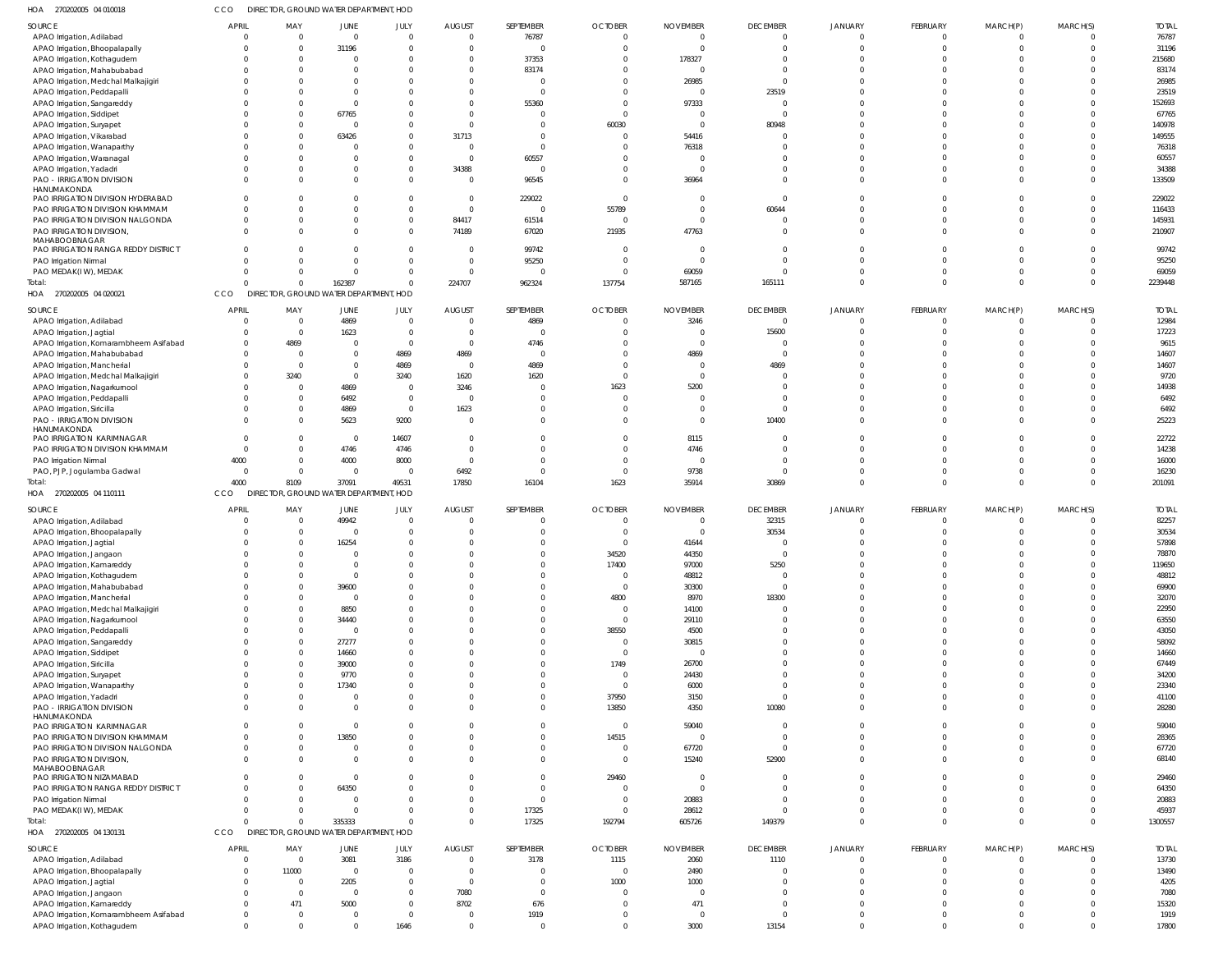| HOA<br>270202005 04 130131                                           |              | DIRECTOR, GROUND WATER DEPARTMENT, HOD                         |                  |                         |                         |                                  |                        |                   |                                           |                                  |                      |                      |                                  |                  |
|----------------------------------------------------------------------|--------------|----------------------------------------------------------------|------------------|-------------------------|-------------------------|----------------------------------|------------------------|-------------------|-------------------------------------------|----------------------------------|----------------------|----------------------|----------------------------------|------------------|
| SOURCE                                                               | <b>APRIL</b> | MAY                                                            | <b>JUNE</b>      | JULY                    | <b>AUGUST</b>           | SEPTEMBER                        | <b>OCTOBER</b>         | <b>NOVEMBER</b>   | <b>DECEMBER</b>                           | <b>JANUARY</b>                   | <b>FEBRUARY</b>      | MARCH(P)             | MARCH(S)                         | <b>TOTAL</b>     |
| APAO Irrigation, Mahabubabad                                         |              | $\overline{0}$<br>$\overline{0}$                               | 3600             | $\overline{0}$          | $\Omega$                | $\overline{0}$                   | $\Omega$               | 3600              | $\overline{\phantom{0}}$                  | $\overline{0}$                   | $\Omega$             | $\Omega$             | $\overline{0}$                   | 7200             |
| APAO Irrigation, Mancherial                                          |              | 861<br>$\Omega$                                                | $\Omega$         | 1720                    | $\Omega$                | 1738                             | 860                    | $\Omega$          | 2795                                      | $\overline{0}$                   | $\Omega$             | $\Omega$             | $\overline{0}$                   | 7974             |
| APAO Irrigation, Medchal Malkajigiri                                 |              | 4932<br>$\Omega$                                               | $\Omega$         | 1768                    | 471                     | 471                              | 471                    | 471               | 2173                                      | $\Omega$                         | - 0                  | $\Omega$             | $\Omega$                         | 10757            |
| APAO Irrigation, Mulugu                                              |              | $\overline{0}$<br>$\Omega$                                     | $\Omega$         | $\Omega$                | $\Omega$                | 0                                | $\Omega$               | - 0               | 9700                                      | $\overline{0}$                   | $\Omega$             | $\Omega$             | $\Omega$                         | 9700             |
| APAO Irrigation, Nagarkurnool                                        |              | $\Omega$<br>$\overline{0}$                                     | 4514             | 5241                    | 2117                    | $\mathbf 0$                      | 4232                   | 2116              | 2116                                      | $\Omega$                         | $\Omega$             | $\Omega$             | $\Omega$                         | 20336            |
| APAO Irrigation, Peddapalli                                          |              | $\Omega$<br>$\overline{0}$                                     | 6917             | $\Omega$                | $\Omega$                | $\mathbf 0$                      | $\overline{0}$         | - 0               | 6918                                      | $\Omega$                         | $\cap$               | $\cap$               | $\Omega$                         | 13835            |
| APAO Irrigation, Sangareddy                                          |              | 1738<br>$\Omega$                                               | 1245             | 4295                    | 4228                    | 1645                             | 1613                   | 3126              | 1613                                      | $\Omega$<br>$\Omega$             | $\Omega$<br>$\cap$   | $\Omega$<br>$\Omega$ | $\Omega$<br>$\Omega$             | 19503            |
| APAO Irrigation, Siddipet<br>APAO Irrigation, Suryapet               |              | $\overline{0}$<br>$\Omega$<br>6014<br>$\Omega$                 | 3389<br>$\Omega$ |                         | $\Omega$<br>471         | $\overline{0}$<br>3420           | 1118<br>471            | $\Omega$          | $\overline{0}$<br>$\overline{0}$          | $\Omega$                         | $\Omega$             | $\Omega$             | $\Omega$                         | 4507<br>10376    |
| APAO Irrigation, Vikarabad                                           |              | $\overline{0}$<br>$\Omega$                                     | $\Omega$         |                         | 942                     | $\Omega$                         | $\Omega$               | 8006              | 942                                       | $\Omega$                         |                      | $\cap$               | $\Omega$                         | 9890             |
| APAO Irrigation, Wanaparthy                                          |              | $\Omega$<br>$\mathbf 0$                                        | $\Omega$         |                         | $\Omega$                | $\mathbf 0$                      | $\Omega$               | 2000              | $\overline{0}$                            | $\Omega$                         | $\Omega$             | $\Omega$             | $\Omega$                         | 2000             |
| APAO Irrigation, Waranagal                                           |              | $\Omega$<br>0                                                  | 2260             | $\Omega$                | $\Omega$                | $\Omega$                         | 10910                  |                   | 706                                       | $\Omega$                         | $\Omega$             | $\Omega$             | $\overline{0}$                   | 13876            |
| <b>PAO - IRRIGATION DIVISION</b>                                     |              | $\Omega$<br>$\Omega$                                           | 5153             | $\Omega$                | 12071                   | $\mathbf 0$                      | $\overline{0}$         | $\Omega$          | $\overline{\mathbf{0}}$                   | $\Omega$                         | $\Omega$             | $\Omega$             | $\Omega$                         | 17224            |
| HANUMAKONDA                                                          |              |                                                                |                  |                         |                         |                                  |                        |                   |                                           |                                  |                      |                      |                                  |                  |
| PAO IRRIGATION KARIMNAGAR                                            |              | $\Omega$<br>$\overline{0}$                                     | 1873             | $\Omega$                | 7491                    | $\overline{0}$                   | 3745                   | 1873              | $\overline{0}$                            | $\overline{0}$                   |                      | $\Omega$             | $\overline{0}$                   | 14982            |
| PAO IRRIGATION DIVISION HYDERABAD                                    |              | 2550<br>$\Omega$                                               | $\Omega$         | 2274                    | 2274                    | 1115                             | 1137                   |                   | 1137                                      | $\Omega$                         | $\Omega$             | $\Omega$             | $\Omega$                         | 10487            |
| PAO IRRIGATION DIVISION KHAMMAM                                      |              | $\mathbf{0}$<br>$\overline{0}$                                 | $\Omega$         | $\Omega$                | 6490                    | $\overline{0}$                   | $\Omega$               |                   | $\overline{0}$                            | $\overline{0}$                   | $\Omega$             | $\Omega$             | $\overline{0}$                   | 6490             |
| PAO IRRIGATION DIVISION NALGONDA                                     |              | $\mathbf{0}$<br>0<br>$\Omega$                                  | 835              | $\Omega$                | $\Omega$                | $\overline{0}$                   | $\overline{0}$         |                   | $\overline{0}$                            | $\Omega$<br>$\Omega$             | $\Omega$<br>$\Omega$ | $\Omega$<br>$\Omega$ | $\overline{0}$<br>$\Omega$       | 835              |
| PAO IRRIGATION DIVISION,<br>MAHABOOBNAGAR                            |              | $\Omega$                                                       | 6357             |                         | 6765                    | 3101                             | 5887                   |                   | 7970                                      |                                  |                      |                      |                                  | 30080            |
| PAO IRRIGATION NIZAMABAD                                             |              | $\Omega$<br>0                                                  | $\Omega$         | 1647                    | $\overline{\mathbf{0}}$ | $\overline{0}$                   | 1800                   |                   | $\overline{0}$                            | $\overline{0}$                   | $\Omega$             | $\Omega$             | $\overline{0}$                   | 3447             |
| PAO IRRIGATION RANGA REDDY DISTRICT                                  |              | $\Omega$<br>$\Omega$                                           | 2809             | 1868                    | $\Omega$                | $\overline{0}$                   | 2811                   | $\Omega$          | 2342                                      | $\Omega$                         | $\Omega$             | $\Omega$             | $\Omega$                         | 9830             |
| PAO Irrigation Nirmal                                                |              | $\Omega$<br>0                                                  | 5112             | 1704                    | 1704                    | 1704                             | 1704                   | 1704              | 1704                                      | $\Omega$                         | $\Omega$             | $\Omega$             | $\overline{0}$                   | 15336            |
| PAO MEDAK(IW), MEDAK                                                 |              | $\Omega$<br>$\Omega$                                           | $\Omega$         | 7000                    | $\Omega$                | $\overline{0}$                   | $\Omega$               | - 0               | $\Omega$                                  | $\Omega$                         | $\Omega$             | $\Omega$             | $\Omega$                         | 7000             |
| PAO, PJP, Jogulamba Gadwal                                           |              | $\Omega$<br>$\overline{0}$                                     | $\Omega$         | $\Omega$                | 7665                    | $\overline{0}$                   | $\overline{0}$         | 9197              | $\overline{0}$                            | $\overline{0}$                   | $\Omega$             | $\Omega$             | $\overline{0}$                   | 16862            |
| Total:                                                               |              | 27566<br>$\Omega$                                              | 54350            | 32349                   | 68471                   | 18967                            | 38874                  | 41114             | 54380                                     | $\Omega$                         | $\Omega$             | $\Omega$             | $\Omega$                         | 336071           |
| HOA<br>270202005 04 130132                                           | CCO          | DIRECTOR, GROUND WATER DEPARTMENT, HOD                         |                  |                         |                         |                                  |                        |                   |                                           |                                  |                      |                      |                                  |                  |
| SOURCE                                                               | APRIL        | MAY                                                            | JUNE             | JULY                    | <b>AUGUST</b>           | SEPTEMBER                        | <b>OCTOBER</b>         | <b>NOVEMBER</b>   | <b>DECEMBER</b>                           | <b>JANUARY</b>                   | FEBRUARY             | MARCH(P)             | MARCH(S)                         | <b>TOTAL</b>     |
| APAO Irrigation, Adilabad                                            |              | $\overline{0}$<br>$\overline{0}$                               | 5580             | 2400                    | 6270                    | 9105                             | $\Omega$               | 2570              | 9336                                      | $\overline{0}$                   | $\Omega$             | $\Omega$             | $\overline{0}$                   | 35261            |
| APAO Irrigation, Bhoopalapally                                       |              | $\overline{0}$<br>0                                            | 17660            |                         | - 0                     | $\overline{0}$                   | $\Omega$               | 21099             | 12526                                     | $\overline{0}$                   | $\Omega$             | $\Omega$             | $\overline{0}$                   | 51285            |
| APAO Irrigation, Jagtial                                             |              | $\Omega$<br>0                                                  | 8474             | $\Omega$                | $\Omega$                | $\mathbf{0}$                     | 7576                   | 13698             | $\overline{0}$                            | $\overline{0}$                   | $\Omega$             | $\Omega$             | $\overline{0}$                   | 29748            |
| APAO Irrigation, Jangaon                                             |              | $\Omega$<br>0                                                  |                  | $\Omega$                | 9460                    | 9266                             | $\Omega$               | - 0               | 1480                                      | $\Omega$                         | $\Omega$             | $\Omega$             | $\overline{0}$                   | 20206            |
| APAO Irrigation, Kamareddy                                           |              | $\Omega$<br>$\Omega$                                           |                  | 840                     | 9788                    | $\overline{0}$                   | 8840                   | 2740              | 26425                                     | $\Omega$                         | $\Omega$             | $\Omega$             | $\overline{0}$                   | 48633            |
| APAO Irrigation, Komarambheem Asifabad                               |              | $\mathbf{0}$<br>$\Omega$                                       |                  | $\mathbf{0}$            | $\Omega$                | $\mathbf{0}$                     | 20000                  | - 0               | $\overline{0}$                            | $\Omega$                         | $\Omega$             | $\Omega$             | $\overline{0}$                   | 20000            |
| APAO Irrigation, Kothagudem                                          |              | $\Omega$<br>$\Omega$                                           | - 0              | 8115                    | 5500                    | 1623                             | 4400                   | 4869              | 1623                                      | $\Omega$                         | $\Omega$             | $\Omega$             | $\overline{0}$                   | 26130            |
| APAO Irrigation, Mahabubabad                                         |              | $\Omega$<br>$\Omega$                                           | 9827             |                         | $\Omega$                | $\overline{0}$                   | 10132                  | 2360              | 31514                                     | $\Omega$                         | $\Omega$             | $\Omega$             | $\overline{0}$                   | 53833            |
| APAO Irrigation, Mancherial                                          |              | $\Omega$<br>$\Omega$                                           | $\Omega$         | <sup>0</sup>            | 7000                    | $\overline{0}$                   | - 0                    | 14400             | 110000                                    | $\Omega$                         | $\Omega$             | $\Omega$             | $\overline{0}$                   | 131400           |
| APAO Irrigation, Medchal Malkajigiri                                 |              | $\Omega$<br>0                                                  | 3163             |                         | $\Omega$                | 15934                            | $\Omega$               | $\Omega$          | $\overline{0}$                            | $\Omega$                         | $\Omega$             | $\Omega$             | $\overline{0}$                   | 19097            |
| APAO Irrigation, Nagarkurnool                                        |              | $\Omega$<br>0                                                  | 14070            | 0                       | 5840                    | 39711                            | $\Omega$               | 14070             | 12000                                     | $\Omega$                         | $\Omega$             | $\Omega$             | $\Omega$                         | 85691            |
| APAO Irrigation, Peddapalli                                          |              | $\Omega$<br>0                                                  | $\Omega$         | $\Omega$                | - 0                     | $\overline{0}$                   | 1500                   | 4900              | 27685                                     | $\Omega$                         | $\Omega$<br>$\Omega$ | $\Omega$<br>$\Omega$ | $\overline{0}$                   | 34085            |
| APAO Irrigation, Sangareddy                                          |              | $\Omega$<br>$\Omega$<br>$\Omega$<br>0                          | 8000<br>7500     | 9140                    | $\Omega$<br>$\Omega$    | 830<br>$\overline{0}$            | $\Omega$<br>750        | 1900<br>10000     | 110988<br>$\Omega$                        | $\Omega$<br>$\Omega$             | $\Omega$             | $\cap$               | $\Omega$<br>$\overline{0}$       | 130858<br>18250  |
| APAO Irrigation, Siddipet<br>APAO Irrigation, Siricilla              |              | $\Omega$<br>0                                                  | 6570             | $\Omega$                | 4000                    | $\mathbf{0}$                     | $\Omega$               | 20300             | $\overline{\mathbf{0}}$                   | $\Omega$                         | $\Omega$             | $\Omega$             | $\overline{0}$                   | 30870            |
| APAO Irrigation, Suryapet                                            |              | $\Omega$<br>$\Omega$                                           | 9994             | 0                       | 3246                    | 6710                             | 5930                   | 3246              | $\overline{0}$                            | $\Omega$                         | $\Omega$             | $\cap$               | $\overline{0}$                   | 29126            |
| APAO Irrigation, Vikarabad                                           |              | $\Omega$<br>-0                                                 | - 0              |                         | 14659                   | $\overline{0}$                   | - 0                    | 6492              | 1500                                      | $\Omega$                         | $\Omega$             |                      | $\overline{0}$                   | 22651            |
| APAO Irrigation, Wanaparthy                                          |              | $\Omega$<br>-0                                                 | 8482             |                         | - 0                     | 6492                             | - 0                    |                   | $\overline{0}$                            | $\Omega$                         | $\cap$               |                      | $\Omega$                         | 14974            |
| APAO Irrigation, Waranagal                                           |              | $\Omega$<br>$\Omega$                                           | 4331             |                         | $\Omega$                | $\mathbf 0$                      | 600                    |                   | 8095                                      | $\Omega$                         |                      |                      | $\Omega$                         | 13026            |
| APAO Irrigation, Yadadri                                             |              | $\Omega$<br>$\Omega$                                           | $\Omega$         |                         | 14580                   | $\Omega$                         | 7615                   | 1416              | 3000                                      | $\Omega$                         |                      |                      | $\cap$                           | 26611            |
| <b>PAO - IRRIGATION DIVISION</b>                                     |              | $\overline{0}$<br>$\overline{0}$                               | $\Omega$         | 2887                    | 12080                   | 12010                            | 2990                   | $\Omega$          | 122624                                    | $\overline{0}$                   | $\Omega$             | $\Omega$             | $\overline{0}$                   | 152591           |
| HANUMAKONDA                                                          |              |                                                                |                  |                         |                         |                                  |                        |                   |                                           |                                  |                      |                      |                                  |                  |
| PAO IRRIGATION KARIMNAGAR                                            |              | $\mathbf{0}$<br>0<br>$\Omega$<br>$\Omega$                      | - 0              | $\mathbf 0$<br>$\Omega$ | $\Omega$<br>$\Omega$    | 4814                             | $\overline{0}$<br>6492 | $\Omega$          | $\overline{\mathbf{0}}$<br>$\overline{0}$ | $\overline{0}$<br>$\overline{0}$ | $\Omega$<br>$\Omega$ | $\Omega$<br>$\Omega$ | $\overline{0}$<br>$\Omega$       | 4814             |
| PAO IRRIGATION DIVISION HYDERABAD<br>PAO IRRIGATION DIVISION KHAMMAM |              | $\mathbf{0}$<br>0                                              | 7940             | 7350                    | 4670                    | 8624<br>$\overline{0}$           | $\Omega$               | 3000<br>13500     | 400                                       | $\overline{0}$                   | $\Omega$             | $\Omega$             | $\overline{0}$                   | 18116<br>33860   |
| PAO IRRIGATION DIVISION NALGONDA                                     |              | $\mathbf{0}$<br>0                                              | - 0              | $\mathbf 0$             | 14710                   | 10160                            | $\Omega$               | $\Omega$          | 124950                                    | $\overline{0}$                   | $\Omega$             | $\Omega$             | $\overline{0}$                   | 149820           |
| PAO IRRIGATION DIVISION,                                             |              | $\Omega$<br>$\Omega$                                           | $\Omega$         | $\mathbf 0$             | 2655                    | 21315                            | 4444                   | 10918             | 15168                                     | $\Omega$                         | $\Omega$             | $\Omega$             | $\Omega$                         | 54500            |
| MAHABOOBNAGAR                                                        |              |                                                                |                  |                         |                         |                                  |                        |                   |                                           |                                  |                      |                      |                                  |                  |
| PAO IRRIGATION NIZAMABAD                                             |              | $\Omega$<br>$\Omega$                                           | $\Omega$         | 8695                    | 20026                   | $\overline{0}$                   | $\Omega$               | $\Omega$          | 12906                                     | $\overline{0}$                   | $\Omega$             | $\Omega$             | $\Omega$                         | 41627            |
| PAO IRRIGATION RANGA REDDY DISTRICT                                  |              | $\mathbf{0}$<br>$\Omega$                                       | 14883            |                         | 9534                    | $\overline{0}$                   | $\Omega$               | 7332              | 10298                                     | $\overline{0}$                   | $\Omega$             | $\Omega$             | $\overline{0}$                   | 42047            |
| PAO Irrigation Nirmal                                                |              | $\Omega$<br>-0                                                 | 2200             | 0                       | 13000                   | 800                              | - 0                    | $\Omega$          | 125998                                    | $\overline{0}$                   | $\Omega$             | $\Omega$             | $\overline{0}$                   | 141998           |
| PAO MEDAK(IW), MEDAK                                                 |              | $\Omega$<br>0                                                  | - 0              | $\mathbf 0$             | 8910                    | 5240                             | 3600                   | 1000              | 98106                                     | $\overline{0}$                   | $\Omega$             | $\Omega$             | $\overline{0}$                   | 116856           |
| PAO, PJP, Jogulamba Gadwal                                           |              | $\Omega$<br>$\Omega$                                           | $\Omega$         | $\Omega$                | - 0                     | $\overline{0}$                   | $\Omega$               | 24120             | $\overline{0}$                            | $\overline{0}$                   | $\Omega$             | $\Omega$             | $\overline{0}$                   | 24120            |
| Total:<br>HOA 270202005 04 130133                                    | CCO          | $\Omega$<br>$\Omega$<br>DIRECTOR, GROUND WATER DEPARTMENT, HOD | 128674           | 39427                   | 165928                  | 152634                           | 84869                  | 183930            | 866622                                    | $\overline{0}$                   | $\Omega$             | $\Omega$             | $\overline{0}$                   | 1622084          |
|                                                                      |              |                                                                |                  |                         |                         |                                  |                        |                   |                                           |                                  |                      |                      |                                  |                  |
| SOURCE                                                               | APRIL        | MAY                                                            | JUNE             | JULY                    | <b>AUGUST</b>           | SEPTEMBER                        | <b>OCTOBER</b>         | <b>NOVEMBER</b>   | <b>DECEMBER</b>                           | <b>JANUARY</b>                   | <b>FEBRUARY</b>      | MARCH(P)             | MARCH(S)                         | <b>TOTAL</b>     |
| APAO Irrigation, Sangareddy                                          |              | $\Omega$<br>$\overline{0}$                                     | 1300             | $\Omega$                | - 0                     | 0                                |                        | $\Omega$          | $\overline{0}$                            | $\overline{0}$                   | $\Omega$             | - 0                  | $\Omega$                         | 1300             |
| APAO Irrigation, Vikarabad                                           |              | $\Omega$<br>$\overline{0}$<br>$\Omega$<br>$\Omega$             | $\Omega$         | $\Omega$<br>$\Omega$    | $\Omega$<br>$\cap$      | $\mathbf 0$<br>$\mathbf 0$       | $\Omega$<br>$\Omega$   | 3275<br>- 0       | $\overline{0}$<br>$\overline{0}$          | $\Omega$<br>$\overline{0}$       | $\Omega$<br>$\Omega$ | $\Omega$<br>$\Omega$ | $\overline{0}$<br>$\overline{0}$ | 3275             |
| APAO Irrigation, Wanaparthy<br>Total:                                |              | $\Omega$<br>$\Omega$                                           | 1515<br>2815     | $\Omega$                | $\Omega$                | $\mathbf 0$                      | $\Omega$               | 3275              | $\Omega$                                  | $\Omega$                         | $\Omega$             | $\Omega$             | $\overline{0}$                   | 1515<br>6090     |
| HOA 270202005 04 130134                                              | CCO          | DIRECTOR, GROUND WATER DEPARTMENT, HOD                         |                  |                         |                         |                                  |                        |                   |                                           |                                  |                      |                      |                                  |                  |
|                                                                      |              |                                                                |                  |                         |                         |                                  |                        |                   |                                           |                                  |                      |                      |                                  |                  |
| SOURCE                                                               | APRIL        | MAY                                                            | JUNE             | JULY                    | <b>AUGUST</b>           | SEPTEMBER                        | <b>OCTOBER</b>         | <b>NOVEMBER</b>   | <b>DECEMBER</b>                           | <b>JANUARY</b>                   | <b>FEBRUARY</b>      | MARCH(P)             | MARCH(S)                         | <b>TOTAL</b>     |
| APAO Irrigation, Bhoopalapally                                       |              | $\overline{0}$<br>- 0                                          | $\Omega$         | 94050                   | $\Omega$                | 62700                            |                        | 62700             | $\overline{0}$                            | $\circ$                          | $\Omega$             | $\Omega$             | $\circ$                          | 219450           |
| APAO Irrigation, Kamareddy                                           |              | $\overline{0}$<br>$\overline{0}$                               | 66000            | $\mathbf 0$             | 119203                  | 31429                            |                        | 31429             | 31429                                     | $\overline{0}$                   | $\Omega$             | $\Omega$             | $\overline{0}$                   | 279490           |
| APAO Irrigation, Mahabubabad                                         |              | $\mathbf{0}$<br>$\overline{0}$                                 | 99000            | $\mathbf 0$             | $\Omega$                | 132000                           |                        | $\Omega$          | 132000                                    | $\circ$                          | $\Omega$             | $\Omega$             | $\overline{0}$                   | 363000           |
| APAO Irrigation, Medchal Malkajigiri                                 |              | 33000<br>$\overline{0}$<br>$\mathbf{0}$                        | $\Omega$         | 66000<br>$\mathbf{0}$   | 33000                   | $\overline{0}$<br>$\overline{0}$ | - 0<br>62700           | 99000<br>$\Omega$ | 33000                                     | $\overline{0}$<br>$\Omega$       | $\Omega$<br>$\Omega$ | $\Omega$<br>$\Omega$ | $\overline{0}$<br>$\overline{0}$ | 264000           |
| APAO Irrigation, Nagarkurnool                                        |              | - 0<br>$\mathbf{0}$<br>$\overline{0}$                          | 99000<br>99000   | $\mathbf 0$             | 95700<br>99000          | 33000                            | $\Omega$               | 33000             | 62700<br>33000                            | $\Omega$                         | $\Omega$             | $\cap$               | $\overline{0}$                   | 320100<br>297000 |
| APAO Irrigation, Sangareddy<br>APAO Irrigation, Siricilla            |              | $\Omega$<br>0                                                  | 99000            | 66000                   | 66000                   | $\overline{0}$                   | 66000                  | 31350             | $\overline{0}$                            | $\Omega$                         | $\cap$               | $\cap$               | $\overline{0}$                   | 328350           |
| APAO Irrigation, Yadadri                                             |              | $\Omega$<br>0                                                  | 99000            | $\mathbf{0}$            | 132000                  | $\mathbf 0$                      | 33000                  | 66000             | 99000                                     | $\Omega$                         | $\Omega$             | $\Omega$             | $\overline{0}$                   | 429000           |
| PAO IRRIGATION DIVISION NALGONDA                                     |              | $\mathbf{0}$<br>0                                              | 99000            | $\mathbf 0$             | 99000                   | $\overline{0}$                   | 33000                  |                   | 66000                                     | $\overline{0}$                   | $\Omega$             | $\Omega$             | $\overline{0}$                   | 297000           |
| PAO IRRIGATION DIVISION,                                             |              | $\overline{0}$<br>$\Omega$                                     | 94286            | 125715                  | - 0                     | $\mathbf{0}$                     | - 0                    |                   | 157143                                    | $\overline{0}$                   | $\Omega$             | $\Omega$             | $\overline{0}$                   | 377144           |
| MAHABOOBNAGAR                                                        |              |                                                                |                  |                         |                         |                                  |                        |                   |                                           |                                  |                      |                      |                                  |                  |
| Total:                                                               |              | $\overline{0}$<br>33000                                        | 754286           | 351765                  | 643903                  | 259129                           | 194700                 | 323479            | 614272                                    | $\overline{0}$                   | $\Omega$             | $\Omega$             | $\overline{0}$                   | 3174534          |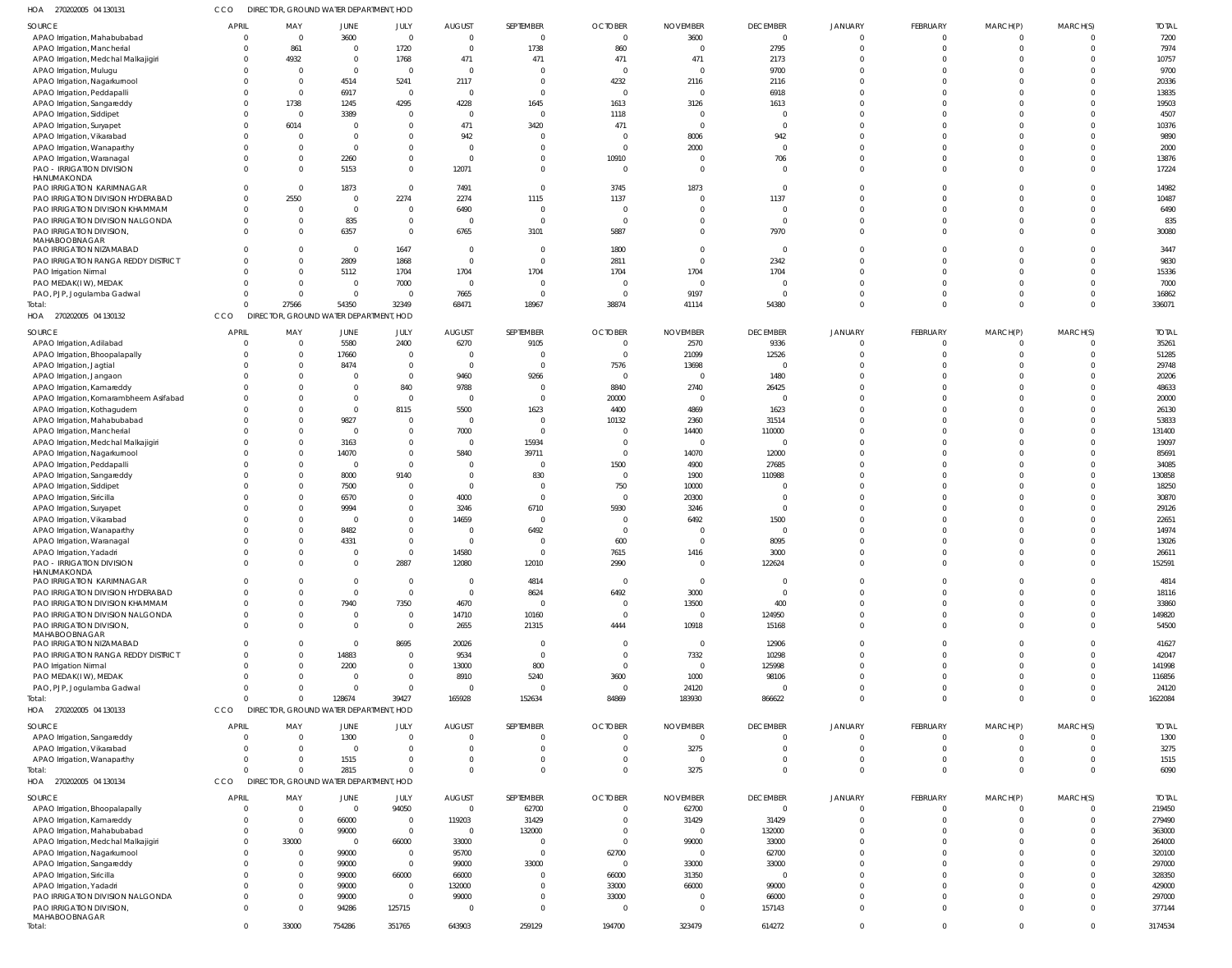| HOA<br>270202005 04 130135                      | cco          | DIRECTOR, GROUND WATER DEPARTMENT, HOD |                      |                |                |           |                         |                            |                   |                |                      |                      |                |              |
|-------------------------------------------------|--------------|----------------------------------------|----------------------|----------------|----------------|-----------|-------------------------|----------------------------|-------------------|----------------|----------------------|----------------------|----------------|--------------|
| SOURCE                                          | <b>APRIL</b> | MAY                                    | <b>JUNE</b>          | JULY           | <b>AUGUST</b>  | SEPTEMBER | <b>OCTOBER</b>          | <b>NOVEMBER</b>            | <b>DECEMBER</b>   | <b>JANUARY</b> | <b>FEBRUARY</b>      | MARCH(P)             | MARCH(S)       | <b>TOTAL</b> |
| APAO Irrigation, Adilabad                       | $\Omega$     | $\Omega$                               | $\Omega$             | 4671           | 1500           | 3133      | 1560                    | 1200                       | 1420              |                | $\mathbf 0$          | $^{\circ}$           | $\overline{0}$ | 13484        |
| APAO Irrigation, Jagtial                        | $\Omega$     | $\Omega$                               | $\Omega$             | $\overline{0}$ | $\overline{0}$ | $\Omega$  | $\overline{0}$          | 1396                       | 10297             | $\Omega$       | $\mathbf 0$          | $\mathbf 0$          | $\overline{0}$ | 11693        |
| APAO Irrigation, Jangaor                        | $\Omega$     | $\Omega$                               |                      | $\overline{0}$ | 5974           | $\Omega$  | $\overline{0}$          | 2640                       | - 0               |                |                      |                      | $\Omega$       | 8614         |
| APAO Irrigation, Komarambheem Asifabad          | $\Omega$     | $\Omega$                               | $\Omega$             | $\overline{0}$ | $\overline{0}$ | 8258      | $\overline{0}$          | $\overline{\phantom{0}}$   | $\Omega$          | $\Omega$       | $\Omega$             | $\Omega$             | $\Omega$       | 8258         |
| APAO Irrigation, Kothagudem                     |              | $\Omega$<br>$\Omega$                   | $\mathbf 0$          | $\overline{0}$ | $\overline{0}$ | 12583     | 1685                    | 3103                       | 1631              |                | $\Omega$             |                      | $\Omega$       | 19002        |
| APAO Irrigation, Mahabubabad                    |              | $\Omega$<br>$\Omega$                   | 3218                 | 1634           | 3015           | 1458      | 2728                    | 2193                       | 598               |                | $\Omega$             | $\Omega$             | $\Omega$       | 14844        |
| APAO Irrigation, Mancherial                     |              | 2957<br>$\Omega$                       | $\mathbf 0$          | 3124           | $\overline{0}$ | 1579      | 1291                    | 2889                       | 1296              |                | $\Omega$             |                      | $\Omega$       | 13136        |
| APAO Irrigation, Nagarkurnoo                    |              | $\mathbf 0$<br>$\Omega$                | 9144                 | 2629           | 3068           |           | 3982                    | 2372                       | 1865              |                | $\Omega$             | $\Omega$             | $\Omega$       | 23060        |
| APAO Irrigation, Peddapalli                     |              | $\Omega$<br>$\Omega$                   | 4255                 | $\overline{0}$ | $\overline{0}$ |           | $\overline{0}$          | 7473                       | $\Omega$          |                | $\Omega$             |                      | $\Omega$       | 11728        |
| APAO Irrigation, Sangareddy                     |              | $\Omega$<br>$\Omega$                   | 4100                 | $\overline{0}$ | 6596           |           | 10481                   | 2821                       | 3109              |                | $\Omega$             | $\Omega$             | $\Omega$       | 27107        |
| APAO Irrigation, Siddipet                       |              | $\overline{0}$<br>$\Omega$             | 1779                 | $\overline{0}$ | $\overline{0}$ | $\Omega$  | 374                     | $\overline{\phantom{0}}$   | 1545              |                | $\Omega$             |                      | $\Omega$       | 3698         |
| APAO Irrigation, Suryapet                       |              | 3160<br>$^{\circ}$                     | $\Omega$             | 1284           | 1357           | 2003      | 693                     | $\overline{\phantom{0}}$   | 895               | $\Omega$       | $\Omega$             | $\Omega$             | $\Omega$       | 9392         |
| APAO Irrigation, Vikarabad                      | $\Omega$     | $\Omega$                               |                      | $\overline{0}$ | 617            |           | $\overline{0}$          | 2168                       | $\Omega$          |                | $\Omega$             | $\Omega$             | $\Omega$       | 2785         |
| APAO Irrigation, Wanaparthy                     |              | $\Omega$<br>$\Omega$                   | $\Omega$             | $\overline{0}$ | $\overline{0}$ |           | $\Omega$                | 1583                       | $\Omega$          | $\cap$         | $\Omega$             | $\Omega$             | $\Omega$       | 1583         |
| APAO Irrigation, Waranagal                      |              | $\Omega$<br>$\Omega$                   | $\mathbf 0$          | $\overline{0}$ | $\overline{0}$ |           | $^{\circ}$              | $\overline{0}$             | 9881              | $\Omega$       | $\Omega$             | $\Omega$             | $\Omega$       | 9881         |
| PAO - IRRIGATION DIVISION                       |              | $\Omega$<br>$\Omega$                   | 1894                 | $\overline{0}$ | $\Omega$       |           | $\Omega$                | $\Omega$                   | - 0               | $\Omega$       | $\Omega$             | $\Omega$             | $\Omega$       | 1894         |
| HANUMAKONDA                                     |              | $\overline{0}$                         |                      | $\overline{0}$ |                | $\Omega$  | 10176                   | $\overline{0}$             |                   |                | $\Omega$             |                      | $\Omega$       |              |
| PAO IRRIGATION KARIMNAGAR                       |              | $^{\circ}$                             | 11855<br>$\mathbf 0$ |                | 44603          |           | $^{\circ}$              | $\Omega$                   | 15283             | $\Omega$       | $\Omega$             | $\Omega$             | $\Omega$       | 81917        |
| PAO IRRIGATION DIVISION HYDERABAD               |              | 5810<br>$\mathbf 0$                    |                      | 5560           | 11320          | 11630     |                         |                            | 11040<br>$\Omega$ |                |                      |                      | $\Omega$       | 45360        |
| PAO IRRIGATION DIVISION KHAMMAM                 |              | $\mathbf 0$<br>$\Omega$                | 10156                | 2157           | 1826           | $\Omega$  | 1541                    | 1200                       |                   |                | $\Omega$             | $\Omega$<br>$\Omega$ | $\Omega$       | 16880        |
| PAO IRRIGATION DIVISION NALGONDA                |              | $\Omega$<br>$\Omega$                   | 4486                 | $\overline{0}$ | 11511          | $\Omega$  | 3623                    | $\overline{0}$             | 6186              | $\Omega$       | $\Omega$             |                      | $\Omega$       | 25806        |
| PAO IRRIGATION DIVISION,<br>MAHABOOBNAGAR       |              | $\Omega$<br>$\Omega$                   | 5513                 | 1351           | 6676           | 2748      | 3778                    | $\overline{\phantom{0}}$   | 2510              |                | $\Omega$             | $\Omega$             |                | 22576        |
| PAO IRRIGATION NIZAMABAD                        |              | $\Omega$<br>$\Omega$                   | 8760                 | 3565           | 3462           | - 0       | 5805                    | 2662                       | - 0               | $\Omega$       | $\Omega$             | $\Omega$             | $\Omega$       | 24254        |
| PAO IRRIGATION RANGA REDDY DISTRICT             |              | $\Omega$<br>$\Omega$                   | $\mathbf 0$          | $\overline{0}$ | $\overline{0}$ |           | 12000                   | $\overline{0}$             | $\Omega$          | $\Omega$       |                      | $\Omega$             | $\Omega$       | 12000        |
| PAO Irrigation Nirmal                           |              | 3863<br>$^{\circ}$                     | $\Omega$             | $\overline{0}$ | $\overline{0}$ | $\Omega$  | $\overline{0}$          | 940                        | 2343              | $\Omega$       | $\Omega$             | $\Omega$             | $\Omega$       | 7146         |
| PAO, PJP, Jogulamba Gadwal                      |              | $\mathbf 0$<br>$\Omega$                | $\mathbf 0$          | $\overline{0}$ | 1211           | $\Omega$  | $\overline{0}$          | 6000                       | $\Omega$          | $\Omega$       | $\Omega$             | $\Omega$             | $\Omega$       | 7211         |
| Total:                                          |              | 15790<br>$\Omega$                      | 65160                | 25975          | 102736         | 43392     | 59717                   | 40640                      | 69899             | $\Omega$       | $\Omega$             | $\Omega$             | $\Omega$       | 423309       |
| 270202005 04 140<br>HOA                         | CCO          | DIRECTOR, GROUND WATER DEPARTMENT, HOD |                      |                |                |           |                         |                            |                   |                |                      |                      |                |              |
|                                                 |              |                                        |                      |                |                |           |                         |                            |                   |                |                      |                      |                |              |
| SOURCE                                          | <b>APRIL</b> | MAY                                    | <b>JUNE</b>          | JULY           | <b>AUGUST</b>  | SEPTEMBER | <b>OCTOBER</b>          | <b>NOVEMBER</b>            | <b>DECEMBER</b>   | <b>JANUARY</b> | <b>FEBRUARY</b>      | MARCH(P)             | MARCH(S)       | <b>TOTAL</b> |
| APAO Irrigation, Adilabad                       |              | $\mathbf 0$<br>$\Omega$                | 24000                | $\overline{0}$ | $\overline{0}$ | 16000     | $\overline{0}$          | 24000                      | $\Omega$          | $\cap$         | $\mathbf 0$          | -0                   | $\overline{0}$ | 64000        |
| APAO Irrigation, Jagtial                        |              | $\overline{0}$<br>$^{\circ}$           | 0                    | $\overline{0}$ | $\overline{0}$ | 38286     | $\overline{0}$          | 25524                      | $\Omega$          |                | $\Omega$             | $\Omega$             | $\Omega$       | 63810        |
| APAO Irrigation, Kothagudem                     |              | $\Omega$<br>$^{\circ}$                 | $\Omega$             | $\overline{0}$ | $\overline{0}$ | - 0       | 49164                   | 25397                      | $\Omega$          | $\cap$         | $\Omega$             | $\Omega$             | $\Omega$       | 74561        |
| APAO Irrigation, Mancherial                     |              | 5462<br>$^{\circ}$                     | $\mathbf 0$          | 5462           | $\overline{0}$ | 10924     | $\Omega$                | $\overline{0}$             | 8193              |                | $\Omega$             |                      | $\Omega$       | 30041        |
| APAO Irrigation, Peddapalli                     |              | $\Omega$<br>$^{\circ}$                 | $\Omega$             | $\overline{0}$ | 40000          |           | $\overline{0}$          | 24000                      | $\Omega$          |                | $\Omega$             | $\Omega$             | $\Omega$       | 64000        |
| APAO Irrigation, Sangareddy                     |              | $\Omega$<br>$^{\circ}$                 | 49768                | $\overline{0}$ | 49768          |           | $\overline{0}$          | 49768                      | $\Omega$          |                | $\Omega$             |                      | $\Omega$       | 149304       |
| APAO Irrigation, Siddipet                       | $\Omega$     | $\Omega$                               | 24750                | $\overline{0}$ | 16500          |           | $\overline{0}$          | 8250                       | $\Omega$          |                | $\Omega$             | $\Omega$             | $\Omega$       | 49500        |
| APAO Irrigation, Suryapet                       |              | $\Omega$<br>$\Omega$                   | $\Omega$             | $\mathbf{0}$   | $\overline{0}$ |           | 40618                   | $\overline{0}$             | 22746             |                | $\Omega$             | $\Omega$             | $\Omega$       | 63364        |
| APAO Irrigation, Vikarabad                      | $\Omega$     | $\Omega$                               | $\mathbf 0$          | $\mathbf{0}$   | 24012          |           | $\overline{0}$          | 24012                      | $\Omega$          |                | $\Omega$             | $\Omega$             | $\Omega$       | 48024        |
| APAO Irrigation, Wanaparthy                     |              | $\Omega$<br>$\Omega$                   | 8652                 | $\mathbf{0}$   | $\overline{0}$ |           | $\overline{0}$          | 30282                      | $\Omega$          | $\Omega$       | $\Omega$             | $\Omega$             | $\Omega$       | 38934        |
| APAO Irrigation, Waranagal                      |              | $\Omega$<br>$\Omega$                   | 7116                 | $\mathbf{0}$   | 21348          | $\Omega$  | 21348                   | $\Omega$                   | 7116              |                | $\Omega$             | $\Omega$             | $\Omega$       | 56928        |
| APAO Irrigation, Yadadri                        |              | $\Omega$<br>$\Omega$                   | 18040                | $\mathbf{0}$   | $\overline{0}$ | 22550     | $\overline{0}$          | $\Omega$                   | $\Omega$          |                | $\Omega$             | $\Omega$             | $\Omega$       | 40590        |
| PAO - IRRIGATION DIVISION                       |              | $\Omega$<br>$\Omega$                   | 61542                | $\overline{0}$ | 61542          | $\Omega$  | $\overline{0}$          | $\overline{0}$             | 82056             | $\Omega$       | $\Omega$             | $\Omega$             | $\Omega$       | 205140       |
| HANUMAKONDA<br>PAO IRRIGATION KARIMNAGAR        |              |                                        |                      |                |                |           |                         |                            |                   |                | $\Omega$             |                      | $\Omega$       |              |
|                                                 |              | $\overline{0}$<br>$^{\circ}$           | $\mathbf 0$          | $\overline{0}$ | 236050         |           | $\overline{0}$          | $\overline{0}$             | $\overline{0}$    |                |                      | $\Omega$             |                | 236050       |
| PAO IRRIGATION DIVISION HYDERABAD               |              | 61114<br>$\mathbf 0$                   | $\mathbf 0$          | 183342         | 61114          |           | $\overline{0}$          | $\overline{0}$<br>$\Omega$ | 183342            |                | $\Omega$<br>$\Omega$ | $\Omega$             | $\Omega$       | 488912       |
| PAO IRRIGATION DIVISION,<br>MAHABOOBNAGAR       |              | $\Omega$<br>$\Omega$                   | $\mathbf 0$          | 7110           | 11199          |           | 7466                    |                            | $\Omega$          |                |                      | $\Omega$             | $\Omega$       | 25775        |
| PAO IRRIGATION NIZAMABAD                        |              | $\cap$<br>$\bigcap$                    | $\cap$               | 51810          | $\cap$         |           | $\bigcap$               | 51810                      |                   |                |                      |                      | $\bigcap$      | 103620       |
| PAO Irrigation Nirmal                           | $\Omega$     | $\Omega$                               | 22662                | $\overline{0}$ | 35694          |           | $\overline{0}$          | 35694                      | $\cap$            |                | $\Omega$             | $\Omega$             | $\Omega$       | 94050        |
| PAO MEDAK(IW), MEDAK                            |              | $\mathbf 0$<br>$\Omega$                | 59415                | $\overline{0}$ | 39610          | $\Omega$  | $\overline{0}$          | 35649                      | $\Omega$          | $\Omega$       | $\mathbf 0$          | $\mathbf 0$          | $\Omega$       | 134674       |
| Total:                                          |              | 66576<br>$\Omega$                      | 275945               | 247724         | 596837         | 87760     | 118596                  | 334386                     | 303453            | $\Omega$       | $\Omega$             | $\mathbf 0$          | $\Omega$       | 2031277      |
| HOA 270202005 04 240                            | CCO          | DIRECTOR, GROUND WATER DEPARTMENT, HOD |                      |                |                |           |                         |                            |                   |                |                      |                      |                |              |
|                                                 |              |                                        |                      |                |                |           |                         |                            |                   |                |                      |                      |                |              |
| SOURCE                                          | <b>APRIL</b> | MAY                                    | <b>JUNE</b>          | JULY           | <b>AUGUST</b>  | SEPTEMBER | <b>OCTOBER</b>          | <b>NOVEMBER</b>            | <b>DECEMBER</b>   | <b>JANUARY</b> | <b>FEBRUARY</b>      | MARCH(P)             | MARCH(S)       | <b>TOTAL</b> |
| APAO Irrigation, Adilabad                       |              | $^{\circ}$<br>$\Omega$                 | 44091                | $\overline{0}$ | $\overline{0}$ | 32445     | $\overline{0}$          | 24716                      | - 0               |                | 0                    | -0                   | $\Omega$       | 101252       |
| APAO Irrigation, Kothagudem                     | $\Omega$     | $\Omega$                               | $\mathbf 0$          | $\overline{0}$ | $\overline{0}$ | $\Omega$  | $\overline{0}$          | 70717                      | $\Omega$          | $\Omega$       | $\mathbf 0$          | $\mathbf 0$          | $\overline{0}$ | 70717        |
| Total:                                          |              | $\Omega$<br>$\Omega$                   | 44091                | - 0            | $\overline{0}$ | 32445     | $\overline{\mathbf{0}}$ | 95433                      | $\Omega$          | $\Omega$       | $\mathbf 0$          | $\overline{0}$       | $\Omega$       | 171969       |
| HOA 270202005 04 290291                         | CCO          | DIRECTOR, GROUND WATER DEPARTMENT, HOD |                      |                |                |           |                         |                            |                   |                |                      |                      |                |              |
| SOURCE                                          | <b>APRIL</b> | MAY                                    | <b>JUNE</b>          | JULY           | <b>AUGUST</b>  | SEPTEMBER | <b>OCTOBER</b>          | <b>NOVEMBER</b>            | <b>DECEMBER</b>   | <b>JANUARY</b> | <b>FEBRUARY</b>      | MARCH(P)             | MARCH(S)       | <b>TOTAL</b> |
| APAO Irrigation, Jangaon                        | 40765        | 40765                                  | 40765                | 50450          | 66065          | 66065     | 66028                   | 66065                      | 19820             | $\Omega$       | $\mathbf 0$          | $^{\circ}$           | $\Omega$       | 456788       |
| APAO Irrigation, Komarambheem Asifabad          | 39580        | 40690                                  | 40690                | 40690          | 75675          | 65990     | 65990                   | 65990                      | 65990             |                | $\mathbf 0$          | $\mathbf 0$          | $\Omega$       | 501285       |
| APAO Irrigation, Mancherial                     | 82520        | 82520                                  | 84820                | 84820          | 104888         | 157508    | 137440                  | 137440                     | 137440            |                | $\Omega$             | 0                    | $\Omega$       | 1009396      |
| APAO Irrigation, Waranagal                      | 40795        | 40795                                  | 40795                | 50480          | 66095          | 66095     | 66095                   | 66095                      | 66095             |                | $\Omega$             | $\Omega$             | $\Omega$       | 503340       |
| PAO - IRRIGATION DIVISION                       | 40795        | 40795                                  | 40795                | 50480          | 66095          | 66095     | 66095                   | 66095                      | 66095             | $\Omega$       | $\Omega$             | $\Omega$             | $\Omega$       | 503340       |
| HANUMAKONDA                                     |              |                                        |                      |                |                |           |                         |                            |                   |                |                      |                      |                |              |
| PAO IRRIGATION NIZAMABAD                        | 86370        | 87640                                  | 92928                | 88670          | 164440         | 143570    | 89706                   | 207830                     | 143570            | $\cap$         | $\Omega$             | $\Omega$             | $\overline{0}$ | 1104724      |
| PAO Irrigation Nirmal                           | 42940        | 44130                                  | 44130                | 54513          | 71450          | 71450     | 71450                   | 71450                      | 71450             | $\Omega$       | $\mathbf 0$          | $\mathbf 0$          | $\Omega$       | 542963       |
| otal:                                           | 373765       | 377335                                 | 384923               | 420103         | 614708         | 636773    | 562804                  | 680965                     | 570460            | $\Omega$       | $\Omega$             | $\overline{0}$       | $\Omega$       | 4621836      |
| HOA 270202005 04 290292                         | CCO          | DIRECTOR, GROUND WATER DEPARTMENT, HOD |                      |                |                |           |                         |                            |                   |                |                      |                      |                |              |
|                                                 |              |                                        |                      |                |                |           |                         |                            |                   |                |                      |                      |                |              |
| SOURCE                                          | <b>APRIL</b> | MAY                                    | <b>JUNE</b>          | JULY           | <b>AUGUST</b>  | SEPTEMBER | <b>OCTOBER</b>          | <b>NOVEMBER</b>            | <b>DECEMBER</b>   | <b>JANUARY</b> | <b>FEBRUARY</b>      | MARCH(P)             | MARCH(S)       | <b>TOTAL</b> |
| APAO Irrigation, Waranagal                      | 500          | 500                                    | 500                  | 700            | 700            | 700       | 700                     | 700                        | 700               |                | 0                    | -0                   | $\Omega$       | 5700         |
| <b>PAO - IRRIGATION DIVISION</b><br>HANUMAKONDA | 500          | 500                                    | 500                  | 700            | 700            | 700       | 700                     | 700                        | 700               | $\Omega$       | $\Omega$             | $\Omega$             | $\Omega$       | 5700         |
| PAO IRRIGATION NIZAMABAD                        | 1000         | 1000                                   | 1000                 | 1000           | 1800           | 1400      | 700                     | 2100                       | 1400              | $\Omega$       | $\mathbf 0$          | $\mathbf 0$          | $\overline{0}$ | 11400        |
| Total:                                          | 2000         | 2000                                   | 2000                 | 2400           | 3200           | 2800      | 2100                    | 3500                       | 2800              | $\Omega$       | $\mathbf 0$          | $\overline{0}$       | $\overline{0}$ | 22800        |
| HOA 270202005 04 290293                         | <b>CCO</b>   | DIRECTOR, GROUND WATER DEPARTMENT, HOD |                      |                |                |           |                         |                            |                   |                |                      |                      |                |              |
|                                                 |              |                                        |                      |                |                |           |                         |                            |                   |                |                      |                      |                |              |
| SOURCE                                          | <b>APRIL</b> | MAY                                    | <b>JUNE</b>          | JULY           | <b>AUGUST</b>  | SEPTEMBER | <b>OCTOBER</b>          | <b>NOVEMBER</b>            | <b>DECEMBER</b>   | <b>JANUARY</b> | FEBRUARY             | MARCH(P)             | MARCH(S)       | <b>TOTAL</b> |
| APAO Irrigation, Jangaon                        | 15615        | 15615                                  | 15615                | 20388          | 4773           | 4773      | 4773                    | 4773                       | 1432              |                | 0                    |                      | $\Omega$       | 87757        |
| APAO Irrigation, Komarambheem Asifabad          | 15185        | 15615                                  | 15615                | 15615          | 9546           | 4773      | 4773                    | 4773                       | 4773              | $\Omega$       | $\mathbf 0$          | $\Omega$             | $\Omega$       | 90668        |
| APAO Irrigation, Mancherial                     | 31661        | 31661                                  | 32552                | 32552          | 42494          | 19884     | 9942                    | 9942                       | 9942              | $\Omega$       | $\mathbf 0$          | $\Omega$             | $\Omega$       | 220630       |
| APAO Irrigation, Waranagal                      | 15615        | 15615                                  | 15615                | 20388          | 4773           | 4773      | 4773                    | 4773                       | 4773              | $\Omega$       | $\mathbf 0$          | $\mathbf 0$          | $\Omega$       | 91098        |
| <b>PAO - IRRIGATION DIVISION</b>                | 15615        | 15615                                  | 15615                | 20388          | 4773           | 4773      | 4773                    | 4773                       | 4773              | $\Omega$       | $\Omega$             | $\Omega$             | $\overline{0}$ | 91098        |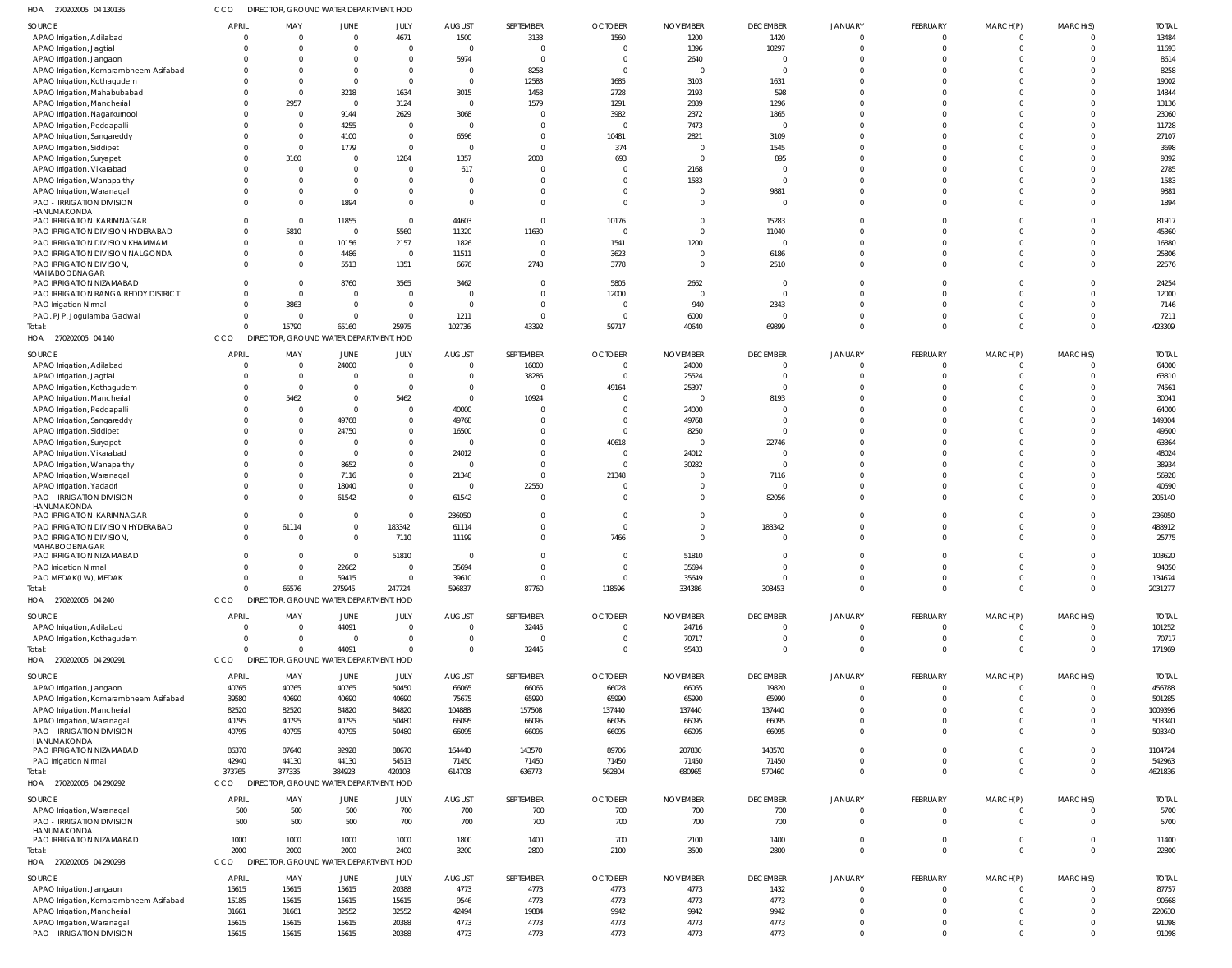270202005 04 290293 HOA CCO DIRECTOR, GROUND WATER DEPARTMENT, HOD

| SOURCE<br>HANUMAKONDA                           | <b>APRIL</b>             | MAY                                              | JUNE                             | JULY             | <b>AUGUST</b>                    | SEPTEMBER                   | <b>OCTOBER</b>                                                                                       | <b>NOVEMBER</b>             | <b>DECEMBER</b>      | <b>JANUARY</b>       | FEBRUARY         | MARCH(P)       | MARCH(S)       | <b>TOTAL</b>       |
|-------------------------------------------------|--------------------------|--------------------------------------------------|----------------------------------|------------------|----------------------------------|-----------------------------|------------------------------------------------------------------------------------------------------|-----------------------------|----------------------|----------------------|------------------|----------------|----------------|--------------------|
| PAO IRRIGATION NIZAMABAD                        | 33138                    | 33630                                            | 34030                            | 34030            | 20772                            | 10386                       | 5738                                                                                                 | 15034                       | 10386                | $\Omega$             | $\Omega$         | $\Omega$       | $\Omega$       | 197144             |
|                                                 | 16476                    | 16937                                            | 16937                            | 22106            | 5169                             | 5169                        | 5169                                                                                                 | 5169                        | 5169                 | $\Omega$             | 0                | $\mathbf 0$    | $\Omega$       | 98301              |
| PAO Irrigation Nirmal                           | 143305                   |                                                  | 145979                           | 165467           | 92300                            | 54531                       |                                                                                                      | 49237                       | 41248                | $\Omega$             | $\Omega$         | $\Omega$       | $\Omega$       | 876696             |
| Total:                                          |                          | 144688<br>DIRECTOR, GROUND WATER DEPARTMENT, HOD |                                  |                  |                                  |                             | 39941                                                                                                |                             |                      |                      |                  |                |                |                    |
| HOA 270202005 04 290294                         | CCO                      |                                                  |                                  |                  |                                  |                             |                                                                                                      |                             |                      |                      |                  |                |                |                    |
| <b>SOURCE</b>                                   | APRIL                    | MAY                                              | JUNE                             | JULY             | <b>AUGUST</b>                    | SEPTEMBER                   | <b>OCTOBER</b>                                                                                       | <b>NOVEMBER</b>             | <b>DECEMBER</b>      | <b>JANUARY</b>       | <b>FEBRUARY</b>  | MARCH(P)       | MARCH(S)       | <b>TOTAI</b>       |
| APAO Irrigation, Jangaon                        | 5839                     | 5839                                             | 5839                             | 8524             | 8524                             | 8524                        | 8524                                                                                                 | 8524                        | 2557                 | $\Omega$             | 0                | 0              |                | 62694              |
| APAO Irrigation, Komarambheem Asifabad          | 4699                     | 4832                                             | 4832                             | 4832             | 12216                            | 8524                        | 8524                                                                                                 | 8524                        | 8524                 | $\Omega$             |                  |                |                | 65507              |
| APAO Irrigation, Mancherial                     | 11839                    | 11839                                            | 12173                            | 12173            | 17754                            | 23335                       | 17754                                                                                                | 17754                       | 17754                |                      |                  |                |                | 142375             |
| APAO Irrigation, Waranagal                      | 8054                     | 8054                                             | 8054                             | 11147            | 11147                            | 11147                       | 11147                                                                                                | 11147                       | 11147                | $\Omega$             |                  |                |                | 91044              |
| <b>PAO - IRRIGATION DIVISION</b>                | 8054                     | 8054                                             | 8054                             | 11147            | 11147                            | 11147                       | 11147                                                                                                | 11147                       | 11147                | $\Omega$             |                  |                |                | 91044              |
| HANUMAKONDA                                     |                          |                                                  |                                  |                  |                                  |                             |                                                                                                      |                             |                      |                      |                  |                |                |                    |
| PAO IRRIGATION NIZAMABAD                        | 17092                    | 17346                                            | 17552                            | 17552            | 30952                            | 24252                       | 13399                                                                                                | 35105                       | 24252                | $\Omega$             | U                | U              |                | 197502             |
| PAO Irrigation Nirmal                           | 6161                     | 6334                                             | 6334                             | 9230             | 9230                             | 9230                        | 9230                                                                                                 | 9230                        | 9230                 | $\Omega$             | $\Omega$         | $\Omega$       |                | 74209              |
| Total:                                          | 61738                    | 62298                                            | 62838                            | 74605            | 100970                           | 96159                       | 79725                                                                                                | 101431                      | 84611                | $\Omega$             | $\Omega$         | $\Omega$       | $\Omega$       | 724375             |
| HOA<br>270202005 04 290295                      | CCO                      | DIRECTOR, GROUND WATER DEPARTMENT, HOD           |                                  |                  |                                  |                             |                                                                                                      |                             |                      |                      |                  |                |                |                    |
| SOURCE                                          | APRIL                    | MAY                                              | JUNE                             | JULY             | <b>AUGUST</b>                    | SEPTEMBER                   | <b>OCTOBER</b>                                                                                       | <b>NOVEMBER</b>             | <b>DECEMBER</b>      | <b>JANUARY</b>       | FEBRUARY         | MARCH(P)       | MARCH(S)       | <b>TOTAI</b>       |
| APAO Irrigation, Mancherial                     | $\Omega$                 | $\Omega$                                         | $\Omega$                         | $\Omega$         | $\overline{0}$                   | $\Omega$                    | $\Omega$                                                                                             | $\Omega$                    | 28000                | $\Omega$             | $\Omega$         | $\Omega$       | $\Omega$       | 28000              |
| PAO IRRIGATION NIZAMABAD                        | $\Omega$                 | $\overline{0}$                                   | $\Omega$                         | $\Omega$         | $\overline{0}$                   | $\mathbf 0$                 | $\overline{0}$                                                                                       | $\overline{0}$              | 7000                 | $\Omega$             | $\mathbf 0$      | $\mathbf 0$    | $\Omega$       | 7000               |
| Total:                                          | $\Omega$                 | $\Omega$                                         | $\Omega$                         | $\Omega$         | $\Omega$                         |                             | $\Omega$                                                                                             | $\Omega$                    | 35000                | $\Omega$             | $\Omega$         | $\Omega$       | $\Omega$       | 35000              |
| HOA 270202005 04 290296                         | CCO                      | DIRECTOR, GROUND WATER DEPARTMENT, HOD           |                                  |                  |                                  |                             |                                                                                                      |                             |                      |                      |                  |                |                |                    |
|                                                 | <b>APRIL</b>             |                                                  |                                  |                  |                                  | SEPTEMBER                   |                                                                                                      |                             |                      |                      |                  |                |                |                    |
| <b>SOURCE</b>                                   |                          | MAY<br>$\overline{0}$                            | JUNE                             | JULY<br>$\Omega$ | <b>AUGUST</b>                    |                             | <b>OCTOBER</b>                                                                                       | <b>NOVEMBER</b><br>$\Omega$ | <b>DECEMBER</b>      | <b>JANUARY</b>       | FEBRUARY         | MARCH(P)       | MARCH(S)       | <b>TOTAI</b>       |
| APAO Irrigation, Jangaon                        | $\Omega$<br>$\Omega$     | $\Omega$                                         | $\Omega$<br>$\Omega$             | $\Omega$         | $\overline{0}$<br>$\overline{0}$ | 39434                       | $\overline{0}$<br>$\Omega$                                                                           | $\Omega$                    | $\Omega$<br>$\Omega$ | $\Omega$<br>$\Omega$ | 0<br>$\Omega$    | 0<br>$\Omega$  |                | 39434              |
| <b>PAO - IRRIGATION DIVISION</b><br>HANUMAKONDA |                          |                                                  |                                  |                  |                                  | 41111                       |                                                                                                      |                             |                      |                      |                  |                |                | 41111              |
| PAO IRRIGATION NIZAMABAD                        |                          | $\Omega$                                         |                                  |                  | 38583                            | $\Omega$                    | $\Omega$                                                                                             | $\Omega$                    | $\Omega$             | $\Omega$             |                  |                |                | 38583              |
| PAO Irrigation Nirmal                           | $\Omega$                 | $\Omega$                                         | $\Omega$                         |                  | $\overline{0}$                   | 42699                       | $\Omega$                                                                                             | $\Omega$                    | $\Omega$             | $\Omega$             | $\Omega$         |                |                | 42699              |
| Total:                                          | $\Omega$                 | $\Omega$                                         |                                  |                  | 38583                            | 123244                      | $\Omega$                                                                                             | $\Omega$                    | $\Omega$             | $\Omega$             | $\Omega$         | $\Omega$       | $\Omega$       | 161827             |
| HOA 270202005 04 300302                         | CCO                      | DIRECTOR, GROUND WATER DEPARTMENT, HOD           |                                  |                  |                                  |                             |                                                                                                      |                             |                      |                      |                  |                |                |                    |
|                                                 |                          |                                                  |                                  |                  |                                  |                             |                                                                                                      |                             |                      |                      |                  |                |                |                    |
| SOURCE                                          | APRIL                    | MAY                                              | JUNE                             | JULY             | <b>AUGUST</b>                    | SEPTEMBER                   | <b>OCTOBER</b>                                                                                       | <b>NOVEMBER</b>             | <b>DECEMBER</b>      | <b>JANUARY</b>       | FEBRUARY         | MARCH(P)       | MARCH(S)       | <b>TOTAI</b>       |
| PAO IRRIGATION DIVISION HYDERABAD               | 866307                   | 862888                                           | $\overline{0}$                   | 2274681          | 988608                           | 1226466                     | 743452                                                                                               | 1126203                     | 1116426              | $\Omega$             | $\mathbf 0$      | 0              |                | 9205031            |
| Total                                           | 866307                   | 862888                                           | $\Omega$                         | 2274681          | 988608                           | 1226466                     | 743452                                                                                               | 1126203                     | 1116426              | $\Omega$             | $\mathbf 0$      | $\Omega$       | $\Omega$       | 9205031            |
| HOA 270202005 04 310318                         | CCO                      | DIRECTOR, GROUND WATER DEPARTMENT, HOD           |                                  |                  |                                  |                             |                                                                                                      |                             |                      |                      |                  |                |                |                    |
| SOURCE                                          | <b>APRIL</b>             | MAY                                              | JUNE                             | JULY             | <b>AUGUST</b>                    | SEPTEMBER                   | <b>OCTOBER</b>                                                                                       | <b>NOVEMBER</b>             | <b>DECEMBER</b>      | <b>JANUARY</b>       | FEBRUARY         | MARCH(P)       | MARCH(S)       | <b>TOTAL</b>       |
| PAO IRRIGATION DIVISION KHAMMAM                 | $\Omega$                 | 20000                                            | $\Omega$                         | $\Omega$         | $\overline{0}$                   | $\Omega$                    | $\overline{0}$                                                                                       | $\Omega$                    | $\Omega$             | $\Omega$             | $\Omega$         | $\Omega$       |                | 20000              |
| Total:                                          | $\Omega$                 | 20000                                            | $\Omega$                         | $\Omega$         | $\Omega$                         | $\Omega$                    | $\Omega$                                                                                             | $\Omega$                    | $\Omega$             | $\Omega$             | $\Omega$         | $\Omega$       | $\Omega$       | 20000              |
| HOA<br>270202005 04 510511                      | CCO                      | <b>DIRECT</b>                                    | OR, GROUND WATER DEPARTMENT, HOD |                  |                                  |                             |                                                                                                      |                             |                      |                      |                  |                |                |                    |
|                                                 |                          |                                                  |                                  |                  |                                  |                             |                                                                                                      |                             |                      |                      |                  |                |                |                    |
|                                                 |                          |                                                  |                                  |                  |                                  |                             |                                                                                                      |                             |                      |                      |                  |                |                |                    |
| SOURCE                                          | <b>APRIL</b>             | MAY                                              | JUNE                             | JULY             | <b>AUGUST</b>                    | SEPTEMBER                   | <b>OCTOBER</b>                                                                                       | <b>NOVEMBER</b>             | <b>DECEMBER</b>      | <b>JANUARY</b>       | FEBRUARY         | MARCH(P)       | MARCH(S)       | <b>TOTAL</b>       |
| APAO Irrigation, Adilabad                       | $\Omega$                 | $\overline{0}$                                   | $\Omega$                         | $\Omega$         | $\overline{0}$                   | $\Omega$                    | $\Omega$                                                                                             | 7120                        | $\Omega$             | $\Omega$             | 0                | $\Omega$       | $\Omega$       | 7120               |
| APAO Irrigation, Kothagudem                     | $\Omega$                 | $\overline{0}$                                   | $\Omega$                         | $\Omega$         | $\overline{0}$                   | 4960                        | $\Omega$                                                                                             | 9830                        | $\Omega$             | $\Omega$             | 0                | $\mathbf 0$    | $\Omega$       | 14790              |
| Total:                                          | $\Omega$                 | $\Omega$                                         | $\Omega$                         | $\Omega$         | $\mathbf 0$                      | 4960                        | $\Omega$                                                                                             | 16950                       | $\Omega$             | $\Omega$             | $\Omega$         | $\Omega$       | $\Omega$       | 21910              |
| HOA 27020200503 05 270271                       | CCO                      | THE I                                            |                                  |                  |                                  |                             | DIRECTOR, GROUND WATER DEPARTMENT, GROUND WATER BUILDING, CHINTAL BASTHI, OPP. GOVT. DEGREE COLLEGE, | KHAIRATABAD,                |                      |                      |                  |                |                |                    |
| <b>SOURCE</b>                                   | <b>APRIL</b>             | MAY                                              | JUNE                             | JULY             | <b>AUGUST</b>                    | SEPTEMBER                   | <b>OCTOBER</b>                                                                                       | <b>NOVEMBER</b>             | <b>DECEMBER</b>      | <b>JANUARY</b>       | FEBRUARY         | MARCH(P)       | MARCH(S)       | <b>TOTAI</b>       |
| <b>PAO - IRRIGATION DIVISION</b>                | $\Omega$                 | $\Omega$                                         | $\Omega$                         | $\Omega$         | $\Omega$                         | $\Omega$                    | $\Omega$                                                                                             | 29692                       | $\Omega$             | $\Omega$             | $\Omega$         | $\Omega$       |                | 29692              |
| HANUMAKONDA                                     |                          |                                                  |                                  |                  |                                  |                             |                                                                                                      |                             |                      |                      |                  |                |                |                    |
| Total:                                          | $\Omega$                 | $\Omega$                                         | $\Omega$                         | $\mathbf{0}$     | $\Omega$                         | $\Omega$                    | $\Omega$                                                                                             | 29692                       |                      |                      |                  |                |                | 29692              |
| HOA<br>27020278925 04 500503                    | CCO                      | DIRECTOR, GROUND WATER DEPARTMENT, HOD           |                                  |                  |                                  |                             |                                                                                                      |                             |                      |                      |                  |                |                |                    |
| SOURCE                                          | <b>APRIL</b>             | MAY                                              | JUNE                             | JULY             | <b>AUGUST</b>                    | SEPTEMBER                   | <b>OCTOBER</b>                                                                                       | <b>NOVEMBER</b>             | <b>DECEMBER</b>      | <b>JANUARY</b>       | FEBRUARY         | MARCH(P)       | MARCH(S)       | <b>TOTAL</b>       |
| APAO Irrigation, Nagarkurnool                   | $\Omega$                 | $\Omega$                                         | $\Omega$                         | $\Omega$         | $\overline{0}$                   | $^{\circ}$                  | 131188                                                                                               | $\overline{0}$              | $\Omega$             | $\Omega$             | 0                | $\Omega$       |                | 131188             |
| APAO Irrigation, Wanaparthy                     | $\overline{0}$           | $\overline{0}$                                   | $^{\circ}$                       | $\Omega$         | $\overline{0}$                   | 0                           | 444471                                                                                               | $\overline{0}$              | $\Omega$             | $\Omega$             | 0                | 0              | $\Omega$       | 444471             |
| Total:                                          | $\Omega$                 | $\Omega$                                         |                                  | $\Omega$         | $\Omega$                         | $\Omega$                    | 575659                                                                                               | $\Omega$                    | $\Omega$             | $\Omega$             | $\Omega$         | $\Omega$       | $\Omega$       | 575659             |
| HOA 27020279625 04 500503                       | CCO                      | DIRECTOR, GROUND WATER DEPARTMENT, HOD           |                                  |                  |                                  |                             |                                                                                                      |                             |                      |                      |                  |                |                |                    |
|                                                 |                          |                                                  |                                  |                  |                                  |                             |                                                                                                      |                             |                      |                      |                  |                |                |                    |
| SOURCE                                          | <b>APRIL</b><br>$\Omega$ | MAY<br>$\overline{0}$                            | JUNE<br>$\Omega$                 | JULY             | <b>AUGUST</b><br>$\overline{0}$  | SEPTEMBER<br>$\overline{0}$ | <b>OCTOBER</b><br>$\overline{0}$                                                                     | <b>NOVEMBER</b><br>$\Omega$ | <b>DECEMBER</b>      | <b>JANUARY</b>       | FEBRUARY<br>0    | MARCH(P)<br>0  | MARCH(S)       | <b>TOTAL</b>       |
| APAO Irrigation, Jagtial                        |                          | $\Omega$                                         |                                  |                  | $\Omega$                         |                             | $\Omega$                                                                                             | $\Omega$                    | 145681<br>- 0        |                      |                  |                |                | 145681             |
| APAO Irrigation, Jangaon                        |                          | $\Omega$                                         |                                  |                  | $\Omega$                         | 76584<br>$\Omega$           |                                                                                                      | $\Omega$                    | $\Omega$             |                      |                  |                |                | 76584              |
| APAO Irrigation, Kothagudem                     |                          | $\Omega$                                         | $\Omega$                         |                  | $\Omega$                         | $\Omega$                    | 547494<br>59774                                                                                      | $\Omega$                    | $\Omega$             | $\Omega$             |                  |                |                | 547494<br>59774    |
| APAO Irrigation, Nagarkurnool<br>Total:         |                          | $\Omega$                                         |                                  |                  | $\Omega$                         | 76584                       |                                                                                                      | $\Omega$                    | 145681               | $\Omega$             | $\Omega$         | $\Omega$       |                | 829533             |
|                                                 | CCO                      | DIRECTOR GENERAL, WALAMTARI                      |                                  |                  |                                  |                             | 607268                                                                                               |                             |                      |                      |                  |                |                |                    |
| HOA 270500001 01 010011                         |                          |                                                  |                                  |                  |                                  |                             |                                                                                                      |                             |                      |                      |                  |                |                |                    |
| <b>SOURCE</b>                                   | APRIL                    | MAY                                              | JUNE                             | JULY             | <b>AUGUST</b>                    | SEPTEMBER                   | <b>OCTOBER</b>                                                                                       | <b>NOVEMBER</b>             | <b>DECEMBER</b>      | <b>JANUARY</b>       | <b>FEBRUARY</b>  | MARCH(P)       | MARCH(S)       | <b>TOTAL</b>       |
| PAO IRRIGATION DIVISION HYDERABAD               | 886430                   | 712517                                           | 652830                           | 771182           | 815489                           | 1846472                     | 1168538                                                                                              | 1176368                     | 1272287              | $\Omega$             | 0                | 0              |                | 9302113            |
| Total:                                          | 886430                   | 712517                                           | 652830                           | 771182           | 815489                           | 1846472                     | 1168538                                                                                              | 1176368                     | 1272287              | $\Omega$             | $\mathbf{0}$     | $\overline{0}$ | $\overline{0}$ | 9302113            |
| HOA 270500001 01 010012                         | CCO                      | DIRECTOR GENERAL, WALAMTARI                      |                                  |                  |                                  |                             |                                                                                                      |                             |                      |                      |                  |                |                |                    |
| <b>SOURCE</b>                                   | <b>APRIL</b>             | MAY                                              | <b>JUNE</b>                      | JULY             | <b>AUGUST</b>                    | SEPTEMBER                   | <b>OCTOBER</b>                                                                                       | <b>NOVEMBER</b>             | <b>DECEMBER</b>      | <b>JANUARY</b>       | FEBRUARY         | MARCH(P)       | MARCH(S)       | <b>TOTAL</b>       |
| PAO IRRIGATION DIVISION HYDERABAD               | 16500                    | 13200                                            | 13350                            | 14694            | 16940                            | 32539                       | 18950                                                                                                | 19350                       | 21499                | $\Omega$             | 0                | 0              |                | 167022             |
| Total:                                          | 16500                    | 13200                                            | 13350                            | 14694            | 16940                            | 32539                       | 18950                                                                                                | 19350                       | 21499                | $\Omega$             | $\Omega$         | $\Omega$       | $\Omega$       | 167022             |
| HOA 270500001 01 010013                         | CCO                      | DIRECTOR GENERAL, WALAMTARI                      |                                  |                  |                                  |                             |                                                                                                      |                             |                      |                      |                  |                |                |                    |
|                                                 |                          |                                                  |                                  |                  |                                  |                             |                                                                                                      |                             |                      |                      |                  |                |                |                    |
| SOURCE                                          | <b>APRIL</b>             | MAY                                              | JUNE                             | JULY             | <b>AUGUST</b>                    | SEPTEMBER                   | <b>OCTOBER</b>                                                                                       | <b>NOVEMBER</b>             | <b>DECEMBER</b>      | <b>JANUARY</b>       | FEBRUARY         | MARCH(P)       | MARCH(S)       | <b>TOTAL</b>       |
| PAO IRRIGATION DIVISION HYDERABAD               | 340276                   | 273534                                           | 250633                           | 296057           | 313072                           | 596716                      | 180286                                                                                               | 183228                      | 218660               | $\Omega$             | $\mathbf 0$      | 0              | $\Omega$       | 2652462            |
| Total:                                          | 340276                   | 273534                                           | 250633                           | 296057           | 313072                           | 596716                      | 180286                                                                                               | 183228                      | 218660               | $\Omega$             | $\mathbf 0$      | $\mathbf 0$    | $\Omega$       | 2652462            |
| HOA 270500001 01 010016                         | <b>CCO</b>               | DIRECTOR GENERAL, WALAMTARI                      |                                  |                  |                                  |                             |                                                                                                      |                             |                      |                      |                  |                |                |                    |
| <b>SOURCE</b>                                   | <b>APRIL</b>             | MAY                                              | JUNE                             | JULY             | <b>AUGUST</b>                    | SEPTEMBER                   | <b>OCTOBER</b>                                                                                       | <b>NOVEMBER</b>             | <b>DECEMBER</b>      | <b>JANUARY</b>       | <b>FEBRUARY</b>  | MARCH(P)       | MARCH(S)       | <b>TOTAL</b>       |
| PAO IRRIGATION DIVISION HYDERABAD<br>Total:     | 255916<br>255916         | 204279<br>204279                                 | 190235<br>190235                 | 220358<br>220358 | 243174<br>243174                 | 520300<br>520300            | 293043<br>293043                                                                                     | 295521<br>295521            | 323811<br>323811     | $\Omega$<br>$\Omega$ | 0<br>$\mathbf 0$ | $\Omega$       |                | 2546637<br>2546637 |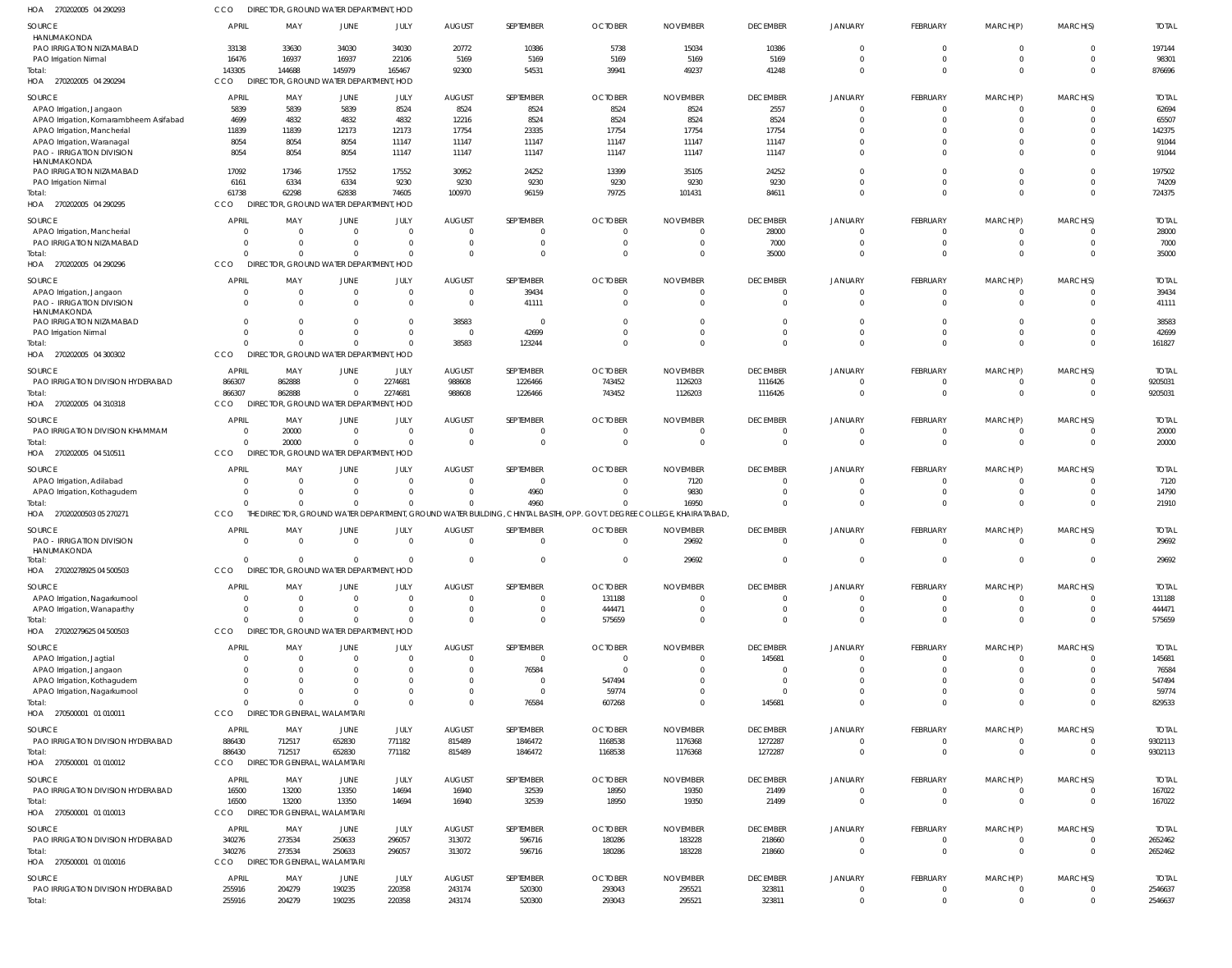| HOA<br>270500001 01 010018                                                         | CCO                            | DIRECTOR GENERAL, WALAMTARI                                          |                      |                      |                                 |                                                                                                            |                            |                                   |                             |                                  |                                |                               |                      |                        |
|------------------------------------------------------------------------------------|--------------------------------|----------------------------------------------------------------------|----------------------|----------------------|---------------------------------|------------------------------------------------------------------------------------------------------------|----------------------------|-----------------------------------|-----------------------------|----------------------------------|--------------------------------|-------------------------------|----------------------|------------------------|
| SOURCE                                                                             | <b>APRIL</b>                   | MAY                                                                  | JUNE                 | JULY                 | <b>AUGUST</b>                   | SEPTEMBER                                                                                                  | <b>OCTOBER</b>             | <b>NOVEMBER</b>                   | <b>DECEMBER</b>             | JANUARY                          | FEBRUARY                       | MARCH(P)                      | MARCH(S)             | <b>TOTAL</b>           |
| PAO IRRIGATION DIVISION HYDERABAD                                                  | $\Omega$                       | $\overline{0}$                                                       | $\Omega$             | $\Omega$             | 86629                           | 0                                                                                                          | $\overline{0}$             | 119741                            | $\overline{0}$              | $\overline{0}$                   | $\overline{0}$                 | $\mathbf 0$                   | $\overline{0}$       | 206370                 |
| Total:<br>HOA 270500001 01 130131                                                  | $\Omega$<br>CCO                | $\Omega$<br><b>DIRECTOR GENERAL, WALAMTARI</b>                       | $\Omega$             | $\Omega$             | 86629                           | $\mathbf 0$                                                                                                | $\overline{0}$             | 119741                            | $\Omega$                    | $\Omega$                         | $\overline{0}$                 | $\overline{0}$                | $\Omega$             | 206370                 |
|                                                                                    |                                |                                                                      |                      |                      |                                 |                                                                                                            |                            |                                   |                             |                                  |                                |                               |                      |                        |
| SOURCE<br>PAO IRRIGATION DIVISION HYDERABAD                                        | <b>APRIL</b><br>$\Omega$       | MAY<br>- 0                                                           | JUNE<br>$\Omega$     | JULY<br>$\Omega$     | <b>AUGUST</b><br>$\overline{0}$ | SEPTEMBER<br>28234                                                                                         | <b>OCTOBER</b><br>$\Omega$ | <b>NOVEMBER</b><br>$\Omega$       | <b>DECEMBER</b><br>$\Omega$ | JANUARY<br>$\Omega$              | <b>FEBRUARY</b><br>$\Omega$    | MARCH(P)<br>$\Omega$          | MARCH(S)<br>$\Omega$ | <b>TOTAL</b><br>28234  |
| Total:                                                                             | $\Omega$                       | $\Omega$                                                             | $\Omega$             | $\Omega$             | $\Omega$                        | 28234                                                                                                      | $\Omega$                   | - 0                               | $\Omega$                    | $\Omega$                         | $\overline{0}$                 | $\overline{0}$                | $\Omega$             | 28234                  |
| HOA 270500001 01 130132                                                            | CCO                            | <b>DIRECTOR GENERAL, WALAMTARI</b>                                   |                      |                      |                                 |                                                                                                            |                            |                                   |                             |                                  |                                |                               |                      |                        |
| SOURCE                                                                             | APRIL                          | MAY                                                                  | JUNE                 | JULY                 | <b>AUGUST</b>                   | SEPTEMBER                                                                                                  | <b>OCTOBER</b>             | <b>NOVEMBER</b>                   | <b>DECEMBER</b>             | JANUARY                          | FEBRUARY                       | MARCH(P)                      | MARCH(S)             | <b>TOTAL</b>           |
| PAO IRRIGATION DIVISION HYDERABAD                                                  | $\Omega$                       | $\overline{\mathbf{0}}$                                              | $\Omega$             | $\Omega$             | 56150                           | 0                                                                                                          | 850                        | 0                                 | 2903                        | $\overline{0}$                   | 0                              | 0                             | $\Omega$             | 59903                  |
| Total:                                                                             | $\Omega$                       | $\Omega$                                                             | $\Omega$             | $\Omega$             | 56150                           | $\mathbf 0$                                                                                                | 850                        | $\overline{0}$                    | 2903                        | $\Omega$                         | $\overline{0}$                 | $\overline{0}$                | $\Omega$             | 59903                  |
| HOA 270500001 01 240                                                               | CCO                            | DIRECTOR GENERAL, WALAMTARI                                          |                      |                      |                                 |                                                                                                            |                            |                                   |                             |                                  |                                |                               |                      |                        |
| SOURCE                                                                             | APRIL                          | MAY                                                                  | JUNE                 | JULY                 | <b>AUGUST</b>                   | SEPTEMBER                                                                                                  | <b>OCTOBER</b>             | <b>NOVEMBER</b>                   | <b>DECEMBER</b>             | JANUARY                          | <b>FEBRUARY</b>                | MARCH(P)                      | MARCH(S)             | <b>TOTAL</b>           |
| PAO IRRIGATION DIVISION HYDERABAD                                                  | $\Omega$                       | 28895                                                                | $\Omega$             | $\Omega$             | 35940                           | 0                                                                                                          | $\overline{0}$             | $\Omega$                          | $\Omega$                    | $\Omega$                         | $\mathbf 0$                    | $^{\circ}$                    | $\Omega$             | 64835                  |
| Total:                                                                             | $\Omega$                       | 28895<br><b>DIREC</b>                                                | $\Omega$             | $\Omega$             | 35940                           | $\Omega$                                                                                                   | $\Omega$                   | $\Omega$                          | $\Omega$                    | $\Omega$                         | $\Omega$                       | $\Omega$                      | $\Omega$             | 64835                  |
| HOA 270500001 01 300302                                                            | CCO                            |                                                                      | R GENERAL, WALAMTARI |                      |                                 |                                                                                                            |                            |                                   |                             |                                  |                                |                               |                      |                        |
| SOURCE                                                                             | <b>APRIL</b>                   | MAY                                                                  | JUNE                 | JULY                 | <b>AUGUST</b>                   | SEPTEMBER                                                                                                  | <b>OCTOBER</b>             | <b>NOVEMBER</b>                   | <b>DECEMBER</b>             | JANUARY                          | <b>FEBRUARY</b>                | MARCH(P)                      | MARCH(S)             | <b>TOTAL</b>           |
| PAO IRRIGATION DIVISION HYDERABAD<br>Total:                                        | $\Omega$<br>$\Omega$           | 42779<br>42779                                                       | $\Omega$<br>$\Omega$ | $\Omega$<br>$\Omega$ | 15181<br>15181                  | $\mathbf 0$<br>$\mathbf 0$                                                                                 | $\overline{0}$<br>$\Omega$ | $\overline{0}$<br>$\Omega$        | $\Omega$<br>$\Omega$        | $\Omega$<br>$\Omega$             | $\mathbf 0$<br>$\overline{0}$  | $\mathbf 0$<br>$\overline{0}$ | $\Omega$<br>$\Omega$ | 57960<br>57960         |
| HOA 270500001 01 510511                                                            | CCO                            | DIRECTOR GENERAL, WALAMTARI                                          |                      |                      |                                 |                                                                                                            |                            |                                   |                             |                                  |                                |                               |                      |                        |
| SOURCE                                                                             | APRIL                          | MAY                                                                  | JUNE                 | JULY                 | <b>AUGUST</b>                   | SEPTEMBER                                                                                                  | <b>OCTOBER</b>             | <b>NOVEMBER</b>                   | <b>DECEMBER</b>             | <b>JANUARY</b>                   | FEBRUARY                       | MARCH(P)                      | MARCH(S)             | <b>TOTAL</b>           |
| PAO IRRIGATION DIVISION HYDERABAD                                                  | $\Omega$                       | $\overline{\mathbf{0}}$                                              | - 0                  | $\Omega$             | - 0                             | 0                                                                                                          | $\Omega$                   | $\Omega$                          | 17049                       | $\Omega$                         | $^{\circ}$                     | -0                            | $\Omega$             | 17049                  |
| Total:                                                                             | $\Omega$                       | $\Omega$                                                             | $\Omega$             | $\Omega$             | $\Omega$                        | $\Omega$                                                                                                   | $\Omega$                   | $\Omega$                          | 17049                       | $\Omega$                         | $\Omega$                       | $\Omega$                      | $\Omega$             | 17049                  |
| HOA 270500200 06 310311                                                            | CCO                            | DIRECTOR GENERAL, WALAMTARI                                          |                      |                      |                                 |                                                                                                            |                            |                                   |                             |                                  |                                |                               |                      |                        |
| SOURCE                                                                             | APRIL                          | MAY                                                                  | JUNE                 | JULY                 | <b>AUGUST</b>                   | SEPTEMBER                                                                                                  | <b>OCTOBER</b>             | <b>NOVEMBER</b>                   | <b>DECEMBER</b>             | <b>JANUARY</b>                   | FEBRUARY                       | MARCH(P)                      | MARCH(S)             | <b>TOTAL</b>           |
| PAO IRRIGATION RANGA REDDY DISTRICT                                                | $\Omega$                       | $\overline{\mathbf{0}}$                                              | 34299000             | $\Omega$             | $\Omega$                        | 0                                                                                                          | $\Omega$                   | - 0                               | 34299000                    | $\Omega$                         | $\mathbf 0$                    | -0                            | $\Omega$             | 68598000               |
| Total:                                                                             | $\Omega$                       | $\overline{0}$                                                       | 34299000             | $\Omega$             | $\Omega$                        | $\Omega$                                                                                                   | $\Omega$                   | - 0                               | 34299000                    | $\Omega$                         | $\overline{0}$                 | $\overline{0}$                | $\Omega$             | 68598000               |
| HOA 285100102 52 270272                                                            | CCO                            | INDUSTRIES - HOD COMMISSIONER OF INDUSTRIES, CHIRAG ALI LANE, ABIDS, |                      |                      |                                 |                                                                                                            |                            |                                   |                             |                                  |                                |                               |                      |                        |
| SOURCE                                                                             | <b>APRIL</b>                   | MAY                                                                  | JUNE                 | JULY                 | <b>AUGUST</b>                   | SEPTEMBER                                                                                                  | <b>OCTOBER</b>             | <b>NOVEMBER</b>                   | <b>DECEMBER</b>             | JANUARY                          | <b>FEBRUARY</b>                | MARCH(P)                      | MARCH(S)             | <b>TOTAI</b>           |
| PAO, AMRP (FINANCE) NALGONDA                                                       | $\Omega$                       | $\Omega$                                                             | $\Omega$             | $\Omega$             | $\Omega$                        | $\Omega$                                                                                                   | $\Omega$                   | - 0                               | 1007442                     | $\Omega$                         | $^{\circ}$                     | $^{\circ}$                    | $\Omega$             | 1007442                |
| Total:<br>285208201 01 270272<br>HOA                                               | $\Omega$<br>CCO                | $\Omega$                                                             | $\Omega$             | $\Omega$             | $\Omega$                        | $\Omega$<br>SUGAR CANE COMMISSIONER - HOD COMMISSIONER, SUGAR CANE, SHAKKAR BHAVAN, OPP. OLD CONTROL ROOM, | $\Omega$                   | $\Omega$                          | 1007442                     | $\Omega$                         | $\Omega$                       | $\Omega$                      | $\Omega$             | 1007442                |
|                                                                                    |                                |                                                                      |                      |                      |                                 |                                                                                                            |                            |                                   |                             |                                  |                                |                               |                      |                        |
| SOURCE<br>PAO, FINANCE (W & P) DEPT, HYDERABAD                                     | <b>APRIL</b><br>$\overline{0}$ | MAY<br>$\overline{0}$                                                | JUNE<br>$\Omega$     | JULY<br>$\Omega$     | <b>AUGUST</b><br>$\Omega$       | SEPTEMBER<br>$\mathbf 0$                                                                                   | <b>OCTOBER</b><br>172086   | <b>NOVEMBER</b><br>$\overline{0}$ | <b>DECEMBER</b><br>$\Omega$ | JANUARY<br>$\Omega$              | FEBRUARY<br>$\mathbf 0$        | MARCH(P)<br>-0                | MARCH(S)<br>$\Omega$ | <b>TOTAL</b><br>172086 |
| Total:                                                                             | $\Omega$                       | $\Omega$                                                             | $\Omega$             | $\Omega$             |                                 | $\Omega$                                                                                                   | 172086                     | $\Omega$                          | $\Omega$                    | $\Omega$                         | $\overline{0}$                 | $\Omega$                      | $\Omega$             | 172086                 |
| HOA 305403337 04 270272                                                            | CCO                            | THE ENGINEER-IN-CHIEF, (State Roads) OFFICE OF                       |                      |                      |                                 | THE ENGINEER-IN-CHIEF (R&B) V FLOOR, ERRUMMANZIL                                                           |                            |                                   |                             |                                  |                                |                               |                      |                        |
| SOURCE                                                                             | <b>APRIL</b>                   | MAY                                                                  | JUNE                 | JULY                 | <b>AUGUST</b>                   | SEPTEMBER                                                                                                  | <b>OCTOBER</b>             | <b>NOVEMBER</b>                   | <b>DECEMBER</b>             | JANUARY                          | <b>FEBRUARY</b>                | MARCH(P)                      | MARCH(S)             | <b>TOTAI</b>           |
| APAO (R&B) MEDAK (HYD)                                                             | $\Omega$                       | 9914935                                                              | - 0                  | $\Omega$             | 4263350                         | 0                                                                                                          | - 0                        | $\Omega$                          | 14898345                    | $\Omega$                         | $\Omega$                       | n                             | $\Omega$             | 29076630               |
| APAO Roads & Buildings (R&B),                                                      | $\Omega$                       | - 0                                                                  | $\Omega$             | $\Omega$             | $\Omega$                        | $\Omega$                                                                                                   | 699962                     | $\Omega$                          | $\Omega$                    | $\Omega$                         | $\Omega$                       | $\Omega$                      | $\Omega$             | 699962                 |
| Komarambheem Asifabad<br>APAO Roads & Buildings (R&B),                             | $\Omega$                       | $\Omega$                                                             | $\Omega$             | $\Omega$             | $\Omega$                        | $\Omega$                                                                                                   | 1143450                    | $\Omega$                          | $\Omega$                    | $\Omega$                         | $\Omega$                       | $\Omega$                      | $\Omega$             | 1143450                |
| Kothagudem                                                                         |                                |                                                                      |                      |                      |                                 |                                                                                                            |                            |                                   |                             |                                  |                                |                               |                      |                        |
| APAO Roads & Buildings (R&B),                                                      | $\Omega$                       | $\Omega$                                                             | $\Omega$             | $\Omega$             | $\Omega$                        | $\Omega$                                                                                                   | 206715                     | $\Omega$                          | $\Omega$                    | $\Omega$                         | $\Omega$                       | $\Omega$                      | $\Omega$             | 206715                 |
| Sangareddy<br>APAO Roads & Buildings (R&B), Siddipet                               | 2437174                        | 11016438                                                             | 7533388              | 17749000             | $\Omega$                        | 0                                                                                                          | 263999                     | 3598513                           | $\Omega$                    | $\Omega$                         |                                | $\Omega$                      | 0                    | 42598512               |
| Total:                                                                             | 2437174                        | 20931373                                                             | 7533388              | 17749000             | 4263350                         | $\Omega$                                                                                                   | 2314126                    | 3598513                           | 14898345                    | $\Omega$                         | $\Omega$                       | $\Omega$                      | $\Omega$             | 73725269               |
| HOA<br>305403337 04 290291                                                         | CCO                            |                                                                      |                      |                      |                                 | THE ENGINEER-IN-CHIEF, (State Roads) OFFICE OF THE ENGINEER-IN-CHIEF (R&B) V FLOOR, ERRUMMANZIL            |                            |                                   |                             |                                  |                                |                               |                      |                        |
| SOURCE                                                                             | APRIL                          | MAY                                                                  | JUNE                 | JULY                 | <b>AUGUST</b>                   | SEPTEMBER                                                                                                  | <b>OCTOBER</b>             | <b>NOVEMBER</b>                   | <b>DECEMBER</b>             | <b>JANUARY</b>                   | FEBRUARY                       | MARCH(P)                      | MARCH(S)             | <b>TOTAL</b>           |
| APAO (R&B) MEDAK (HYD)                                                             | 40690                          | 40690                                                                | 40690                | 40690                | 75675                           | 65990                                                                                                      | 65990                      | 65990                             | 67720                       | $\Omega$                         | $\mathbf 0$                    | $^{\circ}$                    | $\Omega$             | 504125                 |
| APAO (R&B) TEKULAPALLY                                                             | 270190                         | 283493                                                               | 250956               | 335923               | 440010                          | 440010                                                                                                     | 440010                     | 441200                            | 441200                      | $\Omega$<br>$\Omega$             | $\mathbf 0$<br>$\Omega$        | $\mathbf 0$<br>$\mathbf 0$    | $\Omega$<br>$\Omega$ | 3342992                |
| APAO Roads & Buildings (R&B), Kamareddy<br>APAO Roads & Buildings (R&B)            | 259880<br>118570               | 259880<br>118570                                                     | 260640<br>107484     | 261750<br>75610      | 565816<br>75610                 | 429510<br>158698                                                                                           | 469254<br>122650           | 431010<br>122650                  | 432200<br>124500            | $\Omega$                         | $\Omega$                       | $\Omega$                      | $\Omega$             | 3369940<br>1024342     |
| Komarambheem Asifabad                                                              |                                |                                                                      |                      |                      |                                 |                                                                                                            |                            |                                   |                             |                                  |                                |                               |                      |                        |
| APAO Roads & Buildings (R&B), Mancherial                                           | 108040                         | 108040                                                               | 108040               | 108800               | 202794                          | 176680                                                                                                     | 176680                     | $\overline{0}$                    | 355210                      | $\overline{0}$<br>$\Omega$       | $\mathbf 0$                    | $\mathbf 0$                   | $\Omega$<br>$\Omega$ | 1344284                |
| APAO Roads & Buildings (R&B)<br>Sangareddy                                         | 32670                          | 32670                                                                | 32670                | 32670                | 60890                           | 53050                                                                                                      | 53050                      | 53050                             | 53050                       |                                  | $\mathbf 0$                    | $\mathbf 0$                   |                      | 403770                 |
| APAO Roads & Buildings (R&B), Siddipet                                             | 38550                          | 39580                                                                | 39580                | 49075                | 64260                           | 64260                                                                                                      | 64260                      | 64260                             | 64260                       | $\overline{0}$                   | $\mathbf 0$                    | $\Omega$                      | $\Omega$             | 488085                 |
| APAO Roads & Buildings (R&B), Vikarabad                                            | 117460                         | 118570                                                               | 119680               | 204036               | 222527                          | 126400                                                                                                     | 127900                     | 127900                            | 199460                      | $\Omega$                         | $\mathbf 0$                    | $\Omega$                      | $\Omega$             | 1363933                |
| APAO Roads & Buildings (R&B),<br>Wanaparthy                                        | 30060                          | 30060                                                                | 30060                | 30060                | 56040                           | 48820                                                                                                      | 48820                      | 48820                             | 48820                       | $\Omega$                         | $\Omega$                       | $\Omega$                      | $\Omega$             | 371560                 |
| PAO (R&B) (NIRMAL)                                                                 | 55770                          | 55770                                                                | 55770                | 55770                | 127190                          | 92180                                                                                                      | 92180                      | 92180                             | 93290                       | $\Omega$                         | $\Omega$                       | $\Omega$                      | $\Omega$             | 720100                 |
| PAO (R&B) NALGONDA                                                                 | 148320                         | 149140                                                               | 149140               | 184783               | 242020                          | 242020                                                                                                     | 242020                     | 242020                            | 243750                      | $\Omega$                         | $\mathbf 0$                    | $\mathbf 0$                   | $\Omega$             | 1843213                |
| Total:<br>HOA 305403337 04 290292                                                  | 1220200<br>CCO                 | 1236463<br>THE ENGINEER-IN-CHIEF, (State Roads) OFFICE OF            | 1194710              | 1379167              | 2132832                         | 1897618<br>THE ENGINEER-IN-CHIEF (R&B) V FLOOR, ERRUMMANZIL                                                | 1902814                    | 1689080                           | 2123460                     | $\Omega$                         | $\overline{0}$                 | $\overline{0}$                | $\Omega$             | 14776344               |
|                                                                                    |                                |                                                                      |                      |                      |                                 |                                                                                                            |                            |                                   |                             |                                  |                                |                               |                      |                        |
| SOURCE                                                                             | <b>APRIL</b><br>200            | MAY                                                                  | JUNE                 | JULY                 | <b>AUGUST</b>                   | SEPTEMBER                                                                                                  | <b>OCTOBER</b>             | <b>NOVEMBER</b>                   | <b>DECEMBER</b>             | <b>JANUARY</b><br>$\Omega$       | <b>FEBRUARY</b><br>$\mathbf 0$ | MARCH(P)<br>$\Omega$          | MARCH(S)<br>$\Omega$ | <b>TOTAL</b>           |
| APAO (R&B) MEDAK (HYD)<br>APAO (R&B) TEKULAPALLY                                   | 5475                           | 200<br>337                                                           | 200<br>5475          | 200<br>5475          | 200<br>$\overline{0}$           | 200<br>5475                                                                                                | 200<br>10950               | 200<br>5475                       | 200<br>5475                 | $\Omega$                         | $\mathbf 0$                    | $\Omega$                      | $\Omega$             | 1800<br>44137          |
| APAO Roads & Buildings (R&B)                                                       | 900                            | 900                                                                  | 823                  | 600                  | 600                             | 600                                                                                                        | 600                        | 600                               | 600                         | $\Omega$                         | $\Omega$                       | $\Omega$                      | $\Omega$             | 6223                   |
| Komarambheem Asifabad                                                              |                                |                                                                      |                      |                      |                                 |                                                                                                            |                            |                                   |                             |                                  |                                |                               | $\Omega$             |                        |
| APAO Roads & Buildings (R&B), Mancherial<br>APAO Roads & Buildings (R&B), Siddipet | 600<br>200                     | 600<br>200                                                           | 600<br>200           | 600<br>200           | 600<br>200                      | 600<br>200                                                                                                 | 600<br>200                 | $\overline{0}$<br>200             | 1200<br>200                 | $\Omega$<br>$\Omega$             | $\Omega$<br>$\Omega$           | $\Omega$<br>$\Omega$          | $\Omega$             | 5400<br>1800           |
| PAO (R&B) NALGONDA                                                                 | 1200                           | 1200                                                                 | 1200                 | 1200                 | 1200                            | 1200                                                                                                       | 1200                       | 1200                              | 1200                        | $\Omega$                         | $\Omega$                       | $\Omega$                      | $\Omega$             | 10800                  |
| Total:                                                                             | 8575                           | 3437                                                                 | 8498                 | 8275                 | 2800                            | 8275                                                                                                       | 13750                      | 7675                              | 8875                        | $\Omega$                         | $\Omega$                       | $\Omega$                      | $\Omega$             | 70160                  |
| HOA 305403337 04 290293                                                            | CCO                            |                                                                      |                      |                      |                                 | THE ENGINEER-IN-CHIEF, (State Roads) OFFICE OF THE ENGINEER-IN-CHIEF (R&B) V FLOOR, ERRUMMANZIL            |                            |                                   |                             |                                  |                                |                               |                      |                        |
| SOURCE                                                                             | <b>APRIL</b>                   | MAY                                                                  | JUNE                 | JULY                 | <b>AUGUST</b>                   | SEPTEMBER                                                                                                  | <b>OCTOBER</b>             | <b>NOVEMBER</b>                   | <b>DECEMBER</b>             | <b>JANUARY</b>                   | <b>FEBRUARY</b>                | MARCH(P)                      | MARCH(S)             | <b>TOTAL</b>           |
| APAO (R&B) MEDAK (HYD)                                                             | 15615                          | 15615                                                                | 15615                | 15615                | 9546                            | 4773                                                                                                       | 4773                       | 4773                              | 4899                        | $\Omega$                         | $\mathbf 0$                    | -0                            | $\Omega$             | 91224                  |
| APAO (R&B) TEKULAPALLY                                                             | 103656                         | 108071                                                               | 131202               | 135912               | 31825                           | 50833                                                                                                      | 31825                      | 31911                             | 31911                       | $\Omega$                         | $\mathbf 0$                    | $\Omega$                      | $\Omega$             | 657146                 |
| APAO Roads & Buildings (R&B), Kamareddy<br>APAO Roads & Buildings (R&B),           | 99736<br>45492                 | 99736<br>45492                                                       | 100031<br>41240      | 100461<br>29016      | $-12690$<br>29016               | 31074<br>26616                                                                                             | 43740<br>8872              | 31183<br>8872                     | 31269<br>9007               | $\overline{0}$<br>$\overline{0}$ | $\mathbf 0$<br>$\mathbf 0$     | $\mathbf 0$<br>$\mathbf 0$    | $\Omega$<br>$\Omega$ | 524540<br>243623       |
| Komarambheem Asifabad                                                              |                                |                                                                      |                      |                      |                                 |                                                                                                            |                            |                                   |                             |                                  |                                |                               |                      |                        |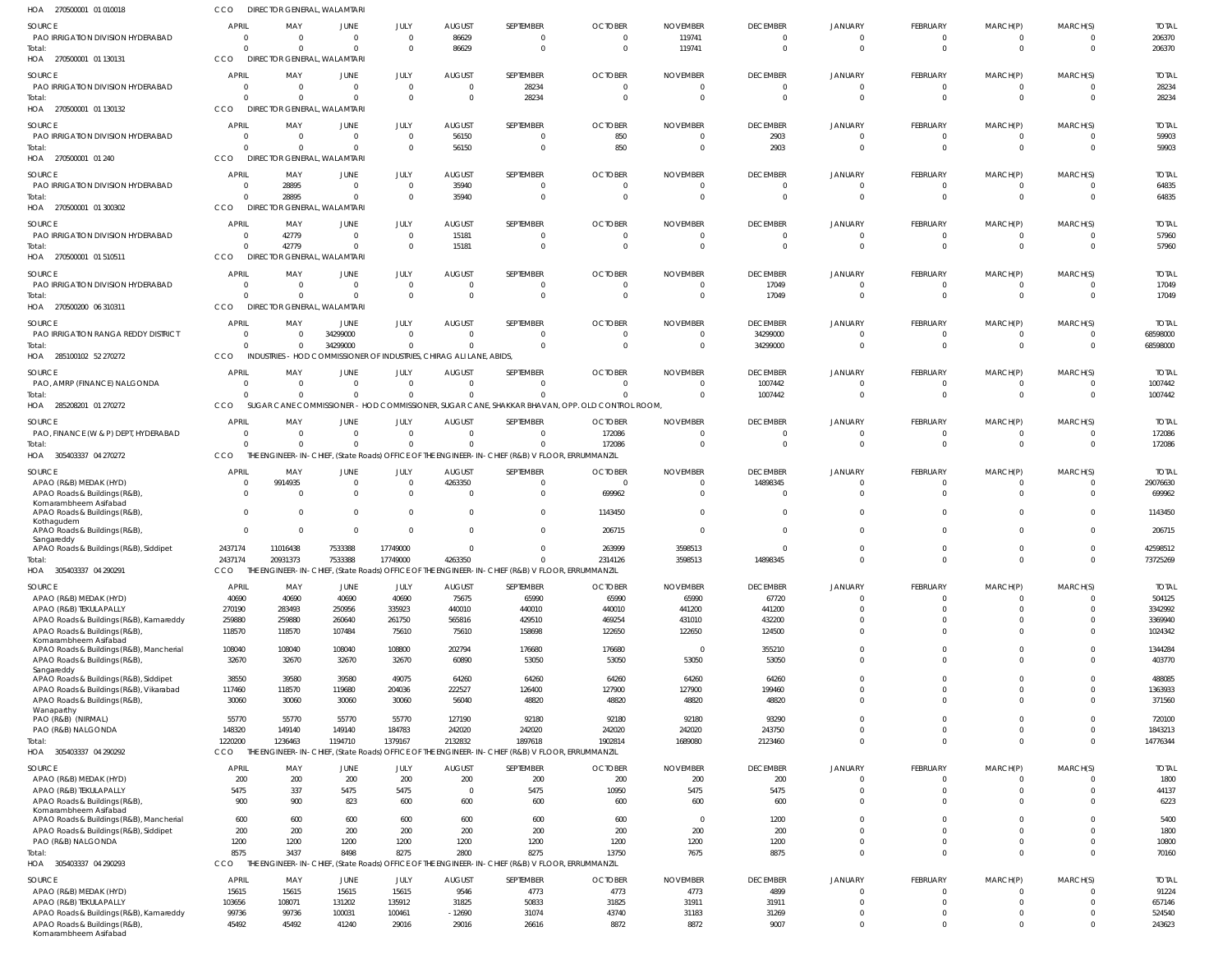305403337 04 290293 HOA CCO THE ENGINEER-IN-CHIEF, (State Roads) OFFICE OF THE ENGINEER-IN-CHIEF (R&B) V FLOOR, ERRUMMANZIL

| SOURCE                                                 |                |          |             |                |               | THE ENGINEER-IN-CHIEF, (State ROads) OFFICE OF THE ENGINEER-IN-CHIEF (R&D) VITEOOR, ERROMMANZIE |                |                          |                     |                |             |             |             |              |
|--------------------------------------------------------|----------------|----------|-------------|----------------|---------------|-------------------------------------------------------------------------------------------------|----------------|--------------------------|---------------------|----------------|-------------|-------------|-------------|--------------|
|                                                        | <b>APRIL</b>   | MAY      | JUNE        | JULY           | <b>AUGUST</b> | SEPTEMBER                                                                                       | <b>OCTOBER</b> | <b>NOVEMBER</b>          | <b>DECEMBER</b>     | <b>JANUARY</b> | FEBRUARY    | MARCH(P)    | MARCH(S)    | <b>TOTAL</b> |
| APAO Roads & Buildings (R&B), Mancherial               | 41471          | 41471    | 41471       | 41766          | 25566         | 12783                                                                                           | 12783          | $\overline{0}$           | 25701               | $\Omega$       | 0           | $\Omega$    | $^{\circ}$  | 243012       |
| APAO Roads & Buildings (R&B),                          | 12540          | 12540    | 12540       | 12540          | 7676          | 3838                                                                                            | 3838           | 3838                     | 3838                | $\Omega$       | $\Omega$    | $\Omega$    | $\Omega$    | 73188        |
| Sangareddy                                             |                |          |             |                |               |                                                                                                 |                |                          |                     |                |             |             |             |              |
| APAO Roads & Buildings (R&B), Siddipet                 | 14785          | 15185    | 15185       | 19833          | 4648          | 4648                                                                                            | 4648           | 4648                     | 4648                | $\Omega$       |             |             | $\Omega$    | 88228        |
| APAO Roads & Buildings (R&B), Vikarabad                | 45062          | 45492    | 45922       | 144665         | 28082         | 9141                                                                                            | 9250           | 9250                     | 14429               | $\Omega$       |             |             | $\mathbf 0$ | 351293       |
|                                                        |                |          |             |                |               |                                                                                                 |                |                          |                     |                |             |             |             |              |
| APAO Roads & Buildings (R&B)                           | 11540          | 11540    | 11540       | 11540          | 7064          | 3532                                                                                            | 3532           | 3532                     | 3532                | $\Omega$       | $\Omega$    | $\Omega$    | $\Omega$    | 67352        |
| Wanaparthy                                             |                |          |             |                |               |                                                                                                 |                |                          |                     |                |             |             |             |              |
| PAO (R&B) (NIRMAL)                                     | 21404          | 21404    | 21404       | 21404          | $-8168$       | 6669                                                                                            | 24813          | 6669                     | 6750                | $\Omega$       |             |             | $\Omega$    | 122349       |
| PAO (R&B) NALGONDA                                     | 56919          | 57237    | 57237       | 74744          | 17507         | 17507                                                                                           | 17507          | 17507                    | 17633               | $\Omega$       | $\Omega$    | $\Omega$    | $\mathbf 0$ | 333798       |
| Total:                                                 | 468220         | 473783   | 493387      | 607496         | 140072        | 171414                                                                                          | 165581         | 122183                   | 153617              | $\Omega$       | $\Omega$    | $\Omega$    | $\Omega$    | 2795753      |
| HOA 305403337 04 290294                                | CCO            |          |             |                |               | THE ENGINEER-IN-CHIEF, (State Roads) OFFICE OF THE ENGINEER-IN-CHIEF (R&B) V FLOOR, ERRUMMANZIL |                |                          |                     |                |             |             |             |              |
|                                                        |                |          |             |                |               |                                                                                                 |                |                          |                     |                |             |             |             |              |
| SOURCE                                                 | <b>APRIL</b>   | MAY      | JUNE        | JULY           | <b>AUGUST</b> | SEPTEMBER                                                                                       | <b>OCTOBER</b> | <b>NOVEMBER</b>          | <b>DECEMBER</b>     | <b>JANUARY</b> | FEBRUARY    | MARCH(P)    | MARCH(S)    | <b>TOTAL</b> |
| APAO (R&B) MEDAK (HYD)                                 | 4832           | 4832     | 4832        | 4832           | 12216         | 8524                                                                                            | 8524           | 8524                     | 8749                |                |             |             | $\Omega$    | 65865        |
| APAO (R&B) TEKULAPALLY                                 | 44079          | 34368    | 44213       | 60084          | 48084         | 60084                                                                                           | 72084          | 60215                    | 60215               | $\Omega$       | $\Omega$    |             | $\Omega$    | 483426       |
| APAO Roads & Buildings (R&B), Kamareddy                | 34979          | 34979    | 35089       | 35250          | 68992         | 52438                                                                                           | 58144          | 52603                    | 52758               | $\Omega$       |             |             | $\Omega$    | 425232       |
| APAO Roads & Buildings (R&B)                           | 14887          | 14887    | 13571       | 9788           | 9788          | 23807                                                                                           | 14461          | 14461                    | 14664               | $\Omega$       |             |             | $\Omega$    | 130314       |
| Komarambheem Asifabad                                  |                |          |             |                |               |                                                                                                 |                |                          |                     |                |             |             |             |              |
| APAO Roads & Buildings (R&B), Mancherial               | 15508          | 15508    | 15508       | 15618          | 30036         | 22827                                                                                           | 22827          | $\overline{\phantom{0}}$ | 45894               | $\Omega$       | 0           | $\Omega$    | $\Omega$    | 183726       |
| APAO Roads & Buildings (R&B)                           | 3881           | 3881     | 3881        | 3881           | 7717          | 5799                                                                                            | 5799           | 5799                     | 5799                | $\Omega$       |             |             | $\Omega$    | 46437        |
| Sangareddy                                             |                |          |             |                |               |                                                                                                 |                |                          |                     |                |             |             |             |              |
| APAO Roads & Buildings (R&B), Siddipet                 | 4576           | 4699     | 4699        | 7022           | 7022          | 7022                                                                                            | 7022           | 7022                     | 7022                | $\Omega$       |             |             | $\Omega$    | 56106        |
| APAO Roads & Buildings (R&B), Vikarabad                | 15008          | 15141    | 15274       | 26449          | 29958         | 15270                                                                                           | 15435          | 15435                    | 23300               | $\Omega$       |             |             | $\Omega$    | 171270       |
|                                                        |                |          |             |                |               |                                                                                                 |                | 6308                     | 6308                | $\Omega$       | $\Omega$    |             | $\Omega$    | 50793        |
| APAO Roads & Buildings (R&B),                          | 4315           | 4315     | 4315        | 4315           | 8301          | 6308                                                                                            | 6308           |                          |                     |                |             |             |             |              |
| Wanaparthy<br>PAO (R&B) (NIRMAL)                       | 6624           | 6624     | 6624        | 6624           | 13376         | 10077                                                                                           | 10077          | 10077                    | 10199               | $\Omega$       |             |             | $\Omega$    | 80302        |
|                                                        |                |          |             |                |               |                                                                                                 |                |                          |                     | $\Omega$       |             |             | $\Omega$    |              |
| PAO (R&B) NALGONDA                                     | 19270          | 19389    | 19389       | 28641          | 28641         | 28641                                                                                           | 28641          | 28641                    | 28866               |                |             |             |             | 230119       |
| Total:                                                 | 167959         | 158623   | 167395      | 202504         | 264131        | 240797                                                                                          | 249322         | 209085                   | 263774              | $\Omega$       | $\Omega$    | $\Omega$    | $\Omega$    | 1923590      |
| HOA 305403337 04 290295                                | CCO            |          |             |                |               | THE ENGINEER-IN-CHIEF, (State Roads) OFFICE OF THE ENGINEER-IN-CHIEF (R&B) V FLOOR, ERRUMMANZIL |                |                          |                     |                |             |             |             |              |
|                                                        |                |          |             |                |               |                                                                                                 |                |                          |                     |                |             |             |             |              |
| <b>SOURCE</b>                                          | <b>APRIL</b>   | MAY      | JUNE        | JULY           | <b>AUGUST</b> | SEPTEMBER                                                                                       | <b>OCTOBER</b> | <b>NOVEMBER</b>          | <b>DECEMBER</b>     | <b>JANUARY</b> | FEBRUARY    | MARCH(P)    | MARCH(S)    | <b>TOTAL</b> |
| APAO Roads & Buildings (R&B), Kamareddy                | - 0            | $\Omega$ | $\Omega$    | $\Omega$       | $\Omega$      | $\mathbf 0$                                                                                     | $\Omega$       | $\Omega$                 | 8300                |                | $\Omega$    | $\Omega$    | $^{\circ}$  | 8300         |
| Total:                                                 | $\Omega$       | $\Omega$ | $\Omega$    | $\Omega$       | $\Omega$      | $\Omega$                                                                                        | $\Omega$       | $\Omega$                 | 8300                | $\Omega$       | $\Omega$    | $\Omega$    | $\mathbf 0$ | 8300         |
| HOA 305403337 04 290296                                | CCO            |          |             |                |               | THE ENGINEER-IN-CHIEF, (State Roads) OFFICE OF THE ENGINEER-IN-CHIEF (R&B) V FLOOR, ERRUMMANZIL |                |                          |                     |                |             |             |             |              |
|                                                        |                |          |             |                |               |                                                                                                 |                |                          |                     |                |             |             |             |              |
| SOURCE                                                 | APRIL          | MAY      | JUNE        | JULY           | <b>AUGUST</b> | SEPTEMBER                                                                                       | <b>OCTOBER</b> | <b>NOVEMBER</b>          | <b>DECEMBER</b>     | <b>JANUARY</b> | FEBRUARY    | MARCH(P)    | MARCH(S)    | <b>TOTAL</b> |
| APAO (R&B) MEDAK (HYD)                                 | - 0            |          |             | $\Omega$       | $\Omega$      | 39434                                                                                           | $\Omega$       | 0                        |                     | $\Omega$       |             | $\Omega$    | $\Omega$    | 39434        |
| APAO (R&B) TEKULAPALLY                                 | C              |          |             | 0              |               | 241635                                                                                          | $\Omega$       | $\Omega$                 | $\Omega$            | $\Omega$       |             |             | $\Omega$    | 241635       |
| APAO Roads & Buildings (R&B), Kamareddy                | $\Omega$       |          |             |                |               | $\Omega$                                                                                        | $\Omega$       | 222569                   | $\Omega$            | $\Omega$       |             |             | $\Omega$    | 222569       |
| APAO Roads & Buildings (R&B),                          | $\Omega$       |          |             |                |               | $\Omega$                                                                                        | $\Omega$       | $\Omega$                 | 72602               | $\Omega$       | $\Omega$    | $\Omega$    | $\Omega$    | 72602        |
| Komarambheem Asifabad                                  |                |          |             |                |               |                                                                                                 |                |                          |                     |                |             |             |             |              |
| APAO Roads & Buildings (R&B),                          | $\Omega$       |          |             |                |               | 31706                                                                                           | $\Omega$       | - 0                      |                     | $\Omega$       |             |             | $\Omega$    | 31706        |
| Sangareddy                                             |                |          |             |                |               |                                                                                                 |                |                          |                     |                |             |             |             |              |
| APAO Roads & Buildings (R&B), Vikarabad                | $\Omega$       |          |             |                |               | $\Omega$                                                                                        | $\Omega$       | 114775                   | $\Omega$            | $\Omega$       |             |             | $\Omega$    | 114775       |
| PAO (R&B) (NIRMAL)                                     | C              |          |             |                |               | $\Omega$                                                                                        | $\Omega$       | 54179                    | $\Omega$            | $\Omega$       |             |             | $\Omega$    | 54179        |
|                                                        |                |          |             |                |               |                                                                                                 |                |                          |                     |                |             |             |             |              |
| PAO (R&B) NALGONDA                                     | $\Omega$       |          |             |                |               | $\Omega$                                                                                        | $\Omega$       | 143320                   | $\Omega$            | $\Omega$       | 0           |             | $\Omega$    | 143320       |
| Total:                                                 | $\sqrt{2}$     |          | $\Omega$    | $\Omega$       |               | 312775                                                                                          | $\Omega$       | 534843                   | 72602               | $\Omega$       | $\Omega$    | $\Omega$    | $\Omega$    | 920220       |
| HOA 305404196 12 270272                                | CCO            |          |             |                |               | ENGINEER-IN-CHIEF, (GENL.&PR) ERRAMANZIL COLONY HYDERABAD ERRA MANJIL Telangana,                |                |                          |                     |                |             |             |             |              |
|                                                        |                |          |             |                |               | SEPTEMBER                                                                                       |                |                          |                     |                |             |             |             |              |
| SOURCE                                                 | <b>APRIL</b>   |          |             |                |               |                                                                                                 | <b>OCTOBER</b> | <b>NOVEMBER</b>          | <b>DECEMBER</b>     | <b>JANUARY</b> | FEBRUARY    | MARCH(P)    | MARCH(S)    | <b>TOTAL</b> |
| APAO (PR) Medak                                        |                | MAY      | JUNE        | JULY           | <b>AUGUST</b> |                                                                                                 |                | $\Omega$                 | 3064238             |                |             |             |             |              |
|                                                        | C              | $\Omega$ |             | $\overline{0}$ | $\Omega$      | 775453                                                                                          | 11054290       |                          |                     |                | 0           |             | $\Omega$    | 14893981     |
| APAO (PR) Pochampad, Nizamabad                         | $\Omega$       | $\Omega$ | $\Omega$    | $\Omega$       | 4370993       | $\Omega$                                                                                        | $\Omega$       | $\Omega$                 | $\Omega$            | $\Omega$       | $\Omega$    | $\Omega$    | $\Omega$    | 4370993      |
|                                                        |                |          |             |                |               |                                                                                                 |                |                          |                     |                |             |             |             |              |
| APAO (PR) Tekulapapalli                                | C              |          |             |                |               |                                                                                                 |                | $\Omega$                 | 9875234<br>$\Omega$ |                |             |             | $\Omega$    | 9875234      |
| APAO Panchayat Raj (PR), Bhoopalapally                 |                |          |             |                |               | $\mathbf 0$                                                                                     | 1190455        |                          |                     |                |             |             |             | 1190455      |
| APAO Panchayat Raj (PR), Jagtial                       | $\mathsf{C}$   | $\Omega$ |             |                |               | 2361859                                                                                         | 88220          | $\Omega$                 | 60593               | $\Omega$       |             |             | $\Omega$    | 2510672      |
| APAO Panchayat Raj (PR), Jangaon                       | $\Omega$       | $\Omega$ |             |                | $\Omega$      | 7169752                                                                                         | $\Omega$       | $\Omega$                 |                     | $\Omega$       |             |             | $\Omega$    | 7169752      |
| APAO Panchayat Raj (PR),                               | $\Omega$       |          |             |                |               | $\Omega$                                                                                        | 10185089       | $\Omega$                 | $\Omega$            | $\Omega$       |             |             | $\Omega$    | 10185089     |
| Komarambheem Asifabad                                  |                |          |             |                |               |                                                                                                 |                |                          |                     |                |             |             |             |              |
| APAO Panchayat Raj (PR), Mancherial                    | $\Omega$       | $\Omega$ | $\Omega$    | $\Omega$       |               | $\Omega$                                                                                        | $\overline{0}$ | $\Omega$                 | 45781168            | $\Omega$       | $\Omega$    | $\Omega$    | $\Omega$    | 45781168     |
| APAO Panchayat Raj (PR), Medchal                       | $\Omega$       | $\Omega$ | $\Omega$    |                | $\Omega$      | 2419337                                                                                         | $\Omega$       | $\Omega$                 | 16588380            | $\Omega$       | $\Omega$    | $\Omega$    | $\Omega$    | 19007717     |
| Malkajigiri                                            |                |          |             |                |               |                                                                                                 |                |                          |                     |                |             |             |             |              |
| APAO Panchayat Raj (PR), Nagarkurnool                  | $\overline{0}$ |          |             |                |               | 9213063                                                                                         | 365000         | $\mathbf 0$              | 349013              | $\Omega$       |             |             | $\Omega$    | 9927076      |
| APAO Panchayat Raj (PR), Sangareddy                    | $\overline{0}$ |          |             |                |               | 20624312                                                                                        | 17565826       | $\Omega$                 | 35019128            | $\Omega$       |             |             | $\Omega$    | 73209266     |
| APAO Panchayat Raj (PR), Siddipet                      | 4215780        |          |             | $\Omega$       | $\Omega$      | $\Omega$                                                                                        | 3256299        | $\Omega$                 | 283905              | $\Omega$       |             |             | $\Omega$    | 7755984      |
| APAO Panchayat Raj (PR), Siricilla                     | $\overline{0}$ |          |             |                |               | $\Omega$                                                                                        | 3810557        | $\Omega$                 | $\Omega$            | $\Omega$       |             |             | $\Omega$    | 3810557      |
| APAO Panchayat Raj (PR), Wanaparthy                    | 12028820       |          | $\Omega$    |                |               | $\Omega$                                                                                        | $\Omega$       | $\Omega$                 | 845861              | $\Omega$       |             |             | $\Omega$    | 12874681     |
|                                                        | $\Omega$       |          | $\Omega$    |                |               | $\Omega$                                                                                        | $\overline{0}$ | $\Omega$                 | $\Omega$            | $\Omega$       |             |             | $\Omega$    |              |
| APAO Panchayat Raj (PR), Waranagal                     |                | $\Omega$ |             | 13030989       | 9822740       |                                                                                                 |                |                          |                     | $\Omega$       |             |             |             | 22853729     |
| APAO Panchayat Raj (PR), Yadadri                       | $\overline{0}$ |          |             | $\Omega$       |               | $\Omega$                                                                                        | $\Omega$       | $\Omega$                 | 6713506             |                |             |             | $\Omega$    | 6713506      |
| PAO (PR) MAHABOOBNAGAR                                 | $\overline{0}$ | 1949581  |             | $\Omega$       | 1931126       | $\mathbf 0$                                                                                     | 627522         | $\Omega$                 | 697656              | $\Omega$       |             |             | $\Omega$    | 5205885      |
| PAO (PR) Nalgonda                                      | $\Omega$       | $\Omega$ | $\Omega$    | $\Omega$       |               | 1871695                                                                                         | 557771         | $\Omega$                 |                     | $\Omega$       |             | $\Omega$    | $\Omega$    | 2429466      |
| Total:                                                 | 16244600       | 1949581  | $\Omega$    | 13030989       | 16124859      | 44435471                                                                                        | 48701029       | $\Omega$                 | 119278682           | $\Omega$       |             | $\Omega$    | $\Omega$    | 259765211    |
| HOA 305404196 14 270272                                | <b>CCO</b>     |          |             |                |               | ENGINEER-IN-CHIEF, (GENL.&PR) ERRAMANZIL COLONY HYDERABAD ERRA MANJIL Telangana,                |                |                          |                     |                |             |             |             |              |
|                                                        |                |          |             |                |               |                                                                                                 |                |                          |                     |                |             |             |             |              |
| SOURCE                                                 | APRIL          | MAY      | JUNE        | JULY           | <b>AUGUST</b> | SEPTEMBER                                                                                       | <b>OCTOBER</b> | <b>NOVEMBER</b>          | <b>DECEMBER</b>     | <b>JANUARY</b> | FEBRUARY    | MARCH(P)    | MARCH(S)    | <b>TOTAL</b> |
| APAO Panchayat Raj (PR), Kamareddy                     | $\overline{0}$ | $\Omega$ | $\Omega$    | $\overline{0}$ | $\Omega$      | $\mathbf 0$                                                                                     | $\overline{0}$ | $\mathbf 0$              | 321000              | $\Omega$       | 0           | $\mathbf 0$ | $\mathbf 0$ | 321000       |
| Total:                                                 | $\Omega$       | $\Omega$ | $\Omega$    | $\Omega$       |               | $\mathbf 0$                                                                                     | $\Omega$       | $\overline{0}$           | 321000              | $\Omega$       | $\mathbf 0$ | $\Omega$    | $\mathbf 0$ | 321000       |
| HOA 305404800 07 270272                                | CCO            |          |             |                |               | THE ENGINEER-IN-CHIEF, (State Roads) OFFICE OF THE ENGINEER-IN-CHIEF (R&B) V FLOOR, ERRUMMANZIL |                |                          |                     |                |             |             |             |              |
|                                                        |                |          |             |                |               |                                                                                                 |                |                          |                     |                |             |             |             |              |
| SOURCE                                                 | APRIL          | MAY      | <b>JUNE</b> | JULY           | <b>AUGUST</b> | SEPTEMBER                                                                                       | <b>OCTOBER</b> | <b>NOVEMBER</b>          | <b>DECEMBER</b>     | <b>JANUARY</b> | FEBRUARY    | MARCH(P)    | MARCH(S)    | <b>TOTAL</b> |
| APAO (R&B) HYDERABAD                                   | $\Omega$       | $\Omega$ | $\Omega$    | $\Omega$       | $\Omega$      | $\mathbf 0$                                                                                     | 61944          | $^{\circ}$               | $\Omega$            | $\cap$         | $\Omega$    | $\Omega$    | $\mathbf 0$ | 61944        |
| APAO (R&B) MEDAK (HYD)                                 | 4692785        |          | 8626771     | 8049716        | $\Omega$      | 857039                                                                                          | 8593424        | 27961318                 | 41509192            | $\Omega$       | $\Omega$    | $\Omega$    | $\mathbf 0$ | 100290245    |
|                                                        |                |          | $\Omega$    |                |               |                                                                                                 |                |                          |                     | $\Omega$       |             |             | $\Omega$    |              |
| APAO (R&B) POCHAMPAD (NIZAMABAD)                       | 6379744        |          |             | 17790367       | 16952459      | 23695432                                                                                        | 66961358       | 11146175                 | 42566058            |                |             |             |             | 185491593    |
| APAO (R&B) RANGAREDDY (HYD)                            | $\Omega$       | $\Omega$ | $\Omega$    | 80990          | 10611965      | 8390823                                                                                         | 36294498       | 23469847                 | 2371111             | $\Omega$       |             |             | $\Omega$    | 81219234     |
| APAO (R&B) TEKULAPALLY                                 | $\mathsf{C}$   |          | $\Omega$    |                | $\Omega$      | $\mathbf 0$                                                                                     | 3403076        | $\Omega$                 | 11701029            | $\Omega$       |             |             | $\Omega$    | 15104105     |
| APAO Roads & Buildings (R&B), Adilabad                 | $\Omega$       |          | $\Omega$    | 360458         | $\Omega$      | $\mathbf 0$                                                                                     | 2487526        | $\Omega$                 |                     | $\Omega$       |             |             | $\Omega$    | 2847984      |
| APAO Roads & Buildings (R&B),                          | $\Omega$       | $\Omega$ | $\Omega$    | 288670         | $\Omega$      | $\mathbf 0$                                                                                     | 3087234        | $\Omega$                 | $\Omega$            | $\Omega$       | $\Omega$    | $\Omega$    | $\Omega$    | 3375904      |
| Bhoopalapally<br>APAO Roads & Buildings (R&B), Jagtial | $\mathbf 0$    | $\Omega$ | $\Omega$    | 781706         | $\Omega$      | 2360989                                                                                         | 12599282       | $\mathbf 0$              | 2769421             | $\mathbf 0$    | $\mathbf 0$ | $\mathbf 0$ | $\mathbf 0$ | 18511398     |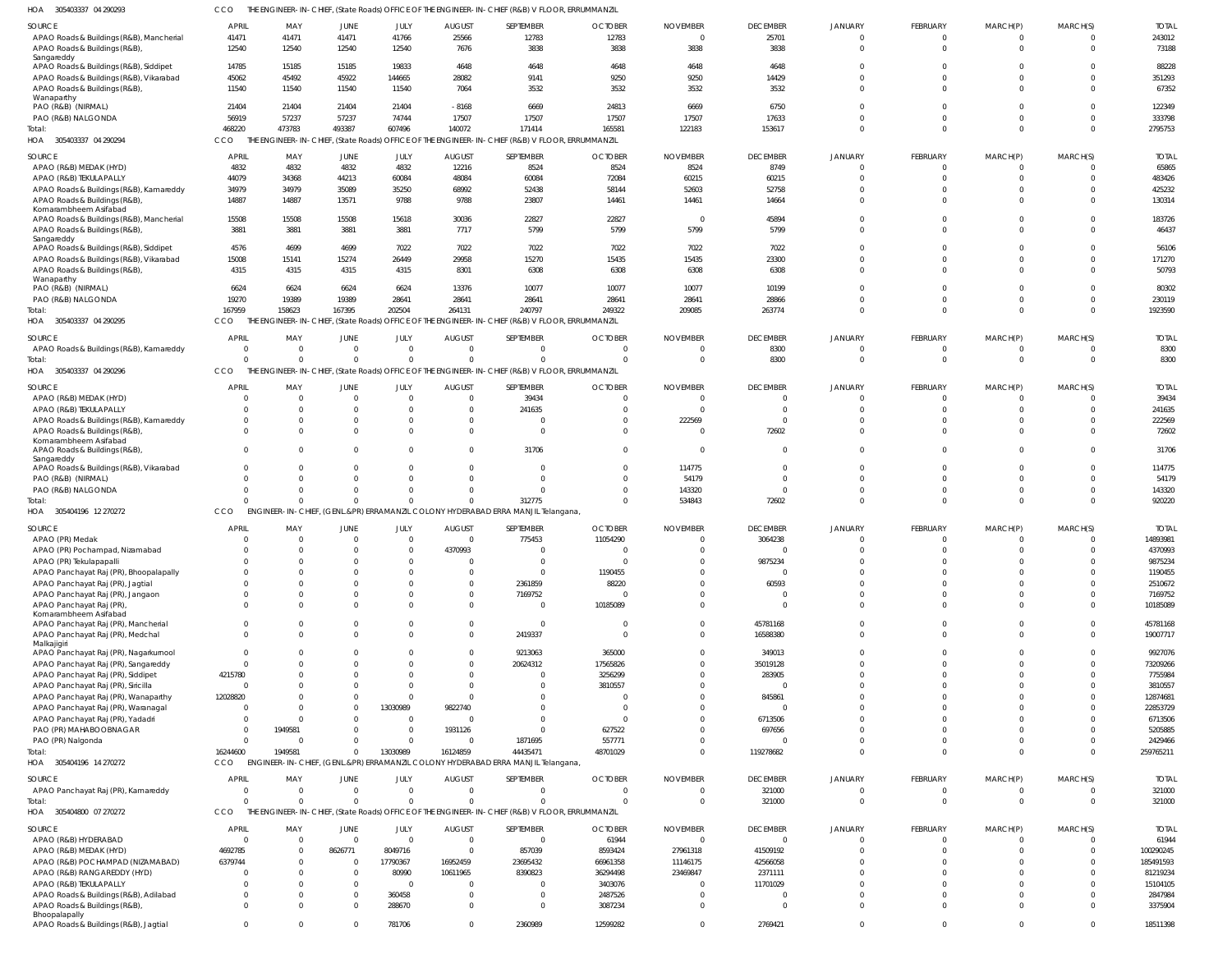305404800 07 270272 HOA CCO THE ENGINEER-IN-CHIEF, (State Roads) OFFICE OF THE ENGINEER-IN-CHIEF (R&B) V FLOOR, ERRUMMANZIL

| 183507<br>381949<br>APAO Roads & Buildings (R&B), Jangaon<br>198442<br>$\overline{0}$<br>$\overline{0}$<br>$\Omega$<br>$\Omega$<br>$\Omega$<br>0<br>$\Omega$<br>0<br>167969<br>99000<br>266969<br>APAO Roads & Buildings (R&B), Jogulamba<br>$\Omega$<br>$\Omega$<br>$\Omega$<br>$\Omega$<br>$\Omega$<br>$\Omega$<br>$\Omega$<br>$\Omega$<br>$\Omega$<br>Gadwal<br>61919911<br>5731301<br>27000650<br>2128913<br>11908<br>15201217<br>11845922<br>APAO Roads & Buildings (R&B), Kamareddy<br>$\Omega$<br>$\Omega$<br>$\Omega$<br>$\Omega$<br>$\Omega$<br>1341245<br>2223198<br>3564443<br>APAO Roads & Buildings (R&B)<br>$\Omega$<br>$\Omega$<br>$\Omega$<br>$\Omega$<br>$\Omega$<br>$\Omega$<br>$\Omega$<br>Komarambheem Asifabad<br>23153691<br>APAO Roads & Buildings (R&B)<br>$\Omega$<br>$\Omega$<br>$\Omega$<br>$\Omega$<br>330888<br>22822803<br>$\Omega$<br>$\Omega$<br>$\Omega$<br>Kothagudem<br>773969<br>1229900<br>791730<br>16059391<br>APAO Roads & Buildings (R&B),<br>$\Omega$<br>$\Omega$<br>13263792<br>$\Omega$<br>$\Omega$<br>$\Omega$<br>$\Omega$<br>$\Omega$<br>Mahabubabad<br>95454<br>95454<br>APAO Roads & Buildings (R&B), Mancherial<br>$\Omega$<br>$\Omega$<br>$\Omega$<br>- 0<br>$\Omega$<br>$\Omega$<br>$\Omega$<br>$\Omega$<br>12038579<br>16523699<br>29250173<br>$\Omega$<br>687895<br>APAO Roads & Buildings (R&B), Medchal<br>$\Omega$<br>$\Omega$<br>$\Omega$<br>$\Omega$<br>$\Omega$<br>$\Omega$<br>Malkajigiri<br>11203714<br>17418908<br>APAO Roads & Buildings (R&B),<br>$\Omega$<br>$\Omega$<br>416853<br>5798341<br>$\Omega$<br>$\Omega$<br>$\Omega$<br>Nagarkurnool<br>1665759<br>3435048<br>929181<br>6029988<br>APAO Roads & Buildings (R&B), Peddapalli<br>$\Omega$<br>$\Omega$<br>$\Omega$<br>$\Omega$<br>$\Omega$<br>$\Omega$<br>1084522<br>8201491<br>6192454<br>20239142<br>73113797<br>APAO Roads & Buildings (R&B),<br>25786564<br>11609624<br>$\Omega$<br>$\Omega$<br>$\Omega$<br>$\Omega$<br>$\Omega$<br>$\Omega$<br>Sangareddy<br>30323592<br>58133124<br>31488615<br>73779939<br>253007352<br>12995856<br>46286226<br>APAO Roads & Buildings (R&B), Siddipet<br>$\Omega$<br>$\Omega$<br>$\Omega$<br>$\Omega$<br>$\Omega$<br>2633702<br>79917<br>2553785<br>APAO Roads & Buildings (R&B), Siricilla<br>$\Omega$<br>$\Omega$<br>$\Omega$<br>- 0<br>$\Omega$<br>$\sqrt{2}$<br>$\Omega$<br>94753843<br>18142837<br>10330325<br>20293756<br>45872917<br>APAO Roads & Buildings (R&B), Suryapet<br>$\Omega$<br>$\Omega$<br>114008<br>$\Omega$<br>$\Omega$<br>$\Omega$<br>11798537<br>72522088<br>APAO Roads & Buildings (R&B), Vikarabad<br>290056<br>1139053<br>35819485<br>23474957<br>$\Omega$<br>$\Omega$<br>$\Omega$<br>$\Omega$<br>$\Omega$<br>18617313<br>APAO Roads & Buildings (R&B),<br>8643<br>5221941<br>10739<br>13375990<br>$\Omega$<br>$\Omega$<br>$\Omega$<br>$\Omega$<br>$\Omega$<br>Wanaparthy<br>68508<br>68508<br>APAO Roads & Buildings (R&B), Waranagal<br>$\Omega$<br>$\Omega$<br>$\Omega$<br>$\Omega$<br>$\Omega$<br>$\Omega$<br>$\Omega$<br>24955829<br>20071900<br>95823141<br>140850870<br>$\Omega$<br>$\Omega$<br>APAO Roads & Buildings (R&B), Yadadri<br>$\Omega$<br>$\Omega$<br>$\Omega$<br>$\Omega$<br>281992<br>10315562<br>1036545<br>12653423<br>PAO (R&B) (NIRMAL)<br>1019324<br>$\Omega$<br>$\Omega$<br>725979<br>9290864<br>PAO (R&B), HANUMAKONDA<br>5607460<br>2957425<br>$\Omega$<br>$\Omega$<br>$\Omega$<br>570597<br>1574834<br>PAO (R&B) LMD<br>79440<br>364359<br>560438<br>$\Omega$<br>$\Omega$<br>$\Omega$<br>$\cup$<br>$\Omega$<br>18049957<br>279800<br>19036604<br>37366361<br>PAO (R&B) MAHABOOBNAGAR<br>$\Omega$<br>$\Omega$<br>$\Omega$<br>$\Omega$<br>$\Omega$<br>$\Omega$<br>4989457<br>6744067<br>64987992<br>PAO (R&B) NALGONDA<br>1168037<br>1176069<br>1644472<br>13235840<br>36030050<br>$\Omega$<br>$\Omega$<br>$\Omega$<br>$\Omega$<br>152398179<br>1346484231<br>11072529<br>55365767<br>22798696<br>51661333<br>53496263<br>385328993<br>138047672<br>476314799<br>$\Omega$<br>$\Omega$<br>$\Omega$<br>$\Omega$<br>Total:<br>CCO<br>305404800 07 290291<br>THE ENGINEER-IN-CHIEF, (State Roads) OFFICE OF THE ENGINEER-IN-CHIEF (R&B) V FLOOR, ERRUMMANZIL<br>HOA<br>APRIL<br>JULY<br>SEPTEMBER<br><b>OCTOBER</b><br><b>NOVEMBER</b><br><b>DECEMBER</b><br>MARCH(P)<br>MARCH(S)<br>SOURCE<br>MAY<br>JUNE<br><b>AUGUST</b><br>JANUARY<br>FEBRUARY<br>42169<br>55050<br>58050<br>428569<br>APAO (R&B) HYDERABAD<br>34050<br>34050<br>34050<br>55050<br>58050<br>58050<br>$\Omega$<br>$\Omega$<br>$\Omega$<br>$\Omega$<br>204970<br>1557852<br>124540<br>124540<br>125300<br>235162<br>204970<br>206700<br>207890<br>APAO (R&B) MEDAK (HYD)<br>123780<br>$\Omega$<br>$\Omega$<br>$\Omega$<br>$\Omega$<br>1015537<br>8385762<br>701375<br>701467<br>769635<br>670556<br>1242767<br>1118637<br>1034483<br>1131305<br>APAO (R&B) POCHAMPAD (NIZAMABAD)<br>$\Omega$<br>$\Omega$<br>696697<br>1033239<br>8932886<br>APAO (R&B) RANGAREDDY (HYD)<br>771657<br>689857<br>770162<br>713607<br>2136565<br>1092665<br>1028437<br>$\Omega$<br>$\Omega$<br>$\Omega$<br>APAO (R&B) TEKULAPALLY<br>1796157<br>1688840<br>1733952<br>2711424<br>3166502<br>2605020<br>2777980<br>20701041<br>1696318<br>2524848<br>$\Omega$<br>$\Omega$<br>$\Omega$<br>1819927<br>123460<br>386291<br>124220<br>147024<br>230382<br>201070<br>202180<br>202180<br>203120<br>APAO Roads & Buildings (R&B), Adilabad<br>$\Omega$<br>$\Omega$<br>$\Omega$<br>$\Omega$<br>1202097<br>1299478<br>1209878<br>1444423<br>1497947<br>1410419<br>1421025<br>$\Omega$<br>12116067<br>APAO Roads & Buildings (R&B)<br>1214611<br>1416189<br>$\Omega$<br>$\Omega$<br>$\Omega$<br>Bhoopalapally<br>46240<br>349456<br>27640<br>27640<br>27640<br>35336<br>46240<br>46240<br>46240<br>46240<br>APAO Roads & Buildings (R&B), Jagtial<br>$\Omega$<br>$\Omega$<br>$\Omega$<br>308069<br>573075<br>475809<br>475809<br>477439<br>3708677<br>308069<br>308069<br>308069<br>474269<br>$\Omega$<br>$\Omega$<br>APAO Roads & Buildings (R&B), Jangaon<br>$\Omega$<br>$\Omega$<br>901330<br>1143845<br>1116880<br>1466703<br>1505130<br>1423715<br>1492100<br>1481490<br>11456638<br>APAO Roads & Buildings (R&B), Jogulamba<br>925445<br>$\Omega$<br>$\Omega$<br>$\Omega$<br>$\Omega$<br>Gadwal<br>206485<br>372345<br>349135<br>286415<br>459637<br>2575717<br>APAO Roads & Buildings (R&B), Kamareddy<br>203425<br>205375<br>206485<br>286415<br>$\Omega$<br>$\Omega$<br>$\Omega$<br>$\Omega$<br>1389952<br>10143<br>23030<br>14383214<br>APAO Roads & Buildings (R&B)<br>1643995<br>1334779<br>1265820<br>1264691<br>1260184<br>6190620<br>$\Omega$<br>$\Omega$<br>$\Omega$<br>$\Omega$<br>Kothagudem<br>4934532<br>492279<br>492279<br>488835<br>476252<br>476252<br>699379<br>604612<br>604000<br>600644<br>$\Omega$<br>APAO Roads & Buildings (R&B)<br>$\Omega$<br>$\Omega$<br>Mahabubabad<br>88580<br>151220<br>121190<br>122070<br>198450<br>398180<br>1493906<br>APAO Roads & Buildings (R&B), Mancherial<br>200444<br>213772<br>$\Omega$<br>$\Omega$<br>$\Omega$<br>$\Omega$<br>$\Omega$<br>599094<br>633452<br>1102555<br>1009996<br>1018764<br>1020594<br>1025004<br>APAO Roads & Buildings (R&B), Medchal<br>658664<br>631004<br>$\Omega$<br>$\mathbf 0$<br>$\Omega$<br>$\Omega$<br>Malkajigiri<br>521675<br>1096522<br>518740<br>525805<br>894416<br>769595<br>771325<br>935125<br>825580<br>6858783<br>APAO Roads & Buildings (R&B),<br>$\overline{0}$<br>$\mathbf 0$<br>$\Omega$<br>$\Omega$<br>Nagarkurnool<br>350135<br>327399<br>321715<br>466226<br>597305<br>576595<br>578225<br>578225<br>581235<br>4377060<br>APAO Roads & Buildings (R&B), Peddapalli<br>$\overline{0}$<br>$\Omega$<br>$\Omega$<br>$\Omega$<br>529530<br>990932<br>865370<br>865370<br>866770<br>$\overline{0}$<br>6647228<br>APAO Roads & Buildings (R&B),<br>560300<br>564290<br>539296<br>865370<br>$\Omega$<br>$\Omega$<br>$\Omega$<br>Sangareddy<br>1039812<br>APAO Roads & Buildings (R&B), Siddipet<br>65400<br>274622<br>33580<br>122556<br>105514<br>110660<br>109160<br>109160<br>109160<br>$\overline{0}$<br>$\Omega$<br>$\Omega$<br>$\Omega$<br>500310<br>458480<br>103474<br>1502610<br>771969<br>753210<br>759460<br>$\Omega$<br>$\Omega$<br>6344023<br>APAO Roads & Buildings (R&B), Siricilla<br>498170<br>996340<br>$\Omega$<br>$\Omega$<br>563250<br>599694<br>591328<br>985687<br>879110<br>$\Omega$<br>7320897<br>APAO Roads & Buildings (R&B), Suryapet<br>622670<br>1138068<br>969680<br>971410<br>$\Omega$<br>$\Omega$<br>$\Omega$<br>927910<br>1392111<br>$\overline{0}$<br>7710752<br>APAO Roads & Buildings (R&B), Vikarabad<br>611840<br>601240<br>599898<br>662856<br>1040357<br>925530<br>949010<br>$\Omega$<br>$\Omega$<br>$\Omega$<br>238741<br>222225<br>462495<br>402359<br>515369<br>414765<br>393347<br>$\Omega$<br>$\Omega$<br>3164251<br>APAO Roads & Buildings (R&B),<br>235825<br>279125<br>$\Omega$<br>$\Omega$<br>Wanaparthy<br>649353<br>760361<br>772840<br>635498<br>594078<br>594078<br>595478<br>5948976<br>APAO Roads & Buildings (R&B), Waranagal<br>636608<br>710682<br>$\Omega$<br>$\Omega$<br>$\Omega$<br>$\Omega$<br>482255<br>545375<br>744591<br>980425<br>$\Omega$<br>6837124<br>APAO Roads & Buildings (R&B), Yadadri<br>602100<br>716755<br>967033<br>902425<br>896165<br>$\Omega$<br>$\Omega$<br>$\Omega$<br>216550<br>218360<br>492530<br>361950<br>358590<br>358590<br>$\Omega$<br>2834120<br>PAO (R&B) (NIRMAL)<br>216550<br>253600<br>357400<br>$\Omega$<br>$\Omega$<br>$\Omega$<br>1049001<br>1050461<br>967368<br>1071863<br>1464468<br>1453035<br>$\Omega$<br>11443165<br>PAO (R&B), HANUMAKONDA<br>1015223<br>1900252<br>1471494<br>$\Omega$<br>$\Omega$<br>$\Omega$<br>640365<br>5234024<br>PAO (R&B) LMD<br>395555<br>481955<br>563930<br>428525<br>410650<br>1138074<br>586845<br>588125<br>$\Omega$<br>$\Omega$<br>$\Omega$<br>$\Omega$<br>941520<br>1001126<br>1690244<br>1484940<br>1486670<br>$\Omega$<br>11599823<br>PAO (R&B) MAHABOOBNAGAR<br>944732<br>963640<br>1593351<br>1493600<br>$\Omega$<br>$\Omega$<br>$\Omega$<br>668260<br>671430<br>817737<br>1109756<br>1037710<br>1037710<br>$\Omega$<br>8213337<br>714610<br>1095610<br>1060514<br>$\Omega$<br>$\Omega$<br>$\Omega$<br>PAO (R&B) NALGONDA<br>23841858<br>27247153<br>$\Omega$<br>$\Omega$<br>196116746<br>16788724<br>18562090<br>17247903<br>17005953<br>23041541<br>22956424<br>29425100<br>$\Omega$<br>$\Omega$<br>Total:<br>THE ENGINEER-IN-CHIEF, (State Roads) OFFICE OF THE ENGINEER-IN-CHIEF (R&B) V FLOOR, ERRUMMANZIL<br>HOA 305404800 07 290292<br>CCO<br><b>SOURCE</b><br><b>APRIL</b><br><b>AUGUST</b><br>SEPTEMBER<br><b>OCTOBER</b><br><b>NOVEMBER</b><br><b>DECEMBER</b><br>JANUARY<br><b>FEBRUARY</b><br>MARCH(P)<br>MARCH(S)<br><b>TOTAL</b><br>MAY<br><b>JUNE</b><br>JULY<br>950<br>950<br>1250<br>1250<br>APAO (R&B) HYDERABAD<br>700<br>700<br>700<br>950<br>1250<br>$\Omega$<br>$\mathbf 0$<br>$\Omega$<br>$\Omega$<br>400<br>400<br>400<br>400<br>400<br>400<br>400<br>400<br>400<br>APAO (R&B) MEDAK (HYD)<br>$\Omega$<br>$\Omega$<br>$\Omega$<br>$\Omega$<br>5100<br>3800<br>3100<br>3100<br>APAO (R&B) POCHAMPAD (NIZAMABAD)<br>2500<br>2500<br>2500<br>2410<br>3100<br>$\Omega$<br>$\Omega$<br>$\Omega$<br>$\Omega$<br>15877<br>15283<br>15283<br>15283<br>11700<br>19950<br>14450<br>14450<br>136726<br>APAO (R&B) RANGAREDDY (HYD)<br>14450<br>$\Omega$<br>$\Omega$<br>$\Omega$<br>$\Omega$<br>26868<br>24318<br>24775<br>24175<br>21450<br>26625<br>12900<br>233879<br>APAO (R&B) TEKULAPALLY<br>45600<br>27168<br>$\Omega$<br>$\Omega$<br>$\Omega$<br>$\Omega$<br>1050<br>1050<br>1050<br>1050<br>1050<br>APAO Roads & Buildings (R&B), Adilabad<br>1050<br>1050<br>1050<br>1050<br>$\Omega$<br>$\Omega$<br>$\Omega$<br>$\Omega$<br>4925<br>5025<br>5025<br>44804<br>APAO Roads & Buildings (R&B),<br>4980<br>4925<br>5004<br>4725<br>5170<br>5025<br>$\Omega$<br>$\Omega$<br>$\Omega$<br>$\Omega$<br>Bhoopalapally<br>200<br>200<br>200<br>APAO Roads & Buildings (R&B), Jagtial<br>200<br>200<br>200<br>200<br>200<br>200<br>$\Omega$<br>$\Omega$<br>$\Omega$<br>$\Omega$<br>1800<br>1800<br>1800<br>1800<br>1800<br>1800<br>1800<br>1800<br>1800<br>$\overline{0}$<br>$\Omega$<br>16200<br>APAO Roads & Buildings (R&B), Jangaon<br>$\mathbf 0$<br>$\Omega$<br>$\Omega$<br>APAO Roads & Buildings (R&B),<br>18375<br>13185<br>28225<br>25800<br>11967<br>31109<br>32400<br>$\overline{0}$<br>$\Omega$<br>$\Omega$<br>161061<br>$\Omega$<br>$\Omega$ | SOURCE     | <b>APRIL</b> | MAY | JUNE | JULY | <b>AUGUST</b> | SEPTEMBER | <b>OCTOBER</b> | <b>NOVEMBER</b> | <b>DECEMBER</b> | <b>JANUARY</b> | FEBRUARY | MARCH(P) | MARCH(S) | <b>TOTAL</b> |
|--------------------------------------------------------------------------------------------------------------------------------------------------------------------------------------------------------------------------------------------------------------------------------------------------------------------------------------------------------------------------------------------------------------------------------------------------------------------------------------------------------------------------------------------------------------------------------------------------------------------------------------------------------------------------------------------------------------------------------------------------------------------------------------------------------------------------------------------------------------------------------------------------------------------------------------------------------------------------------------------------------------------------------------------------------------------------------------------------------------------------------------------------------------------------------------------------------------------------------------------------------------------------------------------------------------------------------------------------------------------------------------------------------------------------------------------------------------------------------------------------------------------------------------------------------------------------------------------------------------------------------------------------------------------------------------------------------------------------------------------------------------------------------------------------------------------------------------------------------------------------------------------------------------------------------------------------------------------------------------------------------------------------------------------------------------------------------------------------------------------------------------------------------------------------------------------------------------------------------------------------------------------------------------------------------------------------------------------------------------------------------------------------------------------------------------------------------------------------------------------------------------------------------------------------------------------------------------------------------------------------------------------------------------------------------------------------------------------------------------------------------------------------------------------------------------------------------------------------------------------------------------------------------------------------------------------------------------------------------------------------------------------------------------------------------------------------------------------------------------------------------------------------------------------------------------------------------------------------------------------------------------------------------------------------------------------------------------------------------------------------------------------------------------------------------------------------------------------------------------------------------------------------------------------------------------------------------------------------------------------------------------------------------------------------------------------------------------------------------------------------------------------------------------------------------------------------------------------------------------------------------------------------------------------------------------------------------------------------------------------------------------------------------------------------------------------------------------------------------------------------------------------------------------------------------------------------------------------------------------------------------------------------------------------------------------------------------------------------------------------------------------------------------------------------------------------------------------------------------------------------------------------------------------------------------------------------------------------------------------------------------------------------------------------------------------------------------------------------------------------------------------------------------------------------------------------------------------------------------------------------------------------------------------------------------------------------------------------------------------------------------------------------------------------------------------------------------------------------------------------------------------------------------------------------------------------------------------------------------------------------------------------------------------------------------------------------------------------------------------------------------------------------------------------------------------------------------------------------------------------------------------------------------------------------------------------------------------------------------------------------------------------------------------------------------------------------------------------------------------------------------------------------------------------------------------------------------------------------------------------------------------------------------------------------------------------------------------------------------------------------------------------------------------------------------------------------------------------------------------------------------------------------------------------------------------------------------------------------------------------------------------------------------------------------------------------------------------------------------------------------------------------------------------------------------------------------------------------------------------------------------------------------------------------------------------------------------------------------------------------------------------------------------------------------------------------------------------------------------------------------------------------------------------------------------------------------------------------------------------------------------------------------------------------------------------------------------------------------------------------------------------------------------------------------------------------------------------------------------------------------------------------------------------------------------------------------------------------------------------------------------------------------------------------------------------------------------------------------------------------------------------------------------------------------------------------------------------------------------------------------------------------------------------------------------------------------------------------------------------------------------------------------------------------------------------------------------------------------------------------------------------------------------------------------------------------------------------------------------------------------------------------------------------------------------------------------------------------------------------------------------------------------------------------------------------------------------------------------------------------------------------------------------------------------------------------------------------------------------------------------------------------------------------------------------------------------------------------------------------------------------------------------------------------------------------------------------------------------------------------------------------------------------------------------------------------------------------------------------------------------------------------------------------------------------------------------------------------------------------------------------------------------------------------------------------------------------------------------------------------------------------------------------------------------------------------------------------------------------------------------------------------------------------------------------------------------------------------------------------------------------------------------------------------------------------------------------------------------------------------------------------------------------------------------------------------------------------------------------------------------------------------------------------------------------------------------------------------------------------------------------------------------------------------------------------------------------------------------------------------------------------------------------------------------------------------------------------------------------------------------------------------------------------------------------------------------------------------------------------------------------------------------------------------------------------------------------------------------------------------------------------------------------------------------------------------------------------------------------------------------------------------------------------------------------------------------------------------------------------------------------------------------------------------------------------------------------------------------------------------------------------------------------------------------------------------------------------------------------------------------------------------------------------------------------------------------------------------------------------------------------------------------------------------------------------------------------------------------------------------------------------------------------------------------------------------------------------------------------------------------------------------------------------------------------------------------------------------------------------------------------------------------------------------------------------------------------------------------------------------------------------------------------------------------------------------------------------------------------------------------------------------------------------------------------------------------------------------------------------------------------------------------------------------------------------------------------------------------------------------------------------------------------------------------------------------------------------------------------------------------------------------------------------------------------------------------------------------------------------------------------------------------------------------------------------------------------------------------------------------------------------------------------------------------------------------------------------------------------------------------------------------------------------------------------------------------------------------------------------------------------------------------------------------------------------------------------------------------------------------------------------------------------------------------------------------------------------------------------------------------------------------------------------------------------------------------------------------------------------|------------|--------------|-----|------|------|---------------|-----------|----------------|-----------------|-----------------|----------------|----------|----------|----------|--------------|
|                                                                                                                                                                                                                                                                                                                                                                                                                                                                                                                                                                                                                                                                                                                                                                                                                                                                                                                                                                                                                                                                                                                                                                                                                                                                                                                                                                                                                                                                                                                                                                                                                                                                                                                                                                                                                                                                                                                                                                                                                                                                                                                                                                                                                                                                                                                                                                                                                                                                                                                                                                                                                                                                                                                                                                                                                                                                                                                                                                                                                                                                                                                                                                                                                                                                                                                                                                                                                                                                                                                                                                                                                                                                                                                                                                                                                                                                                                                                                                                                                                                                                                                                                                                                                                                                                                                                                                                                                                                                                                                                                                                                                                                                                                                                                                                                                                                                                                                                                                                                                                                                                                                                                                                                                                                                                                                                                                                                                                                                                                                                                                                                                                                                                                                                                                                                                                                                                                                                                                                                                                                                                                                                                                                                                                                                                                                                                                                                                                                                                                                                                                                                                                                                                                                                                                                                                                                                                                                                                                                                                                                                                                                                                                                                                                                                                                                                                                                                                                                                                                                                                                                                                                                                                                                                                                                                                                                                                                                                                                                                                                                                                                                                                                                                                                                                                                                                                                                                                                                                                                                                                                                                                                                                                                                                                                                                                                                                                                                                                                                                                                                                                                                                                                                                                                                                                                                                                                                                                                                                                                                                                                                                                                                                                                                                                                                                                                                                                                                                                                                                                                                                                                                                                                                                                                                                                                                                                                                                                                                                                                                                                                                                                                                                                                                                                                                                                                                                                                                                                                                                                                                                                                                                                                                                                                                                                                                                                                                                                                                                                                                                                                                                                                                                                                                                                                                                                                                                                                                                                                                                                                                                                                                                                                                                                                                                                                                                                                                                                                                                                      |            |              |     |      |      |               |           |                |                 |                 |                |          |          |          |              |
|                                                                                                                                                                                                                                                                                                                                                                                                                                                                                                                                                                                                                                                                                                                                                                                                                                                                                                                                                                                                                                                                                                                                                                                                                                                                                                                                                                                                                                                                                                                                                                                                                                                                                                                                                                                                                                                                                                                                                                                                                                                                                                                                                                                                                                                                                                                                                                                                                                                                                                                                                                                                                                                                                                                                                                                                                                                                                                                                                                                                                                                                                                                                                                                                                                                                                                                                                                                                                                                                                                                                                                                                                                                                                                                                                                                                                                                                                                                                                                                                                                                                                                                                                                                                                                                                                                                                                                                                                                                                                                                                                                                                                                                                                                                                                                                                                                                                                                                                                                                                                                                                                                                                                                                                                                                                                                                                                                                                                                                                                                                                                                                                                                                                                                                                                                                                                                                                                                                                                                                                                                                                                                                                                                                                                                                                                                                                                                                                                                                                                                                                                                                                                                                                                                                                                                                                                                                                                                                                                                                                                                                                                                                                                                                                                                                                                                                                                                                                                                                                                                                                                                                                                                                                                                                                                                                                                                                                                                                                                                                                                                                                                                                                                                                                                                                                                                                                                                                                                                                                                                                                                                                                                                                                                                                                                                                                                                                                                                                                                                                                                                                                                                                                                                                                                                                                                                                                                                                                                                                                                                                                                                                                                                                                                                                                                                                                                                                                                                                                                                                                                                                                                                                                                                                                                                                                                                                                                                                                                                                                                                                                                                                                                                                                                                                                                                                                                                                                                                                                                                                                                                                                                                                                                                                                                                                                                                                                                                                                                                                                                                                                                                                                                                                                                                                                                                                                                                                                                                                                                                                                                                                                                                                                                                                                                                                                                                                                                                                                                                                                                      |            |              |     |      |      |               |           |                |                 |                 |                |          |          |          |              |
|                                                                                                                                                                                                                                                                                                                                                                                                                                                                                                                                                                                                                                                                                                                                                                                                                                                                                                                                                                                                                                                                                                                                                                                                                                                                                                                                                                                                                                                                                                                                                                                                                                                                                                                                                                                                                                                                                                                                                                                                                                                                                                                                                                                                                                                                                                                                                                                                                                                                                                                                                                                                                                                                                                                                                                                                                                                                                                                                                                                                                                                                                                                                                                                                                                                                                                                                                                                                                                                                                                                                                                                                                                                                                                                                                                                                                                                                                                                                                                                                                                                                                                                                                                                                                                                                                                                                                                                                                                                                                                                                                                                                                                                                                                                                                                                                                                                                                                                                                                                                                                                                                                                                                                                                                                                                                                                                                                                                                                                                                                                                                                                                                                                                                                                                                                                                                                                                                                                                                                                                                                                                                                                                                                                                                                                                                                                                                                                                                                                                                                                                                                                                                                                                                                                                                                                                                                                                                                                                                                                                                                                                                                                                                                                                                                                                                                                                                                                                                                                                                                                                                                                                                                                                                                                                                                                                                                                                                                                                                                                                                                                                                                                                                                                                                                                                                                                                                                                                                                                                                                                                                                                                                                                                                                                                                                                                                                                                                                                                                                                                                                                                                                                                                                                                                                                                                                                                                                                                                                                                                                                                                                                                                                                                                                                                                                                                                                                                                                                                                                                                                                                                                                                                                                                                                                                                                                                                                                                                                                                                                                                                                                                                                                                                                                                                                                                                                                                                                                                                                                                                                                                                                                                                                                                                                                                                                                                                                                                                                                                                                                                                                                                                                                                                                                                                                                                                                                                                                                                                                                                                                                                                                                                                                                                                                                                                                                                                                                                                                                                                                      |            |              |     |      |      |               |           |                |                 |                 |                |          |          |          |              |
|                                                                                                                                                                                                                                                                                                                                                                                                                                                                                                                                                                                                                                                                                                                                                                                                                                                                                                                                                                                                                                                                                                                                                                                                                                                                                                                                                                                                                                                                                                                                                                                                                                                                                                                                                                                                                                                                                                                                                                                                                                                                                                                                                                                                                                                                                                                                                                                                                                                                                                                                                                                                                                                                                                                                                                                                                                                                                                                                                                                                                                                                                                                                                                                                                                                                                                                                                                                                                                                                                                                                                                                                                                                                                                                                                                                                                                                                                                                                                                                                                                                                                                                                                                                                                                                                                                                                                                                                                                                                                                                                                                                                                                                                                                                                                                                                                                                                                                                                                                                                                                                                                                                                                                                                                                                                                                                                                                                                                                                                                                                                                                                                                                                                                                                                                                                                                                                                                                                                                                                                                                                                                                                                                                                                                                                                                                                                                                                                                                                                                                                                                                                                                                                                                                                                                                                                                                                                                                                                                                                                                                                                                                                                                                                                                                                                                                                                                                                                                                                                                                                                                                                                                                                                                                                                                                                                                                                                                                                                                                                                                                                                                                                                                                                                                                                                                                                                                                                                                                                                                                                                                                                                                                                                                                                                                                                                                                                                                                                                                                                                                                                                                                                                                                                                                                                                                                                                                                                                                                                                                                                                                                                                                                                                                                                                                                                                                                                                                                                                                                                                                                                                                                                                                                                                                                                                                                                                                                                                                                                                                                                                                                                                                                                                                                                                                                                                                                                                                                                                                                                                                                                                                                                                                                                                                                                                                                                                                                                                                                                                                                                                                                                                                                                                                                                                                                                                                                                                                                                                                                                                                                                                                                                                                                                                                                                                                                                                                                                                                                                                                      |            |              |     |      |      |               |           |                |                 |                 |                |          |          |          |              |
|                                                                                                                                                                                                                                                                                                                                                                                                                                                                                                                                                                                                                                                                                                                                                                                                                                                                                                                                                                                                                                                                                                                                                                                                                                                                                                                                                                                                                                                                                                                                                                                                                                                                                                                                                                                                                                                                                                                                                                                                                                                                                                                                                                                                                                                                                                                                                                                                                                                                                                                                                                                                                                                                                                                                                                                                                                                                                                                                                                                                                                                                                                                                                                                                                                                                                                                                                                                                                                                                                                                                                                                                                                                                                                                                                                                                                                                                                                                                                                                                                                                                                                                                                                                                                                                                                                                                                                                                                                                                                                                                                                                                                                                                                                                                                                                                                                                                                                                                                                                                                                                                                                                                                                                                                                                                                                                                                                                                                                                                                                                                                                                                                                                                                                                                                                                                                                                                                                                                                                                                                                                                                                                                                                                                                                                                                                                                                                                                                                                                                                                                                                                                                                                                                                                                                                                                                                                                                                                                                                                                                                                                                                                                                                                                                                                                                                                                                                                                                                                                                                                                                                                                                                                                                                                                                                                                                                                                                                                                                                                                                                                                                                                                                                                                                                                                                                                                                                                                                                                                                                                                                                                                                                                                                                                                                                                                                                                                                                                                                                                                                                                                                                                                                                                                                                                                                                                                                                                                                                                                                                                                                                                                                                                                                                                                                                                                                                                                                                                                                                                                                                                                                                                                                                                                                                                                                                                                                                                                                                                                                                                                                                                                                                                                                                                                                                                                                                                                                                                                                                                                                                                                                                                                                                                                                                                                                                                                                                                                                                                                                                                                                                                                                                                                                                                                                                                                                                                                                                                                                                                                                                                                                                                                                                                                                                                                                                                                                                                                                                                                                      |            |              |     |      |      |               |           |                |                 |                 |                |          |          |          |              |
|                                                                                                                                                                                                                                                                                                                                                                                                                                                                                                                                                                                                                                                                                                                                                                                                                                                                                                                                                                                                                                                                                                                                                                                                                                                                                                                                                                                                                                                                                                                                                                                                                                                                                                                                                                                                                                                                                                                                                                                                                                                                                                                                                                                                                                                                                                                                                                                                                                                                                                                                                                                                                                                                                                                                                                                                                                                                                                                                                                                                                                                                                                                                                                                                                                                                                                                                                                                                                                                                                                                                                                                                                                                                                                                                                                                                                                                                                                                                                                                                                                                                                                                                                                                                                                                                                                                                                                                                                                                                                                                                                                                                                                                                                                                                                                                                                                                                                                                                                                                                                                                                                                                                                                                                                                                                                                                                                                                                                                                                                                                                                                                                                                                                                                                                                                                                                                                                                                                                                                                                                                                                                                                                                                                                                                                                                                                                                                                                                                                                                                                                                                                                                                                                                                                                                                                                                                                                                                                                                                                                                                                                                                                                                                                                                                                                                                                                                                                                                                                                                                                                                                                                                                                                                                                                                                                                                                                                                                                                                                                                                                                                                                                                                                                                                                                                                                                                                                                                                                                                                                                                                                                                                                                                                                                                                                                                                                                                                                                                                                                                                                                                                                                                                                                                                                                                                                                                                                                                                                                                                                                                                                                                                                                                                                                                                                                                                                                                                                                                                                                                                                                                                                                                                                                                                                                                                                                                                                                                                                                                                                                                                                                                                                                                                                                                                                                                                                                                                                                                                                                                                                                                                                                                                                                                                                                                                                                                                                                                                                                                                                                                                                                                                                                                                                                                                                                                                                                                                                                                                                                                                                                                                                                                                                                                                                                                                                                                                                                                                                                                                      |            |              |     |      |      |               |           |                |                 |                 |                |          |          |          |              |
|                                                                                                                                                                                                                                                                                                                                                                                                                                                                                                                                                                                                                                                                                                                                                                                                                                                                                                                                                                                                                                                                                                                                                                                                                                                                                                                                                                                                                                                                                                                                                                                                                                                                                                                                                                                                                                                                                                                                                                                                                                                                                                                                                                                                                                                                                                                                                                                                                                                                                                                                                                                                                                                                                                                                                                                                                                                                                                                                                                                                                                                                                                                                                                                                                                                                                                                                                                                                                                                                                                                                                                                                                                                                                                                                                                                                                                                                                                                                                                                                                                                                                                                                                                                                                                                                                                                                                                                                                                                                                                                                                                                                                                                                                                                                                                                                                                                                                                                                                                                                                                                                                                                                                                                                                                                                                                                                                                                                                                                                                                                                                                                                                                                                                                                                                                                                                                                                                                                                                                                                                                                                                                                                                                                                                                                                                                                                                                                                                                                                                                                                                                                                                                                                                                                                                                                                                                                                                                                                                                                                                                                                                                                                                                                                                                                                                                                                                                                                                                                                                                                                                                                                                                                                                                                                                                                                                                                                                                                                                                                                                                                                                                                                                                                                                                                                                                                                                                                                                                                                                                                                                                                                                                                                                                                                                                                                                                                                                                                                                                                                                                                                                                                                                                                                                                                                                                                                                                                                                                                                                                                                                                                                                                                                                                                                                                                                                                                                                                                                                                                                                                                                                                                                                                                                                                                                                                                                                                                                                                                                                                                                                                                                                                                                                                                                                                                                                                                                                                                                                                                                                                                                                                                                                                                                                                                                                                                                                                                                                                                                                                                                                                                                                                                                                                                                                                                                                                                                                                                                                                                                                                                                                                                                                                                                                                                                                                                                                                                                                                                                                      |            |              |     |      |      |               |           |                |                 |                 |                |          |          |          |              |
|                                                                                                                                                                                                                                                                                                                                                                                                                                                                                                                                                                                                                                                                                                                                                                                                                                                                                                                                                                                                                                                                                                                                                                                                                                                                                                                                                                                                                                                                                                                                                                                                                                                                                                                                                                                                                                                                                                                                                                                                                                                                                                                                                                                                                                                                                                                                                                                                                                                                                                                                                                                                                                                                                                                                                                                                                                                                                                                                                                                                                                                                                                                                                                                                                                                                                                                                                                                                                                                                                                                                                                                                                                                                                                                                                                                                                                                                                                                                                                                                                                                                                                                                                                                                                                                                                                                                                                                                                                                                                                                                                                                                                                                                                                                                                                                                                                                                                                                                                                                                                                                                                                                                                                                                                                                                                                                                                                                                                                                                                                                                                                                                                                                                                                                                                                                                                                                                                                                                                                                                                                                                                                                                                                                                                                                                                                                                                                                                                                                                                                                                                                                                                                                                                                                                                                                                                                                                                                                                                                                                                                                                                                                                                                                                                                                                                                                                                                                                                                                                                                                                                                                                                                                                                                                                                                                                                                                                                                                                                                                                                                                                                                                                                                                                                                                                                                                                                                                                                                                                                                                                                                                                                                                                                                                                                                                                                                                                                                                                                                                                                                                                                                                                                                                                                                                                                                                                                                                                                                                                                                                                                                                                                                                                                                                                                                                                                                                                                                                                                                                                                                                                                                                                                                                                                                                                                                                                                                                                                                                                                                                                                                                                                                                                                                                                                                                                                                                                                                                                                                                                                                                                                                                                                                                                                                                                                                                                                                                                                                                                                                                                                                                                                                                                                                                                                                                                                                                                                                                                                                                                                                                                                                                                                                                                                                                                                                                                                                                                                                                                                      |            |              |     |      |      |               |           |                |                 |                 |                |          |          |          |              |
|                                                                                                                                                                                                                                                                                                                                                                                                                                                                                                                                                                                                                                                                                                                                                                                                                                                                                                                                                                                                                                                                                                                                                                                                                                                                                                                                                                                                                                                                                                                                                                                                                                                                                                                                                                                                                                                                                                                                                                                                                                                                                                                                                                                                                                                                                                                                                                                                                                                                                                                                                                                                                                                                                                                                                                                                                                                                                                                                                                                                                                                                                                                                                                                                                                                                                                                                                                                                                                                                                                                                                                                                                                                                                                                                                                                                                                                                                                                                                                                                                                                                                                                                                                                                                                                                                                                                                                                                                                                                                                                                                                                                                                                                                                                                                                                                                                                                                                                                                                                                                                                                                                                                                                                                                                                                                                                                                                                                                                                                                                                                                                                                                                                                                                                                                                                                                                                                                                                                                                                                                                                                                                                                                                                                                                                                                                                                                                                                                                                                                                                                                                                                                                                                                                                                                                                                                                                                                                                                                                                                                                                                                                                                                                                                                                                                                                                                                                                                                                                                                                                                                                                                                                                                                                                                                                                                                                                                                                                                                                                                                                                                                                                                                                                                                                                                                                                                                                                                                                                                                                                                                                                                                                                                                                                                                                                                                                                                                                                                                                                                                                                                                                                                                                                                                                                                                                                                                                                                                                                                                                                                                                                                                                                                                                                                                                                                                                                                                                                                                                                                                                                                                                                                                                                                                                                                                                                                                                                                                                                                                                                                                                                                                                                                                                                                                                                                                                                                                                                                                                                                                                                                                                                                                                                                                                                                                                                                                                                                                                                                                                                                                                                                                                                                                                                                                                                                                                                                                                                                                                                                                                                                                                                                                                                                                                                                                                                                                                                                                                                                                      |            |              |     |      |      |               |           |                |                 |                 |                |          |          |          |              |
|                                                                                                                                                                                                                                                                                                                                                                                                                                                                                                                                                                                                                                                                                                                                                                                                                                                                                                                                                                                                                                                                                                                                                                                                                                                                                                                                                                                                                                                                                                                                                                                                                                                                                                                                                                                                                                                                                                                                                                                                                                                                                                                                                                                                                                                                                                                                                                                                                                                                                                                                                                                                                                                                                                                                                                                                                                                                                                                                                                                                                                                                                                                                                                                                                                                                                                                                                                                                                                                                                                                                                                                                                                                                                                                                                                                                                                                                                                                                                                                                                                                                                                                                                                                                                                                                                                                                                                                                                                                                                                                                                                                                                                                                                                                                                                                                                                                                                                                                                                                                                                                                                                                                                                                                                                                                                                                                                                                                                                                                                                                                                                                                                                                                                                                                                                                                                                                                                                                                                                                                                                                                                                                                                                                                                                                                                                                                                                                                                                                                                                                                                                                                                                                                                                                                                                                                                                                                                                                                                                                                                                                                                                                                                                                                                                                                                                                                                                                                                                                                                                                                                                                                                                                                                                                                                                                                                                                                                                                                                                                                                                                                                                                                                                                                                                                                                                                                                                                                                                                                                                                                                                                                                                                                                                                                                                                                                                                                                                                                                                                                                                                                                                                                                                                                                                                                                                                                                                                                                                                                                                                                                                                                                                                                                                                                                                                                                                                                                                                                                                                                                                                                                                                                                                                                                                                                                                                                                                                                                                                                                                                                                                                                                                                                                                                                                                                                                                                                                                                                                                                                                                                                                                                                                                                                                                                                                                                                                                                                                                                                                                                                                                                                                                                                                                                                                                                                                                                                                                                                                                                                                                                                                                                                                                                                                                                                                                                                                                                                                                                                                      |            |              |     |      |      |               |           |                |                 |                 |                |          |          |          |              |
|                                                                                                                                                                                                                                                                                                                                                                                                                                                                                                                                                                                                                                                                                                                                                                                                                                                                                                                                                                                                                                                                                                                                                                                                                                                                                                                                                                                                                                                                                                                                                                                                                                                                                                                                                                                                                                                                                                                                                                                                                                                                                                                                                                                                                                                                                                                                                                                                                                                                                                                                                                                                                                                                                                                                                                                                                                                                                                                                                                                                                                                                                                                                                                                                                                                                                                                                                                                                                                                                                                                                                                                                                                                                                                                                                                                                                                                                                                                                                                                                                                                                                                                                                                                                                                                                                                                                                                                                                                                                                                                                                                                                                                                                                                                                                                                                                                                                                                                                                                                                                                                                                                                                                                                                                                                                                                                                                                                                                                                                                                                                                                                                                                                                                                                                                                                                                                                                                                                                                                                                                                                                                                                                                                                                                                                                                                                                                                                                                                                                                                                                                                                                                                                                                                                                                                                                                                                                                                                                                                                                                                                                                                                                                                                                                                                                                                                                                                                                                                                                                                                                                                                                                                                                                                                                                                                                                                                                                                                                                                                                                                                                                                                                                                                                                                                                                                                                                                                                                                                                                                                                                                                                                                                                                                                                                                                                                                                                                                                                                                                                                                                                                                                                                                                                                                                                                                                                                                                                                                                                                                                                                                                                                                                                                                                                                                                                                                                                                                                                                                                                                                                                                                                                                                                                                                                                                                                                                                                                                                                                                                                                                                                                                                                                                                                                                                                                                                                                                                                                                                                                                                                                                                                                                                                                                                                                                                                                                                                                                                                                                                                                                                                                                                                                                                                                                                                                                                                                                                                                                                                                                                                                                                                                                                                                                                                                                                                                                                                                                                                                                      |            |              |     |      |      |               |           |                |                 |                 |                |          |          |          |              |
|                                                                                                                                                                                                                                                                                                                                                                                                                                                                                                                                                                                                                                                                                                                                                                                                                                                                                                                                                                                                                                                                                                                                                                                                                                                                                                                                                                                                                                                                                                                                                                                                                                                                                                                                                                                                                                                                                                                                                                                                                                                                                                                                                                                                                                                                                                                                                                                                                                                                                                                                                                                                                                                                                                                                                                                                                                                                                                                                                                                                                                                                                                                                                                                                                                                                                                                                                                                                                                                                                                                                                                                                                                                                                                                                                                                                                                                                                                                                                                                                                                                                                                                                                                                                                                                                                                                                                                                                                                                                                                                                                                                                                                                                                                                                                                                                                                                                                                                                                                                                                                                                                                                                                                                                                                                                                                                                                                                                                                                                                                                                                                                                                                                                                                                                                                                                                                                                                                                                                                                                                                                                                                                                                                                                                                                                                                                                                                                                                                                                                                                                                                                                                                                                                                                                                                                                                                                                                                                                                                                                                                                                                                                                                                                                                                                                                                                                                                                                                                                                                                                                                                                                                                                                                                                                                                                                                                                                                                                                                                                                                                                                                                                                                                                                                                                                                                                                                                                                                                                                                                                                                                                                                                                                                                                                                                                                                                                                                                                                                                                                                                                                                                                                                                                                                                                                                                                                                                                                                                                                                                                                                                                                                                                                                                                                                                                                                                                                                                                                                                                                                                                                                                                                                                                                                                                                                                                                                                                                                                                                                                                                                                                                                                                                                                                                                                                                                                                                                                                                                                                                                                                                                                                                                                                                                                                                                                                                                                                                                                                                                                                                                                                                                                                                                                                                                                                                                                                                                                                                                                                                                                                                                                                                                                                                                                                                                                                                                                                                                                                                                      |            |              |     |      |      |               |           |                |                 |                 |                |          |          |          |              |
|                                                                                                                                                                                                                                                                                                                                                                                                                                                                                                                                                                                                                                                                                                                                                                                                                                                                                                                                                                                                                                                                                                                                                                                                                                                                                                                                                                                                                                                                                                                                                                                                                                                                                                                                                                                                                                                                                                                                                                                                                                                                                                                                                                                                                                                                                                                                                                                                                                                                                                                                                                                                                                                                                                                                                                                                                                                                                                                                                                                                                                                                                                                                                                                                                                                                                                                                                                                                                                                                                                                                                                                                                                                                                                                                                                                                                                                                                                                                                                                                                                                                                                                                                                                                                                                                                                                                                                                                                                                                                                                                                                                                                                                                                                                                                                                                                                                                                                                                                                                                                                                                                                                                                                                                                                                                                                                                                                                                                                                                                                                                                                                                                                                                                                                                                                                                                                                                                                                                                                                                                                                                                                                                                                                                                                                                                                                                                                                                                                                                                                                                                                                                                                                                                                                                                                                                                                                                                                                                                                                                                                                                                                                                                                                                                                                                                                                                                                                                                                                                                                                                                                                                                                                                                                                                                                                                                                                                                                                                                                                                                                                                                                                                                                                                                                                                                                                                                                                                                                                                                                                                                                                                                                                                                                                                                                                                                                                                                                                                                                                                                                                                                                                                                                                                                                                                                                                                                                                                                                                                                                                                                                                                                                                                                                                                                                                                                                                                                                                                                                                                                                                                                                                                                                                                                                                                                                                                                                                                                                                                                                                                                                                                                                                                                                                                                                                                                                                                                                                                                                                                                                                                                                                                                                                                                                                                                                                                                                                                                                                                                                                                                                                                                                                                                                                                                                                                                                                                                                                                                                                                                                                                                                                                                                                                                                                                                                                                                                                                                                                                                      |            |              |     |      |      |               |           |                |                 |                 |                |          |          |          |              |
|                                                                                                                                                                                                                                                                                                                                                                                                                                                                                                                                                                                                                                                                                                                                                                                                                                                                                                                                                                                                                                                                                                                                                                                                                                                                                                                                                                                                                                                                                                                                                                                                                                                                                                                                                                                                                                                                                                                                                                                                                                                                                                                                                                                                                                                                                                                                                                                                                                                                                                                                                                                                                                                                                                                                                                                                                                                                                                                                                                                                                                                                                                                                                                                                                                                                                                                                                                                                                                                                                                                                                                                                                                                                                                                                                                                                                                                                                                                                                                                                                                                                                                                                                                                                                                                                                                                                                                                                                                                                                                                                                                                                                                                                                                                                                                                                                                                                                                                                                                                                                                                                                                                                                                                                                                                                                                                                                                                                                                                                                                                                                                                                                                                                                                                                                                                                                                                                                                                                                                                                                                                                                                                                                                                                                                                                                                                                                                                                                                                                                                                                                                                                                                                                                                                                                                                                                                                                                                                                                                                                                                                                                                                                                                                                                                                                                                                                                                                                                                                                                                                                                                                                                                                                                                                                                                                                                                                                                                                                                                                                                                                                                                                                                                                                                                                                                                                                                                                                                                                                                                                                                                                                                                                                                                                                                                                                                                                                                                                                                                                                                                                                                                                                                                                                                                                                                                                                                                                                                                                                                                                                                                                                                                                                                                                                                                                                                                                                                                                                                                                                                                                                                                                                                                                                                                                                                                                                                                                                                                                                                                                                                                                                                                                                                                                                                                                                                                                                                                                                                                                                                                                                                                                                                                                                                                                                                                                                                                                                                                                                                                                                                                                                                                                                                                                                                                                                                                                                                                                                                                                                                                                                                                                                                                                                                                                                                                                                                                                                                                                                                      |            |              |     |      |      |               |           |                |                 |                 |                |          |          |          |              |
|                                                                                                                                                                                                                                                                                                                                                                                                                                                                                                                                                                                                                                                                                                                                                                                                                                                                                                                                                                                                                                                                                                                                                                                                                                                                                                                                                                                                                                                                                                                                                                                                                                                                                                                                                                                                                                                                                                                                                                                                                                                                                                                                                                                                                                                                                                                                                                                                                                                                                                                                                                                                                                                                                                                                                                                                                                                                                                                                                                                                                                                                                                                                                                                                                                                                                                                                                                                                                                                                                                                                                                                                                                                                                                                                                                                                                                                                                                                                                                                                                                                                                                                                                                                                                                                                                                                                                                                                                                                                                                                                                                                                                                                                                                                                                                                                                                                                                                                                                                                                                                                                                                                                                                                                                                                                                                                                                                                                                                                                                                                                                                                                                                                                                                                                                                                                                                                                                                                                                                                                                                                                                                                                                                                                                                                                                                                                                                                                                                                                                                                                                                                                                                                                                                                                                                                                                                                                                                                                                                                                                                                                                                                                                                                                                                                                                                                                                                                                                                                                                                                                                                                                                                                                                                                                                                                                                                                                                                                                                                                                                                                                                                                                                                                                                                                                                                                                                                                                                                                                                                                                                                                                                                                                                                                                                                                                                                                                                                                                                                                                                                                                                                                                                                                                                                                                                                                                                                                                                                                                                                                                                                                                                                                                                                                                                                                                                                                                                                                                                                                                                                                                                                                                                                                                                                                                                                                                                                                                                                                                                                                                                                                                                                                                                                                                                                                                                                                                                                                                                                                                                                                                                                                                                                                                                                                                                                                                                                                                                                                                                                                                                                                                                                                                                                                                                                                                                                                                                                                                                                                                                                                                                                                                                                                                                                                                                                                                                                                                                                                                                      |            |              |     |      |      |               |           |                |                 |                 |                |          |          |          |              |
|                                                                                                                                                                                                                                                                                                                                                                                                                                                                                                                                                                                                                                                                                                                                                                                                                                                                                                                                                                                                                                                                                                                                                                                                                                                                                                                                                                                                                                                                                                                                                                                                                                                                                                                                                                                                                                                                                                                                                                                                                                                                                                                                                                                                                                                                                                                                                                                                                                                                                                                                                                                                                                                                                                                                                                                                                                                                                                                                                                                                                                                                                                                                                                                                                                                                                                                                                                                                                                                                                                                                                                                                                                                                                                                                                                                                                                                                                                                                                                                                                                                                                                                                                                                                                                                                                                                                                                                                                                                                                                                                                                                                                                                                                                                                                                                                                                                                                                                                                                                                                                                                                                                                                                                                                                                                                                                                                                                                                                                                                                                                                                                                                                                                                                                                                                                                                                                                                                                                                                                                                                                                                                                                                                                                                                                                                                                                                                                                                                                                                                                                                                                                                                                                                                                                                                                                                                                                                                                                                                                                                                                                                                                                                                                                                                                                                                                                                                                                                                                                                                                                                                                                                                                                                                                                                                                                                                                                                                                                                                                                                                                                                                                                                                                                                                                                                                                                                                                                                                                                                                                                                                                                                                                                                                                                                                                                                                                                                                                                                                                                                                                                                                                                                                                                                                                                                                                                                                                                                                                                                                                                                                                                                                                                                                                                                                                                                                                                                                                                                                                                                                                                                                                                                                                                                                                                                                                                                                                                                                                                                                                                                                                                                                                                                                                                                                                                                                                                                                                                                                                                                                                                                                                                                                                                                                                                                                                                                                                                                                                                                                                                                                                                                                                                                                                                                                                                                                                                                                                                                                                                                                                                                                                                                                                                                                                                                                                                                                                                                                                                                      |            |              |     |      |      |               |           |                |                 |                 |                |          |          |          |              |
|                                                                                                                                                                                                                                                                                                                                                                                                                                                                                                                                                                                                                                                                                                                                                                                                                                                                                                                                                                                                                                                                                                                                                                                                                                                                                                                                                                                                                                                                                                                                                                                                                                                                                                                                                                                                                                                                                                                                                                                                                                                                                                                                                                                                                                                                                                                                                                                                                                                                                                                                                                                                                                                                                                                                                                                                                                                                                                                                                                                                                                                                                                                                                                                                                                                                                                                                                                                                                                                                                                                                                                                                                                                                                                                                                                                                                                                                                                                                                                                                                                                                                                                                                                                                                                                                                                                                                                                                                                                                                                                                                                                                                                                                                                                                                                                                                                                                                                                                                                                                                                                                                                                                                                                                                                                                                                                                                                                                                                                                                                                                                                                                                                                                                                                                                                                                                                                                                                                                                                                                                                                                                                                                                                                                                                                                                                                                                                                                                                                                                                                                                                                                                                                                                                                                                                                                                                                                                                                                                                                                                                                                                                                                                                                                                                                                                                                                                                                                                                                                                                                                                                                                                                                                                                                                                                                                                                                                                                                                                                                                                                                                                                                                                                                                                                                                                                                                                                                                                                                                                                                                                                                                                                                                                                                                                                                                                                                                                                                                                                                                                                                                                                                                                                                                                                                                                                                                                                                                                                                                                                                                                                                                                                                                                                                                                                                                                                                                                                                                                                                                                                                                                                                                                                                                                                                                                                                                                                                                                                                                                                                                                                                                                                                                                                                                                                                                                                                                                                                                                                                                                                                                                                                                                                                                                                                                                                                                                                                                                                                                                                                                                                                                                                                                                                                                                                                                                                                                                                                                                                                                                                                                                                                                                                                                                                                                                                                                                                                                                                                                                      |            |              |     |      |      |               |           |                |                 |                 |                |          |          |          |              |
|                                                                                                                                                                                                                                                                                                                                                                                                                                                                                                                                                                                                                                                                                                                                                                                                                                                                                                                                                                                                                                                                                                                                                                                                                                                                                                                                                                                                                                                                                                                                                                                                                                                                                                                                                                                                                                                                                                                                                                                                                                                                                                                                                                                                                                                                                                                                                                                                                                                                                                                                                                                                                                                                                                                                                                                                                                                                                                                                                                                                                                                                                                                                                                                                                                                                                                                                                                                                                                                                                                                                                                                                                                                                                                                                                                                                                                                                                                                                                                                                                                                                                                                                                                                                                                                                                                                                                                                                                                                                                                                                                                                                                                                                                                                                                                                                                                                                                                                                                                                                                                                                                                                                                                                                                                                                                                                                                                                                                                                                                                                                                                                                                                                                                                                                                                                                                                                                                                                                                                                                                                                                                                                                                                                                                                                                                                                                                                                                                                                                                                                                                                                                                                                                                                                                                                                                                                                                                                                                                                                                                                                                                                                                                                                                                                                                                                                                                                                                                                                                                                                                                                                                                                                                                                                                                                                                                                                                                                                                                                                                                                                                                                                                                                                                                                                                                                                                                                                                                                                                                                                                                                                                                                                                                                                                                                                                                                                                                                                                                                                                                                                                                                                                                                                                                                                                                                                                                                                                                                                                                                                                                                                                                                                                                                                                                                                                                                                                                                                                                                                                                                                                                                                                                                                                                                                                                                                                                                                                                                                                                                                                                                                                                                                                                                                                                                                                                                                                                                                                                                                                                                                                                                                                                                                                                                                                                                                                                                                                                                                                                                                                                                                                                                                                                                                                                                                                                                                                                                                                                                                                                                                                                                                                                                                                                                                                                                                                                                                                                                                                                      |            |              |     |      |      |               |           |                |                 |                 |                |          |          |          |              |
|                                                                                                                                                                                                                                                                                                                                                                                                                                                                                                                                                                                                                                                                                                                                                                                                                                                                                                                                                                                                                                                                                                                                                                                                                                                                                                                                                                                                                                                                                                                                                                                                                                                                                                                                                                                                                                                                                                                                                                                                                                                                                                                                                                                                                                                                                                                                                                                                                                                                                                                                                                                                                                                                                                                                                                                                                                                                                                                                                                                                                                                                                                                                                                                                                                                                                                                                                                                                                                                                                                                                                                                                                                                                                                                                                                                                                                                                                                                                                                                                                                                                                                                                                                                                                                                                                                                                                                                                                                                                                                                                                                                                                                                                                                                                                                                                                                                                                                                                                                                                                                                                                                                                                                                                                                                                                                                                                                                                                                                                                                                                                                                                                                                                                                                                                                                                                                                                                                                                                                                                                                                                                                                                                                                                                                                                                                                                                                                                                                                                                                                                                                                                                                                                                                                                                                                                                                                                                                                                                                                                                                                                                                                                                                                                                                                                                                                                                                                                                                                                                                                                                                                                                                                                                                                                                                                                                                                                                                                                                                                                                                                                                                                                                                                                                                                                                                                                                                                                                                                                                                                                                                                                                                                                                                                                                                                                                                                                                                                                                                                                                                                                                                                                                                                                                                                                                                                                                                                                                                                                                                                                                                                                                                                                                                                                                                                                                                                                                                                                                                                                                                                                                                                                                                                                                                                                                                                                                                                                                                                                                                                                                                                                                                                                                                                                                                                                                                                                                                                                                                                                                                                                                                                                                                                                                                                                                                                                                                                                                                                                                                                                                                                                                                                                                                                                                                                                                                                                                                                                                                                                                                                                                                                                                                                                                                                                                                                                                                                                                                                                                      |            |              |     |      |      |               |           |                |                 |                 |                |          |          |          |              |
|                                                                                                                                                                                                                                                                                                                                                                                                                                                                                                                                                                                                                                                                                                                                                                                                                                                                                                                                                                                                                                                                                                                                                                                                                                                                                                                                                                                                                                                                                                                                                                                                                                                                                                                                                                                                                                                                                                                                                                                                                                                                                                                                                                                                                                                                                                                                                                                                                                                                                                                                                                                                                                                                                                                                                                                                                                                                                                                                                                                                                                                                                                                                                                                                                                                                                                                                                                                                                                                                                                                                                                                                                                                                                                                                                                                                                                                                                                                                                                                                                                                                                                                                                                                                                                                                                                                                                                                                                                                                                                                                                                                                                                                                                                                                                                                                                                                                                                                                                                                                                                                                                                                                                                                                                                                                                                                                                                                                                                                                                                                                                                                                                                                                                                                                                                                                                                                                                                                                                                                                                                                                                                                                                                                                                                                                                                                                                                                                                                                                                                                                                                                                                                                                                                                                                                                                                                                                                                                                                                                                                                                                                                                                                                                                                                                                                                                                                                                                                                                                                                                                                                                                                                                                                                                                                                                                                                                                                                                                                                                                                                                                                                                                                                                                                                                                                                                                                                                                                                                                                                                                                                                                                                                                                                                                                                                                                                                                                                                                                                                                                                                                                                                                                                                                                                                                                                                                                                                                                                                                                                                                                                                                                                                                                                                                                                                                                                                                                                                                                                                                                                                                                                                                                                                                                                                                                                                                                                                                                                                                                                                                                                                                                                                                                                                                                                                                                                                                                                                                                                                                                                                                                                                                                                                                                                                                                                                                                                                                                                                                                                                                                                                                                                                                                                                                                                                                                                                                                                                                                                                                                                                                                                                                                                                                                                                                                                                                                                                                                                                                                      |            |              |     |      |      |               |           |                |                 |                 |                |          |          |          |              |
|                                                                                                                                                                                                                                                                                                                                                                                                                                                                                                                                                                                                                                                                                                                                                                                                                                                                                                                                                                                                                                                                                                                                                                                                                                                                                                                                                                                                                                                                                                                                                                                                                                                                                                                                                                                                                                                                                                                                                                                                                                                                                                                                                                                                                                                                                                                                                                                                                                                                                                                                                                                                                                                                                                                                                                                                                                                                                                                                                                                                                                                                                                                                                                                                                                                                                                                                                                                                                                                                                                                                                                                                                                                                                                                                                                                                                                                                                                                                                                                                                                                                                                                                                                                                                                                                                                                                                                                                                                                                                                                                                                                                                                                                                                                                                                                                                                                                                                                                                                                                                                                                                                                                                                                                                                                                                                                                                                                                                                                                                                                                                                                                                                                                                                                                                                                                                                                                                                                                                                                                                                                                                                                                                                                                                                                                                                                                                                                                                                                                                                                                                                                                                                                                                                                                                                                                                                                                                                                                                                                                                                                                                                                                                                                                                                                                                                                                                                                                                                                                                                                                                                                                                                                                                                                                                                                                                                                                                                                                                                                                                                                                                                                                                                                                                                                                                                                                                                                                                                                                                                                                                                                                                                                                                                                                                                                                                                                                                                                                                                                                                                                                                                                                                                                                                                                                                                                                                                                                                                                                                                                                                                                                                                                                                                                                                                                                                                                                                                                                                                                                                                                                                                                                                                                                                                                                                                                                                                                                                                                                                                                                                                                                                                                                                                                                                                                                                                                                                                                                                                                                                                                                                                                                                                                                                                                                                                                                                                                                                                                                                                                                                                                                                                                                                                                                                                                                                                                                                                                                                                                                                                                                                                                                                                                                                                                                                                                                                                                                                                                                                      |            |              |     |      |      |               |           |                |                 |                 |                |          |          |          |              |
|                                                                                                                                                                                                                                                                                                                                                                                                                                                                                                                                                                                                                                                                                                                                                                                                                                                                                                                                                                                                                                                                                                                                                                                                                                                                                                                                                                                                                                                                                                                                                                                                                                                                                                                                                                                                                                                                                                                                                                                                                                                                                                                                                                                                                                                                                                                                                                                                                                                                                                                                                                                                                                                                                                                                                                                                                                                                                                                                                                                                                                                                                                                                                                                                                                                                                                                                                                                                                                                                                                                                                                                                                                                                                                                                                                                                                                                                                                                                                                                                                                                                                                                                                                                                                                                                                                                                                                                                                                                                                                                                                                                                                                                                                                                                                                                                                                                                                                                                                                                                                                                                                                                                                                                                                                                                                                                                                                                                                                                                                                                                                                                                                                                                                                                                                                                                                                                                                                                                                                                                                                                                                                                                                                                                                                                                                                                                                                                                                                                                                                                                                                                                                                                                                                                                                                                                                                                                                                                                                                                                                                                                                                                                                                                                                                                                                                                                                                                                                                                                                                                                                                                                                                                                                                                                                                                                                                                                                                                                                                                                                                                                                                                                                                                                                                                                                                                                                                                                                                                                                                                                                                                                                                                                                                                                                                                                                                                                                                                                                                                                                                                                                                                                                                                                                                                                                                                                                                                                                                                                                                                                                                                                                                                                                                                                                                                                                                                                                                                                                                                                                                                                                                                                                                                                                                                                                                                                                                                                                                                                                                                                                                                                                                                                                                                                                                                                                                                                                                                                                                                                                                                                                                                                                                                                                                                                                                                                                                                                                                                                                                                                                                                                                                                                                                                                                                                                                                                                                                                                                                                                                                                                                                                                                                                                                                                                                                                                                                                                                                                                                      |            |              |     |      |      |               |           |                |                 |                 |                |          |          |          |              |
|                                                                                                                                                                                                                                                                                                                                                                                                                                                                                                                                                                                                                                                                                                                                                                                                                                                                                                                                                                                                                                                                                                                                                                                                                                                                                                                                                                                                                                                                                                                                                                                                                                                                                                                                                                                                                                                                                                                                                                                                                                                                                                                                                                                                                                                                                                                                                                                                                                                                                                                                                                                                                                                                                                                                                                                                                                                                                                                                                                                                                                                                                                                                                                                                                                                                                                                                                                                                                                                                                                                                                                                                                                                                                                                                                                                                                                                                                                                                                                                                                                                                                                                                                                                                                                                                                                                                                                                                                                                                                                                                                                                                                                                                                                                                                                                                                                                                                                                                                                                                                                                                                                                                                                                                                                                                                                                                                                                                                                                                                                                                                                                                                                                                                                                                                                                                                                                                                                                                                                                                                                                                                                                                                                                                                                                                                                                                                                                                                                                                                                                                                                                                                                                                                                                                                                                                                                                                                                                                                                                                                                                                                                                                                                                                                                                                                                                                                                                                                                                                                                                                                                                                                                                                                                                                                                                                                                                                                                                                                                                                                                                                                                                                                                                                                                                                                                                                                                                                                                                                                                                                                                                                                                                                                                                                                                                                                                                                                                                                                                                                                                                                                                                                                                                                                                                                                                                                                                                                                                                                                                                                                                                                                                                                                                                                                                                                                                                                                                                                                                                                                                                                                                                                                                                                                                                                                                                                                                                                                                                                                                                                                                                                                                                                                                                                                                                                                                                                                                                                                                                                                                                                                                                                                                                                                                                                                                                                                                                                                                                                                                                                                                                                                                                                                                                                                                                                                                                                                                                                                                                                                                                                                                                                                                                                                                                                                                                                                                                                                                                                                      |            |              |     |      |      |               |           |                |                 |                 |                |          |          |          |              |
|                                                                                                                                                                                                                                                                                                                                                                                                                                                                                                                                                                                                                                                                                                                                                                                                                                                                                                                                                                                                                                                                                                                                                                                                                                                                                                                                                                                                                                                                                                                                                                                                                                                                                                                                                                                                                                                                                                                                                                                                                                                                                                                                                                                                                                                                                                                                                                                                                                                                                                                                                                                                                                                                                                                                                                                                                                                                                                                                                                                                                                                                                                                                                                                                                                                                                                                                                                                                                                                                                                                                                                                                                                                                                                                                                                                                                                                                                                                                                                                                                                                                                                                                                                                                                                                                                                                                                                                                                                                                                                                                                                                                                                                                                                                                                                                                                                                                                                                                                                                                                                                                                                                                                                                                                                                                                                                                                                                                                                                                                                                                                                                                                                                                                                                                                                                                                                                                                                                                                                                                                                                                                                                                                                                                                                                                                                                                                                                                                                                                                                                                                                                                                                                                                                                                                                                                                                                                                                                                                                                                                                                                                                                                                                                                                                                                                                                                                                                                                                                                                                                                                                                                                                                                                                                                                                                                                                                                                                                                                                                                                                                                                                                                                                                                                                                                                                                                                                                                                                                                                                                                                                                                                                                                                                                                                                                                                                                                                                                                                                                                                                                                                                                                                                                                                                                                                                                                                                                                                                                                                                                                                                                                                                                                                                                                                                                                                                                                                                                                                                                                                                                                                                                                                                                                                                                                                                                                                                                                                                                                                                                                                                                                                                                                                                                                                                                                                                                                                                                                                                                                                                                                                                                                                                                                                                                                                                                                                                                                                                                                                                                                                                                                                                                                                                                                                                                                                                                                                                                                                                                                                                                                                                                                                                                                                                                                                                                                                                                                                                                                                      |            |              |     |      |      |               |           |                |                 |                 |                |          |          |          | <b>TOTAL</b> |
|                                                                                                                                                                                                                                                                                                                                                                                                                                                                                                                                                                                                                                                                                                                                                                                                                                                                                                                                                                                                                                                                                                                                                                                                                                                                                                                                                                                                                                                                                                                                                                                                                                                                                                                                                                                                                                                                                                                                                                                                                                                                                                                                                                                                                                                                                                                                                                                                                                                                                                                                                                                                                                                                                                                                                                                                                                                                                                                                                                                                                                                                                                                                                                                                                                                                                                                                                                                                                                                                                                                                                                                                                                                                                                                                                                                                                                                                                                                                                                                                                                                                                                                                                                                                                                                                                                                                                                                                                                                                                                                                                                                                                                                                                                                                                                                                                                                                                                                                                                                                                                                                                                                                                                                                                                                                                                                                                                                                                                                                                                                                                                                                                                                                                                                                                                                                                                                                                                                                                                                                                                                                                                                                                                                                                                                                                                                                                                                                                                                                                                                                                                                                                                                                                                                                                                                                                                                                                                                                                                                                                                                                                                                                                                                                                                                                                                                                                                                                                                                                                                                                                                                                                                                                                                                                                                                                                                                                                                                                                                                                                                                                                                                                                                                                                                                                                                                                                                                                                                                                                                                                                                                                                                                                                                                                                                                                                                                                                                                                                                                                                                                                                                                                                                                                                                                                                                                                                                                                                                                                                                                                                                                                                                                                                                                                                                                                                                                                                                                                                                                                                                                                                                                                                                                                                                                                                                                                                                                                                                                                                                                                                                                                                                                                                                                                                                                                                                                                                                                                                                                                                                                                                                                                                                                                                                                                                                                                                                                                                                                                                                                                                                                                                                                                                                                                                                                                                                                                                                                                                                                                                                                                                                                                                                                                                                                                                                                                                                                                                                                                                      |            |              |     |      |      |               |           |                |                 |                 |                |          |          |          |              |
|                                                                                                                                                                                                                                                                                                                                                                                                                                                                                                                                                                                                                                                                                                                                                                                                                                                                                                                                                                                                                                                                                                                                                                                                                                                                                                                                                                                                                                                                                                                                                                                                                                                                                                                                                                                                                                                                                                                                                                                                                                                                                                                                                                                                                                                                                                                                                                                                                                                                                                                                                                                                                                                                                                                                                                                                                                                                                                                                                                                                                                                                                                                                                                                                                                                                                                                                                                                                                                                                                                                                                                                                                                                                                                                                                                                                                                                                                                                                                                                                                                                                                                                                                                                                                                                                                                                                                                                                                                                                                                                                                                                                                                                                                                                                                                                                                                                                                                                                                                                                                                                                                                                                                                                                                                                                                                                                                                                                                                                                                                                                                                                                                                                                                                                                                                                                                                                                                                                                                                                                                                                                                                                                                                                                                                                                                                                                                                                                                                                                                                                                                                                                                                                                                                                                                                                                                                                                                                                                                                                                                                                                                                                                                                                                                                                                                                                                                                                                                                                                                                                                                                                                                                                                                                                                                                                                                                                                                                                                                                                                                                                                                                                                                                                                                                                                                                                                                                                                                                                                                                                                                                                                                                                                                                                                                                                                                                                                                                                                                                                                                                                                                                                                                                                                                                                                                                                                                                                                                                                                                                                                                                                                                                                                                                                                                                                                                                                                                                                                                                                                                                                                                                                                                                                                                                                                                                                                                                                                                                                                                                                                                                                                                                                                                                                                                                                                                                                                                                                                                                                                                                                                                                                                                                                                                                                                                                                                                                                                                                                                                                                                                                                                                                                                                                                                                                                                                                                                                                                                                                                                                                                                                                                                                                                                                                                                                                                                                                                                                                                                                      |            |              |     |      |      |               |           |                |                 |                 |                |          |          |          |              |
|                                                                                                                                                                                                                                                                                                                                                                                                                                                                                                                                                                                                                                                                                                                                                                                                                                                                                                                                                                                                                                                                                                                                                                                                                                                                                                                                                                                                                                                                                                                                                                                                                                                                                                                                                                                                                                                                                                                                                                                                                                                                                                                                                                                                                                                                                                                                                                                                                                                                                                                                                                                                                                                                                                                                                                                                                                                                                                                                                                                                                                                                                                                                                                                                                                                                                                                                                                                                                                                                                                                                                                                                                                                                                                                                                                                                                                                                                                                                                                                                                                                                                                                                                                                                                                                                                                                                                                                                                                                                                                                                                                                                                                                                                                                                                                                                                                                                                                                                                                                                                                                                                                                                                                                                                                                                                                                                                                                                                                                                                                                                                                                                                                                                                                                                                                                                                                                                                                                                                                                                                                                                                                                                                                                                                                                                                                                                                                                                                                                                                                                                                                                                                                                                                                                                                                                                                                                                                                                                                                                                                                                                                                                                                                                                                                                                                                                                                                                                                                                                                                                                                                                                                                                                                                                                                                                                                                                                                                                                                                                                                                                                                                                                                                                                                                                                                                                                                                                                                                                                                                                                                                                                                                                                                                                                                                                                                                                                                                                                                                                                                                                                                                                                                                                                                                                                                                                                                                                                                                                                                                                                                                                                                                                                                                                                                                                                                                                                                                                                                                                                                                                                                                                                                                                                                                                                                                                                                                                                                                                                                                                                                                                                                                                                                                                                                                                                                                                                                                                                                                                                                                                                                                                                                                                                                                                                                                                                                                                                                                                                                                                                                                                                                                                                                                                                                                                                                                                                                                                                                                                                                                                                                                                                                                                                                                                                                                                                                                                                                                                                                      |            |              |     |      |      |               |           |                |                 |                 |                |          |          |          |              |
|                                                                                                                                                                                                                                                                                                                                                                                                                                                                                                                                                                                                                                                                                                                                                                                                                                                                                                                                                                                                                                                                                                                                                                                                                                                                                                                                                                                                                                                                                                                                                                                                                                                                                                                                                                                                                                                                                                                                                                                                                                                                                                                                                                                                                                                                                                                                                                                                                                                                                                                                                                                                                                                                                                                                                                                                                                                                                                                                                                                                                                                                                                                                                                                                                                                                                                                                                                                                                                                                                                                                                                                                                                                                                                                                                                                                                                                                                                                                                                                                                                                                                                                                                                                                                                                                                                                                                                                                                                                                                                                                                                                                                                                                                                                                                                                                                                                                                                                                                                                                                                                                                                                                                                                                                                                                                                                                                                                                                                                                                                                                                                                                                                                                                                                                                                                                                                                                                                                                                                                                                                                                                                                                                                                                                                                                                                                                                                                                                                                                                                                                                                                                                                                                                                                                                                                                                                                                                                                                                                                                                                                                                                                                                                                                                                                                                                                                                                                                                                                                                                                                                                                                                                                                                                                                                                                                                                                                                                                                                                                                                                                                                                                                                                                                                                                                                                                                                                                                                                                                                                                                                                                                                                                                                                                                                                                                                                                                                                                                                                                                                                                                                                                                                                                                                                                                                                                                                                                                                                                                                                                                                                                                                                                                                                                                                                                                                                                                                                                                                                                                                                                                                                                                                                                                                                                                                                                                                                                                                                                                                                                                                                                                                                                                                                                                                                                                                                                                                                                                                                                                                                                                                                                                                                                                                                                                                                                                                                                                                                                                                                                                                                                                                                                                                                                                                                                                                                                                                                                                                                                                                                                                                                                                                                                                                                                                                                                                                                                                                                                                                      |            |              |     |      |      |               |           |                |                 |                 |                |          |          |          |              |
|                                                                                                                                                                                                                                                                                                                                                                                                                                                                                                                                                                                                                                                                                                                                                                                                                                                                                                                                                                                                                                                                                                                                                                                                                                                                                                                                                                                                                                                                                                                                                                                                                                                                                                                                                                                                                                                                                                                                                                                                                                                                                                                                                                                                                                                                                                                                                                                                                                                                                                                                                                                                                                                                                                                                                                                                                                                                                                                                                                                                                                                                                                                                                                                                                                                                                                                                                                                                                                                                                                                                                                                                                                                                                                                                                                                                                                                                                                                                                                                                                                                                                                                                                                                                                                                                                                                                                                                                                                                                                                                                                                                                                                                                                                                                                                                                                                                                                                                                                                                                                                                                                                                                                                                                                                                                                                                                                                                                                                                                                                                                                                                                                                                                                                                                                                                                                                                                                                                                                                                                                                                                                                                                                                                                                                                                                                                                                                                                                                                                                                                                                                                                                                                                                                                                                                                                                                                                                                                                                                                                                                                                                                                                                                                                                                                                                                                                                                                                                                                                                                                                                                                                                                                                                                                                                                                                                                                                                                                                                                                                                                                                                                                                                                                                                                                                                                                                                                                                                                                                                                                                                                                                                                                                                                                                                                                                                                                                                                                                                                                                                                                                                                                                                                                                                                                                                                                                                                                                                                                                                                                                                                                                                                                                                                                                                                                                                                                                                                                                                                                                                                                                                                                                                                                                                                                                                                                                                                                                                                                                                                                                                                                                                                                                                                                                                                                                                                                                                                                                                                                                                                                                                                                                                                                                                                                                                                                                                                                                                                                                                                                                                                                                                                                                                                                                                                                                                                                                                                                                                                                                                                                                                                                                                                                                                                                                                                                                                                                                                                                                                      |            |              |     |      |      |               |           |                |                 |                 |                |          |          |          |              |
|                                                                                                                                                                                                                                                                                                                                                                                                                                                                                                                                                                                                                                                                                                                                                                                                                                                                                                                                                                                                                                                                                                                                                                                                                                                                                                                                                                                                                                                                                                                                                                                                                                                                                                                                                                                                                                                                                                                                                                                                                                                                                                                                                                                                                                                                                                                                                                                                                                                                                                                                                                                                                                                                                                                                                                                                                                                                                                                                                                                                                                                                                                                                                                                                                                                                                                                                                                                                                                                                                                                                                                                                                                                                                                                                                                                                                                                                                                                                                                                                                                                                                                                                                                                                                                                                                                                                                                                                                                                                                                                                                                                                                                                                                                                                                                                                                                                                                                                                                                                                                                                                                                                                                                                                                                                                                                                                                                                                                                                                                                                                                                                                                                                                                                                                                                                                                                                                                                                                                                                                                                                                                                                                                                                                                                                                                                                                                                                                                                                                                                                                                                                                                                                                                                                                                                                                                                                                                                                                                                                                                                                                                                                                                                                                                                                                                                                                                                                                                                                                                                                                                                                                                                                                                                                                                                                                                                                                                                                                                                                                                                                                                                                                                                                                                                                                                                                                                                                                                                                                                                                                                                                                                                                                                                                                                                                                                                                                                                                                                                                                                                                                                                                                                                                                                                                                                                                                                                                                                                                                                                                                                                                                                                                                                                                                                                                                                                                                                                                                                                                                                                                                                                                                                                                                                                                                                                                                                                                                                                                                                                                                                                                                                                                                                                                                                                                                                                                                                                                                                                                                                                                                                                                                                                                                                                                                                                                                                                                                                                                                                                                                                                                                                                                                                                                                                                                                                                                                                                                                                                                                                                                                                                                                                                                                                                                                                                                                                                                                                                                                                      |            |              |     |      |      |               |           |                |                 |                 |                |          |          |          |              |
|                                                                                                                                                                                                                                                                                                                                                                                                                                                                                                                                                                                                                                                                                                                                                                                                                                                                                                                                                                                                                                                                                                                                                                                                                                                                                                                                                                                                                                                                                                                                                                                                                                                                                                                                                                                                                                                                                                                                                                                                                                                                                                                                                                                                                                                                                                                                                                                                                                                                                                                                                                                                                                                                                                                                                                                                                                                                                                                                                                                                                                                                                                                                                                                                                                                                                                                                                                                                                                                                                                                                                                                                                                                                                                                                                                                                                                                                                                                                                                                                                                                                                                                                                                                                                                                                                                                                                                                                                                                                                                                                                                                                                                                                                                                                                                                                                                                                                                                                                                                                                                                                                                                                                                                                                                                                                                                                                                                                                                                                                                                                                                                                                                                                                                                                                                                                                                                                                                                                                                                                                                                                                                                                                                                                                                                                                                                                                                                                                                                                                                                                                                                                                                                                                                                                                                                                                                                                                                                                                                                                                                                                                                                                                                                                                                                                                                                                                                                                                                                                                                                                                                                                                                                                                                                                                                                                                                                                                                                                                                                                                                                                                                                                                                                                                                                                                                                                                                                                                                                                                                                                                                                                                                                                                                                                                                                                                                                                                                                                                                                                                                                                                                                                                                                                                                                                                                                                                                                                                                                                                                                                                                                                                                                                                                                                                                                                                                                                                                                                                                                                                                                                                                                                                                                                                                                                                                                                                                                                                                                                                                                                                                                                                                                                                                                                                                                                                                                                                                                                                                                                                                                                                                                                                                                                                                                                                                                                                                                                                                                                                                                                                                                                                                                                                                                                                                                                                                                                                                                                                                                                                                                                                                                                                                                                                                                                                                                                                                                                                                                                                      |            |              |     |      |      |               |           |                |                 |                 |                |          |          |          |              |
|                                                                                                                                                                                                                                                                                                                                                                                                                                                                                                                                                                                                                                                                                                                                                                                                                                                                                                                                                                                                                                                                                                                                                                                                                                                                                                                                                                                                                                                                                                                                                                                                                                                                                                                                                                                                                                                                                                                                                                                                                                                                                                                                                                                                                                                                                                                                                                                                                                                                                                                                                                                                                                                                                                                                                                                                                                                                                                                                                                                                                                                                                                                                                                                                                                                                                                                                                                                                                                                                                                                                                                                                                                                                                                                                                                                                                                                                                                                                                                                                                                                                                                                                                                                                                                                                                                                                                                                                                                                                                                                                                                                                                                                                                                                                                                                                                                                                                                                                                                                                                                                                                                                                                                                                                                                                                                                                                                                                                                                                                                                                                                                                                                                                                                                                                                                                                                                                                                                                                                                                                                                                                                                                                                                                                                                                                                                                                                                                                                                                                                                                                                                                                                                                                                                                                                                                                                                                                                                                                                                                                                                                                                                                                                                                                                                                                                                                                                                                                                                                                                                                                                                                                                                                                                                                                                                                                                                                                                                                                                                                                                                                                                                                                                                                                                                                                                                                                                                                                                                                                                                                                                                                                                                                                                                                                                                                                                                                                                                                                                                                                                                                                                                                                                                                                                                                                                                                                                                                                                                                                                                                                                                                                                                                                                                                                                                                                                                                                                                                                                                                                                                                                                                                                                                                                                                                                                                                                                                                                                                                                                                                                                                                                                                                                                                                                                                                                                                                                                                                                                                                                                                                                                                                                                                                                                                                                                                                                                                                                                                                                                                                                                                                                                                                                                                                                                                                                                                                                                                                                                                                                                                                                                                                                                                                                                                                                                                                                                                                                                                                                      |            |              |     |      |      |               |           |                |                 |                 |                |          |          |          |              |
|                                                                                                                                                                                                                                                                                                                                                                                                                                                                                                                                                                                                                                                                                                                                                                                                                                                                                                                                                                                                                                                                                                                                                                                                                                                                                                                                                                                                                                                                                                                                                                                                                                                                                                                                                                                                                                                                                                                                                                                                                                                                                                                                                                                                                                                                                                                                                                                                                                                                                                                                                                                                                                                                                                                                                                                                                                                                                                                                                                                                                                                                                                                                                                                                                                                                                                                                                                                                                                                                                                                                                                                                                                                                                                                                                                                                                                                                                                                                                                                                                                                                                                                                                                                                                                                                                                                                                                                                                                                                                                                                                                                                                                                                                                                                                                                                                                                                                                                                                                                                                                                                                                                                                                                                                                                                                                                                                                                                                                                                                                                                                                                                                                                                                                                                                                                                                                                                                                                                                                                                                                                                                                                                                                                                                                                                                                                                                                                                                                                                                                                                                                                                                                                                                                                                                                                                                                                                                                                                                                                                                                                                                                                                                                                                                                                                                                                                                                                                                                                                                                                                                                                                                                                                                                                                                                                                                                                                                                                                                                                                                                                                                                                                                                                                                                                                                                                                                                                                                                                                                                                                                                                                                                                                                                                                                                                                                                                                                                                                                                                                                                                                                                                                                                                                                                                                                                                                                                                                                                                                                                                                                                                                                                                                                                                                                                                                                                                                                                                                                                                                                                                                                                                                                                                                                                                                                                                                                                                                                                                                                                                                                                                                                                                                                                                                                                                                                                                                                                                                                                                                                                                                                                                                                                                                                                                                                                                                                                                                                                                                                                                                                                                                                                                                                                                                                                                                                                                                                                                                                                                                                                                                                                                                                                                                                                                                                                                                                                                                                                                                                      |            |              |     |      |      |               |           |                |                 |                 |                |          |          |          |              |
|                                                                                                                                                                                                                                                                                                                                                                                                                                                                                                                                                                                                                                                                                                                                                                                                                                                                                                                                                                                                                                                                                                                                                                                                                                                                                                                                                                                                                                                                                                                                                                                                                                                                                                                                                                                                                                                                                                                                                                                                                                                                                                                                                                                                                                                                                                                                                                                                                                                                                                                                                                                                                                                                                                                                                                                                                                                                                                                                                                                                                                                                                                                                                                                                                                                                                                                                                                                                                                                                                                                                                                                                                                                                                                                                                                                                                                                                                                                                                                                                                                                                                                                                                                                                                                                                                                                                                                                                                                                                                                                                                                                                                                                                                                                                                                                                                                                                                                                                                                                                                                                                                                                                                                                                                                                                                                                                                                                                                                                                                                                                                                                                                                                                                                                                                                                                                                                                                                                                                                                                                                                                                                                                                                                                                                                                                                                                                                                                                                                                                                                                                                                                                                                                                                                                                                                                                                                                                                                                                                                                                                                                                                                                                                                                                                                                                                                                                                                                                                                                                                                                                                                                                                                                                                                                                                                                                                                                                                                                                                                                                                                                                                                                                                                                                                                                                                                                                                                                                                                                                                                                                                                                                                                                                                                                                                                                                                                                                                                                                                                                                                                                                                                                                                                                                                                                                                                                                                                                                                                                                                                                                                                                                                                                                                                                                                                                                                                                                                                                                                                                                                                                                                                                                                                                                                                                                                                                                                                                                                                                                                                                                                                                                                                                                                                                                                                                                                                                                                                                                                                                                                                                                                                                                                                                                                                                                                                                                                                                                                                                                                                                                                                                                                                                                                                                                                                                                                                                                                                                                                                                                                                                                                                                                                                                                                                                                                                                                                                                                                                                                      |            |              |     |      |      |               |           |                |                 |                 |                |          |          |          |              |
|                                                                                                                                                                                                                                                                                                                                                                                                                                                                                                                                                                                                                                                                                                                                                                                                                                                                                                                                                                                                                                                                                                                                                                                                                                                                                                                                                                                                                                                                                                                                                                                                                                                                                                                                                                                                                                                                                                                                                                                                                                                                                                                                                                                                                                                                                                                                                                                                                                                                                                                                                                                                                                                                                                                                                                                                                                                                                                                                                                                                                                                                                                                                                                                                                                                                                                                                                                                                                                                                                                                                                                                                                                                                                                                                                                                                                                                                                                                                                                                                                                                                                                                                                                                                                                                                                                                                                                                                                                                                                                                                                                                                                                                                                                                                                                                                                                                                                                                                                                                                                                                                                                                                                                                                                                                                                                                                                                                                                                                                                                                                                                                                                                                                                                                                                                                                                                                                                                                                                                                                                                                                                                                                                                                                                                                                                                                                                                                                                                                                                                                                                                                                                                                                                                                                                                                                                                                                                                                                                                                                                                                                                                                                                                                                                                                                                                                                                                                                                                                                                                                                                                                                                                                                                                                                                                                                                                                                                                                                                                                                                                                                                                                                                                                                                                                                                                                                                                                                                                                                                                                                                                                                                                                                                                                                                                                                                                                                                                                                                                                                                                                                                                                                                                                                                                                                                                                                                                                                                                                                                                                                                                                                                                                                                                                                                                                                                                                                                                                                                                                                                                                                                                                                                                                                                                                                                                                                                                                                                                                                                                                                                                                                                                                                                                                                                                                                                                                                                                                                                                                                                                                                                                                                                                                                                                                                                                                                                                                                                                                                                                                                                                                                                                                                                                                                                                                                                                                                                                                                                                                                                                                                                                                                                                                                                                                                                                                                                                                                                                                                                      |            |              |     |      |      |               |           |                |                 |                 |                |          |          |          |              |
|                                                                                                                                                                                                                                                                                                                                                                                                                                                                                                                                                                                                                                                                                                                                                                                                                                                                                                                                                                                                                                                                                                                                                                                                                                                                                                                                                                                                                                                                                                                                                                                                                                                                                                                                                                                                                                                                                                                                                                                                                                                                                                                                                                                                                                                                                                                                                                                                                                                                                                                                                                                                                                                                                                                                                                                                                                                                                                                                                                                                                                                                                                                                                                                                                                                                                                                                                                                                                                                                                                                                                                                                                                                                                                                                                                                                                                                                                                                                                                                                                                                                                                                                                                                                                                                                                                                                                                                                                                                                                                                                                                                                                                                                                                                                                                                                                                                                                                                                                                                                                                                                                                                                                                                                                                                                                                                                                                                                                                                                                                                                                                                                                                                                                                                                                                                                                                                                                                                                                                                                                                                                                                                                                                                                                                                                                                                                                                                                                                                                                                                                                                                                                                                                                                                                                                                                                                                                                                                                                                                                                                                                                                                                                                                                                                                                                                                                                                                                                                                                                                                                                                                                                                                                                                                                                                                                                                                                                                                                                                                                                                                                                                                                                                                                                                                                                                                                                                                                                                                                                                                                                                                                                                                                                                                                                                                                                                                                                                                                                                                                                                                                                                                                                                                                                                                                                                                                                                                                                                                                                                                                                                                                                                                                                                                                                                                                                                                                                                                                                                                                                                                                                                                                                                                                                                                                                                                                                                                                                                                                                                                                                                                                                                                                                                                                                                                                                                                                                                                                                                                                                                                                                                                                                                                                                                                                                                                                                                                                                                                                                                                                                                                                                                                                                                                                                                                                                                                                                                                                                                                                                                                                                                                                                                                                                                                                                                                                                                                                                                                                                      |            |              |     |      |      |               |           |                |                 |                 |                |          |          |          |              |
|                                                                                                                                                                                                                                                                                                                                                                                                                                                                                                                                                                                                                                                                                                                                                                                                                                                                                                                                                                                                                                                                                                                                                                                                                                                                                                                                                                                                                                                                                                                                                                                                                                                                                                                                                                                                                                                                                                                                                                                                                                                                                                                                                                                                                                                                                                                                                                                                                                                                                                                                                                                                                                                                                                                                                                                                                                                                                                                                                                                                                                                                                                                                                                                                                                                                                                                                                                                                                                                                                                                                                                                                                                                                                                                                                                                                                                                                                                                                                                                                                                                                                                                                                                                                                                                                                                                                                                                                                                                                                                                                                                                                                                                                                                                                                                                                                                                                                                                                                                                                                                                                                                                                                                                                                                                                                                                                                                                                                                                                                                                                                                                                                                                                                                                                                                                                                                                                                                                                                                                                                                                                                                                                                                                                                                                                                                                                                                                                                                                                                                                                                                                                                                                                                                                                                                                                                                                                                                                                                                                                                                                                                                                                                                                                                                                                                                                                                                                                                                                                                                                                                                                                                                                                                                                                                                                                                                                                                                                                                                                                                                                                                                                                                                                                                                                                                                                                                                                                                                                                                                                                                                                                                                                                                                                                                                                                                                                                                                                                                                                                                                                                                                                                                                                                                                                                                                                                                                                                                                                                                                                                                                                                                                                                                                                                                                                                                                                                                                                                                                                                                                                                                                                                                                                                                                                                                                                                                                                                                                                                                                                                                                                                                                                                                                                                                                                                                                                                                                                                                                                                                                                                                                                                                                                                                                                                                                                                                                                                                                                                                                                                                                                                                                                                                                                                                                                                                                                                                                                                                                                                                                                                                                                                                                                                                                                                                                                                                                                                                                                                                      |            |              |     |      |      |               |           |                |                 |                 |                |          |          |          |              |
|                                                                                                                                                                                                                                                                                                                                                                                                                                                                                                                                                                                                                                                                                                                                                                                                                                                                                                                                                                                                                                                                                                                                                                                                                                                                                                                                                                                                                                                                                                                                                                                                                                                                                                                                                                                                                                                                                                                                                                                                                                                                                                                                                                                                                                                                                                                                                                                                                                                                                                                                                                                                                                                                                                                                                                                                                                                                                                                                                                                                                                                                                                                                                                                                                                                                                                                                                                                                                                                                                                                                                                                                                                                                                                                                                                                                                                                                                                                                                                                                                                                                                                                                                                                                                                                                                                                                                                                                                                                                                                                                                                                                                                                                                                                                                                                                                                                                                                                                                                                                                                                                                                                                                                                                                                                                                                                                                                                                                                                                                                                                                                                                                                                                                                                                                                                                                                                                                                                                                                                                                                                                                                                                                                                                                                                                                                                                                                                                                                                                                                                                                                                                                                                                                                                                                                                                                                                                                                                                                                                                                                                                                                                                                                                                                                                                                                                                                                                                                                                                                                                                                                                                                                                                                                                                                                                                                                                                                                                                                                                                                                                                                                                                                                                                                                                                                                                                                                                                                                                                                                                                                                                                                                                                                                                                                                                                                                                                                                                                                                                                                                                                                                                                                                                                                                                                                                                                                                                                                                                                                                                                                                                                                                                                                                                                                                                                                                                                                                                                                                                                                                                                                                                                                                                                                                                                                                                                                                                                                                                                                                                                                                                                                                                                                                                                                                                                                                                                                                                                                                                                                                                                                                                                                                                                                                                                                                                                                                                                                                                                                                                                                                                                                                                                                                                                                                                                                                                                                                                                                                                                                                                                                                                                                                                                                                                                                                                                                                                                                                                                                      |            |              |     |      |      |               |           |                |                 |                 |                |          |          |          | 7699127      |
|                                                                                                                                                                                                                                                                                                                                                                                                                                                                                                                                                                                                                                                                                                                                                                                                                                                                                                                                                                                                                                                                                                                                                                                                                                                                                                                                                                                                                                                                                                                                                                                                                                                                                                                                                                                                                                                                                                                                                                                                                                                                                                                                                                                                                                                                                                                                                                                                                                                                                                                                                                                                                                                                                                                                                                                                                                                                                                                                                                                                                                                                                                                                                                                                                                                                                                                                                                                                                                                                                                                                                                                                                                                                                                                                                                                                                                                                                                                                                                                                                                                                                                                                                                                                                                                                                                                                                                                                                                                                                                                                                                                                                                                                                                                                                                                                                                                                                                                                                                                                                                                                                                                                                                                                                                                                                                                                                                                                                                                                                                                                                                                                                                                                                                                                                                                                                                                                                                                                                                                                                                                                                                                                                                                                                                                                                                                                                                                                                                                                                                                                                                                                                                                                                                                                                                                                                                                                                                                                                                                                                                                                                                                                                                                                                                                                                                                                                                                                                                                                                                                                                                                                                                                                                                                                                                                                                                                                                                                                                                                                                                                                                                                                                                                                                                                                                                                                                                                                                                                                                                                                                                                                                                                                                                                                                                                                                                                                                                                                                                                                                                                                                                                                                                                                                                                                                                                                                                                                                                                                                                                                                                                                                                                                                                                                                                                                                                                                                                                                                                                                                                                                                                                                                                                                                                                                                                                                                                                                                                                                                                                                                                                                                                                                                                                                                                                                                                                                                                                                                                                                                                                                                                                                                                                                                                                                                                                                                                                                                                                                                                                                                                                                                                                                                                                                                                                                                                                                                                                                                                                                                                                                                                                                                                                                                                                                                                                                                                                                                                                                                      |            |              |     |      |      |               |           |                |                 |                 |                |          |          |          |              |
|                                                                                                                                                                                                                                                                                                                                                                                                                                                                                                                                                                                                                                                                                                                                                                                                                                                                                                                                                                                                                                                                                                                                                                                                                                                                                                                                                                                                                                                                                                                                                                                                                                                                                                                                                                                                                                                                                                                                                                                                                                                                                                                                                                                                                                                                                                                                                                                                                                                                                                                                                                                                                                                                                                                                                                                                                                                                                                                                                                                                                                                                                                                                                                                                                                                                                                                                                                                                                                                                                                                                                                                                                                                                                                                                                                                                                                                                                                                                                                                                                                                                                                                                                                                                                                                                                                                                                                                                                                                                                                                                                                                                                                                                                                                                                                                                                                                                                                                                                                                                                                                                                                                                                                                                                                                                                                                                                                                                                                                                                                                                                                                                                                                                                                                                                                                                                                                                                                                                                                                                                                                                                                                                                                                                                                                                                                                                                                                                                                                                                                                                                                                                                                                                                                                                                                                                                                                                                                                                                                                                                                                                                                                                                                                                                                                                                                                                                                                                                                                                                                                                                                                                                                                                                                                                                                                                                                                                                                                                                                                                                                                                                                                                                                                                                                                                                                                                                                                                                                                                                                                                                                                                                                                                                                                                                                                                                                                                                                                                                                                                                                                                                                                                                                                                                                                                                                                                                                                                                                                                                                                                                                                                                                                                                                                                                                                                                                                                                                                                                                                                                                                                                                                                                                                                                                                                                                                                                                                                                                                                                                                                                                                                                                                                                                                                                                                                                                                                                                                                                                                                                                                                                                                                                                                                                                                                                                                                                                                                                                                                                                                                                                                                                                                                                                                                                                                                                                                                                                                                                                                                                                                                                                                                                                                                                                                                                                                                                                                                                                                                                      |            |              |     |      |      |               |           |                |                 |                 |                |          |          |          |              |
|                                                                                                                                                                                                                                                                                                                                                                                                                                                                                                                                                                                                                                                                                                                                                                                                                                                                                                                                                                                                                                                                                                                                                                                                                                                                                                                                                                                                                                                                                                                                                                                                                                                                                                                                                                                                                                                                                                                                                                                                                                                                                                                                                                                                                                                                                                                                                                                                                                                                                                                                                                                                                                                                                                                                                                                                                                                                                                                                                                                                                                                                                                                                                                                                                                                                                                                                                                                                                                                                                                                                                                                                                                                                                                                                                                                                                                                                                                                                                                                                                                                                                                                                                                                                                                                                                                                                                                                                                                                                                                                                                                                                                                                                                                                                                                                                                                                                                                                                                                                                                                                                                                                                                                                                                                                                                                                                                                                                                                                                                                                                                                                                                                                                                                                                                                                                                                                                                                                                                                                                                                                                                                                                                                                                                                                                                                                                                                                                                                                                                                                                                                                                                                                                                                                                                                                                                                                                                                                                                                                                                                                                                                                                                                                                                                                                                                                                                                                                                                                                                                                                                                                                                                                                                                                                                                                                                                                                                                                                                                                                                                                                                                                                                                                                                                                                                                                                                                                                                                                                                                                                                                                                                                                                                                                                                                                                                                                                                                                                                                                                                                                                                                                                                                                                                                                                                                                                                                                                                                                                                                                                                                                                                                                                                                                                                                                                                                                                                                                                                                                                                                                                                                                                                                                                                                                                                                                                                                                                                                                                                                                                                                                                                                                                                                                                                                                                                                                                                                                                                                                                                                                                                                                                                                                                                                                                                                                                                                                                                                                                                                                                                                                                                                                                                                                                                                                                                                                                                                                                                                                                                                                                                                                                                                                                                                                                                                                                                                                                                                                                                      |            |              |     |      |      |               |           |                |                 |                 |                |          |          |          |              |
|                                                                                                                                                                                                                                                                                                                                                                                                                                                                                                                                                                                                                                                                                                                                                                                                                                                                                                                                                                                                                                                                                                                                                                                                                                                                                                                                                                                                                                                                                                                                                                                                                                                                                                                                                                                                                                                                                                                                                                                                                                                                                                                                                                                                                                                                                                                                                                                                                                                                                                                                                                                                                                                                                                                                                                                                                                                                                                                                                                                                                                                                                                                                                                                                                                                                                                                                                                                                                                                                                                                                                                                                                                                                                                                                                                                                                                                                                                                                                                                                                                                                                                                                                                                                                                                                                                                                                                                                                                                                                                                                                                                                                                                                                                                                                                                                                                                                                                                                                                                                                                                                                                                                                                                                                                                                                                                                                                                                                                                                                                                                                                                                                                                                                                                                                                                                                                                                                                                                                                                                                                                                                                                                                                                                                                                                                                                                                                                                                                                                                                                                                                                                                                                                                                                                                                                                                                                                                                                                                                                                                                                                                                                                                                                                                                                                                                                                                                                                                                                                                                                                                                                                                                                                                                                                                                                                                                                                                                                                                                                                                                                                                                                                                                                                                                                                                                                                                                                                                                                                                                                                                                                                                                                                                                                                                                                                                                                                                                                                                                                                                                                                                                                                                                                                                                                                                                                                                                                                                                                                                                                                                                                                                                                                                                                                                                                                                                                                                                                                                                                                                                                                                                                                                                                                                                                                                                                                                                                                                                                                                                                                                                                                                                                                                                                                                                                                                                                                                                                                                                                                                                                                                                                                                                                                                                                                                                                                                                                                                                                                                                                                                                                                                                                                                                                                                                                                                                                                                                                                                                                                                                                                                                                                                                                                                                                                                                                                                                                                                                                                                      |            |              |     |      |      |               |           |                |                 |                 |                |          |          |          |              |
|                                                                                                                                                                                                                                                                                                                                                                                                                                                                                                                                                                                                                                                                                                                                                                                                                                                                                                                                                                                                                                                                                                                                                                                                                                                                                                                                                                                                                                                                                                                                                                                                                                                                                                                                                                                                                                                                                                                                                                                                                                                                                                                                                                                                                                                                                                                                                                                                                                                                                                                                                                                                                                                                                                                                                                                                                                                                                                                                                                                                                                                                                                                                                                                                                                                                                                                                                                                                                                                                                                                                                                                                                                                                                                                                                                                                                                                                                                                                                                                                                                                                                                                                                                                                                                                                                                                                                                                                                                                                                                                                                                                                                                                                                                                                                                                                                                                                                                                                                                                                                                                                                                                                                                                                                                                                                                                                                                                                                                                                                                                                                                                                                                                                                                                                                                                                                                                                                                                                                                                                                                                                                                                                                                                                                                                                                                                                                                                                                                                                                                                                                                                                                                                                                                                                                                                                                                                                                                                                                                                                                                                                                                                                                                                                                                                                                                                                                                                                                                                                                                                                                                                                                                                                                                                                                                                                                                                                                                                                                                                                                                                                                                                                                                                                                                                                                                                                                                                                                                                                                                                                                                                                                                                                                                                                                                                                                                                                                                                                                                                                                                                                                                                                                                                                                                                                                                                                                                                                                                                                                                                                                                                                                                                                                                                                                                                                                                                                                                                                                                                                                                                                                                                                                                                                                                                                                                                                                                                                                                                                                                                                                                                                                                                                                                                                                                                                                                                                                                                                                                                                                                                                                                                                                                                                                                                                                                                                                                                                                                                                                                                                                                                                                                                                                                                                                                                                                                                                                                                                                                                                                                                                                                                                                                                                                                                                                                                                                                                                                                                                                      |            |              |     |      |      |               |           |                |                 |                 |                |          |          |          |              |
|                                                                                                                                                                                                                                                                                                                                                                                                                                                                                                                                                                                                                                                                                                                                                                                                                                                                                                                                                                                                                                                                                                                                                                                                                                                                                                                                                                                                                                                                                                                                                                                                                                                                                                                                                                                                                                                                                                                                                                                                                                                                                                                                                                                                                                                                                                                                                                                                                                                                                                                                                                                                                                                                                                                                                                                                                                                                                                                                                                                                                                                                                                                                                                                                                                                                                                                                                                                                                                                                                                                                                                                                                                                                                                                                                                                                                                                                                                                                                                                                                                                                                                                                                                                                                                                                                                                                                                                                                                                                                                                                                                                                                                                                                                                                                                                                                                                                                                                                                                                                                                                                                                                                                                                                                                                                                                                                                                                                                                                                                                                                                                                                                                                                                                                                                                                                                                                                                                                                                                                                                                                                                                                                                                                                                                                                                                                                                                                                                                                                                                                                                                                                                                                                                                                                                                                                                                                                                                                                                                                                                                                                                                                                                                                                                                                                                                                                                                                                                                                                                                                                                                                                                                                                                                                                                                                                                                                                                                                                                                                                                                                                                                                                                                                                                                                                                                                                                                                                                                                                                                                                                                                                                                                                                                                                                                                                                                                                                                                                                                                                                                                                                                                                                                                                                                                                                                                                                                                                                                                                                                                                                                                                                                                                                                                                                                                                                                                                                                                                                                                                                                                                                                                                                                                                                                                                                                                                                                                                                                                                                                                                                                                                                                                                                                                                                                                                                                                                                                                                                                                                                                                                                                                                                                                                                                                                                                                                                                                                                                                                                                                                                                                                                                                                                                                                                                                                                                                                                                                                                                                                                                                                                                                                                                                                                                                                                                                                                                                                                                                                                      |            |              |     |      |      |               |           |                |                 |                 |                |          |          |          |              |
|                                                                                                                                                                                                                                                                                                                                                                                                                                                                                                                                                                                                                                                                                                                                                                                                                                                                                                                                                                                                                                                                                                                                                                                                                                                                                                                                                                                                                                                                                                                                                                                                                                                                                                                                                                                                                                                                                                                                                                                                                                                                                                                                                                                                                                                                                                                                                                                                                                                                                                                                                                                                                                                                                                                                                                                                                                                                                                                                                                                                                                                                                                                                                                                                                                                                                                                                                                                                                                                                                                                                                                                                                                                                                                                                                                                                                                                                                                                                                                                                                                                                                                                                                                                                                                                                                                                                                                                                                                                                                                                                                                                                                                                                                                                                                                                                                                                                                                                                                                                                                                                                                                                                                                                                                                                                                                                                                                                                                                                                                                                                                                                                                                                                                                                                                                                                                                                                                                                                                                                                                                                                                                                                                                                                                                                                                                                                                                                                                                                                                                                                                                                                                                                                                                                                                                                                                                                                                                                                                                                                                                                                                                                                                                                                                                                                                                                                                                                                                                                                                                                                                                                                                                                                                                                                                                                                                                                                                                                                                                                                                                                                                                                                                                                                                                                                                                                                                                                                                                                                                                                                                                                                                                                                                                                                                                                                                                                                                                                                                                                                                                                                                                                                                                                                                                                                                                                                                                                                                                                                                                                                                                                                                                                                                                                                                                                                                                                                                                                                                                                                                                                                                                                                                                                                                                                                                                                                                                                                                                                                                                                                                                                                                                                                                                                                                                                                                                                                                                                                                                                                                                                                                                                                                                                                                                                                                                                                                                                                                                                                                                                                                                                                                                                                                                                                                                                                                                                                                                                                                                                                                                                                                                                                                                                                                                                                                                                                                                                                                                                                                      |            |              |     |      |      |               |           |                |                 |                 |                |          |          |          |              |
|                                                                                                                                                                                                                                                                                                                                                                                                                                                                                                                                                                                                                                                                                                                                                                                                                                                                                                                                                                                                                                                                                                                                                                                                                                                                                                                                                                                                                                                                                                                                                                                                                                                                                                                                                                                                                                                                                                                                                                                                                                                                                                                                                                                                                                                                                                                                                                                                                                                                                                                                                                                                                                                                                                                                                                                                                                                                                                                                                                                                                                                                                                                                                                                                                                                                                                                                                                                                                                                                                                                                                                                                                                                                                                                                                                                                                                                                                                                                                                                                                                                                                                                                                                                                                                                                                                                                                                                                                                                                                                                                                                                                                                                                                                                                                                                                                                                                                                                                                                                                                                                                                                                                                                                                                                                                                                                                                                                                                                                                                                                                                                                                                                                                                                                                                                                                                                                                                                                                                                                                                                                                                                                                                                                                                                                                                                                                                                                                                                                                                                                                                                                                                                                                                                                                                                                                                                                                                                                                                                                                                                                                                                                                                                                                                                                                                                                                                                                                                                                                                                                                                                                                                                                                                                                                                                                                                                                                                                                                                                                                                                                                                                                                                                                                                                                                                                                                                                                                                                                                                                                                                                                                                                                                                                                                                                                                                                                                                                                                                                                                                                                                                                                                                                                                                                                                                                                                                                                                                                                                                                                                                                                                                                                                                                                                                                                                                                                                                                                                                                                                                                                                                                                                                                                                                                                                                                                                                                                                                                                                                                                                                                                                                                                                                                                                                                                                                                                                                                                                                                                                                                                                                                                                                                                                                                                                                                                                                                                                                                                                                                                                                                                                                                                                                                                                                                                                                                                                                                                                                                                                                                                                                                                                                                                                                                                                                                                                                                                                                                                                                      |            |              |     |      |      |               |           |                |                 |                 |                |          |          |          |              |
|                                                                                                                                                                                                                                                                                                                                                                                                                                                                                                                                                                                                                                                                                                                                                                                                                                                                                                                                                                                                                                                                                                                                                                                                                                                                                                                                                                                                                                                                                                                                                                                                                                                                                                                                                                                                                                                                                                                                                                                                                                                                                                                                                                                                                                                                                                                                                                                                                                                                                                                                                                                                                                                                                                                                                                                                                                                                                                                                                                                                                                                                                                                                                                                                                                                                                                                                                                                                                                                                                                                                                                                                                                                                                                                                                                                                                                                                                                                                                                                                                                                                                                                                                                                                                                                                                                                                                                                                                                                                                                                                                                                                                                                                                                                                                                                                                                                                                                                                                                                                                                                                                                                                                                                                                                                                                                                                                                                                                                                                                                                                                                                                                                                                                                                                                                                                                                                                                                                                                                                                                                                                                                                                                                                                                                                                                                                                                                                                                                                                                                                                                                                                                                                                                                                                                                                                                                                                                                                                                                                                                                                                                                                                                                                                                                                                                                                                                                                                                                                                                                                                                                                                                                                                                                                                                                                                                                                                                                                                                                                                                                                                                                                                                                                                                                                                                                                                                                                                                                                                                                                                                                                                                                                                                                                                                                                                                                                                                                                                                                                                                                                                                                                                                                                                                                                                                                                                                                                                                                                                                                                                                                                                                                                                                                                                                                                                                                                                                                                                                                                                                                                                                                                                                                                                                                                                                                                                                                                                                                                                                                                                                                                                                                                                                                                                                                                                                                                                                                                                                                                                                                                                                                                                                                                                                                                                                                                                                                                                                                                                                                                                                                                                                                                                                                                                                                                                                                                                                                                                                                                                                                                                                                                                                                                                                                                                                                                                                                                                                                                                                      |            |              |     |      |      |               |           |                |                 |                 |                |          |          |          |              |
|                                                                                                                                                                                                                                                                                                                                                                                                                                                                                                                                                                                                                                                                                                                                                                                                                                                                                                                                                                                                                                                                                                                                                                                                                                                                                                                                                                                                                                                                                                                                                                                                                                                                                                                                                                                                                                                                                                                                                                                                                                                                                                                                                                                                                                                                                                                                                                                                                                                                                                                                                                                                                                                                                                                                                                                                                                                                                                                                                                                                                                                                                                                                                                                                                                                                                                                                                                                                                                                                                                                                                                                                                                                                                                                                                                                                                                                                                                                                                                                                                                                                                                                                                                                                                                                                                                                                                                                                                                                                                                                                                                                                                                                                                                                                                                                                                                                                                                                                                                                                                                                                                                                                                                                                                                                                                                                                                                                                                                                                                                                                                                                                                                                                                                                                                                                                                                                                                                                                                                                                                                                                                                                                                                                                                                                                                                                                                                                                                                                                                                                                                                                                                                                                                                                                                                                                                                                                                                                                                                                                                                                                                                                                                                                                                                                                                                                                                                                                                                                                                                                                                                                                                                                                                                                                                                                                                                                                                                                                                                                                                                                                                                                                                                                                                                                                                                                                                                                                                                                                                                                                                                                                                                                                                                                                                                                                                                                                                                                                                                                                                                                                                                                                                                                                                                                                                                                                                                                                                                                                                                                                                                                                                                                                                                                                                                                                                                                                                                                                                                                                                                                                                                                                                                                                                                                                                                                                                                                                                                                                                                                                                                                                                                                                                                                                                                                                                                                                                                                                                                                                                                                                                                                                                                                                                                                                                                                                                                                                                                                                                                                                                                                                                                                                                                                                                                                                                                                                                                                                                                                                                                                                                                                                                                                                                                                                                                                                                                                                                                                                                      |            |              |     |      |      |               |           |                |                 |                 |                |          |          |          |              |
|                                                                                                                                                                                                                                                                                                                                                                                                                                                                                                                                                                                                                                                                                                                                                                                                                                                                                                                                                                                                                                                                                                                                                                                                                                                                                                                                                                                                                                                                                                                                                                                                                                                                                                                                                                                                                                                                                                                                                                                                                                                                                                                                                                                                                                                                                                                                                                                                                                                                                                                                                                                                                                                                                                                                                                                                                                                                                                                                                                                                                                                                                                                                                                                                                                                                                                                                                                                                                                                                                                                                                                                                                                                                                                                                                                                                                                                                                                                                                                                                                                                                                                                                                                                                                                                                                                                                                                                                                                                                                                                                                                                                                                                                                                                                                                                                                                                                                                                                                                                                                                                                                                                                                                                                                                                                                                                                                                                                                                                                                                                                                                                                                                                                                                                                                                                                                                                                                                                                                                                                                                                                                                                                                                                                                                                                                                                                                                                                                                                                                                                                                                                                                                                                                                                                                                                                                                                                                                                                                                                                                                                                                                                                                                                                                                                                                                                                                                                                                                                                                                                                                                                                                                                                                                                                                                                                                                                                                                                                                                                                                                                                                                                                                                                                                                                                                                                                                                                                                                                                                                                                                                                                                                                                                                                                                                                                                                                                                                                                                                                                                                                                                                                                                                                                                                                                                                                                                                                                                                                                                                                                                                                                                                                                                                                                                                                                                                                                                                                                                                                                                                                                                                                                                                                                                                                                                                                                                                                                                                                                                                                                                                                                                                                                                                                                                                                                                                                                                                                                                                                                                                                                                                                                                                                                                                                                                                                                                                                                                                                                                                                                                                                                                                                                                                                                                                                                                                                                                                                                                                                                                                                                                                                                                                                                                                                                                                                                                                                                                                                                                      |            |              |     |      |      |               |           |                |                 |                 |                |          |          |          |              |
|                                                                                                                                                                                                                                                                                                                                                                                                                                                                                                                                                                                                                                                                                                                                                                                                                                                                                                                                                                                                                                                                                                                                                                                                                                                                                                                                                                                                                                                                                                                                                                                                                                                                                                                                                                                                                                                                                                                                                                                                                                                                                                                                                                                                                                                                                                                                                                                                                                                                                                                                                                                                                                                                                                                                                                                                                                                                                                                                                                                                                                                                                                                                                                                                                                                                                                                                                                                                                                                                                                                                                                                                                                                                                                                                                                                                                                                                                                                                                                                                                                                                                                                                                                                                                                                                                                                                                                                                                                                                                                                                                                                                                                                                                                                                                                                                                                                                                                                                                                                                                                                                                                                                                                                                                                                                                                                                                                                                                                                                                                                                                                                                                                                                                                                                                                                                                                                                                                                                                                                                                                                                                                                                                                                                                                                                                                                                                                                                                                                                                                                                                                                                                                                                                                                                                                                                                                                                                                                                                                                                                                                                                                                                                                                                                                                                                                                                                                                                                                                                                                                                                                                                                                                                                                                                                                                                                                                                                                                                                                                                                                                                                                                                                                                                                                                                                                                                                                                                                                                                                                                                                                                                                                                                                                                                                                                                                                                                                                                                                                                                                                                                                                                                                                                                                                                                                                                                                                                                                                                                                                                                                                                                                                                                                                                                                                                                                                                                                                                                                                                                                                                                                                                                                                                                                                                                                                                                                                                                                                                                                                                                                                                                                                                                                                                                                                                                                                                                                                                                                                                                                                                                                                                                                                                                                                                                                                                                                                                                                                                                                                                                                                                                                                                                                                                                                                                                                                                                                                                                                                                                                                                                                                                                                                                                                                                                                                                                                                                                                                                                                      |            |              |     |      |      |               |           |                |                 |                 |                |          |          |          |              |
|                                                                                                                                                                                                                                                                                                                                                                                                                                                                                                                                                                                                                                                                                                                                                                                                                                                                                                                                                                                                                                                                                                                                                                                                                                                                                                                                                                                                                                                                                                                                                                                                                                                                                                                                                                                                                                                                                                                                                                                                                                                                                                                                                                                                                                                                                                                                                                                                                                                                                                                                                                                                                                                                                                                                                                                                                                                                                                                                                                                                                                                                                                                                                                                                                                                                                                                                                                                                                                                                                                                                                                                                                                                                                                                                                                                                                                                                                                                                                                                                                                                                                                                                                                                                                                                                                                                                                                                                                                                                                                                                                                                                                                                                                                                                                                                                                                                                                                                                                                                                                                                                                                                                                                                                                                                                                                                                                                                                                                                                                                                                                                                                                                                                                                                                                                                                                                                                                                                                                                                                                                                                                                                                                                                                                                                                                                                                                                                                                                                                                                                                                                                                                                                                                                                                                                                                                                                                                                                                                                                                                                                                                                                                                                                                                                                                                                                                                                                                                                                                                                                                                                                                                                                                                                                                                                                                                                                                                                                                                                                                                                                                                                                                                                                                                                                                                                                                                                                                                                                                                                                                                                                                                                                                                                                                                                                                                                                                                                                                                                                                                                                                                                                                                                                                                                                                                                                                                                                                                                                                                                                                                                                                                                                                                                                                                                                                                                                                                                                                                                                                                                                                                                                                                                                                                                                                                                                                                                                                                                                                                                                                                                                                                                                                                                                                                                                                                                                                                                                                                                                                                                                                                                                                                                                                                                                                                                                                                                                                                                                                                                                                                                                                                                                                                                                                                                                                                                                                                                                                                                                                                                                                                                                                                                                                                                                                                                                                                                                                                                                                                      |            |              |     |      |      |               |           |                |                 |                 |                |          |          |          |              |
|                                                                                                                                                                                                                                                                                                                                                                                                                                                                                                                                                                                                                                                                                                                                                                                                                                                                                                                                                                                                                                                                                                                                                                                                                                                                                                                                                                                                                                                                                                                                                                                                                                                                                                                                                                                                                                                                                                                                                                                                                                                                                                                                                                                                                                                                                                                                                                                                                                                                                                                                                                                                                                                                                                                                                                                                                                                                                                                                                                                                                                                                                                                                                                                                                                                                                                                                                                                                                                                                                                                                                                                                                                                                                                                                                                                                                                                                                                                                                                                                                                                                                                                                                                                                                                                                                                                                                                                                                                                                                                                                                                                                                                                                                                                                                                                                                                                                                                                                                                                                                                                                                                                                                                                                                                                                                                                                                                                                                                                                                                                                                                                                                                                                                                                                                                                                                                                                                                                                                                                                                                                                                                                                                                                                                                                                                                                                                                                                                                                                                                                                                                                                                                                                                                                                                                                                                                                                                                                                                                                                                                                                                                                                                                                                                                                                                                                                                                                                                                                                                                                                                                                                                                                                                                                                                                                                                                                                                                                                                                                                                                                                                                                                                                                                                                                                                                                                                                                                                                                                                                                                                                                                                                                                                                                                                                                                                                                                                                                                                                                                                                                                                                                                                                                                                                                                                                                                                                                                                                                                                                                                                                                                                                                                                                                                                                                                                                                                                                                                                                                                                                                                                                                                                                                                                                                                                                                                                                                                                                                                                                                                                                                                                                                                                                                                                                                                                                                                                                                                                                                                                                                                                                                                                                                                                                                                                                                                                                                                                                                                                                                                                                                                                                                                                                                                                                                                                                                                                                                                                                                                                                                                                                                                                                                                                                                                                                                                                                                                                                                                                      |            |              |     |      |      |               |           |                |                 |                 |                |          |          |          |              |
|                                                                                                                                                                                                                                                                                                                                                                                                                                                                                                                                                                                                                                                                                                                                                                                                                                                                                                                                                                                                                                                                                                                                                                                                                                                                                                                                                                                                                                                                                                                                                                                                                                                                                                                                                                                                                                                                                                                                                                                                                                                                                                                                                                                                                                                                                                                                                                                                                                                                                                                                                                                                                                                                                                                                                                                                                                                                                                                                                                                                                                                                                                                                                                                                                                                                                                                                                                                                                                                                                                                                                                                                                                                                                                                                                                                                                                                                                                                                                                                                                                                                                                                                                                                                                                                                                                                                                                                                                                                                                                                                                                                                                                                                                                                                                                                                                                                                                                                                                                                                                                                                                                                                                                                                                                                                                                                                                                                                                                                                                                                                                                                                                                                                                                                                                                                                                                                                                                                                                                                                                                                                                                                                                                                                                                                                                                                                                                                                                                                                                                                                                                                                                                                                                                                                                                                                                                                                                                                                                                                                                                                                                                                                                                                                                                                                                                                                                                                                                                                                                                                                                                                                                                                                                                                                                                                                                                                                                                                                                                                                                                                                                                                                                                                                                                                                                                                                                                                                                                                                                                                                                                                                                                                                                                                                                                                                                                                                                                                                                                                                                                                                                                                                                                                                                                                                                                                                                                                                                                                                                                                                                                                                                                                                                                                                                                                                                                                                                                                                                                                                                                                                                                                                                                                                                                                                                                                                                                                                                                                                                                                                                                                                                                                                                                                                                                                                                                                                                                                                                                                                                                                                                                                                                                                                                                                                                                                                                                                                                                                                                                                                                                                                                                                                                                                                                                                                                                                                                                                                                                                                                                                                                                                                                                                                                                                                                                                                                                                                                                                                                      |            |              |     |      |      |               |           |                |                 |                 |                |          |          |          |              |
|                                                                                                                                                                                                                                                                                                                                                                                                                                                                                                                                                                                                                                                                                                                                                                                                                                                                                                                                                                                                                                                                                                                                                                                                                                                                                                                                                                                                                                                                                                                                                                                                                                                                                                                                                                                                                                                                                                                                                                                                                                                                                                                                                                                                                                                                                                                                                                                                                                                                                                                                                                                                                                                                                                                                                                                                                                                                                                                                                                                                                                                                                                                                                                                                                                                                                                                                                                                                                                                                                                                                                                                                                                                                                                                                                                                                                                                                                                                                                                                                                                                                                                                                                                                                                                                                                                                                                                                                                                                                                                                                                                                                                                                                                                                                                                                                                                                                                                                                                                                                                                                                                                                                                                                                                                                                                                                                                                                                                                                                                                                                                                                                                                                                                                                                                                                                                                                                                                                                                                                                                                                                                                                                                                                                                                                                                                                                                                                                                                                                                                                                                                                                                                                                                                                                                                                                                                                                                                                                                                                                                                                                                                                                                                                                                                                                                                                                                                                                                                                                                                                                                                                                                                                                                                                                                                                                                                                                                                                                                                                                                                                                                                                                                                                                                                                                                                                                                                                                                                                                                                                                                                                                                                                                                                                                                                                                                                                                                                                                                                                                                                                                                                                                                                                                                                                                                                                                                                                                                                                                                                                                                                                                                                                                                                                                                                                                                                                                                                                                                                                                                                                                                                                                                                                                                                                                                                                                                                                                                                                                                                                                                                                                                                                                                                                                                                                                                                                                                                                                                                                                                                                                                                                                                                                                                                                                                                                                                                                                                                                                                                                                                                                                                                                                                                                                                                                                                                                                                                                                                                                                                                                                                                                                                                                                                                                                                                                                                                                                                                                                                      |            |              |     |      |      |               |           |                |                 |                 |                |          |          |          |              |
|                                                                                                                                                                                                                                                                                                                                                                                                                                                                                                                                                                                                                                                                                                                                                                                                                                                                                                                                                                                                                                                                                                                                                                                                                                                                                                                                                                                                                                                                                                                                                                                                                                                                                                                                                                                                                                                                                                                                                                                                                                                                                                                                                                                                                                                                                                                                                                                                                                                                                                                                                                                                                                                                                                                                                                                                                                                                                                                                                                                                                                                                                                                                                                                                                                                                                                                                                                                                                                                                                                                                                                                                                                                                                                                                                                                                                                                                                                                                                                                                                                                                                                                                                                                                                                                                                                                                                                                                                                                                                                                                                                                                                                                                                                                                                                                                                                                                                                                                                                                                                                                                                                                                                                                                                                                                                                                                                                                                                                                                                                                                                                                                                                                                                                                                                                                                                                                                                                                                                                                                                                                                                                                                                                                                                                                                                                                                                                                                                                                                                                                                                                                                                                                                                                                                                                                                                                                                                                                                                                                                                                                                                                                                                                                                                                                                                                                                                                                                                                                                                                                                                                                                                                                                                                                                                                                                                                                                                                                                                                                                                                                                                                                                                                                                                                                                                                                                                                                                                                                                                                                                                                                                                                                                                                                                                                                                                                                                                                                                                                                                                                                                                                                                                                                                                                                                                                                                                                                                                                                                                                                                                                                                                                                                                                                                                                                                                                                                                                                                                                                                                                                                                                                                                                                                                                                                                                                                                                                                                                                                                                                                                                                                                                                                                                                                                                                                                                                                                                                                                                                                                                                                                                                                                                                                                                                                                                                                                                                                                                                                                                                                                                                                                                                                                                                                                                                                                                                                                                                                                                                                                                                                                                                                                                                                                                                                                                                                                                                                                                                                                      |            |              |     |      |      |               |           |                |                 |                 |                |          |          |          | 8700         |
|                                                                                                                                                                                                                                                                                                                                                                                                                                                                                                                                                                                                                                                                                                                                                                                                                                                                                                                                                                                                                                                                                                                                                                                                                                                                                                                                                                                                                                                                                                                                                                                                                                                                                                                                                                                                                                                                                                                                                                                                                                                                                                                                                                                                                                                                                                                                                                                                                                                                                                                                                                                                                                                                                                                                                                                                                                                                                                                                                                                                                                                                                                                                                                                                                                                                                                                                                                                                                                                                                                                                                                                                                                                                                                                                                                                                                                                                                                                                                                                                                                                                                                                                                                                                                                                                                                                                                                                                                                                                                                                                                                                                                                                                                                                                                                                                                                                                                                                                                                                                                                                                                                                                                                                                                                                                                                                                                                                                                                                                                                                                                                                                                                                                                                                                                                                                                                                                                                                                                                                                                                                                                                                                                                                                                                                                                                                                                                                                                                                                                                                                                                                                                                                                                                                                                                                                                                                                                                                                                                                                                                                                                                                                                                                                                                                                                                                                                                                                                                                                                                                                                                                                                                                                                                                                                                                                                                                                                                                                                                                                                                                                                                                                                                                                                                                                                                                                                                                                                                                                                                                                                                                                                                                                                                                                                                                                                                                                                                                                                                                                                                                                                                                                                                                                                                                                                                                                                                                                                                                                                                                                                                                                                                                                                                                                                                                                                                                                                                                                                                                                                                                                                                                                                                                                                                                                                                                                                                                                                                                                                                                                                                                                                                                                                                                                                                                                                                                                                                                                                                                                                                                                                                                                                                                                                                                                                                                                                                                                                                                                                                                                                                                                                                                                                                                                                                                                                                                                                                                                                                                                                                                                                                                                                                                                                                                                                                                                                                                                                                                                                      |            |              |     |      |      |               |           |                |                 |                 |                |          |          |          | 3600         |
|                                                                                                                                                                                                                                                                                                                                                                                                                                                                                                                                                                                                                                                                                                                                                                                                                                                                                                                                                                                                                                                                                                                                                                                                                                                                                                                                                                                                                                                                                                                                                                                                                                                                                                                                                                                                                                                                                                                                                                                                                                                                                                                                                                                                                                                                                                                                                                                                                                                                                                                                                                                                                                                                                                                                                                                                                                                                                                                                                                                                                                                                                                                                                                                                                                                                                                                                                                                                                                                                                                                                                                                                                                                                                                                                                                                                                                                                                                                                                                                                                                                                                                                                                                                                                                                                                                                                                                                                                                                                                                                                                                                                                                                                                                                                                                                                                                                                                                                                                                                                                                                                                                                                                                                                                                                                                                                                                                                                                                                                                                                                                                                                                                                                                                                                                                                                                                                                                                                                                                                                                                                                                                                                                                                                                                                                                                                                                                                                                                                                                                                                                                                                                                                                                                                                                                                                                                                                                                                                                                                                                                                                                                                                                                                                                                                                                                                                                                                                                                                                                                                                                                                                                                                                                                                                                                                                                                                                                                                                                                                                                                                                                                                                                                                                                                                                                                                                                                                                                                                                                                                                                                                                                                                                                                                                                                                                                                                                                                                                                                                                                                                                                                                                                                                                                                                                                                                                                                                                                                                                                                                                                                                                                                                                                                                                                                                                                                                                                                                                                                                                                                                                                                                                                                                                                                                                                                                                                                                                                                                                                                                                                                                                                                                                                                                                                                                                                                                                                                                                                                                                                                                                                                                                                                                                                                                                                                                                                                                                                                                                                                                                                                                                                                                                                                                                                                                                                                                                                                                                                                                                                                                                                                                                                                                                                                                                                                                                                                                                                                                                                      |            |              |     |      |      |               |           |                |                 |                 |                |          |          |          | 28110        |
|                                                                                                                                                                                                                                                                                                                                                                                                                                                                                                                                                                                                                                                                                                                                                                                                                                                                                                                                                                                                                                                                                                                                                                                                                                                                                                                                                                                                                                                                                                                                                                                                                                                                                                                                                                                                                                                                                                                                                                                                                                                                                                                                                                                                                                                                                                                                                                                                                                                                                                                                                                                                                                                                                                                                                                                                                                                                                                                                                                                                                                                                                                                                                                                                                                                                                                                                                                                                                                                                                                                                                                                                                                                                                                                                                                                                                                                                                                                                                                                                                                                                                                                                                                                                                                                                                                                                                                                                                                                                                                                                                                                                                                                                                                                                                                                                                                                                                                                                                                                                                                                                                                                                                                                                                                                                                                                                                                                                                                                                                                                                                                                                                                                                                                                                                                                                                                                                                                                                                                                                                                                                                                                                                                                                                                                                                                                                                                                                                                                                                                                                                                                                                                                                                                                                                                                                                                                                                                                                                                                                                                                                                                                                                                                                                                                                                                                                                                                                                                                                                                                                                                                                                                                                                                                                                                                                                                                                                                                                                                                                                                                                                                                                                                                                                                                                                                                                                                                                                                                                                                                                                                                                                                                                                                                                                                                                                                                                                                                                                                                                                                                                                                                                                                                                                                                                                                                                                                                                                                                                                                                                                                                                                                                                                                                                                                                                                                                                                                                                                                                                                                                                                                                                                                                                                                                                                                                                                                                                                                                                                                                                                                                                                                                                                                                                                                                                                                                                                                                                                                                                                                                                                                                                                                                                                                                                                                                                                                                                                                                                                                                                                                                                                                                                                                                                                                                                                                                                                                                                                                                                                                                                                                                                                                                                                                                                                                                                                                                                                                                                                      |            |              |     |      |      |               |           |                |                 |                 |                |          |          |          |              |
|                                                                                                                                                                                                                                                                                                                                                                                                                                                                                                                                                                                                                                                                                                                                                                                                                                                                                                                                                                                                                                                                                                                                                                                                                                                                                                                                                                                                                                                                                                                                                                                                                                                                                                                                                                                                                                                                                                                                                                                                                                                                                                                                                                                                                                                                                                                                                                                                                                                                                                                                                                                                                                                                                                                                                                                                                                                                                                                                                                                                                                                                                                                                                                                                                                                                                                                                                                                                                                                                                                                                                                                                                                                                                                                                                                                                                                                                                                                                                                                                                                                                                                                                                                                                                                                                                                                                                                                                                                                                                                                                                                                                                                                                                                                                                                                                                                                                                                                                                                                                                                                                                                                                                                                                                                                                                                                                                                                                                                                                                                                                                                                                                                                                                                                                                                                                                                                                                                                                                                                                                                                                                                                                                                                                                                                                                                                                                                                                                                                                                                                                                                                                                                                                                                                                                                                                                                                                                                                                                                                                                                                                                                                                                                                                                                                                                                                                                                                                                                                                                                                                                                                                                                                                                                                                                                                                                                                                                                                                                                                                                                                                                                                                                                                                                                                                                                                                                                                                                                                                                                                                                                                                                                                                                                                                                                                                                                                                                                                                                                                                                                                                                                                                                                                                                                                                                                                                                                                                                                                                                                                                                                                                                                                                                                                                                                                                                                                                                                                                                                                                                                                                                                                                                                                                                                                                                                                                                                                                                                                                                                                                                                                                                                                                                                                                                                                                                                                                                                                                                                                                                                                                                                                                                                                                                                                                                                                                                                                                                                                                                                                                                                                                                                                                                                                                                                                                                                                                                                                                                                                                                                                                                                                                                                                                                                                                                                                                                                                                                                                                                      |            |              |     |      |      |               |           |                |                 |                 |                |          |          |          | 9450         |
|                                                                                                                                                                                                                                                                                                                                                                                                                                                                                                                                                                                                                                                                                                                                                                                                                                                                                                                                                                                                                                                                                                                                                                                                                                                                                                                                                                                                                                                                                                                                                                                                                                                                                                                                                                                                                                                                                                                                                                                                                                                                                                                                                                                                                                                                                                                                                                                                                                                                                                                                                                                                                                                                                                                                                                                                                                                                                                                                                                                                                                                                                                                                                                                                                                                                                                                                                                                                                                                                                                                                                                                                                                                                                                                                                                                                                                                                                                                                                                                                                                                                                                                                                                                                                                                                                                                                                                                                                                                                                                                                                                                                                                                                                                                                                                                                                                                                                                                                                                                                                                                                                                                                                                                                                                                                                                                                                                                                                                                                                                                                                                                                                                                                                                                                                                                                                                                                                                                                                                                                                                                                                                                                                                                                                                                                                                                                                                                                                                                                                                                                                                                                                                                                                                                                                                                                                                                                                                                                                                                                                                                                                                                                                                                                                                                                                                                                                                                                                                                                                                                                                                                                                                                                                                                                                                                                                                                                                                                                                                                                                                                                                                                                                                                                                                                                                                                                                                                                                                                                                                                                                                                                                                                                                                                                                                                                                                                                                                                                                                                                                                                                                                                                                                                                                                                                                                                                                                                                                                                                                                                                                                                                                                                                                                                                                                                                                                                                                                                                                                                                                                                                                                                                                                                                                                                                                                                                                                                                                                                                                                                                                                                                                                                                                                                                                                                                                                                                                                                                                                                                                                                                                                                                                                                                                                                                                                                                                                                                                                                                                                                                                                                                                                                                                                                                                                                                                                                                                                                                                                                                                                                                                                                                                                                                                                                                                                                                                                                                                                                                                      |            |              |     |      |      |               |           |                |                 |                 |                |          |          |          |              |
|                                                                                                                                                                                                                                                                                                                                                                                                                                                                                                                                                                                                                                                                                                                                                                                                                                                                                                                                                                                                                                                                                                                                                                                                                                                                                                                                                                                                                                                                                                                                                                                                                                                                                                                                                                                                                                                                                                                                                                                                                                                                                                                                                                                                                                                                                                                                                                                                                                                                                                                                                                                                                                                                                                                                                                                                                                                                                                                                                                                                                                                                                                                                                                                                                                                                                                                                                                                                                                                                                                                                                                                                                                                                                                                                                                                                                                                                                                                                                                                                                                                                                                                                                                                                                                                                                                                                                                                                                                                                                                                                                                                                                                                                                                                                                                                                                                                                                                                                                                                                                                                                                                                                                                                                                                                                                                                                                                                                                                                                                                                                                                                                                                                                                                                                                                                                                                                                                                                                                                                                                                                                                                                                                                                                                                                                                                                                                                                                                                                                                                                                                                                                                                                                                                                                                                                                                                                                                                                                                                                                                                                                                                                                                                                                                                                                                                                                                                                                                                                                                                                                                                                                                                                                                                                                                                                                                                                                                                                                                                                                                                                                                                                                                                                                                                                                                                                                                                                                                                                                                                                                                                                                                                                                                                                                                                                                                                                                                                                                                                                                                                                                                                                                                                                                                                                                                                                                                                                                                                                                                                                                                                                                                                                                                                                                                                                                                                                                                                                                                                                                                                                                                                                                                                                                                                                                                                                                                                                                                                                                                                                                                                                                                                                                                                                                                                                                                                                                                                                                                                                                                                                                                                                                                                                                                                                                                                                                                                                                                                                                                                                                                                                                                                                                                                                                                                                                                                                                                                                                                                                                                                                                                                                                                                                                                                                                                                                                                                                                                                                                                      |            |              |     |      |      |               |           |                |                 |                 |                |          |          |          | 1800         |
|                                                                                                                                                                                                                                                                                                                                                                                                                                                                                                                                                                                                                                                                                                                                                                                                                                                                                                                                                                                                                                                                                                                                                                                                                                                                                                                                                                                                                                                                                                                                                                                                                                                                                                                                                                                                                                                                                                                                                                                                                                                                                                                                                                                                                                                                                                                                                                                                                                                                                                                                                                                                                                                                                                                                                                                                                                                                                                                                                                                                                                                                                                                                                                                                                                                                                                                                                                                                                                                                                                                                                                                                                                                                                                                                                                                                                                                                                                                                                                                                                                                                                                                                                                                                                                                                                                                                                                                                                                                                                                                                                                                                                                                                                                                                                                                                                                                                                                                                                                                                                                                                                                                                                                                                                                                                                                                                                                                                                                                                                                                                                                                                                                                                                                                                                                                                                                                                                                                                                                                                                                                                                                                                                                                                                                                                                                                                                                                                                                                                                                                                                                                                                                                                                                                                                                                                                                                                                                                                                                                                                                                                                                                                                                                                                                                                                                                                                                                                                                                                                                                                                                                                                                                                                                                                                                                                                                                                                                                                                                                                                                                                                                                                                                                                                                                                                                                                                                                                                                                                                                                                                                                                                                                                                                                                                                                                                                                                                                                                                                                                                                                                                                                                                                                                                                                                                                                                                                                                                                                                                                                                                                                                                                                                                                                                                                                                                                                                                                                                                                                                                                                                                                                                                                                                                                                                                                                                                                                                                                                                                                                                                                                                                                                                                                                                                                                                                                                                                                                                                                                                                                                                                                                                                                                                                                                                                                                                                                                                                                                                                                                                                                                                                                                                                                                                                                                                                                                                                                                                                                                                                                                                                                                                                                                                                                                                                                                                                                                                                                                                                      | Kothagudem |              |     |      |      |               |           |                |                 |                 |                |          |          |          |              |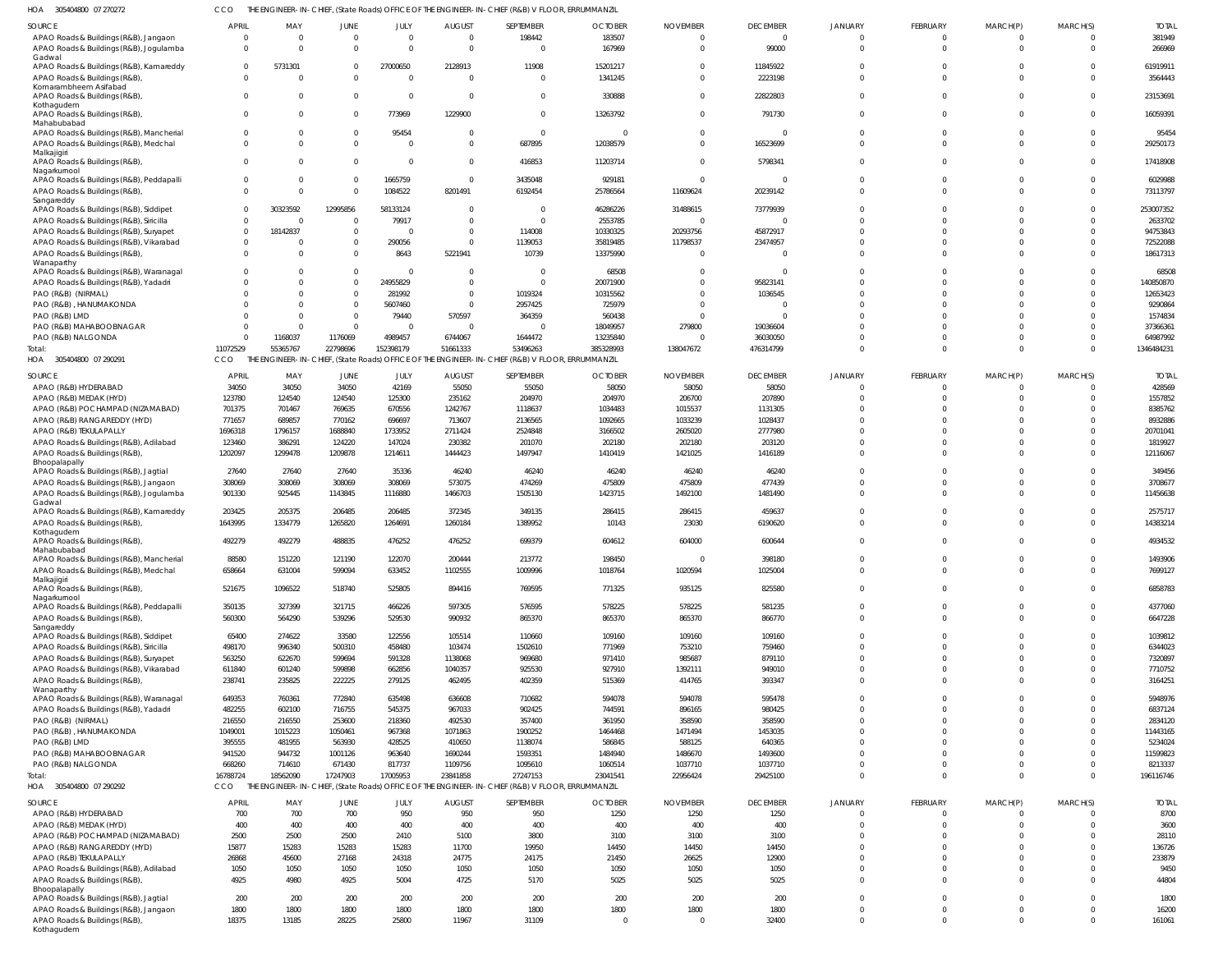| OA 305404800 07.290292 | CCO THE ENGINEER-IN-CHIEF, (State Roads) OFFICE OF THE ENGINEER-IN-CHIEF (R&B) V FLOOR, ERRUMMANZIL |
|------------------------|-----------------------------------------------------------------------------------------------------|

 $\overline{H}$ 

| SOURCE<br>APAO Roads & Buildings (R&B),                                          | <b>APRIL</b><br>1200 | MAY<br>1200   | <b>JUNE</b><br>1200 | JULY<br>1200   | <b>AUGUST</b><br>1200 | SEPTEMBER<br>1200                                                                               | <b>OCTOBER</b><br>1200 | <b>NOVEMBER</b><br>1200 | <b>DECEMBER</b><br>1200 | <b>JANUARY</b><br>$\Omega$ | FEBRUARY<br>$\overline{0}$ | MARCH(P)<br>$\Omega$ | MARCH(S)<br>$\Omega$ | <b>TOTAL</b><br>10800 |
|----------------------------------------------------------------------------------|----------------------|---------------|---------------------|----------------|-----------------------|-------------------------------------------------------------------------------------------------|------------------------|-------------------------|-------------------------|----------------------------|----------------------------|----------------------|----------------------|-----------------------|
| Mahabubabad                                                                      |                      |               |                     |                |                       |                                                                                                 |                        |                         |                         |                            |                            |                      |                      |                       |
| APAO Roads & Buildings (R&B), Mancherial                                         | 900                  | 5500          | 4200                | 4200           | 3200                  | 3200                                                                                            | 3200                   | $\overline{0}$          | 6400                    | $\mathbf{0}$               | $\Omega$                   |                      | $\Omega$             | 30800                 |
| APAO Roads & Buildings (R&B),                                                    | 2000                 | 4000          | 2000                | 2000           | 2000                  | 2000                                                                                            | 2000                   | 2000                    | 2000                    | $\Omega$                   | $\Omega$                   | $\Omega$             | $\Omega$             | 20000                 |
| Nagarkurnool<br>APAO Roads & Buildings (R&B), Peddapalli                         | 1550                 | 1390          | 1350                | 1910           | 2250                  | 1900                                                                                            | 1900                   | 1900                    | 1900                    | $\Omega$                   | $\Omega$                   |                      | $\Omega$             | 16050                 |
| APAO Roads & Buildings (R&B), Siddipet                                           | 200                  | 200           | 200                 | 200            | 200                   | 200                                                                                             | 200                    | 200                     | 200                     | $\Omega$                   |                            |                      | $\Omega$             | 1800                  |
| APAO Roads & Buildings (R&B), Siricilla                                          | 2800                 | 5600          | 2800                | 2600           | $\overline{0}$        | 5200                                                                                            | 2693                   | 2600                    | 2600                    | $\Omega$                   | $\Omega$                   | $\Omega$             | $\Omega$             | 26893                 |
| APAO Roads & Buildings (R&B), Suryapet                                           | 4100                 | 4100          | 4100                | 4100           | 4100                  | 4100                                                                                            | 4100                   | 4100                    | 3050                    | $\Omega$                   |                            |                      | $\Omega$             | 35850                 |
| APAO Roads & Buildings (R&B),                                                    | 5703                 | 5703          | 2000                | 2000           | 2000                  | 2000                                                                                            | 2000                   | 2000                    | 2000                    | $\Omega$                   | $\Omega$                   |                      | $\Omega$             | 25406                 |
| Wanaparthy                                                                       |                      |               |                     |                |                       |                                                                                                 |                        |                         |                         |                            |                            |                      |                      |                       |
| APAO Roads & Buildings (R&B), Waranagal                                          | 1200                 | 4627          | 1700                | 1700           | 1700                  | 2300                                                                                            | 1900                   | 1900                    | 1900                    | $\Omega$                   |                            |                      | $\Omega$             | 18927                 |
| APAO Roads & Buildings (R&B), Yadadri                                            | 5150                 | 7750          | 6050                | 5450           | 5450                  | 5450                                                                                            | 5053                   | 5750                    | 5450                    | $\Omega$                   |                            |                      | $\Omega$             | 51553                 |
| PAO (R&B), HANUMAKONDA                                                           | 10000                | 10000         | 10000               | 9650           | 9650                  | 22525                                                                                           | 13650                  | 13650                   | 13800                   | $\Omega$                   |                            |                      | $\Omega$             | 112925                |
| PAO (R&B) LMD                                                                    | 5300                 | 7000          | 8475                | 6000           | 5910                  | 15700                                                                                           | 7000                   | 7000                    | 7750                    | $\Omega$                   |                            | $\Omega$             | $\Omega$             | 70135                 |
| PAO (R&B) NALGONDA                                                               | 5500                 | 6000          | 5500                | 5500           | 5500                  | 5500                                                                                            | 5320                   | 5200                    | 5200                    | $\Omega$                   |                            |                      | $\Omega$             | 49220                 |
| Total:                                                                           | 118298               | 148768        | 131826              | 123725         | 105827                | 159879                                                                                          | 98941                  | 101400                  | 126025                  | $\Omega$                   | $\Omega$                   | $\Omega$             | $\Omega$             | 1114689               |
| HOA<br>305404800 07 290293                                                       | CCO                  |               |                     |                |                       | THE ENGINEER-IN-CHIEF, (State Roads) OFFICE OF THE ENGINEER-IN-CHIEF (R&B) V FLOOR, ERRUMMANZIL |                        |                         |                         |                            |                            |                      |                      |                       |
| SOURCE                                                                           | APRIL                | MAY           | JUNE                | JULY           | <b>AUGUST</b>         | SEPTEMBER                                                                                       | <b>OCTOBER</b>         | <b>NOVEMBER</b>         | <b>DECEMBER</b>         | JANUARY                    | FEBRUARY                   | MARCH(P)             | MARCH(S)             | <b>TOTAL</b>          |
| APAO (R&B) HYDERABAD                                                             | 12881                | 12881         | 12881               | 16828          | 3947                  | 3947                                                                                            | 4166                   | 4166                    | 4166                    | $\overline{0}$             |                            |                      | $\mathbf 0$          | 75863                 |
| APAO (R&B) MEDAK (HYD)                                                           | 47489                | 47783         | 47783               | 48078          | 29550                 | 14826                                                                                           | 14826                  | 14952                   | 15039                   | $\Omega$                   |                            |                      | $\Omega$             | 280326                |
| APAO (R&B) POCHAMPAD (NIZAMABAD)                                                 | 265039               | 265263        | 296203              | 252690         | 154883                | 76425                                                                                           | 75945                  | 72688                   | 81055                   | $\mathbf 0$                |                            |                      | $\mathbf 0$          | 1540191               |
| APAO (R&B) RANGAREDDY (HYD)                                                      | 249358               | 217999        | 241297              | 220650         | 221335                | 204211                                                                                          | 71280                  | 65289                   | 64722                   | $\Omega$                   |                            |                      | $\Omega$             | 1556141               |
| APAO (R&B) TEKULAPALLY                                                           | 621303               | 678734        | 654997              | 619239         | 287479                | 243804                                                                                          | 170838                 | 177431                  | 189429                  | $\mathbf 0$                |                            |                      | $\Omega$             | 3643254               |
| APAO Roads & Buildings (R&B), Adilabad                                           | 57944                | 313160        | 58238               | 58510          | 40959                 | 26911                                                                                           | 26992                  | 26992                   | 27060                   | $\mathbf 0$                |                            |                      | $\Omega$             | 636766                |
| APAO Roads & Buildings (R&B),                                                    | 127500               | 161761        | 127841              | 128737         | 78420                 | 49031                                                                                           | 39611                  | 39611                   | 39872                   | $\mathbf 0$                |                            |                      | $\Omega$             | 792384                |
| Bhoopalapally<br>APAO Roads & Buildings (R&B), Jagtial                           | 10609                | 10609         | 10609               | 14250          | 3346                  | 3346                                                                                            | 3346                   | 3346                    | 3346                    | $\mathbf 0$                |                            |                      | $\mathbf 0$          | 62807                 |
| APAO Roads & Buildings (R&B), Jangaon                                            | 98370                | 98370         | 98370               | 98370          | 18603                 | 30570                                                                                           | 30679                  | 30679                   | 30798                   | $\mathbf 0$                |                            |                      | $\mathbf 0$          | 534809                |
| APAO Roads & Buildings (R&B), Jogulamba                                          | 345768               | 355120        | 343226              | 451283         | 126633                | 116781                                                                                          | 102972                 | 107919                  | 108054                  | $\Omega$                   | $\Omega$                   |                      | $\Omega$             | 2057756               |
| Gadwal                                                                           |                      |               |                     |                |                       |                                                                                                 |                        |                         |                         |                            |                            |                      |                      |                       |
| APAO Roads & Buildings (R&B), Kamareddy                                          | 78033                | 78790         | 79220               | 79220          | 8458                  | 39976                                                                                           | 20715                  | 20715                   | 33243                   | $\mathbf 0$                |                            |                      | $\Omega$             | 438370                |
| APAO Roads & Buildings (R&B),                                                    | 623694               | 512498        | 477563              | 463206         | 478775                | 532119                                                                                          | 3931                   | $\Omega$                | 447751                  | $\mathbf 0$                | $\Omega$                   |                      | $\Omega$             | 3539537               |
| Kothagudem                                                                       |                      |               |                     |                |                       |                                                                                                 |                        |                         |                         |                            | $\Omega$                   |                      |                      |                       |
| APAO Roads & Buildings (R&B),<br>Mahabubabad                                     | 76552                | 76552         | 76552               | 77014          | 77014                 | 70952                                                                                           | 32659                  | 23883                   | 23958                   | $\mathbf 0$                |                            |                      | $\Omega$             | 535136                |
| APAO Roads & Buildings (R&B), Mancherial                                         | 34007                | 58041         | 46524               | 46865          | 33445                 | 21831                                                                                           | 14359                  | $\overline{0}$          | 28811                   | $\mathbf 0$                |                            |                      | $\mathbf 0$          | 283883                |
| APAO Roads & Buildings (R&B), Medchal                                            | 235228               | 224619        | 212374              | 225559         | 153017                | 89144                                                                                           | 70525                  | 70525                   | 70845                   | $\mathbf 0$                | $\Omega$                   |                      | $\mathbf 0$          | 1351836               |
| Malkajigiri                                                                      |                      |               |                     |                |                       |                                                                                                 |                        |                         |                         |                            |                            |                      |                      |                       |
| APAO Roads & Buildings (R&B),                                                    | 179366               | 373931        | 180933              | 180967         | 97140                 | 55514                                                                                           | 55640                  | 55640                   | 55814                   | $\mathbf 0$                | $\Omega$                   |                      | $\Omega$             | 1234945               |
| Nagarkurnool<br>APAO Roads & Buildings (R&B), Peddapalli                         | 134347               | 125624        | 123443              | 185626         | 52466                 | 41709                                                                                           | 41828                  | 41828                   | 42047                   | $\mathbf 0$                | $\Omega$                   |                      | $\mathbf 0$          | 788918                |
| APAO Roads & Buildings (R&B),                                                    | 214967               | 216515        | 206930              | 203188         | 124670                | 62593                                                                                           | 62593                  | 62593                   | 62695                   | $\Omega$                   | $\Omega$                   | $\Omega$             | $\Omega$             | 1216744               |
| Sangareddy                                                                       |                      |               |                     |                |                       |                                                                                                 |                        |                         |                         |                            |                            |                      |                      |                       |
| APAO Roads & Buildings (R&B), Siddipet                                           | 25080                | 82192         | 12881               | 46829          | 11623                 | 8003                                                                                            | 7894                   | 7894                    | 7894                    | $\Omega$                   |                            |                      | $\Omega$             | 210290                |
| APAO Roads & Buildings (R&B), Siricilla                                          | 191102               | 389407        | 191931              | 175886         | 50749                 | 111290                                                                                          | 62072                  | 54476                   | 54930                   | $\Omega$                   |                            |                      | $\Omega$             | 1281843               |
| APAO Roads & Buildings (R&B), Suryapet                                           | 216121               | 238906        | 233045              | 226930         | 123569                | 70142                                                                                           | 70268                  | 71834                   | 63595                   | $\Omega$                   |                            |                      | $\Omega$             | 1314410               |
| APAO Roads & Buildings (R&B), Vikarabad                                          | 234777               | 230721        | 230213              | 253326         | 164165                | 107184                                                                                          | 107634                 | 271846                  | 100355                  | $\Omega$                   |                            |                      | $\Omega$             | 1700221               |
| APAO Roads & Buildings (R&B),                                                    | 103206               | 102075        | 85264               | 107072         | 58534                 | 29102                                                                                           | 101278                 | 30002                   | 28467                   | $\Omega$                   |                            |                      | $\Omega$             | 645000                |
| Wanaparthy                                                                       | 56943                | 101084        | 58235               | 58235          | 58665                 | 53640                                                                                           |                        | 17925                   | 18027                   | $\mathbf{0}$               | $\Omega$                   | $\Omega$             | $\mathbf 0$          | 440679                |
| APAO Roads & Buildings (R&B), Waranagal<br>APAO Roads & Buildings (R&B), Yadadri | 185006               | 230990        | 308739              | 204776         | 121828                | 73088                                                                                           | 17925<br>50660         | 64819                   | 82642                   | $\cap$                     |                            |                      | $\cap$               | 1322548               |
| PAO (R&B) (NIRMAL)                                                               | 83093                | 83093         | 97308               | 83795          | $-32372$              | 25854                                                                                           | 27615                  | 25940                   | 25940                   | $\mathbf{0}$               |                            |                      | $\Omega$             | 420266                |
| PAO (R&B), HANUMAKONDA                                                           | 275380               | 275872        | 275872              | 264129         | 266598                | 267244                                                                                          | 81378                  | 81504                   | 81990                   | $\mathbf 0$                |                            |                      | $\Omega$             | 1869967               |
| PAO (R&B) LMD                                                                    | 151766               | 184923        | 230940              | 164423         | 157565                | 274722                                                                                          | 42450                  | 42543                   | 46322                   | $\mathbf 0$                |                            |                      | $\Omega$             | 1295654               |
| PAO (R&B) MAHABOOBNAGAR                                                          | 361243               | 362437        | 386417              | 369826         | 198423                | 147137                                                                                          | 115101                 | 115227                  | 115731                  | $\Omega$                   |                            |                      | $\Omega$             | 2171542               |
| PAO (R&B) NALGONDA                                                               | 256204               | 274003        | 257435              | 328315         | 87376                 | 79211                                                                                           | 76673                  | 75025                   | 75025                   | $\mathbf 0$                |                            |                      | $\Omega$             | 1509267               |
| Total:                                                                           | 5552376              | 6383953       | 5663264             | 5653822        | 3256863               | 2930307                                                                                         | 1603853                | 1677292                 | 2029623                 | $\mathbf 0$                | $\Omega$                   | $\Omega$             | $\mathbf 0$          | 34751353              |
| HOA 305404800 07 290294                                                          | CCO                  |               |                     |                |                       | THE ENGINEER-IN-CHIEF, (State Roads) OFFICE OF THE ENGINEER-IN-CHIEF (R&B) V FLOOR, ERRUMMANZIL |                        |                         |                         |                            |                            |                      |                      |                       |
|                                                                                  |                      |               |                     |                |                       |                                                                                                 |                        |                         |                         |                            |                            |                      |                      |                       |
| SOURCE                                                                           | <b>APRIL</b>         | MAY           | JUNE                | JULY           | <b>AUGUST</b>         | SEPTEMBER                                                                                       | <b>OCTOBER</b>         | <b>NOVEMBER</b>         | <b>DECEMBER</b>         | JANUARY                    | FEBRUARY                   | MARCH(P)             | MARCH(S)             | <b>TOTAL</b>          |
| APAO (R&B) HYDERABAD<br>APAO (R&B) MEDAK (HYD)                                   | 9966<br>14696        | 9966<br>14787 | 9966<br>14787       | 13013<br>14878 | 13013<br>29774        | 13013<br>22403                                                                                  | 13733<br>22403         | 13733<br>22593          | 13733<br>22724          | $\Omega$<br>$\Omega$       | $\Omega$                   | $\Omega$<br>$\Omega$ | $\Omega$<br>$\Omega$ | 110136<br>179045      |
| APAO (R&B) POCHAMPAD (NIZAMABAD)                                                 | 103958               | 104103        | 113948              | 99227          | 187636                | 141744                                                                                          | 135366                 | 132389                  | 147853                  | $\Omega$                   |                            |                      | $\Omega$             | 1166224               |
| APAO (R&B) RANGAREDDY (HYD)                                                      | 118905               | 123628        | 123628              | 125680         | 127162                | 417041                                                                                          | 192737                 | 170747                  | 170328                  | $\Omega$                   |                            |                      | $\Omega$             | 1569856               |
| APAO (R&B) TEKULAPALLY                                                           | 227824               | 237574        | 227322              | 242807         | 369269                | 315626                                                                                          | 309447                 | 319935                  | 340821                  | $\Omega$                   |                            |                      | $\Omega$             | 2590625               |
| APAO Roads & Buildings (R&B), Adilabad                                           | 15890                | 51665         | 15981               | 16065          | 31024                 | 23617                                                                                           | 23739                  | 23739                   | 23862                   | $\Omega$                   | $\Omega$                   | $\Omega$             | $\Omega$             | 225582                |
| APAO Roads & Buildings (R&B),                                                    | 45457                | 56060         | 45563               | 46554          | 82780                 | 82635                                                                                           | 70644                  | 70644                   | 71073                   | $\Omega$                   | $\Omega$                   | $\Omega$             | $\Omega$             | 571410                |
| Bhoopalapally                                                                    |                      |               |                     |                |                       |                                                                                                 |                        |                         |                         |                            |                            |                      |                      |                       |
| APAO Roads & Buildings (R&B), Jagtial                                            | 3283                 | 3283          | 3283                | 5056           | 5056                  | 5056                                                                                            | 5056                   | 5056                    | 5056                    | $\Omega$                   | $\Omega$                   | $\Omega$             | $\Omega$             | 40185                 |
| APAO Roads & Buildings (R&B), Jangaon                                            | 32279                | 32279         | 32279               | 32279          | 62619                 | 48588                                                                                           | 48783                  | 48783                   | 48962                   | $\Omega$                   |                            | $\Omega$             | $\Omega$             | 386851                |
| APAO Roads & Buildings (R&B), Jogulamba                                          | 120729               | 124226        | 119722              | 176724         | 180703                | 185858                                                                                          | 172558                 | 181367                  | 181571                  | $\Omega$                   | $\Omega$                   | $\Omega$             | $\Omega$             | 1443458               |
| Gadwal                                                                           |                      |               |                     |                |                       |                                                                                                 |                        |                         |                         |                            |                            |                      |                      |                       |
| APAO Roads & Buildings (R&B), Kamareddy                                          | 24913                | 25146         | 25279               | 25279          | 41366                 | 43517                                                                                           | 31303                  | 31303<br>$\Omega$       | 53676                   | $\mathbf 0$<br>$\Omega$    | $\Omega$<br>$\Omega$       | $\Omega$<br>$\Omega$ | $\Omega$<br>$\Omega$ | 301782                |
| APAO Roads & Buildings (R&B),<br>Kothagudem                                      | 250359               | 165804        | 194242              | 186682         | 151635                | 244722                                                                                          | 1218                   |                         | 676540                  |                            |                            |                      |                      | 1871202               |
| APAO Roads & Buildings (R&B),                                                    | 23691                | 23691         | 23691               | 23833          | 23833                 | 63413                                                                                           | 37279                  | 37401                   | 37514                   | $\mathbf 0$                | $\Omega$                   | $\Omega$             | $\Omega$             | 294346                |
| Mahabubabad                                                                      |                      |               |                     |                |                       |                                                                                                 |                        |                         |                         |                            |                            |                      |                      |                       |
| APAO Roads & Buildings (R&B), Mancherial                                         | 11288                | 20727         | 15185               | 15290          | 26416                 | 26463                                                                                           | 22723                  | $\overline{0}$          | 45587                   | $\mathbf 0$                | $\Omega$                   | $\Omega$             | $\Omega$             | 183679                |
| APAO Roads & Buildings (R&B), Medchal                                            | 181989               | 173781        | 164307              | 174508         | 273919                | 234515                                                                                          | 232495                 | 232495                  | 233553                  | $\Omega$                   | $\Omega$                   | $\Omega$             | $\Omega$             | 1901562               |
| Malkajigiri<br>APAO Roads & Buildings (R&B),                                     | 59508                | 123719        | 59992               | 60002          | 123664                | 92747                                                                                           | 92937                  | 92937                   | 89199                   | $\mathbf 0$                | $\Omega$                   | $\Omega$             | $\Omega$             | 794705                |
| Nagarkurnool                                                                     |                      |               |                     |                |                       |                                                                                                 |                        |                         |                         |                            |                            |                      |                      |                       |
| APAO Roads & Buildings (R&B), Peddapalli                                         | 44310                | 41611         | 40936               | 72231          | 80396                 | 73597                                                                                           | 73809                  | 73809                   | 74175                   | $\mathbf 0$                | $\Omega$                   | $\Omega$             | $\mathbf 0$          | 574874                |
| APAO Roads & Buildings (R&B),                                                    | 88558                | 89436         | 86732               | 85486          | 157421                | 122073                                                                                          | 122073                 | 122073                  | 122227                  | $\Omega$                   | $\Omega$                   | $\Omega$             | $\Omega$             | 996079                |
| Sangareddy                                                                       |                      |               |                     |                |                       |                                                                                                 |                        |                         |                         |                            |                            |                      |                      |                       |
| APAO Roads & Buildings (R&B), Siddipet                                           | 8570                 | 33678         | 3986                | 17349          | 14983                 | 13208                                                                                           | 13013                  | 13013                   | 13013                   | $\mathbf 0$                | $\mathbf 0$                | $\Omega$             | $\mathbf 0$          | 130813                |
| APAO Roads & Buildings (R&B), Siricilla                                          | 66100                | 132200        | 66382               | 60355          | 34014                 | 183505                                                                                          | 94219                  | 91485                   | 92299                   | $\mathbf 0$                | $\Omega$                   | $\mathbf{0}$         | $\mathbf 0$          | 820559                |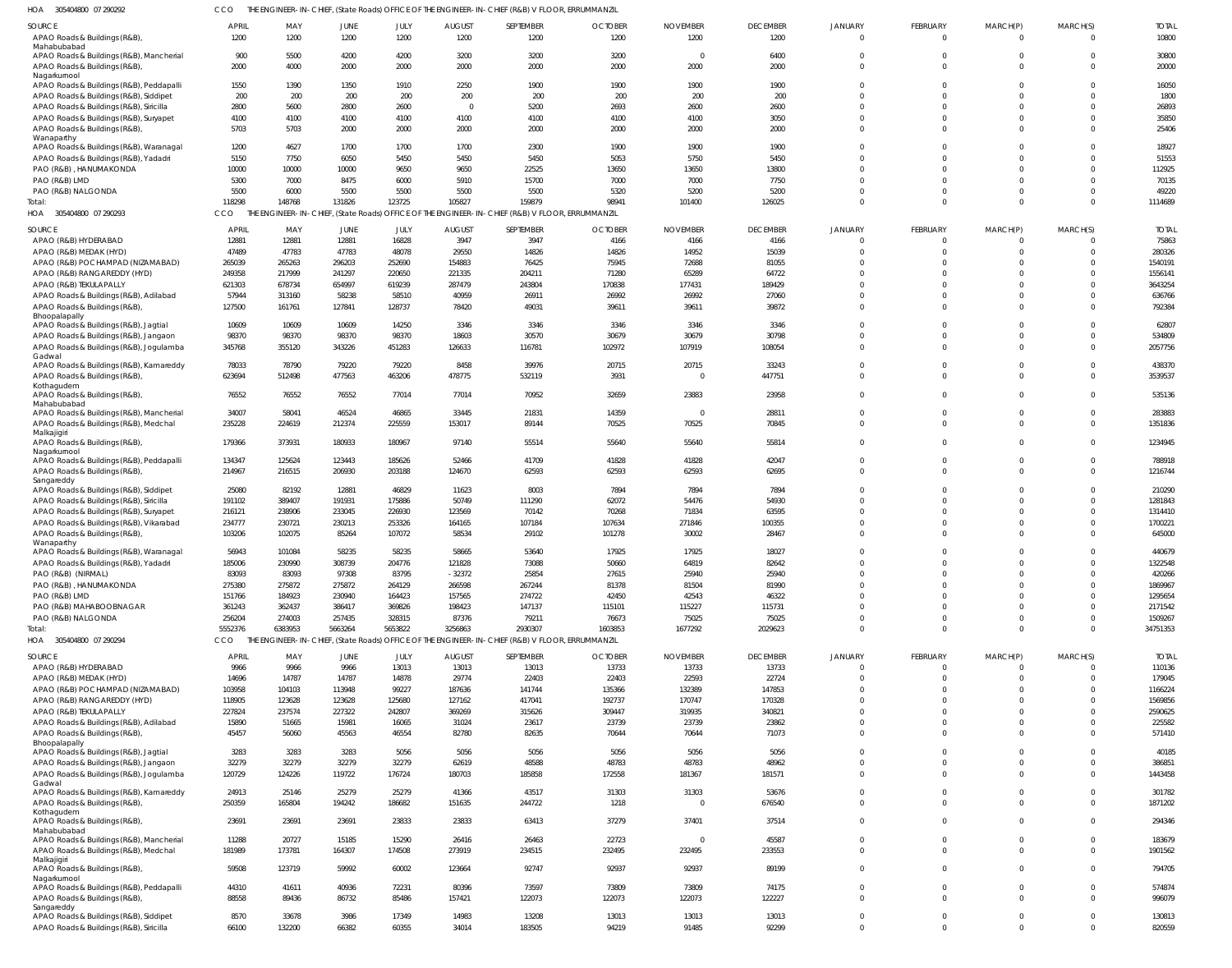| 05404800 07 290294 | CCO THE ENGINEER-IN-CHIEF. (State Roads) OFFICE OF THE ENGINEER-IN-CHIEF (R&B) V FLOOR. ERRUMMANZIL |
|--------------------|-----------------------------------------------------------------------------------------------------|

| HOA 305404800 07 290294                                                           | CCO                        |                                              |                          |                      |                                  | THE ENGINEER-IN-CHIEF, (State Roads) OFFICE OF THE ENGINEER-IN-CHIEF (R&B) V FLOOR, ERRUMMANZIL |                               |                                  |                             |                      |               |          |                      |                          |
|-----------------------------------------------------------------------------------|----------------------------|----------------------------------------------|--------------------------|----------------------|----------------------------------|-------------------------------------------------------------------------------------------------|-------------------------------|----------------------------------|-----------------------------|----------------------|---------------|----------|----------------------|--------------------------|
| SOURCE                                                                            | <b>APRIL</b>               | MAY                                          | JUNE                     | JULY                 | <b>AUGUST</b>                    | SEPTEMBER                                                                                       | <b>OCTOBER</b>                | <b>NOVEMBER</b>                  | <b>DECEMBER</b>             | <b>JANUARY</b>       | FEBRUARY      | MARCH(P) | MARCH(S)             | <b>TOTAI</b>             |
| APAO Roads & Buildings (R&B), Suryapet                                            | 73421                      | 81919                                        | 78532                    | 77245                | 153538                           | 115454                                                                                          | 115679                        | 117431                           | 105722                      | $\cap$               | $\mathbf 0$   | $\Omega$ | $\Omega$             | 918941                   |
| APAO Roads & Buildings (R&B), Vikarabad<br>APAO Roads & Buildings (R&B),          | 77865<br>33966             | 76633<br>33543                               | 76498<br>31884           | 84410<br>40038       | 138807<br>68564                  | 109024<br>51967                                                                                 | 109324<br>71630               | 164612<br>53573                  | 111364<br>50831             | $\Omega$<br>$\Omega$ | $\Omega$      | $\Omega$ | $\Omega$<br>$\Omega$ | 948537<br>435996         |
| Wanaparthy                                                                        |                            |                                              |                          |                      |                                  |                                                                                                 |                               |                                  |                             |                      |               |          |                      |                          |
| APAO Roads & Buildings (R&B), Waranagal                                           | 17622                      | 51643                                        | 21611                    | 21611                | 21744                            | 50815                                                                                           | 31458                         | 31458                            | 31612                       | $\Omega$             |               |          |                      | 279574                   |
| APAO Roads & Buildings (R&B), Yadadri                                             | 60697                      | 74955                                        | 88567                    | 68224                | 128135                           | 103710                                                                                          | 85856                         | 102522                           | 112528                      | $\Omega$             |               |          |                      | 825194                   |
| PAO (R&B) (NIRMAL)<br>PAO (R&B), HANUMAKONDA                                      | 27943<br>142036            | 27943<br>142290                              | 33259<br>142290          | 28178<br>136234      | 55390<br>137506                  | 42027<br>309801                                                                                 | 42684<br>190036               | 42182<br>190330                  | 42182<br>191467             |                      |               |          |                      | 341788<br>1581990        |
| PAO (R&B) LMD                                                                     | 68962                      | 86064                                        | 102191                   | 75407                | 73285                            | 210980                                                                                          | 91466                         | 91683                            | 100507                      | $\Omega$             |               |          |                      | 900545                   |
| PAO (R&B) MAHABOOBNAGAR                                                           | 147486                     | 147936                                       | 158685                   | 151590               | 262799                           | 236729                                                                                          | 209921                        | 210215                           | 211149                      |                      |               |          |                      | 1736510                  |
| PAO (R&B) NALGONDA                                                                | 85226                      | 91855                                        | 85635                    | 122732               | 131598                           | 127496                                                                                          | 123699                        | 121239                           | 121239                      | $\Omega$             |               |          | $\Omega$             | 1010719                  |
| Total:                                                                            | 2187497                    | 2402145                                      | 2206363                  | 2298967              | 3188049                          | 3711344                                                                                         | 2787288                       | 2808747                          | 3542367                     | $\Omega$             | $\Omega$      | $\Omega$ | $\Omega$             | 25132767                 |
| HOA 305404800 07 290295                                                           | CCO                        |                                              |                          |                      |                                  | THE ENGINEER-IN-CHIEF, (State Roads) OFFICE OF THE ENGINEER-IN-CHIEF (R&B) V FLOOR, ERRUMMANZIL |                               |                                  |                             |                      |               |          |                      |                          |
| SOURCE                                                                            | <b>APRIL</b>               | MAY                                          | JUNE                     | JULY                 | <b>AUGUST</b>                    | SEPTEMBER                                                                                       | <b>OCTOBER</b>                | <b>NOVEMBER</b>                  | <b>DECEMBER</b>             | <b>JANUARY</b>       | FEBRUARY      | MARCH(P) | MARCH(S)             | <b>TOTAL</b>             |
| APAO (R&B) HYDERABAD<br>APAO (R&B) RANGAREDDY (HYD)                               | $\Omega$<br>$\Omega$       | 90130<br>$\overline{0}$                      | $\overline{0}$<br>0      | $\Omega$<br>$\Omega$ | $\overline{0}$<br>$\overline{0}$ | $\overline{0}$<br>100000                                                                        | $\overline{0}$<br>34650       | $\overline{0}$<br>$\overline{0}$ | $\Omega$<br>$\Omega$        | $\Omega$             | $\Omega$      | $\Omega$ | $\Omega$             | 90130<br>134650          |
| APAO Roads & Buildings (R&B),                                                     | $\Omega$                   | $\Omega$                                     | $\Omega$                 | $\Omega$             | $\overline{0}$                   | $\Omega$                                                                                        | $\overline{0}$                | 200000                           | $\Omega$                    | $\Omega$             |               |          | $\Omega$             | 200000                   |
| Bhoopalapally                                                                     |                            |                                              |                          |                      |                                  |                                                                                                 |                               |                                  |                             |                      |               |          |                      |                          |
| APAO Roads & Buildings (R&B), Jogulamba<br>Gadwal                                 | $\Omega$                   | $\overline{0}$                               | $\overline{0}$           | $\Omega$             | 12398                            | $\Omega$                                                                                        | $\overline{0}$                | 98180                            | $\Omega$                    | $\Omega$             | $\Omega$      |          | $\Omega$             | 110578                   |
| APAO Roads & Buildings (R&B),                                                     | $\Omega$                   | 200000                                       | $\Omega$                 | 100000               | $\overline{0}$                   | $\mathbf 0$                                                                                     | $\overline{0}$                | 100000                           | $\Omega$                    | $\Omega$             | $\Omega$      | $\Omega$ | $\Omega$             | 400000                   |
| Mahabubabad                                                                       | $\mathbf{0}$               |                                              |                          |                      |                                  | $\mathbf 0$                                                                                     | $\Omega$                      |                                  |                             | $\Omega$             | $\Omega$      | $\Omega$ | $\Omega$             |                          |
| APAO Roads & Buildings (R&B),<br>Nagarkurnool                                     |                            | $\overline{0}$                               | 81960                    | $\Omega$             | $\overline{0}$                   |                                                                                                 |                               | $\overline{0}$                   | 151880                      |                      |               |          |                      | 233840                   |
| APAO Roads & Buildings (R&B), Vikarabad                                           | $\overline{0}$             | $\overline{0}$                               | 91100                    | $\Omega$             | $\overline{0}$                   | $\mathbf{0}$                                                                                    | $\mathbf 0$                   | $\overline{0}$                   | 100000                      | $\Omega$             |               |          | $\Omega$             | 191100                   |
| APAO Roads & Buildings (R&B), Waranagal                                           | $\Omega$                   | $\overline{0}$                               | 0                        | $\Omega$             | $\Omega$                         | $\Omega$                                                                                        | $\Omega$                      | 94668                            | $\Omega$                    | $\Omega$             |               |          | $\Omega$             | 94668                    |
| APAO Roads & Buildings (R&B), Yadadri<br>PAO (R&B), HANUMAKONDA                   | $\overline{0}$<br>$\Omega$ | 62411<br>$\overline{0}$                      | $\mathbf{0}$<br>$\Omega$ | 108000<br>$\Omega$   | $\Omega$<br>100000               | $\Omega$<br>$\Omega$                                                                            | $\Omega$<br>$\Omega$          | $\Omega$<br>$\Omega$             | $\Omega$<br>$\cap$          | $\Omega$<br>$\Omega$ |               |          | $\Omega$<br>$\Omega$ | 170411<br>100000         |
| PAO (R&B) LMD                                                                     | $\Omega$                   | 42991                                        | $\Omega$                 | $\Omega$             | $\mathbf{C}$                     | $\Omega$                                                                                        | $\Omega$                      | $\Omega$                         | $\Omega$                    | $\Omega$             |               |          | $\Omega$             | 42991                    |
| PAO (R&B) MAHABOOBNAGAR                                                           | $\Omega$                   | 16864                                        | $\Omega$                 | - 0                  | $\Omega$                         | $\Omega$                                                                                        | $\Omega$                      | $\Omega$                         | $\Omega$                    | $\Omega$             |               |          | $\Omega$             | 16864                    |
| PAO (R&B) NALGONDA                                                                | $\Omega$                   | 200000                                       | $\Omega$                 | $\cap$               | $\Omega$                         | $\Omega$                                                                                        | $\Omega$                      | $\Omega$                         | $\Omega$                    | $\Omega$             |               |          | $\Omega$             | 200000                   |
| Total:                                                                            | $\Omega$                   | 612396                                       | 173060                   | 208000               | 112398                           | 100000                                                                                          | 34650                         | 492848                           | 251880                      | $\Omega$             | $\Omega$      | $\Omega$ | $\Omega$             | 1985232                  |
| HOA 305404800 07 290296                                                           | CCO                        |                                              |                          |                      |                                  | THE ENGINEER-IN-CHIEF, (State Roads) OFFICE OF THE ENGINEER-IN-CHIEF (R&B) V FLOOR, ERRUMMANZIL |                               |                                  |                             |                      |               |          |                      |                          |
| SOURCE                                                                            | <b>APRIL</b>               | MAY                                          | JUNE                     | JULY                 | <b>AUGUST</b>                    | SEPTEMBER                                                                                       | <b>OCTOBER</b>                | <b>NOVEMBER</b>                  | <b>DECEMBER</b>             | <b>JANUARY</b>       | FEBRUARY      | MARCH(P) | MARCH(S)             | <b>TOTAI</b>             |
| APAO (R&B) MEDAK (HYD)                                                            | $\Omega$                   | $\Omega$                                     | $\Omega$                 | $\Omega$             | $\overline{0}$                   | 68302                                                                                           | $\mathbf 0$                   | $\overline{0}$                   | 52145                       |                      | $\Omega$      |          | $\Omega$             | 120447                   |
| APAO (R&B) POCHAMPAD (NIZAMABAD)<br>APAO (R&B) RANGAREDDY (HYD)                   | $\Omega$<br>$\Omega$       | $\Omega$<br>$\overline{0}$                   | $\Omega$<br>3088         | $\Omega$<br>$\Omega$ | $\overline{0}$<br>40691          | $\Omega$<br>9319                                                                                | $\mathbf 0$<br>$\overline{0}$ | $\overline{0}$<br>151935         | 439964<br>$\Omega$          | $\Omega$<br>$\Omega$ | $\Omega$      | $\Omega$ | $\Omega$             | 439964<br>205033         |
| APAO (R&B) TEKULAPALLY                                                            | $\Omega$                   | $\Omega$                                     | 101128                   | $\Omega$             | $\overline{0}$                   | 549292                                                                                          | $\Omega$                      | $\Omega$                         | 250857                      | $\Omega$             |               |          | $\Omega$             | 901277                   |
| APAO Roads & Buildings (R&B),                                                     | $\Omega$                   | $\Omega$                                     | $\Omega$                 | $\cap$               | $\overline{0}$                   | $\Omega$                                                                                        | $\Omega$                      | 298312                           | - 0                         |                      |               |          |                      | 298312                   |
| Bhoopalapally                                                                     | $\Omega$                   | $\Omega$                                     |                          |                      |                                  |                                                                                                 |                               |                                  | $\Omega$                    |                      |               |          | $\Omega$             |                          |
| APAO Roads & Buildings (R&B), Jangaon<br>APAO Roads & Buildings (R&B), Jogulamba  | $\Omega$                   | $\Omega$                                     | $\mathbf{0}$<br>$\Omega$ | $\cap$               | $\overline{0}$<br>$\Omega$       | 41989<br>$\Omega$                                                                               | $\mathbf 0$<br>$\Omega$       | $\overline{0}$<br>434377         | $\Omega$                    | $\Omega$             |               |          |                      | 41989<br>434377          |
| Gadwal                                                                            |                            |                                              |                          |                      |                                  |                                                                                                 |                               |                                  |                             |                      |               |          |                      |                          |
| APAO Roads & Buildings (R&B), Kamareddy                                           | $\Omega$                   | $\Omega$                                     | 0                        | - 0                  | $\overline{0}$                   | $\Omega$                                                                                        | $\Omega$                      | 167403                           | $\Omega$                    |                      |               |          |                      | 167403                   |
| APAO Roads & Buildings (R&B),<br>Kothagudem                                       | $\Omega$                   | $\Omega$                                     | 102571                   | $\Omega$             | $\overline{0}$                   | 313909                                                                                          | $\Omega$                      | $\Omega$                         | $\Omega$                    | $\Omega$             |               |          | $\Omega$             | 416480                   |
| APAO Roads & Buildings (R&B),                                                     | $\Omega$                   | $\Omega$                                     | $\Omega$                 | - 0                  | 16933                            | $\Omega$                                                                                        | $\Omega$                      | 39434                            | $\Omega$                    |                      | $\Omega$      | $\Omega$ |                      | 56367                    |
| Mahabubabad<br>APAO Roads & Buildings (R&B),                                      | $\Omega$                   | $\Omega$                                     | $\Omega$                 | $\Omega$             | $\overline{0}$                   | 386614                                                                                          | $\Omega$                      | $\Omega$                         | $\Omega$                    | $\Omega$             | $\Omega$      | $\Omega$ | $\Omega$             | 386614                   |
| Sangareddy                                                                        |                            |                                              |                          |                      |                                  |                                                                                                 |                               |                                  |                             |                      |               |          |                      |                          |
| APAO Roads & Buildings (R&B), Siricilla                                           | $\Omega$                   | <sup>0</sup>                                 | $\Omega$                 |                      | $\Omega$                         | $\Omega$                                                                                        | $\cup$                        | $\Omega$                         | 348850                      |                      |               |          |                      | 348850                   |
| APAO Roads & Buildings (R&B), Suryapet<br>APAO Roads & Buildings (R&B), Vikarabad | $\Omega$                   | <sup>0</sup><br><sup>0</sup><br><sup>0</sup> | $\Omega$<br>$\Omega$     |                      | $\Omega$<br>$\Omega$             | 161817<br>$\Omega$                                                                              | $\Omega$<br>$\Omega$          | $\overline{0}$<br>269440         | $\Omega$<br>242163          | $\Omega$             | U             |          |                      | 161817<br>511603         |
| APAO Roads & Buildings (R&B),                                                     | $\Omega$                   | $\Omega$                                     | 29221                    |                      | $\Omega$                         | 40304                                                                                           | $\Omega$                      | 37353                            | $\Omega$                    | $\Omega$             | $\Omega$      | U        |                      | 106878                   |
| Wanaparthy                                                                        |                            |                                              |                          |                      |                                  |                                                                                                 |                               |                                  |                             |                      |               |          |                      |                          |
| APAO Roads & Buildings (R&B), Yadadri<br>PAO (R&B) (NIRMAL)                       | $\Omega$                   | <sup>0</sup><br><sup>0</sup><br><sup>0</sup> | $\Omega$<br>-C           |                      | $\Omega$<br>$\Omega$             | $\Omega$<br>$\Omega$                                                                            | $\Omega$<br>$\Omega$          | 322384<br>211514                 | 110386                      |                      |               |          |                      | 432770<br>211514         |
| PAO (R&B), HANUMAKONDA                                                            | $\Omega$                   | U                                            | - ( )                    |                      | $\Omega$                         | 369286                                                                                          | $\Omega$                      | $\Omega$                         |                             |                      |               |          |                      | 369286                   |
| PAO (R&B) MAHABOOBNAGAR                                                           |                            |                                              | -0                       |                      | $\Omega$                         | $\Omega$                                                                                        | $\Omega$                      | 543622                           |                             |                      |               |          |                      | 543622                   |
| PAO (R&B) NALGONDA                                                                |                            |                                              | $\Omega$                 |                      | $\sqrt{ }$                       | 43812                                                                                           | $\Omega$                      | 603584                           |                             |                      |               |          |                      | 647396                   |
| Total:                                                                            | $\Omega$                   | $\Omega$                                     | 236008                   |                      | 57624                            | 1984644                                                                                         | $\mathsf{C}$                  | 3079358                          | 1444365                     | $\Omega$             | $\Omega$      |          |                      | 6801999                  |
| HOA 305404800 07 310318                                                           | CCO                        |                                              |                          |                      |                                  | THE ENGINEER-IN-CHIEF, (State Roads) OFFICE OF THE ENGINEER-IN-CHIEF (R&B) V FLOOR, ERRUMMANZIL |                               |                                  |                             |                      |               |          |                      |                          |
| SOURCE                                                                            | <b>APRIL</b>               | MAY                                          | JUNE                     | JULY                 | <b>AUGUST</b>                    | SEPTEMBER                                                                                       | <b>OCTOBER</b>                | <b>NOVEMBER</b>                  | <b>DECEMBER</b>             | <b>JANUARY</b>       | FEBRUARY      | MARCH(P) | MARCH(S)             | <b>TOTAL</b>             |
| APAO (R&B) POCHAMPAD (NIZAMABAD)                                                  | $\Omega$<br>$\Omega$       | 20000                                        | $\overline{0}$           | $\Omega$<br>$\Omega$ | $\overline{0}$                   | 20000                                                                                           | $\overline{0}$                | 20000                            | 20000<br>$\Omega$           | $\Omega$             | 0<br>$\Omega$ | $\Omega$ |                      | 80000                    |
| APAO (R&B) RANGAREDDY (HYD)<br>APAO (R&B) TEKULAPALLY                             | $\Omega$                   | $\overline{0}$<br>$\overline{0}$             | $\overline{0}$<br>40000  | 20000                | $\overline{0}$<br>$\overline{0}$ | $\overline{0}$<br>$\Omega$                                                                      | 20000<br>$\overline{0}$       | $\overline{0}$<br>$\overline{0}$ | $\Omega$                    |                      |               |          | $\Omega$<br>$\Omega$ | 20000<br>60000           |
| APAO Roads & Buildings (R&B),                                                     | $\Omega$                   | $\mathbf{0}$                                 | 20000                    | 20000                | $\overline{0}$                   | $\mathbf 0$                                                                                     | $\overline{0}$                | $\overline{0}$                   | $\Omega$                    | $\Omega$             | U             | $\Omega$ | $\Omega$             | 40000                    |
| Kothagudem                                                                        |                            |                                              |                          |                      |                                  |                                                                                                 |                               |                                  |                             |                      |               |          |                      |                          |
| APAO Roads & Buildings (R&B), Medchal<br>Malkajigiri                              | $\Omega$                   | $\Omega$                                     | 20000                    | 20000                | $\Omega$                         | $\mathbf 0$                                                                                     | $\Omega$                      | $\Omega$                         | $\Omega$                    |                      | 0             | $\Omega$ | $\Omega$             | 40000                    |
| APAO Roads & Buildings (R&B), Siricilla                                           | $\Omega$                   | $\Omega$                                     | $\overline{0}$           | $\Omega$             | $\Omega$                         | $\Omega$                                                                                        | $\overline{0}$                | 20000                            | $\Omega$                    |                      |               |          | $\Omega$             | 20000                    |
| APAO Roads & Buildings (R&B), Vikarabad                                           | $\Omega$                   | $\Omega$                                     | 40000                    | $\Omega$             | $\overline{0}$                   | $\Omega$                                                                                        | $\overline{0}$                | $\overline{0}$                   | $\Omega$                    |                      |               |          | $\Omega$             | 40000                    |
| PAO (R&B) LMD                                                                     | $\Omega$<br>$\Omega$       | $\overline{0}$                               | 0                        | $\Omega$             | 20000                            | $\Omega$<br>20000                                                                               | 20000                         | $\overline{\mathbf{0}}$          | $\Omega$                    | $\Omega$<br>$\Omega$ | 0<br>$\Omega$ | $\Omega$ | $\Omega$<br>$\Omega$ | 40000                    |
| Total:<br>HOA 305404800 13 270272                                                 | CCO                        | 20000                                        | 120000                   | 60000                | 20000                            | THE CHIEF ENGINEER (R&B), EAP, RDC OFFICE OF THE ENGINEER-IN-CHIEF (R&B), II FLOOR, ERRUMMANZIL | 40000                         | 40000                            | 20000                       |                      |               |          |                      | 340000                   |
|                                                                                   |                            |                                              |                          |                      |                                  |                                                                                                 |                               |                                  |                             |                      |               |          |                      |                          |
| SOURCE<br>APAO (R&B) MEDAK (HYD)                                                  | <b>APRIL</b><br>$\Omega$   | MAY<br>$\overline{0}$                        | JUNE<br>13024953         | JULY<br>11344785     | <b>AUGUST</b><br>$\overline{0}$  | SEPTEMBER<br>$\overline{0}$                                                                     | <b>OCTOBER</b><br>17129629    | <b>NOVEMBER</b><br>$\Omega$      | <b>DECEMBER</b><br>22083374 | <b>JANUARY</b>       | FEBRUARY      | MARCH(P) | MARCH(S)             | <b>TOTAL</b><br>63582741 |
| APAO (R&B) POCHAMPAD (NIZAMABAD)                                                  | $\Omega$                   | $\Omega$                                     | 0                        |                      | 0                                | 389760                                                                                          | 617555                        | $^{\circ}$                       | 14153701                    |                      |               |          |                      | 15161016                 |
| APAO (R&B) RANGAREDDY (HYD)                                                       | $\Omega$                   | $\Omega$                                     | $\Omega$                 |                      | $\Omega$                         | $\Omega$                                                                                        | 7669928                       | $\Omega$                         | 23689588                    |                      |               |          |                      | 31359516                 |
| APAO (R&B) TEKULAPALLY                                                            | $\Omega$                   | 0                                            | - ( )                    |                      | $\mathbf 0$                      | <sup>0</sup>                                                                                    | $\overline{0}$                | $^{\circ}$                       | 1835531                     |                      |               |          |                      | 1835531                  |
| APAO Roads & Buildings (R&B), Jogulamba                                           | $\Omega$                   | $\Omega$                                     | $\Omega$                 |                      | $\Omega$                         | $\Omega$                                                                                        | 99000                         | $\Omega$                         | 4278817                     |                      |               |          |                      | 4377817                  |
| Gadwal<br>APAO Roads & Buildings (R&B), Kamareddy                                 | $\Omega$                   | 0                                            | $\Omega$                 | 362162               | $\mathbf 0$                      | 175762                                                                                          | 11076391                      | $\Omega$                         | 17079899                    | $\Omega$             |               | 0        |                      | 28694214                 |
| APAO Roads & Buildings (R&B),<br>Kothagudem                                       | $\mathbf{0}$               | $\Omega$                                     | $\Omega$                 | $\Omega$             | $\overline{0}$                   | $\mathbf 0$                                                                                     | $\mathbf 0$                   | $\mathbf 0$                      | 1052238                     | $\Omega$             | $\Omega$      | $\Omega$ | $\Omega$             | 1052238                  |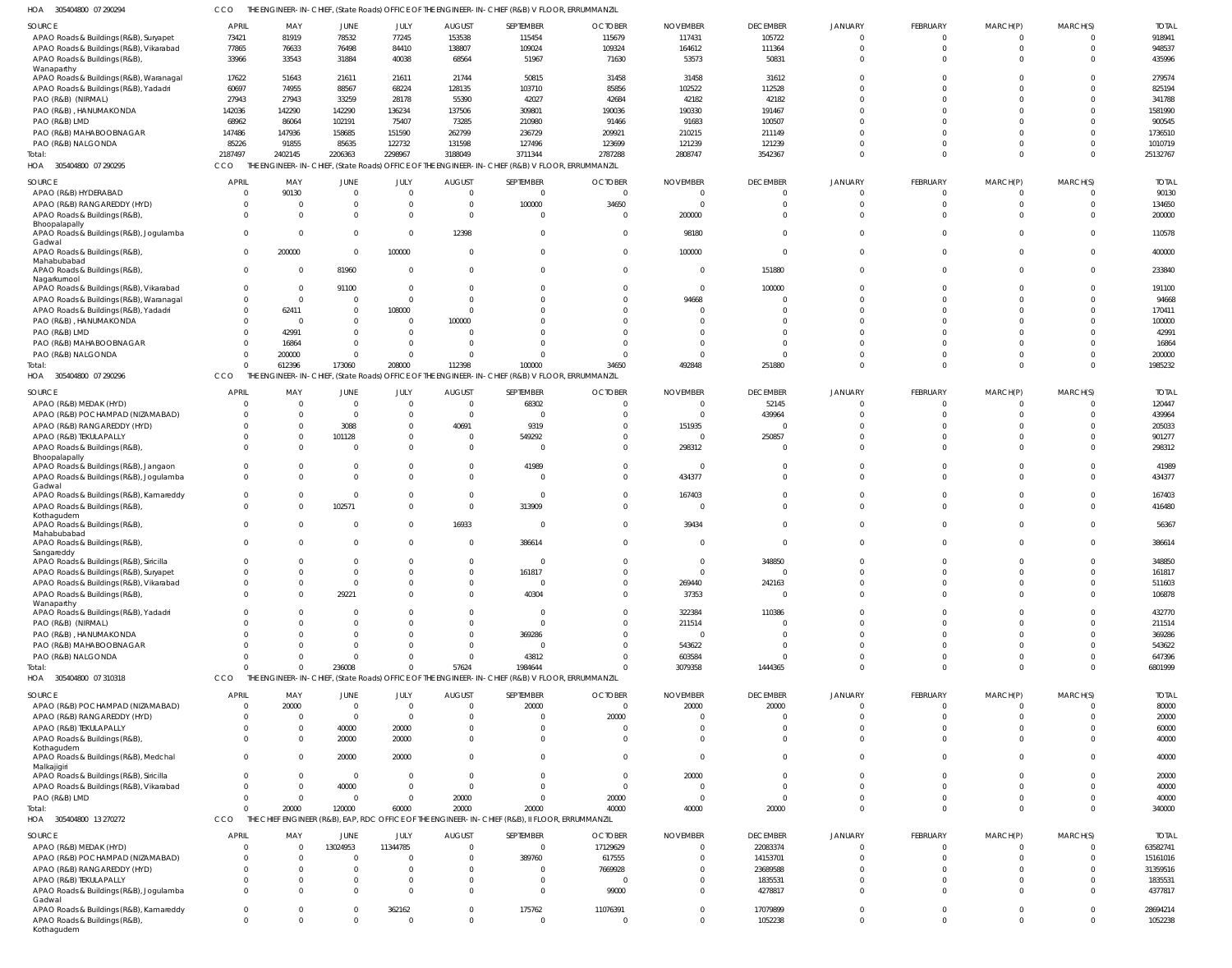CCO THE CHIEF ENGINEER (R&B), EAP, RDC OFFICE OF THE ENGINEER-IN-CHIEF (R&B), II FLOOR, ERRUMMANZIL

| HOA<br>305404800 13 270272                                                |                                |                                                                  |                   |                        |                           | THE CHIEF ENGINEER (R&B), EAP, RDC OFFICE OF THE ENGINEER-IN-CHIEF (R&B), II FLOOR, ERRUMMANZIL               |                            |                             |                             |                            |                                |                      |                      |                           |
|---------------------------------------------------------------------------|--------------------------------|------------------------------------------------------------------|-------------------|------------------------|---------------------------|---------------------------------------------------------------------------------------------------------------|----------------------------|-----------------------------|-----------------------------|----------------------------|--------------------------------|----------------------|----------------------|---------------------------|
| SOURCE                                                                    | <b>APRIL</b>                   | MAY                                                              | <b>JUNE</b>       | JULY                   | <b>AUGUST</b>             | SEPTEMBER                                                                                                     | <b>OCTOBER</b>             | <b>NOVEMBER</b>             | <b>DECEMBER</b>             | <b>JANUARY</b>             | <b>FEBRUARY</b>                | MARCH(P)             | MARCH(S)             | <b>TOTAL</b>              |
| APAO Roads & Buildings (R&B), Mancherial                                  | $\overline{0}$                 | $\Omega$                                                         | $\Omega$          | $\Omega$               | $\Omega$                  | $\mathbf{0}$                                                                                                  | 409978                     | $\mathbf 0$                 | $\Omega$                    | $\Omega$                   | 0                              | $\Omega$             | - 0                  | 409978                    |
| APAO Roads & Buildings (R&B), Medchal                                     | $\Omega$                       | $\Omega$                                                         | $\Omega$          | $\Omega$               | $\Omega$                  | $\mathbf 0$                                                                                                   | 3112684                    | $\Omega$                    | $\Omega$                    | $\Omega$                   | $\Omega$                       | $\Omega$             | $\Omega$             | 3112684                   |
| Malkajigiri                                                               | $\overline{0}$                 | -0                                                               | $\Omega$          | 99000                  |                           | $\mathbf{0}$                                                                                                  | 1596039                    | 0                           | $\Omega$                    | $\Omega$                   |                                |                      |                      | 1695039                   |
| APAO Roads & Buildings (R&B), Peddapalli<br>APAO Roads & Buildings (R&B), | $\Omega$                       |                                                                  | $\Omega$          | $\Omega$               |                           | $\Omega$                                                                                                      | 4877000                    | $\Omega$                    | $\Omega$                    | $\cap$                     | $\Omega$                       |                      | $\Omega$             | 4877000                   |
| Sangareddy                                                                |                                |                                                                  |                   |                        |                           |                                                                                                               |                            |                             |                             |                            |                                |                      |                      |                           |
| APAO Roads & Buildings (R&B), Siddipet                                    | $\overline{0}$                 | 8173999                                                          | $\Omega$          |                        |                           | $\Omega$                                                                                                      | - 0                        | $\Omega$                    | 16599577                    |                            |                                |                      |                      | 24773576                  |
| APAO Roads & Buildings (R&B), Suryapet                                    | $\Omega$                       | -0                                                               | 17048601          |                        |                           | $\Omega$                                                                                                      | 1227379                    | $\Omega$                    |                             | $\Omega$                   |                                |                      |                      | 18275980                  |
| APAO Roads & Buildings (R&B), Vikarabad                                   | $\Omega$                       | $\Omega$                                                         |                   |                        |                           | $\Omega$                                                                                                      | 8118000                    | 10817218                    | $\Omega$                    | $\Omega$                   |                                |                      |                      | 18935218                  |
| APAO Roads & Buildings (R&B), Yadadri                                     | $\Omega$                       |                                                                  |                   |                        |                           | $\Omega$                                                                                                      | 4225858                    | $\Omega$                    | 246609                      | $\Omega$                   |                                |                      |                      | 4472467                   |
| PAO (R&B) (NIRMAL)                                                        | $\Omega$                       |                                                                  |                   |                        |                           | $\Omega$                                                                                                      | 2709510                    | $\Omega$                    |                             |                            |                                |                      |                      | 2709510                   |
| PAO (R&B) MAHABOOBNAGAR                                                   | C<br>$\Omega$                  |                                                                  | $\Omega$          | $\Omega$               | 10700390                  | $\Omega$<br>$\Omega$                                                                                          | 28122205<br>71719          | $\Omega$<br>$\Omega$        |                             | $\Omega$<br>$\Omega$       |                                |                      |                      | 28122205<br>10772109      |
| PAO (R&B) NALGONDA<br>Total:                                              | $\Omega$                       | 8173999                                                          | 30073554          | 11805947               | 10700390                  | 565522                                                                                                        | 91062875                   | 10817218                    | 101019334                   | $\Omega$                   | $\Omega$                       | $\Omega$             | $\Omega$             | 264218839                 |
| HOA 305480001 03 290291                                                   | CCO                            | THE ENGINEER-IN-CHIEF, (R&B,NH,ADMN,ROB/RUBS),                   |                   |                        |                           | OFFICE OF THE ENGINEER-IN-CHIEF (R&B), IV FLOOR, ERRAM MANZIL                                                 |                            |                             |                             |                            |                                |                      |                      |                           |
|                                                                           |                                |                                                                  |                   |                        |                           |                                                                                                               |                            |                             |                             |                            |                                |                      |                      |                           |
| SOURCE                                                                    | APRIL                          | MAY                                                              | JUNE              | JULY                   | <b>AUGUST</b>             | SEPTEMBER                                                                                                     | <b>OCTOBER</b>             | <b>NOVEMBER</b>             | <b>DECEMBER</b>             | <b>JANUARY</b>             | <b>FEBRUARY</b>                | MARCH(P)             | MARCH(S)             | <b>TOTAL</b>              |
| APAO (R&B) POCHAMPAD (NIZAMABAD)                                          | 291340                         | 292860<br>538880                                                 | 404917            | 495133                 | 564670                    | 450559                                                                                                        | 419889                     | 462313                      | 553311                      | $\Omega$<br>$\Omega$       | $\mathbf 0$<br>$\Omega$        |                      | $\Omega$<br>$\Omega$ | 3934992<br>6711287        |
| APAO (R&B) RANGAREDDY (HYD)<br>PAO (R&B), HANUMAKONDA                     | 538880<br>59970                | 60560                                                            | 612427<br>60560   | 603426<br>77554        | 815414<br>100170          | 913760<br>100170                                                                                              | 894340<br>100170           | 897080<br>100170            | 897080<br>100170            | $\cap$                     |                                |                      | $\Omega$             | 759494                    |
| PAO (R&B) LMD                                                             | 163030                         | 326060                                                           | 163030            | 174970                 | 164610                    | 164610                                                                                                        | 164610                     | 168010                      | 171020                      | $\Omega$                   | $\Omega$                       |                      | $\Omega$             | 1659950                   |
| Total:                                                                    | 1053220                        | 1218360                                                          | 1240934           | 1351083                | 1644864                   | 1629099                                                                                                       | 1579009                    | 1627573                     | 1721581                     | $\Omega$                   | $\Omega$                       |                      | $\Omega$             | 13065723                  |
| HOA 305480001 03 290292                                                   | CCO                            | THE ENGINEER-IN-CHIEF, (R&B,NH,ADMN,ROBRUBS),                    |                   |                        |                           | OFFICE OF THE ENGINEER-IN-CHIEF(R&B), IV FLOOR, ERRAM MANZIL                                                  |                            |                             |                             |                            |                                |                      |                      |                           |
|                                                                           |                                |                                                                  |                   |                        |                           |                                                                                                               |                            |                             |                             |                            |                                |                      |                      |                           |
| SOURCE<br>APAO (R&B) POCHAMPAD (NIZAMABAD)                                | <b>APRIL</b><br>1600           | MAY<br>1600                                                      | JUNE<br>1600      | JULY<br>3139           | <b>AUGUST</b><br>1600     | SEPTEMBER<br>1433                                                                                             | <b>OCTOBER</b><br>1393     | <b>NOVEMBER</b><br>1556     | <b>DECEMBER</b><br>1961     | <b>JANUARY</b>             | <b>FEBRUARY</b><br>$\Omega$    | MARCH(P)             | MARCH(S)             | <b>TOTAL</b><br>15882     |
| APAO (R&B) RANGAREDDY (HYD)                                               | 8900                           | 8900                                                             | 8900              | 8900                   | 15600                     | 12250                                                                                                         | 12250                      | 12250                       | 12250                       | $\cap$                     |                                |                      | $\Omega$             | 100200                    |
| PAO (R&B), HANUMAKONDA                                                    | 1000                           | 1000                                                             | 1000              | 1350                   | 1200                      | 1200                                                                                                          | 1200                       | 1200                        | 1200                        |                            |                                |                      |                      | 10350                     |
| PAO (R&B) LMD                                                             | 800                            | 1600                                                             | 800               | 800                    | 800                       | 800                                                                                                           | 800                        | 800                         | 800                         | $\Omega$                   |                                |                      | $\Omega$             | 8000                      |
| Total:                                                                    | 12300                          | 13100                                                            | 12300             | 14189                  | 19200                     | 15683                                                                                                         | 15643                      | 15806                       | 16211                       | $\Omega$                   | $\Omega$                       |                      | $\Omega$             | 134432                    |
| HOA 305480001 03 290293                                                   | CCO                            |                                                                  |                   |                        |                           | THE ENGINEER-IN-CHIEF, (R&B,NH,ADMN,ROB/RUBS), OFFICE OF THE ENGINEER-IN-CHIEF(R&B), IV FLOOR, ERRAM MANZIL   |                            |                             |                             |                            |                                |                      |                      |                           |
| SOURCE                                                                    | APRIL                          | MAY                                                              | JUNE              | JULY                   | <b>AUGUST</b>             | SEPTEMBER                                                                                                     | <b>OCTOBER</b>             | <b>NOVEMBER</b>             | <b>DECEMBER</b>             | <b>JANUARY</b>             | FEBRUARY                       | MARCH(P)             | MARCH(S)             | <b>TOTAL</b>              |
| APAO (R&B) POCHAMPAD (NIZAMABAD)                                          | 111765                         | 112354                                                           | 144152            | 186540                 | $-2045$                   | 50862                                                                                                         | 38229                      | 40260                       | 48155                       |                            | 0                              |                      | $\Omega$             | 730272                    |
| APAO (R&B) RANGAREDDY (HYD)                                               | 206723                         | 206723                                                           | 286358            | 208279                 | 336841                    | 72516                                                                                                         | 64688                      | 64888                       | 64888                       | $\Omega$                   | $\Omega$                       |                      | $\Omega$             | 1511904                   |
| PAO (R&B), HANUMAKONDA                                                    | 23017                          | 23246                                                            | 23246             | 31294                  | 11594                     | 7248                                                                                                          | 20286                      | 7248                        | 7248                        | $\cap$                     |                                |                      | $\Omega$             | 154427                    |
| PAO (R&B) LMD                                                             | 62549                          | 125098                                                           | 62549             | 67181                  | 63162                     | 63162                                                                                                         | 63162                      | 64480                       | 65649                       | $\Omega$                   | 0                              |                      | $\Omega$             | 636992                    |
| Total:                                                                    | 404054                         | 467421                                                           | 516305            | 493294                 | 409552                    | 193788                                                                                                        | 186365                     | 176876                      | 185940                      | $\Omega$                   | $\Omega$                       | $\Omega$             | $\Omega$             | 3033595                   |
| 305480001 03 290294<br>HOA                                                | CCO                            | THF                                                              |                   |                        |                           | ENGINEER-IN-CHIEF, (R&B,NH,ADMN,ROB/RUBS), OFFICE OF THE ENGINEER-IN-CHIEF(R&B), IV FLOOR, ERRAM MANZIL       |                            |                             |                             |                            |                                |                      |                      |                           |
| SOURCE                                                                    | <b>APRIL</b>                   | MAY                                                              | JUNE              | JULY                   | <b>AUGUST</b>             | SEPTEMBER                                                                                                     | <b>OCTOBER</b>             | <b>NOVEMBER</b>             | <b>DECEMBER</b>             | <b>JANUARY</b>             | <b>FEBRUARY</b>                | MARCH(P)             | MARCH(S)             | <b>TOTAL</b>              |
| APAO (R&B) POCHAMPAD (NIZAMABAD)                                          | 40283                          | 40503                                                            | 55540             | 69499                  | 70961                     | 62219                                                                                                         | 54595                      | 60033                       | 71850                       | $\cap$                     |                                |                      |                      | 525483                    |
| APAO (R&B) RANGAREDDY (HYD)                                               | 134499                         | 134499                                                           | 150150            | 135298                 | 227683                    | 185625                                                                                                        | 182894                     | 183249                      | 183249                      | $\Omega$                   |                                |                      | $\Omega$             | 1517146                   |
| PAO (R&B), HANUMAKONDA                                                    | 10174                          | 10244                                                            | 10244             | 15703                  | 15497                     | 15497                                                                                                         | 15497                      | 15497                       | 15497                       | $\Omega$                   |                                |                      |                      | 123850                    |
| PAO (R&B) LMD                                                             | 20830                          | 41660                                                            | 20830             | 22381                  | 21039                     | 21039                                                                                                         | 21039                      | 21487                       | 21873                       | $\Omega$                   | $\Omega$                       |                      | $\Omega$             | 212178                    |
| Total:                                                                    | 205786                         | 226906                                                           | 236764            | 242881                 | 335180                    | 284380                                                                                                        | 274025                     | 280266                      | 292469                      | $\Omega$                   | $\Omega$                       |                      | $\Omega$             | 2378657                   |
| HOA 305480001 03 290295                                                   | CCO                            |                                                                  |                   |                        |                           | THE ENGINEER-IN-CHIEF, (R&B,NH,ADMN,ROB/RUBS), OFFICE OF THE ENGINEER-IN-CHIEF(R&B), IV FLOOR, ERRAM MANZIL   |                            |                             |                             |                            |                                |                      |                      |                           |
| SOURCE                                                                    | <b>APRIL</b>                   | MAY                                                              | JUNE              | JULY                   | <b>AUGUST</b>             | SEPTEMBER                                                                                                     | <b>OCTOBER</b>             | <b>NOVEMBER</b>             | <b>DECEMBER</b>             | <b>JANUARY</b>             | <b>FEBRUARY</b>                | MARCH(P)             | MARCH(S)             | <b>TOTAL</b>              |
| APAO (R&B) POCHAMPAD (NIZAMABAD)                                          | $\overline{0}$                 |                                                                  | $\Omega$          | $\Omega$               | $\Omega$                  | $\mathbf{0}$                                                                                                  | 12000                      | $\Omega$                    | $\Omega$                    | $\Omega$                   | $\Omega$                       |                      | $\Omega$             | 12000                     |
| PAO (R&B) LMD                                                             | $\Omega$                       |                                                                  | $\Omega$          | $\cap$                 |                           | $\Omega$                                                                                                      | 60780                      | $\Omega$                    | $\Omega$                    | $\bigcap$                  |                                |                      | $\Omega$             | 60780                     |
| Total:                                                                    | $\mathbf{0}$                   | $\Omega$                                                         | $\Omega$          | $\mathbf{0}$           | $\Omega$                  | $\overline{0}$                                                                                                | 72780                      | $\mathbf{0}$                | $\overline{0}$              | $\Omega$                   | $\mathbf 0$                    | $\mathbf{0}$         | $\mathbf 0$          | 72780                     |
| HOA 305480001 03 290296                                                   | CCO                            |                                                                  |                   |                        |                           | THE ENGINEER-IN-CHIEF, (R&B,NH,ADMN,ROB/RUBS), OFFICE OF THE ENGINEER-IN-CHIEF(R&B), IV FLOOR, ERRAM MANZIL,  |                            |                             |                             |                            |                                |                      |                      |                           |
| SOURCE                                                                    | <b>APRIL</b>                   | MAY                                                              | JUNE              | JULY                   | <b>AUGUST</b>             | SEPTEMBER                                                                                                     | <b>OCTOBER</b>             | <b>NOVEMBER</b>             | <b>DECEMBER</b>             | <b>JANUARY</b>             | <b>FEBRUARY</b>                | MARCH(P)             | MARCH(S)             | <b>TOTAL</b>              |
| APAO (R&B) POCHAMPAD (NIZAMABAD)                                          | $\Omega$                       | $\Omega$                                                         | $\Omega$          | $\Omega$               | $\Omega$                  | 113629                                                                                                        | $\Omega$                   | - 0                         | 147874                      | - 0                        | 0                              |                      |                      | 261503                    |
| APAO (R&B) RANGAREDDY (HYD)                                               | $\Omega$                       | $\Omega$                                                         | $\Omega$          | $\Omega$               | $\Omega$                  | $\Omega$                                                                                                      | $\Omega$                   | 0                           | 395746                      | $\cap$                     | 0                              | $\Omega$             | $\Omega$             | 395746                    |
| Total:                                                                    | $\Omega$                       | $\Omega$                                                         | $\Omega$          | $\Omega$               | $\Omega$                  | 113629                                                                                                        |                            | $\Omega$                    | 543620                      | $\cap$                     | $\Omega$                       | $\Omega$             | $\Omega$             | 657249                    |
| HOA 345600001 05 270272                                                   | CCO                            |                                                                  |                   |                        |                           | STATE CONSUMER DISPUTES REDRESSAL COMM. - HOD REGISTRAR, STATE CONSUMER DISPUTES REDRESSAL COMM, ERUVAKA BLDG |                            |                             |                             |                            |                                |                      |                      |                           |
| SOURCE                                                                    | <b>APRIL</b>                   | MAY                                                              | JUNE              | JULY                   | <b>AUGUST</b>             | SEPTEMBER                                                                                                     | <b>OCTOBER</b>             | <b>NOVEMBER</b>             | <b>DECEMBER</b>             | <b>JANUARY</b>             | FEBRUARY                       | MARCH(P)             | MARCH(S)             | <b>TOTAL</b>              |
| PAO, FINANCE (W & P) DEPT, HYDERABAD                                      | C                              | $\Omega$                                                         | $\Omega$          | $\overline{0}$         | $\Omega$                  | $\mathbf{0}$                                                                                                  | 66839                      | 0                           | $\Omega$                    | - 0                        | 0                              |                      | -0                   | 66839                     |
| Total:                                                                    | $\Omega$                       | - 0                                                              | $\Omega$          | $\Omega$               | $\Omega$                  | $\mathbf{0}$                                                                                                  | 66839                      | $\overline{0}$              | $\Omega$                    | $\Omega$                   | $\mathbf 0$                    | $\Omega$             | $\mathbf 0$          | 66839                     |
| HOA 40550000325 05 530531                                                 | CCO                            | The DG & IG of Police, Telangana, Saifabad,                      |                   |                        |                           |                                                                                                               |                            |                             |                             |                            |                                |                      |                      |                           |
| SOURCE                                                                    | <b>APRIL</b>                   | MAY                                                              | JUNE              | JULY                   | <b>AUGUST</b>             | SEPTEMBER                                                                                                     | <b>OCTOBER</b>             | <b>NOVEMBER</b>             | <b>DECEMBER</b>             | <b>JANUARY</b>             | <b>FEBRUARY</b>                | MARCH(P)             | MARCH(S)             | <b>TOTAL</b>              |
| PAO, FINANCE (W & P) DEPT                                                 | $\Omega$                       | $\Omega$                                                         | $\Omega$          | $\Omega$               | 7012724                   | $\mathbf{0}$                                                                                                  | $\Omega$                   | $\Omega$                    | $\Omega$                    | $\Omega$                   | $\mathbf 0$                    | $\Omega$             | $\Omega$             | 7012724                   |
| HANUMAKONDA                                                               |                                |                                                                  |                   |                        |                           |                                                                                                               |                            |                             |                             |                            |                                |                      |                      |                           |
| PAO, FINANCE (W & P) DEPT, RANGA                                          | $\Omega$                       | -0                                                               | $\Omega$          | $\Omega$               | 8929274                   | $\mathbf{0}$                                                                                                  | $\Omega$                   | 0                           | 4966                        | $\Omega$                   | $\Omega$                       | $\Omega$             | $\Omega$             | 8934240                   |
| REDDY                                                                     | $\Omega$                       | $\Omega$                                                         | $\Omega$          |                        |                           | $\Omega$                                                                                                      |                            |                             |                             | $\Omega$                   | $\Omega$                       | $\Omega$             |                      |                           |
| Total:<br>HOA 40550020712 07 530531                                       | CCO                            | The DG & IG of Police, Telangana, Saifabad,                      |                   | $\Omega$               | 15941998                  |                                                                                                               | $\Omega$                   | $\mathbf 0$                 | 4966                        |                            |                                |                      | $\Omega$             | 15946964                  |
|                                                                           |                                |                                                                  |                   |                        |                           |                                                                                                               |                            |                             |                             |                            |                                |                      |                      |                           |
| SOURCE                                                                    | <b>APRIL</b>                   | MAY                                                              | JUNE              | JULY                   | <b>AUGUST</b>             | SEPTEMBER                                                                                                     | <b>OCTOBER</b>             | <b>NOVEMBER</b>             | <b>DECEMBER</b>             | <b>JANUARY</b>             | FEBRUARY                       | MARCH(P)             | MARCH(S)             | <b>TOTAL</b>              |
| APAO Finance & Corporations,                                              | $\overline{0}$                 | $\Omega$                                                         | $\Omega$          | $\Omega$               | 1898427                   | $\mathbf{0}$                                                                                                  | $\Omega$                   | $\Omega$                    | $\Omega$                    | $\Omega$                   | $\mathbf 0$                    | 0                    | $\Omega$             | 1898427                   |
| Sangareddy<br>PAO, FINANCE (W & P) DEPT,                                  | $\overline{0}$                 |                                                                  | $\Omega$          | 0                      | - 0                       | $\mathbf{0}$                                                                                                  | 4061488                    | 10339680                    | $\Omega$                    | $\Omega$                   | $\mathbf 0$                    |                      | $\Omega$             | 14401168                  |
| HANUMAKONDA                                                               |                                |                                                                  |                   |                        |                           |                                                                                                               |                            |                             |                             |                            |                                |                      |                      |                           |
| PAO, FINANCE (W & P) DEPT, KARIMNAGAR                                     | $\overline{0}$                 | - 0                                                              | $\Omega$          | $\mathbf 0$            | $\Omega$                  | $\mathbf{0}$                                                                                                  | 105076                     | - 0                         | $\Omega$                    | $\Omega$                   | $\mathbf 0$                    | 0                    | $\Omega$             | 105076                    |
| PAO, FINANCE (W & P) DEPT, RANGA                                          | $\Omega$                       |                                                                  |                   | $\Omega$               | $\cap$                    | $\mathbf{0}$                                                                                                  | 2850003                    | 0                           | $\Omega$                    | $\Omega$                   | $\Omega$                       | $\Omega$             | $\Omega$             | 2850003                   |
| REDDY<br>Total:                                                           | $\Omega$                       |                                                                  | $\Omega$          | $\Omega$               | 1898427                   | $\mathbf{0}$                                                                                                  | 7016567                    | 10339680                    | $\Omega$                    | $\Omega$                   | $\mathbf 0$                    | $\Omega$             | $\Omega$             | 19254674                  |
| HOA 40550020712 11 530531                                                 | CCO                            | The IG of Police, Andhra Pradesh, Intelligence Branch, Saifabad, |                   |                        |                           |                                                                                                               |                            |                             |                             |                            |                                |                      |                      |                           |
|                                                                           |                                |                                                                  |                   |                        |                           |                                                                                                               |                            |                             |                             |                            |                                |                      |                      |                           |
| SOURCE<br>APAO Finance & Corporations,                                    | <b>APRIL</b><br>$\overline{0}$ | MAY<br>$\Omega$                                                  | JUNE<br>142500000 | JULY<br>$\overline{0}$ | <b>AUGUST</b><br>$\Omega$ | SEPTEMBER<br>$\Omega$                                                                                         | <b>OCTOBER</b><br>$\Omega$ | <b>NOVEMBER</b><br>$\Omega$ | <b>DECEMBER</b><br>$\Omega$ | <b>JANUARY</b><br>$\Omega$ | <b>FEBRUARY</b><br>$\mathbf 0$ | MARCH(P)<br>$\Omega$ | MARCH(S)<br>$\Omega$ | <b>TOTAL</b><br>142500000 |
| Kothagudem                                                                |                                |                                                                  |                   |                        |                           |                                                                                                               |                            |                             |                             |                            |                                |                      |                      |                           |
| Total:                                                                    | $\overline{0}$                 | $\Omega$                                                         | 142500000         | $\mathbf 0$            | $\Omega$                  | $\mathbf{0}$                                                                                                  | $\Omega$                   | $\Omega$                    | $\Omega$                    | $\Omega$                   | $\Omega$                       | $\mathbf 0$          | $\Omega$             | 142500000                 |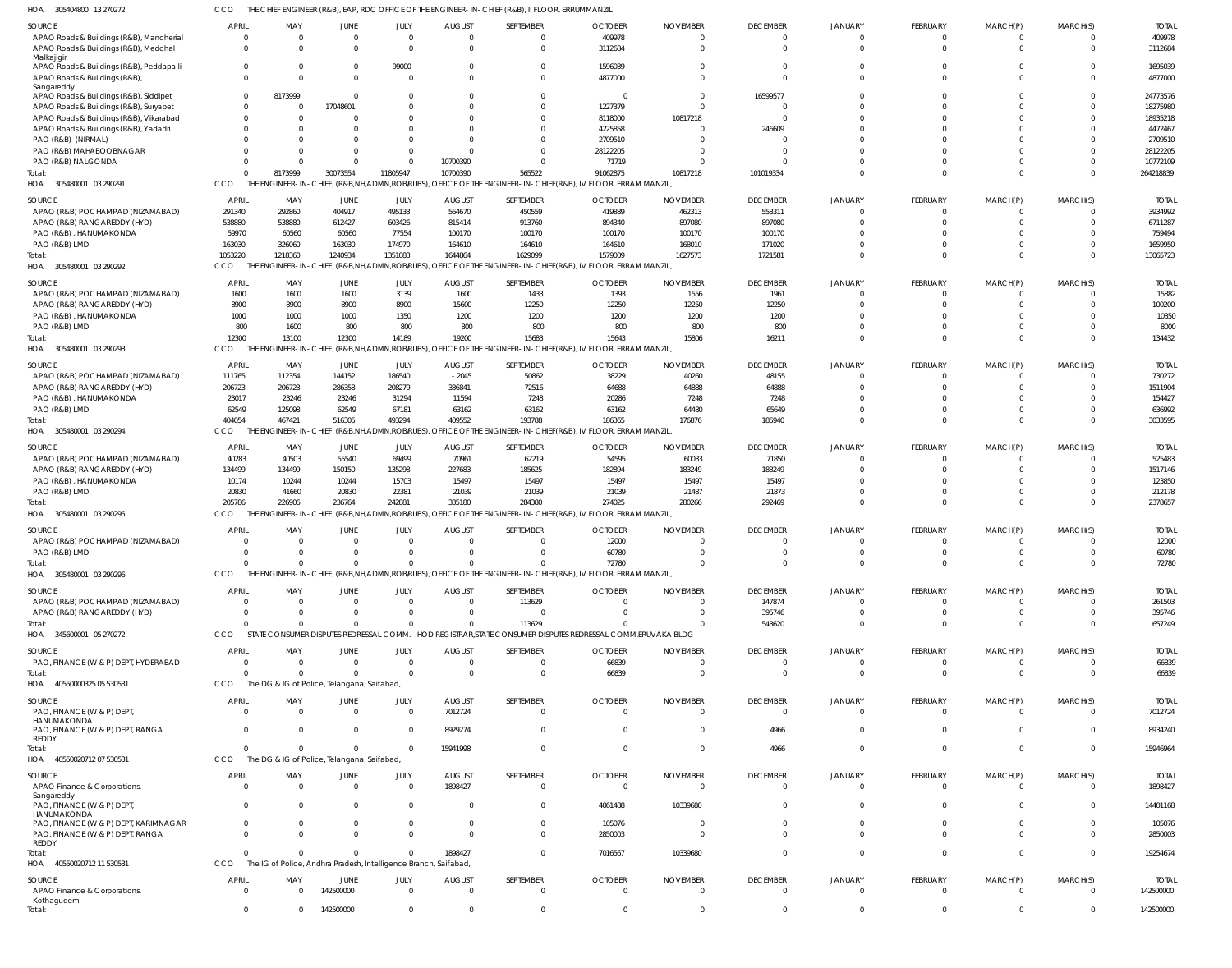| HOA 40550020712 27 530531                                                     | CCO                    | The DG & IG of Police, Telangana, Saifabad,                                        |                                  |                |                           |                            |                            |                                   |                                  |                           |                                |                              |                      |                         |
|-------------------------------------------------------------------------------|------------------------|------------------------------------------------------------------------------------|----------------------------------|----------------|---------------------------|----------------------------|----------------------------|-----------------------------------|----------------------------------|---------------------------|--------------------------------|------------------------------|----------------------|-------------------------|
| SOURCE                                                                        | <b>APRIL</b>           | MAY                                                                                | JUNE                             | JULY           | <b>AUGUST</b>             | SEPTEMBER                  | <b>OCTOBER</b>             | <b>NOVEMBER</b>                   | <b>DECEMBER</b>                  | JANUARY                   | <b>FEBRUARY</b>                | MARCH(P)                     | MARCH(S)             | <b>TOTAI</b>            |
| PAO, FINANCE (W & P) DEPT, KARIMNAGAR<br>Total:                               | $\cap$                 | $\overline{\mathbf{0}}$<br>$\Omega$                                                | $\overline{0}$<br>$\overline{0}$ | $\Omega$       | $\Omega$<br>$\Omega$      | $\overline{0}$<br>$\Omega$ | 4206622<br>4206622         | 0<br>0                            | $\overline{0}$<br>$\overline{0}$ | $\Omega$<br>$\Omega$      | 0<br>$\mathbf{0}$              | 0<br>$\mathbf 0$             | $\Omega$<br>$\Omega$ | 4206622<br>4206622      |
| HOA 40550020712 30 530531                                                     | CCO                    | The Commissioner of Police, Hyderabad City Police, Basheerbagh X Roads,            |                                  |                |                           |                            |                            |                                   |                                  |                           |                                |                              |                      |                         |
| <b>SOURCE</b>                                                                 | <b>APRIL</b>           | MAY                                                                                | JUNE                             | JULY           | <b>AUGUST</b>             | SEPTEMBER                  | <b>OCTOBER</b>             | <b>NOVEMBER</b>                   | <b>DECEMBER</b>                  | <b>JANUARY</b>            | FEBRUARY                       | MARCH(P)                     | MARCH(S)             | <b>TOTAL</b>            |
| PAO, FINANCE (W & P) DEPT, RANGA<br>REDDY                                     | $\Omega$               | - 0                                                                                | $\overline{0}$                   | $\Omega$       | 4677443                   | $\overline{0}$             | 5056218                    | - 0                               | $\Omega$                         | $\Omega$                  | $\overline{0}$                 | $\mathbf 0$                  | $\Omega$             | 9733661                 |
| lotal:<br>HOA 40550020725 04 530531                                           | $\Omega$<br>CCO        | - 0<br>The DG & IG of Police, Telangana, Saifabad,                                 | $\Omega$                         |                | 4677443                   | $\Omega$                   | 5056218                    | $\Omega$                          | $\Omega$                         | $\Omega$                  | $\mathbf{0}$                   | $\mathbf{0}$                 | $\Omega$             | 9733661                 |
| SOURCE                                                                        | <b>APRIL</b>           | MAY                                                                                | JUNE                             | JULY           | <b>AUGUST</b>             | SEPTEMBER                  | <b>OCTOBER</b>             | <b>NOVEMBER</b>                   | <b>DECEMBER</b>                  | JANUARY                   | FEBRUARY                       | MARCH(P)                     | MARCH(S)             | <b>TOTAL</b>            |
| APAO Finance & Corporations,<br>Sangareddy                                    | $\Omega$               | $\Omega$                                                                           | $\overline{0}$                   | $\Omega$       | $\overline{0}$            | $\overline{0}$             | 267282                     | 0                                 | $\overline{0}$                   | $\Omega$                  | $\overline{0}$                 | $\mathbf{0}$                 | $\Omega$             | 267282                  |
| PAO, FINANCE (W & P) DEPT,<br>HANUMAKONDA                                     |                        | - 0                                                                                | $\Omega$                         |                | 0                         | $\Omega$                   | 1110293                    | $\Omega$                          | $\Omega$                         | $\Omega$                  | $\Omega$                       | $\Omega$                     |                      | 1110293                 |
| PAO, FINANCE (W & P) DEPT, KARIMNAGAR                                         |                        | $\Omega$                                                                           | $\Omega$                         |                | 0                         | $\Omega$                   | 2403050                    | 0                                 |                                  |                           | $\Omega$                       | $\Omega$                     |                      | 2403050                 |
| PAO, FINANCE (W & P) DEPT, NIZAMABAD<br>PAO, FINANCE (W & P) DEPT, RANGA      |                        | $\Omega$<br>$\Omega$                                                               | $\Omega$<br>$\Omega$             |                | $\Omega$<br>305559        | $\Omega$<br>$\Omega$       | 462387<br>515783           |                                   |                                  |                           | $\Omega$<br>$\Omega$           | $\Omega$<br>$\Omega$         | $\Omega$             | 462387<br>821342        |
| REDDY<br>Total:                                                               | $\cap$                 | $\Omega$                                                                           | $\Omega$                         |                | 305559                    | $\Omega$                   | 4758795                    | $\Omega$                          | $\Omega$                         | $\Omega$                  | $\Omega$                       | $\mathbf 0$                  | $\Omega$             | 5064354                 |
| HOA 40550020725 05 530531                                                     | CCO                    | The Director, Police Academy, Himayath Sagar,                                      |                                  |                |                           |                            |                            |                                   |                                  |                           |                                |                              |                      |                         |
| <b>SOURCE</b>                                                                 | <b>APRIL</b>           | MAY                                                                                | JUNE                             | JULY           | <b>AUGUST</b>             | SEPTEMBER                  | <b>OCTOBER</b>             | <b>NOVEMBER</b>                   | <b>DECEMBER</b>                  | JANUARY                   | <b>FEBRUARY</b>                | MARCH(P)                     | MARCH(S)             | <b>TOTAL</b>            |
| PAO, FINANCE (W & P) DEPT, RANGA                                              |                        | 14796968                                                                           | $\overline{0}$                   | $\Omega$       | - 0                       | $\overline{0}$             | 11576678                   | 0                                 | 219609                           | $\Omega$                  | $\overline{0}$                 | $\mathbf{0}$                 | $\Omega$             | 26593255                |
| REDDY<br>Total:<br>HOA 40550020725 06 530531                                  | $\Omega$<br>CCO        | 14796968<br>I.G.Greyhounds GreenLands Begumpet                                     | $\overline{0}$                   | $\Omega$       | 0                         | $\overline{0}$             | 11576678                   | 0                                 | 219609                           | $\overline{0}$            | $\mathbf{0}$                   | $\mathbf{0}$                 | $\Omega$             | 26593255                |
| SOURCE                                                                        | <b>APRIL</b>           | MAY                                                                                | JUNE                             | JULY           | <b>AUGUST</b>             | SEPTEMBER                  | <b>OCTOBER</b>             | <b>NOVEMBER</b>                   | <b>DECEMBER</b>                  | <b>JANUARY</b>            | <b>FEBRUARY</b>                | MARCH(P)                     | MARCH(S)             | <b>TOTAL</b>            |
| PAO, FINANCE (W & P) DEPT, RANGA<br><b>REDDY</b>                              |                        | - 0                                                                                | 1593612                          | $\Omega$       | $\Omega$                  | $\overline{0}$             | 2626220                    | $\Omega$                          | $\overline{\mathbf{0}}$          | $\Omega$                  | $\overline{0}$                 | $\mathbf{0}$                 | $\Omega$             | 4219832                 |
| Total:<br>HOA 40550020725 07 530531                                           | $\Omega$<br>CCO        | $\overline{\mathbf{0}}$<br>The DG & IG of Police, Telangana, Saifabad,             | 1593612                          | $\Omega$       | $\overline{0}$            | $\overline{0}$             | 2626220                    | 0                                 | $\Omega$                         | $\Omega$                  | 0                              | $\mathbf{0}$                 | $\Omega$             | 4219832                 |
| SOURCE                                                                        | <b>APRIL</b>           | MAY                                                                                | JUNE                             | JULY           | <b>AUGUST</b>             | SEPTEMBER                  | <b>OCTOBER</b>             | <b>NOVEMBER</b>                   | <b>DECEMBER</b>                  | <b>JANUARY</b>            | FEBRUARY                       | MARCH(P)                     | MARCH(S)             | <b>TOTAL</b>            |
| PAO, FINANCE (W & P) DEPT, RANGA<br>REDDY                                     |                        | - 0                                                                                | $\overline{0}$                   | $\Omega$       | $\overline{0}$            | 1006212                    | 3807999                    | - 0                               | $\Omega$                         | $\Omega$                  | $\overline{0}$                 | $\mathbf{0}$                 | $\Omega$             | 4814211                 |
| lotal:                                                                        | $\Omega$               | $\Omega$                                                                           | $\overline{0}$                   | $\Omega$       | $\overline{0}$            | 1006212                    | 3807999                    | $\Omega$                          | $\Omega$                         | $\Omega$                  | $\mathbf{0}$                   | $\mathbf{0}$                 | $\Omega$             | 4814211                 |
| HOA<br>40550020725 09 530531                                                  | CCO<br>APRIL           | The DG & IG of Police, Telangana, Saifabad,                                        |                                  |                |                           | SEPTEMBER                  | <b>OCTOBER</b>             |                                   |                                  |                           |                                |                              |                      |                         |
| SOURCE<br>APAO Finance & Corporations,<br>Sangareddy                          | 4431424                | MAY<br>10638973                                                                    | JUNE<br>48336547                 | JULY<br>648250 | <b>AUGUST</b><br>13604282 | $\overline{0}$             | 347397                     | <b>NOVEMBER</b><br>$\overline{0}$ | <b>DECEMBER</b><br>40000         | JANUARY<br>$\overline{0}$ | FEBRUARY<br>$\overline{0}$     | MARCH(P)<br>$\mathbf{0}$     | MARCH(S)<br>$\Omega$ | <b>TOTA</b><br>78046873 |
| PAO, FINANCE (W & P) DEPT,<br>HANUMAKONDA                                     | $\cap$                 | 4850987                                                                            | $\overline{0}$                   | - 0            | 7024752                   | $\overline{0}$             | 0                          | - 0                               | $\Omega$                         | $\Omega$                  | $\overline{0}$                 | $^{\circ}$                   | $\Omega$             | 11875739                |
| PAO, FINANCE (W & P) DEPT, KARIMNAGAR<br>PAO, FINANCE (W & P) DEPT, NIZAMABAD | $\Omega$<br>$\Omega$   | 1401059<br>4309555                                                                 | $\overline{0}$<br>$\overline{0}$ | 1420703<br>- 0 | 11856333<br>756609        | $\Omega$<br>$\mathbf{0}$   | 5286245<br>0               | 0<br>0                            | $\Omega$<br>$\Omega$             | $\Omega$                  | $\Omega$<br>$\Omega$           | $\Omega$<br>$\mathbf{0}$     | $\Omega$<br>$\Omega$ | 19964340<br>5066164     |
| PAO, FINANCE (W & P) DEPT, RANGA                                              | $\Omega$               | 728852                                                                             | $\overline{0}$                   | - 0            | 4708175                   | $\Omega$                   | - 0                        | $\Omega$                          | $\Omega$                         | $\Omega$                  | $\Omega$                       | $\mathbf 0$                  | $\Omega$             | 5437027                 |
| REDDY<br>Total:                                                               | 4431424                | 21929426                                                                           | 48336547                         | 2068953        | 37950151                  | $\Omega$                   | 5633642                    | $\Omega$                          | 40000                            | $\Omega$                  | $\overline{0}$                 | $\overline{0}$               | $\Omega$             | 120390143               |
| HOA 40550020725 11 530531                                                     | CCO                    | The Commissioner of Police, Hyderabad City Police, Basheerbagh X Roads,            |                                  |                |                           |                            |                            |                                   |                                  |                           |                                |                              |                      |                         |
| SOURCE                                                                        | <b>APRIL</b>           | MAY                                                                                | JUNE                             | JULY           | <b>AUGUST</b>             | SEPTEMBER                  | <b>OCTOBER</b>             | <b>NOVEMBER</b>                   | <b>DECEMBER</b>                  | JANUARY                   | FEBRUARY                       | MARCH(P)                     | MARCH(S)             | <b>TOTAL</b>            |
| PAO, FINANCE (W & P) DEPT, HYDERABAD<br>Total:                                | $\Omega$               | 534129<br>534129                                                                   | $\overline{0}$<br>$\overline{0}$ | $\Omega$       | 424799733<br>424799733    | 1708316<br>1708316         | $\Omega$                   | 163032403<br>163032403            | 6016855<br>6016855               | $\Omega$                  | $\Omega$                       | $\Omega$                     | $\Omega$             | 596091436<br>596091436  |
| HOA<br>40550020725 12 530531                                                  | <b>CCO</b>             | The Commissioner of Police, Hyderabad City Police, Basheerbagh X Roads,            |                                  |                |                           |                            |                            |                                   |                                  |                           |                                |                              |                      |                         |
| SOURCE                                                                        | <b>APRIL</b>           | MAY                                                                                | <b>JUNE</b>                      | JULY           | <b>AUGUST</b>             | SEPTEMBER                  | <b>OCTOBER</b>             | <b>NOVEMBER</b>                   | <b>DECEMBER</b>                  | <b>JANUARY</b>            | FEBRUARY                       | MARCH(P)                     | MARCH(S)             | <b>TOTAL</b>            |
| PAO, FINANCE (W & P) DEPT, RANGA<br>REDDY                                     | $\Omega$               | 7317835                                                                            | $\overline{0}$                   | $\Omega$       | $\overline{0}$            | $\overline{0}$             | $\overline{0}$             | $\overline{0}$                    | 57293                            | $\overline{0}$            | $\overline{0}$                 | $\overline{0}$               | $\Omega$             | 7375128                 |
| Total:<br>HOA 40550020725 14 530531                                           | $\Omega$<br><b>CCO</b> | 7317835<br>The Commissioner of Police, Hyderabad City Police, Basheerbagh X Roads, | $\overline{0}$                   | $\Omega$       | $\overline{0}$            | $\mathbf{0}$               | $\overline{0}$             | $\overline{0}$                    | 57293                            | $\overline{0}$            | $\mathbf{0}$                   | $\mathbf{0}$                 | $\overline{0}$       | 7375128                 |
| SOURCE                                                                        | <b>APRIL</b>           | MAY                                                                                | <b>JUNE</b>                      | JULY           | <b>AUGUST</b>             | SEPTEMBER                  | <b>OCTOBER</b>             | <b>NOVEMBER</b>                   | <b>DECEMBER</b>                  | JANUARY                   | FEBRUARY                       | MARCH(P)                     | MARCH(S)             | <b>TOTAL</b>            |
| PAO, FINANCE (W & P) DEPT, KARIMNAGAR<br>PAO, FINANCE (W & P) DEPT, RANGA     | $\Omega$               | $\overline{\mathbf{0}}$<br>- 0                                                     | $\overline{0}$                   | 12922          | 110648                    | $\mathbf{0}$<br>$\Omega$   | $\overline{0}$<br>$\Omega$ | $\overline{0}$                    | $\overline{0}$<br>$\Omega$       | $\Omega$<br>$\Omega$      | $\mathbf{0}$<br>$\mathbf{0}$   | $\mathbf{0}$<br>$\mathbf{0}$ | $\Omega$<br>$\Omega$ | 123570                  |
| REDDY                                                                         | 6938412                |                                                                                    | $\overline{0}$                   | 3438944        | 8476466                   |                            |                            | $\overline{0}$                    |                                  |                           |                                |                              |                      | 18853822                |
| Total:<br>HOA 40550020725 16 530531                                           | 6938412<br>CCO         | - 0<br>The Commissioner of Police, Hyderabad City Police, Basheerbagh X Roads,     | $\overline{0}$                   | 3451866        | 8587114                   | $\mathbf{0}$               | $\overline{0}$             | $\overline{0}$                    | $\Omega$                         | $\Omega$                  | $\overline{0}$                 | $\mathbf{0}$                 | $\Omega$             | 18977392                |
| SOURCE                                                                        | APRIL                  | MAY                                                                                | <b>JUNE</b>                      | JULY           | <b>AUGUST</b>             | SEPTEMBER                  | <b>OCTOBER</b>             | <b>NOVEMBER</b>                   | <b>DECEMBER</b>                  | <b>JANUARY</b>            | FEBRUARY                       | MARCH(P)                     | MARCH(S)             | <b>TOTAL</b>            |
| PAO, FINANCE (W & P) DEPT, RANGA                                              | 5227308                | 58632711                                                                           | $\overline{\mathbf{0}}$          | 95957          | 6305560                   | $\overline{0}$             | 1069880                    | $\overline{0}$                    | 60685                            | $\overline{0}$            | $\overline{0}$                 | $\overline{0}$               | $\overline{0}$       | 71392101                |
| REDDY<br>Total:                                                               | 5227308                | 58632711                                                                           | $\overline{0}$                   | 95957          | 6305560                   | $\overline{0}$             | 1069880                    | $\overline{0}$                    | 60685                            | $\overline{0}$            | $\overline{0}$                 | $\mathbf{0}$                 | $\overline{0}$       | 71392101                |
| HOA 40550020725 27 530531                                                     | CCO                    | The DG & IG of Police, Telangana, Saifabad,                                        |                                  |                |                           |                            |                            |                                   |                                  |                           |                                |                              |                      |                         |
| SOURCE                                                                        | APRIL                  | MAY                                                                                | JUNE                             | JULY           | <b>AUGUST</b>             | SEPTEMBER                  | <b>OCTOBER</b>             | <b>NOVEMBER</b>                   | <b>DECEMBER</b>                  | JANUARY                   | FEBRUARY                       | MARCH(P)                     | MARCH(S)             | <b>TOTAL</b>            |
| PAO, FINANCE (W & P) DEPT, KARIMNAGAR<br>Total:                               | $\Omega$<br>$\Omega$   | $\overline{\mathbf{0}}$<br>$\Omega$                                                | $\overline{0}$<br>$\Omega$       | 96543<br>96543 | 11912901<br>11912901      | $\mathbf{0}$<br>$\Omega$   | $\overline{0}$<br>$\Omega$ | $\overline{0}$<br>$\Omega$        | 111005<br>111005                 | $\Omega$<br>$\Omega$      | $\overline{0}$<br>$\mathbf{0}$ | $\mathbf{0}$<br>$\mathbf{0}$ | $\Omega$<br>$\Omega$ | 12120449<br>12120449    |
| HOA<br>40550020725 28 530531                                                  | <b>CCO</b>             | The IG of Police, Andhra Pradesh, Intelligence Branch                              |                                  |                | Saifabad                  |                            |                            |                                   |                                  |                           |                                |                              |                      |                         |
| SOURCE                                                                        | APRIL                  | MAY                                                                                | JUNE                             | JULY           | <b>AUGUST</b>             | SEPTEMBER                  | <b>OCTOBER</b>             | <b>NOVEMBER</b>                   | <b>DECEMBER</b>                  | JANUARY                   | FEBRUARY                       | MARCH(P)                     | MARCH(S)             | <b>TOTAL</b>            |
| APAO Finance & Corporations, Adilabad                                         | $\Omega$               | $\overline{\mathbf{0}}$                                                            | $\overline{0}$                   | - 0            | $\overline{0}$            | $\overline{0}$             | 1275486                    | $\overline{0}$                    | $\overline{0}$                   | $\overline{0}$            | $\overline{0}$                 | $\overline{0}$               | $\Omega$             | 1275486                 |
| Total:<br>HOA 40550020725 33 530531                                           | $\Omega$<br>CCO        | $\Omega$<br>The DG & IG of Police, Telangana, Saifabad,                            | $\overline{0}$                   |                | $\overline{0}$            | $\mathbf{0}$               | 1275486                    | 0                                 | $\overline{0}$                   | $\overline{0}$            | $\mathbf{0}$                   | $\mathbf{0}$                 | $\Omega$             | 1275486                 |
| SOURCE                                                                        | APRIL                  | MAY                                                                                | JUNE                             | JULY           | <b>AUGUST</b>             | SEPTEMBER                  | <b>OCTOBER</b>             | <b>NOVEMBER</b>                   | <b>DECEMBER</b>                  | <b>JANUARY</b>            | FEBRUARY                       | MARCH(P)                     | MARCH(S)             | <b>TOTAL</b>            |
| APAO Finance & Corporations,                                                  | 6140220                | 57067946                                                                           | $\overline{0}$                   | $\Omega$       | 7367721                   | $\overline{0}$             | 1987536                    | $\overline{0}$                    | $\overline{0}$                   | $\overline{0}$            | $\overline{0}$                 | $\mathbf 0$                  | $\overline{0}$       | 72563423                |
| Sangareddy<br>PAO, FINANCE (W & P) DEPT,                                      | $\Omega$               | 44208198                                                                           | $\overline{\mathbf{0}}$          | $\overline{0}$ | $\overline{\phantom{0}}$  | $\overline{0}$             | $\overline{0}$             | $\overline{0}$                    | $\Omega$                         | $\overline{0}$            | $\overline{0}$                 | $\mathbf{0}$                 | $\Omega$             | 44208198                |
| HANUMAKONDA<br>PAO, FINANCE (W & P) DEPT, KARIMNAGAR                          | $\Omega$               | 307914                                                                             | 10918316                         | 3838186        | 388464                    | $\mathbf 0$                | 6136014                    | 30931314                          | $\Omega$                         | $\overline{0}$            | $\mathbf{0}$                   | $\mathbf 0$                  | $\Omega$             | 52520208                |
| PAO, FINANCE (W & P) DEPT, NIZAMABAD                                          | $\Omega$               | 26208345                                                                           | 14562019                         | $\Omega$       | 7099920                   | 0                          | 1740843                    | 1604240                           | $\overline{0}$                   | $\overline{0}$            | $\mathbf 0$                    | $\mathbf 0$                  | $\Omega$             | 51215367                |
| PAO, FINANCE (W & P) DEPT, RANGA                                              | $\overline{0}$         | 125688429                                                                          | 604466                           | $\mathbf{0}$   | $\overline{0}$            | $\mathbf 0$                | 1008463                    | 8546287                           | $\mathbf{0}$                     | $\mathbf{0}$              | $\mathbf 0$                    | $\mathbf 0$                  | $\Omega$             | 135847645               |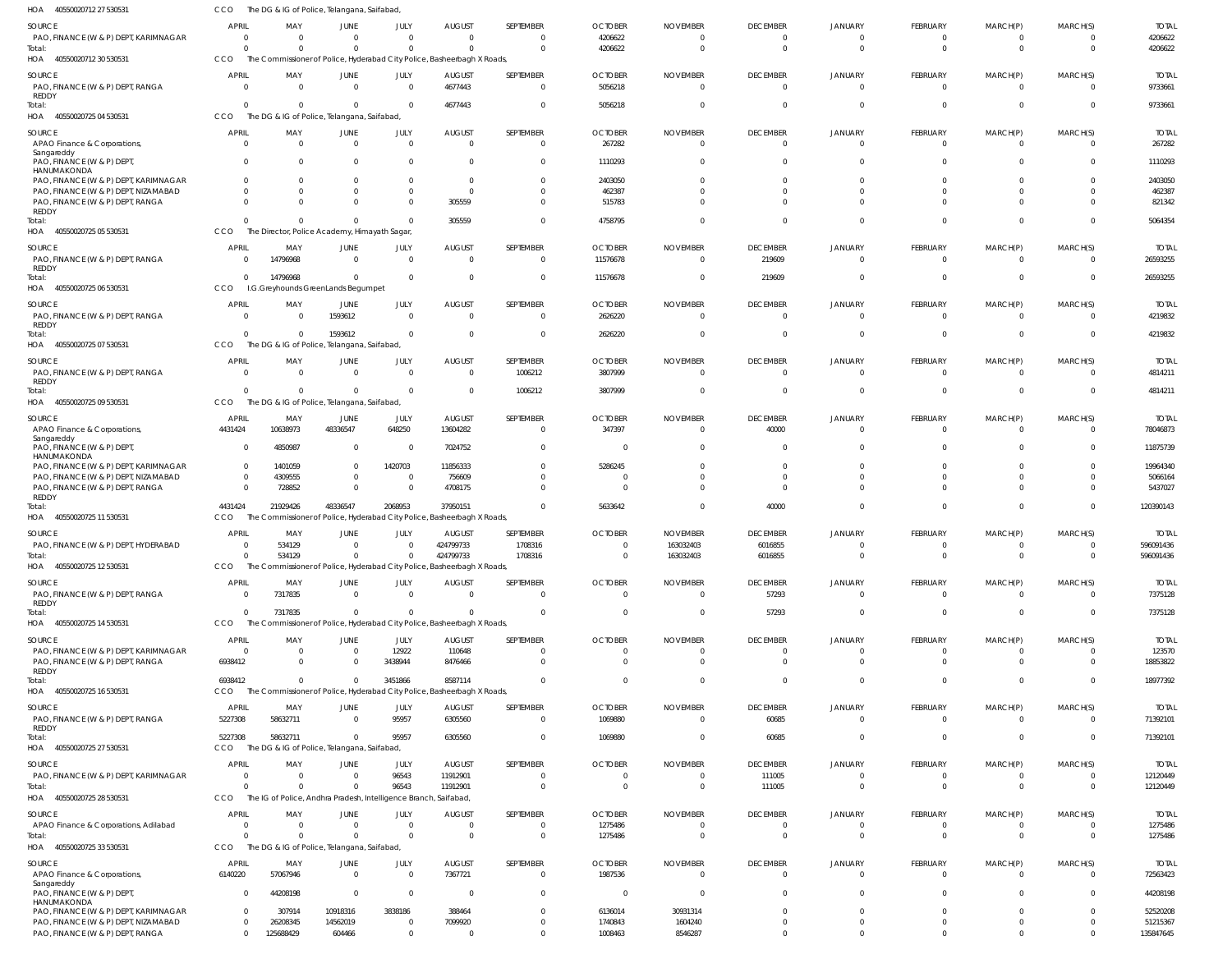| HOA<br>40550020725 33 530531                                                     | CCO                      | The DG & IG of Police, Telangana, Saifabad, |                       |                            |                                                                     |                                                                                                |                            |                              |                              |                            |                            |                      |                            |                           |
|----------------------------------------------------------------------------------|--------------------------|---------------------------------------------|-----------------------|----------------------------|---------------------------------------------------------------------|------------------------------------------------------------------------------------------------|----------------------------|------------------------------|------------------------------|----------------------------|----------------------------|----------------------|----------------------------|---------------------------|
| <b>SOURCE</b>                                                                    | <b>APRIL</b>             | MAY                                         | <b>JUNE</b>           | JULY                       | <b>AUGUST</b>                                                       | SEPTEMBER                                                                                      | <b>OCTOBER</b>             | <b>NOVEMBER</b>              | <b>DECEMBER</b>              | JANUARY                    | FEBRUARY                   | MARCH(P)             | MARCH(S)                   | <b>TOTAL</b>              |
| REDDY                                                                            |                          |                                             |                       |                            |                                                                     |                                                                                                |                            |                              |                              |                            |                            |                      |                            |                           |
| Total:                                                                           | 6140220                  | 253480832                                   | 26084801              | 3838186                    | 14856105                                                            | $\mathbf{0}$                                                                                   | 10872856                   | 41081841                     | $\overline{0}$               | $\overline{0}$             | $\overline{0}$             | $\overline{0}$       | $\overline{0}$             | 356354841                 |
| HOA 40550020725 38 530531                                                        | CCO                      | Commissioner of Rachakonda Police, HOD XXX  |                       |                            |                                                                     |                                                                                                |                            |                              |                              |                            |                            |                      |                            |                           |
| SOURCE                                                                           | <b>APRIL</b>             | MAY                                         | JUNE                  | JULY                       | <b>AUGUST</b>                                                       | SEPTEMBER                                                                                      | <b>OCTOBER</b>             | <b>NOVEMBER</b>              | <b>DECEMBER</b>              | JANUARY                    | FEBRUARY                   | MARCH(P)             | MARCH(S)                   | <b>TOTAL</b>              |
| PAO, FINANCE (W & P) DEPT, RANGA<br><b>REDDY</b>                                 | $\overline{0}$           | 5822241                                     | $\Omega$              | $\overline{0}$             | $\Omega$                                                            | $\overline{0}$                                                                                 | $\Omega$                   |                              | $\overline{0}$               | $\overline{0}$             | $\overline{0}$             | $\overline{0}$       | $\overline{0}$             | 5822241                   |
| Total:                                                                           | $\Omega$                 | 5822241                                     | $\Omega$              | $\Omega$                   | $\Omega$                                                            | $\mathbf{0}$                                                                                   |                            |                              | $\Omega$                     | $\Omega$                   | $\overline{0}$             | $\overline{0}$       | $\overline{0}$             | 5822241                   |
| HOA<br>40550020725 46 530531                                                     | CCO                      | Commissioner of Rachakonda Police, HOD XXX  |                       |                            |                                                                     |                                                                                                |                            |                              |                              |                            |                            |                      |                            |                           |
| <b>SOURCE</b>                                                                    | <b>APRIL</b>             | MAY                                         | JUNE                  | JULY                       | <b>AUGUST</b>                                                       | SEPTEMBER                                                                                      | <b>OCTOBER</b>             | <b>NOVEMBER</b>              | <b>DECEMBER</b>              | JANUARY                    | FEBRUARY                   | MARCH(P)             | MARCH(S)                   | <b>TOTAL</b>              |
| PAO, FINANCE (W & P) DEPT, RANGA                                                 | 0                        | 9845597                                     | $\Omega$              | 1671                       | $\Omega$                                                            | $\mathbf{0}$                                                                                   | 14160                      | $\Omega$                     | $\overline{0}$               | $\overline{0}$             | $\overline{0}$             | $\overline{0}$       | $\overline{0}$             | 9861428                   |
| <b>REDDY</b><br>Total:                                                           | $\Omega$                 | 9845597                                     | $\Omega$              | 1671                       |                                                                     | $\Omega$                                                                                       | 14160                      |                              | $\Omega$                     | $\Omega$                   | $\Omega$                   | $\overline{0}$       | $\Omega$                   | 9861428                   |
| HOA 40550020725 47 530531                                                        | CCO                      | The Commissioner, Cyberabad Police,         |                       |                            |                                                                     |                                                                                                |                            |                              |                              |                            |                            |                      |                            |                           |
| <b>SOURCE</b>                                                                    | <b>APRIL</b>             | MAY                                         | JUNE                  | JULY                       | <b>AUGUST</b>                                                       | SEPTEMBER                                                                                      | <b>OCTOBER</b>             | <b>NOVEMBER</b>              | <b>DECEMBER</b>              | JANUARY                    | FEBRUARY                   | MARCH(P)             | MARCH(S)                   | <b>TOTAL</b>              |
| PAO, FINANCE (W & P) DEPT, RANGA                                                 | $\Omega$                 | 289696                                      | $\Omega$              | $\overline{0}$             | $\Omega$                                                            | $\mathbf{0}$                                                                                   | $\Omega$                   | $\Omega$                     | $\overline{0}$               | $\overline{0}$             | $\overline{0}$             | $\overline{0}$       | $\overline{0}$             | 289696                    |
| <b>REDDY</b>                                                                     |                          |                                             |                       |                            |                                                                     |                                                                                                |                            |                              |                              |                            |                            |                      |                            |                           |
| Total:                                                                           | $\mathbf{0}$             | 289696                                      | $\Omega$              | $\overline{0}$             |                                                                     | $\mathbf{0}$                                                                                   |                            |                              | $\overline{0}$               | $\Omega$                   | $\overline{0}$             | $\overline{0}$       | $\overline{0}$             | 289696                    |
| HOA 40550020825 06 530531                                                        | CCO                      |                                             |                       |                            | The IG of Police, Special Protection Force, Budha Bhavan, M.G.Road, |                                                                                                |                            |                              |                              |                            |                            |                      |                            |                           |
| SOURCE                                                                           | <b>APRIL</b>             | MAY                                         | JUNE                  | JULY                       | <b>AUGUST</b>                                                       | SEPTEMBER                                                                                      | <b>OCTOBER</b>             | <b>NOVEMBER</b>              | <b>DECEMBER</b>              | JANUARY                    | FEBRUARY                   | MARCH(P)             | MARCH(S)                   | <b>TOTAL</b>              |
| APAO Finance & Corporations,<br>Sangareddy                                       | 18292582                 | 3929965                                     | $\Omega$              | $\Omega$                   | - 0                                                                 | $\Omega$                                                                                       | 226527                     | $\cup$                       | $\Omega$                     | $\Omega$                   | $\Omega$                   | $\Omega$             | $\overline{0}$             | 22449074                  |
| Total:                                                                           | 18292582                 | 3929965                                     | $\Omega$              | $\overline{0}$             |                                                                     | $\Omega$                                                                                       | 226527                     |                              | $\Omega$                     | $\Omega$                   | $\overline{0}$             | $\overline{0}$       | $\overline{0}$             | 22449074                  |
| HOA 40550080025 05 530531                                                        | CCO                      |                                             |                       |                            |                                                                     | DGP, OCTOPUS oloThe Addl DG of Police, Shanthi Nilayam Bds Balayogi Parayatak bhavan, Begumpet |                            |                              |                              |                            |                            |                      |                            |                           |
| SOURCE                                                                           | <b>APRIL</b>             | MAY                                         | JUNE                  | JULY                       | <b>AUGUST</b>                                                       | SEPTEMBER                                                                                      | <b>OCTOBER</b>             | <b>NOVEMBER</b>              | <b>DECEMBER</b>              | JANUARY                    | FEBRUARY                   | MARCH(P)             | MARCH(S)                   | <b>TOTAL</b>              |
| PAO, FINANCE (W & P) DEPT, RANGA                                                 | $\Omega$                 | 8657048                                     | $\Omega$              | $\overline{0}$             | $\Omega$                                                            | $\mathbf{0}$                                                                                   |                            |                              | $\overline{0}$               | $\Omega$                   | $\overline{0}$             | $\overline{0}$       | $\overline{0}$             | 8657048                   |
| <b>REDDY</b>                                                                     | $\Omega$                 | 8657048                                     | $\Omega$              | $\overline{0}$             |                                                                     | $\Omega$                                                                                       |                            |                              | $\Omega$                     | $\Omega$                   | $\mathbf{0}$               | $\mathbf{0}$         | $\overline{0}$             | 8657048                   |
| Total:<br>40590105125 13 530531<br>HOA                                           | CCO                      |                                             |                       |                            |                                                                     | THE ENGINEER-IN-CHIEF, CRF OFFICE OF THE ENGINEER-IN-CHIEF (R&B), IV FLOOR, ERRAM MANZIL,      |                            |                              |                              |                            |                            |                      |                            |                           |
|                                                                                  |                          |                                             |                       |                            |                                                                     |                                                                                                |                            |                              |                              |                            |                            |                      |                            |                           |
| SOURCE<br>APAO (R&B) HYDERABAD                                                   | <b>APRIL</b><br>456648   | MAY<br>26125000                             | JUNE<br>5904151       | JULY<br>$\Omega$           | <b>AUGUST</b><br>154080025                                          | SEPTEMBER<br>71000816                                                                          | <b>OCTOBER</b><br>10392254 | <b>NOVEMBER</b><br>129365681 | <b>DECEMBER</b><br>269000075 | <b>JANUARY</b><br>$\Omega$ | FEBRUARY<br>0              | MARCH(P)<br>0        | MARCH(S)<br>$\overline{0}$ | <b>TOTAL</b><br>666324650 |
| Total:                                                                           | 456648                   | 26125000                                    | 5904151               | $\mathbf{0}$               | 154080025                                                           | 71000816                                                                                       | 10392254                   | 129365681                    | 269000075                    | $\Omega$                   | $\Omega$                   | $\Omega$             | $\Omega$                   | 666324650                 |
| HOA 40590105125 14 530531                                                        | <b>CCO</b>               |                                             |                       |                            |                                                                     | THE ENGINEER-IN-CHIEF, CRF OFFICE OF THE ENGINEER-IN-CHIEF (R&B), IV FLOOR, ERRAM MANZIL,      |                            |                              |                              |                            |                            |                      |                            |                           |
| SOURCE                                                                           | <b>APRIL</b>             | MAY                                         | JUNE                  | JULY                       | <b>AUGUST</b>                                                       | SEPTEMBER                                                                                      | <b>OCTOBER</b>             | <b>NOVEMBER</b>              | <b>DECEMBER</b>              | JANUARY                    | FEBRUARY                   | MARCH(P)             | MARCH(S)                   | <b>TOTAL</b>              |
| APAO (R&B) HYDERABAD                                                             | $\Omega$                 | 8489455                                     | 4244804               | 1125974                    | 1780640                                                             | $\overline{0}$                                                                                 |                            | - (                          | $\Omega$                     | $\Omega$                   | $\Omega$                   | $\Omega$             | $\Omega$                   | 15640873                  |
| APAO (R&B) POCHAMPAD (NIZAMABAD)                                                 | $\Omega$                 | - 0                                         | $\Omega$              | $\overline{0}$             | 169235                                                              | 627058                                                                                         |                            |                              |                              |                            | $\Omega$                   | $\Omega$             | $\Omega$                   | 796293                    |
| APAO (R&B) RANGAREDDY (HYD)                                                      | $\Omega$                 | $\Omega$                                    |                       | $\overline{0}$             | 1695885                                                             | $\Omega$                                                                                       |                            | 16608982                     |                              |                            | $\Omega$                   | $\Omega$             |                            | 18304867                  |
| APAO (R&B) TEKULAPALLY                                                           | U                        | $\Omega$                                    |                       | $\overline{0}$             | 1897828                                                             | 3383058                                                                                        |                            |                              |                              |                            | $\Omega$                   | $\Omega$             | $\Omega$                   | 5280886                   |
| APAO Roads & Buildings (R&B), Adilabad<br>APAO Roads & Buildings (R&B),          | 0<br>$\Omega$            | $\Omega$<br>$\Omega$                        |                       | $\overline{0}$<br>$\Omega$ | 497973<br>- 0                                                       | 947769<br>6609165                                                                              |                            |                              |                              |                            | $\Omega$<br>$\Omega$       | $\Omega$<br>$\Omega$ | $\Omega$                   | 1445742<br>6609165        |
| Bhoopalapally                                                                    |                          |                                             |                       |                            |                                                                     |                                                                                                |                            |                              |                              |                            |                            |                      |                            |                           |
| APAO Roads & Buildings (R&B), Jangaon                                            | $\Omega$                 | $\Omega$                                    | $\Omega$              | $\overline{0}$             | 648746                                                              | $\Omega$                                                                                       |                            |                              | $\Omega$                     |                            | $\Omega$                   | $\Omega$             | $\Omega$                   | 648746                    |
| APAO Roads & Buildings (R&B), Jogulamba<br>Gadwal                                | $\Omega$                 | $\Omega$                                    | $\Omega$              | $\overline{0}$             | 1006712                                                             | $\mathbf{0}$                                                                                   |                            |                              | $\Omega$                     |                            | $\Omega$                   | $\Omega$             | $\Omega$                   | 1006712                   |
| APAO Roads & Buildings (R&B), Kamareddy                                          | $\Omega$                 | $\Omega$                                    | $\Omega$              | 99000                      | 34989214                                                            | 6250369                                                                                        |                            |                              | $\Omega$                     |                            | $\Omega$                   | $\Omega$             | $\Omega$                   | 41338583                  |
| APAO Roads & Buildings (R&B),                                                    | $\Omega$                 | $\Omega$                                    | $\Omega$              | $\Omega$                   | 8252607                                                             | $\Omega$                                                                                       |                            |                              | $\Omega$                     |                            | $\Omega$                   | $\Omega$             | $\Omega$                   | 8252607                   |
| Kothagudem<br>APAO Roads & Buildings (R&B), Mancherial                           |                          |                                             |                       | $\Omega$                   |                                                                     |                                                                                                |                            |                              |                              |                            |                            |                      |                            | 20000                     |
| APAO Roads & Buildings (R&B), Medchal                                            |                          | $\Omega$                                    |                       | $\Omega$                   | 1198706                                                             | 15645522                                                                                       |                            |                              | $\Omega$                     |                            | $\mathbf 0$                | $\mathbf 0$          | $\Omega$                   | 16844228                  |
| Malkajigiri                                                                      |                          |                                             |                       |                            |                                                                     |                                                                                                |                            |                              |                              |                            |                            |                      |                            |                           |
| APAO Roads & Buildings (R&B),<br>Nagarkurnool                                    | $\Omega$                 | $\Omega$                                    | $\Omega$              | $\overline{0}$             | $\Omega$                                                            | 188540                                                                                         |                            |                              | $\Omega$                     | $\Omega$                   | $\Omega$                   | $\Omega$             | $\Omega$                   | 188540                    |
| APAO Roads & Buildings (R&B),                                                    | $\Omega$                 | $\Omega$                                    | $\Omega$              | $\Omega$                   | 5314522                                                             | 3420329                                                                                        |                            |                              | $\Omega$                     | $\Omega$                   | $\Omega$                   | $\mathbf 0$          | $\Omega$                   | 8734851                   |
| Sangareddy<br>APAO Roads & Buildings (R&B), Siddipet                             | $\Omega$                 | $\Omega$                                    | $\Omega$              | 2748517                    | 12048046                                                            | $\Omega$                                                                                       |                            |                              | 62003                        | $\Omega$                   | $\Omega$                   | $\Omega$             | $\Omega$                   | 14858566                  |
| APAO Roads & Buildings (R&B), Siricilla                                          | 0                        | $\Omega$                                    |                       | $\Omega$                   | 3074663                                                             | $\mathbf{0}$                                                                                   |                            |                              | $\Omega$                     | $\Omega$                   | $\Omega$                   | $\Omega$             | $\Omega$                   | 3074663                   |
| APAO Roads & Buildings (R&B), Suryapet                                           | $\Omega$                 | $\Omega$                                    |                       | $\overline{0}$             | 3960431                                                             | 4111703                                                                                        |                            |                              | $\Omega$                     | $\Omega$                   | $\Omega$                   | $\Omega$             |                            | 8072134                   |
| APAO Roads & Buildings (R&B), Vikarabad                                          | $\Omega$                 | $\Omega$                                    |                       | $\Omega$                   | 1569027                                                             | 3686254                                                                                        |                            |                              |                              |                            | $\Omega$                   | $\Omega$             |                            | 5255281                   |
| APAO Roads & Buildings (R&B), Waranagal                                          | $\Omega$                 | $\Omega$                                    |                       | $\Omega$                   | 781203                                                              | 444048                                                                                         |                            |                              |                              | $\Omega$                   | $\Omega$                   | $\Omega$             |                            | 1225251                   |
| APAO Roads & Buildings (R&B), Yadadri<br>PAO (R&B) (NIRMAL)                      |                          | $\Omega$                                    |                       | $\Omega$<br>$\Omega$       | - 0<br>19785                                                        | 3315339<br>1321230                                                                             |                            |                              |                              | $\Omega$                   | $\Omega$<br>$\Omega$       | $\Omega$<br>$\Omega$ |                            | 3315339<br>1341015        |
| PAO (R&B) LMD                                                                    |                          | $\Omega$                                    |                       | $\Omega$                   | 5888062                                                             | 0                                                                                              |                            |                              |                              |                            | $\Omega$                   | $\Omega$             |                            | 5888062                   |
| PAO (R&B) MAHABOOBNAGAR                                                          |                          | $\Omega$                                    | $\Omega$              | 1157022                    | 20301131                                                            | $\mathbf{0}$                                                                                   | 3992241                    |                              |                              | $\Omega$                   | $\Omega$                   | $\Omega$             |                            | 25450394                  |
| PAO (R&B) NALGONDA                                                               | $\Omega$                 | $\Omega$                                    | $\Omega$              | $\Omega$                   | 1789876                                                             | 5180910                                                                                        |                            |                              | $\Omega$                     | $\Omega$                   | $\Omega$                   | $\mathbf 0$          | $\Omega$                   | 6970786                   |
| Total:                                                                           | $\Omega$                 | 8489455                                     | 4244804               | 5130513                    | 106884292                                                           | 55131294                                                                                       | 3992241                    | 16608982                     | 82003                        | $\Omega$                   | $\Omega$                   | $\mathbf 0$          | $\Omega$                   | 200563584                 |
| HOA<br>40590105125 16 530531                                                     | CCO                      |                                             |                       |                            |                                                                     | THE ENGINEER-IN-CHIEF, CRF OFFICE OF THE ENGINEER-IN-CHIEF (R&B), IV FLOOR, ERRAM MANZIL,      |                            |                              |                              |                            |                            |                      |                            |                           |
| SOURCE                                                                           | <b>APRIL</b>             | MAY                                         | <b>JUNE</b>           | JULY                       | <b>AUGUST</b>                                                       | SEPTEMBER                                                                                      | <b>OCTOBER</b>             | <b>NOVEMBER</b>              | <b>DECEMBER</b>              | <b>JANUARY</b>             | FEBRUARY                   | MARCH(P)             | MARCH(S)                   | <b>TOTAL</b>              |
| APAO (R&B) MEDAK (HYD)                                                           | $\mathbf{0}$             | 87860476<br>$\mathsf{C}$                    |                       | $\mathbf 0$<br>$\Omega$    | $\Omega$<br>9986086                                                 | $\mathbf{0}$<br>$\Omega$                                                                       | $\Omega$                   | $\Omega$<br>10935966         | $\overline{0}$               | $\Omega$                   | $\overline{0}$<br>$\Omega$ | 0<br>$\Omega$        | $\overline{0}$<br>$\Omega$ | 87860476                  |
| APAO (R&B) POCHAMPAD (NIZAMABAD)<br>APAO (R&B) RANGAREDDY (HYD)                  | 19596336<br>$\Omega$     | $\Omega$                                    |                       | $\mathbf 0$                |                                                                     | $\mathbf{0}$                                                                                   | 2174059<br>2005137         | 113984854                    | 330000<br>$\Omega$           |                            | $\mathbf{0}$               | $\Omega$             | $\Omega$                   | 43022447<br>115989991     |
| APAO Roads & Buildings (R&B),                                                    | $\Omega$                 | $\Omega$                                    |                       | $\Omega$                   |                                                                     | $\Omega$                                                                                       | $\sqrt{ }$                 |                              | 27128667                     | $\Omega$                   | $\Omega$                   | $\Omega$             | $\Omega$                   | 27128667                  |
| Bhoopalapally                                                                    |                          |                                             |                       |                            |                                                                     |                                                                                                |                            |                              |                              |                            |                            |                      |                            |                           |
| APAO Roads & Buildings (R&B), Jagtial                                            | $\Omega$<br>$\mathbf{0}$ | 19998570                                    | 60232019<br>119031848 |                            |                                                                     | 7960006<br>$\Omega$                                                                            | 18998033<br>2829177        |                              | $\Omega$<br>58718056         | $\Omega$<br>$\Omega$       | $\Omega$<br>$\Omega$       | $\Omega$<br>$\Omega$ | $\Omega$                   | 107188628<br>180579081    |
| APAO Roads & Buildings (R&B), Jangaon<br>APAO Roads & Buildings (R&B), Kamareddy | 0                        | 0<br>0                                      | 165000                | $\Omega$                   |                                                                     | $\Omega$                                                                                       |                            | 41339885                     | $\Omega$                     | $\Omega$                   | $\Omega$                   | $\Omega$             |                            | 41504885                  |
| APAO Roads & Buildings (R&B),                                                    | $\Omega$                 | $\Omega$                                    | 11927721              | $\Omega$                   |                                                                     | $\Omega$                                                                                       |                            | 17315795                     | 19294156                     | $\Omega$                   | $\Omega$                   | $\Omega$             | $\Omega$                   | 48537672                  |
| Komarambheem Asifabad                                                            |                          |                                             |                       |                            |                                                                     |                                                                                                |                            |                              |                              |                            |                            |                      |                            |                           |
| APAO Roads & Buildings (R&B)<br>Kothagudem                                       | $\Omega$                 | $\Omega$                                    | 32820189              | $\Omega$                   |                                                                     | $\Omega$                                                                                       | $\Omega$                   | $\Omega$                     | $\Omega$                     | $\Omega$                   | $\Omega$                   | $\Omega$             | $\Omega$                   | 32820189                  |
| APAO Roads & Buildings (R&B),                                                    | $\Omega$                 | $\Omega$                                    | $\Omega$              | $\Omega$                   |                                                                     | $\Omega$                                                                                       | $\Omega$                   |                              | 93603621                     | $\Omega$                   | $\overline{0}$             | $\Omega$             | $\Omega$                   | 93603621                  |
| Mahabubabad<br>APAO Roads & Buildings (R&B), Mancherial                          | $\mathbf{0}$             | $\Omega$                                    |                       | 0                          |                                                                     | 27408071                                                                                       |                            | 13654127                     | 32135911                     | $\overline{0}$             | $\mathbf 0$                | $\mathbf 0$          | $\Omega$                   | 73198109                  |
| APAO Roads & Buildings (R&B),                                                    | $\mathbf{0}$             | $\Omega$                                    | $\Omega$              | $\mathbf 0$                | $\Omega$                                                            | $\mathbf{0}$                                                                                   |                            | 9002857                      | 16967652                     | $\overline{0}$             | $\mathbf 0$                | $\mathbf 0$          | $\mathbf{0}$               | 25970509                  |
| Nagarkurnool                                                                     |                          |                                             |                       |                            |                                                                     |                                                                                                |                            |                              |                              |                            |                            |                      |                            |                           |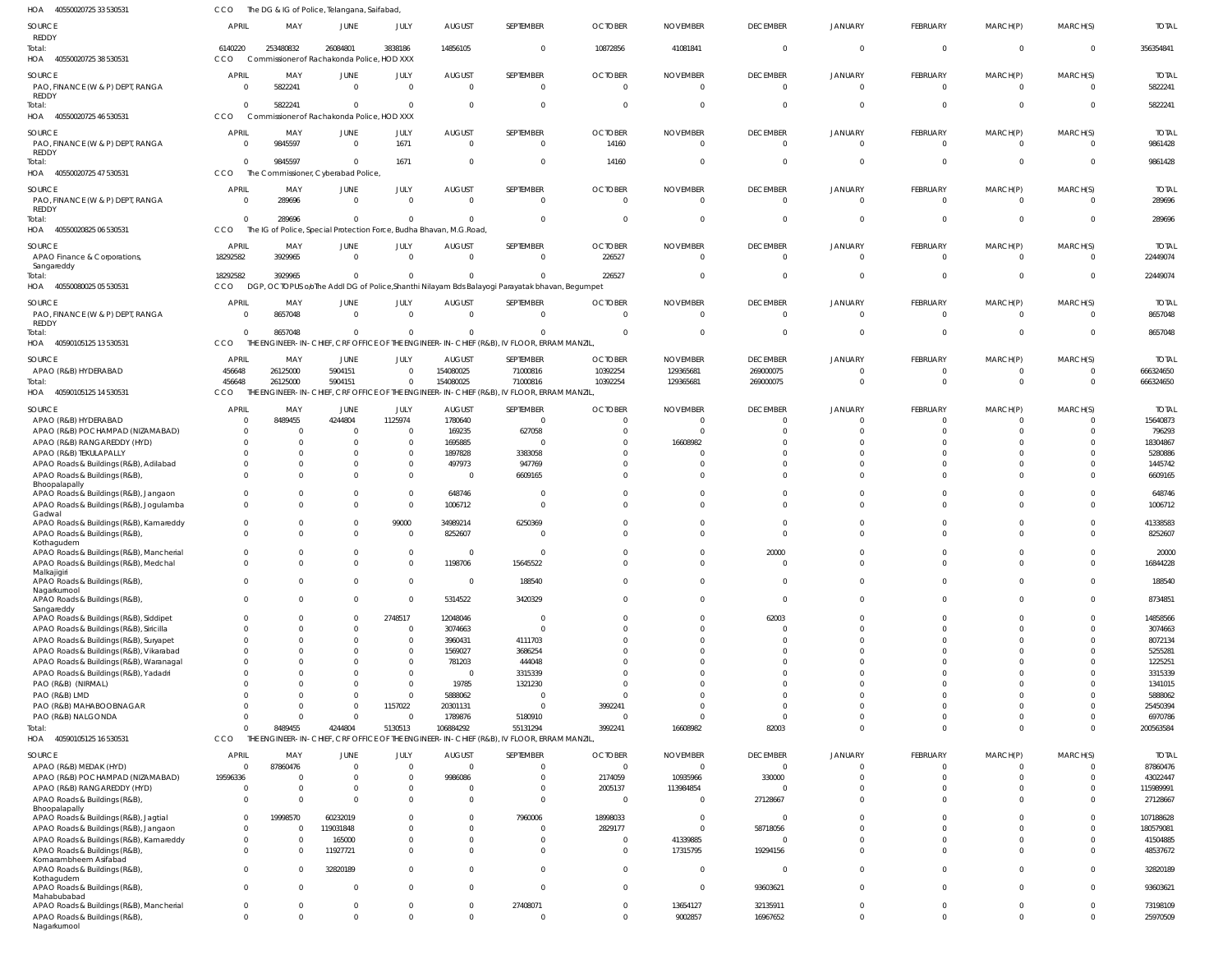40590105125 16 530531 HOA CCO THE ENGINEER-IN-CHIEF, CRF OFFICE OF THE ENGINEER-IN-CHIEF (R&B), IV FLOOR, ERRAM MANZIL,

| SOURCE                                                                   | APRIL                   | MAY                                                      | JUNE               | JULY                 | <b>AUGUST</b> | SEPTEMBER                                                                                             | <b>OCTOBER</b>                                                                                              | <b>NOVEMBER</b>             | <b>DECEMBER</b>      | <b>JANUARY</b> | FEBRUARY                | MARCH(P)             | MARCH(S)                | <b>TOTAL</b>           |
|--------------------------------------------------------------------------|-------------------------|----------------------------------------------------------|--------------------|----------------------|---------------|-------------------------------------------------------------------------------------------------------|-------------------------------------------------------------------------------------------------------------|-----------------------------|----------------------|----------------|-------------------------|----------------------|-------------------------|------------------------|
| APAO Roads & Buildings (R&B), Peddapalli                                 | $\overline{0}$          | $\mathsf{C}$                                             | $\Omega$           | $\mathbf 0$          | $\Omega$      | 46231473                                                                                              | 523420                                                                                                      | $\Omega$                    | $\Omega$             |                | $\overline{0}$          | $\mathbf{0}$         | $\Omega$                | 46754893               |
| APAO Roads & Buildings (R&B), Siddipet                                   | 16734197                | 53519153                                                 | $\Omega$           | $\Omega$             |               | $\overline{0}$                                                                                        |                                                                                                             |                             | $\Omega$             |                | $\Omega$                | $\Omega$             | $\Omega$                | 70253350               |
| APAO Roads & Buildings (R&B), Siricilla                                  | $\overline{0}$          |                                                          | 20085731           | 26879157             |               | $\Omega$                                                                                              |                                                                                                             |                             |                      |                | $\Omega$                | $\Omega$             |                         | 46964888               |
| APAO Roads & Buildings (R&B), Suryapet                                   | $\Omega$                |                                                          | $\Omega$           | $\Omega$             |               | $\Omega$                                                                                              | 14372549                                                                                                    |                             |                      |                | $\Omega$                | $\Omega$             |                         | 14372549               |
| APAO Roads & Buildings (R&B), Vikarabad<br>APAO Roads & Buildings (R&B), | $\Omega$<br>$\Omega$    |                                                          | 413322<br>$\Omega$ | $\Omega$<br>16539987 | 17161172      | $\Omega$<br>47898875                                                                                  | - 0<br>$\Omega$                                                                                             | 136533318                   | 3562584              |                | $\Omega$<br>$\Omega$    | $\Omega$<br>$\Omega$ | $\Omega$<br>$\Omega$    | 17574494<br>204534764  |
| Wanaparthy<br>APAO Roads & Buildings (R&B), Yadadri                      | $\Omega$                | - 0                                                      | $\Omega$           | 0                    | 19998570      | $\Omega$                                                                                              | $\Omega$                                                                                                    | - 0                         | 0                    |                | $\Omega$                | $\Omega$             | $\Omega$                | 19998570               |
| PAO (R&B) (NIRMAL)                                                       | $\Omega$                | 19517340                                                 | 17305274           | $\Omega$             |               | $\Omega$                                                                                              | 132000                                                                                                      | 41943920                    | 15366574             |                | $\Omega$                | $\Omega$             | $\Omega$                | 94265108               |
| PAO (R&B), HANUMAKONDA                                                   | $\overline{0}$          | - 0                                                      | 872986             | $\Omega$             |               | $\Omega$                                                                                              | $\Omega$                                                                                                    | $\Omega$                    |                      |                | $\Omega$                | $\Omega$             | $\Omega$                | 872986                 |
| PAO (R&B) MAHABOOBNAGAR                                                  | $\mathsf{C}$            | $\Omega$                                                 |                    | 41807008             |               | $\Omega$                                                                                              | $\Omega$                                                                                                    | 118555509                   |                      |                | $\Omega$<br>$\Omega$    | $\Omega$<br>$\Omega$ | $\Omega$<br>$\Omega$    | 160362517              |
| Total:<br>HOA 40590105125 19 530531                                      | 36330533<br>CCO         | 180895539                                                | 262854090          | 85226152             | 47145828      | 129498425<br>THE ENGINEER-IN-CHIEF, CRF OFFICE OF THE ENGINEER-IN-CHIEF (R&B), IV FLOOR, ERRAM MANZIL | 41034375                                                                                                    | 503266231                   | 267107221            |                |                         |                      |                         | 1553358394             |
| SOURCE                                                                   | APRIL                   | MAY                                                      | JUNE               | JULY                 | <b>AUGUST</b> | SEPTEMBER                                                                                             | <b>OCTOBER</b>                                                                                              | <b>NOVEMBER</b>             | <b>DECEMBER</b>      | JANUARY        | FEBRUARY                | MARCH(P)             | MARCH(S)                | <b>TOTAL</b>           |
| APAO (R&B) HYDERABAD                                                     | $\Omega$                |                                                          | 8674348            | $\Omega$             | 607293        | $\Omega$                                                                                              |                                                                                                             |                             | 0                    |                | $\Omega$                | $\Omega$             | 0                       | 9281641                |
| Total:<br>HOA 40590105125 29 530531                                      | $\sqrt{2}$<br>CCO       |                                                          | 8674348            | $\Omega$             | 607293        | $\Omega$<br>THE ENGINEER-IN-CHIEF, CRF OFFICE OF THE ENGINEER-IN-CHIEF (R&B), IV FLOOR, ERRAM MANZIL, |                                                                                                             | $\Omega$                    | $\Omega$             |                | $\Omega$                | $\Omega$             | $\Omega$                | 9281641                |
| SOURCE                                                                   | APRIL                   | MAY                                                      | JUNE               | JULY                 | <b>AUGUST</b> | SEPTEMBER                                                                                             | <b>OCTOBER</b>                                                                                              | <b>NOVEMBER</b>             | <b>DECEMBER</b>      | <b>JANUARY</b> | FEBRUARY                | MARCH(P)             | MARCH(S)                | <b>TOTAL</b>           |
| APAO (R&B) HYDERABAD                                                     | $\mathsf{C}$            | - 0                                                      | $\Omega$           | $\Omega$             | 3310913       | $\overline{0}$                                                                                        | - 0                                                                                                         | $\Omega$                    | $\Omega$             | $\Omega$       | $\overline{0}$          | $\overline{0}$       | $\Omega$                | 3310913                |
| Total:                                                                   | $\sqrt{2}$              |                                                          | $\Omega$           | $\Omega$             | 3310913       | $\Omega$                                                                                              | $\Omega$                                                                                                    | - 0                         | $\Omega$             |                | $\mathbf{0}$            | $\mathbf{0}$         | $\Omega$                | 3310913                |
| HOA 40596005125 07 530531                                                | CCO                     | THE                                                      |                    |                      |               | [NGINEER-IN-CHIEF, CRF OFFICE OF THE ENGINEER-IN-CHIEF (R&B), IV FLOOR, ERRAM MANZIL                  |                                                                                                             |                             |                      |                |                         |                      |                         |                        |
| SOURCE                                                                   | APRIL                   | MAY                                                      | JUNE               | JULY                 | <b>AUGUST</b> | SEPTEMBER                                                                                             | <b>OCTOBER</b>                                                                                              | <b>NOVEMBER</b>             | <b>DECEMBER</b>      | <b>JANUARY</b> | FEBRUARY                | MARCH(P)             | MARCH(S)                | <b>TOTAI</b>           |
| APAO (R&B) MEDAK (HYD)                                                   | C                       |                                                          | $\Omega$           | 13124867             |               | $\Omega$                                                                                              | $\Omega$                                                                                                    |                             | $\Omega$             |                | $\Omega$                | $\Omega$             | $\Omega$                | 13124867               |
| APAO (R&B) TEKULAPALLY                                                   | C                       |                                                          | $\Omega$           |                      |               | $\Omega$                                                                                              | 32622                                                                                                       |                             | <sup>0</sup>         |                | $\Omega$                | $\Omega$             | $\Omega$                | 32622                  |
| APAO Roads & Buildings (R&B),<br>Bhoopalapally                           | C                       |                                                          | <sup>0</sup>       | $\Omega$             |               | $\Omega$                                                                                              | 5064758                                                                                                     |                             |                      |                | $\Omega$                | $\Omega$             | $\Omega$                | 5064758                |
| APAO Roads & Buildings (R&B), Jagtial                                    | $\Omega$                |                                                          |                    | <sup>0</sup>         |               | $\Omega$                                                                                              | 6003102                                                                                                     |                             |                      |                | $\Omega$                | $\Omega$             | $\Omega$                | 6003102                |
| APAO Roads & Buildings (R&B), Kamareddy                                  | C                       |                                                          |                    | $\Omega$             |               | $\Omega$                                                                                              | 5206003                                                                                                     |                             |                      |                | $\Omega$                | $\Omega$             |                         | 5206003                |
| APAO Roads & Buildings (R&B), Mancherial                                 | $\Omega$                |                                                          | <sup>0</sup>       | $\Omega$             | 3374821       | $\Omega$                                                                                              |                                                                                                             |                             |                      |                | $\Omega$                | $\Omega$             | $\Omega$                | 3374821                |
| APAO Roads & Buildings (R&B), Peddapalli                                 | $\Omega$                |                                                          |                    | $\Omega$             | 2120112       | $\Omega$                                                                                              |                                                                                                             |                             |                      |                | $\Omega$                | $\Omega$             |                         | 2120112                |
| APAO Roads & Buildings (R&B),<br>Sangareddy                              | $\Omega$                |                                                          | <sup>0</sup>       | $\Omega$             |               | $\Omega$                                                                                              | 2671020                                                                                                     |                             |                      |                | $\Omega$                | $\Omega$             | $\Omega$                | 2671020                |
| APAO Roads & Buildings (R&B), Siddipet                                   | $\sqrt{2}$              |                                                          |                    |                      | 685450        | $\Omega$                                                                                              | 1118800                                                                                                     |                             |                      |                | $\Omega$                | $\Omega$             | $\Omega$                | 1804250                |
| APAO Roads & Buildings (R&B), Vikarabad                                  | $\Omega$                |                                                          |                    | $\Omega$             |               | $\Omega$                                                                                              | 3856720                                                                                                     |                             |                      |                | $\Omega$                | $\Omega$             | $\Omega$                | 3856720                |
| APAO Roads & Buildings (R&B),<br>Wanaparthy                              | $\Omega$                |                                                          | <sup>0</sup>       | $\Omega$             |               | $\Omega$                                                                                              | 7445951                                                                                                     |                             |                      |                | $\Omega$                | $\Omega$             | $\Omega$                | 7445951                |
| Total:<br>HOA 40596005125 39 530531                                      | $\Omega$<br>CCO         |                                                          | $\Omega$           | 13124867             | 6180383       | $\Omega$                                                                                              | 31398976<br>TRANSPORT COMMISSIONER TELANGANA - HOD COMMISSIONER OF TRANSPORT, TRANSPORT BHAVAN, SOMAJIGUDA, |                             | $\Omega$             | $\Omega$       | $\Omega$                | $\Omega$             | $\Omega$                | 50704226               |
| SOURCE                                                                   | <b>APRIL</b>            | MAY                                                      | JUNE               | JULY                 | <b>AUGUST</b> | SEPTEMBER                                                                                             | <b>OCTOBER</b>                                                                                              | <b>NOVEMBER</b>             | <b>DECEMBER</b>      | <b>JANUARY</b> | FEBRUARY                | MARCH(P)             | MARCH(S)                | <b>TOTAL</b>           |
| APAO (R&B) HYDERABAD                                                     | $\Omega$                | - 0                                                      | $\Omega$           | $\mathbf 0$          | 1445214       | $\overline{0}$                                                                                        | $\Omega$                                                                                                    | $\Omega$                    | 0                    |                | $\Omega$                | $\Omega$             | $\Omega$                | 1445214                |
| APAO (R&B) RANGAREDDY (HYD)                                              | $\Omega$                | -C                                                       | <sup>0</sup>       | $\Omega$             |               | $\Omega$                                                                                              | 4771400                                                                                                     |                             |                      |                | $\Omega$                | $\Omega$             | $\Omega$                | 4771400                |
| APAO Roads & Buildings (R&B), Jangaon                                    | $\Omega$                | 1678294                                                  |                    | $\Omega$             |               | $\Omega$                                                                                              | - 0                                                                                                         |                             |                      |                | $\Omega$                | $\Omega$             | $\Omega$                | 1678294                |
| APAO Roads & Buildings (R&B), Yadadri                                    | $\Omega$                |                                                          |                    | $\Omega$             | 1463466       | $\Omega$                                                                                              | $\Omega$                                                                                                    |                             |                      |                | $\Omega$                | $\Omega$             | $\Omega$                | 1463466                |
| PAO (R&B), HANUMAKONDA                                                   | $\Omega$                |                                                          |                    | $\Omega$             |               | $\Omega$                                                                                              | 381793                                                                                                      |                             |                      |                | $\Omega$                | $\Omega$             | $\Omega$                | 381793                 |
| PAO (R&B) NALGONDA                                                       | $\Omega$                | 3368615                                                  | <sup>0</sup>       | $\Omega$             |               | $\Omega$<br>$\Omega$                                                                                  |                                                                                                             |                             |                      |                | $\Omega$<br>$\mathbf 0$ | $\Omega$<br>$\Omega$ | $\Omega$<br>$\Omega$    | 3368615                |
| Total:<br>HOA 40596005125 40 530531                                      | CCO                     | 5046909<br>The Registrar, Telangana High Court, Nayapul, |                    |                      | 2908680       |                                                                                                       | 5153193                                                                                                     |                             |                      |                |                         |                      |                         | 13108782               |
|                                                                          |                         |                                                          |                    |                      |               |                                                                                                       |                                                                                                             |                             |                      |                |                         |                      |                         |                        |
| SOURCE<br>APAO Finance & Corporations, Jangaon                           | APRIL<br>$\overline{0}$ | MAY                                                      | JUNE<br>$\Omega$   | JULY<br>$\Omega$     | <b>AUGUST</b> | SEPTEMBER<br>$\Omega$                                                                                 | <b>OCTOBER</b><br>597393                                                                                    | <b>NOVEMBER</b><br>$\Omega$ | <b>DECEMBER</b><br>0 | JANUARY<br>0   | FEBRUARY<br>$\Omega$    | MARCH(P)<br>$\Omega$ | MARCH(S)<br>- 0         | <b>TOTAL</b><br>597393 |
| APAO Finance & Corporations,                                             | 3615664                 |                                                          | $\Omega$           | $\Omega$             |               | $\Omega$                                                                                              |                                                                                                             |                             | $\Omega$             | <sup>0</sup>   | $\Omega$                | $\Omega$             | $\Omega$                | 3615664                |
| Kothagudem<br>APAO Finance & Corporations,                               | 2362448                 |                                                          | 0                  | U                    |               | $\Omega$                                                                                              |                                                                                                             |                             | U                    |                | $\Omega$                | $\Omega$             | $\Omega$                | 2362448                |
| Mahabubabad<br>APAO Finance & Corporations, Siricilla                    | 586574                  |                                                          | $\Omega$           | 0                    |               | $\Omega$                                                                                              |                                                                                                             | $\Omega$                    | 0                    |                | $\Omega$                | $\Omega$             | $\Omega$                | 586574                 |
| APAO, SRSP (FINANCE), WARANGAL                                           | 3667293                 |                                                          |                    |                      |               | $\Omega$                                                                                              |                                                                                                             | $\Omega$                    |                      |                | $\Omega$                | $\Omega$             | $\Omega$                | 3667293                |
| PAO, FINANCE (W & P) DEPT                                                | 8791519                 |                                                          | <sup>0</sup>       |                      |               | $\Omega$                                                                                              |                                                                                                             |                             |                      |                | $\Omega$                | $\Omega$             | $\Omega$                | 8791519                |
| HANUMAKONDA<br>PAO, FINANCE (W & P) DEPT, HYDERABAD                      | 28844031                |                                                          |                    | 0                    |               | 773173                                                                                                | $\Omega$                                                                                                    | 260794                      |                      |                | $\Omega$                | $\Omega$             | $\Omega$                | 29877998               |
| PAO, FINANCE (W & P) DEPT                                                | $\Omega$                |                                                          | $\Omega$           | $\Omega$             |               | $\Omega$                                                                                              | 1493517                                                                                                     |                             |                      |                | $\Omega$                | $\Omega$             | $\Omega$                | 1493517                |
| MAHABOOBNAGAR                                                            |                         |                                                          |                    |                      |               |                                                                                                       |                                                                                                             |                             |                      |                |                         |                      |                         |                        |
| Total:<br>HOA 40596005125 44 530531                                      | 47867529<br><b>CCO</b>  |                                                          | $\Omega$           | $\Omega$             | $\Omega$      | 773173<br>THE ENGINEER-IN-CHIEF, CRF OFFICE OF THE ENGINEER-IN-CHIEF (R&B), IV FLOOR, ERRAM MANZIL    | 2090910                                                                                                     | 260794                      | $\Omega$             | $\Omega$       | $\Omega$                | $\Omega$             | $\Omega$                | 50992406               |
| <b>SOURCE</b>                                                            | APRIL                   | MAY                                                      | JUNE               | JULY                 | <b>AUGUST</b> | SEPTEMBER                                                                                             | <b>OCTOBER</b>                                                                                              | <b>NOVEMBER</b>             | <b>DECEMBER</b>      | <b>JANUARY</b> | FEBRUARY                | MARCH(P)             | MARCH(S)                | <b>TOTAL</b>           |
| APAO (R&B) HYDERABAD                                                     | 2094840                 | $\Omega$                                                 | $\Omega$           | 11041499             | 870133        | $\overline{0}$                                                                                        | $\Omega$                                                                                                    | $\Omega$                    | $\Omega$             | $\Omega$       | $\mathbf 0$             | $\mathbf{0}$         | $\overline{0}$          | 14006472               |
| Total:                                                                   | 2094840                 | $\Omega$                                                 | $\Omega$           | 11041499             | 870133        | $\Omega$                                                                                              | $\Omega$                                                                                                    | $\sqrt{ }$                  | $\Omega$             | $\Omega$       | $\mathbf{0}$            | $\mathbf{0}$         | $\Omega$                | 14006472               |
| HOA 40596005125 49 530531                                                | CCO.                    |                                                          |                    |                      |               | THE ENGINEER-IN-CHIEF, CRF OFFICE OF THE ENGINEER-IN-CHIEF (R&B), IV FLOOR, ERRAM MANZIL,             |                                                                                                             |                             |                      |                |                         |                      |                         |                        |
| SOURCE                                                                   | APRIL                   | MAY                                                      | JUNE               | JULY                 | <b>AUGUST</b> | SEPTEMBER                                                                                             | <b>OCTOBER</b>                                                                                              | <b>NOVEMBER</b>             | <b>DECEMBER</b>      | <b>JANUARY</b> | FEBRUARY                | MARCH(P)             | MARCH(S)                | <b>TOTAL</b>           |
| APAO (R&B) POCHAMPAD (NIZAMABAD)                                         | $\Omega$                | $\Omega$                                                 | $\Omega$           | $\Omega$             |               | $\Omega$                                                                                              | 247850                                                                                                      | $\Omega$                    | 0                    | 0              | - 0                     | - 0                  | - 0                     | 247850                 |
| Total:                                                                   | $\Omega$                |                                                          | $\Omega$           | $\Omega$             |               | $\Omega$                                                                                              | 247850                                                                                                      | $\Omega$                    | $\Omega$             | $\Omega$       | $\Omega$                | $\Omega$             | $\Omega$                | 247850                 |
| HOA 40596005125 80 530531                                                | CCO                     |                                                          |                    |                      |               | THE ENGINEER-IN-CHIEF, CRF OFFICE OF THE ENGINEER-IN-CHIEF (R&B), IV FLOOR, ERRAM MANZIL,             |                                                                                                             |                             |                      |                |                         |                      |                         |                        |
| <b>SOURCE</b>                                                            | APRIL                   | MAY                                                      | JUNE               | JULY                 | <b>AUGUST</b> | SEPTEMBER                                                                                             | <b>OCTOBER</b>                                                                                              | <b>NOVEMBER</b>             | <b>DECEMBER</b>      | <b>JANUARY</b> | FEBRUARY                | MARCH(P)             | MARCH(S)                | <b>TOTAL</b>           |
| APAO (R&B) HYDERABAD                                                     | 113704841               | $\Omega$                                                 | $\Omega$           | 7723315              | 66046649      | $\mathbf 0$                                                                                           | 1523620                                                                                                     | 62223491                    | $\Omega$             |                | 0                       | $\mathbf{0}$         | $\overline{\mathbf{0}}$ | 251221916              |
| Total:                                                                   | 113704841               | $\Omega$                                                 | $\Omega$           | 7723315              | 66046649      | $\Omega$                                                                                              | 1523620                                                                                                     | 62223491                    | $\Omega$             | $\Omega$       | $\mathbf{0}$            | $\mathbf{0}$         | $\overline{0}$          | 251221916              |
| HOA 40700080025 08 530531                                                | <b>CCO</b>              |                                                          |                    |                      |               | LAND ADMINISTRATION - HOD CHIEF COMMISSIONER, LAND ADMINISTRATION STATION ROAD, NAMPALLY,             |                                                                                                             |                             |                      |                |                         |                      |                         |                        |
| SOURCE                                                                   | APRIL                   | MAY                                                      | JUNE               | JULY                 | <b>AUGUST</b> | SEPTEMBER                                                                                             | <b>OCTOBER</b>                                                                                              | <b>NOVEMBER</b>             | <b>DECEMBER</b>      | <b>JANUARY</b> | FEBRUARY                | MARCH(P)             | MARCH(S)                | <b>TOTAL</b>           |
| APAO Finance & Corporations, Suryapet                                    | $\Omega$                | 636173                                                   | $\Omega$           | $\Omega$             | $\Omega$      | $\Omega$                                                                                              |                                                                                                             | - 0                         | O                    |                | $\Omega$                | 0                    | $\Omega$                | 636173                 |
| APAO, SRSP (FINANCE), WARANGAL                                           |                         | 6157038                                                  |                    | $\Omega$             | $\Omega$      | $\Omega$                                                                                              |                                                                                                             |                             |                      |                | $\Omega$                | $\Omega$             | $\Omega$                | 6157038                |
|                                                                          | $\Omega$                |                                                          |                    |                      |               |                                                                                                       |                                                                                                             |                             |                      |                |                         |                      |                         |                        |
| PAO, FINANCE (W & P) DEPT, RANGA                                         | $\Omega$                |                                                          | <sup>0</sup>       | $\Omega$             | 621768        | $\Omega$                                                                                              |                                                                                                             |                             |                      |                | $\Omega$                | $\Omega$             |                         | 621768                 |
| REDDY<br>Total:                                                          | $\mathbf 0$             | 6793211                                                  | $\mathbf{0}$       | $\mathbf 0$          | 621768        | $\mathbf 0$                                                                                           | $\Omega$                                                                                                    | $\Omega$                    | $\mathbf 0$          | $\mathbf{0}$   | $\overline{0}$          | $\overline{0}$       | $\overline{0}$          | 7414979                |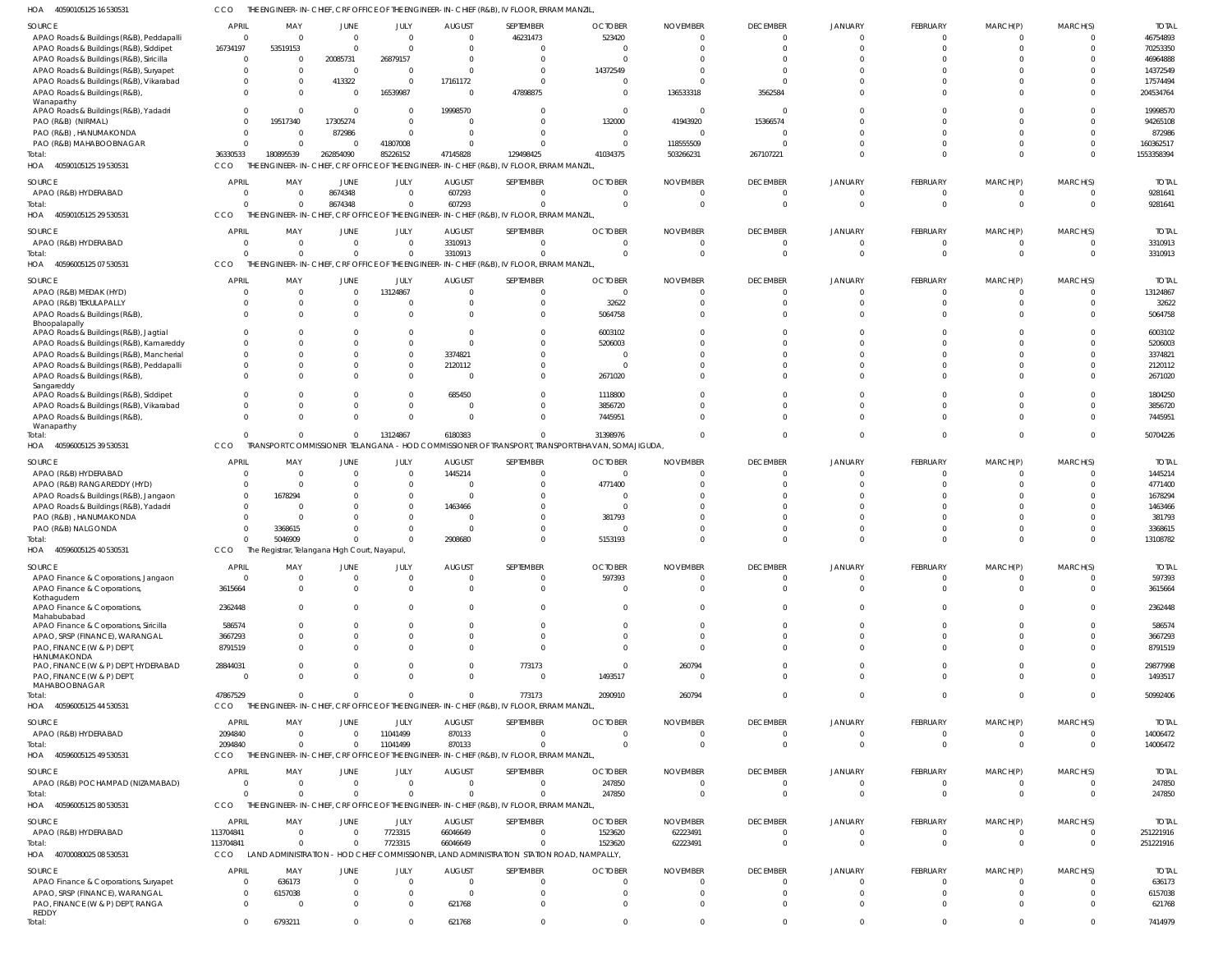40700080025 09 530531 HOA CCO REGISTRATION AND STAMPS - HOD INSPECTOR GENERAL, REGISTRATION & STAMPS, Registration Bhavan, Near MJ Market,

| SOURCE                                                                      | <b>APRIL</b>                     | MAY                                                                 | JUNE                          | JULY                          | AUGUST                          | SEPTEMBER                                                                                           | <b>OCTOBER</b>                                                                                           | <b>NOVEMBER</b>                   | <b>DECEMBER</b>                   | <b>JANUARY</b>                   | FEBRUARY                    | MARCH(P)                   | MARCH(S)                         | <b>TOTAL</b>            |
|-----------------------------------------------------------------------------|----------------------------------|---------------------------------------------------------------------|-------------------------------|-------------------------------|---------------------------------|-----------------------------------------------------------------------------------------------------|----------------------------------------------------------------------------------------------------------|-----------------------------------|-----------------------------------|----------------------------------|-----------------------------|----------------------------|----------------------------------|-------------------------|
| APAO Finance & Corporations,<br>Sangareddy                                  | $\Omega$                         | $\Omega$                                                            | $\Omega$                      | $\Omega$                      | $\Omega$                        | $\Omega$                                                                                            | 3124800                                                                                                  | $\Omega$                          | $\mathbf{0}$                      | $\mathbf{0}$                     | $\Omega$                    | $\Omega$                   | $\Omega$                         | 3124800                 |
| APAO Finance & Corporations, Siddipet                                       | $\Omega$                         |                                                                     |                               | $\Omega$                      | 198721                          |                                                                                                     |                                                                                                          |                                   | $\Omega$                          |                                  |                             |                            | $\Omega$                         | 198721                  |
| PAO, AMRP (FINANCE) NALGONDA<br>PAO, FINANCE (W & P) DEPT                   | 0<br>$\Omega$                    | 925884<br>$\Omega$                                                  |                               | $\Omega$<br>$\Omega$          | $\Omega$                        |                                                                                                     | 565940                                                                                                   |                                   | C<br>$\Omega$                     | $\Omega$                         | $\Omega$                    | $\Omega$                   | $\Omega$<br>$\Omega$             | 925884<br>565940        |
| HANUMAKONDA                                                                 |                                  |                                                                     |                               |                               |                                 |                                                                                                     |                                                                                                          |                                   |                                   |                                  |                             |                            |                                  |                         |
| PAO, FINANCE (W & P) DEPT, KHAMMAM<br>Total:                                | $\Omega$<br>$\Omega$             | 925884                                                              | $\Omega$                      | $\Omega$<br>$\mathbf 0$       | 915396<br>1114117               | $\Omega$<br>$\Omega$                                                                                | $\Omega$<br>3690740                                                                                      | $\Omega$                          | $\Omega$<br>$\Omega$              | $\Omega$<br>$\Omega$             | $\Omega$<br>$\Omega$        | $\Omega$<br>$\Omega$       | $\Omega$<br>$\Omega$             | 915396<br>5730741       |
| HOA 40700080025 10 530531                                                   | CCO                              |                                                                     |                               |                               |                                 |                                                                                                     | COMMISSIONER OF EXCISE - HOD COMMISSIONER OF STATE EXCISE, EXCISE BHAVAN, OPP AJANTA GATE, MJ ROAD,      |                                   |                                   |                                  |                             |                            |                                  |                         |
| SOURCE                                                                      | <b>APRIL</b>                     | MAY                                                                 | <b>JUNE</b>                   | JULY                          | <b>AUGUST</b>                   | SEPTEMBER                                                                                           | <b>OCTOBER</b>                                                                                           | <b>NOVEMBER</b>                   | <b>DECEMBER</b>                   | <b>JANUARY</b>                   | FEBRUARY                    | MARCH(P)                   | MARCH(S)                         | <b>TOTAL</b>            |
| APAO Finance & Corporations,<br>Sangareddy                                  | 0                                | 1911346                                                             | $\Omega$                      | $\overline{0}$                | $\Omega$                        | $\Omega$                                                                                            | 4137188                                                                                                  | $\Omega$                          | $\overline{0}$                    | $\overline{0}$                   | $\Omega$                    | $\Omega$                   | $\Omega$                         | 6048534                 |
| PAO, FINANCE (W & P) DEPT,                                                  | $\overline{0}$                   | 1027168                                                             | $\Omega$                      | $\overline{0}$                | $\Omega$                        | $\Omega$                                                                                            | 4456269                                                                                                  |                                   | $\Omega$                          | $\Omega$                         | $\Omega$                    | $\Omega$                   | $\Omega$                         | 5483437                 |
| HANUMAKONDA<br>PAO, FINANCE (W & P) DEPT, KARIMNAGAR                        | $\overline{0}$                   | - 0                                                                 |                               | 1133                          | 2454181                         | $\Omega$                                                                                            | 3987187                                                                                                  |                                   | $\Omega$                          |                                  | - 0                         |                            | $\Omega$                         | 6442501                 |
| PAO, FINANCE (W & P) DEPT, NIZAMABAD                                        | $\overline{0}$                   | 3582053                                                             |                               | $\overline{0}$                | $\Omega$                        | $\Omega$                                                                                            |                                                                                                          |                                   | $\Omega$                          | $\Omega$                         | $\Omega$                    |                            | $\Omega$                         | 3582053                 |
| PAO, FINANCE (W & P) DEPT, RANGA<br>REDDY                                   | 1013126                          | 5504765                                                             |                               | 1888                          | $\Omega$                        | $\Omega$                                                                                            | 16000                                                                                                    |                                   | $\Omega$                          | $\Omega$                         | $\Omega$                    | $\Omega$                   | $\Omega$                         | 6535779                 |
| Total:                                                                      | 1013126                          | 12025332                                                            | $\Omega$                      | 3021                          | 2454181                         | $\Omega$                                                                                            | 12596644                                                                                                 | $\Omega$                          | $\Omega$                          | $\Omega$                         | $\Omega$                    | $\Omega$                   | $\Omega$                         | 28092304                |
| 40700080025 11 530531<br>HOA                                                | CCO                              |                                                                     |                               |                               |                                 | COMMERCIAL TAXES - HOD COMMISSIONER, COMMERCIAL TAXES NEAR GANDHI BHAVAN, NAMPALLY                  |                                                                                                          |                                   |                                   |                                  |                             |                            |                                  |                         |
| SOURCE                                                                      | <b>APRIL</b>                     | MAY                                                                 | <b>JUNE</b>                   | JULY                          | <b>AUGUST</b>                   | SEPTEMBER                                                                                           | <b>OCTOBER</b>                                                                                           | <b>NOVEMBER</b>                   | <b>DECEMBER</b>                   | <b>JANUARY</b>                   | FEBRUARY                    | MARCH(P)                   | MARCH(S)                         | <b>TOTAL</b>            |
| APAO Finance & Corporations,<br>Kothagudem                                  | $\Omega$                         | $\Omega$                                                            | $\Omega$                      | $\overline{0}$                | $\Omega$                        | $\Omega$                                                                                            | $\Omega$                                                                                                 | $\Omega$                          | 5365155                           | $\overline{0}$                   | $\Omega$                    | $\Omega$                   | $\overline{0}$                   | 5365155                 |
| Total:                                                                      | $\Omega$                         |                                                                     | $\Omega$                      | $\overline{0}$                |                                 | $\Omega$                                                                                            |                                                                                                          | $\Omega$                          | 5365155                           | 0                                | $\Omega$                    | $\Omega$                   | $\Omega$                         | 5365155                 |
| 40700080025 12 530531<br>HOA                                                | CCO                              | ANT                                                                 |                               |                               |                                 |                                                                                                     | CORRUPTION BUREAU - HOD DIRECTOR OF ANTI CORRUPTION BUREAU, Road No. 12, Banjara Hills, MLA Colony,      |                                   |                                   |                                  |                             |                            |                                  |                         |
| SOURCE                                                                      | <b>APRIL</b>                     | MAY<br>$\Omega$                                                     | <b>JUNE</b>                   | JULY<br>$\overline{0}$        | <b>AUGUST</b><br>$\Omega$       | SEPTEMBER<br>$\Omega$                                                                               | <b>OCTOBER</b>                                                                                           | <b>NOVEMBER</b><br>$\Omega$       | <b>DECEMBER</b>                   | <b>JANUARY</b>                   | FEBRUARY                    | MARCH(P)                   | MARCH(S)<br>$\Omega$             | <b>TOTAL</b>            |
| PAO, FINANCE (W & P) DEPT, RANGA<br>REDDY                                   | $\overline{0}$                   |                                                                     | $\overline{0}$                |                               |                                 |                                                                                                     | 453364                                                                                                   |                                   | $\overline{0}$                    | $\overline{0}$                   | $\Omega$                    | $\Omega$                   |                                  | 453364                  |
| Total:                                                                      | $\Omega$                         |                                                                     | $\Omega$                      | $\overline{0}$                |                                 | $\Omega$<br>MCR HRD INSTITUTE - HOD DIRECTOR GENERAL, MCR HRD INSTITUTE, ROAD NO.25, JUBILEE HILLS, | 453364                                                                                                   | $\Omega$                          | $\overline{0}$                    | 0                                | $\Omega$                    | $\Omega$                   | $\Omega$                         | 453364                  |
| HOA 40700080025 13 530531                                                   | CCO                              |                                                                     |                               |                               |                                 |                                                                                                     |                                                                                                          |                                   |                                   |                                  |                             |                            |                                  |                         |
| SOURCE<br>APAO Finance & Corporations, Medchal                              | <b>APRIL</b><br>- 0              | MAY<br>572372                                                       | <b>JUNE</b><br>$\Omega$       | JULY<br>$\overline{0}$        | <b>AUGUST</b><br>$\Omega$       | SEPTEMBER<br>$\Omega$                                                                               | <b>OCTOBER</b>                                                                                           | <b>NOVEMBER</b>                   | <b>DECEMBER</b><br>0              | <b>JANUARY</b><br>$\Omega$       | <b>FEBRUARY</b><br>$\Omega$ | MARCH(P)                   | MARCH(S)<br>$\Omega$             | <b>TOTAL</b><br>572372  |
| PAO, FINANCE (W & P) DEPT, HYDERABAD                                        | 0                                | 444944                                                              | $\Omega$                      | $\Omega$                      |                                 | $\Omega$                                                                                            |                                                                                                          |                                   | 0                                 | $\Omega$                         | $\Omega$                    | $\Omega$                   | $\Omega$                         | 444944                  |
| Total:                                                                      | $\Omega$                         | 1017316                                                             | $\Omega$                      | $\Omega$                      |                                 |                                                                                                     |                                                                                                          |                                   | $\Omega$                          | $\Omega$                         | $\Omega$                    | $\Omega$                   | $\Omega$                         | 1017316                 |
| 40700080025 14 530531<br>HOA                                                | <b>CCO</b>                       | CHI                                                                 |                               |                               |                                 |                                                                                                     | ECTORAL OFFICER, ELECTIONS CHIEF ELECTORAL OFFICER & EX-OFFICIO SPL SECY TO GOVT,GEN.ADMN(ELECTIONS)DEPT |                                   |                                   |                                  |                             |                            |                                  |                         |
| SOURCE                                                                      | <b>APRIL</b>                     | MAY                                                                 | JUNE<br>$\Omega$              | JULY<br>$\Omega$              | <b>AUGUST</b>                   | SEPTEMBER                                                                                           | <b>OCTOBER</b>                                                                                           | <b>NOVEMBER</b>                   | <b>DECEMBER</b>                   | <b>JANUARY</b><br>$\Omega$       | FEBRUARY                    | MARCH(P)                   | MARCH(S)<br>$\Omega$             | <b>TOTAL</b>            |
| APAO Finance & Corporations,<br>Bhoopalapally                               | $\Omega$                         | 1581489                                                             |                               |                               | 3541962                         | $\Omega$                                                                                            | 2089380                                                                                                  |                                   | $\overline{0}$                    |                                  | $\Omega$                    | $\Omega$                   |                                  | 7212831                 |
| APAO Finance & Corporations, Jangaon                                        | 0                                | 6218703                                                             |                               | $\Omega$                      |                                 | $\Omega$                                                                                            |                                                                                                          | 1093201                           | $\Omega$                          |                                  |                             |                            | $\Omega$                         | 7311904                 |
| APAO Finance & Corporations, Kamareddy<br>APAO Finance & Corporations       | $\mathbf 0$<br>$\Omega$          | - 0<br>1583537                                                      |                               | $\Omega$<br>$\Omega$          | $\Omega$                        | $\Omega$<br>$\Omega$                                                                                | $\mathbf 0$<br>$\Omega$                                                                                  | 2281373                           | $\Omega$<br>$\Omega$              | $\Omega$<br>$\Omega$             | $\Omega$<br>$\Omega$        | $\Omega$<br>$\Omega$       | $\Omega$<br>$\Omega$             | 2281373<br>1583537      |
| Kothagudem                                                                  |                                  |                                                                     |                               |                               |                                 |                                                                                                     |                                                                                                          |                                   |                                   |                                  |                             | $\Omega$                   |                                  |                         |
| APAO Finance & Corporations,<br>Mahabubabad                                 | $\mathbf 0$                      | 799525                                                              |                               | $\Omega$                      |                                 | $\Omega$                                                                                            | $\Omega$                                                                                                 |                                   | $\Omega$                          | $\Omega$                         | $\cap$                      |                            | $\Omega$                         | 799525                  |
| APAO Finance & Corporations, Manchirial                                     | $\mathbf 0$                      | - 0                                                                 |                               | $\Omega$                      |                                 |                                                                                                     | 202203                                                                                                   | 3804830                           | $\mathbf 0$                       |                                  |                             | - 0                        | $\Omega$                         | 4007033                 |
| APAO Finance & Corporations, Medchal<br>APAO Finance & Corporations, Mulugu | $\Omega$<br>$\Omega$             | 3686135                                                             |                               | $\Omega$<br>$\Omega$          |                                 | $\Omega$                                                                                            | $\Omega$<br>$\Omega$                                                                                     | $\Omega$                          | 2817920<br>1030933                |                                  | $\cap$<br>$\Omega$          | $\cap$<br>$\Omega$         | $\Omega$<br>$\Omega$             | 6504055<br>1030933      |
| APAO Finance & Corporations,                                                | $\Omega$                         |                                                                     |                               | $\Omega$                      |                                 |                                                                                                     |                                                                                                          |                                   | 6257166                           | $\Omega$                         | $\cap$                      | $\Omega$                   | $\Omega$                         | 6257166                 |
| Nagarkurnool<br>APAO Finance & Corporations, Peddapalli                     |                                  | 5546361                                                             |                               |                               |                                 |                                                                                                     |                                                                                                          |                                   |                                   |                                  |                             |                            |                                  | 5546361                 |
| APAO Finance & Corporations, Siricilla                                      | 0                                | $\Omega$                                                            |                               | $\Omega$                      | $\Omega$                        | $\Omega$                                                                                            | 50776                                                                                                    | $\Omega$                          | $\Omega$                          | $\Omega$                         | $\Omega$                    | $\Omega$                   | $\Omega$                         | 50776                   |
| APAO Finance & Corporations,                                                | $\mathbf 0$                      | 2261165                                                             | $\Omega$                      | $\mathbf 0$                   | $\Omega$                        | $\mathbf{0}$                                                                                        | $\Omega$                                                                                                 | $\Omega$                          | $\Omega$                          | $\Omega$                         | $\Omega$                    | $\Omega$                   | $\overline{0}$                   | 2261165                 |
| Wanaparthy<br>APAO, PJP (FINANCE), Jogulamba Gadwal                         | $\overline{0}$                   | - 0                                                                 |                               | $\mathbf 0$                   | 422712                          |                                                                                                     | $\overline{0}$                                                                                           | $\Omega$                          | - 0                               | $\Omega$                         | $\Omega$                    | $\cap$                     | $\Omega$                         | 422712                  |
| PAO, FINANCE (W & P) DEPT, MEDAK                                            | $\mathbf 0$                      | 2425560                                                             |                               | $\mathbf{0}$                  | $\Omega$                        |                                                                                                     | $\Omega$                                                                                                 | $\Omega$                          | $\Omega$                          | $\Omega$                         | $\Omega$                    | $\Omega$                   | $\Omega$                         | 2425560                 |
| PAO, FINANCE (W & P) DEPT, NIRMAL                                           | 0                                | 2496320                                                             |                               | $\mathbf 0$                   | 1734436                         |                                                                                                     | 941368                                                                                                   | 290519                            | $\Omega$                          | $\Omega$                         | $\Omega$                    | $\Omega$                   | $\Omega$                         | 5462643                 |
| PAO, FINANCE (W & P) DEPT, RANGA<br>REDDY                                   | $\mathbf 0$                      | $\cap$                                                              |                               | $\Omega$                      | $\Omega$                        | $\Omega$                                                                                            | $\Omega$                                                                                                 | $\Omega$                          | 1414235                           | $\Omega$                         | $\Omega$                    | $\Omega$                   | $\Omega$                         | 1414235                 |
| Total:                                                                      | $\Omega$                         | 26598795                                                            | $\Omega$                      | $\Omega$                      | 5699110                         | $\Omega$                                                                                            | 3283727                                                                                                  | 7469923                           | 11520254                          | $\mathbf{0}$                     | $\Omega$                    | $\Omega$                   | $\overline{0}$                   | 54571809                |
| 40700080025 17 530531<br>HOA                                                | CCO                              | The DG of Fire Services, Telangana, BRKR Offices Complex, Tank Bund |                               |                               |                                 |                                                                                                     |                                                                                                          |                                   |                                   |                                  |                             |                            |                                  |                         |
| SOURCE                                                                      | <b>APRIL</b>                     | MAY                                                                 | <b>JUNE</b>                   | JULY                          | <b>AUGUST</b>                   | SEPTEMBER                                                                                           | <b>OCTOBER</b>                                                                                           | <b>NOVEMBER</b>                   | <b>DECEMBER</b>                   | <b>JANUARY</b>                   | FEBRUARY                    | MARCH(P)                   | MARCH(S)                         | <b>TOTAL</b>            |
| PAO, FINANCE (W & P) DEPT, NIZAMABAD<br>PAO, FINANCE (W & P) DEPT, RANGA    | $\overline{0}$<br>$\overline{0}$ | $\Omega$<br>$\Omega$                                                | $\overline{0}$<br>$\mathbf 0$ | $\overline{0}$<br>$\mathbf 0$ | $\overline{0}$<br>$\Omega$      | $\mathbf 0$<br>$\mathbf{0}$                                                                         | 992194<br>8274305                                                                                        | $\overline{0}$<br>$\Omega$        | $\overline{0}$<br>$\overline{0}$  | $\overline{0}$<br>$\overline{0}$ | $\Omega$<br>$\Omega$        | $\Omega$<br>$\Omega$       | $\overline{0}$<br>$\overline{0}$ | 992194<br>8274305       |
| REDDY                                                                       |                                  |                                                                     |                               |                               |                                 |                                                                                                     |                                                                                                          |                                   |                                   |                                  |                             |                            |                                  |                         |
| Total:<br>HOA 40700080025 23 530531                                         | $\Omega$<br>CCO                  | $\cap$<br>The DG & IG of Prisons, Telangana, Chanchalguda,          | $\mathbf 0$                   | $\mathbf{0}$                  | $\Omega$                        | $\mathbf{0}$                                                                                        | 9266499                                                                                                  | $\mathbf 0$                       | $\overline{0}$                    | $\mathbf{0}$                     | $\Omega$                    | $\Omega$                   | $\overline{0}$                   | 9266499                 |
|                                                                             |                                  |                                                                     |                               |                               |                                 |                                                                                                     |                                                                                                          |                                   |                                   |                                  |                             |                            |                                  |                         |
| SOURCE<br>APAO Finance & Corporations,                                      | <b>APRIL</b><br>$\overline{0}$   | MAY<br>46731                                                        | <b>JUNE</b><br>$\overline{0}$ | JULY<br>$\mathbf 0$           | <b>AUGUST</b><br>$\Omega$       | SEPTEMBER<br>$\mathbf 0$                                                                            | <b>OCTOBER</b><br>$\overline{0}$                                                                         | <b>NOVEMBER</b><br>$\Omega$       | <b>DECEMBER</b><br>$\overline{0}$ | JANUARY<br>$\mathbf{0}$          | FEBRUARY<br>$\Omega$        | MARCH(P)<br>$\Omega$       | MARCH(S)<br>$\overline{0}$       | <b>TOTAL</b><br>46731   |
| Sangareddy                                                                  |                                  |                                                                     |                               |                               |                                 |                                                                                                     |                                                                                                          |                                   |                                   |                                  |                             |                            |                                  |                         |
| PAO, FINANCE (W & P) DEPT,<br>HANUMAKONDA                                   | $\overline{0}$                   | 767133                                                              | $\Omega$                      | $\mathbf 0$                   | $\Omega$                        | $\mathbf{0}$                                                                                        | $\Omega$                                                                                                 | $\Omega$                          | $\overline{0}$                    | $\mathbf{0}$                     | $\Omega$                    | $\Omega$                   | $\overline{0}$                   | 767133                  |
| PAO, FINANCE (W & P) DEPT, KARIMNAGAR                                       | $\overline{0}$                   | - 0                                                                 | $\Omega$                      | $\overline{0}$                | $\Omega$                        | $\mathbf{0}$                                                                                        | 14397                                                                                                    | $\Omega$                          | $\overline{0}$                    | $\Omega$                         | $\Omega$                    | $\Omega$                   | $\overline{0}$                   | 14397                   |
| PAO, FINANCE (W & P) DEPT, NIZAMABAD                                        | $\overline{0}$                   | 1099954<br>- 0                                                      | $\Omega$<br>$\Omega$          | $\overline{0}$                | $\Omega$<br>$\Omega$            | $\Omega$<br>$\Omega$                                                                                | $\Omega$                                                                                                 | $\Omega$<br>$\Omega$              | $\Omega$                          | $\Omega$<br>$\Omega$             | $\Omega$<br>$\Omega$        | $\Omega$<br>$\Omega$       | $\overline{0}$<br>$\Omega$       | 1099954<br>421980       |
| PAO, FINANCE (W & P) DEPT, RANGA<br>REDDY                                   | $\overline{0}$                   |                                                                     |                               | 77963                         |                                 |                                                                                                     | 302866                                                                                                   |                                   | 41151                             |                                  |                             |                            |                                  |                         |
| Total:                                                                      | $\Omega$                         | 1913818                                                             | $\Omega$                      | 77963                         | $\Omega$                        | $\Omega$                                                                                            | 317263                                                                                                   | $\Omega$                          | 41151                             | $\mathbf 0$                      | $\Omega$                    | $\Omega$                   | $\mathbf 0$                      | 2350195                 |
| HOA 40700080025 26 530531                                                   | CCO                              | The DG of Fire Services, Telangana, BRKR Offices Complex, Tank Bund |                               |                               |                                 |                                                                                                     |                                                                                                          |                                   |                                   |                                  |                             |                            |                                  |                         |
| SOURCE<br>PAO, FINANCE (W & P) DEPT, KARIMNAGAR                             | <b>APRIL</b><br>$\overline{0}$   | MAY<br>- 0                                                          | <b>JUNE</b><br>$\mathbf 0$    | JULY<br>$\overline{0}$        | <b>AUGUST</b><br>$\overline{0}$ | SEPTEMBER<br>$\mathbf{0}$                                                                           | <b>OCTOBER</b><br>6245175                                                                                | <b>NOVEMBER</b><br>$\overline{0}$ | <b>DECEMBER</b><br>$\mathbf 0$    | <b>JANUARY</b><br>$\overline{0}$ | FEBRUARY<br>$\overline{0}$  | MARCH(P)<br>$\overline{0}$ | MARCH(S)<br>$\overline{0}$       | <b>TOTAL</b><br>6245175 |
| Total:                                                                      | $\overline{0}$                   | $\Omega$                                                            | $\mathbf 0$                   | $\mathbf 0$                   | $\mathbf 0$                     | $\mathbf 0$                                                                                         | 6245175                                                                                                  | $\mathbf 0$                       | $\overline{0}$                    | $\overline{0}$                   | $\Omega$                    | $\Omega$                   | $\overline{0}$                   | 6245175                 |
|                                                                             |                                  |                                                                     |                               |                               |                                 |                                                                                                     |                                                                                                          |                                   |                                   |                                  |                             |                            |                                  |                         |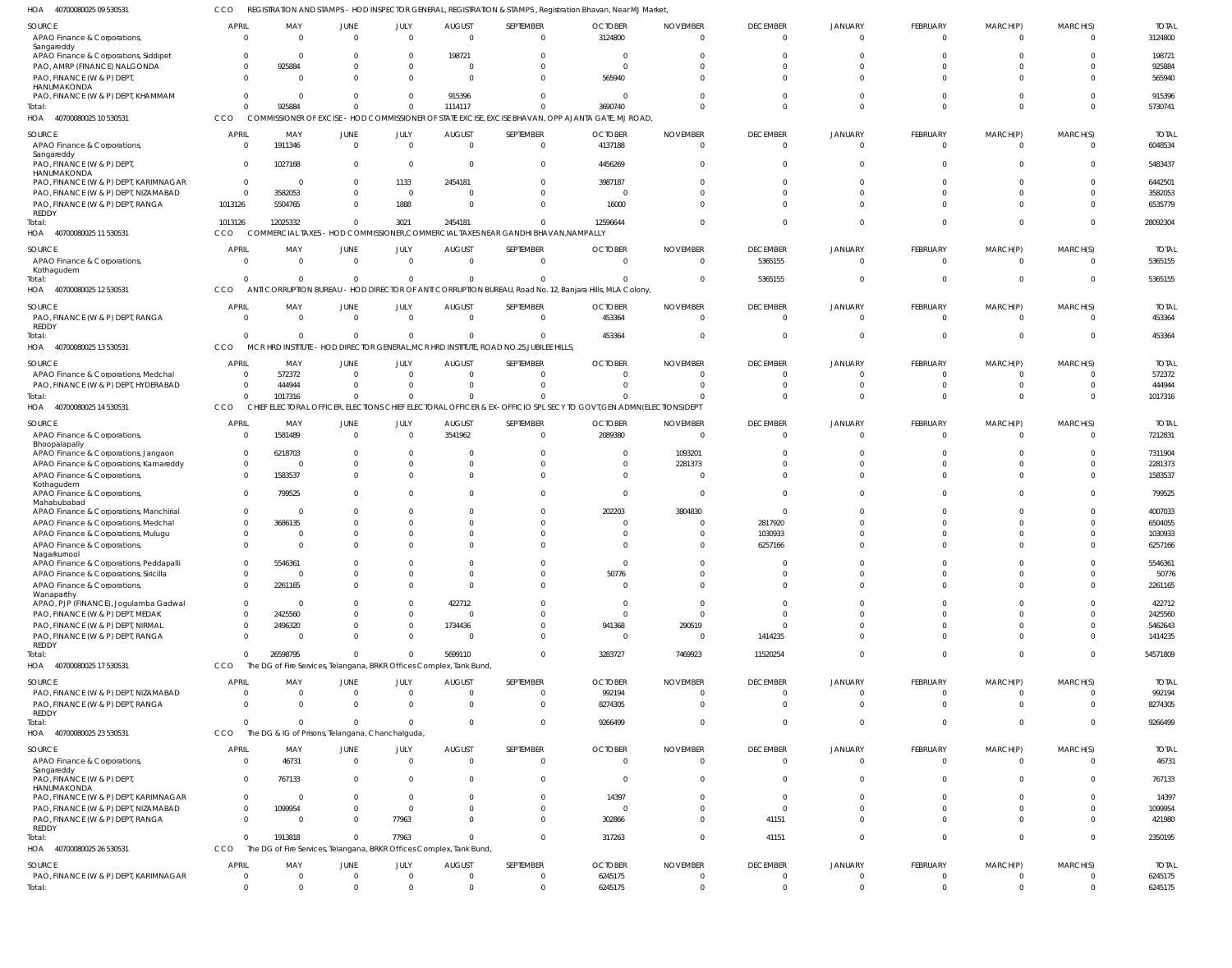| HOA<br>40700080025 38 530531                                                         | CCO                      | The DG & IG of Prisons, Telangana, Chanchalguda                          |                               |                                  |                                                               |                                                                                                                  |                                  |                                   |                                   |                            |                                   |                             |                            |                         |
|--------------------------------------------------------------------------------------|--------------------------|--------------------------------------------------------------------------|-------------------------------|----------------------------------|---------------------------------------------------------------|------------------------------------------------------------------------------------------------------------------|----------------------------------|-----------------------------------|-----------------------------------|----------------------------|-----------------------------------|-----------------------------|----------------------------|-------------------------|
| SOURCE<br>PAO, FINANCE (W & P) DEPT, RANGA<br><b>REDDY</b>                           | <b>APRIL</b><br>$\Omega$ | MAY<br>$\Omega$                                                          | JUNE<br>$\Omega$              | JULY<br>$\Omega$                 | <b>AUGUST</b><br>$\Omega$                                     | SEPTEMBER<br>$\Omega$                                                                                            | <b>OCTOBER</b><br>3554447        | <b>NOVEMBER</b><br>$\Omega$       | <b>DECEMBER</b><br>$\overline{0}$ | JANUARY<br>$\Omega$        | <b>FEBRUARY</b><br>$\mathbf{0}$   | MARCH(P)<br>0               | MARCH(S)<br>$\overline{0}$ | <b>TOTAL</b><br>3554447 |
| Total:<br>HOA 4070008002541530531                                                    | $\Omega$<br>CCO          | $\Omega$                                                                 | $\overline{0}$                | $\Omega$                         | $\Omega$                                                      | $\Omega$<br>The Member Secretary, State Legal Services Authority, Telangana High Court Complex, Nayapul,         | 3554447                          | $\Omega$                          | $\Omega$                          | $\Omega$                   | $\Omega$                          | $\Omega$                    | $\Omega$                   | 3554447                 |
|                                                                                      |                          |                                                                          |                               |                                  |                                                               |                                                                                                                  |                                  |                                   |                                   |                            |                                   |                             |                            |                         |
| SOURCE<br>PAO, FINANCE (W & P) DEPT,<br>HANUMAKONDA                                  | <b>APRIL</b>             | MAY<br>218109<br>$\Omega$                                                | JUNE<br>$\overline{0}$        | JULY<br>$\Omega$                 | <b>AUGUST</b><br>$\overline{0}$                               | SEPTEMBER<br>$\overline{0}$                                                                                      | <b>OCTOBER</b><br>$\overline{0}$ | <b>NOVEMBER</b><br>$\overline{0}$ | <b>DECEMBER</b><br>$\overline{0}$ | JANUARY<br>$\overline{0}$  | <b>FEBRUARY</b><br>$\mathbf 0$    | MARCH(P)<br>$\mathbf{0}$    | MARCH(S)<br>$\overline{0}$ | <b>TOTAL</b><br>218109  |
| Total:<br>HOA 42020120125 77 530531                                                  | $\Omega$<br><b>CCO</b>   | 218109<br><b>SCHOOL EDUCATION</b>                                        | $\overline{0}$                | - 0                              | $\overline{0}$<br>- HOD DIRECTOR OF SCHOOL EDUCATION SAIFABAD | $\overline{0}$                                                                                                   | $\overline{0}$                   | - 0                               | $\Omega$                          | $\Omega$                   | $\overline{0}$                    | $\mathbf{0}$                | $\Omega$                   | 218109                  |
|                                                                                      |                          |                                                                          |                               |                                  |                                                               |                                                                                                                  |                                  |                                   |                                   |                            |                                   |                             |                            |                         |
| SOURCE                                                                               | <b>APRIL</b>             | MAY                                                                      | JUNE                          | JULY                             | <b>AUGUST</b>                                                 | SEPTEMBER                                                                                                        | <b>OCTOBER</b>                   | <b>NOVEMBER</b>                   | <b>DECEMBER</b>                   | <b>JANUARY</b>             | <b>FEBRUARY</b>                   | MARCH(P)                    | MARCH(S)                   | <b>TOTAL</b>            |
| APAO Finance & Corporations, Adilabad<br>APAO Finance & Corporations,<br>Sangareddy  | $\Omega$                 | 1762415<br>7440438<br>$\Omega$                                           | $\overline{0}$<br>$\mathbf 0$ | $\overline{0}$<br>$\overline{0}$ | $\overline{0}$<br>$\Omega$                                    | $\Omega$<br>$\Omega$                                                                                             | 2132566<br>4163779               | - 0<br>$\Omega$                   | $\Omega$<br>$\Omega$              | $\Omega$<br>$\Omega$       | $\Omega$<br>$\Omega$              | $\Omega$<br>$\Omega$        | $\Omega$<br>$\Omega$       | 3894981<br>11604217     |
| PAO, AMRP (FINANCE) NALGONDA<br>PAO, FINANCE (W & P) DEPT,                           |                          | 4628246<br>$\Omega$<br>6388871<br>$\Omega$                               | $\mathbf 0$<br>$\Omega$       | 95619<br>$\Omega$                | $\Omega$<br>$\Omega$                                          | $\Omega$<br>$\Omega$                                                                                             | 146647<br>- 0                    | -0<br>$\Omega$                    | $\Omega$<br>$\Omega$              | $\Omega$<br>$\Omega$       | $\Omega$<br>$\Omega$              | $\Omega$<br>$\Omega$        | $\Omega$<br>$\Omega$       | 4870512<br>6388871      |
| HANUMAKONDA<br>PAO, FINANCE (W & P) DEPT, KARIMNAGAR                                 |                          | 7830583<br>$\Omega$                                                      | $\Omega$                      | - 0                              | $\Omega$                                                      | $\Omega$                                                                                                         | 5455565                          | $\Omega$                          | $\Omega$                          | $\Omega$                   | $\Omega$                          | $\Omega$                    | $\Omega$                   | 13286148                |
| PAO, FINANCE (W & P) DEPT, KHAMMAM                                                   |                          | 585055<br>$\Omega$                                                       | $\Omega$                      | $\Omega$                         | $\Omega$                                                      |                                                                                                                  | - 0                              | $\Omega$                          | $\Omega$                          | $\Omega$                   | $\Omega$                          | $\Omega$                    | $\Omega$                   | 585055                  |
| Total:<br>HOA 42020120125 81 530531                                                  | $\Omega$<br>CCO          | 28635608<br><b>SCHOOL EDUCATION</b>                                      | $\Omega$                      | 95619                            | $\Omega$<br>- HOD DIRECTOR OF SCHOOL EDUCATION SAIFABAD       | $\Omega$                                                                                                         | 11898557                         | $\Omega$                          | $\Omega$                          | $\Omega$                   | $\Omega$                          | $\Omega$                    | $\Omega$                   | 40629784                |
|                                                                                      |                          |                                                                          |                               |                                  |                                                               |                                                                                                                  |                                  |                                   |                                   |                            |                                   |                             |                            |                         |
| SOURCE<br>PAO, FINANCE (W & P) DEPT,<br>HANUMAKONDA                                  | <b>APRIL</b>             | MAY<br>7674961<br>$\Omega$                                               | JUNE<br>$\overline{0}$        | JULY<br>$\Omega$                 | <b>AUGUST</b><br>$\overline{0}$                               | SEPTEMBER<br>$\Omega$                                                                                            | <b>OCTOBER</b><br>$\overline{0}$ | <b>NOVEMBER</b><br>$\overline{0}$ | <b>DECEMBER</b><br>721979         | JANUARY<br>$\overline{0}$  | <b>FEBRUARY</b><br>$\overline{0}$ | MARCH(P)<br>$\mathbf{0}$    | MARCH(S)<br>$\overline{0}$ | <b>TOTAL</b><br>8396940 |
| Total:                                                                               | $\Omega$                 | 7674961                                                                  | $\overline{0}$                | $\Omega$                         | $\Omega$                                                      | $\Omega$                                                                                                         | $\Omega$                         | $\overline{0}$                    | 721979                            | $\Omega$                   | $\overline{0}$                    | $\mathbf{0}$                | $\Omega$                   | 8396940                 |
| HOA 42020120207 06 530531                                                            | CCO                      | Secretary                                                                |                               |                                  |                                                               | Telangana Residential Educational Inst. Society Secretary, TREIS, Owaisipura, Masab Tank,                        |                                  |                                   |                                   |                            |                                   |                             |                            |                         |
| SOURCE                                                                               | <b>APRIL</b>             | MAY                                                                      | JUNE                          | JULY                             | <b>AUGUST</b>                                                 | SEPTEMBER                                                                                                        | <b>OCTOBER</b>                   | <b>NOVEMBER</b>                   | <b>DECEMBER</b>                   | <b>JANUARY</b>             | <b>FEBRUARY</b>                   | MARCH(P)                    | MARCH(S)                   | <b>TOTAL</b>            |
| PAO, FINANCE (W & P) DEPT, KARIMNAGAR                                                | $\Omega$                 | $\overline{0}$                                                           | $\overline{0}$                | $\Omega$                         | $\overline{0}$                                                | $\Omega$                                                                                                         | 730742                           | $\Omega$                          | $\Omega$                          | $\Omega$                   | 0                                 | $\Omega$                    | $\Omega$                   | 730742                  |
| Total:                                                                               |                          | $\Omega$<br>$\Omega$                                                     | $\overline{0}$                | $\Omega$                         | $\Omega$                                                      | $\Omega$                                                                                                         | 730742                           | $\Omega$                          | $\Omega$                          | $\Omega$                   | $\mathbf 0$                       | $\Omega$                    | $\Omega$                   | 730742                  |
| HOA 42020120207 07 530531                                                            | CCO                      |                                                                          |                               |                                  |                                                               | Secretary, Telangana Residential Educational Inst. Society Secretary, TREIS, Owaisipura, Masab Tank,             |                                  |                                   |                                   |                            |                                   |                             |                            |                         |
| SOURCE                                                                               | <b>APRIL</b>             | MAY                                                                      | JUNE                          | JULY                             | <b>AUGUST</b>                                                 | SEPTEMBER                                                                                                        | <b>OCTOBER</b>                   | <b>NOVEMBER</b>                   | <b>DECEMBER</b>                   | JANUARY                    | FEBRUARY                          | MARCH(P)                    | MARCH(S)                   | <b>TOTAL</b>            |
| PAO, AMRP (FINANCE) NALGONDA                                                         | 1225874                  | $\Omega$                                                                 | $\overline{0}$                | - 0                              | 0                                                             | 0                                                                                                                | 0                                | - 0                               | $\Omega$                          | $\Omega$                   | 0                                 | 0                           | $\Omega$                   | 1225874                 |
| PAO, FINANCE (W & P) DEPT, KARIMNAGAR                                                | 141729                   | $\overline{0}$                                                           | $\overline{0}$                | - 0                              | $\overline{0}$                                                | $\Omega$                                                                                                         | $\overline{0}$                   | 0                                 | $\Omega$                          | $\Omega$                   | $\overline{0}$                    | $\mathbf 0$                 | $\Omega$                   | 141729                  |
| Total:<br>HOA 42020120212 05 530531                                                  | 1367603<br><b>CCO</b>    | $\Omega$<br>SCHOOL EDUCATION - HOD DIRECTOR OF SCHOOL EDUCATION SAIFABAD | $\overline{0}$                | $\cap$                           | $\Omega$                                                      | $\Omega$                                                                                                         | $\Omega$                         | $\Omega$                          | $\Omega$                          | $\Omega$                   | $\Omega$                          | $\mathbf{0}$                | $\Omega$                   | 1367603                 |
|                                                                                      |                          |                                                                          |                               |                                  |                                                               |                                                                                                                  |                                  |                                   |                                   |                            |                                   |                             |                            |                         |
| SOURCE                                                                               | <b>APRIL</b>             | MAY                                                                      | JUNE                          | JULY                             | <b>AUGUST</b>                                                 | SEPTEMBER                                                                                                        | <b>OCTOBER</b>                   | <b>NOVEMBER</b>                   | <b>DECEMBER</b>                   | JANUARY                    | <b>FEBRUARY</b>                   | MARCH(P)                    | MARCH(S)                   | <b>TOTAL</b>            |
| APAO Finance & Corporations, Adilabad<br>APAO Finance & Corporations,                | $\Omega$<br>$\Omega$     | $\overline{0}$<br>$\Omega$                                               | $\mathbf 0$<br>$\Omega$       | $\Omega$<br>$\Omega$             | 5540871<br>- 0                                                | $\Omega$<br>$\Omega$                                                                                             | $\Omega$<br>3971714              | - 0<br>$\Omega$                   | $\Omega$<br>$\Omega$              | $\Omega$<br>$\Omega$       | $\Omega$<br>$\Omega$              | $\Omega$<br>$\Omega$        | $\Omega$<br>$\Omega$       | 5540871<br>3971714      |
| Sangareddy                                                                           |                          |                                                                          |                               |                                  |                                                               |                                                                                                                  |                                  |                                   |                                   |                            |                                   |                             |                            |                         |
| PAO, FINANCE (W & P) DEPT, KARIMNAGAR<br>PAO, FINANCE (W & P) DEPT,<br>MAHABOOBNAGAR |                          | $\Omega$<br>$\overline{0}$<br>$\Omega$<br>$\Omega$                       | $\Omega$<br>$\Omega$          | - 0<br>$\cap$                    | $\overline{0}$<br>$\Omega$                                    | $\Omega$                                                                                                         | 756613<br>1233709                | $\Omega$<br>$\Omega$              | $\Omega$<br>$\Omega$              | $\Omega$<br>$\Omega$       | $\Omega$<br>$\Omega$              | $\Omega$<br>$\Omega$        | $\Omega$<br>$\Omega$       | 756613<br>1233709       |
| PAO, FINANCE (W & P) DEPT, NIZAMABAD                                                 |                          | $\Omega$<br>$\overline{0}$                                               | $\Omega$                      | $\Omega$                         | $\overline{0}$                                                | $\Omega$                                                                                                         | 912819                           | $\Omega$                          | $\Omega$                          | $\Omega$                   | $\Omega$                          | $\Omega$                    | $\Omega$                   | 912819                  |
| PAO, FINANCE (W & P) DEPT, RANGA<br>REDDY                                            |                          | $\Omega$<br>$\Omega$                                                     | $\Omega$                      | $\Omega$                         | $\Omega$                                                      | $\Omega$                                                                                                         | 3173872                          | $\Omega$                          | $\Omega$                          | $\Omega$                   | $\Omega$                          | $\Omega$                    | $\Omega$                   | 3173872                 |
| Total:<br>HOA<br>42020120225 48 530531                                               | CCO                      | $\Omega$                                                                 | $\Omega$                      |                                  | 5540871                                                       | $\Omega$<br>Secretary, Telangana Residential Educational Inst. Society Secretary, TREIS, Owaisipura, Masab Tank, | 10048727                         | $\Omega$                          | $\Omega$                          | $\Omega$                   | $\Omega$                          | $\Omega$                    | $\Omega$                   | 15589598                |
|                                                                                      |                          |                                                                          |                               |                                  |                                                               |                                                                                                                  |                                  |                                   |                                   |                            |                                   |                             |                            |                         |
| SOURCE<br>APAO Finance & Corporations,                                               | <b>APRIL</b><br>$\Omega$ | MAY<br>3077519                                                           | JUNE<br>$\overline{0}$        | <b>JULY</b><br>$\Omega$          | <b>AUGUST</b><br>$\mathbf{0}$                                 | SEPTEMBER<br>$\overline{0}$                                                                                      | <b>OCTOBER</b><br>$\overline{0}$ | <b>NOVEMBER</b><br>$\mathbf{0}$   | <b>DECEMBER</b><br>$\overline{0}$ | <b>JANUARY</b><br>$\Omega$ | <b>FEBRUARY</b><br>$\mathbf 0$    | MARCH(P)<br>$\mathbf 0$     | MARCH(S)<br>$\overline{0}$ | <b>TOTAL</b><br>3077519 |
| Sangareddy                                                                           |                          |                                                                          |                               |                                  |                                                               |                                                                                                                  |                                  |                                   |                                   |                            |                                   |                             |                            |                         |
| PAO, AMRP (FINANCE) NALGONDA<br>PAO, FINANCE (W & P) DEPT,                           | $\Omega$                 | 4950266<br>$\Omega$<br>3101696                                           | $\mathbf 0$<br>$\Omega$       | 11304791<br>- 0                  | $\Omega$<br>$\Omega$                                          | 0<br>$\mathbf 0$                                                                                                 | 538426<br>- 0                    | - 0<br>$\Omega$                   | 15203471<br>$\overline{0}$        | $\Omega$<br>$\Omega$       | $\overline{0}$<br>$\mathbf 0$     | $\mathbf 0$<br>$\mathbf{0}$ | $\Omega$<br>$\Omega$       | 31996954<br>3101696     |
| HANUMAKONDA<br>PAO, FINANCE (W & P) DEPT, HYDERABAD                                  | 3840547                  | 172222                                                                   | $\Omega$                      | $\Omega$                         | $\overline{0}$                                                | $\mathbf 0$                                                                                                      | 4282924                          | 3735684                           | $\Omega$                          | $\Omega$                   | $\mathbf 0$                       | $\mathbf 0$                 | $\Omega$                   | 12031377                |
| PAO, FINANCE (W & P) DEPT, RANGA<br>REDDY                                            | $\Omega$                 | 1095669                                                                  | $\Omega$                      | $\Omega$                         | $\Omega$                                                      | $\Omega$                                                                                                         | $\overline{0}$                   | 0                                 | $\Omega$                          | $\Omega$                   | $\mathbf 0$                       | $\Omega$                    | $\Omega$                   | 1095669                 |
| Total:                                                                               | 3840547                  | 12397372                                                                 | $\overline{0}$                | 11304791                         | $\Omega$                                                      | $\Omega$                                                                                                         | 4821350                          | 3735684                           | 15203471                          | $\Omega$                   | $\mathbf 0$                       | $\mathbf{0}$                | $\Omega$                   | 51303215                |
| HOA 42020120225 74 530531                                                            | <b>CCO</b>               | SCHOOL EDUCATION - HOD DIRECTOR                                          |                               |                                  | OF SCHOOL EDUCATION SAIFABAD                                  |                                                                                                                  |                                  |                                   |                                   |                            |                                   |                             |                            |                         |
| SOURCE                                                                               | <b>APRIL</b>             | MAY                                                                      | JUNE                          | JULY                             | <b>AUGUST</b>                                                 | SEPTEMBER                                                                                                        | <b>OCTOBER</b>                   | <b>NOVEMBER</b>                   | <b>DECEMBER</b>                   | JANUARY                    | <b>FEBRUARY</b>                   | MARCH(P)                    | MARCH(S)                   | <b>TOTAL</b>            |
| APAO Finance & Corporations,                                                         |                          | 2506995<br>$\Omega$                                                      | $\Omega$                      | $\Omega$                         | $\Omega$                                                      | $\Omega$                                                                                                         | - 0                              | - 0                               | $\Omega$                          | $\Omega$                   | $\Omega$                          | $\Omega$                    | $\Omega$                   | 2506995                 |
| Sangareddy<br>PAO, FINANCE (W & P) DEPT, HYDERABAD                                   | $\Omega$                 | 873227                                                                   | $\Omega$                      | $\Omega$                         | $\overline{0}$                                                | $\Omega$                                                                                                         | 0                                | 0                                 | $\Omega$                          | $\Omega$                   | $\mathbf 0$                       | $\mathbf 0$                 | $\Omega$                   | 873227                  |
| Total:                                                                               | $\Omega$                 | 3380222                                                                  | $\Omega$                      | $\Omega$                         | $\Omega$                                                      | $\Omega$                                                                                                         | $\Omega$                         | $\Omega$                          | $\overline{0}$                    | $\Omega$                   | $\mathbf 0$                       | $\mathbf 0$                 | $\overline{0}$             | 3380222                 |
| HOA<br>42020120225 83 530531                                                         | CCO                      | SCHOOL EDUCATION - HOD DIRECTOR OF SCHOOL EDUCATION SAIFABAD             |                               |                                  |                                                               |                                                                                                                  |                                  |                                   |                                   |                            |                                   |                             |                            |                         |
| SOURCE                                                                               | <b>APRIL</b>             | MAY                                                                      | <b>JUNE</b>                   | <b>JULY</b>                      | <b>AUGUST</b>                                                 | SEPTEMBER                                                                                                        | <b>OCTOBER</b>                   | <b>NOVEMBER</b>                   | <b>DECEMBER</b>                   | <b>JANUARY</b>             | <b>FEBRUARY</b>                   | MARCH(P)                    | MARCH(S)                   | <b>TOTAL</b>            |
| APAO Finance & Corporations,<br>Sangareddy                                           | $\overline{0}$           | 25151                                                                    | $\overline{0}$                | $\Omega$                         | $\overline{0}$                                                | $\overline{0}$                                                                                                   | 0                                | 0                                 | $\overline{0}$                    | $\overline{0}$             | $\overline{0}$                    | $\overline{0}$              | $\Omega$                   | 25151                   |
| PAO, AMRP (FINANCE) NALGONDA                                                         | $\overline{0}$           | 65560                                                                    | $\overline{0}$                | - 0                              | $\overline{0}$                                                | $\overline{0}$                                                                                                   | 0                                | - 0                               | $\overline{0}$                    | $\overline{0}$             | $\overline{0}$                    | $\mathbf 0$                 | $\overline{0}$             | 65560                   |
| PAO, FINANCE (W & P) DEPT,                                                           | $\Omega$                 | 218290                                                                   | $\Omega$                      | $\Omega$                         | $\Omega$                                                      | $\Omega$                                                                                                         | $\Omega$                         | $\Omega$                          | $\Omega$                          | $\Omega$                   | $\mathbf 0$                       | $\mathbf{0}$                | $\Omega$                   | 218290                  |
| MAHABOOBNAGAR<br>PAO, FINANCE (W & P) DEPT, NIZAMABAD                                |                          | 674270<br>$\Omega$                                                       | $\overline{0}$                | $\Omega$                         | $\overline{0}$                                                | $\mathbf 0$                                                                                                      | $\overline{0}$                   | $\overline{0}$                    | $\overline{0}$                    | $\Omega$                   | $\mathbf 0$                       | $\mathbf 0$                 | $\Omega$                   | 674270                  |
| Total:                                                                               | $\Omega$                 | 983271                                                                   | $\Omega$                      | $\Omega$                         | $\Omega$                                                      | $\Omega$                                                                                                         | $\Omega$                         | $\Omega$                          | $\Omega$                          | $\Omega$                   | $\mathbf 0$                       | $\mathbf 0$                 | $\overline{0}$             | 983271                  |
| HOA 42020120225 87 530531                                                            | CCO                      | SCHOOL EDUCATION - HOD DIRECTOR OF SCHOOL EDUCATION SAIFABAD             |                               |                                  |                                                               |                                                                                                                  |                                  |                                   |                                   |                            |                                   |                             |                            |                         |
| SOURCE                                                                               | <b>APRIL</b>             | MAY                                                                      | JUNE<br>$\Omega$              | <b>JULY</b><br>$\Omega$          | <b>AUGUST</b><br>$\Omega$                                     | SEPTEMBER                                                                                                        | <b>OCTOBER</b><br>$\Omega$       | <b>NOVEMBER</b><br>$\Omega$       | <b>DECEMBER</b>                   | JANUARY<br>$\Omega$        | <b>FEBRUARY</b><br>$\Omega$       | MARCH(P)<br>$\Omega$        | MARCH(S)                   | <b>TOTAL</b>            |
| APAO Finance & Corporations,<br>Sangareddy                                           | $\Omega$                 | 713630                                                                   |                               |                                  |                                                               | $\overline{0}$                                                                                                   |                                  |                                   | $\overline{0}$                    |                            |                                   |                             | $\overline{0}$             | 713630                  |
| PAO, AMRP (FINANCE) NALGONDA                                                         |                          | 12299684<br>$\Omega$                                                     | $\Omega$                      | $\Omega$                         | 0                                                             | $\Omega$                                                                                                         | 6474611                          | $\Omega$                          | $\Omega$                          | $\Omega$                   | $\Omega$                          | $\Omega$                    | $\Omega$                   | 18774295                |
| PAO, FINANCE (W & P) DEPT,<br>HANUMAKONDA                                            |                          | 5666401<br>$\Omega$                                                      | $\Omega$                      | $\Omega$                         | $\Omega$                                                      | $\Omega$                                                                                                         | $\Omega$                         | $\Omega$                          | $\Omega$                          | $\Omega$                   | $\Omega$                          | $\Omega$                    | $\Omega$                   | 5666401                 |
| PAO, FINANCE (W & P) DEPT, KARIMNAGAR<br>PAO, FINANCE (W & P) DEPT,                  |                          | 2819671<br>$\Omega$<br>$\Omega$<br>$\Omega$                              | $\Omega$<br>$\Omega$          | $\Omega$<br>$\Omega$             | $\overline{0}$<br>37037                                       | $\Omega$<br>$\Omega$                                                                                             | 26357<br>$\Omega$                | $\Omega$<br>$\Omega$              | $\Omega$<br>$\Omega$              | $\Omega$<br>$\Omega$       | $\Omega$<br>$\Omega$              | $\Omega$<br>$\Omega$        | $\Omega$<br>$\Omega$       | 2846028<br>37037        |
| MAHABOOBNAGAR                                                                        |                          |                                                                          |                               |                                  |                                                               |                                                                                                                  |                                  |                                   |                                   |                            |                                   |                             |                            |                         |
| Total:                                                                               |                          | 21499386<br>$\Omega$                                                     | $\overline{0}$                | $\Omega$                         | 37037                                                         | $\mathbf 0$                                                                                                      | 6500968                          | $\overline{0}$                    | $\mathbf{0}$                      | $\overline{0}$             | $\mathbf{0}$                      | $\mathbf 0$                 | $\overline{0}$             | 28037391                |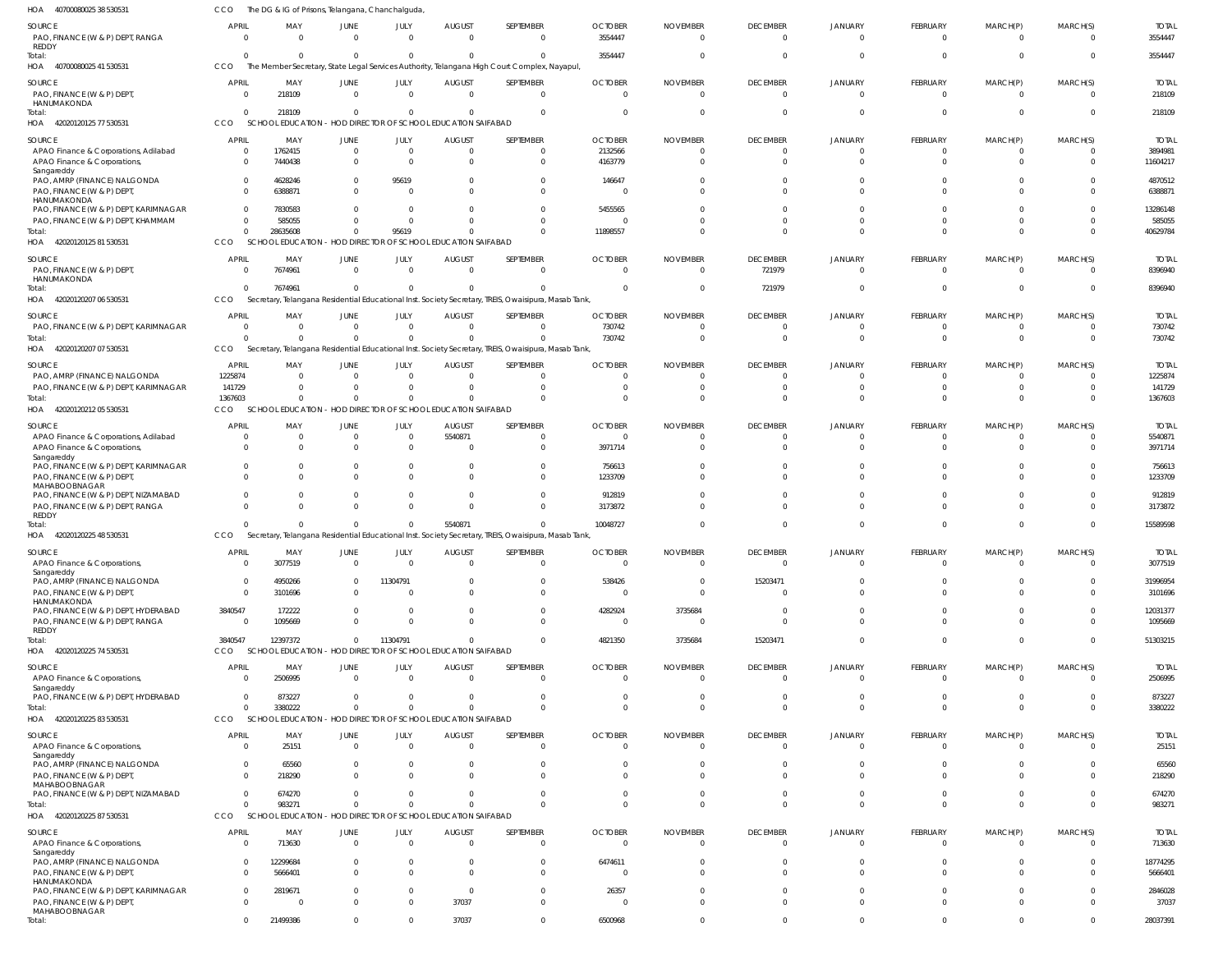42020120307 74 530531 HOA CCO INTERMEDIATE EDUCATION - HOD DIRECTOR, INTERMEDIATE EDUCATION, OPP. LATA TALKIES, NAMPALLY,

| SOURCE                                              | APRIL        | MAY                                                 | JUNE         | JULY                  | <b>AUGUST</b>       | SEPTEMBER                                                                                   | <b>OCTOBER</b> | <b>NOVEMBER</b> | <b>DECEMBER</b>    | <b>JANUARY</b>          | FEBRUARY             | MARCH(P)             | MARCH(S)             | <b>TOTAL</b>         |
|-----------------------------------------------------|--------------|-----------------------------------------------------|--------------|-----------------------|---------------------|---------------------------------------------------------------------------------------------|----------------|-----------------|--------------------|-------------------------|----------------------|----------------------|----------------------|----------------------|
| APAO Finance & Corporations, Adilabad               | 2621698      | $\Omega$                                            | $\mathbf 0$  | $\overline{0}$        | $\Omega$            | $\Omega$                                                                                    | $\Omega$       | 2326889         | $\overline{0}$     | $\Omega$                | $\Omega$             | $\Omega$             | - 0                  | 4948587              |
| APAO Finance & Corporations,                        | 2119712      | $\Omega$                                            | $\Omega$     | $\Omega$              |                     | $\Omega$                                                                                    | <sup>0</sup>   |                 | $\Omega$           | $\Omega$                | $\Omega$             | $\Omega$             | $\Omega$             | 2119712              |
| Sangareddy                                          |              |                                                     |              |                       |                     |                                                                                             |                |                 |                    |                         |                      |                      |                      |                      |
| PAO, AMRP (FINANCE) NALGONDA                        | 1136484      | $\Omega$                                            | 0            | $\Omega$              |                     | $\Omega$                                                                                    |                |                 | $\Omega$           | $\Omega$                | $\Omega$             | $\Omega$             | C                    | 1136484              |
| PAO, FINANCE (W & P) DEPT                           | 2470120      | $\Omega$                                            | $\Omega$     | $\Omega$              |                     | $\Omega$                                                                                    |                | $\Omega$        | $\Omega$           | $\Omega$                | $\Omega$             | $\Omega$             | $\Omega$             | 2470120              |
| HANUMAKONDA                                         |              |                                                     |              |                       |                     |                                                                                             |                |                 |                    |                         |                      |                      |                      |                      |
| PAO, FINANCE (W & P) DEPT, KARIMNAGAR               | 16506        | $\Omega$                                            | 2461335      | $\Omega$              |                     | $\Omega$                                                                                    |                |                 | $\Omega$           | -C                      |                      |                      | $\Omega$             | 2477841              |
| PAO, FINANCE (W & P) DEPT, KHAMMAM                  | - 0          | 3872467                                             | $\Omega$     | $\Omega$              |                     | $\Omega$                                                                                    |                | $\Omega$        | $\Omega$           |                         | $\Omega$             | $\Omega$             | $\Omega$             | 3872467              |
| PAO, FINANCE (W & P) DEPT,                          | - 0          | $\Omega$                                            | $\Omega$     | 849309                | U                   | 645567                                                                                      |                | 2079993         | $\Omega$           | $\Omega$                | $\Omega$             | $\Omega$             | $\Omega$             | 3574869              |
| MAHABOOBNAGAR                                       |              |                                                     |              |                       |                     |                                                                                             |                |                 |                    |                         |                      |                      |                      |                      |
| PAO, FINANCE (W & P) DEPT, NIZAMABAD                | 726841       | 3313816                                             | $\Omega$     | $\overline{0}$        | 0                   | 439744                                                                                      | 861362         | $\Omega$        | $\Omega$           | $\Omega$                | $\Omega$             | $\Omega$             | $\Omega$             | 5341763              |
| PAO, FINANCE (W & P) DEPT, RANGA                    | 1071514      | 77772                                               | $\Omega$     | $\Omega$              |                     | $\Omega$                                                                                    |                | $\Omega$        | $\Omega$           | $\Omega$                | $\Omega$             | $\Omega$             | $\Omega$             | 1149286              |
| REDDY                                               |              |                                                     |              |                       |                     |                                                                                             |                |                 |                    |                         |                      |                      |                      |                      |
| Total:                                              | 10162875     | 7264055                                             | 2461335      | 849309                | 0                   | 1085311                                                                                     | 861362         | 4406882         | $\Omega$           | $\Omega$                |                      | $\Omega$             | $\Omega$             | 27091129             |
| HOA<br>42020120325 10 530531                        | CCO          |                                                     |              |                       |                     | INTERMEDIATE EDUCATION - HOD DIRECTOR, INTERMEDIATE EDUCATION, OPP. LATA TALKIES, NAMPALLY, |                |                 |                    |                         |                      |                      |                      |                      |
|                                                     | <b>APRIL</b> |                                                     |              |                       |                     | SEPTEMBER                                                                                   | <b>OCTOBER</b> |                 |                    |                         |                      |                      | MARCH(S)             | <b>TOTAI</b>         |
| SOURCE                                              |              | MAY                                                 | JUNE         | JULY                  | <b>AUGUST</b>       |                                                                                             |                | <b>NOVEMBER</b> | <b>DECEMBER</b>    | <b>JANUARY</b>          | FEBRUARY             | MARCH(P)             |                      |                      |
| APAO Finance & Corporations, Adilabad               |              | 549591                                              | $\Omega$     | $\Omega$              | 0                   | $\Omega$                                                                                    | 777086         | $\Omega$        | $\Omega$           | $\Omega$                | $\Omega$             | $\Omega$             | $\Omega$             | 1326677              |
| APAO Finance & Corporations,                        |              | 1429904                                             | $\Omega$     | $\Omega$              | $\Omega$            | $\Omega$                                                                                    |                | $\Omega$        | $\Omega$           | $\Omega$                | $\Omega$             | $\Omega$             | $\Omega$             | 1429904              |
| Sangareddy                                          |              |                                                     |              |                       |                     |                                                                                             |                |                 |                    |                         |                      |                      |                      |                      |
| PAO, FINANCE (W & P) DEPT,                          |              | 602454                                              | 0            | $\Omega$              |                     |                                                                                             | 26887400       |                 | $\Omega$           | -C                      |                      |                      | $\Omega$             | 27489854             |
| HANUMAKONDA<br>PAO, FINANCE (W & P) DEPT, HYDERABAD | $\Omega$     | 185440                                              | 0            | $\Omega$              |                     | $\Omega$                                                                                    |                | $\Omega$        | $\Omega$           | -C                      |                      | - 0                  | $\Omega$             | 185440               |
|                                                     |              |                                                     |              |                       |                     |                                                                                             |                |                 |                    |                         |                      |                      |                      |                      |
| PAO, FINANCE (W & P) DEPT, KARIMNAGAR               |              | 4947196                                             |              | $\Omega$              |                     |                                                                                             | 54560          |                 | $\Omega$           |                         |                      |                      | -C                   | 5001756              |
| PAO, FINANCE (W & P) DEPT, KHAMMAM                  |              | 535563                                              |              | $\Omega$              |                     |                                                                                             |                |                 | $\Omega$           |                         |                      |                      | $\Omega$             | 535563               |
| PAO, FINANCE (W & P) DEPT,                          |              |                                                     | <sup>0</sup> | $\Omega$              | 1176457             |                                                                                             |                |                 | $\Omega$           | $\Omega$                |                      | $\Omega$             | $\Omega$             | 1176457              |
| MAHABOOBNAGAR                                       |              |                                                     |              |                       |                     |                                                                                             |                |                 |                    |                         |                      |                      |                      |                      |
| PAO, FINANCE (W & P) DEPT, NIZAMABAD                |              | 762356                                              | 0            | $\Omega$              | 0                   |                                                                                             |                |                 | $\Omega$           | $\Omega$                |                      | $\Omega$             | $\Omega$             | 762356               |
| PAO, FINANCE (W & P) DEPT, RANGA                    |              | 3744166                                             | <sup>0</sup> | 5352                  | $\Omega$            |                                                                                             | 277059         | 3575142         | $\Omega$           | $\Omega$                | $\Omega$             | $\Omega$             | $\Omega$             | 7601719              |
| REDDY                                               |              |                                                     |              |                       |                     |                                                                                             |                |                 |                    |                         |                      |                      |                      |                      |
| Total:                                              |              | 12756670                                            | $\Omega$     | 5352                  | 1176457             | $\Omega$                                                                                    | 27996105       | 3575142         | $\Omega$           | $\Omega$                | $\Omega$             | $\Omega$             | $\Omega$             | 45509726             |
| HOA 42020120325 70 530531                           | CCO          |                                                     |              |                       |                     | COLLEGIATE EDUCATION - HOD DIRECTOR OF COLLEGIATE EDUCATION, OPP. LATA TALKIES, NAMPALLY,   |                |                 |                    |                         |                      |                      |                      |                      |
| SOURCE                                              | <b>APRIL</b> | MAY                                                 | <b>JUNE</b>  | JULY                  | <b>AUGUST</b>       | SEPTEMBER                                                                                   | <b>OCTOBER</b> | <b>NOVEMBER</b> | <b>DECEMBER</b>    | <b>JANUARY</b>          | <b>FEBRUARY</b>      | MARCH(P)             | MARCH(S)             | <b>TOTAL</b>         |
|                                                     |              |                                                     |              |                       |                     |                                                                                             |                |                 |                    |                         |                      |                      |                      |                      |
| APAO Finance & Corporations, Adilabad               | $\Omega$     |                                                     | $\mathbf 0$  | $\overline{0}$        | 1143912             | $\Omega$                                                                                    | 1128796        |                 | 0                  | $\Omega$                | $\Omega$             | - 0                  | - 0                  | 2272708              |
| PAO, AMRP (FINANCE) NALGONDA                        | $\Omega$     | 707417                                              | 0            | $\mathbf 0$           |                     | $\Omega$                                                                                    |                |                 | $\Omega$           |                         |                      |                      |                      | 707417               |
| PAO, FINANCE (W & P) DEPT, HYDERABAD                | $\Omega$     | 131655                                              |              | $\Omega$              |                     |                                                                                             | $\Omega$       | 7271675         | 553243             |                         |                      |                      |                      | 7956573              |
| PAO, FINANCE (W & P) DEPT, KARIMNAGAR               | $\Omega$     | 16326376                                            | 0            | $\Omega$              |                     |                                                                                             | 1049577        |                 | $\Omega$           |                         |                      |                      |                      | 17375953             |
| PAO, FINANCE (W & P) DEPT, KHAMMAM                  |              | 2337860                                             |              | $\mathbf 0$           | 0                   |                                                                                             |                |                 | -0                 |                         |                      |                      |                      | 2337860              |
| PAO, FINANCE (W & P) DEPT,                          |              | 511780                                              | $\Omega$     | $\Omega$              | 2281563             | $\Omega$                                                                                    | 3964018        |                 | 4759660            |                         | $\Omega$             | $\Omega$             | $\Omega$             | 11517021             |
| MAHABOOBNAGAR                                       |              |                                                     |              |                       |                     |                                                                                             |                |                 |                    |                         |                      |                      |                      |                      |
| PAO, FINANCE (W & P) DEPT, RANGA                    | $\Omega$     | 144089                                              | $\Omega$     | $\mathbf{0}$          | 0                   | $\Omega$                                                                                    | 7330665        | $\Omega$        | $\Omega$           | $\Omega$                | $\Omega$             | $\Omega$             | $\Omega$             | 7474754              |
| REDDY                                               |              |                                                     |              |                       |                     |                                                                                             |                |                 |                    |                         |                      |                      |                      |                      |
| Total:                                              | $\Omega$     | 20159177                                            | $\Omega$     | $\overline{0}$        | 3425475             | $\Omega$                                                                                    | 13473056       | 7271675         | 5312903            | $\Omega$                | $\Omega$             | $\Omega$             | $\Omega$             | 49642286             |
| HOA 42020120325 77 530531                           | CCO          |                                                     |              |                       |                     | INTERMEDIATE EDUCATION - HOD DIRECTOR, INTERMEDIATE EDUCATION, OPP. LATA TALKIES, NAMPALLY, |                |                 |                    |                         |                      |                      |                      |                      |
|                                                     |              |                                                     |              |                       |                     |                                                                                             |                |                 |                    |                         |                      |                      |                      |                      |
| SOURCE                                              | <b>APRIL</b> | MAY                                                 | JUNE         | JULY                  | <b>AUGUST</b>       | SEPTEMBER                                                                                   | <b>OCTOBER</b> | <b>NOVEMBER</b> | <b>DECEMBER</b>    | <b>JANUARY</b>          | <b>FEBRUARY</b>      | MARCH(P)             | MARCH(S)             | <b>TOTAL</b>         |
| APAO Finance & Corporations,                        |              | 2712628                                             | $\mathbf 0$  | $\mathbf{0}$          | $\Omega$            | $\Omega$                                                                                    | $\Omega$       | 5751332         | $\overline{0}$     | $\overline{0}$          | $\Omega$             | $\Omega$             | $\mathbf{0}$         | 8463960              |
| Sangareddy                                          |              |                                                     |              |                       |                     |                                                                                             |                |                 |                    |                         |                      |                      |                      |                      |
| Total:                                              | $\Omega$     | 2712628                                             | $\mathbf 0$  | $\overline{0}$        | $\Omega$            | $\Omega$                                                                                    | $\Omega$       | 5751332         | $\mathbf{0}$       | $\overline{0}$          | $\Omega$             | $\Omega$             | $\overline{0}$       | 8463960              |
| HOA 42020210407 74 530531                           | CCO          |                                                     |              |                       |                     | DIRECTOR, TECHNICAL EDUCATION, 2ND FLOOR, VIDYA BHAVAN, OPP. TO LATA TALKIES,               |                |                 |                    |                         |                      |                      |                      |                      |
| SOURCE                                              | <b>APRIL</b> | MAY                                                 |              |                       |                     |                                                                                             |                |                 |                    |                         |                      |                      | MARCH(S)             | <b>TOTAI</b>         |
|                                                     | 5043040      |                                                     |              |                       |                     |                                                                                             |                |                 |                    |                         |                      |                      |                      | 7974002              |
| APAO Finance & Corporations, Adilabad               |              |                                                     | <b>JUNE</b>  | JULY                  | <b>AUGUST</b>       | SEPTEMBER                                                                                   | <b>OCTOBER</b> | <b>NOVEMBER</b> | <b>DECEMBER</b>    | <b>JANUARY</b>          | <b>FEBRUARY</b>      | MARCH(P)             | $\Omega$             |                      |
| PAO, FINANCE (W & P) DEPT,                          |              | $\Omega$                                            | $\Omega$     | $\overline{0}$        | $\Omega$            | $\Omega$                                                                                    | $\Omega$       | 2930962         | $\Omega$           | $\Omega$                | $\Omega$             | $\Omega$             |                      |                      |
|                                                     | $\Omega$     | 3171338                                             | $\Omega$     | $\Omega$              | 0                   | $\Omega$                                                                                    | $\Omega$       | $\Omega$        | $\overline{0}$     | $\mathbf 0$             | $\Omega$             | $\Omega$             | $\mathbf 0$          | 3171338              |
| MAHABOOBNAGAR                                       |              |                                                     |              |                       |                     |                                                                                             |                |                 |                    |                         |                      |                      |                      |                      |
| PAO, FINANCE (W & P) DEPT, NIZAMABAD                | $\Omega$     | $\Omega$                                            | $\Omega$     | $\overline{0}$        | $\Omega$            | $\Omega$                                                                                    | 180974         | $\Omega$        | $\mathbf{0}$       | 0                       | $\Omega$             | $\Omega$             | $\mathbf{0}$         | 180974               |
| Total:                                              | 5043040      | 3171338                                             | $\Omega$     | $\mathbf 0$           | $\Omega$            | $\Omega$                                                                                    | 180974         | 2930962         | $\Omega$           | $\Omega$                | $\Omega$             | $\Omega$             | $\Omega$             | 11326314             |
| HOA 42020210412 05 530531                           | <b>CCO</b>   |                                                     |              |                       |                     | DIRECTOR, TECHNICAL EDUCATION, 2ND FLOOR, VIDYA BHAVAN, OPP. TO LATA TALKIES,               |                |                 |                    |                         |                      |                      |                      |                      |
|                                                     |              |                                                     |              |                       |                     |                                                                                             |                |                 |                    |                         |                      |                      |                      |                      |
| SOURCE                                              | <b>APRIL</b> | MAY                                                 | <b>JUNE</b>  | JULY                  | <b>AUGUST</b>       | SEPTEMBER                                                                                   | <b>OCTOBER</b> | <b>NOVEMBER</b> | <b>DECEMBER</b>    | JANUARY                 | FEBRUARY             | MARCH(P)             | MARCH(S)             | <b>TOTAL</b>         |
| PAO, FINANCE (W & P) DEPT, HYDERABAD                | - 0          | $\Omega$                                            | $\mathbf 0$  | $\overline{0}$        | $\Omega$            | $\Omega$                                                                                    | 166674         | $\overline{0}$  | $\overline{0}$     | $\overline{0}$          | $\Omega$             | $\Omega$             | $\mathbf{0}$         | 166674               |
| Total:                                              |              | $\Omega$                                            | $\Omega$     | $\mathbf{0}$          | $\Omega$            | $\Omega$                                                                                    | 166674         | $\Omega$        | $\overline{0}$     | $\overline{0}$          | $\Omega$             | $\Omega$             | $\overline{0}$       | 166674               |
| HOA 42020210425 74 530531                           | <b>CCO</b>   |                                                     |              |                       |                     | DIRECTOR, TECHNICAL EDUCATION, 2ND FLOOR, VIDYA BHAVAN, OPP. TO LATA TALKIES,               |                |                 |                    |                         |                      |                      |                      |                      |
|                                                     |              |                                                     |              |                       |                     |                                                                                             |                |                 |                    |                         |                      |                      |                      |                      |
| SOURCE                                              | <b>APRIL</b> | MAY                                                 | JUNE         | JULY                  | <b>AUGUST</b>       | SEPTEMBER                                                                                   | <b>OCTOBER</b> | <b>NOVEMBER</b> | <b>DECEMBER</b>    | <b>JANUARY</b>          | FEBRUARY             | MARCH(P)             | MARCH(S)             | <b>TOTAL</b>         |
| PAO, FINANCE (W & P) DEPT, KHAMMAM                  | - 0          | $\Omega$                                            | $\mathbf 0$  | $\mathbf{0}$          | $\Omega$            | $\Omega$                                                                                    | 0              | $\mathbf 0$     | 2129511            | $\overline{0}$          | $\Omega$             | $\Omega$             | $\mathbf{0}$         | 2129511              |
| Total:                                              | -C           | $\Omega$                                            | $\Omega$     | $\mathbf{0}$          | $\Omega$            | $\Omega$                                                                                    | $\Omega$       | $\Omega$        | 2129511            | $\overline{0}$          | $\Omega$             | $\Omega$             | $\overline{0}$       | 2129511              |
| HOA 42020310225 04 530531                           | <b>CCO</b>   | DIRECTOR, SPORTS AUTHORITY OF TELANGANA L.B.STADIUM |              |                       |                     |                                                                                             |                |                 |                    |                         |                      |                      |                      |                      |
|                                                     |              |                                                     |              |                       |                     |                                                                                             |                |                 |                    |                         |                      |                      |                      |                      |
| SOURCE                                              | <b>APRIL</b> | MAY                                                 | <b>JUNE</b>  | JULY                  | AUGUST              | SEPTEMBER                                                                                   | <b>OCTOBER</b> | <b>NOVEMBER</b> | <b>DECEMBER</b>    | <b>JANUARY</b>          | FEBRUARY             | MARCH(P)             | MARCH(S)             | <b>TOTAL</b>         |
| APAO Finance & Corporations, Kamareddy              | - 0          | $\Omega$                                            | $\mathbf 0$  | $\overline{0}$        | $\Omega$            | $\Omega$                                                                                    | 1364119        | $\Omega$        | $\mathbf{0}$       | 0                       | $\Omega$             | $\Omega$             | $\overline{0}$       | 1364119              |
| APAO Finance & Corporations,                        |              | $\Omega$                                            | $\Omega$     | $\mathbf 0$           | 3245374             | $\Omega$                                                                                    | 0              | $\Omega$        | $\overline{0}$     | 0                       | $\Omega$             | $\Omega$             | $\overline{0}$       | 3245374              |
| Kothagudem                                          |              |                                                     |              |                       |                     |                                                                                             |                |                 |                    |                         |                      |                      |                      |                      |
| APAO Finance & Corporations, Manchirial             | $\Omega$     | $\Omega$                                            | 0            | $\Omega$              |                     | $\Omega$                                                                                    | 232715         |                 | 0                  | $\Omega$                | $\Omega$             | $\Omega$             | $\Omega$             | 232715               |
| APAO Finance & Corporations, Medchal                |              | 420785                                              |              | $\Omega$              |                     | $\Omega$                                                                                    |                |                 | $\Omega$           | 0                       | $\Omega$             | $\Omega$             | $\Omega$             | 420785               |
| APAO Finance & Corporations, Siricilla              | $\Omega$     |                                                     | 0            | $\mathbf{0}$          | 0                   | $\Omega$                                                                                    |                | $\Omega$        | 3594735            | $\Omega$                | $\Omega$             | $\Omega$             | $\overline{0}$       | 3594735              |
| APAO Finance & Corporations,                        |              | 2123218                                             | 0            | $\Omega$              |                     | $\Omega$                                                                                    |                |                 | $\overline{0}$     | $\Omega$                | $\Omega$             | $\Omega$             | $\Omega$             | 2123218              |
| Wanaparthy                                          |              |                                                     |              |                       |                     |                                                                                             |                |                 |                    |                         |                      |                      |                      |                      |
| PAO, AMRP (FINANCE) NALGONDA                        | $\Omega$     |                                                     | $\Omega$     | $\overline{0}$        | 0                   |                                                                                             |                | $\Omega$        | 1175745            | $\Omega$                | $\Omega$             | $\Omega$             | $\Omega$             | 1175745              |
| PAO, FINANCE (W & P) DEPT, HYDERABAD                |              | 10843530                                            |              | 85608                 | 463198              |                                                                                             |                | $\Omega$        | $\Omega$           |                         | $\Omega$             | $\Omega$             | C                    | 11392336             |
|                                                     |              | 1847763                                             | 0            | $\mathbf{0}$          |                     |                                                                                             |                |                 | $\Omega$           | 0                       | $\Omega$             | $\Omega$             | $\Omega$             | 1847763              |
| PAO, FINANCE (W & P) DEPT, KARIMNAGAR               |              |                                                     |              |                       |                     |                                                                                             |                | $\Omega$        |                    |                         | $\Omega$             | $\Omega$             |                      |                      |
| PAO, FINANCE (W & P) DEPT, KHAMMAM                  |              | 2539951                                             |              | $\mathbf{0}$          |                     |                                                                                             |                |                 | 0                  | 0                       |                      |                      |                      | 2539951              |
| PAO, FINANCE (W & P) DEPT,                          | $\Omega$     |                                                     | $\Omega$     | $\Omega$              |                     |                                                                                             |                | $\Omega$        | 567801             | $\Omega$                | $\Omega$             | $\Omega$             | $\Omega$             | 567801               |
| MAHABOOBNAGAR                                       |              |                                                     |              |                       |                     |                                                                                             |                |                 |                    |                         |                      | $\Omega$             |                      |                      |
| PAO, FINANCE (W & P) DEPT, MEDAK                    |              | 4945426                                             |              | $\Omega$              |                     |                                                                                             | $\Omega$       |                 | $\Omega$           | $\Omega$                | $\Omega$             |                      | $\Omega$             | 4945426              |
| PAO, FINANCE (W & P) DEPT, NIRMAL                   |              | 5722706                                             |              | $\overline{0}$        | 0                   | $\Omega$                                                                                    | 3829171        | $\Omega$        | $\Omega$           | 0                       | $\Omega$             | $\Omega$             | $\Omega$             | 9551877              |
| PAO, FINANCE (W & P) DEPT, NIZAMABAD<br>Total:      |              | 9576235<br>38019614                                 | $\Omega$     | $\mathbf{0}$<br>85608 | $\Omega$<br>3708572 | $\Omega$<br>$\Omega$                                                                        | 5426005        | $\Omega$        | 4152603<br>9490884 | $\Omega$<br>$\mathbf 0$ | $\Omega$<br>$\Omega$ | $\Omega$<br>$\Omega$ | $\Omega$<br>$\Omega$ | 13728838<br>56730683 |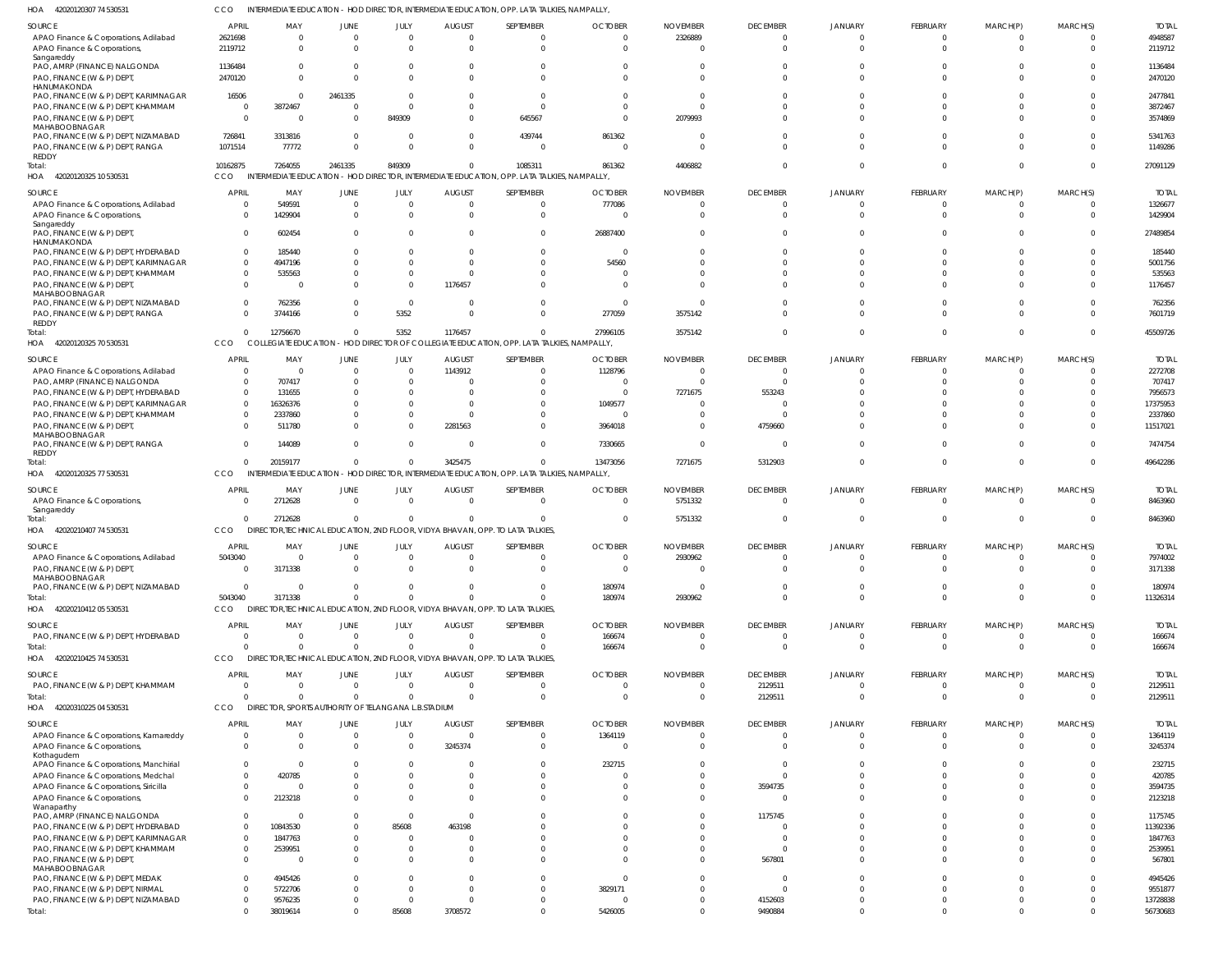42020480025 08 530531 HOA 42100111007 05 530531 HOA 42100111025 22 530531 42100310525 21 530531 HOA 42100320025 05 530531 42100410725 74 530531 42100420025 06 530531 HOA 42150110204 30 530531 42150110207 31 530531 HOA HOA HOA HOA HOA CULTURAL AFFAIRS - HOD DIRECTOR OF CULTURAL AFFAIRS KALABHAVAN,RAVINDRA BHARATHI COMPLEX The Director of Health, Govt. of TS, Sultan Bazar, The Director, Medical Education, DMS Compound, Koti, The Director, Medical Education, DMS Compound, Koti, The Commissioner, O/o The Commissioner, Dept of AYUSH 5th Floor, APGLI Building, Abids The Director of Health, Govt. of TS, Sultan Bazar, The Director of Health, Govt. of TS, Sultan Bazar, CHIEF ENGINEER RURAL WATER SUPPLY ERRA MANJIL CHIEF ENGINEER RURAL WATER SUPPLY ERRA MANJIL CCO CCO CCO **CCO CCO CCO** CCO CCO **CCO** 0 2699040 0 0  $\Omega$ 12194737 0  $\Omega$ 0 0 115696505 0 61053  $\Omega$ 0 0 0 0 27580244 0  $\Omega$  $\Omega$  $\Omega$  $\Omega$ 0 49356 88417844 0  $\Omega$ 2890609 0  $\Omega$ 1054073 815631 35978641 0 0 2916745 0 0 0  $\Omega$ 157374233  $\Omega$  $\Omega$  $\sqrt{2}$ 0 0 0 318167 158716725 95535  $\Omega$ 1670070 53408359 20486 0  $\Omega$ 100460214 0  $\Omega$  $\Omega$  $\Omega$  $\Omega$ 0 0 69861787 0  $\Omega$ 6370682 11196138 0 0 0 0  $\mathfrak{c}$  $\Omega$  $\Omega$  $\Omega$ 0 0  $\Omega$  $\Omega$ 0  $\Omega$  $\sqrt{2}$ 0  $\Omega$ 0 0 0 0 0  $\Omega$ 0 0 0 0  $\Omega$  $\Omega$  $\Omega$  $\Omega$  $\Omega$  $\Omega$ 1054073 3882194 754086193 95535 61053 26042843 64604497 20486 PAO, FINANCE (W & P) DEPT, HYDERABAD APAO Finance & Corporations, Adilabad PAO, AMRP (FINANCE) NALGONDA PAO, FINANCE (W & P) DEPT, **HANUMAKONDA** PAO, FINANCE (W & P) DEPT, KARIMNAGAR PAO, FINANCE (W & P) DEPT, NIZAMABAD APAO Finance & Corporations, Siddipet PAO, AMRP (FINANCE) NALGONDA PAO, FINANCE (W & P) DEPT, HANUMAKONDA PAO, FINANCE (W & P) DEPT, HYDERABAD PAO, FINANCE (W & P) DEPT, KARIMNAGAR PAO, FINANCE (W & P) DEPT MAHABOOBNAGAR PAO, FINANCE (W & P) DEPT, HANUMAKONDA PAO, FINANCE (W & P) DEPT, HYDERABAD APAO Finance & Corporations, Siddipet PAO, FINANCE (W & P) DEPT, HYDERABAD PAO, FINANCE (W & P) DEPT, KARIMNAGAR PAO, FINANCE (W & P) DEPT MAHABOOBNAGAR PAO, FINANCE (W & P) DEPT, NIZAMABAD APAO Finance & Corporations, Adilabad APAO Finance & Corporations, Sangareddy APAO Finance & Corporations, Siddipet PAO, AMRP (FINANCE) NALGONDA PAO, FINANCE (W & P) DEPT, HANUMAKONDA PAO, FINANCE (W & P) DEPT, HYDERABAD PAO, FINANCE (W & P) DEPT, KARIMNAGAR PAO, FINANCE (W & P) DEPT, KHAMMAM PAO, FINANCE (W & P) DEPT, MAHABOOBNAGAR PAO, FINANCE (W & P) DEPT, NIZAMABAD PAO (PR) MAHABOOBNAGAR APAO (PR) Medak APAO (PR) Pochampad, Nizamabad APAO (PR) Ranga Reddy Dist APAO (PR) Tekulapapalli APAO (PR), PJP, Jogulamba Gadwal APAO Panchayat Raj (PR), Adilabad APAO Panchayat Raj (PR), Bhoopalapally APAO Panchayat Raj (PR), Jangaon APAO Panchayat Raj (PR), Kamareddy APAO Panchayat Raj (PR), Komarambheem Asifabad APAO Panchayat Raj (PR), Kothagudem APAO Panchayat Raj (PR), Nagarkurnool APAO Panchayat Raj (PR), Peddapalli APAO Panchayat Raj (PR), Sangareddy APAO Panchayat Raj (PR), Siddipet APAO Panchayat Raj (PR), Siricilla APAO Panchayat Raj (PR), Suryapet APAO Panchayat Raj (PR), Wanaparthy **SOURCE** SOURCE SOURCE SOURCE **SOURCE** SOURCE SOURCE **SOURCE** SOURCE 0 53827 0 0  $\Omega$ 2645213 0 0 0 0 0  $\Omega$  $\Omega$ 0 0 12194737 0 0 0 0 0  $\Omega$ 0  $\Omega$ 0  $\Omega$  $\Omega$  $\Omega$  $\mathfrak{g}$ 0 39024811 228038646 81478389 49789691 10619332 6755 143889972 4812009 32189822 410872 1214575 133496571 50832097 119910770 693574154 3020509 123362449 303138968 APRIL APRIL APRIL **APRIL** APRIL **APRIL** APRIL APRIL APRIL 0 0 0 0  $\Omega$ 0  $\Omega$ 111700326 288333 1160308 0 2547538  $\Omega$ 61053 0  $\Omega$ 0 0 0 0  $\Omega$  $\Omega$ 0  $\Omega$ 0  $\Omega$  $\Omega$  $\Omega$ 0 0 0 2086811 101474003 80497994 0 9691 11952621 0 764363 0 2440286 44653 17063283 2547313 985672 0 868462 0 MAY MAY MAY MAY MAY MAY MAY MAY MAY 0 0 0 0  $\Omega$ 0 0 0 0  $\Omega$ 27580244  $\Omega$ 0 0 0  $\Omega$ 0 0 0 0 0  $\Omega$ 0 0 0  $\Omega$  $\mathfrak{g}$  $\Omega$ 0  $\Omega$ 0 0 0 0  $\Omega$  $\Omega$ 0  $\Omega$ 0 0 0 0 7607827 438145 1071137 0 0 0 JUNE JUNE JUNE JUNE JUNE JUNE JUNE JUNE JUNE  $\Omega$ 0 0 49356  $\bigcap$ 0 2629591 85623479 83552 81222 0  $\Omega$  $\Omega$ 0 0  $\Omega$ 0  $\Omega$ 2890609  $\Omega$ 0  $\sqrt{2}$ 0 0 0  $\Omega$ 0 0 0  $\Omega$ 4707902 92037 1773934 26220825 0  $\Omega$ 0 416385 820820 0 1128289 4091 2775192 9056873 258879589 1212924 200679 213289728 JULY JULY JULY JULY JULY JULY JULY JULY JULY 1054073 0 815631 0  $\Omega$ 0 22022950 4834582 2894671 6226438 0  $\Omega$ 0 0 0  $\Omega$ 0 2916745 0 0 0  $\Omega$ 0 0 0 0 0 0 0 0 3785298 457554 1027656 6296764 0  $\Omega$ 174569 4622280 1281854 0 0 1857552 4093670 3609970 10859203 27636 7198010 0 AUGUST AUGUST AUGUST AUGUST AUGUST AUGUST AUGUST AUGUST AUGUST  $\Omega$ 0  $\Omega$  $\Omega$  $\Omega$ 0  $\Omega$ 157374233 0  $\bigcap$ 0 0  $\Omega$ 0 0  $\Omega$ 0  $\Omega$ 0  $\Omega$  $\Omega$  $\Omega$ 0  $\Omega$ 0 0  $\Omega$  $\Omega$ 0  $\Omega$ 3044080 1238012 246262 5968792 0 0 6900018 2828725 3477396 0 3192698 2533911 9269756 10419 4197860 1500603 7235576 3955240 SEPTEMBER **SEPTEMBER** SEPTEMBER SEPTEMBER SEPTEMBER SEPTEMBER SEPTEMBER SEPTEMBER SEPTEMBER  $\Omega$ 0  $\Omega$ 0 318167 0  $\Omega$ 155846909 1611055  $\Omega$ 1258761  $\Omega$ 95535 0 0  $\Omega$ 604084  $\Omega$ 1065986 2459631 4722848  $\bigcap$ 7153100 10085921 11842028 6791753 1539191 5643022 3170865 20486 4108993 3778133 7391190 4554476 131738 172604 3436304 228536 0  $\Omega$ 4680403 14646169 4506162 12037457 76970704 0 12574540 0 **OCTOBER OCTOBER** OCTOBER **OCTOBER OCTOBER OCTOBER** OCTOBER **OCTOBER** OCTOBER  $\Omega$ 0  $\Omega$  $\Omega$  $\sqrt{2}$ 0 5010503 64909855 0 6926895 22351631 1261330  $\Omega$ 0 0  $\Omega$ 0 0 0  $\Omega$ 0  $\Omega$ 0  $\Omega$ 0 0 0  $\Omega$ 0  $\Omega$ 394996 9561978 310820 19310606 485355 0 5169407 0 296845 0 85446 107540945 875611 3416398 654316899 4915838 2068812 185202332 NOVEMBER NOVEMBER NOVEMBER NOVEMBER NOVEMBER NOVEMBER NOVEMBER NOVEMBER NOVEMBER  $\Omega$ 0 0 0  $\Omega$ 0 11637995 45009372 3096197 9786806 331417  $\Omega$  $\Omega$ 0 203479 6167203 0 0 0 0 0 1256868 0  $\Omega$ 9118934  $\Omega$ 820336  $\Omega$ 0  $\Omega$  $\Omega$ 0 0 0 0  $\Omega$ 0 0 0  $\Omega$ 0  $\Omega$  $\Omega$ 0 339542913 0 0 0 DECEMBER **DECEMBER** DECEMBER DECEMBER DECEMBER **DECEMBER** DECEMBER DECEMBER DECEMBER 0  $\mathbf{C}$ 0 0  $\Omega$  $\mathfrak{c}$ 0 0  $\mathbf{C}$  $\Omega$ 0  $\Omega$  $\Omega$ 0 0  $\Omega$ 0 0 0 0 0  $\Omega$ 0 0  $\mathfrak{g}$ 0 0 0 0  $\Omega$  $\Omega$ 0 0 0  $\Omega$  $\Omega$ 0  $\Omega$ 0  $\Omega$ 0  $\Omega$  $\Omega$ 0  $\Omega$ 0 0 0 JANUARY JANUARY JANUARY JANUARY JANUARY JANUARY JANUARY JANUARY JANUARY  $\Omega$ 0  $\Omega$  $\Omega$  $\sqrt{2}$ 0  $\Omega$  $\Omega$ 0 0 0 0  $\Omega$ 0 0  $\Omega$ 0  $\Omega$ 0  $\Omega$ 0  $\sqrt{2}$ 0  $\Omega$ 0  $\Omega$ 0  $\Omega$ 0  $\Omega$  $\Omega$ 0 0 0 0 0 0 0 0 0 0 0  $\Omega$ 0  $\Omega$ 0 0 0 FEBRUARY **FEBRUARY** FEBRUARY FEBRUARY FEBRUARY FEBRUARY FEBRUARY FEBRUARY FEBRUARY  $\Omega$ 0 0 0  $\Omega$ 0  $\Omega$ 0 0  $\Omega$ 0  $\Omega$  $\Omega$ 0 0  $\Omega$ 0 0 0 0 0  $\Omega$ 0 0 0 0 0 0 0  $\Omega$ 0 0 0 0  $\Omega$  $\Omega$ 0 0 0 0  $\theta$ 0  $\Omega$ 0 0 0 0 0 MARCH(P) MARCH(P) MARCH(P) MARCH(P) MARCH(P) MARCH(P) MARCH(P) MARCH(P) MARCH(P)  $\Omega$ 0 0  $\Omega$  $\Omega$ 0  $\Omega$  $\Omega$ 0  $\bigcap$ 0  $\Omega$ 0 0 0  $\Omega$ 0 0 0  $\Omega$ 0  $\bigcap$ 0  $\Omega$ 0  $\Omega$  $\Omega$  $\Omega$ 0  $\Omega$  $\Omega$ 0 0 0 0  $\Omega$ 0  $\Omega$ 0  $\Omega$  $\Omega$  $\Omega$  $\Omega$ 0  $\Omega$ 0 0 0 MARCH(S) MARCH(S) MARCH(S) MARCH(S) MARCH(S) MARCH(S) MARCH(S) MARCH(S) MARCH(S) 1054073 53827 815631 49356 318167 2645213 41301039 625298756 7973808 24181669 51522053 3808868 95535 61053 203479 18361940 604084 2916745 3956595 2459631 4722848 1256868 7153100 10085921 20960962 6791753 2359527 5643022 3170865 20486 55066080 245253171 193702254 192639148 11236425 189050 171522891 12907935 38831100 410872 12741697 260123892 97023598 151027345 2040398131 10677510 153508528 705586268 TOTAL TOTAL TOTAL TOTAL TOTAL TOTAL TOTAL TOTAL TOTAL Total: Total: Total: Total: Total: Total: Total: Total: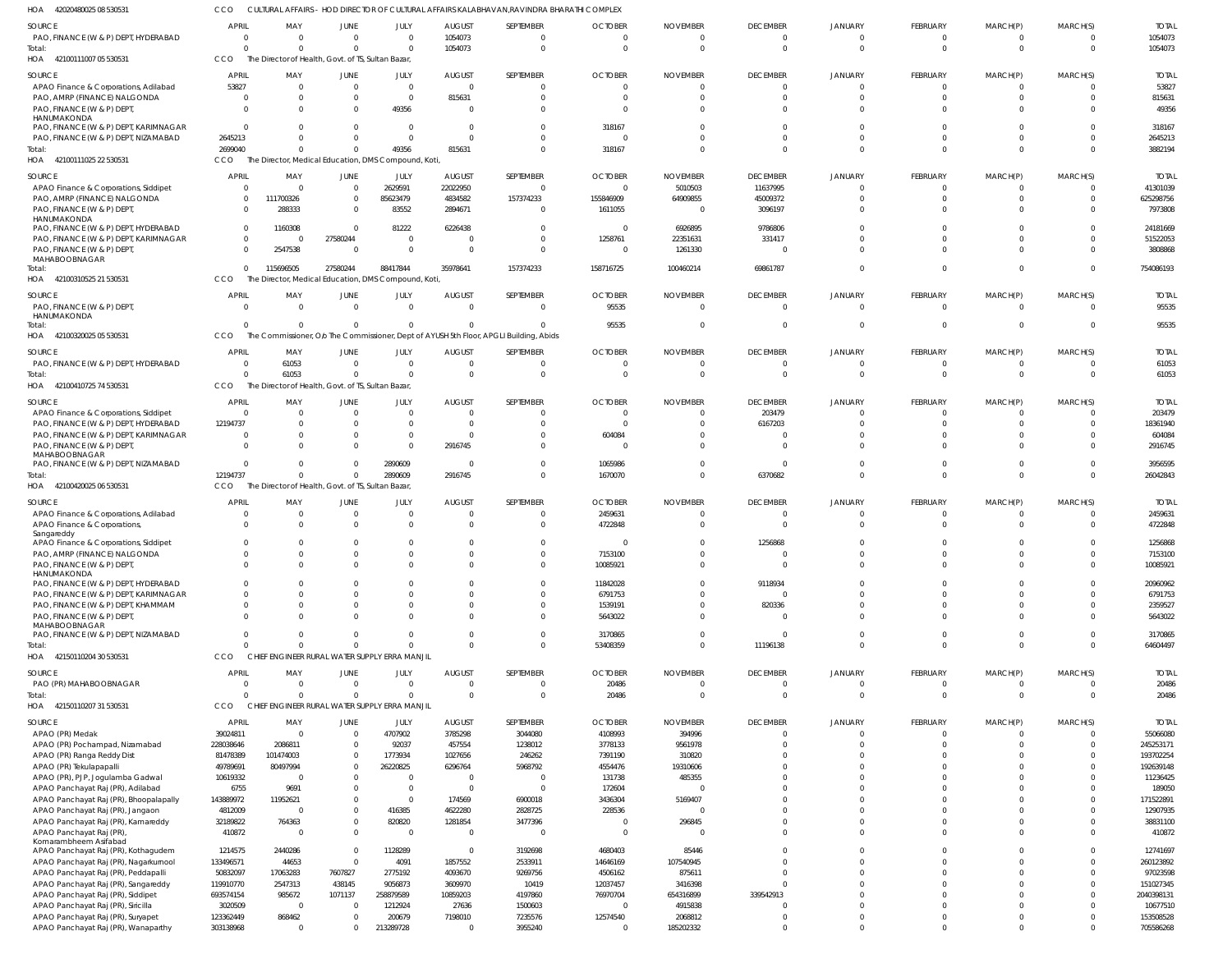| HOA 42150110207 31 530531                                                        | ссо                          | CHIEF ENGINEER RURAL WATER SUPPLY ERRA MANJII                   |                          |                              |                      |                                                                                          |                   |                   |                      |                |                      |                      |                         |                     |
|----------------------------------------------------------------------------------|------------------------------|-----------------------------------------------------------------|--------------------------|------------------------------|----------------------|------------------------------------------------------------------------------------------|-------------------|-------------------|----------------------|----------------|----------------------|----------------------|-------------------------|---------------------|
| SOURCE                                                                           | <b>APRIL</b>                 | MAY                                                             | JUNE                     | JULY                         | <b>AUGUST</b>        | SEPTEMBER                                                                                | <b>OCTOBER</b>    | <b>NOVEMBER</b>   | <b>DECEMBER</b>      | <b>JANUARY</b> | FEBRUARY             | MARCH(P)             | MARCH(S)                | <b>TOTAL</b>        |
| APAO Panchayat Raj (PR), Waranagal                                               | 804560                       | $\Omega$                                                        | $\overline{0}$           | $\mathbf{0}$                 | $\Omega$             | $\mathbf{0}$                                                                             | $\Omega$          | $\Omega$          | $\overline{0}$       | $\Omega$       | $^{\circ}$           | $^{\circ}$           | $\overline{0}$          | 804560              |
| APAO Panchayat Raj (PR), Yadadri                                                 | $\overline{0}$               |                                                                 | $\Omega$                 | $\mathbf 0$                  | $\Omega$             | $\overline{0}$                                                                           | 6859437           | 4412472           | $\mathbf 0$          | $\Omega$       | $\mathbf 0$          | $\mathbf 0$          | $\Omega$                | 11271909            |
| PAO (PR) (IW), LMD Colony, Karimnagar<br>PAO (PR) KCC, HANUMAKONDA               | 47661043<br>645968           |                                                                 | $\mathbf{0}$<br>$\Omega$ | 14818<br>$\overline{0}$      | 1459528<br>$\Omega$  | 2602602<br>0                                                                             | 677669<br>1417797 | 1358181<br>110661 | $\Omega$             |                | $\Omega$<br>$\Omega$ | $\Omega$<br>$\Omega$ | $\Omega$                | 53773841<br>2174426 |
| PAO (PR) MAHABOOBNAGAR                                                           | 60072144                     | 16083644                                                        | 108986                   | 8756420                      | 795619               | 6085752                                                                                  | 7515475           | 6395227           | 11236369             |                | $\Omega$             | $\Omega$             |                         | 117049636           |
| PAO (PR) Nalgonda                                                                | 8608136                      | $\Omega$                                                        | $\overline{0}$           | 991792                       | 1282469              | 570468                                                                                   | 354672            | 3942957           | $\Omega$             |                | $\Omega$             | $\Omega$             | $\Omega$                | 15750494            |
| PAO (PR), Nirmal                                                                 | 135091                       |                                                                 | $\Omega$                 | 20031                        | $\overline{0}$       | 317568                                                                                   |                   |                   | $\Omega$             |                | $\mathbf 0$          | $\mathbf 0$          | $\Omega$                | 472690              |
| Total:                                                                           | 2136737334                   | 236818796                                                       | 9226095                  | 530362329                    | 48829632             | 65175738                                                                                 | 166042459         | 1010171786        | 350779282            | $\Omega$       | $\Omega$             | $\mathbf 0$          | $\Omega$                | 4554143451          |
| HOA 42150110225 29 530531                                                        | CCO                          | CHIEF ENGINEER RURAL WATER SUPPLY ERRA MANJIL                   |                          |                              |                      |                                                                                          |                   |                   |                      |                |                      |                      |                         |                     |
| SOURCE                                                                           | <b>APRIL</b>                 | MAY                                                             | JUNE                     | JULY                         | <b>AUGUST</b>        | SEPTEMBER                                                                                | <b>OCTOBER</b>    | <b>NOVEMBER</b>   | <b>DECEMBER</b>      | JANUARY        | FEBRUARY             | MARCH(P)             | MARCH(S)                | <b>TOTAL</b>        |
| APAO (PR) Medak                                                                  | 0                            | 117000000                                                       | $\mathbf{0}$             | $\mathbf 0$                  | $\Omega$             | $\overline{0}$                                                                           |                   |                   | $\overline{0}$       | $\Omega$       | $\overline{0}$       | $\mathbf 0$          | $\overline{0}$          | 117000000           |
| APAO (PR), PJP, Jogulamba Gadwal                                                 | $\Omega$                     |                                                                 | $\Omega$                 | $\mathbf{0}$                 | $\Omega$             | $\overline{0}$                                                                           |                   |                   | 350000               | $\Omega$       | $\mathbf 0$          | $\mathbf 0$          | $\Omega$                | 350000              |
| APAO Panchayat Raj (PR), Kamareddy                                               | $\Omega$                     | - 0                                                             |                          | $\Omega$                     | $\Omega$             | 344000000                                                                                |                   |                   | $\overline{0}$       |                | $\mathbf 0$          | $\Omega$             | $\Omega$                | 344000000           |
| APAO Panchayat Raj (PR), Nagarkurnool                                            | $^{\circ}$                   | 362798                                                          | 0                        | $\Omega$                     | $\Omega$             | $\mathbf{0}$                                                                             |                   |                   | $\Omega$             |                | $\Omega$             | $\Omega$             | $\Omega$                | 362798              |
| APAO Panchayat Raj (PR), Sangareddy<br>APAO Panchayat Raj (PR), Siddipet         | $\mathbf{0}$<br>$\mathbf{0}$ | 5058000                                                         | $\Omega$                 | $\Omega$<br>$\Omega$         | $\Omega$<br>$\Omega$ | $\overline{0}$<br>$\mathbf 0$                                                            | 1100000           |                   | 30255<br>$\Omega$    |                | $\Omega$<br>$\Omega$ | $\Omega$<br>$\Omega$ | $\Omega$                | 1130255<br>5058000  |
| PAO (PR) (IW), LMD Colony, Karimnagar                                            | $\Omega$                     | - 0                                                             | <sup>0</sup>             | $\mathbf{0}$                 | 831873               | 1341039                                                                                  |                   |                   | $\overline{0}$       |                | $\mathbf 0$          | $\mathbf 0$          | $\Omega$                | 2172912             |
| Total:                                                                           | $\Omega$                     | 122420798                                                       | $\Omega$                 | $\Omega$                     | 831873               | 345341039                                                                                | 1100000           |                   | 380255               | $\Omega$       | $\mathbf 0$          | $\overline{0}$       | $\Omega$                | 470073965           |
| HOA 42150178912 05 530531                                                        | <b>CCO</b>                   | CHIEF ENGINEER RURAL WATER SUPPLY ERRA MANJIL                   |                          |                              |                      |                                                                                          |                   |                   |                      |                |                      |                      |                         |                     |
| SOURCE                                                                           | <b>APRIL</b>                 | MAY                                                             | JUNE                     | JULY                         | <b>AUGUST</b>        | SEPTEMBER                                                                                | <b>OCTOBER</b>    | <b>NOVEMBER</b>   | <b>DECEMBER</b>      | <b>JANUARY</b> | FEBRUARY             | MARCH(P)             | MARCH(S)                | <b>TOTAL</b>        |
| APAO (PR) Ranga Reddy Dist                                                       | $\mathbf{0}$                 | $\Omega$                                                        | 218095000                | $\mathbf{0}$                 | $\Omega$             | $\mathbf{0}$                                                                             |                   |                   | $\overline{0}$       | 0              | $^{\circ}$           | $\mathbf{0}$         | $\overline{\mathbf{0}}$ | 218095000           |
| Total:                                                                           | $\Omega$                     | $\Omega$                                                        | 218095000                | $\mathbf 0$                  | $\Omega$             | $\mathbf{0}$                                                                             | $\Omega$          | $\Omega$          | $\mathbf 0$          | $\Omega$       | $\overline{0}$       | $\mathbf{0}$         | $\overline{0}$          | 218095000           |
| HOA 42150280025 06 530531                                                        | CCO                          | CHIEF ENGINEER RURAL WATER SUPPLY ERRA MANJIL                   |                          |                              |                      |                                                                                          |                   |                   |                      |                |                      |                      |                         |                     |
| SOURCE                                                                           | APRIL                        | MAY                                                             | JUNE                     | JULY                         | <b>AUGUST</b>        | SEPTEMBER                                                                                | <b>OCTOBER</b>    | <b>NOVEMBER</b>   | <b>DECEMBER</b>      | JANUARY        | FEBRUARY             | MARCH(P)             | MARCH(S)                | <b>TOTAL</b>        |
| PAO (PR) Nalgonda                                                                | 0                            | - 0                                                             | $\overline{0}$           | $\mathbf{0}$                 | $\overline{0}$       | $\overline{0}$                                                                           | 123000            |                   | $\mathbf{0}$         | 0              | $\overline{0}$       | $\mathbf{0}$         | $\overline{0}$          | 123000              |
| Total:                                                                           | $\Omega$                     | $\cap$                                                          | $\overline{0}$           | $\mathbf 0$                  | $\Omega$             | $\mathbf 0$                                                                              | 123000            |                   | $\overline{0}$       | $\Omega$       | $\overline{0}$       | $\overline{0}$       | $\Omega$                | 123000              |
| HOA 42160110625 04 530531                                                        | CCO                          |                                                                 |                          |                              |                      | THE ENGINEER-IN-CHIEF, CRF OFFICE OF THE ENGINEER-IN-CHIEF (R&B), IV FLOOR, ERRAM MANZIL |                   |                   |                      |                |                      |                      |                         |                     |
| SOURCE                                                                           | APRIL                        | MAY                                                             | JUNE                     | JULY                         | <b>AUGUST</b>        | SEPTEMBER                                                                                | <b>OCTOBER</b>    | <b>NOVEMBER</b>   | <b>DECEMBER</b>      | JANUARY        | FEBRUARY             | MARCH(P)             | MARCH(S)                | <b>TOTAL</b>        |
| APAO (R&B) HYDERABAD                                                             | 0                            | $\Omega$                                                        | $\overline{0}$           | 1916092                      | 1835492              | 575009                                                                                   | 772688            | - 0               | 20975826             | $\Omega$       | $\mathbf 0$          | $^{\circ}$           | $\overline{0}$          | 26075107            |
| APAO Roads & Buildings (R&B),                                                    | $\Omega$                     | $\Omega$                                                        | $\overline{0}$           | 0                            | 3534319              | $\mathbf{0}$                                                                             |                   | - 0               | $\overline{0}$       | $\Omega$       | $\mathbf 0$          | $\mathbf 0$          | $\Omega$                | 3534319             |
| Bhoopalapally                                                                    |                              |                                                                 |                          |                              |                      |                                                                                          |                   |                   |                      |                |                      |                      |                         |                     |
| APAO Roads & Buildings (R&B), Jangaon<br>APAO Roads & Buildings (R&B), Kamareddy | $\mathbf{0}$<br>$\Omega$     | $\cap$                                                          | $\mathbf{0}$<br>$\Omega$ | $\mathbf{0}$<br>$\mathbf{0}$ | 2738436<br>5745793   | $\mathbf{0}$<br>$\mathbf 0$                                                              | 23053029          |                   | 12633986<br>$\Omega$ |                | 0<br>$\Omega$        | $\Omega$<br>$\Omega$ | $\Omega$<br>$\Omega$    | 38425451<br>5745793 |
| APAO Roads & Buildings (R&B),                                                    | $\mathbf{0}$                 |                                                                 | 8321284                  | $\mathbf 0$                  |                      | $\mathbf 0$                                                                              | $\Omega$          | 8238406           | $\Omega$             | $\Omega$       | $\mathbf 0$          | $\mathbf{0}$         | $\Omega$                | 16559690            |
| Komarambheem Asifabad                                                            |                              |                                                                 |                          |                              |                      |                                                                                          |                   |                   |                      |                |                      |                      |                         |                     |
| APAO Roads & Buildings (R&B),                                                    | $\mathbf{0}$                 |                                                                 | $\Omega$                 | $\mathbf{0}$                 | 10114274             | $\mathbf{0}$                                                                             | 5332652           |                   | $\Omega$             | $\Omega$       | $\Omega$             | $\Omega$             | $\Omega$                | 15446926            |
| Kothagudem<br>APAO Roads & Buildings (R&B), Mancherial                           | $^{\circ}$                   |                                                                 | $\mathbf{0}$             | $\mathbf{0}$                 | $\Omega$             | $\mathbf{0}$                                                                             |                   | 6740852           | 6363522              |                | $^{\circ}$           | $\Omega$             | $\Omega$                | 13104374            |
| APAO Roads & Buildings (R&B), Peddapalli                                         | $\Omega$                     |                                                                 | $\Omega$                 | $\mathbf{0}$                 | 3833778              | 12545534                                                                                 |                   |                   | $\Omega$             |                | $\Omega$             | $\Omega$             | $\Omega$                | 16379312            |
| APAO Roads & Buildings (R&B), Siricilla                                          | $\Omega$                     | $\Omega$                                                        | 33659006                 | $\mathbf{0}$                 | $\Omega$             | $\Omega$                                                                                 |                   |                   | $\Omega$             |                | $\Omega$             | $\Omega$             | $\Omega$                | 33659006            |
| APAO Roads & Buildings (R&B), Suryapet                                           | $\Omega$                     |                                                                 | $\Omega$                 | $\mathbf{0}$                 | 2764112              | $\mathbf{0}$                                                                             |                   |                   |                      |                | $\Omega$             | $\Omega$             | $\Omega$                | 2764112             |
| APAO Roads & Buildings (R&B),                                                    | $\Omega$                     |                                                                 | $\Omega$                 | $\Omega$                     | 8637755              | $\mathbf 0$                                                                              | 29229056          | 27290070          | 10610325             |                | $\Omega$             | $\Omega$             | $\Omega$                | 75767206            |
| Wanaparthy<br>APAO Roads & Buildings (R&B), Yadadri                              | $\Omega$                     |                                                                 | $\Omega$                 | $\Omega$                     | 3724653              | 8410122                                                                                  |                   |                   | $\Omega$             |                | $\mathbf 0$          | $\mathbf 0$          | $\overline{0}$          | 12134775            |
| Total:                                                                           | $\Omega$                     | $\Omega$                                                        | 41980290                 | 1916092                      | 42928612             | 21530665                                                                                 | 58387425          | 42269328          | 50583659             | $\Omega$       | $\Omega$             | $\mathbf 0$          | $\Omega$                | 259596071           |
| HOA 42160110625 05 530531                                                        | CCO                          |                                                                 |                          |                              |                      | THE ENGINEER-IN-CHIEF, CRF OFFICE OF THE ENGINEER-IN-CHIEF (R&B), IV FLOOR, ERRAM MANZIL |                   |                   |                      |                |                      |                      |                         |                     |
| SOURCE                                                                           | <b>APRIL</b>                 | MAY                                                             | JUNE                     | JULY                         | <b>AUGUST</b>        | SEPTEMBER                                                                                | <b>OCTOBER</b>    | <b>NOVEMBER</b>   | <b>DECEMBER</b>      | <b>JANUARY</b> | FEBRUARY             | MARCH(P)             | MARCH(S)                | <b>TOTAL</b>        |
| APAO (R&B) HYDERABAD                                                             | $\overline{0}$               | 3230628                                                         | 9702270                  | 934104                       | 32514159             | 6879735                                                                                  | 6632431           | 7854790           | 0                    | 0              | $\overline{0}$       | $\mathbf 0$          | 0                       | 67748117            |
| Total:                                                                           | $\Omega$                     | 3230628                                                         | 9702270                  | 934104                       | 32514159             | 6879735                                                                                  | 6632431           | 7854790           | $\overline{0}$       | $\mathbf 0$    | $\overline{0}$       | $\overline{0}$       | $\overline{0}$          | 67748117            |
| HOA 42160110625 07 530531                                                        | CCO                          |                                                                 |                          |                              |                      | THE ENGINEER-IN-CHIEF, CRF OFFICE OF THE ENGINEER-IN-CHIEF (R&B), IV FLOOR, ERRAM MANZIL |                   |                   |                      |                |                      |                      |                         |                     |
| SOURCE                                                                           | <b>APRIL</b>                 | MAY                                                             | <b>JUNE</b>              | JULY                         | <b>AUGUST</b>        | SEPTEMBER                                                                                | <b>OCTOBER</b>    | <b>NOVEMBER</b>   | <b>DECEMBER</b>      | <b>JANUARY</b> | FEBRUARY             | MARCH(P)             | MARCH(S)                | <b>TOTAL</b>        |
| APAO (R&B) HYDERABAD                                                             | $\overline{0}$               | $\Omega$                                                        | $\overline{0}$           | $\mathbf{0}$                 | 24372                | $\overline{0}$                                                                           | $\Omega$          | - 0               | $\mathbf{0}$         | $\mathbf 0$    | $\overline{0}$       | $\mathbf 0$          | $\overline{0}$          | 24372               |
| Total:                                                                           | $\Omega$                     | $\cap$                                                          | $\Omega$                 | $\mathbf 0$                  | 24372                | $\Omega$                                                                                 | $\Omega$          | $\Omega$          | $\Omega$             | $\Omega$       | $\overline{0}$       | $\mathbf{0}$         | $\Omega$                | 24372               |
| HOA 42160110625 08 530531                                                        | CCO                          |                                                                 |                          |                              |                      | THE ENGINEER-IN-CHIEF, CRF OFFICE OF THE ENGINEER-IN-CHIEF (R&B), IV FLOOR, ERRAM MANZIL |                   |                   |                      |                |                      |                      |                         |                     |
| SOURCE                                                                           | <b>APRIL</b>                 | MAY                                                             | JUNE                     | JULY                         | <b>AUGUST</b>        | SEPTEMBER                                                                                | <b>OCTOBER</b>    | <b>NOVEMBER</b>   | <b>DECEMBER</b>      | <b>JANUARY</b> | FEBRUARY             | MARCH(P)             | MARCH(S)                | <b>TOTAL</b>        |
| APAO (R&B) HYDERABAD                                                             | 0                            | - 0                                                             | $\overline{0}$           | 1674941                      | $\overline{0}$       | $\mathbf{0}$                                                                             | 205951            | $\Omega$          | $\overline{0}$       | $\mathbf 0$    | $\overline{0}$       | $\overline{0}$       | $\overline{\mathbf{0}}$ | 1880892             |
| Total:                                                                           | $\Omega$                     | $\cap$                                                          | $\Omega$                 | 1674941                      | $\Omega$             | $\mathbf 0$                                                                              | 205951            |                   | $\overline{0}$       | $\Omega$       | $\overline{0}$       | $\overline{0}$       | - 0                     | 1880892             |
| HOA 42160110625 09 530531                                                        | CCO                          |                                                                 |                          |                              |                      | THE ENGINEER-IN-CHIEF, CRF OFFICE OF THE ENGINEER-IN-CHIEF (R&B), IV FLOOR, ERRAM MANZIL |                   |                   |                      |                |                      |                      |                         |                     |
| SOURCE                                                                           | <b>APRIL</b>                 | MAY                                                             | <b>JUNE</b>              | JULY                         | <b>AUGUST</b>        | SEPTEMBER                                                                                | <b>OCTOBER</b>    | <b>NOVEMBER</b>   | <b>DECEMBER</b>      | <b>JANUARY</b> | FEBRUARY             | MARCH(P)             | MARCH(S)                | <b>TOTAL</b>        |
| APAO (R&B) HYDERABAD                                                             | $\mathbf 0$                  | $\Omega$                                                        | $\overline{0}$           | 1126363                      | 1338455              | $\overline{0}$                                                                           | 2940080           | - 0               | $\mathbf{0}$         | $\Omega$       | $^{\circ}$           | $^{\circ}$           | $\overline{\mathbf{0}}$ | 5404898             |
| Total:                                                                           | $\Omega$                     | $\Omega$                                                        | $\overline{0}$           | 1126363                      | 1338455              | $\overline{0}$                                                                           | 2940080           | $\Omega$          | $\mathbf 0$          | $\Omega$       | $\overline{0}$       | $\mathbf{0}$         | $\overline{0}$          | 5404898             |
| HOA 42250127725 34 530531                                                        | CCO                          | SOCIAL WELFARE RESIDENTIAL EDUCATIONAL INSTITUTIONS SOCIETY XXX |                          |                              |                      |                                                                                          |                   |                   |                      |                |                      |                      |                         |                     |
| SOURCE                                                                           | <b>APRIL</b>                 | MAY                                                             | <b>JUNE</b>              | JULY                         | <b>AUGUST</b>        | SEPTEMBER                                                                                | <b>OCTOBER</b>    | <b>NOVEMBER</b>   | <b>DECEMBER</b>      | JANUARY        | FEBRUARY             | MARCH(P)             | MARCH(S)                | <b>TOTAL</b>        |
| APAO Finance & Corporations, Adilabad                                            | 0                            | 4974970                                                         | $\overline{0}$           | $\mathbf{0}$                 | $\overline{0}$       | $\overline{0}$                                                                           | 170147            |                   | $\mathbf{0}$         | $\mathbf 0$    | $\overline{0}$       | $^{\circ}$           | 0                       | 5145117             |
| APAO Finance & Corporations                                                      | 0                            | 33942431                                                        | $\overline{0}$           | $\mathbf{0}$                 | $\Omega$             | $\overline{0}$                                                                           | - 0               |                   | $\mathbf 0$          | $\Omega$       | $\overline{0}$       | $\mathbf 0$          | $\Omega$                | 33942431            |
| Sangareddy                                                                       |                              |                                                                 |                          |                              |                      |                                                                                          |                   |                   |                      |                |                      |                      |                         |                     |
| PAO, AMRP (FINANCE) NALGONDA                                                     | $\mathbf 0$                  | 2715651                                                         | $\mathbf 0$              | $\mathbf{0}$                 | $\Omega$             | $\overline{0}$                                                                           | $\Omega$          |                   | $\mathbf{0}$         | $\Omega$       | $\overline{0}$       | $\overline{0}$       | $\overline{0}$          | 2715651             |
| PAO, FINANCE (W & P) DEPT<br>HANUMAKONDA                                         | $^{\circ}$                   | 8514                                                            | $\overline{0}$           | $\Omega$                     | $\Omega$             | $\overline{0}$                                                                           | 149117            |                   | $\Omega$             | $\Omega$       | $\overline{0}$       | $\mathbf 0$          | $\Omega$                | 157631              |
| PAO, FINANCE (W & P) DEPT, HYDERABAD                                             | $\overline{0}$               | 19414456                                                        | $\Omega$                 | $\Omega$                     |                      | $\overline{0}$                                                                           |                   | 8664241           | $\Omega$             |                | $\mathbf 0$          | $\mathbf 0$          | $\Omega$                | 28078697            |
| PAO, FINANCE (W & P) DEPT, KARIMNAGAR                                            | $\mathbf{0}$                 | 2871476                                                         | $\Omega$                 | $\Omega$                     | <sup>0</sup>         | $\mathbf{0}$                                                                             |                   |                   | $\Omega$             |                | $\mathbf 0$          | $\Omega$             | $\Omega$                | 2871476             |
| PAO, FINANCE (W & P) DEPT, KHAMMAM                                               | $^{\circ}$                   | 6947044                                                         | $\mathbf{0}$             | $\mathbf{0}$                 | 0                    | $\mathbf{0}$                                                                             |                   |                   | $\Omega$             |                | $\mathbf 0$          | $\mathbf 0$          | $\Omega$                | 6947044             |
| PAO, FINANCE (W & P) DEPT                                                        | $^{\circ}$                   | 5354910                                                         | $\overline{0}$           | $\Omega$                     | $\Omega$             | 437340                                                                                   |                   |                   | 917434               |                | $\mathbf 0$          | $\mathbf 0$          | $\Omega$                | 6709684             |
| MAHABOOBNAGAR<br>PAO, FINANCE (W & P) DEPT, NIZAMABAD                            | $\mathbf 0$                  | 127387                                                          | $\overline{0}$           | 75650                        | $\Omega$             | 651343                                                                                   | 1264538           |                   | 4086534              |                | $\mathbf 0$          | $\mathbf 0$          | $\Omega$                | 6205452             |
| PAO, FINANCE (W & P) DEPT, RANGA                                                 | $\mathbf{0}$                 | 311714                                                          | $\mathbf 0$              | $\mathbf{0}$                 | $\Omega$             | $\mathbf{0}$                                                                             | - 0               |                   | $\overline{0}$       | $\Omega$       | $\overline{0}$       | $\mathbf 0$          | $\Omega$                | 311714              |
| REDDY                                                                            |                              |                                                                 |                          |                              |                      |                                                                                          |                   |                   |                      |                |                      |                      |                         |                     |
| Total:                                                                           | $\mathbf 0$                  | 76668553                                                        | $\mathbf{0}$             | 75650                        | $\overline{0}$       | 1088683                                                                                  | 1583802           | 8664241           | 5003968              | $\mathbf 0$    | $\overline{0}$       | $\overline{0}$       | $\mathbf{0}$            | 93084897            |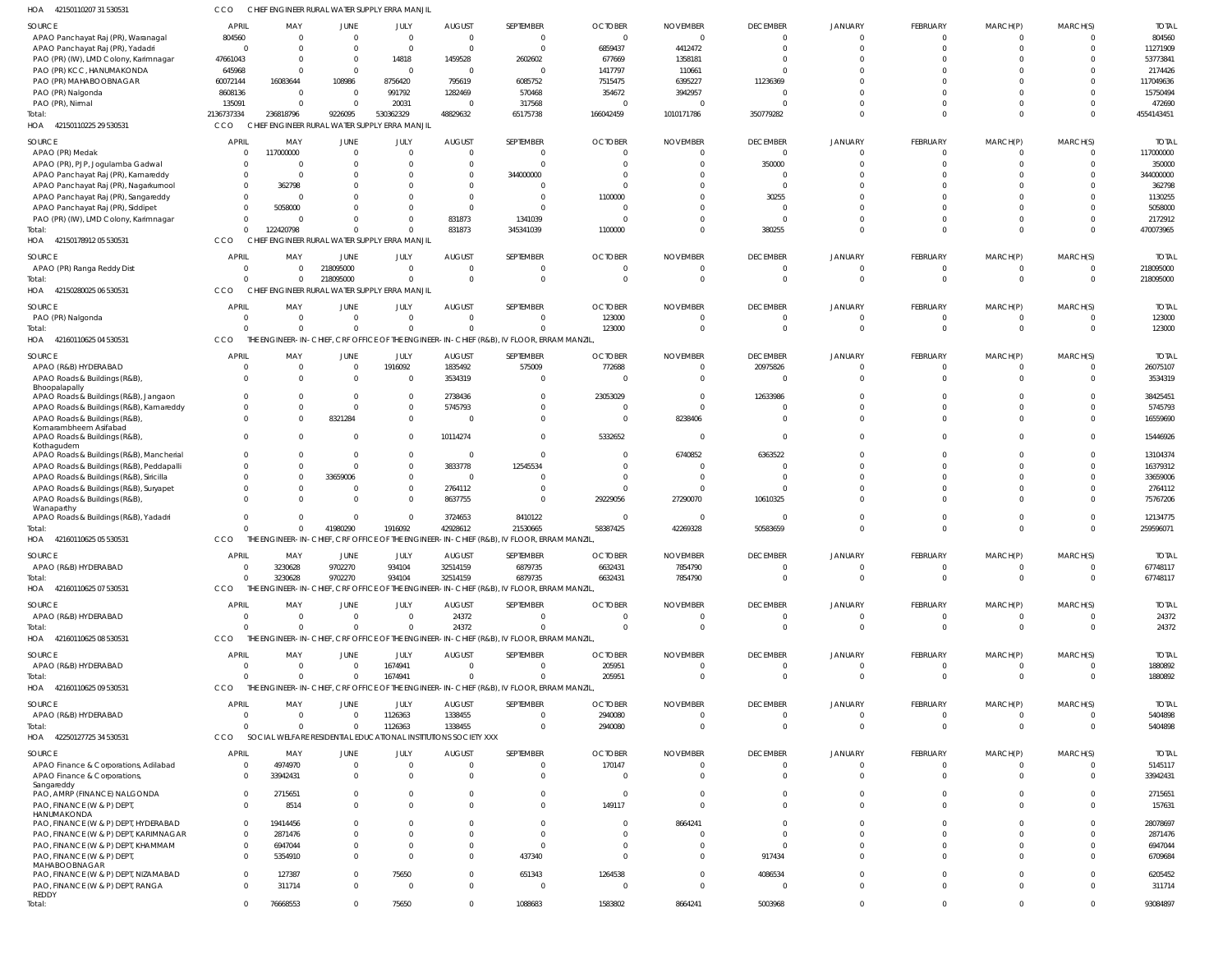42250127725 74 530531 HOA CCO The Commissioner Social Welfare, D.S. Samkshema Bhavan, Masab Tank,

| SOURCE                                                | <b>APRIL</b>   | MAY        | JUNE           | JULY                    | <b>AUGUST</b>                                                       | SEPTEMBER                                                                                        | <b>OCTOBER</b> | <b>NOVEMBER</b> | <b>DECEMBER</b> | <b>JANUARY</b> | FEBRUARY        | MARCH(P) | MARCH(S)       | <b>TOTAL</b> |
|-------------------------------------------------------|----------------|------------|----------------|-------------------------|---------------------------------------------------------------------|--------------------------------------------------------------------------------------------------|----------------|-----------------|-----------------|----------------|-----------------|----------|----------------|--------------|
| APAO Finance & Corporations,                          | $\Omega$       | 3186655    | $\overline{0}$ | $\Omega$                | $\Omega$                                                            | $\mathbf 0$                                                                                      | $\Omega$       | $\Omega$        | 13795           | $\overline{0}$ | $\Omega$        | $\Omega$ | $\Omega$       | 3200450      |
| Sangareddy                                            |                |            |                |                         |                                                                     |                                                                                                  |                |                 |                 |                |                 |          |                |              |
| PAO, FINANCE (W & P) DEPT, HYDERABAD                  | $\Omega$       | 4555260    | <sup>0</sup>   | $\Omega$                |                                                                     | $\Omega$                                                                                         | <sup>0</sup>   | <sup>0</sup>    | $\Omega$        | C              | $\Omega$        | $\Omega$ | $\Omega$       | 4555260      |
| PAO, FINANCE (W & P) DEPT, KARIMNAGAR                 | $\Omega$       | 875727     |                | $\Omega$                |                                                                     | $\Omega$                                                                                         |                |                 | C               | C              | $\Omega$        | $\Omega$ | $\Omega$       | 875727       |
| PAO, FINANCE (W & P) DEPT, KHAMMAM                    | $\Omega$       | 4099802    | <sup>0</sup>   | $\Omega$                | <sup>0</sup>                                                        | $\Omega$                                                                                         |                | <sup>0</sup>    | 3215995         | $\Omega$       | $\Omega$        | $\Omega$ | $\Omega$       | 7315797      |
| PAO, FINANCE (W & P) DEPT, RANGA                      | $\Omega$       | - 0        | <sup>0</sup>   | $\Omega$                | $\Omega$                                                            | 226946                                                                                           | <sup>0</sup>   | <sup>0</sup>    | $\Omega$        | $\Omega$       | $\Omega$        | $\Omega$ | $\Omega$       | 226946       |
| REDDY<br>Total:                                       | $\Omega$       | 12717444   | $\Omega$       | $\Omega$                | $\Omega$                                                            | 226946                                                                                           | $\Omega$       | $\Omega$        | 3229790         | $\Omega$       | $\Omega$        | $\Omega$ | $\Omega$       | 16174180     |
| 42250180025 07 530531<br>HOA                          | CCO            |            |                |                         | The Commissioner Social Welfare, D.S. Samkshema Bhavan, Masab Tank, |                                                                                                  |                |                 |                 |                |                 |          |                |              |
|                                                       |                |            |                |                         |                                                                     |                                                                                                  |                |                 |                 |                |                 |          |                |              |
| SOURCE                                                | APRIL          | MAY        | JUNE           | JULY                    | <b>AUGUST</b>                                                       | SEPTEMBER                                                                                        | <b>OCTOBER</b> | <b>NOVEMBER</b> | <b>DECEMBER</b> | <b>JANUARY</b> | <b>FEBRUARY</b> | MARCH(P) | MARCH(S)       | <b>TOTAL</b> |
| APAO Finance & Corporations, Adilabad                 | $\Omega$       | - 0        | $\overline{0}$ | $\mathbf 0$             | $\Omega$                                                            | 2642580                                                                                          | $\Omega$       | $\Omega$        | $\overline{0}$  | $\overline{0}$ | $\Omega$        | $\Omega$ | $\Omega$       | 2642580      |
| APAO Finance & Corporations,                          | $\Omega$       | $\Omega$   | $\Omega$       | $\Omega$                | $\Omega$                                                            | $\overline{0}$                                                                                   | 1455750        | $\Omega$        | $\Omega$        | $\Omega$       | $\Omega$        | $\Omega$ | $\Omega$       | 1455750      |
| Bhoopalapally<br>APAO Finance & Corporations, Jagtial | $\Omega$       | 748209     | <sup>0</sup>   | $\Omega$                | $\Omega$                                                            | $\overline{0}$                                                                                   | 693672         |                 | C               | C              | $\Omega$        | $\cap$   | $\Omega$       | 1441881      |
| APAO Finance & Corporations, Kamareddy                | $\Omega$       | - 0        | <sup>0</sup>   | $\Omega$                | $\Omega$                                                            | 1223295                                                                                          | $\Omega$       |                 | C               |                | $\Omega$        | $\cap$   | $\Omega$       | 1223295      |
| APAO Finance & Corporations, Medchal                  | $\Omega$       | 746323     | <sup>0</sup>   | $\Omega$                | $\Omega$                                                            | $\overline{0}$                                                                                   | $\Omega$       | <sup>0</sup>    | C               | C              | $\Omega$        | $\cap$   | $\Omega$       | 746323       |
| APAO Finance & Corporations, Siddipet                 | $\overline{0}$ | $\sqrt{ }$ | <sup>0</sup>   | $\Omega$                | $\Omega$                                                            | 2402543                                                                                          | $\Omega$       |                 | C               |                | $\Omega$        | $\cap$   | $\Omega$       | 2402543      |
| APAO Finance & Corporations, Suryapet                 | $\Omega$       | 244369     | <sup>0</sup>   | $\Omega$                | $\Omega$                                                            | 4773420                                                                                          | 92380          |                 |                 |                | $\cap$          | $\cap$   | $\Omega$       | 5110169      |
| APAO Finance & Corporations, Yadadri                  | $\Omega$       | 1317511    | <sup>0</sup>   | $\Omega$                | $\Omega$                                                            | $\overline{0}$                                                                                   | 1616350        |                 | C               |                | $\cap$          | $\cap$   | $\Omega$       | 2933861      |
| PAO, AMRP (FINANCE) NALGONDA                          | $\overline{0}$ | 2819322    | <sup>0</sup>   | $\Omega$                | $\Omega$                                                            | 3853285                                                                                          | $\Omega$       | <sup>0</sup>    | C               |                | $\Omega$        | $\cap$   | $\Omega$       | 6672607      |
| PAO, FINANCE (W & P) DEPT, HYDERABAD                  | 5405381        | 30712905   | <sup>0</sup>   | $\Omega$                | $\Omega$                                                            | 1626824                                                                                          | $\Omega$       | <sup>0</sup>    | 51694010        |                | $\Omega$        | $\cap$   | $\Omega$       | 89439120     |
| PAO, FINANCE (W & P) DEPT, KARIMNAGAR                 | $\overline{0}$ | 3353719    | <sup>0</sup>   | $\Omega$                | $\Omega$                                                            | $\overline{0}$                                                                                   | $\Omega$       |                 | C               |                | $\cap$          | $\cap$   | $\Omega$       | 3353719      |
| PAO, FINANCE (W & P) DEPT, KHAMMAM                    | $\overline{0}$ | 719542     | <sup>0</sup>   | $\Omega$                | $\Omega$                                                            | 184866                                                                                           | $\Omega$       |                 | C               |                | $\cap$          | $\cap$   | $\Omega$       | 904408       |
| PAO, FINANCE (W & P) DEPT, NIZAMABAD                  | $\overline{0}$ | 749667     | <sup>0</sup>   | $\Omega$                | <sup>0</sup>                                                        | 2938592                                                                                          | 2088402        | <sup>0</sup>    | C               | C              | $\Omega$        | $\Omega$ | $\Omega$       | 5776661      |
| Total:                                                | 5405381        | 41411567   | $\Omega$       |                         | $\cap$                                                              | 19645405                                                                                         | 5946554        | $\Omega$        | 51694010        | $\Omega$       | $\Omega$        | $\Omega$ | $\Omega$       | 124102917    |
| 42250227725 81 530531<br>HOA                          | CCO            |            |                |                         |                                                                     | The Accounts Officer, O \o The Commissioner of Tribal Welfare D.S. Samkshema Bhavan, Masab Tank, |                |                 |                 |                |                 |          |                |              |
| SOURCE                                                | <b>APRII</b>   | MAY        | JUNE           | JULY                    | <b>AUGUST</b>                                                       | SEPTEMBER                                                                                        | <b>OCTOBER</b> | <b>NOVEMBER</b> | <b>DECEMBER</b> | <b>JANUARY</b> | <b>FEBRUARY</b> | MARCH(P) | MARCH(S)       | <b>TOTAL</b> |
| APAO Finance & Corporations, Adilabad                 | $\Omega$       | - 0        | $\Omega$       | $\mathbf 0$             | $\Omega$                                                            | $\Omega$                                                                                         | 366428         | $\Omega$        | $\Omega$        | $\Omega$       | $\Omega$        | - 0      | $\Omega$       | 366428       |
| APAO Finance & Corporations,                          | 1983279        | $\cap$     | $\Omega$       | $\Omega$                | $\Omega$                                                            | $\Omega$                                                                                         | $\Omega$       | $\Omega$        | $\Omega$        | $\Omega$       | $\Omega$        | $\Omega$ | $\Omega$       | 1983279      |
| Bhoopalapally                                         |                |            |                |                         |                                                                     |                                                                                                  |                |                 |                 |                |                 |          |                |              |
| APAO Finance & Corporations,                          | $\Omega$       |            | $\Omega$       | $\Omega$                | $\Omega$                                                            | $\Omega$                                                                                         | 3116423        | <sup>0</sup>    | 3403586         | $\Omega$       | $\Omega$        | $\Omega$ | $\Omega$       | 6520009      |
| Kothagudem                                            |                |            |                |                         |                                                                     |                                                                                                  |                |                 |                 |                |                 |          |                |              |
| PAO, FINANCE (W & P) DEPT, HYDERABAD                  | $\Omega$       |            | $\Omega$       | 2392753                 | 564743                                                              | 586494                                                                                           | 816673         | <sup>0</sup>    | 13578329        | $\Omega$       | $\Omega$        | $\Omega$ | $\Omega$       | 17938992     |
| Total:                                                | 1983279        |            | $\Omega$       | 2392753                 | 564743                                                              | 586494                                                                                           | 4299524        | $\Omega$        | 16981915        | $\Omega$       | $\Omega$        | $\Omega$ | $\Omega$       | 26808708     |
| HOA 42250227725 83 530531                             | CCO            |            |                |                         |                                                                     | The Accounts Officer, O \o The Commissioner of Tribal Welfare D.S. Samkshema Bhavan, Masab Tank, |                |                 |                 |                |                 |          |                |              |
| SOURCE                                                | APRIL          | MAY        | JUNE           | JULY                    | <b>AUGUST</b>                                                       | SEPTEMBER                                                                                        | <b>OCTOBER</b> | <b>NOVEMBER</b> | <b>DECEMBER</b> | <b>JANUARY</b> | <b>FEBRUARY</b> | MARCH(P) | MARCH(S)       | <b>TOTAL</b> |
| APAO Finance & Corporations, Adilabad                 | 0              | 34895248   | $\overline{0}$ | 44958149                | $\overline{0}$                                                      | $\overline{0}$                                                                                   | 2547174        | $\Omega$        | 0               | $\overline{0}$ | $\Omega$        | $\Omega$ | $\Omega$       | 82400571     |
| APAO Finance & Corporations                           | $\Omega$       | 14022212   | $\overline{0}$ | 8654931                 | $\Omega$                                                            | $\mathbf{0}$                                                                                     | 6047321        | $\Omega$        | $\Omega$        | $\Omega$       | $\Omega$        | $\Omega$ | $\Omega$       | 28724464     |
| Bhoopalapally                                         |                |            |                |                         |                                                                     |                                                                                                  |                |                 |                 |                |                 |          |                |              |
| APAO Finance & Corporations,                          | $\Omega$       | 20297381   | $\overline{0}$ | 37017213                | $\Omega$                                                            | $\mathbf 0$                                                                                      | 2456922        | 4796177         | $\Omega$        | $\Omega$       | $\Omega$        | $\Omega$ | $\Omega$       | 64567693     |
| Kothagudem<br>PAO, FINANCE (W & P) DEPT, HYDERABAD    | 12223157       | 19698533   | $\overline{0}$ | 123898144               | $\Omega$                                                            | 4383907                                                                                          | $\Omega$       | 40115818        | 19339403        | $\Omega$       | $\Omega$        | $\Omega$ | $\Omega$       | 219658962    |
| Total:                                                | 12223157       | 88913374   | $\overline{0}$ | 214528437               | $\Omega$                                                            | 4383907                                                                                          | 11051417       | 44911995        | 19339403        | $\Omega$       | $\Omega$        | $\Omega$ | $\Omega$       | 395351690    |
| HOA 42250280025 05 530531                             | CCO            |            |                |                         |                                                                     | The Accounts Officer, O \o The Commissioner of Tribal Welfare D.S. Samkshema Bhavan, Masab Tank, |                |                 |                 |                |                 |          |                |              |
|                                                       |                |            |                |                         |                                                                     |                                                                                                  |                |                 |                 |                |                 |          |                |              |
| SOURCE                                                | APRIL          | MAY        | JUNE           | JULY                    | <b>AUGUST</b>                                                       | SEPTEMBER                                                                                        | <b>OCTOBER</b> | <b>NOVEMBER</b> | <b>DECEMBER</b> | <b>JANUARY</b> | FEBRUARY        | MARCH(P) | MARCH(S)       | <b>TOTAL</b> |
| APAO Finance & Corporations,                          | $\Omega$       | 709752     | $\Omega$       | 75947                   | $\Omega$                                                            | $\Omega$                                                                                         | 11442188       | $\Omega$        | $\Omega$        | $\Omega$       | $\Omega$        | $\Omega$ | $\Omega$       | 12227887     |
| Bhoopalapally<br>Total:                               | $\Omega$       | 709752     | $\overline{0}$ | 75947                   | $\Omega$                                                            | $\Omega$                                                                                         | 11442188       | $\Omega$        | $\Omega$        | $\Omega$       | $\Omega$        | $\Omega$ | $\Omega$       | 12227887     |
| HOA 42250280025 15 530531                             | CCO            |            |                |                         |                                                                     | The Accounts Officer, O \o The Commissioner of Tribal Welfare D.S. Samkshema Bhavan, Masab Tank, |                |                 |                 |                |                 |          |                |              |
|                                                       |                |            |                |                         |                                                                     |                                                                                                  |                |                 |                 |                |                 |          |                |              |
| SOURCE                                                | <b>APRIL</b>   | MAY        | JUNE           | JULY                    | <b>AUGUST</b>                                                       | SEPTEMBER                                                                                        | <b>OCTOBER</b> | <b>NOVEMBER</b> | <b>DECEMBER</b> | <b>JANUARY</b> | <b>FEBRUARY</b> | MARCH(P) | MARCH(S)       | <b>TOTAL</b> |
| APAO Finance & Corporations, Adilabad                 | 0              | 32786473   | $\overline{0}$ | $\mathbf 0$             | 49860288                                                            | 12077784                                                                                         | 36712330       | 21045492        | $\overline{0}$  | $\overline{0}$ | $\Omega$        | $\Omega$ | $\overline{0}$ | 152482367    |
| APAO Finance & Corporations,                          | 10741988       | 68153778   | 6260282        | 25979959                | 15662989                                                            | 15303103                                                                                         | 49694045       | 117217144       | 4628129         | $\overline{0}$ | $\Omega$        | $\Omega$ | $\Omega$       | 313641417    |
| Bhoopalapally<br>APAO Finance & Corporations,         | $\overline{0}$ | 21889817   | $\Omega$       | 29291243                | 42166588                                                            | 6763586                                                                                          | 36983371       | 31122248        | 28090562        | $\overline{0}$ | $\Omega$        | $\Omega$ | $\Omega$       | 196307415    |
| Kothagudem                                            |                |            |                |                         |                                                                     |                                                                                                  |                |                 |                 |                |                 |          |                |              |
| APAO Finance & Corporations, Mulugu                   | $\overline{0}$ | $\Omega$   | $\overline{0}$ | $\overline{\mathbf{0}}$ | $\overline{0}$                                                      | $\overline{0}$                                                                                   | $\overline{0}$ | $\Omega$        | 67933427        | $\overline{0}$ | $\Omega$        | $\Omega$ | $\Omega$       | 67933427     |
| Total:                                                | 10741988       | 122830068  | 6260282        | 55271202                | 107689865                                                           | 34144473                                                                                         | 123389746      | 169384884       | 100652118       | $\Omega$       | $\Omega$        | $\Omega$ | $\Omega$       | 730364626    |
| HOA 42250280025 16 530531                             | <b>CCO</b>     |            |                |                         |                                                                     | The Accounts Officer, O \o The Commissioner of Tribal Welfare D.S. Samkshema Bhavan, Masab Tank, |                |                 |                 |                |                 |          |                |              |
| SOURCE                                                | <b>APRIL</b>   | MAY        | JUNE           | JULY                    | <b>AUGUST</b>                                                       | SEPTEMBER                                                                                        | <b>OCTOBER</b> | <b>NOVEMBER</b> | <b>DECEMBER</b> | <b>JANUARY</b> | FEBRUARY        | MARCH(P) | MARCH(S)       | <b>TOTAL</b> |
| APAO Finance & Corporations, Jagtial                  | $\Omega$       | 4209321    | $\overline{0}$ | $\Omega$                | $\Omega$                                                            | $\overline{0}$                                                                                   | $\Omega$       | $\Omega$        | $\overline{0}$  | $\Omega$       | $\Omega$        | $\Omega$ | $\Omega$       | 4209321      |
| APAO Finance & Corporations, Kamareddy                | 33431705       | 12384297   | $\Omega$       | 17308531                | $\Omega$                                                            | $\overline{0}$                                                                                   | 30408231       | 3507567         | 10103213        | $\Omega$       | $\Omega$        | $\Omega$ | $\Omega$       | 107143544    |
| APAO Finance & Corporations,                          | 12296829       | - 0        | $\Omega$       | $\Omega$                | $\Omega$                                                            | 9294940                                                                                          | 9472953        | $\Omega$        | $\Omega$        | $\Omega$       | $\Omega$        | $\Omega$ | $\Omega$       | 31064722     |
| Nagarkurnool                                          |                |            |                |                         |                                                                     |                                                                                                  |                |                 |                 |                |                 |          |                |              |
| APAO Finance & Corporations, Peddapalli               | $\overline{0}$ | - 0        | $\Omega$       | $\Omega$                | $\Omega$                                                            | $\Omega$                                                                                         | $\Omega$       | 3628979         | $\Omega$        | $\Omega$       | $\Omega$        | $\Omega$ | $\Omega$       | 3628979      |
| APAO Finance & Corporations, Siddipet                 | $\Omega$       | 5448596    | <sup>0</sup>   | $\Omega$                | $\Omega$                                                            | $\Omega$                                                                                         | $\Omega$       |                 | $\Omega$        | $\Omega$       | $\Omega$        | $\Omega$ | $\Omega$       | 5448596      |
| APAO Finance & Corporations, Suryapet                 | $\Omega$       | 100057547  | <sup>0</sup>   | $\Omega$                | 3380586                                                             | $\Omega$                                                                                         | 11368681       |                 | 90694480        | $\Omega$       | $\Omega$        | $\Omega$ | $\Omega$       | 205501294    |
| APAO Finance & Corporations, Vikarabad                | $\Omega$       |            | $\Omega$       | $\mathbf 0$             | $\Omega$                                                            | $\mathbf 0$                                                                                      | 10301454       | <sup>0</sup>    | $\Omega$        | $\Omega$       | $\Omega$        | $\Omega$ | $\Omega$       | 10301454     |
| APAO Finance & Corporations,                          | $\Omega$       |            | $\Omega$       | $\Omega$                | 8361342                                                             | 9953685                                                                                          | 434743         | $\Omega$        | 13406823        | $\Omega$       | $\Omega$        | $\Omega$ | $\Omega$       | 32156593     |
| Wanaparthy<br>APAO Finance & Corporations, Yadadri    | $\Omega$       |            | $\Omega$       | $\Omega$                | $\Omega$                                                            | $\overline{0}$                                                                                   | 1866767        | 9725150         | 11173722        | $\Omega$       | $\Omega$        | $\Omega$ | $\Omega$       | 22765639     |
| APAO, PJP (FINANCE), Jogulamba Gadwal                 | $\Omega$       |            | $\Omega$       | $\Omega$                | $\Omega$                                                            | 2135657                                                                                          | $\Omega$       | $\Omega$        | $\Omega$        | $\Omega$       | $\Omega$        | $\Omega$ | $\Omega$       | 2135657      |
| PAO, AMRP (FINANCE) NALGONDA                          | 1725208        |            | 27112219       | $\Omega$                | 10054404                                                            | 5090085                                                                                          | 22943200       | $\Omega$        | $\Omega$        | $\Omega$       | $\Omega$        | $\Omega$ | $\Omega$       | 66925116     |
| PAO, FINANCE (W & P) DEPT, HYDERABAD                  | $\Omega$       | $\Omega$   | $\Omega$       | 11430192                | 14584821                                                            | $\overline{0}$                                                                                   | 18699118       | 20139715        | 27026186        | $\Omega$       | $\Omega$        | $\Omega$ | $\Omega$       | 91880032     |
| PAO, FINANCE (W & P) DEPT                             | $\Omega$       | $\cap$     | $\Omega$       | $\Omega$                | 9995541                                                             | $\overline{0}$                                                                                   | 1287635        | 12172187        | $\Omega$        | $\Omega$       | $\Omega$        | $\Omega$ | $\Omega$       | 23455363     |
| MAHABOOBNAGAR                                         |                |            |                |                         |                                                                     |                                                                                                  |                |                 |                 |                |                 |          |                |              |
| PAO, FINANCE (W & P) DEPT, MEDAK                      | $\Omega$       | 6536281    | $\Omega$       | $\Omega$                | $\Omega$                                                            | 2903695                                                                                          | 6538097        |                 | $\Omega$        | $\Omega$       | $\Omega$        | $\Omega$ | $\Omega$       | 15978073     |
| PAO, FINANCE (W & P) DEPT, NIZAMABAD                  | $\Omega$       | 102592     | $\Omega$       | $\mathbf 0$             | $\overline{0}$                                                      | $\overline{0}$                                                                                   | $\Omega$       | $\Omega$        | 6905004         | $\Omega$       | $\Omega$        | $\Omega$ | $\Omega$       | 7007596      |
| PAO, FINANCE (W & P) DEPT, RANGA                      | $\Omega$       | - 0        | $\Omega$       | $\Omega$                | 22790470                                                            | 20716640                                                                                         | 43932746       | $\Omega$        | 9927825         | $\Omega$       | $\Omega$        | $\Omega$ | $\Omega$       | 97367681     |
| REDDY                                                 |                |            |                |                         |                                                                     |                                                                                                  |                |                 |                 |                |                 |          | $\Omega$       |              |
| Total:                                                | 47453742       | 128738634  | 27112219       | 28738723                | 69167164                                                            | 50094702                                                                                         | 157253625      | 49173598        | 169237253       | $\overline{0}$ | $\Omega$        | $\Omega$ |                | 726969660    |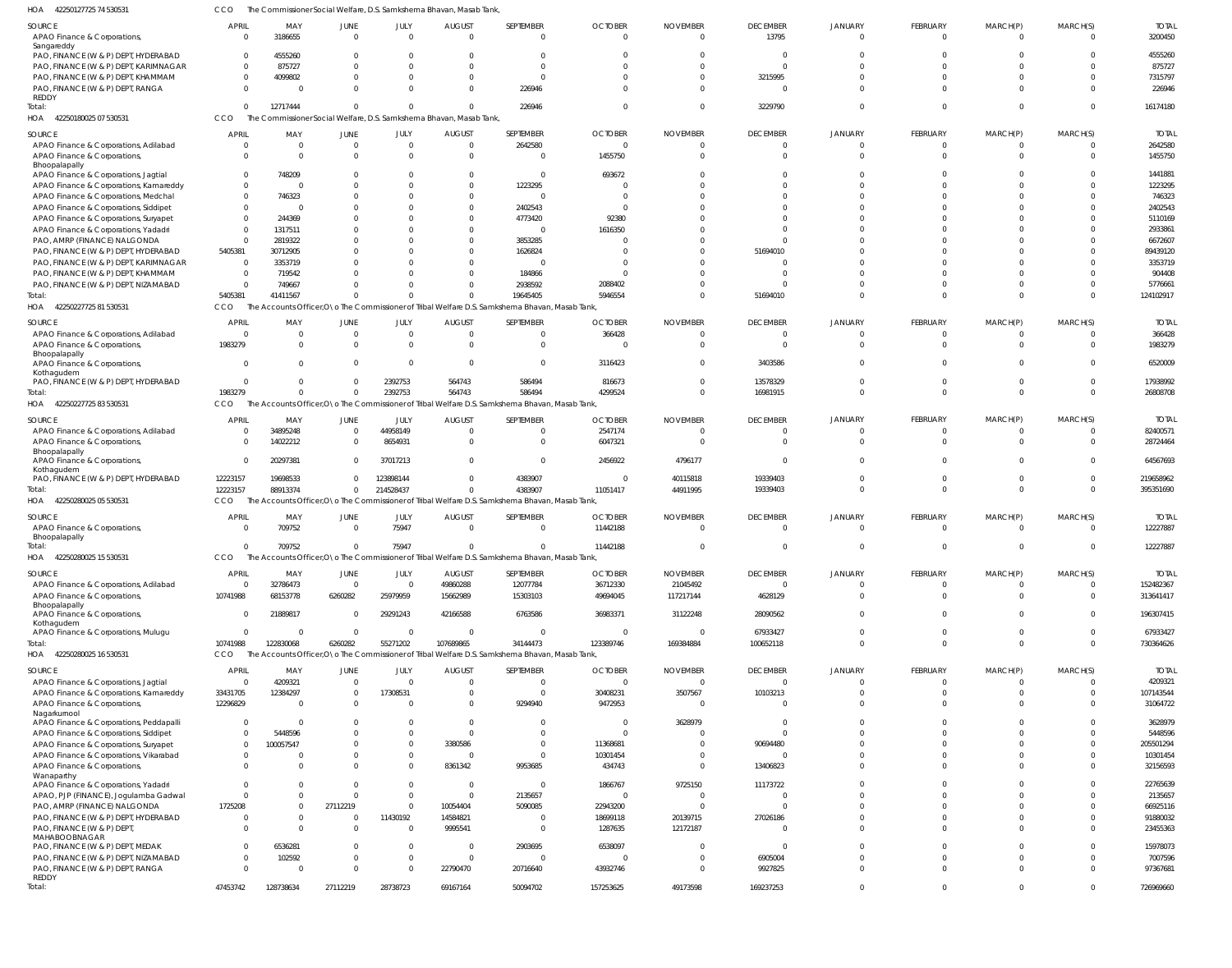42250280025 20 530531 HOA CCO The Accounts Officer, O\o The Commissioner of Tribal Welfare D.S. Samkshema Bhavan, Masab Tank,

| 110 <sub>M</sub><br><b>ASSONSONOSA SO PROPA</b>                  |                      |                                                        |                  |                        |                                                                  | ACCOUNTS OTHCCI,O TO THE CONTINUISSIONER OF INDIAL WEITHING BOS JANUARY ICH IN BITINYING IN INTERNATIONAL INT |                           |                    |                             |                            |                                   |                      |                      |                          |
|------------------------------------------------------------------|----------------------|--------------------------------------------------------|------------------|------------------------|------------------------------------------------------------------|---------------------------------------------------------------------------------------------------------------|---------------------------|--------------------|-----------------------------|----------------------------|-----------------------------------|----------------------|----------------------|--------------------------|
| SOURCE                                                           | <b>APRIL</b>         | MAY                                                    | JUNE             | JULY                   | <b>AUGUST</b>                                                    | SEPTEMBER                                                                                                     | <b>OCTOBER</b>            | <b>NOVEMBER</b>    | <b>DECEMBER</b>             | JANUARY                    | FEBRUARY                          | MARCH(P)             | MARCH(S)             | <b>TOTAI</b>             |
| PAO, FINANCE (W & P) DEPT, HYDERABAD                             | $\Omega$             | $\Omega$                                               | $\Omega$         | $\Omega$               | $\Omega$                                                         | $\overline{0}$                                                                                                | 2051709                   | - 0                | $\Omega$                    | $\Omega$                   | $\overline{0}$                    | $\mathbf{0}$         | $\Omega$             | 2051709                  |
| Total:<br>HOA 42250327725 74 530531                              | $\Omega$<br>CCO      | $\Omega$                                               | $\Omega$         | $\Omega$               | $\Omega$                                                         | $\overline{0}$<br>The Commissioner, Backward Classes Welfare, D.S. Samkshema Bhavan, Masab Tank,              | 2051709                   | - 0                | $\Omega$                    | $\Omega$                   | $\overline{0}$                    | $\overline{0}$       | $\Omega$             | 2051709                  |
|                                                                  | <b>APRIL</b>         |                                                        |                  |                        |                                                                  |                                                                                                               |                           |                    |                             |                            |                                   |                      |                      |                          |
| SOURCE<br>APAO Finance & Corporations, Adilabad                  |                      | MAY<br>$\Omega$                                        | <b>JUNE</b><br>0 | JULY<br>$\overline{0}$ | <b>AUGUST</b><br>13649411                                        | SEPTEMBER<br>$\mathbf 0$                                                                                      | <b>OCTOBER</b><br>6128074 | <b>NOVEMBER</b>    | <b>DECEMBER</b><br>$\Omega$ | <b>JANUARY</b><br>$\Omega$ | <b>FEBRUARY</b><br>$\overline{0}$ | MARCH(P)<br>0        | MARCH(S)             | <b>TOTAI</b><br>19777485 |
| APAO Finance & Corporations,                                     |                      |                                                        | $\Omega$         | $\overline{0}$         | $\Omega$                                                         | $\overline{0}$                                                                                                | 44850                     |                    | $\Omega$                    | $\Omega$                   | $\Omega$                          | $\Omega$             | $\Omega$             | 44850                    |
| Sangareddy                                                       |                      |                                                        |                  |                        |                                                                  |                                                                                                               |                           |                    |                             |                            |                                   |                      |                      |                          |
| PAO, AMRP (FINANCE) NALGONDA                                     |                      |                                                        | 0                | $\Omega$               | $\Omega$                                                         | $\overline{0}$                                                                                                | 543516                    |                    | $\Omega$                    | $\Omega$                   | $\Omega$                          | $\Omega$             | $\Omega$             | 543516                   |
| PAO, FINANCE (W & P) DEPT,                                       |                      |                                                        |                  | $\Omega$               |                                                                  | $\Omega$                                                                                                      | 4157431                   | 92322093           |                             | $\Omega$                   | $\Omega$                          | $\Omega$             | $\Omega$             | 96479524                 |
| HANUMAKONDA<br>PAO, FINANCE (W & P) DEPT, KARIMNAGAR             |                      |                                                        | 0                | $\Omega$               | $\Omega$                                                         | $\mathbf 0$                                                                                                   | 8874447                   |                    | $\Omega$                    |                            | $\Omega$                          | $\Omega$             |                      | 8874447                  |
| PAO, FINANCE (W & P) DEPT,                                       |                      |                                                        |                  | $\Omega$               |                                                                  | $\Omega$                                                                                                      | 1363486                   |                    |                             | $\Omega$                   | $\Omega$                          | $\Omega$             |                      | 1363486                  |
| MAHABOOBNAGAR                                                    |                      |                                                        |                  |                        |                                                                  |                                                                                                               |                           |                    |                             |                            |                                   |                      |                      |                          |
| PAO, FINANCE (W & P) DEPT, NIZAMABAD                             |                      | 0                                                      | 0                | $\Omega$               | $\Omega$                                                         | $\overline{0}$                                                                                                | 625056                    |                    | $\Omega$                    |                            | $\Omega$                          | $\Omega$             |                      | 625056                   |
| PAO, FINANCE (W & P) DEPT, RANGA                                 |                      | 0                                                      | 0                | $\Omega$               | $\Omega$                                                         | $\mathbf{0}$                                                                                                  | 2942216                   |                    | 3087535                     | $\Omega$                   | $\Omega$                          | $\Omega$             | $\Omega$             | 6029751                  |
| <b>REDDY</b>                                                     |                      | $\Omega$                                               | $\Omega$         | $\Omega$               | 13649411                                                         | $\Omega$                                                                                                      | 24679076                  | 92322093           | 3087535                     | $\Omega$                   | $\Omega$                          | $\Omega$             | $\Omega$             | 133738115                |
| Total:<br>42250328325 06 530531<br>HOA                           | CCO                  |                                                        |                  |                        |                                                                  | The Commissioner, Backward Classes Welfare, D.S. Samkshema Bhavan, Masab Tank,                                |                           |                    |                             |                            |                                   |                      |                      |                          |
|                                                                  |                      |                                                        |                  |                        |                                                                  |                                                                                                               |                           |                    |                             |                            |                                   |                      |                      |                          |
| SOURCE                                                           | <b>APRIL</b>         | MAY                                                    | JUNE             | JULY                   | <b>AUGUST</b>                                                    | SEPTEMBER                                                                                                     | <b>OCTOBER</b>            | <b>NOVEMBER</b>    | <b>DECEMBER</b>             | <b>JANUARY</b>             | <b>FEBRUARY</b>                   | MARCH(P)             | MARCH(S)             | <b>TOTAI</b>             |
| APAO Finance & Corporations,                                     | $\Omega$             | $\Omega$                                               | $\mathbf 0$      | $\overline{0}$         | $\Omega$                                                         | $\overline{0}$                                                                                                | 2300114                   | $\Omega$           | 393643                      | $\overline{0}$             | $\overline{0}$                    | $\mathbf{0}$         | $\Omega$             | 2693757                  |
| Wanaparthy<br>Total:                                             |                      | $\Omega$                                               | $\Omega$         | $\Omega$               | $\Omega$                                                         | $\overline{0}$                                                                                                | 2300114                   | - 0                | 393643                      | $\overline{0}$             | $\overline{0}$                    | $\mathbf{0}$         | $\Omega$             | 2693757                  |
| HOA 42250380025 07 530531                                        | CCO                  |                                                        |                  |                        |                                                                  | The Commissioner, Backward Classes Welfare, D.S. Samkshema Bhavan, Masab Tank,                                |                           |                    |                             |                            |                                   |                      |                      |                          |
| SOURCE                                                           | <b>APRIL</b>         | MAY                                                    | <b>JUNE</b>      | JULY                   | <b>AUGUST</b>                                                    | SEPTEMBER                                                                                                     | <b>OCTOBER</b>            | <b>NOVEMBER</b>    | <b>DECEMBER</b>             | <b>JANUARY</b>             | <b>FEBRUARY</b>                   | MARCH(P)             | MARCH(S)             | <b>TOTAI</b>             |
| PAO, FINANCE (W & P) DEPT, RANGA                                 | - 0                  | $\Omega$                                               | 22639822         | $\overline{0}$         | $\overline{0}$                                                   | 434267                                                                                                        | 1675118                   | - 0                | $\Omega$                    | $\Omega$                   | $\overline{0}$                    | $\mathbf{0}$         | $\Omega$             | 24749207                 |
| REDDY                                                            |                      |                                                        |                  |                        |                                                                  |                                                                                                               |                           |                    |                             |                            |                                   |                      |                      |                          |
| Total:                                                           |                      | $\Omega$                                               | 22639822         | $\mathbf 0$            | $\Omega$                                                         | 434267                                                                                                        | 1675118                   |                    | $\Omega$                    | $\Omega$                   | $\Omega$                          | $\mathbf{0}$         | $\Omega$             | 24749207                 |
| HOA 42350210125 05 530531                                        | CCO                  |                                                        |                  |                        | Commissioner, Disabale Welfare, VI Floor, Chandravihar, MJ Road, |                                                                                                               |                           |                    |                             |                            |                                   |                      |                      |                          |
| SOURCE                                                           | <b>APRIL</b>         | MAY                                                    | JUNE             | JULY                   | <b>AUGUST</b>                                                    | SEPTEMBER                                                                                                     | <b>OCTOBER</b>            | <b>NOVEMBER</b>    | <b>DECEMBER</b>             | <b>JANUARY</b>             | <b>FEBRUARY</b>                   | MARCH(P)             | MARCH(S)             | <b>TOTAI</b>             |
| PAO, FINANCE (W & P) DEPT,                                       | - 0                  | $\Omega$                                               | $\Omega$         | $\overline{0}$         | $\Omega$                                                         | $\overline{0}$                                                                                                | 2371960                   | $\Omega$           | $\Omega$                    | $\Omega$                   | $\overline{0}$                    | $\overline{0}$       | $\Omega$             | 2371960                  |
| HANUMAKONDA                                                      |                      |                                                        |                  |                        |                                                                  |                                                                                                               |                           |                    |                             |                            |                                   |                      |                      |                          |
| Total:                                                           |                      | $\Omega$                                               | $\Omega$         | $\Omega$               | $\Omega$                                                         | $\Omega$                                                                                                      | 2371960                   |                    | $\Omega$                    | $\Omega$                   | $\overline{0}$                    | $\mathbf 0$          | $\Omega$             | 2371960                  |
| HOA 42350210207 04 530531                                        | CCO                  |                                                        |                  |                        |                                                                  | The Commissioner, Women and Child Welfare, Door No.8-3-222, Vengal Rao Nagar,                                 |                           |                    |                             |                            |                                   |                      |                      |                          |
| SOURCE                                                           | <b>APRIL</b>         | MAY                                                    | JUNE             | JULY                   | <b>AUGUST</b>                                                    | SEPTEMBER                                                                                                     | <b>OCTOBER</b>            | <b>NOVEMBER</b>    | <b>DECEMBER</b>             | <b>JANUARY</b>             | <b>FEBRUARY</b>                   | MARCH(P)             | MARCH(S)             | <b>TOTAI</b>             |
| APAO Finance & Corporations,                                     | 1780041              | $\Omega$                                               | $\Omega$         | $\overline{0}$         | 546428                                                           | $\overline{0}$                                                                                                | $\Omega$                  | - 0                | $\overline{0}$              | $\overline{0}$             | $\overline{0}$                    | $\mathbf{0}$         | $\Omega$             | 2326469                  |
| Sangareddy<br>PAO, AMRP (FINANCE) NALGONDA                       | 1217779              |                                                        | 0                | $\overline{0}$         | 0                                                                | $\mathbf{0}$                                                                                                  | - 0                       |                    |                             |                            | $\Omega$                          |                      |                      | 1217779                  |
| PAO, FINANCE (W & P) DEPT,                                       | 1616475              |                                                        | $\Omega$         | $\Omega$               | $\Omega$                                                         | $\Omega$                                                                                                      | 903958                    |                    |                             | $\Omega$                   | $\Omega$                          | $\Omega$             | $\Omega$             | 2520433                  |
| HANUMAKONDA                                                      |                      |                                                        |                  |                        |                                                                  |                                                                                                               |                           |                    |                             |                            |                                   |                      |                      |                          |
| PAO, FINANCE (W & P) DEPT, KARIMNAGAR                            | 874464               |                                                        | 0                | 220238                 | $\Omega$                                                         | $\mathbf 0$                                                                                                   | - 0                       | - 6                |                             | $\Omega$                   | $\Omega$                          |                      |                      | 1094702                  |
| PAO, FINANCE (W & P) DEPT, KHAMMAM                               | 1232581              |                                                        |                  | $\overline{0}$         | $\Omega$                                                         | $\mathbf 0$                                                                                                   | 949880                    | 379494             |                             | $\Omega$                   | $\Omega$                          |                      | $\Omega$             | 2561955                  |
| PAO, FINANCE (W & P) DEPT, NIZAMABAD                             | 1137750              | $\Omega$<br>$\Omega$                                   | 0                | $\overline{0}$         | $\Omega$                                                         | $\mathbf 0$                                                                                                   | - 0                       | - 0                | $\Omega$                    | $\Omega$                   | $\Omega$                          | $\Omega$             | $\Omega$             | 1137750                  |
| Total:<br>HOA 42350210212 05 530531                              | 7859090<br>CCO       |                                                        | $\Omega$         | 220238                 | 546428                                                           | $\Omega$<br>The Commissioner, Women and Child Welfare, Door No.8-3-222, Vengal Rao Nagar,                     | 1853838                   | 379494             | $\Omega$                    | $\Omega$                   | $\overline{0}$                    | $\mathbf 0$          | $\Omega$             | 10859088                 |
|                                                                  |                      |                                                        |                  |                        |                                                                  |                                                                                                               |                           |                    |                             |                            |                                   |                      |                      |                          |
| SOURCE                                                           | <b>APRIL</b>         | MAY                                                    | JUNE             | JULY                   | <b>AUGUST</b>                                                    | SEPTEMBER                                                                                                     | <b>OCTOBER</b>            | <b>NOVEMBER</b>    | <b>DECEMBER</b>             | JANUARY                    | <b>FEBRUARY</b>                   | MARCH(P)             | MARCH(S)             | <b>TOTAI</b>             |
| APAO Finance & Corporations, Adilabad                            |                      | $\Omega$                                               |                  | $\overline{0}$         | $\Omega$                                                         | $\mathbf{0}$                                                                                                  | 1076859                   |                    |                             | $\Omega$                   | $\overline{0}$                    | n                    |                      | 1076859                  |
| APAO Finance & Corporations, Kamareddy                           |                      | $\Omega$                                               |                  | $\Omega$               | $\Omega$                                                         | $\mathbf 0$                                                                                                   | 277379                    |                    | $\Omega$                    | $\Omega$                   | $\Omega$                          | $\Omega$             | $\Omega$             | 277379                   |
| APAO Finance & Corporations,<br>Kothagudem                       | $\Omega$             | 125558                                                 | $\Omega$         | $\Omega$               | $\Omega$                                                         | $\overline{0}$                                                                                                | $\cap$                    | $\cap$             | $\Omega$                    | $\cap$                     | $\Omega$                          | $\Omega$             | $\Omega$             | 125558                   |
| APAO Finance & Corporations,                                     | $\Omega$             | $\Omega$                                               | $\Omega$         | $\Omega$               | $\Omega$                                                         | $\overline{0}$                                                                                                | 299772                    |                    | $\Omega$                    | $\Omega$                   | $\Omega$                          | $\Omega$             | $\Omega$             | 299772                   |
| Nagarkurnool                                                     |                      |                                                        |                  |                        |                                                                  |                                                                                                               |                           |                    |                             |                            |                                   |                      |                      |                          |
| APAO Finance & Corporations, Siddipet                            | $\Omega$             | 230466                                                 |                  | $\Omega$               | $\Omega$                                                         | $\overline{0}$                                                                                                | - 0                       | $\Omega$           | $\Omega$                    | $\Omega$                   | $\Omega$                          | $\Omega$             | $\Omega$             | 230466                   |
| APAO Finance & Corporations, Vikarabad                           | $\Omega$             | 647136                                                 |                  | $\Omega$               | $\Omega$                                                         | $\overline{0}$                                                                                                | $\cap$                    | $\cap$             | $\Omega$                    | $\Omega$                   | $\Omega$                          | $\Omega$             | $\Omega$             | 647136                   |
| APAO Finance & Corporations, Yadadri                             | $\Omega$             | 223031                                                 |                  | $\Omega$               | <sup>0</sup>                                                     | $\mathbf 0$                                                                                                   | $\Omega$                  |                    | $\Omega$                    | $\Omega$<br>$\Omega$       | $\Omega$                          | $\Omega$             | $\Omega$             | 223031                   |
| PAO, FINANCE (W & P) DEPT, KHAMMAM<br>PAO, FINANCE (W & P) DEPT, | $\Omega$<br>$\Omega$ | $\Omega$<br>$\Omega$                                   |                  | $\Omega$<br>$\Omega$   | $\Omega$<br>$\Omega$                                             | $\mathbf 0$<br>$\overline{0}$                                                                                 | - 0<br>804562             | $\Omega$           | 178001<br>$\Omega$          | $\Omega$                   | $\Omega$<br>$\Omega$              | $\Omega$<br>$\Omega$ | $\Omega$<br>$\Omega$ | 178001<br>804562         |
| MAHABOOBNAGAR                                                    |                      |                                                        |                  |                        |                                                                  |                                                                                                               |                           |                    |                             |                            |                                   |                      |                      |                          |
| Total:                                                           | $\Omega$             | 1226191                                                | $\Omega$         | $\Omega$               | $\Omega$                                                         | $\mathbf{0}$                                                                                                  | 2458572                   | $\Omega$           | 178001                      | $\overline{0}$             | $\overline{0}$                    | $\mathbf{0}$         | $\Omega$             | 3862764                  |
| 42350210325 08 530531<br>HOA                                     | CCO                  |                                                        |                  |                        |                                                                  | The Commissioner, Women and Child Welfare, Door No.8-3-222, Vengal Rao Nagar,                                 |                           |                    |                             |                            |                                   |                      |                      |                          |
| SOURCE                                                           | <b>APRIL</b>         | MAY                                                    | <b>JUNE</b>      | JULY                   | <b>AUGUST</b>                                                    | SEPTEMBER                                                                                                     | <b>OCTOBER</b>            | <b>NOVEMBER</b>    | <b>DECEMBER</b>             | <b>JANUARY</b>             | FEBRUARY                          | MARCH(P)             | MARCH(S)             | <b>TOTAL</b>             |
| APAO Finance & Corporations,                                     | $\Omega$             | $\Omega$                                               | $\mathbf{0}$     | $\mathbf{0}$           | $\overline{0}$                                                   | $\overline{0}$                                                                                                | 1250615                   | 11058493           | $\overline{0}$              | $\overline{0}$             | $\overline{0}$                    | $\overline{0}$       | $\Omega$             | 12309108                 |
| Kothagudem                                                       |                      |                                                        |                  |                        |                                                                  |                                                                                                               |                           |                    |                             |                            |                                   |                      |                      |                          |
| PAO, FINANCE (W & P) DEPT, KHAMMAM                               | $\Omega$             | $\Omega$                                               | $\mathbf 0$      | $\mathbf 0$            | $\overline{0}$                                                   | $\overline{0}$                                                                                                | 3645379                   | - 0                | $\overline{0}$              | $\overline{0}$             | $\overline{0}$                    | $\mathbf{0}$         | $\Omega$             | 3645379                  |
| Total:                                                           | CCO                  | $\Omega$                                               | $\Omega$         | $\mathbf{0}$           | $\Omega$                                                         | $\overline{0}$                                                                                                | 4895994                   | 11058493           | $\Omega$                    | $\overline{0}$             | $\overline{0}$                    | $\mathbf{0}$         | $\Omega$             | 15954487                 |
| HOA 42356080025 05 530531                                        |                      | The Director, FAC, Sainik Welfare. Block IV, Il Floor, |                  |                        |                                                                  |                                                                                                               |                           |                    |                             |                            |                                   |                      |                      |                          |
| SOURCE                                                           | <b>APRIL</b>         | MAY                                                    | <b>JUNE</b>      | JULY                   | <b>AUGUST</b>                                                    | SEPTEMBER                                                                                                     | <b>OCTOBER</b>            | <b>NOVEMBER</b>    | <b>DECEMBER</b>             | <b>JANUARY</b>             | <b>FEBRUARY</b>                   | MARCH(P)             | MARCH(S)             | <b>TOTAL</b>             |
| PAO, FINANCE (W & P) DEPT, NIZAMABAD                             | - 0                  | 675046                                                 | $\mathbf 0$      | $\mathbf{0}$           | $\overline{0}$                                                   | $\overline{0}$                                                                                                | 115367                    | $\Omega$           | $\overline{0}$              | $\overline{0}$             | $\overline{0}$                    | $\mathbf{0}$         | $\Omega$             | 790413                   |
| Total:                                                           |                      | 675046                                                 | $\Omega$         | $\Omega$               | $\Omega$                                                         | $\mathbf{0}$                                                                                                  | 115367                    | $\Omega$           | $\Omega$                    | $\Omega$                   | $\overline{0}$                    | $\mathbf{0}$         | $\Omega$             | 790413                   |
| HOA<br>42500020325 76 530531                                     | CCO                  |                                                        |                  |                        |                                                                  | The Commissioner, Employment & Training Department, BRKR Offices Complex, Tank Bund,                          |                           |                    |                             |                            |                                   |                      |                      |                          |
| SOURCE                                                           | <b>APRIL</b>         | MAY                                                    | <b>JUNE</b>      | JULY                   | <b>AUGUST</b>                                                    | SEPTEMBER                                                                                                     | <b>OCTOBER</b>            | <b>NOVEMBER</b>    | <b>DECEMBER</b>             | <b>JANUARY</b>             | FEBRUARY                          | MARCH(P)             | MARCH(S)             | <b>TOTAL</b>             |
| APAO Finance & Corporations, Adilabad                            | - 0                  | 12105379                                               | $\mathbf 0$      | $\overline{0}$         | $\overline{0}$                                                   | $\overline{0}$                                                                                                | $\Omega$                  | $\Omega$           | $\overline{0}$              | $\overline{0}$             | $\overline{0}$                    | $\mathbf{0}$         | $\Omega$             | 12105379                 |
| APAO Finance & Corporations,                                     |                      | 5216704                                                | $\mathbf 0$      | $\overline{0}$         | $\Omega$                                                         | $\overline{0}$                                                                                                | $\cap$                    | $\cap$             | $\Omega$                    | $\Omega$                   | $\overline{0}$                    | $\mathbf 0$          | $\Omega$             | 5216704                  |
| Sangareddy<br>APAO Finance & Corporations, Siddipet              | $\Omega$             | $\Omega$                                               | U                | $\mathbf 0$            | $\Omega$                                                         | $\overline{0}$                                                                                                | 7539108                   |                    | $\Omega$                    | $\Omega$                   | $\Omega$                          | $\Omega$             | $\Omega$             | 7539108                  |
| APAO, PJP (FINANCE), Jogulamba Gadwal                            | $\Omega$             | $\Omega$                                               |                  | $\mathbf 0$            | 5436437                                                          | $\overline{0}$                                                                                                |                           |                    | $\Omega$                    | $\Omega$                   | $\overline{0}$                    | $\Omega$             | $\Omega$             | 5436437                  |
| PAO, FINANCE (W & P) DEPT,                                       | $\Omega$             | 109716                                                 | 0                | $\mathbf 0$            | $\overline{0}$                                                   | $\overline{0}$                                                                                                | $\Omega$                  |                    | $\Omega$                    | $\Omega$                   | $\overline{0}$                    | $\Omega$             | $\Omega$             | 109716                   |
| HANUMAKONDA                                                      |                      |                                                        |                  |                        |                                                                  |                                                                                                               |                           |                    |                             |                            |                                   |                      |                      |                          |
| PAO, FINANCE (W & P) DEPT, HYDERABAD                             | $\Omega$<br>$\Omega$ | 596025                                                 | 0                | $\mathbf 0$            | $\overline{0}$                                                   | $\overline{0}$                                                                                                | $\Omega$                  | $\Omega$<br>$\cap$ | 183498                      | $\Omega$<br>$\Omega$       | $\overline{0}$                    | $\mathbf{0}$         | $\Omega$<br>$\Omega$ | 779523                   |
| PAO, FINANCE (W & P) DEPT,<br>MAHABOOBNAGAR                      |                      | - 0                                                    | $\Omega$         | $\mathbf 0$            | 6923739                                                          | $\overline{0}$                                                                                                | 210925                    |                    | $\Omega$                    |                            | $\overline{0}$                    | $\Omega$             |                      | 7134664                  |
| PAO, FINANCE (W & P) DEPT, NIZAMABAD                             | $\Omega$             | 125981                                                 | 0                | $\mathbf 0$            | $\Omega$                                                         | $\overline{0}$                                                                                                | - 0                       | $\cap$             | $\overline{0}$              | $\overline{0}$             | $\overline{0}$                    | $\mathbf{0}$         | $\Omega$             | 125981                   |
| Total:                                                           |                      | 18153805                                               | $\mathbf 0$      | $\mathbf 0$            | 12360176                                                         | $\overline{0}$                                                                                                | 7750033                   | $\Omega$           | 183498                      | $\overline{0}$             | $\overline{0}$                    | $\mathbf 0$          | $\Omega$             | 38447512                 |
|                                                                  |                      |                                                        |                  |                        |                                                                  |                                                                                                               |                           |                    |                             |                            |                                   |                      |                      |                          |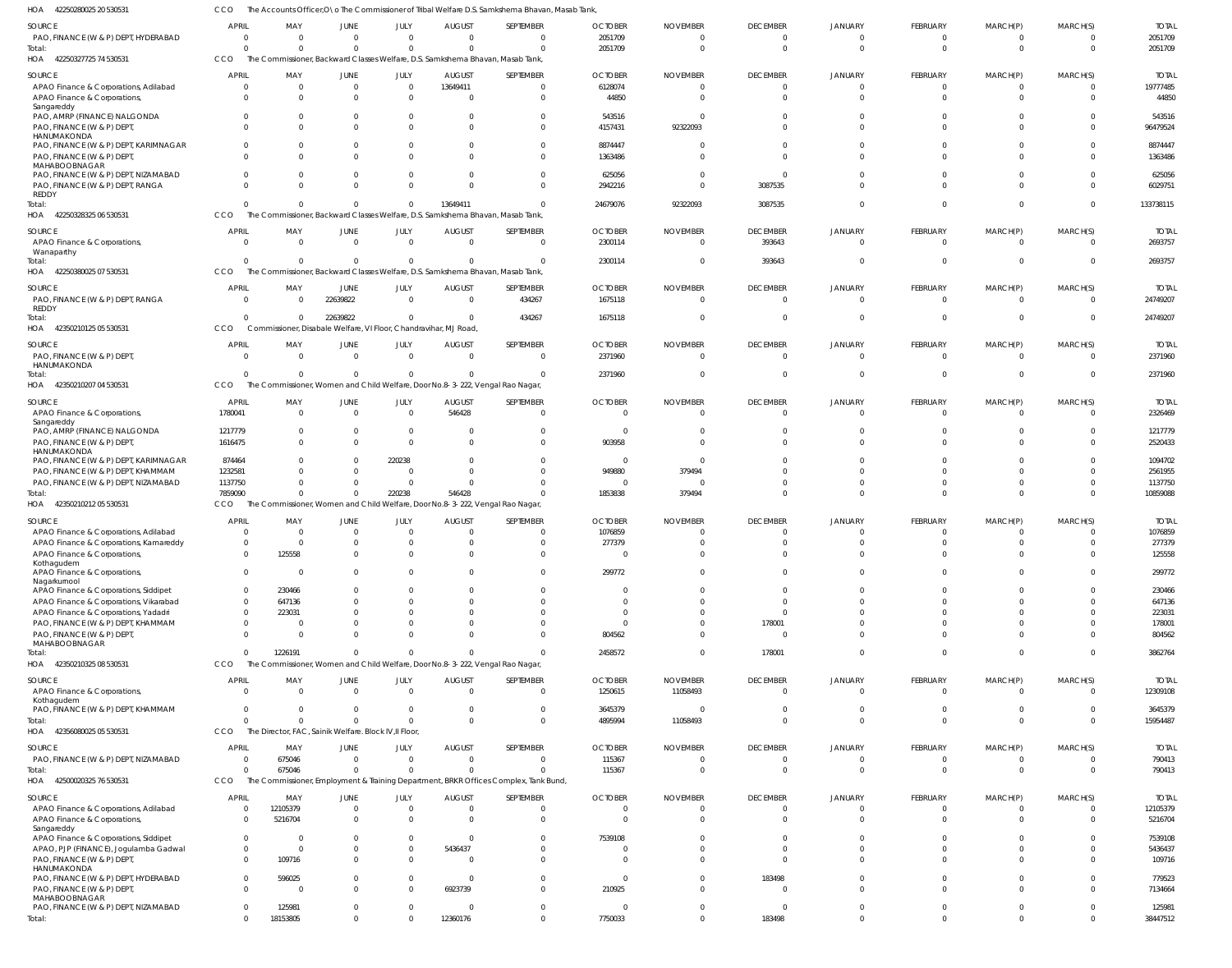44010080025 74 530531 HOA CCO AGRICULTURE - HOD COMMISSIONER&DIRECTOR OF AGRICULTURE GOVT. OF Telangana, FATHE MAIDAN

| <b>SOURCE</b><br>APAO Finance & Corporations,<br>Kothagudem             | <b>APRIL</b><br>$\overline{0}$ | MAY<br>$\overline{0}$                           | JUNE<br>$\overline{0}$           | JULY<br>$\Omega$        | <b>AUGUST</b><br>$\overline{0}$                   | SEPTEMBER<br>$\overline{0}$                                                                 | <b>OCTOBER</b><br>149688       | <b>NOVEMBER</b><br>$\overline{0}$ | <b>DECEMBER</b><br>$\overline{0}$ | <b>JANUARY</b><br>$\overline{0}$ | FEBRUARY<br>$\mathbf{0}$ | MARCH(P)<br>$\mathbf{0}$ | MARCH(S)<br>$\overline{0}$ | <b>TOTAL</b><br>149688   |
|-------------------------------------------------------------------------|--------------------------------|-------------------------------------------------|----------------------------------|-------------------------|---------------------------------------------------|---------------------------------------------------------------------------------------------|--------------------------------|-----------------------------------|-----------------------------------|----------------------------------|--------------------------|--------------------------|----------------------------|--------------------------|
| Total:<br>44030010125 74 530531<br>HOA                                  | $\Omega$<br>CCO                | $\mathbf 0$<br>THE DIRECTOR, ANIMAL HUSBANDRY & | $\overline{0}$                   | $\Omega$                | $\mathbf 0$<br>FISHERIES SHANTHI NAGAR, HYDERABAD | $\Omega$                                                                                    | 149688                         | $\Omega$                          | $\overline{0}$                    | $\Omega$                         | $\Omega$                 | $\mathbf 0$              | $\Omega$                   | 149688                   |
| <b>SOURCE</b>                                                           | <b>APRIL</b>                   | MAY                                             | <b>JUNE</b>                      | JULY                    | <b>AUGUST</b>                                     | SEPTEMBER                                                                                   | <b>OCTOBER</b>                 | <b>NOVEMBER</b>                   | <b>DECEMBER</b>                   | <b>JANUARY</b>                   | <b>FEBRUARY</b>          | MARCH(P)                 | MARCH(S)                   | <b>TOTAL</b>             |
| APAO Finance & Corporations, Adilabad                                   | $\overline{0}$                 | 222561                                          | $\overline{0}$                   | $\Omega$                | $\overline{0}$                                    | $\Omega$                                                                                    | $\Omega$                       |                                   | $\mathbf{0}$                      | $\Omega$                         | $\Omega$                 |                          |                            | 222561                   |
| APAO Finance & Corporations, Jagtial                                    | $\overline{0}$                 | 0                                               | $\mathbf 0$                      | $\Omega$                | $\overline{0}$                                    | $\Omega$                                                                                    | 287388                         |                                   | $\Omega$                          | $\Omega$                         | - 0                      |                          |                            | 287388                   |
| APAO Finance & Corporations,<br>Kothagudem                              | $\Omega$                       | 182616                                          | $\Omega$                         | $\Omega$                | $\Omega$                                          | $\Omega$                                                                                    |                                |                                   | $\Omega$                          | $\Omega$                         | $\cap$                   |                          |                            | 182616                   |
| APAO Finance & Corporations, Medchal                                    | $\Omega$                       | 188207                                          | $^{\circ}$                       | $\Omega$                | $\Omega$                                          | $\Omega$                                                                                    | 0                              |                                   | $\Omega$                          | $\Omega$                         |                          |                          |                            | 188207                   |
| APAO Finance & Corporations,                                            | $\Omega$                       | 1297716                                         | $\Omega$                         | $\Omega$                | $\Omega$                                          | $\Omega$                                                                                    | $\Omega$                       |                                   | $\Omega$                          | $\Omega$                         |                          | $\Omega$                 | $\Omega$                   | 1297716                  |
| Sangareddy<br>APAO Finance & Corporations, Suryapet                     |                                | $\Omega$<br>0                                   | $^{\circ}$                       | $\Omega$                | $\Omega$                                          | $\Omega$                                                                                    | 493373                         |                                   | $\Omega$                          | $\Omega$                         |                          |                          |                            | 493373                   |
| APAO Finance & Corporations,                                            | $\Omega$                       | $\Omega$                                        | $\Omega$                         | $\Omega$                | $\Omega$                                          | $\Omega$                                                                                    | 250361                         |                                   | $\Omega$                          | $\Omega$                         |                          |                          | $\Omega$                   | 250361                   |
| Wanaparthy                                                              |                                |                                                 |                                  |                         |                                                   |                                                                                             |                                |                                   |                                   |                                  |                          |                          |                            |                          |
| APAO Finance & Corporations, Yadadr                                     |                                | 274807                                          | $\Omega$                         | $\cap$                  | $\Omega$<br>$\Omega$                              | $\cap$                                                                                      | $\Omega$                       |                                   | $\Omega$<br>$\cap$                |                                  |                          |                          |                            | 274807                   |
| APAO, PJP (FINANCE), Jogulamba Gadwal<br>APAO, SRSP (FINANCE), WARANGAL | $\Omega$<br>$\overline{0}$     | 275000<br>1617294                               | $\Omega$<br>$\mathbf{0}$         | $\Omega$                | $\Omega$                                          |                                                                                             | $\Omega$                       |                                   | $\Omega$                          |                                  |                          |                          |                            | 275000<br>1617294        |
| PAO, AMRP (FINANCE) NALGONDA                                            | $\Omega$                       | $\Omega$                                        | $\Omega$                         | $\Omega$                | 275065                                            |                                                                                             | 100000                         |                                   | $\Omega$                          | $\cap$                           |                          |                          |                            | 375065                   |
| PAO, FINANCE (W & P) DEPT                                               | $\Omega$                       | 208023                                          | $\Omega$                         | $\Omega$                | $\Omega$                                          | $\Omega$                                                                                    | 217039                         |                                   | $\Omega$                          | $\cap$                           |                          |                          |                            | 425062                   |
| HANUMAKONDA                                                             |                                |                                                 |                                  |                         |                                                   |                                                                                             |                                |                                   |                                   |                                  |                          |                          |                            |                          |
| PAO, FINANCE (W & P) DEPT, KHAMMAM                                      | $\Omega$                       | 997478                                          | $\Omega$                         | $\Omega$<br>$\cap$      | $\Omega$<br>$\Omega$                              | $\Omega$<br>$\Omega$                                                                        |                                |                                   | 43942                             | $\Omega$<br>$\Omega$             | $\cap$                   | $\Omega$                 | $\Omega$                   | 1041420                  |
| PAO, FINANCE (W & P) DEPT<br>MAHABOOBNAGAR                              |                                | $\Omega$<br>$\Omega$                            | $\Omega$                         |                         |                                                   |                                                                                             | 285105                         |                                   | $\Omega$                          |                                  |                          |                          |                            | 285105                   |
| PAO, FINANCE (W & P) DEPT, MEDAK                                        | $\Omega$                       | $\Omega$                                        | $\Omega$                         | $\Omega$                | $\Omega$                                          | $\Omega$                                                                                    | 225420                         |                                   | - 0                               | $\Omega$                         |                          |                          | $\Omega$                   | 225420                   |
| PAO, FINANCE (W & P) DEPT, NIZAMABAD                                    |                                | 1006110<br>$\Omega$                             | $\Omega$                         | $\Omega$                | $\Omega$                                          | $\Omega$                                                                                    | 0                              |                                   | 0                                 | $\Omega$                         | $\Omega$                 | $\Omega$                 |                            | 1006110                  |
| Total:                                                                  |                                | 6269812                                         | $\mathbf 0$                      | $\Omega$                | 275065                                            | $\Omega$                                                                                    | 1858686                        |                                   | 43942                             | $\Omega$                         | $\Omega$                 | $\Omega$                 | $\Omega$                   | 8447505                  |
| 44050080025 05 530531<br>HOA                                            | CCO                            | THE DIRECTOR, FISHERIES SHANTHI NAGAR,          |                                  |                         |                                                   |                                                                                             |                                |                                   |                                   |                                  |                          |                          |                            |                          |
| <b>SOURCE</b>                                                           | <b>APRIL</b>                   | MAY                                             | <b>JUNE</b>                      | JULY                    | <b>AUGUST</b>                                     | SEPTEMBER                                                                                   | <b>OCTOBER</b>                 | <b>NOVEMBER</b>                   | <b>DECEMBER</b>                   | <b>JANUARY</b>                   | <b>FEBRUARY</b>          | MARCH(P)                 | MARCH(S)                   | <b>TOTAL</b>             |
| PAO, FINANCE (W & P) DEPT, RANGA                                        | $\overline{0}$                 | $\overline{0}$                                  | 32692971                         | $\Omega$                | $\overline{0}$                                    | $\Omega$                                                                                    | $\mathbf{0}$                   | $\mathbf 0$                       | 7475987                           | $\overline{0}$                   | $\Omega$                 | $\mathbf 0$              | $\Omega$                   | 40168958                 |
| REDDY<br>Total:                                                         |                                | $\Omega$<br>$\overline{0}$                      | 32692971                         | $\Omega$                | $\overline{0}$                                    | $\Omega$                                                                                    | $\mathbf{0}$                   | 0                                 | 7475987                           | $\overline{0}$                   | $\Omega$                 | $\mathbf 0$              | $\Omega$                   | 40168958                 |
| 44250000125 05 530531<br>HOA                                            | CCO                            |                                                 |                                  |                         |                                                   | The Commissioner for Co-operation & Registrar of Co-operative Societies, Telangana,         |                                |                                   |                                   |                                  |                          |                          |                            |                          |
|                                                                         |                                |                                                 |                                  |                         |                                                   |                                                                                             |                                |                                   |                                   |                                  |                          |                          |                            |                          |
| SOURCE                                                                  | APRIL                          | MAY<br>$\Omega$                                 | <b>JUNE</b>                      | JULY<br>$\Omega$        | <b>AUGUST</b><br>$\overline{0}$                   | SEPTEMBER<br>$\Omega$                                                                       | <b>OCTOBER</b><br>0            | <b>NOVEMBER</b>                   | <b>DECEMBER</b>                   | <b>JANUARY</b><br>$\Omega$       | FEBRUARY<br>$\Omega$     | MARCH(P)                 | MARCH(S)<br>$\Omega$       | <b>TOTAL</b>             |
| PAO (PR) (IW), LMD Colony, Karimnagar<br>PAO (PR) KCC, HANUMAKONDA      | 7780877<br>$\Omega$            | $\mathbf 0$                                     | $\overline{0}$<br>$\overline{0}$ | $\Omega$                | 658298                                            | $\Omega$                                                                                    |                                |                                   | $\mathbf{0}$<br>$\Omega$          | $\Omega$                         | $\Omega$                 | $^{\circ}$               |                            | 7780877<br>658298        |
| Total:                                                                  | 7780877                        | $\Omega$                                        | $\overline{0}$                   | $\Omega$                | 658298                                            |                                                                                             | $\Omega$                       |                                   | $\Omega$                          | $\Omega$                         | $\Omega$                 | $\Omega$                 | $\Omega$                   | 8439175                  |
| 44350110107 06 530531<br>HOA                                            | CCO                            |                                                 |                                  |                         |                                                   | DEVELOPMENT OF MARKETING - HOD DIRECTOR OF MARKETING BRKR BLDG, TANK BUND ROAD              |                                |                                   |                                   |                                  |                          |                          |                            |                          |
| <b>SOURCE</b>                                                           | <b>APRIL</b>                   | MAY                                             | JUNE                             |                         | <b>AUGUST</b>                                     | SEPTEMBER                                                                                   | <b>OCTOBER</b>                 | <b>NOVEMBER</b>                   | <b>DECEMBER</b>                   | <b>JANUARY</b>                   | <b>FEBRUARY</b>          | MARCH(P)                 | MARCH(S)                   | <b>TOTAL</b>             |
| PAO, FINANCE (W & P) DEPT,                                              | $\overline{0}$                 | $\mathbf 0$                                     | $\overline{0}$                   | JULY<br>6435892         | $\overline{0}$                                    | $\Omega$                                                                                    | $\mathbf{0}$                   | $\Omega$                          | $\overline{0}$                    | $\overline{0}$                   | $\Omega$                 | $\mathbf 0$              | $\Omega$                   | 6435892                  |
| HANUMAKONDA                                                             |                                |                                                 |                                  |                         |                                                   |                                                                                             |                                |                                   |                                   |                                  |                          |                          |                            |                          |
| PAO, FINANCE (W & P) DEPT, HYDERABAD                                    | $^{\circ}$                     | 0                                               | 3178914                          | 32457526                | $\overline{0}$                                    | $\Omega$                                                                                    | 0                              |                                   | $\Omega$                          | $\Omega$                         | $\Omega$                 |                          | $\Omega$                   | 35636440                 |
| PAO, FINANCE (W & P) DEPT, NIZAMABAD                                    |                                | $\Omega$<br>$\mathbf 0$                         | $\overline{0}$                   | 4414574                 | 1912462                                           | $\Omega$                                                                                    | $\Omega$                       |                                   | $\Omega$                          | $\Omega$                         | $\Omega$                 | $\Omega$                 | $\Omega$                   | 6327036                  |
| Total:<br>45150000125 03 500503<br>HOA                                  | CCO                            | $\Omega$<br>$\Omega$                            | 3178914                          | 43307992                | 1912462                                           | ENGINEER-IN-CHIEF, (GENL.&PR) ERRAMANZIL COLONY HYDERABAD ERRA MANJIL Telangana,            | $\Omega$                       |                                   | $\Omega$                          | $\Omega$                         | $\Omega$                 | $\Omega$                 | $\Omega$                   | 48399368                 |
|                                                                         |                                |                                                 |                                  |                         |                                                   |                                                                                             |                                |                                   |                                   |                                  |                          |                          |                            |                          |
| SOURCE                                                                  | <b>APRIL</b>                   | MAY                                             | <b>JUNE</b>                      | JULY                    | <b>AUGUST</b>                                     | SEPTEMBER                                                                                   | <b>OCTOBER</b>                 | <b>NOVEMBER</b>                   | <b>DECEMBER</b>                   | <b>JANUARY</b>                   | FEBRUARY                 | MARCH(P)                 | MARCH(S)                   | <b>TOTAL</b>             |
| APAO (PR) Pochampad, Nizamabad                                          | $\Omega$                       | 172103                                          | $\overline{0}$                   | $\Omega$                | 545164                                            | $\Omega$                                                                                    | $\Omega$                       |                                   | $\Omega$                          | $\Omega$<br>$\Omega$             | $\Omega$                 |                          |                            | 717267                   |
| APAO Panchayat Raj (PR), Kamareddy<br>Total:                            | $\Omega$<br>$\overline{0}$     | $\Omega$<br>172103                              | $\mathbf 0$<br>$\Omega$          | $\Omega$<br>$\mathbf 0$ | $\Omega$<br>545164                                | $\Omega$<br>$\overline{0}$                                                                  | 1763739<br>1763739             |                                   | $\Omega$                          |                                  |                          |                          |                            | 1763739<br>2481006       |
| 45150010107 07 530531<br>HOA                                            | CCO                            |                                                 |                                  |                         |                                                   | ENGINEER-IN-CHIEF, (GENL.&PR) ERRAMANZIL COLONY HYDERABAD ERRA MANJIL Telangana,            |                                |                                   |                                   |                                  |                          |                          |                            |                          |
|                                                                         |                                |                                                 |                                  |                         |                                                   |                                                                                             |                                |                                   |                                   |                                  |                          |                          |                            |                          |
| SOURCE<br>APAO (PR) Medak                                               | APRIL<br>11263448              | MAY<br>$\mathbf 0$                              | <b>JUNE</b><br>$\mathbf{0}$      | JULY<br>$\Omega$        | <b>AUGUST</b><br>$\overline{0}$                   | SEPTEMBER<br>$\overline{0}$                                                                 | <b>OCTOBER</b><br>$\mathbf{0}$ | <b>NOVEMBER</b><br>$\Omega$       | <b>DECEMBER</b><br>$\overline{0}$ | <b>JANUARY</b><br>$\overline{0}$ | FEBRUARY<br>$\Omega$     | MARCH(P)<br>$\mathbf 0$  | MARCH(S)<br>$\overline{0}$ | <b>TOTAL</b><br>11263448 |
| APAO (PR) Pochampad, Nizamabad                                          | 2617853                        | $\mathbf 0$                                     | $\mathbf{0}$                     | $\Omega$                | $\Omega$                                          | $\Omega$                                                                                    | $\Omega$                       |                                   | $\Omega$                          | $\Omega$                         | $\Omega$                 | $\mathbf 0$              | $\Omega$                   | 2617853                  |
| APAO (PR) Ranga Reddy Dist                                              | $\overline{\mathbf{0}}$        | $\mathbf 0$                                     | $\Omega$                         | $\Omega$                | $\Omega$                                          | $\Omega$                                                                                    | 3340213                        |                                   | $\Omega$                          | $\Omega$                         | $\Omega$                 | $\Omega$                 | $\Omega$                   | 3340213                  |
| APAO Panchayat Raj (PR), Adilabad                                       | 4882455                        | $\mathbf 0$                                     | $\overline{0}$                   | $\Omega$                | $\Omega$                                          | $\Omega$                                                                                    | $\mathbf{0}$                   |                                   | $\Omega$                          | $\Omega$                         | $\Omega$                 | $\Omega$                 | $\Omega$                   | 4882455                  |
| APAO Panchayat Raj (PR), Bhoopalapally                                  | 4785272                        | $\Omega$                                        | $\mathbf 0$                      | 10743881                | $\Omega$                                          | $\Omega$                                                                                    | 8372184                        |                                   | $\Omega$                          | $\Omega$                         | $\Omega$                 | $\Omega$                 | $\Omega$                   | 23901337                 |
| APAO Panchayat Raj (PR), Jagtial                                        | 1255019                        | $\Omega$                                        | $\mathbf 0$                      | $\Omega$                | $\Omega$                                          | $\Omega$                                                                                    | 0                              |                                   | $\Omega$                          | $\Omega$                         | $\Omega$                 | $\Omega$                 | $\Omega$                   | 1255019                  |
| APAO Panchayat Raj (PR), Kamareddy                                      | $\overline{\phantom{0}}$       | 673086                                          | $\Omega$                         | $\Omega$                | $\Omega$                                          | $\Omega$                                                                                    | $\mathbf{0}$                   |                                   | $\Omega$                          | $\Omega$                         | $\Omega$                 | $\Omega$                 | $\Omega$                   | 673086                   |
| APAO Panchayat Raj (PR), Mancherial                                     | $\overline{\mathbf{0}}$        | 1373687<br>0                                    | $\mathbf{0}$<br>$\mathbf{0}$     | $\Omega$<br>$\Omega$    | $\Omega$<br>$\Omega$                              | $\Omega$<br>$\Omega$                                                                        | $\Omega$<br>$\mathbf{0}$       | $\Omega$<br>$\Omega$              | $\Omega$<br>$\Omega$              | $\Omega$<br>$\overline{0}$       | $\Omega$<br>$\Omega$     | $\Omega$<br>$\Omega$     | $\Omega$<br>$\Omega$       | 1373687<br>221760        |
| APAO Panchayat Raj (PR), Medchal<br>Malkajigiri                         | 221760                         |                                                 |                                  |                         |                                                   |                                                                                             |                                |                                   |                                   |                                  |                          |                          |                            |                          |
| APAO Panchayat Raj (PR), Nagarkurnool                                   | 4848019                        | 9237016                                         | $\mathbf 0$                      | $\Omega$                | $\Omega$                                          | 136862                                                                                      | $\mathbf{0}$                   | 8826108                           | $\Omega$                          | $\overline{0}$                   | $\Omega$                 | $\Omega$                 | $\Omega$                   | 23048005                 |
| APAO Panchayat Raj (PR), Peddapalli                                     | 429702                         | 3379960                                         | $\Omega$                         | $\Omega$                | $\Omega$                                          | $\Omega$                                                                                    | $\mathbf{0}$                   |                                   | $\Omega$                          | $\Omega$                         | $\Omega$                 | $\Omega$                 | $\Omega$                   | 3809662                  |
| APAO Panchayat Raj (PR), Sangareddy                                     | 6434948                        | 11683431                                        | $\mathbf{0}$                     | $\Omega$                | $\Omega$                                          | $\Omega$                                                                                    | $\Omega$                       |                                   | $\Omega$                          | $\Omega$                         | $\Omega$                 | $\Omega$                 | $\Omega$                   | 18118379                 |
| APAO Panchayat Raj (PR), Siddipet<br>APAO Panchayat Raj (PR), Siricilla | 14259131<br>13899493           | 18454385<br>0                                   | $\mathbf 0$<br>$\overline{0}$    | $\Omega$<br>2160983     | $\Omega$<br>$\Omega$                              | 5311304<br>$\Omega$                                                                         | $\Omega$<br>$\Omega$           | 220361                            | $\Omega$<br>$\Omega$              | $\Omega$<br>$\Omega$             | $\Omega$<br>$\Omega$     | $\Omega$<br>$\Omega$     | $\Omega$<br>$\Omega$       | 38245181<br>16060476     |
| APAO Panchayat Raj (PR), Suryapet                                       | $\overline{\mathbf{0}}$        | $\mathbf 0$                                     | $\mathbf{0}$                     | $\Omega$                | $\Omega$                                          | $\Omega$                                                                                    | 2457437                        |                                   | $\Omega$                          | $\Omega$                         | $\Omega$                 | $\Omega$                 | $\Omega$                   | 2457437                  |
| APAO Panchayat Raj (PR), Vikarabad                                      | 7475322                        | 501889                                          | $\mathbf 0$                      | $\Omega$                | $\Omega$                                          | $\Omega$                                                                                    | 6585434                        |                                   | $\Omega$                          | $\Omega$                         | $\Omega$                 | $\Omega$                 | $\Omega$                   | 14562645                 |
| APAO Panchayat Raj (PR), Waranagal                                      | 2816350                        | $\mathbf 0$                                     | $\Omega$                         | $\Omega$                | $\Omega$                                          | $\Omega$                                                                                    | $\overline{0}$                 |                                   | $\Omega$                          | $\Omega$                         | $\Omega$                 | $\Omega$                 | $\Omega$                   | 2816350                  |
| APAO Panchayat Raj (PR), Yadadri                                        | 1237660                        | $\Omega$                                        | $\Omega$                         | $\Omega$                | $\Omega$                                          | $\Omega$                                                                                    | 1063019                        | $\Omega$                          | 1375996                           | $\Omega$                         | $\Omega$                 | $\Omega$                 | $\Omega$                   | 3676675                  |
| PAO (PR) KCC, HANUMAKONDA                                               | 12359687                       | $\Omega$                                        | $\Omega$                         | $\Omega$                | $\Omega$                                          | $\Omega$                                                                                    | $\mathbf{0}$                   | <sup>0</sup>                      | $\overline{0}$                    | $\Omega$                         | $\Omega$                 | $\Omega$                 | $\Omega$                   | 12359687                 |
| PAO (PR), Nirmal                                                        | 985698                         | $\Omega$                                        | $\overline{0}$                   | $\Omega$                | $\Omega$                                          | $\Omega$                                                                                    | $\Omega$                       | $\Omega$                          | $\Omega$                          | $\Omega$                         | $\Omega$                 | $\Omega$                 | $\Omega$                   | 985698                   |
| Total:<br>HOA 45150010125 07 530531                                     | 89771817<br>CCO                | 45303454                                        | $\overline{0}$                   | 12904864                | $\Omega$                                          | 5448166<br>ENGINEER-IN-CHIEF, (GENL.&PR) ERRAMANZIL COLONY HYDERABAD ERRA MANJIL Telangana, | 21818287                       | 9046469                           | 1375996                           | $\overline{0}$                   | $\Omega$                 | $\mathbf 0$              | $\Omega$                   | 185669053                |
|                                                                         |                                |                                                 |                                  |                         |                                                   |                                                                                             |                                |                                   |                                   |                                  |                          |                          |                            |                          |
| <b>SOURCE</b>                                                           | <b>APRIL</b>                   | MAY                                             | JUNE                             | JULY                    | <b>AUGUST</b>                                     | SEPTEMBER                                                                                   | <b>OCTOBER</b>                 | <b>NOVEMBER</b>                   | <b>DECEMBER</b>                   | <b>JANUARY</b>                   | FEBRUARY                 | MARCH(P)                 | MARCH(S)                   | <b>TOTAL</b>             |
| APAO (PR) Medak                                                         | $\overline{0}$                 | 549296                                          | $\overline{0}$                   | $\Omega$                | $\overline{0}$                                    | $\Omega$                                                                                    | $\Omega$                       | $\Omega$                          | $\overline{0}$                    | $\overline{0}$                   | $\Omega$                 | $\Omega$                 | $\Omega$                   | 549296                   |
| APAO (PR) Ranga Reddy Dist<br>APAO Panchayat Raj (PR), Adilabad         | $\overline{0}$<br>$\mathbf 0$  | 3929285<br>3869346                              | $\Omega$<br>$\Omega$             | $\Omega$<br>$\Omega$    | $\Omega$<br>3546099                               | $\Omega$<br>$\Omega$                                                                        | $\Omega$<br>$\Omega$           |                                   | $\Omega$<br>$\Omega$              | $\Omega$<br>$\Omega$             | $\Omega$<br>$\Omega$     | $\Omega$<br>$\Omega$     | $\Omega$                   | 3929285<br>7415445       |
| APAO Panchayat Raj (PR), Jagtial                                        | $\mathbf 0$                    | 4992911                                         | $\Omega$                         | $\Omega$                | $\Omega$                                          | $\Omega$                                                                                    | 1977945                        |                                   | $\Omega$                          | $\Omega$                         |                          |                          |                            | 6970856                  |
| APAO Panchayat Raj (PR), Mahabubabad                                    | $\mathbf 0$                    | $\Omega$                                        | $\mathbf 0$                      | 1370441                 | $\Omega$                                          | $\Omega$                                                                                    | $\overline{0}$                 |                                   | $\Omega$                          | $\Omega$                         | $\Omega$                 | $\Omega$                 |                            | 1370441                  |
| APAO Panchayat Raj (PR), Nagarkurnool                                   | $\mathbf 0$                    | $\Omega$                                        | $\mathbf 0$                      | $\Omega$                | $\Omega$                                          | $\Omega$                                                                                    | 760693                         |                                   | $\Omega$                          | $\overline{0}$                   | $\Omega$                 | $\Omega$                 |                            | 760693                   |
| APAO Panchayat Raj (PR), Peddapalli                                     |                                | $\mathbf 0$<br>$\Omega$                         | $\mathbf 0$                      | $\Omega$                | 2588206                                           | $\Omega$                                                                                    | $\mathbf{0}$                   | $\Omega$                          | $\Omega$                          | $\overline{0}$                   | $\Omega$                 | $\Omega$                 | $\Omega$                   | 2588206                  |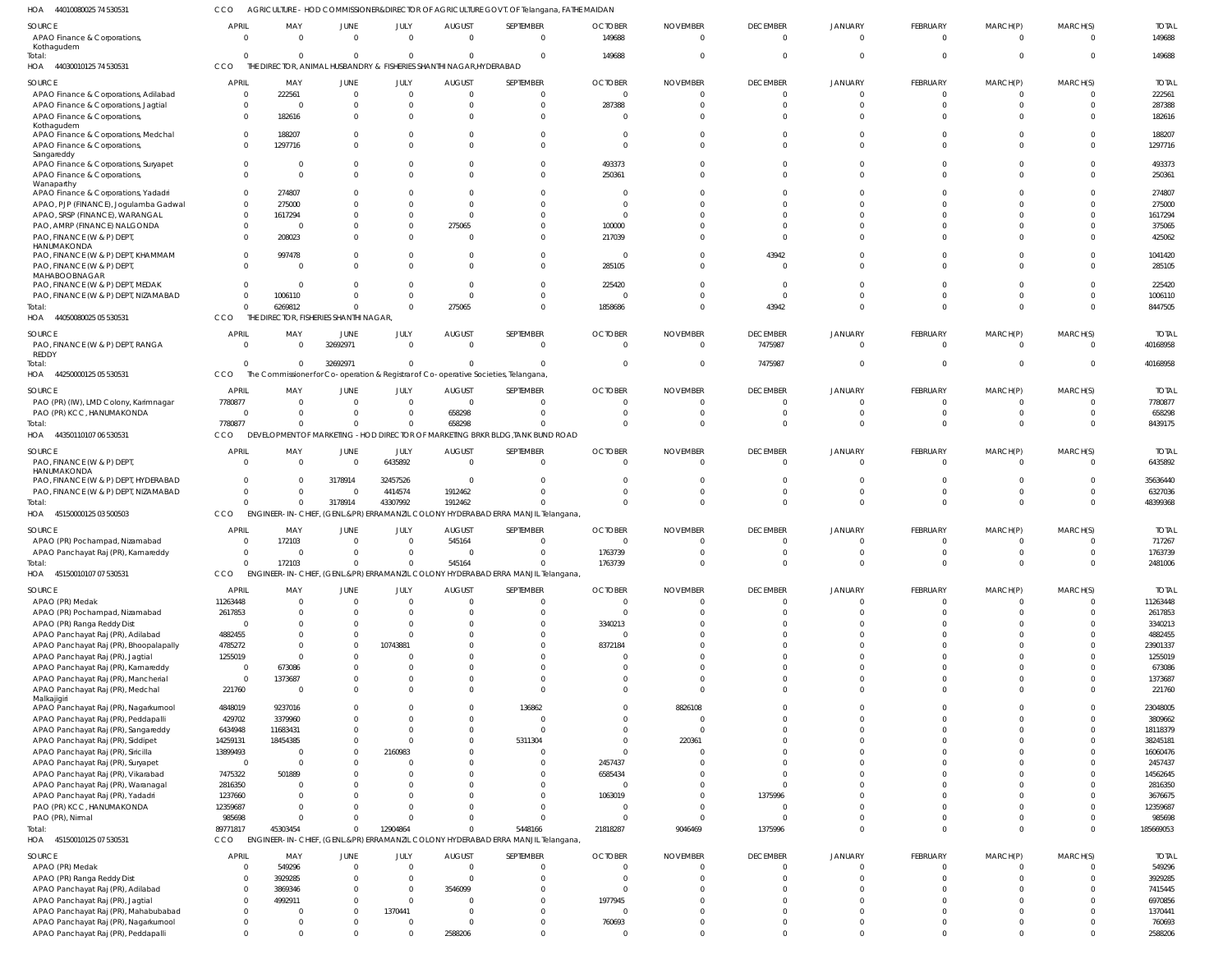45150010125 07 530531 HOA CCO ENGINEER-IN-CHIEF, (GENL.&PR) ERRAMANZIL COLONY HYDERABAD ERRA MANJIL Telangana,

| SOURCE                                      | APRIL        | MAY            | <b>JUNE</b>    | JULY           | <b>AUGUST</b>                                                                   | SEPTEMBER                                                                                        | <b>OCTOBER</b> | <b>NOVEMBER</b> | <b>DECEMBER</b> | <b>JANUARY</b> | FEBRUARY       | MARCH(P)       | MARCH(S)       | <b>TOTAI</b> |
|---------------------------------------------|--------------|----------------|----------------|----------------|---------------------------------------------------------------------------------|--------------------------------------------------------------------------------------------------|----------------|-----------------|-----------------|----------------|----------------|----------------|----------------|--------------|
|                                             |              |                |                |                |                                                                                 |                                                                                                  |                |                 |                 |                |                |                |                |              |
| APAO Panchayat Raj (PR), Sangareddy         | $\Omega$     |                | $\mathbf 0$    | $\overline{0}$ | 3856259                                                                         | $\Omega$                                                                                         | $\Omega$       |                 | $\mathbf 0$     | $\Omega$       | $\mathbf 0$    | $\Omega$       | $\Omega$       | 3856259      |
| APAO Panchayat Raj (PR), Siddipet           |              | 6523443        | $\Omega$       | $\mathbf{0}$   |                                                                                 | 1893322                                                                                          | $\Omega$       |                 | $\Omega$        |                | $\mathbf 0$    | $\Omega$       | $\Omega$       | 8416765      |
| APAO Panchayat Raj (PR), Siricilla          |              |                | $\mathbf{0}$   | 2534154        | 231974                                                                          |                                                                                                  |                |                 | $\Omega$        |                | $\Omega$       |                |                | 2766128      |
|                                             |              |                |                |                |                                                                                 |                                                                                                  |                |                 |                 |                |                |                |                |              |
| APAO Panchayat Raj (PR), Suryapet           |              | 6407503        | $\Omega$       | $\overline{0}$ |                                                                                 | $\Omega$                                                                                         | 2026486        |                 | $\Omega$        |                | $\Omega$       |                |                | 8433989      |
| APAO Panchayat Raj (PR), Vikarabad          |              | 5273369        | $\Omega$       | $\Omega$       |                                                                                 |                                                                                                  |                |                 | $\Omega$        |                | $\Omega$       |                |                | 5273369      |
| PAO (PR) (IW), LMD Colony, Karimnagar       |              | 21506605       |                | $\Omega$       |                                                                                 | $\Omega$                                                                                         | 585361         |                 | $\Omega$        |                | $\Omega$       | $\Omega$       |                | 22091966     |
| PAO (PR) MAHABOOBNAGAR                      |              | 1294034        | $\Omega$       | $\Omega$       |                                                                                 | $\Omega$                                                                                         |                |                 | $\Omega$        |                | $\Omega$       |                |                | 1294034      |
|                                             |              |                |                |                |                                                                                 |                                                                                                  |                |                 |                 |                |                |                |                |              |
| PAO (PR) Nalgonda                           |              | 8082525        | $\Omega$       | $\Omega$       |                                                                                 | $\Omega$                                                                                         |                |                 | $\Omega$        |                | $\Omega$       | $\Omega$       |                | 8082525      |
| Total:                                      |              | 62428317       | $\mathbf 0$    | 3904595        | 10222538                                                                        | 1893322                                                                                          | 5350485        |                 | $\Omega$        | $\Omega$       | $\Omega$       | $\Omega$       | $\Omega$       | 83799257     |
| 45150010125 22 530531<br>HOA                | CCO          |                |                |                |                                                                                 | ENGINEER-IN-CHIEF, (GENL.&PR) ERRAMANZIL COLONY HYDERABAD ERRA MANJIL Telangana                  |                |                 |                 |                |                |                |                |              |
|                                             |              |                |                |                |                                                                                 |                                                                                                  |                |                 |                 |                |                |                |                |              |
| SOURCE                                      | <b>APRIL</b> | MAY            | JUNE           | JULY           | <b>AUGUST</b>                                                                   | SEPTEMBER                                                                                        | <b>OCTOBER</b> | <b>NOVEMBER</b> | <b>DECEMBER</b> | JANUARY        | FEBRUARY       | MARCH(P)       | MARCH(S)       | <b>TOTAL</b> |
| APAO (PR) Medak                             |              | 11959751       | $\mathbf 0$    | $\mathbf{0}$   | $\Omega$                                                                        | $\overline{0}$                                                                                   | $\Omega$       |                 | $\overline{0}$  | $\Omega$       | $\mathbf 0$    | $\mathbf{0}$   | $\overline{0}$ | 11959751     |
|                                             | $\Omega$     |                | $\Omega$       | $\mathbf{0}$   | 68404228                                                                        | $\Omega$                                                                                         | $\Omega$       |                 | $\Omega$        |                | $\mathbf 0$    | $\Omega$       | $\Omega$       | 147181203    |
| APAO (PR) Pochampad, Nizamabad              |              | 51075812       |                |                |                                                                                 |                                                                                                  |                | 27701163        |                 |                |                |                |                |              |
| APAO (PR) Ranga Reddy Dist                  | - 0          | 36069661       | $\Omega$       | $\mathbf{0}$   | 10148485                                                                        | 18080940                                                                                         | $\Omega$       |                 | 31796011        |                | $\Omega$       | $\Omega$       | $\Omega$       | 96095097     |
| APAO (PR) Tekulapapalli                     | $\Omega$     | 9470225        | $\Omega$       | $\mathbf{0}$   | 2488910                                                                         | $\Omega$                                                                                         | 9085561        |                 | $\overline{0}$  |                | $\Omega$       | $\Omega$       | $\Omega$       | 21044696     |
| APAO (PR), PJP, Jogulamba Gadwal            | 1930475      | 5920025        | 8348536        | $\mathbf 0$    | 22195485                                                                        | $\Omega$                                                                                         | 5334448        |                 | 103401          |                | $\Omega$       | $\Omega$       | $\Omega$       | 43832370     |
|                                             |              |                |                |                |                                                                                 |                                                                                                  |                |                 |                 |                |                |                |                |              |
| APAO Panchayat Raj (PR), Bhoopalapally      | $\mathbf{0}$ | 12862161       | $\mathbf{0}$   | 20558399       | 3686788                                                                         | 22273621                                                                                         | 9440258        | 10924022        | $\Omega$        |                | $\Omega$       | $\Omega$       | $\Omega$       | 79745249     |
| APAO Panchayat Raj (PR), Jagtial            | 20543273     | 8328844        | $\Omega$       | 278791         | 11116574                                                                        | 945262                                                                                           | 877581         |                 | $\Omega$        |                | $\Omega$       | $\Omega$       | $\Omega$       | 42090325     |
| APAO Panchayat Raj (PR), Jangaon            | $\Omega$     | 4097653        | $\mathbf{0}$   | $\overline{0}$ |                                                                                 | $\Omega$                                                                                         | $\Omega$       | 5148799         | $\Omega$        |                | $\Omega$       | $\Omega$       | $\Omega$       | 9246452      |
|                                             |              |                |                |                |                                                                                 |                                                                                                  |                |                 |                 |                |                |                |                |              |
| APAO Panchayat Raj (PR), Kamareddy          |              | 530642         | $\Omega$       | $\mathbf 0$    | $\Omega$                                                                        | $\Omega$                                                                                         | $\Omega$       |                 | 18301257        |                | $\Omega$       | $\Omega$       | $\Omega$       | 18831899     |
| APAO Panchayat Raj (PR),                    | $\Omega$     | 691412         | $\Omega$       | $\mathbf{0}$   | 500000                                                                          | $\Omega$                                                                                         | $\Omega$       |                 | $\Omega$        |                | $\Omega$       | $\Omega$       | $\Omega$       | 1191412      |
| Komarambheem Asifabad                       |              |                |                |                |                                                                                 |                                                                                                  |                |                 |                 |                |                |                |                |              |
| APAO Panchayat Raj (PR), Kothagudem         | $\Omega$     |                | $\Omega$       | $\mathbf 0$    | 4928484                                                                         | $\Omega$                                                                                         | $\Omega$       |                 | $\Omega$        |                | $\Omega$       | $\Omega$       | $\Omega$       | 4928484      |
|                                             | $\Omega$     | $\Omega$       | $\Omega$       |                |                                                                                 | $\Omega$                                                                                         |                |                 | $\Omega$        | $\Omega$       | $\Omega$       | $\Omega$       | $\Omega$       |              |
| APAO Panchayat Raj (PR), Medchal            |              |                |                | $\overline{0}$ |                                                                                 |                                                                                                  | 1897673        |                 |                 |                |                |                |                | 1897673      |
| Malkajigiri                                 |              |                |                |                |                                                                                 |                                                                                                  |                |                 |                 |                |                |                |                |              |
| APAO Panchayat Raj (PR), Nagarkurnool       | 10715836     | 12397513       | $\Omega$       | $\overline{0}$ |                                                                                 | $\Omega$                                                                                         | 50000          |                 | 15905580        |                | $\Omega$       | $\Omega$       | $\Omega$       | 39068929     |
| APAO Panchayat Raj (PR), Peddapalli         | - 0          | 1831739        | $\mathbf{0}$   | 581987         | 3977677                                                                         | $\Omega$                                                                                         | 136853         |                 | $\Omega$        |                | $\Omega$       | $\Omega$       | $\Omega$       | 6528256      |
| APAO Panchayat Raj (PR), Sangareddy         | - 0          | 71668520       | $\Omega$       | $\overline{0}$ | 803404                                                                          | $\Omega$                                                                                         | 227380         | 15490183        | $\Omega$        |                | $\Omega$       | $\Omega$       | $\Omega$       | 88189487     |
|                                             |              |                |                |                |                                                                                 |                                                                                                  |                |                 |                 |                |                |                |                |              |
| APAO Panchayat Raj (PR), Siddipet           | 3396766      |                | $\Omega$       | $\mathbf 0$    | 18784813                                                                        | $\Omega$                                                                                         | 2798801        | 40036073        | $\Omega$        |                | $\Omega$       | $\Omega$       | $\Omega$       | 65016453     |
| APAO Panchayat Raj (PR), Siricilla          | $\Omega$     | 69790285       |                | $\mathbf 0$    | 3769705                                                                         | $\Omega$                                                                                         | 2121715        | 857566          | $\Omega$        |                | $\Omega$       |                | $\Omega$       | 76539271     |
|                                             | 7545297      | 11176901       |                | $\mathbf 0$    | 1681500                                                                         | $\Omega$                                                                                         | $\Omega$       |                 | $\Omega$        |                | $\Omega$       | $\Omega$       | $\Omega$       | 20403698     |
| APAO Panchayat Raj (PR), Vikarabad          |              |                |                |                |                                                                                 |                                                                                                  |                |                 |                 |                |                |                |                |              |
| APAO Panchayat Raj (PR), Wanaparthy         | - 0          | 16505747       | $\Omega$       | $\mathbf 0$    | 17681245                                                                        | $\Omega$                                                                                         | 5738336        |                 | $\Omega$        |                | $\Omega$       | $\Omega$       | $\Omega$       | 39925328     |
| APAO Panchayat Raj (PR), Waranagal          | $\Omega$     | 13432669       | $\Omega$       | $\mathbf 0$    |                                                                                 | $\Omega$                                                                                         | $\Omega$       |                 | 13757329        |                | $\Omega$       | $\Omega$       | $\Omega$       | 27189998     |
| APAO Panchayat Raj (PR), Yadadri            | $\Omega$     |                | $\Omega$       | $\mathbf{0}$   | 2018640                                                                         | $\Omega$                                                                                         | $\Omega$       |                 | 5385849         |                | $\Omega$       | $\Omega$       | $\Omega$       | 7404489      |
|                                             |              |                |                |                |                                                                                 |                                                                                                  |                |                 |                 |                |                |                |                |              |
| PAO (PR) (IW), LMD Colony, Karimnagar       | $\Omega$     | 20083464       | $\Omega$       | $\mathbf{0}$   | 5223147                                                                         | $\Omega$                                                                                         | 6828162        |                 | $\Omega$        |                | $\Omega$       | $\Omega$       | $\Omega$       | 32134773     |
| PAO (PR) KCC, HANUMAKONDA                   | 8535315      | 3570500        | $\Omega$       | 89118          | 38318726                                                                        | 370316                                                                                           | 1921126        |                 | $\Omega$        |                | $\Omega$       | $\Omega$       | $\Omega$       | 52805101     |
| PAO (PR) MAHABOOBNAGAR                      | $\Omega$     | 24916632       | 14706517       | 21506159       |                                                                                 | $\Omega$                                                                                         | 8519739        | 19762488        | 16408581        |                | $\Omega$       | $\Omega$       | $\Omega$       | 105820116    |
|                                             |              |                |                |                |                                                                                 |                                                                                                  |                |                 |                 |                |                |                |                |              |
| PAO (PR) Nalgonda                           |              | 1110851        | $\overline{0}$ | 12583288       | 1201013                                                                         | $\Omega$                                                                                         | 667991         |                 | 9201300         |                | $\Omega$       | $\Omega$       | $\Omega$       | 24764443     |
| PAO (PR), Nirmal                            | $\Omega$     | $\Omega$       | $\mathbf 0$    | 0              | 4361482                                                                         | $\Omega$                                                                                         |                |                 | $\Omega$        |                | $\mathbf 0$    | $\mathbf{0}$   | $\Omega$       | 4361482      |
| Total:                                      | 52666962     | 387491007      | 23055053       | 55597742       | 221290306                                                                       | 41670139                                                                                         | 55645624       | 119920294       | 110859308       | $\Omega$       | $\Omega$       | $\Omega$       | $\Omega$       | 1068196435   |
|                                             |              |                |                |                |                                                                                 |                                                                                                  |                |                 |                 |                |                |                |                |              |
|                                             |              |                |                |                |                                                                                 |                                                                                                  |                |                 |                 |                |                |                |                |              |
| HOA 45150010125 25 530531                   | CCO          |                |                |                | ENGINEER-IN-CHIEF, (GENL.&PR) ERRAMANZIL COLONY HYDERABAD ERRA MANJIL Telangana |                                                                                                  |                |                 |                 |                |                |                |                |              |
|                                             |              |                |                |                |                                                                                 |                                                                                                  |                |                 |                 |                |                |                |                |              |
| SOURCE                                      | <b>APRIL</b> | MAY            | <b>JUNE</b>    | JULY           | <b>AUGUST</b>                                                                   | SEPTEMBER                                                                                        | <b>OCTOBER</b> | <b>NOVEMBER</b> | <b>DECEMBER</b> | JANUARY        | FEBRUARY       | MARCH(P)       | MARCH(S)       | <b>TOTAL</b> |
|                                             | $\Omega$     | 951745         | $\mathbf 0$    | $\overline{0}$ | $\Omega$                                                                        | $\Omega$                                                                                         | $\Omega$       |                 | $\overline{0}$  | $\Omega$       | $\mathbf 0$    | $\mathbf{0}$   | $\Omega$       | 951745       |
| APAO (PR), PJP, Jogulamba Gadwal            |              |                |                |                |                                                                                 |                                                                                                  |                |                 |                 |                |                |                |                |              |
| APAO Panchayat Raj (PR), Kamareddy          |              | 281560         | $\Omega$       | $\mathbf{0}$   |                                                                                 | $\Omega$                                                                                         |                |                 | $\Omega$        |                | $\mathbf 0$    | $\Omega$       | $\Omega$       | 281560       |
| APAO Panchayat Raj (PR)                     |              | 144066         | $\Omega$       | $\Omega$       |                                                                                 | $\Omega$                                                                                         |                |                 | $\Omega$        |                | $\Omega$       | $\Omega$       | $\Omega$       | 144066       |
| Komarambheem Asifabad                       |              |                |                |                |                                                                                 |                                                                                                  |                |                 |                 |                |                |                |                |              |
| APAO Panchayat Raj (PR), Kothagudem         |              | 3739849        | $\Omega$       | $\Omega$       |                                                                                 | $\Omega$                                                                                         |                |                 | $\Omega$        |                | $\mathbf 0$    | $\Omega$       | $\Omega$       | 3739849      |
|                                             |              |                |                | $\Omega$       |                                                                                 | $\Omega$                                                                                         | $\Omega$       |                 | $\Omega$        | $\Omega$       | $\Omega$       | $\Omega$       | $\Omega$       |              |
| APAO Panchayat Raj (PR), Siricilla          |              | 1549137        | 4505303        |                |                                                                                 |                                                                                                  |                |                 |                 |                |                |                |                | 6054440      |
| APAO Panchayat Raj (PR), Suryapet           |              |                | 0              | $\Omega$       | 1401331                                                                         |                                                                                                  |                |                 |                 |                | $\Omega$       | 0              |                | 1401331      |
| APAO Panchayat Raj (PR), Vikarabad          |              | $\Omega$       | 3409055        | $\mathbf{0}$   |                                                                                 | $\Omega$                                                                                         | $\Omega$       |                 | $\Omega$        |                | $\mathbf 0$    | $\Omega$       |                | 3409055      |
|                                             |              |                |                |                |                                                                                 |                                                                                                  |                |                 |                 |                |                |                |                |              |
| PAO (PR), Nirmal                            |              | $\Omega$       | $\Omega$       | $\Omega$       | 2927630                                                                         | $\Omega$                                                                                         | $\Omega$       |                 | $\Omega$        | $\Omega$       | $\mathbf 0$    | $\mathbf 0$    | $\Omega$       | 2927630      |
| Total:                                      |              | 6666357        | 7914358        | $\Omega$       | 4328961                                                                         | $\Omega$                                                                                         | $\Omega$       | $\Omega$        | $\Omega$        | $\Omega$       | $\mathbf{0}$   | $\mathbf{0}$   | $\Omega$       | 18909676     |
| HOA 45150078925 21 530531                   | CCO          |                |                |                | The Commissioner Social Welfare, D.S. Samkshema Bhavan, Masab Tank,             |                                                                                                  |                |                 |                 |                |                |                |                |              |
|                                             |              |                |                |                |                                                                                 |                                                                                                  |                |                 |                 |                |                |                |                |              |
| SOURCE                                      | <b>APRIL</b> | MAY            | <b>JUNE</b>    | JULY           | <b>AUGUST</b>                                                                   | SEPTEMBER                                                                                        | <b>OCTOBER</b> | <b>NOVEMBER</b> | <b>DECEMBER</b> | JANUARY        | FEBRUARY       | MARCH(P)       | MARCH(S)       | <b>TOTAL</b> |
| APAO Finance & Corporations, Adilabad       | - 0          | $\Omega$       | $\mathbf{0}$   | $\mathbf{0}$   | $\Omega$                                                                        | 231863                                                                                           | $\Omega$       | $\Omega$        | $\overline{0}$  | $\Omega$       | $\overline{0}$ | $\mathbf{0}$   | $\overline{0}$ | 231863       |
|                                             | $\Omega$     | $\Omega$       |                |                | $\Omega$                                                                        |                                                                                                  | $\Omega$       |                 |                 | $\Omega$       |                |                |                |              |
| APAO Finance & Corporations,                |              |                | $\mathbf{0}$   | $\mathbf{0}$   |                                                                                 | $\overline{0}$                                                                                   |                | 6459354         | $\overline{0}$  |                | $\overline{0}$ | $\mathbf{0}$   | $\overline{0}$ | 6459354      |
| Bhoopalapally                               |              |                |                |                |                                                                                 |                                                                                                  |                |                 |                 |                |                |                |                |              |
| APAO Finance & Corporations, Jagtial        | $\Omega$     | 87780          | 0              | $\mathbf{0}$   |                                                                                 | $\mathbf{0}$                                                                                     | 31831          |                 | $\mathbf{0}$    | $\Omega$       | 0              | $^{\circ}$     | $\Omega$       | 119611       |
| APAO Finance & Corporations,                | $\Omega$     | $\Omega$       | $\Omega$       | $\Omega$       | $\Omega$                                                                        | $\Omega$                                                                                         | 2573321        | $\Omega$        | $\Omega$        | $\Omega$       | $\mathbf 0$    | $\Omega$       | $\Omega$       | 2573321      |
| Komarambheem Asifabad                       |              |                |                |                |                                                                                 |                                                                                                  |                |                 |                 |                |                |                |                |              |
| APAO Finance & Corporations,                | $\Omega$     | 571648         | $\Omega$       | $\Omega$       |                                                                                 | $\Omega$                                                                                         | 410284         |                 | $\Omega$        | $\Omega$       | $\Omega$       | $\Omega$       | $\Omega$       | 981932       |
| Nagarkurnool                                |              |                |                |                |                                                                                 |                                                                                                  |                |                 |                 |                |                |                |                |              |
| APAO Finance & Corporations, Peddapalli     | $\Omega$     | 133837         | $\Omega$       | $^{\circ}$     | 0                                                                               | $\overline{0}$                                                                                   | $\Omega$       | $\Omega$        | $\Omega$        | $\Omega$       | $\mathbf{0}$   | $\Omega$       | $\Omega$       | 133837       |
|                                             | $\Omega$     | $\Omega$       | $\Omega$       | $\Omega$       |                                                                                 |                                                                                                  | $\Omega$       |                 | $\Omega$        | <sup>0</sup>   |                | $\Omega$       | $\Omega$       |              |
| APAO Finance & Corporations,                |              |                |                |                |                                                                                 | 37962                                                                                            |                |                 |                 |                | $\mathbf{0}$   |                |                | 37962        |
| Sangareddy                                  |              |                |                |                |                                                                                 |                                                                                                  |                |                 |                 |                |                |                |                |              |
| APAO Finance & Corporations, Siddipet       | $\Omega$     | 77180          | $\Omega$       | $\Omega$       |                                                                                 | $\Omega$                                                                                         | 1397224        |                 | $\Omega$        | <sup>0</sup>   | $\Omega$       | $\Omega$       | $\Omega$       | 1474404      |
| APAO Finance & Corporations, Siricilla      | $\Omega$     | 362960         | $\Omega$       | $\Omega$       |                                                                                 | 817665                                                                                           | 639504         |                 | $\Omega$        |                | $\Omega$       | $\Omega$       | $\Omega$       | 1820129      |
| APAO Finance & Corporations, Suryapet       | $\Omega$     | 994380         | $\Omega$       | $\Omega$       |                                                                                 | $\Omega$                                                                                         | 481440         |                 | 4113486         | $\Omega$       | $\Omega$       | $\Omega$       | $\Omega$       | 5589306      |
|                                             |              |                |                |                |                                                                                 |                                                                                                  |                |                 |                 |                |                |                |                |              |
| APAO Finance & Corporations, Vikarabad      | $\Omega$     | 14040133       | $\Omega$       | $\overline{0}$ |                                                                                 | $\mathbf 0$                                                                                      | $\Omega$       | 11440736        | $\Omega$        | $\Omega$       | $\mathbf{0}$   | $\Omega$       | $\Omega$       | 25480869     |
| APAO Finance & Corporations,                | $\Omega$     | 64999          | $\Omega$       | 88454          |                                                                                 | 231312                                                                                           | 237707         |                 | $\Omega$        | $\Omega$       | $\Omega$       | $\Omega$       | $\Omega$       | 622472       |
| Wanaparthy                                  |              |                |                |                |                                                                                 |                                                                                                  |                |                 |                 |                |                |                |                |              |
| PAO, AMRP (FINANCE) NALGONDA                | $\Omega$     | 5152269        | 0              | $\mathbf{0}$   |                                                                                 | $\overline{0}$                                                                                   | $\overline{0}$ |                 | $\overline{0}$  | $\Omega$       | $\mathbf 0$    | $\mathbf 0$    | $\Omega$       | 5152269      |
|                                             |              |                | $\Omega$       | $\Omega$       |                                                                                 |                                                                                                  | $\Omega$       |                 | $\Omega$        | $\Omega$       | $\Omega$       | $\Omega$       | $\Omega$       |              |
| PAO, FINANCE (W & P) DEPT,                  |              | 56974          |                |                |                                                                                 | 59290                                                                                            |                |                 |                 |                |                |                |                | 116264       |
| HANUMAKONDA                                 |              |                |                |                |                                                                                 |                                                                                                  |                |                 |                 |                |                |                |                |              |
| PAO, FINANCE (W & P) DEPT, MEDAK            |              | 5686072        | 0              | $\mathbf{0}$   | $\Omega$                                                                        | $\mathbf 0$                                                                                      | $\overline{0}$ | $\Omega$        | 29618           | $\Omega$       | $\mathbf 0$    | $\mathbf 0$    | $\Omega$       | 5715690      |
| PAO, FINANCE (W & P) DEPT, RANGA            |              | 16916014       | $\Omega$       | $\Omega$       | $\Omega$                                                                        | $\Omega$                                                                                         | 1784875        | $\Omega$        | $\Omega$        | $\Omega$       | $\overline{0}$ | $\Omega$       | $\overline{0}$ | 18700889     |
| <b>REDDY</b>                                |              |                |                |                |                                                                                 |                                                                                                  |                |                 |                 |                |                |                |                |              |
| Total:                                      |              | 44144246       | $\Omega$       | 88454          | $\Omega$                                                                        | 1378092                                                                                          | 7556186        | 17900090        | 4143104         | $\Omega$       | $\mathbf 0$    | $\mathbf{0}$   | $\overline{0}$ | 75210172     |
|                                             |              |                |                |                |                                                                                 |                                                                                                  |                |                 |                 |                |                |                |                |              |
| HOA 45150079625 21 530531                   | CCO          |                |                |                |                                                                                 | The Accounts Officer, O \o The Commissioner of Tribal Welfare D.S. Samkshema Bhavan, Masab Tank, |                |                 |                 |                |                |                |                |              |
|                                             | <b>APRIL</b> | MAY            | <b>JUNE</b>    |                |                                                                                 |                                                                                                  |                |                 |                 |                |                |                |                |              |
| SOURCE                                      |              |                |                | JULY           | <b>AUGUST</b>                                                                   | SEPTEMBER                                                                                        | <b>OCTOBER</b> | <b>NOVEMBER</b> | <b>DECEMBER</b> | JANUARY        | FEBRUARY       | MARCH(P)       | MARCH(S)       | <b>TOTAL</b> |
| APAO Finance & Corporations,                |              | 36769          | $\mathbf{0}$   | $\mathbf{0}$   | $\overline{0}$                                                                  | $\overline{0}$                                                                                   | $\overline{0}$ | $\Omega$        | $\overline{0}$  | $\mathbf 0$    | $\overline{0}$ | $\overline{0}$ | $\Omega$       | 36769        |
| Komarambheem Asifabad                       |              |                |                |                |                                                                                 |                                                                                                  |                |                 |                 |                |                |                |                |              |
| APAO Finance & Corporations,<br>Mahabubabad | $\mathbf{0}$ | $\overline{0}$ | $\mathbf 0$    | $\overline{0}$ | $\mathbf 0$                                                                     | 5181599                                                                                          | 1425572        | $\mathbf 0$     | $\overline{0}$  | $\mathbf 0$    | $\overline{0}$ | $\overline{0}$ | $\overline{0}$ | 6607171      |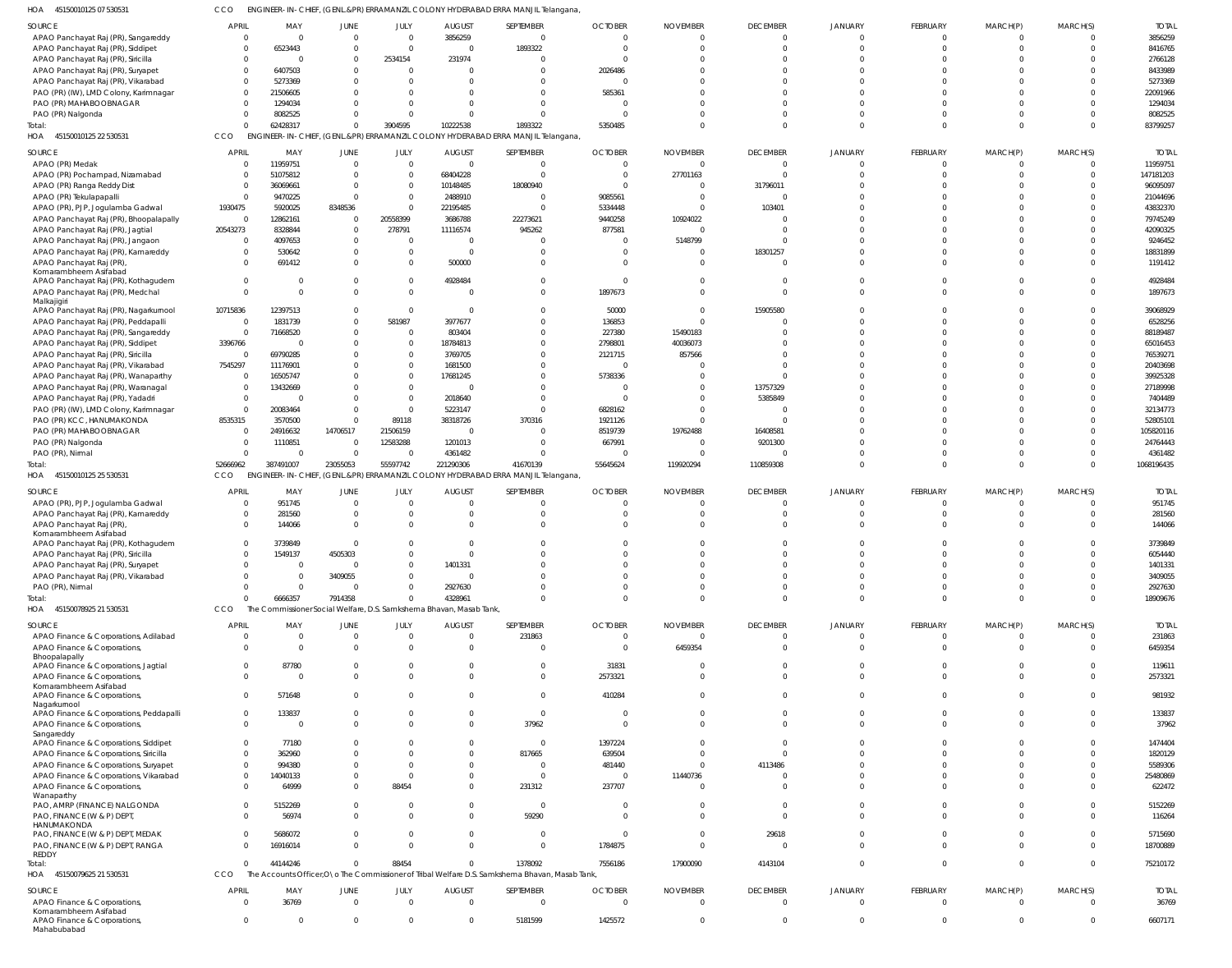45150079625 21 530531 HOA CCO The Accounts Officer, O\o The Commissioner of Tribal Welfare D.S. Samkshema Bhavan, Masab Tank,

|                                            |              |              |                                        | iissionei on      | iinai welidie<br>341 IKSHELIJA BIJAVALI. MASAD TALIR |                      |                |                 |                     |                            |                 |             |                      |              |
|--------------------------------------------|--------------|--------------|----------------------------------------|-------------------|------------------------------------------------------|----------------------|----------------|-----------------|---------------------|----------------------------|-----------------|-------------|----------------------|--------------|
| <b>SOURCE</b>                              | <b>APRIL</b> | MAY          | JUNE                                   | JULY              | <b>AUGUST</b>                                        | SEPTEMBER            | <b>OCTOBER</b> | <b>NOVEMBER</b> | <b>DECEMBER</b>     | JANUARY                    | <b>FEBRUARY</b> | MARCH(P)    | MARCH(S)             | <b>TOTAL</b> |
| APAO Finance & Corporations,               | $\Omega$     | $\Omega$     | $\overline{0}$                         | 3173945           | $\mathbf 0$                                          | $\Omega$             | $\overline{0}$ | $\Omega$        | 13054993            | $\overline{0}$             | $\mathbf 0$     | $\mathbf 0$ | $\Omega$             | 16228938     |
| Nagarkurnool                               |              |              |                                        |                   |                                                      |                      |                |                 |                     |                            |                 |             |                      |              |
| APAO Finance & Corporations,               | $\Omega$     | $\Omega$     | $\Omega$                               | $\overline{0}$    | 0                                                    | $\Omega$             | 8003502        |                 | $\mathbf 0$         | $\Omega$                   | $\Omega$        | $\mathbf 0$ | $\Omega$             | 8003502      |
| Sangareddy                                 | $\Omega$     | $\Omega$     | $\Omega$                               |                   |                                                      |                      | $\Omega$       | $\Omega$        |                     |                            | $\Omega$        | $\Omega$    |                      |              |
| APAO Finance & Corporations, Siricilla     | $\Omega$     | $\Omega$     | $\Omega$                               | 99345<br>$\Omega$ | 0<br>$\Omega$                                        | $\Omega$<br>$\Omega$ | $\Omega$       |                 | 3910335<br>$\Omega$ | $\overline{0}$<br>$\Omega$ | $\Omega$        | $\Omega$    | $\Omega$<br>$\Omega$ | 4009680      |
| APAO Finance & Corporations,<br>Wanaparthy |              |              |                                        |                   |                                                      |                      |                | 795618          |                     |                            |                 |             |                      | 795618       |
| APAO, PJP (FINANCE), Jogulamba Gadwal      | 9366212      |              | $\Omega$                               | $\overline{0}$    | $\Omega$                                             | $\Omega$             | $\Omega$       |                 | $\Omega$            | $\Omega$                   | $\Omega$        | $\Omega$    | $\Omega$             | 9366212      |
| PAO, AMRP (FINANCE) NALGONDA               |              | $\Omega$     | $\Omega$                               | $\overline{0}$    | $\Omega$                                             | $\Omega$             | 3565162        |                 | $\Omega$            | $\Omega$                   | $\Omega$        | $\Omega$    | $\Omega$             | 3565162      |
| PAO, FINANCE (W & P) DEPT, KHAMMAM         | $\Omega$     | $\Omega$     | $\Omega$                               | $\Omega$          | 10381681                                             | $\Omega$             | $\Omega$       |                 | $\Omega$            | $\Omega$                   | $\Omega$        | $\Omega$    | $\Omega$             | 10381681     |
| Total:                                     | 9366212      | 36769        | $\Omega$                               | 3273290           | 10381681                                             | 5181599              | 12994236       | 795618          | 16965328            | $\Omega$                   | $\Omega$        | $\Omega$    | $\Omega$             | 58994733     |
| HOA 470001101 26 290291                    | CCO          |              | CHIEF ENGINEER, IRRIGATION, JAGITIYAL  |                   |                                                      |                      |                |                 |                     |                            |                 |             |                      |              |
|                                            |              |              |                                        |                   |                                                      |                      |                |                 |                     |                            |                 |             |                      |              |
| SOURCE                                     | APRIL        | MAY          | JUNE                                   | JULY              | <b>AUGUST</b>                                        | SEPTEMBER            | <b>OCTOBER</b> | <b>NOVEMBER</b> | <b>DECEMBER</b>     | <b>JANUARY</b>             | <b>FEBRUARY</b> | MARCH(P)    | MARCH(S)             | <b>TOTAI</b> |
| APAO Irrigation, Jagtial                   | 155200       | 155200       | 42940                                  | 756130            | 322610                                               | 678804               | 527290         | 527910          | 527910              | $\Omega$                   | $\Omega$        | $\Omega$    | $\Omega$             | 3693994      |
| PAO IRRIGATION NIZAMABAD                   | 811805       | 814275       | 772445                                 | 858405            | 1362032                                              | 1172883              | 1182535        | 1293895         | 1308668             | $\Omega$                   | $\Omega$        | $\mathbf 0$ | $\Omega$             | 9576943      |
| Total:                                     | 967005       | 969475       | 815385                                 | 1614535           | 1684642                                              | 1851687              | 1709825        | 1821805         | 1836578             | $\Omega$                   | $\Omega$        | $\Omega$    | $\Omega$             | 13270937     |
| HOA<br>470001101 26 290292                 | CCO          |              | CHIEF ENGINEER, IRRIGATION, JAGITIYAL  |                   |                                                      |                      |                |                 |                     |                            |                 |             |                      |              |
| SOURCE                                     | APRIL        | MAY          | JUNE                                   | JULY              | <b>AUGUST</b>                                        | SEPTEMBER            | <b>OCTOBER</b> | <b>NOVEMBER</b> | <b>DECEMBER</b>     | JANUARY                    | FEBRUARY        | MARCH(P)    | MARCH(S)             | <b>TOTAL</b> |
| APAO Irrigation, Jagtial                   | 600          | 600          | $\overline{0}$                         | 3600              | 1400                                                 | $\Omega$             | $\overline{0}$ | $\Omega$        | $\mathbf 0$         | $\overline{0}$             | $\mathbf 0$     | $\mathbf 0$ | $\Omega$             | 6200         |
| Total:                                     | 600          | 600          | $\Omega$                               | 3600              | 1400                                                 | $\Omega$             | $\Omega$       |                 | $\Omega$            | $\Omega$                   | $\overline{0}$  | $\mathbf 0$ | $\Omega$             | 6200         |
| HOA 470001101 26 290293                    | CCO          |              | CHIEF ENGINEER, IRRIGATION, JAGITIYAL  |                   |                                                      |                      |                |                 |                     |                            |                 |             |                      |              |
|                                            |              |              |                                        |                   |                                                      |                      |                |                 |                     |                            |                 |             |                      |              |
| SOURCE                                     | APRIL        | MAY          | JUNE                                   | JULY              | <b>AUGUST</b>                                        | SEPTEMBER            | <b>OCTOBER</b> | <b>NOVEMBER</b> | <b>DECEMBER</b>     | JANUARY                    | FEBRUARY        | MARCH(P)    | MARCH(S)             | <b>TOTAI</b> |
| APAO Irrigation, Jagtial                   | 59565        | 59565        | 16476                                  | 290037            | 123779                                               | 113321               | 38488          | 38182           | 38182               | $\Omega$                   | $\Omega$        | $\Omega$    | $\Omega$             | 777595       |
| PAO IRRIGATION NIZAMABAD                   | 311334       | 312291       | 296245                                 | 329229            | 151385                                               | 178473               | 157782         | 107303          | 107303              | $\Omega$                   | $\Omega$        | $\mathbf 0$ | $\Omega$             | 1951345      |
| Total:                                     | 370899       | 371856       | 312721                                 | 619266            | 275164                                               | 291794               | 196270         | 145485          | 145485              | $\Omega$                   | $\Omega$        | $\Omega$    | $\Omega$             | 2728940      |
| HOA<br>470001101 26 290294                 | CCO          |              | <b>ENGINEER, IRRIGATION, JAGITIYAL</b> |                   |                                                      |                      |                |                 |                     |                            |                 |             |                      |              |
| SOURCE                                     | APRIL        | MAY          | JUNE                                   | JULY              | <b>AUGUST</b>                                        | SEPTEMBER            | <b>OCTOBER</b> | <b>NOVEMBER</b> | <b>DECEMBER</b>     | <b>JANUARY</b>             | <b>FEBRUARY</b> | MARCH(P)    | MARCH(S)             | <b>TOTAL</b> |
| APAO Irrigation, Jagtial                   | 21239        | 26434        | 7099                                   | 127756            | 54307                                                | 95027                | 57640          | 57697           | 57697               | $\overline{0}$             | $\mathbf 0$     | 0           | $\Omega$             | 504896       |
| PAO IRRIGATION NIZAMABAD                   | 42224        | 42224        | 42224                                  | 42366             | 66920                                                | 54643                | 42643          | 45273           | 45273               | $\Omega$                   | $\mathbf 0$     | $\mathbf 0$ | $\Omega$             | 423790       |
| Total                                      | 63463        | 68658        | 49323                                  | 170122            | 121227                                               | 149670               | 100283         | 102970          | 102970              | $\Omega$                   | $\Omega$        | $\Omega$    | $\Omega$             | 928686       |
| HOA<br>470001101 26 290295                 | CCO          |              | CHIEF ENGINEER, IRRIGATION, JAGITIYAL  |                   |                                                      |                      |                |                 |                     |                            |                 |             |                      |              |
|                                            |              |              |                                        |                   |                                                      |                      |                |                 |                     |                            |                 |             |                      |              |
| SOURCE                                     | <b>APRIL</b> | MAY          | JUNE                                   | <b>JULY</b>       | <b>AUGUST</b>                                        | SEPTEMBER            | <b>OCTOBER</b> | <b>NOVEMBER</b> | <b>DECEMBER</b>     | <b>JANUARY</b>             | <b>FEBRUARY</b> | MARCH(P)    | MARCH(S)             | <b>TOTAI</b> |
| PAO IRRIGATION NIZAMABAD                   |              | $\Omega$     | 31355                                  | $\Omega$          | $\Omega$                                             | - 0                  | $\Omega$       | 30000           | $\Omega$            | $\Omega$                   | $\mathbf 0$     | $\mathbf 0$ | $\Omega$             | 61355        |
| Total:                                     |              | $\Omega$     | 31355                                  | $\Omega$          | $\Omega$                                             | $\Omega$             | $\Omega$       | 30000           | $\Omega$            | $\Omega$                   | $\Omega$        | $\Omega$    | $\Omega$             | 61355        |
| HOA<br>470001101 26 290296                 | CCO          |              | CHIEF ENGINEER, IRRIGATION, JAGITIYAL  |                   |                                                      |                      |                |                 |                     |                            |                 |             |                      |              |
| SOURCE                                     | APRIL        | MAY          | JUNE                                   | JULY              | <b>AUGUST</b>                                        | SEPTEMBER            | <b>OCTOBER</b> | <b>NOVEMBER</b> | <b>DECEMBER</b>     | JANUARY                    | FEBRUARY        | MARCH(P)    | MARCH(S)             | <b>TOTAL</b> |
| APAO Irrigation, Jagtial                   | $\Omega$     | $\Omega$     | $\overline{0}$                         | $\overline{0}$    | $\Omega$                                             | $\Omega$             | $\Omega$       | 307339          | $\mathbf 0$         | $\overline{0}$             | $\mathbf 0$     | $\mathbf 0$ | $\Omega$             | 307339       |
| Total:                                     |              | $\Omega$     | $\Omega$                               | $\overline{0}$    | $\Omega$                                             | $\Omega$             | $\overline{0}$ | 307339          | $\mathbf 0$         | $\Omega$                   | $\overline{0}$  | $\mathbf 0$ | $\Omega$             | 307339       |
| HOA 470001101 27 290291                    | CCO          |              | CHIEF ENGINEER, IRRIGATION, JAGITIYAL  |                   |                                                      |                      |                |                 |                     |                            |                 |             |                      |              |
|                                            |              |              |                                        |                   |                                                      |                      |                |                 |                     |                            |                 |             |                      |              |
| SOURCE                                     | <b>APRIL</b> | MAY          | JUNE                                   | JULY              | <b>AUGUST</b>                                        | SEPTEMBER            | <b>OCTOBER</b> | <b>NOVEMBER</b> | <b>DECEMBER</b>     | JANUARY                    | <b>FEBRUARY</b> | MARCH(P)    | MARCH(S)             | <b>TOTAI</b> |
| APAO Irrigation, Jagtial                   | 1578080      | 1469643      | 1424310                                | 1397250           | 2583411                                              | 2263555              | 2531151        | 2290384         | 2390916             | $\Omega$                   | $\Omega$        | 0           | $\Omega$             | 17928700     |
| PAO IRRIGATION KARIMNAGAR                  | 757746       | $\Omega$     | $\overline{\mathbf{0}}$                | $\overline{0}$    | $\Omega$                                             | $\Omega$             | $\Omega$       |                 | $\Omega$            |                            | $\Omega$        | $\Omega$    | $\Omega$             | 757746       |
| PAO IRRIGATION NIZAMABAD                   | 170835       | 170835       | 140334                                 | 194404            | 328155                                               | 270261               | 278545         | 278545          | 278545              | $\Omega$                   | $\Omega$        | $\Omega$    | $\Omega$             | 2110459      |
| Total:                                     | 2506661      | 1640478      | 1564644                                | 1591654           | 2911566                                              | 2533816              | 2809696        | 2568929         | 2669461             | $\Omega$                   | $\Omega$        | $\Omega$    | $\Omega$             | 20796905     |
| HOA 470001101 27 290292                    | <b>CCO</b>   |              | CHIEF ENGINEER, IRRIGATION, JAGITIYAL  |                   |                                                      |                      |                |                 |                     |                            |                 |             |                      |              |
| SOURCE                                     | <b>APRIL</b> | MAY          | JUNE                                   | JULY              | <b>AUGUST</b>                                        | SEPTEMBER            | <b>OCTOBER</b> | <b>NOVEMBER</b> | <b>DECEMBER</b>     | JANUARY                    | <b>FEBRUARY</b> | MARCH(P)    | MARCH(S)             | <b>TOTAL</b> |
| APAO Irrigation, Jagtial                   | 8200         | 7406         | 7400                                   | 7253              | 7700                                                 | 7450                 | 7997           | 7502            | 7798                | $\overline{0}$             | $\mathbf 0$     | $\mathbf 0$ | $\Omega$             | 68706        |
| PAO IRRIGATION KARIMNAGAR                  | 2608         | $\Omega$     | $\Omega$                               | $\overline{0}$    | $\mathbf 0$                                          | $\mathbf 0$          | $\overline{0}$ | $\Omega$        | $\mathbf{0}$        | $\Omega$                   | $\mathbf 0$     | $\mathbf 0$ | $\Omega$             | 2608         |
| Total:                                     | 10808        | 7406         | 7400                                   | 7253              | 7700                                                 | 7450                 | 7997           | 7502            | 7798                | $\Omega$                   | $\Omega$        | $\Omega$    | $\Omega$             | 71314        |
| HOA 470001101 27 290293                    | CCO          |              | CHIEF ENGINEER, IRRIGATION, JAGITIYAL  |                   |                                                      |                      |                |                 |                     |                            |                 |             |                      |              |
|                                            |              |              |                                        |                   |                                                      |                      |                |                 |                     |                            |                 |             |                      |              |
| SOURCE                                     | APRIL        | MAY          | JUNE                                   | JULY              | <b>AUGUST</b>                                        | SEPTEMBER            | <b>OCTOBER</b> | <b>NOVEMBER</b> | <b>DECEMBER</b>     | JANUARY                    | <b>FEBRUARY</b> | MARCH(P)    | MARCH(S)             | <b>TOTAL</b> |
| APAO Irrigation, Jagtial                   | 605224       | 563874       | 546298                                 | 535938            | 325466                                               | 163723               | 183048         | 165637          | 172907              | $\Omega$                   | 0               | 0           |                      | 3262115      |
| <b>PAO IRRIGATION KARIMNAGAR</b>           | 290694       | $\Omega$     | $\Omega$                               | $\overline{0}$    | $\mathbf 0$                                          | $\Omega$             | $\Omega$       | $\Omega$        | $\Omega$            |                            | $\Omega$        | $\Omega$    | $\Omega$             | 290694       |
| PAO IRRIGATION NIZAMABAD                   | 65535        | 65535        | 53842                                  | 74570             | $-1959$                                              | 42126                | 20145          | 20145           | 42415               | $\Omega$                   | $\Omega$        | $\Omega$    | $\Omega$             | 382354       |
| Total:                                     | 961453       |              |                                        |                   |                                                      |                      |                |                 |                     |                            |                 | $\Omega$    |                      | 3935163      |
|                                            |              | 629409       | 600140                                 | 610508            | 323507                                               | 205849               | 203193         | 185782          | 215322              | $\Omega$                   | $\Omega$        |             | $\Omega$             |              |
| HOA 470001101 27 290294                    | <b>CCO</b>   |              | CHIEF ENGINEER, IRRIGATION, JAGITIYAL  |                   |                                                      |                      |                |                 |                     |                            |                 |             |                      |              |
|                                            |              |              |                                        |                   |                                                      |                      |                |                 |                     |                            |                 |             |                      |              |
| SOURCE                                     | APRIL        | MAY          | JUNE                                   | JULY              | <b>AUGUST</b>                                        | SEPTEMBER            | <b>OCTOBER</b> | <b>NOVEMBER</b> | <b>DECEMBER</b>     | JANUARY                    | <b>FEBRUARY</b> | MARCH(P)    | MARCH(S)             | <b>TOTAL</b> |
| APAO Irrigation, Jagtial                   | 278834       | 261862       | 252687                                 | 248125            | 416914                                               | 280288               | 314953         | 282216          | 295198              | $\Omega$                   | $\mathbf 0$     | 0           | $\Omega$             | 2631077      |
| PAO IRRIGATION KARIMNAGAR                  | 98505        | - 0          | $\overline{0}$                         | $\overline{0}$    | $\mathbf 0$                                          | $\overline{0}$       | $\overline{0}$ | $\Omega$        | $\mathbf 0$         | $\Omega$                   | $\Omega$        | $\mathbf 0$ | $\Omega$             | 98505        |
| PAO IRRIGATION NIZAMABAD                   | 21040        | 21040        | 16002                                  | 24933             | 35838                                                | 28439                | 22630          | 22630           | 22630               | $\Omega$                   | $\Omega$        | $\mathbf 0$ | $\Omega$             | 215182       |
| Total:                                     | 398379       | 282902       | 268689                                 | 273058            | 452752                                               | 308727               | 337583         | 304846          | 317828              | $\Omega$                   | $\Omega$        | $\Omega$    | $\Omega$             | 2944764      |
| HOA 470001101 27 290295                    | CCO          |              | CHIEF ENGINEER, IRRIGATION, JAGITIYAL  |                   |                                                      |                      |                |                 |                     |                            |                 |             |                      |              |
| SOURCE                                     | APRIL        | MAY          | JUNE                                   | JULY              | <b>AUGUST</b>                                        | SEPTEMBER            | <b>OCTOBER</b> | <b>NOVEMBER</b> | <b>DECEMBER</b>     | <b>JANUARY</b>             | <b>FEBRUARY</b> | MARCH(P)    | MARCH(S)             | <b>TOTAL</b> |
| APAO Irrigation, Jagtial                   |              | $\Omega$     | $\Omega$                               | 10000             | 200000                                               |                      | $\Omega$       |                 | $\Omega$            | $\Omega$                   | $\mathbf 0$     | $\mathbf 0$ | $\Omega$             | 210000       |
| Total:                                     |              | $\Omega$     | $\Omega$                               | 10000             | 200000                                               | $\Omega$             | $\Omega$       |                 | $\Omega$            | $\Omega$                   | $\Omega$        | $\mathbf 0$ | $\Omega$             | 210000       |
| HOA 470001101 27 290296                    | CCO          |              | CHIEF ENGINEER, IRRIGATION, JAGITIYAL  |                   |                                                      |                      |                |                 |                     |                            |                 |             |                      |              |
|                                            |              |              |                                        |                   |                                                      |                      |                |                 |                     |                            |                 |             |                      |              |
| SOURCE                                     | <b>APRIL</b> | MAY          | JUNE                                   | JULY              | <b>AUGUST</b>                                        | SEPTEMBER            | <b>OCTOBER</b> | <b>NOVEMBER</b> | <b>DECEMBER</b>     | JANUARY                    | <b>FEBRUARY</b> | MARCH(P)    | MARCH(S)             | <b>TOTAL</b> |
| APAO Irrigation, Jagtial                   | $\Omega$     | $\Omega$     | $\overline{0}$                         | $\overline{0}$    | $\mathbf 0$                                          | 1314567              | $\mathbf{0}$   |                 | 41895               | $\overline{0}$             | $\mathbf 0$     | 0           | $\Omega$             | 1356462      |
| Total:                                     | $\Omega$     | $\Omega$     | $\Omega$                               | $\mathbf 0$       | $\mathbf 0$                                          | 1314567              | $\overline{0}$ |                 | 41895               | $\overline{0}$             | $\overline{0}$  | $\mathbf 0$ | $\Omega$             | 1356462      |
| HOA 47000110125 26 530531                  | CCO          |              | CHIEF ENGINEER, IRRIGATION, JAGITIYAL  |                   |                                                      |                      |                |                 |                     |                            |                 |             |                      |              |
| SOURCE                                     | <b>APRIL</b> | MAY          | JUNE                                   | JULY              | <b>AUGUST</b>                                        | SEPTEMBER            | <b>OCTOBER</b> | <b>NOVEMBER</b> | <b>DECEMBER</b>     | JANUARY                    | <b>FEBRUARY</b> | MARCH(P)    | MARCH(S)             | <b>TOTAL</b> |
| APAO, SRSP SSP, KARIMNAGAR                 |              | $\Omega$     | $\Omega$                               | $\Omega$          | 0                                                    | 3318613              | $\Omega$       |                 | $\Omega$            |                            | $\Omega$        | 0           | $\Omega$             | 3318613      |
| APAO, SRSP, NIZAMABAD                      |              |              | $\Omega$                               | $\Omega$          |                                                      | - 0                  | 51917385       |                 | $\Omega$            | $\Omega$                   | $\Omega$        | $\Omega$    | $\Omega$             | 51917385     |
| PAO Irrigation Nirmal                      |              | <sup>0</sup> | $\Omega$                               | $\Omega$          |                                                      |                      |                |                 | 132355100           | $\Omega$                   | $\Omega$        | O           | $\Omega$             | 132355100    |
| PAO, SRSP, SSP, NIRMAL                     | 0            |              | $\Omega$                               | $\Omega$          |                                                      |                      | 7000000        |                 | 0                   | $\Omega$                   | $\Omega$        | $\Omega$    |                      | 7000000      |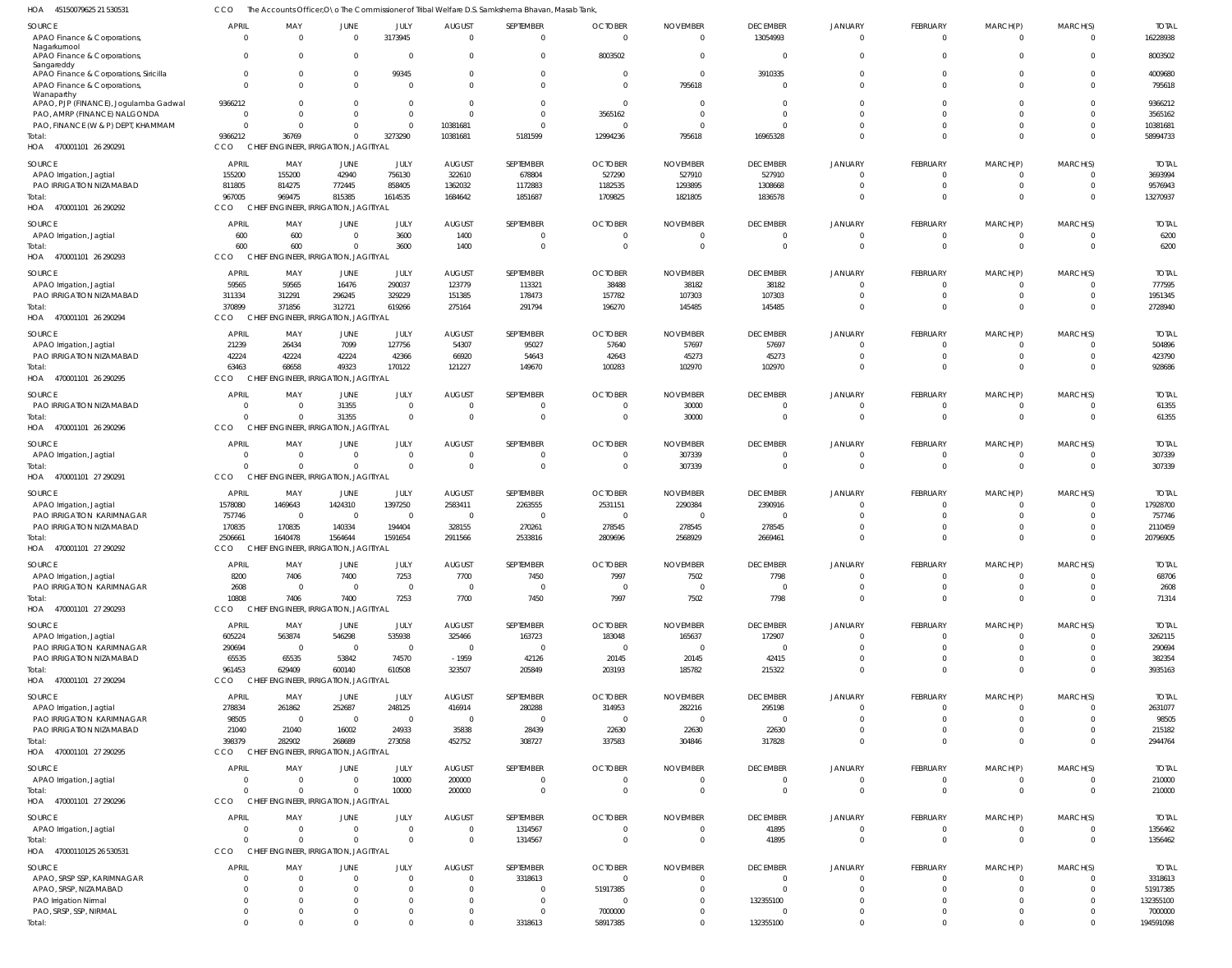| HOA<br>47000110125 26 530532                            | CCO                   | CHIEF ENGINEER, IRRIGATION, JAGITIYAL |                         |           |                     |                            |                            |                      |                 |                |                 |                      |                |                       |
|---------------------------------------------------------|-----------------------|---------------------------------------|-------------------------|-----------|---------------------|----------------------------|----------------------------|----------------------|-----------------|----------------|-----------------|----------------------|----------------|-----------------------|
| SOURCE                                                  | <b>APRIL</b>          | MAY                                   | <b>JUNE</b>             | JULY      | <b>AUGUST</b>       | SEPTEMBER                  | <b>OCTOBER</b>             | <b>NOVEMBER</b>      | <b>DECEMBER</b> | JANUARY        | FEBRUARY        | MARCH(P)             | MARCH(S)       | <b>TOTAL</b>          |
| APAO Projects, Peddapalli                               | $\Omega$              | $\overline{0}$                        | $\mathbf 0$             | $\Omega$  | $\overline{0}$      | $\overline{0}$             | 1854990                    | $\overline{0}$       | $\Omega$        |                | $\overline{0}$  | 0                    | $\Omega$       | 1854990               |
| APAO, SRSP SSP, KARIMNAGAR                              | 1536372               | $\Omega$                              | $\Omega$                | $\Omega$  | $\overline{0}$      | 2783998                    | 2185345                    | $\overline{0}$       | $\Omega$        | $\Omega$       | $\overline{0}$  | $\overline{0}$       | $\mathbf 0$    | 6505715               |
| PAO Irrigation Nirmal                                   | $\Omega$              | $\overline{0}$                        | 300000000               | - 0       | $\mathbf{0}$        | $\overline{0}$             | $\overline{0}$             | $\Omega$             | $\Omega$        | $\Omega$       |                 | $\mathbf 0$          | $\mathbf 0$    | 300000000             |
| Total:                                                  | 1536372               | $\mathbf{0}$                          | 300000000               | $\cap$    | $\Omega$            | 2783998                    | 4040335                    | $\Omega$             | $\Omega$        | $\Omega$       | $\Omega$        | $\Omega$             | $\mathbf 0$    | 308360705             |
| HOA 47000110125 27 530531                               | CCO                   | CHIEF ENGINEER, IRRIGATION, JAGITIYAL |                         |           |                     |                            |                            |                      |                 |                |                 |                      |                |                       |
| SOURCE                                                  | <b>APRIL</b>          | MAY                                   | JUNE                    | JULY      | <b>AUGUST</b>       | SEPTEMBER                  | <b>OCTOBER</b>             | <b>NOVEMBER</b>      | <b>DECEMBER</b> | JANUARY        | FEBRUARY        | MARCH(P)             | MARCH(S)       | <b>TOTAL</b>          |
|                                                         | $\Omega$              | $\overline{0}$                        | $\overline{0}$          | $\Omega$  | $\overline{0}$      | 3203405                    | $\overline{0}$             | $\overline{0}$       | 10162387        | $\Omega$       | $\overline{0}$  | $\overline{0}$       | $\mathbf 0$    | 13365792              |
| APAO Irrigation, Jagtial                                | $\Omega$              | $\overline{0}$                        | $\mathbf{0}$            | - 0       | $\overline{0}$      | $\overline{0}$             | $\overline{0}$             | 2207272              | $\Omega$        | $\Omega$       | $\Omega$        | $\mathbf 0$          | $\mathbf 0$    | 2207272               |
| APAO Projects, Adilabad<br>APAO Projects, Jagtial       | 1240905               | $\overline{0}$                        | 26904741                | $\Omega$  | 13371998            | $\Omega$                   | 33695118                   | $\overline{0}$       | 74476211        | $\Omega$       |                 | $\Omega$             | $\mathbf 0$    | 149688973             |
| APAO Projects, Mahabubabad                              | 158943680             | $\overline{0}$                        | $\overline{0}$          | $\Omega$  | 0                   | $\Omega$                   | 974023                     | $\Omega$             |                 |                |                 | $\Omega$             | $\mathbf 0$    | 159917703             |
|                                                         | 21890787              | $\overline{0}$                        | 2760723                 | $\Omega$  | $\overline{0}$      | 5486000                    | $\overline{0}$             | $\Omega$             | $\Omega$        |                |                 |                      | $\mathbf 0$    | 30137510              |
| APAO Projects, Peddapalli<br>APAO, SRSP SSP, KARIMNAGAR | 21923318              | $\overline{0}$                        | $\mathbf 0$             | 6211038   | $\Omega$            | $\overline{0}$             | 14008616                   | $\Omega$             | $\cap$          |                |                 | $\Omega$             | $\Omega$       | 42142972              |
| APAO, SRSP, NIZAMABAD                                   | $\Omega$              | $\Omega$                              | $\mathbf{0}$            | 34486203  | $\Omega$            | $\Omega$                   | $\overline{0}$             | $\Omega$             | 2927928         |                |                 |                      | $\mathbf 0$    | 37414131              |
| APAO, SRSP, WARANGAL                                    | $\Omega$              | $\overline{0}$                        | $\mathbf 0$             | 217325550 | $\Omega$            | $\Omega$                   | 12166064                   | $\Omega$             |                 |                |                 | $\Omega$             | $\mathbf 0$    | 229491614             |
|                                                         | $\Omega$              | $\overline{0}$                        |                         | $\Omega$  |                     |                            |                            | $\overline{0}$       | $\cap$          |                |                 |                      | $\mathbf 0$    |                       |
| PAO IRRIGATION KARIMNAGAR                               |                       | 5032981                               | $\Omega$<br>$\mathbf 0$ |           | $\mathbf{0}$        | 23971482<br>$\overline{0}$ | 87174123<br>$\overline{0}$ |                      | $\cap$          | $\Omega$       | 0               | $\Omega$<br>$\Omega$ | $\mathbf 0$    | 111145605<br>58366757 |
| PAO, SRSP, SSP, NIRMAL<br>Total:                        | 32247341<br>236246031 | 5032981                               | 29665464                | 258022791 | 9273736<br>22645734 | 32660887                   | 148017944                  | 11812699<br>14019971 | 87566526        | $\cap$         | $\Omega$        | $\Omega$             | $\mathbf 0$    | 833878329             |
| HOA 47000110125 27 530532                               | <b>CCO</b>            | CHIEF ENGINEER, IRRIGATION, JAGITIYAL |                         |           |                     |                            |                            |                      |                 |                |                 |                      |                |                       |
|                                                         |                       |                                       |                         |           |                     |                            |                            |                      |                 |                |                 |                      |                |                       |
| <b>SOURCE</b>                                           | <b>APRIL</b>          | MAY                                   | <b>JUNE</b>             | JULY      | <b>AUGUST</b>       | SEPTEMBER                  | <b>OCTOBER</b>             | <b>NOVEMBER</b>      | <b>DECEMBER</b> | <b>JANUARY</b> | FEBRUARY        | MARCH(P)             | MARCH(S)       | <b>TOTAL</b>          |
| APAO Irrigation, Mahabubabad                            | $\Omega$              | $\overline{0}$                        | $\overline{0}$          | $\Omega$  | 0                   | $\mathbf{0}$               | 2899292                    | $\overline{0}$       | $\Omega$        |                | $\Omega$        | 0                    | $\mathbf{0}$   | 2899292               |
| APAO Projects, Jagtial                                  | $\Omega$              | $\overline{0}$                        | $\mathbf{0}$            | $\Omega$  | $\overline{0}$      | $\overline{0}$             | 4725000                    | $\Omega$             | $\Omega$        | $\Omega$       | $\Omega$        | $\overline{0}$       | $\mathbf 0$    | 4725000               |
| PAO, SRSP, SSP, NIRMAL                                  | $\Omega$              | $\Omega$                              | 6064874                 | $\Omega$  | $\overline{0}$      | $\mathbf 0$                | 2785075                    | $^{\circ}$           | $\Omega$        | $\Omega$       |                 | $\mathbf 0$          | $\overline{0}$ | 8849949               |
| Total:                                                  | $\Omega$              | $\Omega$                              | 6064874                 | $\cap$    | $\Omega$            | $\Omega$                   | 10409367                   | $\Omega$             | $\Omega$        | $\Omega$       | $\Omega$        | $\Omega$             | $\Omega$       | 16474241              |
| HOA<br>47000110525 26 530531                            | CCO                   | CHIEF ENGINEER, IRRIGATION, ADILABAD  |                         |           |                     |                            |                            |                      |                 |                |                 |                      |                |                       |
|                                                         |                       |                                       |                         |           |                     |                            |                            |                      |                 |                |                 |                      |                |                       |
| SOURCE                                                  | <b>APRIL</b>          | MAY                                   | <b>JUNE</b>             | JULY      | <b>AUGUST</b>       | SEPTEMBER                  | <b>OCTOBER</b>             | <b>NOVEMBER</b>      | <b>DECEMBER</b> | <b>JANUARY</b> | FEBRUARY        | MARCH(P)             | MARCH(S)       | <b>TOTAL</b>          |
| PAO, SRSP, SSP, NIRMAL                                  | $\overline{0}$        | 10027554                              | $\overline{0}$          | $\Omega$  | $\overline{0}$      | $\overline{0}$             | $\overline{0}$             | $\overline{0}$       | $\Omega$        | $\Omega$       | $\overline{0}$  | $\overline{0}$       | $\mathbf 0$    | 10027554              |
| Total:                                                  | $\Omega$              | 10027554                              | $\mathbf 0$             | $\Omega$  | $\overline{0}$      | $\mathbf{0}$               | $\overline{0}$             | $\overline{0}$       | $\Omega$        | $\Omega$       | $\overline{0}$  | $\mathbf{0}$         | $\mathbf 0$    | 10027554              |
| 47000110525 27 530531<br>HOA                            | CCO                   | CHIEF ENGINEER, IRRIGATION, ADILABAD  |                         |           |                     |                            |                            |                      |                 |                |                 |                      |                |                       |
| SOURCE                                                  | APRIL                 | MAY                                   | <b>JUNE</b>             | JULY      | <b>AUGUST</b>       | SEPTEMBER                  | <b>OCTOBER</b>             | <b>NOVEMBER</b>      | <b>DECEMBER</b> | <b>JANUARY</b> | FEBRUARY        | MARCH(P)             | MARCH(S)       | <b>TOTAL</b>          |
| PAO, SRSP, SSP, NIRMAL                                  | 1300771               | $\overline{0}$                        | $\overline{0}$          | $\Omega$  | $\overline{0}$      | $\mathbf{0}$               | 23793046                   | 4172777              | $\Omega$        |                | 0               | 0                    | $\mathbf{0}$   | 29266594              |
| Total:                                                  | 1300771               | $\Omega$                              | $\Omega$                | $\Omega$  | $\Omega$            | $\mathbf{0}$               | 23793046                   | 4172777              | $\Omega$        | $\Omega$       | $\Omega$        | $\overline{0}$       | $\mathbf 0$    | 29266594              |
| HOA 470001107 25 010011                                 | CCO                   | CHIEF ENGINEER, IRRIGATION, KAMAREDDY |                         |           |                     |                            |                            |                      |                 |                |                 |                      |                |                       |
|                                                         |                       |                                       |                         |           |                     |                            |                            |                      |                 |                |                 |                      |                |                       |
| SOURCE                                                  | <b>APRIL</b>          | MAY                                   | JUNE                    | JULY      | <b>AUGUST</b>       | SEPTEMBER                  | <b>OCTOBER</b>             | <b>NOVEMBER</b>      | <b>DECEMBER</b> | <b>JANUARY</b> | FEBRUARY        | MARCH(P)             | MARCH(S)       | <b>TOTAL</b>          |
| APAO Irrigation, Kamareddy                              | 4541809               | 4737525                               | 4505761                 | 4915233   | 8867479             | 7932964                    | 7491255                    | 7499482              | 8285672         |                | 0               | 0                    | $\mathbf 0$    | 58777180              |
| Total:                                                  | 4541809               | 4737525                               | 4505761                 | 4915233   | 8867479             | 7932964                    | 7491255                    | 7499482              | 8285672         | $\Omega$       | $\overline{0}$  | $\overline{0}$       | $\mathbf 0$    | 58777180              |
| HOA 470001107 25 010012                                 | CCO                   | CHIEF ENGINEER, IRRIGATION, KAMAREDDY |                         |           |                     |                            |                            |                      |                 |                |                 |                      |                |                       |
| SOURCE                                                  | <b>APRIL</b>          | MAY                                   | JUNE                    | JULY      | <b>AUGUST</b>       | SEPTEMBER                  | <b>OCTOBER</b>             | <b>NOVEMBER</b>      | <b>DECEMBER</b> | <b>JANUARY</b> | FEBRUARY        | MARCH(P)             | MARCH(S)       | <b>TOTAL</b>          |
| APAO Irrigation, Kamareddy                              | 9613                  | 7913                                  | 7613                    | 7656      | 8906                | 5438                       | 7656                       | 6946                 | 6110            |                | $\overline{0}$  | $\overline{0}$       | $\mathbf{0}$   | 67851                 |
| Total:                                                  | 9613                  | 7913                                  | 7613                    | 7656      | 8906                | 5438                       | 7656                       | 6946                 | 6110            | $\Omega$       | $\overline{0}$  | $\mathbf{0}$         | $\mathbf 0$    | 67851                 |
| HOA<br>470001107 25 010013                              | CCO                   | CHIEF ENGINEER, IRRIGATION, KAMAREDDY |                         |           |                     |                            |                            |                      |                 |                |                 |                      |                |                       |
|                                                         |                       |                                       |                         |           |                     |                            |                            |                      |                 |                |                 |                      |                |                       |
| SOURCE                                                  | APRIL                 | MAY                                   | JUNE                    | JULY      | <b>AUGUST</b>       | SEPTEMBER                  | <b>OCTOBER</b>             | <b>NOVEMBER</b>      | <b>DECEMBER</b> | <b>JANUARY</b> | FEBRUARY        | MARCH(P)             | MARCH(S)       | <b>TOTAL</b>          |
| APAO Irrigation, Kamareddy                              | 1741442               | 1810395                               | 1807033                 | 1894500   | 681043              | 1084656                    | 1104904                    | 796738               | 982249          | - 0            | $\overline{0}$  | $\overline{0}$       | $\mathbf 0$    | 11902960              |
| Total:                                                  | 1741442               | 1810395                               | 1807033                 | 1894500   | 681043              | 1084656                    | 1104904                    | 796738               | 982249          | $\Omega$       | $\overline{0}$  | $\overline{0}$       | $\Omega$       | 11902960              |
| HOA 470001107 25 010016                                 | <b>CCO</b>            | CHIEF ENGINEER, IRRIGATION, KAMAREDDY |                         |           |                     |                            |                            |                      |                 |                |                 |                      |                |                       |
| SOURCE                                                  | <b>APRIL</b>          | MAY                                   | <b>JUNE</b>             | JULY      | <b>AUGUST</b>       | SEPTEMBER                  | <b>OCTOBER</b>             | <b>NOVEMBER</b>      | <b>DECEMBER</b> | JANUARY        | <b>FEBRUARY</b> | MARCH(P)             | MARCH(S)       | <b>TOTAL</b>          |
| APAO Irrigation, Kamareddy                              | 625283                | 590479                                | 577844                  | 632905    | 1036545             | 951808                     | 871599                     | 934161               | 945510          | $\Omega$       | $\mathbf 0$     | $\mathbf 0$          | $\mathbf 0$    | 7166134               |
| Total:                                                  | 625283                | 590479                                | 577844                  | 632905    | 1036545             | 951808                     | 871599                     | 934161               | 945510          | $\overline{0}$ | $\overline{0}$  | $\overline{0}$       | $\mathbf 0$    | 7166134               |
| HOA 470001107 25 010017                                 | CCO                   | CHIEF ENGINEER, IRRIGATION, KAMAREDDY |                         |           |                     |                            |                            |                      |                 |                |                 |                      |                |                       |
|                                                         |                       |                                       |                         |           |                     |                            |                            |                      |                 |                |                 |                      |                |                       |
| SOURCE                                                  | <b>APRIL</b>          | MAY                                   | JUNE                    | JULY      | <b>AUGUST</b>       | SEPTEMBER                  | <b>OCTOBER</b>             | <b>NOVEMBER</b>      | <b>DECEMBER</b> | <b>JANUARY</b> | FEBRUARY        | MARCH(P)             | MARCH(S)       | <b>TOTAL</b>          |
| APAO Irrigation, Kamareddy                              | $\overline{0}$        | 118000                                | 23000                   | $\Omega$  | 34250               | $\overline{0}$             | $\overline{0}$             | 100000               | 84228           |                | $\mathbf{0}$    | 0                    | $\mathbf{0}$   | 359478                |
| Total:                                                  | $\Omega$              | 118000                                | 23000                   | $\Omega$  | 34250               | $\mathbf 0$                | $\overline{0}$             | 100000               | 84228           | $\Omega$       | $\overline{0}$  | $\overline{0}$       | $\mathbf 0$    | 359478                |
| HOA 470001107 25 010018                                 | CCO                   | CHIEF ENGINEER, IRRIGATION, KAMAREDDY |                         |           |                     |                            |                            |                      |                 |                |                 |                      |                |                       |
| SOURCE                                                  | APRIL                 | MAY                                   | JUNE                    | JULY      | <b>AUGUST</b>       | SEPTEMBER                  | <b>OCTOBER</b>             | <b>NOVEMBER</b>      | <b>DECEMBER</b> | <b>JANUARY</b> | FEBRUARY        | MARCH(P)             | MARCH(S)       | <b>TOTAL</b>          |
| APAO Irrigation, Kamareddy                              | $\overline{0}$        | $\overline{0}$                        | 35407                   | 67247     | 621265              | 184636                     | 100119                     | 580365               | 288273          | $\Omega$       | $\overline{0}$  | $\overline{0}$       | $\mathbf{0}$   | 1877312               |
| Total:                                                  | $\Omega$              | $\Omega$                              | 35407                   | 67247     | 621265              | 184636                     | 100119                     | 580365               | 288273          | $\Omega$       | $\overline{0}$  | $\mathbf{0}$         | $\mathbf 0$    | 1877312               |
| HOA 470001107 25 110111                                 | CCO                   | CHIEF ENGINEER, IRRIGATION, KAMAREDDY |                         |           |                     |                            |                            |                      |                 |                |                 |                      |                |                       |
|                                                         |                       |                                       |                         |           |                     |                            |                            |                      |                 |                |                 |                      |                |                       |
| SOURCE                                                  | <b>APRIL</b>          | MAY                                   | <b>JUNE</b>             | JULY      | <b>AUGUST</b>       | SEPTEMBER                  | <b>OCTOBER</b>             | <b>NOVEMBER</b>      | <b>DECEMBER</b> | JANUARY        | FEBRUARY        | MARCH(P)             | MARCH(S)       | <b>TOTAL</b>          |
| APAO Irrigation, Kamareddy                              | $\overline{0}$        | $\overline{0}$                        | 99650                   | $\Omega$  | $\overline{0}$      | 37595                      | 102154                     | $\overline{0}$       | 286720          | $\overline{0}$ | $\overline{0}$  | $\overline{0}$       | $\mathbf 0$    | 526119                |
| Total:                                                  | $\Omega$              | - 0                                   | 99650                   | $\Omega$  | $\overline{0}$      | 37595                      | 102154                     | $\overline{0}$       | 286720          | $\Omega$       | $\overline{0}$  | $\overline{0}$       | $\mathbf 0$    | 526119                |
| HOA 470001107 25 130131                                 | CCO                   | CHIEF ENGINEER, IRRIGATION, KAMAREDDY |                         |           |                     |                            |                            |                      |                 |                |                 |                      |                |                       |
| SOURCE                                                  | <b>APRIL</b>          | MAY                                   | JUNE                    | JULY      | <b>AUGUST</b>       | SEPTEMBER                  | <b>OCTOBER</b>             | <b>NOVEMBER</b>      | <b>DECEMBER</b> | <b>JANUARY</b> | FEBRUARY        | MARCH(P)             | MARCH(S)       | <b>TOTAL</b>          |
| APAO Irrigation, Kamareddy                              | $\overline{0}$        | 13893                                 | 10000                   | 11142     | 18500               | 13037                      | 14300                      | 3000                 | 23483           | $\Omega$       | $\overline{0}$  | $\overline{0}$       | $\mathbf 0$    | 107355                |
| Total:                                                  | $\overline{0}$        | 13893                                 | 10000                   | 11142     | 18500               | 13037                      | 14300                      | 3000                 | 23483           | $\Omega$       | $\overline{0}$  | $\overline{0}$       | $\mathbf 0$    | 107355                |
| HOA 470001107 25 130132                                 | CCO                   | CHIEF ENGINEER, IRRIGATION, KAMAREDDY |                         |           |                     |                            |                            |                      |                 |                |                 |                      |                |                       |
|                                                         |                       |                                       |                         |           |                     |                            |                            |                      |                 |                |                 |                      |                |                       |
| SOURCE                                                  | <b>APRIL</b>          | MAY                                   | JUNE                    | JULY      | <b>AUGUST</b>       | SEPTEMBER                  | <b>OCTOBER</b>             | <b>NOVEMBER</b>      | <b>DECEMBER</b> | <b>JANUARY</b> | FEBRUARY        | MARCH(P)             | MARCH(S)       | <b>TOTAL</b>          |
| APAO Irrigation, Kamareddy                              | $\overline{0}$        | $\overline{0}$                        | 236497                  | 3246      | 252623              | 197377                     | 167128                     | 614990               | 51948           |                | $\mathbf{0}$    | 0                    | $\mathbf{0}$   | 1523809               |
| Total:                                                  | $\Omega$              | $\overline{0}$                        | 236497                  | 3246      | 252623              | 197377                     | 167128                     | 614990               | 51948           | $\mathbf{0}$   | $\overline{0}$  | $\mathbf{0}$         | $\mathbf 0$    | 1523809               |
| HOA 470001107 25 130134                                 | CCO                   | CHIEF ENGINEER, IRRIGATION, KAMAREDDY |                         |           |                     |                            |                            |                      |                 |                |                 |                      |                |                       |
| SOURCE                                                  | <b>APRIL</b>          | MAY                                   | JUNE                    | JULY      | <b>AUGUST</b>       | SEPTEMBER                  | <b>OCTOBER</b>             | <b>NOVEMBER</b>      | <b>DECEMBER</b> | <b>JANUARY</b> | FEBRUARY        | MARCH(P)             | MARCH(S)       | <b>TOTAL</b>          |
| APAO Irrigation, Kamareddy                              | $\overline{0}$        | $\overline{0}$                        | 569621                  | 220002    | 864294              | 314290                     | 220003                     | 1157109              | 479289          | $\Omega$       | $\overline{0}$  | $\overline{0}$       | $\mathbf{0}$   | 3824608               |
| Total:                                                  | $\Omega$              | $\Omega$                              | 569621                  | 220002    | 864294              | 314290                     | 220003                     | 1157109              | 479289          | $\Omega$       | $\overline{0}$  | $\mathbf{0}$         | $\mathbf 0$    | 3824608               |
| HOA 470001107 25 130135                                 | CCO                   | CHIEF ENGINEER, IRRIGATION, KAMAREDDY |                         |           |                     |                            |                            |                      |                 |                |                 |                      |                |                       |
|                                                         |                       |                                       |                         |           |                     |                            |                            |                      |                 |                |                 |                      |                |                       |
| SOURCE                                                  | <b>APRIL</b>          | MAY                                   | JUNE                    | JULY      | <b>AUGUST</b>       | SEPTEMBER                  | <b>OCTOBER</b>             | <b>NOVEMBER</b>      | <b>DECEMBER</b> | JANUARY        | FEBRUARY        | MARCH(P)             | MARCH(S)       | <b>TOTAL</b>          |
| APAO Irrigation, Kamareddy                              | 40343                 | 2964                                  | 21123                   | 22597     | 4821                | 9534                       | 60010                      | 5804                 | 26543           | $\Omega$       | $\overline{0}$  | $\overline{0}$       | $\mathbf 0$    | 193739                |
| Total:                                                  | 40343                 | 2964                                  | 21123                   | 22597     | 4821                | 9534                       | 60010                      | 5804                 | 26543           | $\mathbf{0}$   | $\overline{0}$  | $\mathbf{0}$         | $\mathbf 0$    | 193739                |
|                                                         |                       |                                       |                         |           |                     |                            |                            |                      |                 |                |                 |                      |                |                       |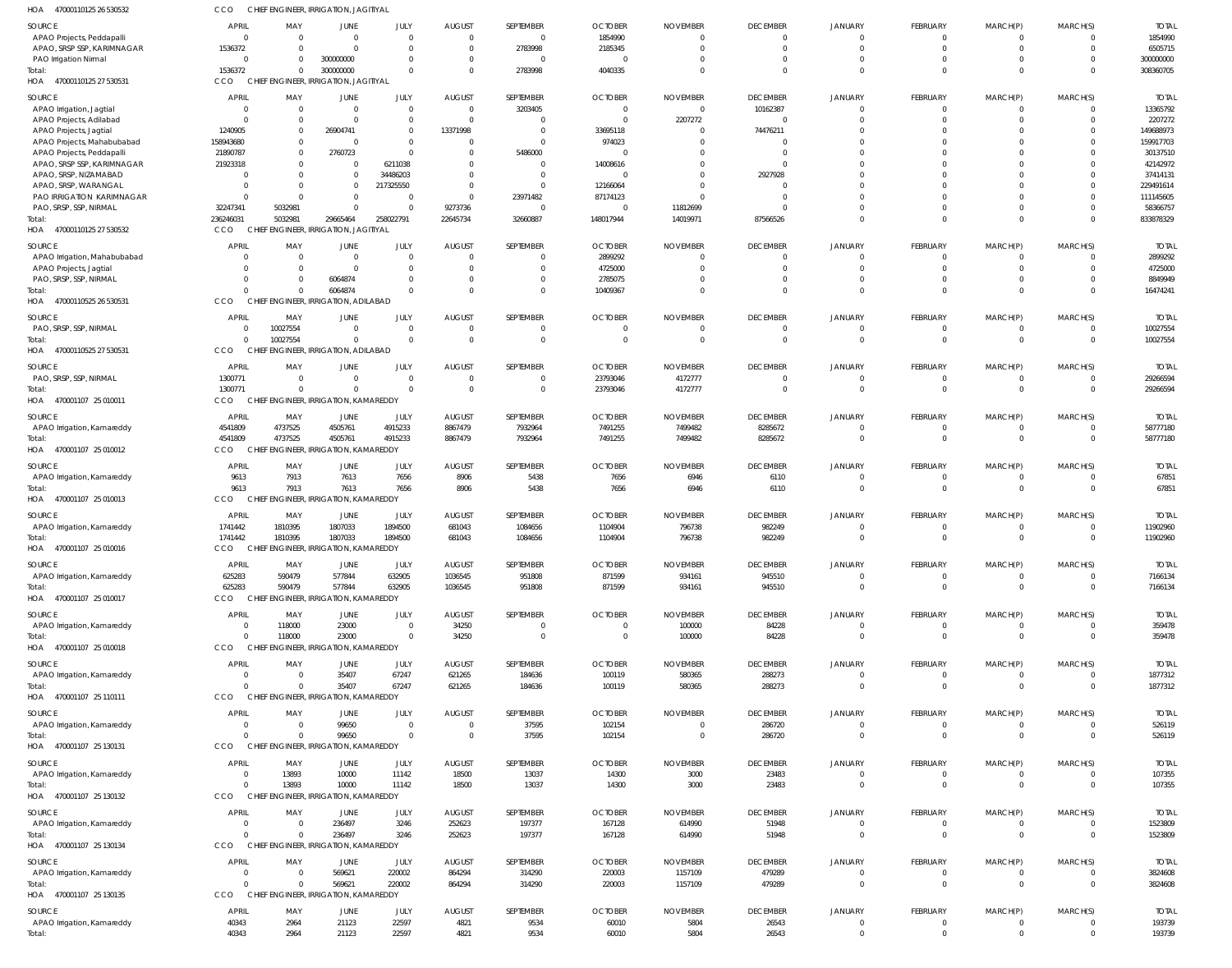| 470001107 25 240<br>HOA                     | CCO                    |                    | CHIEF ENGINEER, IRRIGATION, KAMAREDDY             |                           |                          |                            |                           |                            |                            |                            |                                |                                  |                                  |                          |
|---------------------------------------------|------------------------|--------------------|---------------------------------------------------|---------------------------|--------------------------|----------------------------|---------------------------|----------------------------|----------------------------|----------------------------|--------------------------------|----------------------------------|----------------------------------|--------------------------|
| <b>SOURCE</b>                               | <b>APRIL</b>           | MAY                | JUNE                                              | JULY                      | <b>AUGUST</b>            | SEPTEMBER                  | <b>OCTOBER</b>            | <b>NOVEMBER</b>            | <b>DECEMBER</b>            | <b>JANUARY</b>             | <b>FEBRUARY</b>                | MARCH(P)                         | MARCH(S)                         | <b>TOTAL</b>             |
| APAO Irrigation, Kamareddy                  | -C                     |                    | $\overline{0}$                                    | $\overline{0}$            | $\overline{0}$           | $\mathbf 0$                | $\Omega$                  | 212950                     | 58322                      | $\Omega$                   | $\mathbf 0$                    | $\overline{0}$                   | $\overline{0}$                   | 271272                   |
| Total:<br>HOA 470001107 25 290291           | CCO                    |                    | $\Omega$<br>CHIEF ENGINEER, IRRIGATION, KAMAREDDY | $\Omega$                  | $\Omega$                 | $\mathbf{0}$               | $\Omega$                  | 212950                     | 58322                      | $\Omega$                   | $\mathbf 0$                    | $\overline{0}$                   | $\overline{0}$                   | 271272                   |
|                                             |                        |                    |                                                   |                           |                          |                            |                           |                            |                            |                            |                                |                                  |                                  |                          |
| <b>SOURCE</b><br>APAO Irrigation, Kamareddy | <b>APRIL</b><br>312280 | MAY<br>2985355     | <b>JUNE</b><br>1394284                            | JULY<br>1356695           | <b>AUGUST</b><br>1779086 | SEPTEMBER<br>2109933       | <b>OCTOBER</b><br>2093459 | <b>NOVEMBER</b><br>2052655 | <b>DECEMBER</b><br>2115885 | <b>JANUARY</b><br>$\Omega$ | <b>FEBRUARY</b><br>$\Omega$    | MARCH(P)<br>$\overline{0}$       | MARCH(S)<br>$^{\circ}$           | <b>TOTAL</b><br>16199632 |
| Total:                                      | 312280                 | 2985355            | 1394284                                           | 1356695                   | 1779086                  | 2109933                    | 2093459                   | 2052655                    | 2115885                    | $\Omega$                   | $\mathbf 0$                    | $\mathbf{0}$                     | $\overline{0}$                   | 16199632                 |
| HOA 470001107 25 290292                     | CCO                    |                    | CHIEF ENGINEER, IRRIGATION, KAMAREDDY             |                           |                          |                            |                           |                            |                            |                            |                                |                                  |                                  |                          |
| <b>SOURCE</b>                               | APRIL                  | MAY                | <b>JUNE</b>                                       | JULY                      | <b>AUGUST</b>            | SEPTEMBER                  | <b>OCTOBER</b>            | <b>NOVEMBER</b>            | <b>DECEMBER</b>            | <b>JANUARY</b>             | <b>FEBRUARY</b>                | MARCH(P)                         | MARCH(S)                         | <b>TOTAL</b>             |
| APAO Irrigation, Kamareddy                  |                        | 440                | 220                                               | 220                       | 220                      | 220                        | 220                       | 220                        | 220                        | $\Omega$                   | 0                              | $\overline{0}$                   | $\mathbf 0$                      | 1980                     |
| Total:<br>HOA 470001107 25 290293           | CCO                    | 440                | 220<br>CHIEF ENGINEER, IRRIGATION, KAMAREDDY      | 220                       | 220                      | 220                        | 220                       | 220                        | 220                        | $\Omega$                   | $\mathbf 0$                    | $\overline{0}$                   | $\overline{0}$                   | 1980                     |
|                                             | <b>APRIL</b>           |                    |                                                   |                           |                          |                            |                           |                            |                            |                            |                                |                                  |                                  |                          |
| <b>SOURCE</b><br>APAO Irrigation, Kamareddy | 119779                 | MAY<br>1145218     | <b>JUNE</b><br>534947                             | JULY<br>520558            | <b>AUGUST</b><br>324633  | SEPTEMBER<br>519467        | <b>OCTOBER</b><br>236119  | <b>NOVEMBER</b><br>211987  | <b>DECEMBER</b><br>236736  | <b>JANUARY</b><br>$\Omega$ | <b>FEBRUARY</b><br>$\mathbf 0$ | MARCH(P)<br>$\overline{0}$       | MARCH(S)<br>$\mathbf 0$          | <b>TOTAL</b><br>3849444  |
| Total:                                      | 119779                 | 1145218            | 534947                                            | 520558                    | 324633                   | 519467                     | 236119                    | 211987                     | 236736                     | $\Omega$                   | $\overline{0}$                 | $\mathbf{0}$                     | $\mathbf 0$                      | 3849444                  |
| HOA<br>470001107 25 290294                  | CCO                    | <b>CHIEF</b>       | ENGINEER, IRRIGATION, KAMAREDDY                   |                           |                          |                            |                           |                            |                            |                            |                                |                                  |                                  |                          |
| SOURCE                                      | <b>APRIL</b>           | MAY                | JUNE                                              | JULY                      | <b>AUGUST</b>            | SEPTEMBER                  | <b>OCTOBER</b>            | <b>NOVEMBER</b>            | <b>DECEMBER</b>            | <b>JANUARY</b>             | <b>FEBRUARY</b>                | MARCH(P)                         | MARCH(S)                         | <b>TOTAL</b>             |
| APAO Irrigation, Kamareddy                  | 39167                  | 357287             | 167680                                            | 163226                    | 199160                   | 281778                     | 234784                    | 227469                     | 236665                     | $\Omega$                   | $\mathbf 0$                    | $\overline{0}$                   | $\mathbf 0$                      | 1907216                  |
| Total:<br>HOA 470001107 25 290295           | 39167<br>CCO           | 357287             | 167680<br>CHIEF ENGINEER, IRRIGATION, KAMAREDDY   | 163226                    | 199160                   | 281778                     | 234784                    | 227469                     | 236665                     | $\Omega$                   | $\mathbf 0$                    | $\overline{0}$                   | $\overline{0}$                   | 1907216                  |
|                                             | <b>APRIL</b>           | MAY                | JUNE                                              | JULY                      | <b>AUGUST</b>            | SEPTEMBER                  | <b>OCTOBER</b>            | <b>NOVEMBER</b>            | <b>DECEMBER</b>            | <b>JANUARY</b>             | <b>FEBRUARY</b>                |                                  | MARCH(S)                         | <b>TOTAL</b>             |
| SOURCE<br>APAO Irrigation, Kamareddy        |                        | $\Omega$           | $\Omega$                                          | $\Omega$                  | $\Omega$                 | $\overline{0}$             |                           | 109224                     | $\overline{0}$             | $\Omega$                   | 0                              | MARCH(P)<br>$\overline{0}$       | $\mathbf 0$                      | 109224                   |
| Total:                                      |                        | $\Omega$           | $\Omega$                                          | $\Omega$                  | $\Omega$                 | $\mathbf 0$                | $\Omega$                  | 109224                     | $\overline{0}$             | $\Omega$                   | $\mathbf 0$                    | $\mathbf{0}$                     | $\mathbf 0$                      | 109224                   |
| HOA 470001107 25 290296                     | CCO                    |                    | CHIEF ENGINEER, IRRIGATION, KAMAREDDY             |                           |                          |                            |                           |                            |                            |                            |                                |                                  |                                  |                          |
| <b>SOURCE</b>                               | <b>APRIL</b>           | MAY                | <b>JUNE</b>                                       | JULY                      | <b>AUGUST</b>            | SEPTEMBER                  | <b>OCTOBER</b>            | <b>NOVEMBER</b>            | <b>DECEMBER</b>            | <b>JANUARY</b>             | <b>FEBRUARY</b>                | MARCH(P)                         | MARCH(S)                         | <b>TOTAL</b>             |
| APAO Irrigation, Kamareddy                  |                        | $\Omega$           | $\overline{0}$                                    | $\overline{0}$            | 65259                    | $\overline{0}$             | $\Omega$                  | 208635                     | 247060                     | $\Omega$                   | $\mathbf 0$                    | $\overline{0}$                   | $\mathbf 0$                      | 520954                   |
| Total:<br>HOA 470001107 25 300301           | CCO                    | $\Omega$           | $\Omega$<br>CHIEF ENGINEER, IRRIGATION, KAMAREDDY | $\Omega$                  | 65259                    | $\mathbf 0$                | $\Omega$                  | 208635                     | 247060                     | $\Omega$                   | $\mathbf 0$                    | $\overline{0}$                   | $\overline{0}$                   | 520954                   |
| <b>SOURCE</b>                               | <b>APRIL</b>           | MAY                | <b>JUNE</b>                                       | JULY                      | <b>AUGUST</b>            | SEPTEMBER                  | <b>OCTOBER</b>            | <b>NOVEMBER</b>            | <b>DECEMBER</b>            | <b>JANUARY</b>             | <b>FEBRUARY</b>                | MARCH(P)                         | MARCH(S)                         | <b>TOTAL</b>             |
| APAO Irrigation, Kamareddy                  |                        | $\Omega$           | $\Omega$                                          | $\Omega$                  | $\Omega$                 | 168000                     | 28000                     | 220328                     | 112000                     | $\Omega$                   | $\mathbf 0$                    | $\overline{0}$                   | $^{\circ}$                       | 528328                   |
| Total:                                      |                        | $\Omega$           | $\Omega$                                          | $\Omega$                  | $\Omega$                 | 168000                     | 28000                     | 220328                     | 112000                     | $\Omega$                   | $\Omega$                       | $\mathbf{0}$                     | $\overline{0}$                   | 528328                   |
| HOA 470001107 25 300302                     | CCO                    |                    | CHIEF ENGINEER, IRRIGATION, KAMAREDDY             |                           |                          |                            |                           |                            |                            |                            |                                |                                  |                                  |                          |
| <b>SOURCE</b>                               | <b>APRIL</b>           | MAY                | <b>JUNE</b>                                       | JULY                      | <b>AUGUST</b>            | SEPTEMBER                  | <b>OCTOBER</b>            | <b>NOVEMBER</b>            | <b>DECEMBER</b>            | <b>JANUARY</b>             | <b>FEBRUARY</b>                | MARCH(P)                         | MARCH(S)                         | <b>TOTAL</b>             |
| APAO Irrigation, Kamareddy                  | -C                     | $\Omega$           | 32426                                             | 14604                     | 68488                    | 985810                     | 1826743                   | 1123399                    | 615429                     | $\Omega$                   | $\mathbf 0$                    | $\overline{0}$                   | $\mathbf 0$                      | 4666899                  |
| Total:<br>HOA 470001107 25 310318           | CCO                    |                    | 32426<br>CHIEF ENGINEER, IRRIGATION, KAMAREDDY    | 14604                     | 68488                    | 985810                     | 1826743                   | 1123399                    | 615429                     | $\Omega$                   | $\mathbf 0$                    | $\overline{0}$                   | $\overline{0}$                   | 4666899                  |
| SOURCE                                      | <b>APRIL</b>           | MAY                | JUNE                                              | JULY                      | <b>AUGUST</b>            | SEPTEMBER                  | <b>OCTOBER</b>            | <b>NOVEMBER</b>            | <b>DECEMBER</b>            | <b>JANUARY</b>             | <b>FEBRUARY</b>                | MARCH(P)                         | MARCH(S)                         | <b>TOTAL</b>             |
| APAO Irrigation, Kamareddy                  |                        | 20000              | $\overline{0}$                                    | $\Omega$                  | 20000                    | 20000                      |                           | -0                         | $\Omega$                   |                            | $\Omega$                       | $\overline{0}$                   | $\mathbf{0}$                     | 60000                    |
| Total:                                      |                        | 20000              | $\Omega$                                          | $\mathbf 0$               | 20000                    | 20000                      | $\Omega$                  | $\Omega$                   | $\overline{0}$             | $\Omega$                   | $\overline{0}$                 | $\mathbf{0}$                     | $\mathbf{0}$                     | 60000                    |
| HOA 470001107 25 510511                     | CCO                    |                    | CHIEF ENGINEER, IRRIGATION, KAMAREDDY             |                           |                          |                            |                           |                            |                            |                            |                                |                                  |                                  |                          |
| <b>SOURCE</b>                               | <b>APRIL</b>           | MAY                | JUNE                                              | JULY                      | <b>AUGUST</b>            | SEPTEMBER                  | <b>OCTOBER</b>            | <b>NOVEMBER</b>            | <b>DECEMBER</b>            | <b>JANUARY</b>             | <b>FEBRUARY</b>                | MARCH(P)                         | MARCH(S)                         | <b>TOTAL</b>             |
| APAO Irrigation, Kamareddy                  |                        |                    | $\mathbf{0}$                                      | $\mathbf 0$               | $\overline{0}$           | $\overline{0}$             |                           | 36092                      | $\overline{0}$             | $\Omega$                   | 0                              | $\overline{0}$                   | $^{\circ}$                       | 36092                    |
| Total:<br>HOA<br>47000110725 25 260         | $\Omega$<br>CCO        | $\Omega$           | $\Omega$<br>CHIEF ENGINEER, IRRIGATION, KAMAREDDY | $\mathbf 0$               | $\overline{0}$           | $\mathbf 0$                | $\Omega$                  | 36092                      | $\Omega$                   | $\Omega$                   | $\Omega$                       | $\mathbf{0}$                     | $\mathbf 0$                      | 36092                    |
| <b>SOURCE</b>                               | <b>APRIL</b>           | MAY                | <b>JUNE</b>                                       | JULY                      | <b>AUGUST</b>            | SEPTEMBER                  | <b>OCTOBER</b>            | <b>NOVEMBER</b>            | <b>DECEMBER</b>            | <b>JANUARY</b>             | <b>FEBRUARY</b>                | MARCH(P)                         | MARCH(S)                         | <b>TOTAL</b>             |
| APAO Irrigation, Kamareddy                  | $\Omega$               | $\Omega$           | $\overline{0}$                                    | $\mathbf 0$               | $\overline{0}$           | $\overline{0}$             | $\Omega$                  | $\overline{0}$             | 33000                      | $\Omega$                   | $\mathbf 0$                    | $\overline{0}$                   | $\mathbf{0}$                     | 33000                    |
| Total:                                      |                        | $\Omega$           | $\Omega$                                          | $\Omega$                  | $\Omega$                 | $\mathbf 0$                | $\Omega$                  | $\Omega$                   | 33000                      | $\Omega$                   | $\Omega$                       | $\overline{0}$                   | $\mathbf{0}$                     | 33000                    |
| HOA 47000110725 27 530531                   | <b>CCO</b>             |                    | CHIEF ENGINEER, IRRIGATION, NIZAMABAD             |                           |                          |                            |                           |                            |                            |                            |                                |                                  |                                  |                          |
| SOURCE                                      | <b>APRIL</b>           | MAY                | JUNE                                              | JULY                      | <b>AUGUST</b>            | SEPTEMBER                  | <b>OCTOBER</b>            | <b>NOVEMBER</b>            | <b>DECEMBER</b>            | <b>JANUARY</b>             | <b>FEBRUARY</b>                | MARCH(P)                         | MARCH(S)                         | <b>TOTAL</b>             |
| APAO Irrigation, Kamareddy                  |                        | 8963268            | $\overline{0}$                                    | 6456327                   | 5332207                  | $\mathbf 0$                | 4352984                   | $\overline{0}$             | 21699152                   | $\Omega$                   | $\mathbf 0$                    | $\overline{0}$                   | $\mathbf 0$                      | 46803938                 |
| PAO IRRIGATION NIZAMABAD<br>Total:          | 200588600<br>200588600 | 8963268            | $\overline{0}$<br>$\Omega$                        | $\overline{0}$<br>6456327 | 52257276<br>57589483     | $\mathbf 0$<br>$\mathbf 0$ | 16041679<br>20394663      | -0<br>$\Omega$             | $\overline{0}$<br>21699152 | $\Omega$<br>$\Omega$       | $\mathbf 0$<br>$\mathbf 0$     | $\overline{0}$<br>$\overline{0}$ | $\mathbf 0$<br>$\overline{0}$    | 268887555<br>315691493   |
| HOA 47000110725 27 530532                   | <b>CCO</b>             |                    | CHIEF ENGINEER, IRRIGATION, NIZAMABAD             |                           |                          |                            |                           |                            |                            |                            |                                |                                  |                                  |                          |
| SOURCE                                      | <b>APRIL</b>           | MAY                | <b>JUNE</b>                                       | JULY                      | <b>AUGUST</b>            | SEPTEMBER                  | <b>OCTOBER</b>            | <b>NOVEMBER</b>            | <b>DECEMBER</b>            | <b>JANUARY</b>             | <b>FEBRUARY</b>                | MARCH(P)                         | MARCH(S)                         | <b>TOTAL</b>             |
| PAO IRRIGATION NIZAMABAD                    |                        |                    | $\Omega$                                          | $\Omega$                  | $\Omega$                 | $\overline{0}$             | 1069062                   | $\Omega$                   | $\overline{0}$             | $\Omega$                   | $\mathbf 0$                    | $\overline{0}$                   | $\mathbf 0$                      | 1069062                  |
| Total:                                      |                        |                    | $\Omega$                                          | $\Omega$                  | $\Omega$                 | $\mathbf{0}$               | 1069062                   | $\Omega$                   | $\overline{0}$             | $\Omega$                   | $\mathbf 0$                    | $\mathbf{0}$                     | $\mathbf{0}$                     | 1069062                  |
| HOA 470001108 27 290291                     | CCO                    |                    | CHIEF ENGINEER, IRRIGATION, WANAPARTHY            |                           |                          |                            |                           |                            |                            |                            |                                |                                  |                                  |                          |
| <b>SOURCE</b>                               | <b>APRIL</b>           | MAY                | <b>JUNE</b>                                       | JULY                      | <b>AUGUST</b>            | SEPTEMBER                  | <b>OCTOBER</b>            | <b>NOVEMBER</b>            | <b>DECEMBER</b>            | <b>JANUARY</b>             | <b>FEBRUARY</b>                | MARCH(P)                         | MARCH(S)                         | <b>TOTAL</b>             |
| PAO, PJP, Jogulamba Gadwal<br>Total:        | $\Omega$               | 1495280<br>1495280 | 1505938<br>1505938                                | 1464620<br>1464620        | 2741515<br>2741515       | 2384940<br>2384940         | 2386670<br>2386670        | 2390390<br>2390390         | 2393850<br>2393850         | $\Omega$<br>$\Omega$       | $\mathbf 0$<br>$\mathbf 0$     | $\overline{0}$<br>$\overline{0}$ | $\overline{0}$<br>$\overline{0}$ | 16763203<br>16763203     |
| HOA 470001108 27 290292                     | CCO                    |                    | CHIEF ENGINEER, IRRIGATION, WANAPARTHY            |                           |                          |                            |                           |                            |                            |                            |                                |                                  |                                  |                          |
| SOURCE                                      | APRIL                  | MAY                | <b>JUNE</b>                                       | JULY                      | <b>AUGUST</b>            | SEPTEMBER                  | <b>OCTOBER</b>            | <b>NOVEMBER</b>            | <b>DECEMBER</b>            | <b>JANUARY</b>             | <b>FEBRUARY</b>                | MARCH(P)                         | MARCH(S)                         | <b>TOTAL</b>             |
| PAO, PJP, Jogulamba Gadwal                  |                        | 500                | 500                                               | 500                       | 500                      | 500                        | 3000                      | 500                        | 500                        | $\Omega$                   | 0                              | $\overline{0}$                   | $^{\circ}$                       | 6500                     |
| Total:                                      |                        | 500                | 500                                               | 500                       | 500                      | 500                        | 3000                      | 500                        | 500                        | $\Omega$                   | $\overline{0}$                 | $\mathbf{0}$                     | $\mathbf 0$                      | 6500                     |
| HOA 470001108 27 290293                     | CCO                    |                    | CHIEF ENGINEER, IRRIGATION, WANAPARTHY            |                           |                          |                            |                           |                            |                            |                            |                                |                                  |                                  |                          |
| SOURCE                                      | <b>APRIL</b>           | MAY                | <b>JUNE</b>                                       | JULY                      | <b>AUGUST</b>            | SEPTEMBER                  | <b>OCTOBER</b>            | <b>NOVEMBER</b>            | <b>DECEMBER</b>            | <b>JANUARY</b>             | <b>FEBRUARY</b>                | MARCH(P)                         | MARCH(S)                         | <b>TOTAL</b>             |
| PAO, PJP, Jogulamba Gadwal<br>Total:        | $\Omega$               | 574628<br>574628   | 578383<br>578383                                  | 562922<br>562922          | 348665<br>348665         | 172684<br>172684           | 172809<br>172809          | 173080<br>173080           | 502086<br>502086           | $\Omega$<br>$\Omega$       | 0<br>$\mathbf 0$               | $\overline{0}$<br>$\mathbf{0}$   | $\mathbf 0$<br>$\mathbf 0$       | 3085257<br>3085257       |
| HOA 470001108 27 290294                     | CCO                    |                    | CHIEF ENGINEER, IRRIGATION, WANAPARTHY            |                           |                          |                            |                           |                            |                            |                            |                                |                                  |                                  |                          |
| <b>SOURCE</b>                               | <b>APRIL</b>           | MAY                | JUNE                                              | JULY                      | <b>AUGUST</b>            | SEPTEMBER                  | <b>OCTOBER</b>            | <b>NOVEMBER</b>            | <b>DECEMBER</b>            | <b>JANUARY</b>             | <b>FEBRUARY</b>                | MARCH(P)                         | MARCH(S)                         | <b>TOTAL</b>             |
| PAO, PJP, Jogulamba Gadwal                  |                        | 265909             | 265252                                            | 260938                    | 448145                   | 360900                     | 361091                    | 361499                     | 361881                     | $\Omega$                   | 0                              | $\overline{0}$                   | $\mathbf 0$                      | 2685615                  |
| Total:                                      | $\Omega$               | 265909             | 265252                                            | 260938                    | 448145                   | 360900                     | 361091                    | 361499                     | 361881                     | $\Omega$                   | $\mathbf 0$                    | $\mathbf{0}$                     | $\overline{0}$                   | 2685615                  |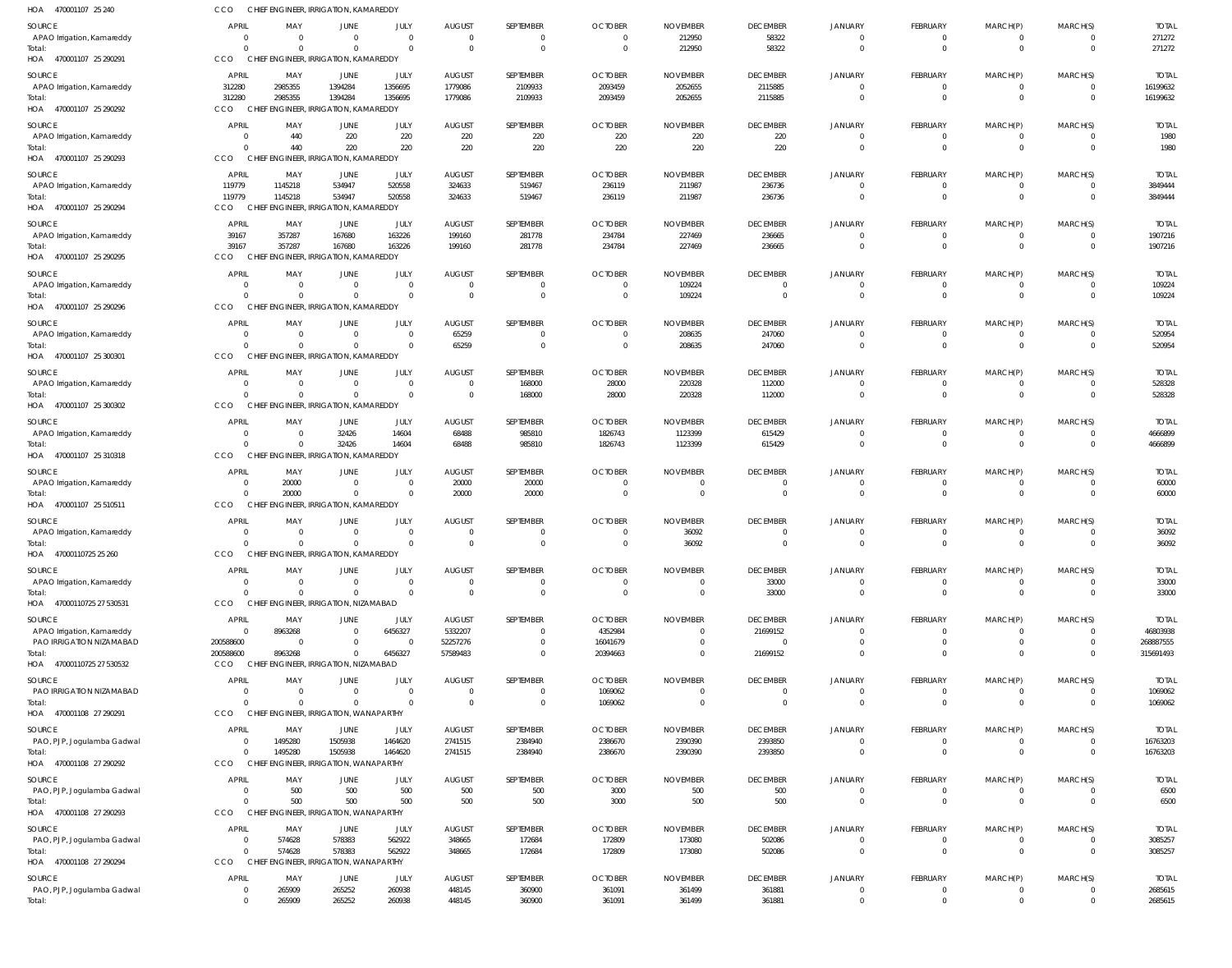| HOA 470001108 27 290296               | CCO                            | CHIEF ENGINEER, IRRIGATION, WANAPARTHY              |                                         |                      |                                  |                             |                                  |                             |                            |                                  |                      |                  |                      |                          |
|---------------------------------------|--------------------------------|-----------------------------------------------------|-----------------------------------------|----------------------|----------------------------------|-----------------------------|----------------------------------|-----------------------------|----------------------------|----------------------------------|----------------------|------------------|----------------------|--------------------------|
| SOURCE                                | <b>APRIL</b>                   | MAY                                                 | JUNE                                    | JULY                 | <b>AUGUST</b>                    | SEPTEMBER                   | <b>OCTOBER</b>                   | <b>NOVEMBER</b>             | <b>DECEMBER</b>            | <b>JANUARY</b>                   | FEBRUARY             | MARCH(P)         | MARCH(S)             | <b>TOTAL</b>             |
| PAO, PJP, Jogulamba Gadwal            | $\Omega$                       | $\Omega$                                            | $\Omega$                                | $\Omega$             | 985219                           | $\mathbf 0$                 | $\overline{0}$                   | $\overline{0}$              | 120000                     | $\Omega$                         | 0                    | 0                | $\overline{0}$       | 1105219                  |
| Total:                                | $\Omega$                       | $\Omega$                                            | $\Omega$                                | $\Omega$             | 985219                           | $\mathbf 0$                 | $\overline{0}$                   | $\overline{0}$              | 120000                     | $\Omega$                         | $\mathbf 0$          | $\overline{0}$   | $\Omega$             | 1105219                  |
| HOA 47000110825 26 530531             | CCO                            | CHIEF ENGINEER, IRRIGATION, WANAPARTHY              |                                         |                      |                                  |                             |                                  |                             |                            |                                  |                      |                  |                      |                          |
| SOURCE                                | APRIL                          | MAY                                                 | JUNE<br>$\Omega$                        | JULY<br>$\Omega$     | <b>AUGUST</b>                    | SEPTEMBER                   | <b>OCTOBER</b>                   | <b>NOVEMBER</b><br>$\Omega$ | <b>DECEMBER</b>            | <b>JANUARY</b>                   | FEBRUARY             | MARCH(P)         | MARCH(S)             | <b>TOTAI</b>             |
| PAO, PJP, Jogulamba Gadwal<br>Total:  | 109730434<br>109730434         | $\overline{\mathbf{0}}$<br>$\Omega$                 | $\Omega$                                | $\Omega$             | $\mathbf 0$<br>$\Omega$          | $\Omega$<br>$\Omega$        | $\overline{0}$<br>$\overline{0}$ | $\overline{0}$              | 49951967<br>49951967       | $\Omega$                         | $\Omega$             | $\Omega$         | $\Omega$             | 159682401<br>159682401   |
| HOA 470001117 25 010011               | <b>CCO</b>                     | CHIEF ENGINEER, IRRIGATION, SANGA REDDY             |                                         |                      |                                  |                             |                                  |                             |                            |                                  |                      |                  |                      |                          |
| SOURCE                                | APRIL                          | MAY                                                 | JUNE                                    | <b>JULY</b>          | <b>AUGUST</b>                    | SEPTEMBER                   | <b>OCTOBER</b>                   | <b>NOVEMBER</b>             | <b>DECEMBER</b>            | <b>JANUARY</b>                   | FEBRUARY             | MARCH(P)         | MARCH(S)             | <b>TOTAI</b>             |
| APAO Irrigation, Sangareddy           | 6246677                        | 6848082                                             | 6378195                                 | 7208867              | 11267797                         | 10190550                    | 10731790                         | 10540212                    | 12734339                   | $\Omega$                         | 0                    | 0                |                      | 82146509                 |
| Total:                                | 6246677                        | 6848082                                             | 6378195                                 | 7208867              | 11267797                         | 10190550                    | 10731790                         | 10540212                    | 12734339                   | $\Omega$                         | $\mathbf 0$          | $\mathbf 0$      | $\Omega$             | 82146509                 |
| HOA 470001117 25 010012               | CCO                            | CHIEF ENGINEER, IRRIGATION, SANGA REDDY             |                                         |                      |                                  |                             |                                  |                             |                            |                                  |                      |                  |                      |                          |
| SOURCE                                | <b>APRIL</b>                   | MAY                                                 | JUNE                                    | JULY                 | <b>AUGUST</b>                    | SEPTEMBER                   | <b>OCTOBER</b>                   | <b>NOVEMBER</b>             | <b>DECEMBER</b>            | <b>JANUARY</b>                   | FEBRUARY             | MARCH(P)         | MARCH(S)             | <b>TOTAL</b>             |
| APAO Irrigation, Sangareddy<br>Total: | 16835<br>16835                 | 9161<br>9161                                        | 8828<br>8828                            | 9726<br>9726         | 10908<br>10908                   | 9559<br>9559                | 10940<br>10940                   | 6549<br>6549                | 12397<br>12397             | $\Omega$<br>$\Omega$             | $\Omega$<br>$\Omega$ | 0<br>$\Omega$    | $\Omega$             | 94903<br>94903           |
| HOA 470001117 25 010013               | CCO                            | <b>CHIEF EN</b>                                     | <b>IGINEER, IRRIGATION, SANGA REDDY</b> |                      |                                  |                             |                                  |                             |                            |                                  |                      |                  |                      |                          |
| SOURCE                                | APRIL                          | MAY                                                 | JUNE                                    | JULY                 | <b>AUGUST</b>                    | SEPTEMBER                   | <b>OCTOBER</b>                   | <b>NOVEMBER</b>             | <b>DECEMBER</b>            | <b>JANUARY</b>                   | FEBRUARY             | MARCH(P)         | MARCH(S)             | <b>TOTAL</b>             |
| APAO Irrigation, Sangareddy           | 2399690                        | 2630816                                             | 2518037                                 | 2814292              | 1909901                          | 1185819                     | 1459677                          | 1358877                     | 1551372                    | $\Omega$                         | 0                    | 0                | $\Omega$             | 17828481                 |
| Total:                                | 2399690                        | 2630816                                             | 2518037                                 | 2814292              | 1909901                          | 1185819                     | 1459677                          | 1358877                     | 1551372                    | $\Omega$                         | $\Omega$             | $\Omega$         | $\Omega$             | 17828481                 |
| HOA 470001117 25 010016               | CCO                            | CHIEF ENGINEER, IRRIGATION, SANGA REDDY             |                                         |                      |                                  |                             |                                  |                             |                            |                                  |                      |                  |                      |                          |
| SOURCE                                | APRIL                          | MAY                                                 | JUNE                                    | JULY                 | <b>AUGUST</b>                    | SEPTEMBER                   | <b>OCTOBER</b>                   | <b>NOVEMBER</b>             | <b>DECEMBER</b>            | <b>JANUARY</b>                   | FEBRUARY             | MARCH(P)         | MARCH(S)             | <b>TOTAL</b>             |
| APAO Irrigation, Sangareddy<br>Total: | 927654<br>927654               | 932581<br>932581                                    | 862651<br>862651                        | 972516<br>972516     | 1576405<br>1576405               | 1264023<br>1264023          | 1346276<br>1346276               | 1268411<br>1268411          | 1598749<br>1598749         | $\Omega$                         | 0<br>$\mathbf 0$     | 0<br>$\mathbf 0$ | $\Omega$             | 10749266<br>10749266     |
| HOA 470001117 25 010017               | CCO                            | CHIEF ENGINEER, IRRIGATION, SANGA REDDY             |                                         |                      |                                  |                             |                                  |                             |                            |                                  |                      |                  |                      |                          |
| SOURCE                                | APRIL                          | MAY                                                 | JUNE                                    | JULY                 | <b>AUGUST</b>                    | SEPTEMBER                   | <b>OCTOBER</b>                   | <b>NOVEMBER</b>             | <b>DECEMBER</b>            | <b>JANUARY</b>                   | FEBRUARY             | MARCH(P)         | MARCH(S)             | <b>TOTAL</b>             |
| APAO Irrigation, Sangareddy           | 166500                         | $\overline{\mathbf{0}}$                             | 101174                                  | 155357               | 465838                           | 73665                       | 258839                           | 100000                      | 445699                     | $\Omega$                         | 0                    | $\Omega$         |                      | 1767072                  |
| Total:                                | 166500                         | $\Omega$                                            | 101174                                  | 155357               | 465838                           | 73665                       | 258839                           | 100000                      | 445699                     | $\Omega$                         | $\mathbf 0$          | $\mathbf 0$      | $\Omega$             | 1767072                  |
| HOA 470001117 25 010018               | CCO                            | CHIEF ENGINEER, IRRIGATION, SANGA REDDY             |                                         |                      |                                  |                             |                                  |                             |                            |                                  |                      |                  |                      |                          |
| SOURCE                                | APRIL                          | MAY                                                 | JUNE                                    | JULY                 | <b>AUGUST</b>                    | SEPTEMBER                   | <b>OCTOBER</b>                   | <b>NOVEMBER</b>             | <b>DECEMBER</b>            | <b>JANUARY</b>                   | FEBRUARY             | MARCH(P)         | MARCH(S)             | <b>TOTAL</b>             |
| APAO Irrigation, Sangareddy<br>Total: | $\Omega$<br>$\Omega$           | $\Omega$<br>$\Omega$                                | $\Omega$<br>$\Omega$                    | $\Omega$<br>$\Omega$ | $\overline{0}$<br>$\overline{0}$ | 427753<br>427753            | 493487<br>493487                 | 232851<br>232851            | 441919<br>441919           | $\Omega$<br>$\Omega$             | 0<br>$\Omega$        | 0<br>$\Omega$    | $\Omega$             | 1596010<br>1596010       |
| HOA 470001117 25 020023               | CCO                            | CHIEF ENGINEER, IRRIGATION, SANGA REDDY             |                                         |                      |                                  |                             |                                  |                             |                            |                                  |                      |                  |                      |                          |
| SOURCE                                | <b>APRIL</b>                   | MAY                                                 | JUNE                                    | JULY                 | <b>AUGUST</b>                    | SEPTEMBER                   | <b>OCTOBER</b>                   | <b>NOVEMBER</b>             | <b>DECEMBER</b>            | <b>JANUARY</b>                   | FEBRUARY             | MARCH(P)         | MARCH(S)             | <b>TOTAL</b>             |
| APAO Irrigation, Sangareddy           | $\overline{0}$                 | - 0                                                 | $\overline{0}$                          | $\Omega$             | 20869                            | 4000                        | 85145                            | 14823                       | 17269                      | $\Omega$                         | 0                    | 0                | $\Omega$             | 142106                   |
| Total:                                | $\Omega$                       | $\Omega$                                            | $\Omega$                                | $\Omega$             | 20869                            | 4000                        | 85145                            | 14823                       | 17269                      | $\Omega$                         | $\mathbf 0$          | $\mathbf 0$      | $\Omega$             | 142106                   |
| HOA 470001117 25 130131               | CCO                            | CHIEF ENGINEER, IRRIGATION, SANGA REDDY             |                                         |                      |                                  |                             |                                  |                             |                            |                                  |                      |                  |                      |                          |
| SOURCE                                | APRIL                          | MAY                                                 | JUNE                                    | JULY                 | <b>AUGUST</b>                    | SEPTEMBER                   | <b>OCTOBER</b>                   | <b>NOVEMBER</b>             | <b>DECEMBER</b>            | <b>JANUARY</b>                   | FEBRUARY             | MARCH(P)         | MARCH(S)             | <b>TOTAL</b>             |
| APAO Irrigation, Sangareddy           | $\mathbf 0$                    | $\overline{\mathbf{0}}$                             | $\overline{0}$                          | 34966                | 4000                             | 15764                       | 1000                             | 16000                       | 5000                       |                                  |                      |                  |                      | 76730                    |
| Total:<br>HOA 470001117 25 130132     | $\Omega$<br>CCO                | $\Omega$<br>CHIEF ENGINEER, IRRIGATION, SANGA REDDY | $\Omega$                                | 34966                | 4000                             | 15764                       | 1000                             | 16000                       | 5000                       | $\Omega$                         | $\Omega$             | $\Omega$         | $\Omega$             | 76730                    |
|                                       | APRIL                          |                                                     |                                         |                      |                                  | SEPTEMBER                   | <b>OCTOBER</b>                   |                             | <b>DECEMBER</b>            |                                  | FEBRUARY             |                  |                      | <b>TOTAL</b>             |
| SOURCE<br>APAO Irrigation, Sangareddy | $\Omega$                       | MAY<br>- 0                                          | JUNE<br>- 0                             | JULY<br>41700        | <b>AUGUST</b><br>207492          | 77705                       | 14481                            | <b>NOVEMBER</b><br>197255   | 113676                     | <b>JANUARY</b>                   | 0                    | MARCH(P)         | MARCH(S)             | 652309                   |
| Total:                                | $\Omega$                       | $\Omega$                                            | $\Omega$                                | 41700                | 207492                           | 77705                       | 14481                            | 197255                      | 113676                     | $\Omega$                         | $\Omega$             | $\Omega$         | $\Omega$             | 652309                   |
| HOA 470001117 25 130134               | <b>CCO</b>                     | CHIEF ENGINEER, IRRIGATION, SANGA REDDY             |                                         |                      |                                  |                             |                                  |                             |                            |                                  |                      |                  |                      |                          |
| SOURCE                                | APRIL                          | MAY                                                 | JUNE                                    | JULY                 | <b>AUGUST</b>                    | SEPTEMBER                   | <b>OCTOBER</b>                   | <b>NOVEMBER</b>             | <b>DECEMBER</b>            | <b>JANUARY</b>                   | FEBRUARY             | MARCH(P)         | MARCH(S)             | <b>TOTAL</b>             |
| APAO Irrigation, Sangareddy           | $\overline{0}$                 | $\overline{0}$                                      | 125716                                  | 419574               | 31429                            | 125714                      | 223145                           | 127287                      | 94207                      | $\Omega$                         | 0                    | $^{\circ}$       |                      | 1147072                  |
| Total:<br>HOA 470001117 25 130135     | $\Omega$<br><b>CCO</b>         | $\Omega$<br>CHIEF ENGINEER, IRRIGATION, SANGA REDDY | 125716                                  | 419574               | 31429                            | 125714                      | 223145                           | 127287                      | 94207                      | $\Omega$                         | $\Omega$             | $\mathbf 0$      | $\Omega$             | 1147072                  |
|                                       |                                |                                                     |                                         |                      |                                  |                             |                                  |                             |                            |                                  |                      |                  |                      |                          |
| SOURCE<br>APAO Irrigation, Sangareddy | <b>APRIL</b><br>$\overline{0}$ | MAY<br>$\overline{0}$                               | JUNE<br>$\overline{0}$                  | JULY<br>250857       | <b>AUGUST</b><br>10000           | SEPTEMBER<br>$\overline{0}$ | <b>OCTOBER</b><br>188337         | <b>NOVEMBER</b><br>15751    | <b>DECEMBER</b><br>13455   | <b>JANUARY</b><br>$\overline{0}$ | FEBRUARY<br>0        | MARCH(P)<br>0    | MARCH(S)             | <b>TOTAL</b><br>478400   |
| Total:                                | $\Omega$                       | $\Omega$                                            | $\Omega$                                | 250857               | 10000                            | $\mathbf 0$                 | 188337                           | 15751                       | 13455                      | $\Omega$                         | $\mathbf 0$          | $\mathbf 0$      | $\Omega$             | 478400                   |
| HOA 470001117 25 240                  | CCO                            | CHIEF ENGINEER, IRRIGATION, SANGA REDDY             |                                         |                      |                                  |                             |                                  |                             |                            |                                  |                      |                  |                      |                          |
| SOURCE                                | <b>APRIL</b>                   | MAY                                                 | JUNE                                    | JULY                 | <b>AUGUST</b>                    | SEPTEMBER                   | <b>OCTOBER</b>                   | <b>NOVEMBER</b>             | <b>DECEMBER</b>            | <b>JANUARY</b>                   | FEBRUARY             | MARCH(P)         | MARCH(S)             | <b>TOTAL</b>             |
| APAO Irrigation, Sangareddy           | $\overline{0}$                 | $\Omega$                                            | $\Omega$                                | 72380                | 15576                            | 15650                       | 72415                            | 184687                      | $\Omega$                   | $\Omega$                         | $\Omega$             | $\Omega$         |                      | 360708                   |
| Total:<br>HOA 470001117 25 290291     | $\Omega$<br><b>CCO</b>         | $\Omega$<br>CHIEF ENGINEER, IRRIGATION, SANGA REDDY | $\mathbf 0$                             | 72380                | 15576                            | 15650                       | 72415                            | 184687                      | $\Omega$                   | $\Omega$                         | $\mathbf 0$          | $\mathbf 0$      | $\Omega$             | 360708                   |
|                                       |                                |                                                     |                                         |                      |                                  |                             |                                  |                             |                            |                                  |                      |                  |                      |                          |
| SOURCE<br>APAO Irrigation, Sangareddy | APRIL<br>1662455               | MAY<br>1662455                                      | JUNE<br>1595010                         | JULY<br>1667710      | <b>AUGUST</b><br>2976768         | SEPTEMBER<br>2832843        | <b>OCTOBER</b><br>2492860        | <b>NOVEMBER</b><br>2484570  | <b>DECEMBER</b><br>2514000 | <b>JANUARY</b><br>$\Omega$       | FEBRUARY<br>0        | MARCH(P)<br>0    | MARCH(S)             | <b>TOTAL</b><br>19888671 |
| Total:                                | 1662455                        | 1662455                                             | 1595010                                 | 1667710              | 2976768                          | 2832843                     | 2492860                          | 2484570                     | 2514000                    | $\Omega$                         | $\mathbf 0$          | $\overline{0}$   | $\Omega$             | 19888671                 |
| HOA 470001117 25 290292               | CCO                            | CHIEF ENGINEER, IRRIGATION, SANGA REDDY             |                                         |                      |                                  |                             |                                  |                             |                            |                                  |                      |                  |                      |                          |
| SOURCE                                | <b>APRIL</b>                   | MAY                                                 | JUNE                                    | JULY                 | <b>AUGUST</b>                    | SEPTEMBER                   | <b>OCTOBER</b>                   | <b>NOVEMBER</b>             | <b>DECEMBER</b>            | <b>JANUARY</b>                   | FEBRUARY             | MARCH(P)         | MARCH(S)             | <b>TOTAL</b>             |
| APAO Irrigation, Sangareddy           | $\overline{0}$                 | $\Omega$                                            | $\Omega$                                | $\Omega$             | $\mathbf 0$                      | 126                         | $\overline{0}$                   | $\overline{0}$              | $\overline{0}$             | $\Omega$                         | $\mathbf 0$          | $^{\circ}$       |                      | 126                      |
| Total:                                | $\Omega$<br>CCO                | $\Omega$<br>CHIEF ENGINEER, IRRIGATION, SANGA REDDY | $\Omega$                                | $\Omega$             | $\overline{0}$                   | 126                         | $\overline{0}$                   | $\overline{0}$              | $\Omega$                   | $\Omega$                         | $\Omega$             | $\Omega$         | $\Omega$             | 126                      |
| HOA 470001117 25 290293               |                                |                                                     |                                         |                      |                                  |                             |                                  |                             |                            |                                  |                      |                  |                      |                          |
| SOURCE<br>APAO Irrigation, Sangareddy | <b>APRIL</b><br>637660         | MAY<br>637660                                       | JUNE<br>606830                          | JULY<br>1063490      | <b>AUGUST</b><br>1087285         | SEPTEMBER<br>385858         | <b>OCTOBER</b><br>308443         | <b>NOVEMBER</b><br>1426091  | <b>DECEMBER</b><br>261126  | <b>JANUARY</b><br>$\Omega$       | FEBRUARY<br>0        | MARCH(P)<br>0    | MARCH(S)<br>$\Omega$ | <b>TOTAL</b><br>6414443  |
| Total:                                | 637660                         | 637660                                              | 606830                                  | 1063490              | 1087285                          | 385858                      | 308443                           | 1426091                     | 261126                     | $\Omega$                         | $\mathbf 0$          | $\overline{0}$   | $\Omega$             | 6414443                  |
| HOA 470001117 25 290294               | CCO                            | CHIEF ENGINEER, IRRIGATION, SANGA REDDY             |                                         |                      |                                  |                             |                                  |                             |                            |                                  |                      |                  |                      |                          |
| SOURCE                                | <b>APRIL</b>                   | MAY                                                 | JUNE                                    | JULY                 | <b>AUGUST</b>                    | SEPTEMBER                   | <b>OCTOBER</b>                   | <b>NOVEMBER</b>             | <b>DECEMBER</b>            | <b>JANUARY</b>                   | FEBRUARY             | MARCH(P)         | MARCH(S)             | <b>TOTAL</b>             |
| APAO Irrigation, Sangareddy           | 272980                         | 272980                                              | 232505                                  | 238666               | 442125                           | 372773                      | 330019                           | 328478                      | 334812                     | $\Omega$                         | 0                    |                  |                      | 2825338                  |
| Total:                                | 272980                         | 272980                                              | 232505                                  | 238666               | 442125                           | 372773                      | 330019                           | 328478                      | 334812                     | $\Omega$                         | $\mathbf 0$          | $\Omega$         |                      | 2825338                  |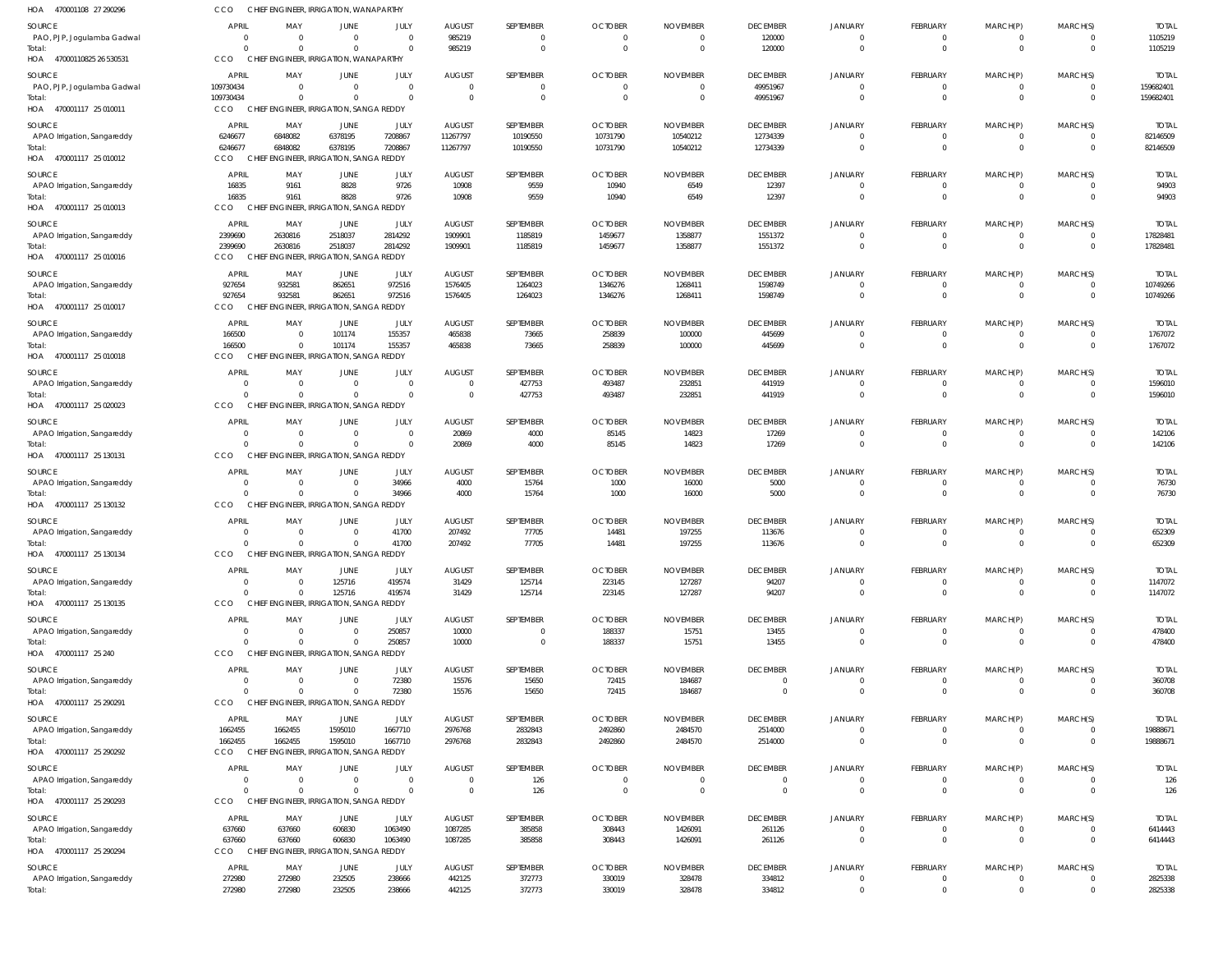| HOA<br>470001117 25 290295                                | CCO                      | CHIEF ENGINEER, IRRIGATION, SANGA REDDY                   |                         |                         |                                  |                         |                                  |                                   |                             |                            |                               |                         |                      |                          |
|-----------------------------------------------------------|--------------------------|-----------------------------------------------------------|-------------------------|-------------------------|----------------------------------|-------------------------|----------------------------------|-----------------------------------|-----------------------------|----------------------------|-------------------------------|-------------------------|----------------------|--------------------------|
| SOURCE                                                    | <b>APRIL</b>             | MAY                                                       | <b>JUNE</b>             | JULY                    | <b>AUGUST</b>                    | SEPTEMBER               | <b>OCTOBER</b>                   | <b>NOVEMBER</b>                   | <b>DECEMBER</b>             | JANUARY                    | FEBRUARY                      | MARCH(P)                | MARCH(S)             | <b>TOTAL</b>             |
| APAO Irrigation, Sangareddy                               | $\mathbf{0}$             | $\overline{0}$                                            | $\Omega$                | 100000                  | $\overline{0}$                   | 15000                   | $\overline{0}$                   | $\overline{0}$                    | 78000                       | $\Omega$                   | 0                             | 0                       | $\Omega$             | 193000                   |
| Total:<br>HOA 470001117 25 290296                         | $\Omega$<br>CCO          | $\Omega$<br>CHIEF ENGINEER, IRRIGATION, SANGA REDDY       |                         | 100000                  | $\Omega$                         | 15000                   | $\mathbf{0}$                     | $\overline{0}$                    | 78000                       | $\Omega$                   | $\Omega$                      | $\Omega$                | $\Omega$             | 193000                   |
|                                                           |                          |                                                           |                         |                         |                                  |                         |                                  |                                   |                             |                            |                               |                         |                      |                          |
| SOURCE<br>APAO Irrigation, Sangareddy                     | APRIL<br>$\overline{0}$  | MAY<br>$\overline{0}$                                     | JUNE<br>$\Omega$        | JULY<br>$\Omega$        | <b>AUGUST</b><br>$\overline{0}$  | SEPTEMBER<br>$\Omega$   | <b>OCTOBER</b><br>$\overline{0}$ | <b>NOVEMBER</b><br>1290845        | <b>DECEMBER</b><br>$\Omega$ | <b>JANUARY</b><br>$\Omega$ | <b>FEBRUARY</b><br>0          | MARCH(P)<br>0           | MARCH(S)<br>$\Omega$ | <b>TOTAL</b><br>1290845  |
| Total:                                                    | $\Omega$                 | $\Omega$                                                  | $\Omega$                | $\Omega$                | $\Omega$                         | $\Omega$                | $\overline{0}$                   | 1290845                           | $\Omega$                    | $\Omega$                   | $\mathbf 0$                   | $\overline{0}$          | $\Omega$             | 1290845                  |
| HOA 470001117 25 300301                                   | CCO                      | CHIEF ENGINEER, IRRIGATION, SANGA REDDY                   |                         |                         |                                  |                         |                                  |                                   |                             |                            |                               |                         |                      |                          |
| SOURCE                                                    | APRIL                    | MAY                                                       | <b>JUNE</b>             | JULY                    | <b>AUGUST</b>                    | SEPTEMBER               | <b>OCTOBER</b>                   | <b>NOVEMBER</b>                   | <b>DECEMBER</b>             | <b>JANUARY</b>             | <b>FEBRUARY</b>               | MARCH(P)                | MARCH(S)             | <b>TOTAL</b>             |
| APAO Irrigation, Sangareddy                               | 28000                    | $\overline{0}$                                            | $\Omega$                | $\Omega$                | $\overline{0}$                   | 140000                  | $\overline{0}$                   | 0                                 | 134400                      |                            | 0                             | 0                       |                      | 302400                   |
| Total:<br>HOA 470001117 25 300302                         | 28000<br>CCO             | $\overline{0}$<br>CHIEF ENGINEER, IRRIGATION, SANGA REDDY |                         | $\Omega$                | $\overline{0}$                   | 140000                  | $\overline{0}$                   | $\overline{0}$                    | 134400                      | $\Omega$                   | $\mathbf 0$                   | $\mathbf 0$             | $\Omega$             | 302400                   |
|                                                           |                          |                                                           |                         |                         |                                  |                         |                                  |                                   |                             |                            |                               |                         |                      |                          |
| SOURCE<br>APAO Irrigation, Sangareddy                     | <b>APRIL</b><br>191535   | MAY<br>$\overline{0}$                                     | <b>JUNE</b><br>1007385  | JULY<br>43742           | <b>AUGUST</b><br>545387          | SEPTEMBER<br>804962     | <b>OCTOBER</b><br>2044214        | <b>NOVEMBER</b><br>494404         | <b>DECEMBER</b><br>821816   | <b>JANUARY</b><br>$\Omega$ | <b>FEBRUARY</b><br>0          | MARCH(P)<br>0           | MARCH(S)             | <b>TOTAL</b><br>5953445  |
| Total:                                                    | 191535                   | $\overline{0}$                                            | 1007385                 | 43742                   | 545387                           | 804962                  | 2044214                          | 494404                            | 821816                      | $\Omega$                   | $\mathbf 0$                   | $\overline{0}$          | $\Omega$             | 5953445                  |
| HOA 470001117 25 310318                                   | CCO                      | CHIEF ENGINEER, IRRIGATION, SANGA REDDY                   |                         |                         |                                  |                         |                                  |                                   |                             |                            |                               |                         |                      |                          |
| SOURCE                                                    | APRIL                    | MAY                                                       | JUNE                    | JULY                    | <b>AUGUST</b>                    | SEPTEMBER               | <b>OCTOBER</b>                   | <b>NOVEMBER</b>                   | <b>DECEMBER</b>             | <b>JANUARY</b>             | FEBRUARY                      | MARCH(P)                | MARCH(S)             | <b>TOTAL</b>             |
| APAO Irrigation, Sangareddy                               | $\mathbf{0}$             | 40000                                                     | 20000                   | $\Omega$                | $\overline{0}$                   | 0                       | $\overline{0}$                   | $\overline{0}$                    | 20000                       | $\Omega$                   | 0                             | 0                       | $\Omega$             | 80000                    |
| Total:<br>HOA 470001117 25 510511                         | $\Omega$<br>CCO          | 40000<br>CHIEF ENGINEER, IRRIGATION, SANGA REDDY          | 20000                   | $\Omega$                | $\Omega$                         | $\mathbf 0$             | $\overline{0}$                   | $\overline{0}$                    | 20000                       | $\Omega$                   | $\Omega$                      | $\Omega$                | $\Omega$             | 80000                    |
|                                                           |                          |                                                           |                         |                         |                                  |                         |                                  |                                   |                             |                            |                               |                         |                      |                          |
| SOURCE<br>APAO Irrigation, Sangareddy                     | <b>APRIL</b><br>$\Omega$ | MAY<br>$\overline{0}$                                     | JUNE<br>$\Omega$        | JULY<br>18632           | <b>AUGUST</b><br>40000           | SEPTEMBER<br>$\Omega$   | <b>OCTOBER</b><br>$\overline{0}$ | <b>NOVEMBER</b><br>$\overline{0}$ | <b>DECEMBER</b><br>$\Omega$ | <b>JANUARY</b><br>$\Omega$ | FEBRUARY<br>0                 | MARCH(P)<br>0           | MARCH(S)<br>$\Omega$ | <b>TOTAL</b><br>58632    |
| Total:                                                    | $\Omega$                 | $\Omega$                                                  | $\Omega$                | 18632                   | 40000                            | $\Omega$                | $\overline{0}$                   | $\overline{0}$                    | $\Omega$                    | $\Omega$                   | $\mathbf 0$                   | $\mathbf 0$             | $\Omega$             | 58632                    |
| HOA 47000111725 25 280284                                 | CCO                      | CHIEF ENGINEER, IRRIGATION, SANGA REDDY                   |                         |                         |                                  |                         |                                  |                                   |                             |                            |                               |                         |                      |                          |
| SOURCE                                                    | <b>APRIL</b>             | MAY                                                       | <b>JUNE</b>             | JULY                    | <b>AUGUST</b>                    | SEPTEMBER               | <b>OCTOBER</b>                   | <b>NOVEMBER</b>                   | <b>DECEMBER</b>             | <b>JANUARY</b>             | <b>FEBRUARY</b>               | MARCH(P)                | MARCH(S)             | <b>TOTAL</b>             |
| APAO Irrigation, Sangareddy                               | $\Omega$                 | $\overline{0}$                                            | $\Omega$                | 600000                  | 75000                            | 75000                   | 75000                            | 75000                             | 75000                       |                            | 0                             | 0                       |                      | 975000                   |
| Total:<br>HOA 47000111725 26 530531                       | $\Omega$<br>CCO          | $\Omega$<br>CHIEF ENGINEER, IRRIGATION, SANGA REDDY       | $\Omega$                | 600000                  | 75000                            | 75000                   | 75000                            | 75000                             | 75000                       | $\Omega$                   | $\mathbf 0$                   | $\mathbf 0$             | $\Omega$             | 975000                   |
|                                                           |                          |                                                           |                         |                         |                                  |                         |                                  |                                   |                             |                            |                               |                         |                      |                          |
| SOURCE<br>APAO Irrigation, Sangareddy                     | <b>APRIL</b><br>$\Omega$ | MAY<br>15588651                                           | JUNE<br>$\Omega$        | JULY<br>$\Omega$        | <b>AUGUST</b><br>- 0             | SEPTEMBER<br>$^{\circ}$ | <b>OCTOBER</b><br>4649806        | <b>NOVEMBER</b><br>0              | <b>DECEMBER</b><br>$\Omega$ | <b>JANUARY</b><br>$\Omega$ | <b>FEBRUARY</b><br>0          | MARCH(P)<br>0           | MARCH(S)             | <b>TOTAI</b><br>20238457 |
| PAO MEDAK(IW), MEDAK                                      | $\Omega$                 | $\Omega$                                                  | $\Omega$                | $\Omega$                | $\overline{0}$                   | $\Omega$                | $\Omega$                         | $\Omega$                          | 74982394                    | $\Omega$                   | $\Omega$                      | $\mathbf 0$             | $\Omega$             | 74982394                 |
| Total:                                                    | $\Omega$                 | 15588651                                                  | $\Omega$                | $\Omega$                | $\Omega$                         | $\Omega$                | 4649806                          | $\Omega$                          | 74982394                    | $\Omega$                   | $\Omega$                      | $\Omega$                | $\Omega$             | 95220851                 |
| HOA 47000111725 26 530532                                 | CCO                      | CHIEF ENGINEER, IRRIGATION, SANGA REDDY                   |                         |                         |                                  |                         |                                  |                                   |                             |                            |                               |                         |                      |                          |
| SOURCE                                                    | <b>APRIL</b>             | MAY                                                       | <b>JUNE</b>             | JULY                    | <b>AUGUST</b>                    | SEPTEMBER               | <b>OCTOBER</b>                   | <b>NOVEMBER</b>                   | <b>DECEMBER</b>             | <b>JANUARY</b>             | <b>FEBRUARY</b>               | MARCH(P)                | MARCH(S)             | <b>TOTAL</b>             |
| APAO Irrigation, Sangareddy<br>Total:                     | $\Omega$<br>$\Omega$     | $\overline{0}$<br>$\Omega$                                | $\Omega$<br>$\Omega$    | 37639621<br>37639621    | $\overline{0}$<br>$\overline{0}$ | 24244975<br>24244975    | 10127382<br>10127382             | 0<br>$\overline{0}$               | $\Omega$<br>$\overline{0}$  | $\Omega$                   | 0<br>$\mathbf 0$              | 0<br>$\mathbf 0$        | $\Omega$             | 72011978<br>72011978     |
| HOA 47000111725 27 530532                                 | CCO                      | CHIEF ENGINEER, IRRIGATION, SANGA REDDY                   |                         |                         |                                  |                         |                                  |                                   |                             |                            |                               |                         |                      |                          |
| SOURCE                                                    | APRIL                    | MAY                                                       | <b>JUNE</b>             | JULY                    | <b>AUGUST</b>                    | SEPTEMBER               | <b>OCTOBER</b>                   | <b>NOVEMBER</b>                   | <b>DECEMBER</b>             | <b>JANUARY</b>             | <b>FEBRUARY</b>               | MARCH(P)                | MARCH(S)             | <b>TOTAL</b>             |
| APAO Irrigation, Sangareddy                               | $\overline{0}$           | $\overline{0}$                                            | $\Omega$                | $\Omega$                | $\overline{0}$                   | $^{\circ}$              | 2790530                          | 0                                 | $\Omega$                    | $\Omega$                   | 0                             |                         |                      | 2790530                  |
| Total:                                                    | $\Omega$                 | $\Omega$                                                  | $\Omega$                | $\Omega$                | $\overline{0}$                   | $\mathbf{0}$            | 2790530                          | $\overline{0}$                    | $\Omega$                    | $\Omega$                   | $\mathbf{0}$                  | $\overline{0}$          | $\Omega$             | 2790530                  |
| HOA 470001122 26 290291                                   | CCO                      | CHIEF ENGINEER, IRRIGATION, WANAPARTHY                    |                         |                         |                                  |                         |                                  |                                   |                             |                            |                               |                         |                      |                          |
| SOURCE                                                    | APRIL                    | MAY                                                       | JUNE                    | JULY                    | <b>AUGUST</b>                    | SEPTEMBER               | <b>OCTOBER</b>                   | <b>NOVEMBER</b>                   | <b>DECEMBER</b>             | <b>JANUARY</b>             | FEBRUARY                      | MARCH(P)                | MARCH(S)             | <b>TOTAI</b>             |
| APAO Irrigation, Wanaparthy<br>PAO, PJP, Jogulamba Gadwal | 2058565<br>3246417       | 2061735<br>3348675                                        | 2063876<br>3335564      | 2150795<br>3306205      | 3922386<br>5899370               | 3408618<br>5221800      | 3419100<br>5174260               | 3422435<br>5036875                | 3416955<br>5178320          | $\Omega$<br>$\Omega$       | $\mathbf 0$<br>0              | $\mathbf 0$             | $\Omega$             | 25924465<br>39747486     |
| Total:                                                    | 5304982                  | 5410410                                                   | 5399440                 | 5457000                 | 9821756                          | 8630418                 | 8593360                          | 8459310                           | 8595275                     | $\Omega$                   | $\mathbf 0$                   | $\Omega$                | $\Omega$             | 65671951                 |
| HOA 470001122 26 290292                                   | CCO                      | CHIEF ENGINEER, IRRIGATION, WANAPARTHY                    |                         |                         |                                  |                         |                                  |                                   |                             |                            |                               |                         |                      |                          |
| <b>SOURCE</b>                                             | APRIL                    | MAY                                                       | JUNE                    | JULY                    | <b>AUGUST</b>                    | SEPTEMBER               | <b>OCTOBER</b>                   | <b>NOVEMBER</b>                   | <b>DECEMBER</b>             | <b>JANUARY</b>             | <b>FEBRUARY</b>               | MARCH(P)                | MARCH(S)             | <b>TOTAL</b>             |
| APAO Irrigation, Wanaparthy                               | 525                      | 525                                                       | 525                     | 525                     | 525                              | 525                     | 525                              | 525                               | 525                         | $\Omega$                   | 0                             |                         |                      | 4725                     |
| PAO, PJP, Jogulamba Gadwal<br>Total:                      | 2700<br>3225             | 2700<br>3225                                              | 2700<br>3225            | 2700<br>3225            | 2700<br>3225                     | 2700<br>3225            | 2700<br>3225                     | 2700<br>3225                      | 2700<br>3225                | $\Omega$<br>$\Omega$       | $\mathbf 0$<br>$\Omega$       | $\mathbf 0$<br>$\Omega$ | $\Omega$<br>$\Omega$ | 24300<br>29025           |
| HOA 470001122 26 290293                                   | CCO                      | CHIEF ENGINEER, IRRIGATION, WANAPARTHY                    |                         |                         |                                  |                         |                                  |                                   |                             |                            |                               |                         |                      |                          |
| SOURCE                                                    | APRIL                    | MAY                                                       | JUNE                    | JULY                    | <b>AUGUST</b>                    | SEPTEMBER               | <b>OCTOBER</b>                   | <b>NOVEMBER</b>                   | <b>DECEMBER</b>             | <b>JANUARY</b>             | <b>FEBRUARY</b>               | MARCH(P)                | MARCH(S)             | <b>TOTAL</b>             |
| APAO Irrigation, Wanaparthy                               | 790199                   | 791428                                                    | 833996                  | 793509                  | 490739                           | 243204                  | 283833                           | 244361                            | 245069                      |                            | 0                             |                         |                      | 4716338                  |
| PAO, PJP, Jogulamba Gadwal                                | 1245167                  | 1238684                                                   | 1274541                 | 1250630                 | 720558                           | 376775                  | 369420                           | 364473                            | 373341                      | $\Omega$                   | 0                             | $\mathbf 0$             | $\Omega$             | 7213589                  |
| Total:<br>HOA 470001122 26 290294                         | 2035366<br>CCO           | 2030112<br>CHIEF ENGINEER, IRRIGATION, WANAPARTHY         | 2108537                 | 2044139                 | 1211297                          | 619979                  | 653253                           | 608834                            | 618410                      | $\Omega$                   | $\Omega$                      | $\Omega$                | $\Omega$             | 11929927                 |
|                                                           |                          |                                                           |                         |                         |                                  |                         |                                  |                                   |                             |                            |                               |                         |                      |                          |
| SOURCE<br>APAO Irrigation, Wanaparthy                     | APRIL<br>335399          | MAY<br>335780                                             | JUNE<br>336037          | JULY<br>336509          | <b>AUGUST</b><br>594337          | SEPTEMBER<br>462042     | <b>OCTOBER</b><br>462008         | <b>NOVEMBER</b><br>463862         | <b>DECEMBER</b><br>464965   | <b>JANUARY</b><br>$\Omega$ | FEBRUARY<br>0                 | MARCH(P)<br>0           | MARCH(S)             | <b>TOTAI</b><br>3790939  |
| PAO, PJP, Jogulamba Gadwal                                | 596325                   | 585338                                                    | 591110                  | 588591                  | 953352                           | 772127                  | 765536                           | 745079                            | 768189                      | $\Omega$                   | $\mathbf 0$                   | $\mathbf 0$             | $\Omega$             | 6365647                  |
| Total:                                                    | 931724                   | 921118                                                    | 927147                  | 925100                  | 1547689                          | 1234169                 | 1227544                          | 1208941                           | 1233154                     | $\Omega$                   | $\Omega$                      | $\Omega$                | $\Omega$             | 10156586                 |
| HOA<br>470001122 26 290295                                | CCO                      | CHIEF ENGINEER, IRRIGATION, WANAPARTHY                    |                         |                         |                                  |                         |                                  |                                   |                             |                            |                               |                         |                      |                          |
| SOURCE                                                    | <b>APRIL</b>             | MAY                                                       | JUNE                    | JULY                    | <b>AUGUST</b>                    | SEPTEMBER               | <b>OCTOBER</b>                   | <b>NOVEMBER</b>                   | <b>DECEMBER</b>             | <b>JANUARY</b>             | <b>FEBRUARY</b>               | MARCH(P)                | MARCH(S)             | <b>TOTAL</b>             |
| APAO Irrigation, Wanaparthy<br>PAO, PJP, Jogulamba Gadwal | $\mathbf{0}$<br>$\Omega$ | 155482<br>187704                                          | $\overline{0}$<br>92290 | $\overline{0}$<br>19710 | $\overline{0}$<br>190380         | $\overline{0}$<br>15440 | $\overline{0}$<br>$\mathbf 0$    | $\overline{0}$<br>$\mathbf 0$     | $\Omega$<br>31890           | $\Omega$<br>$\Omega$       | $\mathbf 0$<br>$\overline{0}$ | 0<br>$\mathbf 0$        |                      | 155482<br>537414         |
| Total:                                                    | $\Omega$                 | 343186                                                    | 92290                   | 19710                   | 190380                           | 15440                   | 0                                | $\overline{0}$                    | 31890                       | $\Omega$                   | $\Omega$                      | $\Omega$                | $\Omega$             | 692896                   |
| HOA 470001122 26 290296                                   | CCO                      | CHIEF ENGINEER, IRRIGATION, WANAPARTHY                    |                         |                         |                                  |                         |                                  |                                   |                             |                            |                               |                         |                      |                          |
| <b>SOURCE</b>                                             | <b>APRIL</b>             | MAY                                                       | JUNE                    | JULY                    | <b>AUGUST</b>                    | SEPTEMBER               | <b>OCTOBER</b>                   | <b>NOVEMBER</b>                   | <b>DECEMBER</b>             | JANUARY                    | <b>FEBRUARY</b>               | MARCH(P)                | MARCH(S)             | <b>TOTAI</b>             |
| APAO Irrigation, Wanaparthy                               |                          | $\overline{0}$                                            | $\Omega$                | $\Omega$                | $\overline{0}$                   | 1650208                 | 73312                            | $\overline{0}$                    | $\Omega$                    | $\Omega$                   | 0                             | $\Omega$                |                      | 1723520                  |
| PAO, PJP, Jogulamba Gadwal<br>Total:                      | $\Omega$<br>$\Omega$     | $\Omega$<br>$\Omega$                                      | $\Omega$<br>$\Omega$    | $\Omega$<br>$\Omega$    | 2682788<br>2682788               | $\Omega$<br>1650208     | $\overline{0}$<br>73312          | 171815<br>171815                  | $\Omega$<br>$\Omega$        | $\Omega$<br>$\Omega$       | $\mathbf 0$<br>$\Omega$       | $\mathbf 0$<br>$\Omega$ | $\Omega$<br>$\Omega$ | 2854603<br>4578123       |
| HOA 47000112225 26 530532                                 | CCO                      | CHIEF ENGINEER, IRRIGATION, WANAPARTHY                    |                         |                         |                                  |                         |                                  |                                   |                             |                            |                               |                         |                      |                          |
| SOURCE                                                    | <b>APRIL</b>             | MAY                                                       | JUNE                    | JULY                    | <b>AUGUST</b>                    | SEPTEMBER               | <b>OCTOBER</b>                   | <b>NOVEMBER</b>                   | <b>DECEMBER</b>             | <b>JANUARY</b>             | FEBRUARY                      | MARCH(P)                | MARCH(S)             | <b>TOTAL</b>             |
| APAO Irrigation, Wanaparthy                               | 0                        | $\overline{0}$                                            | $^{\circ}$              |                         | $\overline{0}$                   | $\Omega$                | $\overline{0}$                   | 0                                 | 19394034                    | $\Omega$                   | 0                             | 0                       |                      | 19394034                 |
| PAO IRRIGATION DIVISION,<br>MAHABOOBNAGAR                 | $\Omega$                 | $\overline{0}$                                            | $\Omega$                | $\Omega$                | $\overline{0}$                   | $\mathbf 0$             | 4909155                          | $\overline{0}$                    | $\overline{0}$              | $\Omega$                   | $\mathbf 0$                   | $\mathbf 0$             | $\Omega$             | 4909155                  |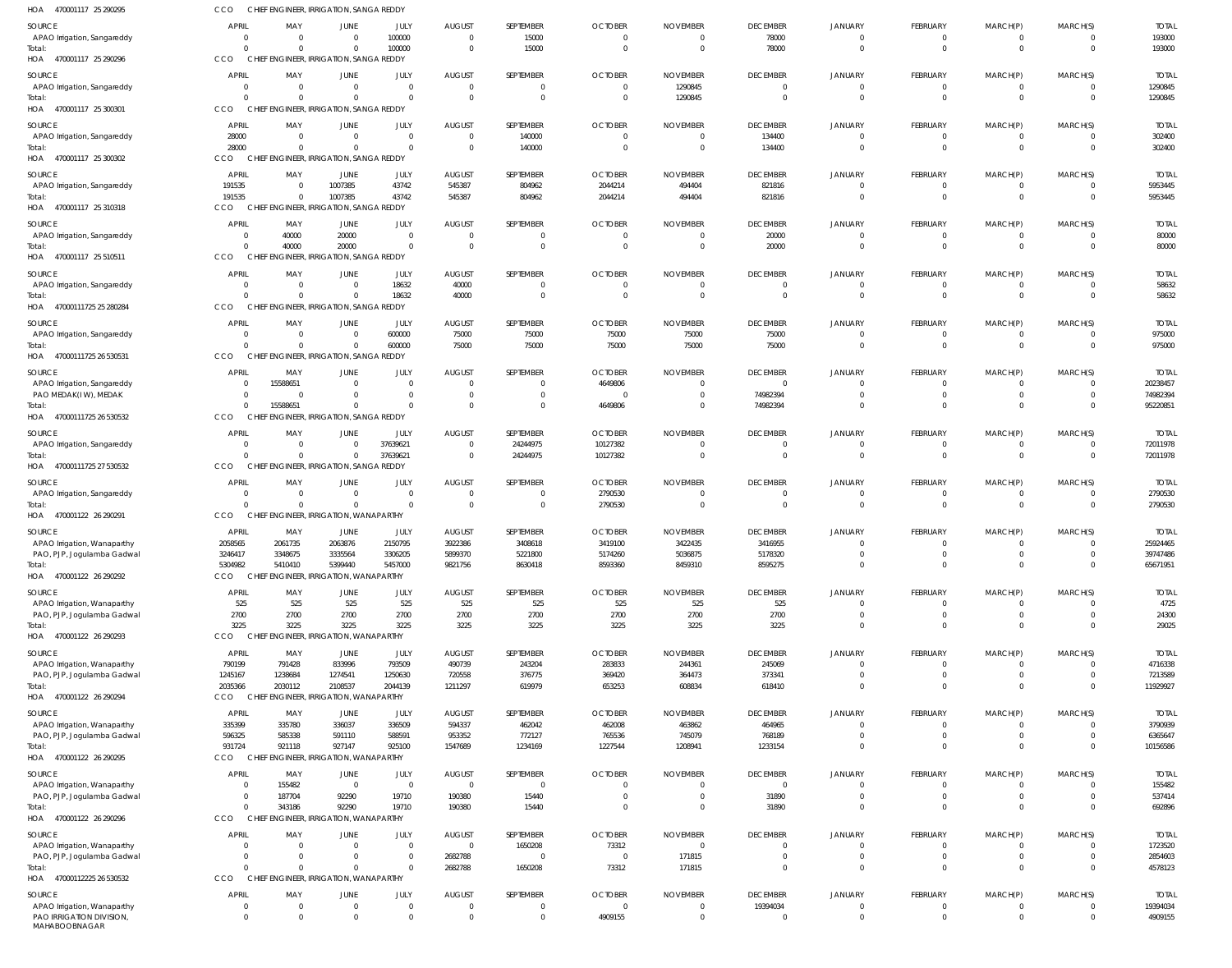| HOA 47000112225 26 530532                                        | CCO          | CHIEF ENGINEER, IRRIGATION, WANAPARTHY |                        |                  |                                 |                           |                                  |                                   |                           |                              |                                 |                         |                             |                         |
|------------------------------------------------------------------|--------------|----------------------------------------|------------------------|------------------|---------------------------------|---------------------------|----------------------------------|-----------------------------------|---------------------------|------------------------------|---------------------------------|-------------------------|-----------------------------|-------------------------|
| SOURCE                                                           | <b>APRIL</b> | MAY                                    | <b>JUNE</b>            | JULY             | <b>AUGUST</b>                   | SEPTEMBER                 | <b>OCTOBER</b>                   | <b>NOVEMBER</b>                   | <b>DECEMBER</b>           | JANUARY                      | <b>FEBRUARY</b>                 | MARCH(P)                | MARCH(S)                    | <b>TOTAL</b>            |
| PAO, PJP, Jogulamba Gadwal                                       | $\Omega$     | $\overline{0}$                         | $\mathbf 0$            | - 0              | 347313145                       | $\Omega$                  | 1484150                          | 0                                 | $^{\circ}$                | $^{\circ}$                   | $\overline{0}$                  | 0                       | $\mathbf{0}$                | 348797295               |
| Total:                                                           | $\Omega$     | $\Omega$                               | $\Omega$               |                  | 347313145                       | $\overline{0}$            | 6393305                          | $\overline{0}$                    | 19394034                  | $\mathbf{0}$                 | $\mathbf{0}$                    | $\overline{0}$          | $\overline{0}$              | 373100484               |
| HOA 47000112225 27 530531                                        | <b>CCO</b>   | CHIEF ENGINEER, IRRIGATION, WANAPARTHY |                        |                  |                                 |                           |                                  |                                   |                           |                              |                                 |                         |                             |                         |
| <b>SOURCE</b>                                                    | APRIL        | MAY                                    | JUNE                   | JULY             | <b>AUGUST</b>                   | SEPTEMBER                 | <b>OCTOBER</b>                   | <b>NOVEMBER</b>                   | <b>DECEMBER</b>           | <b>JANUARY</b>               | <b>FEBRUARY</b>                 | MARCH(P)                | MARCH(S)                    | <b>TOTAL</b>            |
| APAO Irrigation, Wanaparthy                                      | $\Omega$     | $\overline{0}$                         | $\overline{0}$         | - 0              | $\overline{\mathbf{0}}$         |                           | 5890797                          | $\overline{0}$                    | $^{\circ}$                | $\mathbf 0$                  | $\overline{0}$                  | 0                       | $\mathbf{0}$                | 5890797                 |
| PAO, PJP, Jogulamba Gadwal                                       | 121068       | $\mathbf{0}$                           | 0                      | $\Omega$         | $\overline{0}$                  | $\Omega$                  | $\overline{0}$                   | $\overline{0}$                    | $\Omega$                  | $\mathbf 0$                  | $\mathbf{0}$                    | 0                       | $\mathbf{0}$                | 121068                  |
| Total:                                                           | 121068       | $\Omega$                               | $\mathbf 0$            |                  | $\overline{0}$                  | $\Omega$                  | 5890797                          | $\overline{0}$                    | $\Omega$                  | $\Omega$                     | $\Omega$                        | $\Omega$                | $\overline{0}$              | 6011865                 |
| HOA 47000112225 49 500501                                        | <b>CCO</b>   | CHIEF ENGINEER, IRRIGATION, WANAPARTHY |                        |                  |                                 |                           |                                  |                                   |                           |                              |                                 |                         |                             |                         |
| SOURCE                                                           | <b>APRIL</b> | MAY                                    | <b>JUNE</b>            | JULY             | <b>AUGUST</b>                   | SEPTEMBER                 | <b>OCTOBER</b>                   | <b>NOVEMBER</b>                   | <b>DECEMBER</b>           | JANUARY                      | FEBRUARY                        | MARCH(P)                | MARCH(S)                    | <b>TOTAL</b>            |
| PAO, PJP, Jogulamba Gadwal                                       | 1082844      | $\overline{0}$                         | $\mathbf 0$            | $\Omega$         | $\overline{0}$                  | $\Omega$                  | 1967060                          | $\overline{0}$                    | $\Omega$                  | $^{\circ}$                   | $\overline{0}$                  | 0                       | $\mathbf{0}$                | 3049904                 |
| Total:                                                           | 1082844      | $\Omega$                               | $\mathbf 0$            | $\Omega$         | $\overline{0}$                  | $\Omega$                  | 1967060                          | $\overline{0}$                    | $\mathbf 0$               | $\overline{0}$               | $\overline{0}$                  | $\overline{0}$          | $\overline{0}$              | 3049904                 |
| HOA 470001125 27 270272                                          | CCO          | CHIEF ENGINEER, IRRIGATION, NALGONDA   |                        |                  |                                 |                           |                                  |                                   |                           |                              |                                 |                         |                             |                         |
| <b>SOURCE</b>                                                    | APRIL        | MAY                                    | JUNE                   | JULY             | <b>AUGUST</b>                   | SEPTEMBER                 | <b>OCTOBER</b>                   | <b>NOVEMBER</b>                   | <b>DECEMBER</b>           | JANUARY                      | FEBRUARY                        | MARCH(P)                | MARCH(S)                    | <b>TOTAL</b>            |
| PAO A M R P (SLBC), NALGONDA                                     | 3262809      | 4640610                                | $\mathbf 0$            | - 0              | $\overline{0}$                  |                           | $\overline{0}$                   | $\overline{0}$                    | $\mathbf 0$               | $\overline{0}$               | $\overline{0}$                  | $\overline{\mathbf{0}}$ | $\overline{0}$              | 7903419                 |
| Total:                                                           | 3262809      | 4640610                                | $\overline{0}$         | $\Omega$         | $\overline{0}$                  | $\Omega$                  | $\overline{0}$                   | $\overline{0}$                    | $\mathbf 0$               | $\mathbf 0$                  | $\mathbf{0}$                    | $\mathbf 0$             | $\overline{0}$              | 7903419                 |
| HOA 47000112525 26 530531                                        | <b>CCO</b>   | CHIEF ENGINEER, IRRIGATION, NALGONDA   |                        |                  |                                 |                           |                                  |                                   |                           |                              |                                 |                         |                             |                         |
|                                                                  |              |                                        |                        |                  |                                 |                           |                                  |                                   |                           |                              |                                 |                         |                             |                         |
| SOURCE                                                           | <b>APRIL</b> | MAY<br>$\overline{0}$                  | JUNE<br>$\overline{0}$ | JULY             | <b>AUGUST</b><br>$\overline{0}$ | SEPTEMBER<br>$\Omega$     | <b>OCTOBER</b><br>$\overline{0}$ | <b>NOVEMBER</b><br>$\Omega$       | <b>DECEMBER</b>           | JANUARY                      | <b>FEBRUARY</b><br>$\Omega$     | MARCH(P)<br>$\Omega$    | MARCH(S)                    | <b>TOTAL</b>            |
| PAO A M R P (SLBC), NALGONDA<br>PAO IRRIGATION DIVISION NALGONDA | 162834537    | $\Omega$<br>$\overline{0}$             | $\mathbf 0$            | 73252043         | $\overline{\mathbf{0}}$         | $\Omega$                  | $\overline{0}$                   | 208416258                         | $\Omega$                  | $^{\circ}$<br>$\overline{0}$ | $\Omega$                        | $\Omega$                | $\mathbf{0}$<br>$\mathbf 0$ | 162834537<br>281668301  |
| Total:                                                           | 162834537    | $\Omega$                               | $\mathbf 0$            | 73252043         | $\overline{0}$                  | $\Omega$                  | $\overline{0}$                   | 208416258                         | $\Omega$                  | $\Omega$                     | $\Omega$                        | $\Omega$                | $\mathbf 0$                 | 444502838               |
| HOA 47000112525 26 530532                                        | <b>CCO</b>   | CHIEF ENGINEER, IRRIGATION, NALGONDA   |                        |                  |                                 |                           |                                  |                                   |                           |                              |                                 |                         |                             |                         |
|                                                                  |              |                                        |                        |                  |                                 |                           |                                  |                                   |                           |                              |                                 |                         |                             |                         |
| SOURCE                                                           | APRIL        | MAY                                    | JUNE                   | JULY             | <b>AUGUST</b>                   | SEPTEMBER                 | <b>OCTOBER</b>                   | <b>NOVEMBER</b>                   | <b>DECEMBER</b>           | JANUARY                      | <b>FEBRUARY</b>                 | MARCH(P)                | MARCH(S)                    | <b>TOTAL</b>            |
| APAO Irrigation, Nagarkurnool                                    |              | $\overline{0}$                         | $\overline{0}$         | $\Omega$         | $\overline{0}$                  | 1306250                   | $\overline{0}$                   | $\overline{0}$                    | $\overline{0}$            | $\overline{0}$               | $\overline{0}$                  | 0                       | $\mathbf{0}$                | 1306250                 |
| PAO A M R P (SLBC), NALGONDA                                     |              | $\overline{0}$<br>$\Omega$             | 0                      | $\Omega$         | $\overline{0}$                  | 1000000                   | 6552245                          | $\overline{0}$                    | $\mathbf 0$               | $\overline{0}$               | $\mathbf{0}$                    | $\Omega$                | $\mathbf{0}$                | 7552245                 |
| Total:                                                           |              | $\Omega$                               | $\overline{0}$         |                  | $\overline{0}$                  | 2306250                   | 6552245                          | $\overline{0}$                    | $\Omega$                  | $\Omega$                     | $\Omega$                        | $\Omega$                | $\overline{0}$              | 8858495                 |
| HOA 47000112525 27 270272                                        | CCO          | CHIEF ENGINEER, IRRIGATION, NALGONDA   |                        |                  |                                 |                           |                                  |                                   |                           |                              |                                 |                         |                             |                         |
| SOURCE                                                           | APRIL        | MAY                                    | JUNE                   | JULY             | <b>AUGUST</b>                   | SEPTEMBER                 | <b>OCTOBER</b>                   | <b>NOVEMBER</b>                   | <b>DECEMBER</b>           | JANUARY                      | <b>FEBRUARY</b>                 | MARCH(P)                | MARCH(S)                    | <b>TOTAL</b>            |
| PAO A M R P (SLBC), NALGONDA                                     | $\Omega$     | $\overline{0}$                         | $\mathbf 0$            | $\Omega$         | $\overline{0}$                  | $\Omega$                  | 2927517                          | $\overline{0}$                    | - 0                       | $\overline{0}$               | $\Omega$                        | 0                       | $\mathbf{0}$                | 2927517                 |
| Total:                                                           |              | $\Omega$<br>$\Omega$                   | $\mathbf{0}$           | $\Omega$         | $\overline{0}$                  | $\overline{0}$            | 2927517                          | $\overline{0}$                    | $\mathbf 0$               | $\overline{0}$               | $\overline{0}$                  | $\mathbf 0$             | $\mathbf{0}$                | 2927517                 |
| HOA 47000112525 27 530531                                        | CCO          | CHIEF ENGINEER, IRRIGATION, NALGONDA   |                        |                  |                                 |                           |                                  |                                   |                           |                              |                                 |                         |                             |                         |
| SOURCE                                                           | APRIL        | MAY                                    | <b>JUNE</b>            | JULY             | <b>AUGUST</b>                   | SEPTEMBER                 | <b>OCTOBER</b>                   | <b>NOVEMBER</b>                   | <b>DECEMBER</b>           | JANUARY                      | FEBRUARY                        | MARCH(P)                | MARCH(S)                    | <b>TOTAL</b>            |
| PAO A M R P (SLBC), NALGONDA                                     | 160059808    | $\Omega$                               | $\mathbf 0$            | 27310524         | $\overline{0}$                  | $\Omega$                  | 17814                            | $\overline{0}$                    | $\mathbf 0$               | $\overline{0}$               | $\overline{0}$                  | 0                       | $\mathbf 0$                 | 187388146               |
| PAO IRRIGATION DIVISION NALGONDA                                 |              | $\overline{0}$<br>$\Omega$             | $\mathbf 0$            | 38128380         | $\overline{0}$                  | $\Omega$                  | 33343426                         | $\overline{0}$                    | 53162619                  | $\overline{0}$               | $\mathbf{0}$                    | $\Omega$                | $\mathbf 0$                 | 124634425               |
| Total:                                                           | 160059808    | $\mathbf 0$                            | $\mathbf{0}$           | 65438904         | $\overline{\mathbf{0}}$         | $\Omega$                  | 33361240                         | $\overline{0}$                    | 53162619                  | $\Omega$                     | $\Omega$                        | $\Omega$                | $\overline{0}$              | 312022571               |
| HOA 47000112525 27 530532                                        | <b>CCO</b>   | CHIEF ENGINEER, IRRIGATION, NALGONDA   |                        |                  |                                 |                           |                                  |                                   |                           |                              |                                 |                         |                             |                         |
| SOURCE                                                           | APRIL        | MAY                                    | JUNE                   | JULY             | <b>AUGUST</b>                   | SEPTEMBER                 | <b>OCTOBER</b>                   | <b>NOVEMBER</b>                   | <b>DECEMBER</b>           | JANUARY                      | FEBRUARY                        | MARCH(P)                | MARCH(S)                    | <b>TOTAL</b>            |
| PAO A M R P (SLBC), NALGONDA                                     |              | $\Omega$                               | 0                      | 4687             | $\overline{0}$                  | - 0                       | 3422436                          | 0                                 | -0                        | -0                           | $\Omega$                        | $\Omega$                | 0                           | 3427123                 |
| PAO IRRIGATION DIVISION NALGONDA                                 |              | $\Omega$<br>$\Omega$                   | $\Omega$               | $\overline{0}$   | $\overline{\mathbf{0}}$         | $\Omega$                  | 8764902                          | $\Omega$                          | $\mathbf 0$               | $\overline{0}$               | $\Omega$                        | $\Omega$                | $\mathbf 0$                 | 8764902                 |
| Total:                                                           |              | $\Omega$<br>$\Omega$                   | $\Omega$               | 4687             | $\overline{0}$                  | $\Omega$                  | 12187338                         | $\Omega$                          | $\Omega$                  | $\Omega$                     | $\Omega$                        | $\Omega$                | $\Omega$                    | 12192025                |
| HOA 47000112925 26 500503                                        | CCO          | CHIEF ENGINEER, IRRIGATION, NALGONDA   |                        |                  |                                 |                           |                                  |                                   |                           |                              |                                 |                         |                             |                         |
|                                                                  |              |                                        |                        |                  |                                 |                           |                                  |                                   |                           |                              |                                 |                         |                             |                         |
| SOURCE<br>PAO A M R P (SLBC), NALGONDA                           | <b>APRIL</b> | MAY<br>$\overline{0}$                  | JUNE<br>0              | JULY             | <b>AUGUST</b><br>5915791        | SEPTEMBER                 | <b>OCTOBER</b><br>$\overline{0}$ | <b>NOVEMBER</b><br>$\overline{0}$ | <b>DECEMBER</b><br>- 0    | JANUARY<br>$\overline{0}$    | FEBRUARY<br>$\mathbf{0}$        | MARCH(P)                | MARCH(S)<br>0               | <b>TOTAL</b><br>5915791 |
| PAO IRRIGATION DIVISION NALGONDA                                 | $\Omega$     | $\mathbf 0$                            | $\mathbf 0$            | $\Omega$         | 11378204                        | $\Omega$                  | $\overline{0}$                   | $\overline{0}$                    | $\mathbf{0}$              | $\mathbf 0$                  | $\Omega$                        | $\Omega$                | $\mathbf 0$                 | 11378204                |
| Total:                                                           |              |                                        | $\Omega$               |                  | 17293995                        |                           | $\Omega$                         | $\Omega$                          |                           | $\Omega$                     | 0                               |                         | $\mathbf{0}$                | 17293995                |
| HOA<br>47000112925 27 270272                                     | <b>CCO</b>   | CHIEF ENGINEER, IRRIGATION, NALGONDA   |                        |                  |                                 |                           |                                  |                                   |                           |                              |                                 |                         |                             |                         |
|                                                                  |              |                                        |                        |                  |                                 |                           |                                  |                                   |                           |                              |                                 |                         |                             |                         |
| SOURCE                                                           | <b>APRIL</b> | MAY                                    | <b>JUNE</b>            | JULY             | <b>AUGUST</b>                   | SEPTEMBER                 | <b>OCTOBER</b>                   | <b>NOVEMBER</b>                   | <b>DECEMBER</b>           | <b>JANUARY</b>               | FEBRUARY                        | MARCH(P)                | MARCH(S)                    | <b>TOTAL</b>            |
| PAO A M R P (SLBC), NALGONDA                                     | $\Omega$     | $\overline{0}$                         | $\mathbf 0$            | $\Omega$         | $\overline{0}$                  | $\overline{0}$            | 17960                            | $\overline{0}$                    | $\overline{0}$            | $\overline{0}$               | $\overline{0}$                  | 0                       | $\mathbf{0}$                | 17960                   |
| Total:                                                           | $\Omega$     | $\Omega$                               | $\Omega$               | $\Omega$         | $\overline{0}$                  | $\Omega$                  | 17960                            | $\overline{0}$                    | $\Omega$                  | $\Omega$                     | $\overline{0}$                  | $\mathbf 0$             | $\mathbf{0}$                | 17960                   |
| HOA 47000112925 27 530531                                        | CCO          | CHIEF ENGINEER, IRRIGATION, NALGONDA   |                        |                  |                                 |                           |                                  |                                   |                           |                              |                                 |                         |                             |                         |
| SOURCE                                                           | <b>APRIL</b> | MAY                                    | <b>JUNE</b>            | JULY             | <b>AUGUST</b>                   | SEPTEMBER                 | <b>OCTOBER</b>                   | <b>NOVEMBER</b>                   | <b>DECEMBER</b>           | JANUARY                      | <b>FEBRUARY</b>                 | MARCH(P)                | MARCH(S)                    | <b>TOTAL</b>            |
| PAO (W&P) NSP, TEKULAPALLY                                       |              | $\overline{0}$<br>$\Omega$             | $\overline{0}$         | - 0              | $\overline{0}$                  | $\Omega$                  | $\overline{0}$                   | 13930804                          | $\mathbf 0$               | $\overline{0}$               | $\mathbf{0}$                    | 0                       | $\mathbf{0}$                | 13930804                |
| PAO A M R P (SLBC), NALGONDA                                     | $\Omega$     | 24381922                               | 38831952               | $\Omega$         | $\overline{\mathbf{0}}$         | 14549845                  | $\overline{0}$                   | 25329061                          | 28221019                  | $\mathbf 0$                  | $\mathbf{0}$                    | $\Omega$                | $\overline{0}$              | 131313799               |
| Total:                                                           | $\Omega$     | 24381922                               | 38831952               |                  | $\overline{0}$                  | 14549845                  | $\overline{0}$                   | 39259865                          | 28221019                  | $\mathbf 0$                  | $\Omega$                        | $\Omega$                | $\mathbf{0}$                | 145244603               |
| HOA 470001132 27 270272                                          | <b>CCO</b>   | CHIEF ENGINEER, IRRIGATION, SURYAPET   |                        |                  |                                 |                           |                                  |                                   |                           |                              |                                 |                         |                             |                         |
| SOURCE                                                           | APRIL        | MAY                                    | JUNE                   | JULY             | <b>AUGUST</b>                   | SEPTEMBER                 | <b>OCTOBER</b>                   | <b>NOVEMBER</b>                   | <b>DECEMBER</b>           | JANUARY                      | FEBRUARY                        | MARCH(P)                | MARCH(S)                    | <b>TOTAL</b>            |
| PAO (W&P), HANUMAKONDA                                           | 79575        | $\overline{0}$                         | $\overline{0}$         | $\overline{0}$   | $\overline{0}$                  | $\Omega$                  | $\overline{0}$                   | $\overline{0}$                    | -0                        | $\overline{0}$               | $\mathbf{0}$                    | $\Omega$                | $\mathbf{0}$                | 79575                   |
| Total:                                                           | 79575        | $\Omega$                               | $\Omega$               | $\Omega$         | $\overline{0}$                  | $\Omega$                  | $\overline{0}$                   | $\overline{0}$                    | $\Omega$                  | $\mathbf 0$                  | $\overline{0}$                  | $\mathbf{0}$            | $\mathbf 0$                 | 79575                   |
| HOA 47000113221 27 530531                                        | CCO          | CHIEF ENGINEER, IRRIGATION, SURYAPET   |                        |                  |                                 |                           |                                  |                                   |                           |                              |                                 |                         |                             |                         |
| SOURCE                                                           | <b>APRIL</b> | MAY                                    | <b>JUNE</b>            | JULY             | <b>AUGUST</b>                   | SEPTEMBER                 | <b>OCTOBER</b>                   | <b>NOVEMBER</b>                   | <b>DECEMBER</b>           | <b>JANUARY</b>               | <b>FEBRUARY</b>                 | MARCH(P)                | MARCH(S)                    | <b>TOTAL</b>            |
| APAO Irrigation, Jangaon                                         | $\Omega$     | $\overline{0}$                         | $\overline{0}$         | $\mathsf{C}$     | $\overline{0}$                  |                           | 19334520                         | $\overline{0}$                    | $\mathbf 0$               | $\overline{0}$               | $\mathbf{0}$                    |                         | $\mathbf{0}$                | 19334520                |
| APAO Irrigation, Suryapet                                        | $\Omega$     | $\overline{0}$                         | 7158333                | 7695022          | $\overline{0}$                  |                           | $\overline{0}$                   | $\overline{0}$                    | $\Omega$                  | $\mathbf 0$                  | $\Omega$                        | $\Omega$                | $\mathbf 0$                 | 14853355                |
| APAO Projects, Mahabubabad                                       | 8026686      | $\Omega$                               | $\mathbf 0$            | 43057949         | $\circ$                         |                           | $\overline{0}$                   | $\Omega$                          | $\Omega$                  | $\mathbf 0$                  | $\Omega$                        |                         | $\Omega$                    | 51084635                |
| PAO (W&P) NSP, TEKULAPALLY                                       | $\Omega$     | $\Omega$                               | $\overline{0}$         | 21304751         | $\Omega$                        |                           | $\overline{0}$                   | $\Omega$                          | $\Omega$                  | $\mathbf 0$                  | $\Omega$                        |                         | $\mathbf{0}$                | 21304751                |
| PAO (W&P), HANUMAKONDA                                           | 1545173      | $\Omega$                               | $\overline{0}$         |                  | $\overline{0}$                  |                           | $\overline{0}$                   | $\Omega$                          | $\Omega$                  | $\mathbf{0}$                 | $\Omega$                        | $\Omega$                | $\mathbf{0}$                | 1545173                 |
| Total:                                                           | 9571859      | $\mathbf{0}$                           | 7158333                | 72057722         | $\Omega$                        | $\Omega$                  | 19334520                         | $\overline{0}$                    | $\Omega$                  | $\mathbf{0}$                 | $\Omega$                        | $\Omega$                | $\mathbf 0$                 | 108122434               |
| HOA 47000113225 27 530531                                        | <b>CCO</b>   | CHIEF ENGINEER, IRRIGATION, SURYAPET   |                        |                  |                                 |                           |                                  |                                   |                           |                              |                                 |                         |                             |                         |
|                                                                  |              |                                        |                        |                  |                                 |                           |                                  |                                   |                           |                              |                                 |                         |                             |                         |
| SOURCE                                                           | APRIL        | MAY<br>$\Omega$                        | JUNE<br>$\Omega$       | JULY<br>$\Omega$ | <b>AUGUST</b><br>$\overline{0}$ | SEPTEMBER<br>$\mathbf{0}$ | <b>OCTOBER</b><br>7437393        | <b>NOVEMBER</b><br>$\overline{0}$ | <b>DECEMBER</b><br>641234 | JANUARY<br>- 0               | <b>FEBRUARY</b><br>$\mathbf{0}$ | MARCH(P)<br>$\Omega$    | MARCH(S)<br>0               | <b>TOTAL</b><br>8078627 |
| APAO Irrigation, Jangaon<br>APAO Irrigation, Mahabubabad         | $\Omega$     | $\Omega$                               | $\Omega$               | $\Omega$         | $\overline{0}$                  | $\Omega$                  | 1032419                          | $\Omega$                          | -0                        | $\Omega$                     | $\Omega$                        | $\Omega$                | $\Omega$                    | 1032419                 |
| APAO Irrigation, Suryapet                                        | $\Omega$     |                                        | $\Omega$               | $\Omega$         | $\circ$                         |                           | 4363473                          |                                   | $\Omega$                  | $\Omega$                     |                                 |                         | $\Omega$                    | 4363473                 |
| APAO Projects, Jangaon                                           | 509470       |                                        | $\Omega$               | $\Omega$         | $\Omega$                        |                           | 9216256                          | $\Omega$                          | $\Omega$                  | $\Omega$                     | <sup>0</sup>                    |                         | $\Omega$                    | 9725726                 |
| PAO (W&P) NSP, TEKULAPALLY                                       |              |                                        | $\mathbf 0$            | 20064188         | $\Omega$                        |                           | 11131362                         | $\Omega$                          | $\Omega$                  | $\Omega$                     | $\Omega$                        |                         | $\Omega$                    | 31195550                |
| PAO (W&P), HANUMAKONDA                                           | 884138       |                                        | $\overline{0}$         |                  | $\Omega$                        |                           | $\Omega$                         | $\Omega$                          |                           | $\Omega$                     | $\Omega$                        |                         | $\Omega$                    | 884138                  |
| Total:                                                           | 1393608      | $\Omega$                               | $\Omega$               | 20064188         | $\Omega$                        | $\Omega$                  | 33180903                         | $\overline{0}$                    | 641234                    | $\Omega$                     | $\Omega$                        | $\Omega$                | $\Omega$                    | 55279933                |
|                                                                  |              |                                        |                        |                  |                                 |                           |                                  |                                   |                           |                              |                                 |                         |                             |                         |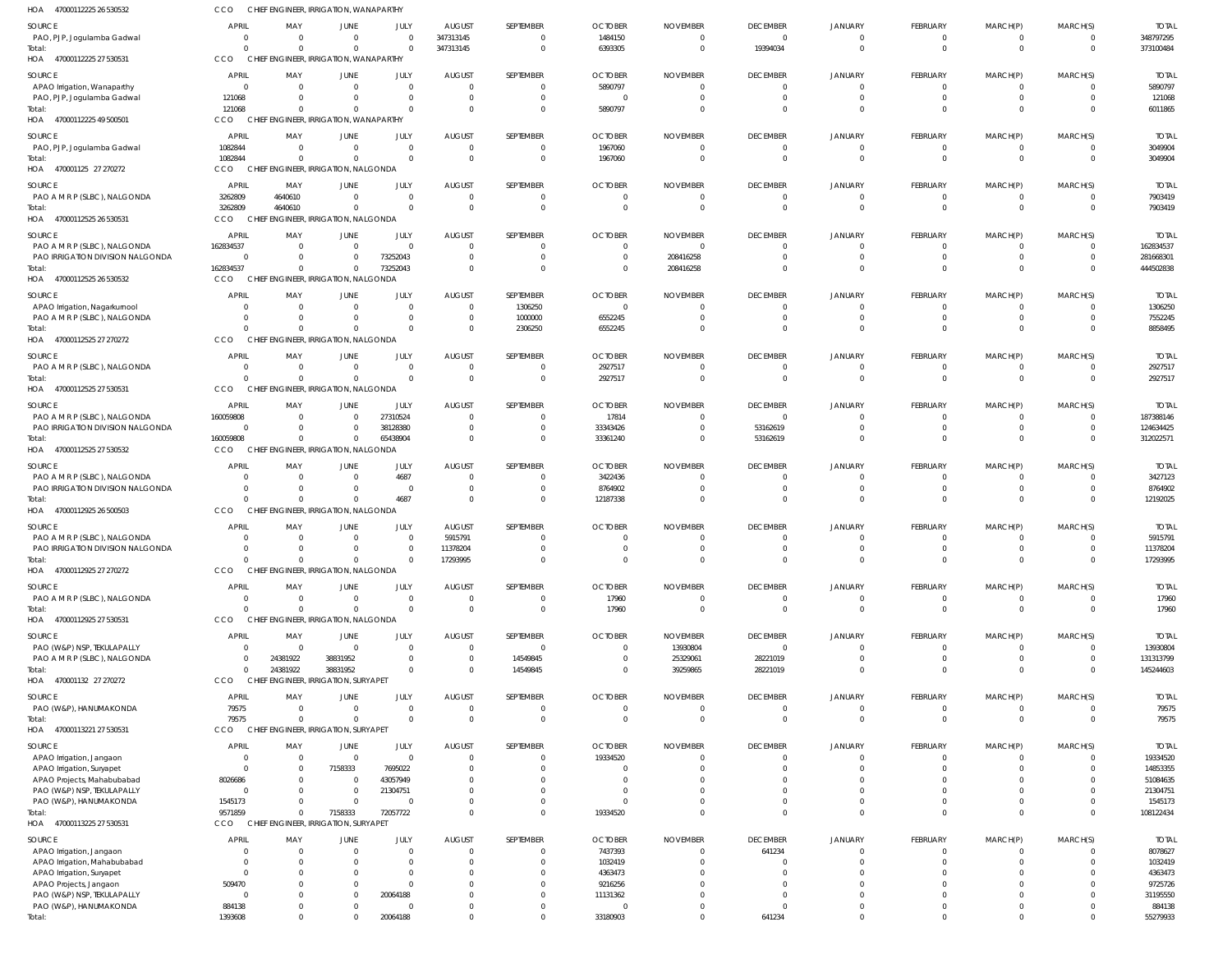| HOA<br>47000113225 27 530532                                 | CCO                      | CHIEF ENGINEER, IRRIGATION, SURYAPE                   |                               |                        |                                           |                           |                                            |                                           |                             |                            |                             |                            |                      |                           |
|--------------------------------------------------------------|--------------------------|-------------------------------------------------------|-------------------------------|------------------------|-------------------------------------------|---------------------------|--------------------------------------------|-------------------------------------------|-----------------------------|----------------------------|-----------------------------|----------------------------|----------------------|---------------------------|
| SOURCE                                                       | <b>APRIL</b><br>$\cap$   | MAY<br>$\overline{0}$                                 | <b>JUNE</b><br>$\overline{0}$ | JULY<br>$\Omega$       | <b>AUGUST</b><br>$\overline{0}$           | SEPTEMBER<br>0            | <b>OCTOBER</b><br>9408750                  | <b>NOVEMBER</b><br>$\overline{0}$         | <b>DECEMBER</b><br>$\Omega$ | <b>JANUARY</b><br>- 0      | <b>FEBRUARY</b><br>$\Omega$ | MARCH(P)<br>$\Omega$       | MARCH(S)             | <b>TOTAI</b><br>9408750   |
| APAO Irrigation, Suryapet<br>APAO Projects, Mahabubabad      |                          | $\Omega$                                              | $\overline{0}$                | $\Omega$               | $\overline{0}$                            | $\Omega$                  | 1509663                                    | $\overline{0}$                            | $\Omega$                    | $\Omega$                   | $\Omega$                    | $\mathbf{0}$               |                      | 1509663                   |
| PAO IRRIGATION DIVISION KHAMMAM                              |                          | $\Omega$                                              | $\mathbf 0$                   | 2667500                | $\overline{0}$                            | $\Omega$                  | 8128375                                    | $\Omega$                                  | $\Omega$                    | $\Omega$                   |                             |                            |                      | 10795875                  |
| Total:                                                       |                          |                                                       | $\Omega$                      | 2667500                | $\overline{0}$                            | $\Omega$                  | 19046788                                   | $\Omega$                                  | $\Omega$                    | $\Omega$                   | $\Omega$                    | $\Omega$                   | $\Omega$             | 21714288                  |
| HOA 47000114425 26 530531                                    | CCO                      | CHIEF ENGINEER, IRRIGATION, WANAPARTHY                |                               |                        |                                           |                           |                                            |                                           |                             |                            |                             |                            |                      |                           |
| SOURCE                                                       | <b>APRIL</b>             | MAY                                                   | JUNE                          | JULY                   | <b>AUGUST</b>                             | SEPTEMBER                 | <b>OCTOBER</b>                             | <b>NOVEMBER</b>                           | <b>DECEMBER</b>             | <b>JANUARY</b>             | <b>FEBRUARY</b>             | MARCH(P)                   | MARCH(S)             | <b>TOTAL</b>              |
| PAO, PJP, Jogulamba Gadwal                                   | 15230074                 | $\overline{0}$                                        | $\overline{0}$                | $\Omega$               | $\overline{0}$                            | 8961548                   | $\overline{0}$                             | $\overline{0}$                            | $\Omega$                    | $\Omega$                   | 0                           | 0                          | $\Omega$             | 24191622                  |
| Total:<br>HOA 47000114425 26 530532                          | 15230074<br>CCO          | $\Omega$<br>CHIEF ENGINEER, IRRIGATION, WANAPARTHY    | $\Omega$                      | $\mathsf{C}$           | $\overline{0}$                            | 8961548                   | $\overline{0}$                             | $\overline{0}$                            | $\Omega$                    | $\Omega$                   | $\mathbf 0$                 | $\mathbf 0$                | $\Omega$             | 24191622                  |
| SOURCE                                                       | APRIL                    | MAY                                                   | JUNE                          | JULY                   | <b>AUGUST</b>                             | SEPTEMBER                 | <b>OCTOBER</b>                             | <b>NOVEMBER</b>                           | <b>DECEMBER</b>             | JANUARY                    | <b>FEBRUARY</b>             | MARCH(P)                   | MARCH(S)             | <b>TOTAI</b>              |
| PAO, PJP, Jogulamba Gadwal                                   | $\Omega$                 | $\overline{0}$                                        | $\overline{0}$                | $\overline{0}$         | $\overline{0}$                            | 1775961                   | 2007139                                    | 34200000                                  | $\Omega$                    | $\Omega$                   | 0                           |                            |                      | 37983100                  |
| Total:                                                       | $\Omega$                 | $\Omega$                                              | $\Omega$                      | $\Omega$               | $\overline{0}$                            | 1775961                   | 2007139                                    | 34200000                                  | $\Omega$                    | $\Omega$                   | $\mathbf 0$                 | $\overline{0}$             | $\Omega$             | 37983100                  |
| HOA 47000114425 27 530531                                    | CCO                      | CHIEF ENGINEER, IRRIGATION, WANAPARTHY                |                               |                        |                                           |                           |                                            |                                           |                             |                            |                             |                            |                      |                           |
| SOURCE                                                       | APRIL                    | MAY                                                   | <b>JUNE</b>                   | JULY                   | <b>AUGUST</b>                             | SEPTEMBER                 | <b>OCTOBER</b>                             | <b>NOVEMBER</b>                           | <b>DECEMBER</b>             | <b>JANUARY</b>             | <b>FEBRUARY</b>             | MARCH(P)                   | MARCH(S)             | <b>TOTAL</b>              |
| PAO, PJP, Jogulamba Gadwal                                   | 29615852                 | 31839341                                              | $\overline{0}$                | 9013223                | $\overline{0}$                            | 42486897                  | 67825646                                   | $\overline{0}$                            | 39396339                    |                            | 0                           |                            | $\Omega$             | 220177298                 |
| Total:                                                       | 29615852                 | 31839341                                              | $\overline{0}$                | 9013223                | $\overline{0}$                            | 42486897                  | 67825646                                   | $\overline{0}$                            | 39396339                    | $\Omega$                   | $\mathbf 0$                 | $\mathbf 0$                | $\mathbf 0$          | 220177298                 |
| HOA 47000114425 27 530532                                    | CCO                      | CHIEF ENGINEER, IRRIGATION, WANAPARTHY                |                               |                        |                                           |                           |                                            |                                           |                             |                            |                             |                            |                      |                           |
| SOURCE                                                       | APRIL                    | MAY                                                   | <b>JUNE</b>                   | JULY                   | <b>AUGUST</b>                             | SEPTEMBER                 | <b>OCTOBER</b>                             | <b>NOVEMBER</b>                           | <b>DECEMBER</b>             | <b>JANUARY</b>             | <b>FEBRUARY</b>             | MARCH(P)                   | MARCH(S)             | <b>TOTAI</b>              |
| PAO, PJP, Jogulamba Gadwal<br>Total:                         | $\Omega$<br>$\cap$       | $\overline{0}$<br>$\Omega$                            | $\overline{0}$<br>$\Omega$    | 195252<br>195252       | $\overline{0}$<br>$\overline{0}$          | 16354682<br>16354682      | 28114040<br>28114040                       | $\overline{0}$<br>$\overline{0}$          | $\Omega$<br>$\Omega$        | $\Omega$<br>$\Omega$       | 0<br>$\mathbf 0$            | $\mathbf 0$<br>$\mathbf 0$ | $\Omega$             | 44663974<br>44663974      |
| HOA 47000114425 49 500501                                    | <b>CCO</b>               | CHIEF ENGINEER, IRRIGATION, WANAPARTHY                |                               |                        |                                           |                           |                                            |                                           |                             |                            |                             |                            |                      |                           |
| SOURCE                                                       | <b>APRIL</b>             | MAY                                                   | JUNE                          | JULY                   | <b>AUGUST</b>                             | SEPTEMBER                 | <b>OCTOBER</b>                             | <b>NOVEMBER</b>                           | <b>DECEMBER</b>             | JANUARY                    | <b>FEBRUARY</b>             | MARCH(P)                   | MARCH(S)             | <b>TOTAL</b>              |
| PAO, PJP, Jogulamba Gadwal                                   | 16631626                 | $\overline{0}$                                        | $\overline{0}$                | - 0                    | $\overline{0}$                            | $^{\circ}$                | 4631737                                    | $\overline{0}$                            | $\Omega$                    | $\Omega$                   | 0                           | 0                          | $\Omega$             | 21263363                  |
| Total:                                                       | 16631626                 | $\Omega$                                              | $\overline{0}$                | $\Omega$               | $\overline{0}$                            | $\mathbf{0}$              | 4631737                                    | $\overline{0}$                            | $\Omega$                    | $\Omega$                   | $\mathbf 0$                 | $\overline{0}$             | $\Omega$             | 21263363                  |
| HOA 47000114525 26 530531                                    | CCO                      | CHIEF ENGINEER, IRRIGATION, NAGARKURNOOL              |                               |                        |                                           |                           |                                            |                                           |                             |                            |                             |                            |                      |                           |
| SOURCE                                                       | APRIL                    | MAY                                                   | JUNE                          | JULY                   | <b>AUGUST</b>                             | SEPTEMBER                 | <b>OCTOBER</b>                             | <b>NOVEMBER</b>                           | <b>DECEMBER</b>             | <b>JANUARY</b>             | <b>FEBRUARY</b>             | MARCH(P)                   | MARCH(S)             | <b>TOTAI</b>              |
| APAO Irrigation, Nagarkurnool                                | $\Omega$                 | $\overline{0}$                                        | $\overline{0}$                | $\mathbf{0}$           | $\overline{0}$                            | $\Omega$                  | 27137749                                   | $\overline{0}$                            | 156395729                   | $\Omega$                   | 0                           |                            | $\Omega$             | 183533478                 |
| Total:<br>HOA 47000114525 27 530531                          | $\cap$<br>CCO            | $\Omega$<br>CHIEF ENGINEER, IRRIGATION, NAGARKURNOOL  | $\Omega$                      | $\Omega$               | $\overline{0}$                            | $\mathbf{0}$              | 27137749                                   | $\overline{0}$                            | 156395729                   | $\Omega$                   | $\mathbf 0$                 | $\overline{0}$             | $\mathbf{0}$         | 183533478                 |
|                                                              |                          |                                                       |                               |                        |                                           |                           |                                            |                                           |                             |                            |                             |                            |                      |                           |
| SOURCE                                                       | APRIL<br>28842215        | MAY<br>10976338                                       | JUNE<br>48787976              | JULY<br>- 0            | <b>AUGUST</b><br>47577127                 | SEPTEMBER<br>4946680      | <b>OCTOBER</b><br>22899047                 | <b>NOVEMBER</b><br>2358368                | <b>DECEMBER</b><br>$\Omega$ | JANUARY<br>$\Omega$        | <b>FEBRUARY</b><br>0        | MARCH(P)                   | MARCH(S)             | <b>TOTAI</b><br>166387751 |
| APAO Irrigation, Nagarkurnool<br>APAO Irrigation, Wanaparthy | $\Omega$                 | $\overline{0}$                                        | $\overline{0}$                |                        | 43421934                                  | 790394                    | 7009117                                    | 19428880                                  | $\Omega$                    | $\Omega$                   | $\Omega$                    | $\Omega$                   | $\Omega$             | 70650325                  |
| Total:                                                       | 28842215                 | 10976338                                              | 48787976                      |                        | 90999061                                  | 5737074                   | 29908164                                   | 21787248                                  | $\Omega$                    | $\Omega$                   | $\Omega$                    | $\Omega$                   | $\Omega$             | 237038076                 |
| HOA 47000114525 27 530532                                    | <b>CCO</b>               | CHIEF ENGINEER, IRRIGATION, NAGARKURNOOL              |                               |                        |                                           |                           |                                            |                                           |                             |                            |                             |                            |                      |                           |
| SOURCE                                                       | APRIL                    | MAY                                                   | JUNE                          | JULY                   | <b>AUGUST</b>                             | SEPTEMBER                 | <b>OCTOBER</b>                             | <b>NOVEMBER</b>                           | <b>DECEMBER</b>             | <b>JANUARY</b>             | <b>FEBRUARY</b>             | MARCH(P)                   | MARCH(S)             | <b>TOTAI</b>              |
| APAO Irrigation, Nagarkurnool                                | 536250                   | 13873750                                              | 7095000                       | 369261                 | $\overline{0}$                            | $\Omega$                  | 100131179                                  | $\overline{0}$                            | $\Omega$                    | - 0                        |                             |                            | $\Omega$             | 122005440                 |
| APAO Irrigation, Wanaparthy                                  | - 0                      | $\overline{0}$                                        | $\overline{0}$                | - 0                    | $\overline{0}$                            | $\Omega$                  | 27669688                                   | - 0                                       | $\Omega$                    |                            |                             |                            |                      | 27669688                  |
| PAO IRRIGATION DIVISION<br>MAHABOOBNAGAR                     | $\Omega$                 | $\overline{0}$                                        | $\overline{0}$                | $\Omega$               | $\overline{0}$                            | $\mathbf{0}$              | 20336750                                   | $\overline{0}$                            | $\Omega$                    | $\Omega$                   | $\Omega$                    | $\Omega$                   | $\Omega$             | 20336750                  |
| Total:                                                       | 536250                   | 13873750                                              | 7095000                       | 369261                 | $\overline{0}$                            | $\mathbf 0$               | 148137617                                  | $\overline{0}$                            | $\Omega$                    | $\Omega$                   | $\Omega$                    | $\Omega$                   | $\Omega$             | 170011878                 |
| HOA 47000114525 49 500501                                    | CCO                      | CHIEF ENGINEER, IRRIGATION, NAGARKURNOOL              |                               |                        |                                           |                           |                                            |                                           |                             |                            |                             |                            |                      |                           |
| SOURCE                                                       | <b>APRIL</b>             | MAY                                                   | JUNE                          | JULY                   | <b>AUGUST</b>                             | SEPTEMBER                 | <b>OCTOBER</b>                             | <b>NOVEMBER</b>                           | <b>DECEMBER</b>             | <b>JANUARY</b>             | FEBRUARY                    | MARCH(P)                   | MARCH(S)             | <b>TOTAL</b>              |
| APAO Irrigation, Nagarkurnool<br>Total:                      | 4244220<br>4244220       | $\overline{0}$<br>$\bigcap$                           | $\overline{0}$<br>$\Omega$    | $\Omega$               | $\overline{0}$<br>$\cap$                  | $\Omega$                  | 1162900<br>1162900                         | $\overline{0}$<br>$\sqrt{ }$              | 15421360<br>15421360        | $\Omega$                   | 0                           | 0                          |                      | 20828480<br>20828480      |
| HOA 470001154 27 270272                                      | <b>CCO</b>               | ENGINEER-IN-CHIEF, IRRIGATION, KARIMNAGAR             |                               |                        |                                           |                           |                                            |                                           |                             |                            |                             |                            |                      |                           |
| SOURCE                                                       | <b>APRIL</b>             | MAY                                                   | JUNE                          | JULY                   | <b>AUGUST</b>                             | SEPTEMBER                 | <b>OCTOBER</b>                             | <b>NOVEMBER</b>                           | <b>DECEMBER</b>             | <b>JANUARY</b>             | <b>FEBRUARY</b>             | MARCH(P)                   | MARCH(S)             | <b>TOTAL</b>              |
| APAO, SRSP SSP, KARIMNAGAR                                   | $\Omega$                 | $\overline{0}$                                        | $\overline{0}$                | 181080                 | $\overline{0}$                            | $\mathbf{0}$              | $\overline{0}$                             | $\overline{\mathbf{0}}$                   | $\Omega$                    | $\Omega$                   | $\mathbf 0$                 | $\Omega$                   |                      | 181080                    |
| Total:                                                       | $\Omega$                 | $\Omega$                                              | $\overline{0}$                | 181080                 | $\overline{0}$                            | $\Omega$                  | $\overline{0}$                             | $\overline{0}$                            | $\Omega$                    | $\Omega$                   | $\mathbf 0$                 | $\overline{0}$             | $\Omega$             | 181080                    |
| HOA 47000115421 49 500501                                    | CCO                      | ENGINEER-IN-CHIEF, IRRIGATION, KARIMNAGAR             |                               |                        |                                           |                           |                                            |                                           |                             |                            |                             |                            |                      |                           |
| SOURCE                                                       | APRIL                    | MAY                                                   | <b>JUNE</b>                   | JULY                   | <b>AUGUST</b>                             | SEPTEMBER                 | <b>OCTOBER</b>                             | <b>NOVEMBER</b>                           | <b>DECEMBER</b>             | <b>JANUARY</b>             | FEBRUARY                    | MARCH(P)                   | MARCH(S)             | <b>TOTAL</b>              |
| APAO Irrigation, Jagtial                                     | $\Omega$                 | $\overline{0}$                                        | $\overline{0}$                | $\Omega$               | $\overline{0}$                            | $^{\circ}$                | 2746109                                    | $\overline{\mathbf{0}}$                   | $\Omega$                    | $\Omega$                   | 0                           | 0                          | $\Omega$             | 2746109                   |
| Total:<br>HOA 47000115425 26 530532                          | $\Omega$<br>CCO          | $\Omega$<br>ENGINEER-IN-CHIEF, IRRIGATION, KARIMNAGAR | $\overline{0}$                | $\Omega$               | $\overline{0}$                            | $\mathbf{0}$              | 2746109                                    | $\overline{0}$                            | $\Omega$                    | $\Omega$                   | $\mathbf 0$                 | $\mathbf 0$                | $\Omega$             | 2746109                   |
|                                                              |                          |                                                       |                               |                        |                                           |                           |                                            |                                           |                             |                            |                             |                            |                      |                           |
| SOURCE<br>APAO Irrigation, Siddipet                          | <b>APRIL</b><br>$\Omega$ | MAY<br>$\overline{0}$                                 | JUNE<br>579300000             | JULY<br>$\mathbf{0}$   | <b>AUGUST</b><br>$\overline{0}$           | SEPTEMBER<br>$\mathbf{0}$ | <b>OCTOBER</b><br>$\overline{0}$           | <b>NOVEMBER</b><br>$\overline{0}$         | <b>DECEMBER</b><br>$\Omega$ | <b>JANUARY</b><br>$\Omega$ | <b>FEBRUARY</b><br>0        | MARCH(P)                   | MARCH(S)<br>$\Omega$ | <b>TOTAL</b><br>579300000 |
| Total:                                                       | $\Omega$                 | $\Omega$                                              | 579300000                     | $\Omega$               | $\overline{0}$                            | $\mathbf 0$               | $\overline{0}$                             | $\overline{0}$                            | $\Omega$                    | $\Omega$                   | $\Omega$                    | $\overline{0}$             | $\Omega$             | 579300000                 |
| HOA 47000115425 27 530532                                    | CCO                      | ENGINEER-IN-CHIEF, IRRIGATION, KARIMNAGAR             |                               |                        |                                           |                           |                                            |                                           |                             |                            |                             |                            |                      |                           |
| SOURCE                                                       | APRIL                    | MAY                                                   | JUNE                          | JULY                   | <b>AUGUST</b>                             | SEPTEMBER                 | <b>OCTOBER</b>                             | <b>NOVEMBER</b>                           | <b>DECEMBER</b>             | <b>JANUARY</b>             | <b>FEBRUARY</b>             | MARCH(P)                   | MARCH(S)             | <b>TOTAL</b>              |
| APAO Irrigation, Siddipet                                    | $\Omega$                 | $\overline{\mathbf{0}}$                               | $\overline{0}$                | -C                     | 7963000                                   | 0                         | 2641000                                    | $\overline{0}$                            | $\Omega$                    | $\Omega$                   | 0                           |                            |                      | 10604000                  |
| Total:                                                       | $\Omega$                 | $\overline{0}$                                        | $\mathbf 0$                   | $\Omega$               | 7963000                                   | $\mathbf{0}$              | 2641000                                    | $\overline{0}$                            | $\Omega$                    | $\Omega$                   | $\mathbf 0$                 | $\overline{0}$             | $\mathbf{0}$         | 10604000                  |
| HOA 47000115425 49 500501                                    | CCO                      | ENGINEER-IN-CHIEF, IRRIGATION, KARIMNAGAR             |                               |                        |                                           |                           |                                            |                                           |                             |                            |                             |                            |                      |                           |
| SOURCE                                                       | APRIL                    | MAY                                                   | <b>JUNE</b>                   | JULY                   | <b>AUGUST</b>                             | SEPTEMBER                 | <b>OCTOBER</b>                             | <b>NOVEMBER</b>                           | <b>DECEMBER</b>             | JANUARY                    | FEBRUARY                    | MARCH(P)                   | MARCH(S)             | <b>TOTAL</b>              |
| APAO Projects, Siricilla<br>Total:                           | $\Omega$<br>$\Omega$     | $\overline{0}$<br>$\Omega$                            | $\overline{0}$<br>$\mathbf 0$ | 199609375<br>199609375 | $\overline{\mathbf{0}}$<br>$\overline{0}$ | 0<br>$\Omega$             | $\overline{\phantom{0}}$<br>$\overline{0}$ | $\overline{\mathbf{0}}$<br>$\overline{0}$ | $\Omega$<br>$\Omega$        | $\Omega$<br>$\Omega$       | 0<br>$\mathbf 0$            | 0<br>$\mathbf 0$           | $\Omega$             | 199609375<br>199609375    |
| HOA 470001159 26 270272                                      | <b>CCO</b>               | CHIEF ENGINEER, IRRIGATION, WANAPARTHY                |                               |                        |                                           |                           |                                            |                                           |                             |                            |                             |                            |                      |                           |
| SOURCE                                                       | APRIL                    | MAY                                                   | JUNE                          | JULY                   | <b>AUGUST</b>                             | SEPTEMBER                 | <b>OCTOBER</b>                             | <b>NOVEMBER</b>                           | <b>DECEMBER</b>             | JANUARY                    | FEBRUARY                    | MARCH(P)                   | MARCH(S)             | <b>TOTAL</b>              |
| PAO, PJP, Jogulamba Gadwal                                   | 3795858                  | $\overline{0}$                                        | $\overline{0}$                | $\mathsf{C}$           | $\overline{0}$                            | 0                         | $\overline{0}$                             | $\overline{0}$                            | $\overline{0}$              | $\overline{0}$             | 0                           | 0                          | $\Omega$             | 3795858                   |
| Total:                                                       | 3795858                  | $\overline{0}$                                        | $\overline{0}$                | $\Omega$               | $\overline{0}$                            | $\mathbf{0}$              | $\overline{0}$                             | $\overline{0}$                            | $\Omega$                    | $\Omega$                   | $\mathbf{0}$                | $\overline{0}$             | $\Omega$             | 3795858                   |
| HOA 47000115921 49 500501                                    | <b>CCO</b>               | CHIEF ENGINEER, IRRIGATION, WANAPARTHY                |                               |                        |                                           |                           |                                            |                                           |                             |                            |                             |                            |                      |                           |
| SOURCE                                                       | APRIL                    | MAY                                                   | JUNE                          | JULY                   | <b>AUGUST</b>                             | SEPTEMBER                 | <b>OCTOBER</b>                             | <b>NOVEMBER</b>                           | <b>DECEMBER</b>             | <b>JANUARY</b>             | <b>FEBRUARY</b>             | MARCH(P)                   | MARCH(S)             | <b>TOTAL</b>              |
| APAO Irrigation, Wanaparthy                                  | 163343564                | $\overline{0}$                                        | 23241087                      | $\overline{0}$         | 1220924                                   | 526440                    | 47899740                                   | $\overline{0}$                            | $\Omega$                    | $\Omega$                   | 0                           |                            | $\Omega$             | 236231755                 |
| PAO IRRIGATION DIVISION<br>MAHABOOBNAGAR                     | $\Omega$                 | $\overline{0}$                                        | $\overline{0}$                | $\mathbf{0}$           | $\overline{\mathbf{0}}$                   | $\overline{0}$            | $\overline{\mathbf{0}}$                    | $\overline{0}$                            | 172063                      | $\Omega$                   | $\mathbf{0}$                | $\overline{0}$             | $\mathbf{0}$         | 172063                    |
| Total:                                                       | 163343564                | $\mathbf 0$                                           | 23241087                      | $\mathbf{0}$           | 1220924                                   | 526440                    | 47899740                                   | $\overline{0}$                            | 172063                      | $\mathbf{0}$               | $\mathbf 0$                 | $\mathbf 0$                | $\Omega$             | 236403818                 |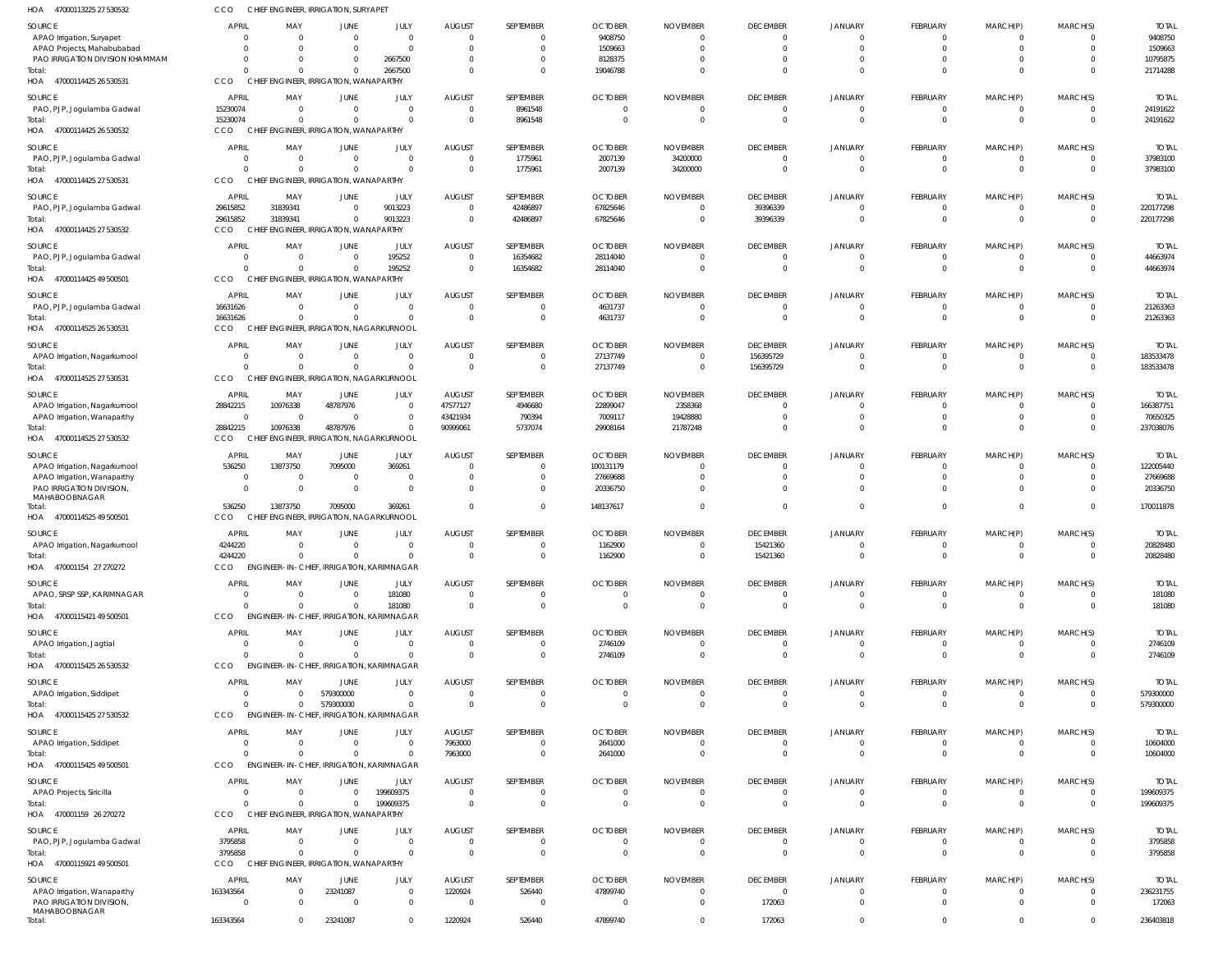| HOA<br>47000115925 26 530531                                  | CCO                              | CHIEF ENGINEER, IRRIGATION, WANAPARTHY |                                         |                                                      |                                 |                                  |                                  |                             |                            |                                  |                                  |                            |                      |                        |
|---------------------------------------------------------------|----------------------------------|----------------------------------------|-----------------------------------------|------------------------------------------------------|---------------------------------|----------------------------------|----------------------------------|-----------------------------|----------------------------|----------------------------------|----------------------------------|----------------------------|----------------------|------------------------|
| SOURCE                                                        | <b>APRIL</b>                     | MAY                                    | JUNE                                    | JULY                                                 | <b>AUGUST</b>                   | SEPTEMBER                        | <b>OCTOBER</b>                   | <b>NOVEMBER</b>             | <b>DECEMBER</b>            | JANUARY                          | FEBRUARY                         | MARCH(P)                   | MARCH(S)             | <b>TOTAL</b>           |
| APAO Irrigation, Wanaparthy                                   | $\overline{0}$                   | $\Omega$                               | $\Omega$                                | $\overline{0}$                                       | 10564933                        | $\mathbf 0$                      | 624268                           | $\Omega$                    | $\overline{0}$             | $\overline{0}$                   | $\mathbf 0$                      | $\mathbf 0$                | $\overline{0}$       | 11189201               |
| PAO, PJP, Jogulamba Gadwal<br>Total:                          | 14090229<br>14090229             | - 0<br>$\Omega$                        | $\Omega$<br>$\Omega$                    | $\overline{0}$<br>$\Omega$                           | $\Omega$<br>10564933            | $\mathbf 0$<br>$\mathbf 0$       | $\bigcap$<br>624268              | $\Omega$<br>$\Omega$        | $\overline{0}$<br>$\Omega$ | $\overline{0}$<br>$\Omega$       | $\overline{0}$<br>$\overline{0}$ | $\mathbf 0$<br>$\mathbf 0$ | $\Omega$<br>$\Omega$ | 14090229<br>25279430   |
| HOA 47000115925 26 530532                                     | <b>CCO</b>                       | CHIEF ENGINEER, IRRIGATION, WANAPARTHY |                                         |                                                      |                                 |                                  |                                  |                             |                            |                                  |                                  |                            |                      |                        |
| SOURCE                                                        | <b>APRIL</b>                     | MAY                                    | JUNE                                    | JULY                                                 | <b>AUGUST</b>                   | SEPTEMBER                        | <b>OCTOBER</b>                   | <b>NOVEMBER</b>             | <b>DECEMBER</b>            | JANUARY                          | FEBRUARY                         | MARCH(P)                   | MARCH(S)             | <b>TOTAI</b>           |
| APAO Irrigation, Wanaparthy                                   | $\Omega$                         | - 0                                    | $\Omega$                                | $\Omega$                                             | 11800280                        | $\mathbf 0$                      | $\Omega$                         | $\Omega$                    | $\overline{0}$             | $\overline{0}$                   | $\mathbf 0$                      | $\mathbf 0$                | $\Omega$             | 11800280               |
| Total:                                                        | $\Omega$                         | $\Omega$                               | $\Omega$                                | $\Omega$                                             | 11800280                        | $\Omega$                         | $\Omega$                         | $\Omega$                    | $\overline{0}$             | $\Omega$                         | $\overline{0}$                   | $\mathbf 0$                | $\Omega$             | 11800280               |
| HOA<br>47000115925 27 530531                                  | CCO                              | <b>CHIEF</b>                           | <b>ENGINEER, IRRIGATION, WANAPARTHY</b> |                                                      |                                 |                                  |                                  |                             |                            |                                  |                                  |                            |                      |                        |
| SOURCE                                                        | <b>APRIL</b>                     | MAY                                    | JUNE                                    | JULY                                                 | <b>AUGUST</b>                   | SEPTEMBER                        | <b>OCTOBER</b>                   | <b>NOVEMBER</b>             | <b>DECEMBER</b>            | <b>JANUARY</b>                   | FEBRUARY                         | MARCH(P)                   | MARCH(S)             | <b>TOTAL</b>           |
| APAO Irrigation, Wanaparthy<br>PAO IRRIGATION DIVISION,       | $\overline{0}$<br>$\Omega$       | $\overline{0}$<br>$\Omega$             | 10326389<br>$\Omega$                    | $\overline{0}$<br>$\overline{0}$                     | $\Omega$<br>$\Omega$            | $\overline{0}$<br>5581305        | 3293777<br>24359890              | 0<br>88427968               | $\overline{0}$<br>16486107 | $\overline{0}$<br>$\Omega$       | $\mathbf 0$<br>$\overline{0}$    | $\mathbf 0$<br>$\mathbf 0$ | $\Omega$<br>$\Omega$ | 13620166<br>134855270  |
| MAHABOOBNAGAR                                                 |                                  |                                        |                                         |                                                      |                                 |                                  |                                  |                             |                            |                                  |                                  |                            |                      |                        |
| PAO, PJP, Jogulamba Gadwal<br>Total:                          | $\overline{0}$<br>$\overline{0}$ | 88314998<br>88314998                   | $\Omega$<br>10326389                    | $\Omega$<br>$\Omega$                                 | $\Omega$<br>$\Omega$            | $\overline{0}$<br>5581305        | - 0<br>27653667                  | 0<br>88427968               | $\Omega$<br>16486107       | $\Omega$<br>$\Omega$             | $\mathbf 0$<br>$\Omega$          | $\mathbf 0$<br>$\mathbf 0$ | $\Omega$<br>$\Omega$ | 88314998<br>236790434  |
| HOA 47000115925 27 530532                                     | CCO                              | CHIEF ENGINEER, IRRIGATION, WANAPARTHY |                                         |                                                      |                                 |                                  |                                  |                             |                            |                                  |                                  |                            |                      |                        |
| SOURCE                                                        | <b>APRIL</b>                     | MAY                                    | JUNE                                    | JULY                                                 | <b>AUGUST</b>                   | SEPTEMBER                        | <b>OCTOBER</b>                   | <b>NOVEMBER</b>             | <b>DECEMBER</b>            | JANUARY                          | <b>FEBRUARY</b>                  | MARCH(P)                   | MARCH(S)             | <b>TOTAI</b>           |
| APAO Irrigation, Wanaparthy                                   | $\mathbf 0$                      | - 0                                    | $\Omega$                                | $\mathbf 0$                                          | 18348212                        | $\Omega$                         | 28957215                         | -0                          | 0                          | $\overline{0}$                   | 0                                | -0                         | $\Omega$             | 47305427               |
| PAO IRRIGATION DIVISION,                                      | $\Omega$                         | $\Omega$                               | $\Omega$                                | $\overline{0}$                                       | $\Omega$                        | $\mathbf 0$                      | 763200                           | $\cup$                      | $\overline{0}$             | $\Omega$                         | $\Omega$                         | $\mathbf 0$                | $\Omega$             | 763200                 |
| MAHABOOBNAGAR<br>Total:                                       | $\Omega$                         | $\Omega$                               | $\Omega$                                | $\Omega$                                             | 18348212                        | $\Omega$                         | 29720415                         | $\cup$                      | $\Omega$                   | $\overline{0}$                   | $\Omega$                         | $\Omega$                   | $\Omega$             | 48068627               |
| HOA 470001164 25 010011                                       | CCO                              | ENGINEER-IN-CHIEF, IRRIGATION,         |                                         | RAMAGUNDEM                                           |                                 |                                  |                                  |                             |                            |                                  |                                  |                            |                      |                        |
| SOURCE                                                        | <b>APRIL</b>                     | MAY                                    | JUNE                                    | JULY                                                 | <b>AUGUST</b>                   | SEPTEMBER                        | <b>OCTOBER</b>                   | <b>NOVEMBER</b>             | <b>DECEMBER</b>            | <b>JANUARY</b>                   | FEBRUARY                         | MARCH(P)                   | MARCH(S)             | <b>TOTAI</b>           |
| APAO Irrigation, Bhoopalapally                                | 3023662                          | 3206034                                | 3020475                                 | 3105928                                              | 4888813                         | 4241801                          | 4843656                          | 4198069                     | 4181377                    | $\Omega$                         | $\mathbf 0$                      | $\mathbf 0$                | $\Omega$             | 34709815               |
| APAO Irrigation, Peddapall                                    | 7681748                          | 9173402                                | 11723855                                | 8987988                                              | 12363717                        | 14948868                         | 13819164                         | 13617494                    | 14906564                   | $\Omega$                         | $\mathbf 0$                      | $\mathbf 0$                | $\Omega$<br>$\Omega$ | 107222800              |
| PAO IRRIGATION KARIMNAGAR<br>Total:                           | 2127210<br>12832620              | 3389699<br>15769135                    | 2773189<br>17517519                     | 3086638<br>15180554                                  | 5053855<br>22306385             | 4891215<br>24081884              | 4824389<br>23487209              | 4531483<br>22347046         | 4746969<br>23834910        | $\Omega$<br>$\Omega$             | $\mathbf 0$<br>$\Omega$          | $\mathbf 0$<br>$\mathbf 0$ | $\Omega$             | 35424647<br>177357262  |
| HOA 470001164 25 010012                                       | <b>CCO</b>                       | ENGINEER-IN-CHIEF, IRRIGATION,         |                                         | RAMAGUNDEM                                           |                                 |                                  |                                  |                             |                            |                                  |                                  |                            |                      |                        |
| SOURCE                                                        | <b>APRIL</b>                     | MAY                                    | JUNE                                    | JULY                                                 | <b>AUGUST</b>                   | SEPTEMBER                        | <b>OCTOBER</b>                   | <b>NOVEMBER</b>             | <b>DECEMBER</b>            | JANUARY                          | FEBRUARY                         | MARCH(P)                   | MARCH(S)             | <b>TOTAI</b>           |
| APAO Irrigation, Bhoopalapally                                | 5640                             | 2535                                   | 3149                                    | 2000                                                 | 2000                            | 2500                             | 7000                             | 2000                        | 2000                       | $\Omega$                         | $\Omega$                         | $\Omega$                   | $\Omega$             | 28824                  |
| APAO Irrigation, Peddapalli                                   | 69396                            | 73017                                  | 92521                                   | 75830                                                | 82921                           | 96086                            | 85256                            | 147243                      | 89610                      | $\Omega$                         | $\mathbf 0$                      | $\mathbf 0$                | $\Omega$             | 811880                 |
| PAO IRRIGATION KARIMNAGAR<br>Total:                           | 9790<br>84826                    | 15814<br>91366                         | 11251<br>106921                         | 12953<br>90783                                       | 22190<br>107111                 | 18490<br>117076                  | 20453<br>112709                  | 17390<br>166633             | 18101<br>109711            | $\Omega$<br>$\Omega$             | $\Omega$<br>$\Omega$             | $\Omega$<br>$\mathbf 0$    | $\Omega$<br>$\Omega$ | 146432<br>987136       |
| HOA 470001164 25 010013                                       | <b>CCO</b>                       | <b>ENGINEER-IN-CHIEF</b>               |                                         | , IRRIGATION, RAMAGUNDEM                             |                                 |                                  |                                  |                             |                            |                                  |                                  |                            |                      |                        |
| SOURCE                                                        | <b>APRIL</b>                     | MAY                                    | JUNE                                    | JULY                                                 | <b>AUGUST</b>                   | SEPTEMBER                        | <b>OCTOBER</b>                   | <b>NOVEMBER</b>             | <b>DECEMBER</b>            | <b>JANUARY</b>                   | FEBRUARY                         | MARCH(P)                   | MARCH(S)             | <b>TOTAI</b>           |
| APAO Irrigation, Bhoopalapally                                | 1162681                          | 2050573                                | 1161745                                 | 1195731                                              | 1012415                         | 876870                           | 471177                           | 371604                      | 343206                     | $\Omega$                         | $\mathbf 0$                      | -0                         | $\Omega$             | 8646002                |
| APAO Irrigation, Peddapalli                                   | 2947548                          | 3596143                                | 4568060                                 | 3507930                                              | 2989787                         | 2695528                          | 2108096                          | 1354246                     | 1549299                    | $\Omega$                         | $\overline{0}$                   | $\mathbf 0$                | $\Omega$             | 25316637               |
| PAO IRRIGATION KARIMNAGAR<br>Total:                           | 817040<br>4927269                | 1303139<br>6949855                     | 1145003<br>6874808                      | 1236897<br>5940558                                   | 656440<br>4658642               | 868171<br>4440569                | 585063<br>3164336                | 359485<br>2085335           | 408656<br>2301161          | $\Omega$<br>$\Omega$             | $\mathbf 0$<br>$\overline{0}$    | $\mathbf 0$<br>$\mathbf 0$ | $\Omega$<br>$\Omega$ | 7379894<br>41342533    |
| HOA 470001164 25 010016                                       | CCO                              | ENGINEER-IN-CHIEF, IRRIGATION,         |                                         | RAMAGUNDEM                                           |                                 |                                  |                                  |                             |                            |                                  |                                  |                            |                      |                        |
| SOURCE                                                        | <b>APRIL</b>                     | MAY                                    | JUNE                                    | JULY                                                 | <b>AUGUST</b>                   | SEPTEMBER                        | <b>OCTOBER</b>                   | <b>NOVEMBER</b>             | <b>DECEMBER</b>            | <b>JANUARY</b>                   | FEBRUARY                         | MARCH(P)                   | MARCH(S)             | <b>TOTAI</b>           |
| APAO Irrigation, Bhoopalapally                                | 394529                           | 386742                                 | 367067                                  | 337252                                               | 549581                          | 405144                           | 445413                           | 369886                      | 343726                     | $\Omega$                         | $\mathbf 0$                      | $\Omega$                   | $\Omega$             | 3599340                |
| APAO Irrigation, Peddapalli                                   | 1345106                          | 1564741                                | 2043695                                 | 1436214                                              | 1896397                         | 2325930                          | 1955666                          | 1910598                     | 2143410                    | $\Omega$                         | $\Omega$                         | $\Omega$                   | $\Omega$             | 16621757               |
| PAO IRRIGATION KARIMNAGAR                                     | 297189                           | 502084                                 | 386784                                  | 465032                                               | 706621                          | 635584                           | 632585                           | 580015                      | 607906                     | $\Omega$                         | $\mathbf 0$<br>$\Omega$          | $\Omega$<br>$\Omega$       |                      | 4813800                |
| Total:<br>HOA<br>470001164 25 010017                          | 2036824<br>CCO                   | 2453567                                | 2797546                                 | 2238498<br>ENGINEER-IN-CHIEF, IRRIGATION, RAMAGUNDEM | 3152599                         | 3366658                          | 3033664                          | 2860499                     | 3095042                    | $\Omega$                         |                                  |                            | $\Omega$             | 25034897               |
| SOURCE                                                        | <b>APRIL</b>                     | MAY                                    | JUNE                                    | JULY                                                 | <b>AUGUST</b>                   | SEPTEMBER                        | <b>OCTOBER</b>                   | <b>NOVEMBER</b>             | <b>DECEMBER</b>            | <b>JANUARY</b>                   | FEBRUARY                         | MARCH(P)                   | MARCH(S)             | <b>TOTAL</b>           |
| APAO Irrigation, Bhoopalapally                                | $\overline{0}$                   | 100000                                 | 20000                                   | 10000                                                | 87842                           | $\mathbf 0$                      | 182396                           | - 0                         | $\overline{0}$             | $\overline{0}$                   | $\mathbf 0$                      | $\mathbf 0$                | $\Omega$             | 400238                 |
| APAO Irrigation, Peddapall                                    | $\overline{0}$                   | - 0                                    | 25000                                   | 55094                                                | 253865                          | $\mathbf 0$                      | 61920                            | 115000                      | 14000                      | $\Omega$                         | $\mathbf 0$                      | $\mathbf 0$                | $\Omega$             | 524879                 |
| PAO IRRIGATION KARIMNAGAR                                     | $\overline{0}$                   | 523983                                 | 100000                                  | 28658                                                | 29624                           | $\mathbf 0$                      |                                  | 28937                       | 100000                     | $\Omega$                         | $\mathbf 0$                      | $\mathbf 0$                | $\Omega$             | 811202                 |
| Total:<br>HOA 470001164 25 010018                             | $\Omega$<br>CCO                  | 623983                                 | 145000                                  | 93752<br>ENGINEER-IN-CHIEF, IRRIGATION, RAMAGUNDEM   | 371331                          | $\mathbf 0$                      | 244316                           | 143937                      | 114000                     | $\overline{0}$                   | $\Omega$                         | $\mathbf 0$                | $\Omega$             | 1736319                |
|                                                               |                                  |                                        |                                         |                                                      |                                 |                                  |                                  |                             |                            |                                  |                                  |                            |                      |                        |
| SOURCE<br>APAO Irrigation, Bhoopalapally                      | <b>APRIL</b><br>$\Omega$         | MAY<br>$\overline{0}$                  | JUNE<br>$\Omega$                        | JULY<br>$\Omega$                                     | <b>AUGUST</b><br>266687         | SEPTEMBER<br>636932              | <b>OCTOBER</b>                   | <b>NOVEMBER</b><br>$\Omega$ | <b>DECEMBER</b><br>- 0     | <b>JANUARY</b><br>$\Omega$       | FEBRUARY<br>$\Omega$             | MARCH(P)<br>$\Omega$       | MARCH(S)<br>$\Omega$ | <b>TOTAL</b><br>903619 |
| APAO Irrigation, Peddapalli                                   | $\Omega$                         | 0                                      | 870835                                  | 124956                                               | 705978                          | 719080                           |                                  | 838989                      | 565445                     | $\Omega$                         | $\mathbf 0$                      | $\Omega$                   | $\Omega$             | 3825283                |
| PAO IRRIGATION KARIMNAGAR                                     | $\Omega$                         | $\Omega$                               | 43989                                   | $\Omega$                                             | 274979                          | 423875                           |                                  | 87470                       | 74483                      | $\Omega$                         | $\Omega$                         | $\Omega$                   | $\Omega$             | 904796                 |
| Total:<br>HOA 470001164 25 020022                             | $\Omega$<br>CCO                  | $\Omega$<br><b>ENGINEER-IN-CHIEF</b>   | 914824<br>Irrigation,                   | 124956<br>RAMAGUNDEM                                 | 1247644                         | 1779887                          | $\Omega$                         | 926459                      | 639928                     | $\Omega$                         | $\Omega$                         | $\mathbf 0$                | $\Omega$             | 5633698                |
|                                                               |                                  |                                        |                                         |                                                      |                                 |                                  |                                  |                             |                            |                                  |                                  |                            |                      |                        |
| SOURCE<br>APAO Irrigation, Peddapalli                         | <b>APRIL</b><br>$\overline{0}$   | MAY<br>33994                           | JUNE<br>94931                           | JULY<br>164003                                       | <b>AUGUST</b><br>99513          | SEPTEMBER<br>41279               | <b>OCTOBER</b><br>148055         | <b>NOVEMBER</b><br>69445    | <b>DECEMBER</b><br>134871  | <b>JANUARY</b><br>$\Omega$       | FEBRUARY<br>$\mathbf 0$          | MARCH(P)<br>-0             | MARCH(S)<br>$\Omega$ | <b>TOTAL</b><br>786091 |
| PAO IRRIGATION KARIMNAGAR                                     | $\overline{0}$                   | $\overline{0}$                         | $\Omega$                                | $\overline{0}$                                       | 100758                          | 21036                            | - 0                              | 46494                       | 21036                      | $\overline{0}$                   | $\overline{0}$                   | $\mathbf 0$                | $\Omega$             | 189324                 |
| Total:                                                        | $\Omega$                         | 33994                                  | 94931                                   | 164003                                               | 200271                          | 62315                            | 148055                           | 115939                      | 155907                     | $\overline{0}$                   | $\overline{0}$                   | $\mathbf 0$                | $\Omega$             | 975415                 |
| HOA 470001164 25 110111                                       | CCO                              | ENGINEER-IN-CHIEF, IRRIGATION,         |                                         | RAMAGUNDEM                                           |                                 |                                  |                                  |                             |                            |                                  |                                  |                            |                      |                        |
| SOURCE                                                        | <b>APRIL</b>                     | MAY                                    | JUNE                                    | JULY                                                 | <b>AUGUST</b>                   | SEPTEMBER                        | <b>OCTOBER</b>                   | <b>NOVEMBER</b>             | <b>DECEMBER</b>            | <b>JANUARY</b>                   | FEBRUARY                         | MARCH(P)                   | MARCH(S)             | <b>TOTAL</b>           |
| APAO Irrigation, Bhoopalapally<br>APAO Irrigation, Peddapalli | $\Omega$<br>$\Omega$             | $\overline{0}$<br>$\Omega$             | $\Omega$<br>15276                       | $\Omega$<br>$\Omega$                                 |                                 | $\Omega$<br>19470                | $\Omega$                         | $\Omega$<br>10581           | 758031<br>387375           | $\Omega$<br>$\Omega$             | $\Omega$<br>$\Omega$             | $\Omega$<br>$\Omega$       | $\Omega$<br>$\Omega$ | 758031<br>432702       |
| APAO Irrigation, Siricilla                                    | $\Omega$                         | $\Omega$                               | - 0                                     | $\Omega$                                             |                                 | $\Omega$                         | $\Omega$                         | 4860                        | $\Omega$                   | $\Omega$                         | $\Omega$                         | $\Omega$                   | $\Omega$             | 4860                   |
| PAO IRRIGATION KARIMNAGAR                                     | $\Omega$                         | $\Omega$                               | $\Omega$                                | $\Omega$                                             |                                 | $\mathbf 0$                      | 24837                            | - 0                         | 2277207                    | $\Omega$                         | $\mathbf 0$                      | $\mathbf 0$                | $\Omega$             | 2302044                |
| Total:                                                        | $\Omega$                         | $\Omega$                               | 15276                                   | $\Omega$                                             | $\Omega$                        | 19470                            | 24837                            | 15441                       | 3422613                    | $\Omega$                         | $\Omega$                         | $\Omega$                   | $\Omega$             | 3497637                |
| HOA 470001164 25 130131                                       | CCO                              | ENGINEER-IN-CHIEF, IRRIGATION,         |                                         | RAMAGUNDEM                                           |                                 |                                  |                                  |                             |                            |                                  |                                  |                            |                      |                        |
| SOURCE                                                        | <b>APRIL</b><br>$\overline{0}$   | MAY<br>$\overline{0}$                  | JUNE<br>$\Omega$                        | JULY                                                 | <b>AUGUST</b><br>$\overline{0}$ | SEPTEMBER                        | <b>OCTOBER</b><br>$\overline{0}$ | <b>NOVEMBER</b>             | <b>DECEMBER</b>            | <b>JANUARY</b><br>$\overline{0}$ | FEBRUARY<br>$\mathbf 0$          | MARCH(P)                   | MARCH(S)<br>$\Omega$ | <b>TOTAL</b>           |
| APAO Irrigation, Bhoopalapally<br>APAO Irrigation, Peddapall  | $\overline{0}$                   | 1314                                   | 42416                                   | 4610<br>127619                                       | 65395                           | $\overline{\phantom{0}}$<br>3530 | 111108                           | 8036<br>102230              | 10856<br>91922             | $\overline{0}$                   | $\mathbf 0$                      | -0<br>-0                   | $\Omega$             | 23502<br>545534        |
| PAO IRRIGATION KARIMNAGAR                                     | $\overline{0}$                   | 0                                      | 5000                                    | $\overline{0}$                                       | 13901                           | $\overline{0}$                   |                                  | 7067                        | 68121                      | $\overline{0}$                   | $\mathbf 0$                      | $\mathbf 0$                | $\Omega$             | 94089                  |
| Total:                                                        | $\overline{0}$                   | 1314                                   | 47416                                   | 132229                                               | 79296                           | 3530                             | 111108                           | 117333                      | 170899                     | $\overline{0}$                   | $\Omega$                         | $\mathbf 0$                | $\Omega$             | 663125                 |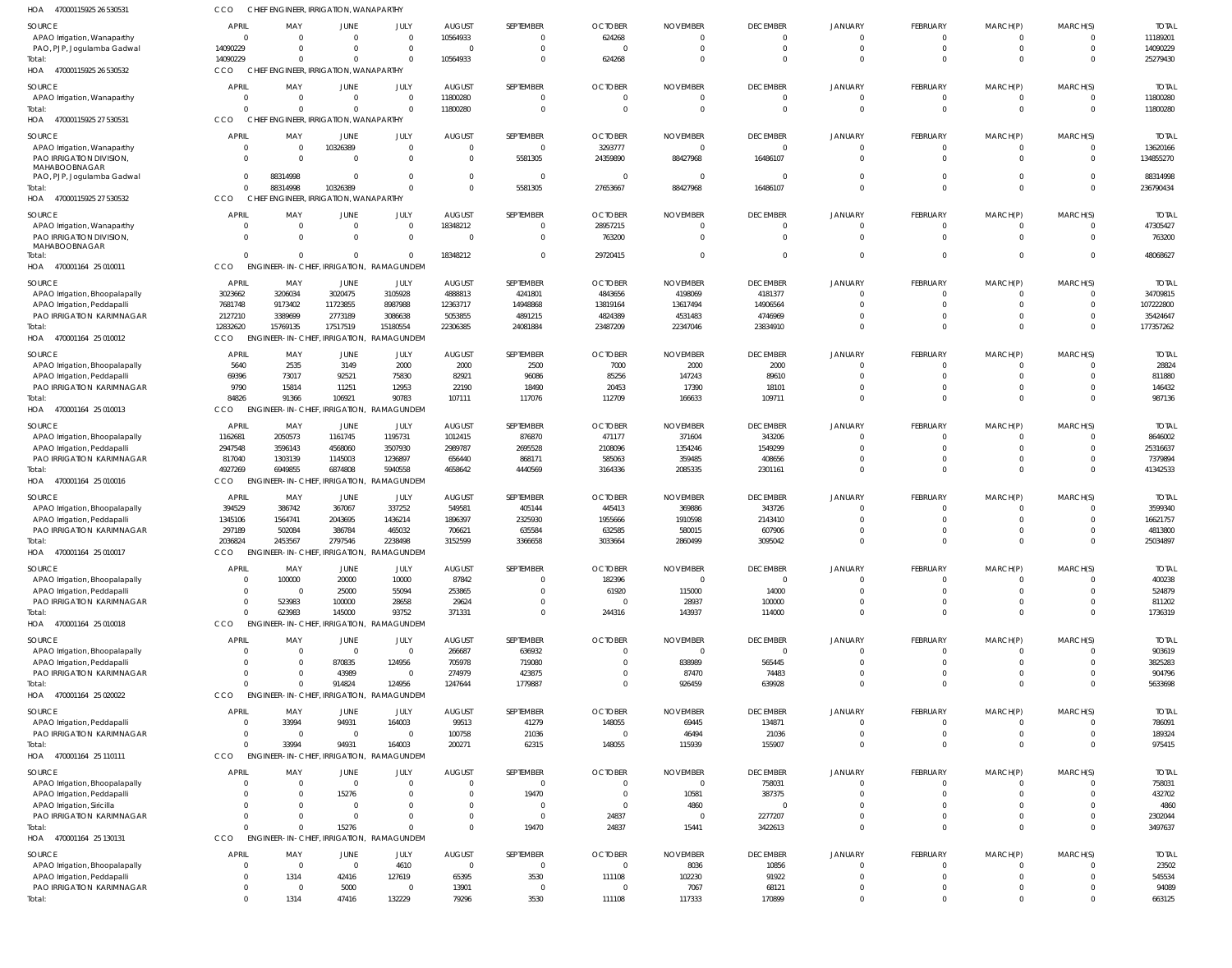| HOA<br>470001164 25 130132                              |                            |                                                   |                      | ENGINEER-IN-CHIEF, IRRIGATION, RAMAGUNDEM          |                           |                             |                            |                         |                                   |                               |                             |                             |                         |                       |
|---------------------------------------------------------|----------------------------|---------------------------------------------------|----------------------|----------------------------------------------------|---------------------------|-----------------------------|----------------------------|-------------------------|-----------------------------------|-------------------------------|-----------------------------|-----------------------------|-------------------------|-----------------------|
| <b>SOURCE</b>                                           | <b>APRIL</b>               | MAY                                               | <b>JUNE</b>          | JULY                                               | <b>AUGUST</b>             | SEPTEMBER                   | <b>OCTOBER</b>             | <b>NOVEMBER</b>         | <b>DECEMBER</b>                   | JANUARY                       | FEBRUARY                    | MARCH(P)                    | MARCH(S)                | <b>TOTAI</b>          |
| APAO Irrigation, Bhoopalapally                          | $\Omega$                   | $\Omega$                                          | $\Omega$             | $\overline{0}$                                     | 18380                     | $\overline{0}$              | 9200                       | 11361                   | 63410                             | $\mathbf 0$                   | $\overline{0}$              | $\mathbf{0}$                |                         | 102351                |
| APAO Irrigation, Peddapalli                             | $\Omega$                   | $\Omega$                                          | 29149                | 21100                                              | 161793                    | 49673                       | 27030                      | 137054                  | 392312                            | $\mathbf 0$                   | $\mathbf 0$                 | $\mathbf 0$                 | $\Omega$                | 818111                |
| PAO IRRIGATION KARIMNAGAR                               | $\Omega$                   | - 0                                               | 8115                 | 5178                                               | 20496                     | 15829                       | 1720                       | 31365                   | 216581                            | 0                             | $\overline{0}$              | $\overline{0}$              |                         | 299284                |
| Total:<br>HOA 470001164 25 130133                       | $\Omega$<br>CCO            | $\Omega$                                          | 37264                | 26278<br>ENGINEER-IN-CHIEF, IRRIGATION, RAMAGUNDEM | 200669                    | 65502                       | 37950                      | 179780                  | 672303                            | $\Omega$                      | $\Omega$                    | $\mathbf 0$                 | $\Omega$                | 1219746               |
| SOURCE                                                  | <b>APRIL</b>               | MAY                                               | JUNE                 | JULY                                               | <b>AUGUST</b>             | SEPTEMBER                   | <b>OCTOBER</b>             | <b>NOVEMBER</b>         | <b>DECEMBER</b>                   | JANUARY                       | FEBRUARY                    | MARCH(P)                    | MARCH(S)                | <b>TOTAL</b>          |
| APAO Irrigation, Peddapalli                             | $\overline{0}$             | $\overline{0}$                                    | 2400                 | $\mathbf 0$                                        | $\Omega$                  | $\overline{0}$              | $\Omega$                   | $\Omega$                | $\overline{0}$                    | $\mathbf 0$                   | $\mathbf 0$                 | $\overline{0}$              | $\Omega$                | 2400                  |
| Total:                                                  | $\Omega$                   | $\Omega$                                          | 2400                 | 0                                                  | $\Omega$                  | $\mathbf 0$                 | $\Omega$                   | $\Omega$                | $\overline{0}$                    | $\Omega$                      | $\mathbf 0$                 | $\mathbf 0$                 | $\Omega$                | 2400                  |
| HOA 470001164 25 130134                                 | CCO                        | ENGINEER-IN-CHIEF, IRRIGATION,                    |                      | <b>RAMAGUNDEM</b>                                  |                           |                             |                            |                         |                                   |                               |                             |                             |                         |                       |
| SOURCE                                                  | <b>APRIL</b>               | MAY                                               | JUNE                 | JULY                                               | <b>AUGUST</b>             | SEPTEMBER                   | <b>OCTOBER</b>             | <b>NOVEMBER</b>         | <b>DECEMBER</b>                   | JANUARY                       | FEBRUARY                    | MARCH(P)                    | MARCH(S)                | <b>TOTAL</b>          |
| APAO Irrigation, Bhoopalapally                          | $\Omega$                   | $\overline{0}$                                    | $\Omega$             | 66000                                              | 62700                     | $\overline{0}$              |                            | 66000                   | 3792506                           | $\mathbf 0$                   | $\mathbf{0}$                | -0                          |                         | 3987206               |
| APAO Irrigation, Peddapall<br>PAO IRRIGATION KARIMNAGAR | $\Omega$<br>$\Omega$       | $\Omega$<br>$\Omega$                              | 62700<br>31350       | 156750<br>$\Omega$                                 | 188100<br>94050           | 188100<br>39602             | - 0                        | 282150<br>103807        | 5100046<br>2758800                | U<br>$\Omega$                 | $\Omega$<br>$\overline{0}$  | $\mathbf{0}$<br>$\mathbf 0$ | $\Omega$                | 5977846<br>3027609    |
| Total:                                                  | $\Omega$                   | $\Omega$                                          | 94050                | 222750                                             | 344850                    | 227702                      | $\Omega$                   | 451957                  | 11651352                          | $\Omega$                      | $\Omega$                    | $\Omega$                    | $\Omega$                | 12992661              |
| HOA 470001164 25 130135                                 | CCO                        | ENGINEER-IN-CHIEF, IRRIGATION,                    |                      | RAMAGUNDEM                                         |                           |                             |                            |                         |                                   |                               |                             |                             |                         |                       |
| <b>SOURCE</b>                                           | <b>APRIL</b>               | MAY                                               | <b>JUNE</b>          | JULY                                               | <b>AUGUST</b>             | SEPTEMBER                   | <b>OCTOBER</b>             | <b>NOVEMBER</b>         | <b>DECEMBER</b>                   | JANUARY                       | FEBRUARY                    | MARCH(P)                    | MARCH(S)                | <b>TOTAI</b>          |
| APAO Irrigation, Bhoopalapally                          | $\circ$                    | $\overline{0}$                                    | $\Omega$             | 20741                                              | $\Omega$                  | 16466                       | - 0                        | 9448                    | 4466                              | $\mathbf 0$                   | $\mathbf 0$                 | $\mathbf{0}$                | $\Omega$                | 51121                 |
| APAO Irrigation, Peddapall                              | $\overline{0}$             | 5566                                              | 53976                | 18558                                              | 6434                      | 27769                       | 22423                      | 19808                   | 13759                             | $\Omega$                      | $\mathbf 0$                 | $\mathbf 0$                 | $\Omega$                | 168293                |
| PAO IRRIGATION KARIMNAGAR<br>Total:                     | $\overline{0}$<br>$\Omega$ | $\overline{0}$<br>5566                            | 35634<br>89610       | 18262<br>57561                                     | 5003<br>11437             | 19796<br>64031              | $\Omega$<br>22423          | 48350<br>77606          | 29749<br>47974                    | $\Omega$<br>$\Omega$          | $\mathbf 0$<br>$\mathbf 0$  | $\mathbf 0$<br>$\mathbf 0$  | $\Omega$<br>$\Omega$    | 156794<br>376208      |
| HOA 470001164 25 140                                    | CCO                        |                                                   |                      | ENGINEER-IN-CHIEF, IRRIGATION, RAMAGUNDEM          |                           |                             |                            |                         |                                   |                               |                             |                             |                         |                       |
| <b>SOURCE</b>                                           | <b>APRIL</b>               | MAY                                               | JUNE                 | JULY                                               | <b>AUGUST</b>             | SEPTEMBER                   | <b>OCTOBER</b>             | <b>NOVEMBER</b>         | <b>DECEMBER</b>                   | JANUARY                       | FEBRUARY                    | MARCH(P)                    | MARCH(S)                | <b>TOTAI</b>          |
| APAO Irrigation, Bhoopalapally                          | $\Omega$                   | $\Omega$                                          | $\Omega$             | $\mathbf 0$                                        | $\Omega$                  | $\overline{0}$              | 72000                      | - 0                     | $\overline{0}$                    | $\Omega$                      | $\mathbf{0}$                | $\mathbf{0}$                | $\Omega$                | 72000                 |
| APAO Irrigation, Peddapall                              | $\Omega$                   | $\Omega$                                          | 149899               | 35994                                              | 252092                    | 58001                       | 129052                     | 46103                   | 162817                            | $\mathbf 0$                   | $\overline{0}$              | $\mathbf 0$                 | $\Omega$                | 833958                |
| Total:                                                  | $\Omega$                   | $\Omega$                                          | 149899               | 35994                                              | 252092                    | 58001                       | 201052                     | 46103                   | 162817                            | $\Omega$                      | $\Omega$                    | $\mathbf 0$                 | $\Omega$                | 905958                |
| HOA 470001164 25 240                                    | CCO                        | <b>ENGINEER-IN-CHIEF</b>                          |                      | IRRIGATION, RAMAGUNDEM                             |                           |                             |                            |                         |                                   |                               |                             |                             |                         |                       |
| <b>SOURCE</b>                                           | <b>APRIL</b>               | MAY                                               | JUNE                 | JULY                                               | <b>AUGUST</b>             | SEPTEMBER                   | <b>OCTOBER</b>             | <b>NOVEMBER</b>         | <b>DECEMBER</b>                   | JANUARY                       | FEBRUARY                    | MARCH(P)                    | MARCH(S)                | <b>TOTAL</b>          |
| APAO Irrigation, Peddapalli                             | - 0                        | $\Omega$                                          | 63138                | 175345                                             | 102081                    | 58216                       | 39280                      | 381746                  | $\overline{0}$                    | $\mathbf 0$                   | $\mathbf 0$                 | $\mathbf{0}$                | $\Omega$                | 819806                |
| PAO IRRIGATION KARIMNAGAR                               | $\overline{0}$<br>$\Omega$ | $\Omega$                                          | 70787                | $\mathbf{0}$                                       | 94140                     | $\overline{0}$              | - 0                        |                         | $\overline{0}$                    | $\mathbf 0$                   | $\mathbf 0$                 | $\mathbf 0$                 | $\Omega$<br>$\Omega$    | 164927                |
| Total:<br>HOA 470001164 25 300302                       | CCO                        | $\Omega$<br><b>ENGINEER-IN-CHIEF, IRRIGATION,</b> | 133925               | 175345<br>RAMAGUNDEM                               | 196221                    | 58216                       | 39280                      | 381746                  | $\Omega$                          | $\Omega$                      | $\mathbf 0$                 | $\mathbf 0$                 |                         | 984733                |
| SOURCE                                                  | <b>APRIL</b>               | MAY                                               | JUNE                 | JULY                                               | <b>AUGUST</b>             | SEPTEMBER                   | <b>OCTOBER</b>             | <b>NOVEMBER</b>         | <b>DECEMBER</b>                   | JANUARY                       | FEBRUARY                    | MARCH(P)                    | MARCH(S)                | <b>TOTAL</b>          |
| APAO Irrigation, Bhoopalapally                          | $\overline{0}$             | $\overline{0}$                                    | $\Omega$             | 244845                                             | 92872                     | $\overline{0}$              | $\Omega$                   | $\Omega$                | $\overline{0}$                    | $\Omega$                      | $\Omega$                    | - 0                         |                         | 337717                |
| APAO Irrigation, Peddapall                              | 427852                     | -0                                                | 398310               | 235520                                             | 461399                    | 127685                      | 461210                     | 1204139                 | 1857492                           | 0                             | $\Omega$                    | $\mathbf{0}$                |                         | 5173607               |
| APAO Irrigation, Siricilla                              | $\Omega$                   | $\Omega$                                          | $\Omega$             | $\mathbf{0}$                                       | $\Omega$                  | 238865                      | - 0                        | - 0                     | $\Omega$                          | $\Omega$                      | $\Omega$                    | $\Omega$                    |                         | 238865                |
| PAO IRRIGATION KARIMNAGAR                               | $\Omega$                   | $\Omega$                                          | 65373                | $\mathbf 0$                                        | 56654                     | 28327                       | 28327                      | 28327                   | $\overline{0}$                    | $\Omega$                      | $\mathbf 0$                 | $\mathbf 0$                 |                         | 207008                |
| Total:<br>HOA 470001164 25 310318                       | 427852<br>CCO              | $\Omega$<br>ENGINEER-IN-CHIEF, IRRIGATION,        | 463683               | 480365<br>RAMAGUNDEM                               | 610925                    | 394877                      | 489537                     | 1232466                 | 1857492                           | $\Omega$                      | $\Omega$                    | $\mathbf 0$                 | $\Omega$                | 5957197               |
| <b>SOURCE</b>                                           | <b>APRIL</b>               | MAY                                               | JUNE                 | JULY                                               | <b>AUGUST</b>             | SEPTEMBER                   | <b>OCTOBER</b>             | <b>NOVEMBER</b>         | <b>DECEMBER</b>                   | JANUARY                       | FEBRUARY                    | MARCH(P)                    | MARCH(S)                | <b>TOTAI</b>          |
| APAO Irrigation, Bhoopalapally                          | $\overline{0}$             | $\overline{0}$                                    | $\Omega$             | 20000                                              | $\Omega$                  | $\mathbf{0}$                |                            |                         | $\overline{0}$                    | $\mathbf 0$                   | $\mathbf 0$                 | $\mathbf 0$                 | $\Omega$                | 20000                 |
| APAO Irrigation, Peddapall                              | $\circ$                    | 20000                                             |                      | 0                                                  | 20000                     | $\mathbf{0}$                |                            |                         | $\overline{0}$                    | $\Omega$                      | $\mathbf 0$                 | $\mathbf 0$                 | $\Omega$                | 40000                 |
| PAO IRRIGATION KARIMNAGAR                               | $\overline{0}$             | 20000                                             |                      | $\mathbf 0$                                        | - 0                       | $\mathbf{0}$                |                            |                         | $\overline{0}$                    | $\Omega$                      | $\mathbf 0$                 | $\mathbf 0$                 |                         | 20000                 |
| Total:                                                  | $\Omega$                   | 40000                                             | $\Omega$             | 20000                                              | 20000                     | $\Omega$                    |                            |                         | $\Omega$                          | $\Omega$                      | $\Omega$                    | $\Omega$                    | $\Omega$                | 80000                 |
| HOA 470001164 25 510511                                 | CCO                        |                                                   |                      | ENGINEER-IN-CHIEF, IRRIGATION, RAMAGUNDEM          |                           |                             |                            |                         |                                   |                               |                             |                             |                         |                       |
| <b>SOURCE</b>                                           | <b>APRIL</b>               | MAY                                               | JUNE                 | JULY                                               | <b>AUGUST</b>             | SEPTEMBER                   | <b>OCTOBER</b>             | <b>NOVEMBER</b>         | <b>DECEMBER</b>                   | JANUARY                       | FEBRUARY                    | MARCH(P)                    | MARCH(S)                | <b>TOTAL</b>          |
| APAO Irrigation, Peddapalli                             | $\overline{0}$             | $\Omega$                                          | 14943                | $\overline{0}$                                     | $\Omega$                  | $\overline{0}$              | 19246                      | 60402                   | $\Omega$                          | $\mathbf 0$                   | $\mathbf{0}$                | $\mathbf{0}$                |                         | 94591                 |
| PAO IRRIGATION KARIMNAGAR<br>Total:                     | $\overline{0}$<br>$\Omega$ | $\overline{0}$<br>$\Omega$                        | $\Omega$<br>14943    | 9287<br>9287                                       | $\Omega$<br>$\Omega$      | 10679<br>10679              | $\overline{0}$<br>19246    | $\overline{0}$<br>60402 | $\overline{0}$<br>$\Omega$        | $\overline{0}$<br>$\Omega$    | $\mathbf 0$<br>$\Omega$     | $\mathbf 0$<br>$\mathbf 0$  | $\Omega$                | 19966<br>114557       |
| HOA 470001164 27 290291                                 | CCO                        |                                                   |                      | ENGINEER-IN-CHIEF, IRRIGATION, RAMAGUNDEM          |                           |                             |                            |                         |                                   |                               |                             |                             |                         |                       |
| <b>SOURCE</b>                                           | <b>APRIL</b>               | MAY                                               | <b>JUNE</b>          | JULY                                               | <b>AUGUST</b>             | SEPTEMBER                   | <b>OCTOBER</b>             | <b>NOVEMBER</b>         | <b>DECEMBER</b>                   | JANUARY                       | FEBRUARY                    | MARCH(P)                    | MARCH(S)                | <b>TOTAL</b>          |
| APAO Irrigation, Peddapalli                             | 2713130                    | 1887855                                           | 1893405              | 1851280                                            | 2618497                   | 3553183                     | 3127005                    | 2906155                 | 2832840                           | $\mathbf 0$                   | $\mathbf 0$                 | $\mathbf 0$                 | $\overline{0}$          | 23383350              |
| Total:                                                  | 2713130                    | 1887855                                           | 1893405              | 1851280                                            | 2618497                   | 3553183                     | 3127005                    | 2906155                 | 2832840                           | $\overline{0}$                | $\mathbf 0$                 | $\mathbf 0$                 | $\Omega$                | 23383350              |
| HOA 470001164 27 290292                                 | CCO                        |                                                   |                      | ENGINEER-IN-CHIEF, IRRIGATION, RAMAGUNDEM          |                           |                             |                            |                         |                                   |                               |                             |                             |                         |                       |
| SOURCE                                                  | APRIL                      | MAY                                               | JUNE                 | JULY                                               | <b>AUGUST</b>             | SEPTEMBER                   | <b>OCTOBER</b>             | <b>NOVEMBER</b>         | <b>DECEMBER</b>                   | JANUARY                       | FEBRUARY                    | MARCH(P)                    | MARCH(S)                | <b>TOTAL</b>          |
| APAO Irrigation, Peddapalli                             | 24424                      | 18624                                             | 18624                | 18074                                              | 18274                     | 19124                       | 13924                      | 12824                   | 12524                             | $\mathbf 0$<br>$\overline{0}$ | $\mathbf{0}$<br>$\mathbf 0$ | $\mathbf{0}$                | $\Omega$<br>$\mathbf 0$ | 156416                |
| Total:<br>HOA 470001164 27 290293                       | 24424<br>CCO               | 18624                                             | 18624                | 18074<br>ENGINEER-IN-CHIEF, IRRIGATION, RAMAGUNDEM | 18274                     | 19124                       | 13924                      | 12824                   | 12524                             |                               |                             | $\mathbf 0$                 |                         | 156416                |
| SOURCE                                                  | <b>APRIL</b>               | MAY                                               | JUNE                 | JULY                                               | <b>AUGUST</b>             | SEPTEMBER                   | <b>OCTOBER</b>             | <b>NOVEMBER</b>         | <b>DECEMBER</b>                   | JANUARY                       | FEBRUARY                    | MARCH(P)                    | MARCH(S)                | <b>TOTAL</b>          |
| APAO Irrigation, Peddapalli                             | 1040526                    | 724045                                            | 726199               | 710059                                             | 603700                    | 474783                      | 254764                     | 210162                  | 316296                            | $\mathbf 0$                   | $\mathbf 0$                 | $\mathbf 0$                 | 0                       | 5060534               |
| Total:                                                  | 1040526                    | 724045                                            | 726199               | 710059                                             | 603700                    | 474783                      | 254764                     | 210162                  | 316296                            | $\mathbf 0$                   | $\mathbf 0$                 | $\mathbf 0$                 | $\overline{0}$          | 5060534               |
| HOA 470001164 27 290294                                 | CCO                        |                                                   |                      | ENGINEER-IN-CHIEF, IRRIGATION, RAMAGUNDEM          |                           |                             |                            |                         |                                   |                               |                             |                             |                         |                       |
| SOURCE                                                  | <b>APRIL</b>               | MAY                                               | JUNE                 | JULY                                               | <b>AUGUST</b>             | SEPTEMBER                   | <b>OCTOBER</b>             | <b>NOVEMBER</b>         | <b>DECEMBER</b>                   | JANUARY                       | FEBRUARY                    | MARCH(P)                    | MARCH(S)                | <b>TOTAL</b>          |
| APAO Irrigation, Peddapalli                             | 475919                     | 332813                                            | 339570               | 275157                                             | 376250                    | 540437                      | 390046                     | 359415                  | 351401                            | $\mathbf 0$                   | $\mathbf 0$                 | $\mathbf 0$                 | $\mathbf 0$             | 3441008               |
| Total:<br>HOA 470001164 27 290295                       | 475919<br>CCO              | 332813<br><b>ENGINEER-IN-CHIEF</b>                | 339570               | 275157<br>IRRIGATION, RAMAGUNDEM                   | 376250                    | 540437                      | 390046                     | 359415                  | 351401                            | $\mathbf 0$                   | $\mathbf 0$                 | $\overline{0}$              | $\Omega$                | 3441008               |
|                                                         |                            |                                                   |                      |                                                    |                           |                             |                            |                         |                                   |                               |                             |                             |                         |                       |
| SOURCE                                                  | APRIL<br>$\overline{0}$    | MAY<br>- 0                                        | <b>JUNE</b><br>81082 | JULY<br>$\mathbf 0$                                | <b>AUGUST</b><br>$\Omega$ | SEPTEMBER<br>$\overline{0}$ | <b>OCTOBER</b><br>$\Omega$ | <b>NOVEMBER</b><br>- 0  | <b>DECEMBER</b><br>$\overline{0}$ | JANUARY<br>$\mathbf 0$        | FEBRUARY<br>$\mathbf 0$     | MARCH(P)<br>$\overline{0}$  | MARCH(S)<br>$\mathbf 0$ | <b>TOTAL</b><br>81082 |
| APAO Irrigation, Peddapalli<br>Total:                   | $\Omega$                   | $\Omega$                                          | 81082                | $\mathbf 0$                                        | $\Omega$                  | $\mathbf 0$                 | $\Omega$                   | $\Omega$                | $\overline{0}$                    | $\overline{0}$                | $\mathbf 0$                 | $\mathbf 0$                 | $\Omega$                | 81082                 |
| HOA 470001164 27 290296                                 | CCO                        |                                                   |                      | ENGINEER-IN-CHIEF, IRRIGATION, RAMAGUNDEM          |                           |                             |                            |                         |                                   |                               |                             |                             |                         |                       |
| SOURCE                                                  | <b>APRIL</b>               | MAY                                               | JUNE                 | JULY                                               | <b>AUGUST</b>             | SEPTEMBER                   | <b>OCTOBER</b>             | <b>NOVEMBER</b>         | <b>DECEMBER</b>                   | JANUARY                       | FEBRUARY                    | MARCH(P)                    | MARCH(S)                | <b>TOTAL</b>          |
| APAO Irrigation, Peddapalli                             | $\overline{0}$             | $\overline{0}$                                    | $\overline{0}$       | $\mathbf 0$                                        | $\overline{0}$            | 116753                      | 910434                     | 803123                  | $\mathbf{0}$                      | $\mathbf 0$                   | $\mathbf{0}$                | $\mathbf{0}$                | $\Omega$                | 1830310               |
| Total:                                                  | $\overline{0}$             | $\Omega$                                          | $\Omega$             | $\mathbf 0$                                        | $\overline{0}$            | 116753                      | 910434                     | 803123                  | $\overline{0}$                    | $\overline{0}$                | $\mathbf 0$                 | $\mathbf 0$                 | $\mathbf 0$             | 1830310               |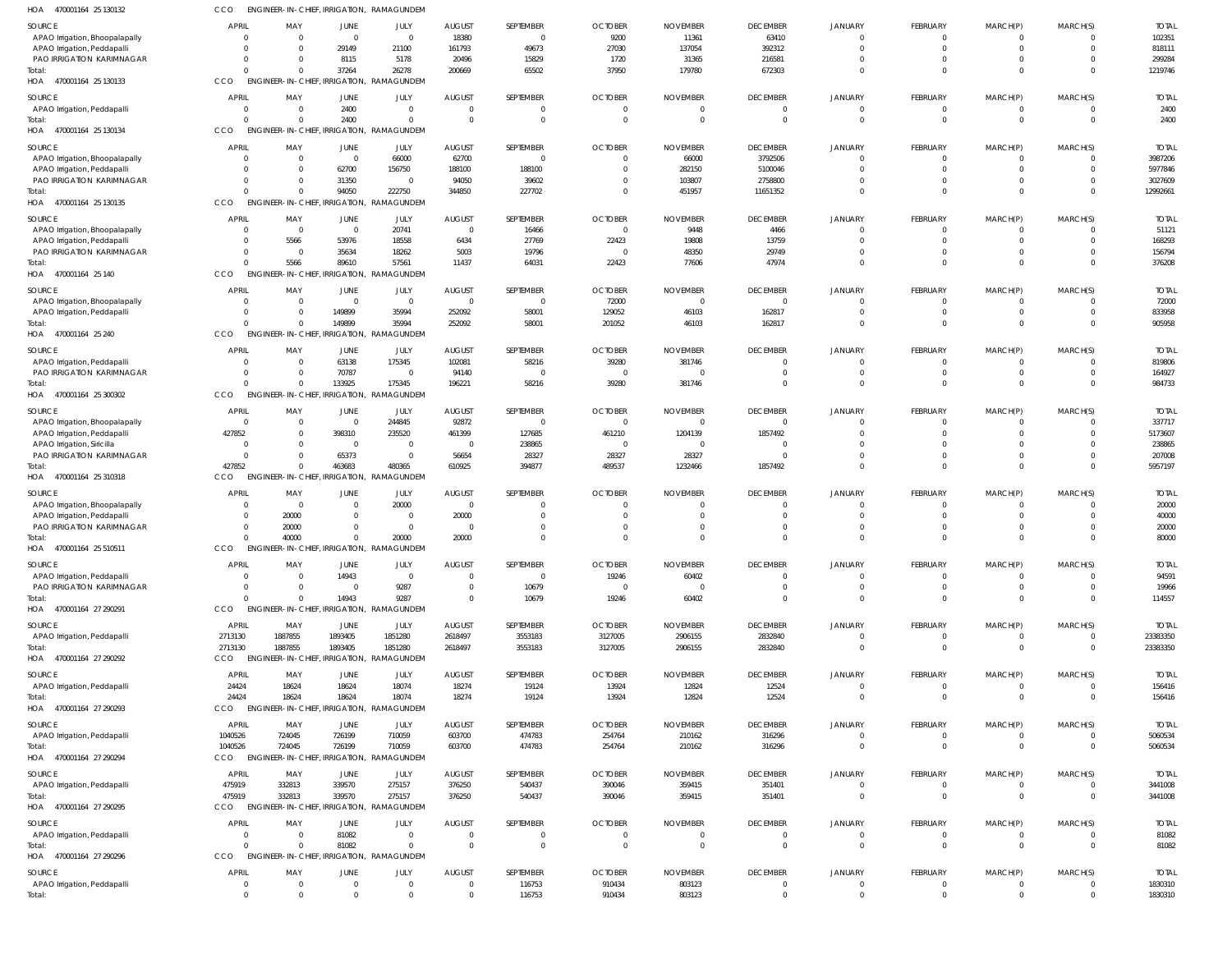| HOA<br>47000116425 25 260              | cco             | ENGINEER-IN-CHIEF, IRRIGATION,              |                                         | RAMAGUNDEM              |                                  |                           |                            |                 |                                   |                                  |                           |                  |                            |                          |
|----------------------------------------|-----------------|---------------------------------------------|-----------------------------------------|-------------------------|----------------------------------|---------------------------|----------------------------|-----------------|-----------------------------------|----------------------------------|---------------------------|------------------|----------------------------|--------------------------|
| <b>SOURCE</b>                          | <b>APRIL</b>    | MAY                                         | <b>JUNE</b>                             | JULY                    | <b>AUGUST</b>                    | SEPTEMBER                 | <b>OCTOBER</b>             | <b>NOVEMBER</b> | <b>DECEMBER</b>                   | <b>JANUARY</b>                   | FEBRUARY                  | MARCH(P)         | MARCH(S)                   | <b>TOTAL</b>             |
| APAO Irrigation, Bhoopalapally         | $\overline{0}$  | $\Omega$                                    | $\overline{0}$                          | $\overline{0}$          | $\overline{0}$                   | $^{\circ}$                | $\Omega$                   | - 0             | 1628340                           | $\overline{0}$                   | $^{\circ}$                | $^{\circ}$       | $\overline{0}$             | 1628340                  |
| Total:                                 | $\Omega$        | $\Omega$                                    | $\Omega$                                | $\mathbf 0$             | $\Omega$                         | $\overline{0}$            | $\Omega$                   | $\Omega$        | 1628340                           | $\overline{0}$                   | $\mathbf 0$               | $\overline{0}$   | $\overline{0}$             | 1628340                  |
| 47000116425 26 530531<br>HOA           | CCO             | ENGINEER-IN-CHIEF, IRRIGATION,              |                                         | RAMAGUNDEM              |                                  |                           |                            |                 |                                   |                                  |                           |                  |                            |                          |
| SOURCE                                 | <b>APRIL</b>    | MAY                                         | <b>JUNE</b>                             | JULY                    | <b>AUGUST</b>                    | SEPTEMBER                 | <b>OCTOBER</b>             | <b>NOVEMBER</b> | <b>DECEMBER</b>                   | JANUARY                          | FEBRUARY                  | MARCH(P)         | MARCH(S)                   | <b>TOTAL</b>             |
| APAO Projects, Peddapalli              | - 0             | - 0                                         | $\overline{0}$                          | $\overline{0}$          | $\overline{0}$                   | 39012402                  | $\Omega$                   | $\Omega$        | $\overline{0}$                    | $\overline{0}$                   | $\overline{0}$            | $\mathbf 0$      | $\overline{0}$             | 39012402                 |
| Total:                                 | $\Omega$        |                                             | $\Omega$                                | $\overline{0}$          | $\Omega$                         | 39012402                  | $\Omega$                   |                 | $\overline{0}$                    | $\overline{0}$                   | $\overline{0}$            | $\overline{0}$   | $\Omega$                   | 39012402                 |
| 47000116425 26 530532<br>HOA           | CCO             | ENGINEER-IN-CHIEF, IRRIGATION,              |                                         | RAMAGUNDEM              |                                  |                           |                            |                 |                                   |                                  |                           |                  |                            |                          |
|                                        |                 |                                             |                                         |                         |                                  |                           |                            |                 |                                   |                                  |                           |                  |                            |                          |
| SOURCE                                 | <b>APRIL</b>    | MAY                                         | JUNE                                    | JULY                    | <b>AUGUST</b>                    | SEPTEMBER                 | <b>OCTOBER</b>             | <b>NOVEMBER</b> | <b>DECEMBER</b>                   | JANUARY                          | FEBRUARY                  | MARCH(P)         | MARCH(S)                   | <b>TOTAL</b>             |
| APAO Projects, Mancherial              | - 0<br>$\Omega$ | $\Omega$                                    | $\overline{0}$<br>$\overline{0}$        | 87980<br>$\overline{0}$ | $\overline{0}$<br>$\overline{0}$ | 8441013<br>$\overline{0}$ | 1382111<br>5960000         |                 | $\mathbf{0}$<br>$\overline{0}$    | $\overline{0}$<br>$\overline{0}$ | $^{\circ}$<br>$\mathbf 0$ | 0<br>$\mathbf 0$ | $\Omega$<br>$\overline{0}$ | 9911104<br>5960000       |
| APAO Projects, Peddapalli<br>Total:    | $\Omega$        |                                             | $\Omega$                                | 87980                   | $\Omega$                         | 8441013                   | 7342111                    |                 | $\Omega$                          | $\Omega$                         | $\mathbf 0$               | $\mathbf 0$      | $\Omega$                   | 15871104                 |
| 47000116425 27 530531<br>HOA           | CCO             | ENGINEER-IN-CHIEF, IRRIGATION,              |                                         | RAMAGUNDEM              |                                  |                           |                            |                 |                                   |                                  |                           |                  |                            |                          |
|                                        |                 |                                             |                                         |                         |                                  |                           |                            |                 |                                   |                                  |                           |                  |                            |                          |
| SOURCE                                 | <b>APRIL</b>    | MAY                                         | <b>JUNE</b>                             | JULY                    | <b>AUGUST</b>                    | SEPTEMBER                 | <b>OCTOBER</b>             | <b>NOVEMBER</b> | <b>DECEMBER</b>                   | JANUARY                          | FEBRUARY                  | MARCH(P)         | MARCH(S)                   | <b>TOTAL</b>             |
| APAO Irrigation, Peddapalli            | - 0             | $\Omega$                                    | $\overline{0}$                          | $\overline{0}$          | $\overline{0}$                   | $\mathbf 0$               | $\Omega$                   |                 | 15598510                          | $\overline{0}$                   | $\overline{0}$            | $\mathbf 0$      | $\overline{0}$             | 15598510                 |
| APAO Projects, Bhoopalapally           | -0              | 116334222                                   | $\overline{0}$                          | $\overline{0}$          | $\Omega$                         | $\mathbf 0$               | $\Omega$                   |                 | $\overline{0}$                    | $\overline{0}$                   | $\mathbf{0}$              | $\mathbf{0}$     | $\Omega$                   | 116334222                |
| APAO Projects, Peddapalli              | -0              |                                             | $\Omega$                                | 97298982                | 30734015                         | $\mathbf 0$               | 5011689                    |                 | 19361365                          | $\Omega$                         | $\mathbf 0$               | $\Omega$         | $\Omega$                   | 152406051                |
| APAO Projects, Siricilla               | -0              |                                             | $\overline{0}$                          | $\circ$                 | $\Omega$                         | $\mathbf 0$               | 10675897                   |                 | $\overline{0}$                    |                                  | $\mathbf 0$               | $\mathbf 0$      | $\Omega$                   | 10675897                 |
| APAO, SRSP SSP, KARIMNAGAR             | -0              |                                             | $\Omega$                                | 29729307                | $\Omega$                         | $\mathbf 0$               | 25472663                   |                 | $\Omega$                          | $\Omega$<br>$\Omega$             | $\mathbf 0$               | $\mathbf 0$      | $\Omega$<br>$\Omega$       | 55201970                 |
| Total:                                 | $\Omega$<br>CCO | 116334222<br>ENGINEER-IN-CHIEF, IRRIGATION, | $\mathbf 0$                             | 127028289<br>RAMAGUNDEM | 30734015                         | $\mathbf 0$               | 41160249                   |                 | 34959875                          |                                  | $\mathbf 0$               | $\mathbf 0$      |                            | 350216650                |
| 47000116425 49 500501<br>HOA           |                 |                                             |                                         |                         |                                  |                           |                            |                 |                                   |                                  |                           |                  |                            |                          |
| SOURCE                                 | <b>APRIL</b>    | MAY                                         | <b>JUNE</b>                             | JULY                    | <b>AUGUST</b>                    | SEPTEMBER                 | <b>OCTOBER</b>             | <b>NOVEMBER</b> | <b>DECEMBER</b>                   | JANUARY                          | FEBRUARY                  | MARCH(P)         | MARCH(S)                   | <b>TOTAL</b>             |
| APAO Irrigation, Jagtial               | - 0             | - 0                                         | $\overline{0}$                          | 15289715                | $\overline{0}$                   | 2853877                   | 927525                     |                 | $\overline{0}$                    | 0                                | $^{\circ}$                | 0                | $\Omega$                   | 19071117                 |
| APAO Irrigation, Peddapalli            | $\Omega$        | $\Omega$                                    | $\Omega$                                | - 0                     | $\mathbf{0}$                     | $\overline{0}$            | 1016636                    |                 | $\Omega$                          | $\Omega$                         | $\mathbf 0$               | $\mathbf 0$      | $\Omega$                   | 1016636                  |
| APAO Projects, Jagtial                 | - 0             | $\Omega$                                    | 69600000                                | $\overline{0}$          | $\Omega$                         | $\mathbf{0}$              |                            |                 | 10600000                          | 0                                | $\Omega$                  | $\Omega$         | $\Omega$                   | 80200000                 |
| APAO Projects, Mancherial              | $\Omega$        | $\Omega$                                    | 4859280                                 | $\overline{0}$          | $\mathbf 0$                      | 101649869                 | 30450000                   |                 | $\overline{0}$                    |                                  | $\mathbf 0$               | $\mathbf 0$      | $\Omega$                   | 136959149                |
| APAO Projects, Peddapalli              | $\Omega$        | $\Omega$                                    |                                         | $\Omega$                | $\Omega$                         | 2824794                   | 1829651                    |                 | $\Omega$                          | $\Omega$                         | $\mathbf 0$               | $\mathbf 0$      | $\Omega$                   | 4654445                  |
| Total:                                 | $\Omega$        | $\Omega$                                    | 74459280                                | 15289715                | $\Omega$                         | 107328540                 | 34223812                   |                 | 10600000                          | $\Omega$                         | $\mathbf 0$               | $\mathbf 0$      | $\overline{0}$             | 241901347                |
| HOA 470001166 27 270272                | CCO             | CHIEF ENGINEER, IRRIGATION, WARANGAL        |                                         |                         |                                  |                           |                            |                 |                                   |                                  |                           |                  |                            |                          |
| SOURCE                                 | <b>APRIL</b>    | MAY                                         | JUNE                                    | JULY                    | <b>AUGUST</b>                    | SEPTEMBER                 | <b>OCTOBER</b>             | <b>NOVEMBER</b> | <b>DECEMBER</b>                   | JANUARY                          | FEBRUARY                  | MARCH(P)         | MARCH(S)                   | <b>TOTAL</b>             |
| APAO, SRSP, WARANGAL                   | - 0             | 6932395                                     | $\mathbf{0}$                            | $\overline{0}$          | $\overline{0}$                   | $\mathbf 0$               | 70273462                   |                 | 9200040                           | $\overline{0}$                   | $\overline{0}$            | 0                | $\Omega$                   | 86405897                 |
| PAO (W&P), HANUMAKONDA                 | 14282789        | $\Omega$                                    | $\Omega$                                | $\overline{0}$          | $\Omega$                         | $\overline{0}$            | $\Omega$                   |                 | $\overline{0}$                    | $\overline{0}$                   | $\mathbf{0}$              | $\mathbf 0$      | $\overline{0}$             | 14282789                 |
| Total:                                 | 14282789        | 6932395                                     | $\Omega$                                | $\Omega$                | $\Omega$                         | $\mathbf 0$               | 70273462                   |                 | 9200040                           | $\overline{0}$                   | $\mathbf 0$               | $\overline{0}$   | $\Omega$                   | 100688686                |
| 47000116625 27 530531<br>HOA           | CCO             |                                             | <b>ENGINEER, IRRIGATION, WARANGAL</b>   |                         |                                  |                           |                            |                 |                                   |                                  |                           |                  |                            |                          |
|                                        | <b>APRIL</b>    |                                             |                                         |                         |                                  | SEPTEMBER                 |                            |                 |                                   |                                  |                           |                  |                            |                          |
| SOURCE<br>PAO (W&P), HANUMAKONDA       | 807120          | MAY<br>$\Omega$                             | JUNE<br>$\Omega$                        | <b>JULY</b><br>17108318 | <b>AUGUST</b><br>$\Omega$        | $\mathbf 0$               | <b>OCTOBER</b><br>$\Omega$ | <b>NOVEMBER</b> | <b>DECEMBER</b><br>$\overline{0}$ | JANUARY<br>$\Omega$              | FEBRUARY<br>$^{\circ}$    | MARCH(P)<br>0    | MARCH(S)<br>$\overline{0}$ | <b>TOTAL</b><br>17915438 |
| Total:                                 | 807120          | $\Omega$                                    | $\mathbf 0$                             | 17108318                | $\overline{0}$                   | $\overline{0}$            | $\Omega$                   | $\Omega$        | $\overline{0}$                    | $\overline{0}$                   | $\mathbf 0$               | $\overline{0}$   | $\overline{0}$             | 17915438                 |
| HOA 47000116625 27 530532              | CCO             | CHIEF ENGINEER, IRRIGATION, WARANGAL        |                                         |                         |                                  |                           |                            |                 |                                   |                                  |                           |                  |                            |                          |
|                                        |                 |                                             |                                         |                         |                                  |                           |                            |                 |                                   |                                  |                           |                  |                            |                          |
| SOURCE                                 | <b>APRIL</b>    | MAY                                         | <b>JUNE</b>                             | JULY                    | <b>AUGUST</b>                    | SEPTEMBER                 | <b>OCTOBER</b>             | <b>NOVEMBER</b> | <b>DECEMBER</b>                   | JANUARY                          | FEBRUARY                  | MARCH(P)         | MARCH(S)                   | <b>TOTAL</b>             |
| APAO Projects, Jangaon                 | - 0             | - 0                                         | $\overline{0}$                          | $\overline{0}$          | $\overline{0}$                   | $\mathbf 0$               | 5905642                    |                 | $\overline{0}$                    | $\overline{0}$                   | $\overline{0}$            | $^{\circ}$       | $\overline{0}$             | 5905642                  |
| Total:                                 | $\Omega$        |                                             | $\overline{0}$                          | $\overline{0}$          | $\overline{0}$                   | $\overline{0}$            | 5905642                    |                 | $\overline{0}$                    | $\overline{0}$                   | $\mathbf 0$               | $\mathbf{0}$     | $\overline{0}$             | 5905642                  |
| HOA 47000116625 49 500503              | CCO             | CHIEF ENGINEER, IRRIGATION, WARANGAL        |                                         |                         |                                  |                           |                            |                 |                                   |                                  |                           |                  |                            |                          |
| SOURCE                                 | <b>APRIL</b>    | MAY                                         | <b>JUNE</b>                             | JULY                    | <b>AUGUST</b>                    | SEPTEMBER                 | <b>OCTOBER</b>             | <b>NOVEMBER</b> | <b>DECEMBER</b>                   | <b>JANUARY</b>                   | FEBRUARY                  | MARCH(P)         | MARCH(S)                   | <b>TOTAL</b>             |
| APAO Projects, Jangaon                 | $\overline{0}$  | $\Omega$                                    | $\overline{0}$                          | $\overline{0}$          | $\overline{0}$                   | $\mathbf 0$               | 2700000                    | $\Omega$        | $\overline{0}$                    | $\Omega$                         | $\mathbf 0$               | $\Omega$         | $\Omega$                   | 2700000                  |
| Total:                                 | $\overline{0}$  | $\overline{0}$                              | $\overline{0}$                          | $\overline{0}$          | $\overline{0}$                   | $\mathbf 0$               | 2700000                    |                 | $\mathbf{0}$                      |                                  | $\cap$                    | $\mathbf 0$      | $\overline{0}$             | 2700000                  |
| HOA 470001167 25 010011                | <b>CCO</b>      | CHIEF ENGINEER, IRRIGATION, MANCHERIAL      |                                         |                         |                                  |                           |                            |                 |                                   |                                  |                           |                  |                            |                          |
| SOURCE                                 | <b>APRIL</b>    | MAY                                         | <b>JUNE</b>                             | JULY                    | <b>AUGUST</b>                    | SEPTEMBER                 | <b>OCTOBER</b>             | <b>NOVEMBER</b> | <b>DECEMBER</b>                   | JANUARY                          | FEBRUARY                  | MARCH(P)         | MARCH(S)                   | <b>TOTAL</b>             |
| APAO Irrigation, Komarambheem Asifabad | 1892665         | 3131108                                     | 2186459                                 | 2243328                 | 3336348                          | 3870539                   | 3663941                    | 3550473         | 3734089                           | $\overline{0}$                   | $\mathbf 0$               | $\mathbf{0}$     | $\overline{0}$             | 27608950                 |
| APAO Irrigation, Mancherial            | 3982634         | 4091723                                     | 3921103                                 | 4286721                 | 5875695                          | 6446403                   | 5788753                    | 5742636         | 6488214                           | $\overline{0}$                   | $\mathbf 0$               | $\overline{0}$   | $\overline{\mathbf{0}}$    | 46623882                 |
| Total:                                 | 5875299         | 7222831                                     | 6107562                                 | 6530049                 | 9212043                          | 10316942                  | 9452694                    | 9293109         | 10222303                          | $\overline{0}$                   | $\mathbf 0$               | $\overline{0}$   | $\overline{0}$             | 74232832                 |
| HOA 470001167 25 010012                | CCO             | CHIEF ENGINEER, IRRIGATION, MANCHERIAL      |                                         |                         |                                  |                           |                            |                 |                                   |                                  |                           |                  |                            |                          |
|                                        |                 |                                             |                                         |                         |                                  |                           |                            |                 |                                   |                                  |                           |                  |                            |                          |
| SOURCE                                 | <b>APRIL</b>    | MAY                                         | <b>JUNE</b>                             | JULY                    | <b>AUGUST</b>                    | SEPTEMBER                 | <b>OCTOBER</b>             | <b>NOVEMBER</b> | <b>DECEMBER</b>                   | JANUARY                          | FEBRUARY                  | MARCH(P)         | MARCH(S)                   | <b>TOTAL</b>             |
| APAO Irrigation, Komarambheem Asifabad | 13300           | 11176                                       | 8000                                    | 8000                    | 8000                             | 8000                      | 8000                       | 8000            | 11400                             | $\Omega$                         | $\mathbf 0$               | 0                | $\Omega$                   | 83876                    |
| APAO Irrigation, Mancherial            | 20337           | 18295                                       | 22763                                   | 17835                   | 17684                            | 17730                     | 16895                      | 15895           | 34112                             | $\Omega$                         | $\mathbf{0}$              | $\mathbf 0$      | $\overline{0}$             | 181546                   |
| Total:                                 | 33637           | 29471                                       | 30763                                   | 25835                   | 25684                            | 25730                     | 24895                      | 23895           | 45512                             | $\overline{0}$                   | $\mathbf 0$               | $\overline{0}$   | $\overline{0}$             | 265422                   |
| HOA 470001167 25 010013                | CCO             | CHIEF ENGINEER, IRRIGATION, MANCHERIAL      |                                         |                         |                                  |                           |                            |                 |                                   |                                  |                           |                  |                            |                          |
| SOURCE                                 | <b>APRIL</b>    | MAY                                         | JUNE                                    | JULY                    | <b>AUGUST</b>                    | SEPTEMBER                 | <b>OCTOBER</b>             | <b>NOVEMBER</b> | <b>DECEMBER</b>                   | JANUARY                          | FEBRUARY                  | MARCH(P)         | MARCH(S)                   | <b>TOTAL</b>             |
| APAO Irrigation, Komarambheem Asifabad | 723165          | 1199686                                     | 1041875                                 | 876970                  | 604275                           | 486314                    | 752346                     | 338124          | 304663                            | $\overline{0}$                   | $\overline{0}$            | $^{\circ}$       | $\Omega$                   | 6327418                  |
| APAO Irrigation, Mancherial            | 1840190         | 1662085                                     | 1658499                                 | 1719665                 | 1152478                          | 954060                    | 684315                     | 592356          | 1741226                           | $\overline{0}$                   | $\mathbf 0$               | $\mathbf 0$      | $\overline{0}$             | 12004874                 |
| Total:                                 | 2563355         | 2861771                                     | 2700374                                 | 2596635                 | 1756753                          | 1440374                   | 1436661                    | 930480          | 2045889                           | $\overline{0}$                   | $\mathbf 0$               | $\overline{0}$   | $\overline{0}$             | 18332292                 |
| HOA 470001167 25 010016                | <b>CCO</b>      | CHIEF ENGINEER, IRRIGATION, MANCHERIAL      |                                         |                         |                                  |                           |                            |                 |                                   |                                  |                           |                  |                            |                          |
| SOURCE                                 | <b>APRIL</b>    | MAY                                         | <b>JUNE</b>                             | JULY                    | <b>AUGUST</b>                    | SEPTEMBER                 | <b>OCTOBER</b>             | <b>NOVEMBER</b> | <b>DECEMBER</b>                   | JANUARY                          | FEBRUARY                  | MARCH(P)         | MARCH(S)                   | <b>TOTAL</b>             |
| APAO Irrigation, Komarambheem Asifabad | 245838          | 422534                                      | 284450                                  | 313226                  | 462695                           | 547789                    | 472691                     | 458315          | 478421                            | $\Omega$                         | $\mathbf 0$               | $^{\circ}$       | $\Omega$                   | 3685959                  |
| APAO Irrigation, Mancherial            | 569830          | 564500                                      | 537505                                  | 595985                  | 825308                           | 868772                    | 725898                     | 715383          | 1137728                           | $\overline{0}$                   | $\mathbf 0$               | $\mathbf 0$      | $\overline{0}$             | 6540909                  |
| Total:                                 | 815668          | 987034                                      | 821955                                  | 909211                  | 1288003                          | 1416561                   | 1198589                    | 1173698         | 1616149                           | $\Omega$                         | $\mathbf 0$               | $\overline{0}$   | $\Omega$                   | 10226868                 |
| HOA 470001167 25 010017                | CCO             | <b>CHIEF</b>                                | <b>ENGINEER, IRRIGATION, MANCHERIAL</b> |                         |                                  |                           |                            |                 |                                   |                                  |                           |                  |                            |                          |
|                                        |                 |                                             |                                         |                         |                                  |                           |                            |                 |                                   |                                  |                           |                  |                            |                          |
| SOURCE                                 | <b>APRIL</b>    | MAY                                         | JUNE                                    | JULY                    | <b>AUGUST</b>                    | SEPTEMBER                 | <b>OCTOBER</b>             | <b>NOVEMBER</b> | <b>DECEMBER</b>                   | JANUARY                          | FEBRUARY                  | MARCH(P)         | MARCH(S)                   | <b>TOTAL</b>             |
| APAO Irrigation, Komarambheem Asifabad | $\overline{0}$  | $\Omega$                                    | $\overline{0}$                          | $\overline{0}$          | $\overline{0}$                   | $\mathbf{0}$              | $\Omega$                   | $\Omega$        | 30346                             | $\overline{0}$                   | $\mathbf 0$               | $\mathbf{0}$     | $\overline{0}$             | 30346                    |
| APAO Irrigation, Mancherial            | - 0             | 99802                                       | $\overline{0}$                          | 20407                   | 247986                           | 320724                    | $\Omega$                   | 15709           | 145024                            | $\overline{0}$                   | $\mathbf 0$               | $\mathbf{0}$     | $\overline{0}$             | 849652                   |
| Total:                                 | $\Omega$        | 99802                                       | $\mathbf 0$                             | 20407                   | 247986                           | 320724                    | $\Omega$                   | 15709           | 175370                            | $\overline{0}$                   | $\mathbf 0$               | $\overline{0}$   | $\overline{0}$             | 879998                   |
| HOA 470001167 25 010018                | CCO             | CHIEF ENGINEER, IRRIGATION, MANCHERIAL      |                                         |                         |                                  |                           |                            |                 |                                   |                                  |                           |                  |                            |                          |
| SOURCE                                 | <b>APRIL</b>    | MAY                                         | <b>JUNE</b>                             | JULY                    | <b>AUGUST</b>                    | SEPTEMBER                 | <b>OCTOBER</b>             | <b>NOVEMBER</b> | <b>DECEMBER</b>                   | JANUARY                          | FEBRUARY                  | MARCH(P)         | MARCH(S)                   | <b>TOTAL</b>             |
| APAO Irrigation, Komarambheem Asifabad | $\overline{0}$  | $\Omega$                                    | 476804                                  | $\overline{0}$          | 114252                           | $\overline{0}$            | $\Omega$                   | 80781           | 194400                            | $\overline{0}$                   | $\overline{0}$            | $^{\circ}$       | $\overline{0}$             | 866237                   |
| APAO Irrigation, Mancherial            | $\overline{0}$  | $\Omega$                                    | $\Omega$                                | $\overline{0}$          | 369961                           | 504537                    | $\Omega$                   | 174106          | 295998                            | $\overline{0}$                   | $\mathbf 0$               | $\mathbf 0$      | $\overline{0}$             | 1344602                  |
| Total:                                 | $\Omega$        | $\Omega$                                    | 476804                                  | $\mathbf 0$             | 484213                           | 504537                    | $\Omega$                   | 254887          | 490398                            | $\mathbf 0$                      | $\mathbf 0$               | $\mathbf 0$      | $\overline{0}$             | 2210839                  |
|                                        |                 |                                             |                                         |                         |                                  |                           |                            |                 |                                   |                                  |                           |                  |                            |                          |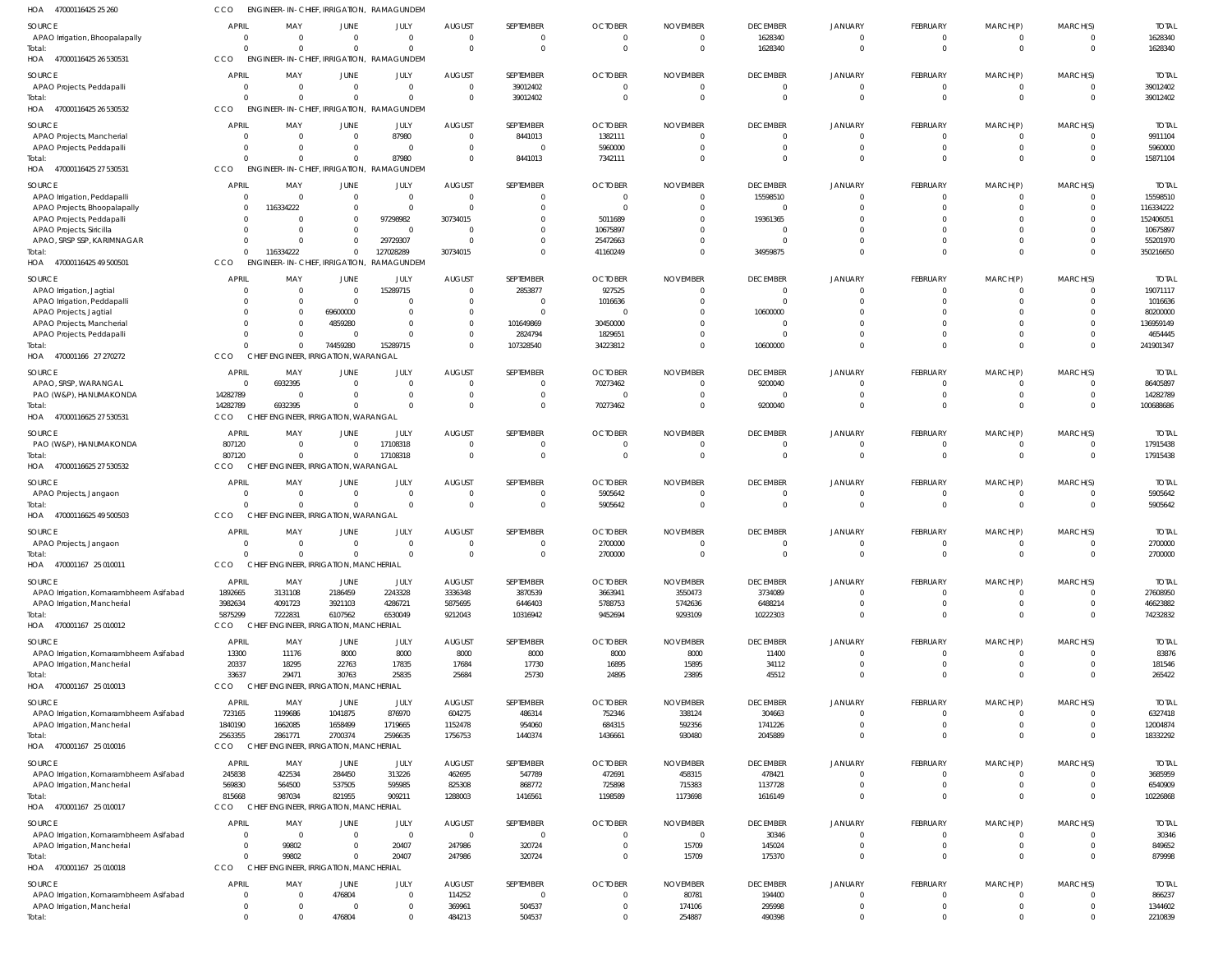| HOA 470001167 25 110111                          | CCO                        | CHIEF ENGINEER, IRRIGATION, MANCHERIAL                         |                                  |                            |                                  |                                  |                                  |                                   |                            |                            |                                  |                                  |                      |                       |
|--------------------------------------------------|----------------------------|----------------------------------------------------------------|----------------------------------|----------------------------|----------------------------------|----------------------------------|----------------------------------|-----------------------------------|----------------------------|----------------------------|----------------------------------|----------------------------------|----------------------|-----------------------|
| SOURCE                                           | APRIL                      | MAY                                                            | <b>JUNE</b>                      | JULY                       | <b>AUGUST</b>                    | SEPTEMBER                        | <b>OCTOBER</b>                   | <b>NOVEMBER</b>                   | <b>DECEMBER</b>            | <b>JANUARY</b>             | FEBRUARY                         | MARCH(P)                         | MARCH(S)             | <b>TOTAI</b>          |
| APAO Irrigation, Komarambheem Asifabad           | $\Omega$                   | $\overline{0}$                                                 | $\overline{0}$                   | $\Omega$                   | $\overline{0}$                   | 46000                            | 44000                            | $\overline{0}$                    | $\mathbf{0}$               | $\mathbf{0}$               | 0                                | 0                                | $\Omega$             | 90000                 |
| APAO Irrigation, Mancherial<br>Total:            | $\Omega$<br>$\Omega$       | $\Omega$<br>$\Omega$                                           | $\mathbf{0}$<br>$\mathbf{0}$     | $\Omega$<br>$\Omega$       | $\overline{0}$<br>$\overline{0}$ | 88429<br>134429                  | 103020<br>147020                 | 84265<br>84265                    | $\Omega$<br>$\Omega$       | $\Omega$<br>$\Omega$       | $\mathbf 0$<br>$\Omega$          | $\mathbf 0$<br>$\Omega$          | $\Omega$<br>$\Omega$ | 275714<br>365714      |
| HOA 470001167 25 130131                          | CCO                        | CHIEF ENGINEER, IRRIGATION, MANCHERIAL                         |                                  |                            |                                  |                                  |                                  |                                   |                            |                            |                                  |                                  |                      |                       |
| SOURCE                                           | APRIL                      | MAY                                                            | JUNE                             | JULY                       | <b>AUGUST</b>                    | SEPTEMBER                        | <b>OCTOBER</b>                   | <b>NOVEMBER</b>                   | <b>DECEMBER</b>            | <b>JANUARY</b>             | FEBRUARY                         | MARCH(P)                         | MARCH(S)             | <b>TOTAL</b>          |
| APAO Irrigation, Komarambheem Asifabad           | $\Omega$                   | $\overline{0}$                                                 | $\overline{0}$                   | 1214                       | $\overline{0}$                   | $\overline{0}$                   | $\overline{0}$                   | $\overline{\mathbf{0}}$           | 19157                      | $\overline{0}$             | 0                                | 0                                | $\Omega$             | 20371                 |
| APAO Irrigation, Mancherial<br>Total:            | $\Omega$<br>$\Omega$       | $\overline{0}$<br>$\Omega$                                     | $\overline{0}$<br>$\mathbf{0}$   | $\Omega$<br>1214           | 27000<br>27000                   | 5445<br>5445                     | 10000<br>10000                   | 6015<br>6015                      | 5000<br>24157              | $\Omega$<br>$\Omega$       | $\mathbf 0$<br>$\mathbf 0$       | $\mathbf 0$<br>$\mathbf 0$       | $\Omega$<br>$\Omega$ | 53460<br>73831        |
| HOA 470001167 25 130132                          | <b>CCO</b>                 | CHIEF ENGINEER, IRRIGATION, MANCHERIAL                         |                                  |                            |                                  |                                  |                                  |                                   |                            |                            |                                  |                                  |                      |                       |
| <b>SOURCE</b>                                    | <b>APRIL</b>               | MAY                                                            | JUNE                             | JULY                       | <b>AUGUST</b>                    | SEPTEMBER                        | <b>OCTOBER</b>                   | <b>NOVEMBER</b>                   | <b>DECEMBER</b>            | <b>JANUARY</b>             | <b>FEBRUARY</b>                  | MARCH(P)                         | MARCH(S)             | <b>TOTAL</b>          |
| APAO Irrigation, Komarambheem Asifabad           | $\Omega$                   | $\mathbf{0}$                                                   | $\overline{0}$                   | $\overline{0}$             | 149055                           | $\overline{0}$                   | 55300                            | 127889                            | 28500                      | $\Omega$                   | $\mathbf 0$                      | $\mathbf 0$                      | $\Omega$             | 360744                |
| APAO Irrigation, Mancherial                      | $\overline{0}$<br>$\Omega$ | $\overline{0}$                                                 | 58500                            | 13740                      | 239085                           | 39950                            | 78752                            | 35950                             | 326474                     | $\Omega$                   | $\mathbf 0$                      | $\mathbf 0$                      | $\Omega$             | 792451                |
| Total:<br>HOA 470001167 25 130134                | <b>CCO</b>                 | $\Omega$<br>CHIEF ENGINEER, IRRIGATION, MANCHERIAL             | 58500                            | 13740                      | 388140                           | 39950                            | 134052                           | 163839                            | 354974                     | $\Omega$                   | $\mathbf 0$                      | $\mathbf 0$                      | $\Omega$             | 1153195               |
| SOURCE                                           | APRIL                      | MAY                                                            | JUNE                             | JULY                       | <b>AUGUST</b>                    | SEPTEMBER                        | <b>OCTOBER</b>                   | <b>NOVEMBER</b>                   | <b>DECEMBER</b>            | <b>JANUARY</b>             | FEBRUARY                         | MARCH(P)                         | MARCH(S)             | <b>TOTAL</b>          |
| APAO Irrigation, Komarambheem Asifabad           | $\Omega$                   | $\overline{0}$                                                 | $\overline{0}$                   | 226050                     | 31350                            | 444329                           | 376350                           | 64289                             | $\overline{0}$             | $\Omega$                   | $\mathbf 0$                      | 0                                | $\Omega$             | 1142368               |
| APAO Irrigation, Mancherial                      | $\Omega$                   | $\overline{0}$                                                 | $\overline{0}$                   | 264000                     | $\overline{0}$                   | 326687                           | $\overline{0}$                   | 188100                            | 297000                     | $\overline{0}$             | $\mathbf 0$                      | $\overline{0}$                   | $\Omega$             | 1075787               |
| Total:                                           |                            | $\Omega$<br>$\Omega$<br>CHIEF ENGINEER, IRRIGATION, MANCHERIAL | $\Omega$                         | 490050                     | 31350                            | 771016                           | 376350                           | 252389                            | 297000                     | $\Omega$                   | $\mathbf 0$                      | $\mathbf 0$                      | $\Omega$             | 2218155               |
| HOA 470001167 25 130135                          | CCO                        |                                                                |                                  |                            |                                  |                                  |                                  |                                   |                            |                            |                                  |                                  |                      |                       |
| SOURCE<br>APAO Irrigation, Komarambheem Asifabad | <b>APRIL</b><br>$\Omega$   | MAY<br>$\overline{0}$                                          | JUNE<br>$\overline{0}$           | JULY<br>21090              | <b>AUGUST</b><br>$\overline{0}$  | SEPTEMBER<br>10928               | <b>OCTOBER</b><br>$\overline{0}$ | <b>NOVEMBER</b><br>$\overline{0}$ | <b>DECEMBER</b><br>14066   | <b>JANUARY</b>             | FEBRUARY<br>$\mathbf 0$          | MARCH(P)<br>0                    | MARCH(S)             | <b>TOTAI</b><br>46084 |
| APAO Irrigation, Mancherial                      | $\Omega$                   | $\Omega$                                                       | $\overline{0}$                   | 14117                      | 8895                             | 4554                             | 22692                            | 46895                             | 10668                      | $\Omega$                   | $\mathbf 0$                      | $\mathbf 0$                      | $\Omega$             | 107821                |
| Total:                                           |                            | $\Omega$<br>$\Omega$                                           | $\mathbf 0$                      | 35207                      | 8895                             | 15482                            | 22692                            | 46895                             | 24734                      | $\Omega$                   | $\mathbf 0$                      | $\mathbf 0$                      | $\Omega$             | 153905                |
| HOA 470001167 25 140                             | CCO                        | CHIEF ENGINEER, IRRIGATION, MANCHERIAL                         |                                  |                            |                                  |                                  |                                  |                                   |                            |                            |                                  |                                  |                      |                       |
| SOURCE                                           | APRIL                      | MAY                                                            | JUNE                             | JULY                       | <b>AUGUST</b>                    | SEPTEMBER                        | <b>OCTOBER</b>                   | <b>NOVEMBER</b>                   | <b>DECEMBER</b>            | <b>JANUARY</b>             | <b>FEBRUARY</b>                  | MARCH(P)                         | MARCH(S)             | <b>TOTAL</b>          |
| APAO Irrigation, Komarambheem Asifabad<br>Total: | $\Omega$<br>$\Omega$       | $\overline{0}$<br>$\Omega$                                     | $\overline{0}$<br>$\overline{0}$ | $\Omega$<br>$\overline{0}$ | $\overline{0}$<br>$\overline{0}$ | $\Omega$<br>$\mathbf{0}$         | 13591<br>13591                   | $\overline{0}$<br>$\overline{0}$  | $\Omega$<br>$\Omega$       | $\Omega$<br>$\Omega$       | $\mathbf 0$<br>$\overline{0}$    | 0<br>$\overline{0}$              | $\Omega$<br>$\Omega$ | 13591<br>13591        |
| HOA 470001167 25 240                             | <b>CCO</b>                 | CHIEF ENGINEER, IRRIGATION, MANCHERIAL                         |                                  |                            |                                  |                                  |                                  |                                   |                            |                            |                                  |                                  |                      |                       |
| SOURCE                                           | <b>APRIL</b>               | MAY                                                            | JUNE                             | JULY                       | <b>AUGUST</b>                    | SEPTEMBER                        | <b>OCTOBER</b>                   | <b>NOVEMBER</b>                   | <b>DECEMBER</b>            | <b>JANUARY</b>             | FEBRUARY                         | MARCH(P)                         | MARCH(S)             | <b>TOTAL</b>          |
| APAO Irrigation, Mancherial                      |                            | $\overline{0}$<br>$\Omega$                                     | 25845                            | $\Omega$                   | $\overline{0}$                   | 135274                           | 0                                | 99026                             | $\Omega$                   | $\Omega$                   | $\mathbf 0$                      | 0                                |                      | 260145                |
| Total:                                           | $\Omega$                   | $\Omega$                                                       | 25845                            | $\Omega$                   | $\overline{0}$                   | 135274                           | $\mathbf 0$                      | 99026                             | $\overline{0}$             | $\Omega$                   | $\overline{0}$                   | $\mathbf 0$                      | $\overline{0}$       | 260145                |
| HOA 470001167 25 300301                          | CCO                        | CHIEF ENGINEER, IRRIGATION, MANCHERIAL                         |                                  |                            |                                  |                                  |                                  |                                   |                            |                            |                                  |                                  |                      |                       |
| SOURCE                                           | APRIL                      | MAY                                                            | <b>JUNE</b>                      | JULY                       | <b>AUGUST</b>                    | SEPTEMBER                        | <b>OCTOBER</b>                   | <b>NOVEMBER</b>                   | <b>DECEMBER</b>            | <b>JANUARY</b>             | FEBRUARY                         | MARCH(P)                         | MARCH(S)             | <b>TOTAL</b>          |
| APAO Irrigation, Mancherial<br>Total:            | $\Omega$                   | $\overline{0}$<br>$\Omega$<br>$\Omega$                         | $\overline{0}$<br>$\mathbf 0$    | $\Omega$<br>$\Omega$       | $\overline{0}$<br>$\overline{0}$ | $\overline{0}$<br>$\overline{0}$ | $\overline{0}$<br>$\overline{0}$ | 165200<br>165200                  | $\Omega$<br>$\overline{0}$ | $\overline{0}$<br>$\Omega$ | $\overline{0}$<br>$\overline{0}$ | $\overline{0}$<br>$\overline{0}$ | $\overline{0}$       | 165200<br>165200      |
| HOA 470001167 25 300302                          | CCO                        | CHIEF ENGINEER, IRRIGATION, MANCHERIAL                         |                                  |                            |                                  |                                  |                                  |                                   |                            |                            |                                  |                                  |                      |                       |
| SOURCE                                           | <b>APRIL</b>               | MAY                                                            | JUNE                             | JULY                       | <b>AUGUST</b>                    | SEPTEMBER                        | <b>OCTOBER</b>                   | <b>NOVEMBER</b>                   | <b>DECEMBER</b>            | <b>JANUARY</b>             | FEBRUARY                         | MARCH(P)                         | MARCH(S)             | <b>TOTAL</b>          |
| APAO Irrigation, Komarambheem Asifabad           | $\Omega$                   | $\mathbf 0$                                                    | $\overline{0}$                   | $\overline{0}$             | $\overline{0}$                   | 417918                           | $\overline{0}$                   | 594247                            | 438240                     | $\Omega$                   | $\mathbf 0$                      | $\mathbf 0$                      | $\overline{0}$       | 1450405               |
| APAO Irrigation, Mancherial                      | 141640                     | $\Omega$                                                       | 50116                            | 43317                      | 28328                            | 462068                           | 888348                           | 492486                            | 550582                     | $\Omega$                   | $\mathbf 0$                      | $\mathbf 0$                      | $\Omega$             | 2656885               |
| Total:<br>HOA 470001167 25 310318                | 141640<br>CCO              | $\mathbf{0}$<br>CHIEF ENGINEER, IRRIGATION, MANCHERIAL         | 50116                            | 43317                      | 28328                            | 879986                           | 888348                           | 1086733                           | 988822                     | $\Omega$                   | $\mathbf 0$                      | $\mathbf 0$                      | $\Omega$             | 4107290               |
| SOURCE                                           | APRIL                      | MAY                                                            | JUNE                             | JULY                       | <b>AUGUST</b>                    | SEPTEMBER                        | <b>OCTOBER</b>                   | <b>NOVEMBER</b>                   | <b>DECEMBER</b>            | <b>JANUARY</b>             | <b>FEBRUARY</b>                  | MARCH(P)                         | MARCH(S)             | <b>TOTAL</b>          |
| APAO Irrigation, Mancherial                      | $\Omega$                   | 20000                                                          | $\Omega$                         | $\Omega$                   | $\Omega$                         | $\Omega$                         | $\Omega$                         | $\Omega$                          | $\Omega$                   | $\Omega$                   | $\Omega$                         | $\Omega$                         | $\Omega$             | 20000                 |
| Total:                                           |                            | 20000<br>$\Omega$                                              | $\overline{0}$                   | $\Omega$                   | $\overline{0}$                   | $\mathbf{0}$                     | $\overline{0}$                   | $\overline{0}$                    | $\overline{0}$             | $\overline{0}$             | $\overline{0}$                   | $\overline{0}$                   | $\overline{0}$       | 20000                 |
| HOA 470001167 25 510511                          | CCO                        | CHIEF ENGINEER, IRRIGATION, MANCHERIAL                         |                                  |                            |                                  |                                  |                                  |                                   |                            |                            |                                  |                                  |                      |                       |
| SOURCE                                           | <b>APRIL</b>               | MAY                                                            | <b>JUNE</b>                      | JULY                       | <b>AUGUST</b>                    | SEPTEMBER                        | <b>OCTOBER</b>                   | <b>NOVEMBER</b>                   | <b>DECEMBER</b>            | <b>JANUARY</b>             | FEBRUARY                         | MARCH(P)                         | MARCH(S)             | <b>TOTAL</b>          |
| APAO Irrigation, Mancherial<br>Total:            | $\Omega$<br>$\Omega$       | $\mathbf{0}$<br>$\Omega$                                       | $\overline{0}$<br>$\overline{0}$ | $\Omega$<br>$\Omega$       | 9880<br>9880                     | $\mathbf{0}$<br>$\overline{0}$   | $\overline{0}$<br>$\overline{0}$ | 13932<br>13932                    | $\Omega$<br>$\Omega$       | $\mathbf{0}$<br>$\Omega$   | $\mathbf 0$<br>$\mathbf 0$       | $\mathbf 0$<br>$\overline{0}$    | $\Omega$             | 23812<br>23812        |
| HOA 47000116725 27 530531                        | <b>CCO</b>                 | CHIEF ENGINEER, IRRIGATION, MANCHERIAL                         |                                  |                            |                                  |                                  |                                  |                                   |                            |                            |                                  |                                  |                      |                       |
| <b>SOURCE</b>                                    | APRIL                      | MAY                                                            | <b>JUNE</b>                      | JULY                       | <b>AUGUST</b>                    | SEPTEMBER                        | <b>OCTOBER</b>                   | <b>NOVEMBER</b>                   | <b>DECEMBER</b>            | <b>JANUARY</b>             | FEBRUARY                         | MARCH(P)                         | MARCH(S)             | <b>TOTAL</b>          |
| APAO Irrigation, Komarambheem Asifabad           |                            | $\Omega$                                                       | $\overline{0}$                   | $\Omega$                   | 0                                | $\mathbf{0}$                     | 41175155                         | 0                                 | $\Omega$                   |                            | 0                                | 0                                |                      | 41175155              |
| APAO Projects, Mancherial                        | $\Omega$                   | 17693234                                                       | $\Omega$                         | $\Omega$                   | $\overline{0}$                   | $\Omega$                         | 86947719                         | $\Omega$                          | 7279522                    |                            | $\mathbf 0$                      | $\mathbf 0$                      | $\overline{0}$       | 111920475             |
| Total:<br>HOA 47000116725 27 530532              | $\Omega$<br><b>CCO</b>     | 17693234<br>CHIEF ENGINEER, IRRIGATION, MANCHERIAL             | $\Omega$                         | $\Omega$                   | $\Omega$                         | $\Omega$                         | 128122874                        | $\Omega$                          | 7279522                    | $\Omega$                   | $\Omega$                         | $\mathbf 0$                      | $\Omega$             | 153095630             |
| <b>SOURCE</b>                                    | <b>APRIL</b>               | MAY                                                            | <b>JUNE</b>                      | JULY                       | <b>AUGUST</b>                    | SEPTEMBER                        | <b>OCTOBER</b>                   | <b>NOVEMBER</b>                   | <b>DECEMBER</b>            | <b>JANUARY</b>             | FEBRUARY                         | MARCH(P)                         | MARCH(S)             | <b>TOTAL</b>          |
| APAO Projects, Mancherial                        |                            | $\mathbf 0$                                                    | $\overline{0}$                   | - 0                        | $\overline{0}$                   | $\overline{0}$                   | 7873740                          | $\overline{0}$                    |                            | $\Omega$                   | 0                                | 0                                |                      | 7873740               |
| Total:                                           |                            | $\Omega$<br>$\Omega$                                           | $\Omega$                         | $\Omega$                   | $\overline{0}$                   | $\overline{0}$                   | 7873740                          | $\overline{0}$                    | $\Omega$                   | $\Omega$                   | $\mathbf 0$                      | $\mathbf 0$                      | $\Omega$             | 7873740               |
| HOA 47000117425 27 530531                        | CCO                        | CHIEF ENGINEER, IRRIGATION, NIZAMABAD                          |                                  |                            |                                  |                                  |                                  |                                   |                            |                            |                                  |                                  |                      |                       |
| SOURCE                                           | APRIL                      | MAY                                                            | JUNE                             | JULY                       | <b>AUGUST</b>                    | SEPTEMBER                        | <b>OCTOBER</b>                   | <b>NOVEMBER</b>                   | <b>DECEMBER</b>            | <b>JANUARY</b>             | <b>FEBRUARY</b>                  | MARCH(P)                         | MARCH(S)             | <b>TOTAL</b>          |
| PAO IRRIGATION NIZAMABAD<br>Total:               | $\Omega$<br>$\Omega$       | 8707345<br>8707345                                             | $\mathbf{0}$<br>$\overline{0}$   | $\Omega$<br>$\Omega$       | $\overline{0}$<br>$\overline{0}$ | $\overline{0}$<br>$\overline{0}$ | $\overline{0}$<br>$\overline{0}$ | 0<br>$\overline{0}$               | $\Omega$<br>$\Omega$       | $\Omega$                   | 0<br>$\mathbf 0$                 | 0<br>$\overline{0}$              | $\Omega$<br>$\Omega$ | 8707345<br>8707345    |
| HOA 470001175 27 270272                          | <b>CCO</b>                 | CHIEF ENGINEER, IRRIGATION, NIZAMABAD                          |                                  |                            |                                  |                                  |                                  |                                   |                            |                            |                                  |                                  |                      |                       |
| <b>SOURCE</b>                                    | APRIL                      | MAY                                                            | JUNE                             | JULY                       | <b>AUGUST</b>                    | SEPTEMBER                        | <b>OCTOBER</b>                   | <b>NOVEMBER</b>                   | <b>DECEMBER</b>            | <b>JANUARY</b>             | FEBRUARY                         | MARCH(P)                         | MARCH(S)             | <b>TOTAL</b>          |
| APAO, SRSP, NIZAMABAD                            | 9751283                    | 485927                                                         | 169681                           | 4013007                    | 0                                | 0                                | 0                                | 0                                 |                            |                            | 0                                | 0                                |                      | 14419898              |
| Total:                                           | 9751283                    | 485927                                                         | 169681                           | 4013007                    | $\overline{0}$                   | $\mathbf 0$                      | $\overline{0}$                   | $\overline{0}$                    | $\overline{0}$             | $\Omega$                   | $\mathbf 0$                      | $\mathbf 0$                      | $\overline{0}$       | 14419898              |
| HOA 47000117525 27 270274                        | CCO                        | CHIEF ENGINEER, IRRIGATION, NIZAMABAD                          |                                  |                            |                                  |                                  |                                  |                                   |                            |                            |                                  |                                  |                      |                       |
| <b>SOURCE</b>                                    | APRIL                      | MAY                                                            | <b>JUNE</b>                      | JULY                       | <b>AUGUST</b>                    | SEPTEMBER                        | <b>OCTOBER</b>                   | <b>NOVEMBER</b>                   | <b>DECEMBER</b>            | <b>JANUARY</b>             | FEBRUARY                         | MARCH(P)                         | MARCH(S)             | <b>TOTAL</b>          |
| APAO, SRSP, NIZAMABAD<br>Total:                  |                            | $\overline{0}$<br>$\Omega$<br>$\Omega$                         | $\overline{0}$<br>$\mathbf 0$    | 207880<br>207880           | $\overline{0}$<br>$\overline{0}$ | $\overline{0}$<br>$\overline{0}$ | 0<br>$\Omega$                    | 0<br>$\overline{0}$               | $\Omega$                   | $\Omega$                   | 0<br>$\overline{0}$              | 0<br>$\overline{0}$              | $\Omega$             | 207880<br>207880      |
| HOA 470001227 25 010011                          | CCO                        | CHIEF ENGINEER, IRRIGATION, ADILABAD                           |                                  |                            |                                  |                                  |                                  |                                   |                            |                            |                                  |                                  |                      |                       |
| SOURCE                                           | APRIL                      | MAY                                                            | JUNE                             | JULY                       | <b>AUGUST</b>                    | SEPTEMBER                        | <b>OCTOBER</b>                   | <b>NOVEMBER</b>                   | <b>DECEMBER</b>            | <b>JANUARY</b>             | <b>FEBRUARY</b>                  | MARCH(P)                         | MARCH(S)             | <b>TOTAL</b>          |
| APAO Irrigation, Adilabad                        | 5812219                    | 4869404                                                        | 4722562                          | 6522292                    | 8353064                          | 8095378                          | 9567202                          | 7731347                           | 8221257                    | $\Omega$                   | $\mathbf 0$                      | $\mathbf 0$                      |                      | 63894725              |
| PAO Irrigation Nirmal                            | $\overline{0}$<br>5812219  | 3116089<br>7985493                                             | 3088769<br>7811331               | 3680276<br>10202568        | 4869117<br>13222181              | 4877480<br>12972858              | 4732400<br>14299602              | 4728338<br>12459685               | 4924179<br>13145436        | $\Omega$                   | $\mathbf 0$<br>$\Omega$          | $\mathbf 0$<br>$\Omega$          | $\Omega$             | 34016648<br>97911373  |
| Total:                                           |                            |                                                                |                                  |                            |                                  |                                  |                                  |                                   |                            |                            |                                  |                                  |                      |                       |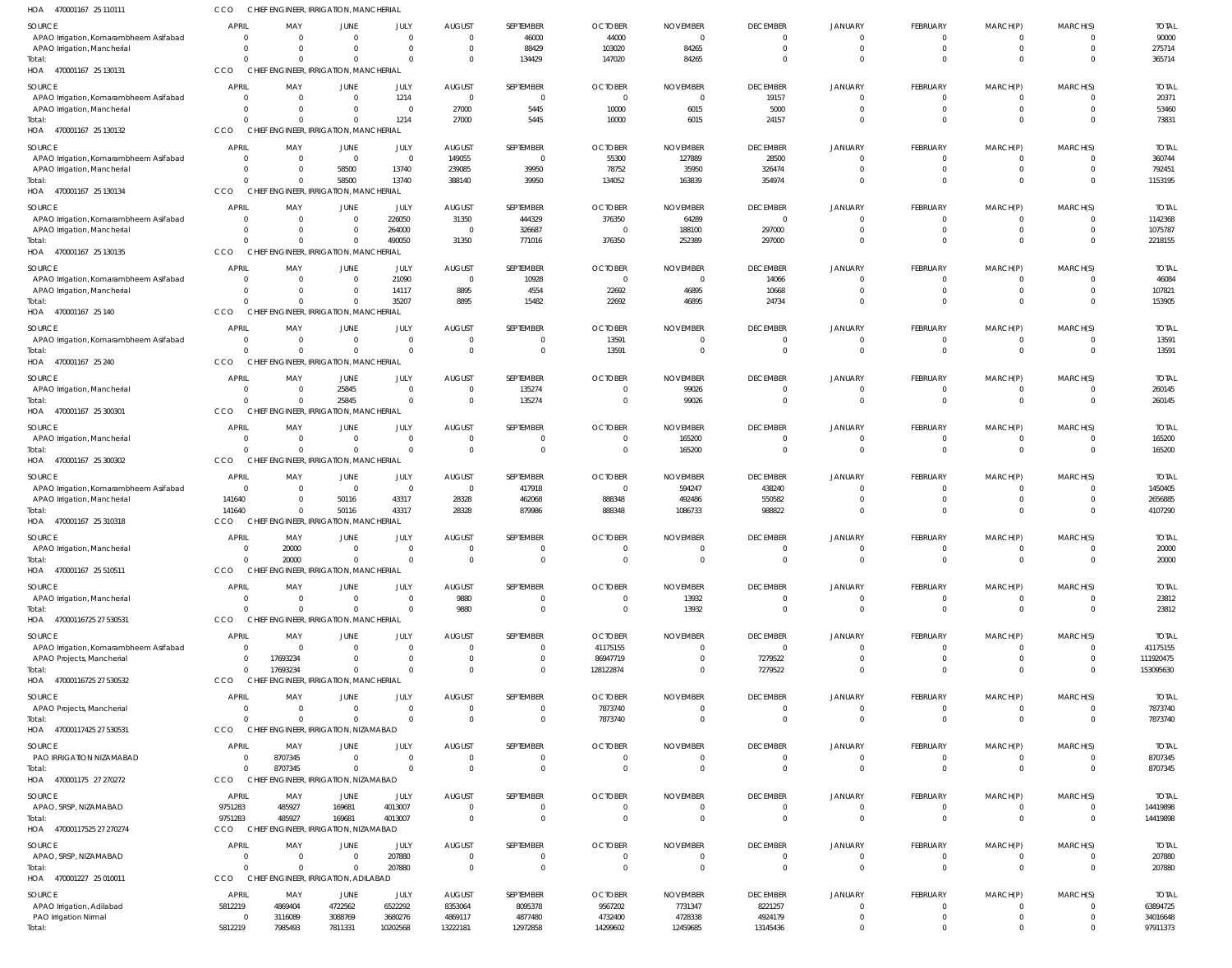| HOA 470001227 25 010012                            | CCO                  | CHIEF ENGINEER, IRRIGATION, ADILABAD             |                                                 |                            |                                  |                      |                            |                               |                                 |                               |                            |                      |                             |                       |
|----------------------------------------------------|----------------------|--------------------------------------------------|-------------------------------------------------|----------------------------|----------------------------------|----------------------|----------------------------|-------------------------------|---------------------------------|-------------------------------|----------------------------|----------------------|-----------------------------|-----------------------|
| SOURCE                                             | <b>APRIL</b>         | MAY                                              | JUNE                                            | JULY                       | <b>AUGUST</b>                    | SEPTEMBER            | <b>OCTOBER</b>             | <b>NOVEMBER</b>               | <b>DECEMBER</b>                 | JANUARY                       | FEBRUARY                   | MARCH(P)             | MARCH(S)                    | <b>TOTAL</b>          |
| APAO Irrigation, Adilabad                          | 21903                | 22003                                            | 25685                                           | 22292                      | 24789                            | 23692                | 36467                      | 17517                         | 18467                           | $\Omega$                      | $\Omega$                   | $\Omega$             | $\Omega$                    | 212815                |
| PAO Irrigation Nirmal                              | $\Omega$             | 15067                                            | 15290                                           | 16000                      | 16000                            | 15290                | 16000                      | 21000                         | 16000                           | $\mathbf 0$                   | $\Omega$                   | $\Omega$             | $\mathbf 0$                 | 130647                |
| Total:                                             | 21903                | 37070<br>CHIEF ENGINEER, IRRIGATION, ADILABAD    | 40975                                           | 38292                      | 40789                            | 38982                | 52467                      | 38517                         | 34467                           | $\Omega$                      | $\Omega$                   | $\Omega$             | $\Omega$                    | 343462                |
| HOA 470001227 25 010013                            | CCO                  |                                                  |                                                 |                            |                                  |                      |                            |                               |                                 |                               |                            |                      |                             |                       |
| SOURCE                                             | <b>APRIL</b>         | MAY                                              | JUNE                                            | JULY                       | <b>AUGUST</b>                    | SEPTEMBER            | <b>OCTOBER</b>             | <b>NOVEMBER</b>               | <b>DECEMBER</b>                 | JANUARY                       | FEBRUARY                   | MARCH(P)             | MARCH(S)                    | <b>TOTAL</b>          |
| APAO Irrigation, Adilabad                          | 2526742<br>$\Omega$  | 2122760                                          | 2399550<br>1385557                              | 2312869<br>1495797         | 1318994<br>403018                | 1043030              | 1087644                    | 701516<br>357673              | 782347                          | $\mathbf 0$<br>$\mathbf 0$    | $\Omega$<br>$\Omega$       | $\Omega$<br>$\Omega$ | $\mathbf 0$<br>$\mathbf 0$  | 14295452              |
| <b>PAO Irrigation Nirmal</b><br>lotal:             | 2526742              | 1202462<br>3325222                               | 3785107                                         | 3808666                    | 1722012                          | 399527<br>1442557    | 372488<br>1460132          | 1059189                       | 422380<br>1204727               | $\mathbf 0$                   | $\Omega$                   | $\Omega$             | $\mathbf 0$                 | 6038902<br>20334354   |
| HOA 470001227 25 010016                            | CCO                  | CHIEF ENGINEER, IRRIGATION, ADILABAD             |                                                 |                            |                                  |                      |                            |                               |                                 |                               |                            |                      |                             |                       |
|                                                    | APRIL                |                                                  |                                                 |                            |                                  | SEPTEMBER            | <b>OCTOBER</b>             | <b>NOVEMBER</b>               | <b>DECEMBER</b>                 |                               | FEBRUARY                   | MARCH(P)             | MARCH(S)                    | <b>TOTAL</b>          |
| SOURCE<br>APAO Irrigation, Adilabad                | 820517               | MAY<br>675729                                    | JUNE<br>673318                                  | JULY<br>938781             | <b>AUGUST</b><br>1194541         | 1053973              | 1007488                    | 965098                        | 1023606                         | JANUARY<br>$\Omega$           | $\Omega$                   | $\Omega$             | $\Omega$                    | 8353051               |
| PAO Irrigation Nirmal                              | $\Omega$             | 425033                                           | 422789                                          | 592881                     | 607276                           | 606293               | 586723                     | 585436                        | 613167                          | $\Omega$                      | $\Omega$                   | $\Omega$             | $\Omega$                    | 4439598               |
| Total:                                             | 820517               | 1100762                                          | 1096107                                         | 1531662                    | 1801817                          | 1660266              | 1594211                    | 1550534                       | 1636773                         | $\mathbf 0$                   | $\Omega$                   | $\Omega$             | $\mathbf 0$                 | 12792649              |
| HOA 470001227 25 010017                            | CCO                  | CHIEF ENGINEER, IRRIGATION, ADILABAD             |                                                 |                            |                                  |                      |                            |                               |                                 |                               |                            |                      |                             |                       |
| SOURCE                                             | APRIL                | MAY                                              | JUNE                                            | JULY                       | <b>AUGUST</b>                    | SEPTEMBER            | <b>OCTOBER</b>             | <b>NOVEMBER</b>               | <b>DECEMBER</b>                 | JANUARY                       | FEBRUARY                   | MARCH(P)             | MARCH(S)                    | <b>TOTAL</b>          |
| APAO Irrigation, Adilabad                          | 14984                | $\overline{0}$                                   | $\overline{0}$                                  | 90524                      | 41056                            | $\Omega$             | 235744                     | 48706                         | 34020                           | $\mathbf 0$                   | $\Omega$                   | $\Omega$             | 0                           | 465034                |
| PAO Irrigation Nirmal                              | $\Omega$             | 185771                                           | 58325                                           | 142785                     | $\overline{0}$                   | $\Omega$             | 133732                     | 152951                        | 100000                          | $\mathbf 0$                   | $\Omega$                   | $\Omega$             | $\overline{0}$              | 773564                |
| Total:                                             | 14984                | 185771                                           | 58325                                           | 233309                     | 41056                            | $\Omega$             | 369476                     | 201657                        | 134020                          | $\mathbf 0$                   | $\Omega$                   | $\Omega$             | $\mathbf 0$                 | 1238598               |
| HOA 470001227 25 010018                            | CCO                  | CHIEF ENGINEER, IRRIGATION, ADILABAD             |                                                 |                            |                                  |                      |                            |                               |                                 |                               |                            |                      |                             |                       |
| SOURCE                                             | APRIL                | MAY                                              | JUNE                                            | JULY                       | <b>AUGUST</b>                    | SEPTEMBER            | <b>OCTOBER</b>             | <b>NOVEMBER</b>               | <b>DECEMBER</b>                 | JANUARY                       | FEBRUARY                   | MARCH(P)             | MARCH(S)                    | <b>TOTAL</b>          |
| APAO Irrigation, Adilabad                          | 84417                | $\overline{0}$                                   | 111348                                          | $\overline{0}$             | 70085                            | 975916               | 86536                      | 292580                        | 334606                          | $\Omega$                      | $\Omega$                   | $\Omega$             | $\Omega$                    | 1955488               |
| PAO Irrigation Nirmal                              | 84417                | $\overline{0}$<br>$\Omega$                       | $\overline{0}$                                  | $\overline{0}$<br>$\Omega$ | 367727                           | 673956               | 106285                     | 156251                        | 181293                          | $\mathbf 0$<br>$\Omega$       | $\Omega$<br>$\Omega$       | $\Omega$<br>$\Omega$ | $\Omega$<br>$\Omega$        | 1485512               |
| Total:<br>HOA 470001227 25 020021                  | CCO                  | CHIEI                                            | 111348<br><b>ENGINEER, IRRIGATION, ADILABAD</b> |                            | 437812                           | 1649872              | 192821                     | 448831                        | 515899                          |                               |                            |                      |                             | 3441000               |
|                                                    |                      |                                                  |                                                 |                            |                                  |                      |                            |                               |                                 |                               |                            |                      |                             |                       |
| SOURCE                                             | APRIL                | MAY                                              | JUNE                                            | JULY                       | <b>AUGUST</b>                    | SEPTEMBER            | <b>OCTOBER</b>             | <b>NOVEMBER</b>               | <b>DECEMBER</b><br>$\mathbf{0}$ | JANUARY                       | FEBRUARY                   | MARCH(P)             | MARCH(S)                    | <b>TOTAL</b>          |
| APAO Irrigation, Adilabad<br>PAO Irrigation Nirmal | $\Omega$<br>$\Omega$ | 28000<br>$\overline{0}$                          | $\overline{0}$<br>45969                         | 20000<br>4000              | 15600<br>40369                   | 15600<br>121507      | 4160<br>43969              | 36400<br>43969                | 43969                           | $\overline{0}$<br>$\mathbf 0$ | $\Omega$<br>$\Omega$       | $\Omega$<br>$\Omega$ | $\mathbf 0$<br>$\mathbf{0}$ | 119760<br>343752      |
| Total:                                             | $\Omega$             | 28000                                            | 45969                                           | 24000                      | 55969                            | 137107               | 48129                      | 80369                         | 43969                           | $\mathbf 0$                   | $\Omega$                   | $\Omega$             | $\Omega$                    | 463512                |
| HOA 470001227 25 110111                            | CCO                  | CHIEF ENGINEER, IRRIGATION, ADILABAD             |                                                 |                            |                                  |                      |                            |                               |                                 |                               |                            |                      |                             |                       |
| SOURCE                                             | APRIL                | MAY                                              | JUNE                                            | JULY                       | <b>AUGUST</b>                    | SEPTEMBER            | <b>OCTOBER</b>             | <b>NOVEMBER</b>               | <b>DECEMBER</b>                 | <b>JANUARY</b>                | FEBRUARY                   | MARCH(P)             | MARCH(S)                    | <b>TOTAL</b>          |
| APAO Irrigation, Adilabad                          | $\Omega$             | $\overline{0}$                                   | 8410                                            | $\overline{0}$             | $\mathbf{0}$                     | 63140                | $\mathbf 0$                | 61400                         | $\mathbf 0$                     | $\Omega$                      | $\Omega$                   | $\Omega$             | $\Omega$                    | 132950                |
| PAO Irrigation Nirmal                              | $\Omega$             | $\Omega$                                         | 29700                                           | $\overline{0}$             | $\mathbf{0}$                     | - 0                  | $\Omega$                   | $\Omega$                      | $\Omega$                        | $\Omega$                      | $\Omega$                   | $\Omega$             | $\Omega$                    | 29700                 |
| Total:                                             | $\Omega$             | $\Omega$                                         | 38110                                           | $\Omega$                   | $\overline{0}$                   | 63140                | $\overline{0}$             | 61400                         | $\Omega$                        | $\Omega$                      | $\Omega$                   | $\Omega$             | $\Omega$                    | 162650                |
| HOA 470001227 25 130131                            | CCO                  | CHIEF ENGINEER, IRRIGATION, ADILABAD             |                                                 |                            |                                  |                      |                            |                               |                                 |                               |                            |                      |                             |                       |
| SOURCE                                             | APRIL                | MAY                                              | JUNE                                            | JULY                       | <b>AUGUST</b>                    | SEPTEMBER            | <b>OCTOBER</b>             | <b>NOVEMBER</b>               | <b>DECEMBER</b>                 | JANUARY                       | FEBRUARY                   | MARCH(P)             | MARCH(S)                    | <b>TOTAL</b>          |
| APAO Irrigation, Adilabad                          | $\Omega$             | 89485                                            | 5000                                            | 89503                      | 6000                             | $\Omega$             | $\mathbf 0$                | $\mathbf 0$                   | $\mathbf 0$                     | $\mathbf 0$                   | $\Omega$                   | $\Omega$             | 0                           | 189988                |
| Total:                                             | $\Omega$             | 89485                                            | 5000                                            | 89503                      | 6000                             | $\Omega$             | $\overline{0}$             | $\overline{0}$                | $\mathbf 0$                     | $\mathbf 0$                   | $\Omega$                   | $\Omega$             | $\mathbf{0}$                | 189988                |
| HOA 470001227 25 130132                            | CCO                  | CHIEF ENGINEER, IRRIGATION, ADILABAD             |                                                 |                            |                                  |                      |                            |                               |                                 |                               |                            |                      |                             |                       |
| SOURCE                                             | APRIL                | MAY                                              | JUNE                                            | JULY                       | <b>AUGUST</b>                    | SEPTEMBER            | <b>OCTOBER</b>             | <b>NOVEMBER</b>               | <b>DECEMBER</b>                 | <b>JANUARY</b>                | FEBRUARY                   | MARCH(P)             | MARCH(S)                    | <b>TOTAL</b>          |
| APAO Irrigation, Adilabad                          | $\Omega$             | $\overline{0}$                                   | 240519                                          | $\mathbf{0}$               | 33160                            | 58403                | 34295                      | 10860                         | $\mathbf 0$                     | $\Omega$                      | $\Omega$                   | $\Omega$             | $\Omega$                    | 377237                |
| PAO Irrigation Nirmal                              | $\Omega$             | $\Omega$                                         | 25117                                           | 4785                       | 20084                            | 3420                 | 13358                      | 7625                          | 7828                            | $\mathbf 0$                   | $\Omega$                   | $\Omega$             | $\Omega$                    | 82217                 |
| Total:<br>HOA 470001227 25 130134                  | CCO                  | $\Omega$<br>CHIEF ENGINEER, IRRIGATION, ADILABAD | 265636                                          | 4785                       | 53244                            | 61823                | 47653                      | 18485                         | 7828                            | $\Omega$                      | $\Omega$                   | $\Omega$             | $\Omega$                    | 459454                |
|                                                    |                      |                                                  |                                                 |                            |                                  |                      |                            |                               |                                 |                               |                            |                      |                             |                       |
| SOURCE                                             | <b>APRIL</b>         | MAY                                              | <b>JUNE</b>                                     | JULY                       | AUGUST                           | SEPTEMBER            | <b>OCTOBER</b>             | <b>NOVEMBER</b>               | <b>DECEMBER</b>                 | JANUARY                       | <b>FEBRUARY</b>            | MARCH(P)             | MARCH(S)                    | <b>TOTAL</b>          |
| APAO Irrigation, Adilabad                          | $\Omega$<br>$\Omega$ | 252450<br>$\Omega$                               | $\overline{0}$                                  | 94050<br>$\overline{0}$    | $\overline{0}$<br>$\overline{0}$ | $\Omega$<br>$\Omega$ | $\mathbf 0$<br>$\mathbf 0$ | $\mathbf 0$<br>$\overline{0}$ | 31350<br>$\overline{0}$         | $\mathbf 0$<br>$\mathbf 0$    | $\Omega$<br>$\Omega$       | $\Omega$<br>$\Omega$ | $\Omega$<br>$\mathbf 0$     | 377850                |
| PAO Irrigation Nirmal<br>Total:                    | $\Omega$             | 252450                                           | 94287<br>94287                                  | 94050                      | $\Omega$                         |                      | $\Omega$                   | $\Omega$                      | 31350                           | $\Omega$                      | $\Omega$                   | $\Omega$             | $\Omega$                    | 94287<br>472137       |
| HOA 470001227 25 130135                            | CCO                  | CHIEF ENGINEER, IRRIGATION, ADILABAD             |                                                 |                            |                                  |                      |                            |                               |                                 |                               |                            |                      |                             |                       |
| SOURCE                                             | APRIL                | MAY                                              | JUNE                                            | JULY                       | <b>AUGUST</b>                    | SEPTEMBER            | <b>OCTOBER</b>             | <b>NOVEMBER</b>               | <b>DECEMBER</b>                 | JANUARY                       | FEBRUARY                   | MARCH(P)             | MARCH(S)                    | <b>TOTAL</b>          |
| APAO Irrigation, Adilabad                          | $\Omega$             | 22552                                            | 5459                                            | 59867                      | 6280                             | $\Omega$             | 22887                      | $\overline{0}$                | 3490                            | $\Omega$                      | $\Omega$                   |                      | $\Omega$                    | 120535                |
| PAO Irrigation Nirmal                              | $\Omega$             | $\overline{0}$                                   | 51499                                           | $\overline{0}$             | $\overline{0}$                   | 2487                 | $\overline{0}$             | 1473                          | $\mathbf 0$                     | $\mathbf 0$                   | $\Omega$                   |                      | $\Omega$                    | 55459                 |
| lotal:                                             | $\Omega$             | 22552                                            | 56958                                           | 59867                      | 6280                             | 2487                 | 22887                      | 1473                          | 3490                            | $\Omega$                      | $\Omega$                   | $\Omega$             | $\Omega$                    | 175994                |
| HOA 470001227 25 140                               | CCO                  | CHIEF ENGINEER, IRRIGATION, ADILABAD             |                                                 |                            |                                  |                      |                            |                               |                                 |                               |                            |                      |                             |                       |
| SOURCE                                             | APRIL                | MAY                                              | <b>JUNE</b>                                     | JULY                       | <b>AUGUST</b>                    | SEPTEMBER            | <b>OCTOBER</b>             | <b>NOVEMBER</b>               | <b>DECEMBER</b>                 | JANUARY                       | FEBRUARY                   | MARCH(P)             | MARCH(S)                    | <b>TOTAL</b>          |
| APAO Irrigation, Adilabad                          | $\Omega$             | $\overline{0}$                                   | 3982                                            | 5973                       | $\mathbf 0$                      | $\Omega$             | 3982                       | $\mathbf 0$                   | $\mathbf 0$                     | $\mathbf 0$                   | $\overline{0}$             | - 0                  | 0                           | 13937                 |
| lotal:                                             | $\Omega$             | $\Omega$                                         | 3982                                            | 5973                       | $\overline{0}$                   | $\Omega$             | 3982                       | $\Omega$                      | $\Omega$                        | $\mathbf 0$                   | $\Omega$                   | $\Omega$             | $\mathbf 0$                 | 13937                 |
| HOA 470001227 25 240                               | CCO                  | CHIEF ENGINEER, IRRIGATION, ADILABAD             |                                                 |                            |                                  |                      |                            |                               |                                 |                               |                            |                      |                             |                       |
| SOURCE                                             | <b>APRIL</b>         | MAY                                              | JUNE                                            | JULY                       | <b>AUGUST</b>                    | SEPTEMBER            | <b>OCTOBER</b>             | <b>NOVEMBER</b>               | <b>DECEMBER</b>                 | JANUARY                       | FEBRUARY                   | MARCH(P)             | MARCH(S)                    | <b>TOTAL</b>          |
| APAO Irrigation, Adilabad                          | $\Omega$             | 53564                                            | 19132                                           | 23329                      | 41575                            |                      | $\Omega$                   | $\Omega$                      | $\Omega$                        | $\Omega$                      | $\Omega$                   | $\Omega$             | $\Omega$                    | 137600                |
| PAO Irrigation Nirmal                              | $\Omega$             | $\overline{\mathbf{0}}$                          | 39139                                           | $\overline{0}$             | $\overline{0}$                   |                      | $\mathbf 0$                | $\mathbf 0$                   | $\mathbf 0$                     | $\mathbf 0$                   | $\Omega$                   | $\Omega$             | $\Omega$                    | 39139                 |
| Total:                                             | $\Omega$             | 53564                                            | 58271                                           | 23329                      | 41575                            |                      | $\Omega$                   | $\Omega$                      | $\Omega$                        | $\Omega$                      | $\Omega$                   | $\Omega$             | $\Omega$                    | 176739                |
| HOA 470001227 25 260                               | CCO                  | <b>CHIEF</b>                                     | <b>ENGINEER, IRRIGATION, ADILABAD</b>           |                            |                                  |                      |                            |                               |                                 |                               |                            |                      |                             |                       |
| SOURCE                                             | APRIL                | MAY                                              | JUNE                                            | JULY                       | AUGUST                           | SEPTEMBER            | <b>OCTOBER</b>             | <b>NOVEMBER</b>               | <b>DECEMBER</b>                 | JANUARY                       | <b>FEBRUARY</b>            | MARCH(P)             | MARCH(S)                    | <b>TOTAL</b>          |
| APAO Irrigation, Adilabad                          | $\Omega$             | $\Omega$                                         | $\Omega$                                        | $\overline{0}$             | $\overline{0}$                   | $\Omega$             | $\overline{0}$             | 10368                         | $\overline{0}$                  | $\mathbf 0$                   | $\Omega$                   | $\Omega$             | 0                           | 10368                 |
| PAO Irrigation Nirmal                              | $\Omega$<br>$\Omega$ | $\overline{0}$<br>$\Omega$                       | $\overline{0}$<br>$\Omega$                      | $\overline{0}$<br>$\Omega$ | 36000<br>36000                   | $\Omega$<br>$\Omega$ | 14400                      | $\overline{0}$<br>10368       | $\mathbf 0$<br>$\Omega$         | $\mathbf 0$<br>$\mathbf 0$    | $\Omega$<br>$\Omega$       | $\Omega$<br>$\Omega$ | $\mathbf 0$<br>$\Omega$     | 50400                 |
| Total:<br>HOA 470001227 25 290291                  | CCO                  | CHIEF ENGINEER, IRRIGATION, ADILABAD             |                                                 |                            |                                  |                      | 14400                      |                               |                                 |                               |                            |                      |                             | 60768                 |
|                                                    |                      |                                                  |                                                 |                            |                                  |                      |                            |                               |                                 |                               |                            |                      |                             |                       |
| SOURCE                                             | APRIL                | MAY                                              | JUNE                                            | JULY                       | <b>AUGUST</b>                    | SEPTEMBER            | <b>OCTOBER</b>             | <b>NOVEMBER</b>               | <b>DECEMBER</b>                 | <b>JANUARY</b>                | FEBRUARY                   | MARCH(P)             | MARCH(S)                    | <b>TOTAL</b>          |
| APAO Irrigation, Adilabad                          | 41845<br>$\Omega$    | 42955<br>181975                                  | 42955<br>181975                                 | 42955<br>225467            | 79799<br>295275                  | 69615<br>295275      | 69615<br>296555            | 69615<br>437984               | 69615<br>300135                 | $\Omega$<br>$\Omega$          | $\Omega$<br>$\Omega$       | $\Omega$<br>$\Omega$ | $\Omega$<br>$\Omega$        | 528969<br>2214641     |
| PAO Irrigation Nirmal<br>Total:                    | 41845                | 224930                                           | 224930                                          | 268422                     | 375074                           | 364890               | 366170                     | 507599                        | 369750                          | $\Omega$                      | $\Omega$                   |                      | $\Omega$                    | 2743610               |
| HOA 470001227 25 290293                            | CCO                  | CHIEF ENGINEER, IRRIGATION, ADILABAD             |                                                 |                            |                                  |                      |                            |                               |                                 |                               |                            |                      |                             |                       |
|                                                    | <b>APRIL</b>         |                                                  |                                                 |                            |                                  |                      |                            | <b>NOVEMBER</b>               |                                 |                               |                            |                      |                             |                       |
| SOURCE<br>APAO Irrigation, Adilabad                | 16046                | MAY<br>16476                                     | JUNE<br>16476                                   | JULY<br>16476              | <b>AUGUST</b><br>10068           | SEPTEMBER<br>5034    | <b>OCTOBER</b><br>5034     | 5034                          | <b>DECEMBER</b><br>5034         | JANUARY<br>$\mathbf 0$        | FEBRUARY<br>$\overline{0}$ | MARCH(P)             | MARCH(S)<br>0               | <b>TOTAL</b><br>95678 |
| PAO Irrigation Nirmal                              | $\Omega$             | 69808                                            | 69808                                           | 91163                      | 21355                            | 21355                | 21448                      | 72628                         | 21709                           | $\mathbf{0}$                  | $\Omega$                   | $\Omega$             | $\Omega$                    | 389274                |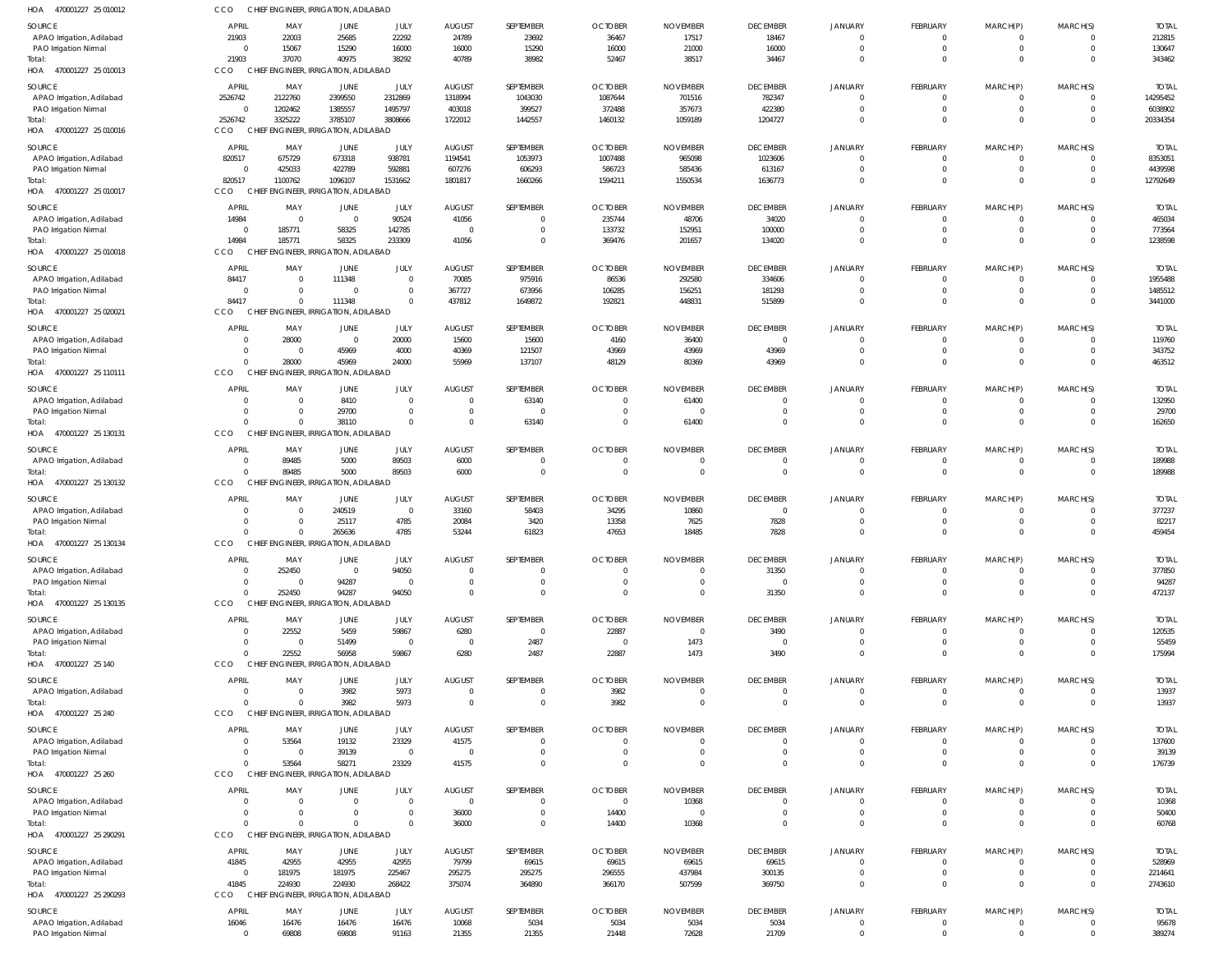| HOA 470001227 25 290293                            | <b>CCO</b>                     | CHIEF ENGINEER, IRRIGATION, ADILABAD              |                         |                                           |                                  |                    |                            |                                  |                               |                               |                                  |                            |                           |                        |
|----------------------------------------------------|--------------------------------|---------------------------------------------------|-------------------------|-------------------------------------------|----------------------------------|--------------------|----------------------------|----------------------------------|-------------------------------|-------------------------------|----------------------------------|----------------------------|---------------------------|------------------------|
| SOURCE<br>Total:                                   | <b>APRIL</b><br>16046          | MAY<br>86284                                      | <b>JUNE</b><br>86284    | JULY<br>107639                            | <b>AUGUST</b><br>31423           | SEPTEMBER<br>26389 | <b>OCTOBER</b><br>26482    | <b>NOVEMBER</b><br>77662         | <b>DECEMBER</b><br>26743      | <b>JANUARY</b><br>$\mathbf 0$ | FEBRUARY<br>$\overline{0}$       | MARCH(P)<br>$\overline{0}$ | MARCH(S)<br>$\Omega$      | <b>TOTAL</b><br>484952 |
| HOA 470001227 25 290294                            | CCO                            | CHIEF ENGINEER, IRRIGATION, ADILABAD              |                         |                                           |                                  |                    |                            |                                  |                               |                               |                                  |                            |                           |                        |
| SOURCE                                             | <b>APRIL</b>                   | MAY                                               | JUNE                    | JULY                                      | <b>AUGUST</b>                    | SEPTEMBER          | <b>OCTOBER</b>             | <b>NOVEMBER</b>                  | <b>DECEMBER</b>               | JANUARY                       | FEBRUARY                         | MARCH(P)                   | MARCH(S)                  | <b>TOTAL</b>           |
| APAO Irrigation, Adilabad                          | 4966                           | 5099                                              | 5099                    | 5099                                      | 10115                            | 7607               | 7607                       | 7607                             | 7607                          | $\Omega$                      | $\overline{0}$                   | $^{\circ}$                 | $\Omega$                  | 60806                  |
| PAO Irrigation Nirmal                              | $\mathbf{0}$                   | 21605                                             | 21605                   | 32266                                     | 32266                            | 32266              | 32407                      | 49315                            | 32800                         | $\mathbf 0$                   | $\mathbf{0}$                     | $\overline{0}$             | $\mathbf 0$               | 254530                 |
| Total:                                             | 4966                           | 26704                                             | 26704                   | 37365                                     | 42381                            | 39873              | 40014                      | 56922                            | 40407                         | $\mathbf 0$                   | $\mathbf{0}$                     | $\mathbf 0$                | $\Omega$                  | 315336                 |
| HOA 470001227 25 290296                            | CCO                            | CHIEF ENGINEER, IRRIGATION, ADILABAD              |                         |                                           |                                  |                    |                            |                                  |                               |                               |                                  |                            |                           |                        |
| SOURCE                                             | <b>APRIL</b>                   | MAY                                               | <b>JUNE</b>             | JULY                                      | <b>AUGUST</b>                    | SEPTEMBER          | <b>OCTOBER</b>             | <b>NOVEMBER</b>                  | <b>DECEMBER</b>               | <b>JANUARY</b>                | FEBRUARY                         | MARCH(P)                   | MARCH(S)                  | <b>TOTAL</b>           |
| APAO Irrigation, Adilabad                          | $\mathbf{0}$                   | $\overline{0}$                                    | 30112                   | $\overline{0}$                            | $\overline{0}$                   | 40896              | $\overline{0}$             | $\overline{0}$                   | $^{\circ}$                    | $^{\circ}$                    | $\overline{0}$                   | 0                          | $\Omega$                  | 71008                  |
| PAO Irrigation Nirmal                              | $\Omega$                       | $\Omega$                                          | $\overline{0}$          | $\overline{0}$                            | $\overline{0}$                   | 108820             | $\overline{0}$             | 65427                            | $\mathbf 0$                   | $\mathbf 0$                   | $\mathbf{0}$                     | $\overline{0}$             | $\mathbf{0}$              | 174247                 |
| HOA 470001227 25 300301                            | $\Omega$<br>CCO                | $\Omega$<br>CHIEF ENGINEER, IRRIGATION, ADILABAD  | 30112                   | $\overline{0}$                            | $\overline{0}$                   | 149716             | $\overline{0}$             | 65427                            | $\mathbf{0}$                  | $\mathbf 0$                   | $\mathbf{0}$                     | $\mathbf 0$                | $\Omega$                  | 245255                 |
|                                                    |                                |                                                   |                         |                                           |                                  |                    |                            |                                  |                               |                               |                                  |                            |                           |                        |
| SOURCE                                             | <b>APRIL</b>                   | MAY                                               | <b>JUNE</b>             | JULY                                      | <b>AUGUST</b>                    | SEPTEMBER          | <b>OCTOBER</b>             | <b>NOVEMBER</b>                  | <b>DECEMBER</b>               | JANUARY                       | FEBRUARY                         | MARCH(P)                   | MARCH(S)                  | <b>TOTAL</b>           |
| APAO Irrigation, Adilabad                          | $\mathbf 0$<br>$\Omega$        | $\Omega$<br>$\Omega$                              | 28000<br>28000          | $\overline{0}$<br>$\overline{\mathbf{0}}$ | $\overline{0}$<br>$\overline{0}$ | -0<br>$\Omega$     | $\overline{0}$<br>$\Omega$ | $\overline{0}$<br>$\overline{0}$ | $^{\circ}$<br>$\mathbf{0}$    | $^{\circ}$<br>$\Omega$        | $\overline{0}$<br>$\mathbf 0$    | $^{\circ}$<br>$\mathbf 0$  | $^{\circ}$<br>$\Omega$    | 28000<br>28000         |
| Total:<br>HOA 470001227 25 300302                  | CCO                            | CHIEF ENGINEER, IRRIGATION, ADILABAD              |                         |                                           |                                  |                    |                            |                                  |                               |                               |                                  |                            |                           |                        |
|                                                    |                                |                                                   |                         |                                           |                                  |                    |                            |                                  |                               |                               |                                  |                            |                           |                        |
| SOURCE                                             | <b>APRIL</b>                   | MAY                                               | <b>JUNE</b>             | JULY                                      | <b>AUGUST</b>                    | SEPTEMBER          | <b>OCTOBER</b>             | <b>NOVEMBER</b>                  | <b>DECEMBER</b>               | JANUARY                       | FEBRUARY                         | MARCH(P)                   | MARCH(S)                  | <b>TOTAL</b>           |
| APAO Irrigation, Adilabad<br>PAO Irrigation Nirmal | $\mathbf{0}$<br>$\overline{0}$ | 92368<br>$\overline{0}$                           | 43051<br>$\overline{0}$ | 92286<br>71034                            | 204180<br>27983                  | 493604<br>527217   | 1537386<br>136475          | 638311<br>877828                 | 528009<br>850333              | $^{\circ}$<br>$\mathbf 0$     | $\overline{0}$<br>$\overline{0}$ | $^{\circ}$<br>$^{\circ}$   | $^{\circ}$<br>$\mathbf 0$ | 3629195<br>2490870     |
|                                                    | $\Omega$                       | 92368                                             | 43051                   | 163320                                    | 232163                           | 1020821            | 1673861                    | 1516139                          | 1378342                       | $\Omega$                      | $\Omega$                         | $\mathbf 0$                | $\Omega$                  | 6120065                |
| HOA 470001227 25 310318                            | CCO                            | CHIEF ENGINEER, IRRIGATION, ADILABAD              |                         |                                           |                                  |                    |                            |                                  |                               |                               |                                  |                            |                           |                        |
|                                                    |                                |                                                   |                         |                                           |                                  |                    |                            |                                  |                               |                               |                                  |                            |                           |                        |
| SOURCE<br>APAO Irrigation, Adilabad                | <b>APRIL</b><br>$\Omega$       | MAY<br>$\Omega$                                   | <b>JUNE</b><br>20000    | JULY<br>$\overline{0}$                    | <b>AUGUST</b><br>60000           | SEPTEMBER<br>-0    | <b>OCTOBER</b><br>20000    | <b>NOVEMBER</b><br>$\Omega$      | <b>DECEMBER</b><br>$^{\circ}$ | JANUARY<br>$^{\circ}$         | FEBRUARY<br>0                    | MARCH(P)<br>$\Omega$       | MARCH(S)<br>$\Omega$      | <b>TOTAL</b><br>100000 |
| PAO Irrigation Nirmal                              | $\mathbf 0$                    | 20000                                             | $\overline{0}$          | $\overline{0}$                            | $\overline{0}$                   | 0                  | $\overline{0}$             | $\overline{0}$                   | $\mathbf 0$                   | $\mathbf 0$                   | $\overline{0}$                   | $^{\circ}$                 | $^{\circ}$                | 20000                  |
| Total:                                             | $\Omega$                       | 20000                                             | 20000                   | $\Omega$                                  | 60000                            | $\Omega$           | 20000                      | $\Omega$                         | $\Omega$                      | $\Omega$                      | $\Omega$                         | $\Omega$                   | $\Omega$                  | 120000                 |
| 470001227 25 510511<br>HOA                         | CCO                            | CHIEF ENGINEER, IRRIGATION, ADILABAD              |                         |                                           |                                  |                    |                            |                                  |                               |                               |                                  |                            |                           |                        |
| SOURCE                                             | <b>APRIL</b>                   | MAY                                               | <b>JUNE</b>             | JULY                                      | <b>AUGUST</b>                    | SEPTEMBER          | <b>OCTOBER</b>             | <b>NOVEMBER</b>                  | <b>DECEMBER</b>               | <b>JANUARY</b>                | FEBRUARY                         | MARCH(P)                   | MARCH(S)                  | <b>TOTAL</b>           |
| APAO Irrigation, Adilabad                          | $\overline{0}$                 | 42192                                             | $\overline{0}$          | 16939                                     | 800                              | 0                  | $\overline{0}$             | 10452                            | $\overline{0}$                | $\mathbf 0$                   | $\mathbf{0}$                     | $^{\circ}$                 | $\mathbf 0$               | 70383                  |
| PAO Irrigation Nirmal                              | $\overline{0}$                 | $\mathbf 0$                                       | 18300                   | $\overline{0}$                            | $\overline{0}$                   | 560                | $\overline{0}$             | $\overline{0}$                   | 500                           | $\mathbf 0$                   | $\overline{0}$                   | $^{\circ}$                 | $\mathbf 0$               | 19360                  |
| Total:                                             | $\Omega$                       | 42192                                             | 18300                   | 16939                                     | 800                              | 560                | $\overline{0}$             | 10452                            | 500                           | $\mathbf 0$                   | $\mathbf{0}$                     | $\overline{0}$             | $\mathbf 0$               | 89743                  |
| HOA 47000122725 25 260                             | CCO                            | CHIEF ENGINEER, IRRIGATION, ADILABAD              |                         |                                           |                                  |                    |                            |                                  |                               |                               |                                  |                            |                           |                        |
| SOURCE                                             | <b>APRIL</b>                   | MAY                                               | JUNE                    | JULY                                      | <b>AUGUST</b>                    | SEPTEMBER          | <b>OCTOBER</b>             | <b>NOVEMBER</b>                  | <b>DECEMBER</b>               | JANUARY                       | FEBRUARY                         | MARCH(P)                   | MARCH(S)                  | <b>TOTAL</b>           |
| APAO Irrigation, Adilabad                          | $\mathbf{0}$                   | $\Omega$                                          | $\overline{0}$          | $\overline{0}$                            | $\overline{0}$                   | $^{\circ}$         | $\overline{0}$             | $\overline{0}$                   | 69612                         | $^{\circ}$                    | $\overline{0}$                   | $^{\circ}$                 | $\Omega$                  | 69612                  |
| PAO Irrigation Nirmal                              | $\Omega$                       | $\Omega$                                          | $\overline{0}$          | $\overline{0}$                            | 486000                           | $^{\circ}$         | 24000                      | 75600                            | 66000                         | $\mathbf 0$                   | $\mathbf{0}$                     | $\overline{0}$             | $\mathbf 0$               | 651600                 |
| Total:                                             | $\Omega$                       | $\Omega$                                          | $\Omega$                | $\overline{0}$                            | 486000                           | $\Omega$           | 24000                      | 75600                            | 135612                        | $\Omega$                      | $\Omega$                         | $\mathbf 0$                | $\Omega$                  | 721212                 |
| HOA 47000122725 26 530531                          | CCO                            | CHIEF ENGINEER, IRRIGATION, ADILABAD              |                         |                                           |                                  |                    |                            |                                  |                               |                               |                                  |                            |                           |                        |
| SOURCE                                             | <b>APRIL</b>                   | MAY                                               | JUNE                    | JULY                                      | <b>AUGUST</b>                    | SEPTEMBER          | <b>OCTOBER</b>             | <b>NOVEMBER</b>                  | <b>DECEMBER</b>               | <b>JANUARY</b>                | FEBRUARY                         | MARCH(P)                   | MARCH(S)                  | <b>TOTAI</b>           |
| APAO Projects, Adilabad                            | 319270674                      | 144900528                                         | $\overline{0}$          | $\overline{0}$                            | $\overline{0}$                   | 91023961           | 58082113                   | 83682164                         | 162650092                     | $^{\circ}$                    | $\overline{0}$                   | 0                          | $\mathbf 0$               | 859609532              |
| Total:                                             | 319270674                      | 144900528                                         | $\overline{0}$          | $\overline{0}$                            | $\overline{0}$                   | 91023961           | 58082113                   | 83682164                         | 162650092                     | $\mathbf 0$                   | $\mathbf 0$                      | $\mathbf 0$                | $\mathbf{0}$              | 859609532              |
| HOA 47000122725 26 530532                          | CCO                            | CHIEF ENGINEER, IRRIGATION, ADILABAD              |                         |                                           |                                  |                    |                            |                                  |                               |                               |                                  |                            |                           |                        |
| SOURCE                                             | <b>APRIL</b>                   | MAY                                               | <b>JUNE</b>             | JULY                                      | <b>AUGUST</b>                    | SEPTEMBER          | <b>OCTOBER</b>             | <b>NOVEMBER</b>                  | <b>DECEMBER</b>               | JANUARY                       | FEBRUARY                         | MARCH(P)                   | MARCH(S)                  | <b>TOTAI</b>           |
| APAO Projects, Adilabad                            | $\Omega$                       | 150000000                                         | $\overline{0}$          | $\overline{0}$                            | $\Omega$                         | $\Omega$           | $\Omega$                   | $\Omega$                         | $\Omega$                      | $\Omega$                      | $\overline{0}$                   | $\Omega$                   | $\Omega$                  | 150000000              |
| Total:                                             | $\overline{0}$                 | 150000000                                         | $\Omega$                | $\overline{0}$                            | $\overline{0}$                   | $\mathbf{0}$       | $\overline{0}$             | $\overline{0}$                   | $\mathbf 0$                   | $\mathbf{0}$                  | $\overline{0}$                   | $\mathbf 0$                | $\mathbf{0}$              | 150000000              |
| HOA<br>47000122725 27 530531                       | CCO                            | CHIEF ENGINEER, IRRIGATION, ADILABAD              |                         |                                           |                                  |                    |                            |                                  |                               |                               |                                  |                            |                           |                        |
| SOURCE                                             | <b>APRIL</b>                   | MAY                                               | JUNE                    | JULY                                      | <b>AUGUST</b>                    | SEPTEMBER          | <b>OCTOBER</b>             | <b>NOVEMBER</b>                  | <b>DECEMBER</b>               | <b>JANUARY</b>                | FEBRUARY                         | MARCH(P)                   | MARCH(S)                  | <b>TOTAL</b>           |
| APAO Projects, Adilabad                            | 2023829                        | 84992391                                          | 92112877                | 102940455                                 | $\overline{0}$                   | $\mathbf 0$        | 10822868                   | $\overline{0}$                   | 5591136                       | $\overline{0}$                | $\overline{0}$                   | $\overline{0}$             | $\overline{0}$            | 298483556              |
| Total:                                             | 2023829                        | 84992391                                          | 92112877                | 102940455                                 | $\overline{0}$                   | $\Omega$           | 10822868                   | $\overline{0}$                   | 5591136                       | $\mathbf 0$                   | $\mathbf 0$                      | $\mathbf 0$                | $\mathbf{0}$              | 298483556              |
| HOA 47000122725 27 530532                          | <b>CCO</b>                     | CHIEF ENGINEER, IRRIGATION, ADILABAD              |                         |                                           |                                  |                    |                            |                                  |                               |                               |                                  |                            |                           |                        |
| SOURCE                                             | <b>APRIL</b>                   | MAY                                               | <b>JUNE</b>             | JULY                                      | <b>AUGUST</b>                    | SEPTEMBER          | <b>OCTOBER</b>             | <b>NOVEMBER</b>                  | <b>DECEMBER</b>               | JANUARY                       | <b>FEBRUARY</b>                  | MARCH(P)                   | MARCH(S)                  | <b>TOTAL</b>           |
| APAO Projects, Adilabad                            | $\Omega$                       | 50000000                                          | $\overline{0}$          | $\overline{0}$                            | $\overline{0}$                   | -0                 | $\overline{0}$             | $\overline{0}$                   | $^{\circ}$                    | $^{\circ}$                    | $\overline{0}$                   | 0                          | $^{\circ}$                | 50000000               |
| Total:                                             | $\Omega$                       | 50000000                                          | $\overline{0}$          | $\overline{0}$                            | $\overline{0}$                   | $\Omega$           | $\overline{0}$             | $\overline{0}$                   | $\mathbf 0$                   | $\mathbf 0$                   | $\mathbf{0}$                     | $\overline{0}$             | $\mathbf 0$               | 50000000               |
| HOA 470001229 25 010011                            | CCO                            | CHIEF ENGINEER, IRRIGATION, NAGARKURNOOL          |                         |                                           |                                  |                    |                            |                                  |                               |                               |                                  |                            |                           |                        |
| SOURCE                                             | APRIL                          | MAY                                               | JUNE                    | JULY                                      | <b>AUGUST</b>                    | SEPTEMBER          | <b>OCTOBER</b>             | <b>NOVEMBER</b>                  | <b>DECEMBER</b>               | <b>JANUARY</b>                | FEBRUARY                         | MARCH(P)                   | MARCH(S)                  | <b>TOTAL</b>           |
| APAO Irrigation, Nagarkurnool                      | 9554385                        | 10402812                                          | 9708759                 | 11882904                                  | 16582513                         | 15519651           | 15246961                   | 15528139                         | 15806156                      | $^{\circ}$                    | $\overline{0}$                   | 0                          | $^{\circ}$                | 120232280              |
| PAO IRRIGATION DIVISION,<br>MAHABOOBNAGAR          | 2050055                        | 1122260                                           | 1235290                 | $\overline{0}$                            | $\overline{0}$                   | 0                  | $\overline{0}$             | $\overline{0}$                   | $^{\circ}$                    | $\mathbf 0$                   | $\mathbf{0}$                     | $\overline{0}$             | $\mathbf 0$               | 4407605                |
| Total:                                             | 11604440                       | 11525072                                          | 10944049                | 11882904                                  | 16582513                         | 15519651           | 15246961                   | 15528139                         | 15806156                      | $\mathbf 0$                   | $\mathbf 0$                      | $\mathbf 0$                | $\Omega$                  | 124639885              |
| HOA 470001229 25 010012                            | <b>CCO</b>                     | CHIEF ENGINEER, IRRIGATION, NAGARKURNOOL          |                         |                                           |                                  |                    |                            |                                  |                               |                               |                                  |                            |                           |                        |
| SOURCE                                             | <b>APRIL</b>                   | MAY                                               | JUNE                    | JULY                                      | <b>AUGUST</b>                    | SEPTEMBER          | <b>OCTOBER</b>             | <b>NOVEMBER</b>                  | <b>DECEMBER</b>               | JANUARY                       | <b>FEBRUARY</b>                  | MARCH(P)                   | MARCH(S)                  | <b>TOTAL</b>           |
| APAO Irrigation, Nagarkurnool                      | 24300                          | 21479                                             | 21425                   | 28637                                     | 21974                            | 22652              | 22385                      | 22385                            | 22385                         | $^{\circ}$                    | 0                                | 0                          | $^{\circ}$                | 207622                 |
| PAO IRRIGATION DIVISION,                           | 6000                           | $\overline{0}$                                    | $\overline{0}$          | $\overline{0}$                            | $\overline{0}$                   | $\overline{0}$     | $\overline{0}$             | $\overline{0}$                   | $^{\circ}$                    | $\mathbf 0$                   | $\mathbf{0}$                     | $\overline{0}$             | $\mathbf 0$               | 6000                   |
| MAHABOOBNAGAR                                      |                                |                                                   |                         |                                           |                                  |                    |                            |                                  |                               |                               |                                  |                            |                           |                        |
| Total:                                             | 30300                          | 21479<br>CHIEF ENGINEER, IRRIGATION, NAGARKURNOOL | 21425                   | 28637                                     | 21974                            | 22652              | 22385                      | 22385                            | 22385                         | $\mathbf 0$                   | $\mathbf 0$                      | $\mathbf 0$                | $\mathbf{0}$              | 213622                 |
| HOA 470001229 25 010013                            | CCO                            |                                                   |                         |                                           |                                  |                    |                            |                                  |                               |                               |                                  |                            |                           |                        |
| SOURCE                                             | <b>APRIL</b>                   | MAY                                               | JUNE                    | JULY                                      | <b>AUGUST</b>                    | SEPTEMBER          | <b>OCTOBER</b>             | <b>NOVEMBER</b>                  | <b>DECEMBER</b>               | JANUARY                       | FEBRUARY                         | MARCH(P)                   | MARCH(S)                  | <b>TOTAL</b>           |
| APAO Irrigation, Nagarkurnool                      | 3674137                        | 4012074                                           | 5158569                 | 4794178                                   | 1872997                          | 1491094            | 1436327                    | 1638533                          | 1390644                       | $\overline{0}$                | $\overline{0}$                   | $^{\circ}$                 | $\mathbf 0$               | 25468553               |
| PAO IRRIGATION DIVISION,<br>MAHABOOBNAGAR          | 786898                         | 431493                                            | 474910                  | $\overline{0}$                            | $\overline{0}$                   | 0                  | $\Omega$                   | $\Omega$                         | $^{\circ}$                    | $\mathbf 0$                   | $\mathbf{0}$                     | $\mathbf 0$                | $\mathbf 0$               | 1693301                |
| Total:                                             | 4461035                        | 4443567                                           | 5633479                 | 4794178                                   | 1872997                          | 1491094            | 1436327                    | 1638533                          | 1390644                       | $\mathbf 0$                   | $\mathbf 0$                      | $\mathbf 0$                | $\mathbf{0}$              | 27161854               |
| HOA 470001229 25 010016                            | CCO                            | CHIEF ENGINEER, IRRIGATION, NAGARKURNOOL          |                         |                                           |                                  |                    |                            |                                  |                               |                               |                                  |                            |                           |                        |
| SOURCE                                             | <b>APRIL</b>                   | MAY                                               | JUNE                    | JULY                                      | <b>AUGUST</b>                    | SEPTEMBER          | <b>OCTOBER</b>             | <b>NOVEMBER</b>                  | <b>DECEMBER</b>               | JANUARY                       | FEBRUARY                         | MARCH(P)                   | MARCH(S)                  | <b>TOTAL</b>           |
| APAO Irrigation, Nagarkurnool                      | 1184002                        | 1238927                                           | 1147099                 | 1782811                                   | 2161057                          | 1919120            | 1856024                    | 1906675                          | 1921463                       | $^{\circ}$                    | $\overline{0}$                   | $^{\circ}$                 | $\Omega$                  | 15117178               |
| PAO IRRIGATION DIVISION,                           | 337815                         | 133532                                            | 146969                  | $\overline{0}$                            | $\overline{0}$                   | $^{\circ}$         | $\overline{0}$             | $\overline{0}$                   | $^{\circ}$                    | $\mathbf 0$                   | $\mathbf 0$                      | $\mathbf 0$                | $\mathbf 0$               | 618316                 |
| MAHABOOBNAGAR<br>Total:                            | 1521817                        | 1372459                                           | 1294068                 | 1782811                                   | 2161057                          | 1919120            | 1856024                    | 1906675                          | 1921463                       | $\mathbf{0}$                  | $\mathbf 0$                      | $\mathbf 0$                | $\mathbf{0}$              | 15735494               |
|                                                    |                                |                                                   |                         |                                           |                                  |                    |                            |                                  |                               |                               |                                  |                            |                           |                        |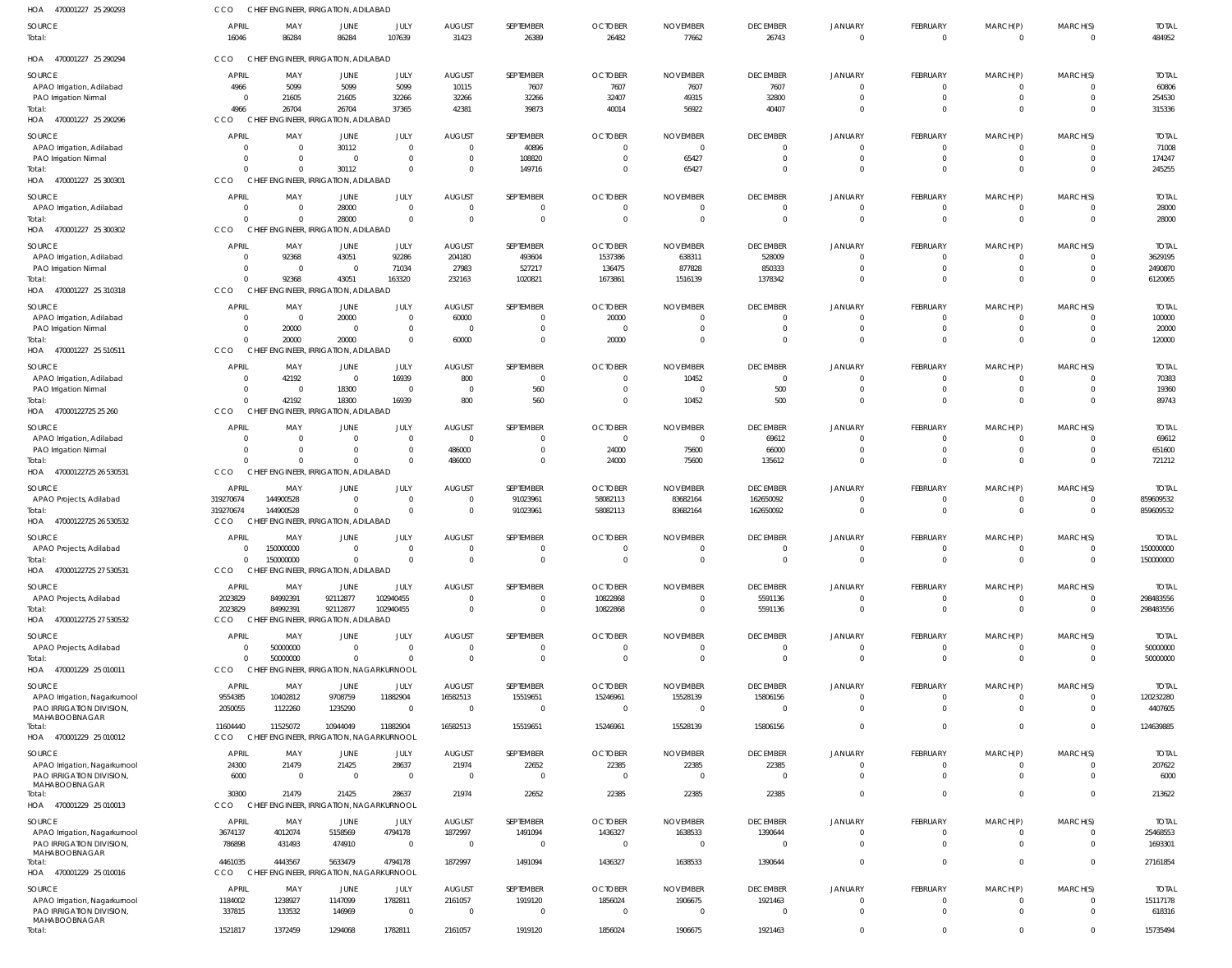| HOA 470001229 25 010017                   | CCO                            |                            |                            | CHIEF ENGINEER, IRRIGATION, NAGARKURNOOL             |                                  |                       |                                  |                                  |                            |                               |                                   |                                  |                               |                         |
|-------------------------------------------|--------------------------------|----------------------------|----------------------------|------------------------------------------------------|----------------------------------|-----------------------|----------------------------------|----------------------------------|----------------------------|-------------------------------|-----------------------------------|----------------------------------|-------------------------------|-------------------------|
| SOURCE                                    | APRIL                          | MAY                        | JUNE                       | JULY                                                 | <b>AUGUST</b>                    | SEPTEMBER             | <b>OCTOBER</b>                   | <b>NOVEMBER</b>                  | <b>DECEMBER</b>            | JANUARY                       | <b>FEBRUARY</b>                   | MARCH(P)                         | MARCH(S)                      | <b>TOTAL</b>            |
| APAO Irrigation, Nagarkurnool             | $\overline{0}$                 | 207010                     | 131760                     | 106980                                               | $\overline{0}$                   | 95058                 | 8980                             | 107980                           | 42980                      |                               | 0                                 | 0                                | 0                             | 700748                  |
| Total:<br>HOA 470001229 25 010018         | $\overline{0}$<br>CCO          | 207010                     | 131760                     | 106980<br>CHIEF ENGINEER, IRRIGATION, NAGARKURNOOL   | $\overline{0}$                   | 95058                 | 8980                             | 107980                           | 42980                      | $\Omega$                      | $\overline{0}$                    | $\overline{0}$                   | $\mathbf 0$                   | 700748                  |
|                                           |                                |                            |                            |                                                      |                                  |                       |                                  |                                  |                            |                               |                                   |                                  |                               |                         |
| SOURCE<br>APAO Irrigation, Nagarkurnool   | <b>APRIL</b><br>$\overline{0}$ | MAY<br>$\overline{0}$      | JUNE<br>431711             | JULY<br>$\Omega$                                     | <b>AUGUST</b><br>187917          | SEPTEMBER<br>1043360  | <b>OCTOBER</b><br>240672         | <b>NOVEMBER</b><br>319185        | <b>DECEMBER</b><br>933100  | <b>JANUARY</b><br>$\Omega$    | <b>FEBRUARY</b><br>$\overline{0}$ | MARCH(P)<br>$\overline{0}$       | MARCH(S)<br>$\mathbf{0}$      | <b>TOTAL</b><br>3155945 |
| Total:                                    | $\Omega$                       | $\Omega$                   | 431711                     | $\Omega$                                             | 187917                           | 1043360               | 240672                           | 319185                           | 933100                     | $\Omega$                      | $\Omega$                          | $\overline{0}$                   | $\mathbf{0}$                  | 3155945                 |
| HOA 470001229 25 020021                   | CCO                            |                            |                            | CHIEF ENGINEER, IRRIGATION, NAGARKURNOOL             |                                  |                       |                                  |                                  |                            |                               |                                   |                                  |                               |                         |
| SOURCE                                    | APRIL                          | MAY                        | JUNE                       | JULY                                                 | <b>AUGUST</b>                    | SEPTEMBER             | <b>OCTOBER</b>                   | <b>NOVEMBER</b>                  | <b>DECEMBER</b>            | JANUARY                       | FEBRUARY                          | MARCH(P)                         | MARCH(S)                      | <b>TOTAL</b>            |
| APAO Irrigation, Nagarkurnool             | $\Omega$                       | $\overline{0}$             | 48460                      | 36000                                                | 12984                            | 6492                  | 40000                            | 51706                            | 9738                       | $\Omega$                      | $\overline{0}$                    | $\overline{0}$                   | 0                             | 205380                  |
| Total:                                    | $\Omega$                       | $\Omega$                   | 48460                      | 36000                                                | 12984                            | 6492                  | 40000                            | 51706                            | 9738                       | $\Omega$                      | $\Omega$                          | $\Omega$                         | $\mathbf 0$                   | 205380                  |
| HOA 470001229 25 110111                   | CCO                            |                            |                            | CHIEF ENGINEER, IRRIGATION, NAGARKURNOOL             |                                  |                       |                                  |                                  |                            |                               |                                   |                                  |                               |                         |
| SOURCE                                    | APRIL                          | MAY                        | JUNE                       | JULY                                                 | <b>AUGUST</b>                    | SEPTEMBER             | <b>OCTOBER</b>                   | <b>NOVEMBER</b>                  | <b>DECEMBER</b>            | JANUARY                       | <b>FEBRUARY</b>                   | MARCH(P)                         | MARCH(S)                      | <b>TOTAL</b>            |
| APAO Irrigation, Nagarkurnool             | $\Omega$                       | $\Omega$                   | $\Omega$                   | $\Omega$                                             | $\overline{0}$                   | $\overline{0}$        | 134365                           | 59700                            | $\Omega$                   | $^{\circ}$                    | $\overline{0}$                    | $\overline{0}$                   | $\mathbf 0$                   | 194065                  |
| Total:<br>HOA 470001229 25 130131         | $\Omega$<br>CCO                | $\Omega$                   | $\Omega$                   | $\Omega$<br>CHIEF ENGINEER, IRRIGATION, NAGARKURNOOL | $\overline{0}$                   | $\overline{0}$        | 134365                           | 59700                            | $\Omega$                   | $\mathbf 0$                   | $\overline{0}$                    | $\overline{0}$                   | $\mathbf 0$                   | 194065                  |
|                                           |                                |                            |                            |                                                      |                                  |                       |                                  |                                  |                            |                               |                                   |                                  |                               |                         |
| SOURCE<br>APAO Irrigation, Nagarkurnool   | <b>APRIL</b><br>$\overline{0}$ | MAY<br>$\overline{0}$      | <b>JUNE</b><br>35972       | JULY<br>19560                                        | <b>AUGUST</b><br>14864           | SEPTEMBER<br>17065    | <b>OCTOBER</b><br>12419          | <b>NOVEMBER</b><br>17703         | <b>DECEMBER</b><br>7100    | <b>JANUARY</b>                | FEBRUARY<br>$\Omega$              | MARCH(P)<br>$\Omega$             | MARCH(S)<br>$\Omega$          | <b>TOTAL</b><br>124683  |
| Total:                                    | $\Omega$                       | $\overline{0}$             | 35972                      | 19560                                                | 14864                            | 17065                 | 12419                            | 17703                            | 7100                       | $\Omega$                      | $\overline{0}$                    | $\overline{0}$                   | $\mathbf 0$                   | 124683                  |
| HOA 470001229 25 130132                   | CCO                            |                            |                            | CHIEF ENGINEER, IRRIGATION, NAGARKURNOOL             |                                  |                       |                                  |                                  |                            |                               |                                   |                                  |                               |                         |
| SOURCE                                    | <b>APRIL</b>                   | MAY                        | JUNE                       | JULY                                                 | <b>AUGUST</b>                    | SEPTEMBER             | <b>OCTOBER</b>                   | <b>NOVEMBER</b>                  | <b>DECEMBER</b>            | JANUARY                       | FEBRUARY                          | MARCH(P)                         | MARCH(S)                      | <b>TOTAL</b>            |
| APAO Irrigation, Nagarkurnool             | $\overline{0}$                 | $\overline{0}$             | 486859                     | 11700                                                | 23856                            | 30836                 | 454297                           | 144934                           | 238056                     | $\overline{0}$                | $\overline{0}$                    | 0                                | $\mathbf{0}$                  | 1390538                 |
| Total:                                    | $\Omega$                       | $\Omega$                   | 486859                     | 11700                                                | 23856                            | 30836                 | 454297                           | 144934                           | 238056                     | $\Omega$                      | $\mathbf{0}$                      | $\overline{0}$                   | $\mathbf{0}$                  | 1390538                 |
| HOA 470001229 25 130134                   | CCO                            |                            |                            | CHIEF ENGINEER, IRRIGATION, NAGARKURNOOL             |                                  |                       |                                  |                                  |                            |                               |                                   |                                  |                               |                         |
| SOURCE                                    | <b>APRIL</b>                   | MAY                        | JUNE                       | JULY                                                 | <b>AUGUST</b>                    | SEPTEMBER             | <b>OCTOBER</b>                   | <b>NOVEMBER</b>                  | <b>DECEMBER</b>            | <b>JANUARY</b>                | FEBRUARY                          | MARCH(P)                         | MARCH(S)                      | <b>TOTAL</b>            |
| APAO Irrigation, Nagarkurnool             | $\Omega$                       | $\overline{0}$             | 1122000                    | 62700                                                | $\overline{0}$                   | 627079                | 515195                           | $\mathbf{0}$                     | 1472116                    | $\Omega$                      | $\Omega$                          | $\overline{0}$                   | $\mathbf{0}$                  | 3799090                 |
| Total:<br>HOA 470001229 25 130135         | $\Omega$<br>CCO                | $\Omega$                   | 1122000                    | 62700<br>CHIEF ENGINEER, IRRIGATION, NAGARKURNOOL    | $\overline{0}$                   | 627079                | 515195                           | $\overline{0}$                   | 1472116                    | $\Omega$                      | $\Omega$                          | $\Omega$                         | $\Omega$                      | 3799090                 |
|                                           |                                |                            |                            |                                                      |                                  |                       |                                  |                                  |                            |                               |                                   |                                  |                               |                         |
| SOURCE                                    | <b>APRIL</b>                   | MAY                        | JUNE                       | JULY                                                 | <b>AUGUST</b>                    | SEPTEMBER             | <b>OCTOBER</b>                   | <b>NOVEMBER</b>                  | <b>DECEMBER</b>            | JANUARY                       | <b>FEBRUARY</b>                   | MARCH(P)                         | MARCH(S)                      | <b>TOTAL</b>            |
| APAO Irrigation, Nagarkurnool<br>Total:   | $\overline{0}$<br>$\Omega$     | $\overline{0}$<br>$\Omega$ | 46392<br>46392             | 5992<br>5992                                         | 4590<br>4590                     | 33185<br>33185        | 15128<br>15128                   | 9940<br>9940                     | 6939<br>6939               | $\overline{0}$<br>$\mathbf 0$ | $\Omega$<br>$\mathbf{0}$          | $\overline{0}$<br>$\overline{0}$ | $\overline{0}$<br>$\mathbf 0$ | 122166<br>122166        |
| HOA 470001229 25 140                      | CCO                            |                            |                            | CHIEF ENGINEER, IRRIGATION, NAGARKURNOOL             |                                  |                       |                                  |                                  |                            |                               |                                   |                                  |                               |                         |
| SOURCE                                    | <b>APRIL</b>                   | MAY                        | <b>JUNE</b>                | JULY                                                 | <b>AUGUST</b>                    | SEPTEMBER             | <b>OCTOBER</b>                   | <b>NOVEMBER</b>                  | <b>DECEMBER</b>            | <b>JANUARY</b>                | <b>FEBRUARY</b>                   | MARCH(P)                         | MARCH(S)                      | <b>TOTAL</b>            |
| APAO Irrigation, Nagarkurnool             | $\overline{0}$                 | $\overline{0}$             | 52518                      | 12621                                                | $\overline{0}$                   | 26704                 | 91884                            | 20766                            | 33072                      |                               | $\Omega$                          | $\overline{0}$                   | 0                             | 237565                  |
| Total:                                    | $\Omega$                       | $\Omega$                   | 52518                      | 12621                                                | $\overline{0}$                   | 26704                 | 91884                            | 20766                            | 33072                      | $\Omega$                      | $\Omega$                          | $\overline{0}$                   | $\mathbf 0$                   | 237565                  |
| HOA 470001229 25 240                      | CCO                            |                            |                            | CHIEF ENGINEER, IRRIGATION, NAGARKURNOOL             |                                  |                       |                                  |                                  |                            |                               |                                   |                                  |                               |                         |
| SOURCE                                    | <b>APRIL</b>                   | MAY                        | JUNE                       | JULY                                                 | <b>AUGUST</b>                    | SEPTEMBER             | <b>OCTOBER</b>                   | <b>NOVEMBER</b>                  | <b>DECEMBER</b>            | <b>JANUARY</b>                | FEBRUARY                          | MARCH(P)                         | MARCH(S)                      | <b>TOTAL</b>            |
| APAO Irrigation, Nagarkurnool             | $\Omega$                       | $\overline{0}$             | $\overline{0}$             | $\overline{0}$                                       | $\overline{0}$                   | 7704                  | $\overline{0}$                   | $\overline{0}$                   | 24441                      | $\Omega$                      | $\overline{0}$                    | $\Omega$                         | $\mathbf{0}$                  | 32145                   |
| Total:                                    | $\Omega$                       | $\overline{0}$             | $\Omega$                   | $\overline{0}$                                       | $\overline{0}$                   | 7704                  | $\overline{0}$                   | $\overline{0}$                   | 24441                      | $\mathbf 0$                   | $\overline{0}$                    | $\overline{0}$                   | $\mathbf 0$                   | 32145                   |
| HOA 470001229 25 300301                   | CCO                            |                            |                            | CHIEF ENGINEER, IRRIGATION, NAGARKURNOOL             |                                  |                       |                                  |                                  |                            |                               |                                   |                                  |                               |                         |
| SOURCE                                    | <b>APRIL</b>                   | MAY                        | JUNE                       | JULY                                                 | <b>AUGUST</b>                    | SEPTEMBER             | <b>OCTOBER</b>                   | <b>NOVEMBER</b>                  | <b>DECEMBER</b>            | JANUARY                       | <b>FEBRUARY</b>                   | MARCH(P)                         | MARCH(S)                      | <b>TOTAL</b>            |
| APAO Irrigation, Nagarkurnool<br>Total:   | $\Omega$<br>$\mathbf{0}$       | $\Omega$<br>$\overline{0}$ | 29000<br>29000             | $\Omega$<br>$\Omega$                                 | $\Omega$<br>$\Omega$             | $\Omega$<br>$\Omega$  | 171100<br>171100                 | 208800<br>208800                 | 188500<br>188500           | $\Omega$<br>$\Omega$          | $\Omega$<br>$\Omega$              | $\Omega$<br>$\Omega$             | $\Omega$<br>$\Omega$          | 597400<br>597400        |
| HOA 470001229 25 300302                   | CCO                            |                            |                            | CHIEF ENGINEER, IRRIGATION, NAGARKURNOOL             |                                  |                       |                                  |                                  |                            |                               |                                   |                                  |                               |                         |
|                                           | <b>APRIL</b>                   |                            |                            |                                                      |                                  | SEPTEMBER             | <b>OCTOBER</b>                   |                                  |                            | JANUARY                       | <b>FEBRUARY</b>                   |                                  |                               |                         |
| SOURCE<br>APAO Irrigation, Nagarkurnool   | 42923                          | MAY<br>$\overline{0}$      | JUNE<br>69502              | JULY<br>50130                                        | <b>AUGUST</b><br>473006          | 122909                | 951313                           | <b>NOVEMBER</b><br>1250893       | <b>DECEMBER</b><br>1909014 | $^{\circ}$                    | $\overline{0}$                    | MARCH(P)<br>$\overline{0}$       | MARCH(S)<br>$\mathbf{0}$      | <b>TOTAL</b><br>4869690 |
| Total:                                    | 42923                          | $\Omega$                   | 69502                      | 50130                                                | 473006                           | 122909                | 951313                           | 1250893                          | 1909014                    | $\Omega$                      | $\overline{0}$                    | $\overline{0}$                   | $\mathbf 0$                   | 4869690                 |
| HOA 470001229 25 310318                   | CCO                            |                            |                            | CHIEF ENGINEER, IRRIGATION, NAGARKURNOOL             |                                  |                       |                                  |                                  |                            |                               |                                   |                                  |                               |                         |
| SOURCE                                    | <b>APRIL</b>                   | MAY                        | JUNE                       | JULY                                                 | <b>AUGUST</b>                    | SEPTEMBER             | <b>OCTOBER</b>                   | <b>NOVEMBER</b>                  | <b>DECEMBER</b>            | <b>JANUARY</b>                | <b>FEBRUARY</b>                   | MARCH(P)                         | MARCH(S)                      | <b>TOTAL</b>            |
| APAO Irrigation, Nagarkurnool             | $\mathbf{0}$                   | 20000                      | $\Omega$                   | $\Omega$                                             | $\overline{0}$                   | $\mathbf{0}$          | $\mathbf 0$                      | 20000                            |                            |                               | 0                                 | $\Omega$                         | 0                             | 40000                   |
| Total:                                    | $\Omega$                       | 20000                      | $\Omega$                   | $\Omega$                                             | $\overline{0}$                   | $\Omega$              | $\overline{0}$                   | 20000                            | $\Omega$                   | $\Omega$                      | $\overline{0}$                    | $\Omega$                         | $\Omega$                      | 40000                   |
| HOA 470001229 25 510511                   | CCO                            |                            |                            | CHIEF ENGINEER, IRRIGATION, NAGARKURNOOL             |                                  |                       |                                  |                                  |                            |                               |                                   |                                  |                               |                         |
| SOURCE                                    | <b>APRIL</b>                   | MAY                        | JUNE                       | JULY                                                 | <b>AUGUST</b>                    | SEPTEMBER             | <b>OCTOBER</b>                   | <b>NOVEMBER</b>                  | <b>DECEMBER</b>            | <b>JANUARY</b>                | <b>FEBRUARY</b>                   | MARCH(P)                         | MARCH(S)                      | <b>TOTAL</b>            |
| APAO Irrigation, Nagarkurnool             | $\Omega$<br>$\Omega$           | $\overline{0}$<br>$\Omega$ | $\overline{0}$<br>$\Omega$ | $\overline{0}$<br>$\Omega$                           | $\overline{0}$<br>$\overline{0}$ | 15842                 | $\overline{0}$<br>$\overline{0}$ | $\overline{0}$<br>$\overline{0}$ | $\Omega$                   | $\Omega$<br>$\Omega$          | $\overline{0}$<br>$\overline{0}$  | $\overline{0}$<br>$\overline{0}$ | $\mathbf{0}$<br>$\mathbf 0$   | 15842                   |
| Total:<br>HOA 47000122925 25 260          | CCO                            |                            |                            | CHIEF ENGINEER, IRRIGATION, NAGARKURNOOL             |                                  | 15842                 |                                  |                                  |                            |                               |                                   |                                  |                               | 15842                   |
|                                           |                                |                            |                            |                                                      |                                  |                       |                                  |                                  |                            |                               |                                   |                                  |                               |                         |
| SOURCE<br>APAO Irrigation, Nagarkurnool   | APRIL<br>$\Omega$              | MAY<br>$\overline{0}$      | JUNE<br>$\overline{0}$     | JULY<br>$\Omega$                                     | <b>AUGUST</b><br>60000           | SEPTEMBER<br>$\Omega$ | <b>OCTOBER</b><br>164000         | <b>NOVEMBER</b><br>60000         | <b>DECEMBER</b><br>26922   | JANUARY<br>$\Omega$           | FEBRUARY<br>$\Omega$              | MARCH(P)<br>$\Omega$             | MARCH(S)<br>$\Omega$          | <b>TOTAL</b><br>310922  |
| Total:                                    | $\Omega$                       | $\Omega$                   | $\Omega$                   | $\Omega$                                             | 60000                            | $\mathbf{0}$          | 164000                           | 60000                            | 26922                      | $\Omega$                      | $\Omega$                          | $\Omega$                         | $\mathbf{0}$                  | 310922                  |
| HOA 47000122925 26 530531                 | CCO                            |                            |                            | CHIEF ENGINEER, IRRIGATION, NAGARKURNOOL             |                                  |                       |                                  |                                  |                            |                               |                                   |                                  |                               |                         |
| SOURCE                                    | APRIL                          | MAY                        | JUNE                       | JULY                                                 | <b>AUGUST</b>                    | SEPTEMBER             | <b>OCTOBER</b>                   | <b>NOVEMBER</b>                  | <b>DECEMBER</b>            | JANUARY                       | <b>FEBRUARY</b>                   | MARCH(P)                         | MARCH(S)                      | <b>TOTAL</b>            |
| APAO Irrigation, Nagarkurnool             | 527821305                      | 1412522479                 | $\overline{0}$             | 1740758261                                           | 494163688                        | 1107518282            | 1824490300                       | 1795481426                       | 2702958437                 | $\Omega$                      | $\overline{0}$                    | $\Omega$                         | $\mathbf 0$                   | 11605714178             |
| PAO IRRIGATION DIVISION,                  | 1690988                        | 617038620                  | 841410865                  | 857812159                                            | 11800000                         | 634272351             | 520363220                        | 791747023                        | 1278650798                 | $\Omega$                      | $\Omega$                          | $\Omega$                         | $\mathbf 0$                   | 5554786024              |
| MAHABOOBNAGAR<br>Total:                   | 529512293                      | 2029561099                 | 841410865                  | 2598570420                                           | 505963688                        | 1741790633            | 2344853520                       | 2587228449                       | 3981609235                 | $\Omega$                      | $\mathbf 0$                       | $\overline{0}$                   | $\mathbf{0}$                  | 17160500202             |
| HOA 47000122925 26 530532                 | <b>CCO</b>                     |                            |                            | CHIEF ENGINEER, IRRIGATION, NAGARKURNOOL             |                                  |                       |                                  |                                  |                            |                               |                                   |                                  |                               |                         |
| SOURCE                                    | <b>APRIL</b>                   | MAY                        | JUNE                       | JULY                                                 | <b>AUGUST</b>                    | SEPTEMBER             | <b>OCTOBER</b>                   | <b>NOVEMBER</b>                  | <b>DECEMBER</b>            | <b>JANUARY</b>                | FEBRUARY                          | MARCH(P)                         | MARCH(S)                      | <b>TOTAL</b>            |
| APAO Irrigation, Nagarkurnool             | $\Omega$                       | $\overline{0}$             | $\Omega$                   | $\Omega$                                             | $\overline{0}$                   | $\overline{0}$        | 7689000                          | $\mathbf 0$                      |                            | $\Omega$                      | $\Omega$                          | $\Omega$                         | $\Omega$                      | 7689000                 |
| PAO IRRIGATION DIVISION,                  | $\Omega$                       | $\Omega$                   | $\Omega$                   | $\Omega$                                             | $\Omega$                         | $\Omega$              | 4612381                          | $\Omega$                         |                            | $\Omega$                      | $\Omega$                          | $\Omega$                         | $\Omega$                      | 4612381                 |
| MAHABOOBNAGAR<br>Total:                   | $\Omega$                       | $\Omega$                   | $\Omega$                   | $\Omega$                                             | $\Omega$                         | $\Omega$              | 12301381                         | $\Omega$                         |                            | $\Omega$                      | $\Omega$                          | $\Omega$                         | $\mathbf{0}$                  | 12301381                |
| HOA 47000122925 27 530531                 | CCO                            |                            |                            | CHIEF ENGINEER, IRRIGATION, NAGARKURNOOL             |                                  |                       |                                  |                                  |                            |                               |                                   |                                  |                               |                         |
| SOURCE                                    | <b>APRIL</b>                   | MAY                        | <b>JUNE</b>                | JULY                                                 | <b>AUGUST</b>                    | SEPTEMBER             | <b>OCTOBER</b>                   | <b>NOVEMBER</b>                  | <b>DECEMBER</b>            | <b>JANUARY</b>                | <b>FEBRUARY</b>                   | MARCH(P)                         | MARCH(S)                      | <b>TOTAL</b>            |
| APAO Irrigation, Nagarkurnool             | $\overline{0}$                 | $\overline{0}$             | $\overline{0}$             | $\Omega$                                             | $\overline{0}$                   | $\overline{0}$        | 5282786                          | $\overline{0}$                   |                            | $\Omega$                      | 0                                 |                                  | $\mathbf{0}$                  | 5282786                 |
| PAO IRRIGATION DIVISION,<br>MAHABOOBNAGAR | 4961688                        | $\overline{0}$             | $\Omega$                   | $\Omega$                                             | $\overline{0}$                   | 5204629               | 8040556                          | $\mathbf{0}$                     | $\Omega$                   | $\mathbf 0$                   | $\mathbf 0$                       | $\mathbf{0}$                     | $\mathbf 0$                   | 18206873                |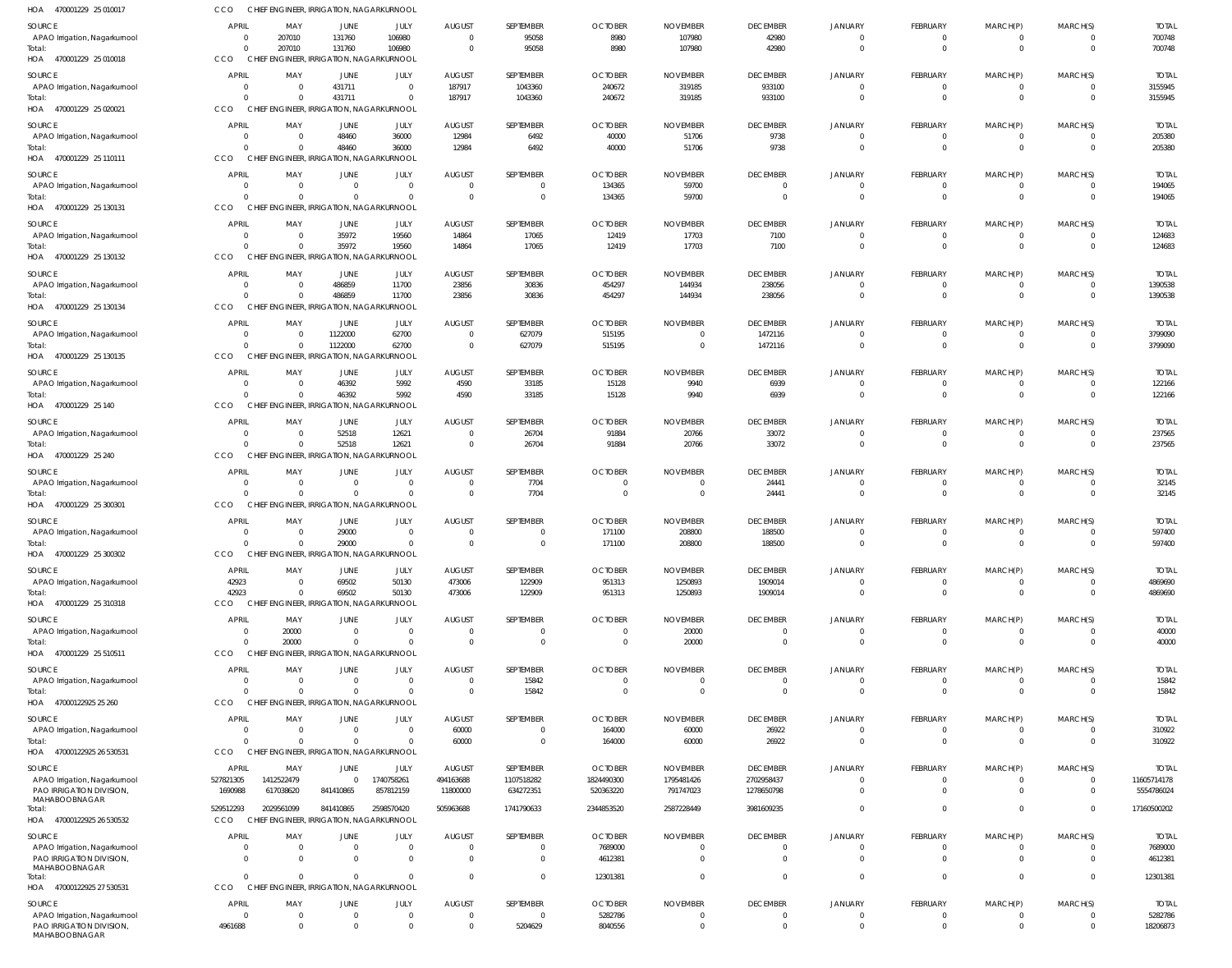| HOA 47000122925 27 530531                                         | ссо                 | CHIEF ENGINEER, IRRIGATION, NAGARKURNOOL           |                                              |                         |                   |                         |                   |                 |                         |                           |                               |                               |                                |                 |
|-------------------------------------------------------------------|---------------------|----------------------------------------------------|----------------------------------------------|-------------------------|-------------------|-------------------------|-------------------|-----------------|-------------------------|---------------------------|-------------------------------|-------------------------------|--------------------------------|-----------------|
| <b>SOURCE</b>                                                     | <b>APRIL</b>        | MAY                                                | JUNE                                         | JULY                    | <b>AUGUST</b>     | SEPTEMBER               | <b>OCTOBER</b>    | <b>NOVEMBER</b> | <b>DECEMBER</b>         | <b>JANUARY</b>            | FEBRUARY                      | MARCH(P)                      | MARCH(S)                       | <b>TOTAI</b>    |
| PAO IRRIGATION RANGA REDDY DISTRICT                               | $\Omega$            | $\Omega$                                           | $\Omega$                                     | $\overline{0}$          | $\Omega$          | 11323814                | $\Omega$          | $\Omega$        | $\overline{0}$          | $\overline{0}$            | $\mathbf{0}$                  | $\overline{0}$                | $\Omega$                       | 11323814        |
| Total:                                                            | 4961688             | $\Omega$                                           | $\Omega$                                     | $\Omega$                | $\Omega$          | 16528443                | 13323342          | $\Omega$        | $\overline{0}$          | $\overline{0}$            | $\mathbf 0$                   | $\mathbf 0$                   | $\overline{0}$                 | 34813473        |
| HOA 47000122925 49 500501                                         | CCO                 | CHIEF ENGINEER, IRRIGATION, NAGARKURNOOL           |                                              |                         |                   |                         |                   |                 |                         |                           |                               |                               |                                |                 |
|                                                                   |                     |                                                    |                                              |                         |                   |                         |                   |                 |                         |                           |                               |                               |                                |                 |
| SOURCE                                                            | <b>APRIL</b>        | MAY                                                | JUNE                                         | <b>JULY</b>             | <b>AUGUST</b>     | SEPTEMBER               | <b>OCTOBER</b>    | <b>NOVEMBER</b> | <b>DECEMBER</b>         | JANUARY                   | <b>FEBRUARY</b>               | MARCH(P)                      | MARCH(S)                       | <b>TOTAI</b>    |
| APAO Irrigation, Nagarkurnool                                     | $\Omega$            | 0                                                  | $\Omega$                                     | $\Omega$                | $\Omega$          | $\mathbf 0$             | 2508000           | 128638000       | $\overline{0}$          | $\Omega$                  | $\overline{0}$                | $\overline{0}$                | $\mathbf{0}$                   | 131146000       |
| APAO Irrigation, Wanaparthy                                       | $\Omega$            | 0                                                  | - 0                                          | $\mathbf 0$             | $\Omega$          | $\Omega$                |                   |                 | 91790250                | $\Omega$                  | $\mathbf 0$                   | $\overline{0}$                | $\Omega$                       | 91790250        |
| Total:                                                            | $\Omega$            | $\Omega$                                           |                                              | $\Omega$                |                   | $\mathbf 0$             | 2508000           | 128638000       | 91790250                | $\Omega$                  | $\mathbf 0$                   | $\overline{0}$                | $\Omega$                       | 222936250       |
| HOA 47000123025 05 500503                                         | CCO                 | ENGINEER-IN-CHIEF, IRRIGATION (GENERAL), HYDERABAD |                                              |                         |                   |                         |                   |                 |                         |                           |                               |                               |                                |                 |
|                                                                   |                     |                                                    |                                              |                         |                   |                         |                   |                 |                         |                           |                               |                               |                                |                 |
| <b>SOURCE</b>                                                     | <b>APRIL</b>        | MAY                                                | JUNE                                         | JULY                    | <b>AUGUST</b>     | SEPTEMBER               | <b>OCTOBER</b>    | <b>NOVEMBER</b> | <b>DECEMBER</b>         | <b>JANUARY</b>            | FEBRUARY                      | MARCH(P)                      | MARCH(S)                       | <b>TOTAL</b>    |
| <b>PAO IRRIGATION RANGA REDDY DISTRICT</b>                        | $\Omega$            | $\Omega$                                           | $\Omega$                                     | $\overline{0}$          | $\Omega$          | $\mathbf 0$             | $\Omega$          | $\Omega$        | 25000000                | $\overline{0}$            | $\mathbf 0$                   | $\overline{0}$                | $\Omega$                       | 25000000        |
| Total:                                                            | $\Omega$            | $\Omega$                                           | $\Omega$                                     | $\Omega$                | $\Omega$          | $\mathbf 0$             | $\Omega$          | $\mathsf{C}$    | 25000000                | $\Omega$                  | $\mathbf{0}$                  | $\overline{0}$                | $\overline{0}$                 | 25000000        |
| HOA 47000123125 05 500503                                         | CCO                 | ENGINEER-IN-CHIEF, IRRIGATION (GENERAL), HYDERABAD |                                              |                         |                   |                         |                   |                 |                         |                           |                               |                               |                                |                 |
| <b>SOURCE</b>                                                     | <b>APRIL</b>        | MAY                                                | JUNE                                         | JULY                    | <b>AUGUST</b>     | SEPTEMBER               | <b>OCTOBER</b>    | <b>NOVEMBER</b> | <b>DECEMBER</b>         | JANUARY                   | FEBRUARY                      | MARCH(P)                      | MARCH(S)                       | <b>TOTAI</b>    |
|                                                                   | $\overline{0}$      |                                                    |                                              | $\Omega$                | $\Omega$          |                         | $\sqrt{ }$        |                 |                         |                           |                               |                               |                                |                 |
| PAO IRRIGATION RANGA REDDY DISTRICT                               | $\Omega$            | $\overline{0}$                                     | - 0                                          |                         |                   | 0                       |                   |                 | 60000000                | $\overline{0}$            | $\overline{0}$                | $\overline{0}$                | 0                              | 60000000        |
| Total:                                                            |                     | $\Omega$                                           | $\Omega$                                     | $\Omega$                | $\Omega$          | $\mathbf 0$             | $\Omega$          |                 | 60000000                | $\Omega$                  | $\mathbf 0$                   | $\mathbf{0}$                  | $\overline{0}$                 | 60000000        |
| HOA 470001232 25 010011                                           | CCO                 | <b>ENGINEER-IN-CHIEF, IRRIGATION, GAJWEL</b>       |                                              |                         |                   |                         |                   |                 |                         |                           |                               |                               |                                |                 |
| SOURCE                                                            | <b>APRIL</b>        | MAY                                                | JUNE                                         | JULY                    | <b>AUGUST</b>     | SEPTEMBER               | <b>OCTOBER</b>    | <b>NOVEMBER</b> | <b>DECEMBER</b>         | JANUARY                   | <b>FEBRUARY</b>               | MARCH(P)                      | MARCH(S)                       | <b>TOTAL</b>    |
| APAO Irrigation, Medchal Malkajigiri                              | 857145              | 1070300                                            | 1156392                                      | 1518054                 | 2523422           | 2175369                 | 2187285           | 2293179         | 2412405                 | $\overline{0}$            | $\mathbf 0$                   | 0                             | $\Omega$                       | 16193551        |
| APAO Irrigation, Peddapalli                                       | 289850              | - 0                                                | $-289850$                                    | $\overline{\mathbf{0}}$ | $\Omega$          | $\overline{\mathbf{0}}$ | - 0               | - 0             | $\overline{0}$          | $\Omega$                  | $\mathbf 0$                   | $\mathbf{0}$                  | $\Omega$                       | $\Omega$        |
| APAO Irrigation, Siddipet                                         | 10700721            | 14569982                                           | 13111542                                     | 12856011                | 21197227          | 20088528                | 20558837          | 21291876        | 20933797                | $\Omega$                  | $\Omega$                      | $\Omega$                      | $\Omega$                       | 155308521       |
| APAO Irrigation, Yadadri                                          | 3025328             | 2703186                                            | 4799852                                      | 5244548                 | 6853190           | 7636403                 | 7011422           | 7136838         | 7666406                 | $\Omega$                  | $\Omega$                      | $\Omega$                      |                                | 52077173        |
|                                                                   | 143010              | 211170                                             |                                              | 295070                  | 395832            |                         | 346390            | 346390          | 347790                  | $\Omega$                  | $\Omega$                      | $\Omega$                      |                                | 2643422         |
| PAO IRRIGATION NIZAMABAD                                          |                     |                                                    | 212660                                       |                         |                   | 345110                  |                   |                 |                         |                           |                               |                               |                                |                 |
| PAO MEDAK(IW), MEDAK                                              | 513930              | 1909811                                            | 1684506                                      | 1863415                 | 2890081           | 3063733                 | 2877257           | 3117236         | 3014838                 | $\Omega$                  | $\mathbf 0$                   | $\overline{0}$                | $\Omega$                       | 20934807        |
| Total:                                                            | 15529984            | 20464449                                           | 20675102                                     | 21777098                | 33859752          | 33309143                | 32981191          | 34185519        | 34375236                | $\Omega$                  | $\mathbf 0$                   | $\overline{0}$                | $\Omega$                       | 247157474       |
| HOA 470001232 25 010012                                           | CCO                 | <b>ENGINEER-IN-CHIEF</b>                           | , IRRIGATION, GAJWEL                         |                         |                   |                         |                   |                 |                         |                           |                               |                               |                                |                 |
| <b>SOURCE</b>                                                     | <b>APRIL</b>        | MAY                                                | JUNE                                         | JULY                    | <b>AUGUST</b>     | SEPTEMBER               | <b>OCTOBER</b>    | <b>NOVEMBER</b> | <b>DECEMBER</b>         | JANUARY                   | FEBRUARY                      | MARCH(P)                      | MARCH(S)                       | <b>TOTAL</b>    |
| APAO Irrigation, Medchal Malkajigiri                              | 13000               | 2000                                               | 2500                                         | 2671                    | 1500              | 2000                    | 2000              | 2000            | 2000                    | $\overline{0}$            | $\mathbf 0$                   | 0                             | 0                              | 29671           |
|                                                                   |                     | 0                                                  |                                              | $\overline{\mathbf{0}}$ | $\mathsf{C}$      | 0                       |                   | - (             | $\Omega$                | $\Omega$                  | $\mathbf 0$                   | $\Omega$                      | $\Omega$                       |                 |
| APAO Irrigation, Peddapalli                                       | 4700                |                                                    | $-4700$                                      |                         |                   |                         |                   |                 |                         |                           |                               |                               |                                |                 |
| APAO Irrigation, Siddipet                                         | 36320               | 22701                                              | 18066                                        | 11781                   | 13937             | 10350                   | 10340             | 42008           | 11720                   | $\Omega$                  | $\Omega$                      | $\Omega$                      | $\Omega$                       | 177223          |
| APAO Irrigation, Yadadri                                          | 14160               | 8000                                               | 9593                                         | 7840                    | 12088             | 10801                   | 9640              | 9511            | 9770                    | $\Omega$                  | $\Omega$                      | $\Omega$                      | $\Omega$                       | 91403           |
| PAO IRRIGATION NIZAMABAD                                          | 1500                | 2200                                               | 2300                                         | 5500                    | 5900              | 4100                    | 4100              | 4100            | 4100                    | $\Omega$                  | $\Omega$                      | $\Omega$                      |                                | 33800           |
| PAO MEDAK(IW), MEDAK                                              | $\Omega$            | 2000                                               | 2000                                         | 2000                    | 2000              | 2000                    | 2000              | 2000            | 2000                    | $\Omega$                  | $\mathbf 0$                   | $\overline{0}$                | $\Omega$                       | 16000           |
| Total:                                                            | 69680               | 36901                                              | 29759                                        | 29792                   | 35425             | 29251                   | 28080             | 59619           | 29590                   | $\Omega$                  | $\mathbf 0$                   | $\overline{0}$                | $\Omega$                       | 348097          |
| HOA 470001232 25 010013                                           | <b>CCO</b>          | ENGINEER-IN-CHIEF, IRRIGATION, GAJWEL              |                                              |                         |                   |                         |                   |                 |                         |                           |                               |                               |                                |                 |
|                                                                   | <b>APRIL</b>        | MAY                                                | JUNE                                         | JULY                    | <b>AUGUST</b>     | SEPTEMBER               | <b>OCTOBER</b>    | <b>NOVEMBER</b> | <b>DECEMBER</b>         | <b>JANUARY</b>            | FEBRUARY                      | MARCH(P)                      | MARCH(S)                       | <b>TOTAI</b>    |
| SOURCE                                                            |                     |                                                    |                                              |                         |                   |                         |                   |                 |                         |                           |                               |                               |                                |                 |
| APAO Irrigation, Medchal Malkajigiri                              | 328789              | 410697                                             | 443725                                       | 581676                  | 466435            | 305476                  | 279555            | 217788          | 213796                  | $\overline{0}$            | $\overline{0}$                | $\overline{0}$                | $\Omega$                       | 3247937         |
| APAO Irrigation, Peddapall                                        | 111158              | - 0                                                | $-111158$                                    | $\overline{0}$          | - 0               | $\overline{0}$          | - 0               |                 | $\Omega$                | $\Omega$                  | $\mathbf 0$                   | $\Omega$                      | $\Omega$                       | $\Omega$        |
| APAO Irrigation, Siddipet                                         | 4086552             | 5545497                                            | 5911906                                      | 5023333                 | 3819953           | 3158026                 | 3109223           | 3307563         | 2698365                 | $\Omega$                  | $\mathbf 0$                   | $\Omega$                      | $\Omega$                       | 36660418        |
| APAO Irrigation, Yadadri                                          | 1162397             | 1038176                                            | 1979459                                      | 1988785                 | 2231822           | 1608020                 | 1155554           | 1010820         | 796420                  | $\Omega$                  | $\Omega$                      | $\Omega$                      |                                | 12971453        |
| PAO IRRIGATION NIZAMABAD                                          | 54965               | 81150                                              | 81728                                        | 113410                  | 49974             | 24987                   | 104937            | 25080           | 25182                   | $\Omega$                  | $\mathbf 0$                   | $\mathbf{0}$                  | $\Omega$                       | 561413          |
| PAO MEDAK(IW), MEDAK                                              | 197327              | 736050                                             | 684133                                       | 747334                  | 301314            | 221732                  | 208238            | 228348          | 218198                  | $\Omega$                  | $\mathbf 0$                   | $\overline{0}$                | $\Omega$                       | 3542674         |
| Total:                                                            | 5941188             | 7811570                                            | 8989793                                      | 8454538                 | 6869498           | 5318241                 | 4857507           | 4789599         | 3951961                 | $\Omega$                  | $\mathbf 0$                   | $\mathbf 0$                   | $\Omega$                       | 56983895        |
| HOA 470001232 25 010016                                           | CCO                 | <b>ENGINEER-IN-CHIEF</b>                           | , IRRIGATION, GAJWEL                         |                         |                   |                         |                   |                 |                         |                           |                               |                               |                                |                 |
|                                                                   |                     |                                                    |                                              |                         |                   |                         |                   |                 |                         |                           |                               |                               |                                |                 |
| <b>SOURCE</b>                                                     | <b>APRIL</b>        | MAY                                                | JUNE                                         | JULY                    | <b>AUGUST</b>     | SEPTEMBER               | <b>OCTOBER</b>    | <b>NOVEMBER</b> | <b>DECEMBER</b>         | <b>JANUARY</b>            | <b>FEBRUARY</b>               | MARCH(P)                      | MARCH(S)                       | <b>TOTAL</b>    |
| APAO Irrigation, Medchal Malkajigiri                              | 197578              | 260349                                             | 285554                                       | 352778                  | 587556            | 465655                  | 458698            | 475557          | 448866                  | $\mathbf{0}$              | $\Omega$                      | 0                             |                                | 3532591         |
| APAO Irrigation, Peddapalli                                       | 54044               | 0                                                  | $-54044$                                     | $\Omega$                | $\Omega$          | $\overline{0}$          | - 0               | - 0             | - 0                     | $\Omega$                  | $\mathbf 0$                   | $\Omega$                      |                                | $\Omega$        |
| APAO Irrigation, Siddipet                                         | 1600885             | 1908218                                            | 1742898                                      | 1665926                 | 2793769           | 2456770                 | 2477746           | 2562356         | 2501282                 | $\Omega$                  | $\Omega$                      | $\Omega$                      |                                | 19709850        |
| APAO Irrigation, Yadadri                                          | 384795              | 319896                                             | 594303                                       | 666999                  | 938272            | 979105                  | 791415            | 828682          | 896284                  | $\Omega$                  | $\Omega$                      | $\Omega$                      |                                | 6399751         |
| PAO IRRIGATION NIZAMABAD                                          | 28350               | 41856                                              | 42154                                        | 58516                   | 74540             | 58347                   | 58564             | 58564           | 58802                   | $\Omega$                  | $\Omega$                      | $\Omega$                      |                                | 479693          |
| PAO MEDAK(IW), MEDAK                                              | 66763               | 231558                                             | 200783                                       | 285815                  | 410278            | 371215                  | 350536            | 370515          | 360710                  | $\Omega$                  | $\mathbf 0$                   | $\mathbf{0}$                  |                                | 2648173         |
| Total:                                                            | 2332415             | 2761877                                            | 2811648                                      | 3030034                 | 4804415           | 4331092                 | 4136959           | 4295674         | 4265944                 | $\Omega$                  | $\Omega$                      | $\Omega$                      | $\Omega$                       | 32770058        |
| HOA 470001232 25 010017                                           | CCO                 | <b>ENGINEER-IN-CHIEF</b>                           | IRRIGATION, GAJWEL                           |                         |                   |                         |                   |                 |                         |                           |                               |                               |                                |                 |
|                                                                   |                     |                                                    |                                              |                         |                   |                         |                   |                 |                         |                           |                               |                               |                                |                 |
| SOURCE                                                            | <b>APRIL</b>        | MAY                                                | JUNE                                         | JULY                    | <b>AUGUST</b>     | SEPTEMBER               | <b>OCTOBER</b>    | <b>NOVEMBER</b> | <b>DECEMBER</b>         | <b>JANUARY</b>            | FEBRUARY                      | MARCH(P)                      | MARCH(S)                       | <b>TOTAL</b>    |
| APAO Irrigation, Siddipet                                         | 0                   | 104541                                             | 253832                                       | $\Omega$                | 159124            | 105000                  | - 0               | 29007           | 93921                   | $\overline{0}$            | $\mathbf 0$                   | 0                             | $\Omega$                       | 745425          |
| APAO Irrigation, Yadadri                                          | 0                   | 40000                                              | 104140                                       | $\Omega$                | 208000            | $\overline{0}$          | 100000            | 159079          | $\Omega$                | $\Omega$                  | $\mathbf 0$                   | $\mathbf{0}$                  | $\Omega$                       | 611219          |
| PAO IRRIGATION NIZAMABAD                                          | $\overline{0}$      | 10000                                              | - 0                                          | $\Omega$                | $\Omega$          | $\mathbf 0$             | - 0               | 37064           | $\overline{0}$          | $\Omega$                  | $\Omega$                      | $\Omega$                      | $\Omega$                       | 47064           |
| PAO MEDAK(IW), MEDAK                                              | $\overline{0}$      | $\overline{0}$                                     | - 0                                          | $\Omega$                | $\Omega$          | $\mathbf 0$             | $\Omega$          | 28000           | $\Omega$                | $\Omega$                  | $\mathbf 0$                   | $\overline{0}$                | $\Omega$                       | 28000           |
| Total:                                                            | $\Omega$            | 154541                                             | 357972                                       | $\Omega$                | 367124            | 105000                  | 100000            | 253150          | 93921                   | $\Omega$                  | $\mathbf 0$                   | $\mathbf 0$                   | $\Omega$                       | 1431708         |
| HOA 470001232 25 010018                                           | CCO                 | <b>ENGINEER-IN-CHIEF, IRRIGATION, GAJWEL</b>       |                                              |                         |                   |                         |                   |                 |                         |                           |                               |                               |                                |                 |
| <b>SOURCE</b>                                                     | <b>APRIL</b>        | MAY                                                | JUNE                                         | JULY                    | <b>AUGUST</b>     | SEPTEMBER               | <b>OCTOBER</b>    | <b>NOVEMBER</b> | <b>DECEMBER</b>         | <b>JANUARY</b>            | FEBRUARY                      | MARCH(P)                      | MARCH(S)                       | <b>TOTAL</b>    |
|                                                                   | $\Omega$            |                                                    |                                              | $\Omega$                |                   |                         | $\Omega$          |                 |                         | $\Omega$                  |                               |                               |                                |                 |
| APAO Irrigation, Medchal Malkajigiri                              |                     | 0                                                  | - 0                                          |                         | 184556            | 37639                   |                   | 71774           | 25720                   | $\Omega$                  | $\overline{0}$                | $\overline{0}$                | $\Omega$                       | 319689          |
| APAO Irrigation, Siddipet                                         | $\Omega$            | $\Omega$                                           | 657853                                       | $\Omega$                | 450492            | 721246                  | 128281            | 351294          | 365756                  |                           | $\mathbf 0$                   | $\overline{0}$                | $\Omega$                       | 2674922         |
| APAO Irrigation, Yadadri                                          | $\Omega$            | $\Omega$                                           | 210385                                       | $\Omega$                | 466840            | 399688                  |                   | 171838          |                         | $\Omega$                  | $\Omega$                      | $\Omega$                      |                                | 1248751         |
| PAO IRRIGATION NIZAMABAD                                          | $\Omega$            | $\Omega$                                           |                                              | $\Omega$                | - 0               | 38113                   |                   |                 | - 0                     | $\Omega$                  | $\Omega$                      | $\Omega$                      |                                | 38113           |
| PAO MEDAK(IW), MEDAK                                              | $\Omega$            | $\Omega$                                           | - 0                                          | $\Omega$                | $\Omega$          | 466292                  |                   | 58433           | $\Omega$                | $\Omega$                  | $\mathbf 0$                   | $\Omega$                      |                                | 524725          |
| Total:                                                            | $\Omega$            | $\Omega$                                           | 868238                                       | $\Omega$                | 1101888           | 1662978                 | 128281            | 653339          | 391476                  | $\Omega$                  | $\Omega$                      | $\Omega$                      | $\Omega$                       | 4806200         |
| HOA 470001232 25 110111                                           | CCO                 | <b>ENGINEER-IN-CHIEF, IRRIGATION, GAJWEL</b>       |                                              |                         |                   |                         |                   |                 |                         |                           |                               |                               |                                |                 |
| <b>SOURCE</b>                                                     | <b>APRIL</b>        | MAY                                                |                                              | JULY                    | <b>AUGUST</b>     | SEPTEMBER               | <b>OCTOBER</b>    | <b>NOVEMBER</b> | <b>DECEMBER</b>         | <b>JANUARY</b>            | FEBRUARY                      | MARCH(P)                      | MARCH(S)                       |                 |
|                                                                   |                     |                                                    | JUNE                                         |                         |                   |                         |                   |                 |                         |                           |                               |                               |                                | <b>TOTAL</b>    |
| APAO Irrigation, Medchal Malkajigiri                              | 0                   | - 0                                                | - 0                                          | $\Omega$                | - 0               | 0                       | - 0               | 9435            | $\overline{\mathbf{0}}$ | $\overline{0}$            | 0                             | 0                             | $\Omega$                       | 9435            |
| APAO Irrigation, Siddipet                                         | $\Omega$            | $\Omega$                                           | 213638                                       | $\Omega$                |                   | $\overline{0}$          | 9115              | 72434           | 4468                    | $\Omega$                  | $\Omega$                      | $\Omega$                      | $\Omega$                       | 299655          |
| APAO Irrigation, Yadadri                                          | $\Omega$            | $\Omega$                                           | - 0                                          | $\Omega$                | $\Omega$          | 20115                   | - 0               | 25295           | $\overline{0}$          | $\Omega$                  | $\Omega$                      | $\Omega$                      | $\Omega$                       | 45410           |
| PAO MEDAK(IW), MEDAK                                              | $\Omega$            | $\Omega$                                           | - 0                                          | $\Omega$                | $\Omega$          | $\overline{0}$          | $\Omega$          | 9864            | $\Omega$                | $\overline{0}$            | $\mathbf 0$                   | $\overline{0}$                | $\Omega$                       | 9864            |
| Total:                                                            | $\Omega$            | $\Omega$                                           | 213638                                       | $\Omega$                | $\Omega$          | 20115                   | 9115              | 117028          | 4468                    | $\Omega$                  | $\Omega$                      | $\Omega$                      | $\Omega$                       | 364364          |
| HOA 470001232 25 130131                                           |                     |                                                    | <b>ENGINEER-IN-CHIEF, IRRIGATION, GAJWEL</b> |                         |                   |                         |                   |                 |                         |                           |                               |                               |                                |                 |
|                                                                   | CCO                 |                                                    |                                              |                         |                   |                         |                   |                 |                         |                           |                               |                               |                                |                 |
|                                                                   |                     |                                                    |                                              |                         |                   |                         |                   |                 |                         |                           |                               |                               |                                |                 |
| <b>SOURCE</b>                                                     | <b>APRIL</b>        | MAY                                                | JUNE                                         | JULY                    | <b>AUGUST</b>     | SEPTEMBER               | <b>OCTOBER</b>    | <b>NOVEMBER</b> | <b>DECEMBER</b>         | <b>JANUARY</b>            | FEBRUARY                      | MARCH(P)                      | MARCH(S)                       | <b>TOTAL</b>    |
| APAO Irrigation, Medchal Malkajigiri<br>APAO Irrigation, Siddipet | 0<br>$\overline{0}$ | 0<br>0                                             | 5000<br>62238                                | 6897<br>13202           | $\Omega$<br>19222 | $\mathbf 0$<br>24129    | $\Omega$<br>45713 | - 0<br>20347    | $\overline{0}$<br>41601 | $\overline{0}$<br>$\,0\,$ | $\overline{0}$<br>$\mathbf 0$ | $\overline{0}$<br>$\mathbf 0$ | $\mathbf{0}$<br>$\overline{0}$ | 11897<br>226452 |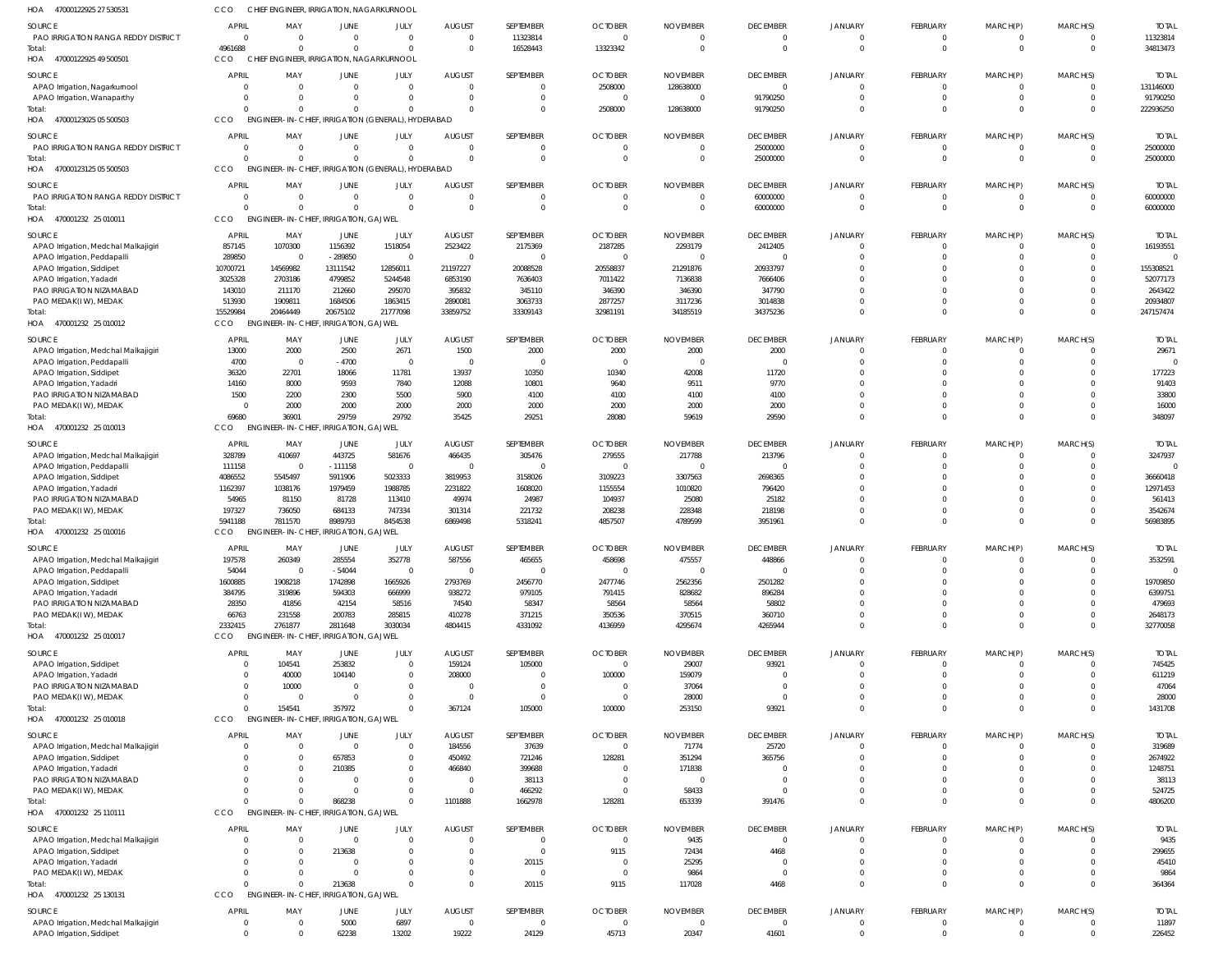| HOA<br>470001232 25 130131                                        | cco            | <b>ENGINEER-IN-CHIEF, IRRIGATION, GAJWEL</b> |                                     |                               |                                 |                       |                                  |                                   |                                   |                            |                            |                      |                                  |                        |
|-------------------------------------------------------------------|----------------|----------------------------------------------|-------------------------------------|-------------------------------|---------------------------------|-----------------------|----------------------------------|-----------------------------------|-----------------------------------|----------------------------|----------------------------|----------------------|----------------------------------|------------------------|
| SOURCE                                                            | <b>APRIL</b>   | MAY                                          | JUNE                                | JULY                          | <b>AUGUST</b>                   | SEPTEMBER             | <b>OCTOBER</b>                   | <b>NOVEMBER</b>                   | <b>DECEMBER</b>                   | <b>JANUARY</b>             | FEBRUARY                   | MARCH(P)             | MARCH(S)                         | <b>TOTAL</b>           |
| APAO Irrigation, Yadadri                                          |                | 4685                                         | 35395                               | 1716                          | 5000                            | 3399                  | 1683                             | 1716                              | 1683                              | 0                          | $^{\circ}$                 | -0                   | 0                                | 55277                  |
| PAO IRRIGATION RANGA REDDY DISTRICT                               |                | $\overline{0}$                               | $\overline{0}$                      | $\overline{0}$                | $\overline{0}$                  | 2882                  | 17000                            | $\overline{0}$                    | $\Omega$                          | $\Omega$                   | $\mathbf 0$                | $\Omega$             | $\overline{0}$                   | 19882                  |
| PAO MEDAK(IW), MEDAK                                              |                | $\overline{0}$                               | 10000                               | $\overline{0}$                | $\overline{0}$                  | 33487                 | $^{\circ}$                       | $\overline{0}$                    | 18304                             | $\Omega$<br>$\Omega$       | $^{\circ}$<br>$\Omega$     | -0                   | - 0<br>$\Omega$                  | 61791                  |
| Total:<br>HOA 470001232 25 130132                                 | <b>CCO</b>     | 4685<br><b>ENGINEER-IN-CHIEF,</b>            | 112633<br><b>IRRIGATION, GAJWEL</b> | 21815                         | 24222                           | 63897                 | 64396                            | 22063                             | 61588                             |                            |                            | $\Omega$             |                                  | 375299                 |
|                                                                   | <b>APRIL</b>   |                                              |                                     |                               |                                 |                       |                                  |                                   |                                   |                            |                            |                      |                                  |                        |
| SOURCE<br>APAO Irrigation, Medchal Malkajigiri                    |                | MAY<br>14000                                 | JUNE<br>22000                       | JULY<br>350                   | <b>AUGUST</b><br>700            | SEPTEMBER<br>37890    | <b>OCTOBER</b><br>$\overline{0}$ | <b>NOVEMBER</b><br>14485          | <b>DECEMBER</b><br>$\overline{0}$ | JANUARY<br>$\Omega$        | FEBRUARY<br>$\mathbf 0$    | MARCH(P)<br>0        | MARCH(S)<br>$\overline{0}$       | <b>TOTAI</b><br>89425  |
| APAO Irrigation, Siddipet                                         |                | $\overline{0}$                               | 267683                              | 18446                         | 52545                           | 72817                 | 111101                           | 92585                             | 75814                             | $\Omega$                   | $\mathbf 0$                | $\mathbf 0$          | $^{\circ}$                       | 690991                 |
| APAO Irrigation, Yadadri                                          |                | $\overline{0}$                               | 60229                               | 2500                          | 3000                            | 11525                 | $\overline{0}$                   | 65238                             | 3332                              | $\Omega$                   | $\mathbf 0$                | $\Omega$             | $\Omega$                         | 145824                 |
| PAO IRRIGATION NIZAMABAD                                          |                | $\Omega$                                     | $\overline{0}$                      | 0                             | $\overline{0}$                  | $\Omega$              | 10000                            | - 0                               | $\Omega$                          | $\Omega$                   | $\Omega$                   |                      | $\Omega$                         | 10000                  |
| PAO IRRIGATION RANGA REDDY DISTRICT                               |                | $\Omega$                                     | $\overline{0}$                      | $\mathbf 0$                   | $\overline{0}$                  | $\Omega$              | 39992                            | $\overline{0}$                    | $\Omega$                          |                            | $\Omega$                   | $\Omega$             | $^{\circ}$                       | 39992                  |
| PAO MEDAK(IW), MEDAK                                              |                | $\Omega$<br>$\cap$                           | 19453                               | 0                             | $\overline{0}$                  | $\Omega$              | 33428                            | 29300                             | 24747                             | $\Omega$                   | $\mathbf 0$                | $\Omega$             | $^{\circ}$                       | 106928                 |
| Total:<br>HOA 470001232 25 130134                                 | <b>CCO</b>     | 14000<br><b>ENGINEER-IN-CHIEF</b>            | 369365<br><b>IRRIGATION, GAJWEL</b> | 21296                         | 56245                           | 122232                | 194521                           | 201608                            | 103893                            | $\Omega$                   | $\mathbf 0$                | $\Omega$             | $\overline{0}$                   | 1083160                |
|                                                                   |                |                                              |                                     |                               |                                 |                       |                                  |                                   |                                   |                            |                            |                      |                                  |                        |
| SOURCE                                                            | <b>APRIL</b>   | MAY                                          | JUNE<br>$\overline{0}$              | JULY                          | <b>AUGUST</b><br>$\overline{0}$ | SEPTEMBER             | <b>OCTOBER</b>                   | <b>NOVEMBER</b>                   | <b>DECEMBER</b><br>$\overline{0}$ | <b>JANUARY</b><br>$\Omega$ | FEBRUARY                   | MARCH(P)             | MARCH(S)                         | <b>TOTAI</b>           |
| APAO Irrigation, Medchal Malkajigiri<br>APAO Irrigation, Siddipet |                | 80903<br>$\overline{0}$                      | 335065                              | $\mathbf 0$<br>$\overline{0}$ | 99000                           | 99000<br>417376       | $\overline{0}$<br>350428         | 99000<br>314052                   | 335576                            | $\Omega$                   | $^{\circ}$<br>$\Omega$     | -0<br>$\Omega$       | $\overline{0}$<br>$\Omega$       | 278903<br>1851497      |
| APAO Irrigation, Yadadri                                          |                | $\overline{0}$                               | $\overline{0}$                      | $\mathbf 0$                   | 94287                           | 94287                 | 282861                           | - 0                               | 94287                             |                            | $^{\circ}$                 |                      | $\Omega$                         | 565722                 |
| PAO MEDAK(IW), MEDAK                                              |                | $\Omega$                                     | $\overline{0}$                      | 0                             | $\overline{0}$                  | $\Omega$              | 154869                           | - 0                               |                                   | $\Omega$                   | $^{\circ}$                 | -0                   | $\Omega$                         | 154869                 |
| Total:                                                            |                | 80903                                        | 335065                              |                               | 193287                          | 610663                | 788158                           | 413052                            | 429863                            | $\Omega$                   | $\mathbf 0$                | $\Omega$             | $\overline{0}$                   | 2850991                |
| HOA 470001232 25 130135                                           | CCO            | <b>ENGINEER-IN-CHIEF, IRRIGATION, GAJWEL</b> |                                     |                               |                                 |                       |                                  |                                   |                                   |                            |                            |                      |                                  |                        |
| SOURCE                                                            | <b>APRIL</b>   | MAY                                          | JUNE                                | JULY                          | <b>AUGUST</b>                   | SEPTEMBER             | <b>OCTOBER</b>                   | <b>NOVEMBER</b>                   | <b>DECEMBER</b>                   | <b>JANUARY</b>             | FEBRUARY                   | MARCH(P)             | MARCH(S)                         | <b>TOTAI</b>           |
| APAO Irrigation, Medchal Malkajigiri                              |                | $\overline{0}$                               | $\overline{0}$                      | 1079                          | $\overline{0}$                  | 444                   | 718                              | 1153                              | 789                               | $\Omega$                   | $\mathbf 0$                |                      | $\mathbf 0$                      | 4183                   |
| APAO Irrigation, Siddipet                                         |                | $\overline{0}$                               | 42552                               | - 0                           | 29712                           | 215293                | 22617                            | 33346                             | 1192                              | $\Omega$                   | $\mathbf 0$                | $\Omega$             | $^{\circ}$                       | 344712                 |
| APAO Irrigation, Yadadri                                          |                | 2390                                         | 22337                               | 19359                         | 8210                            | 14621                 | 8645                             | 4841                              | 9635                              | $\Omega$                   | $\mathbf 0$                | $\Omega$             | $\Omega$                         | 90038                  |
| PAO IRRIGATION RANGA REDDY DISTRICT                               |                | $\overline{0}$                               | $\overline{0}$                      | $\overline{0}$                | $\overline{0}$                  | $\Omega$              | 75683                            | - 0                               | 30273                             |                            | $\Omega$                   | $\Omega$             | $\Omega$                         | 105956                 |
| PAO MEDAK(IW), MEDAK<br>Total:                                    |                | $\overline{0}$<br>2390                       | 18772<br>83661                      | - 0<br>20438                  | $\overline{0}$<br>37922         | 64583<br>294941       | $\overline{0}$<br>107663         | - 0<br>39340                      | 18978<br>60867                    | $\Omega$<br>$\Omega$       | $\mathbf 0$<br>$\mathbf 0$ | $\Omega$<br>$\Omega$ | $\overline{0}$<br>$\overline{0}$ | 102333<br>647222       |
| HOA 470001232 25 140                                              | CCO            | ENGINEER-IN-CHIEF, IRRIGATION, GAJWEL        |                                     |                               |                                 |                       |                                  |                                   |                                   |                            |                            |                      |                                  |                        |
|                                                                   |                |                                              |                                     |                               |                                 |                       |                                  |                                   |                                   |                            |                            |                      |                                  |                        |
| SOURCE<br>APAO Irrigation, Medchal Malkajigiri                    | <b>APRIL</b>   | MAY<br>21270                                 | JUNE<br>$\overline{0}$              | JULY<br>21270                 | <b>AUGUST</b><br>7090           | SEPTEMBER<br>7090     | <b>OCTOBER</b><br>7090           | <b>NOVEMBER</b><br>$\overline{0}$ | <b>DECEMBER</b><br>44570          | JANUARY<br>$\Omega$        | FEBRUARY<br>$^{\circ}$     | MARCH(P)<br>-0       | MARCH(S)<br>$\mathbf 0$          | <b>TOTAI</b><br>108380 |
| APAO Irrigation, Siddipet                                         |                | $\overline{0}$                               | 22923                               | $\overline{0}$                | 100077                          | $\Omega$              | $\Omega$                         | 62000                             | $\overline{0}$                    | $\Omega$                   | $\Omega$                   | $\Omega$             | $\Omega$                         | 185000                 |
| APAO Irrigation, Yadadri                                          |                | $\overline{0}$                               | 81494                               | $\overline{0}$                | 46893                           | 37520                 | 143822                           | - 0                               | $\Omega$                          |                            | $\Omega$                   |                      | $\Omega$                         | 309729                 |
| PAO MEDAK(I W), MEDAK                                             |                | $\overline{0}$                               | $\overline{0}$                      | $\overline{0}$                | $\overline{0}$                  | $\Omega$              | 82008                            | - 0                               | 25000                             | $\Omega$                   | $\mathbf 0$                | $\Omega$             | $\mathbf 0$                      | 107008                 |
| iotal:                                                            |                | 21270                                        | 104417                              | 21270                         | 154060                          | 44610                 | 232920                           | 62000                             | 69570                             | $\Omega$                   | $\Omega$                   | $\Omega$             | $\overline{0}$                   | 710117                 |
| HOA 470001232 25 240                                              | CCO            | <b>ENGINEER-IN-CHIEF</b>                     | <b>IRRIGATION, GAJWEL</b>           |                               |                                 |                       |                                  |                                   |                                   |                            |                            |                      |                                  |                        |
| SOURCE                                                            | <b>APRIL</b>   | MAY                                          | JUNE                                | JULY                          | <b>AUGUST</b>                   | SEPTEMBER             | <b>OCTOBER</b>                   | <b>NOVEMBER</b>                   | <b>DECEMBER</b>                   | <b>JANUARY</b>             | FEBRUARY                   | MARCH(P)             | MARCH(S)                         | <b>TOTAI</b>           |
| APAO Irrigation, Siddipet                                         |                | $\overline{0}$                               | 95493                               | 0                             | 106871                          | $\overline{0}$        | 58065                            | 58541                             | $\overline{0}$                    | $\Omega$                   | $\mathbf 0$                |                      | $\overline{0}$                   | 318970                 |
| PAO IRRIGATION RANGA REDDY DISTRICT                               |                | $\overline{0}$<br>$\Omega$                   | $\overline{0}$                      | $\mathbf 0$                   | $\overline{\phantom{0}}$        | 66233                 | - 0                              | $\overline{0}$                    | 196665                            | $\Omega$                   | $\overline{0}$             | $\mathbf 0$          | $^{\circ}$                       | 262898                 |
| īotal:                                                            |                | $\Omega$                                     | 95493                               |                               | 106871                          | 66233                 | 58065                            | 58541                             | 196665                            | $\Omega$                   | $\mathbf 0$                | $\Omega$             | $\Omega$                         | 581868                 |
| HOA 470001232 25 290291                                           | <b>CCO</b>     | <b>ENGINEER-IN-CHIEF, IRRIGATION, GAJWEL</b> |                                     |                               |                                 |                       |                                  |                                   |                                   |                            |                            |                      |                                  |                        |
| SOURCE                                                            | APRIL          | MAY                                          | JUNE                                | JULY                          | <b>AUGUST</b>                   | SEPTEMBER             | <b>OCTOBER</b>                   | <b>NOVEMBER</b>                   | <b>DECEMBER</b>                   | JANUARY                    | FEBRUARY                   | MARCH(P)             | MARCH(S)                         | <b>TOTAL</b>           |
| APAO Irrigation, Siddipet                                         | 150160         | 149960                                       | 178541                              | 151150                        | 277352                          | 245090                | 245090                           | 245090                            | 247770                            |                            | $\Omega$                   |                      | $\Omega$                         | 1890203                |
| APAO Irrigation, Yadadri<br>PAO MEDAK(I W), MEDAK                 |                | $\Omega$<br>$\Omega$<br>543540               | 388990<br>530025                    | 308720<br>546010              | 358808<br>911245                | 635541<br>800820      | 439990<br>831870                 | 438260<br>802670                  | 507710<br>802670                  | $\Omega$                   | $\Omega$                   |                      | $\Omega$                         | 3078019<br>5768850     |
| Total:                                                            | 150160         | 693500                                       | 1097556                             | 1005880                       | 1547405                         | 1681451               | 1516950                          | 1486020                           | 1558150                           | $\mathbf 0$                | $\mathbf 0$                | $\Omega$             | $^{\circ}$                       | 10737072               |
| HOA<br>470001232 25 290293                                        | CCO            | <b>ENGINEER-IN-CHIEF, IRRIGATION, GAJWEL</b> |                                     |                               |                                 |                       |                                  |                                   |                                   |                            |                            |                      |                                  |                        |
|                                                                   |                |                                              |                                     |                               |                                 |                       |                                  |                                   |                                   |                            |                            |                      |                                  |                        |
| SOURCE<br>APAO Irrigation, Siddipet                               | APRIL<br>57516 | MAY<br>57516                                 | JUNE<br>72077                       | JULY<br>57978                 | <b>AUGUST</b><br>35178          | SEPTEMBER<br>17724    | <b>OCTOBER</b><br>17724          | <b>NOVEMBER</b><br>17724          | <b>DECEMBER</b><br>17919          | <b>JANUARY</b><br>$\Omega$ | FEBRUARY<br>$^{\circ}$     | MARCH(P)             | MARCH(S)<br>$\Omega$             | <b>TOTAL</b><br>351356 |
| APAO Irrigation, Yadadri                                          |                | $\overline{0}$                               | 149261                              | 118461                        | 150854                          | 56030                 | 31827                            | 59962                             | 36726                             | $\Omega$                   | $\mathbf 0$                | $\Omega$             | $\Omega$                         | 603121                 |
| PAO MEDAK(I W), MEDAK                                             |                | 208462<br>$\Omega$                           | 192757                              | 193005                        | 123531                          | 68661                 | 68796                            | 68796                             | 68796                             | $\Omega$                   | $^{\circ}$                 | $\Omega$             | $\Omega$                         | 992804                 |
| Total:                                                            | 57516          | 265978                                       | 414095                              | 369444                        | 309563                          | 142415                | 118347                           | 146482                            | 123441                            | $\Omega$                   | $\mathbf 0$                | $\Omega$             | $^{\circ}$                       | 1947281                |
| HOA 470001232 25 290294                                           | CCO            | ENGINEER-IN-CHIEF, IRRIGATION, GAJWEL        |                                     |                               |                                 |                       |                                  |                                   |                                   |                            |                            |                      |                                  |                        |
| SOURCE                                                            | <b>APRIL</b>   | MAY                                          | JUNE                                | JULY                          | <b>AUGUST</b>                   | SEPTEMBER             | <b>OCTOBER</b>                   | <b>NOVEMBER</b>                   | <b>DECEMBER</b>                   | <b>JANUARY</b>             | FEBRUARY                   | MARCH(P)             | MARCH(S)                         | <b>TOTAL</b>           |
| APAO Irrigation, Siddipet                                         | 20785          | 20785                                        | 20957                               | 20957                         | 41863                           | 31650                 | 31650                            | 31650                             | 31999                             | $\Omega$                   | $^{\circ}$                 |                      | $\Omega$                         | 252296                 |
| APAO Irrigation, Yadadri                                          |                | $\Omega$                                     | 51248                               | 41717                         | 66984                           | 76948                 | 55523                            | 55332                             | 62961                             | $\Omega$                   | $\mathbf 0$                | $\Omega$             | $\Omega$                         | 410713                 |
| PAO MEDAK(IW), MEDAK                                              |                | 64514<br>$\Omega$                            | 59653                               | 59730                         | 145416                          | 93612                 | 93815                            | 93815                             | 93815                             |                            | $^{\circ}$                 |                      | 0                                | 704370                 |
| Total:                                                            | 20785          | 85299                                        | 131858                              | 122404                        | 254263                          | 202210                | 180988                           | 180797                            | 188775                            | $\Omega$                   | $\mathbf 0$                | $\Omega$             | $\Omega$                         | 1367379                |
| HOA 470001232 25 290296                                           | CCO            | ENGINEER-IN-CHIEF, IRRIGATION, GAJWEL        |                                     |                               |                                 |                       |                                  |                                   |                                   |                            |                            |                      |                                  |                        |
| SOURCE                                                            | <b>APRIL</b>   | MAY                                          | JUNE                                | JULY                          | <b>AUGUST</b>                   | SEPTEMBER             | <b>OCTOBER</b>                   | <b>NOVEMBER</b>                   | <b>DECEMBER</b>                   | <b>JANUARY</b>             | FEBRUARY                   | MARCH(P)             | MARCH(S)                         | <b>TOTAL</b>           |
| APAO Irrigation, Siddipet                                         |                | $\overline{0}$                               | $\overline{0}$                      | $\Omega$                      | $\mathbf 0$                     | 145307                | $\mathbf 0$                      | $\overline{0}$                    | $\overline{0}$                    | $\Omega$                   | $\mathbf 0$                | -0                   | $\mathbf 0$                      | 145307                 |
| APAO Irrigation, Yadadri                                          |                | $\Omega$                                     | $\overline{0}$                      | -0                            | $\mathbf 0$                     | 39434                 | $\Omega$                         | - 0                               | $\Omega$                          | $\Omega$                   | $\mathbf 0$                | $\Omega$             | $^{\circ}$                       | 39434                  |
| PAO MEDAK(IW), MEDAK                                              |                | $\Omega$<br>$\Omega$                         | $\overline{0}$<br>$\Omega$          |                               | $\overline{0}$<br>$\Omega$      | $\Omega$<br>184741    | 0<br>$^{\circ}$                  | 452210<br>452210                  | $\Omega$<br>$\Omega$              | $\Omega$<br>$\Omega$       | $\mathbf 0$<br>$\mathbf 0$ | $\Omega$<br>$\Omega$ | $\overline{0}$<br>$\Omega$       | 452210<br>636951       |
| īotal:<br>HOA 470001232 25 300301                                 | CCO            | <b>ENGINEER-IN-CHIEF, IRRIGATION, GAJWEL</b> |                                     |                               |                                 |                       |                                  |                                   |                                   |                            |                            |                      |                                  |                        |
|                                                                   |                |                                              |                                     |                               |                                 |                       |                                  |                                   |                                   |                            |                            |                      |                                  |                        |
| SOURCE                                                            | <b>APRIL</b>   | MAY<br>$\Omega$                              | JUNE<br>$\overline{0}$              | JULY<br>$\mathbf 0$           | <b>AUGUST</b><br>$\mathbf 0$    | SEPTEMBER<br>$\Omega$ | <b>OCTOBER</b><br>$\overline{0}$ | <b>NOVEMBER</b>                   | <b>DECEMBER</b>                   | JANUARY<br>$\Omega$        | FEBRUARY                   | MARCH(P)             | MARCH(S)<br>$\Omega$             | <b>TOTAL</b>           |
| APAO Irrigation, Siddipet<br>PAO MEDAK(IW), MEDAK                 |                | $\overline{0}$                               | $\overline{0}$                      | - 0                           | $\overline{0}$                  | 193200                | 36400                            | 112000<br>36400                   | 56000<br>$\overline{0}$           | $\Omega$                   | $\Omega$<br>0              | 0                    | - 0                              | 168000<br>266000       |
| Total:                                                            |                | $\Omega$                                     | $\Omega$                            |                               | $\Omega$                        | 193200                | 36400                            | 148400                            | 56000                             | $\Omega$                   | $\Omega$                   | $\Omega$             | $\Omega$                         | 434000                 |
| HOA 470001232 25 300302                                           | CCO            | <b>ENGINEER-IN-CHIEF, IRRIGATION, GAJWEL</b> |                                     |                               |                                 |                       |                                  |                                   |                                   |                            |                            |                      |                                  |                        |
| SOURCE                                                            | <b>APRIL</b>   | MAY                                          | JUNE                                | JULY                          | <b>AUGUST</b>                   | SEPTEMBER             | <b>OCTOBER</b>                   | <b>NOVEMBER</b>                   | <b>DECEMBER</b>                   | <b>JANUARY</b>             | FEBRUARY                   | MARCH(P)             | MARCH(S)                         | <b>TOTAL</b>           |
| APAO Irrigation, Siddipet                                         |                | $\overline{0}$                               | 174989                              | 54569                         | 1025872                         | 242836                | 507150                           | 741488                            | 7384588                           | $\Omega$                   | $\mathbf 0$                | -0                   | $\overline{0}$                   | 10131492               |
| APAO Irrigation, Yadadri                                          | 224304         | $\Omega$                                     | $\overline{0}$                      | 0                             | 0                               | $^{\circ}$            | 428015                           | -0                                | 636772                            | $\Omega$                   | $\mathbf 0$                | $\Omega$             | $\Omega$                         | 1289091                |
| PAO IRRIGATION RANGA REDDY DISTRICT                               |                | $\Omega$                                     | $\overline{0}$                      | $\Omega$                      | $\overline{0}$                  | $\Omega$              | 545897                           | - 0                               | 479808                            | $\Omega$                   | $\mathbf 0$                |                      | $\Omega$                         | 1025705                |
| PAO MEDAK(IW), MEDAK                                              |                | $\Omega$                                     | $\overline{0}$                      | 0                             | 0                               | 130746                | 241871                           | -0                                | 2475433                           | $\Omega$                   | $\mathbf 0$                | $\Omega$             | 0                                | 2848050                |
| Total:                                                            | 224304         | $\Omega$                                     | 174989                              | 54569                         | 1025872                         | 373582                | 1722933                          | 741488                            | 10976601                          | $\Omega$                   | $\Omega$                   |                      | $\Omega$                         | 15294338               |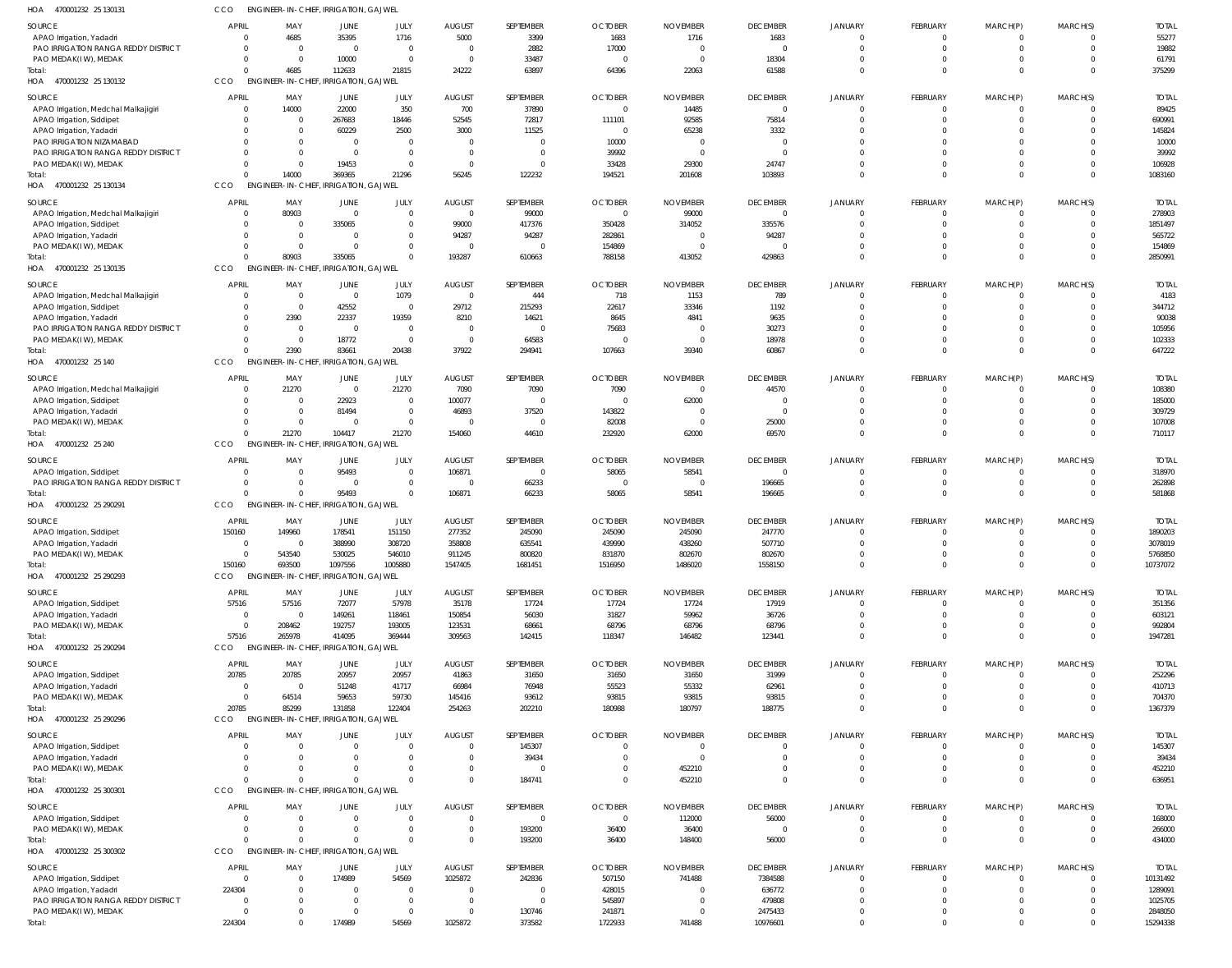| HOA<br>470001232 25 310318                                            | CCO                      | ENGINEER-IN-CHIEF, IRRIGATION, GAJWEL                 |                       |                        |                           |                            |                            |                             |                          |                      |                          |                          |                         |                           |
|-----------------------------------------------------------------------|--------------------------|-------------------------------------------------------|-----------------------|------------------------|---------------------------|----------------------------|----------------------------|-----------------------------|--------------------------|----------------------|--------------------------|--------------------------|-------------------------|---------------------------|
| SOURCE                                                                | <b>APRIL</b>             | MAY                                                   | JUNE                  | JULY                   | <b>AUGUST</b>             | SEPTEMBER                  | <b>OCTOBER</b>             | <b>NOVEMBER</b>             | <b>DECEMBER</b>          | <b>JANUARY</b>       | FEBRUARY                 | MARCH(P)                 | MARCH(S)                | <b>TOTAL</b>              |
| APAO Irrigation, Siddipet                                             | $\Omega$                 | 20000                                                 | 20000                 | $\Omega$               | - 0                       | $\overline{0}$             | $\Omega$                   | - 0                         | $\mathbf{0}$             | $\mathbf{0}$         | $\overline{0}$           | $\mathbf{0}$             | $\mathbf 0$             | 40000                     |
| PAO MEDAK(IW), MEDAK                                                  | 0                        | 20000                                                 | $\Omega$              | $\Omega$               | $\Omega$                  | $\overline{0}$             | $\Omega$                   | - 0                         | $\overline{0}$           | $\overline{0}$       | $\overline{0}$           | $\overline{0}$           | $\overline{0}$          | 20000                     |
| Total:<br>HOA 470001232 25 510511                                     | $\Omega$<br><b>CCO</b>   | 40000<br><b>ENGINEER-IN-CHIEF, IRRIGATION, GAJWEL</b> | 20000                 | $\Omega$               | $\Omega$                  | $\Omega$                   | $\Omega$                   |                             | $\Omega$                 | $\Omega$             | $\Omega$                 | $\Omega$                 | $\Omega$                | 60000                     |
|                                                                       |                          |                                                       |                       |                        |                           |                            |                            |                             |                          |                      |                          |                          |                         |                           |
| SOURCE<br>PAO IRRIGATION RANGA REDDY DISTRICT                         | <b>APRIL</b><br>$\Omega$ | MAY<br>$\Omega$                                       | JUNE<br>$\Omega$      | JULY<br>$\Omega$       | <b>AUGUST</b><br>$\Omega$ | SEPTEMBER<br>49804         | <b>OCTOBER</b>             | <b>NOVEMBER</b>             | <b>DECEMBER</b><br>49571 | JANUARY              | FEBRUARY<br>$\Omega$     | MARCH(P)<br>0            | MARCH(S)<br>$\Omega$    | <b>TOTAL</b><br>99375     |
| Total:                                                                | $\Omega$                 | $\Omega$                                              |                       | $\Omega$               | $\Omega$                  | 49804                      | $\Omega$                   | - 0                         | 49571                    | $\Omega$             | $\mathbf 0$              | $\mathbf 0$              | $\overline{0}$          | 99375                     |
| HOA 47000123225 25 260                                                | CCO                      | ENGINEER-IN-CHIEF, IRRIGATION, GAJWEL                 |                       |                        |                           |                            |                            |                             |                          |                      |                          |                          |                         |                           |
| SOURCE                                                                | <b>APRIL</b>             | MAY                                                   | JUNE                  | JULY                   | <b>AUGUST</b>             | SEPTEMBER                  | <b>OCTOBER</b>             | <b>NOVEMBER</b>             | <b>DECEMBER</b>          | <b>JANUARY</b>       | FEBRUARY                 | MARCH(P)                 | MARCH(S)                | <b>TOTAL</b>              |
| APAO Irrigation, Siddipet                                             | 0                        | $\overline{0}$                                        | $\Omega$              | $\overline{0}$         | $\Omega$                  | 5946000                    | 9388440                    | 6018606                     | 4340652                  | $\Omega$             | $\mathbf 0$              | $\mathbf{0}$             | 0                       | 25693698                  |
| APAO Irrigation, Yadadri                                              | $\Omega$                 | $\Omega$                                              | $\Omega$              | $\Omega$               | $\Omega$                  | 12890958                   | 1916118                    | 86250                       | 565584                   | $\Omega$             | $\overline{0}$           | $\mathbf 0$              | $\overline{0}$          | 15458910                  |
| Total:                                                                | $\Omega$                 | $\Omega$                                              | $\Omega$              | $\Omega$               | $\Omega$                  | 18836958                   | 11304558                   | 6104856                     | 4906236                  | $\Omega$             | $\mathbf 0$              | $\mathbf{0}$             | $\Omega$                | 41152608                  |
| HOA 47000123225 25 280284                                             | <b>CCO</b>               | <b>ENGINEER-IN-CHIEF, IRRIGATION, GAJWEL</b>          |                       |                        |                           |                            |                            |                             |                          |                      |                          |                          |                         |                           |
| SOURCE                                                                | <b>APRIL</b>             | MAY                                                   | JUNE                  | JULY                   | <b>AUGUST</b>             | SEPTEMBER                  | <b>OCTOBER</b>             | <b>NOVEMBER</b>             | <b>DECEMBER</b>          | <b>JANUARY</b>       | FEBRUARY                 | MARCH(P)                 | MARCH(S)                | <b>TOTAL</b>              |
| APAO Irrigation, Siddipet                                             | $\Omega$<br>$\Omega$     | $\Omega$<br>$\Omega$                                  | $\Omega$              | $\Omega$<br>$\Omega$   | 51000<br>$\Omega$         | $\Omega$<br>$\Omega$       | 13300000<br>- 0            |                             | $\Omega$<br>150000       |                      | $\Omega$<br>$\mathbf{0}$ | 0<br>$\mathbf{0}$        | $\Omega$<br>$\mathbf 0$ | 13351000<br>150000        |
| PAO IRRIGATION RANGA REDDY DISTRICT<br>Total:                         | $\Omega$                 |                                                       | - 0                   | $\Omega$               | 51000                     | $\Omega$                   | 13300000                   |                             | 150000                   | $\Omega$             | $\Omega$                 | $\Omega$                 | $\Omega$                | 13501000                  |
| HOA<br>47000123225 26 530531                                          | CCO                      | <b>ENGINEER-IN-CHIEF, IRRIGATION, GAJWEL</b>          |                       |                        |                           |                            |                            |                             |                          |                      |                          |                          |                         |                           |
| SOURCE                                                                | <b>APRIL</b>             | MAY                                                   | JUNE                  | JULY                   | <b>AUGUST</b>             | SEPTEMBER                  | <b>OCTOBER</b>             | <b>NOVEMBER</b>             | <b>DECEMBER</b>          | <b>JANUARY</b>       | FEBRUARY                 | MARCH(P)                 | MARCH(S)                | <b>TOTAL</b>              |
| APAO Irrigation, Siddipet                                             | 1000000000               | 1518980563                                            | 13776361              | $\Omega$               | 429453347                 | 1953564287                 | 9467911                    | 50000000                    | $\Omega$                 | $\Omega$             | $\overline{0}$           | $\mathbf{0}$             | $\overline{0}$          | 4975242469                |
| APAO Projects, Bhoopalapally                                          | $\Omega$                 | - 0                                                   | $\Omega$              | $\Omega$               | - 0                       | $\overline{\phantom{0}}$   | 300000                     |                             | <sup>0</sup>             |                      | $\mathbf{0}$             | $\mathbf 0$              | $\overline{0}$          | 300000                    |
| APAO Projects, Kamareddy                                              | $\Omega$                 | $\Omega$                                              |                       | $\Omega$               | $\Omega$                  | 7908630                    | - 0                        |                             |                          |                      | $\Omega$                 | $\Omega$                 | $\Omega$                | 7908630                   |
| APAO Projects, Peddapalli                                             | $\Omega$                 | $\Omega$                                              | $\Omega$              |                        | - 0<br>$\Omega$           | $\circ$                    | 3608577                    |                             |                          |                      | $\Omega$                 | $\Omega$                 | $\Omega$<br>$\Omega$    | 3608577                   |
| APAO Projects, Siricilla<br>APAO, SRSP SSP, KARIMNAGAR                | $\Omega$<br>$\Omega$     | 213191423<br>210000000                                | $\Omega$<br>$\Omega$  | 350669618              | $\Omega$                  | $\Omega$<br>$\Omega$       | 4973000                    |                             | 110000000                | $\Omega$             | $\Omega$<br>$\mathbf 0$  | $\Omega$<br>$\mathbf 0$  | $\overline{0}$          | 563861041<br>324973000    |
| Total:                                                                | 1000000000               | 1942171986                                            | 13776361              | 350669618              | 429453347                 | 1961472917                 | 18349488                   | 50000000                    | 110000000                | $\Omega$             | $\mathbf 0$              | $\mathbf 0$              | $\Omega$                | 5875893717                |
| HOA 47000123225 26 530532                                             | <b>CCO</b>               | ENGINEER-IN-CHIEF, IRRIGATION, GAJWEL                 |                       |                        |                           |                            |                            |                             |                          |                      |                          |                          |                         |                           |
| SOURCE                                                                | <b>APRIL</b>             | MAY                                                   | JUNE                  | JULY                   | <b>AUGUST</b>             | SEPTEMBER                  | <b>OCTOBER</b>             | <b>NOVEMBER</b>             | <b>DECEMBER</b>          | <b>JANUARY</b>       | FEBRUARY                 | MARCH(P)                 | MARCH(S)                | <b>TOTAI</b>              |
| APAO Irrigation, Siddipet                                             | $\Omega$                 | $\Omega$                                              | 120000000             | $\Omega$               |                           | $\Omega$                   | $\Omega$                   | 300000000                   | $\Omega$                 | $\Omega$             | 0                        | 0                        | $\overline{0}$          | 420000000                 |
| APAO Irrigation, Yadadri                                              | $\Omega$                 | $\Omega$                                              | $\Omega$              | $\Omega$               | $\Omega$                  | $\Omega$                   | 792800000                  |                             |                          | 0                    | $\Omega$                 | $\Omega$                 | $\Omega$                | 792800000                 |
| APAO Projects, Bhoopalapally                                          | $\Omega$                 | $\Omega$                                              | - 0                   | 113528174              |                           | $\Omega$                   | 32950000                   | 170400000                   |                          |                      | $\Omega$                 | $\Omega$                 | $\Omega$                | 316878174                 |
| APAO, SRSP SSP, KARIMNAGAR<br>Total:                                  | $\Omega$<br>$\Omega$     | 210000000<br>210000000                                | $\Omega$<br>120000000 | 113528174              |                           | $\Omega$<br>$\Omega$       | 825750000                  | 470400000                   | 465217500<br>465217500   | $\Omega$<br>$\Omega$ | $\Omega$<br>$\Omega$     | $\Omega$<br>$\Omega$     | $\Omega$<br>$\Omega$    | 675217500<br>2204895674   |
| HOA 47000123225 27 530531                                             | CCO                      | <b>ENGINEER-IN-CHIEF, IRRIGATION, GAJWEL</b>          |                       |                        |                           |                            |                            |                             |                          |                      |                          |                          |                         |                           |
|                                                                       | <b>APRIL</b>             |                                                       |                       |                        |                           |                            |                            |                             | <b>DECEMBER</b>          |                      |                          |                          |                         |                           |
| SOURCE<br>APAO Irrigation, Adilabad                                   | $\Omega$                 | MAY<br>16536101                                       | JUNE<br>$\Omega$      | JULY<br>$\Omega$       | <b>AUGUST</b><br>17633516 | SEPTEMBER<br>37448677      | <b>OCTOBER</b><br>32102362 | <b>NOVEMBER</b><br>16253258 | $\Omega$                 | <b>JANUARY</b><br>0  | FEBRUARY<br>$\mathbf{0}$ | MARCH(P)<br>$\mathbf{0}$ | MARCH(S)<br>$\Omega$    | <b>TOTAL</b><br>119973914 |
| APAO Irrigation, Bhoopalapally                                        | $\overline{0}$           | - 0                                                   | 14706021              | $\overline{0}$         | - 0                       | $\overline{0}$             | - 0                        |                             | $\Omega$                 |                      | $\mathbf{0}$             | $\mathbf 0$              | $\Omega$                | 14706021                  |
| APAO Irrigation, Jagtial                                              | 6419327                  | - 0                                                   | $\Omega$              |                        | - 0                       | $\Omega$                   | - 0                        | 27414448                    |                          |                      | $\Omega$                 | $\Omega$                 | $\Omega$                | 33833775                  |
| APAO Irrigation, Jangaon                                              | $\Omega$                 | $\Omega$                                              | $\Omega$              | 23584803               | $\Omega$                  | 39436723                   | 36603639                   |                             |                          |                      | $\Omega$                 | $\Omega$                 | $\Omega$                | 99625165                  |
| APAO Irrigation, Kamareddy                                            | $\Omega$<br>$\Omega$     | $\Omega$<br>$\Omega$                                  | $\Omega$<br>$\Omega$  | $\Omega$               | $\Omega$<br>$\Omega$      | $\overline{0}$<br>$\Omega$ | 31715479                   |                             |                          |                      | $\Omega$<br>$\Omega$     | $\Omega$<br>$\Omega$     | $\Omega$<br>$\Omega$    | 31715479                  |
| APAO Irrigation, Komarambheem Asifabad<br>APAO Irrigation, Kothagudem | $\Omega$                 | $\Omega$                                              | 52191118              | $\Omega$               | 19142515                  | 24765344                   | 124577695                  |                             | 36602168<br>0            |                      | $\Omega$                 | $\Omega$                 | $\Omega$                | 36602168<br>220676672     |
| APAO Irrigation, Mahabubabad                                          | $\Omega$                 | $\Omega$                                              |                       |                        | $\Omega$                  | $\Omega$                   | 2681414                    |                             | 14936842                 |                      | $\Omega$                 | $\Omega$                 | $\Omega$                | 17618256                  |
| APAO Irrigation, Mancherial                                           | $\Omega$                 | $\Omega$                                              | $\Omega$              | 18197290               |                           | $\Omega$                   |                            |                             | $\Omega$                 |                      | $\Omega$                 | $\Omega$                 | $\Omega$                | 18197290                  |
| APAO Irrigation, Nagarkurnool                                         | $\Omega$                 | $\Omega$                                              |                       | 26539510               |                           | $\Omega$                   |                            |                             |                          |                      |                          |                          | $\Omega$                | 26539510                  |
| APAO Irrigation, Peddapalli<br>APAO Irrigation, Sangareddy            | 60292789<br>222246686    | 24535941<br>38466301                                  | $\Omega$<br>$\Omega$  | 160739070<br>412681892 | 112944642<br>253067657    | $\Omega$<br>932402143      | 92361056<br>622911073      | 272045559                   | 239907104                |                      | $\mathbf 0$<br>$\Omega$  | $\Omega$<br>$\Omega$     | $\Omega$<br>$\Omega$    | 450873498<br>2993728415   |
| APAO Irrigation, Siddipet                                             | $\overline{0}$           | $\Omega$                                              | - 0                   | $\Omega$               | 179303499                 | 425411832                  | 11589127                   |                             | 18881469                 |                      | $\Omega$                 | $\Omega$                 | $\Omega$                | 635185927                 |
| APAO Irrigation, Siricilla                                            | $\Omega$                 | 9348996                                               |                       | 90811                  | - 0                       | 4444458                    | 9028942                    |                             | $\Omega$                 |                      | $\Omega$                 | $\Omega$                 | $\Omega$                | 22913207                  |
| APAO Irrigation, Suryapet                                             | $\Omega$                 | -0                                                    |                       | $\Omega$               | - 0                       | $\Omega$                   |                            |                             | 46717310                 |                      | $\Omega$                 | $\Omega$                 | $\Omega$                | 46717310                  |
| APAO Irrigation, Vikarabad                                            | $\Omega$                 | $\Omega$                                              |                       | $\Omega$               | $\Omega$                  | $\Omega$                   | - 0                        | 16097477                    |                          |                      | $\Omega$                 | $\Omega$                 |                         | 16097477                  |
| APAO Irrigation, Wanaparthy<br>APAO Irrigation, Waranagal             | $\Omega$<br>$\Omega$     | $\Omega$<br>$\Omega$                                  | 22871517              | $\Omega$<br>$\Omega$   | 15975685<br>$\Omega$      | $\Omega$<br>$\Omega$       | 12985806<br>17737804       | 27930689                    |                          |                      | $\Omega$<br>$\Omega$     | $\Omega$<br>$\Omega$     | $\Omega$<br>$\Omega$    | 28961491<br>68540010      |
| APAO Irrigation, Yadadri                                              | $\Omega$                 | $\Omega$                                              | $\Omega$              | 14198562               |                           | $\Omega$                   | $\Omega$                   |                             |                          |                      | $\Omega$                 | $\Omega$                 | $\Omega$                | 14198562                  |
| APAO Projects, Jagtial                                                | $\Omega$                 | $\Omega$                                              |                       |                        |                           | $\Omega$                   | 92377389                   |                             |                          |                      | $\Omega$                 | $\Omega$                 | $\Omega$                | 92377389                  |
| APAO Projects, Kamareddy                                              | $\Omega$                 | 27743958                                              |                       |                        |                           | $\Omega$                   |                            |                             |                          |                      | $\Omega$                 | $\Omega$                 | $\Omega$                | 27743958                  |
| APAO Projects, Peddapalli                                             | 7564370                  | $\Omega$                                              |                       |                        |                           | $\Omega$                   | 3839219                    |                             |                          |                      | $\Omega$                 | $\Omega$                 | $\Omega$                | 11403589                  |
| APAO Projects, Siricilla<br>APAO, SRSP SSP, KARIMNAGAR                | 250000000<br>0           | $\Omega$<br>3763291                                   |                       |                        |                           | 400000000<br>$\Omega$      | 1054330<br>4372252         | 91844792                    |                          |                      | $\Omega$<br>$\Omega$     | $\Omega$<br>$\Omega$     | $\Omega$<br>$\Omega$    | 651054330<br>99980335     |
| APAO, SRSP, NIZAMABAD                                                 | 45204429                 | $\mathcal{L}$                                         |                       |                        |                           | $\Omega$                   | 784736                     |                             |                          |                      | $\Omega$                 | $\Omega$                 | $\Omega$                | 45989165                  |
| PAO (W&P) NSP, TEKULAPALLY                                            | $\overline{\phantom{0}}$ | $\Omega$                                              |                       |                        |                           | $\Omega$                   | 7426440                    |                             |                          |                      | $\Omega$                 | $\Omega$                 |                         | 7426440                   |
| PAO (W&P), HANUMAKONDA                                                | 780566                   | $\Omega$                                              |                       |                        | $\Omega$                  | $\overline{0}$             | - 0                        |                             |                          |                      | $\Omega$                 | $\Omega$                 | $\Omega$                | 780566                    |
| PAO A M R P (SLBC), NALGONDA                                          | 3875262                  | $\Omega$                                              |                       |                        | $\Omega$                  | $\Omega$                   | 570556                     |                             |                          |                      | $\Omega$                 | $\Omega$                 | $\Omega$                | 4445818                   |
| PAO IRRIGATION KARIMNAGAR<br>PAO IRRIGATION DIVISION KHAMMAM          | $\Omega$<br>$\Omega$     | $\Omega$<br>$\Omega$                                  | $\Omega$              | 135925276<br>19656048  | 90502255<br>- 0           | 98220821<br>$\overline{0}$ | - 0<br>30634523            | 35189763<br>14360570        |                          | $\Omega$             | $\Omega$<br>$\Omega$     | $\Omega$<br>$\Omega$     | $\Omega$<br>$\Omega$    | 359838115<br>64651141     |
| PAO IRRIGATION DIVISION,                                              | $\Omega$                 | $\Omega$                                              | $\Omega$              |                        | 143127549                 | 46061778                   | 48343632                   | 88950896                    | 29111620                 | $\Omega$             | $\Omega$                 | $\Omega$                 | $\Omega$                | 355595475                 |
| MAHABOOBNAGAR                                                         |                          |                                                       |                       |                        |                           |                            |                            |                             |                          |                      |                          |                          |                         |                           |
| PAO IRRIGATION NIZAMABAD<br>PAO IRRIGATION RANGA REDDY DISTRICT       | $\Omega$<br>$\Omega$     | 10800000<br>$\Omega$                                  | $\Omega$              | $\Omega$               | - 0<br>- 0                | $\Omega$<br>7725312        | 37228469<br>8526620        | - 0<br>27125725             | $\Omega$<br>8415433      | $\Omega$             | $\Omega$<br>$\Omega$     | $\Omega$<br>$\Omega$     | $\Omega$<br>$\Omega$    | 48028469<br>51793090      |
| PAO Irrigation Nirmal                                                 | $\Omega$                 | $\overline{0}$                                        | 25026194              | $\Omega$               | $\Omega$                  | 9325106                    | 14911768                   | 119302614                   | $\Omega$                 | $\Omega$             | $\Omega$                 | $\Omega$                 | $\Omega$                | 168565682                 |
| PAO, PJP, Jogulamba Gadwal                                            | $\Omega$                 | $\Omega$                                              | $\Omega$              | $\Omega$               | - 0                       | $\overline{0}$             | - 0                        | 9971748                     | 9820647                  |                      | $\Omega$                 | $\Omega$                 | $\Omega$                | 19792395                  |
| PAO, SRSP, SSP, NIRMAL                                                | $\Omega$                 | 90591104                                              |                       |                        | $\Omega$                  | 6950082                    | 6323571                    |                             |                          | $\Omega$             | $\mathbf 0$              | $\mathbf 0$              | $\Omega$                | 103864757                 |
| Total:                                                                | 596383429                | 221785692                                             | 114794850             | 811613262              | 831697318                 | 2032192276                 | 1250687902                 | 746487539                   | 404392593                | $\Omega$             | $\Omega$                 | $\Omega$                 | $\Omega$                | 7010034861                |
| HOA 47000123225 27 530532                                             | <b>CCO</b>               | ENGINEER-IN-CHIEF, IRRIGATION, GAJWEL                 |                       |                        |                           |                            |                            |                             |                          |                      |                          |                          |                         |                           |
| SOURCE                                                                | <b>APRIL</b>             | MAY                                                   | JUNE                  | JULY                   | <b>AUGUST</b>             | SEPTEMBER                  | <b>OCTOBER</b>             | <b>NOVEMBER</b>             | <b>DECEMBER</b>          | <b>JANUARY</b>       | FEBRUARY                 | MARCH(P)                 | MARCH(S)                | <b>TOTAL</b>              |
| APAO Irrigation, Siddipet<br>APAO Irrigation, Yadadri                 | $\Omega$<br>$\Omega$     | $\Omega$<br>$\Omega$                                  |                       | <sup>0</sup>           | $\Omega$                  | 160000000<br>$\Omega$      | $\Omega$                   |                             | 0<br>365000000           |                      | $\Omega$<br>$\Omega$     | 0<br>$\Omega$            | - 0<br>$\Omega$         | 160000000<br>365000000    |
| APAO Projects, Kamareddy                                              | 8890000                  | $\Omega$                                              | $\Omega$              |                        |                           | $\Omega$                   | 19632500                   |                             |                          |                      | $\mathbf{0}$             | $\Omega$                 | $\Omega$                | 28522500                  |
| APAO, SRSP, NIZAMABAD                                                 | $\Omega$                 | $\Omega$                                              |                       | $\Omega$               |                           | $\Omega$                   | 1800000                    |                             | $\Omega$                 | $\Omega$             | $\Omega$                 | $\Omega$                 | $\Omega$                | 1800000                   |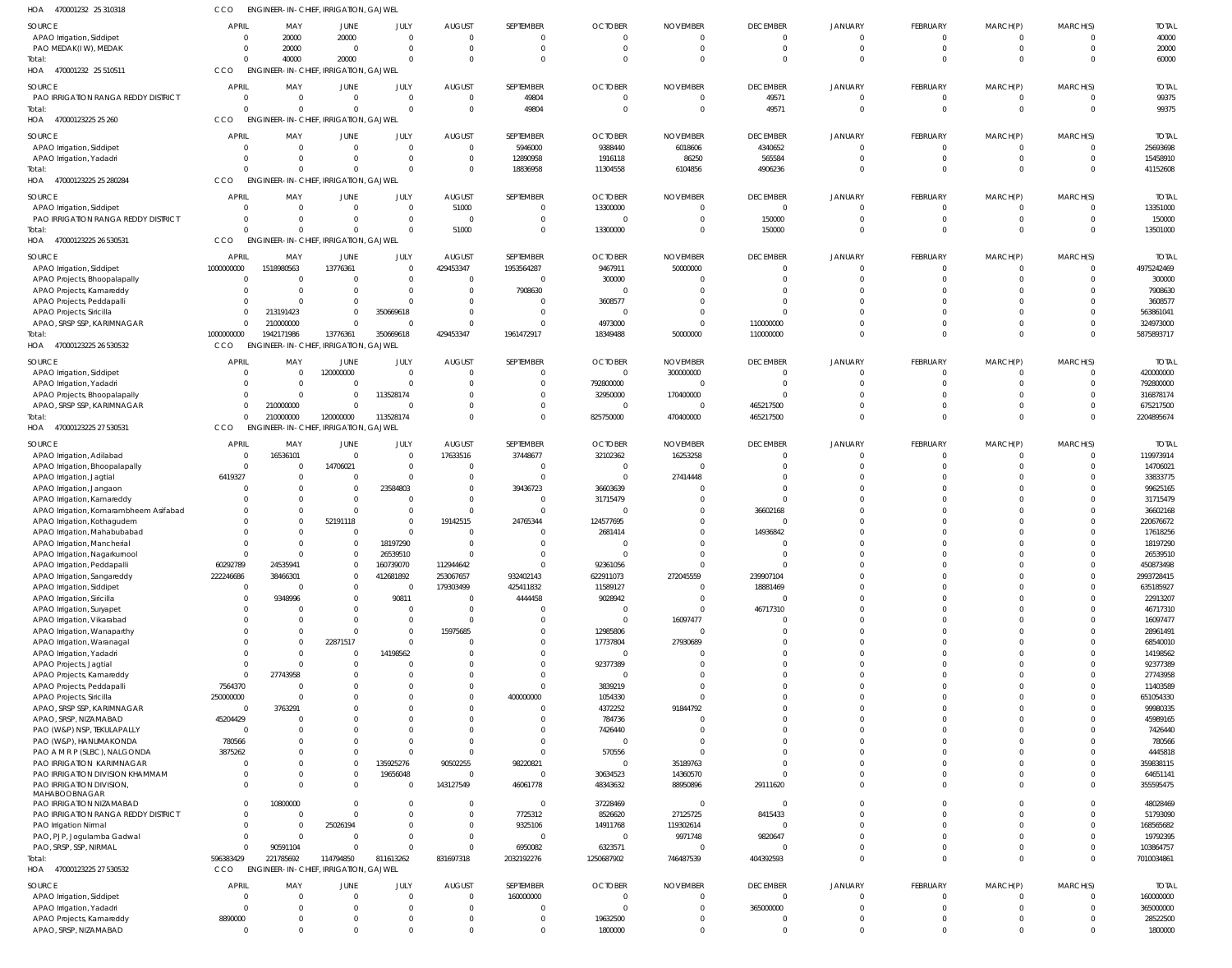| HOA 47000123225 27 530532                                      | CCO                      | ENGINEER-IN-CHIEF, IRRIGATION, GAJWEL             |                                      |                            |                                                    |                                  |                                            |                                             |                                   |                            |                                   |                            |                            |                            |
|----------------------------------------------------------------|--------------------------|---------------------------------------------------|--------------------------------------|----------------------------|----------------------------------------------------|----------------------------------|--------------------------------------------|---------------------------------------------|-----------------------------------|----------------------------|-----------------------------------|----------------------------|----------------------------|----------------------------|
| SOURCE                                                         | <b>APRIL</b>             | MAY                                               | <b>JUNE</b>                          | JULY                       | <b>AUGUST</b>                                      | SEPTEMBER                        | <b>OCTOBER</b>                             | <b>NOVEMBER</b>                             | <b>DECEMBER</b>                   | <b>JANUARY</b>             | <b>FEBRUARY</b>                   | MARCH(P)                   | MARCH(S)                   | <b>TOTAL</b>               |
| PAO Irrigation Nirmal                                          | $\Omega$                 | $\Omega$                                          | 100000000                            | $\overline{0}$             | $\overline{\mathbf{0}}$                            | $\overline{0}$                   | $\overline{0}$                             | $\overline{0}$                              | $\Omega$                          | $\Omega$                   | $\mathbf{0}$                      | $\mathbf 0$                | $\overline{0}$             | 100000000                  |
| Total:                                                         | 8890000                  | $\Omega$<br>ENGINEER-IN-CHIEF, IRRIGATION, GAJWEL | 100000000                            | $\Omega$                   | $\Omega$                                           | 160000000                        | 21432500                                   | $\overline{0}$                              | 365000000                         | $\Omega$                   | $\mathbf 0$                       | $\overline{0}$             | $\Omega$                   | 655322500                  |
| HOA 47000123225 49 500501                                      | CCO.                     |                                                   |                                      |                            |                                                    |                                  |                                            |                                             |                                   |                            |                                   |                            |                            |                            |
| SOURCE<br>APAO Irrigation, Siddipet                            | <b>APRIL</b><br>$\Omega$ | MAY<br>1300000000                                 | JUNE<br>$\overline{0}$               | JULY<br>$\Omega$           | <b>AUGUST</b><br>$\overline{0}$                    | SEPTEMBER<br>$\Omega$            | <b>OCTOBER</b><br>$\overline{0}$           | <b>NOVEMBER</b><br>$\overline{0}$           | <b>DECEMBER</b><br>$\Omega$       | <b>JANUARY</b><br>$\Omega$ | <b>FEBRUARY</b><br>$\overline{0}$ | MARCH(P)<br>$\overline{0}$ | MARCH(S)<br>$\Omega$       | <b>TOTAL</b><br>1300000000 |
| Total:                                                         | $\Omega$                 | 1300000000                                        | $\overline{0}$                       | $\Omega$                   | $\overline{\mathbf{0}}$                            | $\mathbf 0$                      | $\overline{0}$                             | $\overline{\mathbf{0}}$                     | $\Omega$                          | $\Omega$                   | $\mathbf{0}$                      | $\overline{0}$             | $\overline{0}$             | 1300000000                 |
| HOA 470001233 25 010011                                        | <b>CCO</b>               | CHIEF ENGINEER, IRRIGATION, KHAMMAM               |                                      |                            |                                                    |                                  |                                            |                                             |                                   |                            |                                   |                            |                            |                            |
| SOURCE                                                         | APRIL                    | MAY                                               | JUNE                                 | JULY                       | <b>AUGUST</b>                                      | SEPTEMBER                        | <b>OCTOBER</b>                             | <b>NOVEMBER</b>                             | <b>DECEMBER</b>                   | <b>JANUARY</b>             | <b>FEBRUARY</b>                   | MARCH(P)                   | MARCH(S)                   | <b>TOTAL</b>               |
| APAO Irrigation, Kothagudem                                    | 438180                   | 373603                                            | 336945                               | 496187                     | 635492                                             | 784099                           | 743862                                     | 660220                                      | $\Omega$                          |                            | 0                                 | 0                          | $\Omega$                   | 4468588                    |
| PAO IRRIGATION DIVISION KHAMMAM                                | 7825463                  | 14858410                                          | 11834155                             | 12051918                   | 17603353                                           | 19047436                         | 18259754                                   | 19125394                                    | 19280471                          | $\Omega$                   | $\overline{0}$                    | $\mathbf 0$                | $\Omega$                   | 139886354                  |
| Total:<br>HOA 470001233 25 010012                              | 8263643<br><b>CCO</b>    | 15232013<br>CHIEF ENGINEER, IRRIGATION, KHAMMAM   | 12171100                             | 12548105                   | 18238845                                           | 19831535                         | 19003616                                   | 19785614                                    | 19280471                          | $\Omega$                   | $\Omega$                          | $\mathbf 0$                | $\Omega$                   | 144354942                  |
|                                                                |                          |                                                   |                                      |                            |                                                    |                                  |                                            |                                             |                                   |                            |                                   |                            |                            |                            |
| SOURCE<br>APAO Irrigation, Kothagudem                          | <b>APRIL</b><br>330      | MAY<br>330                                        | JUNE<br>330                          | JULY<br>330                | <b>AUGUST</b><br>330                               | SEPTEMBER<br>330                 | <b>OCTOBER</b><br>470                      | <b>NOVEMBER</b><br>330                      | <b>DECEMBER</b><br>$\Omega$       | JANUARY<br>$\Omega$        | <b>FEBRUARY</b><br>$\mathbf{0}$   | MARCH(P)<br>$\mathbf 0$    | MARCH(S)<br>$\Omega$       | <b>TOTAL</b><br>2780       |
| PAO IRRIGATION DIVISION KHAMMAM                                | 57134                    | 127207                                            | 106083                               | 96360                      | 115609                                             | 145727                           | 126576                                     | 121481                                      | 127681                            | $\Omega$                   | $\mathbf{0}$                      | $\mathbf 0$                | $\Omega$                   | 1023858                    |
| Total:                                                         | 57464                    | 127537                                            | 106413                               | 96690                      | 115939                                             | 146057                           | 127046                                     | 121811                                      | 127681                            | $\Omega$                   | $\mathbf{0}$                      | $\mathbf 0$                | $\Omega$                   | 1026638                    |
| HOA 470001233 25 010013                                        | <b>CCO</b>               | CHIEF ENGINEER, IRRIGATION, KHAMMAM               |                                      |                            |                                                    |                                  |                                            |                                             |                                   |                            |                                   |                            |                            |                            |
| SOURCE                                                         | APRIL                    | MAY                                               | JUNE                                 | JULY                       | <b>AUGUST</b>                                      | SEPTEMBER                        | <b>OCTOBER</b>                             | <b>NOVEMBER</b>                             | <b>DECEMBER</b>                   | <b>JANUARY</b>             | FEBRUARY                          | MARCH(P)                   | MARCH(S)                   | <b>TOTAL</b>               |
| APAO Irrigation, Kothagudem                                    | 168336                   | 143560                                            | 247464                               | 197971                     | 66921                                              | 105757                           | 62974                                      | 56922                                       | $\Omega$                          |                            | $\Omega$                          | 0                          | $\Omega$                   | 1049905                    |
| PAO IRRIGATION DIVISION KHAMMAM<br>Total:                      | 3012179<br>3180515       | 5711245<br>5854805                                | 5268530<br>5515994                   | 4665754<br>4863725         | 2957587<br>3024508                                 | 3764207<br>3869964               | 2352926<br>2415900                         | 2522995<br>2579917                          | 2119217<br>2119217                | $\Omega$                   | $\mathbf{0}$<br>$\mathbf{0}$      | $\mathbf 0$<br>$\mathbf 0$ | $\Omega$<br>$\Omega$       | 32374640<br>33424545       |
| HOA 470001233 25 010016                                        | CCO                      | CHIEF ENGINEER, IRRIGATION, KHAMMAM               |                                      |                            |                                                    |                                  |                                            |                                             |                                   |                            |                                   |                            |                            |                            |
| SOURCE                                                         | APRIL                    | MAY                                               | JUNE                                 | JULY                       | <b>AUGUST</b>                                      | SEPTEMBER                        | <b>OCTOBER</b>                             | <b>NOVEMBER</b>                             | <b>DECEMBER</b>                   | <b>JANUARY</b>             | FEBRUARY                          | MARCH(P)                   | MARCH(S)                   | <b>TOTAL</b>               |
| APAO Irrigation, Kothagudem                                    | 62947                    | 53682                                             | 48417                                | 80341                      | 86321                                              | 104823                           | 97002                                      | 85807                                       | $\Omega$                          | - 0                        | 0                                 | 0                          |                            | 619340                     |
| PAO IRRIGATION DIVISION KHAMMAM                                | 1331541                  | 2749553                                           | 1904631                              | 1958187                    | 2518025                                            | 2941647                          | 2591169                                    | 2707116                                     | 2749960                           | $\Omega$                   | $\mathbf{0}$                      | $\mathbf 0$                | $\Omega$                   | 21451829                   |
| Total:                                                         | 1394488                  | 2803235                                           | 1953048                              | 2038528                    | 2604346                                            | 3046470                          | 2688171                                    | 2792923                                     | 2749960                           | $\Omega$                   | $\mathbf{0}$                      | $\mathbf 0$                | $\Omega$                   | 22071169                   |
| HOA 470001233 25 010017                                        | CCO                      | <b>CHIEF</b>                                      | <b>ENGINEER, IRRIGATION, KHAMMAM</b> |                            |                                                    |                                  |                                            |                                             |                                   |                            |                                   |                            |                            |                            |
| SOURCE                                                         | APRIL                    | MAY                                               | JUNE                                 | JULY                       | <b>AUGUST</b>                                      | SEPTEMBER                        | <b>OCTOBER</b>                             | <b>NOVEMBER</b>                             | <b>DECEMBER</b>                   | <b>JANUARY</b>             | FEBRUARY                          | MARCH(P)                   | MARCH(S)                   | <b>TOTAL</b>               |
| PAO IRRIGATION DIVISION KHAMMAM<br>Total:                      |                          | 205243<br>205243                                  | 125434<br>125434                     | 96225<br>96225             | 292238<br>292238                                   | 231360<br>231360                 | 83541<br>83541                             | 205841<br>205841                            | 133246<br>133246                  | $\Omega$<br>$\Omega$       | 0<br>$\mathbf{0}$                 | 0<br>$\mathbf 0$           | $\Omega$<br>$\Omega$       | 1373128<br>1373128         |
| HOA 470001233 25 010018                                        | <b>CCO</b>               | <b>CHIEF</b>                                      | <b>ENGINEER, IRRIGATION, KHAMMAM</b> |                            |                                                    |                                  |                                            |                                             |                                   |                            |                                   |                            |                            |                            |
| SOURCE                                                         | <b>APRIL</b>             | MAY                                               | JUNE                                 | JULY                       | <b>AUGUST</b>                                      | SEPTEMBER                        | <b>OCTOBER</b>                             | <b>NOVEMBER</b>                             | <b>DECEMBER</b>                   | <b>JANUARY</b>             | FEBRUARY                          | MARCH(P)                   | MARCH(S)                   | <b>TOTAL</b>               |
| APAO Irrigation, Kothagudem                                    | $\Omega$                 | $\overline{0}$                                    | 52375                                | $\overline{0}$             | $\overline{\mathbf{0}}$                            | $\overline{0}$                   | $\overline{\mathbf{0}}$                    | $\overline{\mathbf{0}}$                     | $\Omega$                          | $\Omega$                   | $\mathbf{0}$                      | 0                          |                            | 52375                      |
| PAO IRRIGATION DIVISION KHAMMAM                                | 27881                    | 34271                                             | 305101                               | 285802                     | 954640                                             | 1264189                          | 297137                                     | 475732                                      | 786348                            | $\Omega$                   | $\mathbf{0}$                      | $\mathbf 0$                | $\Omega$                   | 4431101                    |
| Total:                                                         | 27881                    | 34271                                             | 357476                               | 285802                     | 954640                                             | 1264189                          | 297137                                     | 475732                                      | 786348                            | $\Omega$                   | $\Omega$                          | $\mathbf 0$                | $\Omega$                   | 4483476                    |
| HOA 470001233 25 020021                                        | <b>CCO</b>               | <b>CHIEF</b>                                      | <b>ENGINEER, IRRIGATION, KHAMMAM</b> |                            |                                                    |                                  |                                            |                                             |                                   |                            |                                   |                            |                            |                            |
| SOURCE                                                         | APRIL                    | MAY                                               | JUNE                                 | JULY                       | <b>AUGUST</b>                                      | SEPTEMBER                        | <b>OCTOBER</b>                             | <b>NOVEMBER</b>                             | <b>DECEMBER</b>                   | <b>JANUARY</b>             | FEBRUARY                          | MARCH(P)                   | MARCH(S)                   | <b>TOTAL</b>               |
| PAO IRRIGATION DIVISION KHAMMAM<br>Total:                      |                          | $\overline{0}$<br>$\Omega$                        | $\overline{0}$<br>$\Omega$           | 4000<br>4000               | $\overline{0}$<br>$\overline{\mathbf{0}}$          | 12000<br>12000                   | $\overline{0}$<br>$\overline{0}$           | - 0<br>$\overline{0}$                       | 16000<br>16000                    | $\Omega$                   | 0<br>$\mathbf 0$                  | 0<br>$\overline{0}$        | $\Omega$<br>$\Omega$       | 32000<br>32000             |
| HOA 470001233 25 020022                                        | CCO                      | CHIEF ENGINEER, IRRIGATION, KHAMMAM               |                                      |                            |                                                    |                                  |                                            |                                             |                                   |                            |                                   |                            |                            |                            |
| SOURCE                                                         | <b>APRIL</b>             | MAY                                               | JUNE                                 | JULY                       | <b>AUGUST</b>                                      | SEPTEMBER                        | <b>OCTOBER</b>                             | <b>NOVEMBER</b>                             | <b>DECEMBER</b>                   | <b>JANUARY</b>             | FEBRUARY                          | MARCH(P)                   | MARCH(S)                   | <b>TOTAL</b>               |
| PAO IRRIGATION DIVISION KHAMMAM                                | $\Omega$                 | $\overline{0}$                                    | $\overline{0}$                       | $\overline{0}$             | $\overline{0}$                                     | $\Omega$                         | $\overline{0}$                             | 128608                                      | 32169                             | $\Omega$                   | $\mathbf{0}$                      | $\mathbf 0$                | $\Omega$                   | 160777                     |
| Total:                                                         |                          | $\Omega$                                          | $\cap$                               | $\cap$                     | $\bigcap$                                          |                                  |                                            | 128608                                      | 32169                             |                            | $\Omega$                          | $\Omega$                   |                            | 160777                     |
| HOA 470001233 25 110111                                        | CCO                      | CHIEF ENGINEER, IRRIGATION, KHAMMAM               |                                      |                            |                                                    |                                  |                                            |                                             |                                   |                            |                                   |                            |                            |                            |
| <b>SOURCE</b>                                                  | APRIL                    | MAY                                               | <b>JUNE</b>                          | JULY                       | <b>AUGUST</b>                                      | SEPTEMBER                        | <b>OCTOBER</b>                             | <b>NOVEMBER</b>                             | <b>DECEMBER</b>                   | <b>JANUARY</b>             | FEBRUARY                          | MARCH(P)                   | MARCH(S)                   | <b>TOTAL</b>               |
| PAO IRRIGATION DIVISION KHAMMAM                                |                          | $\Omega$<br>$\Omega$                              | 7530<br>7530                         | $\overline{0}$<br>$\Omega$ | $\overline{\mathbf{0}}$<br>$\overline{0}$          | 97428                            | 15265                                      | 117602                                      | 54648                             | $\Omega$<br>$\Omega$       | $\mathbf{0}$<br>$\mathbf 0$       | 0<br>$\overline{0}$        | $\Omega$<br>$\Omega$       | 292473                     |
| Total:<br>HOA 470001233 25 130131                              | CCO                      | CHIEF ENGINEER, IRRIGATION, KHAMMAM               |                                      |                            |                                                    | 97428                            | 15265                                      | 117602                                      | 54648                             |                            |                                   |                            |                            | 292473                     |
|                                                                |                          |                                                   |                                      |                            |                                                    |                                  |                                            |                                             |                                   |                            |                                   |                            |                            |                            |
| SOURCE<br>PAO IRRIGATION DIVISION KHAMMAM                      | <b>APRIL</b><br>$\Omega$ | MAY<br>$\overline{0}$                             | JUNE<br>39943                        | JULY<br>64161              | <b>AUGUST</b><br>33930                             | SEPTEMBER<br>7426                | <b>OCTOBER</b><br>44520                    | <b>NOVEMBER</b><br>22848                    | <b>DECEMBER</b><br>45260          | <b>JANUARY</b><br>$\Omega$ | FEBRUARY<br>$\overline{0}$        | MARCH(P)<br>$\overline{0}$ | MARCH(S)<br>$\Omega$       | <b>TOTAL</b><br>258088     |
| Total:                                                         | $\Omega$                 | $\Omega$                                          | 39943                                | 64161                      | 33930                                              | 7426                             | 44520                                      | 22848                                       | 45260                             | $\Omega$                   | $\mathbf{0}$                      | $\overline{0}$             | $\Omega$                   | 258088                     |
| HOA 470001233 25 130132                                        | <b>CCO</b>               | CHIEF ENGINEER, IRRIGATION, KHAMMAM               |                                      |                            |                                                    |                                  |                                            |                                             |                                   |                            |                                   |                            |                            |                            |
| SOURCE                                                         | APRIL                    |                                                   |                                      |                            | <b>AUGUST</b>                                      |                                  |                                            |                                             |                                   |                            | <b>FEBRUARY</b>                   | MARCH(P)                   |                            | <b>TOTAL</b>               |
|                                                                |                          | MAY                                               | JUNE                                 | JULY                       |                                                    | SEPTEMBER                        | <b>OCTOBER</b>                             | <b>NOVEMBER</b>                             | <b>DECEMBER</b>                   | <b>JANUARY</b>             |                                   |                            | MARCH(S)                   |                            |
| APAO Irrigation, Kothagudem                                    |                          | $\Omega$                                          | $\overline{\mathbf{0}}$              | $\overline{0}$             | $\overline{\mathbf{0}}$                            | $\Omega$                         | 99290                                      | - 0                                         | $\Omega$                          | $\Omega$                   | 0                                 | -0                         |                            | 99290                      |
| PAO IRRIGATION DIVISION KHAMMAM                                |                          | $\Omega$                                          | 256975                               | 3900                       | 221880                                             | 393160                           | 182929                                     | 308689                                      | 409621                            | $\Omega$                   | $\Omega$                          | $\mathbf 0$                | $\Omega$                   | 1777154                    |
| Total:                                                         |                          | $\Omega$                                          | 256975                               | 3900                       | 221880                                             | 393160                           | 282219                                     | 308689                                      | 409621                            | $\Omega$                   | $\Omega$                          | $\Omega$                   | $\Omega$                   | 1876444                    |
| HOA 470001233 25 130133                                        | <b>CCO</b>               | CHIEF ENGINEER, IRRIGATION, KHAMMAN               |                                      |                            |                                                    |                                  |                                            |                                             |                                   |                            |                                   |                            |                            |                            |
| SOURCE                                                         | APRIL<br>$\Omega$        | MAY<br>$\Omega$                                   | JUNE                                 | JULY<br>$\overline{0}$     | <b>AUGUST</b>                                      | <b>SEPTEMBER</b><br>$\mathbf{0}$ | <b>OCTOBER</b><br>$\overline{\phantom{0}}$ | <b>NOVEMBER</b><br>$\overline{\phantom{0}}$ | <b>DECEMBER</b><br>$\overline{0}$ | <b>JANUARY</b><br>$\Omega$ | <b>FEBRUARY</b><br>$\mathbf 0$    | MARCH(P)<br>$\mathbf 0$    | MARCH(S)<br>$\Omega$       | <b>TOTAL</b>               |
| PAO IRRIGATION DIVISION KHAMMAM<br>Total:                      | $\Omega$                 | $\Omega$                                          | 7840<br>7840                         | $\Omega$                   | $\overline{\mathbf{0}}$<br>$\overline{\mathbf{0}}$ | $\mathbf 0$                      | $\overline{0}$                             | $\overline{0}$                              | $\Omega$                          | $\Omega$                   | $\overline{0}$                    | $\overline{0}$             | $\Omega$                   | 7840<br>7840               |
| HOA 470001233 25 130134                                        | <b>CCO</b>               | CHIEF ENGINEER, IRRIGATION, KHAMMAM               |                                      |                            |                                                    |                                  |                                            |                                             |                                   |                            |                                   |                            |                            |                            |
| SOURCE                                                         | APRIL                    | MAY                                               | JUNE                                 | JULY                       | <b>AUGUST</b>                                      | SEPTEMBER                        | <b>OCTOBER</b>                             | <b>NOVEMBER</b>                             | <b>DECEMBER</b>                   | <b>JANUARY</b>             | <b>FEBRUARY</b>                   | MARCH(P)                   | MARCH(S)                   | <b>TOTAL</b>               |
| PAO IRRIGATION DIVISION KHAMMAM                                | $\Omega$                 | $\Omega$                                          | 603435                               | 248607                     | 451002                                             | $\Omega$                         | 656857                                     | 1117208                                     | 910799                            | $\Omega$                   | $\mathbf{0}$                      | 0                          | $\Omega$                   | 3987908                    |
| Total:                                                         | $\Omega$                 | $\overline{0}$                                    | 603435                               | 248607                     | 451002                                             | $\overline{0}$                   | 656857                                     | 1117208                                     | 910799                            | $\Omega$                   | $\mathbf{0}$                      | $\overline{0}$             | $\Omega$                   | 3987908                    |
| HOA 470001233 25 130135                                        | <b>CCO</b>               | CHIEF ENGINEER, IRRIGATION, KHAMMAM               |                                      |                            |                                                    |                                  |                                            |                                             |                                   |                            |                                   |                            |                            |                            |
| SOURCE                                                         | <b>APRIL</b>             | MAY                                               | JUNE                                 | JULY                       | <b>AUGUST</b>                                      | SEPTEMBER                        | <b>OCTOBER</b>                             | <b>NOVEMBER</b>                             | <b>DECEMBER</b>                   | <b>JANUARY</b>             | FEBRUARY                          | MARCH(P)                   | MARCH(S)                   | <b>TOTAL</b>               |
| APAO Irrigation, Kothagudem<br>PAO IRRIGATION DIVISION KHAMMAM | $\Omega$                 | $\overline{0}$<br>$\Omega$                        | $\overline{\mathbf{0}}$              | $\overline{0}$             | $\overline{\mathbf{0}}$                            | 8404                             | 20320                                      | $\overline{\mathbf{0}}$                     | $\Omega$                          | $\Omega$<br>$\Omega$       | $\mathbf{0}$<br>$\mathbf{0}$      | 0<br>$\mathbf 0$           | $\Omega$                   | 28724                      |
| Total:                                                         | $\cap$                   | $\Omega$                                          | 129189<br>129189                     | 56936<br>56936             | 100140<br>100140                                   | 66000<br>74404                   | 54603<br>74923                             | 122685<br>122685                            | 79675<br>79675                    | $\Omega$                   | $\Omega$                          | $\mathbf 0$                | $\Omega$                   | 609228<br>637952           |
| HOA 470001233 25 140                                           | <b>CCO</b>               | CHIEF ENGINEER, IRRIGATION, KHAMMAM               |                                      |                            |                                                    |                                  |                                            |                                             |                                   |                            |                                   |                            |                            |                            |
| SOURCE                                                         | <b>APRIL</b>             | MAY                                               | JUNE                                 | JULY                       | <b>AUGUST</b>                                      | SEPTEMBER                        | <b>OCTOBER</b>                             | <b>NOVEMBER</b>                             | <b>DECEMBER</b>                   | <b>JANUARY</b>             | <b>FEBRUARY</b>                   | MARCH(P)                   | MARCH(S)                   | <b>TOTAL</b>               |
| PAO IRRIGATION DIVISION KHAMMAM<br>Total:                      | $\Omega$                 | $\overline{\mathbf{0}}$<br>$\overline{0}$         | 5775<br>5775                         | 10500<br>10500             | 5250<br>5250                                       | $\mathbf{0}$<br>$\mathbf 0$      | 2625<br>2625                               | 28680<br>28680                              | 6980<br>6980                      | $\Omega$<br>$\overline{0}$ | $\mathbf{0}$<br>$\mathbf 0$       | 0<br>$\mathbf 0$           | $\Omega$<br>$\overline{0}$ | 59810<br>59810             |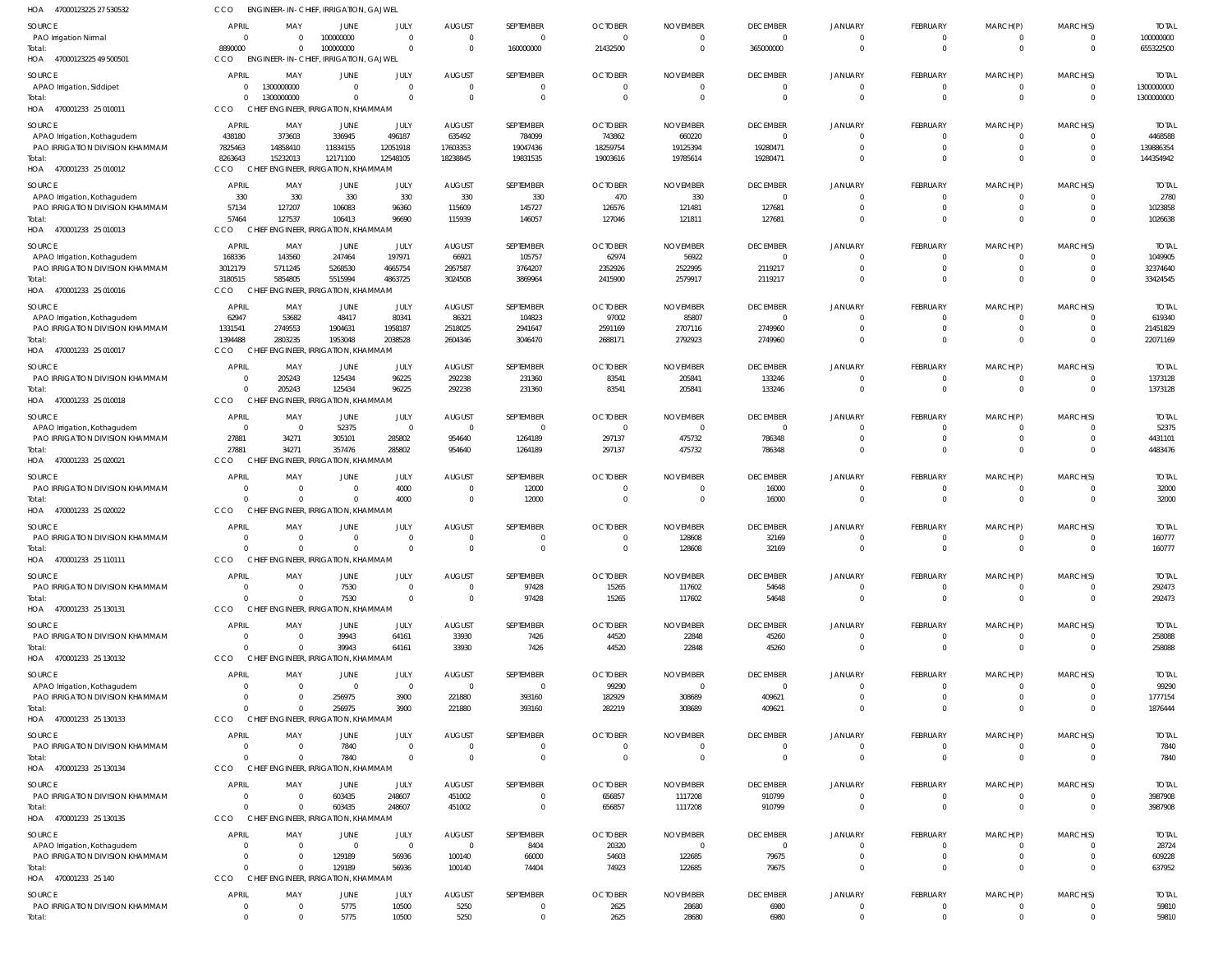| HOA<br>470001233 25 240                                        | CCO                      |                                  | CHIEF ENGINEER, IRRIGATION, KHAMMAM             |                      |                                 |                      |                                  |                              |                             |                            |                             |                  |                      |                           |
|----------------------------------------------------------------|--------------------------|----------------------------------|-------------------------------------------------|----------------------|---------------------------------|----------------------|----------------------------------|------------------------------|-----------------------------|----------------------------|-----------------------------|------------------|----------------------|---------------------------|
| SOURCE                                                         | <b>APRIL</b>             | MAY                              | JUNE                                            | JULY                 | <b>AUGUST</b>                   | SEPTEMBER            | <b>OCTOBER</b>                   | <b>NOVEMBER</b>              | <b>DECEMBER</b>             | JANUARY                    | <b>FEBRUARY</b>             | MARCH(P)         | MARCH(S)             | <b>TOTAL</b>              |
| PAO IRRIGATION DIVISION KHAMMAM                                | $\Omega$                 | 48934                            |                                                 |                      | 6494                            | 0                    | $\overline{0}$                   | 25227                        | 12660                       | $\Omega$                   | $\mathbf{0}$                | $\mathbf 0$      | $\Omega$             | 93315                     |
| Total:<br>HOA 470001233 25 250                                 | $\Omega$<br>CCO          | 48934                            | CHIEF ENGINEER, IRRIGATION, KHAMMAM             | $\Omega$             | 6494                            | $\mathbf{0}$         | $\overline{0}$                   | 25227                        | 12660                       | $\Omega$                   | $\mathbf{0}$                | $\mathbf 0$      | $\Omega$             | 93315                     |
| SOURCE                                                         | <b>APRIL</b>             | MAY                              | JUNE                                            | JULY                 | <b>AUGUST</b>                   | SEPTEMBER            | <b>OCTOBER</b>                   | <b>NOVEMBER</b>              | <b>DECEMBER</b>             | <b>JANUARY</b>             | <b>FEBRUARY</b>             | MARCH(P)         | MARCH(S)             | <b>TOTAL</b>              |
| PAO IRRIGATION DIVISION KHAMMAM                                | $^{\circ}$               | $\Omega$                         | $\Omega$                                        | $\Omega$             | $\overline{0}$                  | 0                    | $\overline{0}$                   | $\Omega$                     | 52000                       | $\Omega$                   | 0                           | 0                | $\Omega$             | 52000                     |
| Total:                                                         | $\Omega$                 | $\Omega$                         | $\Omega$                                        | $\Omega$             | $\Omega$                        | $\mathbf{0}$         | $\overline{0}$                   | $\overline{0}$               | 52000                       | $\Omega$                   | $\mathbf{0}$                | $\mathbf 0$      | $\Omega$             | 52000                     |
| HOA 470001233 25 280281                                        | CCO                      |                                  | CHIEF ENGINEER, IRRIGATION, KHAMMAM             |                      |                                 |                      |                                  |                              |                             |                            |                             |                  |                      |                           |
| SOURCE                                                         | APRIL                    | MAY                              | JUNE                                            | JULY                 | <b>AUGUST</b>                   | SEPTEMBER            | <b>OCTOBER</b>                   | <b>NOVEMBER</b>              | <b>DECEMBER</b>             | <b>JANUARY</b>             | <b>FEBRUARY</b>             | MARCH(P)         | MARCH(S)             | <b>TOTAL</b>              |
| PAO IRRIGATION DIVISION KHAMMAM<br>Total:                      | $\Omega$<br>$\Omega$     | $\overline{0}$<br>$\Omega$       |                                                 | $\Omega$<br>$\Omega$ | 16500<br>16500                  | 0<br>$\mathbf{0}$    | $\overline{0}$<br>$\overline{0}$ | 0<br>$\overline{0}$          | 5500<br>5500                | $\Omega$<br>$\Omega$       | 0<br>$\mathbf 0$            | 0<br>$\mathbf 0$ | $\Omega$             | 22000<br>22000            |
| HOA 470001233 25 290291                                        | CCO                      |                                  | CHIEF ENGINEER, IRRIGATION, KHAMMAM             |                      |                                 |                      |                                  |                              |                             |                            |                             |                  |                      |                           |
| SOURCE                                                         | <b>APRIL</b>             | MAY                              | JUNE                                            | JULY                 | <b>AUGUST</b>                   | SEPTEMBER            | <b>OCTOBER</b>                   | <b>NOVEMBER</b>              | <b>DECEMBER</b>             | <b>JANUARY</b>             | <b>FEBRUARY</b>             | MARCH(P)         | MARCH(S)             | <b>TOTAL</b>              |
| PAO IRRIGATION DIVISION KHAMMAM                                | 6519070                  | 9014396                          | 8316825                                         | 8352447              | 12533674                        | 10714867             | 12578964                         | 12375509                     | 12254041                    | $\Omega$                   | $\mathbf{0}$                | $\mathbf 0$      |                      | 92659793                  |
| Total                                                          | 6519070                  | 9014396                          | 8316825                                         | 8352447              | 12533674                        | 10714867             | 12578964                         | 12375509                     | 12254041                    | $\Omega$                   | $\mathbf 0$                 | $\mathbf 0$      | $\Omega$             | 92659793                  |
| HOA 470001233 25 290292                                        | CCO                      |                                  | CHIEF ENGINEER, IRRIGATION, KHAMMAM             |                      |                                 |                      |                                  |                              |                             |                            |                             |                  |                      |                           |
| SOURCE                                                         | <b>APRIL</b>             | MAY                              | JUNE                                            | JULY                 | <b>AUGUST</b>                   | SEPTEMBER            | <b>OCTOBER</b>                   | <b>NOVEMBER</b>              | <b>DECEMBER</b>             | <b>JANUARY</b>             | <b>FEBRUARY</b>             | MARCH(P)         | MARCH(S)             | <b>TOTAL</b>              |
| PAO IRRIGATION DIVISION KHAMMAM<br>Total:                      | 7380<br>7380             | 29070<br>29070                   | 19680<br>19680                                  | 20330<br>20330       | 49030<br>49030                  | 21330<br>21330       | 25430<br>25430                   | 25380<br>25380               | 26656<br>26656              | $\Omega$<br>$\Omega$       | $\mathbf{0}$<br>$\mathbf 0$ | 0<br>$\mathbf 0$ | $\Omega$<br>$\Omega$ | 224286<br>224286          |
| HOA 470001233 25 290293                                        | CCO                      |                                  | CHIEF ENGINEER, IRRIGATION, KHAMMAM             |                      |                                 |                      |                                  |                              |                             |                            |                             |                  |                      |                           |
| <b>SOURCE</b>                                                  | <b>APRIL</b>             | MAY                              | JUNE                                            | JULY                 | <b>AUGUST</b>                   | SEPTEMBER            | <b>OCTOBER</b>                   | <b>NOVEMBER</b>              | <b>DECEMBER</b>             | <b>JANUARY</b>             | <b>FEBRUARY</b>             | MARCH(P)         | MARCH(S)             | <b>TOTAL</b>              |
| PAO IRRIGATION DIVISION KHAMMAM                                | 2496337                  | 3160847                          | 2816868                                         | 2587628              | 1148813                         | 1449026              | 975502                           | 858737                       | 893227                      | - 0                        | 0                           | 0                | $\Omega$             | 16386985                  |
| Total:<br>HOA 470001233 25 290294                              | 2496337                  | 3160847                          | 2816868                                         | 2587628              | 1148813                         | 1449026              | 975502                           | 858737                       | 893227                      | $\Omega$                   | $\mathbf{0}$                | $\mathbf 0$      | $\Omega$             | 16386985                  |
|                                                                | <b>CCO</b>               |                                  | CHIEF ENGINEER, IRRIGATION, KHAMMAM             |                      |                                 |                      |                                  |                              |                             |                            |                             |                  |                      |                           |
| SOURCE<br>PAO IRRIGATION DIVISION KHAMMAM                      | <b>APRIL</b><br>1094493  | MAY<br>1618784                   | JUNE<br>989917                                  | JULY<br>919929       | <b>AUGUST</b><br>1623023        | SEPTEMBER<br>1223405 | <b>OCTOBER</b><br>1325302        | <b>NOVEMBER</b><br>1326491   | <b>DECEMBER</b><br>1330811  | <b>JANUARY</b><br>$\Omega$ | FEBRUARY<br>0               | MARCH(P)<br>0    | MARCH(S)             | <b>TOTAL</b><br>11452155  |
| Total:                                                         | 1094493                  | 1618784                          | 989917                                          | 919929               | 1623023                         | 1223405              | 1325302                          | 1326491                      | 1330811                     | $\Omega$                   | $\mathbf 0$                 | $\mathbf 0$      | $\Omega$             | 11452155                  |
| HOA 470001233 25 290295                                        | CCO                      |                                  | CHIEF ENGINEER, IRRIGATION, KHAMMAM             |                      |                                 |                      |                                  |                              |                             |                            |                             |                  |                      |                           |
| SOURCE                                                         | <b>APRIL</b>             | MAY                              | JUNE                                            | JULY                 | <b>AUGUST</b>                   | SEPTEMBER            | <b>OCTOBER</b>                   | <b>NOVEMBER</b>              | <b>DECEMBER</b>             | <b>JANUARY</b>             | <b>FEBRUARY</b>             | MARCH(P)         | MARCH(S)             | <b>TOTAL</b>              |
| PAO IRRIGATION DIVISION KHAMMAM                                |                          | 23701                            | $\Omega$                                        | $\Omega$             | 45111                           | 86019                | 57832                            | 187136                       | 67113                       | $\Omega$                   | 0                           | 0                |                      | 466912                    |
| Total:<br>HOA 470001233 25 290296                              | CCO                      | 23701                            | $\Omega$<br>CHIEF ENGINEER, IRRIGATION, KHAMMAM | $\Omega$             | 45111                           | 86019                | 57832                            | 187136                       | 67113                       | $\Omega$                   | $\mathbf 0$                 | $\mathbf 0$      | $\Omega$             | 466912                    |
| <b>SOURCE</b>                                                  | <b>APRIL</b>             | MAY                              | JUNE                                            | JULY                 | <b>AUGUST</b>                   | SEPTEMBER            | <b>OCTOBER</b>                   | <b>NOVEMBER</b>              | <b>DECEMBER</b>             | <b>JANUARY</b>             | <b>FEBRUARY</b>             | MARCH(P)         | MARCH(S)             | <b>TOTAL</b>              |
| PAO IRRIGATION DIVISION KHAMMAM                                | $\Omega$                 | $\overline{0}$                   | 100040                                          | $\Omega$             | $\overline{0}$                  | 842038               | $\overline{0}$                   | 1716391                      | 642673                      | $\Omega$                   | $\mathbf{0}$                | 0                | $\Omega$             | 3301142                   |
| Total:                                                         | $\Omega$                 | $\Omega$                         | 100040                                          | $\Omega$             | $\overline{0}$                  | 842038               | $\overline{0}$                   | 1716391                      | 642673                      | $\Omega$                   | $\mathbf 0$                 | $\mathbf 0$      | $\Omega$             | 3301142                   |
| HOA 470001233 25 300301                                        | CCO                      |                                  | CHIEF ENGINEER, IRRIGATION, KHAMMAM             |                      |                                 |                      |                                  |                              |                             |                            |                             |                  |                      |                           |
| SOURCE                                                         | <b>APRIL</b>             | MAY                              | JUNE                                            | JULY                 | <b>AUGUST</b>                   | SEPTEMBER            | <b>OCTOBER</b>                   | <b>NOVEMBER</b>              | <b>DECEMBER</b>             | <b>JANUARY</b>             | FEBRUARY                    | MARCH(P)         | MARCH(S)             | <b>TOTAL</b>              |
| PAO IRRIGATION DIVISION KHAMMAM<br>Total:                      | $\mathbf{0}$<br>$\Omega$ | $\overline{0}$<br>$\Omega$       | $\Omega$<br>$\Omega$                            | $\Omega$<br>$\Omega$ | - 0<br>$\overline{0}$           | 84000<br>84000       | $\overline{0}$<br>$\overline{0}$ | 714000<br>714000             | 109200<br>109200            | - 0<br>$\Omega$            | 0<br>$\mathbf 0$            | $\mathbf 0$      | $\Omega$             | 907200<br>907200          |
| HOA 470001233 25 300302                                        | CCO                      |                                  | CHIEF ENGINEER, IRRIGATION, KHAMMAM             |                      |                                 |                      |                                  |                              |                             |                            |                             |                  |                      |                           |
| SOURCE                                                         | <b>APRIL</b>             | MAY                              | JUNE                                            | JULY                 | <b>AUGUST</b>                   | SEPTEMBER            | <b>OCTOBER</b>                   | <b>NOVEMBER</b>              | <b>DECEMBER</b>             | <b>JANUARY</b>             | FEBRUARY                    | MARCH(P)         | MARCH(S)             | <b>TOTAL</b>              |
| APAO Irrigation, Kothagudem                                    | 316609                   | $\overline{\mathbf{0}}$          |                                                 | $\Omega$             | - 0                             | 1044388              | 0                                | 0                            | $\Omega$                    | - 0                        | 0                           |                  |                      | 1360997                   |
| PAO IRRIGATION DIVISION KHAMMAM                                | $\overline{0}$<br>316609 | 57646<br>57646                   | 479574<br>479574                                | $\Omega$<br>$\Omega$ | 376639<br>376639                | 164704<br>1209092    | 20588<br>20588                   | 1487535<br>1487535           | 163258<br>163258            | $\Omega$                   | $\Omega$                    | $\Omega$         | $\Omega$             | 2749944                   |
| Total:<br>HOA<br>470001233 25 310318                           | CCO                      |                                  | CHIEF ENGINEER, IRRIGATION, KHAMMAM             |                      |                                 |                      |                                  |                              |                             |                            |                             |                  |                      | 4110941                   |
| SOURCE                                                         | <b>APRIL</b>             | MAY                              | JUNE                                            | JULY                 | <b>AUGUST</b>                   | SEPTEMBER            | <b>OCTOBER</b>                   | <b>NOVEMBER</b>              | <b>DECEMBER</b>             | <b>JANUARY</b>             | FEBRUARY                    | MARCH(P)         | MARCH(S)             | <b>TOTAL</b>              |
| PAO IRRIGATION DIVISION KHAMMAM                                | 60000                    | 80000                            | 20000                                           | $\Omega$             | $\overline{0}$                  | 40000                | $\overline{0}$                   | $\overline{0}$               | 20000                       | $\Omega$                   | 0                           |                  |                      | 220000                    |
| Total:                                                         | 60000                    | 80000                            | 20000                                           | $\Omega$             | $\overline{0}$                  | 40000                | $\overline{0}$                   | $\overline{0}$               | 20000                       | $\Omega$                   | $\mathbf{0}$                | $\mathbf 0$      | $\Omega$             | 220000                    |
| HOA 470001233 25 510511                                        | <b>CCO</b>               |                                  | CHIEF ENGINEER, IRRIGATION, KHAMMAM             |                      |                                 |                      |                                  |                              |                             |                            |                             |                  |                      |                           |
| SOURCE                                                         | <b>APRIL</b>             | MAY                              | JUNE                                            | JULY                 | <b>AUGUST</b>                   | SEPTEMBER            | <b>OCTOBER</b>                   | <b>NOVEMBER</b>              | <b>DECEMBER</b>             | JANUARY                    | FEBRUARY                    | MARCH(P)         | MARCH(S)             | <b>TOTAL</b>              |
| PAO IRRIGATION DIVISION KHAMMAM<br>Total:                      | $\Omega$<br>$\Omega$     | $\overline{0}$<br>$\overline{0}$ | 13611<br>13611                                  | $\Omega$<br>$\Omega$ | 19910<br>19910                  | $\mathbf{0}$         | 0<br>$\overline{0}$              | 4900<br>4900                 | 29909<br>29909              | $\Omega$                   | 0<br>$\mathbf 0$            | 0<br>$\mathbf 0$ | $\Omega$             | 68330<br>68330            |
| HOA 47000123325 25 260                                         | CCO                      |                                  | CHIEF ENGINEER, IRRIGATION, KOTHAGUDEM          |                      |                                 |                      |                                  |                              |                             |                            |                             |                  |                      |                           |
| SOURCE                                                         | <b>APRIL</b>             | MAY                              | JUNE                                            | JULY                 | <b>AUGUST</b>                   | SEPTEMBER            | <b>OCTOBER</b>                   | <b>NOVEMBER</b>              | <b>DECEMBER</b>             | <b>JANUARY</b>             | FEBRUARY                    | MARCH(P)         | MARCH(S)             | <b>TOTAL</b>              |
| APAO Irrigation, Kothagudem                                    | 0                        | $\overline{0}$                   | 11351928                                        | $\Omega$             | 809244                          | 3238968              | $\overline{0}$                   | $\Omega$                     | $\Omega$                    |                            | 0                           |                  |                      | 15400140                  |
| PAO IRRIGATION DIVISION KHAMMAM<br>Total:                      | $\Omega$                 | $\Omega$<br>$\Omega$             | 39436787<br>50788715                            | $\Omega$             | 10860223<br>11669467            | 2440200<br>5679168   | 17616<br>17616                   | 2594424<br>2594424           | 216720<br>216720            | $\Omega$                   | 0<br>$\Omega$               | 0<br>$\Omega$    | $\Omega$<br>$\Omega$ | 55565970<br>70966110      |
| HOA 47000123325 25 500503                                      | CCO                      |                                  | CHIEF ENGINEER, IRRIGATION, KOTHAGUDEM          |                      |                                 |                      |                                  |                              |                             |                            |                             |                  |                      |                           |
| SOURCE                                                         | <b>APRIL</b>             | MAY                              | JUNE                                            | JULY                 | <b>AUGUST</b>                   | SEPTEMBER            | <b>OCTOBER</b>                   | <b>NOVEMBER</b>              | <b>DECEMBER</b>             | <b>JANUARY</b>             | FEBRUARY                    | MARCH(P)         | MARCH(S)             | <b>TOTAL</b>              |
| PAO IRRIGATION DIVISION KHAMMAM                                | 702737                   | $\overline{\mathbf{0}}$          | - 0                                             | $\Omega$             | $\overline{0}$                  |                      | $\overline{0}$                   | 0                            | $\Omega$                    | - 0                        | $\overline{0}$              |                  |                      | 702737                    |
| Total:                                                         | 702737                   | $\overline{0}$                   | - 0                                             | $\Omega$             | $\overline{0}$                  | $\mathbf 0$          | $\overline{0}$                   | $\overline{0}$               | $\overline{0}$              | $\Omega$                   | $\mathbf{0}$                | $\mathbf 0$      | $\Omega$             | 702737                    |
| HOA 47000123325 27 530531                                      | CCO                      |                                  | CHIEF ENGINEER, IRRIGATION, KOTHAGUDEM          |                      |                                 |                      |                                  |                              |                             |                            |                             |                  |                      |                           |
| SOURCE                                                         | <b>APRIL</b><br>$\Omega$ | MAY<br>$\Omega$                  | JUNE                                            | JULY<br>$\Omega$     | <b>AUGUST</b><br>$\overline{0}$ | SEPTEMBER            | <b>OCTOBER</b><br>$\overline{0}$ | <b>NOVEMBER</b><br>200000000 | <b>DECEMBER</b><br>14657146 | <b>JANUARY</b>             | FEBRUARY<br>0               | MARCH(P)<br>0    | MARCH(S)             | <b>TOTAI</b><br>214657146 |
| APAO Irrigation, Kothagudem<br>PAO IRRIGATION DIVISION KHAMMAM | $\Omega$                 | 358122169                        | $\Omega$                                        | $\Omega$             | $\overline{0}$                  | $\Omega$             | $\overline{0}$                   | 97518125                     | 99621281                    | $\Omega$                   | 0                           | $\mathbf 0$      | $\Omega$             | 555261575                 |
| Total:                                                         | $\mathbf 0$              | 358122169                        | $\Omega$                                        | $\Omega$             | $\Omega$                        | $\Omega$             | $\overline{0}$                   | 297518125                    | 114278427                   | $\Omega$                   | $\Omega$                    | $\Omega$         | $\Omega$             | 769918721                 |
| HOA 470001234 26 270272                                        | CCO                      |                                  | CHIEF ENGINEER, IRRIGATION, KHAMMAM             |                      |                                 |                      |                                  |                              |                             |                            |                             |                  |                      |                           |
| SOURCE                                                         | <b>APRIL</b>             | MAY                              | JUNE                                            | JULY                 | <b>AUGUST</b>                   | SEPTEMBER            | <b>OCTOBER</b>                   | <b>NOVEMBER</b>              | <b>DECEMBER</b>             | <b>JANUARY</b>             | FEBRUARY                    | MARCH(P)         | MARCH(S)             | <b>TOTAL</b>              |
| PAO IRRIGATION DIVISION KHAMMAM<br>Total:                      | 4683782<br>4683782       | $\overline{0}$<br>$\overline{0}$ | $\Omega$                                        | $\Omega$<br>$\Omega$ | - 0<br>$\overline{0}$           | $\mathbf 0$          | 0<br>$\overline{0}$              | 0<br>$\overline{0}$          | $\Omega$<br>$\overline{0}$  | $\Omega$                   | 0<br>$\mathbf 0$            | 0<br>$\mathbf 0$ | $\Omega$             | 4683782<br>4683782        |
| HOA 47000123425 26 530531                                      | CCO                      |                                  | CHIEF ENGINEER, IRRIGATION, KHAMMAM             |                      |                                 |                      |                                  |                              |                             |                            |                             |                  |                      |                           |
| <b>SOURCE</b>                                                  | <b>APRIL</b>             | MAY                              | JUNE                                            | JULY                 | <b>AUGUST</b>                   | SEPTEMBER            | <b>OCTOBER</b>                   | <b>NOVEMBER</b>              | <b>DECEMBER</b>             | <b>JANUARY</b>             | FEBRUARY                    | MARCH(P)         | MARCH(S)             | <b>TOTAL</b>              |
| PAO IRRIGATION DIVISION KHAMMAM                                | 0                        | $\mathbf{0}$                     | - 0                                             | $\overline{0}$       | $\overline{0}$                  | 0                    | 12145909                         | 0                            | $\Omega$                    | $\Omega$                   | 0                           | 0                |                      | 12145909                  |
| Total:                                                         | $\Omega$                 | $\Omega$                         | $\Omega$                                        | $\Omega$             | $\Omega$                        | $\mathbf 0$          | 12145909                         | $\overline{0}$               | $\overline{0}$              | $\Omega$                   | $\mathbf 0$                 | $\mathbf 0$      | $\Omega$             | 12145909                  |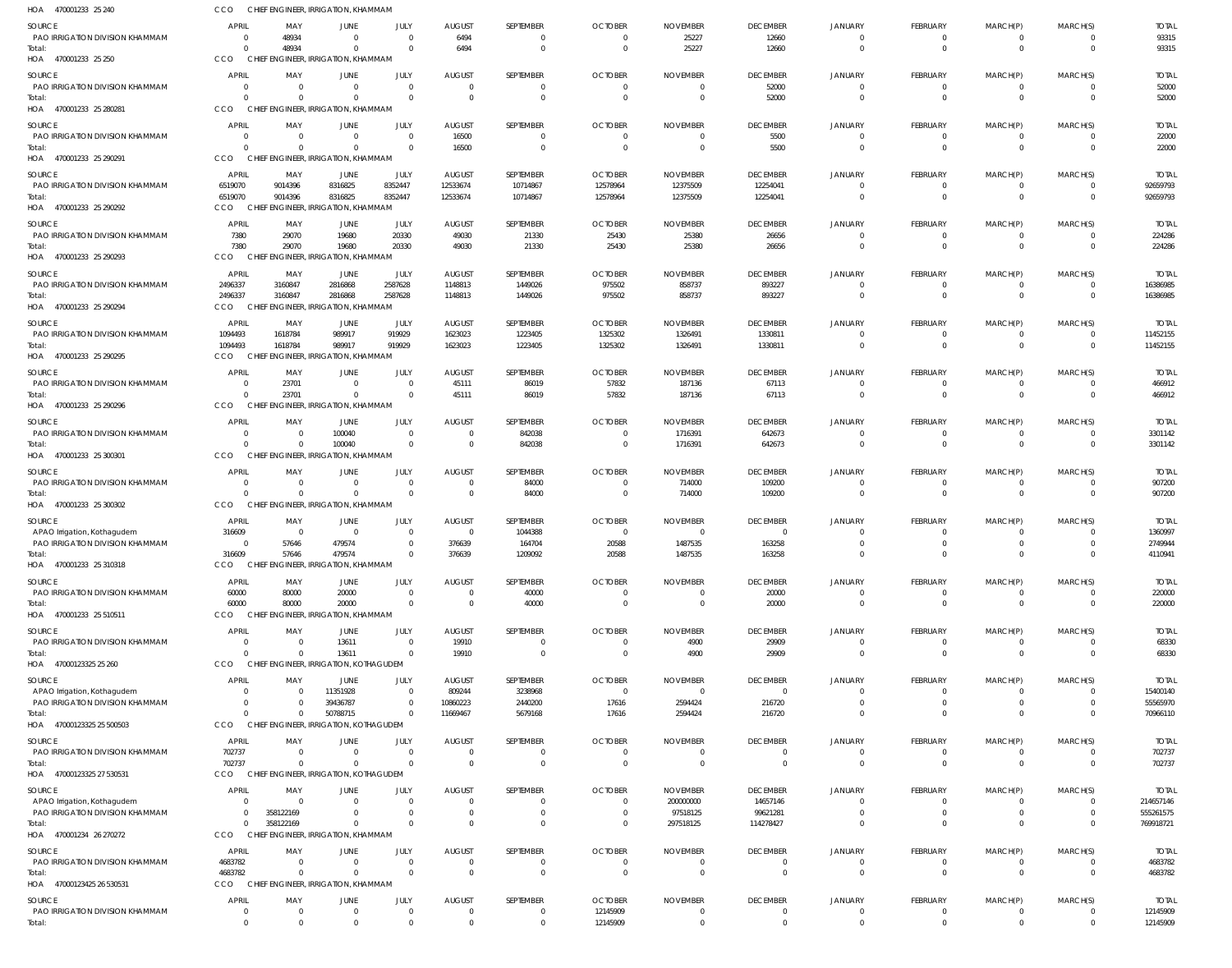| HOA 47000123525 26 530531                                        | cco                            | CHIEF ENGINEER, IRRIGATION, NALGONDA               |                                |                            |                                 |                                  |                            |                             |                                   |                                  |                                   |                             |                            |                           |
|------------------------------------------------------------------|--------------------------------|----------------------------------------------------|--------------------------------|----------------------------|---------------------------------|----------------------------------|----------------------------|-----------------------------|-----------------------------------|----------------------------------|-----------------------------------|-----------------------------|----------------------------|---------------------------|
| SOURCE                                                           | <b>APRIL</b>                   | MAY                                                | JUNE                           | JULY                       | <b>AUGUST</b>                   | SEPTEMBER                        | <b>OCTOBER</b>             | <b>NOVEMBER</b>             | <b>DECEMBER</b>                   | <b>JANUARY</b>                   | <b>FEBRUARY</b>                   | MARCH(P)                    | MARCH(S)                   | <b>TOTAI</b>              |
| PAO A M R P (SLBC), NALGONDA<br>PAO IRRIGATION DIVISION NALGONDA | 2243930<br>$\mathbf{0}$        |                                                    | 113602762<br>$\Omega$          | 16680240<br>184825185      | 221023277<br>$\overline{0}$     | 110226615<br>20540573            | 124454820<br>$\Omega$      | 123193105<br>$\Omega$       | $\overline{0}$<br>500000000       | $\Omega$<br>$\Omega$             | $\mathbf{0}$<br>$\mathbf 0$       | $\mathbf{0}$<br>$\mathbf 0$ | $\Omega$<br>$\Omega$       | 711424749<br>705365758    |
| Total:                                                           | 2243930                        | $\Omega$                                           | 113602762                      | 201505425                  | 221023277                       | 130767188                        | 124454820                  | 123193105                   | 500000000                         | $\Omega$                         | $\Omega$                          | $\mathbf{0}$                | $\Omega$                   | 1416790507                |
| HOA 47000123525 26 530532                                        | CCO                            | CHIEF ENGINEER, IRRIGATION, NALGONDA               |                                |                            |                                 |                                  |                            |                             |                                   |                                  |                                   |                             |                            |                           |
| SOURCE                                                           | <b>APRIL</b>                   | MAY                                                | JUNE                           | JULY                       | <b>AUGUST</b>                   | SEPTEMBER                        | <b>OCTOBER</b>             | <b>NOVEMBER</b>             | <b>DECEMBER</b>                   | <b>JANUARY</b>                   | FEBRUARY                          | MARCH(P)                    | MARCH(S)                   | <b>TOTAL</b>              |
| PAO IRRIGATION RANGA REDDY DISTRICT                              | 0<br>$\Omega$                  | - 0                                                | $\overline{0}$<br>$\Omega$     | $\mathbf 0$<br>$\Omega$    | $\Omega$<br>$\Omega$            | $\overline{0}$<br>$\overline{0}$ | 425500<br>425500           | -0<br>- 0                   | $\overline{0}$<br>$\overline{0}$  | $\Omega$<br>$\Omega$             | $\mathbf{0}$<br>$\overline{0}$    | $\mathbf{0}$<br>$\mathbf 0$ | $\Omega$<br>$\Omega$       | 425500<br>425500          |
| Total:<br>HOA 47000123525 26 530533                              | CCO                            | CHIEF ENGINEER, IRRIGATION, NALGONDA               |                                |                            |                                 |                                  |                            |                             |                                   |                                  |                                   |                             |                            |                           |
| SOURCE                                                           | <b>APRIL</b>                   | MAY                                                | JUNE                           | JULY                       | <b>AUGUST</b>                   | SEPTEMBER                        | <b>OCTOBER</b>             | <b>NOVEMBER</b>             | <b>DECEMBER</b>                   | <b>JANUARY</b>                   | FEBRUARY                          | MARCH(P)                    | MARCH(S)                   | <b>TOTAL</b>              |
| PAO A M R P (SLBC), NALGONDA                                     | 3229398                        | $\Omega$                                           | $\Omega$                       | $\mathbf 0$                | $\Omega$                        | $\overline{0}$                   | 51578                      | $\Omega$                    | $\overline{0}$                    | $\Omega$                         | $\mathbf{0}$                      | $\mathbf{0}$                | $\Omega$                   | 3280976                   |
| Total:<br>HOA 47000123525 27 530532                              | 3229398<br>CCO                 | $\Omega$<br>CHIEF ENGINEER, IRRIGATION, NALGONDA   | $\Omega$                       | $\Omega$                   | $\Omega$                        | $\overline{0}$                   | 51578                      | $\circ$                     | $\overline{0}$                    | $\Omega$                         | $\mathbf 0$                       | $\mathbf 0$                 | $\Omega$                   | 3280976                   |
|                                                                  |                                |                                                    |                                |                            |                                 |                                  |                            |                             |                                   |                                  |                                   |                             |                            |                           |
| SOURCE<br>PAO A M R P (SLBC), NALGONDA                           | <b>APRIL</b><br>150000000      | MAY                                                | JUNE<br>$\Omega$               | JULY<br>$\mathbf 0$        | <b>AUGUST</b><br>$\Omega$       | SEPTEMBER<br>$\overline{0}$      | <b>OCTOBER</b><br>$\Omega$ | <b>NOVEMBER</b><br>$\Omega$ | <b>DECEMBER</b><br>$\overline{0}$ | <b>JANUARY</b><br>$\Omega$       | <b>FEBRUARY</b><br>$\overline{0}$ | MARCH(P)<br>$\mathbf{0}$    | MARCH(S)<br>$\Omega$       | <b>TOTAI</b><br>150000000 |
| PAO IRRIGATION RANGA REDDY DISTRICT                              | $\overline{0}$                 |                                                    | $\Omega$                       | $\mathbf 0$                | $\Omega$                        | $\overline{0}$                   | 25382000                   |                             | $\Omega$                          | $\Omega$                         | $\mathbf 0$                       | $\mathbf 0$                 | $\Omega$                   | 25382000                  |
| Total:                                                           | 150000000                      |                                                    | $\Omega$                       | $\Omega$                   | $\cap$                          | $\overline{0}$                   | 25382000                   |                             | $\Omega$                          | $\Omega$                         | $\mathbf{0}$                      | $\mathbf{0}$                | $\Omega$                   | 175382000                 |
| HOA 47000123525 49 500501                                        | CCO                            | CHIEF ENGINEER, IRRIGATION, NALGONDA               |                                |                            |                                 |                                  |                            |                             |                                   |                                  |                                   |                             |                            |                           |
| SOURCE<br>PAO IRRIGATION DIVISION NALGONDA                       | <b>APRIL</b><br>$\Omega$       | MAY<br>- 0                                         | JUNE<br>$\Omega$               | JULY<br>$\Omega$           | <b>AUGUST</b><br>$\Omega$       | SEPTEMBER<br>$\overline{0}$      | <b>OCTOBER</b><br>2910905  | <b>NOVEMBER</b><br>992740   | <b>DECEMBER</b><br>$\overline{0}$ | <b>JANUARY</b><br>$\Omega$       | <b>FEBRUARY</b><br>$\mathbf{0}$   | MARCH(P)<br>$\mathbf{0}$    | MARCH(S)<br>$\Omega$       | <b>TOTAL</b><br>3903645   |
| Total:                                                           | $\Omega$                       | $\Omega$                                           | $\Omega$                       | $\Omega$                   | $\Omega$                        | $\overline{0}$                   | 2910905                    | 992740                      | $\overline{0}$                    | $\Omega$                         | $\overline{0}$                    | $\mathbf 0$                 | $\Omega$                   | 3903645                   |
| HOA 470001236 25 010011                                          | CCO                            | CHIEF ENGINEER, IRRIGATION, KOTHAGUDEM             |                                |                            |                                 |                                  |                            |                             |                                   |                                  |                                   |                             |                            |                           |
| SOURCE                                                           | <b>APRIL</b>                   | MAY                                                | <b>JUNE</b>                    | JULY                       | <b>AUGUST</b>                   | SEPTEMBER                        | <b>OCTOBER</b>             | <b>NOVEMBER</b>             | <b>DECEMBER</b>                   | <b>JANUARY</b>                   | <b>FEBRUARY</b>                   | MARCH(P)                    | MARCH(S)                   | <b>TOTAI</b>              |
| APAO Irrigation, Kothagudem                                      | 8923177                        | 11061537                                           | 10267253                       | 10866360                   | 15665861                        | 16502529                         | 15649064                   | 15860325                    | 16595491                          | $\Omega$                         | $\overline{0}$                    | $\mathbf 0$                 | $\Omega$                   | 121391597                 |
| Total:<br>HOA 470001236 25 010012                                | 8923177<br>CCO                 | 11061537<br>CHIEF ENGINEER, IRRIGATION, KOTHAGUDEM | 10267253                       | 10866360                   | 15665861                        | 16502529                         | 15649064                   | 15860325                    | 16595491                          | $\Omega$                         | $\overline{0}$                    | $\mathbf 0$                 | $\Omega$                   | 121391597                 |
|                                                                  | <b>APRIL</b>                   | MAY                                                |                                | JULY                       | <b>AUGUST</b>                   | SEPTEMBER                        | <b>OCTOBER</b>             | <b>NOVEMBER</b>             | <b>DECEMBER</b>                   | <b>JANUARY</b>                   | <b>FEBRUARY</b>                   | MARCH(P)                    | MARCH(S)                   | <b>TOTAL</b>              |
| SOURCE<br>APAO Irrigation, Kothagudem                            | 121890                         | 90852                                              | JUNE<br>115629                 | 91919                      | 36349                           | 68378                            | 33452                      | 24142                       | 32266                             | $\Omega$                         | $\mathbf{0}$                      | 0                           | $\Omega$                   | 614877                    |
| Total:                                                           | 121890                         | 90852                                              | 115629                         | 91919                      | 36349                           | 68378                            | 33452                      | 24142                       | 32266                             | $\Omega$                         | $\overline{0}$                    | $\mathbf 0$                 | $\Omega$                   | 614877                    |
| HOA 470001236 25 010013                                          | CCO                            | CHIEF ENGINEER, IRRIGATION, KOTHAGUDEM             |                                |                            |                                 |                                  |                            |                             |                                   |                                  |                                   |                             |                            |                           |
| SOURCE                                                           | <b>APRIL</b>                   | MAY                                                | JUNE                           | JULY                       | <b>AUGUST</b>                   | SEPTEMBER                        | <b>OCTOBER</b>             | <b>NOVEMBER</b>             | <b>DECEMBER</b>                   | <b>JANUARY</b>                   | FEBRUARY                          | MARCH(P)                    | MARCH(S)                   | <b>TOTAL</b>              |
| APAO Irrigation, Kothagudem<br>Total:                            | 3421843<br>3421843             | 4231830<br>4231830                                 | 5228415<br>5228415             | 4209754<br>4209754         | 2262377<br>2262377              | 2671735<br>2671735               | 1869254<br>1869254         | 1606159<br>1606159          | 1568316<br>1568316                | $\Omega$<br>$\Omega$             | $\mathbf{0}$<br>$\overline{0}$    | $\mathbf{0}$<br>$\mathbf 0$ | $\Omega$<br>$\Omega$       | 27069683<br>27069683      |
| HOA 470001236 25 010016                                          | CCO                            | CHIEF ENGINEER, IRRIGATION, KOTHAGUDEM             |                                |                            |                                 |                                  |                            |                             |                                   |                                  |                                   |                             |                            |                           |
| SOURCE                                                           | <b>APRIL</b>                   | MAY                                                | JUNE                           | JULY                       | <b>AUGUST</b>                   | SEPTEMBER                        | <b>OCTOBER</b>             | <b>NOVEMBER</b>             | <b>DECEMBER</b>                   | <b>JANUARY</b>                   | <b>FEBRUARY</b>                   | MARCH(P)                    | MARCH(S)                   | <b>TOTAL</b>              |
| APAO Irrigation, Kothagudem                                      | 1456479                        | 1683340                                            | 1659036                        | 1730033                    | 2085809                         | 2069158                          | 1856769                    | 1843639                     | 1930836                           | $\Omega$                         | $\mathbf{0}$                      | $\mathbf{0}$                | $\Omega$                   | 16315099                  |
| Total:                                                           | 1456479<br>CCO                 | 1683340<br>CHIEF ENGINEER, IRRIGATION, KOTHAGUDEM  | 1659036                        | 1730033                    | 2085809                         | 2069158                          | 1856769                    | 1843639                     | 1930836                           | $\Omega$                         | $\mathbf 0$                       | $\mathbf 0$                 | $\Omega$                   | 16315099                  |
| HOA 470001236 25 010017                                          |                                |                                                    |                                |                            |                                 |                                  |                            |                             |                                   |                                  |                                   |                             |                            |                           |
| SOURCE<br>APAO Irrigation, Kothagudem                            | <b>APRIL</b><br>0              | MAY                                                | JUNE<br>100000                 | JULY<br>118432             | <b>AUGUST</b><br>$\Omega$       | SEPTEMBER<br>$\overline{0}$      | <b>OCTOBER</b><br>28461    | <b>NOVEMBER</b><br>33693    | <b>DECEMBER</b><br>$\overline{0}$ | <b>JANUARY</b><br>$\Omega$       | <b>FEBRUARY</b><br>$\overline{0}$ | MARCH(P)<br>$\mathbf{0}$    | MARCH(S)<br>$\Omega$       | <b>TOTAL</b><br>280586    |
| Total:                                                           | $\Omega$                       |                                                    | 100000                         | 118432                     | $\overline{0}$                  | $\overline{0}$                   | 28461                      | 33693                       | $\overline{0}$                    | $\Omega$                         | $\overline{0}$                    | $\mathbf 0$                 | $\Omega$                   | 280586                    |
| HOA 470001236 25 010018                                          | CCO                            | CHIEF ENGINEER, IRRIGATION, KOTHAGUDEM             |                                |                            |                                 |                                  |                            |                             |                                   |                                  |                                   |                             |                            |                           |
| SOURCE                                                           | <b>APRIL</b>                   | MAY                                                | JUNE                           | JULY                       | <b>AUGUST</b>                   | SEPTEMBER                        | <b>OCTOBER</b>             | <b>NOVEMBER</b>             | <b>DECEMBER</b>                   | <b>JANUARY</b>                   | <b>FEBRUARY</b>                   | MARCH(P)                    | MARCH(S)                   | <b>TOTAL</b>              |
| APAO Irrigation, Kothagudem<br>Total:                            | $\overline{0}$<br>$\mathbf{0}$ | $\mathbf{0}$<br>$\Omega$                           | 385049<br>385049               | $\mathbf 0$<br>$\Omega$    | 395476<br>395476                | 1003530<br>1003530               | 436854<br>436854           | 825612<br>825612            | 561473<br>561473                  | $\mathbf{0}$<br>$\overline{0}$   | $\mathbf 0$                       | $\mathbf 0$                 | $\overline{0}$<br>$\Omega$ | 3607994<br>3607994        |
| HOA 470001236 25 020021                                          | CCO                            | CHIEF ENGINEER, IRRIGATION, KOTHAGUDEM             |                                |                            |                                 |                                  |                            |                             |                                   |                                  |                                   |                             |                            |                           |
| SOURCE                                                           | <b>APRIL</b>                   | MAY                                                | <b>JUNE</b>                    | JULY                       | <b>AUGUST</b>                   | SEPTEMBER                        | <b>OCTOBER</b>             | <b>NOVEMBER</b>             | <b>DECEMBER</b>                   | <b>JANUARY</b>                   | FEBRUARY                          | MARCH(P)                    | MARCH(S)                   | <b>TOTAL</b>              |
| APAO Irrigation, Kothagudem                                      | 8000                           |                                                    | 12000                          | 5200                       | 10400                           | $\overline{0}$                   |                            | 6400                        | 102400                            | $\mathbf{0}$                     | $\mathbf{0}$                      | $\mathbf{0}$                | $\Omega$                   | 144400                    |
| Total:                                                           | 8000                           |                                                    | 12000                          | 5200                       | 10400                           | $\overline{0}$                   | $\mathbf{0}$               | 6400                        | 102400                            | $\overline{0}$                   | $\overline{0}$                    | $\mathbf 0$                 | $\Omega$                   | 144400                    |
| HOA 470001236 25 020022                                          | <b>CCO</b>                     | CHIEF ENGINEER, IRRIGATION, KOTHAGUDEM             |                                |                            |                                 |                                  |                            |                             |                                   |                                  |                                   |                             |                            |                           |
| SOURCE<br>APAO Irrigation, Kothagudem                            | <b>APRIL</b><br>$\overline{0}$ | MAY<br>140376                                      | JUNE<br>27504                  | JULY<br>$\mathbf 0$        | <b>AUGUST</b><br>$\overline{0}$ | SEPTEMBER<br>$\overline{0}$      | <b>OCTOBER</b><br>$\Omega$ | <b>NOVEMBER</b><br>16928    | <b>DECEMBER</b><br>970209         | <b>JANUARY</b><br>$\Omega$       | <b>FEBRUARY</b><br>$\mathbf{0}$   | MARCH(P)<br>$\mathbf{0}$    | MARCH(S)<br>$\Omega$       | <b>TOTAL</b><br>1155017   |
| Total:                                                           | $\Omega$                       | 140376                                             | 27504                          | $\Omega$                   | $\Omega$                        | $\overline{0}$                   | $\Omega$                   | 16928                       | 970209                            | $\Omega$                         | $\mathbf 0$                       | $\mathbf 0$                 | $\Omega$                   | 1155017                   |
| HOA 470001236 25 020023                                          | <b>CCO</b>                     | CHIEF ENGINEER, IRRIGATION, KOTHAGUDEM             |                                |                            |                                 |                                  |                            |                             |                                   |                                  |                                   |                             |                            |                           |
| SOURCE                                                           | <b>APRIL</b>                   | MAY                                                | JUNE                           | JULY                       | <b>AUGUST</b>                   | SEPTEMBER                        | <b>OCTOBER</b>             | <b>NOVEMBER</b>             | <b>DECEMBER</b>                   | <b>JANUARY</b>                   | FEBRUARY                          | MARCH(P)                    | MARCH(S)                   | <b>TOTAL</b>              |
| APAO Irrigation, Kothagudem                                      | $\overline{0}$<br>$\Omega$     | 37188<br>37188                                     | $\overline{0}$<br>$\mathbf{0}$ | $\mathbf 0$<br>$\mathbf 0$ | $\Omega$<br>$\Omega$            | $\overline{0}$<br>$\overline{0}$ | 10400<br>10400             | 41600<br>41600              | 12000<br>12000                    | $\overline{0}$<br>$\overline{0}$ | $\overline{0}$<br>$\overline{0}$  | $\mathbf 0$<br>$\mathbf 0$  | $\Omega$<br>$\Omega$       | 101188<br>101188          |
| Total:<br>HOA 470001236 25 110111                                | CCO                            | CHIEF ENGINEER, IRRIGATION, KOTHAGUDEM             |                                |                            |                                 |                                  |                            |                             |                                   |                                  |                                   |                             |                            |                           |
| SOURCE                                                           | <b>APRIL</b>                   | MAY                                                | <b>JUNE</b>                    | JULY                       | <b>AUGUST</b>                   | SEPTEMBER                        | <b>OCTOBER</b>             | <b>NOVEMBER</b>             | <b>DECEMBER</b>                   | <b>JANUARY</b>                   | <b>FEBRUARY</b>                   | MARCH(P)                    | MARCH(S)                   | <b>TOTAL</b>              |
| APAO Irrigation, Kothagudem                                      | $\overline{0}$                 | $\Omega$                                           | 97565                          | $\mathbf 0$                | $\Omega$                        | $\overline{0}$                   | 0                          | 117133                      | $\overline{0}$                    | $\mathbf{0}$                     | $\mathbf{0}$                      | 0                           | $\Omega$                   | 214698                    |
| Total:                                                           | $\Omega$                       |                                                    | 97565                          | $\Omega$                   | $\Omega$                        | $\overline{0}$                   | $\mathbf{0}$               | 117133                      | $\overline{0}$                    | $\overline{0}$                   | $\overline{0}$                    | $\mathbf 0$                 | $\Omega$                   | 214698                    |
| HOA 470001236 25 130131                                          | <b>CCO</b>                     | CHIEF ENGINEER, IRRIGATION, KOTHAGUDEM             |                                |                            |                                 |                                  |                            |                             |                                   |                                  |                                   |                             |                            |                           |
| SOURCE<br>APAO Irrigation, Kothagudem                            | <b>APRIL</b><br>0              | MAY                                                | JUNE<br>5620                   | JULY<br>20488              | <b>AUGUST</b><br>31134          | SEPTEMBER<br>46084               | <b>OCTOBER</b><br>8937     | <b>NOVEMBER</b><br>35089    | <b>DECEMBER</b><br>24929          | <b>JANUARY</b><br>$\mathbf{0}$   | FEBRUARY<br>$\mathbf{0}$          | MARCH(P)<br>0               | MARCH(S)<br>$\Omega$       | <b>TOTAL</b><br>172281    |
| Total:                                                           | $\Omega$                       |                                                    | 5620                           | 20488                      | 31134                           | 46084                            | 8937                       | 35089                       | 24929                             | $\Omega$                         | $\mathbf{0}$                      | $\mathbf{0}$                | $\mathbf{0}$               | 172281                    |
| HOA 470001236 25 130132                                          | <b>CCO</b>                     | CHIEF ENGINEER, IRRIGATION, KOTHAGUDEM             |                                |                            |                                 |                                  |                            |                             |                                   |                                  |                                   |                             |                            |                           |
| SOURCE                                                           | <b>APRIL</b>                   | MAY                                                | <b>JUNE</b>                    | JULY                       | <b>AUGUST</b>                   | SEPTEMBER                        | <b>OCTOBER</b>             | <b>NOVEMBER</b>             | <b>DECEMBER</b>                   | <b>JANUARY</b>                   | FEBRUARY                          | MARCH(P)                    | MARCH(S)                   | <b>TOTAL</b>              |
| APAO Irrigation, Kothagudem                                      | $\overline{0}$                 | $\Omega$                                           | $\overline{0}$                 | 30290                      | 109384                          | 75585                            | 420912                     | 115253                      | 241709                            | $\Omega$                         | $\mathbf{0}$                      | $\mathbf{0}$                | $\Omega$                   | 993133                    |
| Total:<br>HOA 470001236 25 130134                                | $\Omega$<br>CCO                | $\Omega$<br>CHIEF ENGINEER, IRRIGATION, KOTHAGUDEM | $\Omega$                       | 30290                      | 109384                          | 75585                            | 420912                     | 115253                      | 241709                            | $\Omega$                         | $\overline{0}$                    | $\mathbf{0}$                | $\Omega$                   | 993133                    |
| SOURCE                                                           | <b>APRIL</b>                   | MAY                                                | JUNE                           | JULY                       | <b>AUGUST</b>                   | SEPTEMBER                        | <b>OCTOBER</b>             | <b>NOVEMBER</b>             | <b>DECEMBER</b>                   | <b>JANUARY</b>                   | FEBRUARY                          | MARCH(P)                    | MARCH(S)                   | <b>TOTAL</b>              |
| APAO Irrigation, Kothagudem                                      | 0                              |                                                    | $\overline{0}$                 | 31350                      | 481800                          | 255750                           | 780450                     | 605367                      | 852498                            | $\overline{0}$                   | $\mathbf{0}$                      | $\mathbf 0$                 | $\overline{0}$             | 3007215                   |
| Total:                                                           | $\Omega$                       |                                                    | $\mathbf 0$                    | 31350                      | 481800                          | 255750                           | 780450                     | 605367                      | 852498                            | $\overline{0}$                   | $\mathbf{0}$                      | $\mathbf{0}$                | $\Omega$                   | 3007215                   |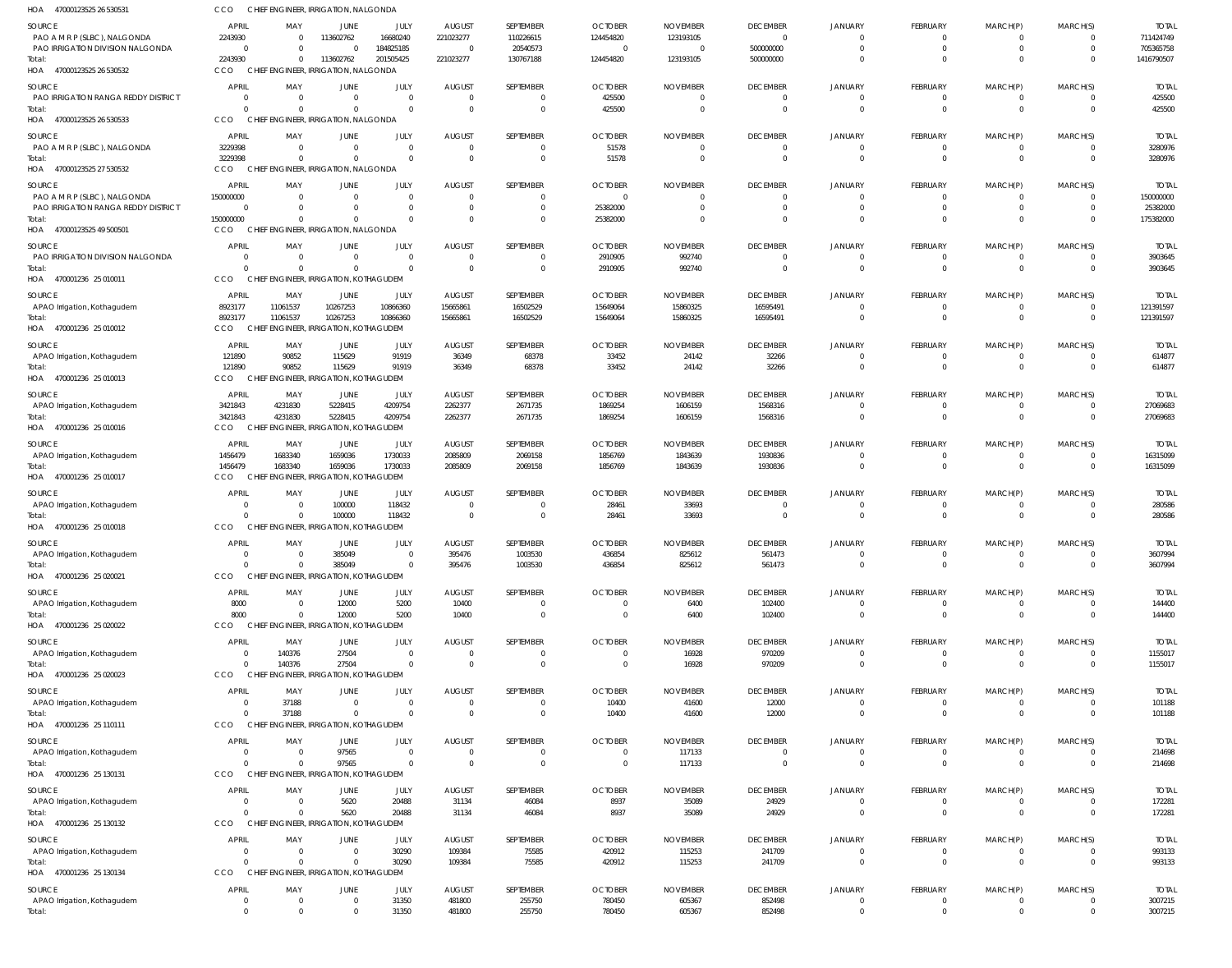| HOA 470001236 25 130135                              | CCO                     |                      | CHIEF ENGINEER, IRRIGATION, KOTHAGUDEM                      |                        |                              |                      |                              |                            |                            |                                  |                               |                                  |                                           |                          |
|------------------------------------------------------|-------------------------|----------------------|-------------------------------------------------------------|------------------------|------------------------------|----------------------|------------------------------|----------------------------|----------------------------|----------------------------------|-------------------------------|----------------------------------|-------------------------------------------|--------------------------|
| SOURCE                                               | <b>APRIL</b>            | MAY                  | JUNE                                                        | JULY                   | <b>AUGUST</b>                | SEPTEMBER            | <b>OCTOBER</b>               | <b>NOVEMBER</b>            | <b>DECEMBER</b>            | <b>JANUARY</b>                   | FEBRUARY                      | MARCH(P)                         | MARCH(S)                                  | <b>TOTAL</b>             |
| APAO Irrigation, Kothagudem                          | - 0                     | $\Omega$             | 10294                                                       | 58435                  | 16689                        | 96568                | 50278                        | 44052                      | 77018                      | $\overline{0}$                   | $\mathbf 0$                   | $\overline{0}$                   | $\overline{0}$                            | 353334                   |
| Total:<br>HOA 470001236 25 140                       | CCO                     | $\Omega$             | 10294<br>CHIEF ENGINEER, IRRIGATION, KOTHAGUDEM             | 58435                  | 16689                        | 96568                | 50278                        | 44052                      | 77018                      | $\overline{0}$                   | $\mathbf 0$                   | $\overline{0}$                   | $\overline{0}$                            | 353334                   |
|                                                      |                         |                      |                                                             |                        |                              |                      |                              |                            |                            |                                  |                               |                                  |                                           |                          |
| SOURCE<br>APAO Irrigation, Kothagudem                | <b>APRI</b><br>$\Omega$ | MAY<br>$\Omega$      | JUNE<br>$\overline{0}$                                      | JULY<br>8400           | <b>AUGUST</b><br>$\mathbf 0$ | SEPTEMBER<br>183919  | <b>OCTOBER</b><br>19950      | <b>NOVEMBER</b><br>58884   | <b>DECEMBER</b><br>75208   | <b>JANUARY</b><br>$\overline{0}$ | FEBRUARY<br>$^{\circ}$        | MARCH(P)<br>$\mathbf 0$          | MARCH(S)<br>$\overline{0}$                | <b>TOTAL</b><br>346361   |
| Total:                                               |                         | $\Omega$             | $\Omega$                                                    | 8400                   | $\Omega$                     | 183919               | 19950                        | 58884                      | 75208                      | $\overline{0}$                   | $\mathbf 0$                   | $\overline{0}$                   | $\overline{0}$                            | 346361                   |
| HOA<br>470001236 25 240                              | CCO                     |                      | CHIEF ENGINEER, IRRIGATION, KOTHAGUDEM                      |                        |                              |                      |                              |                            |                            |                                  |                               |                                  |                                           |                          |
| SOURCE                                               | <b>APRIL</b>            | MAY                  | <b>JUNE</b>                                                 | JULY                   | <b>AUGUST</b>                | SEPTEMBER            | <b>OCTOBER</b>               | <b>NOVEMBER</b>            | <b>DECEMBER</b>            | <b>JANUARY</b>                   | FEBRUARY                      | MARCH(P)                         | MARCH(S)                                  | <b>TOTAL</b>             |
| APAO Irrigation, Kothagudem                          | $\Omega$                | $\overline{0}$       | $\overline{0}$                                              | $\mathbf{0}$           | $\mathbf 0$                  | 26834                | $\overline{0}$               | $\overline{0}$             | $\overline{0}$             | $\overline{0}$                   | $\mathbf{0}$                  | $\overline{0}$                   | $\overline{0}$                            | 26834                    |
| Total:<br>470001236 25 290291<br>HOA                 | $\cap$<br>CCO           | $\Omega$             | $\mathbf{0}$<br>CHIEF ENGINEER, IRRIGATION, KOTHAGUDEM      | $\mathbf{0}$           | $\mathbf 0$                  | 26834                | $\overline{0}$               | $\Omega$                   | $\overline{0}$             | $\overline{0}$                   | $\mathbf 0$                   | $\overline{0}$                   | $\overline{0}$                            | 26834                    |
| SOURCE                                               | <b>APRIL</b>            | MAY                  | JUNE                                                        | JULY                   | <b>AUGUST</b>                | SEPTEMBER            | <b>OCTOBER</b>               | <b>NOVEMBER</b>            | <b>DECEMBER</b>            | <b>JANUARY</b>                   | FEBRUARY                      | MARCH(P)                         | MARCH(S)                                  | <b>TOTAL</b>             |
| APAO Irrigation, Kothagudem                          | 186475                  | 1395658              | 878439                                                      | 590007                 | 644950                       | 961912               | 1501172                      | 975428                     | 1084836                    | $\overline{0}$                   | $^{\circ}$                    | $^{\circ}$                       | $\overline{0}$                            | 8218877                  |
| Total:                                               | 186475                  | 1395658              | 878439                                                      | 590007                 | 644950                       | 961912               | 1501172                      | 975428                     | 1084836                    | $\overline{0}$                   | $\mathbf 0$                   | $\overline{0}$                   | $\overline{0}$                            | 8218877                  |
| HOA 470001236 25 290292                              | CCO                     |                      | CHIEF ENGINEER, IRRIGATION, KOTHAGUDEM                      |                        |                              |                      |                              |                            |                            |                                  |                               |                                  |                                           |                          |
| SOURCE                                               | <b>APRI</b>             | MAY                  | JUNE                                                        | JULY                   | <b>AUGUST</b>                | SEPTEMBER            | <b>OCTOBER</b>               | <b>NOVEMBER</b>            | <b>DECEMBER</b>            | <b>JANUARY</b>                   | FEBRUARY                      | MARCH(P)                         | MARCH(S)                                  | <b>TOTAL</b>             |
| APAO Irrigation, Kothagudem<br>Total:                | 2275<br>2275            | 11775<br>11775       | 4650<br>4650                                                | 900<br>900             | 2575<br>2575                 | 7450<br>7450         | 3127<br>3127                 | 300<br>300                 | 300<br>300                 | $\overline{0}$<br>$\overline{0}$ | $\mathbf 0$<br>$\mathbf 0$    | $\overline{0}$<br>$\overline{0}$ | $\overline{0}$<br>$\overline{0}$          | 33352<br>33352           |
| HOA 470001236 25 290293                              | CCO                     |                      | CHIEF ENGINEER, IRRIGATION, KOTHAGUDEM                      |                        |                              |                      |                              |                            |                            |                                  |                               |                                  |                                           |                          |
| SOURCE                                               | <b>APRIL</b>            | MAY                  | JUNE                                                        | JULY                   | <b>AUGUST</b>                | SEPTEMBER            | <b>OCTOBER</b>               | <b>NOVEMBER</b>            | <b>DECEMBER</b>            | <b>JANUARY</b>                   | FEBRUARY                      | MARCH(P)                         | MARCH(S)                                  | <b>TOTAL</b>             |
| APAO Irrigation, Kothagudem                          | 71228                   | 448375               | 299702                                                      | 200807                 | 221833                       | 192091               | 286407                       | 236925                     | 130644                     | $\overline{0}$                   | $^{\circ}$                    | $\mathbf 0$                      | $\overline{0}$                            | 2088012                  |
| Total:                                               | 71228                   | 448375               | 299702                                                      | 200807                 | 221833                       | 192091               | 286407                       | 236925                     | 130644                     | $\overline{0}$                   | $\mathbf 0$                   | $\overline{0}$                   | $\overline{0}$                            | 2088012                  |
| HOA<br>470001236 25 290294                           | CCO                     |                      | CHIEF ENGINEER, IRRIGATION, KOTHAGUDEM                      |                        |                              |                      |                              |                            |                            |                                  |                               |                                  |                                           |                          |
| SOURCE<br>APAO Irrigation, Kothagudem                | <b>APRIL</b><br>30043   | MAY<br>140782        | JUNE<br>93198                                               | JULY<br>55611          | <b>AUGUST</b><br>71342       | SEPTEMBER<br>121117  | <b>OCTOBER</b><br>147592     | <b>NOVEMBER</b><br>99130   | <b>DECEMBER</b><br>97631   | <b>JANUARY</b><br>$\overline{0}$ | FEBRUARY<br>$\mathbf{0}$      | MARCH(P)<br>$\overline{0}$       | MARCH(S)<br>$\overline{0}$                | <b>TOTAL</b><br>856446   |
| Total:                                               | 30043                   | 140782               | 93198                                                       | 55611                  | 71342                        | 121117               | 147592                       | 99130                      | 97631                      | $\overline{0}$                   | $\mathbf 0$                   | $\overline{0}$                   | $\Omega$                                  | 856446                   |
| 470001236 25 290295<br>HOA                           | CCO                     | <b>CHIEF</b>         | ENGINEER, IRRIGATION, KOTHAGUDEM                            |                        |                              |                      |                              |                            |                            |                                  |                               |                                  |                                           |                          |
| SOURCE                                               | <b>APRIL</b>            | MAY                  | JUNE                                                        | JULY                   | <b>AUGUST</b>                | SEPTEMBER            | <b>OCTOBER</b>               | <b>NOVEMBER</b>            | <b>DECEMBER</b>            | <b>JANUARY</b>                   | FEBRUARY                      | MARCH(P)                         | MARCH(S)                                  | <b>TOTAL</b>             |
| APAO Irrigation, Kothagudem                          | $\Omega$                | $\Omega$             | $\mathbf{0}$                                                | $\overline{0}$         | 30616                        | - 0                  | $^{\circ}$                   | $\Omega$                   | $\overline{0}$             | $\mathbf{0}$                     | $^{\circ}$                    | $^{\circ}$                       | $\Omega$                                  | 30616                    |
| Total:<br>HOA 470001236 25 290296                    | CCO                     | $\Omega$             | $\mathbf{0}$<br>CHIEF ENGINEER, IRRIGATION, KOTHAGUDEM      | $\mathbf 0$            | 30616                        | $\mathbf{0}$         | $\overline{0}$               | $\Omega$                   | $\overline{0}$             | $\overline{0}$                   | $\mathbf 0$                   | $\overline{0}$                   | $\overline{0}$                            | 30616                    |
|                                                      | <b>APRIL</b>            | MAY                  | <b>JUNE</b>                                                 | JULY                   |                              | SEPTEMBER            | <b>OCTOBER</b>               |                            | <b>DECEMBER</b>            |                                  |                               |                                  |                                           |                          |
| SOURCE<br>APAO Irrigation, Kothagudem                |                         | $\overline{0}$       | $\mathbf{0}$                                                | $\overline{0}$         | <b>AUGUST</b><br>$\mathbf 0$ | $\Omega$             | $^{\circ}$                   | <b>NOVEMBER</b><br>254506  | 110828                     | <b>JANUARY</b><br>$\overline{0}$ | FEBRUARY<br>$\mathbf 0$       | MARCH(P)<br>$\mathbf 0$          | MARCH(S)<br>$\overline{0}$                | <b>TOTAL</b><br>365334   |
| Total:                                               |                         | $\Omega$             | $\mathbf{0}$                                                | $\mathbf 0$            | $\mathbf 0$                  | $\mathbf 0$          | $\overline{0}$               | 254506                     | 110828                     | $\overline{0}$                   | $\mathbf 0$                   | $\overline{0}$                   | $\overline{0}$                            | 365334                   |
| HOA 470001236 25 300302                              | CCO                     |                      | CHIEF ENGINEER, IRRIGATION, KOTHAGUDEM                      |                        |                              |                      |                              |                            |                            |                                  |                               |                                  |                                           |                          |
| SOURCE                                               | <b>APRIL</b>            | MAY                  | <b>JUNE</b>                                                 | JULY                   | <b>AUGUST</b>                | SEPTEMBER            | <b>OCTOBER</b>               | <b>NOVEMBER</b>            | <b>DECEMBER</b>            | <b>JANUARY</b>                   | FEBRUARY                      | MARCH(P)                         | MARCH(S)                                  | <b>TOTAL</b>             |
| APAO Irrigation, Kothagudem<br>Total:                | $\Omega$                | $\Omega$<br>$\Omega$ | $\overline{0}$<br>$\mathbf 0$                               | 82348<br>82348         | 102940<br>102940             | 26179<br>26179       | 448020<br>448020             | 365074<br>365074           | 723831<br>723831           | $\overline{0}$<br>$\overline{0}$ | $\mathbf 0$<br>$\mathbf 0$    | $\overline{0}$<br>$\overline{0}$ | $\overline{0}$<br>$\Omega$                | 1748392<br>1748392       |
| 470001236 25 310318<br>HOA                           | CCO                     |                      | CHIEF ENGINEER, IRRIGATION, KOTHAGUDEM                      |                        |                              |                      |                              |                            |                            |                                  |                               |                                  |                                           |                          |
| SOURCE                                               | <b>APRIL</b>            | MAY                  | <b>JUNE</b>                                                 | JULY                   | <b>AUGUST</b>                | SEPTEMBER            | <b>OCTOBER</b>               | <b>NOVEMBER</b>            | <b>DECEMBER</b>            | <b>JANUARY</b>                   | FEBRUARY                      | MARCH(P)                         | MARCH(S)                                  | <b>TOTAL</b>             |
| APAO Irrigation, Kothagudem                          |                         | $\Omega$             | $\mathbf{0}$                                                | $\mathbf 0$            | 20000                        | $\Omega$             | $^{\circ}$                   | $\Omega$                   | $\overline{0}$             | $\overline{0}$                   | $\mathbf 0$                   | $\overline{0}$                   | $\Omega$                                  | 20000                    |
| Total:                                               | $\cap$                  | $\overline{0}$       | $\overline{0}$                                              | $\mathbf{0}$           | 20000                        | $\Omega$             | $\overline{0}$               | $\overline{0}$             | $\overline{0}$             | $\overline{0}$                   | $\mathbf 0$                   | $\overline{0}$                   | $\Omega$                                  | 20000                    |
| HOA 470001800 04 010011                              | CCO                     |                      | ENGINEER-IN-CHIEF, IRRIGATION (GENERAL), HYDERABAD          |                        |                              |                      |                              |                            |                            |                                  |                               |                                  |                                           |                          |
| SOURCE<br><b>PAO IRRIGATION RANGA REDDY DISTRICT</b> | <b>APRIL</b><br>3729280 | MAY<br>3184699       | JUNE<br>3510931                                             | JULY<br>3361970        | <b>AUGUST</b><br>5988374     | SEPTEMBER<br>5188524 | <b>OCTOBER</b><br>5313620    | <b>NOVEMBER</b><br>5425133 | <b>DECEMBER</b><br>6144492 | <b>JANUARY</b><br>$\overline{0}$ | <b>FEBRUARY</b><br>0          | MARCH(P)<br>$^{\circ}$           | MARCH(S)<br>$\Omega$                      | <b>TOTAL</b><br>41847023 |
| Total:                                               | 3729280                 | 3184699              | 3510931                                                     | 3361970                | 5988374                      | 5188524              | 5313620                      | 5425133                    | 6144492                    | $\overline{0}$                   | $\mathbf 0$                   | $\overline{0}$                   | $\overline{0}$                            | 41847023                 |
| HOA 470001800 04 010012                              | CCO                     |                      | ENGINEER-IN-CHIEF, IRRIGATION (GENERAL), HYDERABAD          |                        |                              |                      |                              |                            |                            |                                  |                               |                                  |                                           |                          |
| SOURCE                                               | <b>APRIL</b>            | MAY                  | JUNE                                                        | JULY                   | <b>AUGUST</b>                | SEPTEMBER            | <b>OCTOBER</b>               | <b>NOVEMBER</b>            | <b>DECEMBER</b>            | <b>JANUARY</b>                   | FEBRUARY                      | MARCH(P)                         | MARCH(S)                                  | <b>TOTAL</b>             |
| PAO IRRIGATION RANGA REDDY DISTRICT                  | 81320                   | 72919                | 70986                                                       | 68733                  | 110812                       | 90200                | 93658                        | 94942                      | 109049                     | $\overline{0}$                   | $\mathbf 0$                   | $^{\circ}$                       | $\Omega$                                  | 792619                   |
| Total:<br>HOA 470001800 04 010013                    | 81320<br>CCO            | 72919                | 70986<br>ENGINEER-IN-CHIEF, IRRIGATION (GENERAL), HYDERABAD | 68733                  | 110812                       | 90200                | 93658                        | 94942                      | 109049                     | $\overline{0}$                   | $\mathbf 0$                   | $\overline{0}$                   | $\Omega$                                  | 792619                   |
| SOURCE                                               | APRII                   | MAY                  | JUNE                                                        | JULY                   | <b>AUGUST</b>                | SEPTEMBER            | <b>OCTOBER</b>               | <b>NOVEMBER</b>            | <b>DECEMBER</b>            | <b>JANUARY</b>                   | FEBRUARY                      | MARCH(P)                         | MARCH(S)                                  | <b>TOTAL</b>             |
| PAO IRRIGATION RANGA REDDY DISTRICT                  | 1432084                 | 1216058              | 1926355                                                     | 1291406                | 870345                       | 554197               | 459182                       | 498976                     | 637240                     | $\Omega$                         | $\mathbf 0$                   | $\overline{0}$                   | $\Omega$                                  | 8885843                  |
| Total:                                               | 1432084                 | 1216058              | 1926355                                                     | 1291406                | 870345                       | 554197               | 459182                       | 498976                     | 637240                     | $\overline{0}$                   | $\mathbf 0$                   | $\overline{0}$                   | $\overline{\mathbf{0}}$                   | 8885843                  |
| HOA 470001800 04 010016                              | CCO                     |                      | ENGINEER-IN-CHIEF, IRRIGATION (GENERAL), HYDERABAD          |                        |                              |                      |                              |                            |                            |                                  |                               |                                  |                                           |                          |
| SOURCE                                               | APRIL                   | MAY                  | JUNE                                                        | JULY                   | <b>AUGUST</b>                | SEPTEMBER            | <b>OCTOBER</b>               | <b>NOVEMBER</b>            | <b>DECEMBER</b>            | <b>JANUARY</b>                   | FEBRUARY                      | MARCH(P)                         | MARCH(S)                                  | <b>TOTAL</b>             |
| PAO IRRIGATION RANGA REDDY DISTRICT<br>Total:        | 1063322<br>1063322      | 944601<br>944601     | 948003<br>948003                                            | 923331<br>923331       | 1582040<br>1582040           | 1252753<br>1252753   | 1276620<br>1276620           | 1311873<br>1311873         | 1512511<br>1512511         | $\overline{0}$<br>$\overline{0}$ | $\overline{0}$<br>$\mathbf 0$ | $\mathbf 0$<br>$\overline{0}$    | $\overline{\mathbf{0}}$<br>$\overline{0}$ | 10815054<br>10815054     |
| HOA 470001800 04 010017                              | CCO                     |                      | ENGINEER-IN-CHIEF, IRRIGATION (GENERAL), HYDERABAD          |                        |                              |                      |                              |                            |                            |                                  |                               |                                  |                                           |                          |
| SOURCE                                               | <b>APRIL</b>            | MAY                  | JUNE                                                        | JULY                   | <b>AUGUST</b>                | SEPTEMBER            | <b>OCTOBER</b>               | <b>NOVEMBER</b>            | <b>DECEMBER</b>            | <b>JANUARY</b>                   | FEBRUARY                      | MARCH(P)                         | MARCH(S)                                  | <b>TOTAL</b>             |
| PAO IRRIGATION RANGA REDDY DISTRICT                  |                         | 384602               | 274667                                                      | $\mathbf{0}$           | 209300                       | 601728               | 100000                       | 196663                     | 68289                      | $\overline{0}$                   | $^{\circ}$                    | $^{\circ}$                       | $\overline{0}$                            | 1835249                  |
| Total:                                               | $\Omega$<br>CCO         | 384602               | 274667                                                      | $\mathbf{0}$           | 209300                       | 601728               | 100000                       | 196663                     | 68289                      | $\overline{0}$                   | $\mathbf 0$                   | $\overline{0}$                   | $\overline{0}$                            | 1835249                  |
| HOA 470001800 04 010018                              |                         |                      | ENGINEER-IN-CHIEF, IRRIGATION (GENERAL), HYDERABAD          |                        |                              |                      |                              |                            |                            |                                  |                               |                                  |                                           |                          |
| SOURCE<br>PAO IRRIGATION RANGA REDDY DISTRICT        | <b>APRI</b><br>$\Omega$ | MAY<br>$\Omega$      | JUNE<br>215091                                              | JULY<br>$\overline{0}$ | <b>AUGUST</b><br>85169       | SEPTEMBER<br>664909  | <b>OCTOBER</b><br>$^{\circ}$ | <b>NOVEMBER</b><br>474944  | <b>DECEMBER</b><br>64224   | <b>JANUARY</b><br>$\overline{0}$ | FEBRUARY<br>$\mathbf 0$       | MARCH(P)<br>$\mathbf 0$          | MARCH(S)<br>$\Omega$                      | <b>TOTAL</b><br>1504337  |
| Total:                                               | $\cap$                  | $\Omega$             | 215091                                                      | $\overline{0}$         | 85169                        | 664909               | $\overline{0}$               | 474944                     | 64224                      | $\overline{0}$                   | $\mathbf 0$                   | $\overline{0}$                   | $\overline{\mathbf{0}}$                   | 1504337                  |
| HOA 470001800 04 130131                              | CCO                     |                      | ENGINEER-IN-CHIEF, IRRIGATION (GENERAL), HYDERABAD          |                        |                              |                      |                              |                            |                            |                                  |                               |                                  |                                           |                          |
| SOURCE                                               | APRIL                   | MAY                  | JUNE                                                        | JULY                   | <b>AUGUST</b>                | SEPTEMBER            | <b>OCTOBER</b>               | <b>NOVEMBER</b>            | <b>DECEMBER</b>            | JANUARY                          | FEBRUARY                      | MARCH(P)                         | MARCH(S)                                  | <b>TOTAL</b>             |
| PAO IRRIGATION RANGA REDDY DISTRICT                  | $\Omega$                | 5560                 | 34694                                                       | 22349                  | 8223                         | 7383                 | 12870                        | 9594                       | 8925                       | $\overline{0}$<br>$\overline{0}$ | $^{\circ}$<br>$\Omega$        | $\overline{0}$                   | $\overline{0}$<br>$\overline{0}$          | 109598                   |
| Total:                                               | $\overline{0}$          | 5560                 | 34694                                                       | 22349                  | 8223                         | 7383                 | 12870                        | 9594                       | 8925                       |                                  |                               | $\overline{0}$                   |                                           | 109598                   |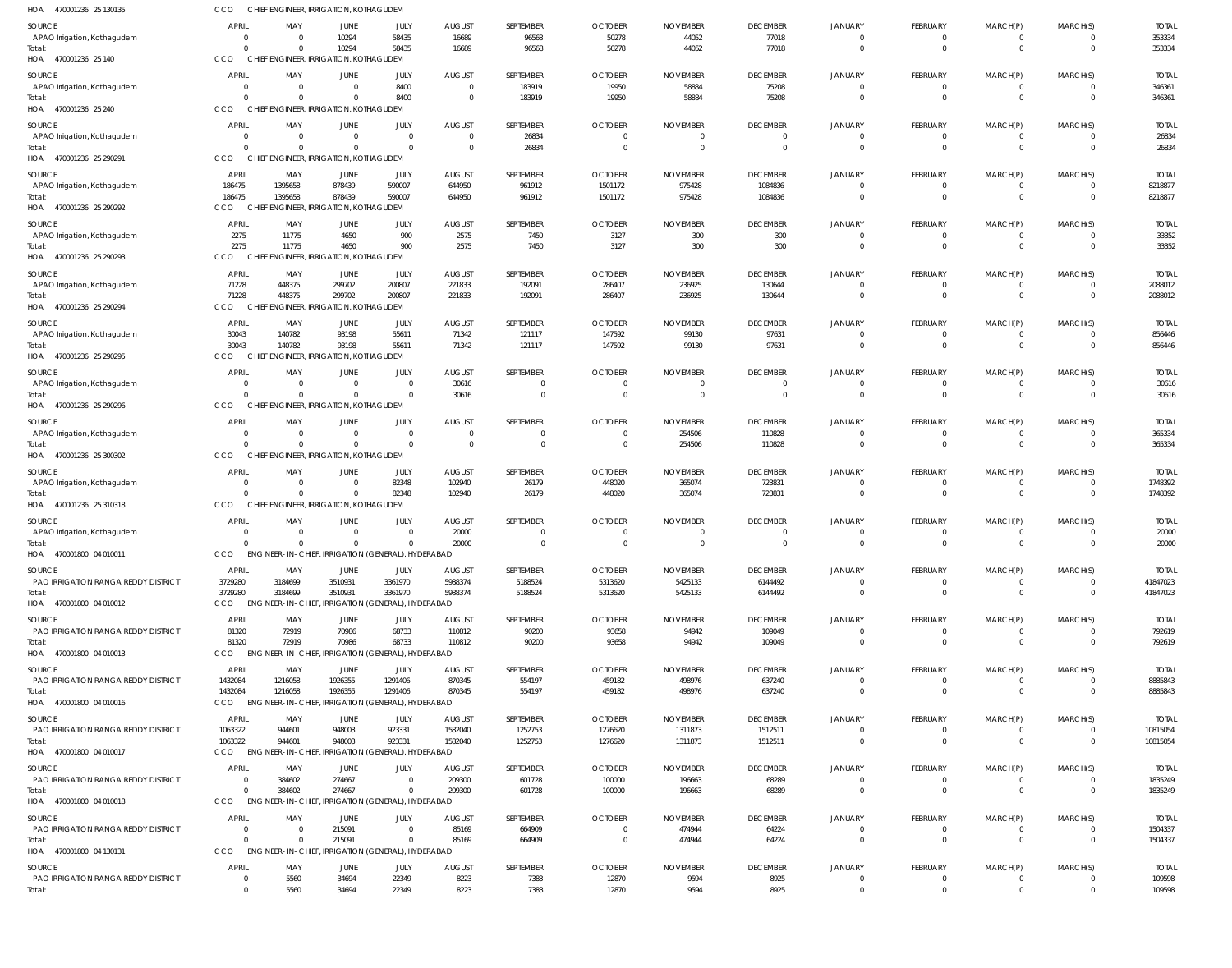| HOA 470001800 04 130132                                  | CCO                        |                                     | ENGINEER-IN-CHIEF, IRRIGATION (GENERAL), HYDERABAD          |                                  |                        |                            |                         |                         |                                   |                            |                                   |                            |                                  |                        |
|----------------------------------------------------------|----------------------------|-------------------------------------|-------------------------------------------------------------|----------------------------------|------------------------|----------------------------|-------------------------|-------------------------|-----------------------------------|----------------------------|-----------------------------------|----------------------------|----------------------------------|------------------------|
| <b>SOURCE</b>                                            | <b>APRIL</b>               | MAY                                 | <b>JUNE</b>                                                 | JULY                             | <b>AUGUST</b>          | SEPTEMBER                  | <b>OCTOBER</b>          | <b>NOVEMBER</b>         | <b>DECEMBER</b>                   | <b>JANUARY</b>             | FEBRUARY                          | MARCH(P)                   | MARCH(S)                         | <b>TOTAI</b>           |
| PAO IRRIGATION RANGA REDDY DISTRICT                      | $\Omega$                   | - 0                                 | 66094                                                       | 1470                             | 744402                 | 134463                     | 17962                   | 182029                  | 256846                            | $\mathbf{0}$               | $\mathbf 0$                       | 0                          | $\Omega$                         | 1403266                |
| Total:<br>HOA 470001800 04 130134                        | $\Omega$<br><b>CCO</b>     |                                     | 66094<br>ENGINEER-IN-CHIEF, IRRIGATION (GENERAL), HYDERABAD | 1470                             | 744402                 | 134463                     | 17962                   | 182029                  | 256846                            | $\Omega$                   | $\mathbf{0}$                      | $\mathbf 0$                | $\overline{0}$                   | 1403266                |
| <b>SOURCE</b>                                            | <b>APRIL</b>               | MAY                                 | JUNE                                                        | JULY                             | <b>AUGUST</b>          | SEPTEMBER                  | <b>OCTOBER</b>          | <b>NOVEMBER</b>         | <b>DECEMBER</b>                   | <b>JANUARY</b>             | FEBRUARY                          | MARCH(P)                   | MARCH(S)                         | <b>TOTAL</b>           |
| PAO IRRIGATION RANGA REDDY DISTRICT                      | $\overline{0}$             | 419542                              | 32381                                                       | 64762                            | 291429                 | 103409                     | 64762                   | 64762                   | 64762                             | $\Omega$                   | $\mathbf{0}$                      | 0                          | $\overline{0}$                   | 1105809                |
| Total:                                                   | $\Omega$                   | 419542                              | 32381                                                       | 64762                            | 291429                 | 103409                     | 64762                   | 64762                   | 64762                             | $\Omega$                   | $\mathbf{0}$                      | $\mathbf 0$                | $\Omega$                         | 1105809                |
| HOA 470001800 04 240                                     | CCO                        |                                     | ENGINEER-IN-CHIEF, IRRIGATION (GENERAL), HYDERABAD          |                                  |                        |                            |                         |                         |                                   |                            |                                   |                            |                                  |                        |
| SOURCE                                                   | <b>APRIL</b>               | MAY                                 | JUNE                                                        | JULY                             | <b>AUGUST</b>          | SEPTEMBER                  | <b>OCTOBER</b>          | <b>NOVEMBER</b>         | <b>DECEMBER</b>                   | <b>JANUARY</b>             | FEBRUARY                          | MARCH(P)                   | MARCH(S)                         | <b>TOTAI</b>           |
| PAO IRRIGATION RANGA REDDY DISTRICT<br>Total:            | $\overline{0}$<br>$\Omega$ | 106220<br>106220                    | 53232<br>53232                                              | $\mathbf 0$<br>$\mathbf{0}$      | 43636<br>43636         | $\mathbf 0$<br>$\mathbf 0$ | 162226<br>162226        | $\Omega$<br>$\Omega$    | 31941<br>31941                    | $\overline{0}$<br>$\Omega$ | $\mathbf{0}$<br>$\mathbf{0}$      | $\mathbf 0$<br>$\mathbf 0$ | $\overline{0}$<br>$\overline{0}$ | 397255<br>397255       |
| 470001800 04 300302<br>HOA                               | CCO                        |                                     | ENGINEER-IN-CHIEF, IRRIGATION (GENERAL), HYDERABAD          |                                  |                        |                            |                         |                         |                                   |                            |                                   |                            |                                  |                        |
| SOURCE                                                   | <b>APRIL</b>               | MAY                                 | JUNE                                                        | JULY                             | <b>AUGUST</b>          | SEPTEMBER                  | <b>OCTOBER</b>          | <b>NOVEMBER</b>         | <b>DECEMBER</b>                   | JANUARY                    | FEBRUARY                          | MARCH(P)                   | MARCH(S)                         | <b>TOTAI</b>           |
| PAO IRRIGATION RANGA REDDY DISTRICT                      | 172400                     | $\Omega$                            | 34120                                                       | $\Omega$                         | 958004                 | 395426                     |                         | 603770                  | 309967                            | $\Omega$                   | 0                                 | 0                          | $\Omega$                         | 2473687                |
| Total:                                                   | 172400                     | $\Omega$                            | 34120                                                       | $\Omega$                         | 958004                 | 395426                     | $\Omega$                | 603770                  | 309967                            | $\Omega$                   | $\mathbf{0}$                      | $\mathbf 0$                | $\overline{0}$                   | 2473687                |
| HOA 470001800 04 510511                                  | CCO                        |                                     | ENGINEER-IN-CHIEF, IRRIGATION (GENERAL), HYDERABAD          |                                  |                        |                            |                         |                         |                                   |                            |                                   |                            |                                  |                        |
| <b>SOURCE</b><br>PAO IRRIGATION RANGA REDDY DISTRICT     | APRIL<br>0                 | MAY<br>- 0                          | <b>JUNE</b><br>$\overline{0}$                               | JULY<br>$\mathbf{0}$             | <b>AUGUST</b><br>14179 | SEPTEMBER<br>39924         | <b>OCTOBER</b>          | <b>NOVEMBER</b><br>6472 | <b>DECEMBER</b><br>$\mathbf{0}$   | <b>JANUARY</b><br>$\Omega$ | FEBRUARY<br>$\overline{0}$        | MARCH(P)<br>0              | MARCH(S)<br>$\Omega$             | <b>TOTAI</b><br>60575  |
| Total:                                                   | $\Omega$                   |                                     | $\Omega$                                                    | $\mathbf 0$                      | 14179                  | 39924                      | $\Omega$                | 6472                    | $\overline{0}$                    | $\Omega$                   | $\mathbf{0}$                      | $\mathbf 0$                | $\overline{0}$                   | 60575                  |
| HOA 470001800 05 010011                                  | CCO                        |                                     | ENGINEER-IN-CHIEF, IRRIGATION, KARIMNAGAR                   |                                  |                        |                            |                         |                         |                                   |                            |                                   |                            |                                  |                        |
| SOURCE                                                   | <b>APRIL</b>               | MAY                                 | JUNE                                                        | JULY                             | <b>AUGUST</b>          | SEPTEMBER                  | <b>OCTOBER</b>          | <b>NOVEMBER</b>         | <b>DECEMBER</b>                   | <b>JANUARY</b>             | FEBRUARY                          | MARCH(P)                   | MARCH(S)                         | <b>TOTA</b>            |
| APAO Irrigation, Jagtial                                 | 261560                     | 604240                              | 307600                                                      | 355560                           | 451204                 | 462420                     | 480510                  | 10323                   | $\overline{0}$                    | $\Omega$                   | 0                                 | 0                          | $\overline{0}$                   | 2933417                |
| APAO Irrigation, Jangaon<br>APAO Irrigation, Peddapalli  | 451146<br>$\mathbf 0$      | 452976<br>$\Omega$                  | 421186<br>$\overline{0}$                                    | 484766<br>$\mathbf{0}$           | 842206<br>30060        | 734860<br>$-30060$         | 739040<br>- 0           | 740440                  | 800386<br>$\Omega$                | $\Omega$                   | $\Omega$<br>$\Omega$              | $\mathbf 0$<br>$\Omega$    | $\Omega$<br>$\Omega$             | 5667006                |
| APAO Irrigation, Siddipet                                | 2780080                    | 2659675                             | 2501795                                                     | 3274018                          | 4963230                | 4367145                    | 4250303                 | 4252559                 | 4410606                           | $\Omega$                   | $\Omega$                          | $\Omega$                   | $\Omega$                         | 33459411               |
| APAO Irrigation, Siricilla                               | 2899911                    | 3071869                             | 3478642                                                     | 3092001                          | 4977261                | 5706835                    | 4984277                 | 4982495                 | 5623992                           |                            | $\Omega$                          | $\Omega$                   | $\Omega$                         | 38817283               |
| PAO IRRIGATION KARIMNAGAR<br>Total:                      | 11166999<br>17559696       | 10843898<br>17632658                | 11720910<br>18430133                                        | 10710202<br>17916547             | 18593652<br>29857613   | 16825050<br>28066250       | 16388013<br>26842143    | 16400489<br>26386306    | 17133767<br>27968751              | $\Omega$<br>$\Omega$       | $\Omega$<br>$\Omega$              | $\Omega$<br>$\Omega$       | $\Omega$<br>$\Omega$             | 129782980<br>210660097 |
| HOA 470001800 05 010012                                  | CCO                        |                                     | ENGINEER-IN-CHIEF, IRRIGATION, KARIMNAGAR                   |                                  |                        |                            |                         |                         |                                   |                            |                                   |                            |                                  |                        |
| SOURCE                                                   | <b>APRIL</b>               | MAY                                 | JUNE                                                        | JULY                             | <b>AUGUST</b>          | SEPTEMBER                  | <b>OCTOBER</b>          | <b>NOVEMBER</b>         | <b>DECEMBER</b>                   | <b>JANUARY</b>             | FEBRUARY                          | MARCH(P)                   | MARCH(S)                         | <b>TOTAI</b>           |
| APAO Irrigation, Jagtial                                 | 330                        | 660                                 | 330                                                         | 330                              | 330                    | 330                        | 330                     | $\Omega$                | $\overline{0}$                    | $\Omega$                   | $\mathbf 0$                       | O                          | $\Omega$                         | 2640                   |
| APAO Irrigation, Jangaon                                 | 2000                       | 2000                                | 2000                                                        | 2000                             | 2000                   | 2000                       | 2000                    | 2000                    | 2000                              | $\Omega$                   | $\mathbf 0$                       | $\Omega$                   | $\Omega$                         | 18000                  |
| APAO Irrigation, Peddapalli<br>APAO Irrigation, Siddipet | $\overline{0}$<br>12023    | $\Omega$<br>4820                    | $\overline{0}$<br>4820                                      | $\overline{0}$<br>4820           | 350<br>4820            | $-350$<br>4820             | $\Omega$<br>4820        | 4820                    | $\Omega$<br>4820                  | $\Omega$<br>$\Omega$       | $\Omega$<br>$\Omega$              | $\Omega$<br>$\Omega$       | $\Omega$<br>$\Omega$             | 50583                  |
| APAO Irrigation, Siricilla                               | 10877                      | 10720                               | 15839                                                       | 10420                            | 13304                  | 12574                      | 12560                   | 11581                   | 13701                             | $\Omega$                   | $\mathbf 0$                       | $\Omega$                   | $\Omega$                         | 111576                 |
| PAO IRRIGATION KARIMNAGAR                                | 161532                     | 159195                              | 163073                                                      | 154628                           | 223730                 | 192906                     | 141495                  | 182356                  | 143768                            | $\Omega$                   | $\mathbf 0$                       | $\overline{0}$             | $\Omega$                         | 1522683                |
| Total:<br>HOA 470001800 05 010013                        | 186762<br>CCO              | 177395<br><b>ENGINEER-IN-CHIEF,</b> | 186062                                                      | 172198<br>IRRIGATION, KARIMNAGAR | 244534                 | 212280                     | 161205                  | 200757                  | 164289                            | $\Omega$                   | $\mathbf 0$                       | $\mathbf 0$                | $\Omega$                         | 1705482                |
| SOURCE                                                   | <b>APRIL</b>               | MAY                                 | JUNE                                                        | JULY                             | <b>AUGUST</b>          | SEPTEMBER                  | <b>OCTOBER</b>          | <b>NOVEMBER</b>         | <b>DECEMBER</b>                   | JANUARY                    | <b>FEBRUARY</b>                   | MARCH(P)                   | MARCH(S)                         | <b>TOTAI</b>           |
| APAO Irrigation, Jagtial                                 | 100668                     | 235330                              | 315325                                                      | 136775                           | 98749                  | 107045                     | 44995                   | 4006                    | $\mathbf 0$                       | $\Omega$                   | $\Omega$                          | 0                          | $\Omega$                         | 1042893                |
| APAO Irrigation, Jangaon                                 | 173101                     | 173810                              | 161611                                                      | 186009                           | 106250                 | 53125                      | 53429                   | 120410                  | 57870                             |                            | $\Omega$                          | $\Omega$                   | $\Omega$                         | 1085615                |
| APAO Irrigation, Peddapalli                              | $\overline{0}$             | $\Omega$                            | $\overline{0}$                                              | $\overline{0}$                   | 11540                  | $-11540$                   | - 0                     |                         |                                   |                            | $\Omega$<br>$\Omega$              | $\Omega$                   | $\Omega$<br>$\Omega$             |                        |
| APAO Irrigation, Siddipet<br>APAO Irrigation, Siricilla  | 1068767<br>1114393         | 1022411<br>1180644                  | 961790<br>1435207                                           | 1279029<br>1265012               | 409128<br>633625       | 941777<br>1217464          | 406188<br>633696        | 810037<br>448369        | 428811<br>629356                  |                            | $\Omega$                          | $\Omega$<br>$\Omega$       | $\Omega$                         | 7327938<br>8557766     |
| PAO IRRIGATION KARIMNAGAR                                | 4133247                    | 4133937                             | 5279482                                                     | 4081960                          | 2062540                | 2461382                    | 2020913                 | 1596667                 | 1499343                           | $\Omega$                   | $\Omega$                          | $\Omega$                   | $\Omega$                         | 27269471               |
| Total:<br>HOA<br>470001800 05 010016                     | 6590176<br>CCO             | 6746132                             | 8153415                                                     | 6948785                          | 3321832                | 4769253                    | 3159221                 | 2979489                 | 2615380                           | $\overline{0}$             | $\overline{0}$                    | $\mathbf 0$                | $\overline{0}$                   | 45283683               |
|                                                          |                            |                                     | ENGINEER-IN-CHIEF, IRRIGATION, KARIMNAGAR                   |                                  |                        |                            |                         |                         |                                   |                            |                                   |                            |                                  |                        |
| SOURCE<br>APAO Irrigation, Jagtial                       | <b>APRIL</b><br>53202      | MAY<br>131894                       | JUNE<br>61814                                               | JULY<br>67711                    | <b>AUGUST</b><br>81941 | SEPTEMBER<br>69964         | <b>OCTOBER</b><br>61797 | <b>NOVEMBER</b><br>1496 | <b>DECEMBER</b><br>$\overline{0}$ | <b>JANUARY</b><br>$\Omega$ | <b>FEBRUARY</b><br>$\overline{0}$ | MARCH(P)<br>$\mathbf 0$    | MARCH(S)<br>$\Omega$             | <b>TOTAL</b><br>529819 |
| APAO Irrigation, Jangaon                                 | 53567                      | 53787                               | 50012                                                       | 57562                            | 106761                 | 80274                      | 80734                   | 80888                   | 87443                             | $\Omega$                   | $\mathbf 0$                       | $\mathbf 0$                | $\Omega$                         | 651028                 |
| APAO Irrigation, Peddapalli                              | $\overline{0}$             | - 0                                 | $\overline{0}$                                              | $\mathbf{0}$                     | 5952                   | $-5952$                    | - 0                     |                         | $\Omega$                          | $\Omega$                   | $\Omega$                          | $\Omega$                   | $\Omega$                         | $\Omega$               |
| APAO Irrigation, Siddipet<br>APAO Irrigation, Siricilla  | 472331<br>416039           | 449846<br>414987                    | 423769<br>465692                                            | 411593<br>414447                 | 555875<br>633661       | 506007<br>796992           | 468744<br>607013        | 468511<br>608004        | 485954<br>691899                  | $\Omega$<br>$\Omega$       | $\Omega$<br>$\Omega$              | $\Omega$<br>$\Omega$       | $\Omega$<br>$\Omega$             | 4242630<br>5048734     |
| PAO IRRIGATION KARIMNAGAR                                | 2003071                    | 1968784                             | 2019488                                                     | 1840166                          | 3070844                | 2592708                    | 2514288                 | 2487932                 | 2617079                           | $\Omega$                   | $\mathbf 0$                       | $\mathbf 0$                | $\Omega$                         | 21114360               |
| Total:                                                   | 2998210                    | 3019298                             | 3020775                                                     | 2791479                          | 4455034                | 4039993                    | 3732576                 | 3646831                 | 3882375                           | $\Omega$                   | $\mathbf 0$                       | $\mathbf 0$                | $\Omega$                         | 31586571               |
| HOA 470001800 05 010017                                  | CCO                        |                                     | ENGINEER-IN-CHIEF, IRRIGATION, KARIMNAGAR                   |                                  |                        |                            |                         |                         |                                   |                            |                                   |                            |                                  |                        |
| SOURCE                                                   | <b>APRIL</b>               | MAY                                 | JUNE                                                        | JULY                             | <b>AUGUST</b>          | SEPTEMBER                  | <b>OCTOBER</b>          | <b>NOVEMBER</b>         | <b>DECEMBER</b>                   | <b>JANUARY</b>             | FEBRUARY                          | MARCH(P)                   | MARCH(S)                         | <b>TOTAI</b>           |
| APAO Irrigation, Jagtial<br>APAO Irrigation, Siddipet    | $\Omega$<br>0              | $\Omega$<br>167262                  | $\Omega$<br>$\Omega$                                        | $\mathbf 0$<br>$\mathbf 0$       | $\Omega$<br>$\Omega$   | $\mathbf{0}$<br>20000      | 81183<br>16150          | $\Omega$                | $\Omega$<br>$\mathbf{0}$          | $\Omega$<br>$\Omega$       | $\mathbf 0$<br>$\Omega$           | $\mathbf 0$<br>$\mathbf 0$ | $\Omega$<br>$\Omega$             | 81183<br>203412        |
| APAO Irrigation, Siricilla                               | 0                          | $\Omega$                            | $\Omega$                                                    | $\mathbf 0$                      | 15433                  | $\overline{0}$             | $\Omega$                | $\Omega$                | $\Omega$                          | $\Omega$                   | $\Omega$                          | $\Omega$                   | $\Omega$                         | 15433                  |
| PAO IRRIGATION KARIMNAGAR                                | $\Omega$                   | 259353                              | 55407                                                       | 80275                            | 338436                 | 55897                      | 45021                   | 82452                   | 34113                             | $\Omega$<br>$\Omega$       | $\Omega$                          | $\Omega$                   | $\Omega$<br>$\Omega$             | 950954                 |
| Total:<br>HOA 470001800 05 010018                        | $\Omega$<br>CCO            | 426615                              | 55407<br>ENGINEER-IN-CHIEF, IRRIGATION, KARIMNAGAR          | 80275                            | 353869                 | 75897                      | 142354                  | 82452                   | 34113                             |                            | $\mathbf 0$                       | $\mathbf 0$                |                                  | 1250982                |
| SOURCE                                                   | APRIL                      | MAY                                 | JUNE                                                        | JULY                             | <b>AUGUST</b>          | SEPTEMBER                  | <b>OCTOBER</b>          | <b>NOVEMBER</b>         | <b>DECEMBER</b>                   | <b>JANUARY</b>             | FEBRUARY                          | MARCH(P)                   | MARCH(S)                         | <b>TOTAL</b>           |
| APAO Irrigation, Jagtial                                 | 0                          | - 0                                 | 74435                                                       | $\mathbf{0}$                     | $\Omega$               | $\overline{0}$             |                         |                         | 52570                             | $\Omega$                   | 0                                 | O                          | $\Omega$                         | 127005                 |
| APAO Irrigation, Jangaon                                 | 0                          |                                     | 73956                                                       | $\mathbf 0$                      | $\Omega$               | 207444                     |                         |                         | $\mathbf{0}$                      | $\Omega$                   | $\mathbf 0$                       | $\mathbf 0$                | $\Omega$                         | 281400                 |
| APAO Irrigation, Siddipet                                | $\Omega$<br>0              |                                     | 280496<br>283316                                            | $\mathbf{0}$<br>$\mathbf{0}$     | 205207<br>74492        | 42806<br>170306            | $\Omega$                | 459455<br>248556        | 48063<br>295124                   | $\Omega$<br>$\Omega$       | $\Omega$<br>$\Omega$              | $\Omega$<br>$\Omega$       | $\Omega$<br>$\Omega$             | 1036027<br>1071794     |
| APAO Irrigation, Siricilla<br>PAO IRRIGATION KARIMNAGAR  | $\Omega$                   |                                     | 636903                                                      | $\mathbf 0$                      | 546316                 | 1060612                    | 872977                  | 1561510                 | 512826                            | $\Omega$                   | $\mathbf 0$                       | $\mathbf 0$                | $\Omega$                         | 5191144                |
| Total:                                                   | $\Omega$                   |                                     | 1349106                                                     | $\Omega$                         | 826015                 | 1481168                    | 872977                  | 2269521                 | 908583                            | $\Omega$                   | $\mathbf 0$                       | $\mathbf 0$                | $\Omega$                         | 7707370                |
| HOA 470001800 05 020021                                  | CCO                        | ENGINEER-IN-CHIEF,                  |                                                             | IRRIGATION, KARIMNAGAR           |                        |                            |                         |                         |                                   |                            |                                   |                            |                                  |                        |
| SOURCE                                                   | <b>APRIL</b>               | MAY                                 | <b>JUNE</b>                                                 | JULY                             | <b>AUGUST</b>          | SEPTEMBER                  | <b>OCTOBER</b>          | <b>NOVEMBER</b>         | <b>DECEMBER</b>                   | <b>JANUARY</b>             | FEBRUARY                          | MARCH(P)                   | MARCH(S)                         | <b>TOTAI</b>           |
| APAO Irrigation, Siddipet<br>APAO Irrigation, Siricilla  | $\Omega$<br>0              | 18337<br>8000                       | $\overline{0}$<br>57907                                     | 36674<br>21969                   | 22670<br>4000          | 21047<br>4000              | 17801<br>4000           | 21047<br>4000           | $\mathbf{0}$<br>4000              | $\Omega$<br>$\overline{0}$ | 0<br>$\mathbf 0$                  | $\Omega$<br>$\mathbf 0$    | $\Omega$<br>$\Omega$             | 137576<br>107876       |
| PAO IRRIGATION KARIMNAGAR                                | $\mathbf{0}$               | 9738                                | 1623                                                        | 15984                            | 7246                   | 11738                      | 4869                    | 1623                    | 4869                              | $\overline{0}$             | $\mathbf 0$                       | $\mathbf 0$                | $\overline{0}$                   | 57690                  |
| Total:                                                   | $\Omega$                   | 36075                               | 59530                                                       | 74627                            | 33916                  | 36785                      | 26670                   | 26670                   | 8869                              | $\Omega$                   | $\Omega$                          | $\mathbf 0$                | $\Omega$                         | 303142                 |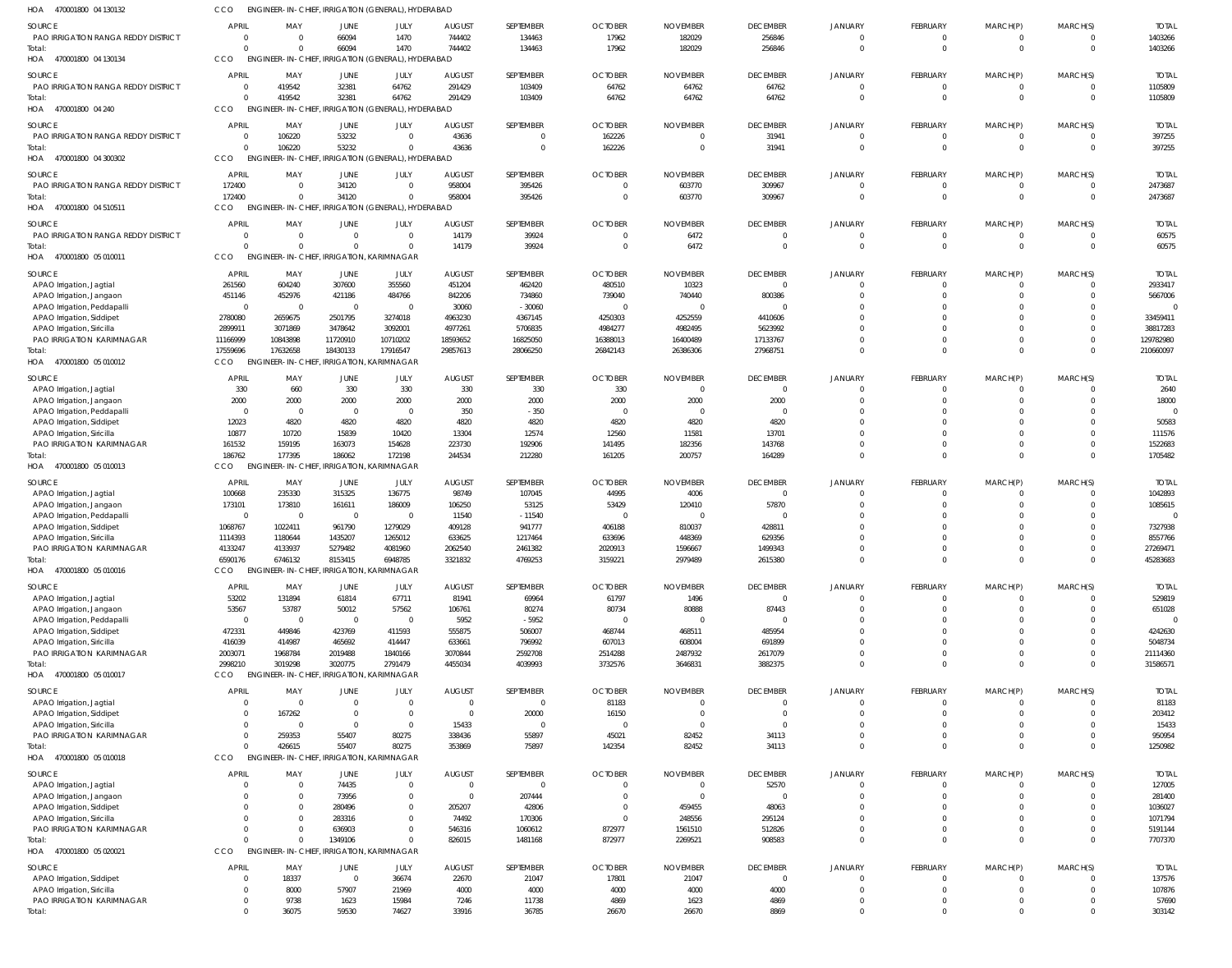| HOA<br>470001800 05 020022                                | CCO.                    | ENGINEER-IN-CHIEF, IRRIGATION, KARIMNAGAR |                                           |                            |                         |                               |                      |                 |                            |                               |                      |                           |                              |                   |
|-----------------------------------------------------------|-------------------------|-------------------------------------------|-------------------------------------------|----------------------------|-------------------------|-------------------------------|----------------------|-----------------|----------------------------|-------------------------------|----------------------|---------------------------|------------------------------|-------------------|
| SOURCE                                                    | <b>APRIL</b>            | MAY                                       | <b>JUNE</b>                               | JULY                       | <b>AUGUST</b>           | SEPTEMBER                     | <b>OCTOBER</b>       | <b>NOVEMBER</b> | <b>DECEMBER</b>            | JANUARY                       | FEBRUARY             | MARCH(P)                  | MARCH(S)                     | <b>TOTAI</b>      |
| APAO Irrigation, Siricilla                                | $\sqrt{ }$              | $\Omega$                                  | $\mathbf 0$                               | $\overline{0}$             | 17969                   | 17969                         | 17969                | 17969           | 17969                      | $\mathbf 0$                   | $\mathbf 0$          | $\mathbf 0$               | $\Omega$                     | 89845             |
| <b>PAO IRRIGATION KARIMNAGAR</b>                          | $\Omega$                |                                           | $\Omega$                                  | $\overline{0}$             | 96975                   | 19395                         | 179895               | 41183           | 19395                      | $\overline{0}$                | $\mathbf 0$          | $\mathbf 0$               | $\mathbf 0$                  | 356843            |
| Total:                                                    |                         |                                           | $\Omega$                                  | $\mathbf 0$                | 114944                  | 37364                         | 197864               | 59152           | 37364                      | $\overline{0}$                | $\Omega$             | $\Omega$                  | $\Omega$                     | 446688            |
| 470001800 05 110111<br>HOA                                | CCO                     | ENGINEER-IN-CHIEF, IRRIGATION, KARIMNAGAR |                                           |                            |                         |                               |                      |                 |                            |                               |                      |                           |                              |                   |
| SOURCE                                                    | <b>APRIL</b>            | MAY                                       | <b>JUNE</b>                               | JULY                       | <b>AUGUST</b>           | SEPTEMBER                     | <b>OCTOBER</b>       | <b>NOVEMBER</b> | <b>DECEMBER</b>            | <b>JANUARY</b>                | FEBRUARY             | MARCH(P)                  | MARCH(S)                     | <b>TOTAI</b>      |
| APAO Irrigation, Jagtial                                  | $\Omega$                | $\Omega$                                  | $\Omega$                                  | $\overline{0}$             | $\Omega$                | - 0                           | $\Omega$             | 19936           | $\overline{0}$             | $\Omega$                      | - ()                 | 0                         | 0                            | 19936             |
| APAO Irrigation, Siddipet<br>APAO Irrigation, Siricilla   | $\Omega$<br>- 0         | $\Omega$<br>26845                         | 15992<br>9225                             | $\Omega$<br>$\Omega$       | $\Omega$<br>$\Omega$    | $\Omega$<br>$\Omega$          | $\Omega$<br>53817    | 27718           | $\overline{0}$<br>13681    | $\Omega$<br>$\Omega$          |                      | $\mathbf 0$<br>$\Omega$   | $\Omega$<br><sup>0</sup>     | 43710<br>103568   |
| PAO IRRIGATION KARIMNAGAR                                 | $\Omega$                | $\Omega$                                  | 71979                                     | $\Omega$                   | $\Omega$                | $\mathbf 0$                   | 21612                | 334380          | $\circ$                    | $\mathbf 0$                   | $\Omega$             | $\mathbf 0$               | $\Omega$                     | 427971            |
| Total:                                                    |                         | 26845                                     | 97196                                     | $\Omega$                   | $\Omega$                | $\Omega$                      | 75429                | 382034          | 13681                      | $\Omega$                      |                      | $\Omega$                  | $\Omega$                     | 595185            |
| HOA<br>470001800 05 130131                                | <b>CCO</b>              | ENGINEER-IN-CHIEF, IRRIGATION, KARIMNAGAR |                                           |                            |                         |                               |                      |                 |                            |                               |                      |                           |                              |                   |
| SOURCE                                                    | <b>APRIL</b>            | MAY                                       | JUNE                                      | JULY                       | <b>AUGUST</b>           | SEPTEMBER                     | <b>OCTOBER</b>       | <b>NOVEMBER</b> | <b>DECEMBER</b>            | JANUARY                       | FEBRUARY             | MARCH(P)                  | MARCH(S)                     | <b>TOTAI</b>      |
| APAO Irrigation, Siddipet                                 | - 0                     | $\overline{0}$                            | 6507                                      | $\overline{0}$             | $\overline{0}$          | 18925                         | $\mathbf{0}$         | 18284           | $\overline{0}$             | $\mathbf 0$                   | $\Omega$             | $\mathbf 0$               | $\mathbf 0$                  | 43716             |
| APAO Irrigation, Siricilla                                | -0                      | 4758                                      | 5000                                      | $\overline{0}$             | 25967                   | $\overline{0}$                | $\Omega$             | 29283           | 3684                       | $\mathbf 0$                   | $\mathbf 0$          | $\mathbf 0$               | $\mathbf 0$                  | 68692             |
| PAO IRRIGATION KARIMNAGAR                                 | $\Omega$                | 11188                                     | 19635                                     | 8289                       | 43664                   | 14051                         | 12                   | 79757           | 65469                      | $\overline{0}$                | $\mathbf 0$          | $\mathbf 0$               | $\mathbf 0$                  | 242065            |
| Total:                                                    | $\Omega$                | 15946                                     | 31142                                     | 8289                       | 69631                   | 32976                         | 12                   | 127324          | 69153                      | $\overline{0}$                | $\Omega$             | $\Omega$                  | $\Omega$                     | 354473            |
| HOA<br>470001800 05 130132                                | <b>CCO</b>              | ENGINEER-IN-CHIEF, IRRIGATION, KARIMNAGAR |                                           |                            |                         |                               |                      |                 |                            |                               |                      |                           |                              |                   |
| SOURCE                                                    | <b>APRIL</b>            | MAY                                       | JUNE                                      | JULY                       | <b>AUGUST</b>           | SEPTEMBER                     | <b>OCTOBER</b>       | <b>NOVEMBER</b> | <b>DECEMBER</b>            | JANUARY                       | FEBRUARY             | MARCH(P)                  | MARCH(S)                     | <b>TOTAI</b>      |
| APAO Irrigation, Jagtial                                  | $\Omega$                | $\Omega$                                  | $\overline{0}$                            | $\overline{0}$             | 19920                   | 11800                         | $\Omega$             | $\Omega$        | 3200                       | $\mathbf 0$                   |                      | -0                        | <sup>0</sup>                 | 34920             |
| APAO Irrigation, Jangaon                                  |                         |                                           | 8000                                      | $\overline{0}$             | 11436                   | 9200                          | 5200                 | $\Omega$        | $\overline{\mathbf{0}}$    | $\mathbf 0$                   |                      | $^{\circ}$                | <sup>0</sup>                 | 33836             |
| APAO Irrigation, Peddapalli<br>APAO Irrigation, Siddipet  | $\Omega$<br>$\Omega$    | $\Omega$<br>$\Omega$                      | 25000<br>$\Omega$                         | $\mathbf 0$<br>$\mathbf 0$ | $\overline{0}$<br>29294 | 9950<br>30405                 | 7440                 | 23640           | $\Omega$<br>41550          | $\Omega$<br>$\Omega$          |                      | $\Omega$<br>$\Omega$      | <sup>0</sup>                 | 34950<br>132329   |
| APAO Irrigation, Siricilla                                | $\Omega$                | 24285                                     | 17739                                     | $\mathbf 0$                | 33202                   | 19912                         | 34976                | 38883           | 20040                      | $\Omega$                      |                      | $\Omega$                  | $\Omega$                     | 189037            |
| PAO IRRIGATION KARIMNAGAR                                 | $\Omega$                | $\Omega$                                  | 158385                                    | $\Omega$                   | 81634                   | 155998                        | 116675               | 158269          | 110485                     | $\Omega$                      | $\Omega$             | $\mathbf 0$               | $\Omega$                     | 781446            |
| Total:                                                    | $\Omega$                | 24285                                     | 209124                                    | $\Omega$                   | 175486                  | 237265                        | 164291               | 220792          | 175275                     | $\Omega$                      |                      | $\Omega$                  | $\Omega$                     | 1206518           |
| 470001800 05 130133<br>HOA                                | CCO                     | ENGINEER-IN-CHIEF, IRRIGATION, KARIMNAGAR |                                           |                            |                         |                               |                      |                 |                            |                               |                      |                           |                              |                   |
| SOURCE                                                    | <b>APRIL</b>            | MAY                                       | <b>JUNE</b>                               | JULY                       | <b>AUGUST</b>           | SEPTEMBER                     | <b>OCTOBER</b>       | <b>NOVEMBER</b> | <b>DECEMBER</b>            | <b>JANUARY</b>                | FEBRUARY             | MARCH(P)                  | MARCH(S)                     | <b>TOTAL</b>      |
| PAO IRRIGATION KARIMNAGAR                                 | $\Omega$                | 2280                                      | 22545                                     | $\overline{0}$             | $\Omega$                | $\overline{0}$                | $\Omega$             | $\Omega$        | $\overline{0}$             | $\mathbf 0$                   | $\mathbf 0$          | $\mathbf 0$               | $\mathbf 0$                  | 24825             |
| Total:                                                    |                         | 2280                                      | 22545                                     | $\overline{0}$             | $\Omega$                | $\mathbf 0$                   | $\Omega$             | $\Omega$        | $\overline{0}$             | $\overline{0}$                | $\Omega$             | $\mathbf 0$               | $\mathbf{0}$                 | 24825             |
| 470001800 05 130134<br>HOA                                | CCO                     | ENGINEER-IN-CHIEF, IRRIGATION, KARIMNAGAR |                                           |                            |                         |                               |                      |                 |                            |                               |                      |                           |                              |                   |
| SOURCE                                                    | <b>APRIL</b>            | MAY                                       | <b>JUNE</b>                               | JULY                       | <b>AUGUST</b>           | SEPTEMBER                     | <b>OCTOBER</b>       | <b>NOVEMBER</b> | <b>DECEMBER</b>            | <b>JANUARY</b>                | FEBRUARY             | MARCH(P)                  | MARCH(S)                     | <b>TOTAI</b>      |
| APAO Irrigation, Siddipet                                 | - 0                     | - 0                                       | 157145                                    | 156750                     | 94287                   | - 0                           | 62858                | $\Omega$        | 282150                     | $\mathbf 0$                   |                      | -0                        | 0                            | 753190            |
| APAO Irrigation, Siricilla                                | $\Omega$                | 156750                                    | 156750                                    | $\overline{0}$             | 156750                  | 156750                        | 31350                | 94050           | $\overline{0}$             | $\Omega$                      | $\Omega$             | $\mathbf 0$               | $\Omega$                     | 752400            |
| PAO IRRIGATION KARIMNAGAR                                 | $\Omega$                | - 0                                       | 436053                                    | $\overline{0}$             | 681875                  | 250800                        | 313500               | 407550          | 156750                     | $\Omega$                      | $\Omega$             | $\mathbf 0$               | $\Omega$                     | 2246528           |
| Total:                                                    |                         | 156750                                    | 749948                                    | 156750                     | 932912                  | 407550                        | 407708               | 501600          | 438900                     | $\Omega$                      | $\Omega$             | $\Omega$                  | $\Omega$                     | 3752118           |
| HOA 470001800 05 130135                                   | <b>CCO</b>              | ENGINEER-IN-CHIEF, IRRIGATION, KARIMNAGAR |                                           |                            |                         |                               |                      |                 |                            |                               |                      |                           |                              |                   |
| SOURCE                                                    | <b>APRIL</b>            | MAY                                       | <b>JUNE</b>                               | JULY                       | <b>AUGUST</b>           | SEPTEMBER                     | <b>OCTOBER</b>       | <b>NOVEMBER</b> | <b>DECEMBER</b>            | JANUARY                       | <b>FEBRUARY</b>      | MARCH(P)                  | MARCH(S)                     | <b>TOTAL</b>      |
| APAO Irrigation, Jagtial                                  |                         | - 0                                       | 0                                         | $\overline{0}$             | 3345                    | 9697                          | $\Omega$             | $\Omega$        | $\overline{0}$             | $\mathbf 0$                   | $\mathbf 0$          | $^{\circ}$                | $\mathbf 0$                  | 13042             |
| APAO Irrigation, Jangaon<br>APAO Irrigation, Siddipet     | -0<br>-0                | $\Omega$<br>$\Omega$                      | $\mathbf 0$                               | 5970                       | $\overline{0}$<br>4273  | $\overline{0}$<br>13089       | $\Omega$<br>498      | 3126<br>13018   | $\overline{0}$<br>3410     | $\overline{0}$<br>$\mathbf 0$ | $\Omega$<br>$\Omega$ | $\mathbf 0$<br>$^{\circ}$ | $\Omega$<br>$\Omega$         | 9096<br>49931     |
| APAO Irrigation, Siricilla                                |                         | 3380                                      | 13273<br>9306                             | 2370<br>4337               | 4267                    | 4190                          | 3149                 | 10837           | 16418                      | $\mathbf 0$                   | $\Omega$             | $\mathbf 0$               | $\Omega$                     | 55884             |
| PAO IRRIGATION KARIMNAGAR                                 | $\Omega$                | 121614                                    | 63333                                     | 66747                      | 75949                   | 103785                        | 136730               | 89329           | 101072                     | $\Omega$                      | $\Omega$             | $\mathbf{0}$              | $\Omega$                     | 758559            |
| Total:                                                    |                         | 124994                                    | 85912                                     | 79424                      | 87834                   | 130761                        | 140377               | 116310          | 120900                     | $\Omega$                      | $\Omega$             | $\Omega$                  | $\Omega$                     | 886512            |
| HOA 470001800 05 140                                      | CCO                     | ENGINEER-IN-CHIEF, IRRIGATION, KARIMNAGAR |                                           |                            |                         |                               |                      |                 |                            |                               |                      |                           |                              |                   |
| SOURCE                                                    | APRIL                   | MAY                                       | JUNE                                      | JULY                       | <b>AUGUST</b>           | SEPTEMBER                     | <b>OCTOBER</b>       | <b>NOVEMBER</b> | <b>DECEMBER</b>            | <b>JANUARY</b>                | FEBRUARY             | MARCH(P)                  | MARCH(S)                     | <b>TOTAL</b>      |
| APAO Irrigation, Jangaon                                  | $\overline{0}$          | $\Omega$                                  | $\overline{0}$                            | $\overline{0}$             | 43974                   | $\overline{0}$                | $\overline{0}$       | $\Omega$        | $\overline{0}$             | $\mathbf 0$                   | -0                   | $\Omega$                  | <sup>0</sup>                 | 43974             |
| APAO Irrigation, Siddipet                                 | $\Omega$                | $\Omega$                                  | 30716                                     | $\overline{0}$             | 46074                   | 41552                         | 1806                 | 53066           | 1806                       | $\mathbf 0$                   | $\Omega$             | $\mathbf 0$               | $\Omega$                     | 175020            |
| APAO Irrigation, Siricilla                                | $\Omega$                | 67620                                     | 364540                                    | 22540                      | 212540                  | 22540                         | 22540                | 136540          | 22540                      | $\Omega$                      | $\Omega$             | $\mathbf 0$               | 0                            | 871400            |
| Total:                                                    |                         | 67620                                     | 395256                                    | 22540                      | 302588                  | 64092                         | 24346                | 189606          | 24346                      | $\Omega$                      | $\Omega$             | $\Omega$                  | $\Omega$                     | 1090394           |
| HOA 470001800 05 240                                      | CCO                     | ENGINEER-IN-CHIEF, IRRIGATION, KARIMNAGAR |                                           |                            |                         |                               |                      |                 |                            |                               |                      |                           |                              |                   |
| SOURCE                                                    | <b>APRIL</b>            | MAY                                       | <b>JUNE</b>                               | JULY                       | <b>AUGUST</b>           | SEPTEMBER                     | <b>OCTOBER</b>       | <b>NOVEMBER</b> | <b>DECEMBER</b>            | <b>JANUARY</b>                | FEBRUARY             | MARCH(P)                  | MARCH(S)                     | <b>TOTAL</b>      |
| PAO IRRIGATION KARIMNAGAR                                 | $\circ$                 | $\Omega$                                  | $\mathbf 0$                               | $\overline{0}$             | 76029                   | 112084                        | 99566                | 119282          | 158288                     | $\overline{0}$                | $\mathbf 0$          | $\mathbf 0$               | $\mathbf 0$                  | 565249            |
| Total:                                                    | $\Omega$                |                                           | $\Omega$                                  | $\overline{0}$             | 76029                   | 112084                        | 99566                | 119282          | 158288                     | $\overline{0}$                | $\Omega$             | $\mathbf 0$               | $\mathbf 0$                  | 565249            |
| HOA<br>470001800 05 300302                                | CCO                     | ENGINEER-IN-CHIEF, IRRIGATION, KARIMNAGAR |                                           |                            |                         |                               |                      |                 |                            |                               |                      |                           |                              |                   |
| SOURCE                                                    | <b>APRIL</b>            | MAY                                       | <b>JUNE</b>                               | JULY                       | <b>AUGUST</b>           | SEPTEMBER                     | <b>OCTOBER</b>       | <b>NOVEMBER</b> | <b>DECEMBER</b>            | JANUARY                       | FEBRUARY             | MARCH(P)                  | MARCH(S)                     | <b>TOTAI</b>      |
| APAO Irrigation, Jagtial                                  | $\Omega$                | $\Omega$                                  | 64386                                     | $\overline{0}$             | 141904                  | $^{\circ}$                    | 24188                | $\Omega$        | $\Omega$                   | $\Omega$                      |                      | $\Omega$                  | <sup>0</sup>                 | 230478            |
| APAO Irrigation, Jangaon                                  | 85488                   | $\Omega$                                  | $\overline{0}$                            | $\overline{0}$             | 85488                   | $\overline{0}$                | $\Omega$<br>$\Omega$ | $\Omega$        | $\overline{0}$<br>$\Omega$ | $\Omega$<br>$\Omega$          |                      | $^{\circ}$                | <sup>0</sup><br><sup>0</sup> | 170976            |
| APAO Irrigation, Peddapalli<br>APAO Irrigation, Siricilla | 45733<br>$\overline{0}$ | 45733<br>245052                           | $\overline{0}$<br>$\mathbf 0$             | 104314<br>$\overline{0}$   | 31141<br>218630         | $\overline{0}$<br>$\mathbf 0$ | 614515               | 110220          | $\Omega$                   | $\Omega$                      |                      | $\Omega$<br>$\Omega$      | 0                            | 226921<br>1188417 |
| PAO IRRIGATION KARIMNAGAR                                 | $\Omega$                | 350369                                    | 204797                                    | 79000                      | 929889                  | 267523                        | 755226               | 227101          | 112367                     | $\Omega$                      | $\Omega$             | $\mathbf 0$               | $\Omega$                     | 2926272           |
| Total:                                                    | 131221                  | 641154                                    | 269183                                    | 183314                     | 1407052                 | 267523                        | 1393929              | 337321          | 112367                     | $\Omega$                      | $\Omega$             | $\Omega$                  | $\Omega$                     | 4743064           |
| HOA 470001800 05 310318                                   | CCO                     | ENGINEER-IN-CHIEF, IRRIGATION, KARIMNAGAR |                                           |                            |                         |                               |                      |                 |                            |                               |                      |                           |                              |                   |
| SOURCE                                                    | <b>APRIL</b>            | MAY                                       | <b>JUNE</b>                               | JULY                       | <b>AUGUST</b>           | SEPTEMBER                     | <b>OCTOBER</b>       | <b>NOVEMBER</b> | <b>DECEMBER</b>            | <b>JANUARY</b>                | FEBRUARY             | MARCH(P)                  | MARCH(S)                     | <b>TOTAL</b>      |
| APAO Irrigation, Siddipet                                 | $\overline{0}$          | $\Omega$                                  | 20000                                     | $\overline{0}$             | $\overline{0}$          | $\mathbf 0$                   | $\overline{0}$       | $\Omega$        | $\overline{0}$             | $\mathbf 0$                   | $\mathbf 0$          | $^{\circ}$                | $\Omega$                     | 20000             |
| APAO Irrigation, Siricilla                                | 20000                   | $\Omega$                                  | $\overline{0}$                            | $\overline{0}$             | $\Omega$                | $\mathbf{0}$                  | 20000                | $\Omega$        | $\overline{0}$             | $\overline{0}$                | $\mathbf 0$          | $\mathbf 0$               | $\mathbf 0$                  | 40000             |
| <b>PAO IRRIGATION KARIMNAGAR</b>                          | $\circ$                 | $\Omega$                                  | $\mathbf 0$                               | 20000                      | $\Omega$                | $\mathbf{0}$                  | $\overline{0}$       | 40000           | $\overline{0}$             | $\overline{0}$                | $\mathbf 0$          | $\mathbf 0$               | $\mathbf 0$                  | 60000             |
| Total:                                                    | 20000                   | $\Omega$                                  | 20000                                     | 20000                      | $\Omega$                | $\mathbf 0$                   | 20000                | 40000           | $\Omega$                   | $\overline{0}$                | $\Omega$             | $\Omega$                  | $\Omega$                     | 120000            |
| HOA 470001800 05 510511                                   | CCO                     | ENGINEER-IN-CHIEF, IRRIGATION, KARIMNAGAR |                                           |                            |                         |                               |                      |                 |                            |                               |                      |                           |                              |                   |
| SOURCE                                                    | <b>APRIL</b>            | MAY                                       | <b>JUNE</b>                               | JULY                       | <b>AUGUST</b>           | SEPTEMBER                     | <b>OCTOBER</b>       | <b>NOVEMBER</b> | <b>DECEMBER</b>            | <b>JANUARY</b>                | FEBRUARY             | MARCH(P)                  | MARCH(S)                     | <b>TOTAL</b>      |
| <b>PAO IRRIGATION KARIMNAGAR</b>                          | $\Omega$                | $\Omega$                                  | $\mathbf 0$                               | $\overline{0}$             | 16649                   | $\overline{0}$                | $\overline{0}$       | 19000           | $\overline{0}$             | $\overline{0}$                | $\mathbf 0$          | $\mathbf 0$               | $\mathbf 0$                  | 35649             |
| Total:                                                    | $\Omega$                | $\Omega$                                  | $\Omega$                                  | $\Omega$                   | 16649                   | $\mathbf 0$                   | $\Omega$             | 19000           | $\overline{0}$             | $\Omega$                      | $\Omega$             | $\Omega$                  | $\Omega$                     | 35649             |
| HOA 470001800 12 010011                                   | CCO                     | <b>CHIEF</b>                              | <b>ENGINEER, IRRIGATION, MAHABUBNAGAR</b> |                            |                         |                               |                      |                 |                            |                               |                      |                           |                              |                   |
| SOURCE                                                    | APRIL                   | MAY                                       | <b>JUNE</b>                               | JULY                       | <b>AUGUST</b>           | SEPTEMBER                     | <b>OCTOBER</b>       | <b>NOVEMBER</b> | <b>DECEMBER</b>            | JANUARY                       | FEBRUARY             | MARCH(P)                  | MARCH(S)                     | <b>TOTAL</b>      |
| APAO Irrigation, Vikarabad                                | 525650                  | 525650                                    | 476580                                    | 720156                     | 610900                  | 1277957                       | 1016110              | 1047470         | 1146788                    | $\overline{0}$                | $\mathbf 0$          | $\mathbf 0$               | $\mathbf{0}$                 | 7347261           |
| APAO Irrigation, Wanaparthy                               | $\overline{0}$          | $\Omega$                                  | $\mathbf 0$                               | $\overline{0}$             | 30910                   | 30910                         | 30910                |                 | $\overline{\phantom{0}}$   | $\overline{0}$                | $\mathbf 0$          | $\overline{0}$            | $\mathbf{0}$                 | 92730             |
| PAO IRRIGATION DIVISION,                                  | 12610526                | 13691655                                  | 14795701                                  | 15724458                   | 24120812                | 24946665                      | 23766377             | 23996440        | 23822386                   | $\overline{0}$                | $\Omega$             | $\mathbf 0$               | $\Omega$                     | 177475020         |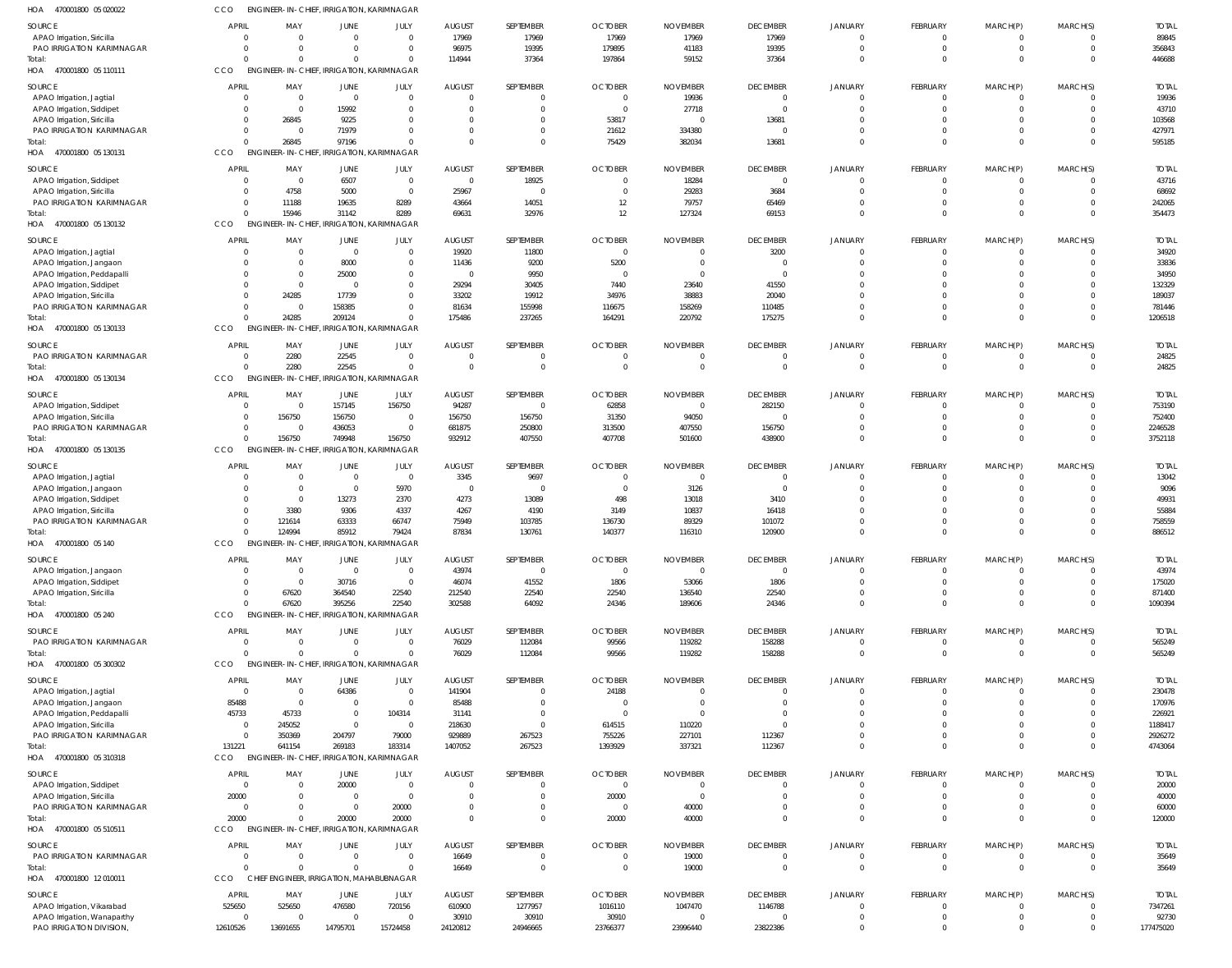| 470001800 12 010011<br>HOA                             | CCO                      |                            | CHIEF ENGINEER, IRRIGATION, MAHABUBNAGAR           |                                  |                         |                        |                                   |                             |                                    |                                  |                            |                                  |                                  |                         |
|--------------------------------------------------------|--------------------------|----------------------------|----------------------------------------------------|----------------------------------|-------------------------|------------------------|-----------------------------------|-----------------------------|------------------------------------|----------------------------------|----------------------------|----------------------------------|----------------------------------|-------------------------|
| SOURCE<br>MAHABOOBNAGAR                                | APRI                     | MAY                        | JUNE                                               | JULY                             | <b>AUGUST</b>           | SEPTEMBER              | <b>OCTOBER</b>                    | <b>NOVEMBER</b>             | <b>DECEMBER</b>                    | <b>JANUARY</b>                   | FEBRUARY                   | MARCH(P)                         | MARCH(S)                         | <b>TOTAL</b>            |
| PAO, PJP, Jogulamba Gadwal<br>Total:                   | 34530<br>13170706        | $\Omega$<br>14217305       | $\Omega$<br>15272281                               | $\Omega$<br>16444614             | 108584<br>24871206      | 5975<br>26261507       | $\Omega$<br>24813397              | $\Omega$<br>25043910        | $\Omega$<br>24969174               | $\mathbf 0$<br>$\mathbf 0$       | $\mathbf 0$<br>$\Omega$    | $\overline{0}$<br>$\overline{0}$ | $\overline{0}$<br>$\overline{0}$ | 149089<br>185064100     |
| HOA 470001800 12010012                                 | CCO                      |                            | CHIEF ENGINEER, IRRIGATION, MAHABUBNAGAR           |                                  |                         |                        |                                   |                             |                                    |                                  |                            |                                  |                                  |                         |
| SOURCE                                                 | APRIL                    | MAY                        | JUNE                                               | JULY                             | <b>AUGUST</b>           | SEPTEMBER              | <b>OCTOBER</b>                    | <b>NOVEMBER</b>             | <b>DECEMBER</b>                    | <b>JANUARY</b>                   | FEBRUARY                   | MARCH(P)                         | MARCH(S)                         | <b>TOTAL</b>            |
| APAO Irrigation, Vikarabad                             | 1460                     | 1460                       | 1546                                               | 1503                             | 1503                    | 1503                   | 1503                              | 1503                        | 1503                               | $\overline{0}$                   | $\mathbf 0$                | $\mathbf 0$                      | $\Omega$                         | 13484                   |
| PAO IRRIGATION DIVISION<br>MAHABOOBNAGAR               | 38462                    | 38608                      | 46755                                              | 36247                            | 27716                   | 39053                  | 49089                             | 32620                       | 35588                              | $\overline{0}$                   | $\mathbf 0$                | $\overline{0}$                   | $\overline{0}$                   | 344138                  |
| Total:                                                 | 39922                    | 40068                      | 48301                                              | 37750                            | 29219                   | 40556                  | 50592                             | 34123                       | 37091                              | $\overline{0}$                   | $\mathbf{0}$               | $\overline{0}$                   | $\overline{0}$                   | 357622                  |
| 470001800 12 010013<br>HOA                             | CCO                      |                            | CHIEF ENGINEER, IRRIGATION, MAHABUBNAGAR           |                                  |                         |                        |                                   |                             |                                    |                                  |                            |                                  |                                  |                         |
| SOURCE                                                 | APRIL                    | MAY                        | JUNE                                               | JULY                             | <b>AUGUST</b>           | SEPTEMBER              | <b>OCTOBER</b>                    | <b>NOVEMBER</b>             | <b>DECEMBER</b>                    | <b>JANUARY</b>                   | <b>FEBRUARY</b>            | MARCH(P)                         | MARCH(S)                         | <b>TOTAL</b>            |
| APAO Irrigation, Vikarabad                             | 202414<br>$\overline{0}$ | 202414<br>$\Omega$         | 183577<br>$\overline{0}$                           | 342973<br>$\overline{0}$         | 235173                  | 240716                 | 103085                            | 121040<br>$\Omega$          | 112539<br>$\overline{0}$           | $\mathbf{0}$<br>$\Omega$         | $^{\circ}$<br>$\mathbf 0$  | $^{\circ}$<br>$\overline{0}$     | $\Omega$<br>$\Omega$             | 1743931<br>35574        |
| APAO Irrigation, Wanaparthy<br>PAO IRRIGATION DIVISION | 4840020                  | 5283482                    | 6378265                                            | 6158551                          | 11858<br>3160389        | 11858<br>3873252       | 11858<br>3091357                  | 2119697                     | 1982308                            | $\Omega$                         | $\Omega$                   | $\Omega$                         | $\Omega$                         | 36887321                |
| MAHABOOBNAGAR                                          |                          |                            |                                                    |                                  |                         |                        |                                   |                             |                                    |                                  |                            |                                  |                                  |                         |
| PAO, PJP, Jogulamba Gadwal<br>Total:                   | 13250<br>5055684         | $\Omega$<br>5485896        | 59127<br>6620969                                   | $\overline{0}$<br>6501524        | 36897<br>3444317        | 2292<br>4128118        | $\Omega$<br>3206300               | $\Omega$<br>2240737         | $\Omega$<br>2094847                | $\Omega$<br>$\Omega$             | $\mathbf 0$<br>$\Omega$    | $\overline{0}$<br>$\Omega$       | $\Omega$<br>$\Omega$             | 111566<br>38778392      |
| 470001800 12 010016<br>HOA                             | CCO                      |                            | CHIEF ENGINEER, IRRIGATION, MAHABUBNAGAR           |                                  |                         |                        |                                   |                             |                                    |                                  |                            |                                  |                                  |                         |
| SOURCE                                                 | APRIL                    | MAY                        | JUNE                                               | JULY                             | <b>AUGUST</b>           | SEPTEMBER              | <b>OCTOBER</b>                    | <b>NOVEMBER</b>             | <b>DECEMBER</b>                    | <b>JANUARY</b>                   | <b>FEBRUARY</b>            | MARCH(P)                         | MARCH(S)                         | <b>TOTAL</b>            |
| APAO Irrigation, Vikarabad                             | 74872                    | 62640                      | 56812                                              | 85888                            | 72778                   | 178116                 | 106937                            | 110831                      | 121222                             | $\overline{0}$                   | $\mathbf 0$                | $\mathbf 0$                      | $\Omega$                         | 870096                  |
| APAO Irrigation, Wanaparthy                            | $\Omega$                 | $\Omega$                   | $\overline{0}$                                     | $\overline{0}$                   | 4434                    | 4434                   | 4434                              | $\Omega$                    | $\overline{0}$                     | $\mathbf 0$                      | $\mathbf 0$                | $\overline{0}$                   | $\Omega$                         | 13302                   |
| PAO IRRIGATION DIVISION,<br>MAHABOOBNAGAR              | 2050932                  | 2234045                    | 2538054                                            | 2648877                          | 3870995                 | 3820029                | 3471628                           | 3521337                     | 3538003                            | $\overline{0}$                   | $\mathbf 0$                | $\overline{0}$                   | $\Omega$                         | 27693900                |
| PAO, PJP, Jogulamba Gadwal                             | 4955                     | $\Omega$                   | $\overline{0}$                                     | $\overline{0}$                   | 26250                   | 1143                   | $\Omega$                          | $\Omega$                    | $\overline{\mathbf{0}}$            | $\overline{0}$                   | $\mathbf 0$                | $\overline{0}$                   | $\overline{0}$                   | 32348                   |
| Total:                                                 | 2130759                  | 2296685                    | 2594866                                            | 2734765                          | 3974457                 | 4003722                | 3582999                           | 3632168                     | 3659225                            | $\overline{0}$                   | $\mathbf 0$                | $\overline{0}$                   | $\Omega$                         | 28609646                |
| HOA 470001800 12 010017                                | CCO                      |                            | CHIEF ENGINEER, IRRIGATION, MAHABUBNAGAR           |                                  |                         |                        |                                   |                             |                                    |                                  |                            |                                  |                                  |                         |
| <b>SOURCE</b>                                          | <b>APRI</b>              | MAY                        | JUNE                                               | JULY                             | <b>AUGUST</b>           | SEPTEMBER              | <b>OCTOBER</b>                    | <b>NOVEMBER</b>             | <b>DECEMBER</b>                    | <b>JANUARY</b>                   | FEBRUARY                   | MARCH(P)                         | MARCH(S)                         | <b>TOTAL</b>            |
| PAO IRRIGATION DIVISION<br>MAHABOOBNAGAR               | $\Omega$                 | 73480                      | 155395                                             | 286753                           | 110000                  | 106182                 | 744586                            | 26939                       | 200834                             | $\overline{0}$                   | $\overline{0}$             | $\overline{0}$                   | $\Omega$                         | 1704169                 |
| Total:                                                 | $\Omega$                 | 73480                      | 155395                                             | 286753                           | 110000                  | 106182                 | 744586                            | 26939                       | 200834                             | $\mathbf{0}$                     | $\Omega$                   | $\overline{0}$                   | $\overline{0}$                   | 1704169                 |
| 470001800 12 010018<br>HOA                             | CCO                      |                            | CHIEF ENGINEER, IRRIGATION, MAHABUBNAGAR           |                                  |                         |                        |                                   |                             |                                    |                                  |                            |                                  |                                  |                         |
| SOURCE                                                 | <b>APRIL</b>             | MAY                        | JUNE                                               | JULY                             | <b>AUGUST</b>           | SEPTEMBER              | <b>OCTOBER</b>                    | <b>NOVEMBER</b>             | <b>DECEMBER</b>                    | <b>JANUARY</b>                   | FEBRUARY                   | MARCH(P)                         | MARCH(S)                         | <b>TOTAL</b>            |
| PAO IRRIGATION DIVISION<br>MAHABOOBNAGAR               | $\Omega$                 | $\Omega$                   | 1002157                                            | $\overline{0}$                   | 1696039                 | 2129115                | 1106128                           | 226261                      | 1694867                            | $\overline{0}$                   | $\mathbf 0$                | $\overline{0}$                   | $\Omega$                         | 7854567                 |
| Total:                                                 | $\cap$                   | $\Omega$                   | 1002157                                            | $\mathbf{0}$                     | 1696039                 | 2129115                | 1106128                           | 226261                      | 1694867                            | $\overline{0}$                   | $\mathbf{0}$               | $\overline{0}$                   | $\Omega$                         | 7854567                 |
| HOA 470001800 12 020021                                | CCO                      |                            | CHIEF ENGINEER, IRRIGATION, MAHABUBNAGAR           |                                  |                         |                        |                                   |                             |                                    |                                  |                            |                                  |                                  |                         |
| SOURCE                                                 | <b>APRIL</b>             | MAY                        | <b>JUNE</b>                                        | JULY                             | <b>AUGUST</b>           | SEPTEMBER              | <b>OCTOBER</b>                    | <b>NOVEMBER</b>             | <b>DECEMBER</b>                    | <b>JANUARY</b>                   | FEBRUARY                   | MARCH(P)                         | MARCH(S)                         | <b>TOTAL</b>            |
| PAO IRRIGATION DIVISION<br>MAHABOOBNAGAR               | $\Omega$                 | $\Omega$                   | $\mathbf{0}$                                       | 17801                            | $\Omega$                | 53403                  | $\Omega$                          | $\Omega$                    | 71204                              | $\Omega$                         | $\mathbf 0$                | $\overline{0}$                   | $\Omega$                         | 142408                  |
| Total:                                                 |                          | $\Omega$                   | $\Omega$                                           | 17801                            | $\Omega$                | 53403                  | $\Omega$                          | $\Omega$                    | 71204                              | $\mathbf{0}$                     | $\Omega$                   | $\overline{0}$                   | $\Omega$                         | 142408                  |
| HOA 470001800 12 110111                                | CCO                      |                            | CHIEF ENGINEER, IRRIGATION, MAHABUBNAGAR           |                                  |                         |                        |                                   |                             |                                    |                                  |                            |                                  |                                  |                         |
| SOURCE                                                 | <b>APRIL</b>             | MAY                        | JUNE                                               | JULY                             | <b>AUGUST</b>           | SEPTEMBER              | <b>OCTOBER</b>                    | <b>NOVEMBER</b>             | <b>DECEMBER</b>                    | <b>JANUARY</b>                   | FEBRUARY                   | MARCH(P)                         | MARCH(S)                         | <b>TOTAL</b>            |
| PAO IRRIGATION DIVISION,<br>MAHABOOBNAGAR              | $\Omega$                 | $\overline{0}$             | $\overline{0}$                                     | $\overline{0}$                   | 0                       | 208132                 | 42390                             | 36378                       | 187527                             | $\overline{0}$                   | $\overline{0}$             | $\overline{0}$                   | $\Omega$                         | 474427                  |
| Total:                                                 | $\Omega$                 | $\overline{0}$             | $\mathbf 0$                                        | $\overline{0}$                   | $\mathbf 0$             | 208132                 | 42390                             | 36378                       | 187527                             | $\Omega$                         | $\Omega$                   | $\overline{0}$                   | $\Omega$                         | 474427                  |
| HOA 470001800 12 130131                                | <b>CCO</b>               |                            | CHIEF ENGINEER, IRRIGATION, MAHABUBNAGAR           |                                  |                         |                        |                                   |                             |                                    |                                  |                            |                                  |                                  |                         |
| SOURCE                                                 | <b>APRIL</b>             | MAY                        | JUNE                                               | JULY                             | <b>AUGUST</b>           | SEPTEMBER              | <b>OCTOBER</b>                    | <b>NOVEMBER</b>             | <b>DECEMBER</b>                    | <b>JANUARY</b>                   | FEBRUARY                   | MARCH(P)                         | MARCH(S)                         | <b>TOTAL</b>            |
| APAO Irrigation, Vikarabad                             | $\Omega$                 | $\Omega$                   | $\mathbf{0}$                                       | $\mathbf{0}$                     | $\mathbf{0}$            | 2356                   | $\overline{0}$                    | 1767                        | $\overline{0}$                     | $\mathbf{0}$                     | $\mathbf 0$                | $\overline{0}$                   | $\Omega$                         | 4123                    |
| PAO IRRIGATION DIVISION<br>MAHABOOBNAGAR               | $\Omega$                 | $\Omega$                   | 113885                                             | 13626                            | 33248                   | 46836                  | 31096                             | 95781                       | 9587                               | $\Omega$                         | $\mathbf 0$                | $\Omega$                         | $\Omega$                         | 344059                  |
| Total:                                                 | $\Omega$                 | $\Omega$                   | 113885                                             | 13626                            | 33248                   | 49192                  | 31096                             | 97548                       | 9587                               | $\Omega$                         | $\Omega$                   | $\Omega$                         | $\Omega$                         | 348182                  |
| HOA 470001800 12 130132                                | CCO                      |                            | CHIEF ENGINEER, IRRIGATION, MAHABUBNAGAR           |                                  |                         |                        |                                   |                             |                                    |                                  |                            |                                  |                                  |                         |
| SOURCE                                                 | <b>APRIL</b>             | MAY                        | JUNE                                               | JULY                             | <b>AUGUST</b>           | SEPTEMBER              | <b>OCTOBER</b>                    | <b>NOVEMBER</b>             | <b>DECEMBER</b>                    | <b>JANUARY</b>                   | FEBRUARY                   | MARCH(P)                         | MARCH(S)                         | <b>TOTAL</b>            |
| APAO Irrigation, Vikarabad<br>PAO IRRIGATION DIVISION  | $\Omega$<br>$\Omega$     | $\overline{0}$<br>$\Omega$ | $\overline{0}$<br>32000                            | $\overline{0}$<br>$\overline{0}$ | $\mathbf 0$<br>423495   | $\mathbf{0}$<br>141940 | $\overline{\mathbf{0}}$<br>471570 | 49799<br>345120             | $\overline{\phantom{0}}$<br>473100 | $\mathbf{0}$<br>$\overline{0}$   | $\mathbf 0$<br>$\mathbf 0$ | 0<br>$\overline{0}$              | $\Omega$<br>$\overline{0}$       | 49799<br>1887225        |
| MAHABOOBNAGAR                                          |                          |                            |                                                    |                                  |                         |                        |                                   |                             |                                    |                                  |                            |                                  |                                  |                         |
| Total:<br>HOA 470001800 12 130134                      | $\Omega$<br>CCO          | $\Omega$                   | 32000<br>CHIEF ENGINEER, IRRIGATION, MAHABUBNAGAR  | $\overline{0}$                   | 423495                  | 141940                 | 471570                            | 394919                      | 473100                             | $\overline{0}$                   | $\mathbf 0$                | $\overline{0}$                   | $\overline{0}$                   | 1937024                 |
|                                                        |                          |                            |                                                    |                                  |                         |                        |                                   |                             |                                    |                                  |                            |                                  |                                  |                         |
| <b>SOURCE</b><br>PAO IRRIGATION DIVISION,              | <b>APRIL</b><br>$\Omega$ | MAY<br>$\Omega$            | JUNE<br>537434                                     | JULY<br>216634                   | <b>AUGUST</b><br>194286 | SEPTEMBER<br>502042    | <b>OCTOBER</b><br>633293          | <b>NOVEMBER</b><br>567290   | <b>DECEMBER</b><br>350660          | <b>JANUARY</b><br>$\Omega$       | FEBRUARY<br>$\Omega$       | MARCH(P)<br>$\Omega$             | MARCH(S)<br>$\Omega$             | <b>TOTAL</b><br>3001639 |
| MAHABOOBNAGAR                                          |                          |                            |                                                    |                                  |                         |                        |                                   |                             |                                    |                                  |                            |                                  |                                  |                         |
| Total:<br>HOA 470001800 12 130135                      | $\Omega$<br>CCO          | $\Omega$                   | 537434<br>CHIEF ENGINEER, IRRIGATION, MAHABUBNAGAR | 216634                           | 194286                  | 502042                 | 633293                            | 567290                      | 350660                             | $\mathbf{0}$                     | $\Omega$                   | $\overline{0}$                   | $\overline{0}$                   | 3001639                 |
|                                                        |                          |                            |                                                    |                                  |                         |                        |                                   |                             |                                    |                                  |                            |                                  |                                  |                         |
| SOURCE<br>PAO IRRIGATION DIVISION,                     | <b>APRIL</b><br>$\Omega$ | MAY<br>$\Omega$            | JUNE<br>91009                                      | JULY<br>43395                    | <b>AUGUST</b><br>10975  | SEPTEMBER<br>79290     | <b>OCTOBER</b><br>21642           | <b>NOVEMBER</b><br>129863   | <b>DECEMBER</b><br>20948           | <b>JANUARY</b><br>$\overline{0}$ | FEBRUARY<br>$\overline{0}$ | MARCH(P)<br>$\overline{0}$       | MARCH(S)<br>$\Omega$             | <b>TOTAL</b><br>397122  |
| MAHABOOBNAGAR                                          |                          |                            |                                                    |                                  |                         |                        |                                   |                             |                                    |                                  |                            |                                  |                                  |                         |
| Total:<br>HOA 470001800 12 140                         | CCO                      | $\Omega$                   | 91009<br>CHIEF ENGINEER, IRRIGATION, MAHABUBNAGAR  | 43395                            | 10975                   | 79290                  | 21642                             | 129863                      | 20948                              | $\mathbf{0}$                     | $\Omega$                   | $\overline{0}$                   | $\overline{0}$                   | 397122                  |
|                                                        |                          |                            |                                                    |                                  |                         |                        |                                   |                             |                                    |                                  |                            |                                  |                                  |                         |
| SOURCE<br>PAO IRRIGATION DIVISION                      | <b>APRIL</b><br>$\Omega$ | MAY<br>$\Omega$            | JUNE<br>123430                                     | JULY<br>32540                    | <b>AUGUST</b><br>15234  | SEPTEMBER<br>$\Omega$  | <b>OCTOBER</b><br>$\Omega$        | <b>NOVEMBER</b><br>$\Omega$ | <b>DECEMBER</b><br>97300           | <b>JANUARY</b><br>$\overline{0}$ | FEBRUARY<br>$\Omega$       | MARCH(P)<br>$\overline{0}$       | MARCH(S)<br>$\Omega$             | <b>TOTAL</b><br>268504  |
| MAHABOOBNAGAR                                          |                          |                            |                                                    |                                  |                         |                        |                                   |                             |                                    |                                  |                            |                                  |                                  |                         |
| Total:<br>HOA 470001800 12 240                         | $\Omega$<br>CCO          | $\Omega$                   | 123430<br>CHIEF ENGINEER, IRRIGATION, MAHABUBNAGAR | 32540                            | 15234                   | $\Omega$               | $\Omega$                          | $\Omega$                    | 97300                              | $\Omega$                         | $\Omega$                   | $\overline{0}$                   | $\Omega$                         | 268504                  |
|                                                        |                          |                            |                                                    |                                  |                         |                        |                                   |                             |                                    |                                  |                            |                                  |                                  |                         |
| SOURCE<br>PAO IRRIGATION DIVISION,                     | <b>APRIL</b><br>$\Omega$ | MAY<br>$\Omega$            | JUNE<br>64579                                      | JULY<br>66994                    | <b>AUGUST</b><br>44798  | SEPTEMBER<br>$\Omega$  | <b>OCTOBER</b><br>29005           | <b>NOVEMBER</b><br>45869    | <b>DECEMBER</b><br>$\overline{0}$  | <b>JANUARY</b><br>$\overline{0}$ | FEBRUARY<br>$\mathbf 0$    | MARCH(P)<br>$\overline{0}$       | MARCH(S)<br>$\Omega$             | <b>TOTAL</b><br>251245  |
| MAHABOOBNAGAR                                          |                          |                            |                                                    |                                  |                         |                        |                                   |                             |                                    |                                  |                            |                                  |                                  |                         |
| Total:                                                 | $\overline{0}$           | $\mathbf 0$                | 64579                                              | 66994                            | 44798                   | $\mathbf{0}$           | 29005                             | 45869                       | $\overline{0}$                     | $\overline{0}$                   | $\mathbf{0}$               | $\mathbf 0$                      | $\overline{0}$                   | 251245                  |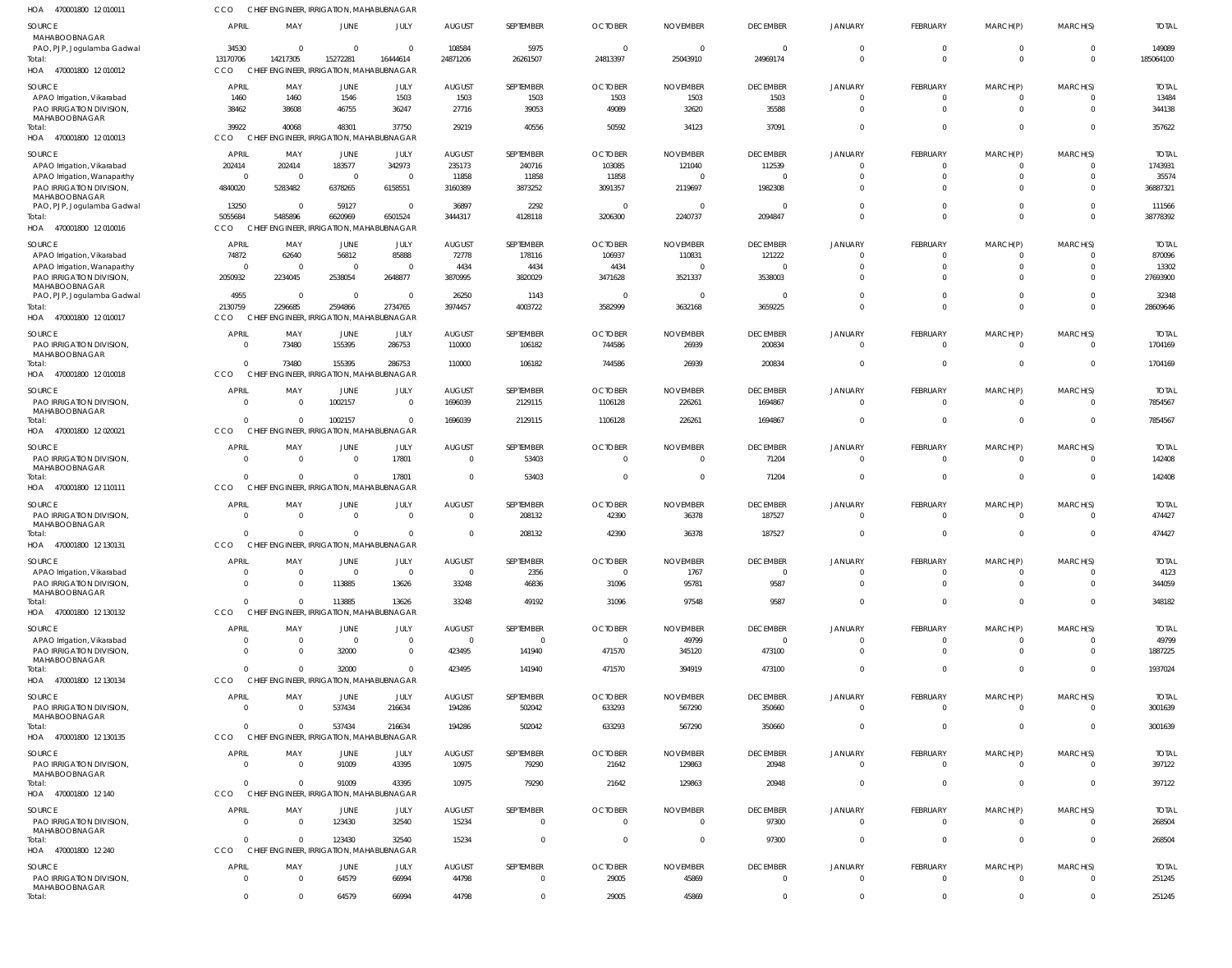| HOA<br>470001800 12 280281                                          | CCO                   | CHIEF ENGINEER, IRRIGATION, MAHABUBNAGAR             |                                |                                           |                                  |                              |                            |                             |                                   |                            |                                |                                  |                            |                          |
|---------------------------------------------------------------------|-----------------------|------------------------------------------------------|--------------------------------|-------------------------------------------|----------------------------------|------------------------------|----------------------------|-----------------------------|-----------------------------------|----------------------------|--------------------------------|----------------------------------|----------------------------|--------------------------|
| SOURCE<br><b>PAO IRRIGATION DIVISION.</b><br>MAHABOOBNAGAR          | APRIL<br>$\Omega$     | MAY<br>$\Omega$                                      | <b>JUNE</b><br>$\Omega$        | JULY<br>$\Omega$                          | <b>AUGUST</b><br>$\Omega$        | SEPTEMBER<br>300000          | <b>OCTOBER</b><br>$\Omega$ | <b>NOVEMBER</b><br>$\Omega$ | <b>DECEMBER</b><br>$\Omega$       | <b>JANUARY</b><br>$\Omega$ | FEBRUARY<br>$\mathbf{0}$       | MARCH(P)<br>$\overline{0}$       | MARCH(S)<br>$\Omega$       | <b>TOTAL</b><br>300000   |
| Total:<br>HOA 470001800 12 290291                                   | $\Omega$<br>CCO       | $\Omega$<br>CHIEF ENGINEER, IRRIGATION, MAHABUBNAGAR | $\Omega$                       | $\Omega$                                  | $\Omega$                         | 300000                       | $\Omega$                   |                             | $\Omega$                          | $\Omega$                   | $\overline{0}$                 | $\overline{0}$                   | $\overline{0}$             | 300000                   |
| SOURCE<br>PAO IRRIGATION DIVISION,<br>MAHABOOBNAGAR                 | APRIL<br>707160       | MAY<br>871080                                        | <b>JUNE</b><br>978970          | JULY<br>801410                            | <b>AUGUST</b><br>1091999         | SEPTEMBER<br>1607229         | <b>OCTOBER</b><br>1295960  | <b>NOVEMBER</b><br>1302430  | <b>DECEMBER</b><br>1303710        | <b>JANUARY</b><br>$\Omega$ | FEBRUARY<br>$\mathbf{0}$       | MARCH(P)<br>$\overline{0}$       | MARCH(S)<br>$\overline{0}$ | <b>TOTAI</b><br>9959948  |
| Total:<br>HOA 470001800 12 290292                                   | 707160<br><b>CCO</b>  | 871080<br>CHIEF ENGINEER, IRRIGATION, MAHABUBNAGAR   | 978970                         | 801410                                    | 1091999                          | 1607229                      | 1295960                    | 1302430                     | 1303710                           | $\Omega$                   | $\mathbf 0$                    | $\overline{0}$                   | $\Omega$                   | 9959948                  |
| <b>SOURCE</b><br>PAO IRRIGATION DIVISION,                           | APRIL<br>$\Omega$     | MAY<br>$\Omega$                                      | <b>JUNE</b><br>1504            | JULY<br>$\mathbf{0}$                      | <b>AUGUST</b><br>$\Omega$        | SEPTEMBER<br>$\mathbf{0}$    | <b>OCTOBER</b><br>$\Omega$ | <b>NOVEMBER</b><br>$\Omega$ | <b>DECEMBER</b><br>$\overline{0}$ | JANUARY<br>$\Omega$        | FEBRUARY<br>$\mathbf{0}$       | MARCH(P)<br>$\overline{0}$       | MARCH(S)<br>$\Omega$       | <b>TOTAI</b><br>1504     |
| MAHABOOBNAGAR<br>Total:<br>HOA 470001800 12 290293                  | CCO                   | $\Omega$<br>CHIEF ENGINEER, IRRIGATION, MAHABUBNAGAR | 1504                           | $\mathbf{0}$                              | $\Omega$                         | $\Omega$                     | $\Omega$                   |                             | $\Omega$                          | $\Omega$                   | $\mathbf 0$                    | $\mathbf{0}$                     | $\Omega$                   | 1504                     |
| <b>SOURCE</b>                                                       | APRIL                 | MAY                                                  | JUNE                           | JULY                                      | <b>AUGUST</b>                    | SEPTEMBER                    | <b>OCTOBER</b>             | <b>NOVEMBER</b>             | <b>DECEMBER</b>                   | JANUARY                    | FEBRUARY                       | MARCH(P)                         | MARCH(S)                   | <b>TOTAI</b>             |
| PAO IRRIGATION DIVISION,<br>MAHABOOBNAGAR<br>Total:                 | 271227<br>271227      | 333749<br>333749                                     | 358869<br>358869               | 307253<br>307253                          | 198899<br>198899                 | 246643<br>246643             | 93688<br>93688             | 94158<br>94158              | 94251<br>94251                    | $\mathbf 0$<br>$\Omega$    | $\mathbf{0}$<br>$\mathbf 0$    | $\overline{0}$<br>$\mathbf{0}$   | $\overline{0}$<br>$\Omega$ | 1998737<br>1998737       |
| HOA 470001800 12 290294                                             | CCO                   | CHIEF                                                |                                | <b>ENGINEER, IRRIGATION, MAHABUBNAGAR</b> |                                  |                              |                            |                             |                                   |                            |                                |                                  |                            |                          |
| SOURCE<br>PAO IRRIGATION DIVISION,<br>MAHABOOBNAGAR                 | APRIL<br>136495       | MAY<br>113809                                        | JUNE<br>138819                 | JULY<br>105775                            | <b>AUGUST</b><br>165007          | SEPTEMBER<br>235169          | <b>OCTOBER</b><br>158964   | <b>NOVEMBER</b><br>159675   | <b>DECEMBER</b><br>159892         | JANUARY<br>$\Omega$        | FEBRUARY<br>$\mathbf{0}$       | MARCH(P)<br>$\overline{0}$       | MARCH(S)<br>$\Omega$       | <b>TOTAL</b><br>1373605  |
| Total:<br>HOA 470001800 12 290295                                   | 136495<br>CCO         | 113809<br>CHIEF ENGINEER, IRRIGATION, MAHABUBNAGAR   | 138819                         | 105775                                    | 165007                           | 235169                       | 158964                     | 159675                      | 159892                            | $\Omega$                   | $\overline{0}$                 | $\overline{0}$                   | $\overline{0}$             | 1373605                  |
| <b>SOURCE</b>                                                       | <b>APRIL</b>          | MAY                                                  | <b>JUNE</b>                    | JULY                                      | <b>AUGUST</b>                    | SEPTEMBER                    | <b>OCTOBER</b>             | <b>NOVEMBER</b>             | <b>DECEMBER</b>                   | <b>JANUARY</b>             | FEBRUARY                       | MARCH(P)                         | MARCH(S)                   | <b>TOTAL</b>             |
| PAO IRRIGATION DIVISION,<br>MAHABOOBNAGAR<br>Total:                 | - 0                   | $\Omega$<br>$\Omega$                                 | $\overline{0}$<br>$\Omega$     | 16000<br>16000                            | $\Omega$<br>$\Omega$             | $\Omega$<br>$\Omega$         | $\Omega$<br>$\Omega$       | $\Omega$                    | $\overline{0}$<br>$\overline{0}$  | $\Omega$<br>$\Omega$       | $\mathbf{0}$<br>$\overline{0}$ | $\overline{0}$<br>$\overline{0}$ | $\Omega$<br>$\overline{0}$ | 16000<br>16000           |
| HOA 470001800 12 290296                                             | CCO                   | CHIEF ENGINEER, IRRIGATION, MAHABUBNAGAR             |                                |                                           |                                  |                              |                            |                             |                                   |                            |                                |                                  |                            |                          |
| <b>SOURCE</b><br>PAO IRRIGATION DIVISION,<br>MAHABOOBNAGAR          | <b>APRIL</b><br>- 0   | MAY<br>$\Omega$                                      | <b>JUNE</b><br>$\Omega$        | JULY<br>$\overline{0}$                    | <b>AUGUST</b><br>$\Omega$        | SEPTEMBER<br>531652          | <b>OCTOBER</b><br>$\Omega$ | <b>NOVEMBER</b><br>59655    | <b>DECEMBER</b><br>83057          | <b>JANUARY</b><br>$\Omega$ | FEBRUARY<br>$\mathbf{0}$       | MARCH(P)<br>$\overline{0}$       | MARCH(S)<br>$\Omega$       | <b>TOTAL</b><br>674364   |
| Total:<br>HOA 470001800 12 300301                                   | CCO                   | $\Omega$<br>CHIEF ENGINEER, IRRIGATION, MAHABUBNAGAR | $\Omega$                       | $\mathbf 0$                               | $\Omega$                         | 531652                       | $\Omega$                   | 59655                       | 83057                             | $\Omega$                   | $\mathbf{0}$                   | $\overline{0}$                   | $\overline{0}$             | 674364                   |
| <b>SOURCE</b><br>PAO IRRIGATION DIVISION,<br>MAHABOOBNAGAR          | <b>APRIL</b>          | MAY<br>$\Omega$                                      | <b>JUNE</b><br>$\Omega$        | JULY<br>$\overline{0}$                    | <b>AUGUST</b><br>116000          | SEPTEMBER<br>142000          | <b>OCTOBER</b><br>1153600  | <b>NOVEMBER</b><br>233250   | <b>DECEMBER</b><br>385600         | JANUARY<br>$\mathbf 0$     | FEBRUARY<br>$\mathbf{0}$       | MARCH(P)<br>$\overline{0}$       | MARCH(S)<br>$\overline{0}$ | <b>TOTAL</b><br>2030450  |
| Total:<br>HOA 470001800 12 300302                                   | CCO                   | $\Omega$<br>CHIEF ENGINEER, IRRIGATION, MAHABUBNAGAR | $\Omega$                       | $\mathbf 0$                               | 116000                           | 142000                       | 1153600                    | 233250                      | 385600                            | $\Omega$                   | $\mathbf 0$                    | $\mathbf{0}$                     | $\overline{0}$             | 2030450                  |
| SOURCE                                                              | APRIL                 | MAY                                                  | <b>JUNE</b>                    | JULY                                      | <b>AUGUST</b>                    | SEPTEMBER                    | <b>OCTOBER</b>             | <b>NOVEMBER</b>             | <b>DECEMBER</b>                   | JANUARY                    | FEBRUARY                       | MARCH(P)                         | MARCH(S)                   | <b>TOTAL</b>             |
| APAO Irrigation, Nagarkurnool<br>APAO Irrigation, Vikarabad         | 241444<br>- 0         | $\Omega$<br>$\Omega$                                 | $\mathbf{0}$<br>$\overline{0}$ | $\mathbf{0}$<br>$\mathbf{0}$              | $\overline{0}$<br>$\overline{0}$ | $\mathbf{0}$<br>$\mathbf{0}$ | $\Omega$<br>193086         | $\Omega$<br>109138          | $\overline{0}$<br>54569           | $\Omega$<br>$\Omega$       | $\Omega$<br>$^{\circ}$         | $\Omega$<br>0                    | $\Omega$<br>$\Omega$       | 241444<br>356793         |
| PAO IRRIGATION DIVISION,<br>MAHABOOBNAGAR                           | 1058987               | $\Omega$                                             | 423330                         | 260180                                    | 238286                           | 450375                       | 2126852                    | 3409266                     | 2005490                           | $\Omega$                   | $\mathbf 0$                    | $\mathbf{0}$                     | $\Omega$                   | 9972766                  |
| Total:<br>HOA 470001800 12 310318                                   | 1300431<br>CCO        | $\Omega$<br>CHIEF ENGINEER, IRRIGATION, MAHABUBNAGAR | 423330                         | 260180                                    | 238286                           | 450375                       | 2319938                    | 3518404                     | 2060059                           | $\Omega$                   | $\mathbf 0$                    | $\mathbf 0$                      | $\Omega$                   | 10571003                 |
| <b>SOURCE</b><br><b>PAO IRRIGATION DIVISION.</b>                    | <b>APRIL</b><br>20000 | MAY<br>$\Omega$                                      | <b>JUNE</b><br>$\Omega$        | JULY<br>$\mathbf{0}$                      | <b>AUGUST</b><br>$\overline{0}$  | SEPTEMBER<br>20000           | <b>OCTOBER</b><br>$\Omega$ | <b>NOVEMBER</b><br>$\Omega$ | <b>DECEMBER</b><br>$\overline{0}$ | JANUARY<br>$\Omega$        | FEBRUARY<br>$\mathbf{0}$       | MARCH(P)<br>$\overline{0}$       | MARCH(S)<br>$\Omega$       | <b>TOTAL</b><br>40000    |
| MAHABOOBNAGAR<br>Total:                                             | 20000                 | $\Omega$                                             | $\mathbf 0$                    | $\mathbf{0}$                              | $\Omega$                         | 20000                        | $\Omega$                   |                             | $\overline{0}$                    | $\Omega$                   | $\overline{0}$                 | $\mathbf{0}$                     | $\overline{0}$             | 40000                    |
| HOA 470001800 12510511<br><b>SOURCE</b>                             | CCO<br>APRIL          | CHIEF ENGINEER, IRRIGATION, MAHABUBNAGAR<br>MAY      | <b>JUNE</b>                    | JULY                                      | <b>AUGUST</b>                    | SEPTEMBER                    | <b>OCTOBER</b>             | <b>NOVEMBER</b>             | <b>DECEMBER</b>                   | JANUARY                    | FEBRUARY                       | MARCH(P)                         | MARCH(S)                   | <b>TOTAL</b>             |
| PAO IRRIGATION DIVISION,<br>MAHABOOBNAGAR                           | $\Omega$              | $\Omega$                                             | 18539                          | $\mathbf{0}$                              | $\Omega$                         | $\overline{0}$               | 77633                      |                             | $\overline{0}$                    | $\Omega$                   | $\mathbf{0}$                   | $\overline{0}$                   | $\Omega$                   | 96172                    |
| Total:<br>HOA 470001800 19 010011                                   | CCO                   | $\Omega$<br>CHIEF ENGINEER, QUALITY CONTROL, TS      | 18539                          | $\mathbf 0$                               |                                  | $\mathbf 0$                  | 77633                      |                             | $\overline{0}$                    | $\Omega$                   | $\mathbf 0$                    | $\mathbf{0}$                     | $\overline{0}$             | 96172                    |
| SOURCE<br>APAO Irrigation, Peddapalli                               | APRIL<br>1300940      | MAY<br>1225094                                       | JUNE<br>1529715                | JULY<br>1306426                           | <b>AUGUST</b><br>1394190         | SEPTEMBER<br>2494368         | <b>OCTOBER</b><br>2008840  | <b>NOVEMBER</b><br>2129023  | <b>DECEMBER</b><br>2163607        | JANUARY<br>$\Omega$        | FEBRUARY<br>$\mathbf 0$        | MARCH(P)<br>$\mathbf 0$          | MARCH(S)<br>$\overline{0}$ | <b>TOTAI</b><br>15552203 |
| APAO Irrigation, Siddipet<br>PAO - IRRIGATION DIVISION              | 733650<br>2729687     | 871890<br>2970332                                    | 751280<br>2950572              | 909875<br>3168365                         | 1574006<br>5025498               | 1301940<br>4679644           | 1408467<br>4724995         | 1379900<br>4722701          | 1417528<br>6303053                | $\Omega$<br>$\Omega$       | $\mathbf 0$<br>$\mathbf 0$     | $\mathbf{0}$<br>$\mathbf 0$      | $\Omega$<br>$\Omega$       | 10348536<br>37274847     |
| HANUMAKONDA<br>PAO IRRIGATION KARIMNAGAR                            | 1695145               | 1676080                                              | 1804048                        | 1825515                                   | 3530016                          | 3105401                      | 2943355                    | 2912164                     | 3053229                           | 0                          | $\Omega$                       | $\Omega$                         | $\Omega$                   | 22544953                 |
| PAO IRRIGATION DIVISION HYDERABAD                                   | 3513307               | 3181925                                              | 3530075                        | 3518313                                   | 5911195                          | 5118882                      | 5175914                    | 5091002                     | 5216279                           | $\Omega$                   | $\Omega$                       | $\Omega$                         | $\Omega$                   | 40256892                 |
| PAO IRRIGATION DIVISION KHAMMAM<br>PAO IRRIGATION DIVISION NALGONDA | 1129090<br>1671075    | 1551138<br>1615055                                   | 1627940<br>1533361             | 1478540<br>1373511                        | 1808499<br>2517444               | 2620196<br>2165435           | 2226708<br>2266655         | 2123894<br>2398207          | 2352899<br>2510056                | $\Omega$<br>$\Omega$       | $\Omega$<br>$\Omega$           | $\Omega$<br>$\Omega$             | $\Omega$                   | 16918904<br>18050799     |
| PAO IRRIGATION DIVISION,<br>MAHABOOBNAGAR                           | 1538090               | 1701721                                              | 1741758                        | 1680590                                   | 2956670                          | 2883531                      | 2553317                    | 2757721                     | 2885156                           | $\Omega$                   | $\Omega$                       | $\Omega$                         | $\Omega$                   | 20698554                 |
| PAO IRRIGATION NIZAMABAD                                            | 1196066               | 1196102                                              | 1160210                        | 1716317                                   | 1894587                          | 2086004                      | 2072878                    | 2033105                     | 2001600                           | $\Omega$                   | $\Omega$                       | $\Omega$                         | $\Omega$                   | 15356869                 |
| PAO Irrigation Nirmal                                               | 1127750<br>16634800   | 1226525<br>17215862                                  | 1118858<br>17747817            | 1175200<br>18152652                       | 1050680<br>27662785              | 2146621<br>28602022          | 1667630<br>27048759        | 1694390<br>27242107         | 1702050<br>29605457               | $\Omega$<br>$\Omega$       | $\mathbf 0$<br>$\Omega$        | $\mathbf{0}$<br>$\mathbf 0$      | $\Omega$<br>$\Omega$       | 12909704<br>209912261    |
| Total:<br>HOA 470001800 19 010012                                   | CCO                   | CHIEF ENGINEER, QUALITY CONTROL, TS                  |                                |                                           |                                  |                              |                            |                             |                                   |                            |                                |                                  |                            |                          |
| <b>SOURCE</b>                                                       | APRIL                 | MAY                                                  | JUNE                           | JULY                                      | <b>AUGUST</b>                    | SEPTEMBER                    | <b>OCTOBER</b>             | <b>NOVEMBER</b>             | <b>DECEMBER</b>                   | JANUARY                    | FEBRUARY                       | MARCH(P)                         | MARCH(S)                   | <b>TOTAI</b>             |
| APAO Irrigation, Peddapalli<br>PAO - IRRIGATION DIVISION            | 13940<br>25658        | 15840<br>30133                                       | 25695<br>28218                 | 13364<br>28648                            | 14595<br>41533                   | 30855<br>37084               | 19945<br>35823             | 20535<br>38763              | 20535<br>37915                    | $\Omega$<br>$\mathbf 0$    | $\mathbf 0$<br>$\mathbf 0$     | 0<br>$\mathbf 0$                 | $\overline{0}$<br>$\Omega$ | 175304<br>303775         |
| HANUMAKONDA<br><b>PAO IRRIGATION KARIMNAGAR</b>                     | 22270                 | 21320                                                | 20177                          | 24337                                     | 32262                            | 29754                        | 28223                      | 27868                       | 29844                             | $\Omega$                   | 0                              | 0                                | $\Omega$                   | 236055                   |
| PAO IRRIGATION DIVISION HYDERABAD                                   | 72354                 | 65315                                                | 67515                          | 71965                                     | 94982                            | 85215                        | 84259                      | 97941                       | 86548                             | $\Omega$                   | $\Omega$                       | $\Omega$                         | $\Omega$                   | 726094                   |
| PAO IRRIGATION DIVISION KHAMMAM<br>PAO IRRIGATION DIVISION NALGONDA | 13505<br>2000         | 16209<br>2000                                        | 17851<br>2000                  | 16815<br>3516                             | 16596<br>2000                    | 22886<br>4500                | 19510<br>7000              | 18655<br>2700               | 29655<br>2000                     | $\Omega$<br>$\mathbf 0$    | $\Omega$<br>$\mathbf 0$        | $\Omega$<br>$\mathbf 0$          | $\Omega$<br>$\Omega$       | 171682<br>27716          |
| <b>PAO IRRIGATION DIVISION</b><br>MAHABOOBNAGAR                     | 4400                  | 2000                                                 | 2000                           | 2000                                      | 2000                             | 2000                         | 533                        | $\Omega$                    | $\overline{0}$                    | $\Omega$                   | $\Omega$                       | $\Omega$                         | $\Omega$                   | 14933                    |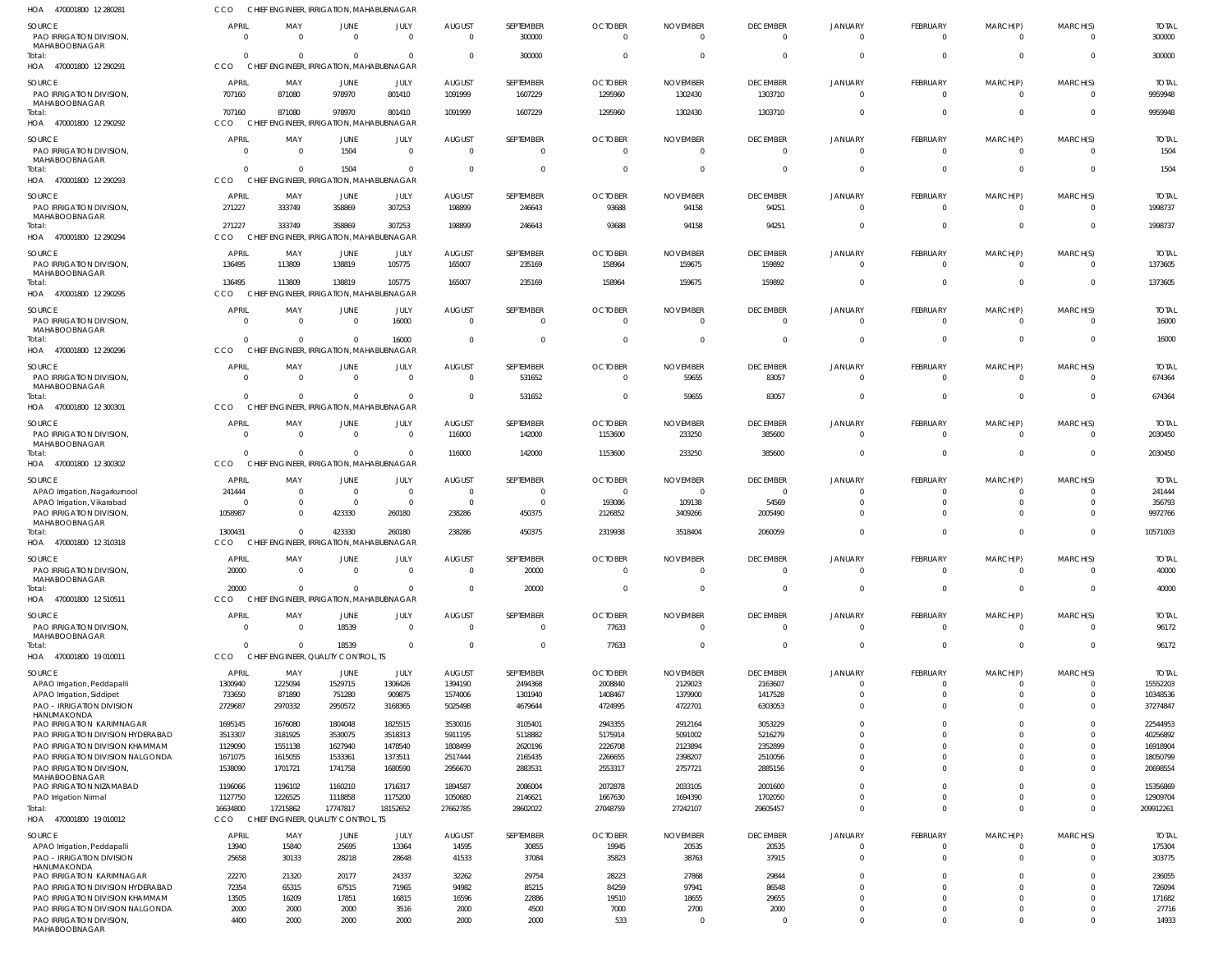| HOA<br>470001800 19 010012                                     | CCO                 |                            | CHIEF ENGINEER, QUALITY CONTROL, TS            |                               |                             |                        |                         |                             |                                  |                                  |                      |                         |                            |                     |
|----------------------------------------------------------------|---------------------|----------------------------|------------------------------------------------|-------------------------------|-----------------------------|------------------------|-------------------------|-----------------------------|----------------------------------|----------------------------------|----------------------|-------------------------|----------------------------|---------------------|
| <b>SOURCE</b>                                                  | <b>APRIL</b>        | MAY                        | <b>JUNE</b>                                    | JULY                          | <b>AUGUST</b>               | SEPTEMBER              | <b>OCTOBER</b>          | <b>NOVEMBER</b>             | <b>DECEMBER</b>                  | <b>JANUARY</b>                   | <b>FEBRUARY</b>      | MARCH(P)                | MARCH(S)                   | <b>TOTAL</b>        |
| PAO IRRIGATION NIZAMABAD                                       | 6521                | 5250                       | 5150                                           | 9000                          | 8400                        | 8800                   | 8400                    | 8400                        | 7950                             | $\Omega$                         | $\Omega$             | $\Omega$                | $\Omega$                   | 67871               |
| PAO Irrigation Nirmal<br>Total:                                | 4420<br>165068      | 4220<br>162287             | 4220<br>172826                                 | 4220<br>173865                | 4220<br>216588              | 4220<br>225314         | 4220<br>207913          | 4220<br>219082              | 4220<br>218667                   | $\Omega$<br>$\Omega$             | $\Omega$<br>$\Omega$ | $\mathbf 0$<br>$\Omega$ | $\mathbf 0$<br>$\Omega$    | 38180<br>1761610    |
| HOA 470001800 19 010013                                        | CCO                 |                            | CHIEF ENGINEER, QUALITY CONTROL, TS            |                               |                             |                        |                         |                             |                                  |                                  |                      |                         |                            |                     |
| SOURCE                                                         | <b>APRIL</b>        | MAY                        | JUNE                                           | JULY                          | <b>AUGUST</b>               | SEPTEMBER              | <b>OCTOBER</b>          | <b>NOVEMBER</b>             | <b>DECEMBER</b>                  | <b>JANUARY</b>                   | <b>FEBRUARY</b>      | MARCH(P)                | MARCH(S)                   | <b>TOTAL</b>        |
| APAO Irrigation, Peddapalli                                    | 500798              | 469829                     | 612900                                         | 502694                        | 536073                      | 538757                 | 201806                  | 196929                      | 205279                           | $\overline{0}$                   | $\Omega$             | $\mathbf 0$             | $\Omega$                   | 3765065             |
| APAO Irrigation, Siddipet                                      | 282631              | 335666                     | 289278                                         | 344706                        | 197217                      | 94363                  | 327117                  | 129256                      | 118580                           | $\Omega$                         | $\Omega$             | $\mathbf 0$             | $\Omega$                   | 2118814             |
| PAO - IRRIGATION DIVISION<br>HANUMAKONDA                       | 1064504             | 1156934                    | 1310335                                        | 1220049                       | 927964                      | 542574                 | 1213689                 | 832259                      | 495285                           | $\Omega$                         | $\Omega$             | $\Omega$                | $\Omega$                   | 8763593             |
| PAO IRRIGATION KARIMNAGAR                                      | 651579              | 644186                     | 890654                                         | 701562                        | 49413                       | 288507                 | 313873                  | 210884                      | 238305                           | $\Omega$                         | $\Omega$             | $\Omega$                | $\Omega$                   | 3988963             |
| PAO IRRIGATION DIVISION HYDERABAD                              | 1370260             | 1221753                    | 1697515                                        | 1368265                       | 775422                      | 511297                 | 492024                  | 511160                      | 455040                           | $\Omega$                         | $\Omega$             | $\Omega$                | $\Omega$                   | 8402736             |
| PAO IRRIGATION DIVISION KHAMMAM                                | 433187              | 594894                     | 931982                                         | 567051                        | 734273                      | 350776                 | 193261                  | 376741                      | 177040                           | $\Omega$                         | $\Omega$             | $\Omega$                | $\Omega$                   | 4359205             |
| PAO IRRIGATION DIVISION NALGONDA<br>PAO IRRIGATION DIVISION,   | 500079<br>591847    | 994608<br>655196           | 590794<br>672713                               | 509242<br>646754              | 391796<br>354404            | 221509<br>226878       | 239846<br>425985        | 284010<br>199793            | 255050<br>209089                 | $\Omega$<br>$\Omega$             | $\Omega$<br>$\Omega$ | $\Omega$<br>$\Omega$    | $\Omega$<br>$\Omega$       | 3986934<br>3982659  |
| MAHABOOBNAGAR                                                  |                     |                            |                                                |                               |                             |                        |                         |                             |                                  |                                  |                      |                         |                            |                     |
| PAO IRRIGATION NIZAMABAD                                       | 460325              | 460227                     | 446438                                         | 683659                        | 210584                      | 204615                 | 530988                  | 157044                      | 155201                           | $\Omega$                         | $\Omega$             | $\Omega$                | $\Omega$                   | 3309081             |
| PAO Irrigation Nirmal<br>Total:                                | 433982<br>6289192   | 472281<br>7005574          | 519711<br>7962320                              | 452315<br>6996297             | 404526<br>4581672           | 378037<br>3357313      | 138033<br>4076622       | 127973<br>3026049           | 128529<br>2437398                | $\overline{0}$<br>$\Omega$       | $\Omega$<br>$\Omega$ | $\mathbf 0$<br>$\Omega$ | $\mathbf 0$<br>$\Omega$    | 3055387<br>45732437 |
| HOA<br>470001800 19 010016                                     | CCO                 |                            | CHIEF ENGINEER, QUALITY CONTROL, TS            |                               |                             |                        |                         |                             |                                  |                                  |                      |                         |                            |                     |
| SOURCE                                                         | <b>APRIL</b>        | MAY                        | JUNE                                           | JULY                          | <b>AUGUST</b>               | SEPTEMBER              | <b>OCTOBER</b>          | <b>NOVEMBER</b>             | <b>DECEMBER</b>                  | <b>JANUARY</b>                   | <b>FEBRUARY</b>      | MARCH(P)                | MARCH(S)                   | <b>TOTAI</b>        |
| APAO Irrigation, Peddapalli                                    | 224705              | 219257                     | 271296                                         | 223595                        | 247875                      | 466833                 | 313109                  | 331495                      | 336831                           | $\Omega$                         | - 0                  | -0                      | $\Omega$                   | 2634996             |
| APAO Irrigation, Siddipet                                      | 98759               | 118590                     | 102039                                         | 122766                        | 224075                      | 163851                 | 173362                  | 166747                      | 171934                           | $\Omega$                         | $\Omega$             | 0                       | $\Omega$                   | 1342123             |
| PAO - IRRIGATION DIVISION                                      | 495345              | 551631                     | 540393                                         | 565289                        | 937209                      | 777642                 | 779859                  | 803187                      | 809608                           | $\Omega$                         | $\Omega$             | $\Omega$                | $\Omega$                   | 6260163             |
| HANUMAKONDA<br>PAO IRRIGATION KARIMNAGAR                       | 301129              | 293329                     | 310448                                         | 314641                        | 542376                      | 500619                 | 454493                  | 448383                      | 473633                           | $\Omega$                         |                      |                         | $\Omega$                   | 3639051             |
| PAO IRRIGATION DIVISION HYDERABAD                              | 891107              | 815914                     | 851757                                         | 900626                        | 1356937                     | 1100880                | 1117146                 | 1094959                     | 1117862                          | $\Omega$                         |                      |                         | $\Omega$                   | 9247188             |
| PAO IRRIGATION DIVISION KHAMMAM                                | 190937              | 254893                     | 266048                                         | 246377                        | 321613                      | 419149                 | 319538                  | 307587                      | 364374                           | $\Omega$                         | $\Omega$             | $\Omega$                | $\Omega$                   | 2690516             |
| PAO IRRIGATION DIVISION NALGONDA                               | 222249              | 201520                     | 192706                                         | 187390                        | 327764                      | 248221                 | 261392                  | 279318                      | 292958                           | $\Omega$<br>$\Omega$             | $\Omega$             | $\Omega$<br>$\Omega$    | $\Omega$<br>$\Omega$       | 2213518             |
| PAO IRRIGATION DIVISION<br>MAHABOOBNAGAR                       | 252385              | 262943                     | 265346                                         | 257969                        | 486404                      | 418059                 | 365021                  | 396389                      | 411029                           |                                  |                      |                         |                            | 3115545             |
| PAO IRRIGATION NIZAMABAD                                       | 200560              | 193393                     | 192408                                         | 284933                        | 261161                      | 296773                 | 284196                  | 276646                      | 270831                           | $\Omega$                         | $\Omega$             | $\Omega$                | $\Omega$                   | 2260901             |
| PAO Irrigation Nirmal<br>Total:                                | 155521              | 173501                     | 156558                                         | 165897                        | 148027                      | 355603<br>4747630      | 216645<br>4284761       | 219552<br>4324263           | 220548<br>4469608                | $\Omega$<br>$\Omega$             | $\Omega$<br>$\Omega$ | $\mathbf 0$<br>$\Omega$ | $\mathbf 0$<br>$\Omega$    | 1811852<br>35215853 |
| HOA 470001800 19 010017                                        | 3032697<br>CCO      | 3084971                    | 3148999<br>CHIEF ENGINEER, QUALITY CONTROL, TS | 3269483                       | 4853441                     |                        |                         |                             |                                  |                                  |                      |                         |                            |                     |
| SOURCE                                                         | <b>APRI</b>         | MAY                        | <b>JUNE</b>                                    | JULY                          | <b>AUGUST</b>               | SEPTEMBER              | <b>OCTOBER</b>          | <b>NOVEMBER</b>             | <b>DECEMBER</b>                  | <b>JANUARY</b>                   | <b>FEBRUARY</b>      | MARCH(P)                | MARCH(S)                   | <b>TOTAL</b>        |
| APAO Irrigation, Siddipet                                      | - 0                 | $\Omega$                   | $\overline{0}$                                 | $\overline{0}$                | $\mathbf 0$                 | $\Omega$               | $\overline{0}$          | $\Omega$                    | 100000                           | $\overline{0}$                   | $\Omega$             | $\mathbf 0$             | $\Omega$                   | 100000              |
| <b>PAO - IRRIGATION DIVISION</b>                               | $\cap$              | $\Omega$                   | $\mathbf 0$                                    | $\overline{0}$                | 83412                       | $\Omega$               | $\Omega$                | 5051                        | 115501                           | $\Omega$                         | $\Omega$             | $\mathbf 0$             | $\Omega$                   | 203964              |
| HANUMAKONDA<br>PAO IRRIGATION KARIMNAGAR                       | $\Omega$            | $\Omega$                   | $\mathbf 0$                                    | $\overline{0}$                | 24514                       | $\Omega$               | $\Omega$                | $\Omega$                    | $\overline{0}$                   | $\Omega$                         | $\Omega$             | $\Omega$                | $\Omega$                   | 24514               |
| PAO IRRIGATION DIVISION HYDERABAD                              | 71336               | 181107                     | $\mathbf 0$                                    | 100000                        | 0                           | 32000                  | $\Omega$                | 174851                      | 13325                            | $\Omega$                         | $\Omega$             | $\Omega$                | $\mathbf 0$                | 572619              |
| PAO IRRIGATION DIVISION KHAMMAM                                | $\Omega$            | - 0                        | $\mathbf 0$                                    | $\overline{0}$                | $\mathbf 0$                 | 122818                 | $\Omega$                | $\Omega$                    | $\Omega$                         | $\Omega$                         | $\Omega$             | $\Omega$                | $\Omega$                   | 122818              |
| PAO IRRIGATION DIVISION NALGONDA                               | - 0                 | 89761                      | $\mathbf 0$                                    | 49890                         | $\mathbf 0$                 | $\Omega$               | $\overline{0}$          | 264745                      | 19004                            | $\Omega$                         | $\Omega$             | $\Omega$                | $\mathbf 0$                | 423400              |
| PAO IRRIGATION DIVISION,<br>MAHABOOBNAGAR                      | $\Omega$            | 21600                      | $\Omega$                                       | 65825                         | 100000                      | 18104                  | 34940                   | $\Omega$                    | 47859                            | $\Omega$                         | $\Omega$             | $\Omega$                | $\Omega$                   | 288328              |
| Total:                                                         | 71336               | 292468                     | $\mathbf 0$                                    | 215715                        | 207926                      | 172922                 | 34940                   | 444647                      | 295689                           | $\Omega$                         | $\Omega$             | $\Omega$                | $\Omega$                   | 1735643             |
| HOA 470001800 19 010018                                        | CCO                 |                            | CHIEF ENGINEER, QUALITY CONTROL, TS            |                               |                             |                        |                         |                             |                                  |                                  |                      |                         |                            |                     |
| <b>SOURCE</b>                                                  | <b>APRIL</b>        | MAY                        | JUNE                                           | JULY                          | <b>AUGUST</b>               | SEPTEMBER              | <b>OCTOBER</b>          | <b>NOVEMBER</b>             | <b>DECEMBER</b>                  | <b>JANUARY</b>                   | <b>FEBRUARY</b>      | MARCH(P)                | MARCH(S)                   | <b>TOTAL</b>        |
| APAO Irrigation, Peddapalli                                    | $\Omega$            | $\overline{0}$<br>$\Omega$ | $\overline{0}$<br>$\overline{0}$               | 46326<br>$\mathbf 0$          | $\mathbf{0}$<br>$\mathbf 0$ | $\Omega$<br>184822     | 87288<br>$\Omega$       | $\mathbf{0}$<br>$^{\circ}$  | 103279<br>$\overline{0}$         | $\overline{0}$<br>$\Omega$       | 0<br>$\Omega$        | $\Omega$                | 0<br>$\Omega$              | 236893<br>184822    |
| APAO Irrigation, Siddipet<br><b>PAO - IRRIGATION DIVISION</b>  | $\Omega$            | $\Omega$                   | 36639                                          | $\mathbf{0}$                  | 38961                       | 38050                  | $\overline{0}$          | 642750                      | 92017                            | $\overline{0}$                   | $\Omega$             | $\Omega$                | $\Omega$                   | 848417              |
| HANUMAKONDA                                                    |                     |                            |                                                |                               |                             |                        |                         |                             |                                  |                                  |                      |                         |                            |                     |
| PAO IRRIGATION KARIMNAGAR<br>PAO IRRIGATION DIVISION HYDERABAD | $\Omega$<br>110615  | $\Omega$<br>$\Omega$       | $\overline{0}$<br>157476                       | $\mathbf{0}$<br>$\mathbf{0}$  | $\mathbf 0$<br>286138       | 495131<br>391753       | $\Omega$<br>149756      | 177376<br>104515            | $\overline{0}$<br>359772         | $\Omega$<br>$\Omega$             | $\Omega$             |                         | $\Omega$                   | 672507<br>1560025   |
| PAO IRRIGATION DIVISION KHAMMAM                                | $\Omega$            | $\Omega$                   | 0                                              | $\mathbf{0}$                  | 249261                      | 146930                 | $\overline{0}$          | $\Omega$                    | 162757                           | $\Omega$                         | $\Omega$             |                         | <sup>0</sup>               | 558948              |
| PAO IRRIGATION DIVISION NALGONDA                               |                     | $\Omega$                   | 186287                                         | $\mathbf{0}$                  | $\mathbf 0$                 | 101740                 | $\Omega$                | 140608                      | $\Omega$                         | $\Omega$                         |                      |                         | 0                          | 428635              |
| PAO IRRIGATION DIVISION,                                       | $\cap$              | $\Omega$                   | 232692                                         | $\mathbf{0}$                  | $\mathbf 0$                 | 83038                  | 371370                  | $\Omega$                    | 73337                            | $\Omega$                         | $\Omega$             | $\Omega$                | $\Omega$                   | 760437              |
| MAHABOOBNAGAR<br>PAO IRRIGATION NIZAMABAD                      | $\Omega$            | $\Omega$                   | - 0                                            | $\overline{0}$                | 84417                       | 226808                 | $\overline{0}$          | 262678                      | 0                                | $\Omega$                         | $\Omega$             | $\Omega$                | $\Omega$                   | 573903              |
| PAO Irrigation Nirmal                                          |                     | $\Omega$                   | 196219                                         | $\overline{0}$                | $\mathbf 0$                 | $\Omega$               | $\overline{0}$          | 291626                      | $\Omega$                         | $\Omega$                         | $\Omega$             | $\Omega$                | $\Omega$                   | 487845              |
| Total:                                                         | 110615              | $\Omega$                   | 809313                                         | 46326                         | 658777                      | 1668272                | 608414                  | 1619553                     | 791162                           | $\Omega$                         | $\Omega$             | $\Omega$                | $\Omega$                   | 6312432             |
| HOA 470001800 19 020021                                        | CCO                 |                            | CHIEF ENGINEER, QUALITY CONTROL, TS            |                               |                             |                        |                         |                             |                                  |                                  |                      |                         |                            |                     |
| SOURCE                                                         | <b>APRIL</b>        | MAY                        | JUNE                                           | <b>JULY</b>                   | <b>AUGUST</b>               | SEPTEMBER              | <b>OCTOBER</b>          | <b>NOVEMBER</b>             | <b>DECEMBER</b>                  | <b>JANUARY</b>                   | <b>FEBRUARY</b>      | MARCH(P)                | MARCH(S)                   | <b>TOTAL</b>        |
| APAO Irrigation, Peddapalli<br>PAO IRRIGATION DIVISION KHAMMAM | - 0                 | $\Omega$<br>$\Omega$       | 4869<br>$\overline{\mathbf{0}}$                | $\overline{0}$<br>$\mathbf 0$ | $\mathbf 0$<br>0            | 4869<br>$\overline{0}$ | $\overline{0}$<br>12000 | 3246<br>$\Omega$            | $\overline{0}$<br>$\overline{0}$ | $\overline{0}$<br>$\overline{0}$ | $\Omega$<br>$\Omega$ | 0<br>$\mathbf{0}$       | $\mathbf 0$<br>$\mathbf 0$ | 12984<br>12000      |
| Total:                                                         |                     | $\Omega$                   | 4869                                           | $\mathbf 0$                   | $\Omega$                    | 4869                   | 12000                   | 3246                        | $\Omega$                         | $\overline{0}$                   | $\Omega$             | $\Omega$                | $\Omega$                   | 24984               |
| HOA 470001800 19 020022                                        | CCO                 |                            | CHIEF ENGINEER, QUALITY CONTROL, TS            |                               |                             |                        |                         |                             |                                  |                                  |                      |                         |                            |                     |
| SOURCE                                                         | <b>APRIL</b>        | MAY                        | JUNE                                           | JULY                          | <b>AUGUST</b>               | SEPTEMBER              | <b>OCTOBER</b>          | <b>NOVEMBER</b>             | <b>DECEMBER</b>                  | <b>JANUARY</b>                   | <b>FEBRUARY</b>      | MARCH(P)                | MARCH(S)                   | <b>TOTAL</b>        |
| PAO - IRRIGATION DIVISION                                      | $\Omega$            | $\Omega$                   | 134593                                         | 20911                         | 20911                       | 20911                  | 20911                   | 20911                       | 20911                            | $\overline{0}$                   | $\Omega$             | $\Omega$                | 0                          | 260059              |
| HANUMAKONDA<br>PAO IRRIGATION KARIMNAGAR                       | $\Omega$            | $\Omega$                   | $\overline{0}$                                 | 71068                         | $\overline{0}$              | $\Omega$               | $\overline{0}$          | 140796                      | 35534                            | $\Omega$                         | $\Omega$             | $\Omega$                | $\Omega$                   | 247398              |
| PAO IRRIGATION NIZAMABAD                                       | $\Omega$            | $\Omega$                   | 55611                                          | 18537                         | 18537                       | 18537                  | 18537                   | 18537                       | 18537                            | $\overline{0}$                   | $\Omega$             | $\mathbf 0$             | $\mathbf 0$                | 166833              |
| Total:                                                         |                     | $\Omega$                   | 190204                                         | 110516                        | 39448                       | 39448                  | 39448                   | 180244                      | 74982                            | $\Omega$                         | $\Omega$             | $\Omega$                | $\Omega$                   | 674290              |
| HOA 470001800 19 020023                                        | CCO                 |                            | CHIEF ENGINEER, QUALITY CONTROL, TS            |                               |                             |                        |                         |                             |                                  |                                  |                      |                         |                            |                     |
| SOURCE                                                         | <b>APRIL</b>        | MAY                        | JUNE                                           | JULY                          | <b>AUGUST</b>               | SEPTEMBER              | <b>OCTOBER</b>          | <b>NOVEMBER</b>             | <b>DECEMBER</b>                  | <b>JANUARY</b>                   | <b>FEBRUARY</b>      | MARCH(P)                | MARCH(S)                   | <b>TOTAL</b>        |
| PAO IRRIGATION DIVISION NALGONDA                               | - 0<br>$\cap$       | $\overline{0}$<br>$\Omega$ | 32000                                          | $\overline{0}$                | $\mathbf 0$<br>$\mathbf 0$  | 28800                  | 10400                   | 10400                       | $\overline{0}$                   | $\overline{0}$<br>$\overline{0}$ | $\Omega$<br>$\Omega$ | $\mathbf 0$<br>$\Omega$ | $\mathbf 0$<br>$\Omega$    | 81600               |
| Total:<br>470001800 19 110111<br>HOA                           | CCO                 |                            | 32000<br>CHIEF ENGINEER, QUALITY CONTROL, TS   | $\overline{0}$                |                             | 28800                  | 10400                   | 10400                       | $\overline{0}$                   |                                  |                      |                         |                            | 81600               |
|                                                                |                     |                            |                                                |                               |                             |                        |                         |                             | <b>DECEMBER</b>                  | <b>JANUARY</b>                   | <b>FEBRUARY</b>      | MARCH(P)                | MARCH(S)                   | <b>TOTAL</b>        |
| SOURCE<br>APAO Irrigation, Peddapalli                          | <b>APRIL</b><br>- 0 | MAY<br>$\overline{0}$      | JUNE<br>$\overline{0}$                         | JULY<br>$\overline{0}$        | <b>AUGUST</b><br>$\Omega$   | SEPTEMBER<br>$\Omega$  | <b>OCTOBER</b><br>14285 | <b>NOVEMBER</b><br>$\Omega$ | $\overline{0}$                   | $\Omega$                         |                      |                         | $\Omega$                   | 14285               |
| PAO IRRIGATION KARIMNAGAR                                      | $\Omega$            | $\overline{0}$             | $\overline{0}$                                 | $\mathbf 0$                   | $\mathbf 0$                 | $\overline{0}$         | $\overline{0}$          | 117003                      | $\overline{0}$                   | $\overline{0}$                   | $\mathbf{0}$         | $\mathbf 0$             | $\mathbf 0$                | 117003              |
|                                                                |                     |                            |                                                | $\mathbf 0$                   | 0                           | $\Omega$               | $\mathbf 0$             | $\Omega$                    | $\overline{0}$                   | $\overline{0}$                   |                      | $\Omega$                | $\Omega$                   | 62800               |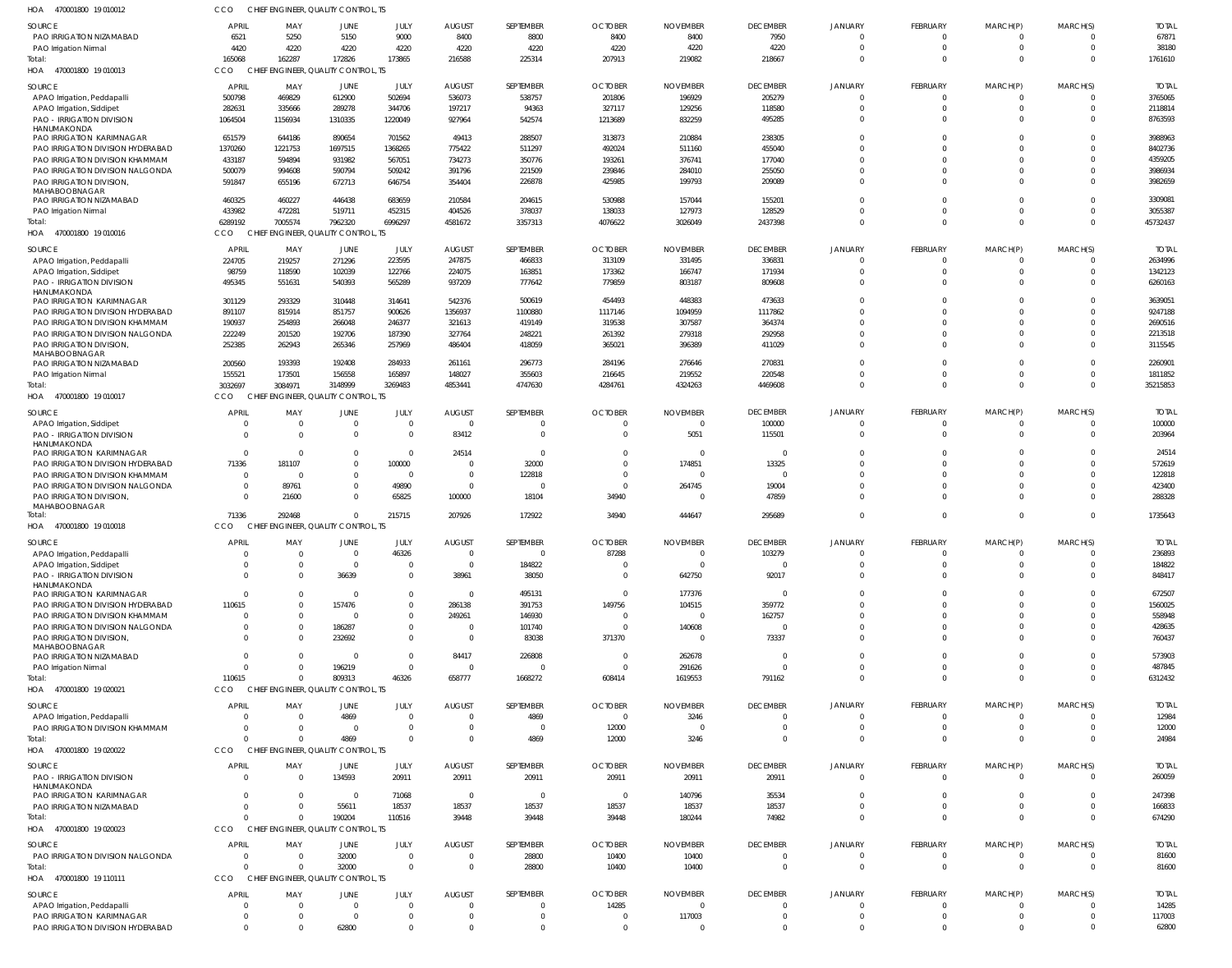| HOA<br>470001800 19 110111                                           | CCO                               |                       | CHIEF ENGINEER, QUALITY CONTROL, TS             |                               |                           |                                  |                                  |                                   |                                   |                                |                                   |                                     |                                  |                        |
|----------------------------------------------------------------------|-----------------------------------|-----------------------|-------------------------------------------------|-------------------------------|---------------------------|----------------------------------|----------------------------------|-----------------------------------|-----------------------------------|--------------------------------|-----------------------------------|-------------------------------------|----------------------------------|------------------------|
| <b>SOURCE</b>                                                        | <b>APRIL</b>                      | MAY                   | JUNE                                            | JULY                          | <b>AUGUST</b>             | SEPTEMBER                        | <b>OCTOBER</b>                   | <b>NOVEMBER</b>                   | <b>DECEMBER</b>                   | <b>JANUARY</b>                 | FEBRUARY                          | MARCH(P)                            | MARCH(S)                         | <b>TOTAL</b>           |
| PAO IRRIGATION DIVISION KHAMMAM<br>PAO IRRIGATION DIVISION NALGONDA  | $\overline{0}$<br>$\mathbf 0$     | $\Omega$<br>$\Omega$  | 32005<br>$\Omega$                               | $\mathbf{0}$<br>$\mathbf{0}$  | $\Omega$<br>$\Omega$      | $\mathbf{0}$<br>$\mathbf{0}$     | $\overline{0}$<br>39750          | 29900<br>27407                    | $\overline{0}$<br>$\overline{0}$  | $\overline{0}$<br>$\mathbf{0}$ | $\overline{0}$<br>$\Omega$        | $\overline{0}$<br>$\overline{0}$    | $\overline{0}$<br>$\overline{0}$ | 61905<br>67157         |
| PAO IRRIGATION DIVISION,                                             | $\Omega$                          | - 0                   | $\Omega$                                        | $\Omega$                      | $\Omega$                  | $^{\circ}$                       | 68892                            | 71822                             | 39450                             | $\Omega$                       | $\Omega$                          | $\Omega$                            | $\Omega$                         | 180164                 |
| MAHABOOBNAGAR<br>PAO IRRIGATION NIZAMABAD                            | $\Omega$                          | -0                    | 19750                                           | $-2700$                       | $\Omega$                  | $\overline{0}$                   | $\overline{0}$                   | 23780                             | 0                                 | $\Omega$                       | $\Omega$                          | $\Omega$                            | $\Omega$                         | 40830                  |
| PAO Irrigation Nirmal                                                | $\Omega$                          | $\Omega$              | $\overline{0}$                                  | $\Omega$                      | $\Omega$                  | 30000                            | 35890                            | $\Omega$                          | $\Omega$                          | $\Omega$                       | $\Omega$                          | $\Omega$                            | $\circ$                          | 65890                  |
| Total:                                                               | $\Omega$                          | $\Omega$              | 114555                                          | $-2700$                       | $\Omega$                  | 30000                            | 158817                           | 269912                            | 39450                             | $\Omega$                       | $\Omega$                          | $\Omega$                            | $\Omega$                         | 610034                 |
| 470001800 19 130131<br>HOA                                           | CCO                               |                       | CHIEF ENGINEER, QUALITY CONTROL, TS             |                               |                           |                                  |                                  |                                   |                                   |                                |                                   |                                     |                                  |                        |
| <b>SOURCE</b><br>APAO Irrigation, Peddapalli                         | <b>APRIL</b><br>$\overline{0}$    | MAY<br>$\Omega$       | JUNE<br>5951                                    | JULY<br>452                   | <b>AUGUST</b><br>$\Omega$ | SEPTEMBER<br>$\overline{0}$      | <b>OCTOBER</b><br>$\overline{0}$ | <b>NOVEMBER</b><br>1609           | <b>DECEMBER</b><br>$\overline{0}$ | JANUARY<br>$\overline{0}$      | FEBRUARY<br>$\Omega$              | MARCH(P)<br>$\Omega$                | MARCH(S)<br>- 0                  | <b>TOTAL</b><br>8012   |
| APAO Irrigation, Siddipet                                            | $\Omega$                          | -0                    | 0                                               | $\mathbf{0}$                  | 10000                     | $\mathbf{0}$                     | $\Omega$                         |                                   | 45677                             | 0                              | $\Omega$                          | $\overline{0}$                      | - 0                              | 55677                  |
| <b>PAO - IRRIGATION DIVISION</b>                                     | $\Omega$                          | $\Omega$              | $\Omega$                                        | $\mathbf{0}$                  | 3068                      | $\mathbf 0$                      | $\Omega$                         |                                   | 20000                             | $\mathbf{0}$                   | $\Omega$                          | $\Omega$                            | $\Omega$                         | 23068                  |
| HANUMAKONDA<br>PAO IRRIGATION KARIMNAGAR                             | $\mathbf 0$                       | $\overline{0}$        | 1772                                            | $\mathbf{0}$                  | 5890                      | $\overline{0}$                   | $\Omega$                         | $\Omega$                          | 0                                 | $\Omega$                       | $\Omega$                          | $\Omega$                            | $\Omega$                         | 7662                   |
| PAO IRRIGATION DIVISION HYDERABAD                                    | $\overline{0}$                    | 11636                 | 10447                                           | $\mathbf{0}$                  | 7518                      | 1767                             | $\Omega$                         | $\Omega$                          | 2356                              | $\Omega$                       | $\Omega$                          | $\Omega$                            | $\Omega$                         | 33724                  |
| PAO IRRIGATION DIVISION KHAMMAM<br>PAO IRRIGATION DIVISION,          | $\overline{0}$<br>$\overline{0}$  | - 0<br>$\Omega$       | 22477<br>3373                                   | $\mathbf{0}$<br>$\mathbf{0}$  | 14434<br>12135            | 2877<br>$\overline{0}$           | 11033<br>$\Omega$                | $\Omega$<br>$\Omega$              | 3879<br>10800                     | $\Omega$<br>$\Omega$           | $\Omega$<br>$\Omega$              | $\Omega$<br>$\Omega$                | $\Omega$<br>$\Omega$             | 54700<br>26308         |
| MAHABOOBNAGAR                                                        |                                   |                       |                                                 |                               |                           |                                  |                                  |                                   |                                   |                                |                                   |                                     |                                  |                        |
| PAO IRRIGATION NIZAMABAD<br>PAO Irrigation Nirmal                    | $\overline{0}$<br>$\overline{0}$  | $\Omega$<br>$\Omega$  | 3390<br>10331                                   | $\mathbf{0}$<br>12638         | 6500<br>9123              | $\overline{0}$<br>$\overline{0}$ | 5000<br>7038                     | $\Omega$<br>$\Omega$              | 0<br>24709                        | $\Omega$<br>$\mathbf{0}$       | $\Omega$<br>$\Omega$              | $\Omega$<br>$\overline{0}$          | - 0<br>$\circ$                   | 14890<br>63839         |
| Total:                                                               | $\Omega$                          | 11636                 | 57741                                           | 13090                         | 68668                     | 4644                             | 23071                            | 1609                              | 107421                            | $\Omega$                       | $\Omega$                          | $\Omega$                            | $\Omega$                         | 287880                 |
| 470001800 19 130132<br>HOA                                           | CCO                               |                       | CHIEF ENGINEER, QUALITY CONTROL, TS             |                               |                           |                                  |                                  |                                   |                                   |                                |                                   |                                     |                                  |                        |
| <b>SOURCE</b>                                                        | <b>APRIL</b>                      | MAY                   | JUNE                                            | JULY                          | <b>AUGUST</b>             | SEPTEMBER                        | <b>OCTOBER</b>                   | <b>NOVEMBER</b>                   | <b>DECEMBER</b>                   | JANUARY                        | FEBRUARY                          | MARCH(P)                            | MARCH(S)                         | <b>TOTAL</b>           |
| APAO Irrigation, Peddapalli<br>APAO Irrigation, Siddipet             | $\Omega$<br>$\Omega$              | - 0<br>$\Omega$       | $\Omega$<br>$\Omega$                            | $\overline{0}$<br>$\mathbf 0$ | $\Omega$<br>$\Omega$      | 5298<br>$\overline{0}$           | $\Omega$<br>46617                | 13000<br>$\Omega$                 | 20899<br>3600                     | $\mathbf{0}$<br>0              | $\Omega$<br>$\Omega$              | $\Omega$<br>$\overline{\mathbf{0}}$ | $\Omega$<br>$\Omega$             | 39197<br>50217         |
| <b>PAO - IRRIGATION DIVISION</b>                                     | $\Omega$                          | $\Omega$              | $\Omega$                                        | $\Omega$                      | 4000                      | 57436                            | 3500                             | 11930                             | 39290                             | $\Omega$                       | $\Omega$                          | $\Omega$                            | $\Omega$                         | 116156                 |
| HANUMAKONDA<br>PAO IRRIGATION KARIMNAGAR                             | $\Omega$                          | -0                    | $\Omega$                                        | $\Omega$                      | $\Omega$                  | 20755                            | 48450                            | 26900                             | 1850                              | $\Omega$                       | $\Omega$                          | $\Omega$                            | $\Omega$                         | 97955                  |
| PAO IRRIGATION DIVISION HYDERABAD                                    | $\Omega$                          | $\Omega$              | $\Omega$                                        | 6920                          | 8250                      | 114575                           | 30862                            | 45584                             | 9205                              | $\Omega$                       | $\Omega$                          | $\Omega$                            | $\Omega$                         | 215396                 |
| PAO IRRIGATION DIVISION KHAMMAM                                      | $\Omega$                          | - 0                   | $\Omega$                                        | $\mathbf{0}$                  | 12000                     | 87229                            | 2900                             | 26400                             | 0                                 | $\Omega$                       | $\Omega$                          | $\Omega$                            | $\Omega$                         | 128529                 |
| PAO IRRIGATION DIVISION NALGONDA<br>PAO IRRIGATION DIVISION,         | $\Omega$<br>$\Omega$              | -0                    | $\Omega$<br>$\Omega$                            | $\Omega$<br>$\Omega$          | 4800<br>$\Omega$          | 383754<br>124004                 | $\Omega$<br>32000                | $\Omega$                          | 0<br>$\Omega$                     | $\Omega$<br>$\Omega$           | $\Omega$<br>$\Omega$              | $\Omega$<br>$\Omega$                | $\Omega$<br>$\Omega$             | 388554<br>156004       |
| MAHABOOBNAGAR                                                        |                                   |                       |                                                 |                               |                           |                                  |                                  |                                   |                                   |                                |                                   |                                     |                                  |                        |
| PAO IRRIGATION NIZAMABAD<br>PAO Irrigation Nirmal                    | $\Omega$<br>$\mathbf 0$           | -0<br>$\Omega$        | $\Omega$<br>$\Omega$                            | $\mathbf{0}$<br>$\mathbf 0$   | $\Omega$<br>39996         | 5090<br>3000                     | $\Omega$<br>$\Omega$             | 38159<br>26475                    | $\Omega$<br>3820                  | $\Omega$<br>$\Omega$           | $\Omega$<br>$\Omega$              | $\Omega$<br>$\Omega$                | $\Omega$<br>$\Omega$             | 43249<br>73291         |
| Total:                                                               | $\cap$                            | $\Omega$              | $\Omega$                                        | 6920                          | 69046                     | 801141                           | 164329                           | 188448                            | 78664                             | $\Omega$                       | $\Omega$                          | $\Omega$                            | $\Omega$                         | 1308548                |
| 470001800 19 130133<br>HOA                                           | CCO                               |                       | CHIEF ENGINEER, QUALITY CONTROL, TS             |                               |                           |                                  |                                  |                                   |                                   |                                |                                   |                                     |                                  |                        |
| <b>SOURCE</b>                                                        | <b>APRIL</b>                      | MAY                   | JUNE                                            | JULY                          | <b>AUGUST</b>             | SEPTEMBER                        | <b>OCTOBER</b>                   | <b>NOVEMBER</b>                   | <b>DECEMBER</b>                   | <b>JANUARY</b>                 | <b>FEBRUARY</b>                   | MARCH(P)                            | MARCH(S)                         | <b>TOTAL</b>           |
| <b>PAO - IRRIGATION DIVISION</b><br>HANUMAKONDA                      | $\overline{\mathbf{0}}$           | $\Omega$              | $\overline{0}$                                  | $\mathbf{0}$                  | $\overline{0}$            | $\overline{0}$                   | $\overline{0}$                   | 2480                              | $\overline{0}$                    | $\overline{0}$                 | $\Omega$                          | $\overline{0}$                      | $\overline{0}$                   | 2480                   |
| PAO IRRIGATION DIVISION HYDERABAD                                    | $\overline{0}$                    | -0                    | 1410                                            | $\mathbf{0}$                  | $\Omega$                  | $\mathbf 0$                      | $\overline{0}$                   | $\overline{\mathbf{0}}$           | $\overline{0}$                    | 0                              | $\overline{0}$                    | $\overline{0}$                      | - 0                              | 1410                   |
| Total:<br>HOA 470001800 19 130134                                    | $\Omega$<br>CCO                   | $\Omega$              | 1410<br>CHIEF ENGINEER, QUALITY CONTROL, TS     | $\mathbf 0$                   | $\Omega$                  | $\overline{0}$                   | $\mathbf{0}$                     | 2480                              | $\overline{0}$                    | $\overline{0}$                 | $\overline{0}$                    | $\overline{0}$                      | $\overline{0}$                   | 3890                   |
|                                                                      |                                   |                       |                                                 |                               |                           |                                  |                                  |                                   |                                   |                                |                                   |                                     |                                  |                        |
| <b>SOURCE</b><br>APAO Irrigation, Peddapalli                         | <b>APRIL</b><br>$\Omega$          | MAY<br>$\Omega$       | JUNE<br>0                                       | JULY<br>$\Omega$              | <b>AUGUST</b><br>205425   | SEPTEMBER<br>31350               | <b>OCTOBER</b><br><sup>0</sup>   | <b>NOVEMBER</b><br>$\Omega$       | <b>DECEMBER</b><br>127050         | JANUARY<br>$\Omega$            | FEBRUARY<br>$\Omega$              | MARCH(P)<br>$\Omega$                | MARCH(S)<br>$\Omega$             | <b>TOTAL</b><br>363825 |
| APAO Irrigation, Siddipet                                            | $\Omega$                          | - 0                   | $\Omega$                                        | $\Omega$                      | $\Omega$                  | 285996                           | <sup>0</sup>                     | $\Omega$                          | 127284                            | $\Omega$                       | $\Omega$                          | $\Omega$                            | $\Omega$                         | 413280                 |
| <b>PAO - IRRIGATION DIVISION</b><br>HANUMAKONDA                      | $\Omega$                          | $\Omega$              | $\Omega$                                        | $\Omega$                      | $\Omega$                  | 407550                           | $\Omega$                         | $\Omega$                          | $\Omega$                          | $\Omega$                       | $\Omega$                          | $\Omega$                            | $\Omega$                         | 407550                 |
| PAO IRRIGATION KARIMNAGAR                                            | 0                                 | - 0                   | $\Omega$                                        | $\Omega$                      | $\Omega$                  | 297825                           | 21292                            | 62700                             | 94050                             | $\Omega$                       | $\Omega$                          | $\Omega$                            | $\Omega$                         | 475867                 |
| PAO IRRIGATION DIVISION HYDERABAD<br>PAO IRRIGATION DIVISION KHAMMAM | $\Omega$<br>$\Omega$              | - 0<br>-0             |                                                 | $\Omega$<br>$\Omega$          | 253650<br>66000           | 0<br>$\Omega$                    | $\Omega$<br>$\Omega$             | 158650<br>132000                  | $\Omega$<br>$\Omega$              | $\Omega$<br>$\Omega$           | $\Omega$<br>$\Omega$              | $\Omega$<br>$\Omega$                | $\Omega$<br>$\Omega$             | 412300<br>198000       |
| PAO IRRIGATION DIVISION NALGONDA                                     | $\Omega$                          | -0                    |                                                 | $\mathbf 0$                   | 345715                    | $\mathbf 0$                      | 157144                           |                                   | $\Omega$                          | $\Omega$                       | $\Omega$                          | $\Omega$                            | $\Omega$                         | 502859                 |
| PAO IRRIGATION DIVISION,                                             | $\Omega$                          | $\Omega$              | $\Omega$                                        | $\mathbf{0}$                  | 383432                    | $\Omega$                         | $\Omega$                         | $\Omega$                          | 160287                            | $\Omega$                       | $\Omega$                          | $\Omega$                            | $\Omega$                         | 543719                 |
| MAHABOOBNAGAR<br>PAO IRRIGATION NIZAMABAD                            | $\Omega$                          | - 0                   | $\Omega$                                        | $\Omega$                      | 282150                    | $\Omega$                         | 94050                            | <sup>0</sup>                      | 31350                             | $\Omega$                       | $\Omega$                          | $\Omega$                            | $\Omega$                         | 407550                 |
| PAO Irrigation Nirmal                                                | $\Omega$                          | $\Omega$              | $\Omega$                                        | 220003                        | <sup>0</sup>              | $\Omega$                         | 94287                            | $\Omega$                          | $\Omega$                          | $\Omega$                       | $\Omega$                          | $\Omega$                            | $\mathbf 0$                      | 314290                 |
| Total:<br>HOA 470001800 19 130135                                    | $\Omega$<br>CCO                   | $\Omega$              | $\Omega$<br>CHIEF ENGINEER, QUALITY CONTROL, TS | 220003                        | 1536372                   | 1022721                          | 366773                           | 353350                            | 540021                            | $\Omega$                       | $\Omega$                          | $\Omega$                            | $\Omega$                         | 4039240                |
| SOURCE                                                               | APRIL                             | MAY                   | JUNE                                            | JULY                          | <b>AUGUST</b>             | SEPTEMBER                        | <b>OCTOBER</b>                   | <b>NOVEMBER</b>                   | <b>DECEMBER</b>                   | JANUARY                        | FEBRUARY                          | MARCH(P)                            | MARCH(S)                         | <b>TOTAL</b>           |
| APAO Irrigation, Peddapalli                                          | $\overline{0}$                    | - 0                   | - 0                                             | 4408                          | $\overline{0}$            | $\mathbf 0$                      | $\overline{0}$                   | 1967                              | 946                               | $\overline{0}$                 | $\overline{0}$                    | $\overline{0}$                      | - 0                              | 7321                   |
| <b>PAO - IRRIGATION DIVISION</b>                                     | $\Omega$                          | -0                    | 13421                                           | $\mathbf 0$                   | 29290                     | 5703                             | 6029                             | 4302                              | 5190                              | $\Omega$                       | $\Omega$                          | $\Omega$                            | $\overline{0}$                   | 63935                  |
| HANUMAKONDA<br>PAO IRRIGATION KARIMNAGAR                             | $\mathbf 0$                       | - 0                   | 8110                                            | 17564                         | 1459                      | 688                              | 9718                             | 8932                              | $\overline{0}$                    | $\Omega$                       | $\Omega$                          | $\Omega$                            | $\Omega$                         | 46471                  |
| PAO IRRIGATION DIVISION HYDERABAD                                    | $\Omega$                          | - 0                   | 4867                                            | $\mathbf{0}$                  | 5349                      | $\overline{0}$                   | $\overline{0}$                   | $\Omega$                          | 3260                              | $\Omega$                       | $\Omega$                          | $\Omega$                            | $\Omega$                         | 13476                  |
| PAO IRRIGATION DIVISION KHAMMAM<br>PAO IRRIGATION DIVISION NALGONDA  | $\mathbf 0$<br>$\Omega$           | - 0                   | - 0<br>$\Omega$                                 | 2000<br>$\mathbf{0}$          | 54992<br>3083             | $\overline{0}$<br>$\mathbf{0}$   | 6772<br>2314                     | <sup>0</sup><br>$\Omega$          | - 0<br>$\overline{0}$             | $\Omega$<br>$\Omega$           | $\Omega$<br>$\Omega$              | $\Omega$<br>$\Omega$                | $\Omega$<br>$\Omega$             | 63764<br>5397          |
| PAO IRRIGATION DIVISION,                                             | $\Omega$                          | $\Omega$              | 12012                                           | 4112                          | 1262                      | $\overline{0}$                   | $\Omega$                         | $\Omega$                          | 2933                              | $\Omega$                       | $\Omega$                          | $\Omega$                            | $\Omega$                         | 20319                  |
| MAHABOOBNAGAR<br>PAO IRRIGATION NIZAMABAD                            | $\Omega$                          | - 0                   | $\Omega$                                        | $\mathbf{0}$                  | $\Omega$                  | $\overline{0}$                   | 10350                            | $\Omega$                          | $\overline{0}$                    | $\Omega$                       | $\Omega$                          | $\Omega$                            | $\Omega$                         | 10350                  |
| <b>PAO Irrigation Nirmal</b>                                         | $\Omega$                          | 243                   | 225                                             | $\mathbf{0}$                  | $\Omega$                  | $\overline{2}$                   | 1461                             | 2543                              | 9672                              | $\Omega$                       | $\Omega$                          | $\overline{0}$                      | $\overline{0}$                   | 14146                  |
| Total:                                                               | $\Omega$                          | 243                   | 38635                                           | 28084                         | 95435                     | 6393                             | 36644                            | 17744                             | 22001                             | $\Omega$                       | $\Omega$                          | $\Omega$                            | $\overline{0}$                   | 245179                 |
| HOA 470001800 19140                                                  | CCO                               |                       | CHIEF ENGINEER, QUALITY CONTROL, TS             |                               |                           |                                  |                                  |                                   |                                   |                                |                                   |                                     |                                  |                        |
| SOURCE<br>APAO Irrigation, Peddapalli                                | <b>APRIL</b><br>$\Omega$          | MAY<br>- 0            | JUNE<br>$\Omega$                                | JULY<br>51307                 | <b>AUGUST</b><br>44388    | SEPTEMBER<br>17486               | <b>OCTOBER</b><br>$\Omega$       | <b>NOVEMBER</b><br>$\Omega$       | <b>DECEMBER</b><br>34972          | JANUARY<br>$\Omega$            | <b>FEBRUARY</b><br>$\Omega$       | MARCH(P)<br>$\Omega$                | MARCH(S)<br>$\Omega$             | <b>TOTAL</b><br>148153 |
| PAO IRRIGATION DIVISION HYDERABAD                                    | $\Omega$                          | - 0                   | 9471                                            | $\mathbf{0}$                  | $\Omega$                  | 0                                | 8118                             | $\Omega$                          | $\Omega$                          | $\Omega$                       | $\Omega$                          | $\Omega$                            | $\Omega$                         | 17589                  |
| PAO IRRIGATION DIVISION KHAMMAM                                      | $\Omega$                          | $\Omega$              | 12198                                           | $\mathbf{0}$                  | $\Omega$                  | $\mathbf 0$                      | $\Omega$                         | 32382                             | $\Omega$                          | $\Omega$                       | $\Omega$                          | $\Omega$                            | $\Omega$                         | 44580                  |
| PAO IRRIGATION NIZAMABAD<br>Total:                                   | $\Omega$<br>$\Omega$              | - 0                   | $\Omega$<br>21669                               | $\Omega$<br>51307             | 12960<br>57348            | $\overline{0}$<br>17486          | 17280<br>25398                   | $\Omega$<br>32382                 | $\Omega$<br>34972                 | $\Omega$<br>$\Omega$           | $\Omega$<br>$\Omega$              | $\Omega$<br>$\Omega$                | $\Omega$<br>$\Omega$             | 30240<br>240562        |
| HOA 470001800 19 240                                                 | CCO                               |                       | CHIEF ENGINEER, QUALITY CONTROL, TS             |                               |                           |                                  |                                  |                                   |                                   |                                |                                   |                                     |                                  |                        |
| SOURCE<br><b>PAO - IRRIGATION DIVISION</b>                           | APRIL<br>$\overline{\phantom{0}}$ | MAY<br>$\overline{0}$ | JUNE<br>$\overline{0}$                          | JULY<br>$\mathbf{0}$          | <b>AUGUST</b><br>8103     | SEPTEMBER<br>$\overline{0}$      | <b>OCTOBER</b><br>109443         | <b>NOVEMBER</b><br>$\overline{0}$ | <b>DECEMBER</b><br>39052          | JANUARY<br>$\overline{0}$      | <b>FEBRUARY</b><br>$\overline{0}$ | MARCH(P)<br>$\overline{0}$          | MARCH(S)<br>$\overline{0}$       | <b>TOTAL</b><br>156598 |
| HANUMAKONDA                                                          |                                   |                       |                                                 |                               |                           |                                  |                                  |                                   |                                   |                                |                                   |                                     |                                  |                        |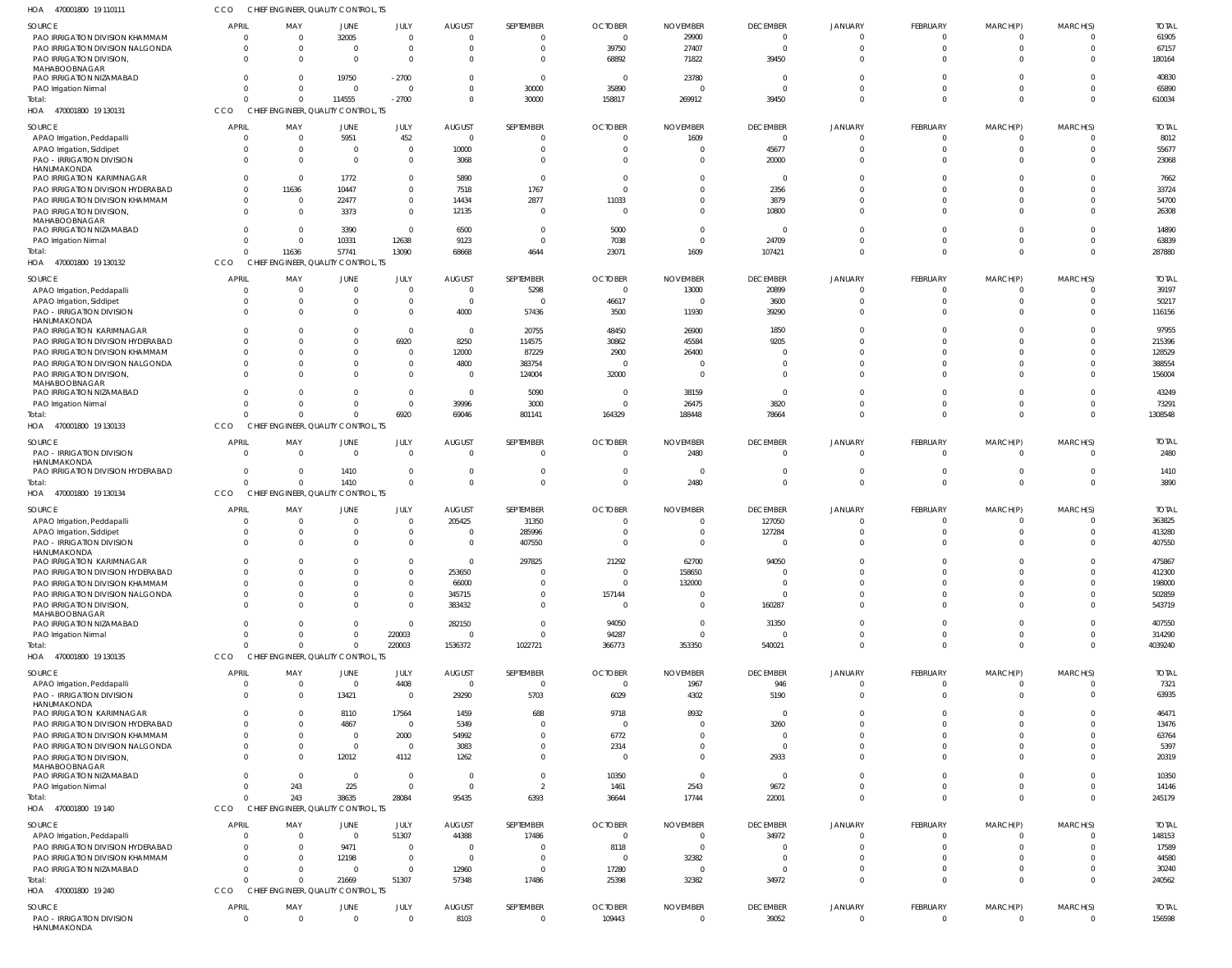| HOA 470001800 19 240                                           | CCO                   | CHIEF ENGINEER, QUALITY CONTROL, TS             |                 |                         |                         |                            |                          |                           |                           |                            |                            |                               |                      |                        |
|----------------------------------------------------------------|-----------------------|-------------------------------------------------|-----------------|-------------------------|-------------------------|----------------------------|--------------------------|---------------------------|---------------------------|----------------------------|----------------------------|-------------------------------|----------------------|------------------------|
| <b>SOURCE</b>                                                  | <b>APRIL</b>          | MAY                                             | JUNE            | JULY                    | <b>AUGUST</b>           | <b>SEPTEMBER</b>           | <b>OCTOBER</b>           | <b>NOVEMBER</b>           | <b>DECEMBER</b>           | <b>JANUARY</b>             | FEBRUARY                   | MARCH(P)                      | MARCH(S)             | <b>TOTAL</b>           |
| PAO IRRIGATION DIVISION HYDERABAD                              | $\Omega$              | $\overline{0}$                                  | 78615           | $\Omega$                | 102571                  | 0                          | 81251                    | 30686                     | $\overline{0}$            | $\Omega$                   | 0                          | 0                             | $\overline{0}$       | 293123                 |
| Total:<br>HOA<br>470001800 19 290291                           | $\Omega$<br>CCO       | $\Omega$<br>CHIEF ENGINEER, QUALITY CONTROL, TS | 78615           | $\Omega$                | 110674                  | $\mathbf 0$                | 190694                   | 30686                     | 39052                     | $\Omega$                   | $\mathbf 0$                | $\mathbf 0$                   | $\overline{0}$       | 449721                 |
| SOURCE                                                         | <b>APRIL</b>          | MAY                                             | JUNE            | JULY                    | <b>AUGUST</b>           | <b>SEPTEMBER</b>           | <b>OCTOBER</b>           | <b>NOVEMBER</b>           | <b>DECEMBER</b>           | <b>JANUARY</b>             | FEBRUARY                   | MARCH(P)                      | MARCH(S)             | <b>TOTAL</b>           |
| <b>PAO - IRRIGATION DIVISION</b><br>HANUMAKONDA                | 488600                | 488600                                          | 454270          | 449020                  | 794287                  | 699710                     | 701560                   | 703700                    | 681695                    | $\overline{0}$             | $\overline{0}$             | $\overline{0}$                | $\overline{0}$       | 5461442                |
| PAO IRRIGATION KARIMNAGAR                                      | 253040                | 253040                                          | 253040          | 255510                  | 540140                  | 425122                     | 417650                   | 415510                    | 418310                    | $\Omega$                   | $\mathbf 0$                | $\mathbf 0$                   | $\Omega$             | 3231362                |
| PAO IRRIGATION DIVISION HYDERABAD                              | 94000                 | 94000                                           | 94000           | 94000                   | 171358                  | 153380                     | 153380                   | 155650                    | 155650                    | $\Omega$                   | $\Omega$                   | $\mathbf 0$                   | $\Omega$             | 1165418                |
| PAO IRRIGATION DIVISION NALGONDA                               | 63550                 | 63550                                           | 63550           | 63550                   | 118592                  | 103270                     | 103270                   | 104770                    | 104770                    | $\Omega$                   | $\mathbf 0$                | $\overline{0}$                | $\Omega$             | 788872                 |
| PAO IRRIGATION DIVISION,<br>MAHABOOBNAGAR                      | 42940                 | 42940                                           | 42940           | 42940                   | 79784                   | 69600                      | 69600                    | 69600                     | 71450                     | $\Omega$                   | $\mathbf 0$                | $\mathbf 0$                   | $\Omega$             | 531794                 |
| PAO IRRIGATION NIZAMABAD                                       | 104820                | 104820                                          | 104820          | 106890                  | 198793                  | 205234                     | 110545                   | 103400                    | 104800                    | $\Omega$                   | $\mathbf 0$                | $\overline{0}$                | $\Omega$             | 1144122                |
| PAO Irrigation Nirmal                                          | 82565                 | 82565                                           | 83675           | 83675                   | 84785                   | 177171                     | 137365                   | 137365                    | 137365                    | $\Omega$                   | $\mathbf 0$                | $\mathbf 0$                   | $\Omega$             | 1006531                |
| Total:                                                         | 1129515               | 1129515                                         | 1096295         | 1095585                 | 1987739                 | 1833487                    | 1693370                  | 1689995                   | 1674040                   | $\Omega$                   | $\Omega$                   | $\mathbf 0$                   | $\Omega$             | 13329541               |
| HOA 470001800 19 290292                                        | CCO                   | CHIEF ENGINEER, QUALITY CONTROL, TS             |                 |                         |                         |                            |                          |                           |                           |                            |                            |                               |                      |                        |
| SOURCE                                                         | <b>APRIL</b>          | MAY                                             | JUNE            | JULY                    | <b>AUGUST</b>           | SEPTEMBER                  | <b>OCTOBER</b>           | <b>NOVEMBER</b>           | <b>DECEMBER</b>           | <b>JANUARY</b>             | FEBRUARY                   | MARCH(P)                      | MARCH(S)             | <b>TOTAL</b>           |
| <b>PAO - IRRIGATION DIVISION</b>                               | 5250                  | 5250                                            | 4815            | 4750                    | 5550                    | 5150                       | 5150                     | 5150                      | 5150                      | $\Omega$                   | $\overline{0}$             | $\overline{0}$                | $\Omega$             | 46215                  |
| HANUMAKONDA<br>PAO IRRIGATION KARIMNAGAR                       | 1850                  | 1850                                            | 1850            | 1850                    | 3250                    | 2850                       | 2650                     | 2650                      | 2650                      | $\mathbf 0$                | $\mathbf 0$                | $\mathbf 0$                   | $\Omega$             | 21450                  |
| PAO IRRIGATION DIVISION HYDERABAD                              | 1700                  | 1700                                            | 1700            | 1700                    | 3300                    | 2500                       | 2500                     | 2500                      | 2500                      | $\Omega$                   | $\mathbf 0$                | $\overline{0}$                | $\Omega$             | 20100                  |
| Total:                                                         | 8800                  | 8800                                            | 8365            | 8300                    | 12100                   | 10500                      | 10300                    | 10300                     | 10300                     | $\Omega$                   | $\mathbf 0$                | $\mathbf 0$                   | $\Omega$             | 87765                  |
| HOA 470001800 19 290293                                        | CCO                   | CHIEF ENGINEER, QUALITY CONTROL, TS             |                 |                         |                         |                            |                          |                           |                           |                            |                            |                               |                      |                        |
| SOURCE                                                         | <b>APRIL</b>          | MAY                                             | JUNE            | JULY                    | <b>AUGUST</b>           | SEPTEMBER                  | <b>OCTOBER</b>           | <b>NOVEMBER</b>           | <b>DECEMBER</b>           | <b>JANUARY</b>             | FEBRUARY                   | MARCH(P)                      | MARCH(S)             | <b>TOTAL</b>           |
| <b>PAO - IRRIGATION DIVISION</b>                               | 187215                | 187215                                          | 174045          | 172030                  | 112055                  | 64978                      | 109387                   | 65267                     | 63676                     | $\overline{0}$             | $\overline{0}$             | $\overline{0}$                | $\Omega$             | 1135868                |
| HANUMAKONDA                                                    |                       |                                                 |                 |                         |                         |                            |                          |                           |                           |                            |                            |                               | $\Omega$             |                        |
| PAO IRRIGATION KARIMNAGAR<br>PAO IRRIGATION DIVISION HYDERABAD | 96825<br>35872        | 96825<br>35872                                  | 96825<br>35872  | 97782<br>35872          | $-24640$<br>21713       | 35743<br>11058             | 30161<br>11058           | 30005<br>11223            | 30209<br>11223            | $\Omega$<br>$\Omega$       | $\mathbf 0$<br>$\Omega$    | $\overline{0}$<br>$\mathbf 0$ | $\Omega$             | 489735<br>209763       |
| PAO IRRIGATION DIVISION NALGONDA                               | 24398                 | 24398                                           | 24398           | 24398                   | 14944                   | 7472                       | 7472                     | 7581                      | 7581                      | $\Omega$                   | $\mathbf 0$                | $\mathbf 0$                   | $\Omega$             | 142642                 |
| PAO IRRIGATION DIVISION,                                       | 16476                 | 16476                                           | 16476           | 16476                   | 10068                   | 5034                       | 5034                     | 5034                      | 5169                      | $\Omega$                   | $\Omega$                   | $\mathbf 0$                   | $\Omega$             | 96243                  |
| MAHABOOBNAGAR                                                  |                       |                                                 |                 |                         |                         |                            |                          |                           |                           |                            |                            |                               |                      |                        |
| PAO IRRIGATION NIZAMABAD                                       | 40215                 | 40215                                           | 40215           | 41017                   | 25078                   | 23747                      | 7996                     | 7479                      | 7581                      | $\Omega$<br>$\Omega$       | $\mathbf 0$<br>$\mathbf 0$ | $\mathbf 0$<br>$\mathbf 0$    | $\Omega$<br>$\Omega$ | 233543                 |
| PAO Irrigation Nirmal<br>Total:                                | 31661<br>432662       | 31661<br>432662                                 | 32092<br>419923 | 32092<br>419667         | 32522<br>191740         | 29664<br>177696            | 9933<br>181041           | 9933<br>136522            | 9933<br>135372            | $\Omega$                   | $\mathbf 0$                | $\mathbf 0$                   | $\Omega$             | 219491<br>2527285      |
| HOA 470001800 19 290294                                        | CCO                   | CHIEF ENGINEER, QUALITY CONTROL, TS             |                 |                         |                         |                            |                          |                           |                           |                            |                            |                               |                      |                        |
|                                                                |                       |                                                 |                 |                         |                         |                            |                          |                           |                           |                            |                            |                               |                      |                        |
| SOURCE<br><b>PAO - IRRIGATION DIVISION</b>                     | <b>APRIL</b><br>85576 | MAY<br>85576                                    | JUNE<br>78694   | JULY<br>77655           | <b>AUGUST</b><br>140107 | <b>SEPTEMBER</b><br>108983 | <b>OCTOBER</b><br>109224 | <b>NOVEMBER</b><br>109588 | <b>DECEMBER</b><br>106147 | <b>JANUARY</b><br>$\Omega$ | FEBRUARY<br>$\overline{0}$ | MARCH(P)<br>$\overline{0}$    | MARCH(S)<br>$\Omega$ | <b>TOTAL</b><br>901550 |
| HANUMAKONDA                                                    |                       |                                                 |                 |                         |                         |                            |                          |                           |                           |                            |                            |                               |                      |                        |
| PAO IRRIGATION KARIMNAGAR                                      | 39726                 | 39726                                           | 39726           | 44545                   | 80264                   | 68088                      | 65027                    | 64663                     | 65083                     | $\Omega$                   | $\Omega$                   | $\Omega$                      | $\Omega$             | 506848                 |
| PAO IRRIGATION DIVISION HYDERABAD                              | 27753                 | 27753                                           | 27753           | 27753                   | 43826                   | 36453                      | 36453                    | 36998                     | 36998                     | $\Omega$                   | $\Omega$                   | $\Omega$                      | $\Omega$             | 301740                 |
| PAO IRRIGATION DIVISION NALGONDA                               | 9123                  | 9123                                            | 9123            | 9123                    | 17565                   | 13344                      | 13344                    | 12540                     | 12540                     | $\Omega$                   | $\Omega$<br>$\Omega$       | $\mathbf 0$<br>$\Omega$       | $\Omega$             | 105825                 |
| PAO IRRIGATION DIVISION,<br>MAHABOOBNAGAR                      | 8498                  | 8498                                            | 8498            | 8498                    | 15014                   | 11756                      | 11756                    | 11756                     | 12070                     | $\Omega$                   |                            |                               | $\Omega$             | 96344                  |
| PAO IRRIGATION NIZAMABAD                                       | $\Omega$              | $\overline{\mathbf{0}}$                         | $\Omega$        | $\Omega$                | - 0                     | 154                        | $\overline{0}$           | $\overline{0}$            | - 0                       | $\Omega$                   | $\Omega$                   | $\Omega$                      | $\Omega$             | 154                    |
| PAO Irrigation Nirmal                                          | 11839                 | 11839                                           | 12000           | 12000                   | 12161                   | 28815                      | 17739                    | 17739                     | 17739                     | $\Omega$                   | $\mathbf 0$                | $\mathbf 0$                   | $\overline{0}$       | 141871                 |
| Total:                                                         | 182515                | 182515                                          | 175794          | 179574                  | 308937                  | 267593                     | 253543                   | 253284                    | 250577                    | $\Omega$                   | $\Omega$                   | $\Omega$                      | $\Omega$             | 2054332                |
| HOA 470001800 19 290295                                        | CCO                   | CHIEF ENGINEER, QUALITY CONTROL, TS             |                 |                         |                         |                            |                          |                           |                           |                            |                            |                               |                      |                        |
| SOURCE                                                         | <b>APRIL</b>          | MAY                                             | JUNE            | JULY                    | <b>AUGUST</b>           | <b>SEPTEMBER</b>           | <b>OCTOBER</b>           | <b>NOVEMBER</b>           | <b>DECEMBER</b>           | <b>JANUARY</b>             | FEBRUARY                   | MARCH(P)                      | MARCH(S)             | <b>TOTAL</b>           |
| PAO IRRIGATION KARIMNAGAR                                      |                       | 10000                                           |                 |                         |                         |                            |                          |                           | $\cap$                    |                            |                            |                               |                      | 10000                  |
| Total:<br>470001800 19 290296                                  | $\Omega$<br>CCO       | 10000                                           |                 | $\Omega$                | $\Omega$                | $\mathbf 0$                | $\Omega$                 | $\Omega$                  | $\overline{0}$            | $\Omega$                   | $\mathbf 0$                | $\mathbf 0$                   | $\overline{0}$       | 10000                  |
| HOA                                                            |                       | CHIEF ENGINEER, QUALITY CONTROL, TS             |                 |                         |                         |                            |                          |                           |                           |                            |                            |                               |                      |                        |
| SOURCE                                                         | <b>APRIL</b>          | MAY                                             | JUNE            | JULY                    | <b>AUGUST</b>           | <b>SEPTEMBER</b>           | <b>OCTOBER</b>           | <b>NOVEMBER</b>           | <b>DECEMBER</b>           | <b>JANUARY</b>             | FEBRUARY                   | MARCH(P)                      | MARCH(S)             | <b>TOTAL</b>           |
| <b>PAO - IRRIGATION DIVISION</b><br>HANUMAKONDA                | $\Omega$              | $\overline{0}$                                  | $\Omega$        | $\Omega$                | $\overline{0}$          | $\mathbf{0}$               | $\mathbf 0$              | $\overline{0}$            | 392537                    | $\overline{0}$             | $\overline{0}$             | 0                             | $\overline{0}$       | 392537                 |
| PAO IRRIGATION KARIMNAGAR                                      |                       | $\Omega$                                        |                 | <sup>0</sup>            | 0                       |                            | $\Omega$                 | 252088                    | $\Omega$                  | $\Omega$                   | $\Omega$                   | $\Omega$                      | $\Omega$             | 252088                 |
| PAO IRRIGATION DIVISION HYDERABAD                              |                       | $\Omega$                                        |                 | $\Omega$                | 47260                   | $\Omega$                   | -0                       | $\Omega$                  | $\Omega$                  | $\Omega$                   | $\Omega$                   | $\Omega$                      | $\Omega$             | 47260                  |
| PAO IRRIGATION DIVISION NALGONDA                               |                       | $\Omega$                                        |                 | 0                       | 0                       | $\Omega$                   | -0                       | 61728                     | $\Omega$                  | $\Omega$                   | $\Omega$                   | $\Omega$                      | $\Omega$             | 61728                  |
| PAO IRRIGATION DIVISION,<br>MAHABOOBNAGAR                      |                       | $\Omega$                                        |                 | $\Omega$                | $\Omega$                | 42970                      | $\Omega$                 | $\Omega$                  | $\Omega$                  | $\Omega$                   | $\Omega$                   | $\Omega$                      | $\Omega$             | 42970                  |
| PAO IRRIGATION NIZAMABAD                                       |                       | $\Omega$                                        |                 | <sup>0</sup>            | $\Omega$                | $\Omega$                   | -0                       | 41990                     | $\Omega$                  | $\Omega$                   | $\Omega$                   | $\Omega$                      | $\Omega$             | 41990                  |
| PAO Irrigation Nirmal                                          |                       | $\Omega$                                        |                 | $\Omega$                | $\mathbf 0$             | $\Omega$                   | $\Omega$                 | 82062                     | $\Omega$                  | $\Omega$                   | $\Omega$                   | $\Omega$                      | $\overline{0}$       | 82062                  |
| Total:                                                         | $\Omega$              | $\Omega$                                        |                 | $\Omega$                | 47260                   | 42970                      | $^{\circ}$               | 437868                    | 392537                    | $\Omega$                   | $\Omega$                   | $\Omega$                      | $\overline{0}$       | 920635                 |
| HOA 470001800 19 300302                                        | CCO                   | CHIEF ENGINEER, QUALITY CONTROL, TS             |                 |                         |                         |                            |                          |                           |                           |                            |                            |                               |                      |                        |
| SOURCE                                                         | <b>APRIL</b>          | MAY                                             | JUNE            | JULY                    | <b>AUGUST</b>           | SEPTEMBER                  | <b>OCTOBER</b>           | <b>NOVEMBER</b>           | <b>DECEMBER</b>           | <b>JANUARY</b>             | <b>FEBRUARY</b>            | MARCH(P)                      | MARCH(S)             | <b>TOTAL</b>           |
| APAO Irrigation, Peddapalli                                    | $\Omega$              | $\overline{0}$                                  | 17291           | 17291                   | 0                       | $\overline{0}$             | $\overline{0}$           | -0                        | $\overline{\phantom{0}}$  | $\mathbf 0$                | $\overline{0}$             | 0                             | $\overline{0}$       | 34582                  |
| <b>PAO - IRRIGATION DIVISION</b>                               | $\Omega$              | $\overline{0}$                                  | $\Omega$        | $\overline{\mathbf{0}}$ | $\overline{0}$          | 63324                      | 25785                    | - 0                       | 27440                     | $\overline{0}$             | $\overline{0}$             | $\overline{0}$                | $\Omega$             | 116549                 |
| HANUMAKONDA<br>PAO IRRIGATION KARIMNAGAR                       | $\Omega$              | $\overline{0}$                                  | $\Omega$        | $\overline{0}$          | 0                       | $\overline{0}$             | 0                        | 122463                    | - 0                       | $\overline{0}$             | 0                          | 0                             | $\overline{0}$       | 122463                 |
| PAO IRRIGATION DIVISION HYDERABAD                              | 201487                | $\Omega$                                        | $\Omega$        | $\Omega$                | 739512                  | 202948                     | 194557                   | 202948                    | 202948                    | $\Omega$                   | $\Omega$                   | $\Omega$                      | $\Omega$             | 1744400                |
| PAO IRRIGATION DIVISION KHAMMAM                                | $\overline{0}$        | 0                                               | 21108           | $\Omega$                | $\Omega$                | 0                          | -0                       | - 0                       | 124536                    |                            | $\Omega$                   | $\Omega$                      | $\Omega$             | 145644                 |
| PAO IRRIGATION NIZAMABAD                                       | $\Omega$              | $\Omega$                                        |                 | $\Omega$                | 0                       | $\overline{0}$             | - 0                      | 115482                    | - 0                       | $\Omega$                   | $\Omega$                   | $\Omega$                      | $\Omega$             | 115482                 |
| PAO Irrigation Nirmal                                          | 21526                 | $\Omega$                                        | $\Omega$        | $\Omega$                | 0                       | $\mathbf{0}$               | 154984                   | - 0                       | - 0                       | $\Omega$                   | $\Omega$                   | 0                             | $\Omega$             | 176510                 |
| Total:                                                         | 223013                | $\Omega$                                        | 38399           | 17291                   | 739512                  | 266272                     | 375326                   | 440893                    | 354924                    | $\Omega$                   | $\Omega$                   | $\mathbf 0$                   | $\Omega$             | 2455630                |
| HOA 470001800 19310318                                         | CCO                   | CHIEF ENGINEER, QUALITY CONTROL, TS             |                 |                         |                         |                            |                          |                           |                           |                            |                            |                               |                      |                        |
| SOURCE                                                         | <b>APRIL</b>          | MAY                                             | JUNE            | JULY                    | <b>AUGUST</b>           | SEPTEMBER                  | <b>OCTOBER</b>           | <b>NOVEMBER</b>           | <b>DECEMBER</b>           | <b>JANUARY</b>             | FEBRUARY                   | MARCH(P)                      | MARCH(S)             | <b>TOTAL</b>           |
| <b>PAO - IRRIGATION DIVISION</b>                               | $\Omega$              | $\Omega$                                        | 20000           | $\Omega$                | $\Omega$                | $\mathbf{0}$               | $\Omega$                 | $\Omega$                  | $\overline{0}$            | $\Omega$                   | $\mathbf{0}$               | $\Omega$                      | $\overline{0}$       | 20000                  |
| HANUMAKONDA<br>PAO IRRIGATION NIZAMABAD                        | 0                     | $\overline{0}$                                  | - 0             | $\Omega$                | -0                      | $\mathbf{0}$               | 20000                    | -0                        | 0                         | 0                          | 0                          | 0                             | $\overline{0}$       | 20000                  |
| Total:                                                         | $\Omega$              | $\Omega$                                        | 20000           | $\Omega$                | $\Omega$                | $\Omega$                   | 20000                    | $\Omega$                  | $\Omega$                  | $\Omega$                   | $\Omega$                   | $\Omega$                      | $\mathbf{0}$         | 40000                  |
|                                                                |                       |                                                 |                 |                         |                         |                            |                          |                           |                           |                            |                            |                               |                      |                        |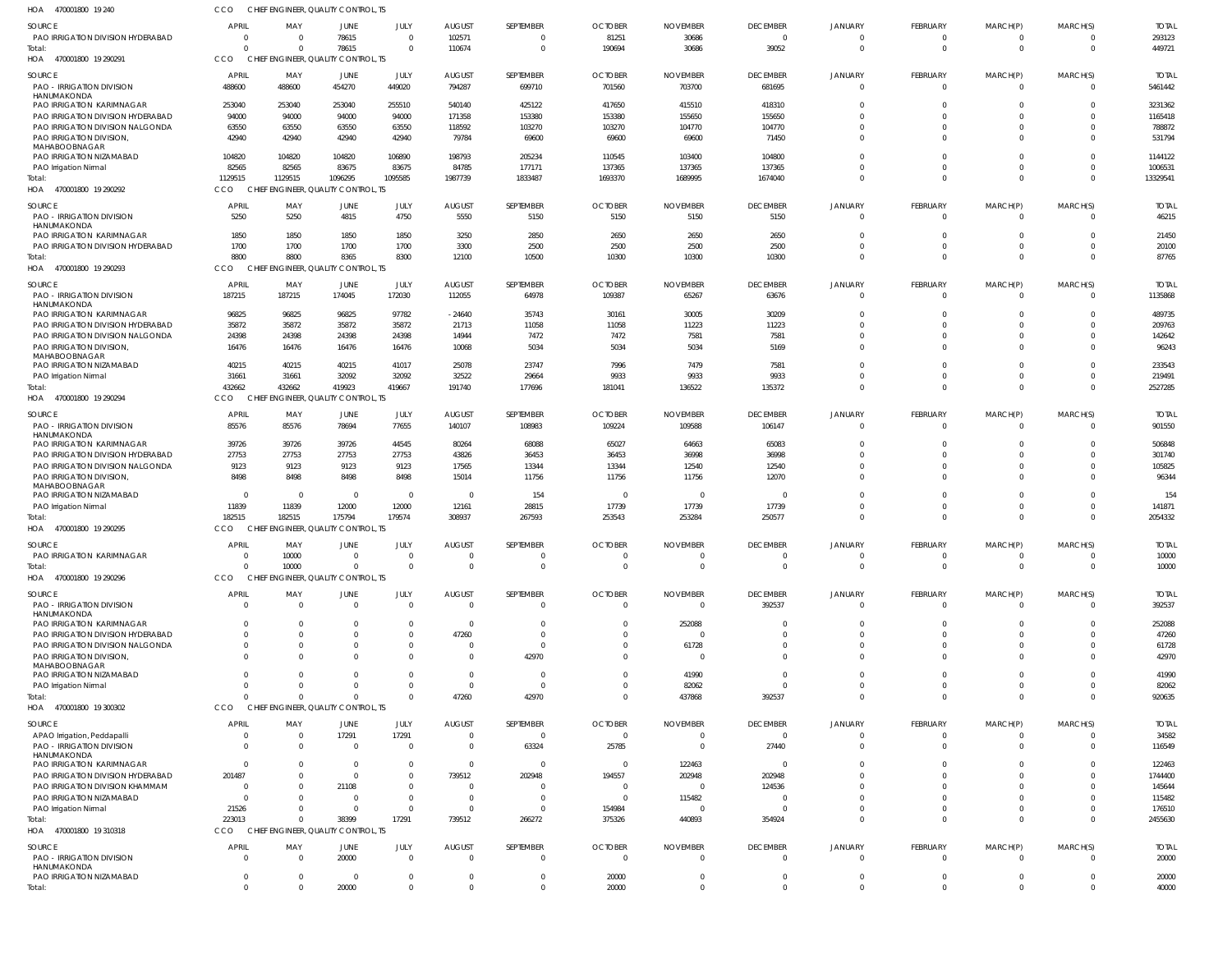| HOA 470001800 19 510511                                  | CCO                            | CHIEF ENGINEER, QUALITY CONTROL, TS             |                               |                            |                           |                             |                         |                          |                                   |                               |                         |                         |                      |                       |
|----------------------------------------------------------|--------------------------------|-------------------------------------------------|-------------------------------|----------------------------|---------------------------|-----------------------------|-------------------------|--------------------------|-----------------------------------|-------------------------------|-------------------------|-------------------------|----------------------|-----------------------|
| SOURCE<br>PAO IRRIGATION DIVISION HYDERABAD              | <b>APRIL</b><br>$\overline{0}$ | MAY<br>$\Omega$                                 | <b>JUNE</b><br>$\overline{0}$ | JULY<br>$\mathbf 0$        | <b>AUGUST</b><br>43336    | SEPTEMBER<br>$\overline{0}$ | <b>OCTOBER</b><br>17574 | <b>NOVEMBER</b><br>11612 | <b>DECEMBER</b><br>$\overline{0}$ | <b>JANUARY</b><br>$\mathbf 0$ | FEBRUARY<br>$\mathbf 0$ | MARCH(P)<br>$\mathbf 0$ | MARCH(S)<br>$\Omega$ | <b>TOTAL</b><br>72522 |
| Total:<br>HOA 470001800 21 010011                        | $\Omega$<br><b>CCO</b>         | CHIEF ENGINEER, IRRIGATION, WARANGAL            | $\Omega$                      | $\Omega$                   | 43336                     | $\overline{0}$              | 17574                   | 11612                    | $\overline{0}$                    | $\Omega$                      | $\mathbf{0}$            | $\mathbf{0}$            | $\Omega$             | 72522                 |
|                                                          |                                |                                                 |                               |                            |                           |                             |                         |                          |                                   |                               |                         |                         |                      |                       |
| SOURCE                                                   | <b>APRIL</b>                   | MAY                                             | JUNE                          | JULY                       | <b>AUGUST</b>             | SEPTEMBER                   | <b>OCTOBER</b>          | <b>NOVEMBER</b>          | <b>DECEMBER</b>                   | <b>JANUARY</b>                | <b>FEBRUARY</b>         | MARCH(P)                | MARCH(S)             | <b>TOTAI</b>          |
| APAO Irrigation, Jangaon                                 | 5057272                        | 6770463                                         | 6356901                       | 6291592                    | 7635805                   | 11045335                    | 9670672                 | 9658688                  | 9682005                           | $\Omega$<br>$\Omega$          | $\mathbf 0$<br>$\Omega$ | $\mathbf 0$<br>$\Omega$ | $\Omega$<br>$\Omega$ | 72168733              |
| APAO Irrigation, Mahabubabad                             | 1828955                        | 4348876                                         | 3229860                       | 3165279                    | 5220598                   | 5032060                     | 4637790                 | 4795134                  | 4674391                           | $\Omega$                      | $\Omega$                | $\Omega$                | $\Omega$             | 36932943              |
| APAO Irrigation, Waranagal                               | 1009135                        | 4413356                                         | 2822351                       | 3508411                    | 3965037                   | 4028165                     | 4420237                 | 4452417                  | 4653173                           | $\Omega$                      | $\Omega$                | $\Omega$                |                      | 33272282              |
| APAO Irrigation, Yadadri                                 | 344840                         | 344840                                          | 344840                        | 314660                     | 534245                    | 471330                      | 472520                  | 472520                   | 481778                            |                               | $\Omega$                |                         | $\Omega$<br>$\Omega$ | 3781573               |
| PAO - IRRIGATION DIVISION<br>HANUMAKONDA<br>Total:       | 6565768<br>14805970            | 6867447<br>22744982                             | 6531814<br>19285766           | 7250391<br>20530333        | 10264704<br>27620389      | 12218460<br>32795350        | 11143589<br>30344808    | 11284878<br>30663637     | 11278928<br>30770275              | $\Omega$<br>$\Omega$          | $\Omega$                | $\Omega$<br>$\Omega$    | $\Omega$             | 83405979<br>229561510 |
| HOA 470001800 21 010012                                  | <b>CCO</b>                     | CHIEF ENGINEER, IRRIGATION, WARANGAL            |                               |                            |                           |                             |                         |                          |                                   |                               |                         |                         |                      |                       |
| SOURCE                                                   | <b>APRIL</b>                   | MAY                                             | <b>JUNE</b>                   | JULY                       | <b>AUGUST</b>             | SEPTEMBER                   | <b>OCTOBER</b>          | <b>NOVEMBER</b>          | <b>DECEMBER</b>                   | <b>JANUARY</b>                | <b>FEBRUARY</b>         | MARCH(P)                | MARCH(S)             | <b>TOTAL</b>          |
| APAO Irrigation, Jangaon                                 | 27705                          | 9560                                            | 12476                         | 19198                      | 4762                      | 13416                       | 13305                   | 12420                    | 12117                             | $\overline{0}$                | $\mathbf 0$             | $\mathbf 0$             | $\Omega$             | 124959                |
| APAO Irrigation, Mahabubabad                             | 9138                           | 8188                                            | 6671                          | 6705                       | 6338                      | 5738                        | 5738                    | 5738                     | 9738                              | $\Omega$                      | $\mathbf 0$             | $\mathbf 0$             | $\Omega$             | 63992                 |
| APAO Irrigation, Waranagal                               | 2000                           | 14656                                           | 7878                          | 17638                      | 7378                      | 7378                        | 7475                    | 5378                     | 5378                              | $\Omega$                      | $\Omega$                | $\mathbf 0$             | $\Omega$             | 75159                 |
| PAO - IRRIGATION DIVISION<br>HANUMAKONDA                 | 67924                          | 79222                                           | 77546                         | 83265                      | 119266                    | 140476                      | 113285                  | 114158                   | 123050                            | $\Omega$                      | $\Omega$                | $\mathbf 0$             | $\Omega$             | 918192                |
| Total:<br>HOA 470001800 21 010013                        | 106767<br>CCO                  | 111626<br>CHIEF ENGINEER, IRRIGATION, WARANGAL  | 104571                        | 126806                     | 137744                    | 167008                      | 139803                  | 137694                   | 150283                            | $\Omega$                      | $\mathbf 0$             | $\mathbf 0$             | $\Omega$             | 1182302               |
| SOURCE                                                   | APRIL                          | MAY                                             | <b>JUNE</b>                   | JULY                       | <b>AUGUST</b>             | SEPTEMBER                   | <b>OCTOBER</b>          | <b>NOVEMBER</b>          | <b>DECEMBER</b>                   | <b>JANUARY</b>                | <b>FEBRUARY</b>         | MARCH(P)                | MARCH(S)             | <b>TOTAI</b>          |
|                                                          | 1942590                        | 2593679                                         | 2757950                       | 2422852                    | 2200244                   | 2499950                     | 1830419                 | 1079502                  | 1458424                           | $\Omega$                      | $\mathbf 0$             | $\mathbf 0$             | $\Omega$             | 18785610              |
| APAO Irrigation, Jangaon<br>APAO Irrigation, Mahabubabad | 703215                         | 1671605                                         | 1498907                       | 1493153                    | 960173                    | 857132                      | 477824                  | 1025477                  | 518766                            | $\Omega$                      | $\Omega$                | $\Omega$                | $\Omega$             | 9206252               |
|                                                          | 387845                         | 1695948                                         | 1402205                       | 1314073                    | 1040126                   | 1118608                     | 586434                  | 948336                   | 552936                            | $\Omega$                      | $\Omega$                | $\Omega$                | $\Omega$             | 9046511               |
| APAO Irrigation, Waranagal                               | 132343                         | 132343                                          | 147741                        | 120757                     | 84184                     | 54448                       | 54534                   | 54534                    | 48110                             | $\Omega$                      | $\Omega$                | $\Omega$                | $\Omega$             | 828994                |
| APAO Irrigation, Yadadri                                 |                                |                                                 |                               |                            |                           |                             |                         |                          |                                   | $\Omega$                      | $\Omega$                | $\Omega$                | $\Omega$             |                       |
| PAO - IRRIGATION DIVISION<br>HANUMAKONDA<br>Total:       | 2514726<br>5680719             | 2636765<br>8730340                              | 2802597<br>8609400            | 2827824<br>8178659         | 2991239<br>7275966        | 2276877<br>6807015          | 2455454<br>5404665      | 1202678<br>4310527       | 1123616<br>3701852                | $\Omega$                      | $\Omega$                | $\Omega$                | $\Omega$             | 20831776<br>58699143  |
| HOA 470001800 21 010016                                  | CCO                            | CHIEF ENGINEER, IRRIGATION, WARANGAL            |                               |                            |                           |                             |                         |                          |                                   |                               |                         |                         |                      |                       |
| SOURCE                                                   | APRIL                          | MAY                                             | <b>JUNE</b>                   | JULY                       | <b>AUGUST</b>             | SEPTEMBER                   | <b>OCTOBER</b>          | <b>NOVEMBER</b>          | <b>DECEMBER</b>                   | <b>JANUARY</b>                | <b>FEBRUARY</b>         | MARCH(P)                | MARCH(S)             | <b>TOTAL</b>          |
| APAO Irrigation, Jangaon                                 | 813164                         | 884895                                          | 827004                        | 817689                     | 1010464                   | 1605716                     | 1160414                 | 1151759                  | 1156495                           | $\Omega$                      | $\mathbf 0$             | $\mathbf 0$             | $\Omega$             | 9427600               |
| APAO Irrigation, Mahabubabad                             | 307534                         | 642868                                          | 397049                        | 385523                     | 668052                    | 646018                      | 548547                  | 555518                   | 549822                            | $\Omega$                      | $\mathbf 0$             | $\mathbf 0$             | $\Omega$             | 4700931               |
| APAO Irrigation, Waranagal                               | 164926                         | 543411                                          | 338404                        | 457210                     | 485911                    | 531118                      | 515225                  | 517874                   | 590794                            | $\Omega$                      | $\Omega$                | $\Omega$                | $\Omega$             | 4144873               |
| APAO Irrigation, Yadadri                                 | 49489                          | 49489                                           | 49489                         | 45157                      | 78730                     | 61824                       | 61979                   | 61979                    | 63877                             | $\Omega$                      | $\Omega$                | 0                       | $\Omega$             | 522013                |
| PAO - IRRIGATION DIVISION                                | 1150435                        | 1269132                                         | 1292344                       | 1354988                    | 1999480                   | 2226913                     | 1830337                 | 1823385                  | 1843696                           | $\Omega$                      | $\Omega$                | $\Omega$                | $\Omega$             | 14790710              |
| HANUMAKONDA                                              |                                |                                                 |                               |                            |                           |                             |                         |                          |                                   |                               |                         |                         |                      |                       |
| Total:<br>HOA 470001800 21 010017                        | 2485548<br>CCO                 | 3389795<br>CHIEF ENGINEER, IRRIGATION, WARANGAL | 2904290                       | 3060567                    | 4242637                   | 5071589                     | 4116502                 | 4110515                  | 4204684                           | $\Omega$                      | $\mathbf 0$             | $\mathbf 0$             | $\Omega$             | 33586127              |
| SOURCE                                                   | <b>APRIL</b>                   | MAY                                             | JUNE                          | JULY                       | <b>AUGUST</b>             | SEPTEMBER                   | <b>OCTOBER</b>          | <b>NOVEMBER</b>          | <b>DECEMBER</b>                   | <b>JANUARY</b>                | <b>FEBRUARY</b>         | MARCH(P)                | MARCH(S)             | <b>TOTAI</b>          |
| APAO Irrigation, Jangaon                                 | $\overline{0}$                 | 38224                                           | 160000                        | $\mathbf 0$                | 128100                    | $\Omega$                    | 56500                   | $\overline{0}$           | 48144                             | $\Omega$                      | $\Omega$                | $\Omega$                | $\Omega$             | 430968                |
| APAO Irrigation, Mahabubabad                             | $\Omega$                       | $\Omega$                                        | 132309                        | $\mathbf 0$                | $\Omega$                  | 162299                      | - 0                     | 79604                    | 46512                             | $\Omega$                      | $\Omega$                | $\Omega$                | $\Omega$             | 420724                |
| APAO Irrigation, Waranagal                               | $\Omega$                       | $\overline{0}$                                  | $\Omega$                      | $\mathbf 0$                | 145654                    | 100000                      | 23406                   | 13635                    | $\Omega$                          | $\Omega$                      | $\Omega$                | $\Omega$                | $\Omega$             | 282695                |
| PAO - IRRIGATION DIVISION                                | $\Omega$                       | 53892                                           | 8523                          | 125461                     | 67591                     | 177370                      | 239927                  | 89837                    | 33322                             | $\Omega$                      | $\Omega$                | $\Omega$                | $\Omega$             | 795923                |
| HANUMAKONDA                                              |                                |                                                 |                               |                            |                           |                             |                         |                          |                                   |                               |                         |                         |                      |                       |
| Total:<br>HOA 470001800 21 010018                        | $\Omega$<br>CCO                | 92116<br>CHIEF ENGINEER, IRRIGATION, WARANGAL   | 300832                        | 125461                     | 341345                    | 439669                      | 319833                  | 183076                   | 127978                            | $\Omega$                      | $\Omega$                | $\Omega$                | $\Omega$             | 1930310               |
|                                                          |                                |                                                 |                               |                            |                           |                             |                         |                          |                                   |                               |                         |                         |                      |                       |
| SOURCE                                                   | APRIL                          | MAY                                             | JUNE                          | JULY                       | <b>AUGUST</b>             | SEPTEMBER                   | <b>OCTOBER</b>          | <b>NOVEMBER</b>          | <b>DECEMBER</b>                   | JANUARY                       | <b>FEBRUARY</b>         | MARCH(P)                | MARCH(S)             | <b>TOTAL</b>          |
| APAO Irrigation, Jangaon                                 | $\overline{0}$                 | 71363<br>$\Omega$                               | 408541                        | $\mathbf 0$<br>$\mathbf 0$ | 482217                    | 163295                      | 50707                   | 880825                   | 195058                            | $\Omega$<br>$\Omega$          | $\mathbf 0$<br>$\Omega$ | 0                       | $\Omega$<br>$\Omega$ | 2252006               |
| APAO Irrigation, Mahabubabad                             | $\overline{0}$<br>$\Omega$     | $\Omega$                                        | 73277                         | $\mathbf 0$                | 435736                    | 88137<br>$\overline{0}$     | 255243<br>0             | 423128                   | 223907                            | $\Omega$                      | $\Omega$                | $\Omega$<br>$\Omega$    | $\Omega$             | 1499428               |
| APAO Irrigation, Waranagal<br>PAO - IRRIGATION DIVISION  | $\Omega$                       |                                                 | 131372<br>795712              | 68268                      | 175391<br>882170          | 986108                      | $\Omega$                | 34723<br>141218          | 627680<br>411323                  | $\Omega$                      | $\Omega$                | $\Omega$                | $\Omega$             | 969166<br>3284799     |
| HANUMAKONDA                                              |                                |                                                 |                               |                            |                           |                             |                         |                          |                                   |                               |                         |                         |                      |                       |
| Total:                                                   | $\Omega$                       | 71363                                           | 1408902                       | 68268                      | 1975514                   | 1237540                     | 305950                  | 1479894                  | 1457968                           | $\Omega$                      | $\mathbf 0$             | $\mathbf 0$             | $\Omega$             | 8005399               |
| HOA 470001800 21 020022                                  | CCO                            | CHIEF ENGINEER, IRRIGATION, WARANGAL            |                               |                            |                           |                             |                         |                          |                                   |                               |                         |                         |                      |                       |
| SOURCE                                                   | <b>APRIL</b>                   | MAY                                             | JUNE                          | JULY                       | <b>AUGUST</b>             | SEPTEMBER                   | <b>OCTOBER</b>          | <b>NOVEMBER</b>          | <b>DECEMBER</b>                   | <b>JANUARY</b>                | FEBRUARY                | MARCH(P)                | MARCH(S)             | <b>TOTAL</b>          |
| APAO Irrigation, Jangaon                                 | $\Omega$                       | $\Omega$                                        | $\Omega$                      | 17801                      | $\overline{0}$            | $\overline{0}$              | 17801                   | 17801                    | $\overline{0}$                    | $\Omega$                      | $\mathbf 0$             | $\mathbf 0$             | $\Omega$             | 53403                 |
| APAO Irrigation, Mahabubabad                             | $\Omega$                       | $\Omega$                                        | $\Omega$                      | $\overline{0}$             | 18437                     | 17801                       | $\Omega$                | 17801                    | 17801                             | $\Omega$                      | $\Omega$                | $\Omega$                | $\Omega$             | 71840                 |
| PAO - IRRIGATION DIVISION                                | $\Omega$                       | 73748                                           | $\Omega$                      | 10718                      | 18336                     | 55311                       | $\mathbf 0$             | 36874                    | $\Omega$                          | $\Omega$                      | $\Omega$                | $\Omega$                | $\Omega$             | 194987                |
| HANUMAKONDA<br>Total:                                    | $\Omega$                       | 73748                                           | $\Omega$                      | 28519                      | 36773                     | 73112                       | 17801                   | 72476                    | 17801                             | $\Omega$                      | $\Omega$                | $\mathbf 0$             | $\Omega$             | 320230                |
| HOA 470001800 21 110111                                  | CCO                            | CHIEF ENGINEER, IRRIGATION, WARANGAL            |                               |                            |                           |                             |                         |                          |                                   |                               |                         |                         |                      |                       |
| SOURCE                                                   | <b>APRIL</b>                   | MAY                                             | JUNE                          | JULY                       | <b>AUGUST</b>             | SEPTEMBER                   | <b>OCTOBER</b>          | <b>NOVEMBER</b>          | <b>DECEMBER</b>                   | <b>JANUARY</b>                | <b>FEBRUARY</b>         | MARCH(P)                | MARCH(S)             | <b>TOTAL</b>          |
| APAO Irrigation, Jangaon                                 | $\overline{0}$                 |                                                 | $\Omega$                      | $\mathbf 0$                | $\Omega$                  | $\overline{0}$              | $\Omega$                | $\overline{0}$           | 146650                            | $\Omega$                      | $\mathbf 0$             | $\mathbf 0$             | $\Omega$             | 146650                |
| APAO Irrigation, Mahabubabad                             | $\Omega$                       |                                                 | $\Omega$                      | $\mathbf 0$                | $\Omega$                  | $\overline{0}$              |                         | $\overline{0}$           | 16381                             | $\Omega$                      | $\mathbf 0$             | $\mathbf 0$             | $\Omega$             | 16381                 |
| PAO - IRRIGATION DIVISION                                | $\Omega$                       | $\Omega$                                        | 21935                         | $\Omega$                   | $\Omega$                  | $\overline{0}$              | $\Omega$                | 33429                    | 49620                             | $\Omega$                      | $\mathbf 0$             | $\mathbf 0$             | $\Omega$             | 104984                |
| HANUMAKONDA                                              |                                |                                                 |                               |                            |                           |                             |                         |                          |                                   |                               |                         |                         |                      |                       |
| Total:<br>HOA 470001800 21 130131                        | $\Omega$<br>CCO                | CHIEF ENGINEER, IRRIGATION, WARANGAL            | 21935                         | $\Omega$                   | $\Omega$                  | $\Omega$                    | $\Omega$                | 33429                    | 212651                            | $\Omega$                      | $\Omega$                | $\mathbf 0$             | $\Omega$             | 268015                |
|                                                          | <b>APRIL</b>                   |                                                 |                               |                            |                           |                             |                         |                          |                                   |                               |                         |                         |                      |                       |
| SOURCE                                                   |                                | MAY<br>$\Omega$                                 | JUNE                          | JULY<br>$\Omega$           | <b>AUGUST</b><br>$\Omega$ | SEPTEMBER                   | <b>OCTOBER</b>          | <b>NOVEMBER</b>          | <b>DECEMBER</b>                   | <b>JANUARY</b><br>$\Omega$    | <b>FEBRUARY</b>         | MARCH(P)<br>$\Omega$    | MARCH(S)             | <b>TOTAL</b>          |
| APAO Irrigation, Jangaon                                 | $\Omega$                       |                                                 | $\Omega$                      |                            |                           | 7670                        | $\Omega$                | $\Omega$                 | 8168                              |                               | $\Omega$                |                         | $\Omega$             | 15838                 |
| APAO Irrigation, Mahabubabad                             | $\Omega$                       | $\Omega$                                        | $\Omega$                      | $\mathbf 0$                | $\Omega$                  | $\overline{0}$              | 10000                   | $\overline{0}$           | $\Omega$                          | $\Omega$                      | $\Omega$                | $\Omega$                | $\Omega$             | 10000                 |
| APAO Irrigation, Waranagal                               | $\Omega$                       | $\Omega$                                        | $\Omega$                      | $\Omega$                   | $\Omega$                  | $\Omega$                    | 0                       | $\overline{0}$           | 2820                              | $\Omega$                      | $\Omega$                | $\Omega$                |                      | 2820                  |
| PAO - IRRIGATION DIVISION<br>HANUMAKONDA                 | $\Omega$                       | 6018                                            | 3569                          | 17098                      | 44260                     | 36866                       | 1366                    | 2950                     | 27419                             | $\Omega$                      | $\Omega$                | $\Omega$                | $\Omega$             | 139546                |
| Total:                                                   | $\Omega$                       | 6018                                            | 3569                          | 17098                      | 44260                     | 44536                       | 11366                   | 2950                     | 38407                             | $\Omega$                      | $\Omega$                | $\Omega$                | $\Omega$             | 168204                |
| HOA 470001800 21 130132                                  | CCO                            | CHIEF ENGINEER, IRRIGATION, WARANGAL            |                               |                            |                           |                             |                         |                          |                                   |                               |                         |                         |                      |                       |
|                                                          |                                |                                                 |                               |                            |                           |                             |                         |                          |                                   |                               |                         |                         |                      |                       |
| SOURCE                                                   | <b>APRIL</b>                   | MAY                                             | JUNE                          | JULY                       | <b>AUGUST</b>             | SEPTEMBER                   | <b>OCTOBER</b>          | <b>NOVEMBER</b>          | <b>DECEMBER</b>                   | JANUARY                       | <b>FEBRUARY</b>         | MARCH(P)                | MARCH(S)             | <b>TOTAL</b>          |
| APAO Irrigation, Jangaon                                 | $\Omega$                       | $\Omega$                                        | $\Omega$                      | $\Omega$                   | 73104                     | 62625                       | 33523                   | 340643                   | 134357                            | $\Omega$                      | $\mathbf 0$             | $\Omega$                | $\Omega$             | 644252                |
| APAO Irrigation, Mahabubabad                             | $\mathbf 0$                    | $\Omega$                                        | $\Omega$                      | $\mathbf 0$                | $\Omega$                  | $\overline{0}$              | 77277                   | 1500                     | 85397                             | $\Omega$                      | $\mathbf 0$             | $\mathbf 0$             | $\Omega$             | 164174                |
| APAO Irrigation, Waranagal                               | $\Omega$                       |                                                 | $\Omega$                      | $\mathbf 0$                | 44803                     | 9738                        | 18518                   | -0                       | 35632                             | $\Omega$                      | $\mathbf 0$             | $\Omega$                | $\Omega$             | 108691                |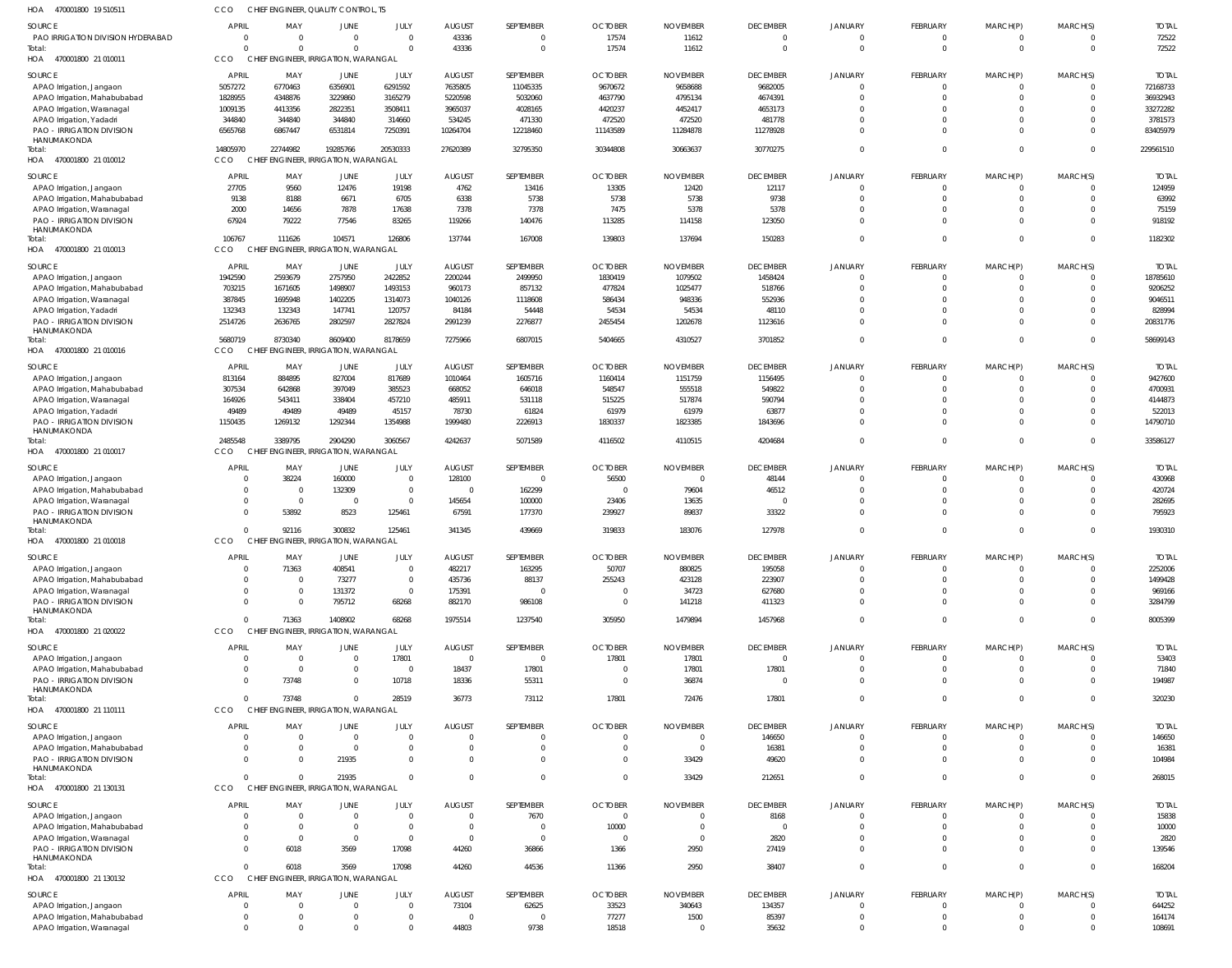470001800 21 130132 HOA CCO CHIEF ENGINEER, IRRIGATION, WARANGAL

| SOURCE                                                                      | <b>APRIL</b>             | MAY                                              | JUNE                           | JULY                             | <b>AUGUST</b>            | SEPTEMBER                | <b>OCTOBER</b>                   | <b>NOVEMBER</b>          | <b>DECEMBER</b>          | <b>JANUARY</b>       | FEBRUARY                    | MARCH(P)                       | MARCH(S)                   | <b>TOTAL</b>           |
|-----------------------------------------------------------------------------|--------------------------|--------------------------------------------------|--------------------------------|----------------------------------|--------------------------|--------------------------|----------------------------------|--------------------------|--------------------------|----------------------|-----------------------------|--------------------------------|----------------------------|------------------------|
| APAO Irrigation, Yadadri<br><b>PAO - IRRIGATION DIVISION</b><br>HANUMAKONDA | $\mathbf 0$<br>$\Omega$  | $\overline{0}$<br>$\Omega$                       | $\mathbf 0$<br>39738           | $\mathbf 0$<br>$\Omega$          | $\overline{0}$<br>255820 | 33000<br>86346           | 43230<br>67963                   | $\overline{0}$<br>57878  | $\Omega$<br>185974       | $\Omega$<br>$\Omega$ | $\mathbf{0}$<br>$\Omega$    | $\mathbf{0}$<br>$\overline{0}$ | $\mathbf{0}$<br>$\Omega$   | 76230<br>693719        |
| Total:<br>HOA 470001800 21 130134                                           | $\Omega$<br>CCO          | $\Omega$<br>CHIEF ENGINEER, IRRIGATION, WARANGAL | 39738                          | $\Omega$                         | 373727                   | 191709                   | 240511                           | 400021                   | 441360                   |                      | $\Omega$                    | $\Omega$                       | $\Omega$                   | 1687066                |
| SOURCE                                                                      | <b>APRIL</b>             | MAY                                              | JUNE                           | JULY                             | <b>AUGUST</b>            | SEPTEMBER                | <b>OCTOBER</b>                   | <b>NOVEMBER</b>          | <b>DECEMBER</b>          | JANUARY              | FEBRUARY                    | MARCH(P)                       | MARCH(S)                   | <b>TOTAL</b>           |
| APAO Irrigation, Jangaon                                                    | $\Omega$                 | $\overline{0}$                                   | $\mathbf{0}$                   | $\Omega$                         | 62700                    | 313500                   | 358050                           | 407550                   | 380556                   |                      | $\overline{0}$              | 0                              | $\mathbf{0}$               | 1522356                |
| APAO Irrigation, Mahabubabad                                                | $\Omega$                 | $\Omega$                                         | $\Omega$                       | $\Omega$                         | $\overline{0}$           | 251432                   | $\overline{0}$                   | $\overline{0}$           | 282861                   | $\Omega$             | $\Omega$                    | $\Omega$                       | $\mathbf 0$                | 534293                 |
| APAO Irrigation, Waranagal                                                  | $\Omega$                 | $\overline{0}$                                   | $\mathbf 0$                    | 313500                           | $\overline{0}$           | 101875                   | $\overline{0}$                   | 94050                    | 57475                    |                      | $\Omega$                    | $\Omega$                       | $\Omega$                   | 566900                 |
| APAO Irrigation, Yadadri<br>PAO - IRRIGATION DIVISION                       | $\Omega$<br>$\Omega$     | $\Omega$<br>$\Omega$                             | $\Omega$<br>94050              | 31429<br>$\Omega$                | 62857<br>136550          | $\overline{0}$<br>188100 | $\overline{0}$<br>31350          | $\overline{0}$<br>376200 | - 0<br>376200            | $\Omega$<br>$\Omega$ | $\Omega$<br>$\Omega$        | $\Omega$<br>$\Omega$           | $\Omega$<br>$\Omega$       | 94286<br>1202450       |
| HANUMAKONDA<br>Total:                                                       | $\Omega$                 | $\overline{0}$                                   | 94050                          | 344929                           | 262107                   | 854907                   | 389400                           | 877800                   | 1097092                  | $\Omega$             | $\Omega$                    | $\mathbf{0}$                   | $\overline{0}$             | 3920285                |
| HOA 470001800 21 130135                                                     | CCO                      | CHIEF ENGINEER, IRRIGATION, WARANGAL             |                                |                                  |                          |                          |                                  |                          |                          |                      |                             |                                |                            |                        |
| <b>SOURCE</b>                                                               | <b>APRIL</b>             | MAY                                              | JUNE                           | JULY                             | <b>AUGUST</b>            | SEPTEMBER                | <b>OCTOBER</b>                   | <b>NOVEMBER</b>          | <b>DECEMBER</b>          | JANUARY              | FEBRUARY                    | MARCH(P)                       | MARCH(S)                   | <b>TOTAL</b>           |
| APAO Irrigation, Jangaon                                                    | $\Omega$<br>$\Omega$     | $\mathbf{0}$<br>$\Omega$                         | 14743<br>$\Omega$              | $\Omega$<br>$\Omega$             | 7410<br>31803            | 3601<br>28580            | $\overline{0}$<br>4454           | 3489<br>1814             | 60460<br>10268           | $\Omega$             | $\mathbf{0}$<br>$\mathbf 0$ | $\overline{0}$<br>$\mathbf{0}$ | $^{\circ}$<br>$\mathbf 0$  | 89703<br>76919         |
| APAO Irrigation, Mahabubabad<br>PAO - IRRIGATION DIVISION                   | $\Omega$                 | $\Omega$                                         | $\Omega$                       | 140157                           | 116741                   | 88335                    | 80932                            | 94150                    | 19897                    |                      | $\Omega$                    | $\Omega$                       | $\Omega$                   | 540212                 |
| HANUMAKONDA                                                                 |                          |                                                  |                                |                                  |                          |                          |                                  |                          |                          |                      |                             |                                |                            |                        |
| Total:<br>HOA 470001800 21 140                                              | $\Omega$<br>CCO          | $\Omega$<br>CHIEF ENGINEER, IRRIGATION, WARANGAL | 14743                          | 140157                           | 155954                   | 120516                   | 85386                            | 99453                    | 90625                    | $\Omega$             | $\Omega$                    | $\mathbf{0}$                   | $\mathbf 0$                | 706834                 |
| SOURCE                                                                      | <b>APRIL</b>             | MAY                                              | JUNE                           | JULY                             | <b>AUGUST</b>            | SEPTEMBER                | <b>OCTOBER</b>                   | <b>NOVEMBER</b>          | <b>DECEMBER</b>          | JANUARY              | FEBRUARY                    | MARCH(P)                       | MARCH(S)                   | <b>TOTAL</b>           |
| APAO Irrigation, Jangaon                                                    | $\Omega$                 | $\overline{0}$                                   | $\Omega$                       | $\Omega$                         | $\overline{0}$           | $\Omega$                 | $\overline{0}$                   | 37950                    | 23000                    | $\Omega$             | $^{\circ}$                  | $\overline{0}$                 | $\mathbf{0}$               | 60950                  |
| APAO Irrigation, Mahabubabad                                                | $\Omega$                 | 0                                                |                                | $\overline{0}$                   | 29248                    | $\Omega$                 | $\overline{0}$                   | 27592                    | $\cap$                   | $\Omega$             | $\mathbf 0$                 | $\Omega$                       | $\mathbf 0$                | 56840                  |
| APAO Irrigation, Waranagal                                                  | $\Omega$                 | $\Omega$                                         |                                | 46986                            | $\overline{0}$           | $\Omega$                 | $\overline{0}$                   | $\overline{0}$           | $\Omega$                 | $\Omega$             | $\Omega$                    | $\Omega$                       | $\mathbf 0$                | 46986                  |
| Total:<br>HOA 470001800 21 240                                              | $\Omega$<br>CCO          | $\Omega$<br>CHIEF ENGINEER, IRRIGATION, WARANGAL |                                | 46986                            | 29248                    | $\Omega$                 | $\Omega$                         | 65542                    | 23000                    | $\Omega$             | $\Omega$                    | $\Omega$                       | $\Omega$                   | 164776                 |
| <b>SOURCE</b>                                                               | <b>APRIL</b>             | MAY                                              | JUNE                           | JULY                             | <b>AUGUST</b>            | SEPTEMBER                | <b>OCTOBER</b>                   | <b>NOVEMBER</b>          | <b>DECEMBER</b>          | JANUARY              | FEBRUARY                    | MARCH(P)                       | MARCH(S)                   | <b>TOTAL</b>           |
| APAO Irrigation, Mahabubabad                                                | $\mathbf 0$              | $\overline{\phantom{0}}$                         | $\Omega$                       | $\Omega$                         | 24607                    | $\Omega$                 | 0                                | $\overline{0}$           | $\Omega$                 |                      | $^{\circ}$                  | $\Omega$                       | $\Omega$                   | 24607                  |
| PAO - IRRIGATION DIVISION                                                   | $\mathbf 0$              | 32696                                            | 88808                          | 13644                            | $\overline{0}$           | 100408                   | $\overline{0}$                   | 125218                   | 23981                    | $\Omega$             | $\Omega$                    | $\Omega$                       | $\mathbf 0$                | 384755                 |
| HANUMAKONDA<br>Total:                                                       | $\Omega$                 | 32696                                            | 88808                          | 13644                            | 24607                    | 100408                   | $\overline{0}$                   | 125218                   | 23981                    | $\Omega$             | $\mathbf 0$                 | $\mathbf{0}$                   | $\mathbf 0$                | 409362                 |
| HOA 470001800 21 290291                                                     | CCO                      | CHIEF ENGINEER, IRRIGATION, WARANGAL             |                                |                                  |                          |                          |                                  |                          |                          |                      |                             |                                |                            |                        |
| SOURCE                                                                      | <b>APRIL</b>             | MAY                                              | <b>JUNE</b>                    | JULY                             | <b>AUGUST</b>            | SEPTEMBER                | <b>OCTOBER</b>                   | <b>NOVEMBER</b>          | <b>DECEMBER</b>          | <b>JANUARY</b>       | FEBRUARY                    | MARCH(P)                       | MARCH(S)                   | <b>TOTAL</b>           |
| APAO Irrigation, Mahabubabad                                                | 110820                   | 110820                                           | 265020                         | 110820                           | 235402                   | 363384                   | 482372                           | 379600                   | 392375                   | $\Omega$             | $\overline{0}$              | $\overline{0}$                 | $\overline{0}$             | 2450613                |
| APAO Irrigation, Waranagal<br>PAO - IRRIGATION DIVISION                     | $\overline{0}$<br>327511 | $\overline{\phantom{0}}$<br>866420               | $\mathbf 0$<br>396855          | 189435<br>424440                 | 91620<br>816072          | 63145<br>575616          | 102565<br>595115                 | 102565<br>743501         | 102565<br>588902         | $\Omega$<br>$\Omega$ | $\mathbf 0$<br>$\Omega$     | $\mathbf{0}$<br>$\Omega$       | $\mathbf 0$<br>$\mathbf 0$ | 651895<br>5334432      |
| HANUMAKONDA                                                                 |                          |                                                  |                                |                                  |                          |                          |                                  |                          |                          |                      |                             |                                |                            |                        |
| Total:<br>HOA 470001800 21 290292                                           | 438331<br><b>CCO</b>     | 977240<br>CHIEF ENGINEER, IRRIGATION, WARANGAL   | 661875                         | 724695                           | 1143094                  | 1002145                  | 1180052                          | 1225666                  | 1083842                  | $\Omega$             | $\mathbf{0}$                | $\mathbf{0}$                   | $\mathbf 0$                | 8436940                |
| SOURCE                                                                      | <b>APRIL</b>             | MAY                                              | JUNE                           | JULY                             | <b>AUGUST</b>            | SEPTEMBER                | <b>OCTOBER</b>                   | <b>NOVEMBER</b>          | <b>DECEMBER</b>          | JANUARY              | FEBRUARY                    | MARCH(P)                       | MARCH(S)                   | <b>TOTAL</b>           |
| APAO Irrigation, Waranagal                                                  | $\overline{0}$           | $\overline{\phantom{0}}$                         | $\Omega$                       | 1200                             | 400                      | 400                      | 400                              | 400                      | 400                      |                      | $\mathbf 0$                 | $\Omega$                       | $\Omega$                   | 3200                   |
| PAO - IRRIGATION DIVISION                                                   | 2200                     | 9830                                             | 4706                           | 5065                             | 7865                     | 5762                     | 5675                             | 7217                     | 5617                     | $\Omega$             | $\Omega$                    | $\Omega$                       | $\mathbf 0$                | 53937                  |
| HANUMAKONDA<br>Total:                                                       | 2200                     | 9830                                             | 4706                           | 6265                             | 8265                     | 6162                     | 6075                             | 7617                     | 6017                     | $\Omega$             | $\mathbf{0}$                | $\Omega$                       | $\mathbf{0}$               | 57137                  |
| HOA 470001800 21 290293                                                     | CCO                      | <b>CHIEF</b>                                     | ENGINEER, IRRIGATION, WARANGAL |                                  |                          |                          |                                  |                          |                          |                      |                             |                                |                            |                        |
| <b>SOURCE</b>                                                               | <b>APRIL</b>             | MAY                                              | JUNE                           | JULY                             | <b>AUGUST</b>            | <b>SEPTEMBER</b>         | <b>OCTOBER</b>                   | <b>NOVEMBER</b>          | <b>DECEMBER</b>          | <b>JANUARY</b>       | FEBRUARY                    | MARCH(P)                       | MARCH(S)                   | <b>TOTAL</b>           |
| APAO Irrigation, Mahabubabad                                                | 42451                    | 42451                                            | 101593                         | 42451                            | 108626                   | 122304                   | 74119                            | 27447                    | 32229                    |                      | $^{\circ}$                  | $\Omega$                       | $\mathbf 0$                | 593671                 |
| APAO Irrigation, Waranagal                                                  | $\overline{0}$           | $\overline{0}$                                   | $\Omega$                       | 72681                            | 27644                    | 24227                    | 7419                             | 7419                     | 7419                     | $\Omega$             | $\mathbf 0$                 | $\mathbf 0$                    | $\mathbf 0$                | 146809                 |
| PAO - IRRIGATION DIVISION<br>HANUMAKONDA                                    | 108457                   | 332362                                           | 152239                         | 162817                           | 149506                   | 65109                    | 43046                            | 62361                    | 42598                    | $\Omega$             | $\mathbf 0$                 | $\mathbf{0}$                   | $\mathbf{0}$               | 1118495                |
| Total:<br>HOA 470001800 21 290294                                           | 150908<br><b>CCO</b>     | 374813<br>CHIEF ENGINEER, IRRIGATION, WARANGAL   | 253832                         | 277949                           | 285776                   | 211640                   | 124584                           | 97227                    | 82246                    | $\Omega$             | $\mathbf{0}$                | $\mathbf{0}$                   | $\overline{0}$             | 1858975                |
|                                                                             |                          |                                                  |                                |                                  |                          |                          |                                  |                          |                          |                      |                             |                                |                            |                        |
| SOURCE<br>APAO Irrigation, Mahabubabad                                      | <b>APRIL</b><br>13138    | MAY<br>19138                                     | JUNE<br>31440                  | JULY<br>13138                    | <b>AUGUST</b><br>33617   | SEPTEMBER<br>46012       | <b>OCTOBER</b><br>63367          | <b>NOVEMBER</b><br>45108 | <b>DECEMBER</b><br>47758 | <b>JANUARY</b>       | FEBRUARY<br>$\mathbf 0$     | MARCH(P)<br>$\Omega$           | MARCH(S)<br>$\Omega$       | <b>TOTAL</b><br>312716 |
| APAO Irrigation, Waranagal                                                  | $\overline{0}$           | $\overline{0}$                                   | $\overline{0}$                 | 22491                            | 18538                    | 7497                     | 11209                            | 11209                    | 11209                    |                      | $\mathbf 0$                 | $\mathbf{0}$                   | $\mathbf 0$                | 82153                  |
| PAO - IRRIGATION DIVISION                                                   | 39189                    | 162408                                           | 75864                          | 81320                            | 153176                   | 96756                    | 97269                            | 123127                   | 96223                    |                      | $\Omega$                    | $\Omega$                       | $\Omega$                   | 925332                 |
| HANUMAKONDA<br>Total:                                                       | 52327                    | 181546                                           | 107304                         | 116949                           | 205331                   | 150265                   | 171845                           | 179444                   | 155190                   | $\Omega$             | $\mathbf{0}$                | $\mathbf{0}$                   | $\mathbf 0$                | 1320201                |
| HOA 470001800 21 290296                                                     | CCO                      | CHIEF ENGINEER, IRRIGATION, WARANGAL             |                                |                                  |                          |                          |                                  |                          |                          |                      |                             |                                |                            |                        |
| SOURCE                                                                      | <b>APRIL</b>             | MAY                                              | JUNE                           | JULY                             | <b>AUGUST</b>            | SEPTEMBER                | <b>OCTOBER</b>                   | <b>NOVEMBER</b>          | <b>DECEMBER</b>          | JANUARY              | FEBRUARY                    | MARCH(P)                       | MARCH(S)                   | <b>TOTAL</b>           |
| APAO Irrigation, Waranagal                                                  | $\mathbf 0$              | $\overline{0}$                                   |                                | $\Omega$                         | $\overline{0}$           | $\overline{0}$           | $\overline{0}$                   | $\overline{0}$           | 60263                    |                      | $^{\circ}$                  | 0                              | $\mathbf{0}$               | 60263                  |
| PAO - IRRIGATION DIVISION<br>HANUMAKONDA                                    | $\Omega$                 | $\mathbf{0}$                                     | $\Omega$                       | $\overline{0}$                   | $\overline{0}$           | 337984                   | $\overline{0}$                   | $\overline{0}$           | $\Omega$                 | $\Omega$             | $\overline{0}$              | $\overline{0}$                 | $\mathbf{0}$               | 337984                 |
| Total:                                                                      | $\Omega$                 | $\Omega$                                         | $\Omega$                       | $\Omega$                         | $\overline{0}$           | 337984                   | $\overline{0}$                   | $\overline{0}$           | 60263                    | $\Omega$             | $\mathbf{0}$                | $\mathbf{0}$                   | $\mathbf 0$                | 398247                 |
| HOA 470001800 21 300301                                                     | CCO                      | CHIEF ENGINEER, IRRIGATION, WARANGAL             |                                |                                  |                          |                          |                                  |                          |                          |                      |                             |                                |                            |                        |
| SOURCE                                                                      | <b>APRIL</b>             | MAY                                              | JUNE                           | JULY                             | <b>AUGUST</b>            | SEPTEMBER                | <b>OCTOBER</b>                   | <b>NOVEMBER</b>          | <b>DECEMBER</b>          | <b>JANUARY</b>       | FEBRUARY                    | MARCH(P)                       | MARCH(S)                   | <b>TOTAL</b>           |
| PAO - IRRIGATION DIVISION                                                   | $\Omega$                 | $\Omega$                                         | $\Omega$                       | $\Omega$                         | $\Omega$                 | $\Omega$                 | 84000                            | $\overline{0}$           | 238000                   |                      | $\mathbf{0}$                | $\Omega$                       | $\Omega$                   | 322000                 |
| HANUMAKONDA<br>Total:                                                       | $\Omega$                 | $\Omega$                                         |                                | $\Omega$                         | $\overline{0}$           | $\overline{0}$           | 84000                            | $\overline{0}$           | 238000                   |                      | $\overline{0}$              | $\mathbf{0}$                   | $\mathbf 0$                | 322000                 |
| HOA 470001800 21 300302                                                     | CCO                      | CHIEF ENGINEER, IRRIGATION, WARANGAL             |                                |                                  |                          |                          |                                  |                          |                          |                      |                             |                                |                            |                        |
| SOURCE                                                                      | <b>APRIL</b>             | MAY                                              | JUNE                           | JULY                             | <b>AUGUST</b>            | SEPTEMBER                | <b>OCTOBER</b>                   | <b>NOVEMBER</b>          | <b>DECEMBER</b>          | <b>JANUARY</b>       | FEBRUARY                    | MARCH(P)                       | MARCH(S)                   | <b>TOTAL</b>           |
| APAO Irrigation, Jangaon                                                    | 155162                   | $\overline{0}$                                   | 1046037                        | 310324                           | 1026392                  | 0                        | 106068                           | 750981                   | 371492                   |                      | $^{\circ}$                  |                                | $\Omega$                   | 3766456                |
| APAO Irrigation, Mahabubabad                                                | $\overline{0}$           | $\overline{0}$                                   | $\Omega$                       | 21108                            | 136219                   | $\Omega$                 | $\overline{0}$                   | 201950                   | 21108                    |                      | $\mathbf 0$                 | $\Omega$                       | $\overline{0}$             | 380385                 |
| APAO Irrigation, Waranagal<br>APAO Irrigation, Yadadri                      | $\overline{0}$<br>238938 | $\overline{0}$<br>$\overline{0}$                 | $\Omega$<br>256107             | $\overline{0}$<br>$\overline{0}$ | $\overline{0}$<br>604750 | $\mathbf 0$<br>$\Omega$  | $\overline{0}$<br>$\overline{0}$ | 41974<br>341815          | $\Omega$<br>$\Omega$     |                      | $\mathbf 0$<br>$\Omega$     | $\Omega$<br>$\Omega$           | $\Omega$<br>$\Omega$       | 41974<br>1441610       |
| PAO - IRRIGATION DIVISION                                                   | 190319                   | 92874                                            | 118204                         | 75267                            | 317459                   | 379940                   | $\overline{0}$                   | 1272295                  | 126224                   | $\Omega$             | $\mathbf 0$                 | $\Omega$                       | $\Omega$                   | 2572582                |
| HANUMAKONDA                                                                 |                          |                                                  |                                |                                  |                          |                          |                                  |                          |                          |                      |                             |                                |                            |                        |
| Total:                                                                      | 584419                   | 92874                                            | 1420348                        | 406699                           | 2084820                  | 379940                   | 106068                           | 2609015                  | 518824                   | $\Omega$             | $\mathbf{0}$                | $\mathbf{0}$                   | $\mathbf{0}$               | 8203007                |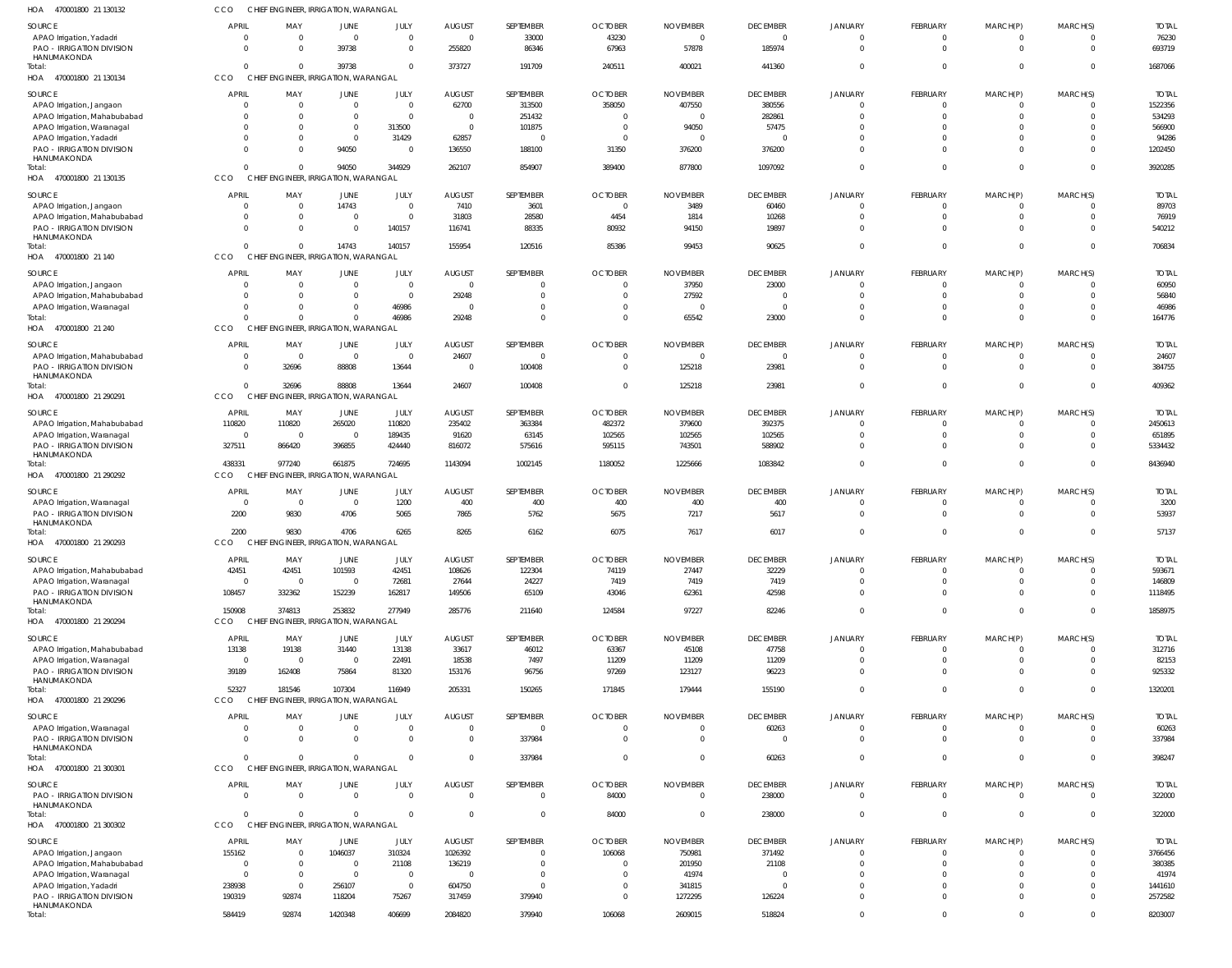| HOA 470001800 21 310318              | CCO                              | CHIEF ENGINEER, IRRIGATION, WARANGAL               |                                         |                        |                        |                     |                        |                  |                           |                      |                              |                  |                      |                         |
|--------------------------------------|----------------------------------|----------------------------------------------------|-----------------------------------------|------------------------|------------------------|---------------------|------------------------|------------------|---------------------------|----------------------|------------------------------|------------------|----------------------|-------------------------|
| <b>SOURCE</b>                        | <b>APRIL</b>                     | MAY                                                | <b>JUNE</b>                             | JULY                   | <b>AUGUST</b>          | SEPTEMBER           | <b>OCTOBER</b>         | <b>NOVEMBER</b>  | <b>DECEMBER</b>           | <b>JANUARY</b>       | <b>FEBRUARY</b>              | MARCH(P)         | MARCH(S)             | <b>TOTAI</b>            |
| APAO Irrigation, Mahabubabad         | $\Omega$                         | $\overline{0}$                                     | 20000                                   | $\overline{0}$         | $\Omega$               | $\mathbf 0$         | $\overline{0}$         | 20000            | $\overline{0}$            | $\Omega$             | $\mathbf{0}$                 | 0                | $\Omega$             | 40000                   |
| APAO Irrigation, Waranagal           | $\Omega$                         | $\overline{0}$                                     | $\Omega$                                | 20000                  | $\Omega$               | $\Omega$            | $\overline{0}$         | $\overline{0}$   | $\Omega$                  | $\Omega$             | $\mathbf 0$                  | $\mathbf 0$      | $\Omega$             | 20000                   |
| <b>PAO - IRRIGATION DIVISION</b>     | $\Omega$                         | 20000                                              | $\Omega$                                | $\overline{0}$         | $\Omega$               | $\Omega$            | $\Omega$               | $\overline{0}$   | $\Omega$                  | $\Omega$             | $\Omega$                     | $\Omega$         | $\Omega$             | 20000                   |
| HANUMAKONDA                          | $\Omega$                         | 20000                                              | 20000                                   |                        | $\Omega$               | $\mathbf 0$         | $\overline{0}$         |                  | $\overline{0}$            | $\Omega$             | $\mathbf 0$                  | $\mathbf 0$      | $\Omega$             |                         |
| Total:<br>HOA 470001800 21 510511    | CCO                              | CHIEF ENGINEER, IRRIGATION, WARANGAL               |                                         | 20000                  |                        |                     |                        | 20000            |                           |                      |                              |                  |                      | 80000                   |
|                                      |                                  |                                                    |                                         |                        |                        |                     |                        |                  |                           |                      |                              |                  |                      |                         |
| <b>SOURCE</b>                        | <b>APRIL</b>                     | MAY                                                | JUNE                                    | JULY                   | <b>AUGUST</b>          | SEPTEMBER           | <b>OCTOBER</b>         | <b>NOVEMBER</b>  | <b>DECEMBER</b>           | <b>JANUARY</b>       | <b>FEBRUARY</b>              | MARCH(P)         | MARCH(S)             | <b>TOTAL</b>            |
| <b>PAO - IRRIGATION DIVISION</b>     | $\overline{0}$                   | 13955                                              | $\Omega$                                | 7920                   | 13850                  | 20485               | 12577                  | 2680             | 6517                      | $\Omega$             | $\mathbf 0$                  | $\mathbf{0}$     | $\Omega$             | 77984                   |
| HANUMAKONDA<br>Total:                | $\Omega$                         | 13955                                              | $\Omega$                                | 7920                   | 13850                  | 20485               | 12577                  | 2680             | 6517                      | $\Omega$             | $\mathbf 0$                  | $\mathbf 0$      | $\Omega$             | 77984                   |
| HOA 470001800 25 010011              | CCO                              | CHIEF ENGINEER, IRRIGATION, WANAPARTHY             |                                         |                        |                        |                     |                        |                  |                           |                      |                              |                  |                      |                         |
|                                      |                                  |                                                    |                                         |                        |                        |                     |                        |                  |                           |                      |                              |                  |                      |                         |
| <b>SOURCE</b>                        | APRIL                            | MAY                                                | JUNE                                    | JULY                   | <b>AUGUST</b>          | SEPTEMBER           | <b>OCTOBER</b>         | <b>NOVEMBER</b>  | <b>DECEMBER</b>           | <b>JANUARY</b>       | <b>FEBRUARY</b>              | MARCH(P)         | MARCH(S)             | <b>TOTAI</b>            |
| APAO Irrigation, Wanaparthy          | 6395333                          | 6320212                                            | 6367353                                 | 6705824                | 11038353               | 9916963             | 12378963               | 10777436         | 10594380                  | $\Omega$             | $\mathbf{0}$                 | 0                | $\Omega$             | 80494817                |
| PAO, PJP, Jogulamba Gadwal           | 8111244                          | 8144410                                            | 8763646                                 | 8549478                | 14235860               | 13438285            | 13307476               | 12986139         | 12946867                  | $\Omega$             | $\mathbf 0$                  | $\mathbf 0$      | $\Omega$             | 100483405               |
| Total:                               | 14506577                         | 14464622                                           | 15130999                                | 15255302               | 25274213               | 23355248            | 25686439               | 23763575         | 23541247                  | $\Omega$             | $\Omega$                     | $\Omega$         | $\Omega$             | 180978222               |
| HOA 470001800 25 010012              | <b>CCO</b>                       | CHIEF ENGINEER, IRRIGATION, WANAPARTHY             |                                         |                        |                        |                     |                        |                  |                           |                      |                              |                  |                      |                         |
| SOURCE                               | <b>APRIL</b>                     | MAY                                                | JUNE                                    | JULY                   | <b>AUGUST</b>          | SEPTEMBER           | <b>OCTOBER</b>         | <b>NOVEMBER</b>  | <b>DECEMBER</b>           | <b>JANUARY</b>       | <b>FEBRUARY</b>              | MARCH(P)         | MARCH(S)             | <b>TOTAI</b>            |
| APAO Irrigation, Wanaparthy          | 22887                            | 18100                                              | 20379                                   | 13900                  | 13900                  | 13900               | 23900                  | 13815            | 273820                    | $\Omega$             | $\mathbf{0}$                 | $\mathbf 0$      | $\Omega$             | 414601                  |
| PAO, PJP, Jogulamba Gadwal           | 12560                            | 13960                                              | 25263                                   | 12247                  | 14230                  | 18689               | 13960                  | 13287            | 13406                     | $\Omega$             | $\mathbf{0}$                 | $\mathbf 0$      | $\Omega$             | 137602                  |
| Total:                               | 35447                            | 32060                                              | 45642                                   | 26147                  | 28130                  | 32589               | 37860                  | 27102            | 287226                    | $\Omega$             | $\mathbf 0$                  | $\mathbf 0$      | $\Omega$             | 552203                  |
| HOA 470001800 25 010013              | CCO                              | CHIEF ENGINEER, IRRIGATION, WANAPARTHY             |                                         |                        |                        |                     |                        |                  |                           |                      |                              |                  |                      |                         |
| SOURCE                               | <b>APRIL</b>                     | MAY                                                | JUNE                                    | JULY                   | <b>AUGUST</b>          | SEPTEMBER           | <b>OCTOBER</b>         | <b>NOVEMBER</b>  | <b>DECEMBER</b>           | <b>JANUARY</b>       | <b>FEBRUARY</b>              | MARCH(P)         | MARCH(S)             | <b>TOTAI</b>            |
| APAO Irrigation, Wanaparthy          | 2760519                          | 2391590                                            | 3048016                                 | 2633024                | 1421203                | 834167              | 951763                 | 929552           | 861558                    |                      | $\mathbf{0}$                 | 0                |                      | 15831392                |
| PAO, PJP, Jogulamba Gadwal           | 3114783                          | 3127433                                            | 4881395                                 | 3337440                | 1645986                | 1231137             | 1060623                | 1014070          | 971618                    | $\Omega$             | $\mathbf 0$                  | $\mathbf 0$      | $\Omega$             | 20384485                |
| Total:                               | 5875302                          | 5519023                                            | 7929411                                 | 5970464                | 3067189                | 2065304             | 2012386                | 1943622          | 1833176                   | $\Omega$             | $\mathbf 0$                  | $\mathbf 0$      | $\Omega$             | 36215877                |
| HOA 470001800 25 010016              | CCO                              | CHIEF ENGINEER, IRRIGATION, WANAPARTHY             |                                         |                        |                        |                     |                        |                  |                           |                      |                              |                  |                      |                         |
|                                      |                                  |                                                    |                                         |                        |                        |                     |                        |                  |                           |                      |                              |                  |                      |                         |
| SOURCE                               | <b>APRIL</b>                     | MAY                                                | <b>JUNE</b>                             | JULY                   | <b>AUGUST</b>          | SEPTEMBER           | <b>OCTOBER</b>         | <b>NOVEMBER</b>  | <b>DECEMBER</b>           | <b>JANUARY</b>       | <b>FEBRUARY</b>              | MARCH(P)         | MARCH(S)             | <b>TOTAI</b>            |
| APAO Irrigation, Wanaparthy          | 922749                           | 968871                                             | 989731                                  | 1055454                | 1635580                | 1341417             | 1878750                | 1467614          | 1466488                   |                      | $\Omega$                     | 0                |                      | 11726654                |
| PAO, PJP, Jogulamba Gadwal           | 1475482                          | 1516242                                            | 1612980                                 | 1625526                | 2352465                | 2095432             | 2068792                | 2013158          | 2003188                   | $\Omega$             | $\mathbf 0$                  | $\mathbf 0$      | $\Omega$             | 16763265                |
| Total:                               | 2398231                          | 2485113                                            | 2602711                                 | 2680980                | 3988045                | 3436849             | 3947542                | 3480772          | 3469676                   | $\Omega$             | $\Omega$                     | $\Omega$         | $\Omega$             | 28489919                |
| HOA 470001800 25 010017              | CCO                              | <b>CHIEF</b>                                       | ENGINEER, IRRIGATION, WANAPARTHY        |                        |                        |                     |                        |                  |                           |                      |                              |                  |                      |                         |
| SOURCE                               | APRIL                            | MAY                                                | JUNE                                    | JULY                   | <b>AUGUST</b>          | SEPTEMBER           | <b>OCTOBER</b>         | <b>NOVEMBER</b>  | <b>DECEMBER</b>           | <b>JANUARY</b>       | <b>FEBRUARY</b>              | MARCH(P)         | MARCH(S)             | <b>TOTAI</b>            |
| APAO Irrigation, Wanaparthy          | 200000                           | $\overline{0}$                                     | $\Omega$                                | 289787                 | 62592                  | 100000              | 170108                 | 39980            | $\Omega$                  | $\Omega$             | $\mathbf{0}$                 | $\Omega$         | $\Omega$             | 862467                  |
| PAO, PJP, Jogulamba Gadwal           | $\overline{0}$                   | 442136                                             | 87709                                   | 107596                 | 388585                 | 159728              | 103800                 | 67326            | 75195                     | $\Omega$             | $\mathbf 0$                  | $\mathbf 0$      | $\Omega$             | 1432075                 |
| Total:                               | 200000                           | 442136                                             | 87709                                   | 397383                 | 451177                 | 259728              | 273908                 | 107306           | 75195                     | $\Omega$             | $\Omega$                     | $\Omega$         | $\Omega$             | 2294542                 |
| HOA 470001800 25 010018              | CCO                              | CHIEF ENGINEER, IRRIGATION, WANAPARTHY             |                                         |                        |                        |                     |                        |                  |                           |                      |                              |                  |                      |                         |
| SOURCE                               | <b>APRIL</b>                     | MAY                                                | JUNE                                    | JULY                   | <b>AUGUST</b>          | SEPTEMBER           | <b>OCTOBER</b>         | <b>NOVEMBER</b>  | <b>DECEMBER</b>           | <b>JANUARY</b>       | <b>FEBRUARY</b>              | MARCH(P)         | MARCH(S)             | <b>TOTAI</b>            |
| APAO Irrigation, Wanaparthy          | 80608                            | $\overline{0}$                                     | 184271                                  | $\overline{0}$         | 288934                 | 1963901             | 292194                 | 514316           | 353745                    |                      | $\mathbf{0}$                 | $\mathbf 0$      | $\Omega$             | 3677969                 |
| PAO IRRIGATION DIVISION KHAMMAM      | $\Omega$                         | $\Omega$                                           | 138367                                  | $\overline{0}$         | $\Omega$               | $\mathbf 0$         | - 0                    | $\overline{0}$   | $\Omega$                  | $\Omega$             | $\Omega$                     | $\Omega$         |                      | 138367                  |
| PAO, PJP, Jogulamba Gadwal           | $\Omega$                         | $\mathbf{0}$                                       | 817526                                  | $\Omega$               | 3662329                | 320556              | 198210                 | 420653           | 72425                     | $\Omega$             | $\mathbf 0$                  | $\mathbf 0$      |                      | 5491699                 |
| Total:                               | 80608                            | $\Omega$                                           | 1140164                                 | $\Omega$               | 3951263                | 2284457             | 490404                 | 934969           | 426170                    | $\Omega$             | $\Omega$                     | $\Omega$         | $\Omega$             | 9308035                 |
| HOA 470001800 25 020021              | CCO                              | <b>CHIEF</b>                                       | ENGINEER, IRRIGATION, WANAPARTHY        |                        |                        |                     |                        |                  |                           |                      |                              |                  |                      |                         |
|                                      |                                  |                                                    |                                         |                        |                        |                     |                        |                  |                           |                      |                              |                  |                      |                         |
| SOURCE                               | <b>APRIL</b>                     | MAY                                                | JUNE                                    | JULY                   | <b>AUGUST</b>          | SEPTEMBER           | <b>OCTOBER</b>         | <b>NOVEMBER</b>  | <b>DECEMBER</b>           | <b>JANUARY</b>       | <b>FEBRUARY</b>              | MARCH(P)         | MARCH(S)             | <b>TOTAI</b>            |
| APAO Irrigation, Wanaparthy          | 102660                           | $\Omega$                                           | 67011                                   | 23537                  | 23537                  | 23537               | 5200                   | 41874            | 5200                      | $\Omega$             | $\Omega$                     | $\Omega$         | $\Omega$             | 292556                  |
| PAO, PJP, Jogulamba Gadwal           |                                  |                                                    | 71908                                   | 12000                  | 154216                 | 0                   | 58603                  | 90413            | 10400                     |                      |                              |                  |                      | 397540                  |
| Total:                               | 102660                           | $\Omega$<br>CHIEF ENGINEER, IRRIGATION, WANAPARTHY | 138919                                  | 35537                  | 177753                 | 23537               | 63803                  | 132287           | 15600                     | $\Omega$             | $\mathbf{0}$                 | $\mathbf 0$      | $\Omega$             | 690096                  |
| HOA 470001800 25 110111              | CCO                              |                                                    |                                         |                        |                        |                     |                        |                  |                           |                      |                              |                  |                      |                         |
| SOURCE                               | <b>APRIL</b>                     | MAY                                                | JUNE                                    | JULY                   | <b>AUGUST</b>          | SEPTEMBER           | <b>OCTOBER</b>         | <b>NOVEMBER</b>  | <b>DECEMBER</b>           | <b>JANUARY</b>       | <b>FEBRUARY</b>              | MARCH(P)         | MARCH(S)             | <b>TOTAI</b>            |
| APAO Irrigation, Wanaparthy          | $\overline{0}$                   | 0                                                  | 160081                                  | $\Omega$               | $\Omega$               | 82677               | $\overline{0}$         | 128481           | 52279                     | $\Omega$             | $\mathbf{0}$                 | 0                |                      | 423518                  |
| PAO, PJP, Jogulamba Gadwal           | $\Omega$                         | $\overline{0}$                                     | $\Omega$                                | $\Omega$               | $\Omega$               | $\mathbf 0$         | 147431                 | 27378            |                           | $\Omega$             | $\mathbf 0$                  | 0                |                      | 174809                  |
| Total:                               | $\Omega$                         | $\Omega$                                           | 160081                                  | $\Omega$               | $\Omega$               | 82677               | 147431                 | 155859           | 52279                     | $\Omega$             | $\mathbf 0$                  | $\mathbf 0$      | $\Omega$             | 598327                  |
| HOA 470001800 25 130131              | CCO                              | CHIEF ENGINEER, IRRIGATION, WANAPARTHY             |                                         |                        |                        |                     |                        |                  |                           |                      |                              |                  |                      |                         |
| <b>SOURCE</b>                        | <b>APRIL</b>                     | MAY                                                | <b>JUNE</b>                             | <b>JULY</b>            | <b>AUGUST</b>          | SEPTEMBER           | <b>OCTOBER</b>         | <b>NOVEMBER</b>  | <b>DECEMBER</b>           | <b>JANUARY</b>       | <b>FEBRUARY</b>              | MARCH(P)         | MARCH(S)             | <b>TOTAL</b>            |
| APAO Irrigation, Wanaparthy          | $\overline{0}$                   | 1500                                               | 43538                                   | 4976                   | 49838                  | 12716               | 1500                   | 18760            | 3523                      |                      | $\mathbf{0}$                 |                  |                      | 136351                  |
| PAO, PJP, Jogulamba Gadwal           | $\Omega$                         | 0                                                  | 55973                                   | $\overline{0}$         | 85070                  | 28290               | $\overline{0}$         | 88720            | 8695                      | $\Omega$             | $\mathbf 0$                  | $\mathbf 0$      | $\Omega$             | 266748                  |
| Total:                               | $\Omega$                         | 1500                                               | 99511                                   | 4976                   | 134908                 | 41006               | 1500                   | 107480           | 12218                     | $\Omega$             | $\mathbf 0$                  | $\Omega$         | $\Omega$             | 403099                  |
| HOA 470001800 25 130132              | CCO                              | CHIEF ENGINEER, IRRIGATION, WANAPARTHY             |                                         |                        |                        |                     |                        |                  |                           |                      |                              |                  |                      |                         |
|                                      |                                  |                                                    |                                         |                        |                        |                     |                        |                  |                           |                      |                              |                  |                      |                         |
| SOURCE                               | <b>APRIL</b><br>$\overline{0}$   | MAY                                                | JUNE<br>409830                          | JULY<br>$\overline{0}$ | <b>AUGUST</b><br>48806 | SEPTEMBER<br>513578 | <b>OCTOBER</b><br>1805 | <b>NOVEMBER</b>  | <b>DECEMBER</b><br>151878 | <b>JANUARY</b>       | <b>FEBRUARY</b>              | MARCH(P)<br>0    | MARCH(S)             | <b>TOTAL</b><br>1473732 |
| APAO Irrigation, Wanaparthy          | $\Omega$                         | 0<br>0                                             | 53800                                   | 6630                   | 139429                 | 213772              | 16309                  | 347835<br>130916 | 103260                    | $\Omega$             | 0<br>$\mathbf{0}$            | $\mathbf 0$      | $\Omega$             | 664116                  |
| PAO, PJP, Jogulamba Gadwal<br>Total: | $\Omega$                         |                                                    | 463630                                  | 6630                   | 188235                 | 727350              | 18114                  | 478751           | 255138                    | $\Omega$             | $\Omega$                     | $\Omega$         | $\Omega$             | 2137848                 |
| HOA 470001800 25 130133              | CCO                              | <b>CHIEF</b>                                       | <b>ENGINEER, IRRIGATION, WANAPARTHY</b> |                        |                        |                     |                        |                  |                           |                      |                              |                  |                      |                         |
|                                      |                                  |                                                    |                                         |                        |                        |                     |                        |                  |                           |                      |                              |                  |                      |                         |
| SOURCE                               | <b>APRIL</b>                     | MAY                                                | JUNE                                    | JULY                   | <b>AUGUST</b>          | SEPTEMBER           | <b>OCTOBER</b>         | <b>NOVEMBER</b>  | <b>DECEMBER</b>           | <b>JANUARY</b>       | <b>FEBRUARY</b>              | MARCH(P)         | MARCH(S)             | <b>TOTAL</b>            |
| APAO Irrigation, Wanaparthy          | $\overline{0}$                   | $\overline{0}$                                     | 10735                                   | $\overline{0}$         | $\Omega$               | 0                   | $\overline{0}$         | 0                | $\Omega$                  |                      | $\mathbf{0}$                 | 0                | $\Omega$             | 10735                   |
| Total:                               | $\Omega$                         | $\Omega$                                           | 10735                                   | $\overline{0}$         | $\Omega$               | $\mathbf 0$         | $\overline{0}$         | $\overline{0}$   | $\Omega$                  | $\Omega$             | $\mathbf 0$                  | $\mathbf 0$      | $\Omega$             | 10735                   |
| HOA 470001800 25 130134              | CCO                              | CHIEF ENGINEER, IRRIGATION, WANAPARTHY             |                                         |                        |                        |                     |                        |                  |                           |                      |                              |                  |                      |                         |
| SOURCE                               | <b>APRIL</b>                     | MAY                                                | JUNE                                    | JULY                   | <b>AUGUST</b>          | SEPTEMBER           | <b>OCTOBER</b>         | <b>NOVEMBER</b>  | <b>DECEMBER</b>           | <b>JANUARY</b>       | <b>FEBRUARY</b>              | MARCH(P)         | MARCH(S)             | <b>TOTAL</b>            |
| APAO Irrigation, Wanaparthy          | $\Omega$                         | 0                                                  | 429000                                  | 198000                 | 610500                 | 0                   | $\mathbf{0}$           | 447229           | 198000                    |                      | 0                            | 0                |                      | 1882729                 |
| PAO, PJP, Jogulamba Gadwal           | $\Omega$                         | 0                                                  | 671550                                  | 161700                 | 834900                 | $\Omega$            | $\overline{0}$         | 803550           | $\overline{0}$            | $\Omega$             | $\mathbf{0}$                 | $\mathbf 0$      |                      | 2471700                 |
| Total:                               | $\Omega$                         | $\Omega$                                           | 1100550                                 | 359700                 | 1445400                | $\Omega$            | $\overline{0}$         | 1250779          | 198000                    | $\Omega$             | $\Omega$                     | $\Omega$         | $\Omega$             | 4354429                 |
| HOA 470001800 25 130135              | CCO                              | CHIEF ENGINEER, IRRIGATION, WANAPARTHY             |                                         |                        |                        |                     |                        |                  |                           |                      |                              |                  |                      |                         |
|                                      |                                  |                                                    |                                         |                        |                        |                     |                        |                  |                           |                      |                              |                  |                      |                         |
| SOURCE                               | <b>APRIL</b>                     | MAY                                                | JUNE                                    | JULY                   | <b>AUGUST</b>          | SEPTEMBER           | <b>OCTOBER</b>         | <b>NOVEMBER</b>  | <b>DECEMBER</b>           | <b>JANUARY</b>       | <b>FEBRUARY</b>              | MARCH(P)         | MARCH(S)             | <b>TOTAL</b>            |
| APAO Irrigation, Wanaparthy          | $\overline{0}$                   | 3292                                               | $\Omega$                                | 2709                   | 25124                  | 9222                | 6733                   | 812              | 7556                      | $\Omega$<br>$\Omega$ | $\mathbf{0}$                 | 0                |                      | 55448                   |
| PAO, PJP, Jogulamba Gadwal           | $\overline{0}$<br>$\overline{0}$ | 0<br>3292                                          | 55373<br>55373                          | 10731<br>13440         | 35467<br>60591         | 41836<br>51058      | 9678<br>16411          | 45063<br>45875   | 7394<br>14950             | $\overline{0}$       | $\mathbf{0}$<br>$\mathbf{0}$ | 0<br>$\mathbf 0$ | $\Omega$<br>$\Omega$ | 205542<br>260990        |
| Total:                               |                                  |                                                    |                                         |                        |                        |                     |                        |                  |                           |                      |                              |                  |                      |                         |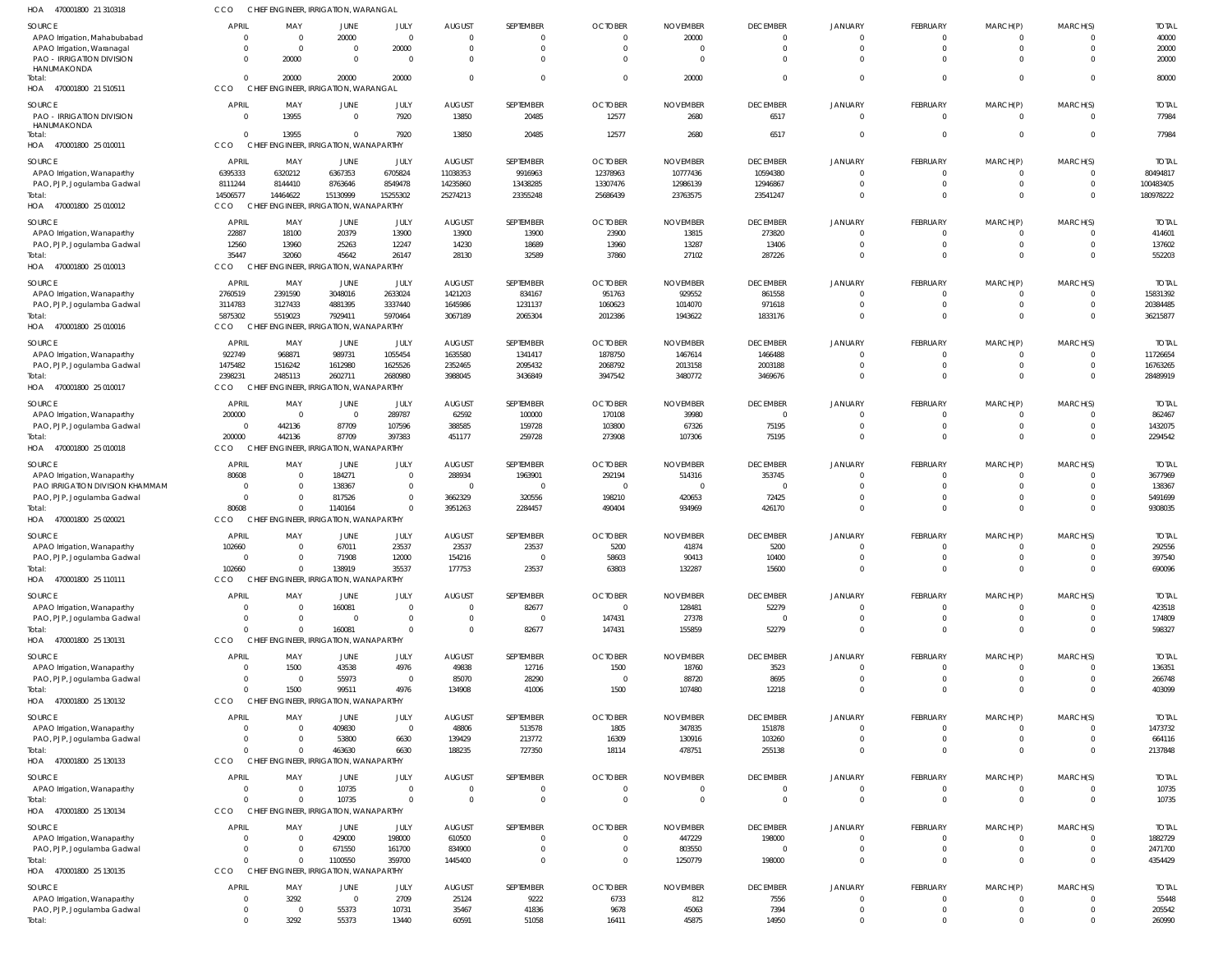| HOA<br>470001800 25 140                                   | CCO                  | CHIEF ENGINEER, IRRIGATION, WANAPARTHY              |                               |                                  |                                           |                      |                                  |                                |                                |                                  |                                   |                            |                                |                       |
|-----------------------------------------------------------|----------------------|-----------------------------------------------------|-------------------------------|----------------------------------|-------------------------------------------|----------------------|----------------------------------|--------------------------------|--------------------------------|----------------------------------|-----------------------------------|----------------------------|--------------------------------|-----------------------|
| <b>SOURCE</b>                                             | APRIL                | MAY                                                 | JUNE                          | JULY                             | <b>AUGUST</b>                             | SEPTEMBER            | <b>OCTOBER</b>                   | <b>NOVEMBER</b>                | <b>DECEMBER</b>                | JANUARY                          | <b>FEBRUARY</b>                   | MARCH(P)                   | MARCH(S)                       | <b>TOTAL</b>          |
| APAO Irrigation, Wanaparthy                               | $\Omega$             | 2337                                                | $\overline{0}$                | 21379                            | $\overline{0}$                            | 193500               | 33610                            | $\overline{0}$                 | 75430                          | $\mathbf 0$                      | $\overline{0}$                    | - 0                        | $\mathbf 0$                    | 326256                |
| PAO, PJP, Jogulamba Gadwal<br>Total:                      | $\Omega$<br>$\Omega$ | $\overline{0}$<br>2337                              | 5700<br>5700                  | $\overline{0}$<br>21379          | $\overline{0}$<br>$\overline{0}$          | $\Omega$<br>193500   | 14250<br>47860                   | 2850<br>2850                   | 2850<br>78280                  | $\mathbf 0$<br>$\mathbf 0$       | $\Omega$<br>$\Omega$              | $\Omega$<br>$\Omega$       | $\mathbf 0$<br>$\mathbf 0$     | 25650<br>351906       |
| HOA 470001800 25 240                                      | <b>CCO</b>           | CHIEF ENGINEER, IRRIGATION, WANAPARTHY              |                               |                                  |                                           |                      |                                  |                                |                                |                                  |                                   |                            |                                |                       |
| <b>SOURCE</b>                                             | APRIL                | MAY                                                 | JUNE                          | JULY                             | <b>AUGUST</b>                             | SEPTEMBER            | <b>OCTOBER</b>                   | <b>NOVEMBER</b>                | <b>DECEMBER</b>                | JANUARY                          | <b>FEBRUARY</b>                   | MARCH(P)                   | MARCH(S)                       | <b>TOTAL</b>          |
| APAO Irrigation, Wanaparthy                               | $\overline{0}$       | 87288                                               | 129656                        | $\overline{0}$                   | 70237                                     | $\overline{0}$       | $\overline{0}$                   | 119022                         | 28308                          | $\Omega$                         | $\overline{0}$                    | $\Omega$                   | $\Omega$                       | 434511                |
| PAO, PJP, Jogulamba Gadwal                                | $\Omega$             | $\overline{0}$                                      | 137678                        | 70860                            | 47899                                     | 33042                | 33651                            | 127815                         |                                | $\overline{0}$                   | $\Omega$                          | $\Omega$                   | $\mathbf{0}$                   | 450945                |
| Total:<br>HOA 470001800 25 280281                         | $\Omega$<br>CCO      | 87288<br>CHIEF ENGINEER, IRRIGATION, WANAPARTHY     | 267334                        | 70860                            | 118136                                    | 33042                | 33651                            | 246837                         | 28308                          | $\mathbf 0$                      | $\Omega$                          | $\Omega$                   | $\mathbf 0$                    | 885456                |
|                                                           | APRIL                |                                                     |                               |                                  |                                           | SEPTEMBER            |                                  |                                |                                |                                  |                                   |                            |                                |                       |
| SOURCE<br>APAO Irrigation, Wanaparthy                     | $\Omega$             | MAY<br>$\overline{0}$                               | JUNE<br>16000                 | JULY<br>$\mathsf{C}$             | <b>AUGUST</b><br>$\overline{0}$           |                      | <b>OCTOBER</b><br>$\mathbf{0}$   | <b>NOVEMBER</b><br>$\mathbf 0$ | <b>DECEMBER</b><br>$\mathbf 0$ | <b>JANUARY</b><br>$\mathbf{0}$   | <b>FEBRUARY</b><br>$\overline{0}$ | MARCH(P)                   | MARCH(S)<br>$\mathbf{0}$       | <b>TOTAL</b><br>16000 |
| Total:                                                    | $\Omega$             | $\overline{0}$                                      | 16000                         |                                  | $\overline{0}$                            | $\Omega$             | $\overline{0}$                   | $\overline{0}$                 | $\mathbf 0$                    | $\mathbf 0$                      | $\mathbf{0}$                      | $\Omega$                   | $\mathbf{0}$                   | 16000                 |
| HOA 470001800 25 300302                                   | CCO                  | CHIEF ENGINEER, IRRIGATION, WANAPARTHY              |                               |                                  |                                           |                      |                                  |                                |                                |                                  |                                   |                            |                                |                       |
| SOURCE                                                    | APRIL                | MAY                                                 | JUNE                          | JULY                             | <b>AUGUST</b>                             | SEPTEMBER            | <b>OCTOBER</b>                   | <b>NOVEMBER</b>                | <b>DECEMBER</b>                | JANUARY                          | FEBRUARY                          | MARCH(P)                   | MARCH(S)                       | <b>TOTAL</b>          |
| APAO Irrigation, Wanaparthy                               | 644357               | $\overline{0}$                                      | 33206                         | 84000                            | 585463                                    | 467852               | 286620                           | 1489616                        | 233738                         | $\overline{0}$                   | $\mathbf{0}$                      | $\overline{0}$             | $\mathbf{0}$                   | 3824852               |
| PAO, PJP, Jogulamba Gadwal<br>Total:                      | 16710<br>661067      | $\overline{0}$<br>$\mathbf 0$                       | 310124<br>343330              | $\Omega$<br>84000                | 789158<br>1374621                         | 275175<br>743027     | 180674<br>467294                 | 1075329<br>2564945             | 119738<br>353476               | $\overline{0}$<br>$\Omega$       | $\Omega$<br>$\Omega$              | $\Omega$<br>$\Omega$       | $\mathbf{0}$<br>$\Omega$       | 2766908<br>6591760    |
| HOA 470001800 25 310318                                   | CCO                  | CHIEF ENGINEER, IRRIGATION, WANAPARTHY              |                               |                                  |                                           |                      |                                  |                                |                                |                                  |                                   |                            |                                |                       |
| SOURCE                                                    | <b>APRIL</b>         | MAY                                                 | <b>JUNE</b>                   | JULY                             | <b>AUGUST</b>                             | SEPTEMBER            | <b>OCTOBER</b>                   | <b>NOVEMBER</b>                | <b>DECEMBER</b>                | JANUARY                          | <b>FEBRUARY</b>                   | MARCH(P)                   | MARCH(S)                       | <b>TOTAL</b>          |
| PAO, PJP, Jogulamba Gadwal                                | $\Omega$             | 100000                                              | $\overline{0}$                | 60000                            | $\overline{0}$                            | 20000                | 20000                            | $\mathbf 0$                    | $\overline{0}$                 | $\mathbf 0$                      | $\overline{0}$                    |                            | $\mathbf{0}$                   | 200000                |
| Total:                                                    | $\Omega$             | 100000                                              | $\overline{0}$                | 60000                            | $\overline{0}$                            | 20000                | 20000                            | $\overline{0}$                 | $\mathbf 0$                    | $\mathbf{0}$                     | $\mathbf 0$                       | $\Omega$                   | $\mathbf{0}$                   | 200000                |
| HOA 470001800 25 510511                                   | <b>CCO</b>           | CHIEF ENGINEER, IRRIGATION, WANAPARTHY              |                               |                                  |                                           |                      |                                  |                                |                                |                                  |                                   |                            |                                |                       |
| SOURCE                                                    | APRIL                | MAY                                                 | JUNE                          | JULY                             | <b>AUGUST</b>                             | SEPTEMBER            | <b>OCTOBER</b>                   | <b>NOVEMBER</b>                | <b>DECEMBER</b>                | JANUARY                          | FEBRUARY                          | MARCH(P)                   | MARCH(S)                       | <b>TOTAL</b>          |
| APAO Irrigation, Wanaparthy<br>PAO, PJP, Jogulamba Gadwal | $\Omega$<br>$\Omega$ | $\overline{0}$<br>$\overline{0}$                    | 17490<br>0                    | $\overline{0}$<br>6600           | 24200<br>27463                            | $\Omega$<br>$\Omega$ | $\overline{0}$<br>$\mathbf 0$    | $\overline{0}$<br>3032         | $\overline{0}$<br>9930         | $\overline{0}$<br>$\overline{0}$ | $\overline{0}$<br>$\Omega$        | $\Omega$<br>$\Omega$       | $\Omega$<br>$\mathbf{0}$       | 41690<br>47025        |
| Total:                                                    | $\Omega$             | $\Omega$                                            | 17490                         | 6600                             | 51663                                     | $\Omega$             | $\overline{0}$                   | 3032                           | 9930                           | $\mathbf 0$                      | $\Omega$                          | $\Omega$                   | $\mathbf 0$                    | 88715                 |
| HOA 470001800 26 290291                                   | <b>CCO</b>           | ENGINEER-IN-CHIEF, IRRIGATION, KARIMNAGAR           |                               |                                  |                                           |                      |                                  |                                |                                |                                  |                                   |                            |                                |                       |
| SOURCE                                                    | <b>APRIL</b>         | MAY                                                 | JUNE                          | JULY                             | <b>AUGUST</b>                             | SEPTEMBER            | <b>OCTOBER</b>                   | <b>NOVEMBER</b>                | <b>DECEMBER</b>                | JANUARY                          | FEBRUARY                          | MARCH(P)                   | MARCH(S)                       | <b>TOTAL</b>          |
| APAO Irrigation, Siricilla                                | 106290               | 106290                                              | 107170                        | 107170                           | 107170                                    | 224958               | 173850                           | 175350                         | 175350                         | $\Omega$                         | $\Omega$                          |                            | $\Omega$                       | 1283598               |
| PAO IRRIGATION KARIMNAGAR                                 | 573155<br>679445     | 674007                                              | 784620<br>891790              | 634130                           | 1163825                                   | 963633               | 923555                           | 927115                         | 930835                         | $\mathbf 0$<br>$\Omega$          | $\overline{0}$<br>$\Omega$        | $\Omega$<br>$\Omega$       | $\overline{0}$<br>$\Omega$     | 7574875<br>8858473    |
| Total:<br>HOA 470001800 26 290292                         | CCO                  | 780297<br><b>ENGINEER-IN-CHIEF</b>                  |                               | 741300<br>IRRIGATION, KARIMNAGAR | 1270995                                   | 1188591              | 1097405                          | 1102465                        | 1106185                        |                                  |                                   |                            |                                |                       |
| SOURCE                                                    | APRIL                | MAY                                                 | JUNE                          | JULY                             | <b>AUGUST</b>                             | SEPTEMBER            | <b>OCTOBER</b>                   | <b>NOVEMBER</b>                | <b>DECEMBER</b>                | JANUARY                          | FEBRUARY                          | MARCH(P)                   | MARCH(S)                       | <b>TOTAL</b>          |
| PAO IRRIGATION KARIMNAGAR                                 | 6700                 | 7861                                                | 7200                          | 6700                             | 10400                                     | 9400                 | 8600                             | 8600                           | 8600                           | $\overline{0}$                   | $\Omega$                          | $\Omega$                   | $\Omega$                       | 74061                 |
| Total:                                                    | 6700                 | 7861                                                | 7200                          | 6700                             | 10400                                     | 9400                 | 8600                             | 8600                           | 8600                           | $\mathbf 0$                      | $\overline{0}$                    | $\overline{0}$             | $\mathbf{0}$                   | 74061                 |
| HOA 470001800 26 290293                                   | <b>CCO</b>           | ENGINEER-IN-CHIEF, IRRIGATION, KARIMNAGAR           |                               |                                  |                                           |                      |                                  |                                |                                |                                  |                                   |                            |                                |                       |
| SOURCE                                                    | <b>APRIL</b>         | MAY                                                 | <b>JUNE</b>                   | JULY                             | <b>AUGUST</b>                             | SEPTEMBER            | <b>OCTOBER</b>                   | <b>NOVEMBER</b>                | <b>DECEMBER</b>                | JANUARY                          | <b>FEBRUARY</b>                   | MARCH(P)                   | MARCH(S)                       | <b>TOTAL</b>          |
| APAO Irrigation, Siricilla                                | 40785                | 40785                                               | 41126                         | 41126                            | 41126                                     | 37725                | 12575                            | 12684                          | 12684                          | $\mathbf 0$                      | 0                                 |                            | $\mathbf{0}$                   | 280616                |
| PAO IRRIGATION KARIMNAGAR<br>Total:                       | 219516<br>260301     | 258245<br>299030                                    | 239843<br>280969              | 221822<br>262948                 | $-44021$<br>$-2895$                       | 83349<br>121074      | 62540<br>75115                   | 62935<br>75619                 | 63070<br>75754                 | $\mathbf 0$<br>$\Omega$          | $\Omega$<br>$\Omega$              | $\Omega$<br>$\Omega$       | $\mathbf 0$<br>$\Omega$        | 1167299<br>1447915    |
| HOA 470001800 26 290294                                   | <b>CCO</b>           | <b>ENGINEER-IN-CHIEF</b>                            |                               | <b>IRRIGATION, KARIMNAGAR</b>    |                                           |                      |                                  |                                |                                |                                  |                                   |                            |                                |                       |
| SOURCE                                                    | APRIL                | MAY                                                 | <b>JUNE</b>                   | JULY                             | <b>AUGUST</b>                             | SEPTEMBER            | <b>OCTOBER</b>                   | <b>NOVEMBER</b>                | <b>DECEMBER</b>                | JANUARY                          | <b>FEBRUARY</b>                   | MARCH(P)                   | MARCH(S)                       | <b>TOTAL</b>          |
| APAO Irrigation, Siricilla                                | 12622                | 12622                                               | 12728                         | 12728                            | 12728                                     | 31547                | 19001                            | 19166                          | 19166                          | $\mathbf{0}$                     | $\overline{0}$                    |                            | $^{\circ}$                     | 152308                |
| PAO IRRIGATION KARIMNAGAR                                 | 104248               | 124223                                              | 114732                        | 105200                           | 166637                                    | 140493               | 133662                           | 146969                         | 147283                         | $\Omega$                         | $\Omega$                          |                            | $\mathbf{0}$                   | 1183447               |
| Total:<br>HOA 470001800 26 290296                         | 116870<br>CCO        | 136845<br>ENGINEER-IN-CHIEF, IRRIGATION, KARIMNAGAR | 127460                        | 117928                           | 179365                                    | 172040               | 152663                           | 166135                         | 166449                         | $\mathbf 0$                      | $\mathbf 0$                       | $\overline{0}$             | $\mathbf 0$                    | 1335755               |
|                                                           |                      |                                                     |                               |                                  |                                           |                      |                                  |                                |                                |                                  |                                   |                            |                                |                       |
| SOURCE<br>APAO Irrigation, Siricilla                      | APRIL                | MAY<br>$\Omega$                                     | JUNE<br>$\overline{0}$        | JULY<br>$\Omega$                 | <b>AUGUST</b><br>$\overline{0}$           | SEPTEMBER            | <b>OCTOBER</b><br>$\overline{0}$ | <b>NOVEMBER</b><br>70979       | <b>DECEMBER</b><br>$\mathbf 0$ | <b>JANUARY</b><br>$\mathbf 0$    | <b>FEBRUARY</b><br>$\overline{0}$ | MARCH(P)                   | MARCH(S)<br>$\mathbf{0}$       | <b>TOTAL</b><br>70979 |
| PAO IRRIGATION KARIMNAGAR                                 |                      | $\Omega$                                            | $\Omega$                      | $\Omega$                         | $\overline{0}$                            | $\Omega$             | $\overline{0}$                   | 532510                         | $\mathbf 0$                    | $\mathbf 0$                      | $\Omega$                          | $\Omega$                   | $\mathbf 0$                    | 532510                |
| Total:                                                    | $\Omega$             | $\Omega$                                            | $\mathbf 0$                   |                                  | $\overline{0}$                            | $\Omega$             | $\overline{0}$                   | 603489                         | $\Omega$                       | $\mathbf 0$                      | $\Omega$                          | $\Omega$                   | $\mathbf 0$                    | 603489                |
| HOA 470001800 27 290291                                   | <b>CCO</b>           | ENGINEER-IN-CHIEF, IRRIGATION, KARIMNAGAR           |                               |                                  |                                           |                      |                                  |                                |                                |                                  |                                   |                            |                                |                       |
| SOURCE                                                    | APRIL                | MAY                                                 | JUNE                          | JULY                             | <b>AUGUST</b>                             | SEPTEMBER            | <b>OCTOBER</b>                   | <b>NOVEMBER</b>                | <b>DECEMBER</b>                | JANUARY                          | <b>FEBRUARY</b>                   | MARCH(P)                   | MARCH(S)                       | <b>TOTAL</b>          |
| PAO IRRIGATION KARIMNAGAR<br>Total:                       | 769115<br>769115     | 1601331<br>1601331                                  | 2453953<br>2453953            | 1861550<br>1861550               | 2831185<br>2831185                        | 2333399<br>2333399   | 2739095<br>2739095               | 3030885<br>3030885             | 3034465<br>3034465             | $\overline{0}$<br>$\mathbf 0$    | $\overline{0}$<br>$\Omega$        | $\Omega$<br>$\Omega$       | $\mathbf{0}$<br>$\mathbf{0}$   | 20654978<br>20654978  |
| HOA 470001800 27 290292                                   | CCO                  | ENGINEER-IN-CHIEF, IRRIGATION, KARIMNAGAR           |                               |                                  |                                           |                      |                                  |                                |                                |                                  |                                   |                            |                                |                       |
| SOURCE                                                    | APRIL                | MAY                                                 | JUNE                          | JULY                             | <b>AUGUST</b>                             | SEPTEMBER            | <b>OCTOBER</b>                   | <b>NOVEMBER</b>                | <b>DECEMBER</b>                | <b>JANUARY</b>                   | FEBRUARY                          | MARCH(P)                   | MARCH(S)                       | <b>TOTAL</b>          |
| PAO IRRIGATION KARIMNAGAR                                 | 7808                 | 10416                                               | 12323                         | 10824                            | 17240                                     | 15124                | 14124                            | 17024                          | 16324                          | $\mathbf 0$                      | $\overline{0}$                    |                            | $\overline{0}$                 | 121207                |
| Total:                                                    | 7808                 | 10416                                               | 12323                         | 10824                            | 17240                                     | 15124                | 14124                            | 17024                          | 16324                          | $\mathbf 0$                      | $\overline{0}$                    | $\Omega$                   | $\mathbf 0$                    | 121207                |
| HOA 470001800 27 290293                                   | <b>CCO</b>           | ENGINEER-IN-CHIEF, IRRIGATION, KARIMNAGAR           |                               |                                  |                                           |                      |                                  |                                |                                |                                  |                                   |                            |                                |                       |
| SOURCE                                                    | <b>APRIL</b>         | MAY                                                 | JUNE                          | JULY                             | <b>AUGUST</b>                             | SEPTEMBER            | <b>OCTOBER</b>                   | <b>NOVEMBER</b>                | <b>DECEMBER</b>                | JANUARY                          | FEBRUARY                          | MARCH(P)                   | MARCH(S)                       | <b>TOTAL</b>          |
| PAO IRRIGATION KARIMNAGAR<br>Total:                       | 294912<br>294912     | 614173<br>614173                                    | 949117<br>949117              | 713833<br>713833                 | 398314<br>398314                          | 508941<br>508941     | 266336<br>266336                 | 287444<br>287444               | 287704<br>287704               | $\overline{0}$<br>$\mathbf 0$    | $\overline{0}$<br>$\overline{0}$  | $\Omega$<br>$\overline{0}$ | $\mathbf{0}$<br>$\mathbf{0}$   | 4320774<br>4320774    |
| HOA 470001800 27 290294                                   | CCO                  | ENGINEER-IN-CHIEF, IRRIGATION, KARIMNAGAR           |                               |                                  |                                           |                      |                                  |                                |                                |                                  |                                   |                            |                                |                       |
| SOURCE                                                    | APRIL                | MAY                                                 | JUNE                          | JULY                             | <b>AUGUST</b>                             | SEPTEMBER            | <b>OCTOBER</b>                   | <b>NOVEMBER</b>                | <b>DECEMBER</b>                | JANUARY                          | FEBRUARY                          | MARCH(P)                   | MARCH(S)                       | <b>TOTAL</b>          |
| PAO IRRIGATION KARIMNAGAR                                 | 130808               | 261372                                              | 336395                        | 260544                           | 369881                                    | 250057               | 322240                           | 367068                         | 371249                         | $\overline{0}$                   | 0                                 |                            | $\mathbf{0}$                   | 2669614               |
| Total:                                                    | 130808               | 261372                                              | 336395                        | 260544                           | 369881                                    | 250057               | 322240                           | 367068                         | 371249                         | $\mathbf 0$                      | $\overline{0}$                    | $\overline{0}$             | $\mathbf{0}$                   | 2669614               |
| HOA 470001800 27 290295                                   | CCO                  | ENGINEER-IN-CHIEF, IRRIGATION, KARIMNAGAR           |                               |                                  |                                           |                      |                                  |                                |                                |                                  |                                   |                            |                                |                       |
| SOURCE                                                    | <b>APRIL</b>         | MAY                                                 | JUNE                          | JULY                             | <b>AUGUST</b>                             | SEPTEMBER            | <b>OCTOBER</b>                   | <b>NOVEMBER</b>                | <b>DECEMBER</b>                | <b>JANUARY</b>                   | FEBRUARY                          | MARCH(P)                   | MARCH(S)                       | <b>TOTAL</b>          |
| PAO IRRIGATION KARIMNAGAR<br>Total:                       | $\Omega$<br>$\Omega$ | 200000<br>200000                                    | $\overline{0}$<br>$\mathbf 0$ | $\overline{0}$<br>$\Omega$       | $\overline{\mathbf{0}}$<br>$\overline{0}$ | $\Omega$<br>$\Omega$ | $\overline{0}$<br>$\overline{0}$ | 9000<br>9000                   | $\overline{0}$<br>$\mathbf 0$  | $\overline{0}$<br>$\mathbf 0$    | $\overline{0}$<br>$\Omega$        | $\Omega$<br>$\Omega$       | $\mathbf{0}$<br>$\overline{0}$ | 209000<br>209000      |
| HOA 470001800 27 290296                                   | <b>CCO</b>           | ENGINEER-IN-CHIEF, IRRIGATION, KARIMNAGAR           |                               |                                  |                                           |                      |                                  |                                |                                |                                  |                                   |                            |                                |                       |
| SOURCE                                                    | <b>APRIL</b>         | MAY                                                 | <b>JUNE</b>                   | JULY                             | <b>AUGUST</b>                             | SEPTEMBER            | <b>OCTOBER</b>                   | <b>NOVEMBER</b>                | <b>DECEMBER</b>                | JANUARY                          | FEBRUARY                          | MARCH(P)                   | MARCH(S)                       | <b>TOTAL</b>          |
| PAO IRRIGATION KARIMNAGAR                                 | $\overline{0}$       | $\mathbf 0$                                         | $\mathbf 0$                   | $\Omega$                         | $\overline{0}$                            | $\overline{0}$       | $\mathbf 0$                      | 1462097                        | 39802                          | $\mathbf 0$                      | $\overline{0}$                    | $\overline{0}$             | $\overline{0}$                 | 1501899               |
| Total:                                                    | $\overline{0}$       | $\Omega$                                            | $\Omega$                      | $\Omega$                         | $\overline{\mathbf{0}}$                   | $\Omega$             | $\overline{0}$                   | 1462097                        | 39802                          | $\mathbf 0$                      | $\overline{0}$                    | $\Omega$                   | $\overline{0}$                 | 1501899               |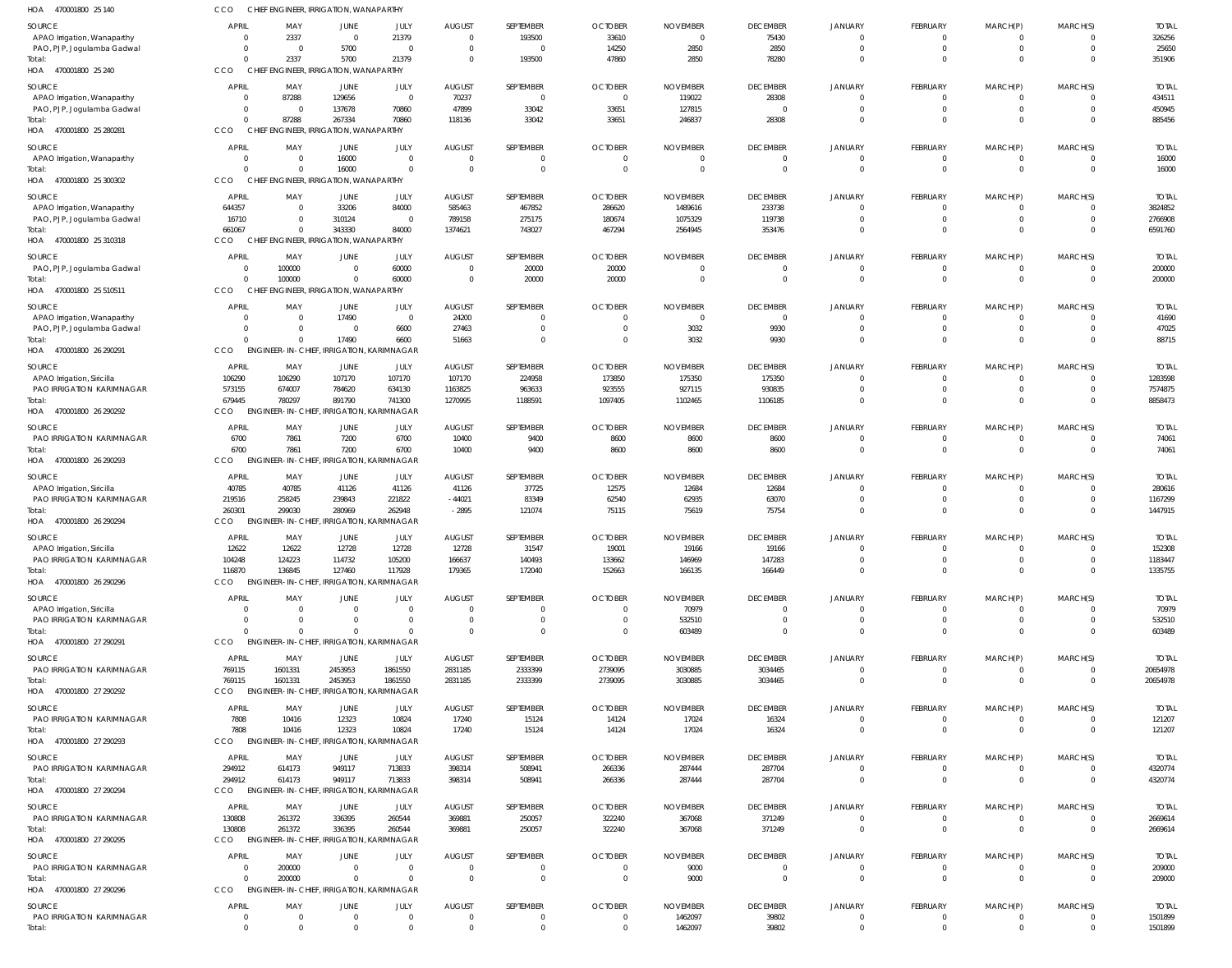| HOA<br>470001800 29 010011                                      | CCO            | CHIEF ENGINEER, IRRIGATION, HYDERABAD |                                       |                  |                |                |                            |                  |                             |                     |                             |                      |                      |                  |
|-----------------------------------------------------------------|----------------|---------------------------------------|---------------------------------------|------------------|----------------|----------------|----------------------------|------------------|-----------------------------|---------------------|-----------------------------|----------------------|----------------------|------------------|
| <b>SOURCE</b>                                                   | APRIL          | MAY                                   | JUNE                                  | JULY             | <b>AUGUST</b>  | SEPTEMBER      | <b>OCTOBER</b>             | <b>NOVEMBER</b>  | <b>DECEMBER</b>             | <b>JANUARY</b>      | <b>FEBRUARY</b>             | MARCH(P)             | MARCH(S)             | <b>TOTAI</b>     |
| APAO Irrigation, Vikarabad                                      | 752850         | 884720                                | 930910                                | 1328144          | 1593110        | 1553534        | 1791615                    | 1508108          | 1525413                     | $\Omega$            | $\mathbf 0$                 | 0                    | $\Omega$             | 11868404         |
| PAO IRRIGATION DIVISION HYDERABAD                               | $\Omega$       | 8897                                  | 1186705                               | 1204000          | 1778564        | 2011871        | 1931931                    | 2235082          | 2009609                     | $\Omega$            | $\mathbf 0$                 | $\mathbf 0$          | $\Omega$             | 12366659         |
| PAO IRRIGATION RANGA REDDY DISTRICT                             | 8784137        | 6934592                               | 10317029                              | 11631513         | 16618921       | 18573659       | 17107905                   | 16850666         | 17384330                    | $\Omega$            | $\mathbf 0$                 | $\mathbf 0$          | $\Omega$             | 124202752        |
| Total:                                                          | 9536987        | 7828209                               | 12434644                              | 14163657         | 19990595       | 22139064       | 20831451                   | 20593856         | 20919352                    | $\Omega$            | $\Omega$                    | $\mathbf{0}$         | $\Omega$             | 148437815        |
| HOA<br>470001800 29 010012                                      | CCO            | CHIFF                                 | ENGINEER, IRRIGATION, HYDERABAD       |                  |                |                |                            |                  |                             |                     |                             |                      |                      |                  |
|                                                                 | <b>APRIL</b>   |                                       |                                       |                  |                |                |                            |                  |                             |                     |                             |                      |                      | <b>TOTAI</b>     |
| <b>SOURCE</b>                                                   |                | MAY                                   | JUNE                                  | JULY             | <b>AUGUST</b>  | SEPTEMBER      | <b>OCTOBER</b>             | <b>NOVEMBER</b>  | <b>DECEMBER</b>             | JANUARY<br>$\Omega$ | <b>FEBRUARY</b><br>$\Omega$ | MARCH(P)<br>$\Omega$ | MARCH(S)<br>$\Omega$ |                  |
| APAO Irrigation, Vikarabad<br>PAO IRRIGATION DIVISION HYDERABAD | 6060           | 6060<br>233                           | 6060<br>29313                         | 6176<br>29700    | 5738<br>40025  | 6327<br>40439  | 5660<br>37300              | 5802<br>44400    | 31718<br>38727              | $\Omega$            | $\Omega$                    | $\Omega$             | $\Omega$             | 79601<br>260137  |
| PAO IRRIGATION RANGA REDDY DISTRICT                             | 116416         | 83621                                 | 144657                                | 169624           | 207957         | 250385         | 193968                     | 193195           | 200649                      | $\Omega$            | $\Omega$                    | 0                    | $\Omega$             | 1560472          |
| Total:                                                          | 122476         | 89914                                 | 180030                                | 205500           | 253720         | 297151         | 236928                     | 243397           | 271094                      | $\Omega$            | $\Omega$                    | $\Omega$             | $\Omega$             | 1900210          |
| HOA<br>470001800 29 010013                                      | CCO            | <b>CHIEF</b>                          | <b>NGINEER, IRRIGATION, HYDERABAD</b> |                  |                |                |                            |                  |                             |                     |                             |                      |                      |                  |
|                                                                 |                |                                       |                                       |                  |                |                |                            |                  |                             |                     |                             |                      |                      |                  |
| <b>SOURCE</b>                                                   | APRIL          | MAY                                   | JUNE                                  | JULY             | <b>AUGUST</b>  | SEPTEMBER      | <b>OCTOBER</b>             | <b>NOVEMBER</b>  | <b>DECEMBER</b>             | JANUARY             | <b>FEBRUARY</b>             | MARCH(P)             | MARCH(S)             | <b>TOTAI</b>     |
| APAO Irrigation, Vikarabad                                      | 289389         | 340317                                | 518071                                | 510470           | 273670         | 179486         | 245147                     | 157222           | 110465                      | $\Omega$            | $\mathbf 0$                 | $\mathbf 0$          | $\Omega$             | 2624237          |
| PAO IRRIGATION DIVISION HYDERABAD                               | $\overline{0}$ | 3450                                  | 746958                                | 462330           | 317973         | 221960         | 169568                     | 324103           | 166714                      | $\Omega$            | $\mathbf 0$                 | $\mathbf 0$          | $\Omega$             | 2413056          |
| PAO IRRIGATION RANGA REDDY DISTRICT                             | 3577987        | 2662906                               | 4077079                               | 4537214          | 3617888        | 3270213        | 1837629                    | 2460037          | 1654059                     | $\Omega$            | $\mathbf 0$                 | $\mathbf 0$          | $\Omega$             | 27695012         |
| Total:                                                          | 3867376        | 3006673                               | 5342108                               | 5510014          | 4209531        | 3671659        | 2252344                    | 2941362          | 1931238                     | $\Omega$            | $\Omega$                    | $\mathbf 0$          | $\Omega$             | 32732305         |
| HOA<br>470001800 29 010016                                      | CCO            | CHIEF ENGINEER, IRRIGATION, HYDERABAD |                                       |                  |                |                |                            |                  |                             |                     |                             |                      |                      |                  |
| SOURCE                                                          | <b>APRIL</b>   | MAY                                   | JUNE                                  | JULY             | <b>AUGUST</b>  | SEPTEMBER      | <b>OCTOBER</b>             | <b>NOVEMBER</b>  | <b>DECEMBER</b>             | JANUARY             | FEBRUARY                    | MARCH(P)             | MARCH(S)             | <b>TOTAI</b>     |
| APAO Irrigation, Vikarabad                                      | 101477         | 119864                                | 126907                                | 164883           | 223111         | 200392         | 229717                     | 191020           | 190735                      | $\Omega$            | 0                           |                      | - 0                  | 1548106          |
| PAO IRRIGATION DIVISION HYDERABAD                               | $\Omega$       | 2669                                  | 337687                                | 342823           | 465712         | 481550         | 466484                     | 587317           | 483402                      | $\Omega$            | $\Omega$                    | $\Omega$             | $\Omega$             | 3167644          |
| PAO IRRIGATION RANGA REDDY DISTRICT                             | 1993540        | 1446726                               | 2316330                               | 2787958          | 3595939        | 3910938        | 3355699                    | 3346055          | 3527421                     | $\Omega$            | $\Omega$                    | $\Omega$             | $\Omega$             | 26280606         |
| Total:                                                          | 2095017        | 1569259                               | 2780924                               | 3295664          | 4284762        | 4592880        | 4051900                    | 4124392          | 4201558                     | $\Omega$            | $\Omega$                    | $\Omega$             | $\Omega$             | 30996356         |
| HOA 470001800 29 010017                                         | CCO            | CHIEF ENGINEER, IRRIGATION, HYDERABAD |                                       |                  |                |                |                            |                  |                             |                     |                             |                      |                      |                  |
|                                                                 |                |                                       |                                       |                  |                |                |                            |                  |                             |                     |                             |                      |                      |                  |
| <b>SOURCE</b>                                                   | <b>APRIL</b>   | MAY                                   | JUNE                                  | JULY             | <b>AUGUST</b>  | SEPTEMBER      | <b>OCTOBER</b>             | <b>NOVEMBER</b>  | <b>DECEMBER</b>             | <b>JANUARY</b>      | <b>FEBRUARY</b>             | MARCH(P)             | MARCH(S)             | <b>TOTAI</b>     |
| APAO Irrigation, Vikarabad                                      | - 0            | - 0                                   | $\mathbf 0$                           | $\overline{0}$   | $\overline{0}$ | $\overline{0}$ | $\Omega$                   |                  | 100000                      | $\Omega$            | $\mathbf 0$                 | 0                    | $\Omega$             | 100000           |
| PAO IRRIGATION DIVISION HYDERABAD                               | - 0            | 170928                                | 21089                                 | 53417            | 38000          | 32080          | 11579                      | $\sqrt{ }$       | $\Omega$                    | $\Omega$            | $\mathbf 0$                 | $\mathbf 0$          | $\Omega$             | 327093           |
| PAO IRRIGATION RANGA REDDY DISTRICT                             | $\Omega$       | 113053                                | 209744                                | $\overline{0}$   | 415000         | 260257         | 128650                     | 288581           | $\Omega$                    | $\Omega$            | $\mathbf 0$                 | $\mathbf 0$          | $\Omega$             | 1415285          |
| Total:                                                          |                | 283981                                | 230833                                | 53417            | 453000         | 292337         | 140229                     | 288581           | 100000                      | $\Omega$            | $\overline{0}$              | $\mathbf{0}$         | $\Omega$             | 1842378          |
| HOA 470001800 29 010018                                         | CCO            | CHIEF ENGINEER, IRRIGATION, HYDERABAD |                                       |                  |                |                |                            |                  |                             |                     |                             |                      |                      |                  |
| <b>SOURCE</b>                                                   | <b>APRIL</b>   | MAY                                   | JUNE                                  | JULY             | <b>AUGUST</b>  | SEPTEMBER      | <b>OCTOBER</b>             | <b>NOVEMBER</b>  | <b>DECEMBER</b>             | JANUARY             | <b>FEBRUARY</b>             | MARCH(P)             | MARCH(S)             | <b>TOTAI</b>     |
| APAO Irrigation, Vikarabad                                      |                |                                       | 36884                                 | $\overline{0}$   | 94243          | 0              |                            | - 0              | 41178                       | $\Omega$            | $\Omega$                    | $\Omega$             | $\Omega$             | 172305           |
| PAO IRRIGATION DIVISION HYDERABAD                               |                | $\Omega$                              | 47260                                 | $\overline{0}$   | 328988         | 73956          |                            | 87464            | 206260                      | $\Omega$            | $\Omega$                    | $\Omega$             | $\Omega$             | 743928           |
| PAO IRRIGATION RANGA REDDY DISTRICT                             | 151907         | $\Omega$                              | 196989                                | $\Omega$         | 1245379        | 843954         |                            | 787442           | 1058424                     | $\Omega$            | $\mathbf 0$                 | 0                    | $\Omega$             | 4284095          |
| Total:                                                          | 151907         | <sup>0</sup>                          | 281133                                | $\Omega$         | 1668610        | 917910         |                            | 874906           | 1305862                     | $\Omega$            | $\Omega$                    | $\Omega$             | $\Omega$             | 5200328          |
| 470001800 29 110111<br>HOA                                      | CCO            | CHIEF ENGINEER, IRRIGATION, HYDERABAD |                                       |                  |                |                |                            |                  |                             |                     |                             |                      |                      |                  |
| SOURCE                                                          | <b>APRIL</b>   | MAY                                   | JUNE                                  | JULY             | <b>AUGUST</b>  | SEPTEMBER      | <b>OCTOBER</b>             | <b>NOVEMBER</b>  | <b>DECEMBER</b>             | JANUARY             | FEBRUARY                    | MARCH(P)             | MARCH(S)             | <b>TOTAI</b>     |
| PAO IRRIGATION DIVISION HYDERABAD                               | - 0            | $\Omega$                              | $\mathbf 0$                           | $\overline{0}$   | $\overline{0}$ | $\mathbf{0}$   | - 0                        | 7760             | $\Omega$                    | $\Omega$            | $\mathbf 0$                 | $\mathbf 0$          | $\Omega$             | 7760             |
| PAO IRRIGATION RANGA REDDY DISTRICT                             | $\Omega$       | $\Omega$                              | 3600                                  | $\overline{0}$   | $\Omega$       | $\overline{0}$ |                            | 277736           | $\overline{0}$              | $\Omega$            | $\mathbf 0$                 | $\mathbf 0$          | $\Omega$             | 281336           |
| Total:                                                          |                | $\Omega$                              | 3600                                  | $\Omega$         | $\Omega$       | $\mathbf 0$    | $\Omega$                   | 285496           | $\overline{0}$              | $\overline{0}$      | $\overline{0}$              | $\mathbf{0}$         | $\Omega$             | 289096           |
| HOA 470001800 29 130131                                         | CCO            | CHIEF ENGINEER, IRRIGATION, HYDERABAD |                                       |                  |                |                |                            |                  |                             |                     |                             |                      |                      |                  |
|                                                                 |                |                                       |                                       |                  |                |                |                            |                  |                             |                     |                             |                      |                      |                  |
| SOURCE                                                          | <b>APRIL</b>   | MAY                                   | JUNE                                  | JULY             | <b>AUGUST</b>  | SEPTEMBER      | <b>OCTOBER</b>             | <b>NOVEMBER</b>  | <b>DECEMBER</b>             | JANUARY             | FEBRUARY                    | MARCH(P)             | MARCH(S)             | <b>TOTAI</b>     |
| APAO Irrigation, Vikarabad                                      |                | $\Omega$                              | $\Omega$                              | $\Omega$         | 7738           | 0              | 942                        | 942              | 3125                        | $\Omega$            | $\Omega$                    | $\Omega$             | $\Omega$             | 12747            |
| PAO IRRIGATION DIVISION HYDERABAD                               |                | $\Omega$                              | $\Omega$                              | $\Omega$         | $\Omega$       | $\Omega$       | 15783                      | ſ                | 23588                       | $\Omega$            | $\Omega$                    | $\Omega$             | $\Omega$             | 39371            |
| PAO IRRIGATION RANGA REDDY DISTRICT                             |                | 40510                                 | 42495                                 | $\Omega$         | 78009          | 26092          | 41110                      | 56192            | 55984                       | $\Omega$            | $\Omega$                    | $\Omega$             | $\Omega$             | 340392           |
| Total:                                                          |                | 40510                                 | 42495                                 | $\Omega$         | 85747          | 26092          | 57835                      | 57134            | 82697                       | $\overline{0}$      | $\overline{0}$              | $\mathbf{0}$         | $\Omega$             | 392510           |
| HOA<br>470001800 29 130132                                      | CCO            | CHIEF ENGINEER, IRRIGATION, HYDERABAD |                                       |                  |                |                |                            |                  |                             |                     |                             |                      |                      |                  |
| SOURCE                                                          | <b>APRIL</b>   | MAY                                   | JUNE                                  | JULY             | <b>AUGUST</b>  | SEPTEMBER      | <b>OCTOBER</b>             | <b>NOVEMBER</b>  | <b>DECEMBER</b>             | <b>JANUARY</b>      | <b>FEBRUARY</b>             | MARCH(P)             | MARCH(S)             | <b>TOTAL</b>     |
| APAO Irrigation, Vikarabad                                      | $\Omega$       | $\Omega$                              | $\mathbf 0$                           | 6710             | 33980          | 20250          | 10600                      | 38740            | $\overline{0}$              | $\Omega$            | $\mathbf 0$                 | $\mathbf 0$          | $\Omega$             | 110280           |
| PAO IRRIGATION DIVISION HYDERABAD                               |                | $\Omega$                              | 0                                     | 7945             | 39923          | $\overline{0}$ | 42909                      | 3815             | 59797                       | $\Omega$            | $\mathbf 0$                 | $\mathbf 0$          | $\Omega$             | 154389           |
| PAO IRRIGATION RANGA REDDY DISTRICT                             |                |                                       | 41723                                 | 48489            | 266579         | 185176         | 91312                      | 464569           | 92365                       | $\Omega$            | $\mathbf 0$                 | $\mathbf 0$          | $\Omega$             | 1190213          |
| Total:                                                          |                | <sup>0</sup>                          | 41723                                 | 63144            | 340482         | 205426         | 144821                     | 507124           | 152162                      | $\Omega$            | $\Omega$                    | $\mathbf{0}$         | $\Omega$             | 1454882          |
| HOA<br>470001800 29 130133                                      | CCO            | CHIEF ENGINEER, IRRIGATION, HYDERABAD |                                       |                  |                |                |                            |                  |                             |                     |                             |                      |                      |                  |
|                                                                 | <b>APRIL</b>   | MAY                                   |                                       |                  |                |                |                            |                  |                             |                     |                             |                      |                      |                  |
| SOURCE<br>PAO IRRIGATION RANGA REDDY DISTRICT                   | $\Omega$       | $\Omega$                              | JUNE<br>$\Omega$                      | JULY<br>$\Omega$ | <b>AUGUST</b>  | SEPTEMBER      | <b>OCTOBER</b><br>$\Omega$ | <b>NOVEMBER</b>  | <b>DECEMBER</b><br>$\Omega$ | JANUARY<br>$\Omega$ | FEBRUARY<br>$\Omega$        | MARCH(P)<br>$\Omega$ | MARCH(S)<br>$\Omega$ | <b>TOTAL</b>     |
| Total:                                                          |                | $\Omega$                              | $\Omega$                              | $\Omega$         | 44743<br>44743 | 48132<br>48132 | $\Omega$                   | 115050<br>115050 | $\Omega$                    | $\Omega$            | $\overline{0}$              | $\mathbf{0}$         | $\Omega$             | 207925<br>207925 |
| HOA 470001800 29 130134                                         | CCO            | CHIEF ENGINEER, IRRIGATION, HYDERABAD |                                       |                  |                |                |                            |                  |                             |                     |                             |                      |                      |                  |
|                                                                 |                |                                       |                                       |                  |                |                |                            |                  |                             |                     |                             |                      |                      |                  |
| SOURCE                                                          | <b>APRIL</b>   | MAY                                   | JUNE                                  | JULY             | <b>AUGUST</b>  | SEPTEMBER      | <b>OCTOBER</b>             | <b>NOVEMBER</b>  | <b>DECEMBER</b>             | <b>JANUARY</b>      | FEBRUARY                    | MARCH(P)             | MARCH(S)             | <b>TOTAL</b>     |
| APAO Irrigation, Vikarabad                                      |                | $\Omega$                              | $\mathbf 0$                           | 157144           | $\overline{0}$ | 31429          | 188572                     | 157143           | 62858                       | $\Omega$            | -0                          | 0                    | $\Omega$             | 597146           |
| PAO IRRIGATION DIVISION HYDERABAD                               |                | $\Omega$                              | $\mathbf 0$                           | $\overline{0}$   | $\overline{0}$ | 161905         | 64762                      | - C              | $\Omega$                    | $\Omega$            | $\Omega$                    | $\mathbf 0$          | $\Omega$             | 226667           |
| PAO IRRIGATION RANGA REDDY DISTRICT                             |                | $\Omega$                              | $\mathbf 0$                           | 900272           | 307798         | 710406         | 32381                      | 1010708          | 192058                      | $\Omega$            | $\mathbf 0$                 | $\mathbf 0$          | $\Omega$             | 3153623          |
| Total:                                                          |                | $\Omega$                              | $\mathbf 0$                           | 1057416          | 307798         | 903740         | 285715                     | 1167851          | 254916                      | $\Omega$            | $\overline{0}$              | $\mathbf{0}$         | $\Omega$             | 3977436          |
| HOA 470001800 29 130135                                         | CCO            | CHIEF ENGINEER, IRRIGATION, HYDERABAD |                                       |                  |                |                |                            |                  |                             |                     |                             |                      |                      |                  |
| <b>SOURCE</b>                                                   | <b>APRIL</b>   | MAY                                   | JUNE                                  | JULY             | <b>AUGUST</b>  | SEPTEMBER      | <b>OCTOBER</b>             | <b>NOVEMBER</b>  | <b>DECEMBER</b>             | JANUARY             | <b>FEBRUARY</b>             | MARCH(P)             | MARCH(S)             | <b>TOTAL</b>     |
| APAO Irrigation, Vikarabad                                      |                | $\Omega$                              | $\Omega$                              | 16348            | 3368           | $\overline{0}$ | 7303                       | - 0              | 6800                        | $\Omega$            | $\Omega$                    | $\Omega$             | $\Omega$             | 33819            |
| PAO IRRIGATION DIVISION HYDERABAD                               |                | $\Omega$                              | $\mathbf 0$                           | $\Omega$         | $\overline{0}$ | 171939         | 15451                      | $\Omega$         | $\Omega$                    | $\Omega$            | $\Omega$                    | $\mathbf 0$          | $\Omega$             | 187390           |
| PAO IRRIGATION RANGA REDDY DISTRICT                             |                |                                       | 2170                                  | 307953           | 38822          | 70303          | 161699                     | 21446            | 153816                      | $\Omega$            | $\Omega$                    | $\mathbf 0$          | $\Omega$             | 766043           |
|                                                                 |                | 9834                                  |                                       |                  |                |                |                            |                  |                             |                     |                             |                      |                      | 987252           |
| Total:                                                          |                | 9834                                  | 2170                                  | 324301           | 42190          | 242242         | 184453                     | 21446            | 160616                      | $\Omega$            | $\Omega$                    | $\Omega$             | $\Omega$             |                  |
| HOA<br>470001800 29 140                                         | CCO            | <b>CHIEF</b>                          | ENGINEER, IRRIGATION, HYDERABAD       |                  |                |                |                            |                  |                             |                     |                             |                      |                      |                  |
|                                                                 |                |                                       |                                       |                  |                |                |                            |                  |                             |                     |                             |                      |                      |                  |
| SOURCE                                                          | <b>APRIL</b>   | MAY                                   | <b>JUNE</b>                           | JULY             | <b>AUGUST</b>  | SEPTEMBER      | <b>OCTOBER</b>             | <b>NOVEMBER</b>  | <b>DECEMBER</b>             | <b>JANUARY</b>      | <b>FEBRUARY</b>             | MARCH(P)             | MARCH(S)             | <b>TOTAL</b>     |
| PAO IRRIGATION RANGA REDDY DISTRICT                             | $\Omega$       | $\Omega$                              | 26386                                 | $\overline{0}$   | $\overline{0}$ | $\overline{0}$ | 79158                      | 2609             | 2609                        | $\overline{0}$      | $\mathbf 0$                 | $\mathbf 0$          | $\Omega$             | 110762           |
| Total:                                                          |                | $\Omega$                              | 26386                                 | $\mathbf 0$      | $\overline{0}$ | $\mathbf{0}$   | 79158                      | 2609             | 2609                        | $\Omega$            | $\overline{0}$              | $\mathbf 0$          | $\Omega$             | 110762           |
| HOA 470001800 29 240                                            | CCO            | CHIEF ENGINEER, IRRIGATION, HYDERABAD |                                       |                  |                |                |                            |                  |                             |                     |                             |                      |                      |                  |
| <b>SOURCE</b>                                                   | <b>APRIL</b>   | MAY                                   | JUNE                                  | JULY             | <b>AUGUST</b>  | SEPTEMBER      | <b>OCTOBER</b>             | <b>NOVEMBER</b>  | <b>DECEMBER</b>             | <b>JANUARY</b>      | FEBRUARY                    | MARCH(P)             | MARCH(S)             | <b>TOTAL</b>     |
| PAO IRRIGATION DIVISION HYDERABAD                               | - 0            | $\Omega$                              | $\Omega$                              | $\Omega$         | $\overline{0}$ | 73527          | 12420                      | 14031            | $\Omega$                    | $\Omega$            | $\Omega$                    | $\Omega$             |                      | 99978            |
| PAO IRRIGATION RANGA REDDY DISTRICT                             | $\Omega$       | 40370                                 | 0                                     | 33150            | 21937          | 3910           | 12022                      | 19873            | 129370                      | $\Omega$            | -0                          | 0                    |                      | 260632           |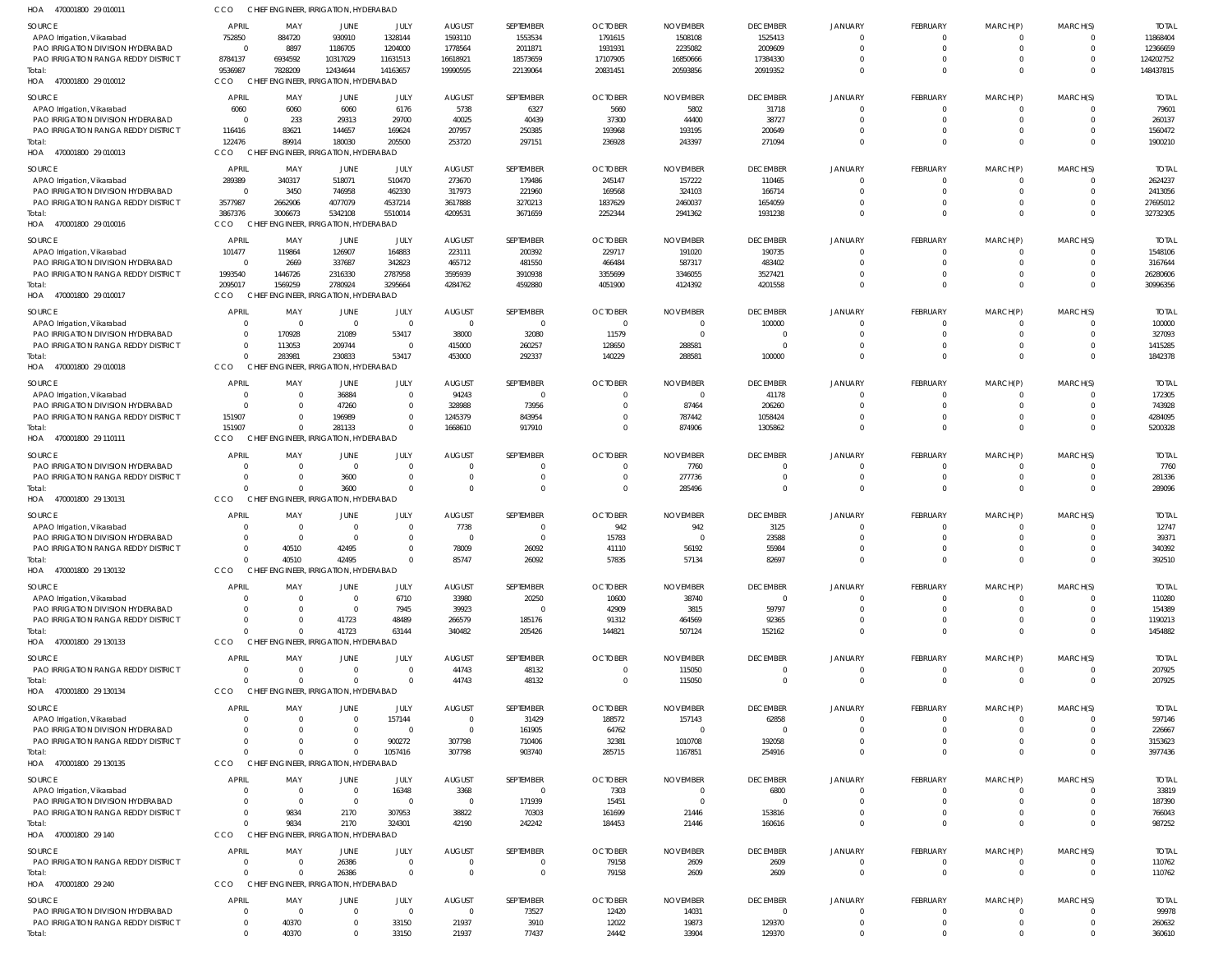| HOA<br>470001800 29 260                                           | CCO                              | CHIEF ENGINEER, IRRIGATION, HYDERABAD             |                         |                  |                                   |                           |                                  |                                |                                   |                                  |                      |                      |               |                          |
|-------------------------------------------------------------------|----------------------------------|---------------------------------------------------|-------------------------|------------------|-----------------------------------|---------------------------|----------------------------------|--------------------------------|-----------------------------------|----------------------------------|----------------------|----------------------|---------------|--------------------------|
| <b>SOURCE</b>                                                     | <b>APRIL</b>                     | MAY                                               | JUNE                    | JULY             | <b>AUGUST</b>                     | SEPTEMBER                 | <b>OCTOBER</b>                   | <b>NOVEMBER</b>                | <b>DECEMBER</b>                   | <b>JANUARY</b>                   | FEBRUARY             | MARCH(P)             | MARCH(S)      | <b>TOTAL</b>             |
| APAO Irrigation, Vikarabad                                        | $\Omega$                         | $\overline{0}$                                    | $\Omega$                | $\Omega$         | 431448                            | $\Omega$                  | $\mathbf 0$                      | 1686285                        | $\mathbf 0$                       | 0                                | $\Omega$             | $\Omega$             |               | 2117733                  |
| PAO IRRIGATION RANGA REDDY DISTRICT                               | $\Omega$                         | $\overline{0}$                                    | 0                       | $\Omega$         | $\overline{0}$                    | $\Omega$                  | $\mathbf{0}$                     | 298872                         | $\mathbf 0$                       | $\mathbf 0$                      | $\Omega$             | 0                    | 0             | 298872                   |
| Total:<br>470001800 29 280281<br>HOA                              | <b>CCO</b>                       | $\Omega$<br>CHIEF ENGINEER, IRRIGATION, HYDERABAD | $\Omega$                | $\cap$           | 431448                            | $\Omega$                  | $\overline{0}$                   | 1985157                        | $\mathbf 0$                       | $\Omega$                         | $\Omega$             | $\Omega$             | $\Omega$      | 2416605                  |
|                                                                   |                                  |                                                   |                         |                  |                                   |                           |                                  |                                |                                   |                                  |                      |                      |               |                          |
| <b>SOURCE</b><br>PAO IRRIGATION RANGA REDDY DISTRICT              | <b>APRIL</b><br>$\overline{0}$   | MAY<br>$\overline{\mathbf{0}}$                    | JUNE<br>$\overline{0}$  | JULY<br>$\Omega$ | <b>AUGUST</b><br>5500             | SEPTEMBER<br>$\Omega$     | <b>OCTOBER</b><br>$\overline{0}$ | <b>NOVEMBER</b><br>$\mathbf 0$ | <b>DECEMBER</b><br>$\overline{0}$ | <b>JANUARY</b><br>$\overline{0}$ | FEBRUARY<br>$\Omega$ | MARCH(P)<br>0        | MARCH(S)<br>0 | <b>TOTAL</b><br>5500     |
| Total:                                                            | $\Omega$                         | $\Omega$                                          | $\Omega$                | $\Omega$         | 5500                              | $\Omega$                  | $\overline{0}$                   | $\Omega$                       | $\mathbf 0$                       | $\mathbf 0$                      | $\Omega$             |                      | $\Omega$      | 5500                     |
| 470001800 29 290291<br>HOA                                        | CCO                              | CHIEF ENGINEER, IRRIGATION, HYDERABAD             |                         |                  |                                   |                           |                                  |                                |                                   |                                  |                      |                      |               |                          |
| SOURCE                                                            | <b>APRIL</b>                     | MAY                                               | JUNE                    | JULY             | <b>AUGUST</b>                     | SEPTEMBER                 | <b>OCTOBER</b>                   | <b>NOVEMBER</b>                | <b>DECEMBER</b>                   | <b>JANUARY</b>                   | FEBRUARY             | MARCH(P)             | MARCH(S)      | <b>TOTAL</b>             |
| APAO Irrigation, Vikarabad                                        | 32670                            | 51845                                             | 42420                   | 51744            | 64300                             | 64625                     | 64625                            | 68359                          | 64625                             | $\Omega$                         | $\Omega$             | -0                   |               | 505213                   |
| PAO IRRIGATION RANGA REDDY DISTRICT                               | 428270                           | 442886                                            | 540119                  | 866503           | 553905                            | 924028                    | 785842                           | 771930                         | 803772                            | $\Omega$                         | $\Omega$             | 0                    | $\Omega$      | 6117255                  |
| Total:                                                            | 460940                           | 494731                                            | 582539                  | 918247           | 618205                            | 988653                    | 850467                           | 840289                         | 868397                            | $\Omega$                         | $\Omega$             | $\Omega$             | $\Omega$      | 6622468                  |
| HOA 470001800 29 290292                                           | CCO                              | CHIEF ENGINEER, IRRIGATION, HYDERABAD             |                         |                  |                                   |                           |                                  |                                |                                   |                                  |                      |                      |               |                          |
| <b>SOURCE</b>                                                     | <b>APRIL</b>                     | MAY                                               | JUNE                    | JULY             | <b>AUGUST</b>                     | SEPTEMBER                 | <b>OCTOBER</b>                   | <b>NOVEMBER</b>                | <b>DECEMBER</b>                   | <b>JANUARY</b>                   | FEBRUARY             | MARCH(P)             | MARCH(S)      | <b>TOTAL</b>             |
| PAO IRRIGATION RANGA REDDY DISTRICT                               | 7400                             | 7400                                              | 7400                    | 9400             | 7400                              | 11400                     | 9400                             | 9400                           | 9400                              | $\overline{0}$                   | $\Omega$             | 0                    | 0             | 78600                    |
| Total:                                                            | 7400                             | 7400                                              | 7400                    | 9400             | 7400                              | 11400                     | 9400                             | 9400                           | 9400                              | $\mathbf 0$                      | $\Omega$             | $\Omega$             | $\mathbf 0$   | 78600                    |
| HOA 470001800 29 290293                                           | CCO                              | CHIEF ENGINEER, IRRIGATION, HYDERABAD             |                         |                  |                                   |                           |                                  |                                |                                   |                                  |                      |                      |               |                          |
| <b>SOURCE</b>                                                     | <b>APRIL</b>                     | MAY                                               | JUNE                    | JULY             | <b>AUGUST</b>                     | SEPTEMBER                 | <b>OCTOBER</b>                   | <b>NOVEMBER</b>                | <b>DECEMBER</b>                   | <b>JANUARY</b>                   | FEBRUARY             | MARCH(P)             | MARCH(S)      | <b>TOTAL</b>             |
| APAO Irrigation, Vikarabad<br>PAO IRRIGATION RANGA REDDY DISTRICT | 12540<br>164089                  | 12540<br>164089                                   | 12540<br>202674         | 16828<br>324894  | 3947<br>186808                    | 3947<br>119115            | 3947<br>55626                    | 5921<br>55792                  | 3947<br>55792                     | 0<br>$\Omega$                    |                      | -0<br>$\Omega$       |               | 76157<br>1328879         |
| Total:                                                            | 176629                           | 176629                                            | 215214                  | 341722           | 190755                            | 123062                    | 59573                            | 61713                          | 59739                             | $\Omega$                         | $\Omega$             | $\Omega$             | $\Omega$      | 1405036                  |
| HOA 470001800 29 290294                                           | CCO                              | CHIEF ENGINEER, IRRIGATION, HYDERABAD             |                         |                  |                                   |                           |                                  |                                |                                   |                                  |                      |                      |               |                          |
| SOURCE                                                            | <b>APRIL</b>                     | MAY                                               | JUNE                    | JULY             | <b>AUGUST</b>                     | SEPTEMBER                 | <b>OCTOBER</b>                   | <b>NOVEMBER</b>                | <b>DECEMBER</b>                   | <b>JANUARY</b>                   | FEBRUARY             | MARCH(P)             | MARCH(S)      | <b>TOTAL</b>             |
| APAO Irrigation, Vikarabad                                        | 4689                             | 4689                                              | 4689                    | 7049             | 7049                              | 7049                      | 7049                             | 8165                           | 7049                              | 0                                | $\Omega$             | -0                   | 0             | 57477                    |
| PAO IRRIGATION RANGA REDDY DISTRICT                               | 126951                           | 126951                                            | 160506                  | 200612           | 141379                            | 218095                    | 174871                           | 175415                         | 175415                            | $\mathbf 0$                      |                      |                      | $\Omega$      | 1500195                  |
| Total:                                                            | 131640                           | 131640                                            | 165195                  | 207661           | 148428                            | 225144                    | 181920                           | 183580                         | 182464                            | $\mathbf 0$                      | $\Omega$             |                      | $\Omega$      | 1557672                  |
| HOA 470001800 29 290296                                           | CCO                              | CHIEF ENGINEER, IRRIGATION, HYDERABAD             |                         |                  |                                   |                           |                                  |                                |                                   |                                  |                      |                      |               |                          |
| SOURCE                                                            | <b>APRIL</b>                     | MAY                                               | JUNE                    | JULY             | <b>AUGUST</b>                     | SEPTEMBER                 | <b>OCTOBER</b>                   | <b>NOVEMBER</b>                | <b>DECEMBER</b>                   | <b>JANUARY</b>                   | FEBRUARY             | MARCH(P)             | MARCH(S)      | <b>TOTAL</b>             |
| APAO Irrigation, Vikarabad                                        | $\Omega$                         | $\overline{\mathbf{0}}$                           | $\overline{0}$          | $\Omega$         | 25460                             | $\overline{0}$            | $\mathbf 0$                      | $\Omega$                       | $\mathbf{0}$                      | $\Omega$                         | $\Omega$             | $\Omega$             |               | 25460                    |
| PAO IRRIGATION RANGA REDDY DISTRICT                               | $\Omega$                         | - 0                                               | $\Omega$                | $\Omega$         | 265440                            | 67097                     | $\overline{0}$                   | $\mathbf 0$                    | $\mathbf 0$                       | $\Omega$                         | $\Omega$             | 0                    |               | 332537                   |
| Total:<br>HOA 470001800 29 300301                                 | $\Omega$<br>CCO                  | $\Omega$<br>CHIEF ENGINEER, IRRIGATION, HYDERABAD | $\Omega$                | $\Omega$         | 290900                            | 67097                     | $\overline{0}$                   | $\Omega$                       | $\mathbf 0$                       | $\Omega$                         | $\Omega$             | $\Omega$             | $\Omega$      | 357997                   |
|                                                                   |                                  |                                                   |                         |                  |                                   |                           |                                  |                                |                                   |                                  |                      |                      |               |                          |
| <b>SOURCE</b>                                                     | <b>APRIL</b>                     | MAY<br>$\overline{\mathbf{0}}$                    | JUNE<br>$\overline{0}$  | JULY<br>- 0      | <b>AUGUST</b><br>$\overline{0}$   | SEPTEMBER                 | <b>OCTOBER</b><br>$\overline{0}$ | <b>NOVEMBER</b>                | <b>DECEMBER</b>                   | JANUARY<br>$\Omega$              | FEBRUARY<br>- 0      | MARCH(P)             | MARCH(S)      | <b>TOTAL</b>             |
| PAO IRRIGATION RANGA REDDY DISTRICT<br>Total:                     | 197000<br>197000                 | $\overline{0}$                                    | $\mathbf 0$             | $\Omega$         | $\overline{0}$                    | 442400<br>442400          | $\overline{0}$                   | 327600<br>327600               | 109200<br>109200                  | $\mathbf 0$                      | $\Omega$             | $\Omega$             | $\mathbf 0$   | 1076200<br>1076200       |
| HOA 470001800 29 300302                                           | <b>CCO</b>                       | CHIEF ENGINEER, IRRIGATION, HYDERABAD             |                         |                  |                                   |                           |                                  |                                |                                   |                                  |                      |                      |               |                          |
| SOURCE                                                            | <b>APRIL</b>                     | MAY                                               | JUNE                    | JULY             | <b>AUGUST</b>                     | SEPTEMBER                 | <b>OCTOBER</b>                   | <b>NOVEMBER</b>                | <b>DECEMBER</b>                   | <b>JANUARY</b>                   | FEBRUARY             | MARCH(P)             | MARCH(S)      | <b>TOTAL</b>             |
| APAO Irrigation, Vikarabad                                        |                                  | $\overline{0}$                                    | $\overline{0}$          | 54570            | $\overline{0}$                    | 474325                    | $\overline{0}$                   | $\overline{0}$                 | 432348                            | $\Omega$                         | $\Omega$             | -0                   |               | 961243                   |
| PAO IRRIGATION DIVISION HYDERABAD                                 | $\Omega$                         | $\overline{0}$                                    | 83954                   | - 0              | $\overline{0}$                    | $\Omega$                  | $\overline{0}$                   | $\Omega$                       | $\Omega$                          | $\Omega$                         | $\Omega$             | $\Omega$             |               | 83954                    |
| PAO IRRIGATION RANGA REDDY DISTRICT                               | 242931                           | $\overline{0}$                                    | 41976                   | $\overline{0}$   | $\overline{0}$                    | 1792546                   | 312734                           | 312734                         | 301117                            | $\Omega$                         |                      | -0                   |               | 3004038                  |
| Total:                                                            | 242931                           | $\Omega$                                          | 125930                  | 54570            | $\Omega$                          | 2266871                   | 312734                           | 312734                         | 733465                            | $\Omega$                         |                      | $\Omega$             |               | 4049235                  |
| HOA<br>470001800 29 310318                                        | CCO                              | CHIEF ENGINEER. IRRIGATION. HYDERABAD             |                         |                  |                                   |                           |                                  |                                |                                   |                                  |                      |                      |               |                          |
| <b>SOURCE</b>                                                     | <b>APRIL</b>                     | MAY                                               | JUNE                    | JULY             | <b>AUGUST</b>                     | <b>SEPTEMBER</b>          | <b>OCTOBER</b>                   | <b>NOVEMBER</b>                | <b>DECEMBER</b>                   | <b>JANUARY</b>                   | FEBRUARY             | MARCH(P)             | MARCH(S)      | <b>TOTAL</b>             |
| PAO IRRIGATION RANGA REDDY DISTRICT                               | $\Omega$                         | $\Omega$                                          | $\overline{0}$          | $\cap$           | $\Omega$                          | $\Omega$                  | $\overline{0}$                   | $\Omega$                       | 20000                             | $\mathbf 0$                      |                      |                      | $\Omega$      | 20000                    |
| Total:<br>HOA 470001800 29 510511                                 | CCO                              | $\Omega$<br>CHIEF ENGINEER, IRRIGATION, HYDERABAD | $\Omega$                |                  | $\overline{0}$                    | $\Omega$                  | $\overline{0}$                   | $\Omega$                       | 20000                             | $\mathbf 0$                      | $\Omega$             | $\Omega$             | $\Omega$      | 20000                    |
|                                                                   |                                  |                                                   |                         |                  |                                   |                           |                                  |                                |                                   |                                  |                      |                      |               |                          |
| SOURCE<br>PAO IRRIGATION RANGA REDDY DISTRICT                     | <b>APRIL</b><br>$\overline{0}$   | MAY<br>18000                                      | JUNE<br>$\overline{0}$  | JULY<br>$\Omega$ | <b>AUGUST</b><br>10260            | SEPTEMBER<br>$\mathbf{0}$ | <b>OCTOBER</b><br>$\mathbf{0}$   | <b>NOVEMBER</b><br>9780        | <b>DECEMBER</b><br>$\mathbf 0$    | JANUARY<br>$\mathbf 0$           | FEBRUARY<br>$\Omega$ | MARCH(P)<br>$\Omega$ | MARCH(S)      | <b>TOTAL</b><br>38040    |
| Total:                                                            | $\Omega$                         | 18000                                             | $\overline{0}$          | $\Omega$         | 10260                             | $\mathbf{0}$              | $\overline{0}$                   | 9780                           | $\overline{0}$                    | $\overline{0}$                   | $\Omega$             | $\Omega$             | $\Omega$      | 38040                    |
| HOA 470001800 30 010011                                           | CCO                              | CHIEF ENGINEER, IRRIGATION, NIZAMABAD             |                         |                  |                                   |                           |                                  |                                |                                   |                                  |                      |                      |               |                          |
| SOURCE                                                            | APRIL                            | MAY                                               | JUNE                    | JULY             | <b>AUGUST</b>                     | SEPTEMBER                 | <b>OCTOBER</b>                   | <b>NOVEMBER</b>                | <b>DECEMBER</b>                   | JANUARY                          | FEBRUARY             | MARCH(P)             | MARCH(S)      | <b>TOTAL</b>             |
| PAO IRRIGATION NIZAMABAD                                          | 6932859                          | 7208864                                           | 7513360                 | 7272108          | 12862157                          | 11972661                  | 11642208                         | 11716541                       | 11906751                          | C                                |                      |                      |               | 89027509                 |
| <b>PAO IRRIGATION RANGA REDDY DISTRICT</b>                        | 793680                           | 1494615                                           | $\overline{0}$          | $\Omega$         | $\overline{\phantom{0}}$          | $-1537570$                | $\overline{0}$                   | $\overline{0}$                 | $\overline{0}$                    | $\mathbf 0$                      |                      | -0                   |               | 750725                   |
| Total:                                                            | 7726539                          | 8703479                                           | 7513360                 | 7272108          | 12862157                          | 10435091                  | 11642208                         | 11716541                       | 11906751                          | $\Omega$                         |                      |                      | $\Omega$      | 89778234                 |
| HOA 470001800 30 010012                                           | CCO                              | CHIEF ENGINEER, IRRIGATION, NIZAMABAD             |                         |                  |                                   |                           |                                  |                                |                                   |                                  |                      |                      |               |                          |
| SOURCE                                                            | <b>APRIL</b>                     | MAY                                               | JUNE                    | JULY             | <b>AUGUST</b>                     | SEPTEMBER                 | <b>OCTOBER</b>                   | <b>NOVEMBER</b>                | <b>DECEMBER</b>                   | <b>JANUARY</b>                   | FEBRUARY             | MARCH(P)             | MARCH(S)      | <b>TOTAL</b>             |
| PAO IRRIGATION NIZAMABAD                                          | 63933                            | 57505                                             | 53951                   | 53164            | 85114                             | 71443                     | 75060                            | 73378                          | 74236                             | $\Omega$                         |                      |                      |               | 607784                   |
| PAO IRRIGATION RANGA REDDY DISTRICT<br>Total:                     | 16168<br>80101                   | 34923<br>92428                                    | $\overline{0}$<br>53951 | - 0<br>53164     | $\overline{\phantom{0}}$<br>85114 | $-32168$<br>39275         | $\overline{0}$<br>75060          | $\overline{0}$<br>73378        | $\mathbf{0}$<br>74236             | $\Omega$<br>$\Omega$             | $\Omega$             | 0<br>$\Omega$        |               | 18923<br>626707          |
| HOA 470001800 30 010013                                           | CCO                              | CHIEF ENGINEER, IRRIGATION, NIZAMABAD             |                         |                  |                                   |                           |                                  |                                |                                   |                                  |                      |                      |               |                          |
|                                                                   |                                  |                                                   |                         |                  |                                   |                           |                                  |                                |                                   |                                  |                      |                      |               |                          |
| SOURCE<br>PAO IRRIGATION NIZAMABAD                                | APRIL<br>2663612                 | MAY<br>2811237                                    | JUNE<br>3233143         | JULY<br>2814475  | <b>AUGUST</b><br>1684474          | SEPTEMBER<br>1786055      | <b>OCTOBER</b><br>1212838        | <b>NOVEMBER</b><br>963714      | <b>DECEMBER</b><br>955518         | <b>JANUARY</b><br>0              | FEBRUARY<br>$\Omega$ | MARCH(P)<br>-0       | MARCH(S)      | <b>TOTAL</b><br>18125066 |
| PAO IRRIGATION RANGA REDDY DISTRICT                               | 304818                           | 573908                                            | $\overline{0}$          | $\Omega$         | $\overline{0}$                    | $-590536$                 | $\overline{0}$                   | $\overline{0}$                 | $\mathbf{0}$                      | 0                                |                      |                      |               | 288190                   |
| Total:                                                            | 2968430                          | 3385145                                           | 3233143                 | 2814475          | 1684474                           | 1195519                   | 1212838                          | 963714                         | 955518                            | $\mathbf 0$                      | $\Omega$             |                      | $\Omega$      | 18413256                 |
| HOA 470001800 30 010016                                           | CCO                              | CHIEF ENGINEER, IRRIGATION, NIZAMABAD             |                         |                  |                                   |                           |                                  |                                |                                   |                                  |                      |                      |               |                          |
| SOURCE                                                            | <b>APRIL</b>                     | MAY                                               | JUNE                    | JULY             | <b>AUGUST</b>                     | SEPTEMBER                 | <b>OCTOBER</b>                   | <b>NOVEMBER</b>                | <b>DECEMBER</b>                   | JANUARY                          | FEBRUARY             | MARCH(P)             | MARCH(S)      | <b>TOTAL</b>             |
| PAO IRRIGATION NIZAMABAD                                          | 1190815                          | 1145050                                           | 1186548                 | 1169984          | 1913486                           | 1772857                   | 1633773                          | 1650947                        | 1669363                           | $\Omega$                         | $\Omega$             |                      |               | 13332823                 |
| PAO IRRIGATION RANGA REDDY DISTRICT                               | 214145                           | 424253                                            | $\overline{0}$          | $\Omega$         | $\overline{0}$                    | $-423566$                 | $\overline{0}$                   | $\Omega$                       | 0                                 | $\Omega$                         | $\Omega$             | 0                    |               | 214832                   |
| Total:<br>HOA 470001800 30 010017                                 | 1404960<br>CCO                   | 1569303<br>CHIEF ENGINEER, IRRIGATION, NIZAMABAD  | 1186548                 | 1169984          | 1913486                           | 1349291                   | 1633773                          | 1650947                        | 1669363                           | $\Omega$                         | $\Omega$             | $\Omega$             | $\Omega$      | 13547655                 |
|                                                                   |                                  |                                                   |                         |                  |                                   |                           |                                  |                                |                                   |                                  |                      |                      |               |                          |
| <b>SOURCE</b>                                                     | <b>APRIL</b>                     | MAY                                               | JUNE                    | JULY             | <b>AUGUST</b>                     | SEPTEMBER                 | <b>OCTOBER</b>                   | <b>NOVEMBER</b>                | <b>DECEMBER</b>                   | JANUARY                          | FEBRUARY             | MARCH(P)             | MARCH(S)      | <b>TOTAL</b>             |
| PAO IRRIGATION NIZAMABAD<br>Total:                                | $\overline{0}$<br>$\overline{0}$ | 20000<br>20000                                    | 169229<br>169229        | 108000<br>108000 | 141634<br>141634                  | 67528<br>67528            | $\mathbf{0}$<br>$\overline{0}$   | 94364<br>94364                 | 53904<br>53904                    | 0<br>$\mathbf 0$                 | $\Omega$<br>$\Omega$ |                      | $\Omega$      | 654659<br>654659         |
|                                                                   |                                  |                                                   |                         |                  |                                   |                           |                                  |                                |                                   |                                  |                      |                      |               |                          |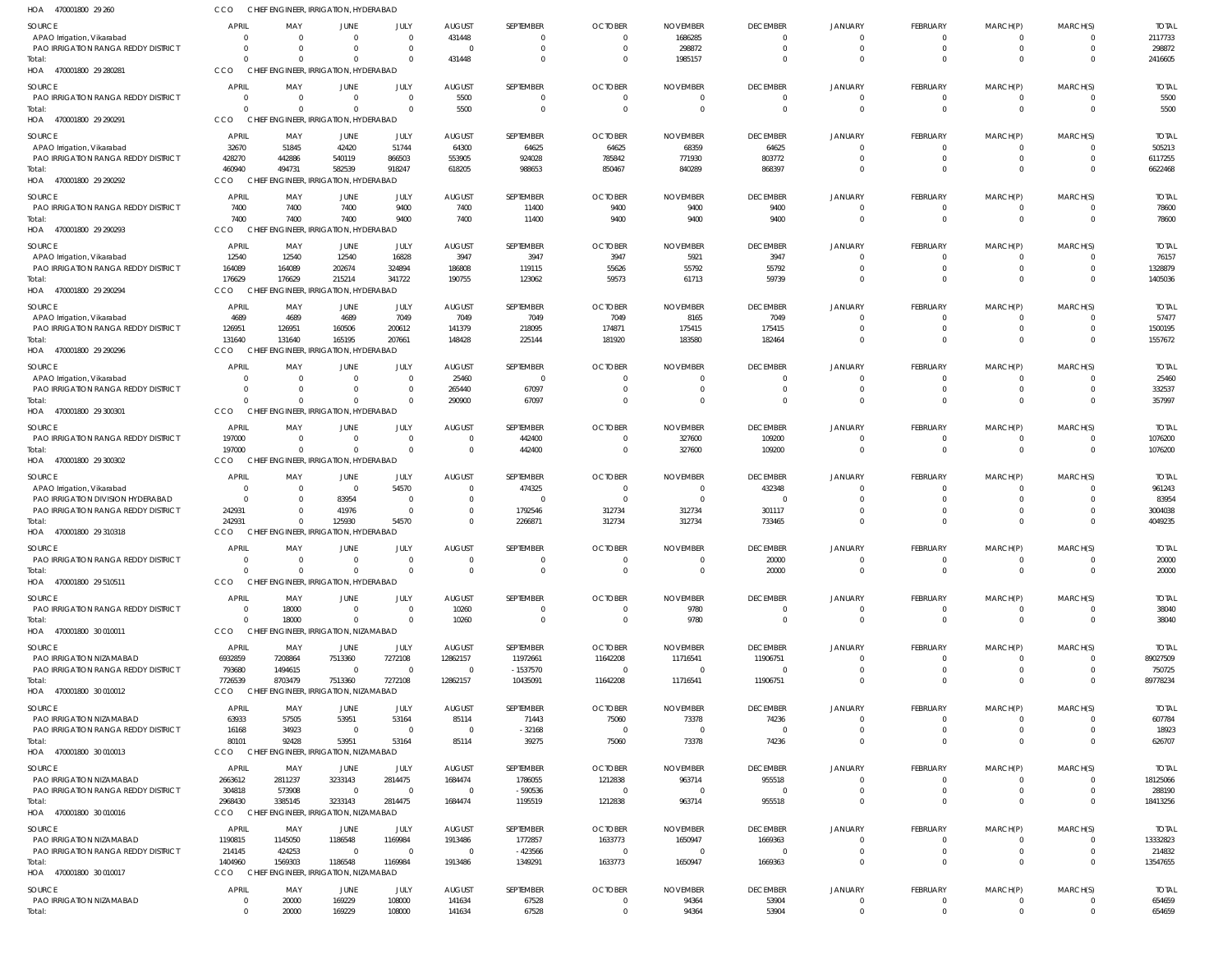| HOA 470001800 30 010018                   | <b>CCO</b>             |                         | CHIEF ENGINEER, IRRIGATION, NIZAMABAD             |                            |                                  |                    |                                  |                                   |                           |                            |                                  |                                  |                      |                        |
|-------------------------------------------|------------------------|-------------------------|---------------------------------------------------|----------------------------|----------------------------------|--------------------|----------------------------------|-----------------------------------|---------------------------|----------------------------|----------------------------------|----------------------------------|----------------------|------------------------|
| <b>SOURCE</b>                             | <b>APRIL</b>           | MAY                     | <b>JUNE</b>                                       | JULY                       | <b>AUGUST</b>                    | SEPTEMBER          | <b>OCTOBER</b>                   | <b>NOVEMBER</b>                   | <b>DECEMBER</b>           | JANUARY                    | FEBRUARY                         | MARCH(P)                         | MARCH(S)             | <b>TOTAL</b>           |
| PAO IRRIGATION NIZAMABAD                  |                        | $\Omega$                | 263761                                            | $\overline{0}$             | 898794                           | 859008             | 282132                           | 651390                            | 657478                    | $\Omega$                   | $\overline{0}$                   | $\overline{0}$                   | $\Omega$             | 3612563                |
| Total:<br>HOA 470001800 30 020021         | <b>CCO</b>             | $\Omega$                | 263761<br>CHIEF ENGINEER, IRRIGATION, NIZAMABAD   | $\overline{0}$             | 898794                           | 859008             | 282132                           | 651390                            | 657478                    | $\Omega$                   | $\Omega$                         | $\overline{0}$                   | $\Omega$             | 3612563                |
| SOURCE                                    | <b>APRIL</b>           | MAY                     | <b>JUNE</b>                                       | <b>JULY</b>                | <b>AUGUST</b>                    | SEPTEMBER          | <b>OCTOBER</b>                   | <b>NOVEMBER</b>                   | <b>DECEMBER</b>           | JANUARY                    | FEBRUARY                         | MARCH(P)                         | MARCH(S)             | <b>TOTAL</b>           |
| PAO IRRIGATION NIZAMABAD                  |                        | $\Omega$                | 12000                                             | 4000                       | 5200                             | 5200               | 5200                             | 5200                              | 5200                      |                            | $^{\circ}$                       | $^{\circ}$                       |                      | 42000                  |
| Total:                                    | $\Omega$               | $\Omega$                | 12000                                             | 4000                       | 5200                             | 5200               | 5200                             | 5200                              | 5200                      | $\Omega$                   | $\overline{0}$                   | $\overline{0}$                   | $\Omega$             | 42000                  |
| HOA 470001800 30 110111                   | <b>CCO</b>             |                         | CHIEF ENGINEER, IRRIGATION, NIZAMABAD             |                            |                                  |                    |                                  |                                   |                           |                            |                                  |                                  |                      |                        |
| <b>SOURCE</b>                             | <b>APRIL</b>           | MAY                     | <b>JUNE</b>                                       | <b>JULY</b>                | <b>AUGUST</b>                    | SEPTEMBER          | <b>OCTOBER</b>                   | <b>NOVEMBER</b>                   | <b>DECEMBER</b>           | <b>JANUARY</b>             | <b>FEBRUARY</b>                  | MARCH(P)                         | MARCH(S)             | <b>TOTAL</b>           |
| PAO IRRIGATION NIZAMABAD                  |                        | $\Omega$                | 38768                                             | $\overline{0}$             | $\overline{0}$                   | 16275              | 4367                             | 33727                             | 4650                      | - 0                        | $\overline{0}$                   | $\overline{0}$                   |                      | 97787                  |
| Total:<br>HOA 470001800 30 130131         | $\Omega$<br><b>CCO</b> | $\Omega$                | 38768<br>CHIEF ENGINEER, IRRIGATION, NIZAMABAD    | $\Omega$                   | $\overline{0}$                   | 16275              | 4367                             | 33727                             | 4650                      | $\Omega$                   | $\Omega$                         | $\overline{0}$                   | $\Omega$             | 97787                  |
|                                           |                        |                         |                                                   |                            |                                  |                    |                                  |                                   |                           |                            |                                  |                                  |                      |                        |
| <b>SOURCE</b><br>PAO IRRIGATION NIZAMABAD | <b>APRIL</b>           | MAY<br>19849            | <b>JUNE</b><br>7587                               | JULY<br>36134              | <b>AUGUST</b><br>16689           | SEPTEMBER          | <b>OCTOBER</b><br>28328          | <b>NOVEMBER</b>                   | <b>DECEMBER</b><br>10436  | <b>JANUARY</b><br>$\Omega$ | FEBRUARY<br>$\overline{0}$       | MARCH(P)                         | MARCH(S)<br>$\Omega$ | <b>TOTAL</b><br>156472 |
| Total:                                    |                        | 19849                   | 7587                                              | 36134                      | 16689                            | 14836<br>14836     | 28328                            | 22613<br>22613                    | 10436                     | $\Omega$                   | $\Omega$                         | $\overline{0}$<br>$\overline{0}$ | $\Omega$             | 156472                 |
| HOA 470001800 30 130132                   | <b>CCO</b>             | <b>CHIEF</b>            | ENGINEER, IRRIGATION, NIZAMABAD                   |                            |                                  |                    |                                  |                                   |                           |                            |                                  |                                  |                      |                        |
| <b>SOURCE</b>                             | <b>APRIL</b>           | MAY                     | <b>JUNE</b>                                       | JULY                       | <b>AUGUST</b>                    | SEPTEMBER          | <b>OCTOBER</b>                   | <b>NOVEMBER</b>                   | <b>DECEMBER</b>           | <b>JANUARY</b>             | <b>FEBRUARY</b>                  | MARCH(P)                         | MARCH(S)             | <b>TOTAL</b>           |
| PAO IRRIGATION NIZAMABAD                  | $\Omega$               | $\Omega$                | 314870                                            | 7544                       | 141045                           | 258976             | 208568                           | 0                                 | 29835                     | $\Omega$                   | $\overline{0}$                   | $\overline{0}$                   | - 0                  | 960838                 |
| Total:                                    | $\Omega$               | $\Omega$                | 314870                                            | 7544                       | 141045                           | 258976             | 208568                           | $\overline{0}$                    | 29835                     | $\Omega$                   | $\overline{0}$                   | $\overline{0}$                   | $\Omega$             | 960838                 |
| HOA 470001800 30 130133                   | <b>CCO</b>             |                         | CHIEF ENGINEER, IRRIGATION, NIZAMABAD             |                            |                                  |                    |                                  |                                   |                           |                            |                                  |                                  |                      |                        |
| <b>SOURCE</b>                             | APRIL                  | MAY                     | <b>JUNE</b>                                       | JULY                       | <b>AUGUST</b>                    | SEPTEMBER          | <b>OCTOBER</b>                   | <b>NOVEMBER</b>                   | <b>DECEMBER</b>           | <b>JANUARY</b>             | <b>FEBRUARY</b>                  | MARCH(P)                         | MARCH(S)             | <b>TOTAL</b>           |
| PAO IRRIGATION NIZAMABAD                  |                        | $\overline{\mathbf{0}}$ | $\overline{0}$                                    | $\overline{0}$             | $\overline{0}$                   | 3485               | 0                                | 3145                              |                           |                            | $\overline{0}$                   | $^{\circ}$                       |                      | 6630                   |
| Total:<br>HOA 470001800 30 130134         | <b>CCO</b>             | $\Omega$                | $\Omega$<br>CHIEF ENGINEER, IRRIGATION, NIZAMABAD | $\Omega$                   | $\overline{0}$                   | 3485               | $\overline{0}$                   | 3145                              | $\Omega$                  | $\Omega$                   | $\Omega$                         | $\Omega$                         | $\Omega$             | 6630                   |
|                                           |                        |                         |                                                   |                            |                                  |                    |                                  |                                   |                           |                            |                                  |                                  |                      |                        |
| <b>SOURCE</b>                             | <b>APRIL</b>           | MAY                     | <b>JUNE</b>                                       | JULY                       | <b>AUGUST</b>                    | SEPTEMBER          | <b>OCTOBER</b>                   | <b>NOVEMBER</b>                   | <b>DECEMBER</b>           | <b>JANUARY</b>             | FEBRUARY                         | MARCH(P)                         | MARCH(S)             | <b>TOTAL</b>           |
| PAO IRRIGATION NIZAMABAD<br>Total:        | $\Omega$               | 219450<br>219450        | 224455<br>224455                                  | 250800<br>250800           | 264000<br>264000                 | 376200<br>376200   | $\overline{0}$<br>$\overline{0}$ | $\overline{0}$<br>$\overline{0}$  | 288750<br>288750          | $\Omega$<br>$\Omega$       | $\overline{0}$<br>$\overline{0}$ | $\overline{0}$<br>$\overline{0}$ | $\Omega$             | 1623655<br>1623655     |
| HOA 470001800 30 130135                   | <b>CCO</b>             | <b>CHIEF</b>            | <b>ENGINEER, IRRIGATION, NIZAMABAD</b>            |                            |                                  |                    |                                  |                                   |                           |                            |                                  |                                  |                      |                        |
| <b>SOURCE</b>                             | APRIL                  | MAY                     | <b>JUNE</b>                                       | JULY                       | <b>AUGUST</b>                    | SEPTEMBER          | <b>OCTOBER</b>                   | <b>NOVEMBER</b>                   | <b>DECEMBER</b>           | <b>JANUARY</b>             | FEBRUARY                         | MARCH(P)                         | MARCH(S)             | <b>TOTAL</b>           |
| PAO IRRIGATION NIZAMABAD                  | $\Omega$               | 35678                   | 23419                                             | 50737                      | 18953                            | 40670              | 49927                            | 33513                             | 203879                    | $\Omega$                   | $\overline{0}$                   | $\overline{0}$                   | $\Omega$             | 456776                 |
| Total:                                    |                        | 35678                   | 23419                                             | 50737                      | 18953                            | 40670              | 49927                            | 33513                             | 203879                    | $\Omega$                   | $\Omega$                         | $\Omega$                         | $\Omega$             | 456776                 |
| HOA 470001800 30 140                      | <b>CCO</b>             |                         | CHIEF ENGINEER, IRRIGATION, NIZAMABAD             |                            |                                  |                    |                                  |                                   |                           |                            |                                  |                                  |                      |                        |
| <b>SOURCE</b>                             | <b>APRIL</b>           | MAY                     | <b>JUNE</b>                                       | JULY                       | <b>AUGUST</b>                    | SEPTEMBER          | <b>OCTOBER</b>                   | <b>NOVEMBER</b>                   | <b>DECEMBER</b>           | <b>JANUARY</b>             | <b>FEBRUARY</b>                  | MARCH(P)                         | MARCH(S)             | <b>TOTAL</b>           |
| PAO IRRIGATION NIZAMABAD                  |                        | $\Omega$                | $\overline{0}$                                    | $\overline{0}$             | $\overline{0}$                   | - 0                | 0                                | 0                                 | 28590                     | $\Omega$                   | $\overline{0}$                   | $^{\circ}$                       |                      | 28590                  |
| Total:<br>HOA 470001800 30 240            | <b>CCO</b>             | $\Omega$                | $\Omega$<br>CHIEF ENGINEER, IRRIGATION, NIZAMABAD | $\Omega$                   | $\overline{0}$                   | $\Omega$           | $\overline{0}$                   | $\overline{0}$                    | 28590                     | $\Omega$                   | $\Omega$                         | $\overline{0}$                   | $\Omega$             | 28590                  |
|                                           |                        |                         |                                                   |                            |                                  |                    |                                  |                                   |                           |                            |                                  |                                  |                      |                        |
| <b>SOURCE</b><br>PAO IRRIGATION NIZAMABAD | <b>APRIL</b>           | MAY<br>$\Omega$         | <b>JUNE</b><br>87748                              | JULY<br>51147              | <b>AUGUST</b><br>$\overline{0}$  | SEPTEMBER<br>66762 | <b>OCTOBER</b><br>76766          | <b>NOVEMBER</b><br>28826          | <b>DECEMBER</b><br>214687 | <b>JANUARY</b>             | FEBRUARY<br>$^{\circ}$           | MARCH(P)<br>0                    | MARCH(S)             | <b>TOTAL</b><br>525936 |
| Total:                                    | $\Omega$               | $\overline{0}$          | 87748                                             | 51147                      | $\overline{0}$                   | 66762              | 76766                            | 28826                             | 214687                    | $\Omega$                   | $\overline{0}$                   | $\overline{0}$                   | $\Omega$             | 525936                 |
| HOA 470001800 30 290291                   | <b>CCO</b>             |                         | CHIEF ENGINEER, IRRIGATION, NIZAMABAD             |                            |                                  |                    |                                  |                                   |                           |                            |                                  |                                  |                      |                        |
| <b>SOURCE</b>                             | <b>APRIL</b>           | MAY                     | <b>JUNE</b>                                       | <b>JULY</b>                | <b>AUGUST</b>                    | SEPTEMBER          | <b>OCTOBER</b>                   | <b>NOVEMBER</b>                   | <b>DECEMBER</b>           | <b>JANUARY</b>             | <b>FEBRUARY</b>                  | MARCH(P)                         | MARCH(S)             | <b>TOTAL</b>           |
| PAO IRRIGATION NIZAMABAD                  | 1422135                | 1462645                 | 1539007                                           | 1620512                    | 2649615                          | 2443325            | 2456082                          | 2420475                           | 2420475                   |                            | $\overline{0}$                   | $\overline{0}$                   |                      | 18434271               |
| Total:                                    | 1422135                | 1462645                 | 1539007                                           | 1620512                    | 2649615                          | 2443325            | 2456082                          | 2420475                           | 2420475                   | $\Omega$                   | $\Omega$                         | $\Omega$                         | $\Omega$             | 18434271               |
| HOA 470001800 30 290292                   | CCO                    |                         | CHIEF ENGINEER, IRRIGATION, NIZAMABAD             |                            |                                  |                    |                                  |                                   |                           |                            |                                  |                                  |                      |                        |
| SOURCE                                    | APRIL                  | MAY                     | <b>JUNE</b>                                       | JULY                       | <b>AUGUST</b>                    | SEPTEMBER          | <b>OCTOBER</b>                   | <b>NOVEMBER</b>                   | <b>DECEMBER</b>           | JANUARY                    | <b>FEBRUARY</b>                  | MARCH(P)                         | MARCH(S)             | <b>TOTAL</b>           |
| PAO IRRIGATION NIZAMABAD                  | 8500                   | 8500                    | 8708                                              | 8650                       | 17250                            | 13550              | 13150                            | 13150                             | 13150                     | $\Omega$                   | $\overline{0}$                   | $\overline{0}$                   |                      | 104608                 |
| Total:<br>HOA 470001800 30 290293         | 8500<br><b>CCO</b>     | 8500                    | 8708<br>CHIEF ENGINEER, IRRIGATION, NIZAMABAD     | 8650                       | 17250                            | 13550              | 13150                            | 13150                             | 13150                     | $\Omega$                   | $\overline{0}$                   | $\overline{0}$                   | $\Omega$             | 104608                 |
|                                           |                        |                         |                                                   |                            |                                  |                    |                                  |                                   |                           |                            |                                  |                                  |                      |                        |
| <b>SOURCE</b>                             | APRIL                  | MAY                     | <b>JUNE</b>                                       | JULY                       | <b>AUGUST</b>                    | SEPTEMBER          | <b>OCTOBER</b>                   | <b>NOVEMBER</b>                   | <b>DECEMBER</b>           | <b>JANUARY</b>             | <b>FEBRUARY</b>                  | MARCH(P)                         | MARCH(S)             | <b>TOTAL</b>           |
| PAO IRRIGATION NIZAMABAD<br>Total:        | 545729<br>545729       | 561286<br>561286        | 666785<br>666785                                  | 626084<br>626084           | 337802<br>337802                 | 191007<br>191007   | 189851<br>189851                 | 175103<br>175103                  | 175103<br>175103          | $\Omega$                   | $\overline{0}$<br>$\overline{0}$ | $^{\circ}$<br>$\overline{0}$     | $\Omega$             | 3468750<br>3468750     |
| HOA 470001800 30 290294                   | CCO                    |                         | CHIEF ENGINEER, IRRIGATION, NIZAMABAD             |                            |                                  |                    |                                  |                                   |                           |                            |                                  |                                  |                      |                        |
| <b>SOURCE</b>                             | <b>APRIL</b>           | MAY                     | <b>JUNE</b>                                       | JULY                       | <b>AUGUST</b>                    | SEPTEMBER          | <b>OCTOBER</b>                   | <b>NOVEMBER</b>                   | <b>DECEMBER</b>           | JANUARY                    | FEBRUARY                         | MARCH(P)                         | MARCH(S)             | <b>TOTAL</b>           |
| PAO IRRIGATION NIZAMABAD                  | 242937                 | 247821                  | 262909                                            | 272217                     | 438688                           | 365483             | 362777                           | 357583                            | 357583                    |                            | $\overline{0}$                   | 0                                |                      | 2907998                |
| Total:                                    | 242937                 | 247821                  | 262909                                            | 272217                     | 438688                           | 365483             | 362777                           | 357583                            | 357583                    | $\Omega$                   | $\overline{0}$                   | $\overline{0}$                   | $\Omega$             | 2907998                |
| HOA 470001800 30 290295                   | CCO                    |                         | CHIEF ENGINEER, IRRIGATION, NIZAMABAD             |                            |                                  |                    |                                  |                                   |                           |                            |                                  |                                  |                      |                        |
| <b>SOURCE</b>                             | <b>APRIL</b>           | MAY                     | JUNE                                              | JULY                       | <b>AUGUST</b>                    | SEPTEMBER          | <b>OCTOBER</b>                   | <b>NOVEMBER</b>                   | <b>DECEMBER</b>           | <b>JANUARY</b>             | FEBRUARY                         | MARCH(P)                         | MARCH(S)             | <b>TOTAL</b>           |
| PAO IRRIGATION NIZAMABAD                  |                        | 100000                  | $\overline{0}$                                    | $\overline{0}$             | $\overline{0}$                   | - 0                | $\overline{0}$                   | $\overline{0}$                    | $\Omega$                  |                            | $\overline{0}$                   | $\overline{0}$                   |                      | 100000                 |
| Total:                                    |                        | 100000                  | $\overline{0}$                                    | $\Omega$                   | $\overline{0}$                   | $\Omega$           | $\overline{0}$                   | $\overline{0}$                    | $\mathbf 0$               | $\Omega$                   | $\overline{0}$                   | $\overline{0}$                   | $\mathbf 0$          | 100000                 |
| HOA 470001800 30 290296                   | <b>CCO</b>             |                         | CHIEF ENGINEER, IRRIGATION, NIZAMABAD             |                            |                                  |                    |                                  |                                   |                           |                            |                                  |                                  |                      |                        |
| <b>SOURCE</b>                             | <b>APRIL</b>           | MAY                     | <b>JUNE</b>                                       | JULY                       | AUGUST                           | SEPTEMBER          | <b>OCTOBER</b>                   | <b>NOVEMBER</b>                   | <b>DECEMBER</b>           | <b>JANUARY</b>             | FEBRUARY                         | MARCH(P)                         | MARCH(S)             | <b>TOTAL</b>           |
| PAO IRRIGATION NIZAMABAD<br>Total:        | $\Omega$               | $\overline{\mathbf{0}}$ | 32771<br>32771                                    | $\overline{0}$<br>$\Omega$ | $\overline{0}$<br>$\overline{0}$ | - 0<br>- 0         | $\overline{0}$<br>$\overline{0}$ | 592615<br>592615                  | 878287<br>878287          | - 0<br>$\Omega$            | $\overline{0}$<br>$\overline{0}$ | $\overline{0}$<br>$\overline{0}$ | $\Omega$<br>$\Omega$ | 1503673<br>1503673     |
| HOA 470001800 30 300301                   | <b>CCO</b>             |                         | CHIEF ENGINEER, IRRIGATION, NIZAMABAD             |                            |                                  |                    |                                  |                                   |                           |                            |                                  |                                  |                      |                        |
|                                           | <b>APRIL</b>           |                         |                                                   |                            |                                  |                    | <b>OCTOBER</b>                   |                                   | <b>DECEMBER</b>           |                            |                                  |                                  |                      | <b>TOTAL</b>           |
| SOURCE<br>PAO IRRIGATION NIZAMABAD        | $\Omega$               | MAY<br>$\Omega$         | <b>JUNE</b><br>$\overline{0}$                     | JULY<br>$\overline{0}$     | <b>AUGUST</b><br>$\overline{0}$  | SEPTEMBER<br>- 0   | $\overline{0}$                   | <b>NOVEMBER</b><br>$\overline{0}$ | 318267                    | <b>JANUARY</b><br>$\Omega$ | FEBRUARY<br>$\overline{0}$       | MARCH(P)<br>$^{\circ}$           | MARCH(S)<br>$\Omega$ | 318267                 |
| Total:                                    | $\Omega$               | $\Omega$                | $\Omega$                                          | $\overline{0}$             | $\overline{0}$                   | $\Omega$           | $\overline{0}$                   | $\overline{0}$                    | 318267                    | $\Omega$                   | $\overline{0}$                   | $\overline{0}$                   | $\Omega$             | 318267                 |
| HOA 470001800 30 300302                   | CCO                    |                         | CHIEF ENGINEER, IRRIGATION, NIZAMABAD             |                            |                                  |                    |                                  |                                   |                           |                            |                                  |                                  |                      |                        |
| <b>SOURCE</b>                             | APRIL                  | MAY                     | <b>JUNE</b>                                       | <b>JULY</b>                | AUGUST                           | SEPTEMBER          | <b>OCTOBER</b>                   | <b>NOVEMBER</b>                   | <b>DECEMBER</b>           | <b>JANUARY</b>             | FEBRUARY                         | MARCH(P)                         | MARCH(S)             | <b>TOTAL</b>           |
| PAO IRRIGATION NIZAMABAD                  | 58685                  | 218118                  | 43582                                             | 71909                      | 1788719                          | 242804             | 314845                           | 241495                            | 1471361                   |                            | $^{\circ}$                       | 0                                |                      | 4451518                |
| Total:                                    | 58685                  | 218118                  | 43582                                             | 71909                      | 1788719                          | 242804             | 314845                           | 241495                            | 1471361                   | $\Omega$                   | $\overline{0}$                   | $\overline{0}$                   | $\Omega$             | 4451518                |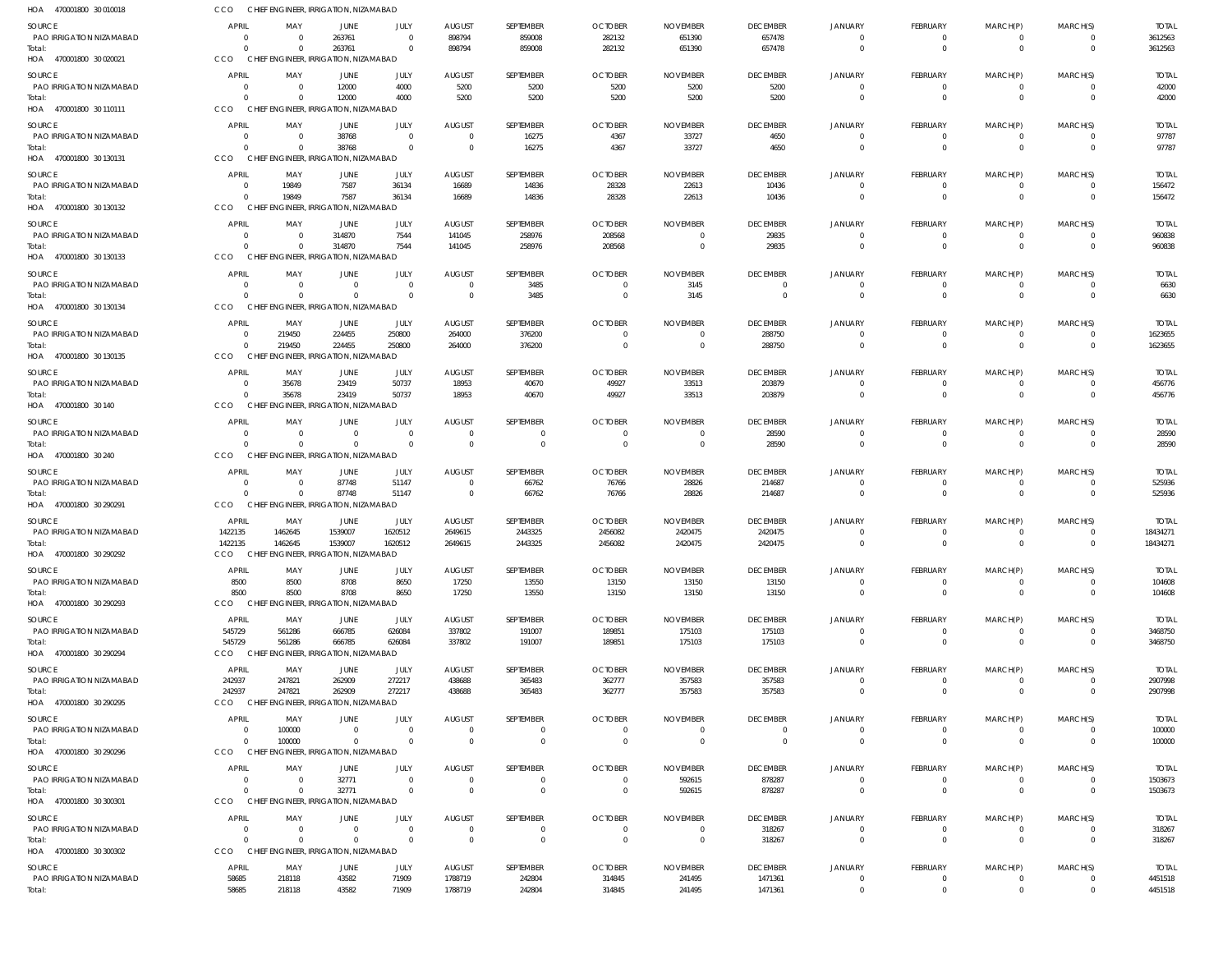| 470001800 30 510511<br>HOA                                   | CCO                       |                      | CHIEF ENGINEER, IRRIGATION, NIZAMABAD          |                           |                         |                         |                          |                          |                                  |                                |                            |                              |                      |                         |
|--------------------------------------------------------------|---------------------------|----------------------|------------------------------------------------|---------------------------|-------------------------|-------------------------|--------------------------|--------------------------|----------------------------------|--------------------------------|----------------------------|------------------------------|----------------------|-------------------------|
| SOURCE                                                       | <b>APRIL</b>              | MAY                  | <b>JUNE</b>                                    | JULY                      | <b>AUGUST</b>           | SEPTEMBER               | <b>OCTOBER</b>           | <b>NOVEMBER</b>          | <b>DECEMBER</b>                  | <b>JANUARY</b>                 | FEBRUARY                   | MARCH(P)                     | MARCH(S)             | <b>TOTAI</b>            |
| PAO IRRIGATION NIZAMABAD                                     | 0                         | 25400                | $\Omega$                                       | 500                       | 9655                    | 0                       | $\Omega$                 |                          | 10958                            | $\overline{0}$                 | 0                          | 0                            |                      | 46513                   |
| Total:                                                       | $\Omega$                  | 25400                | $\Omega$                                       | 500                       | 9655                    | $\overline{0}$          | $\Omega$                 | $\Omega$                 | 10958                            | $\Omega$                       | $\mathbf 0$                | $\mathbf{0}$                 | $\Omega$             | 46513                   |
| HOA 470001800 32 010011                                      | CCO                       |                      | CHIEF ENGINEER, IRRIGATION, MULUGU             |                           |                         |                         |                          |                          |                                  |                                |                            |                              |                      |                         |
| SOURCE                                                       | <b>APRIL</b>              | MAY                  | <b>JUNE</b>                                    | JULY                      | <b>AUGUST</b>           | SEPTEMBER               | <b>OCTOBER</b>           | <b>NOVEMBER</b>          | <b>DECEMBER</b>                  | <b>JANUARY</b>                 | FEBRUARY                   | MARCH(P)                     | MARCH(S)             | <b>TOTAI</b>            |
| APAO Irrigation, Bhoopalapally                               | 3783715                   | 6958436              | 4852963                                        | 5341271                   | 9287551                 | 8121539                 | 7509532                  | 7662235                  | 7473895                          | $\Omega$                       | $\mathbf 0$                | 0                            |                      | 60991137                |
| APAO Irrigation, Mulugu                                      | $\overline{0}$<br>1055880 | $\Omega$<br>3794370  | $\overline{0}$<br>2375586                      | $\overline{0}$<br>3265058 | $\Omega$<br>2585059     | $\overline{0}$          | - 0<br>4790829           | C<br>4222095             | 17607<br>4251754                 | $\Omega$<br>$\Omega$           | $\mathbf 0$<br>$\mathbf 0$ | $\mathbf{0}$<br>$\mathbf{0}$ | $\Omega$<br>$\Omega$ | 17607<br>31389124       |
| APAO Irrigation, Waranagal<br>Total:                         | 4839595                   | 10752806             | 7228549                                        | 8606329                   | 11872610                | 5048493<br>13170032     | 12300361                 | 11884330                 | 11743256                         | $\Omega$                       | $\mathbf 0$                | $\mathbf 0$                  | $\Omega$             | 92397868                |
| HOA 470001800 32 010012                                      | CCO                       |                      | CHIEF ENGINEER, IRRIGATION, MULUGU             |                           |                         |                         |                          |                          |                                  |                                |                            |                              |                      |                         |
|                                                              | <b>APRIL</b>              |                      |                                                |                           |                         |                         |                          |                          |                                  |                                |                            |                              |                      | <b>TOTAI</b>            |
| SOURCE<br>APAO Irrigation, Bhoopalapally                     | 23414                     | MAY<br>42682         | JUNE<br>34504                                  | JULY<br>34492             | <b>AUGUST</b><br>36892  | SEPTEMBER<br>39084      | <b>OCTOBER</b><br>35314  | <b>NOVEMBER</b><br>35849 | <b>DECEMBER</b><br>34653         | JANUARY<br>$\Omega$            | FEBRUARY<br>$\mathbf 0$    | MARCH(P)<br>$\mathbf{0}$     | MARCH(S)             | 316884                  |
| APAO Irrigation, Waranagal                                   | $\Omega$                  | 4940                 | 2470                                           | 5049                      | 2470                    | 2470                    | 2470                     | 2470                     | 2470                             | $\Omega$                       | $\mathbf 0$                | $\mathbf{0}$                 | $\Omega$             | 24809                   |
| Total:                                                       | 23414                     | 47622                | 36974                                          | 39541                     | 39362                   | 41554                   | 37784                    | 38319                    | 37123                            | $\Omega$                       | $\mathbf 0$                | $\mathbf{0}$                 | $\Omega$             | 341693                  |
| HOA 470001800 32 010013                                      | CCO                       |                      | CHIEF ENGINEER, IRRIGATION, MULUGU             |                           |                         |                         |                          |                          |                                  |                                |                            |                              |                      |                         |
| SOURCE                                                       | <b>APRIL</b>              | MAY                  | JUNE                                           | JULY                      | <b>AUGUST</b>           | SEPTEMBER               | <b>OCTOBER</b>           | <b>NOVEMBER</b>          | <b>DECEMBER</b>                  | <b>JANUARY</b>                 | FEBRUARY                   | MARCH(P)                     | MARCH(S)             | <b>TOTAI</b>            |
| APAO Irrigation, Bhoopalapally                               | 1454765                   | 2674380              | 2077906                                        | 2069236                   | 691859                  | 1422243                 | 1094009                  | 1365137                  | 1019281                          | $\Omega$                       | $\mathbf 0$                | $\mathbf{0}$                 | $\Omega$             | 13868816                |
| APAO Irrigation, Mulugu                                      | $\mathbf 0$               | $\Omega$             | $\overline{0}$                                 | $\overline{0}$            | $\Omega$                | $\overline{0}$          | - 0                      | - 0                      | 6834                             | $\Omega$                       | $\mathbf 0$                | $\mathbf{0}$                 | $\Omega$             | 6834                    |
| APAO Irrigation, Waranagal                                   | 405963                    | 1459045              | 913324                                         | 1190913                   | 993748                  | 999040                  | 645034                   | 423054                   | 401104                           | $\Omega$                       | $\mathbf 0$                | $\mathbf{0}$                 | $\Omega$             | 7431225                 |
| Total:                                                       | 1860728                   | 4133425              | 2991230                                        | 3260149                   | 1685607                 | 2421283                 | 1739043                  | 1788191                  | 1427219                          | $\Omega$                       | $\mathbf 0$                | $\mathbf{0}$                 | $\Omega$             | 21306875                |
| HOA 470001800 32 010016                                      | CCO                       |                      | CHIEF ENGINEER, IRRIGATION, MULUGU             |                           |                         |                         |                          |                          |                                  |                                |                            |                              |                      |                         |
| SOURCE                                                       | <b>APRIL</b>              | MAY                  | JUNE                                           | JULY                      | <b>AUGUST</b>           | SEPTEMBER               | <b>OCTOBER</b>           | <b>NOVEMBER</b>          | <b>DECEMBER</b>                  | JANUARY                        | FEBRUARY                   | MARCH(P)                     | MARCH(S)             | <b>TOTAI</b>            |
| APAO Irrigation, Bhoopalapally                               | 522264                    | 952294               | 639641                                         | 694138                    | 1325790                 | 1129861                 | 952310                   | 1043592                  | 965872                           | $\Omega$                       | $\Omega$                   | $\Omega$                     | - 0                  | 8225762                 |
| APAO Irrigation, Mulugu                                      | $\overline{0}$            | - 0                  | $\Omega$                                       | $\mathbf{0}$              |                         | $\overline{0}$          |                          |                          | 2407                             | $\Omega$                       | $\Omega$                   | $\Omega$                     |                      | 2407                    |
| APAO Irrigation, Waranagal                                   | 127631                    | 458269               | 283217                                         | 406792                    | 307530                  | 708645                  | 535395                   | 468199                   | 468031                           | $\Omega$                       | $\mathbf 0$                | $\mathbf{0}$                 | $\Omega$             | 3763709                 |
| Total:                                                       | 649895                    | 1410563              | 922858                                         | 1100930                   | 1633320                 | 1838506                 | 1487705                  | 1511791                  | 1436310                          | $\Omega$                       | $\Omega$                   | $\Omega$                     | $\Omega$             | 11991878                |
| HOA 470001800 32 010018                                      | CCO                       |                      | CHIEF ENGINEER, IRRIGATION, MULUGU             |                           |                         |                         |                          |                          |                                  |                                |                            |                              |                      |                         |
| SOURCE                                                       | <b>APRIL</b>              | MAY                  | JUNE                                           | JULY                      | <b>AUGUST</b>           | SEPTEMBER               | <b>OCTOBER</b>           | <b>NOVEMBER</b>          | <b>DECEMBER</b>                  | JANUARY                        | FEBRUARY                   | MARCH(P)                     | MARCH(S)             | <b>TOTAL</b>            |
| APAO Irrigation, Bhoopalapally                               | 0                         | $\Omega$             | 276558                                         | $\mathbf{0}$              | 446571                  | 250935                  | $\Omega$                 | 221995                   | 13773                            | $\overline{0}$                 | $\mathbf 0$                | $\mathbf{0}$                 | $\Omega$             | 1209832                 |
| APAO Irrigation, Mulugu                                      | $\Omega$                  | $\Omega$             | $\Omega$                                       | $\mathbf{0}$              |                         | $\overline{0}$          |                          |                          | 217413                           | $\Omega$                       | $\mathbf 0$                | $\mathbf{0}$                 | $\Omega$             | 217413                  |
| APAO Irrigation, Waranagal                                   | $\Omega$<br>$\Omega$      | $\Omega$<br>$\Omega$ | $\overline{0}$                                 | $\mathbf{0}$              | 517347                  | $\overline{0}$          | $\Omega$<br>$\Omega$     | 480089                   | 106192                           | $\Omega$<br>$\Omega$           | $\mathbf 0$<br>$\Omega$    | $\mathbf{0}$                 | $\Omega$<br>$\Omega$ | 1103628                 |
| Total:<br>HOA 470001800 32 020022                            | CCO                       |                      | 276558<br>CHIEF ENGINEER, IRRIGATION, MULUGU   | $\mathbf{0}$              | 963918                  | 250935                  |                          | 702084                   | 337378                           |                                |                            | $\mathbf{0}$                 |                      | 2530873                 |
|                                                              |                           |                      |                                                |                           |                         |                         |                          |                          |                                  |                                |                            |                              |                      |                         |
| SOURCE                                                       | <b>APRIL</b>              | MAY                  | JUNE                                           | JULY                      | <b>AUGUST</b>           | SEPTEMBER               | <b>OCTOBER</b>           | <b>NOVEMBER</b>          | <b>DECEMBER</b>                  | <b>JANUARY</b>                 | FEBRUARY                   | MARCH(P)                     | MARCH(S)             | <b>TOTAI</b>            |
| APAO Irrigation, Bhoopalapally                               | $\Omega$                  | $\Omega$             | $\Omega$                                       | $\Omega$                  | 57279                   | $\overline{0}$          |                          |                          | $\Omega$                         | $\Omega$<br>$\Omega$           | $\Omega$                   | $\Omega$                     |                      | 57279                   |
| APAO Irrigation, Waranagal<br>Total:                         | $\Omega$                  | $\Omega$             | $\Omega$<br>$\Omega$                           | $\mathbf 0$<br>$\Omega$   | $\Omega$<br>57279       | 53403<br>53403          | $\Omega$                 |                          | $\overline{0}$<br>$\Omega$       | $\Omega$                       | $\mathbf 0$<br>$\Omega$    | $\mathbf{0}$<br>$\mathbf 0$  | $\Omega$             | 53403<br>110682         |
| HOA 470001800 32 110111                                      | CCO                       |                      | CHIEF ENGINEER, IRRIGATION, MULUGU             |                           |                         |                         |                          |                          |                                  |                                |                            |                              |                      |                         |
|                                                              |                           |                      |                                                |                           |                         |                         |                          |                          |                                  |                                |                            |                              |                      |                         |
|                                                              |                           |                      |                                                |                           |                         |                         |                          |                          |                                  |                                |                            |                              |                      |                         |
| SOURCE                                                       | <b>APRIL</b>              | MAY                  | JUNE                                           | JULY                      | <b>AUGUST</b>           | SEPTEMBER               | <b>OCTOBER</b>           | <b>NOVEMBER</b>          | <b>DECEMBER</b>                  | JANUARY                        | FEBRUARY                   | MARCH(P)                     | MARCH(S)             | <b>TOTAL</b>            |
| APAO Irrigation, Bhoopalapally                               | 0                         | $\Omega$             | $\overline{0}$                                 | $\mathbf{0}$              | $\Omega$                | $\overline{0}$          | 141446                   | 1755                     | 63000                            | $\overline{0}$                 | $\mathbf 0$                | $\mathbf{0}$                 | $\Omega$             | 206201                  |
| APAO Irrigation, Waranagal                                   | $\Omega$<br>$\Omega$      | $\Omega$<br>$\cap$   | $\overline{0}$                                 | $\mathbf{0}$              | $\Omega$                | $\overline{0}$          | - 0                      | - 0                      | 18039                            | $\Omega$                       | $\mathbf 0$                | $\mathbf{0}$                 | $\Omega$             | 18039                   |
| Total:<br>HOA 470001800 32 130131                            | CCO                       |                      | $\Omega$<br>CHIEF ENGINEER, IRRIGATION, MULUGU | $\Omega$                  | $\Omega$                | $\mathbf 0$             | 141446                   | 1755                     | 81039                            | $\overline{0}$                 | $\mathbf 0$                | $\mathbf{0}$                 | $\Omega$             | 224240                  |
|                                                              |                           |                      |                                                |                           |                         |                         |                          |                          |                                  |                                |                            |                              |                      |                         |
| SOURCE                                                       | <b>APRIL</b>              | MAY                  | <b>JUNE</b>                                    | JULY                      | <b>AUGUST</b>           | SEPTEMBER               | <b>OCTOBER</b>           | <b>NOVEMBER</b>          | <b>DECEMBER</b>                  | <b>JANUARY</b>                 | FEBRUARY                   | MARCH(P)                     | MARCH(S)             | <b>TOTAL</b>            |
| APAO Irrigation, Bhoopalapally                               | $\Omega$                  |                      | 15419                                          | 3170<br>$\Omega$          |                         | 2965                    | 448                      | 16679                    |                                  | $\Omega$                       | $\Omega$                   | $\Omega$                     |                      | 65373                   |
| APAO Irrigation, Waranagal<br>Total:                         | $\Omega$                  | $\Omega$             | $\mathbf{0}$<br>15419                          | 3170                      | $\Omega$                | $\overline{0}$<br>29657 | 12314<br>12762           | 16679                    | $\overline{0}$<br>$\overline{0}$ | $\Omega$                       | $\mathbf 0$                | $\mathbf 0$                  | $\Omega$             | 12314<br>77687          |
| HOA 470001800 32 130132                                      | CCO                       |                      | CHIEF ENGINEER, IRRIGATION, MULUGU             |                           |                         |                         |                          |                          |                                  |                                |                            |                              |                      |                         |
|                                                              |                           |                      |                                                |                           |                         |                         |                          |                          |                                  |                                |                            |                              |                      |                         |
| SOURCE                                                       | <b>APRIL</b><br>0         | MAY<br>$\Omega$      | <b>JUNE</b>                                    | JULY                      | <b>AUGUST</b>           | SEPTEMBER               | <b>OCTOBER</b>           | <b>NOVEMBER</b>          | <b>DECEMBER</b>                  | <b>JANUARY</b><br>$\mathbf{0}$ | FEBRUARY<br>$\mathbf 0$    | MARCH(P)<br>$\mathbf{0}$     | MARCH(S)             | <b>TOTAL</b>            |
| APAO Irrigation, Bhoopalapally<br>APAO Irrigation, Waranagal | $\Omega$                  | $\Omega$             | 12620<br>$\overline{0}$                        | 30314<br>$\overline{0}$   | 251157<br>24310         | 17221<br>$\overline{0}$ | 63471<br>36492           | 21700<br>11950           | 23705<br>76676                   | $\overline{0}$                 | $\mathbf 0$                | $\mathbf 0$                  | $\Omega$             | 420188<br>149428        |
| Total:                                                       | $\Omega$                  | $\Omega$             | 12620                                          | 30314                     | 275467                  | 17221                   | 99963                    | 33650                    | 100381                           | $\Omega$                       | $\mathbf 0$                | $\mathbf{0}$                 | $\Omega$             | 569616                  |
| HOA 470001800 32 130134                                      | CCO                       |                      | CHIEF ENGINEER, IRRIGATION, MULUGU             |                           |                         |                         |                          |                          |                                  |                                |                            |                              |                      |                         |
|                                                              |                           |                      |                                                |                           |                         |                         |                          |                          |                                  |                                |                            |                              |                      |                         |
| SOURCE<br>APAO Irrigation, Bhoopalapally                     | <b>APRIL</b><br>0         | MAY<br>$\Omega$      | JUNE<br>$\overline{0}$                         | JULY<br>636900            | <b>AUGUST</b><br>203775 | SEPTEMBER<br>255514     | <b>OCTOBER</b><br>282150 | <b>NOVEMBER</b>          | <b>DECEMBER</b><br>438900        | JANUARY<br>$\Omega$            | FEBRUARY<br>-0             | MARCH(P)<br>0                | MARCH(S)             | <b>TOTAL</b><br>1817239 |
| APAO Irrigation, Waranagal                                   | $\Omega$                  | $\Omega$             | $\overline{0}$                                 | 188100                    | 438900                  | 156750                  | $\Omega$                 |                          | 234080                           | $\Omega$                       | $\mathbf 0$                | $\mathbf{0}$                 | $\Omega$             | 1017830                 |
| Total:                                                       | $\Omega$                  |                      | $\Omega$                                       | 825000                    | 642675                  | 412264                  | 282150                   |                          | 672980                           | $\Omega$                       | $\Omega$                   | $\mathbf{0}$                 | $\Omega$             | 2835069                 |
| HOA 470001800 32 130135                                      | CCO                       |                      | CHIEF ENGINEER, IRRIGATION, MULUGU             |                           |                         |                         |                          |                          |                                  |                                |                            |                              |                      |                         |
| SOURCE                                                       | <b>APRIL</b>              | MAY                  | <b>JUNE</b>                                    | JULY                      | <b>AUGUST</b>           | SEPTEMBER               | <b>OCTOBER</b>           | <b>NOVEMBER</b>          | <b>DECEMBER</b>                  | JANUARY                        | FEBRUARY                   | MARCH(P)                     | MARCH(S)             | <b>TOTAL</b>            |
| APAO Irrigation, Bhoopalapally                               | $\overline{0}$            | $\Omega$             | 26178                                          | 38609                     | 9720                    | 54969                   | 262                      | 13330                    | 11608                            | $\overline{0}$                 | $\mathbf 0$                | $\mathbf{0}$                 | $\Omega$             | 154676                  |
| APAO Irrigation, Waranagal                                   | $\mathbf{0}$              | $\Omega$             | 5236                                           | 2826                      | $\Omega$                | 6084                    | 2369                     | - 0                      | 8833                             | $\overline{0}$                 | $\mathbf 0$                | $\mathbf 0$                  | $\Omega$             | 25348                   |
| Total:                                                       | $\Omega$                  | $\Omega$             | 31414                                          | 41435                     | 9720                    | 61053                   | 2631                     | 13330                    | 20441                            | $\overline{0}$                 | $\mathbf 0$                | $\mathbf 0$                  | $\Omega$             | 180024                  |
| HOA 470001800 32 240                                         | CCO                       |                      | CHIEF ENGINEER, IRRIGATION, MULUGU             |                           |                         |                         |                          |                          |                                  |                                |                            |                              |                      |                         |
| SOURCE                                                       | <b>APRIL</b>              | MAY                  | <b>JUNE</b>                                    | JULY                      | <b>AUGUST</b>           | SEPTEMBER               | <b>OCTOBER</b>           | <b>NOVEMBER</b>          | <b>DECEMBER</b>                  | <b>JANUARY</b>                 | <b>FEBRUARY</b>            | MARCH(P)                     | MARCH(S)             | <b>TOTAL</b>            |
| APAO Irrigation, Bhoopalapally                               | $\overline{0}$            | $\Omega$             | 25682                                          | 47630                     | $\Omega$                | 111051                  | $\Omega$                 | 16352                    | $\overline{0}$                   | $\overline{0}$                 | $\mathbf 0$                | $\mathbf{0}$                 | $\Omega$             | 200715                  |
| Total:                                                       | $\Omega$                  |                      | 25682                                          | 47630                     | $\Omega$                | 111051                  | $\Omega$                 | 16352                    | $\overline{0}$                   | $\Omega$                       | $\mathbf 0$                | $\mathbf 0$                  | $\Omega$             | 200715                  |
| HOA 470001800 32 290291                                      | CCO                       |                      | CHIEF ENGINEER, IRRIGATION, MULUGU             |                           |                         |                         |                          |                          |                                  |                                |                            |                              |                      |                         |
| SOURCE                                                       | <b>APRIL</b>              | MAY                  | JUNE                                           | JULY                      | <b>AUGUST</b>           | SEPTEMBER               | <b>OCTOBER</b>           | <b>NOVEMBER</b>          | <b>DECEMBER</b>                  | JANUARY                        | FEBRUARY                   | MARCH(P)                     | MARCH(S)             | <b>TOTAL</b>            |
| APAO Irrigation, Bhoopalapally                               | $\overline{0}$            | 850240               | 425120                                         | 426880                    | 385080                  | 567852                  | 621430                   | 626180                   | 629760                           | $\overline{0}$                 | $\mathbf 0$                | $\mathbf{0}$                 | $\Omega$             | 4532542                 |
| APAO Irrigation, Waranagal                                   | $\overline{0}$            | 1219320              | 651010                                         | 612510                    | 612510                  | 1269431                 | 1235090                  | 1113645                  | 1094852                          | $\overline{0}$                 | $\mathbf 0$                | $\mathbf 0$                  | $\Omega$             | 7808368                 |
| Total:                                                       | $\Omega$                  | 2069560              | 1076130                                        | 1039390                   | 997590                  | 1837283                 | 1856520                  | 1739825                  | 1724612                          | $\Omega$                       | $\mathbf 0$                | $\mathbf 0$                  | $\Omega$             | 12340910                |
| HOA 470001800 32 290292                                      | CCO                       |                      | CHIEF ENGINEER, IRRIGATION, MULUGU             |                           |                         |                         |                          |                          |                                  |                                |                            |                              |                      |                         |
| SOURCE                                                       | <b>APRIL</b>              | MAY                  | <b>JUNE</b>                                    | JULY                      | <b>AUGUST</b>           | SEPTEMBER               | <b>OCTOBER</b>           | <b>NOVEMBER</b>          | <b>DECEMBER</b>                  | <b>JANUARY</b>                 | <b>FEBRUARY</b>            | MARCH(P)                     | MARCH(S)             | <b>TOTAL</b>            |
| APAO Irrigation, Bhoopalapally                               | $\Omega$                  | 4925                 | 2100                                           | 2100                      | 2100                    | 2100                    | 2100                     | 2100                     | 2100                             | $\Omega$                       | 0                          | $\mathbf{0}$                 | - 0                  | 19625                   |
| APAO Irrigation, Waranagal<br>Total:                         | 0<br>$\Omega$             | 700<br>5625          | 550<br>2650                                    | 550<br>2650               | 550<br>2650             | 550<br>2650             | 550<br>2650              | 550<br>2650              | 550<br>2650                      | $\overline{0}$<br>$\mathbf{0}$ | $\mathbf 0$<br>$\Omega$    | $\mathbf{0}$<br>$\Omega$     | $\Omega$<br>$\Omega$ | 4550<br>24175           |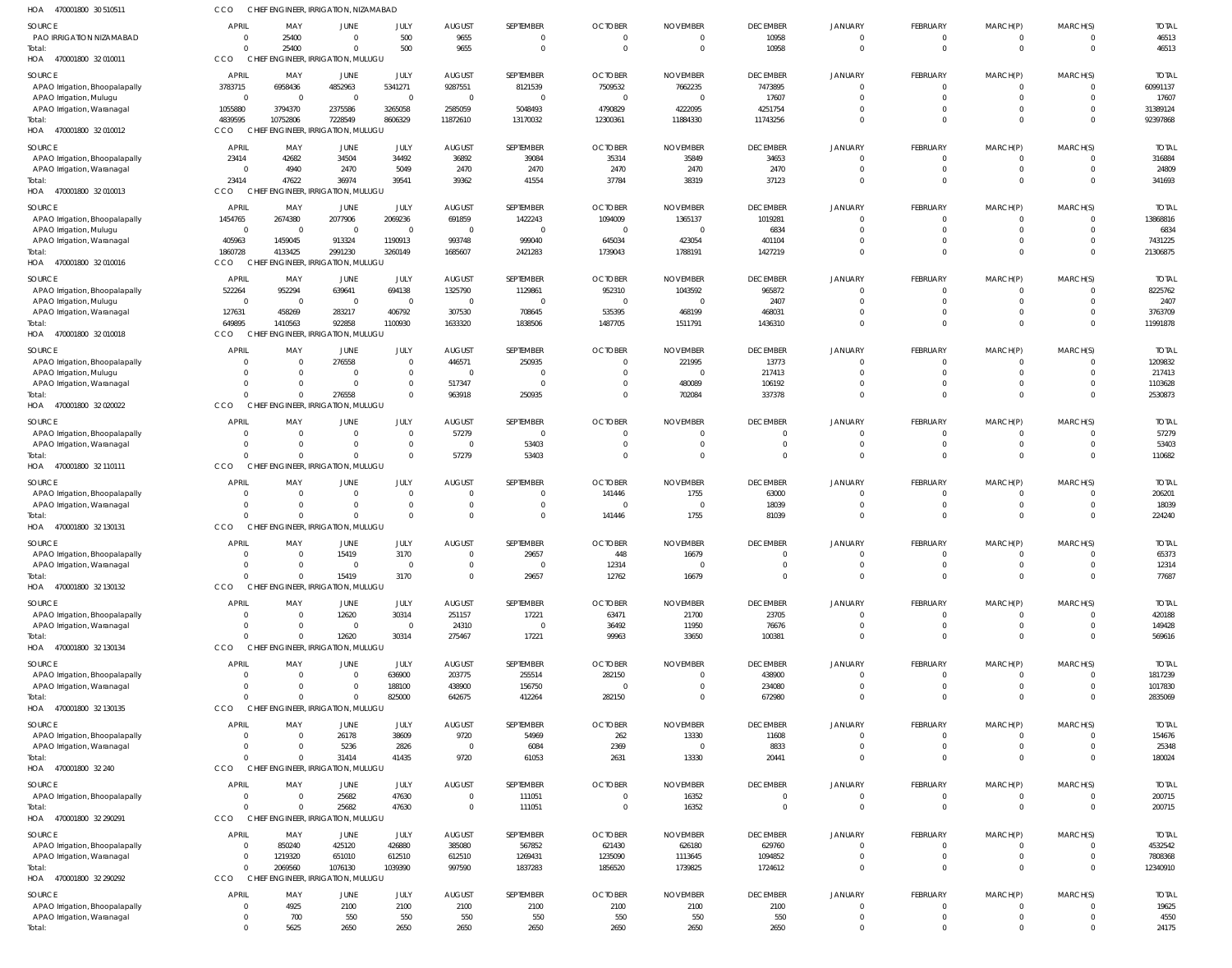| HOA<br>470001800 32 290293                    | CCO                      | CHIEF ENGINEER, IRRIGATION, MULUGU                 |                            |                      |                                     |                      |                                  |                                  |                           |                            |                                 |                               |                      |                         |
|-----------------------------------------------|--------------------------|----------------------------------------------------|----------------------------|----------------------|-------------------------------------|----------------------|----------------------------------|----------------------------------|---------------------------|----------------------------|---------------------------------|-------------------------------|----------------------|-------------------------|
| SOURCE                                        | APRIL                    | MAY                                                | <b>JUNE</b>                | JULY                 | <b>AUGUST</b>                       | SEPTEMBER            | <b>OCTOBER</b>                   | <b>NOVEMBER</b>                  | <b>DECEMBER</b>           | JANUARY                    | FEBRUARY                        | MARCH(P)                      | MARCH(S)             | <b>TOTAL</b>            |
| APAO Irrigation, Bhoopalapally                | $\Omega$                 | 326178                                             | 163089                     | 163771               | 147725                              | 237605               | 44940                            | 45286                            | 45546                     | $\Omega$                   | 0                               | 0                             |                      | 1174140                 |
| APAO Irrigation, Waranagal                    | $\Omega$                 | 467724                                             | 249708                     | 234953               | 234953                              | 214374               | 73195                            | 80015                            | 72728                     | $\Omega$                   | $\mathbf{0}$                    | $\overline{0}$                | $\Omega$             | 1627650                 |
| Total:<br>HOA 470001800 32 290294             | $\Omega$<br>CCO          | 793902<br>CHIEF ENGINEER, IRRIGATION, MULUGU       | 412797                     | 398724               | 382678                              | 451979               | 118135                           | 125301                           | 118274                    | $\Omega$                   | $\Omega$                        | $\Omega$                      | $\Omega$             | 2801790                 |
|                                               |                          |                                                    |                            |                      |                                     |                      |                                  |                                  |                           |                            |                                 |                               |                      |                         |
| SOURCE<br>APAO Irrigation, Bhoopalapally      | APRIL<br>$\Omega$        | MAY<br>100944                                      | <b>JUNE</b><br>50472       | JULY<br>50682        | <b>AUGUST</b><br>45716              | SEPTEMBER<br>92626   | <b>OCTOBER</b><br>68933          | <b>NOVEMBER</b><br>68429         | <b>DECEMBER</b><br>68823  | <b>JANUARY</b><br>$\Omega$ | <b>FEBRUARY</b><br>$\mathbf{0}$ | MARCH(P)<br>$\overline{0}$    | MARCH(S)<br>$\Omega$ | <b>TOTAL</b><br>546625  |
| APAO Irrigation, Waranagal                    | $\Omega$                 | 144747                                             | 77278                      | 72712                | 72712                               | 178510               | 110597                           | 112149                           | 109894                    | $\Omega$                   | $\mathbf{0}$                    | $\mathbf{0}$                  | $\Omega$             | 878599                  |
| lotal:                                        | $\Omega$                 | 245691                                             | 127750                     | 123394               | 118428                              | 271136               | 179530                           | 180578                           | 178717                    | $\Omega$                   | $\mathbf{0}$                    | $\mathbf{0}$                  | $\Omega$             | 1425224                 |
| HOA 470001800 32 290296                       | CCO                      | CHIEF ENGINEER, IRRIGATION, MULUGU                 |                            |                      |                                     |                      |                                  |                                  |                           |                            |                                 |                               |                      |                         |
| SOURCE                                        | <b>APRIL</b>             | MAY                                                | JUNE                       | JULY                 | <b>AUGUST</b>                       | SEPTEMBER            | <b>OCTOBER</b>                   | <b>NOVEMBER</b>                  | <b>DECEMBER</b>           | <b>JANUARY</b>             | FEBRUARY                        | MARCH(P)                      | MARCH(S)             | <b>TOTAL</b>            |
| APAO Irrigation, Waranagal                    | $\Omega$                 | $\overline{0}$                                     | $\overline{0}$             | $\mathbf 0$          | $\overline{\mathbf{0}}$             | $\mathbf{0}$         | $\overline{0}$                   | $\overline{\mathbf{0}}$          | 547413                    | $\Omega$                   | $\mathbf{0}$                    | $\overline{0}$                |                      | 547413                  |
| Total:                                        | $\Omega$                 | $\Omega$<br>CHIEF ENGINEER, IRRIGATION, MULUGU     | $\Omega$                   | $\Omega$             | $\overline{0}$                      | $\Omega$             | $\overline{0}$                   | $\overline{0}$                   | 547413                    | $\Omega$                   | $\Omega$                        | $\Omega$                      | $\Omega$             | 547413                  |
| HOA 470001800 32 300302                       | CCO                      |                                                    |                            |                      |                                     |                      |                                  |                                  |                           |                            |                                 |                               |                      |                         |
| SOURCE                                        | <b>APRIL</b><br>$\Omega$ | MAY                                                | JUNE                       | JULY                 | <b>AUGUST</b>                       | SEPTEMBER            | <b>OCTOBER</b>                   | <b>NOVEMBER</b>                  | <b>DECEMBER</b>           | <b>JANUARY</b>             | <b>FEBRUARY</b>                 | MARCH(P)                      | MARCH(S)             | <b>TOTAL</b>            |
| APAO Irrigation, Bhoopalapally<br>Total:      | $\cap$                   | $\overline{0}$<br>$\overline{0}$                   | 177072<br>177072           | 165100<br>165100     | $\overline{0}$<br>$\overline{0}$    | 82083<br>82083       | $\overline{0}$<br>$\overline{0}$ | 179411<br>179411                 | 927883<br>927883          | $\Omega$<br>$\Omega$       | $\mathbf{0}$<br>$\mathbf 0$     | $\overline{0}$<br>$\mathbf 0$ | $\Omega$<br>$\Omega$ | 1531549<br>1531549      |
| HOA 470001800 32 310318                       | CCO                      | CHIEF ENGINEER, IRRIGATION, MULUGU                 |                            |                      |                                     |                      |                                  |                                  |                           |                            |                                 |                               |                      |                         |
| SOURCE                                        | <b>APRIL</b>             | MAY                                                | <b>JUNE</b>                | JULY                 | <b>AUGUST</b>                       | SEPTEMBER            | <b>OCTOBER</b>                   | <b>NOVEMBER</b>                  | <b>DECEMBER</b>           | JANUARY                    | <b>FEBRUARY</b>                 | MARCH(P)                      | MARCH(S)             | <b>TOTAL</b>            |
| APAO Irrigation, Bhoopalapally                | $\Omega$                 | $\overline{0}$                                     | 20000                      | $\overline{0}$       | $\overline{0}$                      | 20000                | $\overline{0}$                   | 20000                            | $\Omega$                  | $\Omega$                   | 0                               |                               |                      | 60000                   |
| APAO Irrigation, Waranagal                    | $\Omega$                 | $\overline{0}$                                     | $\overline{0}$             | 40000                | $\overline{0}$                      | $\overline{0}$       | $\overline{0}$                   | $\overline{\mathbf{0}}$          | $\Omega$                  | $\Omega$                   | $\Omega$                        | $\mathbf{0}$                  |                      | 40000                   |
| Total:                                        | $\Omega$                 | $\Omega$                                           | 20000                      | 40000                | $\overline{0}$                      | 20000                | $\overline{0}$                   | 20000                            | $\Omega$                  | $\Omega$                   | $\Omega$                        | $\Omega$                      | $\Omega$             | 100000                  |
| HOA 470001800 32 510511                       | CCO                      | CHIEF ENGINEER, IRRIGATION, MULUGU                 |                            |                      |                                     |                      |                                  |                                  |                           |                            |                                 |                               |                      |                         |
| SOURCE                                        | APRIL                    | MAY                                                | JUNE                       | JULY                 | <b>AUGUST</b>                       | SEPTEMBER            | <b>OCTOBER</b>                   | <b>NOVEMBER</b>                  | <b>DECEMBER</b>           | <b>JANUARY</b>             | FEBRUARY                        | MARCH(P)                      | MARCH(S)             | <b>TOTAL</b>            |
| APAO Irrigation, Bhoopalapally                | $\Omega$<br>$\cap$       | $\overline{0}$<br>$\Omega$                         | $\overline{0}$             | 30953                | $\overline{0}$                      | 25022                | $\overline{0}$                   | $\overline{0}$                   | $\Omega$<br>$\Omega$      | $\Omega$<br>$\Omega$       | $\mathbf{0}$                    | $\overline{0}$                | $\Omega$             | 55975                   |
| Total:<br>HOA 470001800 36 290291             | CCO                      | CHIEF ENGINEER, IRRIGATION, MAHABUBNAGAR           | $\overline{0}$             | 30953                | $\overline{0}$                      | 25022                | $\overline{0}$                   | $\overline{0}$                   |                           |                            | $\mathbf 0$                     | $\overline{0}$                | $\Omega$             | 55975                   |
|                                               |                          |                                                    |                            |                      |                                     |                      |                                  |                                  |                           |                            |                                 |                               |                      |                         |
| SOURCE<br>APAO Irrigation, Nagarkurnool       | APRIL<br>150315          | MAY<br>150315                                      | <b>JUNE</b><br>275805      | JULY<br>231487       | <b>AUGUST</b><br>323289             | SEPTEMBER<br>313415  | <b>OCTOBER</b><br>313415         | <b>NOVEMBER</b><br>313415        | <b>DECEMBER</b><br>315145 | <b>JANUARY</b><br>$\Omega$ | <b>FEBRUARY</b><br>0            | MARCH(P)<br>$\Omega$          | MARCH(S)             | <b>TOTAL</b><br>2386601 |
| Total:                                        | 150315                   | 150315                                             | 275805                     | 231487               | 323289                              | 313415               | 313415                           | 313415                           | 315145                    | $\Omega$                   | $\mathbf 0$                     | $\overline{0}$                | $\Omega$             | 2386601                 |
| HOA 470001800 36 290292                       | CCO                      | CHIEF ENGINEER, IRRIGATION, MAHABUBNAGAR           |                            |                      |                                     |                      |                                  |                                  |                           |                            |                                 |                               |                      |                         |
| SOURCE                                        | <b>APRIL</b>             | MAY                                                | <b>JUNE</b>                | JULY                 | <b>AUGUST</b>                       | SEPTEMBER            | <b>OCTOBER</b>                   | <b>NOVEMBER</b>                  | <b>DECEMBER</b>           | <b>JANUARY</b>             | <b>FEBRUARY</b>                 | MARCH(P)                      | MARCH(S)             | <b>TOTAL</b>            |
| APAO Irrigation, Nagarkurnool                 | 875                      | 875                                                | 875                        | 875                  | 875                                 | 875                  | 875                              | $\overline{0}$                   | $\Omega$                  | $\Omega$                   | 0                               | 0                             |                      | 6125                    |
| Total:                                        | 875                      | 875                                                | 875                        | 875                  | 875                                 | 875                  | 875                              | $\overline{0}$                   | $\mathbf{0}$              | $\Omega$                   | $\mathbf 0$                     | $\overline{0}$                | $\Omega$             | 6125                    |
| HOA 470001800 36 290293                       | CCO                      | CHIEF ENGINEER, IRRIGATION, MAHABUBNAGAR           |                            |                      |                                     |                      |                                  |                                  |                           |                            |                                 |                               |                      |                         |
| SOURCE                                        | APRIL                    | MAY                                                | <b>JUNE</b>                | JULY                 | <b>AUGUST</b>                       | SEPTEMBER            | <b>OCTOBER</b>                   | <b>NOVEMBER</b>                  | <b>DECEMBER</b>           | <b>JANUARY</b>             | FEBRUARY                        | MARCH(P)                      | MARCH(S)             | <b>TOTAL</b>            |
| APAO Irrigation, Nagarkurnool                 | 57668                    | 57668                                              | 105806                     | 92683                | 27567                               | 22668                | 22668                            | 22668                            | 22793                     | $\Omega$<br>$\Omega$       | $\mathbf{0}$<br>$\mathbf 0$     | $\Omega$<br>$\overline{0}$    | $\Omega$             | 432189                  |
| Total:<br>HOA 470001800 36 290294             | 57668<br>CCO             | 57668<br>CHIEF ENGINEER, IRRIGATION, MAHABUBNAGAR  | 105806                     | 92683                | 27567                               | 22668                | 22668                            | 22668                            | 22793                     |                            |                                 |                               |                      | 432189                  |
|                                               |                          |                                                    |                            |                      |                                     |                      |                                  |                                  |                           |                            |                                 |                               |                      |                         |
| SOURCE<br>APAO Irrigation, Nagarkurnool       | APRIL<br>19847           | MAY<br>19847                                       | <b>JUNE</b><br>34745       | JULY<br>36281        | <b>AUGUST</b><br>40909              | SEPTEMBER<br>38472   | <b>OCTOBER</b><br>38472          | <b>NOVEMBER</b><br>36472         | <b>DECEMBER</b><br>36697  | JANUARY<br>$\Omega$        | FEBRUARY<br>$\mathbf{0}$        | MARCH(P)<br>0                 | MARCH(S)<br>$\Omega$ | <b>TOTAL</b><br>301742  |
| Total:                                        | 19847                    | 19847                                              | 34745                      | 36281                | 40909                               | 38472                | 38472                            | 36472                            | 36697                     | $\Omega$                   | $\Omega$                        | $\Omega$                      | $\Omega$             | 301742                  |
| HOA 470001800 36 290295                       | CCO                      | CHIEF ENGINEER, IRRIGATION, MAHABUBNAGAR           |                            |                      |                                     |                      |                                  |                                  |                           |                            |                                 |                               |                      |                         |
| SOURCE                                        | <b>APRIL</b>             | MAY                                                | JUNE                       | JULY                 | AUGUST                              | SEPTEMBER            | <b>OCTOBER</b>                   | <b>NOVEMBER</b>                  | <b>DECEMBER</b>           | <b>JANUARY</b>             | FEBRUARY                        | MARCH(P)                      | MARCH(S)             | <b>TOTAL</b>            |
| APAO Irrigation, Nagarkurnool                 | $\Omega$                 | $\Omega$                                           | $\Omega$                   | $\Omega$             | $\overline{0}$                      | $\Omega$             | $\overline{\mathbf{0}}$          | 51899                            | $\Omega$                  | - 0                        |                                 |                               |                      | 51899                   |
| Total:                                        | $\Omega$                 | $\Omega$                                           | $\Omega$                   | $\Omega$             | $\overline{0}$                      | $\Omega$             | $\overline{0}$                   | 51899                            | $\Omega$                  | $\Omega$                   | $\Omega$                        | $\Omega$                      | $\Omega$             | 51899                   |
| HOA 470001800 36 290296                       | CCO                      | CHIEF ENGINEER, IRRIGATION, MAHABUBNAGAR           |                            |                      |                                     |                      |                                  |                                  |                           |                            |                                 |                               |                      |                         |
| SOURCE                                        | APRIL                    | MAY                                                | JUNE                       | JULY                 | <b>AUGUST</b>                       | SEPTEMBER            | <b>OCTOBER</b>                   | <b>NOVEMBER</b>                  | <b>DECEMBER</b>           | <b>JANUARY</b>             | FEBRUARY                        | MARCH(P)                      | MARCH(S)             | <b>TOTAL</b>            |
| APAO Irrigation, Nagarkurnool<br>Total:       | $\Omega$<br>$\Omega$     | $\overline{0}$<br>$\Omega$                         | $\overline{0}$<br>$\Omega$ | $\Omega$             | $\overline{\mathbf{0}}$<br>$\Omega$ | $\Omega$<br>$\Omega$ | $\overline{0}$<br>$\overline{0}$ | 39801<br>39801                   | $\Omega$<br>$\Omega$      | $\Omega$                   | $\Omega$                        | $\Omega$                      | $\Omega$             | 39801<br>39801          |
| HOA 47000180025 04 200                        | CCO                      | ENGINEER-IN-CHIEF, IRRIGATION (GENERAL), HYDERABAD |                            |                      |                                     |                      |                                  |                                  |                           |                            |                                 |                               |                      |                         |
| SOURCE                                        | <b>APRIL</b>             | MAY                                                | JUNE                       | JULY                 | <b>AUGUST</b>                       | SEPTEMBER            | <b>OCTOBER</b>                   | <b>NOVEMBER</b>                  | <b>DECEMBER</b>           | <b>JANUARY</b>             | <b>FEBRUARY</b>                 | MARCH(P)                      | MARCH(S)             | <b>TOTAL</b>            |
| PAO IRRIGATION RANGA REDDY DISTRICT           | $\Omega$                 | $\overline{0}$                                     | 530180                     | $\Omega$             | $\overline{0}$                      | $\Omega$             | $\overline{0}$                   | $\overline{\mathbf{0}}$          | $\Omega$                  | $\Omega$                   | $\Omega$                        |                               |                      | 530180                  |
| Total:                                        | $\Omega$                 | $\Omega$                                           | 530180                     | $\Omega$             | $\Omega$                            | $\Omega$             | $\Omega$                         | $\overline{0}$                   | $\Omega$                  | $\Omega$                   | $\Omega$                        | $\Omega$                      | $\Omega$             | 530180                  |
| HOA 47000180025 04 530531                     | CCO                      | ENGINEER-IN-CHIEF, IRRIGATION (GENERAL), HYDERABAD |                            |                      |                                     |                      |                                  |                                  |                           |                            |                                 |                               |                      |                         |
| SOURCE                                        | <b>APRIL</b>             | MAY                                                | JUNE                       | JULY                 | <b>AUGUST</b>                       | SEPTEMBER            | <b>OCTOBER</b>                   | <b>NOVEMBER</b>                  | <b>DECEMBER</b>           | <b>JANUARY</b>             | <b>FEBRUARY</b>                 | MARCH(P)                      | MARCH(S)             | <b>TOTAL</b>            |
| APAO Irrigation, Suryapet                     | 15707424                 | $\overline{0}$                                     | $\overline{0}$             | - 0                  | $\overline{0}$                      | $\Omega$             | $\overline{0}$                   | $\overline{\mathbf{0}}$          | $\Omega$                  | $\Omega$                   | 0                               | 0                             | $\Omega$             | 15707424                |
| Total:                                        | 15707424                 | $\Omega$                                           | $\Omega$                   |                      | $\overline{0}$                      | $\Omega$             | $\overline{0}$                   | $\overline{\phantom{0}}$         | $\Omega$                  | $\Omega$                   | $\mathbf 0$                     | $\mathbf 0$                   | $\Omega$             | 15707424                |
| HOA 47000180025 06 310312                     | CCO                      | ENGINEER-IN-CHIEF, IRRIGATION (GENERAL), HYDERABAD |                            |                      |                                     |                      |                                  |                                  |                           |                            |                                 |                               |                      |                         |
| SOURCE                                        | <b>APRIL</b>             | MAY                                                | JUNE                       | JULY                 | <b>AUGUST</b>                       | SEPTEMBER            | <b>OCTOBER</b>                   | <b>NOVEMBER</b>                  | <b>DECEMBER</b>           | JANUARY                    | <b>FEBRUARY</b>                 | MARCH(P)                      | MARCH(S)             | <b>TOTAL</b>            |
| PAO IRRIGATION RANGA REDDY DISTRICT<br>Total: | $\cap$<br>$\Omega$       | $\Omega$<br>$\Omega$                               | $\overline{0}$<br>$\Omega$ | $\Omega$<br>$\Omega$ | $\overline{0}$<br>$\overline{0}$    | 212500<br>212500     | 1250000<br>1250000               | $\overline{0}$<br>$\overline{0}$ | $\Omega$<br>$\Omega$      | $\Omega$                   | $\Omega$                        | $\Omega$                      |                      | 1462500<br>1462500      |
| HOA 47000180025 06 540                        | CCO                      | ENGINEER-IN-CHIEF, IRRIGATION (GENERAL), HYDERABAD |                            |                      |                                     |                      |                                  |                                  |                           |                            |                                 |                               |                      |                         |
| SOURCE                                        | <b>APRIL</b>             | MAY                                                | JUNE                       | JULY                 | <b>AUGUST</b>                       | SEPTEMBER            | <b>OCTOBER</b>                   | <b>NOVEMBER</b>                  | <b>DECEMBER</b>           | <b>JANUARY</b>             | <b>FEBRUARY</b>                 | MARCH(P)                      | MARCH(S)             | <b>TOTAL</b>            |
| PAO IRRIGATION RANGA REDDY DISTRICT           | $\Omega$                 | $\overline{0}$                                     | $\overline{0}$             | $\Omega$             | $\overline{0}$                      | $\Omega$             | 5000000                          | $\overline{0}$                   | $\Omega$                  |                            |                                 |                               |                      | 5000000                 |
| Total:                                        | $\Omega$                 | $\Omega$                                           | $\overline{0}$             | $\Omega$             | $\overline{0}$                      | $\mathbf{0}$         | 5000000                          | $\overline{0}$                   | $\Omega$                  | $\Omega$                   | $\mathbf 0$                     | $\mathbf 0$                   | $\Omega$             | 5000000                 |
| HOA 47000180025 12 260                        | CCO                      | CHIEF ENGINEER, IRRIGATION, MAHABUBNAGAR           |                            |                      |                                     |                      |                                  |                                  |                           |                            |                                 |                               |                      |                         |
| SOURCE                                        | <b>APRIL</b>             | MAY                                                | JUNE                       | JULY                 | <b>AUGUST</b>                       | SEPTEMBER            | <b>OCTOBER</b>                   | <b>NOVEMBER</b>                  | <b>DECEMBER</b>           | <b>JANUARY</b>             | <b>FEBRUARY</b>                 | MARCH(P)                      | MARCH(S)             | <b>TOTAL</b>            |
| PAO IRRIGATION DIVISION                       | $\Omega$                 | $\Omega$                                           | $\overline{0}$             | $\Omega$             | $\overline{0}$                      | $\mathbf{0}$         | $\overline{\mathbf{0}}$          | 68940                            | $\Omega$                  | - 0                        | $\overline{0}$                  |                               |                      | 68940                   |
| MAHABOOBNAGAR<br>Total:                       | $\Omega$                 | $\Omega$                                           | $\mathbf 0$                | $\Omega$             | $\Omega$                            | $\Omega$             | $\overline{\mathbf{0}}$          | 68940                            | $\Omega$                  | - 0                        | $\Omega$                        | $\Omega$                      | $\Omega$             | 68940                   |
| HOA 47000180025 16 530531                     | CCO                      | ENGINEER-IN-CHIEF, IRRIGATION (GENERAL), HYDERABAD |                            |                      |                                     |                      |                                  |                                  |                           |                            |                                 |                               |                      |                         |
| SOURCE                                        | <b>APRIL</b>             | MAY                                                | JUNE                       | JULY                 | <b>AUGUST</b>                       | SEPTEMBER            | <b>OCTOBER</b>                   | <b>NOVEMBER</b>                  | <b>DECEMBER</b>           | <b>JANUARY</b>             | FEBRUARY                        | MARCH(P)                      | MARCH(S)             | <b>TOTAL</b>            |
| PAO IRRIGATION RANGA REDDY DISTRICT           | $\Omega$                 | 8955687                                            | $\overline{0}$             | $\Omega$             | $\overline{0}$                      | 0                    | $\overline{0}$                   | $\overline{0}$                   | $\Omega$                  | $\Omega$                   | 0                               | 0                             | $\Omega$             | 8955687                 |
| Total:                                        | $\Omega$                 | 8955687                                            | $\mathbf 0$                | $\Omega$             | $\overline{0}$                      | $\mathbf 0$          | $\overline{0}$                   | $\overline{0}$                   | $\Omega$                  | $\Omega$                   | $\mathbf 0$                     | $\mathbf 0$                   | $\Omega$             | 8955687                 |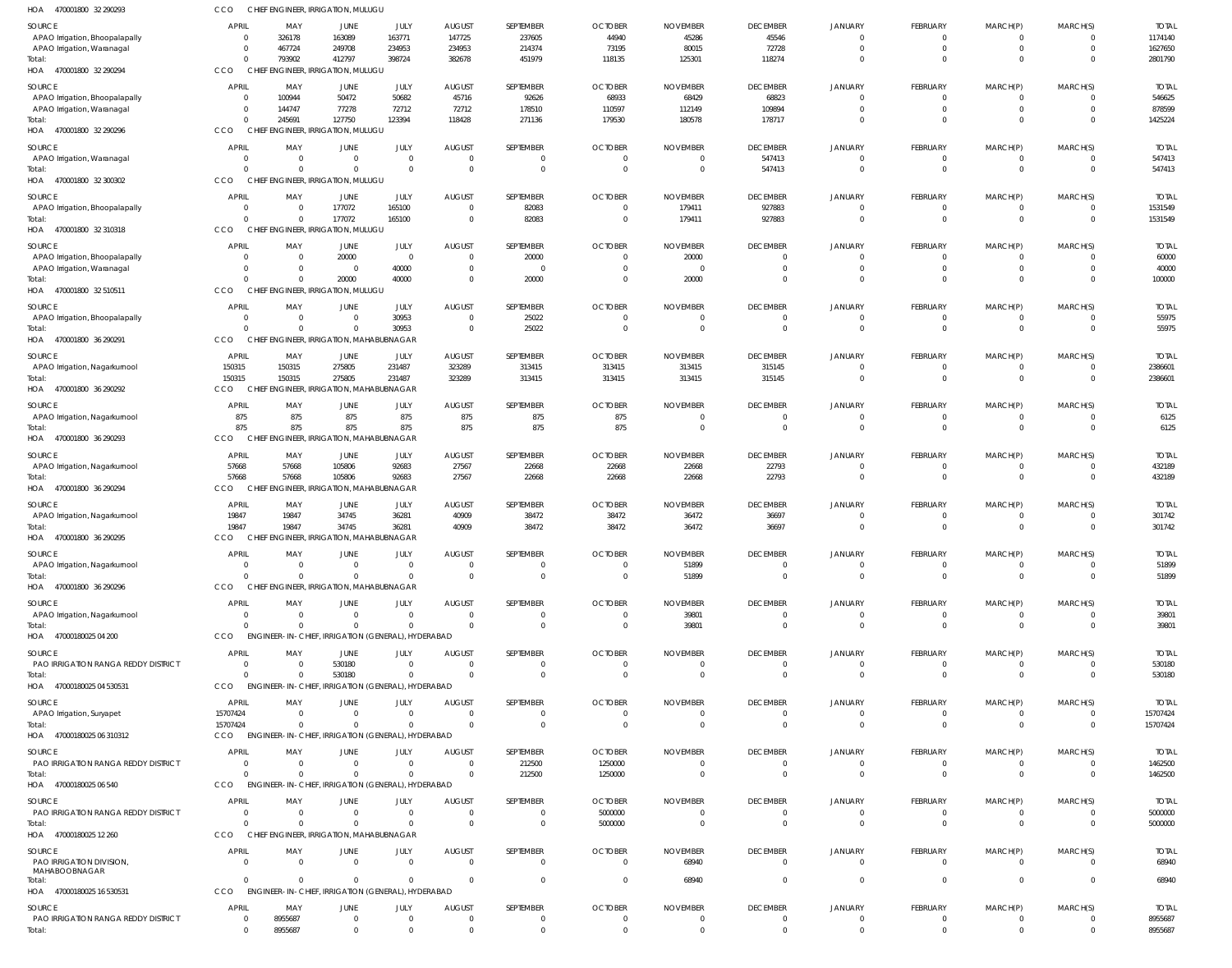| HOA<br>47000180025 19 200                                  | CCO                            |                                     | CHIEF ENGINEER, QUALITY CONTROL, TS                                  |                                           |                                 |                             |                                  |                             |                                   |                                  |                        |                      |                            |                         |
|------------------------------------------------------------|--------------------------------|-------------------------------------|----------------------------------------------------------------------|-------------------------------------------|---------------------------------|-----------------------------|----------------------------------|-----------------------------|-----------------------------------|----------------------------------|------------------------|----------------------|----------------------------|-------------------------|
| SOURCE<br>PAO IRRIGATION DIVISION,<br>MAHABOOBNAGAR        | <b>APRIL</b><br>- 0            | MAY<br>$\Omega$                     | JUNE<br>$\overline{0}$                                               | JULY<br>$\overline{0}$                    | <b>AUGUST</b><br>$\Omega$       | SEPTEMBER<br>$\mathbf 0$    | <b>OCTOBER</b><br>$\overline{0}$ | <b>NOVEMBER</b><br>1180     | <b>DECEMBER</b><br>$\mathbf 0$    | <b>JANUARY</b><br>$\overline{0}$ | FEBRUARY<br>$\Omega$   | MARCH(P)<br>$\Omega$ | MARCH(S)<br>$\overline{0}$ | <b>TOTAL</b><br>1180    |
| Total:<br>HOA 47000180025 21 200                           | $\Omega$<br>CCO                | $\cap$                              | $\Omega$<br>CHIEF ENGINEER, IRRIGATION, WARANGAL                     | $\Omega$                                  | $\Omega$                        | $\mathbf 0$                 | $\Omega$                         | 1180                        | $\overline{0}$                    | $\overline{0}$                   | $\Omega$               | $\Omega$             | $\Omega$                   | 1180                    |
| SOURCE<br><b>PAO - IRRIGATION DIVISION</b><br>HANUMAKONDA  | <b>APRIL</b><br>$\overline{0}$ | MAY<br>$\Omega$                     | JUNE<br>6000                                                         | JULY<br>$\overline{0}$                    | <b>AUGUST</b><br>$\overline{0}$ | SEPTEMBER<br>$\overline{0}$ | <b>OCTOBER</b><br>$\overline{0}$ | <b>NOVEMBER</b><br>6000     | <b>DECEMBER</b><br>$\overline{0}$ | <b>JANUARY</b><br>$\overline{0}$ | FEBRUARY<br>$\Omega$   | MARCH(P)<br>$\Omega$ | MARCH(S)<br>$\overline{0}$ | <b>TOTAL</b><br>12000   |
| Total:<br>HOA 47000180025 21 260                           | $\Omega$<br>CCO                | $\cap$                              | 6000<br>CHIEF ENGINEER, IRRIGATION, WARANGAL                         | $\Omega$                                  | $\Omega$                        | $\overline{0}$              | $\overline{0}$                   | 6000                        | $\overline{0}$                    | $\overline{0}$                   | $\Omega$               | $\Omega$             | $\overline{0}$             | 12000                   |
| SOURCE                                                     | <b>APRIL</b>                   | MAY                                 | JUNE                                                                 | JULY                                      | <b>AUGUST</b>                   | SEPTEMBER                   | <b>OCTOBER</b>                   | <b>NOVEMBER</b>             | <b>DECEMBER</b>                   | <b>JANUARY</b>                   | <b>FEBRUARY</b>        | MARCH(P)             | MARCH(S)                   | <b>TOTAL</b>            |
| APAO Irrigation, Bhoopalapally<br>APAO Irrigation, Jangaon | $\Omega$<br>0                  | $\Omega$                            | $\overline{0}$<br>$\mathbf{0}$                                       | $\mathbf 0$<br>$\mathbf 0$                | 8408978<br>11487796             | $\overline{0}$<br>1852920   | $\Omega$<br>913074               | $\Omega$<br>2658782         | $\overline{0}$<br>900000          | $\Omega$<br>$\Omega$             | $\Omega$<br>$\Omega$   | $\Omega$<br>$\Omega$ | $\Omega$<br>$\overline{0}$ | 8408978<br>17812572     |
| APAO Irrigation, Mahabubabad                               | 0                              |                                     | $\Omega$                                                             | $\Omega$                                  | 814500                          | $\overline{0}$              | $\Omega$                         | 1174452                     | 0                                 | $\Omega$                         | $\Omega$               | $\Omega$             | $\Omega$                   | 1988952                 |
| APAO Irrigation, Waranagal                                 | $\Omega$                       |                                     | $\Omega$                                                             | $\mathbf 0$                               | $\Omega$                        | $\overline{0}$              | $\Omega$                         | $\Omega$                    | 30648                             | $\Omega$                         | $\Omega$               | $\Omega$             | $\overline{0}$             | 30648                   |
| PAO - IRRIGATION DIVISION<br>HANUMAKONDA                   | $\Omega$                       |                                     | $\Omega$                                                             | $\mathbf 0$                               | 2302595                         | $\Omega$                    | $\Omega$                         | 888800                      | 36000                             | $\Omega$                         | $\Omega$               | $\Omega$             | $\Omega$                   | 3227395                 |
| Total:<br>HOA 47000180025 25 260                           | $\Omega$<br>CCO                |                                     | $\Omega$<br>CHIEF ENGINEER, IRRIGATION, WANAPARTHY                   | $\Omega$                                  | 23013869                        | 1852920                     | 913074                           | 4722034                     | 966648                            | $\overline{0}$                   | $\Omega$               | $\Omega$             | $\overline{0}$             | 31468545                |
| SOURCE                                                     | <b>APRIL</b>                   | MAY                                 | <b>JUNE</b>                                                          | JULY                                      | <b>AUGUST</b>                   | SEPTEMBER                   | <b>OCTOBER</b>                   | <b>NOVEMBER</b>             | <b>DECEMBER</b>                   | <b>JANUARY</b>                   | FEBRUARY               | MARCH(P)             | MARCH(S)                   | <b>TOTAL</b>            |
| APAO Irrigation, Wanaparthy                                | 0                              | - 0                                 | $\mathbf 0$                                                          | $\overline{0}$                            | 3510090                         | 1714890                     | 1043411                          | 9880853                     | $\overline{0}$                    | $\overline{0}$                   | $\Omega$               | $\Omega$             | $\overline{0}$             | 16149244                |
| PAO, PJP, Jogulamba Gadwal                                 | 0                              |                                     | $\Omega$                                                             | $\mathbf 0$                               | 12693107                        | 4702296                     | 1381728                          | 2750436                     | $\overline{0}$                    | $\overline{0}$                   | $\Omega$               | $\overline{0}$       | $\overline{0}$             | 21527567                |
| Total:<br>HOA 47000180025 30 260                           | $\Omega$<br><b>CCO</b>         |                                     | $\Omega$<br>CHIEF ENGINEER, IRRIGATION, NIZAMABAD                    | $\Omega$                                  | 16203197                        | 6417186                     | 2425139                          | 12631289                    | $\overline{0}$                    | $\overline{0}$                   | $\Omega$               | $\Omega$             | $\overline{0}$             | 37676811                |
|                                                            |                                |                                     |                                                                      |                                           |                                 |                             |                                  |                             |                                   |                                  |                        |                      |                            |                         |
| SOURCE<br>PAO IRRIGATION NIZAMABAD                         | <b>APRIL</b><br>- 0            | MAY<br>$\Omega$                     | <b>JUNE</b><br>$\mathbf{0}$                                          | JULY<br>$\mathbf 0$                       | <b>AUGUST</b><br>$\Omega$       | SEPTEMBER<br>$\mathbf{0}$   | <b>OCTOBER</b><br>$\Omega$       | <b>NOVEMBER</b><br>$\Omega$ | <b>DECEMBER</b><br>36000          | <b>JANUARY</b><br>$\overline{0}$ | FEBRUARY<br>$\Omega$   | MARCH(P)<br>- 0      | MARCH(S)<br>$\overline{0}$ | <b>TOTAL</b><br>36000   |
| Total:                                                     | $\Omega$                       | $\Omega$                            | $\overline{0}$                                                       | $\mathbf 0$                               | $\Omega$                        | $\overline{0}$              | $\Omega$                         | $\overline{0}$              | 36000                             | $\Omega$                         | $\overline{0}$         | $\overline{0}$       | $\overline{0}$             | 36000                   |
| HOA 470080800 04 010011                                    | CCO                            |                                     | COMMISSIONER, RESETTLEMENT AND REHABILITATION, HOD                   |                                           |                                 |                             |                                  |                             |                                   |                                  |                        |                      |                            |                         |
| SOURCE                                                     | APRIL                          | MAY                                 | JUNE                                                                 | JULY                                      | <b>AUGUST</b>                   | SEPTEMBER                   | <b>OCTOBER</b>                   | <b>NOVEMBER</b>             | <b>DECEMBER</b>                   | <b>JANUARY</b>                   | <b>FEBRUARY</b>        | MARCH(P)             | MARCH(S)                   | <b>TOTAL</b>            |
| PAO IRRIGATION DIVISION HYDERABAD                          | 225710                         | 225710                              | 207344                                                               | 226257                                    | 194110                          | 344961                      | 276660                           | 276660                      | 432486                            | $\mathbf{0}$                     | $\Omega$               | $\Omega$             | $\overline{0}$             | 2409898                 |
| Total:<br>HOA 470080800 04 010012                          | 225710<br><b>CCO</b>           | 225710<br><b>COMMISSIONER, RESE</b> | 207344                                                               | 226257<br>TLEMENT AND REHABILITATION, HOD | 194110                          | 344961                      | 276660                           | 276660                      | 432486                            | $\overline{0}$                   | $\Omega$               | $\overline{0}$       | $\overline{0}$             | 2409898                 |
| SOURCE                                                     | <b>APRIL</b>                   | MAY                                 | JUNE                                                                 | JULY                                      | <b>AUGUST</b>                   | SEPTEMBER                   | <b>OCTOBER</b>                   | <b>NOVEMBER</b>             | <b>DECEMBER</b>                   | <b>JANUARY</b>                   | FEBRUARY               | MARCH(P)             | MARCH(S)                   | <b>TOTAL</b>            |
| PAO IRRIGATION DIVISION HYDERABAD                          | 3000                           | 3000                                | 2645                                                                 | 2000                                      | 2000                            | 3500                        | 2500                             | 2500                        | 2500                              | $\overline{0}$                   | $\Omega$<br>$\Omega$   | $\Omega$<br>$\Omega$ | $\overline{0}$             | 23645                   |
| Total:<br>HOA 470080800 04 010013                          | 3000<br>CCO                    | 3000<br>COM                         | 2645<br>SIONER, RESETTLEMENT AND REHABILITATION, HOD                 | 2000                                      | 2000                            | 3500                        | 2500                             | 2500                        | 2500                              | $\Omega$                         |                        |                      | $\overline{0}$             | 23645                   |
| SOURCE                                                     | <b>APRIL</b>                   | MAY                                 | JUNE                                                                 | JULY                                      | <b>AUGUST</b>                   | SEPTEMBER                   | <b>OCTOBER</b>                   | <b>NOVEMBER</b>             | <b>DECEMBER</b>                   | <b>JANUARY</b>                   | FEBRUARY               | MARCH(P)             | MARCH(S)                   | <b>TOTAL</b>            |
| PAO IRRIGATION DIVISION HYDERABAD                          | 86676                          | 86676                               | 79627                                                                | 66811                                     | 74627                           | 61677                       | 20021                            | 20021                       | 31363                             | $\overline{0}$                   | $\Omega$               | $\Omega$             | $\overline{0}$             | 527499                  |
| Total:<br>HOA 470080800 04 010016                          | 86676<br>CCO                   | 86676<br><b>COMMISSIONER, RESET</b> | 79627                                                                | 66811<br>TLEMENT AND REHABILITATION, HOD  | 74627                           | 61677                       | 20021                            | 20021                       | 31363                             | $\overline{0}$                   | $\Omega$               | $\Omega$             | $\overline{0}$             | 527499                  |
|                                                            |                                |                                     |                                                                      |                                           |                                 |                             |                                  |                             |                                   |                                  |                        |                      |                            |                         |
| SOURCE<br>PAO IRRIGATION DIVISION HYDERABAD                | <b>APRIL</b><br>53804          | MAY<br>53804                        | JUNE<br>48351                                                        | JULY<br>38435                             | <b>AUGUST</b><br>38435          | SEPTEMBER<br>119909         | <b>OCTOBER</b><br>66003          | <b>NOVEMBER</b><br>66003    | <b>DECEMBER</b><br>66003          | <b>JANUARY</b><br>$\mathbf{0}$   | <b>FEBRUARY</b><br>- 0 | MARCH(P)<br>- 0      | MARCH(S)<br>$\overline{0}$ | <b>TOTAL</b><br>550747  |
| Total:                                                     | 53804                          | 53804                               | 48351                                                                | 38435                                     | 38435                           | 119909                      | 66003                            | 66003                       | 66003                             | $\overline{0}$                   | $\overline{0}$         | $\Omega$             | $\overline{0}$             | 550747                  |
| HOA 470080800 04 010018                                    | CCO                            |                                     | COMMISSIONER, RESETTLEMENT AND REHABILITATION, HOD                   |                                           |                                 |                             |                                  |                             |                                   |                                  |                        |                      |                            |                         |
| SOURCE                                                     | <b>APRIL</b>                   | MAY                                 | <b>JUNE</b>                                                          | JULY                                      | <b>AUGUST</b>                   | SEPTEMBER                   | <b>OCTOBER</b>                   | <b>NOVEMBER</b>             | <b>DECEMBER</b>                   | <b>JANUARY</b>                   | <b>FEBRUARY</b>        | MARCH(P)             | MARCH(S)                   | <b>TOTAL</b>            |
| PAO IRRIGATION DIVISION HYDERABAD                          | 0                              | 87937                               | 43998                                                                | $\Omega$                                  | $\Omega$                        | 135595                      | 0                                | 0                           | 0                                 | -0                               | $\Omega$               |                      | - 0                        | 267530                  |
| Total:<br>HOA 470080800 04 130131                          | $\Omega$<br>CCO                | 87937                               | 43998<br>COMMISSIONER, RESETTLEMENT AND REHABILITATION, HOD          | $\Omega$                                  | $\Omega$                        | 135595                      | $\overline{0}$                   | $\overline{0}$              | $\mathbf 0$                       | $\overline{0}$                   | $\Omega$               | $\Omega$             | $\overline{0}$             | 267530                  |
|                                                            |                                |                                     |                                                                      |                                           |                                 |                             |                                  |                             |                                   |                                  |                        |                      |                            |                         |
| SOURCE<br>PAO IRRIGATION DIVISION HYDERABAD                | <b>APRIL</b><br>- 0            | MAY<br>$\Omega$                     | <b>JUNE</b><br>$\overline{0}$                                        | JULY<br>28850                             | <b>AUGUST</b><br>11631          | SEPTEMBER<br>5603           | <b>OCTOBER</b><br>5602           | <b>NOVEMBER</b><br>10421    | <b>DECEMBER</b><br>7551           | <b>JANUARY</b><br>$\overline{0}$ | FEBRUARY<br>$\Omega$   | MARCH(P)<br>$\Omega$ | MARCH(S)<br>$\overline{0}$ | <b>TOTAL</b><br>69658   |
| Total:                                                     | $\Omega$                       |                                     | $\mathbf{0}$                                                         | 28850                                     | 11631                           | 5603                        | 5602                             | 10421                       | 7551                              | $\overline{0}$                   | $\Omega$               | $\Omega$             | $\overline{0}$             | 69658                   |
| HOA 470080800 04 130132                                    | CCO                            |                                     | COMMISSIONER, RESETTLEMENT AND REHABILITATION, HOD                   |                                           |                                 |                             |                                  |                             |                                   |                                  |                        |                      |                            |                         |
| SOURCE                                                     | <b>APRIL</b>                   | MAY                                 | <b>JUNE</b>                                                          | JULY                                      | <b>AUGUST</b>                   | SEPTEMBER                   | <b>OCTOBER</b>                   | <b>NOVEMBER</b>             | <b>DECEMBER</b>                   | <b>JANUARY</b>                   | FEBRUARY               | MARCH(P)             | MARCH(S)                   | <b>TOTAL</b>            |
| PAO IRRIGATION DIVISION HYDERABAD                          | $\overline{0}$                 | $\Omega$                            | $\overline{0}$                                                       | 99284                                     | 423941                          | 2037                        | 18590                            | 340803                      | 19210                             | $\overline{0}$                   | $\Omega$               | $\Omega$             | $\overline{0}$             | 903865                  |
| Total:<br>HOA 470080800 04 130134                          | $\Omega$<br>CCO                |                                     | $\overline{0}$<br>COMMISSIONER. RESETTLEMENT AND REHABILITATION. HOD | 99284                                     | 423941                          | 2037                        | 18590                            | 340803                      | 19210                             | $\overline{0}$                   | $\Omega$               | $\overline{0}$       | $\overline{0}$             | 903865                  |
|                                                            |                                |                                     |                                                                      |                                           |                                 |                             |                                  |                             |                                   |                                  |                        |                      |                            |                         |
| SOURCE<br>PAO IRRIGATION DIVISION HYDERABAD                | <b>APRIL</b><br>- 0            | MAY<br>$\Omega$                     | <b>JUNE</b><br>$\overline{0}$                                        | JULY<br>194286                            | <b>AUGUST</b><br>194286         | SEPTEMBER<br>$\overline{0}$ | <b>OCTOBER</b><br>$\overline{0}$ | <b>NOVEMBER</b><br>215177   | <b>DECEMBER</b><br>$\overline{0}$ | <b>JANUARY</b><br>$\overline{0}$ | FEBRUARY<br>$\Omega$   | MARCH(P)<br>- 0      | MARCH(S)<br>$\overline{0}$ | <b>TOTAL</b><br>603749  |
| Total:                                                     | $\Omega$                       | $\Omega$                            | $\overline{0}$                                                       | 194286                                    | 194286                          | $\mathbf 0$                 | $\overline{0}$                   | 215177                      | $\mathbf 0$                       | $\overline{0}$                   | $\overline{0}$         | $\overline{0}$       | $\overline{0}$             | 603749                  |
| HOA 470080800 04 130135                                    | CCO                            |                                     | COMMISSIONER, RESETTLEMENT AND REHABILITATION, HOD                   |                                           |                                 |                             |                                  |                             |                                   |                                  |                        |                      |                            |                         |
| SOURCE                                                     | <b>APRIL</b>                   | MAY                                 | <b>JUNE</b>                                                          | JULY                                      | <b>AUGUST</b>                   | SEPTEMBER                   | <b>OCTOBER</b>                   | <b>NOVEMBER</b>             | <b>DECEMBER</b>                   | <b>JANUARY</b>                   | FEBRUARY               | MARCH(P)             | MARCH(S)                   | <b>TOTAL</b>            |
| PAO IRRIGATION DIVISION HYDERABAD                          | - 0                            | $\Omega$                            | $\overline{0}$                                                       | $\overline{0}$                            | 49762                           | $\mathbf 0$                 | $\overline{0}$                   | $\overline{0}$              | $\overline{0}$                    | $\overline{0}$                   | $\Omega$               | $\Omega$             | $\overline{0}$             | 49762                   |
| Total:<br>HOA 470080800 04 140                             | $\Omega$<br>CCO                | $\Omega$                            | $\mathbf{0}$<br>COMMISSIONER, RESETTLEMENT AND REHABILITATION, HOD   | $\mathbf 0$                               | 49762                           | $\mathbf 0$                 | $\overline{0}$                   | $\overline{0}$              | $\overline{0}$                    | $\overline{0}$                   | $\overline{0}$         | $\overline{0}$       | $\overline{0}$             | 49762                   |
| SOURCE                                                     | <b>APRIL</b>                   | MAY                                 | JUNE                                                                 | JULY                                      | <b>AUGUST</b>                   | SEPTEMBER                   | <b>OCTOBER</b>                   | <b>NOVEMBER</b>             | <b>DECEMBER</b>                   | <b>JANUARY</b>                   | FEBRUARY               | MARCH(P)             | MARCH(S)                   | <b>TOTAL</b>            |
| PAO IRRIGATION DIVISION HYDERABAD                          | - 0                            | $\Omega$                            | $\overline{0}$                                                       | $\overline{0}$                            | $\Omega$                        | 438000                      | $\overline{0}$                   | $\Omega$                    | 0                                 | $\overline{0}$                   | $\overline{0}$         | $\Omega$             | $\overline{0}$             | 438000                  |
| Total:<br>HOA 470080800 04 240                             | $\Omega$<br>CCO                | $\Omega$                            | $\Omega$<br>COMMISSIONER, RESETTLEMENT AND REHABILITATION, HOD       | $\overline{0}$                            | $\overline{0}$                  | 438000                      | $\Omega$                         | $\Omega$                    | $\mathbf 0$                       | $\overline{0}$                   | $\Omega$               | $\Omega$             | $\overline{0}$             | 438000                  |
| SOURCE                                                     | <b>APRIL</b>                   | MAY                                 | <b>JUNE</b>                                                          | JULY                                      | <b>AUGUST</b>                   | SEPTEMBER                   | <b>OCTOBER</b>                   | <b>NOVEMBER</b>             | <b>DECEMBER</b>                   | <b>JANUARY</b>                   | FEBRUARY               | MARCH(P)             | MARCH(S)                   | <b>TOTAL</b>            |
| PAO IRRIGATION DIVISION HYDERABAD                          | 0                              |                                     | $\overline{0}$                                                       | 51387                                     | $\overline{0}$                  | 86790                       | $\overline{0}$                   | 52187                       | $\overline{0}$                    | $\overline{0}$                   | $\Omega$               | $\overline{0}$       | $\overline{0}$             | 190364                  |
| Total:<br>HOA 470080800 04 300302                          | $\Omega$<br>CCO                |                                     | $\overline{0}$<br>COMMISSIONER, RESETTLEMENT AND REHABILITATION, HOD | 51387                                     | $\overline{0}$                  | 86790                       | $\overline{0}$                   | 52187                       | $\overline{0}$                    | $\overline{0}$                   | $\Omega$               | $\overline{0}$       | $\overline{0}$             | 190364                  |
|                                                            |                                |                                     |                                                                      |                                           |                                 |                             |                                  |                             |                                   |                                  |                        |                      |                            |                         |
| SOURCE<br>PAO IRRIGATION DIVISION HYDERABAD                | <b>APRIL</b><br>240627         | MAY<br>240627                       | JUNE<br>$\overline{0}$                                               | JULY<br>240627                            | <b>AUGUST</b><br>632504         | SEPTEMBER<br>343936         | <b>OCTOBER</b><br>343936         | <b>NOVEMBER</b><br>343936   | <b>DECEMBER</b><br>0              | <b>JANUARY</b><br>$^{\circ}$     | <b>FEBRUARY</b><br>- 0 | MARCH(P)<br>- 0      | MARCH(S)<br>$^{\circ}$     | <b>TOTAL</b><br>2386193 |
| Total:                                                     | 240627                         | 240627                              | $\overline{0}$                                                       | 240627                                    | 632504                          | 343936                      | 343936                           | 343936                      | $\mathbf 0$                       | $\overline{0}$                   | $\overline{0}$         | $\overline{0}$       | $\overline{0}$             | 2386193                 |
|                                                            |                                |                                     |                                                                      |                                           |                                 |                             |                                  |                             |                                   |                                  |                        |                      |                            |                         |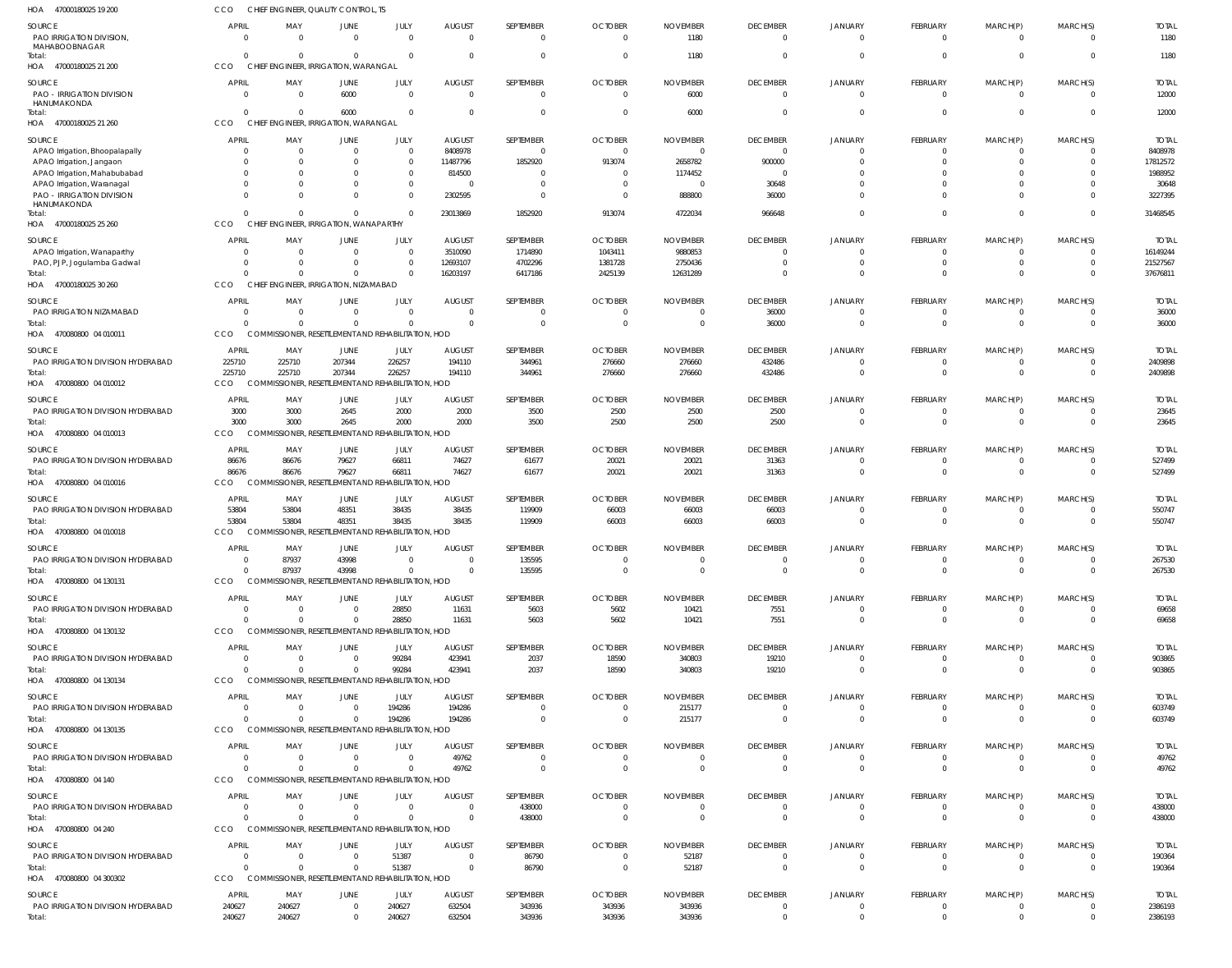| HOA 470080800 04 510511                     | CCO                      |                                              | COMMISSIONER, RESETTLEMENT AND REHABILITATION, HOD |                            |                                  |                              |                                |                                  |                                   |                                  |                                |                            |                                  |                          |
|---------------------------------------------|--------------------------|----------------------------------------------|----------------------------------------------------|----------------------------|----------------------------------|------------------------------|--------------------------------|----------------------------------|-----------------------------------|----------------------------------|--------------------------------|----------------------------|----------------------------------|--------------------------|
| SOURCE<br>PAO IRRIGATION DIVISION HYDERABAD | <b>APRIL</b><br>$\Omega$ | MAY<br>$\overline{0}$                        | JUNE<br>$\overline{0}$                             | JULY<br>$\overline{0}$     | <b>AUGUST</b><br>$\mathbf{0}$    | SEPTEMBER<br>29395           | <b>OCTOBER</b><br>$\mathbf{0}$ | <b>NOVEMBER</b><br>18948         | <b>DECEMBER</b><br>35584          | <b>JANUARY</b><br>$\overline{0}$ | <b>FEBRUARY</b><br>$\mathbf 0$ | MARCH(P)<br>$\mathbf 0$    | MARCH(S)<br>$\overline{0}$       | <b>TOTAL</b><br>83927    |
| Total:<br>HOA 470101167 25 020021           | <b>CCO</b>               | $\Omega$<br>$\Omega$                         | $\Omega$<br>CHIEF ENGINEER, IRRIGATION, MANCHERIAL | $\Omega$                   | $\mathbf{0}$                     | 29395                        | $\overline{0}$                 | 18948                            | 35584                             | $\overline{0}$                   | $\overline{0}$                 | $\mathbf 0$                | $\overline{0}$                   | 83927                    |
| SOURCE                                      | <b>APRIL</b>             | MAY                                          | JUNE                                               | JULY                       | <b>AUGUST</b>                    | SEPTEMBER                    | <b>OCTOBER</b>                 | <b>NOVEMBER</b>                  | <b>DECEMBER</b>                   | JANUARY                          | <b>FEBRUARY</b>                | MARCH(P)                   | MARCH(S)                         | <b>TOTAL</b>             |
| APAO Irrigation, Komarambheem Asifabad      | $\Omega$                 | $\overline{0}$                               | $\Omega$                                           | $\Omega$                   | 17346                            | 72946                        | $\mathbf{0}$                   | 17346                            | $\overline{0}$                    | $\Omega$                         | $\Omega$                       | 0                          | $\Omega$                         | 107638                   |
| APAO Irrigation, Mancherial                 | $\Omega$                 | $\overline{0}$                               | $\Omega$                                           | $\Omega$                   | 51600                            | 15600                        | 15600                          | 15600                            | 7000                              | $\overline{0}$                   | $\mathbf 0$                    | $\mathbf 0$                | $\overline{0}$                   | 105400                   |
| Total:<br>HOA 47010311225 26 270274         | CCO                      | $\Omega$<br>$\Omega$                         | $\Omega$<br>CHIEF ENGINEER, IRRIGATION, KAMAREDDY  | $\Omega$                   | 68946                            | 88546                        | 15600                          | 32946                            | 7000                              | $\Omega$                         | $\Omega$                       | $\mathbf 0$                | $\overline{0}$                   | 213038                   |
| SOURCE                                      | <b>APRIL</b>             | MAY                                          | JUNE                                               | JULY                       | <b>AUGUST</b>                    | SEPTEMBER                    | <b>OCTOBER</b>                 | <b>NOVEMBER</b>                  | <b>DECEMBER</b>                   | <b>JANUARY</b>                   | FEBRUARY                       | MARCH(P)                   | MARCH(S)                         | <b>TOTAL</b>             |
| APAO Irrigation, Kamareddy<br>Total:        | $\Omega$                 | $\overline{0}$<br>$\overline{0}$<br>$\Omega$ | $\overline{0}$<br>$\Omega$                         | 12999<br>12999             | $\overline{0}$<br>$\overline{0}$ | $^{\circ}$<br>$\overline{0}$ | $\mathbf{0}$<br>$\overline{0}$ | $\overline{0}$<br>$\overline{0}$ | $\overline{0}$<br>$\overline{0}$  | $\overline{0}$<br>$\overline{0}$ | $\mathbf 0$<br>$\overline{0}$  | 0<br>$\mathbf 0$           | $\overline{0}$<br>$\overline{0}$ | 12999<br>12999           |
| HOA 47010311225 27 530531                   | CCO                      |                                              | CHIEF ENGINEER, IRRIGATION, KAMAREDDY              |                            |                                  |                              |                                |                                  |                                   |                                  |                                |                            |                                  |                          |
| SOURCE<br>APAO Irrigation, Kamareddy        | <b>APRIL</b>             | MAY<br>$\overline{0}$<br>$\Omega$            | JUNE<br>$\overline{0}$                             | JULY<br>10460801           | <b>AUGUST</b><br>$\mathbf{0}$    | SEPTEMBER<br>0               | <b>OCTOBER</b><br>$\mathbf{0}$ | <b>NOVEMBER</b><br>$\mathbf{0}$  | <b>DECEMBER</b><br>$\overline{0}$ | JANUARY<br>$\overline{0}$        | <b>FEBRUARY</b><br>$\mathbf 0$ | MARCH(P)<br>$\mathbf 0$    | MARCH(S)<br>$\overline{0}$       | <b>TOTAL</b><br>10460801 |
| Total:                                      |                          | $\Omega$<br>$\Omega$                         | $\Omega$                                           | 10460801                   | $\Omega$                         | $\Omega$                     | $\Omega$                       | $\Omega$                         | $\overline{0}$                    | $\Omega$                         | $\Omega$                       | $\mathbf 0$                | $\overline{0}$                   | 10460801                 |
| HOA 470103121 25 110111                     | CCO                      |                                              | CHIEF ENGINEER, IRRIGATION, ADILABAD               |                            |                                  |                              |                                |                                  |                                   |                                  |                                |                            |                                  |                          |
| SOURCE                                      | <b>APRIL</b>             | MAY                                          | JUNE                                               | JULY                       | <b>AUGUST</b>                    | SEPTEMBER                    | <b>OCTOBER</b>                 | <b>NOVEMBER</b>                  | <b>DECEMBER</b>                   | <b>JANUARY</b>                   | <b>FEBRUARY</b>                | MARCH(P)                   | MARCH(S)                         | <b>TOTAL</b>             |
| PAO Irrigation Nirmal                       | $\Omega$                 | $\overline{0}$                               | $\overline{0}$                                     | - 0                        | $\overline{0}$                   | $^{\circ}$                   | $\mathbf{0}$                   | 99200                            | $\overline{0}$                    | $\overline{0}$                   | $\mathbf 0$                    | $\mathbf 0$                | $\overline{0}$                   | 99200                    |
| Total:                                      |                          | $\Omega$<br>$\Omega$                         | $\Omega$                                           | $\overline{0}$             | $\Omega$                         | $\mathbf{0}$                 | $\overline{0}$                 | 99200                            | $\overline{0}$                    | $\overline{0}$                   | $\mathbf 0$                    | $\mathbf 0$                | $\overline{0}$                   | 99200                    |
| HOA 470103121 25 130132                     | CCO                      |                                              | CHIEF ENGINEER, IRRIGATION, ADILABAD               |                            |                                  |                              |                                |                                  |                                   |                                  |                                |                            |                                  |                          |
| SOURCE                                      | <b>APRIL</b>             | MAY                                          | JUNE                                               | JULY                       | <b>AUGUST</b>                    | SEPTEMBER                    | <b>OCTOBER</b>                 | <b>NOVEMBER</b>                  | <b>DECEMBER</b>                   | JANUARY                          | <b>FEBRUARY</b>                | MARCH(P)                   | MARCH(S)                         | <b>TOTAL</b>             |
| PAO Irrigation Nirmal                       | $\Omega$                 | $\overline{0}$                               | $\Omega$                                           | $\Omega$                   | 55340                            | 42201                        | $\Omega$                       | 19500                            | $\overline{0}$                    | $\Omega$                         | 0                              | 0                          | $\overline{0}$                   | 117041                   |
| Total:                                      |                          | $\Omega$<br>$\mathbf{0}$                     | $\Omega$                                           | $\Omega$                   | 55340                            | 42201                        | $\overline{0}$                 | 19500                            | $\overline{0}$                    | $\Omega$                         | $\mathbf 0$                    | $\overline{0}$             | $\overline{0}$                   | 117041                   |
| HOA 470103121 25 130134                     | CCO                      |                                              | CHIEF ENGINEER, IRRIGATION, ADILABAD               |                            |                                  |                              |                                |                                  |                                   |                                  |                                |                            |                                  |                          |
| SOURCE                                      | <b>APRIL</b>             | MAY                                          | JUNE                                               | JULY                       | <b>AUGUST</b>                    | SEPTEMBER                    | <b>OCTOBER</b>                 | <b>NOVEMBER</b>                  | <b>DECEMBER</b>                   | <b>JANUARY</b>                   | FEBRUARY                       | MARCH(P)                   | MARCH(S)                         | <b>TOTAL</b>             |
| PAO Irrigation Nirmal                       |                          | $\overline{0}$<br>$\Omega$                   | 31429                                              | 62858                      | 95858                            | 0                            | - 0                            | 94287                            | 64429                             | $\overline{0}$                   | $\mathbf 0$                    | 0                          | $\overline{0}$                   | 348861                   |
| Total:<br>HOA 47010312125 26 530531         | CCO                      | $\Omega$<br>$\Omega$                         | 31429<br>CHIEF ENGINEER, IRRIGATION, ADILABAD      | 62858                      | 95858                            | $\overline{0}$               | $\overline{0}$                 | 94287                            | 64429                             | $\overline{0}$                   | $\overline{0}$                 | $\mathbf 0$                | $\overline{0}$                   | 348861                   |
|                                             | <b>APRIL</b>             |                                              |                                                    |                            |                                  | SEPTEMBER                    | <b>OCTOBER</b>                 |                                  | <b>DECEMBER</b>                   |                                  |                                |                            | MARCH(S)                         |                          |
| SOURCE<br>PAO Irrigation Nirmal             | $\Omega$                 | MAY<br>$\overline{0}$                        | JUNE<br>$\Omega$                                   | JULY<br>$\Omega$           | <b>AUGUST</b><br>$\overline{0}$  | $^{\circ}$                   | 1203522                        | <b>NOVEMBER</b><br>$\Omega$      | $\overline{0}$                    | JANUARY<br>$\overline{0}$        | <b>FEBRUARY</b><br>$\mathbf 0$ | MARCH(P)<br>0              | $\overline{0}$                   | <b>TOTAL</b><br>1203522  |
| Total:                                      |                          | $\Omega$<br>$\Omega$                         | $\Omega$                                           | $\Omega$                   | $\Omega$                         | $\Omega$                     | 1203522                        | $\overline{0}$                   | $\Omega$                          | $\Omega$                         | $\overline{0}$                 | $\overline{0}$             | $\Omega$                         | 1203522                  |
| HOA 47010312125 27 530531                   | CCO                      |                                              | CHIEF ENGINEER, IRRIGATION, ADILABAD               |                            |                                  |                              |                                |                                  |                                   |                                  |                                |                            |                                  |                          |
| SOURCE                                      | APRIL                    | MAY                                          | JUNE                                               | JULY                       | <b>AUGUST</b>                    | SEPTEMBER                    | <b>OCTOBER</b>                 | <b>NOVEMBER</b>                  | <b>DECEMBER</b>                   | <b>JANUARY</b>                   | <b>FEBRUARY</b>                | MARCH(P)                   | MARCH(S)                         | <b>TOTAL</b>             |
| PAO Irrigation Nirmal                       | 15482452                 | $\overline{0}$                               | 26435574                                           | $\overline{0}$             | $\overline{0}$                   | 47729634                     | $\overline{0}$                 | $\overline{0}$                   | $\overline{0}$                    | $\overline{0}$                   | $\mathbf 0$                    | $\mathbf 0$                | $\overline{0}$                   | 89647660                 |
| Total:                                      | 15482452                 | $\overline{0}$                               | 26435574                                           | $\overline{0}$             | $\overline{0}$                   | 47729634                     | $\overline{0}$                 | $\overline{0}$                   | $\overline{0}$                    | $\Omega$                         | $\overline{0}$                 | $\mathbf 0$                | $\overline{0}$                   | 89647660                 |
| HOA 47010312725 27 530531                   | <b>CCO</b>               |                                              | CHIEF ENGINEER, IRRIGATION, MAHABUBNAGAR           |                            |                                  |                              |                                |                                  |                                   |                                  |                                |                            |                                  |                          |
| SOURCE                                      | <b>APRIL</b>             | MAY                                          | JUNE                                               | <b>JULY</b>                | <b>AUGUST</b>                    | SEPTEMBER                    | <b>OCTOBER</b>                 | <b>NOVEMBER</b>                  | <b>DECEMBER</b>                   | <b>JANUARY</b>                   | <b>FEBRUARY</b>                | MARCH(P)                   | MARCH(S)                         | <b>TOTAL</b>             |
| PAO IRRIGATION DIVISION,                    | 31490895                 | $\overline{0}$                               | $\Omega$                                           | $\Omega$                   | 54571879                         | $\overline{0}$               | 9157576                        | $\Omega$                         | $\overline{0}$                    | $\overline{0}$                   | $\mathbf 0$                    | $\mathbf 0$                | $\overline{0}$                   | 95220350                 |
| MAHABOOBNAGAR                               |                          | $\overline{0}$                               | $\Omega$                                           | $\Omega$                   |                                  |                              |                                |                                  |                                   |                                  |                                |                            |                                  |                          |
| Total:<br>HOA 47010313025 26 270274         | 31490895<br><b>CCO</b>   |                                              | CHIEF ENGINEER, IRRIGATION, SURYAPET               |                            | 54571879                         | $\mathbf 0$                  | 9157576                        | $\mathbf{0}$                     | $\overline{0}$                    | $\overline{0}$                   | $\mathbf 0$                    | $\mathbf 0$                | $\overline{0}$                   | 95220350                 |
|                                             |                          |                                              |                                                    |                            |                                  |                              |                                |                                  |                                   |                                  |                                |                            |                                  |                          |
| SOURCE                                      | <b>APRIL</b>             | MAY<br>$\Omega$                              | JUNE<br>$\Omega$                                   | JULY<br>$\Omega$           | <b>AUGUST</b><br>$\Omega$        | SEPTEMBER<br>$\Omega$        | <b>OCTOBER</b><br>$\Omega$     | <b>NOVEMBER</b><br>$\Omega$      | <b>DECEMBER</b><br>$\Omega$       | <b>JANUARY</b><br>$\Omega$       | <b>FEBRUARY</b><br>$\Omega$    | MARCH(P)<br>$\Omega$       | MARCH(S)<br>$\Omega$             | <b>TOTAL</b>             |
| APAO Irrigation, Suryapet<br>Total:         | 26685<br>26685           | $\Omega$                                     | $\Omega$                                           | $\Omega$                   | $\Omega$                         | $\mathbf{0}$                 | $\overline{0}$                 | $\overline{0}$                   | $\overline{0}$                    | $\overline{0}$                   | $\mathbf 0$                    | $\mathbf 0$                | $\overline{0}$                   | 26685<br>26685           |
| HOA 47010313025 26 530531                   | <b>CCO</b>               |                                              | CHIEF ENGINEER, IRRIGATION, SURYAPET               |                            |                                  |                              |                                |                                  |                                   |                                  |                                |                            |                                  |                          |
| SOURCE                                      | <b>APRIL</b>             | MAY                                          |                                                    | JULY                       |                                  | SEPTEMBER                    | <b>OCTOBER</b>                 | <b>NOVEMBER</b>                  | <b>DECEMBER</b>                   | JANUARY                          | <b>FEBRUARY</b>                | MARCH(P)                   | MARCH(S)                         | <b>TOTAL</b>             |
| APAO Irrigation, Suryapet                   | $\Omega$                 | 13921526                                     | JUNE<br>$\Omega$                                   | $\Omega$                   | <b>AUGUST</b><br>$\overline{0}$  | $\overline{0}$               | $\mathbf{0}$                   | $\overline{0}$                   | $\overline{0}$                    | $\overline{0}$                   | $\mathbf 0$                    | $\mathbf 0$                | $\overline{0}$                   | 13921526                 |
| Total:                                      |                          | 13921526<br>$\Omega$                         | $\mathbf{0}$                                       | $\Omega$                   | $\overline{0}$                   | $\mathbf{0}$                 | $\overline{0}$                 | $\Omega$                         | $\overline{0}$                    | $\overline{0}$                   | $\overline{0}$                 | $\mathbf 0$                | $\overline{0}$                   | 13921526                 |
| HOA 47010313025 27 530531                   | <b>CCO</b>               |                                              | CHIEF ENGINEER, IRRIGATION, SURYAPET               |                            |                                  |                              |                                |                                  |                                   |                                  |                                |                            |                                  |                          |
| SOURCE                                      | <b>APRIL</b>             | MAY                                          | JUNE                                               | JULY                       | <b>AUGUST</b>                    | SEPTEMBER                    | <b>OCTOBER</b>                 | <b>NOVEMBER</b>                  | <b>DECEMBER</b>                   | <b>JANUARY</b>                   | <b>FEBRUARY</b>                | MARCH(P)                   | MARCH(S)                         | <b>TOTAL</b>             |
| APAO Irrigation, Suryapet                   | $\Omega$                 | $\overline{0}$                               | 63268778                                           | 71656385                   | $\mathbf 0$                      | $\overline{0}$               | 38800935                       | $\overline{0}$                   | 94776                             | $\overline{0}$                   | $\mathbf 0$                    | $\mathbf 0$                | $\overline{0}$                   | 173820874                |
| Total:                                      |                          | $\Omega$<br>$\Omega$                         | 63268778                                           | 71656385                   | $\overline{0}$                   | $\mathbf 0$                  | 38800935                       | $\overline{0}$                   | 94776                             | $\overline{0}$                   | $\overline{0}$                 | $\mathbf 0$                | $\overline{0}$                   | 173820874                |
| HOA 47010313925 26 530532                   | <b>CCO</b>               |                                              | CHIEF ENGINEER, IRRIGATION, MANCHERIAL             |                            |                                  |                              |                                |                                  |                                   |                                  |                                |                            |                                  |                          |
| SOURCE                                      | <b>APRIL</b>             | MAY                                          | JUNE                                               | JULY                       | <b>AUGUST</b>                    | SEPTEMBER                    | <b>OCTOBER</b>                 | <b>NOVEMBER</b>                  | <b>DECEMBER</b>                   | <b>JANUARY</b>                   | <b>FEBRUARY</b>                | MARCH(P)                   | MARCH(S)                         | <b>TOTAL</b>             |
| APAO Irrigation, Mancherial                 | 9535893                  | $\Omega$                                     | $\Omega$                                           | $\Omega$                   | $\overline{0}$                   | $\Omega$                     | $\overline{0}$                 | $\Omega$                         | $\overline{0}$                    | $\overline{0}$                   | 0                              | 0                          | $\overline{0}$                   | 9535893                  |
| Total:                                      | 9535893                  | $\overline{0}$                               | $\Omega$                                           | $\Omega$                   | $\overline{0}$                   | $\mathbf 0$                  | $\overline{0}$                 | $\overline{0}$                   | $\overline{0}$                    | $\overline{0}$                   | $\mathbf 0$                    | $\mathbf 0$                | $\overline{0}$                   | 9535893                  |
| HOA 47010316125 27 530531                   | <b>CCO</b>               |                                              | ENGINEER-IN-CHIEF, IRRIGATION, GAJWEL              |                            |                                  |                              |                                |                                  |                                   |                                  |                                |                            |                                  |                          |
| SOURCE                                      | <b>APRIL</b>             | MAY                                          | JUNE                                               | JULY                       | <b>AUGUST</b>                    | SEPTEMBER                    | <b>OCTOBER</b>                 | <b>NOVEMBER</b>                  | <b>DECEMBER</b>                   | <b>JANUARY</b>                   | FEBRUARY                       | MARCH(P)                   | MARCH(S)                         | <b>TOTAL</b>             |
| PAO MEDAK(IW), MEDAK                        |                          | $\overline{0}$<br>$\Omega$                   | $\overline{0}$                                     | 35763914                   | $\overline{0}$                   | $^{\circ}$                   | $\overline{0}$                 | - 0                              | $\overline{0}$                    | $\mathbf 0$                      | $\mathbf 0$                    | 0                          | $\overline{0}$                   | 35763914                 |
| Total:                                      |                          | $\Omega$<br>$\Omega$                         | $\mathbf{0}$                                       | 35763914                   | $\overline{0}$                   | $\mathbf 0$                  | $\mathbf{0}$                   | $\overline{0}$                   | $\overline{0}$                    | $\overline{0}$                   | $\overline{0}$                 | $\mathbf 0$                | $\overline{0}$                   | 35763914                 |
| HOA 470103204 25 110111                     | <b>CCO</b>               |                                              | CHIEF ENGINEER, IRRIGATION, ADILABAD               |                            |                                  |                              |                                |                                  |                                   |                                  |                                |                            |                                  |                          |
| SOURCE                                      | <b>APRIL</b>             | MAY                                          | JUNE                                               | <b>JULY</b>                | <b>AUGUST</b>                    | SEPTEMBER                    | <b>OCTOBER</b>                 | <b>NOVEMBER</b>                  | <b>DECEMBER</b>                   | <b>JANUARY</b>                   | <b>FEBRUARY</b>                | MARCH(P)                   | MARCH(S)                         | <b>TOTAL</b>             |
| PAO Irrigation Nirmal                       | $\Omega$                 | $\overline{0}$                               | $\Omega$                                           | $\Omega$                   | $\mathbf{0}$                     | $\overline{0}$               | $\mathbf{0}$                   | 97600                            | $\overline{0}$                    | $\overline{0}$                   | $\mathbf 0$                    | $\mathbf 0$                | $\overline{0}$                   | 97600                    |
| Total:                                      | CCO                      | $\Omega$<br>$\Omega$                         | $\Omega$                                           | $\Omega$                   | $\Omega$                         | $\Omega$                     | $\overline{0}$                 | 97600                            | $\overline{0}$                    | $\overline{0}$                   | $\overline{0}$                 | $\overline{0}$             | $\Omega$                         | 97600                    |
| HOA 470103204 25 130132                     |                          |                                              | CHIEF ENGINEER, IRRIGATION, ADILABAD               |                            |                                  |                              |                                |                                  |                                   |                                  |                                |                            |                                  |                          |
| SOURCE                                      | <b>APRIL</b>             | MAY                                          | JUNE                                               | JULY                       | <b>AUGUST</b>                    | SEPTEMBER                    | <b>OCTOBER</b>                 | <b>NOVEMBER</b>                  | <b>DECEMBER</b>                   | <b>JANUARY</b>                   | <b>FEBRUARY</b>                | MARCH(P)                   | MARCH(S)                         | <b>TOTAL</b>             |
| PAO Irrigation Nirmal                       | $\Omega$                 | $\overline{0}$<br>$\Omega$<br>$\Omega$       | $\overline{0}$<br>$\Omega$                         | $\Omega$<br>$\overline{0}$ | 14857                            | $\overline{0}$               | $\mathbf{0}$                   | 92458                            | 61210                             | $\overline{0}$<br>$\overline{0}$ | $\mathbf 0$<br>$\overline{0}$  | $\mathbf 0$<br>$\mathbf 0$ | $\overline{0}$<br>$\overline{0}$ | 168525                   |
| Total:<br>HOA 470103204 25 130134           | <b>CCO</b>               |                                              | CHIEF ENGINEER, IRRIGATION, ADILABAD               |                            | 14857                            | $\overline{0}$               | $\overline{0}$                 | 92458                            | 61210                             |                                  |                                |                            |                                  | 168525                   |
| SOURCE                                      | <b>APRIL</b>             | MAY                                          | JUNE                                               | JULY                       | <b>AUGUST</b>                    | SEPTEMBER                    | <b>OCTOBER</b>                 | <b>NOVEMBER</b>                  | <b>DECEMBER</b>                   | <b>JANUARY</b>                   | <b>FEBRUARY</b>                | MARCH(P)                   | MARCH(S)                         | <b>TOTAL</b>             |
| PAO Irrigation Nirmal                       | $\overline{0}$           | $\overline{0}$                               | 132000                                             | $\overline{0}$             | 62858                            | 62858                        | 94287                          | 220003                           | 128858                            | $\overline{0}$                   | 0                              | 0                          | $\overline{0}$                   | 700864                   |
| Total:                                      |                          | $\overline{0}$<br>$\mathbf{0}$               | 132000                                             | $\overline{0}$             | 62858                            | 62858                        | 94287                          | 220003                           | 128858                            | $\overline{0}$                   | $\mathbf 0$                    | $\mathbf 0$                | $\overline{0}$                   | 700864                   |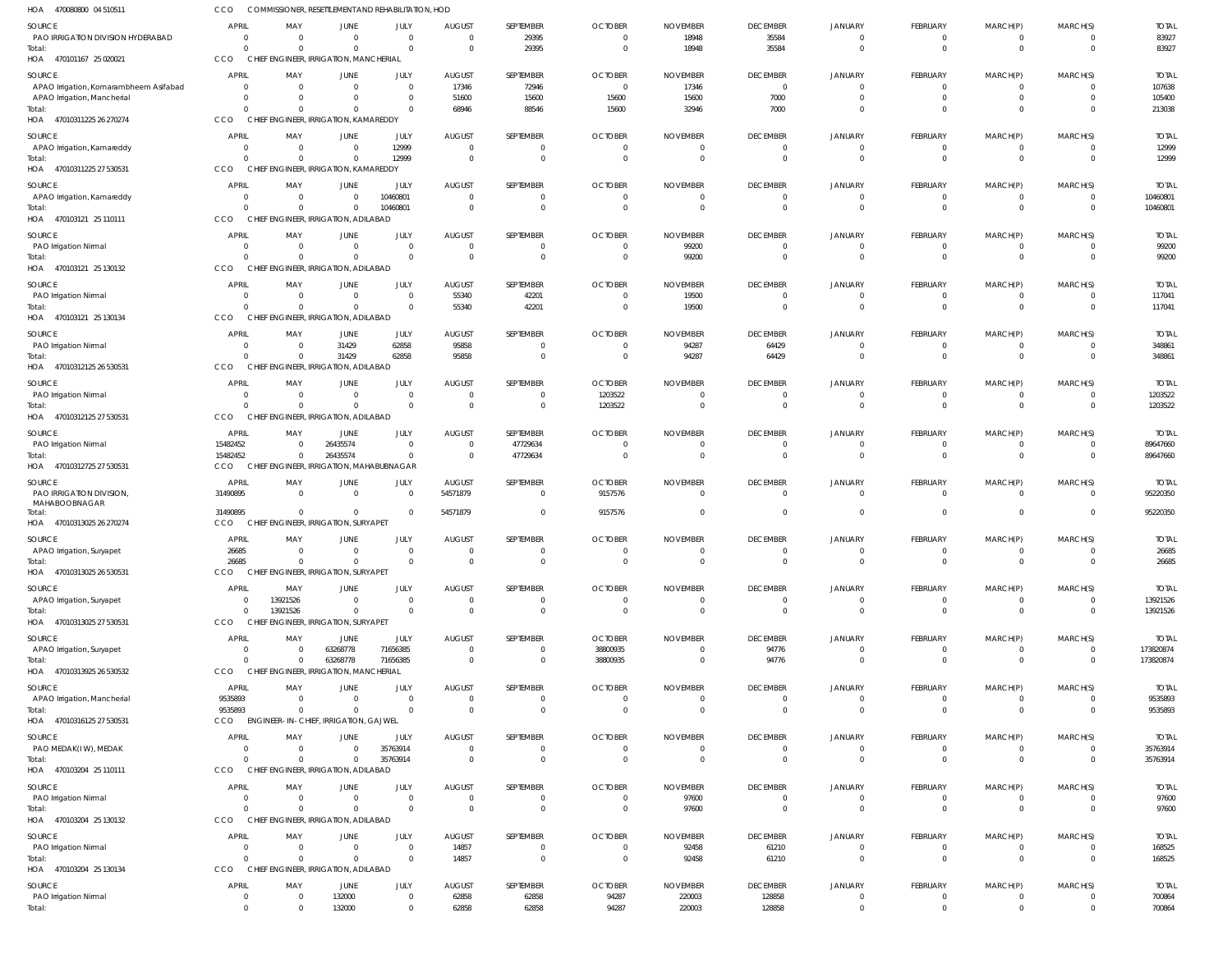| HOA 47010320825 27 530531                                     | CCO                            |                       | CHIEF ENGINEER, IRRIGATION, MANCHERIAL             |                             |                           |                            |                            |                             |                                   |                                  |                             |                               |                                  |                          |
|---------------------------------------------------------------|--------------------------------|-----------------------|----------------------------------------------------|-----------------------------|---------------------------|----------------------------|----------------------------|-----------------------------|-----------------------------------|----------------------------------|-----------------------------|-------------------------------|----------------------------------|--------------------------|
| SOURCE                                                        | APRIL                          | MAY                   | JUNE                                               | JULY                        | <b>AUGUST</b>             | SEPTEMBER                  | <b>OCTOBER</b>             | <b>NOVEMBER</b>             | <b>DECEMBER</b>                   | JANUARY                          | FEBRUARY                    | MARCH(P)                      | MARCH(S)                         | <b>TOTAL</b>             |
| APAO Irrigation, Komarambheem Asifabad                        | $\overline{0}$                 | $\Omega$              | $\overline{0}$                                     | $\mathbf{0}$                | $\overline{0}$            | $\mathbf 0$                | 6578949                    | $\Omega$                    | $\mathbf 0$                       | $\overline{0}$                   | $\mathbf 0$                 | $\mathbf 0$                   | $\overline{0}$                   | 6578949                  |
| Total:<br>HOA 47010321125 27 530531                           | $\Omega$<br>CCO                |                       | $\Omega$<br>CHIEF ENGINEER, IRRIGATION, ADILABAD   | $\mathbf 0$                 | $\Omega$                  | $\mathbf 0$                | 6578949                    | $\Omega$                    | $\overline{0}$                    | $\overline{0}$                   | $\mathbf{0}$                | $\mathbf 0$                   | $\overline{0}$                   | 6578949                  |
| SOURCE                                                        | <b>APRIL</b>                   | MAY                   | JUNE                                               | JULY                        | <b>AUGUST</b>             | SEPTEMBER                  | <b>OCTOBER</b>             | <b>NOVEMBER</b>             | <b>DECEMBER</b>                   | JANUARY                          | FEBRUARY                    | MARCH(P)                      | MARCH(S)                         | <b>TOTAL</b>             |
| APAO Irrigation, Adilabad                                     | - 0                            | $\Omega$              | $\overline{0}$                                     | $\Omega$                    | $\Omega$                  | 6434718                    | $\Omega$                   | $\Omega$                    | 0                                 | $\Omega$                         | $\Omega$                    | $\Omega$                      | $\Omega$                         | 6434718                  |
| Total:                                                        | $\Omega$                       | $\Omega$              | $\Omega$                                           | $\Omega$                    | $\Omega$                  | 6434718                    | $\Omega$                   | $\Omega$                    | $\mathbf{0}$                      | $\Omega$                         | $\overline{0}$              | $\mathbf 0$                   | $\overline{0}$                   | 6434718                  |
| HOA 47010321325 51 530531                                     | CCO                            |                       | CHIEF ENGINEER, IRRIGATION, MANCHERIAL             |                             |                           |                            |                            |                             |                                   |                                  |                             |                               |                                  |                          |
| SOURCE                                                        | <b>APRIL</b>                   | MAY                   | JUNE                                               | JULY                        | <b>AUGUST</b>             | SEPTEMBER                  | <b>OCTOBER</b>             | <b>NOVEMBER</b>             | <b>DECEMBER</b>                   | JANUARY                          | FEBRUARY                    | MARCH(P)                      | MARCH(S)                         | <b>TOTAL</b>             |
| APAO Irrigation, Komarambheem Asifabad<br>Total:              | - 0<br>$\Omega$                | $\Omega$<br>$\cap$    | $\overline{0}$<br>$\Omega$                         | $\mathbf{0}$<br>$\mathbf 0$ | $\Omega$<br>$\Omega$      | $\mathbf 0$<br>$\mathbf 0$ | $\Omega$<br>$\Omega$       | 23665265<br>23665265        | $\mathbf{0}$<br>$\mathbf 0$       | $\overline{0}$<br>$\Omega$       | $\mathbf 0$<br>$\mathbf{0}$ | 0<br>$\mathbf 0$              | $\overline{0}$<br>$\overline{0}$ | 23665265<br>23665265     |
| HOA 47010321425 26 530531                                     | CCO                            |                       | CHIEF ENGINEER, IRRIGATION, MAHABUBNAGAR           |                             |                           |                            |                            |                             |                                   |                                  |                             |                               |                                  |                          |
| SOURCE                                                        | <b>APRIL</b>                   | MAY                   | <b>JUNE</b>                                        | JULY                        | <b>AUGUST</b>             | SEPTEMBER                  | <b>OCTOBER</b>             | <b>NOVEMBER</b>             | <b>DECEMBER</b>                   | JANUARY                          | FEBRUARY                    | MARCH(P)                      | MARCH(S)                         | <b>TOTAL</b>             |
| PAO IRRIGATION DIVISION,                                      | $\Omega$                       | $\Omega$              | $\overline{0}$                                     | $\mathbf{0}$                | 25054730                  | $\mathbf{0}$               | $\Omega$                   | $\Omega$                    | $\mathbf 0$                       | $\overline{0}$                   | $\Omega$                    | $\mathbf{0}$                  | $\overline{0}$                   | 25054730                 |
| MAHABOOBNAGAR<br>Total:                                       | $\Omega$                       | $\Omega$              | $\Omega$                                           | $\Omega$                    | 25054730                  | $\Omega$                   | $\Omega$                   | $\Omega$                    | $\mathbf 0$                       | $\Omega$                         | $\Omega$                    | $\mathbf 0$                   | $\overline{0}$                   | 25054730                 |
| HOA 47010321425 27 530531                                     | <b>CCO</b>                     |                       | CHIEF ENGINEER, IRRIGATION, MAHABUBNAGAR           |                             |                           |                            |                            |                             |                                   |                                  |                             |                               |                                  |                          |
| SOURCE                                                        | <b>APRIL</b>                   | MAY                   | JUNE                                               | JULY                        | <b>AUGUST</b>             | SEPTEMBER                  | <b>OCTOBER</b>             | <b>NOVEMBER</b>             | <b>DECEMBER</b>                   | JANUARY                          | FEBRUARY                    | MARCH(P)                      | MARCH(S)                         | <b>TOTAL</b>             |
| PAO IRRIGATION DIVISION,<br>MAHABOOBNAGAR                     | 48341                          | $\Omega$              | $\overline{0}$                                     | $\mathbf{0}$                | $\Omega$                  | $\mathbf{0}$               | $\overline{0}$             | $\Omega$                    | 5790063                           | $\overline{0}$                   | $\overline{0}$              | $\mathbf 0$                   | $\overline{0}$                   | 5838404                  |
| Total:                                                        | 48341                          | $\Omega$              | $\overline{0}$                                     | $\mathbf{0}$                | $\Omega$                  | $\mathbf 0$                | $\Omega$                   | $\Omega$                    | 5790063                           | $\overline{0}$                   | $\overline{0}$              | $\mathbf 0$                   | $\Omega$                         | 5838404                  |
| HOA 470103217 25 110111                                       | CCO                            |                       | CHIEF ENGINEER, IRRIGATION, ADILABAD               |                             |                           |                            |                            |                             |                                   |                                  |                             |                               |                                  |                          |
| SOURCE                                                        | <b>APRIL</b>                   | MAY                   | JUNE                                               | JULY                        | <b>AUGUST</b>             | SEPTEMBER                  | <b>OCTOBER</b>             | <b>NOVEMBER</b>             | <b>DECEMBER</b>                   | JANUARY                          | FEBRUARY                    | MARCH(P)                      | MARCH(S)                         | <b>TOTAL</b>             |
| APAO Irrigation, Adilabad                                     | - 0                            | $\Omega$              | 96000                                              | $\Omega$                    | $\Omega$                  | $^{\circ}$                 | - 0                        | 77400                       | 25750                             | $\Omega$                         | $\Omega$                    | 0                             | $\overline{0}$                   | 199150                   |
| Total:<br>HOA 470103217 25 130132                             | $\Omega$<br>CCO                |                       | 96000<br>CHIEF ENGINEER, IRRIGATION, ADILABAD      | $\mathbf{0}$                | $\Omega$                  | $\mathbf 0$                | $\Omega$                   | 77400                       | 25750                             | $\Omega$                         | $\overline{0}$              | $\mathbf{0}$                  | $\overline{0}$                   | 199150                   |
| SOURCE                                                        | <b>APRIL</b>                   | MAY                   | JUNE                                               | JULY                        | <b>AUGUST</b>             | SEPTEMBER                  | <b>OCTOBER</b>             | <b>NOVEMBER</b>             | <b>DECEMBER</b>                   | JANUARY                          | FEBRUARY                    | MARCH(P)                      | MARCH(S)                         | <b>TOTAL</b>             |
| APAO Irrigation, Adilabad                                     | 0                              | $\Omega$              | 57420                                              | $\mathbf{0}$                | $\Omega$                  | $\mathbf 0$                | $\Omega$                   | 7500                        | 482047                            | $\overline{0}$                   | $\overline{0}$              | 0                             | $\overline{0}$                   | 546967                   |
| Total:                                                        | $\Omega$                       | $\Omega$              | 57420                                              | $\Omega$                    | $\Omega$                  | $\mathbf 0$                | $\Omega$                   | 7500                        | 482047                            | $\Omega$                         | $\mathbf{0}$                | $\mathbf 0$                   | $\overline{0}$                   | 546967                   |
| HOA 470103217 25 130134                                       | CCO                            |                       | CHIEF ENGINEER, IRRIGATION, ADILABAD               |                             |                           |                            |                            |                             |                                   |                                  |                             |                               |                                  |                          |
| SOURCE                                                        | <b>APRIL</b>                   | MAY                   | JUNE                                               | JULY                        | <b>AUGUST</b>             | SEPTEMBER                  | <b>OCTOBER</b>             | <b>NOVEMBER</b>             | <b>DECEMBER</b>                   | <b>JANUARY</b>                   | FEBRUARY                    | MARCH(P)                      | MARCH(S)                         | <b>TOTAL</b>             |
| APAO Irrigation, Adilabad<br>Total:                           | - 0<br>$\Omega$                | 297000<br>297000      | $\overline{0}$<br>$\mathbf{0}$                     | $\Omega$<br>$\Omega$        | 99000<br>99000            | $\overline{0}$<br>$\Omega$ | $\Omega$<br>$\Omega$       | 161700<br>161700            | 62700<br>62700                    | $\overline{0}$<br>$\Omega$       | $\overline{0}$<br>$\Omega$  | $\overline{0}$<br>$\mathbf 0$ | $\overline{0}$<br>$\Omega$       | 620400<br>620400         |
| HOA 47010321725 26 270274                                     | <b>CCO</b>                     |                       | CHIEF ENGINEER, IRRIGATION, ADILABAD               |                             |                           |                            |                            |                             |                                   |                                  |                             |                               |                                  |                          |
| SOURCE                                                        | <b>APRIL</b>                   | MAY                   | JUNE                                               | JULY                        | <b>AUGUST</b>             | SEPTEMBER                  | <b>OCTOBER</b>             | <b>NOVEMBER</b>             | <b>DECEMBER</b>                   | JANUARY                          | FEBRUARY                    | MARCH(P)                      | MARCH(S)                         | <b>TOTAL</b>             |
| APAO Irrigation, Adilabad                                     | 65858                          | $\Omega$              | $\overline{0}$                                     | $\mathbf{0}$                | $\Omega$                  | $\mathbf{0}$               | $\Omega$                   | $\Omega$                    | $\overline{0}$                    | $\overline{0}$                   | $\mathbf 0$                 | $\overline{0}$                | $\overline{0}$                   | 65858                    |
| Total:<br>HOA 47010322125 26 530531                           | 65858<br>CCO                   | $\Omega$              | $\Omega$<br>CHIEF ENGINEER, IRRIGATION, MANCHERIAL | $\mathbf{0}$                | $\Omega$                  | $\mathbf 0$                | $\Omega$                   | $\Omega$                    | $\mathbf 0$                       | $\Omega$                         | $\overline{0}$              | $\mathbf{0}$                  | $\Omega$                         | 65858                    |
|                                                               |                                |                       |                                                    |                             |                           |                            |                            |                             |                                   |                                  |                             |                               |                                  |                          |
| SOURCE<br>APAO Irrigation, Komarambheem Asifabad              | <b>APRIL</b><br>$\Omega$       | MAY<br>$\Omega$       | <b>JUNE</b><br>$\Omega$                            | JULY<br>$\Omega$            | <b>AUGUST</b><br>$\Omega$ | SEPTEMBER<br>$\Omega$      | <b>OCTOBER</b><br>22194215 | <b>NOVEMBER</b><br>$\Omega$ | <b>DECEMBER</b><br>$\Omega$       | JANUARY<br>$\Omega$              | FEBRUARY<br>$\Omega$        | MARCH(P)<br>$\Omega$          | MARCH(S)<br>$\Omega$             | <b>TOTAL</b><br>22194215 |
| Total:                                                        | $\Omega$                       | $\Omega$              | $\Omega$                                           | $\mathbf{0}$                | $\Omega$                  | $\mathbf 0$                | 22194215                   | $\Omega$                    | $\mathbf 0$                       | $\Omega$                         | $\mathbf{0}$                | $\mathbf 0$                   | $\overline{0}$                   | 22194215                 |
| HOA 47010322125 27 530531                                     | CCO                            |                       | CHIEF ENGINEER, IRRIGATION, MANCHERIAL             |                             |                           |                            |                            |                             |                                   |                                  |                             |                               |                                  |                          |
| SOURCE                                                        | <b>APRIL</b>                   | MAY                   | JUNE                                               | JULY                        | <b>AUGUST</b>             | SEPTEMBER                  | <b>OCTOBER</b>             | <b>NOVEMBER</b>             | <b>DECEMBER</b>                   | JANUARY                          | FEBRUARY                    | MARCH(P)                      | MARCH(S)                         | <b>TOTAL</b>             |
| APAO Irrigation, Komarambheem Asifabad<br>Total:              | $\Omega$<br>$\Omega$           | $\Omega$<br>$\Omega$  | $\overline{0}$<br>$\Omega$                         | $\Omega$<br>$\Omega$        | $\Omega$<br>$\Omega$      | 150887997<br>150887997     | $\Omega$<br>$\Omega$       | $\Omega$<br>$\Omega$        | $\Omega$<br>$\mathbf{0}$          | $\Omega$<br>$\Omega$             | $\Omega$<br>$\overline{0}$  | $\Omega$<br>$\mathbf 0$       | $\Omega$<br>$\overline{0}$       | 150887997<br>150887997   |
| HOA 47010323725 27 530531                                     | CCO                            |                       | CHIEF ENGINEER, IRRIGATION, MANCHERIAL             |                             |                           |                            |                            |                             |                                   |                                  |                             |                               |                                  |                          |
| SOURCE                                                        | <b>APRIL</b>                   | MAY                   | <b>JUNE</b>                                        | JULY                        | <b>AUGUST</b>             | SEPTEMBER                  | <b>OCTOBER</b>             | <b>NOVEMBER</b>             | <b>DECEMBER</b>                   | <b>JANUARY</b>                   | FEBRUARY                    | MARCH(P)                      | MARCH(S)                         | <b>TOTAL</b>             |
| APAO Irrigation, Mancherial                                   | 978610                         | $\Omega$              | $\Omega$                                           | $\Omega$                    | $\Omega$                  | $\overline{0}$             | $\Omega$                   | $\Omega$                    | $\mathbf{0}$                      | $\Omega$                         | $\overline{0}$              | $\overline{0}$                | $\Omega$                         | 978610                   |
| Total:                                                        | 978610<br>CCO                  | $\Omega$              | $\Omega$                                           | $\Omega$                    | $\Omega$                  | $\Omega$                   | $\Omega$                   | $\Omega$                    | $\Omega$                          | $\Omega$                         | $\Omega$                    | $\mathbf 0$                   | $\overline{0}$                   | 978610                   |
| HOA 47010323725 27 530532                                     |                                |                       | CHIEF ENGINEER, IRRIGATION, MANCHERIAL             |                             |                           |                            |                            |                             |                                   |                                  |                             |                               |                                  |                          |
| SOURCE<br>APAO Irrigation, Komarambheem Asifabad              | <b>APRIL</b><br>$\overline{0}$ | MAY<br>- 0            | JUNE<br>$\overline{0}$                             | JULY<br>$\mathbf{0}$        | <b>AUGUST</b><br>$\Omega$ | SEPTEMBER<br>$\mathbf 0$   | <b>OCTOBER</b><br>2790000  | <b>NOVEMBER</b><br>$\Omega$ | <b>DECEMBER</b><br>$\overline{0}$ | <b>JANUARY</b><br>$\overline{0}$ | FEBRUARY<br>$\mathbf 0$     | MARCH(P)<br>$\overline{0}$    | MARCH(S)<br>$\Omega$             | <b>TOTAL</b><br>2790000  |
| Total:                                                        | $\Omega$                       |                       | $\Omega$                                           | $\mathbf 0$                 | $\Omega$                  | $\mathbf 0$                | 2790000                    | - 0                         | $\Omega$                          | $\Omega$                         | $\mathbf{0}$                | $\mathbf 0$                   | $\Omega$                         | 2790000                  |
| HOA 470200101 12 010011                                       | CCO                            |                       | CHIEF ENGINEER, IRRIGATION, HYDERABAD              |                             |                           |                            |                            |                             |                                   |                                  |                             |                               |                                  |                          |
| SOURCE                                                        | <b>APRIL</b>                   | MAY                   | JUNE                                               | JULY                        | <b>AUGUST</b>             | SEPTEMBER                  | <b>OCTOBER</b>             | <b>NOVEMBER</b>             | <b>DECEMBER</b>                   | <b>JANUARY</b>                   | FEBRUARY                    | MARCH(P)                      | MARCH(S)                         | <b>TOTAL</b>             |
| APAO Irrigation, Kothagudem                                   | 237665                         | $-237665$             | $\Omega$<br>$\Omega$                               | $\Omega$<br>$\Omega$        | $\Omega$                  | $\Omega$<br>$\Omega$       | - 0<br>- 0                 |                             | $\Omega$                          | $\Omega$<br>$\Omega$             | $\Omega$<br>$\Omega$        | $\Omega$<br>$\Omega$          | $\Omega$<br>$\Omega$             | $\Omega$<br>$\Omega$     |
| APAO Irrigation, Suryapet<br>APAO Irrigation, Yadadri         | 1613266<br>990180              | $-1613266$<br>1358888 | <sup>0</sup>                                       | $\Omega$                    |                           | $\Omega$                   |                            |                             |                                   | $\Omega$                         | $\Omega$                    | $\Omega$                      | $\Omega$                         | 2349068                  |
| PAO IRRIGATION DIVISION HYDERABAD                             | 1219800                        | 1212100               |                                                    |                             |                           | $\Omega$                   |                            |                             |                                   | $\Omega$                         | $\Omega$                    | $\Omega$                      | $\Omega$                         | 2431900                  |
| PAO IRRIGATION DIVISION NALGONDA                              | 1576580                        | 1463229               | <sup>0</sup>                                       | $\Omega$                    |                           | $\Omega$                   | - 0                        |                             |                                   | $\Omega$                         | $\Omega$                    | $\Omega$                      | $\Omega$                         | 3039809                  |
| PAO MEDAK(IW), MEDAK<br>Total:                                | 379590<br>6017081              | 2183286               | <sup>0</sup><br>$\Omega$                           | $\Omega$                    |                           | $\Omega$<br>$\Omega$       | $\Omega$<br>$\Omega$       | $\cap$                      | $\Omega$                          | $\Omega$<br>$\Omega$             | $\Omega$<br>$\Omega$        | $\Omega$<br>$\Omega$          | $\Omega$<br>$\Omega$             | 379590<br>8200367        |
| HOA 470200101 12010012                                        | CCO                            |                       | CHIEF ENGINEER, IRRIGATION, HYDERABAD              |                             |                           |                            |                            |                             |                                   |                                  |                             |                               |                                  |                          |
| SOURCE                                                        | <b>APRIL</b>                   | MAY                   | JUNE                                               | JULY                        | <b>AUGUST</b>             | SEPTEMBER                  | <b>OCTOBER</b>             | <b>NOVEMBER</b>             | <b>DECEMBER</b>                   | <b>JANUARY</b>                   | FEBRUARY                    | MARCH(P)                      | MARCH(S)                         | <b>TOTAL</b>             |
| APAO Irrigation, Suryapet                                     | 6420                           | $-6420$               | $\overline{0}$                                     | $\mathbf{0}$                |                           | $\overline{0}$             | $\Omega$                   | - 0                         | $\mathbf{0}$                      | $\Omega$                         | $\overline{0}$              | $\overline{0}$                | $\Omega$                         | $\Omega$                 |
| APAO Irrigation, Yadadri<br>PAO IRRIGATION DIVISION HYDERABAD | 1593<br>28200                  | 2393<br>29867         | $\Omega$<br><sup>0</sup>                           | $\Omega$<br>$\Omega$        |                           | $\mathbf{0}$<br>$\Omega$   | - 0<br>$\Omega$            | - 0                         | $\Omega$<br>$\Omega$              | $\Omega$<br>$\Omega$             | $\overline{0}$<br>$\Omega$  | $\mathbf{0}$<br>$\Omega$      | $\Omega$<br>$\Omega$             | 3986<br>58067            |
| PAO IRRIGATION DIVISION NALGONDA                              | 8400                           | 8400                  | $\Omega$                                           | $\Omega$                    | $\Omega$                  | $\mathbf{0}$               | $\Omega$                   | $\Omega$                    | $\Omega$                          | $\Omega$                         | $\overline{0}$              | $\mathbf{0}$                  | $\Omega$                         | 16800                    |
| Total:                                                        | 44613                          | 34240                 | $\Omega$                                           | $\Omega$                    | $\Omega$                  | $\mathbf 0$                | $\Omega$                   | $\Omega$                    | $\Omega$                          | $\Omega$                         | $\mathbf{0}$                | $\mathbf{0}$                  | $\Omega$                         | 78853                    |
| HOA 470200101 12 010013                                       | CCO                            |                       | CHIEF ENGINEER, IRRIGATION, HYDERABAD              |                             |                           |                            |                            |                             |                                   |                                  |                             |                               |                                  |                          |
| SOURCE                                                        | <b>APRIL</b>                   | MAY                   | <b>JUNE</b>                                        | JULY                        | <b>AUGUST</b>             | SEPTEMBER                  | <b>OCTOBER</b>             | <b>NOVEMBER</b>             | <b>DECEMBER</b>                   | <b>JANUARY</b>                   | FEBRUARY                    | MARCH(P)                      | MARCH(S)                         | <b>TOTAL</b>             |
| APAO Irrigation, Kothagudem<br>APAO Irrigation, Suryapet      | 90127<br>677139                | $-90127$<br>$-677139$ | $\Omega$<br>$\Omega$                               | $\Omega$<br>$\Omega$        |                           | $\Omega$<br>$\Omega$       | $\Omega$                   | - 0                         | $\Omega$<br>$\Omega$              | $\Omega$<br>$\Omega$             | $\Omega$<br>$\Omega$        | $\Omega$<br>$\Omega$          | $\Omega$<br>$\Omega$             | $\Omega$<br>$\Omega$     |
| APAO Irrigation, Yadadri                                      | 380644                         | 522567                | <sup>0</sup>                                       | $\Omega$                    |                           | $\Omega$                   | - 0                        | $\cap$                      |                                   | $\Omega$                         | $\Omega$                    | $\Omega$                      | $\Omega$                         | 903211                   |
| PAO IRRIGATION DIVISION HYDERABAD                             | 468190                         | 465249                | $\Omega$                                           | $\Omega$                    |                           | $\Omega$                   |                            |                             | $\Omega$                          | $\Omega$                         | $\Omega$                    | $\Omega$                      | $\Omega$                         | 933439                   |
| PAO IRRIGATION DIVISION NALGONDA                              | 603692                         | 560421                | $\Omega$                                           | $\Omega$                    | $\Omega$                  | $\Omega$                   | $\Omega$                   | $\Omega$                    | $\Omega$                          | $\Omega$                         | $\Omega$                    | $\Omega$                      | $\Omega$                         | 1164113                  |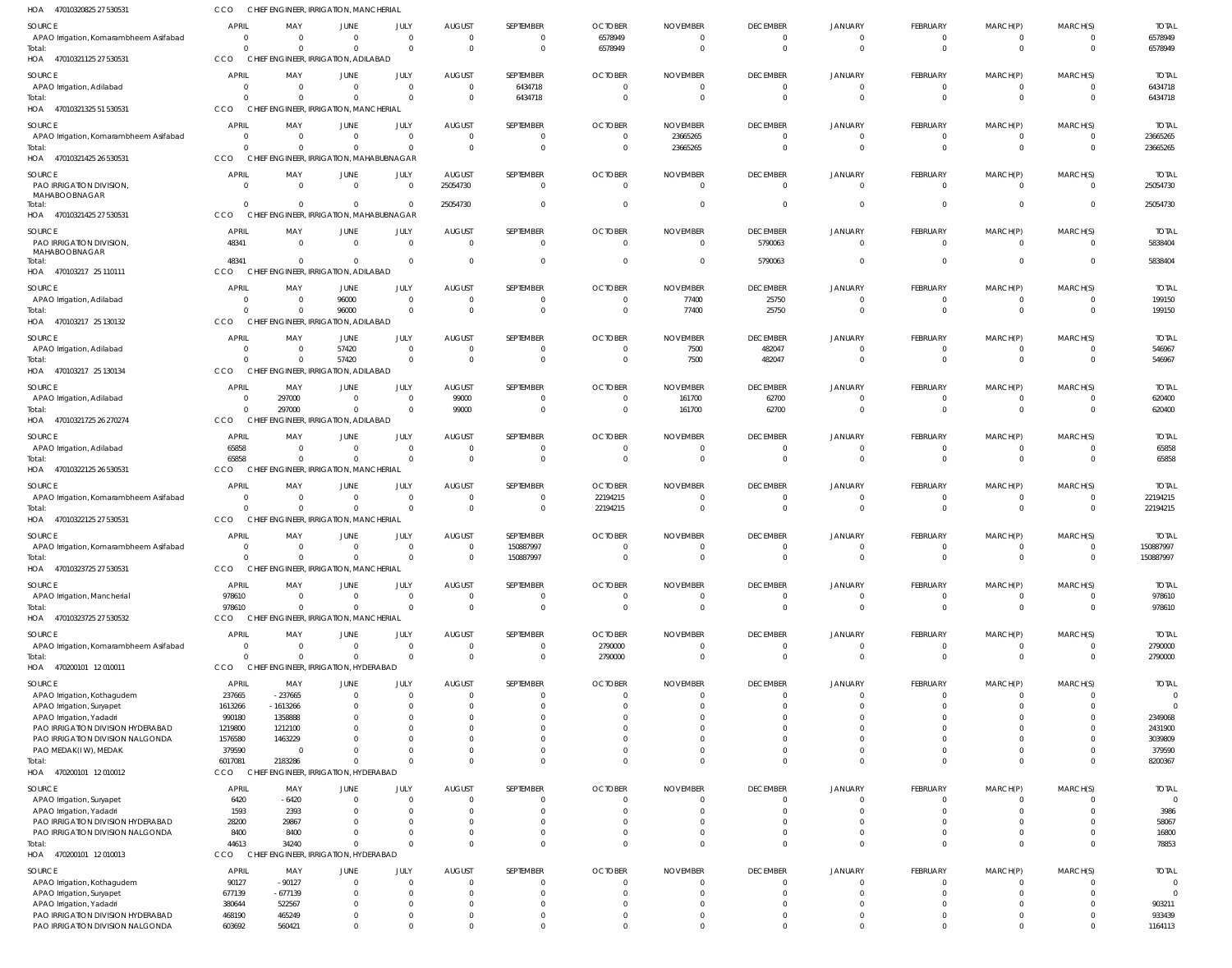470200101 12 010013 HOA 470200101 12 010016 HOA 470200101 12 270275 HOA 470200101 12 290291 HOA 470200101 12 290292 HOA 470200101 12 290293 HOA 470200101 12 290294 HOA 470200101 12 300302 HOA 47020010107 10 530531 HOA CHIEF ENGINEER, IRRIGATION, HYDERABAD CHIEF ENGINEER, IRRIGATION, HYDERABAD CHIEF ENGINEER, IRRIGATION, HYDERABAD CHIEF ENGINEER, IRRIGATION, HYDERABAD CHIEF ENGINEER, IRRIGATION, HYDERABAD CHIEF ENGINEER, IRRIGATION, HYDERABAD CHIEF ENGINEER, IRRIGATION, HYDERABAD CHIEF ENGINEER, IRRIGATION, HYDERABAD CHIEF ENGINEER, IRRIGATION, HYDERABAD CCO CCO. **CCO CCO CCO** CCO CCO CCO CCO 2365616 989971 0 1900185 2000 728182 237540 340905 780971 452998 0 -16595 -2000 -7143 753 -42993 0  $\Omega$ 0  $\cap$  $\Omega$  $\Omega$ 0  $\Omega$ 0  $\sqrt{2}$ 0 0 0 0 0  $\Omega$ 0  $\Omega$ 0  $\Omega$ 0 0 0 0 0  $\Omega$ 0 0  $\Omega$  $\Omega$ 0  $\Omega$ 0  $\Omega$ 8450291  $\Omega$  $\Omega$ 0 0  $\Omega$ 0  $\Omega$ 0  $\cap$  $\Omega$ 0 0  $\Omega$ 0  $\Omega$ 0  $\Omega$  $\Omega$ 0 0  $\Omega$ 0  $\Omega$ 0  $\Omega$ 0 0 0  $\theta$ 0  $\sqrt{2}$ 0 0  $\Omega$  $\Omega$ 0  $\Omega$ 0  $\Omega$ 0  $\Omega$ 0 0 0 0 0  $\Omega$ 0  $\cap$  $\Omega$ 0 0  $\Omega$ 3146587 1442969 8450291 1883590 0 721039 238293 297912 PAO MEDAK(I W), MEDAK APAO Irrigation, Kothagudem APAO Irrigation, Suryapet APAO Irrigation, Yadadri PAO IRRIGATION DIVISION HYDERABAD PAO IRRIGATION DIVISION NALGONDA PAO MEDAK(I W), MEDAK APAO Irrigation, Bhoopalapally APAO Irrigation, Siddipet PAO IRRIGATION DIVISION, MAHABOOBNAGAR APAO Irrigation, Suryapet APAO Irrigation, Yadadri PAO IRRIGATION DIVISION NALGONDA PAO MEDAK(I W), MEDAK APAO Irrigation, Suryapet APAO Irrigation, Suryapet APAO Irrigation, Yadadri PAO IRRIGATION DIVISION NALGONDA PAO MEDAK(I W), MEDAK APAO Irrigation, Suryapet APAO Irrigation, Yadadri PAO IRRIGATION DIVISION NALGONDA PAO MEDAK(I W), MEDAK APAO Irrigation, Suryapet APAO Irrigation, Yadadri APAO Irrigation, Adilabad APAO Irrigation, Bhoopalapally APAO Irrigation, Jagtial APAO Irrigation, Jangaon APAO Irrigation, Kamareddy APAO Irrigation, Komarambheem Asifabad APAO Irrigation, Kothagudem APAO Irrigation, Mahabubabad APAO Irrigation, Mancherial APAO Irrigation, Nagarkurnool APAO Irrigation, Peddapalli APAO Irrigation, Sangareddy APAO Irrigation, Siddipet APAO Irrigation, Siricilla APAO Irrigation, Survapet APAO Irrigation, Vikarabad APAO Irrigation, Wanaparthy APAO Irrigation, Waranagal APAO Irrigation, Yadadri APAO Projects, Jagtial APAO, SRSP, NIZAMABAD PAO - IRRIGATION DIVISION HANUMAKONDA PAO IRRIGATION KARIMNAGAR PAO IRRIGATION DIVISION KHAMMAM PAO IRRIGATION DIVISION NALGONDA PAO IRRIGATION DIVISION, MAHABOOBNAGAR PAO IRRIGATION NIZAMABAD SOURCE SOURCE SOURCE SOURCE SOURCE **SOURCE** SOURCE SOURCE SOURCE 145824 41034 221694 133511 338803 209801 45128 0 0 0 646865 307960 401820 543540 2000 248179 118166 153375 208462 81426 40996 50604 64514 42993 297912 37425402 0  $\Omega$ 75716363  $\Omega$ 38789917 91396193 63337443 11712879 21753274 0 0 52408759 9628062 0  $\Omega$ 24406284  $\Omega$ 25906251 0  $\mathfrak{g}$ 68336946 23361947 27355085 59614589 34244322 0 APRIL APRIL APRIL APRIL APRIL APRIL APRIL **APRIL** APRIL 0 -41034 -221694 177786 345080 192860 0 0 0 0 -646865 228450 401820 0 -2000 -248179 87661 153375 0 -81426 31575 50604  $\Omega$ -42993 0 0 0  $\Omega$ 0 0 0 0  $\Omega$ 0 78309749  $\Omega$ 0 24853460 91917557  $\Omega$  $\Omega$ 0 10543583 0 0 0  $\Omega$ 224842026 14400714 15531733 0 0 MAY MAY MAY MAY MAY MAY MAY MAY MAY 0 0 0 0  $\Omega$  $\Omega$ 0 0 0 0 0  $\Omega$  $\Omega$ 0 0  $\Omega$ 0  $\Omega$ 0 0  $\Omega$ 0  $\Omega$ 0 0 16829811 28376589  $\Omega$  $\mathbf 0$ 43246213 25510586 15799826  $\Omega$ 0 84976780 0 0 34244696 38851713 0  $\Omega$ 0  $\Omega$ 0 0 0  $\Omega$ 88700932 26453806 23743125 80747256 0 JUNE **JUNE** JUNE JUNE JUNE JUNE JUNE **JUNE** JUNE  $\Omega$ 0  $\Omega$ 0 0  $\bigcap$ 0  $\Omega$  $\bigcap$  $\Omega$ 0 0  $\Omega$ 0  $\Omega$ 0 0  $\Omega$ 0  $\Omega$ 0 0  $\Omega$ 0  $\Omega$ 90801581 0 10457039 75441192 5729960  $\Omega$ 0 19802618 11753398 95594874 63775578 9349929 0 22635160  $\Omega$ 17930126 0  $\Omega$ 36956629 0 0  $\Omega$ 101726987 12766281 22277751 92525803 0 JULY JULY JULY JULY JULY JULY JULY JULY JULY 0 0 0  $\,$  0  $\,$ 0 0 0 0 0 0 0 0  $\Omega$ 0 0 0 0  $\Omega$ 0 0 0 0  $\Omega$ 0 0 53148600 33432032 38991073 0  $\Omega$ 6619494 87927914 76133364 0 12490906 0 9985786 92053723 104563025 0 0 0 14753819 0 0  $\Omega$ 13007929 191668077 28934915 50478128 20758645 88203813 AUGUST AUGUST AUGUST AUGUST AUGUST AUGUST AUGUST **AUGUST** AUGUST  $\Omega$ 0  $\Omega$ 0 0  $\Omega$ 0  $\Omega$  $\Omega$  $\Omega$ 0 0  $\Omega$ 0  $\Omega$  $\bigcap$ 0  $\Omega$ 0  $\Omega$  $\bigcap$ 0  $\Omega$ 0  $\Omega$ 10693029 0 39521709 3518468 69533696  $\Omega$ 25133045 135977 0 17863008 0 7960329  $\Omega$ 0 15314223  $\sqrt{2}$ 0  $\sqrt{2}$ 0  $\Omega$ 0 0 23832222 22552296 29172573 62828578 0 SEPTEMBER SEPTEMBER SEPTEMBER SEPTEMBER SEPTEMBER SEPTEMBER SEPTEMBER **SEPTEMBER** SEPTEMBER  $\Omega$ 0  $\Omega$ 0 0  $\Omega$ 0 1101668 445265 6903358 0 0  $\Omega$ 0 0  $\Omega$ 0  $\Omega$ 0  $\Omega$  $\Omega$ 0  $\Omega$ 0  $\Omega$  $\Omega$ 0 0 0 0 0 50531740  $\sqrt{2}$ 0 10067264 77840172 0  $\cap$ 0 0 19341972 0  $\cap$ 0  $\Omega$  $\Omega$ 0 6307134 22556898 21692216 29856281 0 OCTOBER **OCTOBER** OCTOBER **OCTOBER** OCTOBER OCTOBER OCTOBER OCTOBER OCTOBER  $\Omega$ 0 0  $\Omega$ 0  $\Omega$ 0  $\Omega$ 0  $\Omega$ 0 0  $\Omega$ 0  $\Omega$ 0 0  $\Omega$ 0  $\Omega$  $\bigcap$ 0  $\Omega$ 0  $\Omega$  $\Omega$ 0 19074731 0  $\Omega$  $\Omega$ 0  $\bigcap$ 0 101626876 0 26506  $\sqrt{2}$ 5569014  $\Omega$ 43896850 0 9737683 0 9427463 0  $\Omega$ 14916129  $\Omega$ 16105332 25521716 0 NOVEMBER NOVEMBER NOVEMBER NOVEMBER NOVEMBER NOVEMBER NOVEMBER NOVEMBER NOVEMBER  $\Omega$ 0 0 0  $\Omega$  $\Omega$ 0  $\Omega$  $\Omega$ 0 0  $\Omega$  $\Omega$ 0  $\Omega$ 0 0  $\Omega$ 0 0  $\Omega$ 0  $\Omega$ 0  $\Omega$ 25873092 0  $\Omega$ 26903359  $\Omega$ 24765443 0  $\Omega$ 0 0 0 0  $\bigcap$ 0 181337396 0 0  $\bigcap$ 0  $\Omega$ 226119024  $\Omega$ 0  $\Omega$  $\bigcap$ 0 25994518 DECEMBER **DECEMBER** DECEMBER DECEMBER DECEMBER DECEMBER DECEMBER DECEMBER DECEMBER 0 0 0 0  $\Omega$  $\Omega$ 0 0 0 0 0 0  $\Omega$ 0 0  $\mathfrak{g}$ 0  $\Omega$ 0 0 0 0  $\Omega$ 0 0 0 0  $\Omega$ 0  $\Omega$  $\Omega$ 0  $\Omega$ 0  $\Omega$ 0 0  $\Omega$ 0  $\Omega$  $\Omega$ 0  $\cap$ 0 0  $\Omega$  $\Omega$ 0 0  $\Omega$ 0 0 JANUARY JANUARY JANUARY JANUARY JANUARY JANUARY JANUARY JANUARY JANUARY  $\Omega$ 0  $\Omega$ 0 0  $\sqrt{2}$ 0  $\Omega$ 0  $\Omega$ 0  $\Omega$  $\Omega$ 0  $\Omega$  $\sqrt{2}$ 0  $\Omega$ 0  $\Omega$  $\bigcap$ 0  $\sqrt{2}$ 0  $\Omega$  $\Omega$ 0  $\Omega$ 0 0 0 0  $\sqrt{2}$ 0 0 0 0  $\sqrt{2}$ 0  $\Omega$ 0 0 0 0  $\Omega$ 0  $\Omega$ 0  $\Omega$  $\bigcap$ 0  $\Omega$ FEBRUARY FEBRUARY FEBRUARY FEBRUARY FEBRUARY FEBRUARY FEBRUARY FEBRUARY FEBRUARY 0 0 0 0  $\Omega$  $\Omega$ 0 0 0 0 0 0 0 0 0 0 0  $\Omega$ 0 0 0 0  $\Omega$ 0 0  $\Omega$ 0  $\Omega$ 0  $\Omega$  $\Omega$ 0  $\Omega$ 0  $\Omega$  $\Omega$ 0  $\Omega$ 0 0  $\Omega$ 0  $\Omega$ 0 0 0 0 0 0  $\Omega$ 0 0 MARCH(P) MARCH(P) MARCH(P) MARCH(P) MARCH(P) MARCH(P) MARCH(P) MARCH(P) MARCH(P) 0 0 0  $\Omega$ 0  $\Omega$ 0  $\Omega$  $\Omega$  $\Omega$ 0  $\Omega$  $\Omega$ 0  $\Omega$ 0 0  $\Omega$ 0  $\Omega$  $\bigcap$ 0  $\Omega$ 0  $\Omega$  $\Omega$ 0  $\Omega$ 0  $\Omega$  $\Omega$ 0  $\Omega$ 0  $\Omega$  $\bigcap$ 0  $\Omega$ 0  $\Omega$  $\bigcap$ 0  $\cap$ 0  $\Omega$  $\Omega$  $\Omega$ 0  $\Omega$  $\Omega$ 0 0 MARCH(S) MARCH(S) MARCH(S) MARCH(S) MARCH(S) MARCH(S) MARCH(S) MARCH(S) MARCH(S) 145824 0 0 311297 683883 402661 45128 1101668 445265 6903358  $\Omega$ 536410 803640 543540  $\Omega$  $\Omega$ 205827 306750 208462  $\Omega$ 72571 101208 64514 0 297912 234771515 61808621 108044552 181579382 118509869 95685440 270788718 159409402 23466277 422682731 141615750 27322550 203560638 273164531 196651619 81168948 24406284 35035085 62862880 9427463 226119024 81344875 675355454 155019995 238615447 346482601 114198331 TOTAL TOTAL TOTAL TOTAL TOTAL TOTAL TOTAL TOTAL TOTAL Total: Total: Total: Total: Total: Total: **Total** Total: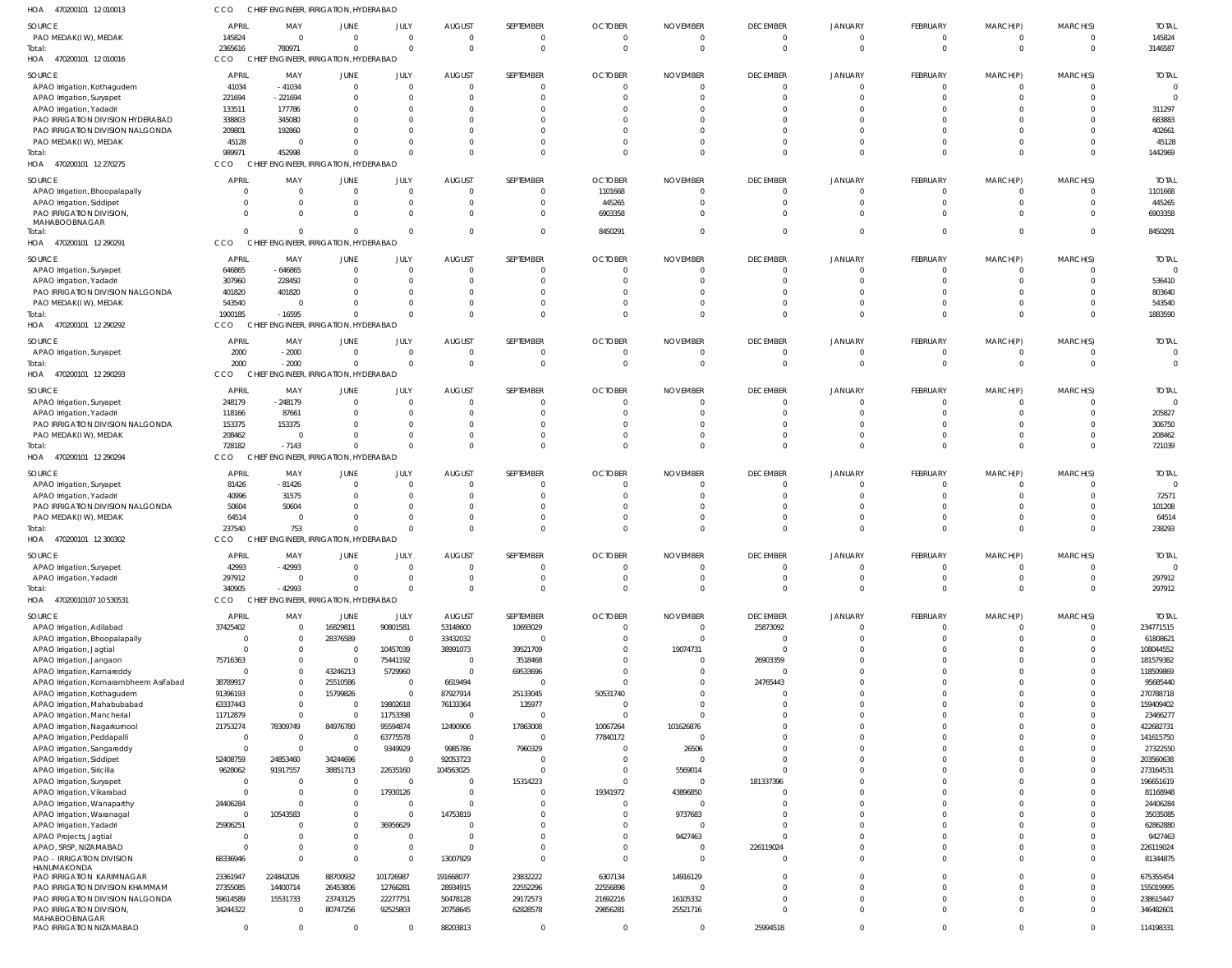| 47020010107 10 530531<br>HOA                                         | CCO                              | CHIEF ENGINEER, IRRIGATION, HYDERABAD              |                                |                       |                                  |                            |                                |                                   |                              |                            |                                   |                            |                                  |                          |
|----------------------------------------------------------------------|----------------------------------|----------------------------------------------------|--------------------------------|-----------------------|----------------------------------|----------------------------|--------------------------------|-----------------------------------|------------------------------|----------------------------|-----------------------------------|----------------------------|----------------------------------|--------------------------|
| SOURCE                                                               | <b>APRIL</b>                     | MAY                                                | JUNE                           | JULY                  | <b>AUGUST</b>                    | SEPTEMBER                  | <b>OCTOBER</b>                 | <b>NOVEMBER</b>                   | <b>DECEMBER</b>              | JANUARY                    | FEBRUARY                          | MARCH(P)                   | MARCH(S)                         | <b>TOTAL</b>             |
| PAO Irrigation Nirmal                                                | 8131175                          | 700455                                             | 5011034                        | 39998260              | $\overline{0}$                   | 34518769                   | 1747057                        | $\mathbf{0}$                      | $\mathbf 0$                  | $\mathbf 0$                | $\overline{0}$                    | $\Omega$                   | $\overline{0}$                   | 90106750                 |
| PAO MEDAK(IW), MEDAK                                                 | 15196849                         | 23125203                                           | $\Omega$                       | 59265047              | 8908518                          | $\Omega$                   | $\Omega$                       | $\Omega$                          | $\Omega$                     | $\Omega$                   | $\Omega$                          | $\Omega$                   | $\Omega$                         | 106495617                |
| Total:<br>HOA 47020010107 23 530531                                  | 688721740<br>CCO                 | 484224480<br>CHIEF ENGINEER, IRRIGATION, HYDERABAD | 512492367                      | 788788213             | 932059761                        | 362577922                  | 239940734                      | 245902300                         | 510992832                    | $\Omega$                   | $\Omega$                          | $\Omega$                   | $\overline{0}$                   | 4765700349               |
|                                                                      |                                  |                                                    |                                |                       |                                  |                            |                                |                                   |                              |                            |                                   |                            |                                  |                          |
| SOURCE<br>APAO Irrigation, Suryapet                                  | <b>APRIL</b><br>$\Omega$         | MAY<br>$\mathbf 0$                                 | <b>JUNE</b><br>$\overline{0}$  | JULY<br>$\Omega$      | <b>AUGUST</b><br>16151016        | SEPTEMBER<br>$\Omega$      | <b>OCTOBER</b><br>$\mathbf{0}$ | <b>NOVEMBER</b><br>$\overline{0}$ | <b>DECEMBER</b><br>- 0       | <b>JANUARY</b><br>0        | <b>FEBRUARY</b><br>$\overline{0}$ | MARCH(P)<br>$\Omega$       | MARCH(S)<br>0                    | <b>TOTAL</b><br>16151016 |
| Total:                                                               |                                  | $\Omega$<br><sup>0</sup>                           | $\mathbf{0}$                   | $\Omega$              | 16151016                         | $\Omega$                   | $\mathbf 0$                    | $\overline{0}$                    | $\Omega$                     | $\Omega$                   | $\overline{0}$                    | $\Omega$                   | $\overline{0}$                   | 16151016                 |
| HOA 47020010121 12 530531                                            | CCO                              | CHIEF ENGINEER, IRRIGATION, HYDERABAD              |                                |                       |                                  |                            |                                |                                   |                              |                            |                                   |                            |                                  |                          |
| SOURCE                                                               | <b>APRIL</b>                     | MAY                                                | JUNE                           | JULY                  | <b>AUGUST</b>                    | SEPTEMBER                  | <b>OCTOBER</b>                 | <b>NOVEMBER</b>                   | <b>DECEMBER</b>              | <b>JANUARY</b>             | FEBRUARY                          | MARCH(P)                   | MARCH(S)                         | <b>TOTAL</b>             |
| APAO Irrigation, Adilabad                                            | $\Omega$                         | $\Omega$                                           | $\overline{0}$                 | $\Omega$              | $\overline{0}$                   | 8807032                    | 17272775                       | $\Omega$                          | 941224                       | $\mathbf 0$                | $\Omega$                          | $\Omega$                   | $\overline{0}$                   | 27021031                 |
| APAO Irrigation, Bhoopalapally                                       | $\Omega$                         | 17418760                                           | $\Omega$                       | $\Omega$              | $\Omega$                         | $\Omega$                   | $\Omega$                       | $\Omega$                          | $\Omega$                     | $\Omega$                   | $\Omega$                          | $\Omega$                   | $\Omega$                         | 17418760                 |
| APAO Irrigation, Jagtial                                             | $\Omega$<br>$\Omega$             | 0<br>60303880                                      | $\Omega$<br>$\Omega$           | $\Omega$<br>$\Omega$  | $\Omega$<br>$\Omega$             | $\Omega$<br>$\Omega$       | 62540                          |                                   |                              | -0<br>$\Omega$             | $\Omega$                          |                            | -C<br>$\Omega$                   | 62540<br>60303880        |
| APAO Irrigation, Kamareddy<br>APAO Irrigation, Komarambheem Asifabad | $\Omega$                         |                                                    | $\mathbf 0$                    | $\cap$                | $\Omega$                         | $\Omega$                   | 23030000                       |                                   |                              | $\Omega$                   | $\Omega$                          | $\Omega$                   | $\Omega$                         | 23030000                 |
| APAO Irrigation, Mancherial                                          | $\Omega$                         |                                                    | $\mathbf{0}$                   | 17869727              | $\Omega$                         | $\Omega$                   | $\Omega$                       |                                   | $\Omega$                     | $\Omega$                   | $\Omega$                          | $\Omega$                   | $\Omega$                         | 17869727                 |
| APAO Irrigation, Siddipet                                            | $\Omega$                         | 18290942                                           | $\Omega$                       |                       | $\Omega$                         | $\Omega$                   | $\Omega$                       |                                   |                              | $\Omega$                   | $\Omega$                          | $\Omega$                   | $\Omega$                         | 18290942                 |
| APAO Irrigation, Siricilla                                           |                                  | $\Omega$                                           | $\mathbf 0$                    |                       | $\Omega$                         | $\Omega$                   | 4155476                        |                                   | - 0                          | $\Omega$                   | $\Omega$                          | $\Omega$                   | $\Omega$                         | 4155476                  |
| PAO Irrigation Nirmal<br>PAO MEDAK(IW), MEDAK                        |                                  | $\Omega$<br>0<br>$\Omega$<br>$\Omega$              | 23081477<br>$\mathbf 0$        | $\cap$                | $\Omega$<br>$\Omega$             | $\Omega$<br>$\Omega$       | $\Omega$<br>2789215            | $\Omega$                          | -0                           | $\Omega$<br>$\Omega$       | $\Omega$<br>$\Omega$              | $\Omega$<br>$\Omega$       | $\Omega$<br>$\Omega$             | 23081477<br>2789215      |
| Total:                                                               |                                  | 96013582<br>$\Omega$                               | 23081477                       | 17869727              | $\Omega$                         | 8807032                    | 47310006                       | $\Omega$                          | 941224                       | $\Omega$                   | $\Omega$                          | $\Omega$                   | $\Omega$                         | 194023048                |
| HOA 47020010121 15 530531                                            | CCO                              | CHIEF ENGINEER, IRRIGATION, HYDERABAD              |                                |                       |                                  |                            |                                |                                   |                              |                            |                                   |                            |                                  |                          |
| SOURCE                                                               | <b>APRIL</b>                     | MAY                                                | JUNE                           | JULY                  | <b>AUGUST</b>                    | SEPTEMBER                  | <b>OCTOBER</b>                 | <b>NOVEMBER</b>                   | <b>DECEMBER</b>              | <b>JANUARY</b>             | <b>FEBRUARY</b>                   | MARCH(P)                   | MARCH(S)                         | <b>TOTAL</b>             |
| APAO Irrigation, Mancherial                                          |                                  | $\mathbf 0$                                        | $\overline{0}$                 | $\Omega$              | $\overline{0}$                   | $\overline{0}$             | 3447922                        | $\mathbf 0$                       | - 0                          | 0                          | $\overline{0}$                    | - 0                        | 0                                | 3447922                  |
| PAO Irrigation Nirmal                                                |                                  | $\Omega$<br>0                                      | $\overline{0}$                 | $\Omega$              | $\overline{0}$                   | $\Omega$                   | 11096687                       | $\Omega$                          | $\Omega$                     | 0                          | $\Omega$                          | $\Omega$                   | 0                                | 11096687                 |
| Total:<br>47020010125 12 270275                                      | CCO                              | $\Omega$<br>CHIEF ENGINEER, IRRIGATION, HYDERABAD  | $\mathbf 0$                    | $\Omega$              | $\Omega$                         | $\Omega$                   | 14544609                       | $\Omega$                          | $\Omega$                     | $\Omega$                   | $\Omega$                          | $\Omega$                   | $\Omega$                         | 14544609                 |
| HOA                                                                  |                                  |                                                    |                                |                       |                                  |                            |                                |                                   |                              |                            |                                   |                            |                                  |                          |
| SOURCE                                                               | <b>APRIL</b>                     | MAY                                                | JUNE                           | JULY                  | <b>AUGUST</b>                    | SEPTEMBER                  | <b>OCTOBER</b>                 | <b>NOVEMBER</b>                   | <b>DECEMBER</b>              | JANUARY                    | <b>FEBRUARY</b>                   | MARCH(P)                   | MARCH(S)                         | <b>TOTAL</b>             |
| PAO MEDAK(IW), MEDAK<br>Total:                                       | $\Omega$                         | $\mathbf 0$<br>$\Omega$<br>$\Omega$                | $\overline{0}$<br>$\Omega$     | $\Omega$<br>$\Omega$  | $\overline{0}$<br>$\Omega$       | $\Omega$<br>$\Omega$       | 69924<br>69924                 | $\overline{0}$<br>$\Omega$        | $^{\circ}$<br>$\Omega$       | 0<br>$\Omega$              | $\Omega$<br>$\Omega$              | - 0<br>$\Omega$            | $\overline{0}$<br>$\Omega$       | 69924<br>69924           |
| 47020010125 12 500503<br>HOA                                         | CCO                              | CHIEF ENGINEER, IRRIGATION, HYDERABAD              |                                |                       |                                  |                            |                                |                                   |                              |                            |                                   |                            |                                  |                          |
| SOURCE                                                               | <b>APRIL</b>                     | MAY                                                | JUNE                           | JULY                  | <b>AUGUST</b>                    | SEPTEMBER                  | <b>OCTOBER</b>                 | <b>NOVEMBER</b>                   | <b>DECEMBER</b>              | <b>JANUARY</b>             | <b>FEBRUARY</b>                   | MARCH(P)                   | MARCH(S)                         | <b>TOTAL</b>             |
| PAO IRRIGATION DIVISION NALGONDA                                     | $\overline{0}$                   | $\mathbf 0$                                        | $\overline{0}$                 | 83460                 | $\overline{0}$                   | $\Omega$                   | $\mathbf{0}$                   | $\mathbf 0$                       | - 0                          | 0                          | $\Omega$                          |                            | 0                                | 83460                    |
| PAO IRRIGATION RANGA REDDY DISTRICT                                  | $\Omega$                         | $\Omega$                                           | $\overline{0}$                 | $\Omega$              | $\overline{0}$                   | $\overline{0}$             | 123375                         | $\mathbf 0$                       | - 0                          | 0                          | $\overline{0}$                    | $\Omega$                   | $\overline{0}$                   | 123375                   |
| Total:                                                               |                                  | $\Omega$<br>$\Omega$                               | $\mathbf 0$                    | 83460                 | $\Omega$                         | $\Omega$                   | 123375                         | $\Omega$                          | $\Omega$                     | $\Omega$                   | $\Omega$                          | $\Omega$                   | $\Omega$                         | 206835                   |
| HOA<br>47020010125 12 520522                                         | CCO                              | CHIEF ENGINEER, IRRIGATION, HYDERABAD              |                                |                       |                                  |                            |                                |                                   |                              |                            |                                   |                            |                                  |                          |
| SOURCE                                                               | <b>APRIL</b>                     | MAY                                                | <b>JUNE</b>                    | JULY                  | <b>AUGUST</b>                    | SEPTEMBER                  | <b>OCTOBER</b>                 | <b>NOVEMBER</b>                   | <b>DECEMBER</b>              | <b>JANUARY</b>             | <b>FEBRUARY</b>                   | MARCH(P)                   | MARCH(S)                         | <b>TOTAL</b>             |
| PAO IRRIGATION RANGA REDDY DISTRICT<br>Total:                        | $\Omega$                         | $\mathbf 0$<br>$\Omega$<br>$\Omega$                | $\overline{0}$<br>$\mathbf{0}$ | - 0<br>$\Omega$       | $\overline{0}$<br>$\overline{0}$ | $\Omega$<br>$\overline{0}$ | 886257<br>886257               | $\Omega$<br>$\Omega$              | -0<br>$\overline{0}$         | $\Omega$<br>$\Omega$       | $\Omega$<br>$\overline{0}$        | $\Omega$<br>$\Omega$       | $\Omega$<br>$\overline{0}$       | 886257<br>886257         |
| 47020010125 12 530531<br>HOA                                         | CCO                              | CHIEF ENGINEER, IRRIGATION, HYDERABAD              |                                |                       |                                  |                            |                                |                                   |                              |                            |                                   |                            |                                  |                          |
| SOURCE                                                               | <b>APRIL</b>                     | MAY                                                | JUNE                           | JULY                  | <b>AUGUST</b>                    | SEPTEMBER                  | <b>OCTOBER</b>                 | <b>NOVEMBER</b>                   | <b>DECEMBER</b>              | <b>JANUARY</b>             | FEBRUARY                          | MARCH(P)                   | MARCH(S)                         | <b>TOTAL</b>             |
| APAO Irrigation, Adilabad                                            |                                  | $\mathbf 0$                                        | $\overline{0}$                 | $\Omega$              | $\overline{0}$                   | $\Omega$                   | 13131056                       | $\mathbf 0$                       | 20512                        | 0                          | $\Omega$                          |                            | 0                                | 13151568                 |
| APAO Irrigation, Jagtial                                             |                                  | $\mathbf 0$                                        | $\mathbf{0}$                   | $\Omega$              | $\Omega$                         | $\Omega$                   | 224370                         |                                   | $\Omega$                     |                            | $\Omega$                          |                            |                                  | 224370                   |
| APAO Irrigation, Jangaon                                             | $\Omega$                         | $\mathbf 0$                                        | 25017576                       | $\Omega$              | $\mathbf 0$                      | 5195778                    | 659079                         | $\Omega$                          | $\Omega$                     | $\Omega$                   | $\Omega$                          | $\Omega$                   | $\Omega$                         | 30872433                 |
| APAO Irrigation, Komarambheem Asifabad                               |                                  |                                                    |                                | $\cap$                | $\cap$                           |                            | 14382671                       |                                   |                              |                            | $\Omega$                          |                            | $\cap$                           | 14382671                 |
| APAO Irrigation, Kothagudem<br>APAO Irrigation, Mancherial           | 27070904<br>$\overline{0}$       | 61800381<br>0                                      | $\overline{0}$<br>3078502      |                       | $\Omega$<br>$\Omega$             | $\Omega$<br>$\Omega$       | 42534318<br>16063788           | 77147797<br>$\Omega$              | 5849406<br>$\Omega$          | $\Omega$<br>$\Omega$       | $\overline{0}$                    | $\Omega$                   | $\Omega$<br>$\Omega$             | 214402806<br>19142290    |
| APAO Irrigation, Sangareddy                                          | $\Omega$                         | $\Omega$                                           | $\overline{0}$                 |                       | $\Omega$                         | $\Omega$                   | 10350422                       |                                   |                              | $\Omega$                   | $\Omega$                          | $\Omega$                   | $\Omega$                         | 10350422                 |
| APAO Irrigation, Siddipet                                            |                                  | 0                                                  | 1035524                        | $\cap$                | $\Omega$                         | 4727050                    | 2005049                        |                                   |                              | $\Omega$                   | $\Omega$                          | $\Omega$                   | $\Omega$                         | 7767623                  |
| APAO Irrigation, Suryapet                                            | $\Omega$                         | 0                                                  | 0                              | $\Omega$              | $\mathbf 0$                      | $\overline{0}$             | 1663258                        |                                   |                              | $\Omega$                   | $\Omega$                          | $\Omega$                   | $\Omega$                         | 1663258                  |
| APAO Irrigation, Yadadri<br>PAO - IRRIGATION DIVISION                | 18446254                         | $\Omega$<br><sup>0</sup><br>$\Omega$               | $\overline{0}$<br>$\mathbf{0}$ | 115989755<br>$\Omega$ | $\Omega$<br>$\Omega$             | 46556135<br>$\Omega$       | 21623611<br>$\Omega$           | $\Omega$                          | - 0<br>$\Omega$              | $\Omega$<br>$\Omega$       | $\Omega$<br>$\Omega$              | $\Omega$<br>$\Omega$       | $\Omega$<br>$\Omega$             | 184169501<br>18446254    |
| HANUMAKONDA                                                          |                                  |                                                    |                                |                       |                                  |                            |                                |                                   |                              |                            |                                   |                            |                                  |                          |
| PAO IRRIGATION KARIMNAGAR                                            | 10210023                         | $\Omega$                                           | $\overline{0}$                 | $\Omega$              | $\overline{0}$                   | $\overline{0}$             | 3715442                        | 10765886                          | 11144396                     | $\Omega$                   | $\Omega$                          | $\Omega$                   | $\Omega$                         | 35835747                 |
| PAO IRRIGATION DIVISION KHAMMAM<br>PAO IRRIGATION DIVISION NALGONDA  | $\Omega$                         | 0<br>0<br>0                                        | $\mathbf{0}$<br>1468622        | $\Omega$<br>84524     | 287850000<br>$\overline{0}$      | 56250418<br>$\Omega$       | $\mathbf{0}$<br>1721483        | $\Omega$<br>$\Omega$              | $\Omega$<br>$\Omega$         | $\Omega$<br>$\mathbf 0$    | $\Omega$<br>$\Omega$              | $\Omega$<br>$\Omega$       | $\Omega$<br>$\Omega$             | 344100418<br>3274629     |
| PAO IRRIGATION DIVISION,                                             |                                  | $\Omega$<br>$\Omega$                               | $\overline{0}$                 | $\Omega$              | $\overline{0}$                   | $\Omega$                   | $\mathbf{0}$                   | 4070890                           |                              | $\Omega$                   | $\Omega$                          | $\Omega$                   | $\Omega$                         | 4070890                  |
| MAHABOOBNAGAR                                                        |                                  |                                                    |                                |                       |                                  |                            |                                |                                   |                              |                            |                                   |                            |                                  |                          |
| PAO IRRIGATION NIZAMABAD<br>PAO IRRIGATION RANGA REDDY DISTRICT      | $\Omega$                         | 0<br>$\Omega$<br>0                                 | $\overline{0}$<br>$\mathbf{0}$ | 22276019<br>$\Omega$  | $\Omega$<br>$\Omega$             | $\Omega$<br>$\Omega$       | 12145930<br>281381             | $\Omega$                          | $\Omega$<br>$\Omega$         | $\Omega$<br>$\Omega$       | $\Omega$<br>$\Omega$              | $\Omega$<br>$\Omega$       | $\Omega$<br>$\Omega$             | 34421949<br>281381       |
| PAO Irrigation Nirmal                                                |                                  | $\Omega$<br>$\Omega$                               | $\mathbf 0$                    | $\Omega$              | 11567381                         | $\Omega$                   | 0                              | $\Omega$                          | $\Omega$                     | $\Omega$                   | $\Omega$                          | $\Omega$                   | $\Omega$                         | 11567381                 |
| PAO MEDAK(IW), MEDAK                                                 | $\Omega$                         | $\Omega$                                           | $\mathbf{0}$                   | 5508821               | $\overline{0}$                   | $\Omega$                   | 41744150                       | $\Omega$                          | 32209762                     | $\Omega$                   | $\Omega$                          | $\Omega$                   | $\Omega$                         | 79462733                 |
| Total:                                                               | 55727181                         | 61800381                                           | 30600224                       | 143859119             | 299417381                        | 112729381                  | 182246008                      | 91984573                          | 49224076                     | $\Omega$                   | $\Omega$                          | $\Omega$                   | $\overline{0}$                   | 1027588324               |
| HOA 47020010125 12 530532                                            | CCO                              | CHIEF ENGINEER, IRRIGATION, HYDERABAD              |                                |                       |                                  |                            |                                |                                   |                              |                            |                                   |                            |                                  |                          |
| SOURCE                                                               | <b>APRIL</b>                     | MAY                                                | <b>JUNE</b>                    | JULY                  | <b>AUGUST</b>                    | SEPTEMBER                  | <b>OCTOBER</b>                 | <b>NOVEMBER</b>                   | <b>DECEMBER</b>              | JANUARY                    | FEBRUARY                          | MARCH(P)                   | MARCH(S)                         | <b>TOTAL</b>             |
| APAO Irrigation, Bhoopalapally                                       | $\Omega$<br>$\Omega$             | $\Omega$<br>$\Omega$                               | $\overline{0}$<br>$\mathbf 0$  | $\Omega$<br>$\Omega$  | $\overline{0}$<br>$\Omega$       | $\Omega$<br>$\overline{0}$ | 1723600                        | $\Omega$<br>$\Omega$              | $\overline{0}$<br>$\circ$    | $\mathbf 0$<br>$\Omega$    | $\Omega$<br>$\Omega$              | $\Omega$<br>$\Omega$       | $\overline{0}$<br>$\Omega$       | 1723600<br>7907170       |
| APAO Irrigation, Jagtial<br>APAO Irrigation, Komarambheem Asifabad   |                                  | <sup>0</sup>                                       | $\Omega$                       |                       | $\Omega$                         | $\Omega$                   | 7907170<br>22384250            |                                   | 5100000                      | $\Omega$                   | $\Omega$                          | $\Omega$                   | $\Omega$                         | 27484250                 |
| APAO Irrigation, Kothagudem                                          |                                  | $\Omega$                                           | $\Omega$                       |                       | $\overline{0}$                   | 7658475                    | $\Omega$                       |                                   | $\Omega$                     | $\Omega$                   | $\Omega$                          | $\Omega$                   | $\Omega$                         | 7658475                  |
| APAO Irrigation, Vikarabad                                           |                                  | $\Omega$                                           | $\Omega$                       |                       | $\mathbf{0}$                     | 7190236                    | $\Omega$                       |                                   | $\Omega$                     | $\Omega$                   | $\Omega$                          | $\Omega$                   | $\Omega$                         | 7190236                  |
| PAO IRRIGATION DIVISION KHAMMAM                                      |                                  | $\Omega$                                           | $\Omega$                       |                       | $\mathbf 0$                      | 1037178                    | 2379206                        |                                   | $\Omega$                     | $\Omega$                   | $\Omega$                          | $\Omega$                   | $\Omega$                         | 3416384                  |
| PAO IRRIGATION DIVISION,<br>MAHABOOBNAGAR                            |                                  | $\Omega$<br>$\Omega$                               | 1806499                        | $\Omega$              | $\mathbf 0$                      | 6477242                    | $\Omega$                       |                                   | $\Omega$                     | $\Omega$                   | $\Omega$                          | $\Omega$                   | $\Omega$                         | 8283741                  |
| PAO IRRIGATION RANGA REDDY DISTRICT                                  | $\Omega$                         | $\Omega$                                           | $\mathbf 0$                    | 16050000              | $\mathbf{0}$                     | $\Omega$                   | $\Omega$                       | $\Omega$                          | $\overline{0}$               | $\mathbf 0$                | $\Omega$                          | $\Omega$                   | $\Omega$                         | 16050000                 |
| PAO MEDAK(IW), MEDAK                                                 | $\Omega$                         | $\Omega$                                           | $\mathbf{0}$                   | $\cap$                | $\mathbf{0}$                     | $\Omega$                   | 2354800                        | $\Omega$                          | $\Omega$                     | $\mathbf 0$                | $\overline{0}$                    | $\Omega$                   | $\mathbf 0$                      | 2354800                  |
| Total:                                                               |                                  | $\Omega$<br>$\Omega$                               | 1806499                        | 16050000              | $\mathbf{0}$                     | 22363131                   | 36749026                       | $\Omega$                          | 5100000                      | $\Omega$                   | $\Omega$                          | $\Omega$                   | $\Omega$                         | 82068656                 |
| HOA 47020010125 15 530531                                            | CCO                              | CHIEF ENGINEER, IRRIGATION, HYDERABAD              |                                |                       |                                  |                            |                                |                                   |                              |                            |                                   |                            |                                  |                          |
| SOURCE                                                               | <b>APRIL</b>                     | MAY                                                | JUNE                           | JULY                  | <b>AUGUST</b>                    | SEPTEMBER                  | <b>OCTOBER</b>                 | <b>NOVEMBER</b>                   | <b>DECEMBER</b>              | JANUARY                    | FEBRUARY                          | MARCH(P)                   | MARCH(S)                         | <b>TOTAL</b>             |
| APAO Irrigation, Adilabad<br>APAO Irrigation, Bhoopalapally          | $\overline{0}$<br>$\overline{0}$ | 0<br>$\Omega$                                      | $\overline{0}$<br>1182208      | 4000<br>40741843      | $\overline{0}$<br>$\overline{0}$ | $\overline{0}$<br>$\Omega$ | $\mathbf 0$<br>1456981         | $\mathbf 0$<br>$\mathbf 0$        | $^{\circ}$<br>$\overline{0}$ | $\mathbf 0$<br>$\mathbf 0$ | $\overline{0}$<br>$\Omega$        | $\overline{0}$<br>$\Omega$ | $\overline{0}$<br>$\overline{0}$ | 4000<br>43381032         |
|                                                                      |                                  |                                                    |                                |                       |                                  |                            |                                |                                   |                              |                            |                                   |                            |                                  |                          |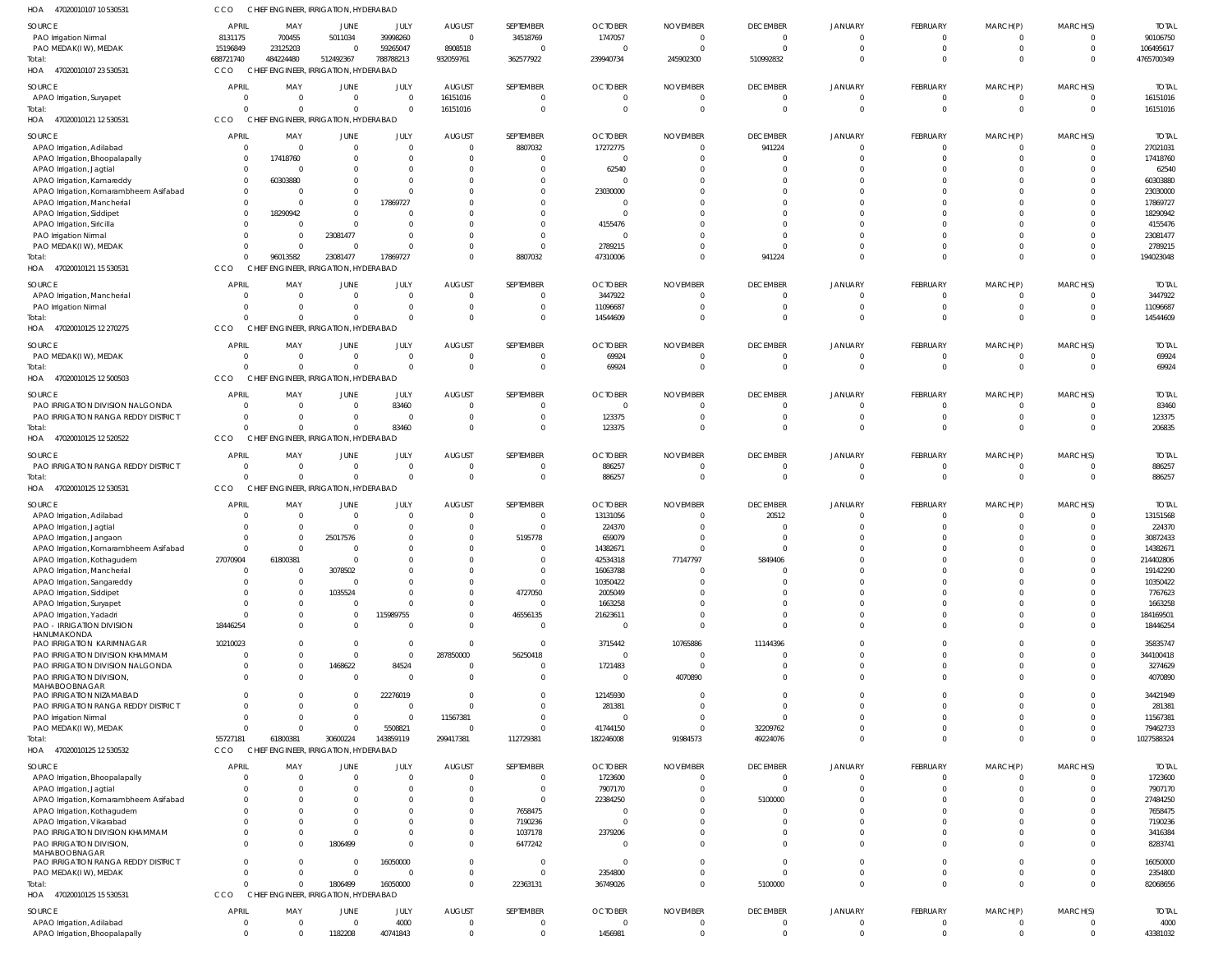| 47020010125 15 530531<br>HOA                                    | cco          | CHIEF ENGINEER, IRRIGATION, HYDERABAD |                                        |                   |                      |               |                |                 |                      |                      |                      |                      |          |                     |
|-----------------------------------------------------------------|--------------|---------------------------------------|----------------------------------------|-------------------|----------------------|---------------|----------------|-----------------|----------------------|----------------------|----------------------|----------------------|----------|---------------------|
| SOURCE                                                          | APRIL        | MAY                                   | <b>JUNE</b>                            | JULY              | <b>AUGUST</b>        | SEPTEMBER     | <b>OCTOBER</b> | <b>NOVEMBER</b> | <b>DECEMBER</b>      | <b>JANUARY</b>       | FEBRUARY             | MARCH(P)             | MARCH(S) | <b>TOTAL</b>        |
| APAO Irrigation, Jagtial                                        |              | $\overline{0}$                        | $\overline{0}$                         | $\Omega$          | $\overline{0}$       | 15685650      | 28999990       | 13509672        | 3470598              | 0                    | $\overline{0}$       | $\overline{0}$       |          | 61665910            |
| APAO Irrigation, Kamareddy                                      |              | $\overline{0}$                        | $\Omega$                               | $\Omega$          | $\overline{0}$       | 0             | 518260         |                 | 10265663             | $\Omega$             | $\Omega$             | $\Omega$             |          | 10783923            |
| APAO Irrigation, Komarambheem Asifabad                          |              | $\overline{0}$                        | $\overline{0}$                         | $\Omega$          | 6807229              | 0             | 1204879        |                 | 10754956             |                      |                      |                      |          | 18767064            |
| APAO Irrigation, Kothagudem                                     |              | $\Omega$                              | $\overline{0}$                         | 2481442           | 21894                |               |                |                 | $\Omega$             |                      | $\Omega$             | $\Omega$             |          | 2503336             |
| APAO Irrigation, Mahabubabad                                    |              | - 0                                   | $\mathbf{0}$                           | - 0               | 0                    |               | 5118146        |                 | $\Omega$             |                      | $\cap$               | $\Omega$             |          | 5118146             |
| APAO Irrigation, Mancherial                                     |              | $\Omega$<br>$\Omega$                  | $\Omega$                               | $\Omega$          | $\Omega$             |               | 220690         |                 | $\Omega$<br>$\Omega$ |                      |                      | $\Omega$<br>$\Omega$ |          | 220690              |
| APAO Irrigation, Nagarkurnool                                   |              | 39224543                              | $\overline{0}$<br>$\overline{0}$       | 623758            | 0<br>$\Omega$        |               | 6295578        |                 | 4000105              |                      |                      | $\Omega$             |          | 623758<br>49520226  |
| APAO Irrigation, Sangareddy<br>APAO Irrigation, Suryapet        |              | - 0                                   | $\overline{0}$                         | 330000            | $\overline{0}$       |               | 1321537        |                 | $\Omega$             |                      |                      | $\Omega$             |          | 1651537             |
| APAO Irrigation, Vikarabad                                      |              | $\Omega$                              | $\overline{0}$                         | 56525             | 7209                 |               |                |                 | $\Omega$             |                      |                      | $\Omega$             |          | 63734               |
| APAO Irrigation, Wanaparthy                                     |              | - 0                                   | $\overline{0}$                         | 1173711           | 0                    | $\Omega$      | 6380866        |                 | $\Omega$             |                      |                      | $\Omega$             |          | 7554577             |
| APAO Irrigation, Waranagal                                      |              | $\Omega$                              | $\overline{0}$                         | 88008             | $\mathbf 0$          | 1085011       | 8891336        |                 | $\Omega$             |                      | $\Omega$             | $\Omega$             |          | 10064355            |
| PAO A M R P (SLBC), NALGONDA                                    |              | $\overline{\mathbf{0}}$               | $\overline{0}$                         | - 0               | $\Omega$             | $\Omega$      |                |                 | 2324413              |                      |                      | $\Omega$             |          | 2324413             |
| PAO IRRIGATION KARIMNAGAR                                       | 66825766     | 1589173                               | 3631245                                | $\mathsf{C}$      | $\Omega$             | $\Omega$      | 1108902        |                 | $\Omega$             |                      | $\Omega$             | $\Omega$             |          | 73155086            |
| PAO IRRIGATION DIVISION KHAMMAM                                 | $\Omega$     | $\overline{\mathbf{0}}$               | $\overline{0}$                         | 3138294           | 21276317             |               | 40695879       |                 | 21198614             |                      | $\Omega$             | $\Omega$             |          | 86309104            |
| PAO IRRIGATION DIVISION,                                        | 13643570     | $\overline{\mathbf{0}}$               | 11154241                               | 1995582           | $\overline{0}$       | $\Omega$      | 415577         |                 | $\Omega$             | $\Omega$             | $\Omega$             | $\Omega$             |          | 27208970            |
| MAHABOOBNAGAR<br>PAO IRRIGATION NIZAMABAD                       |              | $\overline{0}$                        | $\overline{0}$                         | - 0               | $\Omega$             |               | 28516659       |                 | 18083545             | $\Omega$             |                      | $\Omega$             |          | 46600204            |
| PAO Irrigation Nirmal                                           |              | $\Omega$                              | $\Omega$                               | $\Omega$          | $\Omega$             |               | 698726         |                 | 39840334             | $\Omega$             | $\cap$               | $\Omega$             |          | 40539060            |
| PAO MEDAK(IW), MEDAK                                            |              | $\Omega$                              | $\overline{0}$                         | $\Omega$          | $\Omega$             | 0             | 2266865        |                 | $\circ$              |                      | $\Omega$             | $\Omega$             |          | 2266865             |
| PAO, PJP, Jogulamba Gadwal                                      |              | $\Omega$                              | $\Omega$                               | 909489            | $\Omega$             | $\Omega$      |                |                 | $\Omega$             | $\Omega$             | $\Omega$             | $\Omega$             |          | 909489              |
| Total:                                                          | 80469336     | 40813716                              | 15967694                               | 51542652          | 28112649             | 16770661      | 134110871      | 13509672        | 109938228            | $\Omega$             | $\Omega$             | $\Omega$             | $\Omega$ | 491235479           |
| HOA<br>47020010125 16 530531                                    | <b>CCO</b>   | CHIEF ENGINEER, IRRIGATION, HYDERABAD |                                        |                   |                      |               |                |                 |                      |                      |                      |                      |          |                     |
| SOURCE                                                          | APRIL        | MAY                                   | JUNE                                   | JULY              | <b>AUGUST</b>        | SEPTEMBER     | <b>OCTOBER</b> | <b>NOVEMBER</b> | <b>DECEMBER</b>      | JANUARY              | FEBRUARY             | MARCH(P)             | MARCH(S) | <b>TOTAL</b>        |
| APAO Irrigation, Bhoopalapally                                  |              | $\overline{0}$                        | $\overline{0}$                         | $\mathsf{C}$      | 0                    | 0             | 372965         |                 | $\overline{0}$       | 0                    | $\Omega$             | $\overline{0}$       | $\Omega$ | 372965              |
| APAO Irrigation, Kamareddy                                      |              | $\overline{0}$                        | $\overline{0}$                         | $\Omega$          | 0                    | $\Omega$      | 851226         |                 | $\Omega$             | -C                   | $\Omega$             | $\Omega$             |          | 851226              |
| APAO Irrigation, Kothagudem                                     |              | $\overline{0}$                        | $\overline{0}$                         | 257411            | 0                    | 0             | 1411283        |                 | $\Omega$             |                      |                      | $\Omega$             |          | 1668694             |
| APAO Irrigation, Siddipet                                       |              | $\Omega$                              | $\Omega$                               |                   | -0                   | 0             | 1254012        |                 | $\Omega$             | -C                   |                      | $\Omega$             |          | 1254012             |
| APAO Irrigation, Siricilla                                      |              | $\Omega$                              | $\Omega$                               |                   | $\Omega$             | $\Omega$      | 112143         |                 | $\Omega$             |                      |                      | $\Omega$             |          | 112143              |
| APAO Irrigation, Suryapet                                       |              | $\Omega$                              | C                                      |                   | 0                    | $\Omega$      | 360786         |                 | $\Omega$             |                      |                      | $\Omega$             |          | 360786              |
| APAO Irrigation, Waranagal                                      |              | $\Omega$                              | 0                                      | $\Omega$          | 161938               | 0             | 1111871        |                 | $\Omega$             |                      |                      | $\Omega$             |          | 1273809             |
| APAO Irrigation, Yadadri                                        |              | $\Omega$                              | $\Omega$                               | $\Omega$          | $\mathbf 0$          | $\Omega$      | 693850         |                 | $\Omega$             | $\Omega$             |                      | $\Omega$             |          | 693850              |
| PAO - IRRIGATION DIVISION                                       |              | $\Omega$                              | $\Omega$                               | 98835             | $\mathbf 0$          | 4269672       | 1430429        |                 | $\Omega$             | $\Omega$             | $\Omega$             | $\Omega$             |          | 5798936             |
| HANUMAKONDA<br>PAO IRRIGATION KARIMNAGAR                        |              | $\overline{0}$                        | $\Omega$                               | - 0               | 0                    | $\mathbf 0$   | - 0            | 160574          | $\Omega$             | $\Omega$             | $\Omega$             | $\Omega$             | $\Omega$ | 160574              |
| PAO IRRIGATION DIVISION NALGONDA                                |              | $\overline{0}$                        | $\overline{0}$                         | - 0               | 0                    | $\mathbf 0$   | 425232         |                 | $\Omega$             | $\Omega$             | $\Omega$             | $\Omega$             |          | 425232              |
| PAO IRRIGATION DIVISION,                                        |              | $\Omega$                              | $\Omega$                               |                   | 0                    | 48816         | 347876         |                 | $\Omega$             | $\Omega$             | $\Omega$             | $\Omega$             |          | 396692              |
| MAHABOOBNAGAR                                                   |              |                                       |                                        |                   |                      |               |                |                 |                      |                      |                      |                      |          |                     |
| PAO IRRIGATION RANGA REDDY DISTRICT                             |              | $\overline{0}$                        | $\mathbf 0$                            | 196964            | 0                    | $\mathbf 0$   | 1430056        |                 | $\Omega$             | $\Omega$             |                      | $\overline{0}$       |          | 1627020             |
| PAO Irrigation Nirmal                                           |              | $\Omega$                              | $\overline{0}$                         | - 0               | $\mathbf 0$          | $\mathbf 0$   | 63013          |                 | $\Omega$             | $\Omega$             | $\Omega$             | $\Omega$             |          | 63013               |
| PAO, PJP, Jogulamba Gadwal                                      |              | $\Omega$                              | $\overline{0}$                         | $\Omega$          | $\mathbf 0$          | $\mathbf 0$   | 148191         |                 | $\Omega$             | $\Omega$             | $\Omega$             | $\Omega$             |          | 148191              |
| Total                                                           |              | $\overline{0}$                        | $\mathbf 0$                            | 553210            | 161938               | 4318488       | 10012933       | 160574          | $\Omega$             | $\Omega$             | $\Omega$             | $\Omega$             |          | 15207143            |
| 47020010125 17 530531<br>HOA                                    | CCO          | <b>CHIEF</b>                          | <b>ENGINEER, IRRIGATION, HYDERABAD</b> |                   |                      |               |                |                 |                      |                      |                      |                      |          |                     |
| SOURCE                                                          | <b>APRIL</b> | MAY                                   | JUNE                                   | JULY              | <b>AUGUST</b>        | SEPTEMBER     | <b>OCTOBER</b> | <b>NOVEMBER</b> | <b>DECEMBER</b>      | <b>JANUARY</b>       | FEBRUARY             | MARCH(P)             | MARCH(S) | <b>TOTAL</b>        |
| APAO Irrigation, Bhoopalapally                                  |              | $\overline{0}$                        | $\overline{0}$                         | $\Omega$          | - 0                  | 0             | 508118         |                 | $\overline{0}$       | $\Omega$             | $\Omega$             | $\Omega$             |          | 508118              |
| APAO Irrigation, Komarambheem Asifabad                          |              | $\Omega$                              | $\Omega$                               | $\Omega$          | $\Omega$             | $\Omega$      | 667672         |                 | $\Omega$             |                      | $\Omega$             |                      |          | 667672              |
| APAO Irrigation, Kothagudem                                     | $\Omega$     | $\Omega$                              | $\Omega$                               | $\Omega$          | 12242878             | $\Omega$      | 4299753        |                 | $\Omega$             |                      |                      |                      |          | 16542631            |
| APAO Irrigation, Mancherial                                     |              | $\overline{0}$<br>$^{\circ}$          | $\overline{0}$                         | $\overline{0}$    | 848212               | $\Omega$      |                |                 | $\cap$               |                      |                      |                      |          | 848212              |
| APAO Irrigation, Sangareddy                                     |              | $\overline{0}$                        | $\Omega$                               |                   | $\Omega$             | $\Omega$      | 9679920        |                 | $\Omega$             | $\Omega$             | $\Omega$             | $\Omega$             |          | 9679920             |
| APAO Irrigation, Suryapet                                       |              | $\overline{\mathbf{0}}$               | $\Omega$                               | $\Omega$          | $\Omega$             | $\Omega$      | 591226         |                 | $\Omega$             | $\Omega$             | $\Omega$             | $\Omega$             |          | 591226              |
| APAO Irrigation, Wanaparthy                                     |              | - 0<br>4557837                        | $\Omega$<br>$\Omega$                   | $\Omega$<br>89878 | $\Omega$<br>$\Omega$ | 0<br>$\Omega$ | - 0<br>4027190 | 11913499        | $\Omega$<br>$\Omega$ | $\Omega$<br>$\Omega$ | $\Omega$<br>$\Omega$ | $\Omega$<br>$\Omega$ |          | 11913499<br>8674905 |
| PAO A M R P (SLBC), NALGONDA<br>PAO IRRIGATION DIVISION KHAMMAM |              | 13123590                              | $\overline{0}$                         | $\Omega$          | 0                    | 0             | 7118722        |                 | $\Omega$             | $\Omega$             | $\Omega$             | $\overline{0}$       |          | 20242312            |
| PAO IRRIGATION DIVISION,                                        |              | 8451882                               | $\mathbf{0}$                           | $\Omega$          | $\mathbf 0$          | 2713410       | 1964468        |                 | $\Omega$             | $\Omega$             | $\Omega$             | $\Omega$             |          | 13129760            |
| MAHABOOBNAGAR                                                   |              |                                       |                                        |                   |                      |               |                |                 |                      |                      |                      |                      |          |                     |
| PAO IRRIGATION NIZAMABAD                                        | $\Omega$     | 37795535                              | $\Omega$                               | 167997            | $\overline{0}$       | $\Omega$      | 8097870        |                 | $\Omega$             | $\Omega$             | $\Omega$             | $\Omega$             |          | 46061402            |
| PAO Irrigation Nirmal                                           | 1948416      | 11724282                              | $\overline{0}$                         | 80183             | 4376625              | $\Omega$      | 10589638       |                 | $\Omega$             | $\Omega$             | $\Omega$             | $\Omega$             |          | 28719144            |
| PAO, PJP, Jogulamba Gadwal                                      | $\Omega$     | $\Omega$                              | $\mathbf 0$                            | $\Omega$          | 0                    | 0             | 1382615        |                 | $\Omega$             | $\Omega$             | $\Omega$             | $\overline{0}$       |          | 1382615             |
| Total:                                                          | 1948416      | 75653126                              | $\Omega$                               | 338058            | 17467715             | 2713410       | 48927192       | 11913499        | $\Omega$             | $\Omega$             | $\Omega$             | $\Omega$             | $\Omega$ | 158961416           |
| HOA<br>47020010125 19 530531                                    | <b>CCO</b>   | CHIEF ENGINEER, IRRIGATION, HYDERABAD |                                        |                   |                      |               |                |                 |                      |                      |                      |                      |          |                     |
| SOURCE                                                          | APRIL        | MAY                                   | <b>JUNE</b>                            | JULY              | <b>AUGUST</b>        | SEPTEMBER     | <b>OCTOBER</b> | <b>NOVEMBER</b> | <b>DECEMBER</b>      | <b>JANUARY</b>       | FEBRUARY             | MARCH(P)             | MARCH(S) | <b>TOTAL</b>        |
| APAO Irrigation, Jagtial                                        | $\Omega$     | $\overline{0}$                        | $\overline{0}$                         | $\Omega$          | $\overline{0}$       | $\mathbf 0$   | 79181          |                 | $\overline{0}$       | 0                    | $\overline{0}$       | $\overline{0}$       |          | 79181               |
| APAO Irrigation, Wanaparthy                                     | $\Omega$     | $\overline{\mathbf{0}}$               | $\overline{0}$                         | $\Omega$          | $\mathbf 0$          | 0             | 108864         |                 | $\overline{0}$       | $\Omega$             | $\Omega$             | $\Omega$             |          | 108864              |
| Total:                                                          |              | $\Omega$                              | $\overline{0}$                         |                   | $\overline{0}$       | $\mathbf 0$   | 188045         |                 | $\overline{0}$       | 0                    | $\overline{0}$       | $\Omega$             |          | 188045              |
| HOA<br>47020010125 21 530531                                    | <b>CCO</b>   | CHIEF ENGINEER, IRRIGATION, HYDERABAD |                                        |                   |                      |               |                |                 |                      |                      |                      |                      |          |                     |
| SOURCE                                                          | <b>APRIL</b> | MAY                                   | <b>JUNE</b>                            | JULY              | <b>AUGUST</b>        | SEPTEMBER     | <b>OCTOBER</b> | <b>NOVEMBER</b> | <b>DECEMBER</b>      | <b>JANUARY</b>       | FEBRUARY             | MARCH(P)             | MARCH(S) | <b>TOTAL</b>        |
| APAO Irrigation, Bhoopalapally                                  | $\Omega$     | $\overline{\mathbf{0}}$               | $\overline{0}$                         | $\Omega$          | 0                    | 4484467       | $\Omega$       |                 | $\overline{0}$       | $\mathbf 0$          | $\Omega$             | $\Omega$             |          | 4484467             |
| APAO Irrigation, Jagtial                                        |              | $\Omega$                              | $\Omega$                               | $\Omega$          | 0                    | 85348         | 1188882        |                 | $\circ$              | $\Omega$             | $\Omega$             | $\Omega$             |          | 1274230             |
| APAO Irrigation, Peddapalli                                     | 24058818     | $\Omega$                              | $\Omega$                               |                   | 0                    | 4957371       | 8040892        |                 | 3925943              | -C                   | $\Omega$             | $\Omega$             |          | 40983024            |
| PAO IRRIGATION KARIMNAGAR                                       |              | $\Omega$                              | $\Omega$                               |                   | $\Omega$             |               | 445346         |                 | $\Omega$             | $\Omega$             | $\Omega$             | $\Omega$             |          | 445346              |
| PAO IRRIGATION DIVISION KHAMMAM                                 |              | $\overline{0}$                        | $\Omega$                               |                   | 0                    | 0             | 6064607        |                 | $\Omega$             | $\Omega$             | $\Omega$             | $\Omega$             |          | 6064607             |
| PAO IRRIGATION DIVISION NALGONDA                                |              | $\Omega$                              | 2501858                                |                   | $\Omega$             | $\Omega$      |                |                 | $\Omega$             | $\Omega$             | $\Omega$             | $\Omega$             |          | 2501858             |
| Total                                                           | 24058818     | $\Omega$                              | 2501858                                |                   | $\Omega$             | 9527186       | 15739727       | $\Omega$        | 3925943              | $\mathbf 0$          | $\Omega$             | $\Omega$             | $\Omega$ | 55753532            |
| HOA<br>47020010125 23 530531                                    | <b>CCO</b>   | CHIEF ENGINEER, IRRIGATION, HYDERABAD |                                        |                   |                      |               |                |                 |                      |                      |                      |                      |          |                     |
| SOURCE                                                          | APRIL        | MAY                                   | JUNE                                   | JULY              | <b>AUGUST</b>        | SEPTEMBER     | <b>OCTOBER</b> | <b>NOVEMBER</b> | <b>DECEMBER</b>      | JANUARY              | FEBRUARY             | MARCH(P)             | MARCH(S) | <b>TOTAL</b>        |
| APAO Irrigation, Adilabad                                       | $\Omega$     | $\overline{\mathbf{0}}$               | $\overline{0}$                         | 9436085           | 18975043             | 223006        | 10664512       | $\Omega$        | 1356312              | 0                    | $\Omega$             | $\Omega$             |          | 40654958            |
| APAO Irrigation, Bhoopalapally                                  | $\Omega$     | $\Omega$                              | $\overline{0}$                         | 9273815           | 9936690              | $\mathbf 0$   | 88454707       | 30828676        | $\overline{0}$       | $\Omega$             | $\Omega$             | $\Omega$             |          | 138493888           |
| APAO Irrigation, Jagtial                                        | 8280206      | - 0                                   | $\overline{0}$                         | 382480            | 4679959              | 2174091       | 20001314       |                 | $\circ$              | $\Omega$             | $\Omega$             | $\Omega$             |          | 35518050            |
| APAO Irrigation, Jangaon                                        |              | $\overline{0}$                        | 3929651                                | 5518853           | 8401945              | 1108797       | 38333678       |                 | 723899               | $\Omega$             | $\Omega$             | $\Omega$             |          | 58016823            |
| APAO Irrigation, Kamareddy                                      | 20117632     | $\overline{0}$                        | $\overline{0}$                         | 11552113          | 15828346             | 3921674       | 55411195       |                 | $\circ$              | $\mathbf 0$          | $\Omega$             | $\Omega$             |          | 106830960           |
| APAO Irrigation, Komarambheem Asifabad                          | $\Omega$     | $\mathbf{0}$                          | $\mathbf 0$                            | 159313            | 3346407              | 2557211       | 18052813       | 482943          | 876661               | $\overline{0}$       | $\overline{0}$       | $\overline{0}$       | $\Omega$ | 25475348            |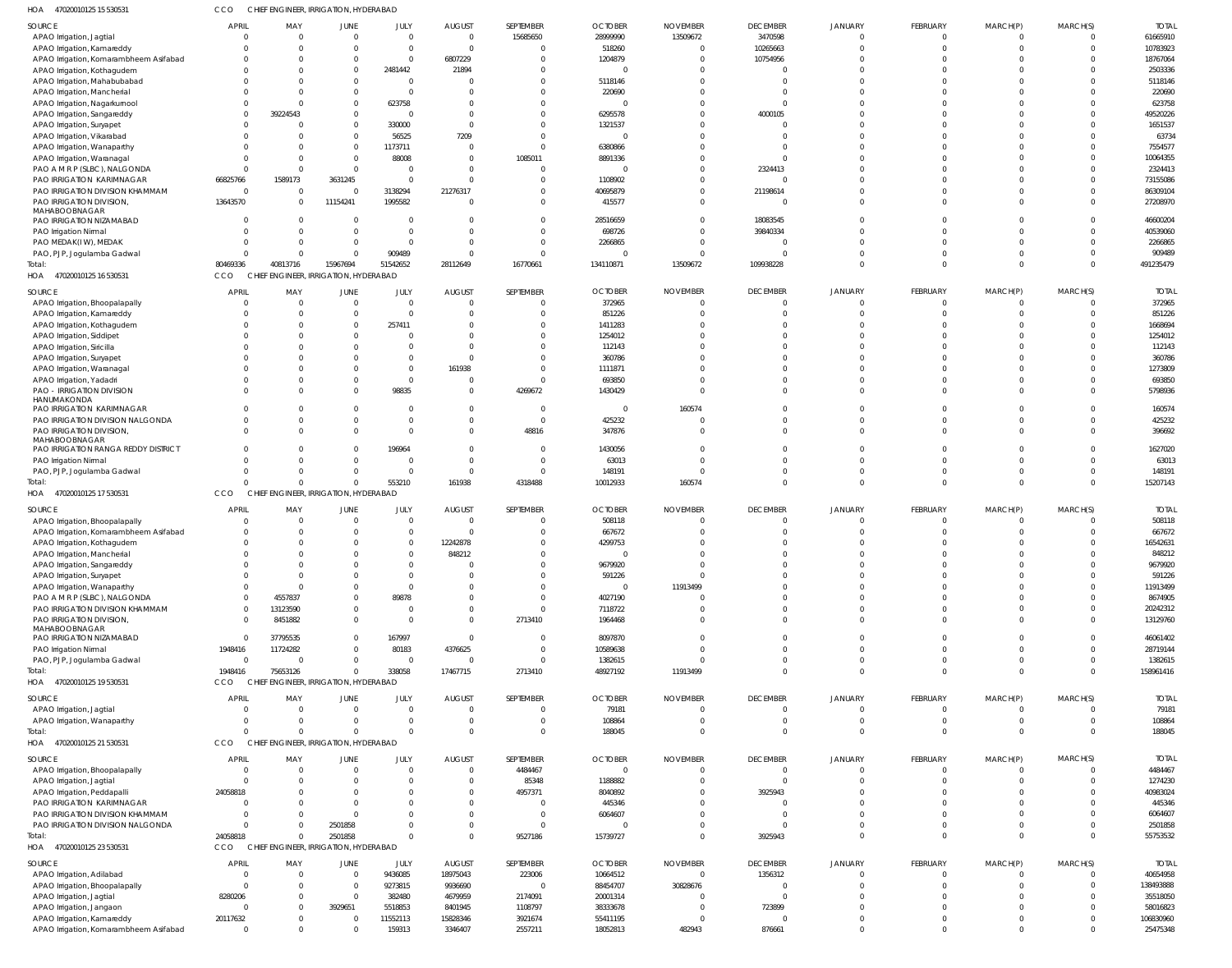| HOA<br>47020010125 23 530531                                 | ссо                        | CHIEF ENGINEER, IRRIGATION, HYDERABAD              |                                        |                                  |                                  |                                                                                             |                       |                              |                         |                            |                               |                      |                         |                        |
|--------------------------------------------------------------|----------------------------|----------------------------------------------------|----------------------------------------|----------------------------------|----------------------------------|---------------------------------------------------------------------------------------------|-----------------------|------------------------------|-------------------------|----------------------------|-------------------------------|----------------------|-------------------------|------------------------|
| SOURCE                                                       | <b>APRIL</b>               | MAY                                                | JUNE                                   | JULY                             | <b>AUGUST</b>                    | SEPTEMBER                                                                                   | <b>OCTOBER</b>        | <b>NOVEMBER</b>              | <b>DECEMBER</b>         | JANUARY                    | FEBRUARY                      | MARCH(P)             | MARCH(S)                | <b>TOTAL</b>           |
| APAO Irrigation, Kothagudem                                  | 10493565                   | 24475684                                           | $\overline{0}$                         | 581759                           | 21388816                         | $\Omega$                                                                                    | 9372642               | 61629089                     | $\overline{0}$          | $\Omega$                   | $^{\circ}$                    | -0                   | $\overline{0}$          | 127941555              |
| APAO Irrigation, Mahabubabad                                 | 2690605                    | 5907123                                            | 2036742                                | 172253                           | 937554                           | $\Omega$                                                                                    | 8347805               | 3720135                      | 3456507                 | $\Omega$                   | $\mathbf 0$                   | $\Omega$             | $\overline{0}$          | 27268724               |
| APAO Irrigation, Mancherial                                  | -0                         | $\Omega$                                           | 2098858                                | 198816                           | 4037719                          | $\Omega$                                                                                    | 20525724              | - 0                          | $\overline{0}$          |                            | $^{\circ}$                    |                      | $\Omega$                | 26861117               |
| APAO Irrigation, Nagarkurnool                                | $\Omega$                   | $\Omega$                                           | 39550                                  | 1235352                          | 8890868                          | $\Omega$                                                                                    | 87415212              | 12691157                     | 32903258                |                            | $\Omega$                      | -0                   | $\Omega$                | 143175397              |
| APAO Irrigation, Peddapalli                                  | -0                         | $\Omega$                                           | 2207181                                | $\overline{0}$                   | 4524344                          | 3087955                                                                                     | 21732917              | 703813                       | 7927302                 |                            | $\Omega$                      | $\Omega$             | $\Omega$                | 40183512               |
| APAO Irrigation, Sangareddy                                  | $\Omega$                   | $\Omega$                                           | 4144837                                | 1356018                          | 25864348                         | 3492312                                                                                     | 92623003              | 3027499                      | 4515128                 |                            | $\Omega$<br>$\Omega$          | $\Omega$             | $\Omega$                | 135023145              |
| APAO Irrigation, Siddipet<br>APAO Irrigation, Siricilla      | 5332391<br>$\Omega$        | 1116322<br>3358807                                 | 7485585<br>$\overline{0}$              | 3213527<br>3464806               | 20085693<br>19847518             | 809088<br>$\Omega$                                                                          | 77698955<br>72563849  | 22659273<br>$\mathcal{L}$    | 13455555<br>2091192     |                            | $\Omega$                      | $\Omega$<br>$\Omega$ | $\Omega$<br>$\Omega$    | 151856389<br>101326172 |
| APAO Irrigation, Suryapet                                    | 1744789                    | 2191235                                            | $\overline{0}$                         | 946218                           | 28489227                         | $\Omega$                                                                                    | 71120252              | 4706675                      | 884410                  |                            | $\Omega$                      | $\Omega$             | $\Omega$                | 110082806              |
| APAO Irrigation, Vikarabad                                   | $\mathbf{0}$               | $\Omega$                                           | $\overline{0}$                         | 4143358                          | 66980357                         | $\Omega$                                                                                    | 16342252              | $\Omega$                     | 10376233                |                            | $\Omega$                      | $\Omega$             | $\Omega$                | 97842200               |
| APAO Irrigation, Wanaparthy                                  | 8386906                    | $\Omega$                                           | $\overline{0}$                         | 3673366                          | 7466834                          | 8293603                                                                                     | 29093063              | $\Omega$                     | 42386919                |                            | $\Omega$                      | $\Omega$             | $\Omega$                | 99300691               |
| APAO Irrigation, Waranaga                                    | $\Omega$                   | $\Omega$                                           | 1843549                                | 2105456                          | 17891312                         | $\Omega$                                                                                    | 12405075              | 5495631                      | $\Omega$                |                            | $\Omega$                      | $\Omega$             | $\Omega$                | 39741023               |
| APAO Irrigation, Yadadri                                     | 4595198                    | 7251251                                            | $\overline{0}$                         | 378424                           | 8352995                          | 1467329                                                                                     | 18204762              | $\Omega$                     | 1174353                 |                            | $\Omega$                      | $\Omega$             | $\Omega$                | 41424312               |
| APAO Projects, Jagtial                                       | $\Omega$                   | $\Omega$                                           | $\overline{0}$                         | $\overline{0}$                   | $\overline{0}$                   | $\Omega$                                                                                    | 215805                | $\Omega$                     | $\Omega$                |                            | $\Omega$                      | $\Omega$             | $\Omega$                | 215805                 |
| PAO - IRRIGATION DIVISION                                    | $\Omega$                   | 1417814                                            | $\overline{0}$                         | 726692                           | 2409136                          | $\Omega$                                                                                    | 16648529              | $\Omega$                     | 2236240                 |                            | $\Omega$                      | $\Omega$             | $\Omega$                | 23438411               |
| HANUMAKONDA                                                  |                            |                                                    |                                        |                                  |                                  |                                                                                             |                       |                              |                         |                            |                               |                      |                         |                        |
| PAO IRRIGATION KARIMNAGAR                                    | 15594107                   | 1449164                                            | $\overline{0}$                         | 3177748                          | 21466759                         | 5442395                                                                                     | 59641265              | $\Omega$                     | 12095671                |                            | $\Omega$                      | $\Omega$             | $\Omega$                | 118867109              |
| PAO IRRIGATION DIVISION KHAMMAN                              | $\overline{0}$             | $\Omega$<br>$\Omega$                               | $\overline{0}$                         | 174799                           | 4992757                          | $\overline{0}$                                                                              | 36652886              | $\Omega$                     | 9327938                 |                            | $\Omega$                      | -0                   | $\Omega$<br>$\Omega$    | 51148380               |
| PAO IRRIGATION DIVISION NALGONDA<br>PAO IRRIGATION DIVISION, | 7445344<br>$\Omega$        | 4560244                                            | 429339<br>3127034                      | 4447852<br>1916199               | 25463568<br>18516681             | 266023<br>4647120                                                                           | 53012422<br>48600843  | $\Omega$<br>15391350         | 1534054<br>10562074     |                            | $\mathbf 0$<br>$\Omega$       | $\Omega$<br>$\Omega$ | $\Omega$                | 92598602<br>107321545  |
| MAHABOOBNAGAR                                                |                            |                                                    |                                        |                                  |                                  |                                                                                             |                       |                              |                         |                            |                               |                      |                         |                        |
| PAO IRRIGATION NIZAMABAD                                     | 5126590                    | 1066289                                            | $\Omega$                               | 2078110                          | 5888866                          | 1034992                                                                                     | 39846385              | 16070792                     | $\Omega$                |                            | $\Omega$                      | $\Omega$             | $\Omega$                | 71112024               |
| PAO IRRIGATION RANGA REDDY DISTRICT                          | 45398706                   | $\Omega$                                           | 23780852                               | 92986939                         | 37874715                         | 5330260                                                                                     | 41839197              | 43017270                     | 121878958               |                            | $\Omega$                      |                      | $\Omega$                | 412106897              |
| PAO Irrigation Nirmal                                        | $\Omega$                   | $\Omega$                                           | 4520306                                | 92919                            | 8783565                          | 1411694                                                                                     | 20253885              | $\Omega$                     | - 0                     |                            | $\Omega$                      |                      | $\Omega$                | 35062369               |
| PAO MEDAK(IW), MEDAK                                         | 4056265                    | $\Omega$                                           | 595715                                 | 13918796                         | 23446527                         | 3398891                                                                                     | 61256482              | $\Omega$                     | 18299108                |                            | $\Omega$                      | $\Omega$             | $\mathbf 0$             | 124971784              |
| PAO, PJP, Jogulamba Gadwal                                   | -0                         | $\Omega$                                           | $\Omega$                               | 4267938                          | 1014038                          | $\Omega$                                                                                    | 3025205               | $\Omega$                     | $-71250$                |                            | $\Omega$                      | -0                   | $\Omega$                | 8235931                |
| Total                                                        | 139262304                  | 52793933                                           | 56239199                               | 181580004                        | 445782587                        | 48666441                                                                                    | 1149356634            | 220424303                    | 297990522               | $\Omega$                   | $\Omega$                      | $\Omega$             | $\overline{0}$          | 2592095927             |
| 47020010125 23 530532<br>HOA                                 | CCO                        | CHIEF ENGINEER, IRRIGATION, HYDERABAD              |                                        |                                  |                                  |                                                                                             |                       |                              |                         |                            |                               |                      |                         |                        |
| SOURCE                                                       | <b>APRIL</b>               | MAY                                                | JUNE                                   | JULY                             | <b>AUGUST</b>                    | SEPTEMBER                                                                                   | <b>OCTOBER</b>        | <b>NOVEMBER</b>              | <b>DECEMBER</b>         | JANUARY                    | FEBRUARY                      | MARCH(P)             | MARCH(S)                | <b>TOTAL</b>           |
| APAO Irrigation, Siddipet                                    | $\Omega$                   | $\overline{0}$                                     | $\overline{0}$                         | $\overline{0}$                   | 3725000                          | $\mathbf{0}$                                                                                | 0                     | $\Omega$                     | $\overline{0}$          | $\Omega$                   | $\mathbf 0$                   | -0                   | $\overline{0}$          | 3725000                |
| <b>PAO - IRRIGATION DIVISION</b>                             | $\Omega$                   | $\Omega$                                           | 5568750                                | $\overline{0}$                   | $\overline{\mathbf{0}}$          | $\mathbf{0}$                                                                                | $\overline{0}$        | - 0                          | - 0                     | $\Omega$                   | $\mathbf 0$                   | $\mathbf{0}$         | $\overline{\mathbf{0}}$ | 5568750                |
| HANUMAKONDA                                                  |                            |                                                    |                                        |                                  |                                  |                                                                                             |                       |                              |                         |                            |                               |                      |                         |                        |
| otal:<br>47020010125 49 500501                               | $\Omega$<br>CCO            | $\Omega$                                           | 5568750                                | $\Omega$                         | 3725000                          | $\mathbf{0}$                                                                                | $\Omega$              | $\Omega$                     | $\Omega$                | $\Omega$                   | $\mathbf 0$                   | $\Omega$             | $\overline{0}$          | 9293750                |
| HOA                                                          |                            | CHIEF ENGINEER, IRRIGATION, HYDERABAD              |                                        |                                  |                                  |                                                                                             |                       |                              |                         |                            |                               |                      |                         |                        |
| SOURCE                                                       | <b>APRIL</b>               | MAY                                                | JUNE                                   | JULY                             | <b>AUGUST</b>                    | SEPTEMBER                                                                                   | <b>OCTOBER</b>        | <b>NOVEMBER</b>              | <b>DECEMBER</b>         | JANUARY                    | FEBRUARY                      | MARCH(P)             | MARCH(S)                | <b>TOTAL</b>           |
| APAO Irrigation, Adilabad                                    | $\mathbf{0}$               | $\Omega$                                           | 72739000                               | $\overline{0}$                   | $\overline{0}$                   | $\mathbf{0}$                                                                                | 8500580               | 0                            | $\overline{0}$          |                            | $^{\circ}$                    |                      | $\overline{0}$          | 81239580               |
| Total:                                                       | $\Omega$                   | $\Omega$                                           | 72739000                               | $\overline{0}$                   | $\Omega$                         | $\mathbf{0}$                                                                                | 8500580               | $\Omega$                     | $\overline{0}$          | $\Omega$                   | $\overline{0}$                | $\Omega$             | $\overline{0}$          | 81239580               |
| HOA<br>47020010225 04 500503                                 | CCO                        | DIRECTOR, GROUND WATER DEPARTMENT, HOD             |                                        |                                  |                                  |                                                                                             |                       |                              |                         |                            |                               |                      |                         |                        |
| SOURCE                                                       | <b>APRIL</b>               | MAY                                                | JUNE                                   | JULY                             | <b>AUGUST</b>                    | SEPTEMBER                                                                                   | <b>OCTOBER</b>        | <b>NOVEMBER</b>              | <b>DECEMBER</b>         | JANUARY                    | FEBRUARY                      | MARCH(P)             | MARCH(S)                | <b>TOTAL</b>           |
| APAO Irrigation, Siddipet                                    | $\Omega$                   | $\overline{0}$                                     | $\overline{0}$                         | $\overline{0}$                   | $\overline{0}$                   | $\Omega$                                                                                    | $\Omega$              | $\Omega$                     | 33000                   | $\Omega$                   | $\mathbf 0$                   | $\Omega$             | $\mathbf 0$             | 33000                  |
| Total                                                        | $\Omega$                   | $\Omega$                                           | $\overline{0}$                         | $\overline{0}$                   | $\overline{0}$                   | $\mathbf 0$                                                                                 | $\overline{0}$        | 0                            | 33000                   | $\Omega$                   | $\mathbf 0$                   | $\mathbf{0}$         | $\overline{\mathbf{0}}$ | 33000                  |
| 47020078925 12 530531<br>HOA                                 | CCO                        |                                                    |                                        |                                  |                                  | THE CHIEF ENGINEER, MINOR IRRIGATION, II FLOOR, JALASOUDHA BUILDING, ERRUMMANZIL            |                       |                              |                         |                            |                               |                      |                         |                        |
| SOURCE                                                       | <b>APRIL</b>               | MAY                                                | JUNE                                   | JULY                             | <b>AUGUST</b>                    | SEPTEMBER                                                                                   | <b>OCTOBER</b>        | <b>NOVEMBER</b>              | <b>DECEMBER</b>         | JANUARY                    | FEBRUARY                      | MARCH(P)             | MARCH(S)                | <b>TOTAL</b>           |
| PAO IRRIGATION DIVISION NALGONDA                             | $\overline{0}$             | - 0                                                | $\overline{0}$                         | 529719                           | $\overline{\mathbf{0}}$          | $\mathbf{0}$                                                                                | $\overline{0}$        | - 0                          | $\overline{0}$          |                            | $^{\circ}$                    | -0                   | 0                       | 529719                 |
| Total                                                        | $\cap$                     | $\Omega$                                           | $\Omega$                               | 529719                           | $\Omega$                         | $\Omega$                                                                                    | $\Omega$              | $\Omega$                     | $\Omega$                | $\Omega$                   | $\Omega$                      | $\Omega$             | $\Omega$                | 529719                 |
| 47020078925 15 530531<br>HOA                                 | CCO                        |                                                    |                                        |                                  |                                  | THE SECRETARY, Irrigation & Command Area Development Deptt., I&CAD DEPARTMENT, SECRETARIAT, |                       |                              |                         |                            |                               |                      |                         |                        |
|                                                              |                            |                                                    |                                        |                                  |                                  |                                                                                             |                       |                              |                         |                            |                               |                      |                         |                        |
| SOURCE                                                       | <b>APRIL</b>               | MAY                                                | JUNE                                   | JULY                             | AUGUST                           | SEPTEMBER                                                                                   | <b>OCTOBER</b>        | <b>NOVEMBER</b>              | <b>DECEMBER</b>         | JANUARY                    | FEBRUARY                      | MARCH(P)             | MARCH(S)                | <b>TOTAL</b>           |
| APAO Irrigation, Nagarkurnool                                | $\overline{0}$<br>$\Omega$ | $\Omega$<br>$\Omega$                               | $\overline{0}$<br>$\overline{0}$       | $\overline{0}$<br>$\overline{0}$ | $\overline{0}$<br>$\overline{0}$ | $\overline{0}$<br>$\overline{0}$                                                            | 19884<br>19884        | $^{\circ}$<br>$\overline{0}$ | - 0<br>$\Omega$         | $\overline{0}$<br>$\Omega$ | $\overline{0}$<br>$\mathbf 0$ | 0<br>$\Omega$        | - 0<br>$\Omega$         | 19884<br>19884         |
| Total:<br>47020079625 12 530531<br>HOA                       | CCO                        | CHIEF ENGINEER, IRRIGATION, HYDERABAD              |                                        |                                  |                                  |                                                                                             |                       |                              |                         |                            |                               |                      |                         |                        |
|                                                              |                            |                                                    |                                        |                                  |                                  |                                                                                             |                       |                              |                         |                            |                               |                      |                         |                        |
| SOURCE                                                       | <b>APRIL</b>               | MAY                                                | JUNE                                   | JULY                             | <b>AUGUST</b>                    | SEPTEMBER                                                                                   | <b>OCTOBER</b>        | <b>NOVEMBER</b>              | <b>DECEMBER</b>         | JANUARY                    | FEBRUARY                      | MARCH(P)             | MARCH(S)                | <b>TOTAL</b>           |
| APAO Irrigation, Bhoopalapally                               | - 0                        | 19002038                                           | $\overline{0}$                         | 3352244                          | $\overline{0}$                   | $\Omega$                                                                                    | $\Omega$              | $^{\circ}$                   | - 0                     | $\Omega$                   | $^{\circ}$                    |                      | $\Omega$                | 22354282               |
| APAO Irrigation, Kothagudem                                  | $\mathbf{0}$               | - 0                                                | 27074736                               | $\Omega$                         | $\overline{0}$                   | $\mathbf{0}$                                                                                | $\overline{0}$        | $^{\circ}$                   | 0                       | $\Omega$                   | $^{\circ}$                    | -0                   | 0                       | 27074736               |
| Total:                                                       | $\Omega$                   | 19002038                                           | 27074736                               | 3352244                          | $\Omega$                         | $\Omega$                                                                                    | $\Omega$              | $\Omega$                     | $\Omega$                | $\Omega$                   | $\Omega$                      | $\Omega$             | $\overline{0}$          | 49429018               |
| 47020079625 15 530531<br>HOA                                 | CCO                        | CHIEF ENGINEER, IRRIGATION, HYDERABAD              |                                        |                                  |                                  |                                                                                             |                       |                              |                         |                            |                               |                      |                         |                        |
| SOURCE                                                       | <b>APRIL</b>               | MAY                                                | JUNE                                   | JULY                             | <b>AUGUST</b>                    | SEPTEMBER                                                                                   | <b>OCTOBER</b>        | <b>NOVEMBER</b>              | <b>DECEMBER</b>         | JANUARY                    | FEBRUARY                      | MARCH(P)             | MARCH(S)                | <b>TOTAL</b>           |
| APAO Irrigation, Mahabubabad                                 | $\overline{0}$             | $\overline{0}$                                     | $\overline{0}$                         | $\circ$                          | $\overline{0}$                   | $\overline{0}$                                                                              | 3085772               | $\overline{0}$               | $\overline{0}$          | $\Omega$                   | $\overline{0}$                | 0                    | $\mathbf 0$             | 3085772                |
| APAO Irrigation, Yadadri                                     | $\Omega$                   | - 0                                                | $\overline{0}$                         | $\overline{0}$                   | $\overline{0}$                   | $\Omega$                                                                                    | 10416104              | $\Omega$                     | - 0                     |                            | $\mathbf 0$                   | $\Omega$             | 0                       | 10416104               |
| PAO A M R P (SLBC), NALGONDA                                 | $\Omega$                   | - 0                                                | 8610554                                | -0                               | $\overline{0}$                   | 25962594                                                                                    | 0                     | $\Omega$                     | $\Omega$                |                            | $\mathbf 0$                   |                      | $\Omega$                | 34573148               |
| PAO IRRIGATION KARIMNAGAR                                    | $\Omega$                   | $\Omega$                                           | 0                                      | -0                               | $\overline{0}$                   | $\overline{0}$                                                                              | 6174                  |                              | $\Omega$                |                            | $\Omega$                      |                      | $\Omega$                | 6174                   |
| PAO IRRIGATION DIVISION KHAMMAM                              | $\Omega$                   | 4690028                                            | $\overline{0}$                         |                                  | $\overline{0}$                   | $\mathbf{0}$                                                                                | 366871                | $\Omega$                     | $\Omega$                |                            | $\mathbf 0$                   | $\Omega$             | $\Omega$                | 5056899                |
| otal:                                                        | $\Omega$                   | 4690028                                            | 8610554                                | - 0                              | $\overline{0}$                   | 25962594                                                                                    | 13874921              | $\Omega$                     | $\Omega$                | $\Omega$                   | $\Omega$                      | $\Omega$             | $\Omega$                | 53138097               |
| HOA<br>47020079625 23 530531                                 | CCO                        | <b>CHIEF</b>                                       | <b>ENGINEER, IRRIGATION, HYDERABAD</b> |                                  |                                  |                                                                                             |                       |                              |                         |                            |                               |                      |                         |                        |
| SOURCE                                                       | <b>APRIL</b>               | MAY                                                | JUNE                                   | JULY                             | <b>AUGUST</b>                    | SEPTEMBER                                                                                   | <b>OCTOBER</b>        | <b>NOVEMBER</b>              | <b>DECEMBER</b>         | JANUARY                    | FEBRUARY                      | MARCH(P)             | MARCH(S)                | <b>TOTAL</b>           |
| APAO Irrigation, Adilabad                                    | $\Omega$                   | $\Omega$                                           | $\overline{0}$                         | $\overline{0}$                   | $\overline{0}$                   | 75532                                                                                       | $\Omega$              | $\Omega$                     | 0                       | $\Omega$                   | $^{\circ}$                    |                      | $\Omega$                | 75532                  |
| APAO Irrigation, Sangareddy                                  | $\Omega$                   | - 0                                                | $\overline{0}$                         | $\overline{0}$                   | $\overline{\mathbf{0}}$          | 22171                                                                                       | 0                     | - 0                          | $\overline{0}$          | $\Omega$                   | $\overline{0}$                | 0                    | $\overline{0}$          | 22171                  |
| Total:                                                       |                            | $\Omega$                                           | $\Omega$                               | $\Omega$                         | $\Omega$                         | 97703                                                                                       | $\Omega$              | $\Omega$                     | $\Omega$                | $\Omega$                   | $\Omega$                      | $\Omega$             | $\Omega$                | 97703                  |
| HOA 47050010125 05 530532                                    | CCO                        | DIRECTOR GENERAL, WALAMTARI                        |                                        |                                  |                                  |                                                                                             |                       |                              |                         |                            |                               |                      |                         |                        |
| SOURCE                                                       | APRIL                      | MAY                                                | JUNE                                   | JULY                             | <b>AUGUST</b>                    | SEPTEMBER                                                                                   | <b>OCTOBER</b>        | <b>NOVEMBER</b>              | <b>DECEMBER</b>         | JANUARY                    | FEBRUARY                      | MARCH(P)             | MARCH(S)                | <b>TOTAL</b>           |
| PAO A M R P (SLBC), NALGONDA                                 | $\mathbf 0$                | $\overline{0}$                                     | $\overline{0}$                         | $\overline{0}$                   | $\overline{0}$                   | $\overline{0}$                                                                              | 1917074               | $\overline{0}$               | $\overline{\mathbf{0}}$ | $\mathbf{0}$               | $\overline{0}$                | 0                    | $\overline{0}$          | 1917074                |
| otal                                                         | $\Omega$                   | $\Omega$                                           | $\overline{0}$                         | $\circ$                          | $\overline{0}$                   | $\overline{0}$                                                                              | 1917074               | $\overline{0}$               | $\overline{0}$          | $\Omega$                   | $\mathbf 0$                   | $\mathbf 0$          | $\overline{0}$          | 1917074                |
| 47110110325 05 530531<br>HOA                                 | CCO                        | ENGINEER-IN-CHIEF, IRRIGATION (GENERAL), HYDERABAD |                                        |                                  |                                  |                                                                                             |                       |                              |                         |                            |                               |                      |                         |                        |
|                                                              | <b>APRIL</b>               |                                                    |                                        |                                  |                                  |                                                                                             |                       |                              |                         |                            |                               |                      |                         |                        |
| SOURCE                                                       | - 0                        | MAY<br>$\Omega$                                    | JUNE<br>$\overline{0}$                 | JULY<br>$\overline{0}$           | <b>AUGUST</b><br>$\overline{0}$  | SEPTEMBER<br>12600                                                                          | <b>OCTOBER</b><br>- 0 | <b>NOVEMBER</b><br>$\Omega$  | <b>DECEMBER</b><br>- 0  | JANUARY                    | FEBRUARY<br>$^{\circ}$        | MARCH(P)             | MARCH(S)<br>$\Omega$    | <b>TOTAL</b><br>12600  |
| APAO Irrigation, Jagtial<br>PAO A M R P (SLBC), NALGONDA     | $\Omega$                   | $\Omega$                                           | $\mathbf{0}$                           | $\overline{0}$                   | $\overline{0}$                   | $\overline{0}$                                                                              | 13521302              | $\Omega$                     | - 0                     |                            | $^{\circ}$                    |                      | $\Omega$                | 13521302               |
| PAO, PJP, Jogulamba Gadwal                                   | 8245810                    | $\mathbf{0}$                                       | $\mathbf{0}$                           | $\overline{0}$                   | $\overline{0}$                   | 4300779                                                                                     | 27297794              | $\Omega$                     | $\overline{0}$          | $\Omega$                   | $\mathbf 0$                   |                      | 0                       | 39844383               |
| Total:                                                       | 8245810                    | $\Omega$                                           | $\Omega$                               | $\Omega$                         | $\overline{0}$                   | 4313379                                                                                     | 40819096              | $\Omega$                     | $\Omega$                | $\Omega$                   | $\Omega$                      | $\Omega$             | $\overline{0}$          | 53378285               |
|                                                              |                            |                                                    |                                        |                                  |                                  |                                                                                             |                       |                              |                         |                            |                               |                      |                         |                        |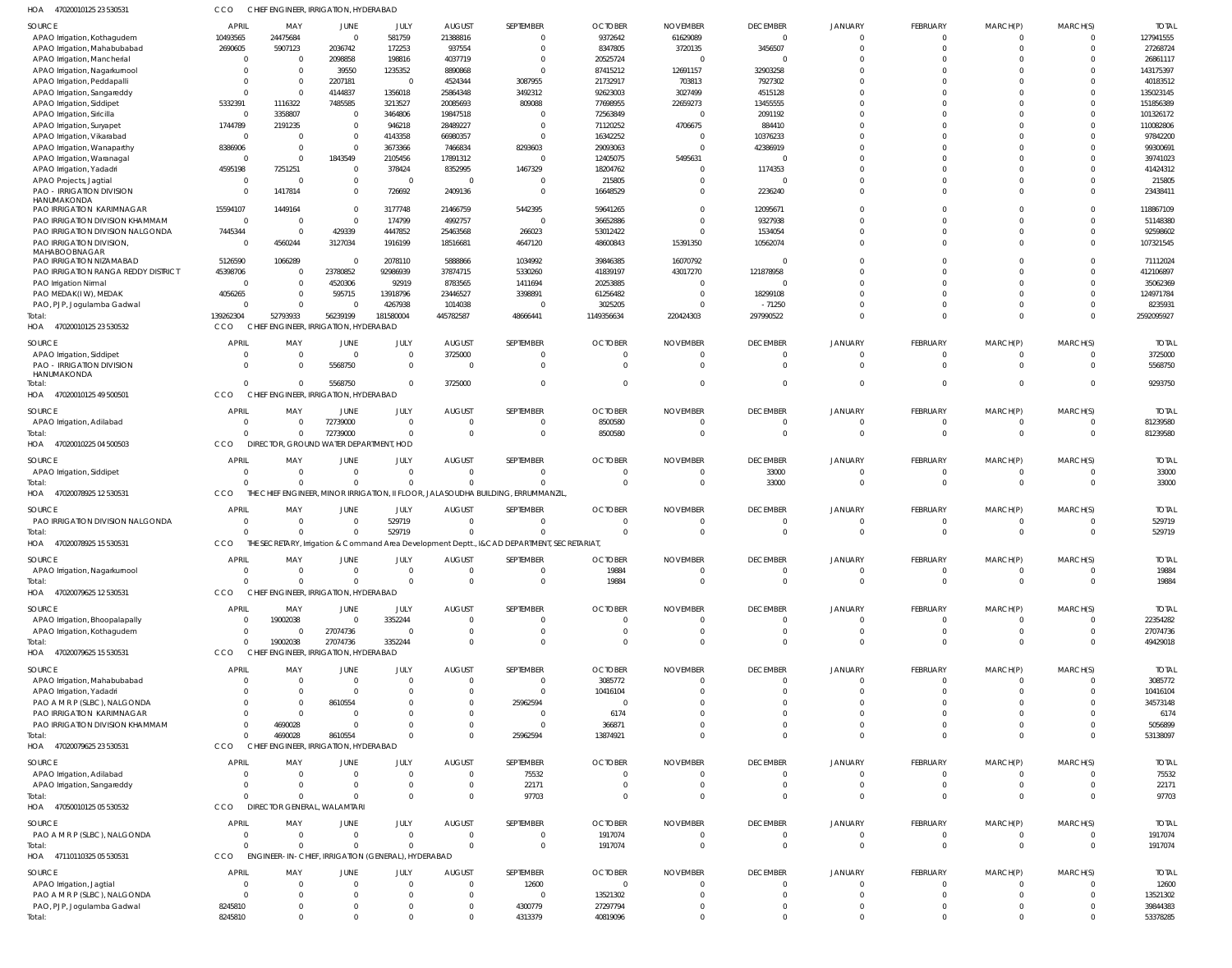| HOA<br>50540333725 20 530531                                                      |                               |                        |                                  |                              |                           | THE ENGINEER-IN-CHIEF, (State Roads) OFFICE OF THE ENGINEER-IN-CHIEF (R&B) V FLOOR, ERRUMMANZIL            |                            |                             |                             |                            |                             |                                  |                                  |                          |
|-----------------------------------------------------------------------------------|-------------------------------|------------------------|----------------------------------|------------------------------|---------------------------|------------------------------------------------------------------------------------------------------------|----------------------------|-----------------------------|-----------------------------|----------------------------|-----------------------------|----------------------------------|----------------------------------|--------------------------|
| SOURCE<br>APAO Roads & Buildings (R&B),                                           | <b>APRIL</b><br>$\Omega$      | MAY<br>$\Omega$        | JUNE<br>$\Omega$                 | JULY<br>$\Omega$             | <b>AUGUST</b><br>$\Omega$ | SEPTEMBER<br>$\overline{0}$                                                                                | <b>OCTOBER</b><br>324027   | <b>NOVEMBER</b><br>$\Omega$ | <b>DECEMBER</b><br>$\Omega$ | <b>JANUARY</b><br>$\Omega$ | <b>FEBRUARY</b><br>$\Omega$ | MARCH(P)<br>$\overline{0}$       | MARCH(S)<br>$\mathbf 0$          | <b>TOTAL</b><br>324027   |
| Mahabubabad<br>APAO Roads & Buildings (R&B), Siricilla                            | $\Omega$                      | $\Omega$               | $\Omega$                         | $\mathbf{0}$                 | $\Omega$                  | $\Omega$                                                                                                   | 9124518                    | $\Omega$                    | $\Omega$                    | $\cap$                     |                             | $\Omega$                         | $\Omega$                         | 9124518                  |
| PAO (R&B) NALGONDA                                                                | $\Omega$                      | $\Omega$               | $\Omega$                         | $\mathbf 0$                  | 389433                    | $\overline{0}$                                                                                             |                            | $\Omega$                    | $\Omega$                    | $\Omega$                   |                             | $\Omega$                         | $\mathbf 0$                      | 389433                   |
| Total:<br>50540333725 30 530532<br>HOA                                            | $\Omega$<br>CCO               |                        | $\Omega$                         | $\Omega$                     | 389433                    | $\Omega$<br>THE ENGINEER-IN-CHIEF, CRF OFFICE OF THE ENGINEER-IN-CHIEF (R&B), IV FLOOR, ERRAM MANZIL,      | 9448545                    | $\Omega$                    | $\Omega$                    | $\Omega$                   |                             | $\Omega$                         | $\Omega$                         | 9837978                  |
| SOURCE                                                                            | <b>APRIL</b>                  | MAY                    | JUNE                             | JULY                         | <b>AUGUST</b>             | SEPTEMBER                                                                                                  | <b>OCTOBER</b>             | <b>NOVEMBER</b>             | <b>DECEMBER</b>             | <b>JANUARY</b>             | <b>FEBRUARY</b>             | MARCH(P)                         | MARCH(S)                         | <b>TOTAL</b>             |
| PAO (R&B) MAHABOOBNAGAR<br>Total:                                                 | $\overline{0}$<br>$\Omega$    | $\Omega$               | $\overline{0}$<br>$\Omega$       | $\mathbf 0$<br>$\mathbf 0$   | $\Omega$                  | $\overline{0}$<br>$\Omega$                                                                                 | 2498790<br>2498790         | $\overline{0}$<br>$\Omega$  | $\Omega$<br>$\Omega$        | $\Omega$<br>$\Omega$       | $\mathbf{0}$<br>$\Omega$    | $\overline{0}$<br>$\overline{0}$ | $\overline{0}$<br>$\overline{0}$ | 2498790<br>2498790       |
| 50540478912 05 530531<br>HOA                                                      | CCO                           | THE ENGINEER-IN-CHIEF, |                                  | CRF OFFICE OF                |                           | THE ENGINEER-IN-CHIEF (R&B), IV FLOOR, ERRAM MANZIL,                                                       |                            |                             |                             |                            |                             |                                  |                                  |                          |
| SOURCE                                                                            | <b>APRIL</b>                  | MAY                    | <b>JUNE</b>                      | JULY                         | <b>AUGUST</b>             | SEPTEMBER                                                                                                  | <b>OCTOBER</b>             | <b>NOVEMBER</b>             | <b>DECEMBER</b>             | <b>JANUARY</b>             | <b>FEBRUARY</b>             | MARCH(P)                         | MARCH(S)                         | <b>TOTAL</b>             |
| APAO (R&B) TEKULAPALLY<br>Total:                                                  | $\overline{0}$<br>$\mathbf 0$ | 117384131<br>117384131 | $\overline{0}$<br>$\overline{0}$ | $\mathbf{0}$<br>$\mathbf{0}$ | 18959294<br>18959294      | 15248533<br>15248533                                                                                       | 1077834<br>1077834         | 14794800<br>14794800        | 7840884<br>7840884          | $\Omega$<br>$\Omega$       | $\Omega$                    | $\Omega$<br>$\overline{0}$       | $\mathbf 0$<br>$\overline{0}$    | 175305476<br>175305476   |
| HOA 50540479612 05 530531                                                         | CCO                           |                        |                                  |                              |                           | THE ENGINEER-IN-CHIEF, CRF OFFICE OF THE ENGINEER-IN-CHIEF (R&B), IV FLOOR, ERRAM MANZIL,                  |                            |                             |                             |                            |                             |                                  |                                  |                          |
| SOURCE                                                                            | <b>APRIL</b><br>- 0           | MAY<br>$\Omega$        | <b>JUNE</b><br>37473847          | JULY<br>6059860              | <b>AUGUST</b><br>1540905  | SEPTEMBER<br>$\overline{0}$                                                                                | <b>OCTOBER</b><br>43276470 | <b>NOVEMBER</b><br>$\Omega$ | <b>DECEMBER</b><br>$\Omega$ | <b>JANUARY</b><br>- 0      | <b>FEBRUARY</b>             | MARCH(P)<br>0                    | MARCH(S)<br>$^{\circ}$           | <b>TOTAL</b><br>88351082 |
| APAO (R&B) TEKULAPALLY<br>APAO Roads & Buildings (R&B), Adilabad                  | 12219107                      | $\Omega$               | 9607399                          | $\mathbf{0}$                 | $\Omega$                  | $\overline{0}$                                                                                             | 7149302                    | $\Omega$                    | $\Omega$                    | $\cap$                     |                             | $\Omega$                         | $\mathbf 0$                      | 28975808                 |
| APAO Roads & Buildings (R&B),                                                     | $\overline{0}$                | 15058675               | $\overline{0}$                   | 99000                        | $\Omega$                  | 24009678                                                                                                   |                            | 2489467                     |                             | $\Omega$                   |                             | $\Omega$                         | $\Omega$                         | 41656820                 |
| Bhoopalapally<br>APAO Roads & Buildings (R&B),                                    | $\overline{0}$                | - 0                    | $\overline{0}$                   | $\mathbf{0}$                 | $\Omega$                  | $\overline{0}$                                                                                             | 4915424                    | $\Omega$                    | $\Omega$                    | $\Omega$                   |                             | $\Omega$                         | $\mathbf 0$                      | 4915424                  |
| Komarambheem Asifabad                                                             | $\overline{0}$                |                        | 20084647                         | $\mathbf{0}$                 |                           | $\overline{0}$                                                                                             |                            | - 0                         | $\Omega$                    | $\Omega$                   | $\Omega$                    | $\mathbf 0$                      | $\mathbf 0$                      | 20084647                 |
| APAO Roads & Buildings (R&B),<br>Kothagudem                                       |                               |                        |                                  |                              |                           |                                                                                                            |                            |                             |                             |                            |                             |                                  |                                  |                          |
| Total:<br>HOA<br>50540480003 26 530531                                            | 12219107<br>CCO               | 15058675<br>THE        | 67165893                         | 6158860                      | 1540905                   | 24009678<br>CHIEF ENGINEER (R&B), EAP, RDC OFFICE OF THE ENGINEER-IN-CHIEF (R&B), II FLOOR, ERRUMMANZIL    | 55341196                   | 2489467                     | $\Omega$                    | $\Omega$                   | $\Omega$                    | $\mathbf{0}$                     | $\overline{0}$                   | 183983781                |
| SOURCE                                                                            | <b>APRIL</b>                  | MAY                    | JUNE                             | JULY                         | <b>AUGUST</b>             | SEPTEMBER                                                                                                  | <b>OCTOBER</b>             | <b>NOVEMBER</b>             | <b>DECEMBER</b>             | <b>JANUARY</b>             | <b>FEBRUARY</b>             | MARCH(P)                         | MARCH(S)                         | <b>TOTAL</b>             |
| APAO Roads & Buildings (R&B),                                                     | $\Omega$                      | $\Omega$               | $\Omega$                         | $\Omega$                     | $\Omega$                  | $\overline{0}$                                                                                             | 8711434                    | $\Omega$                    | $\Omega$                    | $\Omega$                   | $\Omega$                    | $\Omega$                         | $\mathbf 0$                      | 8711434                  |
| Wanaparthy<br>Total:                                                              | $\Omega$                      |                        | $\mathbf{0}$                     | $\mathbf{0}$                 |                           | $\Omega$                                                                                                   | 8711434                    | $\Omega$                    | $\Omega$                    | $\Omega$                   | $\Omega$                    | $\overline{0}$                   | $\mathbf 0$                      | 8711434                  |
| 50540480003 29 530531<br>HOA                                                      | CCO                           | <b>THE</b>             |                                  |                              |                           | iief engineer,rural roads, office of the engineer-in-chief(r&b), ii floor, errum manzil                    |                            |                             |                             |                            |                             |                                  |                                  |                          |
| SOURCE                                                                            | <b>APRIL</b>                  | MAY                    | <b>JUNE</b>                      | JULY                         | <b>AUGUST</b>             | SEPTEMBER                                                                                                  | <b>OCTOBER</b>             | <b>NOVEMBER</b>             | <b>DECEMBER</b>             | <b>JANUARY</b>             | <b>FEBRUARY</b>             | MARCH(P)                         | MARCH(S)                         | <b>TOTAL</b>             |
| APAO Roads & Buildings (R&B), Jagtial<br>Total:                                   | $\overline{0}$<br>$\Omega$    | $\Omega$               | $\overline{0}$<br>$\mathbf{0}$   | $\mathbf{0}$<br>$\mathbf{0}$ | $\Omega$                  | $\overline{0}$<br>$\Omega$                                                                                 | 83515<br>83515             | $\Omega$<br>$\Omega$        | $\Omega$<br>$\Omega$        | $\Omega$<br>$\Omega$       | $\mathbf 0$<br>$\Omega$     | $\overline{0}$<br>$\overline{0}$ | $\overline{0}$<br>$\mathbf 0$    | 83515<br>83515           |
| 50540480003 30 530531<br>HOA                                                      | CCO                           |                        |                                  |                              |                           | THE CHIEF ENGINEER (R&B), EAP, RDC OFFICE OF THE ENGINEER-IN-CHIEF (R&B), II FLOOR, ERRUMMANZIL            |                            |                             |                             |                            |                             |                                  |                                  |                          |
| SOURCE                                                                            | <b>APRIL</b>                  | MAY                    | <b>JUNE</b>                      | JULY                         | <b>AUGUST</b>             | SEPTEMBER                                                                                                  | <b>OCTOBER</b>             | <b>NOVEMBER</b>             | <b>DECEMBER</b>             | JANUARY                    | FEBRUARY                    | MARCH(P)                         | MARCH(S)                         | <b>TOTAL</b>             |
| APAO (R&B) HYDERABAD                                                              | - 0                           | $\Omega$               | $\overline{0}$                   | 1007573                      | $\Omega$                  | $\overline{0}$                                                                                             |                            | $\Omega$                    | $\Omega$                    | - 0                        | 0                           | $\Omega$                         | $\mathbf{0}$                     | 1007573                  |
| Total:<br>50540480007 15 530531<br>HOA                                            | $\Omega$<br>CCO               | $\Omega$               | $\mathbf{0}$                     | 1007573                      | $\Omega$                  | $\Omega$<br>THE CHIEF ENGINEER, RURAL ROADS, OFFICE OF THE ENGINEER-IN-CHIEF (R&B), II FLOOR, ERRUM MANZIL |                            | $\Omega$                    | $\Omega$                    | $\Omega$                   |                             | $\Omega$                         | $\mathbf 0$                      | 1007573                  |
| SOURCE                                                                            | <b>APRIL</b>                  | MAY                    | <b>JUNE</b>                      | JULY                         | <b>AUGUST</b>             | SEPTEMBER                                                                                                  | <b>OCTOBER</b>             | <b>NOVEMBER</b>             | <b>DECEMBER</b>             | <b>JANUARY</b>             | <b>FEBRUARY</b>             | MARCH(P)                         | MARCH(S)                         | <b>TOTAL</b>             |
| APAO (R&B) POCHAMPAD (NIZAMABAD)                                                  | 36912222                      | - 0                    | $\overline{0}$                   | $\overline{0}$               |                           | - 0                                                                                                        |                            | $\overline{0}$              | $\Omega$                    | - 0                        |                             | $\Omega$                         | $\Omega$                         | 36912222                 |
| APAO (R&B) RANGAREDDY (HYD)                                                       | $\overline{0}$                | $\cap$                 | $\Omega$                         | $\Omega$                     |                           | $\overline{0}$                                                                                             |                            | 6221378                     | $\Omega$                    | $\Omega$                   |                             | $\Omega$                         | $\mathbf 0$                      | 6221378                  |
| APAO (R&B) TEKULAPALLY                                                            | 4711701                       |                        | $\Omega$                         | $\Omega$                     |                           | $\Omega$                                                                                                   |                            | - 0                         |                             | $\Omega$                   |                             |                                  | $\Omega$                         | 4711701                  |
| APAO Roads & Buildings (R&B), Kamareddy<br>APAO Roads & Buildings (R&B),          | - 0<br>$\Omega$               |                        | $\Omega$<br>$\Omega$             | $\Omega$<br>$\Omega$         |                           | 2675535<br>$\Omega$                                                                                        | 189812                     | - 0<br>$\Omega$             | $\Omega$                    | $\cap$<br>$\Omega$         |                             | $\Omega$                         | $\Omega$<br>$\Omega$             | 2675535<br>189812        |
| Kothagudem<br>APAO Roads & Buildings (R&B),                                       | 1330364                       |                        | $\Omega$                         | $\Omega$                     |                           | $\Omega$                                                                                                   |                            |                             | $\Omega$                    |                            |                             | $\Omega$                         | $\Omega$                         | 1330364                  |
| Mahabubabad                                                                       |                               |                        |                                  |                              |                           |                                                                                                            |                            |                             |                             |                            |                             |                                  |                                  |                          |
| APAO Roads & Buildings (R&B), Siddipet<br>APAO Roads & Buildings (R&B), Yadadri   | $\mathbf{0}$<br>$\Omega$      | 1423128<br>$\Omega$    | $\Omega$<br>$\Omega$             | $\Omega$<br>$\Omega$         | $\Omega$                  | $\overline{0}$<br>$\overline{0}$                                                                           | $\Omega$<br>2788750        | $\overline{0}$<br>200592    | $\overline{0}$<br>375375    | $\Omega$<br>$\Omega$       | $\Omega$                    | $\Omega$<br>$\mathbf 0$          | $\Omega$<br>$\Omega$             | 1423128<br>3364717       |
| PAO (R&B) (NIRMAL)                                                                | $\overline{0}$                | $\Omega$               | $\Omega$                         | $\Omega$                     | $\Omega$                  | 13463350                                                                                                   | 99628                      | 14131009                    | $\Omega$                    | $\Omega$                   | $\Omega$                    | $\Omega$                         | $\Omega$                         | 27693987                 |
| PAO (R&B) NALGONDA                                                                | $\Omega$                      | $\Omega$               | $\Omega$                         | $\Omega$                     |                           | $\overline{0}$                                                                                             |                            | 708325                      | $\Omega$                    | $\Omega$                   | $\Omega$                    | $\Omega$                         | $\mathbf 0$                      | 708325                   |
| Total:<br>50540480012 05 530531<br>HOA                                            | 42954287<br>CCO               | 1423128                | $\Omega$                         | $\Omega$                     |                           | 16138885<br>THE ENGINEER-IN-CHIEF, CRF OFFICE OF THE ENGINEER-IN-CHIEF (R&B), IV FLOOR, ERRAM MANZIL       | 3078190                    | 21261304                    | 375375                      | $\Omega$                   | $\Omega$                    | $\Omega$                         | $\mathbf 0$                      | 85231169                 |
|                                                                                   |                               |                        |                                  |                              |                           |                                                                                                            |                            |                             |                             |                            |                             |                                  |                                  |                          |
| SOURCE<br>APAO (R&B) MEDAK (HYD)                                                  | <b>APRIL</b><br>$\Omega$      | MAY<br>26860320        | JUNE<br>$\Omega$                 | JULY<br>$\Omega$             | <b>AUGUST</b><br>$\Omega$ | SEPTEMBER<br>$\overline{0}$                                                                                | <b>OCTOBER</b>             | <b>NOVEMBER</b><br>$\Omega$ | <b>DECEMBER</b><br>$\Omega$ | <b>JANUARY</b><br>$\Omega$ | <b>FEBRUARY</b><br>0        | MARCH(P)<br>$\Omega$             | MARCH(S)<br>$\Omega$             | <b>TOTAL</b><br>26860320 |
| APAO (R&B) POCHAMPAD (NIZAMABAD)                                                  | $\Omega$                      | - 6                    | $\Omega$                         | $\Omega$                     | 186882                    | 18660977                                                                                                   | 29017336                   | 39393320                    | $\Omega$                    | $\Omega$                   |                             | $\Omega$                         | $\Omega$                         | 87258515                 |
| APAO (R&B) RANGAREDDY (HYD)                                                       | $\Omega$                      | $\cap$                 | $\Omega$                         | $\Omega$                     | $\Omega$                  | 116434497                                                                                                  |                            | $\Omega$                    | $\Omega$                    | $\Omega$                   |                             | $\Omega$                         | $\Omega$                         | 116434497                |
| APAO (R&B) TEKULAPALLY                                                            | $\mathbf 0$                   | 31951374               | 19546170<br>$\Omega$             | 4957737<br>$\mathbf 0$       | 10268334<br>$\Omega$      | $\overline{0}$                                                                                             | 468412                     | 4238959                     | 970992<br>$\Omega$          | $\Omega$<br>$\Omega$       |                             | $\Omega$<br>$\Omega$             | $\Omega$<br>$\Omega$             | 72401978<br>99269546     |
| APAO National Highways (NH), Karimnagar<br>APAO National Highways (NH),           | $\mathbf 0$<br>$\Omega$       | $\Omega$<br>$\cap$     | $\Omega$                         | $\Omega$                     | 14588762                  | 36454999<br>34545982                                                                                       | 42096781<br>-C             | 20717766<br>$\Omega$        | $\Omega$                    | $\Omega$                   |                             | $\Omega$                         | $\Omega$                         | 49134744                 |
| Nagarkurnool                                                                      | $\Omega$                      | $\Omega$               | $\Omega$                         | $\Omega$                     | $\Omega$                  | $\Omega$                                                                                                   |                            |                             | $\Omega$                    | $\Omega$                   |                             | $\Omega$                         | $\Omega$                         |                          |
| APAO Roads & Buildings (R&B), Adilabad<br>APAO Roads & Buildings (R&B), Jagtial   | $\Omega$                      |                        | $\Omega$                         | $\Omega$                     | $\Omega$                  | $\overline{0}$                                                                                             | 2487911                    | $\Omega$<br>45485864        | $\Omega$                    | $\Omega$                   |                             | $\Omega$                         | $\Omega$                         | 2487911<br>45485864      |
| APAO Roads & Buildings (R&B), Jangaon                                             | $\Omega$                      |                        | $\Omega$                         | 22145758                     |                           | 81398028                                                                                                   | $\Omega$                   | $\Omega$                    | $\Omega$                    | $\Omega$                   |                             | $\Omega$                         | $\Omega$                         | 103543786                |
| APAO Roads & Buildings (R&B), Kamareddy                                           | $\Omega$                      |                        | $\Omega$                         | $\Omega$                     | 271313                    | 69949229                                                                                                   | $\Omega$                   | $\Omega$                    | $\Omega$                    | $\Omega$                   |                             | $\Omega$                         | $\Omega$                         | 70220542                 |
| APAO Roads & Buildings (R&B),<br>Komarambheem Asifabad                            | $\Omega$                      | $\cap$                 | $\Omega$                         | $\Omega$                     | $\Omega$                  | 24532367                                                                                                   | 19491032                   | $\Omega$                    | $\Omega$                    | $\Omega$                   | $\Omega$                    | $\Omega$                         | $\Omega$                         | 44023399                 |
| APAO Roads & Buildings (R&B),                                                     | 39543986                      |                        | $\Omega$                         | $\Omega$                     | $\Omega$                  | 68471218                                                                                                   | $\Omega$                   | 19165625                    | $\Omega$                    | $\Omega$                   | $\Omega$                    | $\Omega$                         | $\Omega$                         | 127180829                |
| Kothagudem<br>APAO Roads & Buildings (R&B),                                       | $\overline{0}$                | $\Omega$               | $\Omega$                         | $\Omega$                     | 2363495                   | 18920127                                                                                                   | $\Omega$                   | $\Omega$                    | $\Omega$                    | $\Omega$                   | $\Omega$                    | $\Omega$                         | $\Omega$                         | 21283622                 |
| Mahabubabad<br>APAO Roads & Buildings (R&B), Medchal                              | $\mathbf 0$                   | $\Omega$               | $\Omega$                         | $\mathbf 0$                  | 68560051                  | 19524179                                                                                                   | 10147670                   | $\Omega$                    | $\Omega$                    | $\Omega$                   | $\Omega$                    | $\Omega$                         | $\mathbf{0}$                     | 98231900                 |
| Malkajigiri                                                                       |                               |                        |                                  |                              |                           |                                                                                                            |                            | $\Omega$                    |                             | $\Omega$                   |                             |                                  |                                  |                          |
| APAO Roads & Buildings (R&B),<br>Nagarkurnool                                     | $\mathbf 0$                   | $\Omega$               | $\Omega$                         | $\mathbf{0}$                 |                           | 15108457                                                                                                   | 98221897                   |                             | $\Omega$                    |                            | $\Omega$                    | $\Omega$                         | $\Omega$                         | 113330354                |
| APAO Roads & Buildings (R&B), Peddapalli<br>APAO Roads & Buildings (R&B),         | $\mathbf 0$<br>$\mathbf 0$    | $\Omega$<br>35518776   | $\Omega$<br>55197576             | $\Omega$<br>$\Omega$         | 995158<br>$\Omega$        | $\overline{0}$<br>22493576                                                                                 | - 0<br>$\Omega$            | $\overline{0}$<br>$\Omega$  | $\Omega$<br>$\Omega$        | $\Omega$<br>$\Omega$       | $\Omega$<br>$\Omega$        | $\Omega$<br>$\Omega$             | $\Omega$<br>$\Omega$             | 995158<br>113209928      |
| Sangareddy                                                                        | $\mathbf 0$                   |                        | <sup>0</sup>                     | $\Omega$                     | $\Omega$                  | $\overline{0}$                                                                                             | 3098467                    | $\Omega$                    | $\Omega$                    | $\Omega$                   |                             | $\Omega$                         | $\Omega$                         | 15382875                 |
| APAO Roads & Buildings (R&B), Siddipet<br>APAO Roads & Buildings (R&B), Siricilla | $\mathbf 0$                   | 12284408<br>- 0        | $\Omega$                         | $\Omega$                     | $\Omega$                  | 44563061                                                                                                   |                            | 33527228                    | $\Omega$                    | $\Omega$                   | $\Omega$                    | $\Omega$                         | $\Omega$                         | 78090289                 |
| APAO Roads & Buildings (R&B), Vikarabad                                           | $\overline{0}$                |                        | $\Omega$                         | $\Omega$                     | 826542                    | 48162167                                                                                                   |                            | 16312486                    | 21935543                    | $\Omega$                   | $\Omega$                    | $\Omega$                         | $\Omega$                         | 87236738                 |
| APAO Roads & Buildings (R&B),<br>Wanaparthy                                       | $\Omega$                      |                        | $\Omega$                         | $\Omega$                     |                           | 22636666                                                                                                   |                            | $\Omega$                    | $\Omega$                    | $\Omega$                   | $\Omega$                    | $\Omega$                         | $\Omega$                         | 22636666                 |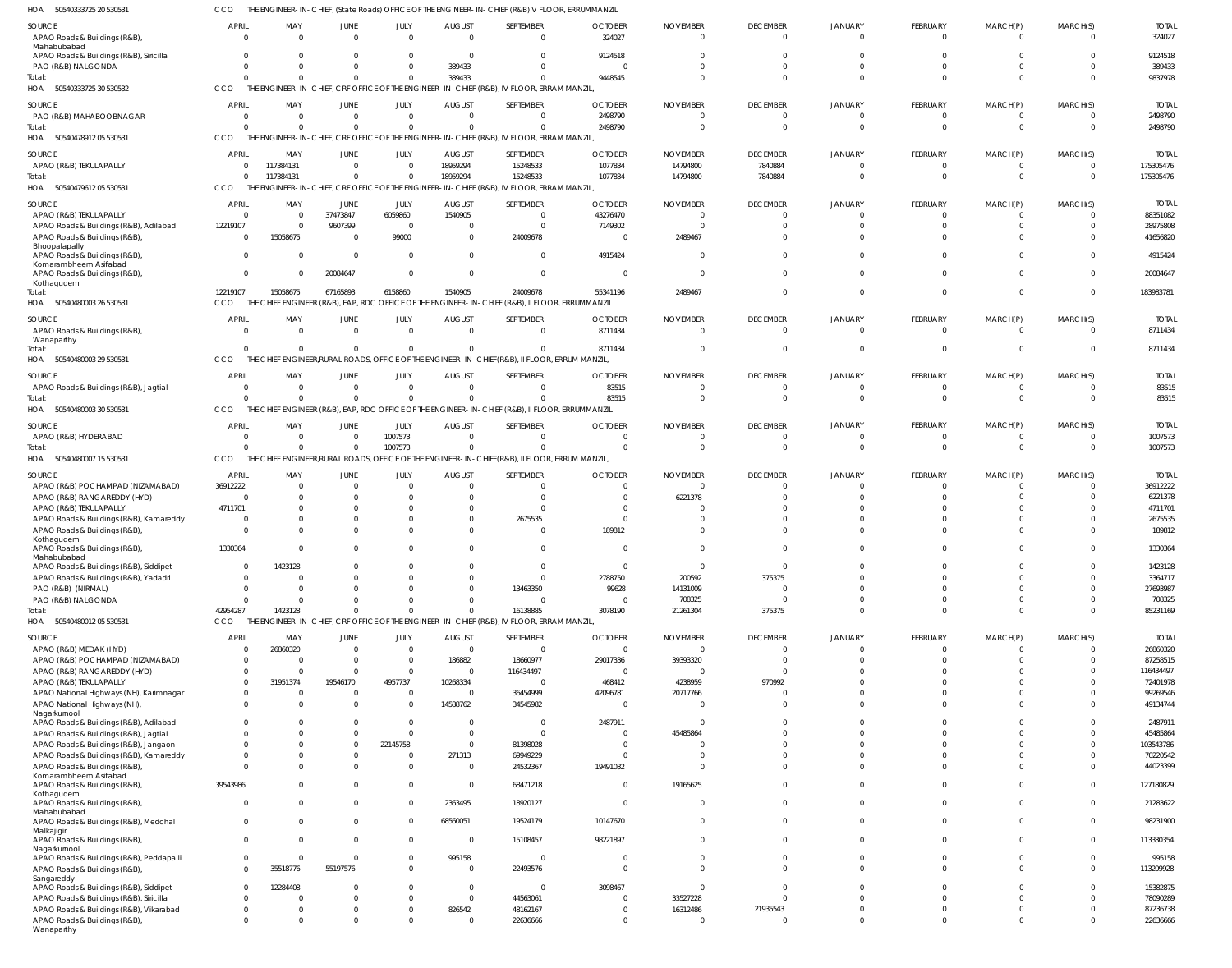50540480012 05 530531 HOA CCO THE ENGINEER-IN-CHIEF, CRF OFFICE OF THE ENGINEER-IN-CHIEF (R&B), IV FLOOR, ERRAM MANZIL,

| .<br>$300 + 0 + 000 + 200000000$                                 |                |                 |                  |                  |                | OTHER, ONE OF THE ENGINEER THE OTHER (NOD), IV TEOCH, END WITH WELL                             |                |                 |                             |                            |                 |                |                      |              |
|------------------------------------------------------------------|----------------|-----------------|------------------|------------------|----------------|-------------------------------------------------------------------------------------------------|----------------|-----------------|-----------------------------|----------------------------|-----------------|----------------|----------------------|--------------|
| SOURCE                                                           | <b>APRIL</b>   | MAY             | JUNE             | JULY             | <b>AUGUST</b>  | SEPTEMBER                                                                                       | <b>OCTOBER</b> | <b>NOVEMBER</b> | <b>DECEMBER</b>             | JANUARY                    | FEBRUARY        | MARCH(P)       | MARCH(S)             | <b>TOTAL</b> |
| APAO Roads & Buildings (R&B), Waranagal                          | $\Omega$       | 32277817        | $\Omega$         | $\Omega$         | $\Omega$       | $\Omega$                                                                                        | $\Omega$       |                 | $\Omega$                    | $\Omega$                   | $\Omega$        |                | $\Omega$             | 32277817     |
| APAO Roads & Buildings (R&B), Yadadri                            | $\Omega$       | $\Omega$        | 26113161         | 36352200         | $\Omega$       | 25989234                                                                                        | $\Omega$       |                 | $\Omega$                    | $\Omega$                   | $\Omega$        |                |                      | 88454595     |
| APAO, (NH) NIZAMABAD                                             |                | $\Omega$        | - 0              | $\Omega$         | $\Omega$       | $\Omega$                                                                                        | 192017332      |                 | $\Omega$                    | $\Omega$                   |                 |                |                      | 192017332    |
| PAO (R&B) (NIRMAL)                                               |                | $\Omega$        | $\Omega$         | $\Omega$         | 25302862       | 25199823                                                                                        | 2488262        |                 | $\Omega$                    | $\Omega$                   |                 |                |                      | 52990947     |
| PAO (R&B) LMD                                                    |                | $\Omega$        | $\Omega$         | 58164361         | $\Omega$       | - 0                                                                                             |                |                 | ſ                           | $\Omega$                   |                 |                |                      | 58164361     |
| PAO (R&B) MAHABOOBNAGAR                                          |                |                 | $\Omega$         | $\Omega$         | $\Omega$       | $\Omega$                                                                                        | 10616182       | 23911038        | ſ                           | $\Omega$                   |                 |                |                      | 34527220     |
| PAO (R&B) NALGONDA                                               | $\Omega$       | 51351642        | $\Omega$         | 15856388         | $\Omega$       | 96236647                                                                                        | 19850634       | 24299134        | ſ                           | $\Omega$                   |                 |                |                      | 207594445    |
| PAO, NH(PROJ) RANGAREDDY                                         | $\Omega$       | $\Omega$        | $\Omega$         | 2320             | 148800         | $\Omega$                                                                                        | 134721         | 31033           | -C                          | $\Omega$                   |                 |                |                      | 316874       |
| Total:                                                           | 39543986       | 190244337       | 100856907        | 137478764        | 123512199      | 789281234                                                                                       | 430136637      | 227082453       | 22906535                    | $\Omega$                   |                 | $\Omega$       |                      | 2061043052   |
| 50540480025 07 530531<br>HOA                                     | CCO            |                 |                  |                  |                | THE ENGINEER-IN-CHIEF, (State Roads) OFFICE OF THE ENGINEER-IN-CHIEF (R&B) V FLOOR, ERRUMMANZIL |                |                 |                             |                            |                 |                |                      |              |
|                                                                  |                |                 |                  |                  |                |                                                                                                 |                |                 |                             |                            |                 |                |                      |              |
| <b>SOURCE</b>                                                    | <b>APRIL</b>   | MAY             | JUNE             | JULY             | <b>AUGUST</b>  | SEPTEMBER                                                                                       | <b>OCTOBER</b> | <b>NOVEMBER</b> | <b>DECEMBER</b>             | <b>JANUARY</b>             | FEBRUARY        | MARCH(P)       | MARCH(S)             | <b>TOTAL</b> |
| APAO (R&B) MEDAK (HYD)                                           | $\overline{0}$ | $\Omega$        | $\overline{0}$   | $\Omega$         | $\overline{0}$ | $\Omega$                                                                                        | 7169346        | $\Omega$        | $\overline{0}$              | $\circ$                    | $\Omega$        | $\overline{0}$ | $\overline{0}$       | 7169346      |
| APAO (R&B) POCHAMPAD (NIZAMABAD)                                 | 5214110        | $\Omega$        | $\overline{0}$   | 82949            | 15994784       | $\Omega$                                                                                        | 66000          | 10042641        | 11165745                    | $\Omega$                   | $\Omega$        | $\Omega$       | $\Omega$             | 42566229     |
| APAO (R&B) RANGAREDDY (HYD)                                      | $\overline{0}$ | $\Omega$        | $\overline{0}$   | - 0              | 8865978        | $\Omega$                                                                                        | 15268064       | 42229840        | 85180616                    | $\Omega$                   | $\Omega$        | $\Omega$       | $\Omega$             | 151544498    |
| APAO (R&B) TEKULAPALLY                                           | $\overline{0}$ | 73110215        | 25298618         | 7415281          | 16264182       | 61106786                                                                                        | 10990238       | 5768247         | 23888374                    | $\Omega$                   | $\Omega$        | $\Omega$       | $\Omega$             | 223841941    |
| APAO Roads & Buildings (R&B)                                     | $\Omega$       | 10554692        | $\overline{0}$   | 5866908          | $\overline{0}$ | 8724137                                                                                         | 205753         |                 | 0                           | $\Omega$                   | $\Omega$        | $\Omega$       | $\Omega$             | 25351490     |
| Bhoopalapally<br>APAO Roads & Buildings (R&B), Jagtial           | $\mathbf 0$    | 28267946        | $\overline{0}$   | 381150           | 5843571        | $\Omega$                                                                                        | 4331236        | 31539517        | 5276556                     | $\Omega$                   | $\cap$          | $\Omega$       | $\Omega$             | 75639976     |
|                                                                  | $\overline{0}$ | $\Omega$        | $\overline{0}$   | $\Omega$         | $\overline{0}$ | $\Omega$                                                                                        | 18319957       |                 | 61781197                    | $\Omega$                   | $\Omega$        | $\Omega$       | $\Omega$             | 80101154     |
| APAO Roads & Buildings (R&B), Jangaon                            | $\overline{0}$ | $\Omega$        | $\mathbf{0}$     | $\Omega$         | 5749372        | $\Omega$                                                                                        | $\overline{0}$ |                 | $\Omega$                    | $\Omega$                   | $\Omega$        | $\Omega$       | $\Omega$             | 5749372      |
| APAO Roads & Buildings (R&B), Jogulamba<br>Gadwal                |                |                 |                  |                  |                |                                                                                                 |                |                 |                             |                            |                 |                |                      |              |
| APAO Roads & Buildings (R&B), Kamareddy                          | $\overline{0}$ | 1532591         | 9395996          | 40003725         | 1386830        | 63415712                                                                                        | 4863053        | 83912457        | 38805726                    | $\Omega$                   |                 | $\Omega$       | $\Omega$             | 243316090    |
| APAO Roads & Buildings (R&B)                                     | $\Omega$       | 10880855        | 79539089         | 32309566         | $\overline{0}$ | $\Omega$                                                                                        | 2973200        | 38402617        | 14622500                    | $\Omega$                   | $\Omega$        | $\Omega$       | $\Omega$             | 178727827    |
| Kothagudem                                                       |                |                 |                  |                  |                |                                                                                                 |                |                 |                             |                            |                 |                |                      |              |
| APAO Roads & Buildings (R&B)                                     | 1024128        | $\Omega$        | $\overline{0}$   | 9830840          | $\overline{0}$ | $\Omega$                                                                                        | 3328607        | 15890575        | - 0                         | $\Omega$                   | $\Omega$        | $\Omega$       | $\Omega$             | 30074150     |
| Mahabubabad                                                      |                |                 |                  |                  |                |                                                                                                 |                |                 |                             |                            |                 |                |                      |              |
| APAO Roads & Buildings (R&B), Mancherial                         | $\Omega$       | $\Omega$        | $\mathbf 0$      | $\Omega$         | $\mathbf 0$    | 13118663                                                                                        | 66000          |                 | 6629118                     | $\Omega$                   | $\Omega$        | $\Omega$       | $\Omega$             | 19813781     |
| APAO Roads & Buildings (R&B), Medchal<br>Malkajigiri             | $\Omega$       | $\Omega$        | $\Omega$         | $\Omega$         | $\Omega$       | $\Omega$                                                                                        | $\overline{0}$ | $\Omega$        | 49350231                    | $\Omega$                   | $\Omega$        | $\Omega$       | $\Omega$             | 49350231     |
| APAO Roads & Buildings (R&B),                                    | $\overline{0}$ | $\Omega$        | $\Omega$         | $\Omega$         | $\Omega$       | $\Omega$                                                                                        | 9183422        | 48601034        | $\Omega$                    | $\Omega$                   | $\Omega$        | $\Omega$       | $\Omega$             | 57784456     |
| Nagarkurnool                                                     |                |                 |                  |                  |                |                                                                                                 |                |                 |                             |                            |                 |                |                      |              |
| APAO Roads & Buildings (R&B), Peddapalli                         | $\Omega$       | $\Omega$        | $\Omega$         | $\Omega$         | $\overline{0}$ | $\Omega$                                                                                        | 51970474       |                 | $\Omega$                    | $\Omega$                   | $\Omega$        | $\Omega$       | $\Omega$             | 51970474     |
| APAO Roads & Buildings (R&B)                                     | $\Omega$       | $\Omega$        | $\Omega$         | $\Omega$         | 4194280        | $\Omega$                                                                                        | $\overline{0}$ | 17626123        | $-17626123$                 | $\Omega$                   | $\Omega$        | $\Omega$       | $\Omega$             | 4194280      |
| Sangareddy                                                       |                |                 |                  |                  |                |                                                                                                 |                |                 |                             |                            |                 |                |                      |              |
| APAO Roads & Buildings (R&B), Siddipet                           | 15133940       | $\Omega$        | $\Omega$         | $\Omega$         | 468704         | $\Omega$                                                                                        | 8241676        | 17405756        | 38337015                    | $\Omega$                   |                 | $\Omega$       | $\Omega$             | 79587091     |
| APAO Roads & Buildings (R&B), Siricilla                          | $\Omega$       | $\Omega$        | $\Omega$         | $\Omega$         | 22435547       | $\Omega$                                                                                        | 1672210        | 7682899         | $\Omega$                    | $\Omega$                   |                 |                | $\Omega$             | 31790656     |
| APAO Roads & Buildings (R&B), Suryapet                           | $\Omega$       | $\Omega$        | $\Omega$         | 87795            | 1752933        | 39973836                                                                                        | $\mathbf{0}$   |                 | $\Omega$                    | $\Omega$                   |                 | $\Omega$       | $\Omega$             | 41814564     |
| APAO Roads & Buildings (R&B), Vikarabad                          | $\overline{0}$ | $\Omega$        | $\mathbf 0$      | $\Omega$         | 5370155        | $\Omega$                                                                                        | 21671203       | 25065201        | $\Omega$                    | $\Omega$                   |                 | $\Omega$       | $\Omega$             | 52106559     |
| APAO Roads & Buildings (R&B)                                     | $\Omega$       | 4753405         | $\Omega$         | $\Omega$         | $\mathbf 0$    | $\Omega$                                                                                        | 739839         |                 | $\Omega$                    | $\Omega$                   | $\Omega$        | $\Omega$       | $\Omega$             | 5493244      |
| Wanaparthy<br>APAO Roads & Buildings (R&B), Waranagal            | 33390277       | $\Omega$        | 12241608         | $\Omega$         | 13383338       | $\Omega$                                                                                        | 23030366       | 6478008         | $\Omega$                    | $\Omega$                   |                 | $\Omega$       | $\Omega$             | 88523597     |
| APAO Roads & Buildings (R&B), Yadadri                            | 265536450      | $\Omega$        | 12445673         | $\Omega$         | $\overline{0}$ | 127496920                                                                                       | 130746697      |                 | 139749942                   | $\Omega$                   | $\cap$          | $\Omega$       | $\Omega$             | 675975682    |
| PAO (R&B) (NIRMAL)                                               | $\Omega$       | 0               | $\mathbf{0}$     | 99000            | 885213         | $\Omega$                                                                                        | 442758         |                 | $\Omega$                    | $\Omega$                   |                 | $\Omega$       | $\Omega$             | 1426971      |
| PAO (R&B), HANUMAKONDA                                           | $\Omega$       | $\Omega$        | $\overline{0}$   | $\Omega$         | 15728099       | 66000                                                                                           | 495000         |                 | $\Omega$                    | $\Omega$                   |                 | $\Omega$       |                      | 16289099     |
| PAO (R&B) LMD                                                    | 30465197       | $\Omega$        | $\overline{0}$   | 17213768         | $\overline{0}$ | $\Omega$                                                                                        | 41424588       |                 | -C                          | $\Omega$                   |                 |                |                      | 89103553     |
| PAO (R&B) MAHABOOBNAGAR                                          | 1724060        | $\Omega$        | $\Omega$         | $\Omega$         | 586096         | 26785712                                                                                        | 1054744        |                 | -C                          | $\Omega$                   |                 | $\Omega$       | $\Omega$             | 30150612     |
| PAO (R&B) NALGONDA                                               | $\Omega$       | $\Omega$        | $\overline{0}$   | 10558361         | 7966194        | $\Omega$                                                                                        | 8787787        |                 | 15432324                    | $\Omega$                   | $\Omega$        | $\Omega$       | $\Omega$             | 42744666     |
| Total:                                                           | 352488162      | 129099704       | 138920984        | 123849343        | 126875276      | 340687766                                                                                       | 367042218      | 350644915       | 472593221                   | $\Omega$                   | $\Omega$        | $\Omega$       | $\Omega$             | 2402201589   |
| HOA 50540480025 07 530532                                        | CCO            |                 |                  |                  |                | THE ENGINEER-IN-CHIEF, (State Roads) OFFICE OF THE ENGINEER-IN-CHIEF (R&B) V FLOOR, ERRUMMANZIL |                |                 |                             |                            |                 |                |                      |              |
|                                                                  |                |                 |                  |                  |                |                                                                                                 |                |                 |                             |                            |                 |                |                      |              |
| <b>SOURCE</b>                                                    | <b>APRI</b>    | MAY             | JUNE             | JULY             | <b>AUGUST</b>  | <b>SEPTEMBER</b>                                                                                | <b>OCTOBER</b> | <b>NOVEMBER</b> | <b>DECEMBER</b>             | <b>JANUARY</b>             | <b>FEBRUARY</b> | MARCH(P)       | MARCH(S)             | <b>TOTAL</b> |
| APAO (R&B) RANGAREDDY (HYD)                                      | $\Omega$       |                 | $\Omega$         | $\Omega$         | $\Omega$       | $\Omega$                                                                                        | 1148084        |                 | $\Omega$                    | $\Omega$                   |                 |                |                      | 1148084      |
| APAO Roads & Buildings (R&B), Jogulamba                          | $\Omega$       | $\Omega$        | $\Omega$         | $\Omega$         | $\Omega$       | $\Omega$                                                                                        | 1331237        |                 | $\Omega$                    | $\Omega$                   | $\Omega$        | $\Omega$       | $\Omega$             | 1331237      |
| Gadwal                                                           | 70000000       | $\Omega$        |                  | 262296           |                | 1858152                                                                                         | 2708237        |                 | $\Omega$                    | $\Omega$                   |                 |                |                      | 286258316    |
| APAO Roads & Buildings (R&B), Yadadri<br>PAO (R&B) MAHABOOBNAGAR | $\Omega$       |                 | 200000000        |                  | 11429631       |                                                                                                 |                |                 |                             |                            | $\Omega$        | $\Omega$       |                      |              |
|                                                                  |                | $\Omega$        | $\Omega$         | $\Omega$         | $\Omega$       | $\Omega$                                                                                        | 5917485        |                 | $\Omega$                    | $\Omega$                   |                 | $\Omega$       | $\Omega$             | 5917485      |
| Total:                                                           | 70000000       | $\Omega$        | 200000000        | 262296           | 11429631       | 1858152                                                                                         | 11105043       |                 | $\Omega$                    | $\Omega$                   | $\Omega$        |                | $\Omega$             | 294655122    |
| HOA 50540480025 08 530531                                        | CCO            |                 |                  |                  |                | THE ENGINEER-IN-CHIEF, (State Roads) OFFICE OF THE ENGINEER-IN-CHIEF (R&B) V FLOOR, ERRUMMANZIL |                |                 |                             |                            |                 |                |                      |              |
| <b>SOURCE</b>                                                    | <b>APRIL</b>   | MAY             | JUNE             | JULY             | <b>AUGUST</b>  | SEPTEMBER                                                                                       | <b>OCTOBER</b> | <b>NOVEMBER</b> | <b>DECEMBER</b>             | <b>JANUARY</b>             | FEBRUARY        | MARCH(P)       | MARCH(S)             | <b>TOTAL</b> |
| APAO Roads & Buildings (R&B), Adilabad                           | $\overline{0}$ | $\Omega$        | $\overline{0}$   | $\Omega$         | $\overline{0}$ | $\Omega$                                                                                        | 1985338        |                 | $\overline{0}$              | $\overline{0}$             | $\Omega$        | $\Omega$       | $\Omega$             | 1985338      |
| PAO (R&B) (NIRMAL)                                               | $\Omega$       | $\Omega$        | $\Omega$         | $\Omega$         | $\Omega$       | $\Omega$                                                                                        | 132000         |                 | $\Omega$                    | $\Omega$                   | $\Omega$        | $\mathbf 0$    | $\Omega$             | 132000       |
| Total:                                                           | $\Omega$       | $\Omega$        | $\Omega$         | $\Omega$         | $\Omega$       | $\Omega$                                                                                        | 2117338        |                 | $\Omega$                    | $\Omega$                   | $\Omega$        | $\Omega$       | $\Omega$             | 2117338      |
| HOA 50540480025 33 530531                                        | <b>CCO</b>     |                 |                  |                  |                | THE ENGINEER-IN-CHIEF, (State Roads) OFFICE OF THE ENGINEER-IN-CHIEF (R&B) V FLOOR, ERRUMMANZIL |                |                 |                             |                            |                 |                |                      |              |
|                                                                  | <b>APRIL</b>   |                 |                  |                  |                |                                                                                                 |                |                 |                             |                            |                 |                |                      |              |
| SOURCE                                                           |                | MAY<br>$\Omega$ | JUNE<br>$\Omega$ | JULY<br>$\Omega$ | <b>AUGUST</b>  | SEPTEMBER<br>$\Omega$                                                                           | <b>OCTOBER</b> | <b>NOVEMBER</b> | <b>DECEMBER</b><br>$\Omega$ | <b>JANUARY</b><br>$\Omega$ | FEBRUARY        | MARCH(P)       | MARCH(S)<br>$\Omega$ | <b>TOTAL</b> |
| APAO (R&B) HYDERABAD                                             | $\Omega$       |                 |                  |                  | 4280167        |                                                                                                 | 5949024        |                 |                             |                            | - 0             |                |                      | 10229191     |
| APAO (R&B) MEDAK (HYD)                                           | U              | $\Omega$        | $\Omega$         | $\Omega$         | 371470         | $\Omega$                                                                                        | 14898808       |                 | $\Omega$                    | $\Omega$                   | - 0             |                |                      | 15270278     |
| APAO (R&B) POCHAMPAD (NIZAMABAD)                                 | $\Omega$       | $\Omega$        | $\Omega$         | 99000            | $\Omega$       | 53911102                                                                                        | 297000         |                 | $-51917106$                 | $\Omega$                   |                 |                |                      | 2389996      |
| APAO (R&B) RANGAREDDY (HYD)                                      |                | $\Omega$        | $\Omega$         | $\Omega$         | $\Omega$       | $\Omega$                                                                                        | 1422443        |                 | $\Omega$                    | $\Omega$                   |                 |                |                      | 1422443      |
| APAO (R&B) TEKULAPALLY                                           |                | $\Omega$        | 3656131          | $\Omega$         | $\Omega$       | $\Omega$                                                                                        | 9055736        | 36990973        | -C                          | $\Omega$                   |                 |                |                      | 49702840     |
| APAO Roads & Buildings (R&B), Adilabad                           | $\Omega$       | $\Omega$        | $\Omega$         | $\Omega$         | 1246398        | $\Omega$                                                                                        | 6483989        |                 | $\Omega$                    | $\Omega$                   |                 |                |                      | 7730387      |
| APAO Roads & Buildings (R&B), Jogulamba<br>Gadwal                | $\Omega$       | $\Omega$        | $\Omega$         | $\Omega$         | 495000         | $\Omega$                                                                                        | 19873655       |                 | $\Omega$                    | $\Omega$                   |                 |                |                      | 20368655     |
| APAO Roads & Buildings (R&B), Kamareddy                          | $\Omega$       | 11294596        | $\Omega$         | 10518830         | 3947275        | 22259534                                                                                        | 8568129        |                 | 3820851                     | $\Omega$                   |                 |                |                      | 60409215     |
| APAO Roads & Buildings (R&B),                                    | $\Omega$       | $\Omega$        | $\Omega$         | $\Omega$         | $\Omega$       | $\Omega$                                                                                        | 0              | 8390913         | 9044611                     | $\Omega$                   | $\Omega$        | $\Omega$       | $\Omega$             | 17435524     |
| Kothagudem                                                       |                |                 |                  |                  |                |                                                                                                 |                |                 |                             |                            |                 |                |                      |              |
| APAO Roads & Buildings (R&B),                                    | 8990544        | $\Omega$        | $\Omega$         | $\Omega$         | 1719351        | $\Omega$                                                                                        | 9947126        |                 | 33768638                    | $\Omega$                   | $\Omega$        | $\Omega$       | $\Omega$             | 54425659     |
| Nagarkurnool                                                     |                |                 |                  |                  |                |                                                                                                 |                |                 |                             |                            |                 |                |                      |              |
| APAO Roads & Buildings (R&B),                                    | $\Omega$       | $\Omega$        | $\Omega$         | $\Omega$         | $\Omega$       | $\Omega$                                                                                        | 165000         |                 | $\Omega$                    | $\Omega$                   | $\Omega$        | $\Omega$       | $\Omega$             | 165000       |
| Sangareddy<br>APAO Roads & Buildings (R&B), Siddipet             | 12928789       | 12193840        | $\Omega$         |                  | $\Omega$       | $\Omega$                                                                                        | 4134795        | 4961060         | $\Omega$                    | $\Omega$                   |                 |                |                      | 34218484     |
| APAO Roads & Buildings (R&B), Siricilla                          | $\Omega$       | $\Omega$        | $\Omega$         | $\Omega$         | $\Omega$       | $\Omega$                                                                                        | 1070957        | 42759337        | $\Omega$                    | $\Omega$                   |                 |                |                      | 43830294     |
| APAO Roads & Buildings (R&B), Vikarabad                          | $\Omega$       | $\Omega$        | $\Omega$         | 12379700         | $\Omega$       | 15913023                                                                                        | $\mathbf{0}$   | 15977836        | 34988953                    | $\Omega$                   | $\Omega$        |                |                      | 79259512     |
| APAO Roads & Buildings (R&B)                                     | $\Omega$       | $\Omega$        | $\Omega$         | $\Omega$         | $\Omega$       | $\Omega$                                                                                        | 611032         |                 | $\Omega$                    | $\Omega$                   | $\Omega$        |                |                      | 611032       |
| Wanaparthy                                                       |                |                 |                  |                  |                |                                                                                                 |                |                 |                             |                            |                 |                |                      |              |
| PAO (R&B) (NIRMAL)                                               | $\Omega$       | $\Omega$        | $\Omega$         | $\Omega$         | 597790         | $\Omega$                                                                                        | $\Omega$       |                 | $\Omega$                    | $\overline{0}$             | $\Omega$        | $\Omega$       |                      | 597790       |
| PAO (R&B), HANUMAKONDA                                           | 23229740       | $\Omega$        | $\Omega$         | 12482210         | 994978         | 35800026                                                                                        | 726000         | $\Omega$        | 29889870                    | $\Omega$                   | $\Omega$        | $\Omega$       | $\Omega$             | 103122824    |
|                                                                  |                |                 |                  |                  |                |                                                                                                 |                |                 |                             |                            |                 |                |                      |              |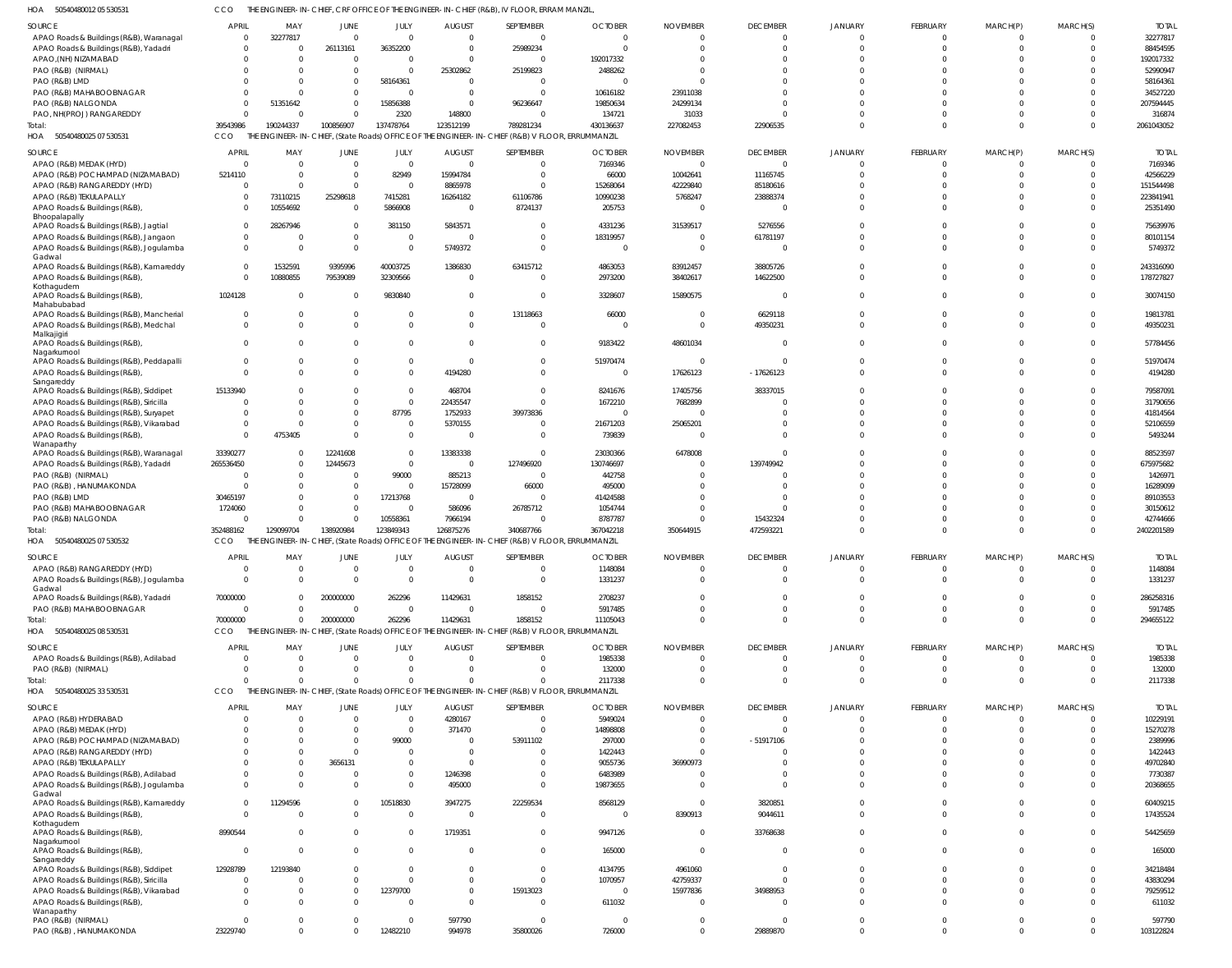50540480025 33 530531 HOA CCO THE ENGINEER-IN-CHIEF, (State Roads) OFFICE OF THE ENGINEER-IN-CHIEF (R&B) V FLOOR, ERRUMMANZIL

| HUA<br>DUD4U48UUZD 33 D3UD3                                               |                      | <b>GINEER-IN</b>                               |                      |                      |                     | CHIEF, (STATE ROADS) OFFICE OF THE ENGINEER-IN-CHIEF (R&B) V FLOOR, ERRUMMANZIL                 |                                                               |                 |                      |                |                      |                      |                         |                    |
|---------------------------------------------------------------------------|----------------------|------------------------------------------------|----------------------|----------------------|---------------------|-------------------------------------------------------------------------------------------------|---------------------------------------------------------------|-----------------|----------------------|----------------|----------------------|----------------------|-------------------------|--------------------|
| SOURCE                                                                    | <b>APRIL</b>         | MAY                                            | JUNE                 | JULY                 | <b>AUGUST</b>       | SEPTEMBER                                                                                       | <b>OCTOBER</b>                                                | <b>NOVEMBER</b> | <b>DECEMBER</b>      | <b>JANUARY</b> | FEBRUARY             | MARCH(P)             | MARCH(S)                | <b>TOTAL</b>       |
| PAO (R&B) LMD                                                             | $\mathsf{C}$         |                                                | $\Omega$             | $\mathbf 0$          | 139122              | $\overline{0}$                                                                                  | $\Omega$                                                      | $\Omega$        | $\mathbf 0$          | $\mathbf 0$    | $\mathbf 0$          | $\overline{0}$       | $\Omega$                | 139122             |
| PAO (R&B) MAHABOOBNAGAR                                                   | - 0                  |                                                | $\Omega$             | $\mathbf 0$          | 198000              | $\mathbf 0$                                                                                     | - 0                                                           | - C             | $\Omega$             |                | $\mathbf 0$          | $\mathbf 0$          | $\Omega$                | 198000             |
| PAO (R&B) NALGONDA                                                        | - 0                  |                                                | $\Omega$             | $\mathbf 0$          | - 0                 | $\Omega$                                                                                        | 2622347                                                       |                 | $\Omega$             |                | $\mathbf 0$          | $\Omega$             | $\Omega$                | 2622347            |
| Total:                                                                    | 45149073             | 23488436                                       | 3656131              | 35479740             | 13989551            | 127883685                                                                                       | 85826041                                                      | 109080119       | 59595817             | $\Omega$       | $\Omega$             | $\mathbf{0}$         | $\Omega$                | 504148593          |
| HOA 50540480025 36 530531                                                 | <b>CCO</b>           |                                                |                      |                      |                     | THE CHIEF ENGINEER (R&B), P.P.P. OFFICE OF THE ENGINEER-IN-CHIEF (R&B), V FLOOR, ERRUM MANZIL,  |                                                               |                 |                      |                |                      |                      |                         |                    |
|                                                                           |                      |                                                |                      |                      |                     |                                                                                                 |                                                               |                 |                      |                |                      |                      |                         |                    |
| SOURCE                                                                    | <b>APRIL</b>         | MAY<br>$\Omega$                                | JUNE                 | JULY                 | <b>AUGUST</b>       | SEPTEMBER                                                                                       | <b>OCTOBER</b>                                                | <b>NOVEMBER</b> | <b>DECEMBER</b>      | <b>JANUARY</b> | FEBRUARY             | MARCH(P)             | MARCH(S)                | <b>TOTAL</b>       |
| APAO (R&B) HYDERABAD                                                      | 9611100              |                                                | $\Omega$             | $\Omega$             | 2073092             | $\Omega$                                                                                        | $\Omega$                                                      | 16874397        | $\Omega$             |                | $\Omega$             | $\Omega$             | - 0                     | 28558589           |
| Total:                                                                    | 9611100              | $\Omega$                                       | $\Omega$             | $\mathbf 0$          | 2073092             | $\Omega$                                                                                        | $\Omega$                                                      | 16874397        | $\Omega$             | $\Omega$       | $\mathbf 0$          | $\overline{0}$       | $\overline{\mathbf{0}}$ | 28558589           |
| HOA 50540480025 36 530532                                                 | CCO                  |                                                |                      |                      |                     | THE CHIEF ENGINEER (R&B), P.P.P, OFFICE OF THE ENGINEER-IN-CHIEF (R&B), V FLOOR, ERRUM MANZIL,  |                                                               |                 |                      |                |                      |                      |                         |                    |
| SOURCE                                                                    | <b>APRIL</b>         | MAY                                            | JUNE                 | JULY                 | <b>AUGUST</b>       | SEPTEMBER                                                                                       | <b>OCTOBER</b>                                                | <b>NOVEMBER</b> | <b>DECEMBER</b>      | JANUARY        | FEBRUARY             | MARCH(P)             | MARCH(S)                | <b>TOTAL</b>       |
| PAO (R&B) NALGONDA                                                        | C                    | -C                                             | 0                    | $\mathbf 0$          | $\Omega$            | $\mathbf 0$                                                                                     | 11382750                                                      | $\Omega$        | $\mathbf 0$          | $\mathbf 0$    | $\mathbf 0$          | 0                    | 0                       | 11382750           |
| Total:                                                                    | $\sqrt{2}$           |                                                | $\Omega$             | $\mathbf 0$          |                     | $\Omega$                                                                                        | 11382750                                                      | $\Omega$        | $\mathbf 0$          | $\Omega$       | $\mathbf{0}$         | $\mathbf{0}$         | $\overline{0}$          | 11382750           |
| HOA 50540480025 39 530531                                                 | <b>CCO</b>           |                                                |                      |                      |                     | THE CHIEF ENGINEER, RURAL ROADS, OFFICE OF THE ENGINEER-IN-CHIEF (R&B), II FLOOR, ERRUM MANZIL  |                                                               |                 |                      |                |                      |                      |                         |                    |
| SOURCE                                                                    | <b>APRIL</b>         | MAY                                            | JUNE                 | JULY                 | <b>AUGUST</b>       | SEPTEMBER                                                                                       | <b>OCTOBER</b>                                                | <b>NOVEMBER</b> | <b>DECEMBER</b>      | <b>JANUARY</b> | FEBRUARY             | MARCH(P)             | MARCH(S)                | <b>TOTAL</b>       |
| APAO (R&B) TEKULAPALLY                                                    | $\overline{0}$       | $\Omega$                                       | 16429131             | 3639346              | 26193487            | 8723967                                                                                         | 6224412                                                       | $\Omega$        | 3473048              | 0              | $\mathbf 0$          | $\Omega$             | $\Omega$                | 64683391           |
| APAO Roads & Buildings (R&B), Adilabad                                    | $\Omega$             | 4224924                                        | $\Omega$             | 0                    | 2318434             | C                                                                                               |                                                               |                 | 0                    |                | $\Omega$             | $\Omega$             | $\Omega$                | 6543358            |
| APAO Roads & Buildings (R&B)                                              | $\Omega$             |                                                | $\Omega$             | $\Omega$             | 398300000           | 808300000                                                                                       |                                                               |                 | $\Omega$             |                | $\Omega$             | $\Omega$             | $\Omega$                | 1206600000         |
| Kothagudem                                                                |                      |                                                |                      |                      |                     |                                                                                                 |                                                               |                 |                      |                |                      |                      |                         |                    |
| APAO Roads & Buildings (R&B), Peddapalli                                  | $\overline{0}$       |                                                | $\Omega$             | $\mathbf 0$          | - 0                 | $\Omega$                                                                                        | $\Omega$                                                      |                 | 90542180             |                | $\Omega$             | $\Omega$             | $\Omega$                | 90542180           |
| APAO Roads & Buildings (R&B)                                              | $\Omega$             |                                                | $\Omega$             | $\Omega$             | 1205191             | $\Omega$                                                                                        |                                                               |                 | 19300792             |                | $\Omega$             | $\Omega$             | $\Omega$                | 20505983           |
| Sangareddy<br>Total:                                                      | $\Omega$             | 4224924                                        | 16429131             | 3639346              | 428017112           | 817023967                                                                                       | 6224412                                                       |                 | 113316020            | $\Omega$       | $\Omega$             | $\Omega$             | $\Omega$                | 1388874912         |
| 50540480025 39 530532<br>HOA                                              | CCO                  | THF                                            |                      |                      |                     | ENGINEER, RURAL ROADS, OFFICE OF THE ENGINEER-IN-CHIEF (R&B), II FLOOR, ERRUM MANZIL            |                                                               |                 |                      |                |                      |                      |                         |                    |
|                                                                           |                      |                                                |                      |                      |                     |                                                                                                 |                                                               |                 |                      |                |                      |                      |                         |                    |
| SOURCE                                                                    | <b>APRIL</b>         | MAY                                            | JUNE                 | JULY                 | <b>AUGUST</b>       | SEPTEMBER                                                                                       | <b>OCTOBER</b>                                                | <b>NOVEMBER</b> | <b>DECEMBER</b>      | JANUARY        | FEBRUARY             | MARCH(P)             | MARCH(S)                | <b>TOTAL</b>       |
| APAO Roads & Buildings (R&B),                                             | $\Omega$             | $\Omega$                                       | $\Omega$             | $\mathbf 0$          | $\Omega$            | $\overline{0}$                                                                                  | $\Omega$                                                      | $\Omega$        | 6998680              | $\mathbf 0$    | $\overline{0}$       | $\overline{0}$       | $\overline{\mathbf{0}}$ | 6998680            |
| Kothagudem                                                                | $\Omega$             |                                                | $\Omega$             | $\Omega$             |                     | $\Omega$                                                                                        |                                                               |                 | 6998680              | $\Omega$       | $\overline{0}$       | $\overline{0}$       | $\Omega$                | 6998680            |
| Total:<br>HOA 50540480025 41 530531                                       | CCO                  |                                                |                      |                      |                     | THE ENGINEER-IN-CHIEF, (State Roads) OFFICE OF THE ENGINEER-IN-CHIEF (R&B) V FLOOR, ERRUMMANZIL |                                                               |                 |                      |                |                      |                      |                         |                    |
|                                                                           |                      |                                                |                      |                      |                     |                                                                                                 |                                                               |                 |                      |                |                      |                      |                         |                    |
| SOURCE                                                                    | <b>APRIL</b>         | MAY                                            | JUNE                 | JULY                 | <b>AUGUST</b>       | SEPTEMBER                                                                                       | <b>OCTOBER</b>                                                | <b>NOVEMBER</b> | <b>DECEMBER</b>      | JANUARY        | FEBRUARY             | MARCH(P)             | MARCH(S)                | <b>TOTAL</b>       |
| APAO Roads & Buildings (R&B), Siddipet                                    | $\overline{0}$       | $\Omega$                                       | $\Omega$             | 113125619            | $\Omega$            | $\Omega$                                                                                        | 462000                                                        |                 | 0                    |                | $\Omega$             | $\Omega$             | $\overline{0}$          | 113587619          |
| Total:                                                                    | $\Omega$             | $\Omega$                                       | $\mathbf{0}$         | 113125619            | $\Omega$            | $\Omega$                                                                                        | 462000                                                        |                 | $\Omega$             | $\Omega$       | $\mathbf 0$          | $\mathbf 0$          | $\overline{0}$          | 113587619          |
| HOA 50540480025 42 530531                                                 | CCO                  |                                                |                      |                      |                     | THE ENGINEER-IN-CHIEF, (State Roads) OFFICE OF THE ENGINEER-IN-CHIEF (R&B) V FLOOR, ERRUMMANZIL |                                                               |                 |                      |                |                      |                      |                         |                    |
| SOURCE                                                                    | APRIL                | MAY                                            | JUNE                 | JULY                 | <b>AUGUST</b>       | SEPTEMBER                                                                                       | <b>OCTOBER</b>                                                | <b>NOVEMBER</b> | <b>DECEMBER</b>      | JANUARY        | FEBRUARY             | MARCH(P)             | MARCH(S)                | <b>TOTAL</b>       |
| APAO (R&B) MEDAK (HYD)                                                    | 53031888             |                                                | 0                    | $\mathbf 0$          | 429000              | $\overline{0}$                                                                                  | $\Omega$                                                      | $\Omega$        | $\mathbf 0$          | 0              | $\mathbf 0$          | $\mathbf{0}$         | - 0                     | 53460888           |
| APAO (R&B) POCHAMPAD (NIZAMABAD)                                          | $\mathsf{C}$         |                                                | $\Omega$             | 79030                | $\Omega$            | $\overline{0}$                                                                                  | 132000                                                        |                 | $\Omega$             |                | $\Omega$             | $\Omega$             | $\Omega$                | 211030             |
| APAO (R&B) RANGAREDDY (HYD)                                               | C                    |                                                | $\Omega$             | 33795918             | $\Omega$            | 34892630                                                                                        | - 0                                                           |                 |                      |                | $\Omega$             | $\Omega$             | $\Omega$                | 68688548           |
| APAO (R&B) TEKULAPALLY                                                    | C                    |                                                | $\Omega$             |                      | $\Omega$            | $\overline{0}$                                                                                  | 5977959                                                       |                 |                      |                | $\Omega$             | $\Omega$             | $\Omega$                | 5977959            |
| APAO Roads & Buildings (R&B), Kamareddy                                   | $\Omega$             |                                                | $\Omega$             | 0                    | $\Omega$            | 24947298                                                                                        | - 0                                                           |                 | $\Omega$             |                | $\Omega$             | $\Omega$             | $\Omega$                | 24947298           |
| APAO Roads & Buildings (R&B)                                              | $\Omega$             |                                                | <sup>0</sup>         | $\Omega$             | $\Omega$            | $\overline{0}$                                                                                  | 924522                                                        |                 | $\Omega$             |                | $\Omega$             | $\Omega$             | $\Omega$                | 924522             |
| Kothagudem                                                                |                      |                                                |                      |                      |                     |                                                                                                 |                                                               |                 | $\Omega$             |                | $\Omega$             | $\Omega$             | $\Omega$                |                    |
| APAO Roads & Buildings (R&B), Siddipet                                    | $\Omega$<br>C        |                                                | <sup>0</sup>         | 0<br>$\Omega$        |                     | 50904000<br>$\Omega$                                                                            | $\Omega$                                                      | - 0<br>$\Omega$ | $\Omega$             |                | $\Omega$             | $\Omega$             | $\Omega$                | 50904000           |
| APAO Roads & Buildings (R&B), Suryapet                                    |                      |                                                |                      |                      | 65495878            |                                                                                                 |                                                               |                 |                      |                | $\Omega$             | $\Omega$             |                         | 65495878           |
| APAO Roads & Buildings (R&B), Vikarabad                                   | $\Omega$<br>$\Omega$ |                                                | <sup>0</sup>         | 0<br>$\Omega$        |                     | $\mathbf 0$<br>$\Omega$                                                                         | - 0                                                           | 46713638        | 15390386<br>$\Omega$ |                | $\Omega$             | $\Omega$             | $\Omega$<br>$\Omega$    | 62104024           |
| APAO Roads & Buildings (R&B)<br>Wanaparthy                                |                      |                                                |                      |                      |                     |                                                                                                 |                                                               | 13310146        |                      |                |                      |                      |                         | 13310146           |
| APAO Roads & Buildings (R&B), Waranagal                                   | $\Omega$             |                                                | 0                    | $\Omega$             | $\Omega$            | 9143264                                                                                         |                                                               |                 | <sup>0</sup>         |                | $\Omega$             | $\Omega$             | $\Omega$                | 9143264            |
| PAO (R&B), HANUMAKONDA                                                    |                      |                                                |                      |                      | 9503                |                                                                                                 |                                                               |                 |                      |                |                      |                      |                         | 9503               |
| PAO (R&B) LMD                                                             | C                    | 28467604                                       |                      | $\Omega$             | $\Omega$            | $\mathbf 0$                                                                                     |                                                               |                 |                      |                | $\Omega$             | $\Omega$             | $\Omega$                | 28467604           |
| PAO (R&B) MAHABOOBNAGAR                                                   | $\Omega$             |                                                |                      | $\Omega$             | - 0                 | 27925185                                                                                        | - 0                                                           | $\Omega$        | $\Omega$             | $\Omega$       | 0                    | $\mathbf 0$          | $\Omega$                | 27925185           |
| Total:                                                                    | 53031888             | 28467604                                       | $\Omega$             | 33874948             | 65934381            | 147812377                                                                                       | 7034481                                                       | 60023784        | 15390386             | $\Omega$       | $\mathbf 0$          | $\mathbf{0}$         | $\Omega$                | 411569849          |
| HOA 50540480025 43 530531                                                 | <b>CCO</b>           |                                                |                      |                      |                     | THE ENGINEER-IN-CHIEF, (State Roads) OFFICE OF THE ENGINEER-IN-CHIEF (R&B) V FLOOR, ERRUMMANZIL |                                                               |                 |                      |                |                      |                      |                         |                    |
| SOURCE                                                                    | <b>APRIL</b>         | MAY                                            | JUNE                 | JULY                 | <b>AUGUST</b>       | SEPTEMBER                                                                                       | <b>OCTOBER</b>                                                | <b>NOVEMBER</b> | <b>DECEMBER</b>      | <b>JANUARY</b> | FEBRUARY             | MARCH(P)             | MARCH(S)                | <b>TOTAL</b>       |
| APAO (R&B) RANGAREDDY (HYD)                                               | $\Omega$             | $\Omega$                                       | $\Omega$             | 102000               | 7054931             | $\Omega$                                                                                        | 187917969                                                     | 76409407        | 42012834             | $\Omega$       | 0                    | $\mathbf{0}$         | $\overline{0}$          | 313497141          |
| Total:                                                                    | $\Omega$             |                                                | $\Omega$             | 102000               | 7054931             | $\Omega$                                                                                        | 187917969                                                     | 76409407        | 42012834             | $\Omega$       | $\overline{0}$       | $\mathbf{0}$         | $\overline{0}$          | 313497141          |
| HOA 50540480025 43 530532                                                 | CCO                  |                                                |                      |                      |                     | THE ENGINEER-IN-CHIEF, (State Roads) OFFICE OF THE ENGINEER-IN-CHIEF (R&B) V FLOOR, ERRUMMANZIL |                                                               |                 |                      |                |                      |                      |                         |                    |
|                                                                           |                      |                                                |                      |                      |                     |                                                                                                 |                                                               |                 |                      |                |                      |                      |                         |                    |
| SOURCE                                                                    | APRIL                | MAY                                            | JUNE                 | JULY                 | <b>AUGUST</b>       | SEPTEMBER                                                                                       | <b>OCTOBER</b>                                                | <b>NOVEMBER</b> | <b>DECEMBER</b>      | JANUARY        | FEBRUARY             | MARCH(P)             | MARCH(S)                | <b>TOTAL</b>       |
| APAO (R&B) RANGAREDDY (HYD)                                               | 35861918             | 103727853                                      | 55665741             | 16863078             | 92506353            | $\overline{0}$                                                                                  | 68936205                                                      | 126000          | 112731914            | 0              | $\mathbf 0$          | $\mathbf 0$          | $\overline{0}$          | 486419062          |
| APAO Roads & Buildings (R&B)<br>Sangareddy                                | $\overline{0}$       | -C                                             | 25575768             | 36081772             | $\Omega$            | 80278049                                                                                        | 20355583                                                      | 4208682         | 25720542             | $\Omega$       | $\mathbf 0$          | $\overline{0}$       | $\overline{0}$          | 192220396          |
| Total:                                                                    | 35861918             | 103727853                                      | 81241509             | 52944850             | 92506353            | 80278049                                                                                        | 89291788                                                      | 4334682         | 138452456            | $\Omega$       | $\mathbf 0$          | $\mathbf 0$          | $\overline{0}$          | 678639458          |
| HOA 50540480025 46 530531                                                 | <b>CCO</b>           |                                                |                      |                      |                     | ENGINEER-IN-CHIEF, (GENL.&PR) ERRAMANZIL COLONY HYDERABAD ERRA MANJIL Telangana,                |                                                               |                 |                      |                |                      |                      |                         |                    |
|                                                                           |                      |                                                |                      |                      |                     |                                                                                                 |                                                               |                 |                      |                |                      |                      |                         |                    |
| SOURCE                                                                    | APRIL                | MAY                                            | JUNE                 | JULY                 | <b>AUGUST</b>       | SEPTEMBER                                                                                       | <b>OCTOBER</b>                                                | <b>NOVEMBER</b> | <b>DECEMBER</b>      | JANUARY        | FEBRUARY             | MARCH(P)             | MARCH(S)                | <b>TOTAL</b>       |
| APAO (PR) Pochampad, Nizamabad                                            | $\Omega$<br>C        | $\Omega$                                       | $\Omega$<br>$\Omega$ | 7698101<br>$\Omega$  | 1169840<br>$\Omega$ | $\Omega$<br>$\Omega$                                                                            | $\Omega$                                                      | 1990633         | 0                    |                | $\Omega$<br>$\Omega$ | 0                    | - 0<br>$\Omega$         | 10858574           |
| APAO (PR) Ranga Reddy Dist                                                |                      |                                                |                      |                      |                     |                                                                                                 | 76011                                                         |                 |                      |                |                      | $\Omega$             |                         | 76011              |
| APAO (PR), PJP, Jogulamba Gadwal                                          | C                    |                                                |                      | $\Omega$<br>$\Omega$ | 2906957             | $\Omega$<br>$\Omega$                                                                            | $\Omega$                                                      |                 |                      |                | $\Omega$<br>$\Omega$ | $\Omega$             |                         | 2906957            |
| APAO Panchayat Raj (PR), Jagtial                                          |                      |                                                |                      | $\Omega$             | 755965<br>4611001   | $\Omega$                                                                                        | 6002991                                                       |                 |                      |                | $\Omega$             | $\Omega$<br>$\Omega$ |                         | 755965<br>10613992 |
| APAO Panchayat Raj (PR), Kamareddy<br>APAO Panchayat Raj (PR), Sangareddy |                      |                                                |                      | $\Omega$             | 655562              | $\Omega$                                                                                        |                                                               |                 |                      |                | $\Omega$             | $\Omega$             |                         | 655562             |
| APAO Panchayat Raj (PR), Suryapet                                         |                      |                                                |                      | $\Omega$             | 3687891             | $\Omega$                                                                                        |                                                               |                 |                      |                | $\Omega$             | $\Omega$             |                         | 3687891            |
| APAO Panchayat Raj (PR), Vikarabad                                        |                      |                                                |                      |                      | 32662               | 10174006                                                                                        |                                                               |                 | 7079928              |                | $\Omega$             | $\Omega$             |                         | 17286596           |
| PAO (PR) MAHABOOBNAGAR                                                    | C                    |                                                | <sup>0</sup>         | $\Omega$             | 3026741             | $\Omega$                                                                                        |                                                               |                 | 26427                |                | $\Omega$             | $\Omega$             | $\Omega$                | 3053168            |
| Total:                                                                    | $\sqrt{2}$           |                                                | $\Omega$             | 7698101              | 16846619            | 10174006                                                                                        | 6079002                                                       | 1990633         | 7106355              |                | $\Omega$             | $\Omega$             | $\Omega$                | 49894716           |
| HOA 50548000125 04 530531                                                 | CCO                  | THE ENGINEER-IN-CHIEF, (R&B,NH,ADMN,ROB/RUBS), |                      |                      |                     |                                                                                                 | OFFICE OF THE ENGINEER-IN-CHIEF(R&B), IV FLOOR, ERRAM MANZIL, |                 |                      |                |                      |                      |                         |                    |
|                                                                           |                      |                                                |                      |                      |                     |                                                                                                 |                                                               |                 |                      |                |                      |                      |                         |                    |
| SOURCE                                                                    | <b>APRIL</b>         | MAY                                            | JUNE                 | JULY                 | <b>AUGUST</b>       | SEPTEMBER                                                                                       | <b>OCTOBER</b>                                                | <b>NOVEMBER</b> | <b>DECEMBER</b>      | JANUARY        | FEBRUARY             | MARCH(P)             | MARCH(S)                | <b>TOTAL</b>       |
| APAO Roads & Buildings (R&B), Medchal<br>Malkajigiri                      | $\mathsf{C}$         |                                                | $\Omega$             | $\mathbf 0$          | $\Omega$            | $\mathbf 0$                                                                                     | 913660                                                        | $\Omega$        | $\mathbf 0$          | $\mathbf{0}$   | $\mathbf 0$          | $\mathbf 0$          | $\overline{0}$          | 913660             |
| Total:                                                                    | $\mathbf 0$          |                                                | $\Omega$             | $\Omega$             | $\Omega$            | $\mathbf 0$                                                                                     | 913660                                                        | $\Omega$        | $\Omega$             | $\Omega$       | $\mathbf 0$          | $\mathbf 0$          | $\Omega$                | 913660             |
|                                                                           |                      |                                                |                      |                      |                     |                                                                                                 |                                                               |                 |                      |                |                      |                      |                         |                    |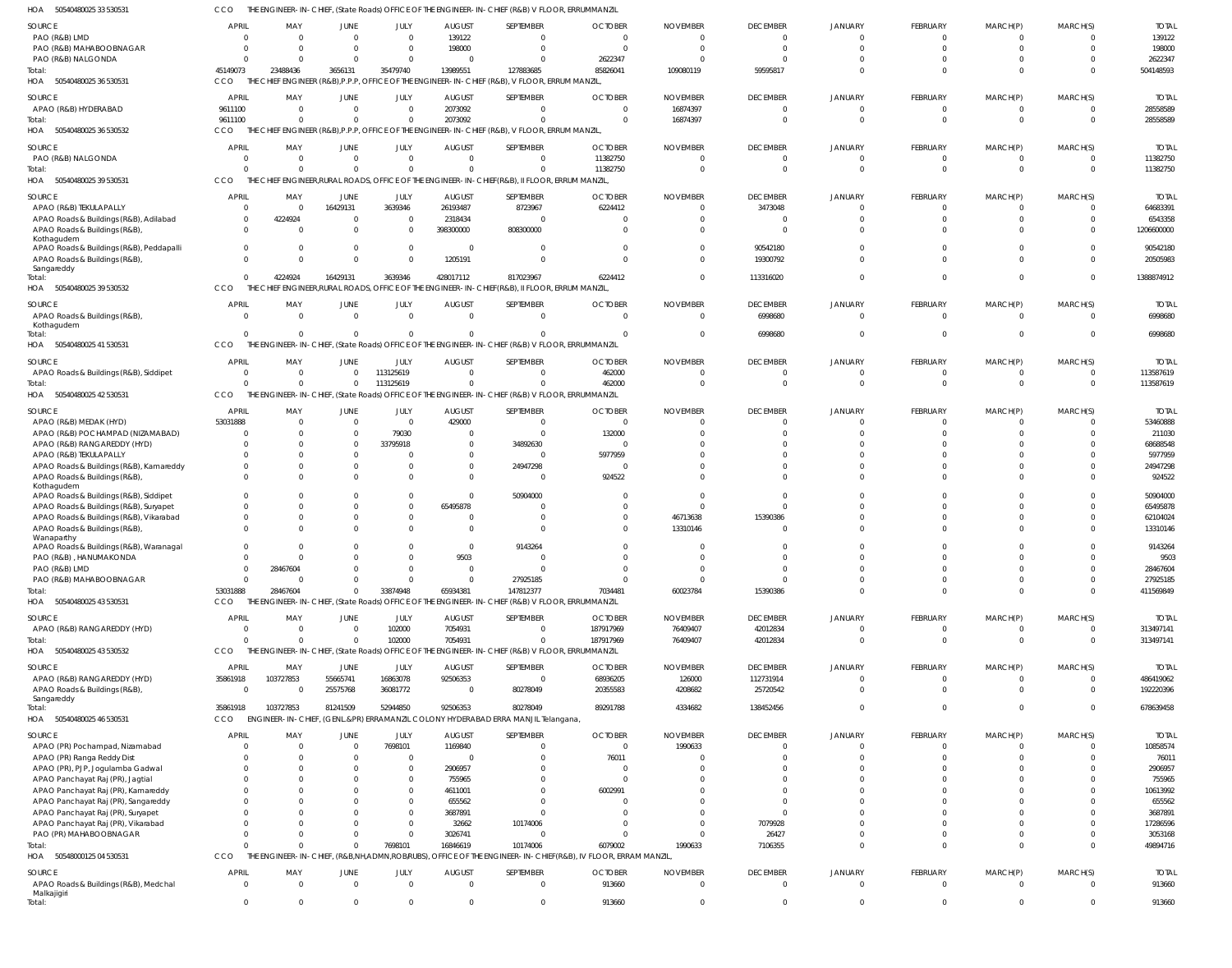CCO THE ENGINEER-IN-CHIEF, (R&B,NH,ADMN,ROB/RUBS), OFFICE OF THE ENGINEER-IN-CHIEF(R&B), IV FLOOR, ERRAM MANZIL,

|                                                         |                     |                 |                            |                            |                       |                                                                                                 | THE ENGINEER-IN-CHIEF, (R&B,NH,ADMN,ROB/RUBS), OFFICE OF THE ENGINEER-IN-CHIEF(R&B), IV FLOOR, ERRAM MANZIL |                 |                       |                               |                              |                            |                      |                       |
|---------------------------------------------------------|---------------------|-----------------|----------------------------|----------------------------|-----------------------|-------------------------------------------------------------------------------------------------|-------------------------------------------------------------------------------------------------------------|-----------------|-----------------------|-------------------------------|------------------------------|----------------------------|----------------------|-----------------------|
| <b>SOURCE</b>                                           | <b>APRIL</b>        | MAY             | <b>JUNE</b>                | JULY                       | <b>AUGUST</b>         | SEPTEMBER                                                                                       | <b>OCTOBER</b>                                                                                              | <b>NOVEMBER</b> | <b>DECEMBER</b>       | <b>JANUARY</b>                | FEBRUARY                     | MARCH(P)                   | MARCH(S)             | <b>TOTAL</b>          |
| APAO Roads & Buildings (R&B), Vikarabad                 | $\Omega$            | $\Omega$        | $\overline{0}$             | $\overline{0}$             | $\Omega$              | $\mathbf 0$                                                                                     | 6416127                                                                                                     |                 | $\mathbf{0}$          | $\Omega$                      | $^{\circ}$                   | $^{\circ}$                 | $\Omega$             | 6416127               |
| Total:                                                  | $\Omega$            | $\Omega$        | $\Omega$                   | $\overline{0}$             | $\Omega$              | $\mathbf 0$                                                                                     | 6416127                                                                                                     | $\Omega$        | $\overline{0}$        | $\Omega$                      | $\overline{0}$               | $\overline{0}$             | $\Omega$             | 6416127               |
| 50548000125 06 530531<br>HOA                            | CCO                 |                 |                            |                            |                       | THE CHIEF ENGINEER, RURAL ROADS, OFFICE OF THE ENGINEER-IN-CHIEF (R&B), II FLOOR, ERRUM MANZIL, |                                                                                                             |                 |                       |                               |                              |                            |                      |                       |
|                                                         |                     |                 |                            |                            |                       |                                                                                                 |                                                                                                             |                 |                       |                               |                              |                            |                      |                       |
| SOURCE                                                  | <b>APRIL</b>        | MAY             | <b>JUNE</b>                | JULY                       | <b>AUGUST</b>         | SEPTEMBER                                                                                       | <b>OCTOBER</b>                                                                                              | <b>NOVEMBER</b> | <b>DECEMBER</b>       | JANUARY                       | <b>FEBRUARY</b>              | MARCH(P)                   | MARCH(S)             | <b>TOTAL</b>          |
| APAO (R&B) TEKULAPALLY                                  | $\circ$             |                 | $\overline{0}$             | $\overline{0}$             | $\overline{0}$        | 10417242                                                                                        | 1497570                                                                                                     |                 | 24093481              | $\overline{0}$                | $\overline{0}$               | $\overline{0}$             | $\overline{0}$       | 36008293              |
| APAO Roads & Buildings (R&B), Jogulamba                 | $^{\circ}$          | $\Omega$        | $\Omega$                   | 99000                      | 297000                | $\mathbf{0}$                                                                                    | 2861412                                                                                                     |                 | 3733748               | $\Omega$                      | $\mathbf 0$                  | $\overline{0}$             | $\Omega$             | 6991160               |
| Gadwal                                                  |                     |                 |                            |                            |                       |                                                                                                 |                                                                                                             |                 |                       |                               |                              |                            |                      |                       |
| APAO Roads & Buildings (R&B),                           | $\Omega$            |                 | $\Omega$                   | 31578370                   | $\Omega$              | $\overline{0}$                                                                                  | 20334264                                                                                                    |                 | $\overline{0}$        | $\Omega$                      | $\Omega$                     | $\mathbf 0$                | $\Omega$             | 51912634              |
| Komarambheem Asifabad                                   |                     |                 |                            |                            |                       |                                                                                                 |                                                                                                             |                 |                       |                               |                              |                            |                      |                       |
| APAO Roads & Buildings (R&B),<br>Mahabubabad            | $\Omega$            |                 | $\Omega$                   | $\Omega$                   | 987242                | $\mathbf 0$                                                                                     | 346506                                                                                                      |                 | $\Omega$              | $\Omega$                      | $\mathbf 0$                  | $\mathbf{0}$               | $\Omega$             | 1333748               |
| APAO Roads & Buildings (R&B), Mancherial                | $\mathbf 0$         | $\Omega$        | $\Omega$                   | 75339544                   | $\Omega$              | $\mathbf 0$                                                                                     | $\Omega$                                                                                                    |                 | $\overline{0}$        | $\Omega$                      | $\Omega$                     | $\mathbf 0$                | $\Omega$             | 75339544              |
| APAO Roads & Buildings (R&B), Medchal                   | $\mathbf 0$         | 6261230         | $\Omega$                   | 36401538                   | 5437123               | $\mathbf 0$                                                                                     | 9355553                                                                                                     |                 | 32992893              | $\Omega$                      | $\Omega$                     | $\mathbf 0$                | $\Omega$             | 90448337              |
| Malkajigiri                                             |                     |                 |                            |                            |                       |                                                                                                 |                                                                                                             |                 |                       |                               |                              |                            |                      |                       |
| APAO Roads & Buildings (R&B), Peddapalli                | $\mathbf 0$         |                 | $\Omega$                   | $\overline{0}$             | $\Omega$              | $\mathbf{0}$                                                                                    | $\Omega$                                                                                                    | 9219021         | $\Omega$              | $\Omega$                      | $\Omega$                     | $\mathbf 0$                | $\Omega$             | 9219021               |
| APAO Roads & Buildings (R&B),                           | $\Omega$            |                 | $\Omega$                   | $\overline{0}$             | 857063                | $\mathbf 0$                                                                                     | $\Omega$                                                                                                    | 33516258        | $\Omega$              | $\Omega$                      | $\Omega$                     | $\mathbf 0$                | $\Omega$             | 34373321              |
| Sangareddy                                              |                     |                 |                            |                            |                       |                                                                                                 |                                                                                                             |                 |                       |                               |                              |                            |                      |                       |
| APAO Roads & Buildings (R&B), Waranagal                 | $\Omega$            |                 | $\Omega$                   | $\overline{0}$             | $\Omega$              | $\mathbf 0$                                                                                     | 5947509                                                                                                     |                 | $\Omega$              | $\Omega$                      | $\Omega$                     | $\Omega$                   | $\Omega$             | 5947509               |
| PAO (R&B), HANUMAKONDA                                  | 6261438             |                 | 87912868                   | $\overline{0}$             | 51502304              | $\mathbf 0$                                                                                     | 68680996                                                                                                    |                 | 25687859              | $\Omega$                      | $\Omega$                     | $\Omega$                   | $\Omega$             | 240045465             |
| PAO (R&B) LMD                                           | $\circ$             |                 | $\overline{0}$             | 85000                      | 14218878              | $\mathbf 0$                                                                                     | 15583429                                                                                                    |                 | $\overline{0}$        | $\Omega$                      | $\Omega$                     | $\Omega$                   | $\Omega$             | 29887307              |
| PAO (R&B) MAHABOOBNAGAR                                 | $\Omega$            | - 0             | $\Omega$                   | $\overline{0}$             | $\Omega$              | $\overline{0}$                                                                                  |                                                                                                             |                 | 30053407              | $\Omega$                      | $\Omega$                     | $\mathbf 0$                | $\Omega$             | 30053407              |
| Total:                                                  | 6261438             | 6261230         | 87912868                   | 143503452                  | 73299610              | 10417242                                                                                        | 124607239                                                                                                   | 42735279        | 116561388             | $\Omega$                      | $\Omega$                     | $\mathbf 0$                | $\Omega$             | 611559746             |
| 50548080025 05 500503<br>HOA                            | CCO                 |                 |                            |                            |                       | THE ENGINEER-IN-CHIEF, (State Roads) OFFICE OF THE ENGINEER-IN-CHIEF (R&B) V FLOOR, ERRUMMANZIL |                                                                                                             |                 |                       |                               |                              |                            |                      |                       |
|                                                         |                     |                 |                            |                            |                       |                                                                                                 |                                                                                                             |                 |                       |                               |                              |                            |                      |                       |
| SOURCE                                                  | <b>APRIL</b>        | MAY             | <b>JUNE</b>                | JULY                       | <b>AUGUST</b>         | SEPTEMBER                                                                                       | <b>OCTOBER</b>                                                                                              | <b>NOVEMBER</b> | <b>DECEMBER</b>       | JANUARY                       | FEBRUARY                     | MARCH(P)                   | MARCH(S)             | <b>TOTAL</b>          |
| APAO (R&B) MEDAK (HYD)                                  | $\Omega$            | $\Omega$        | $\overline{0}$             | $\overline{0}$             | $\Omega$              | $\mathbf 0$                                                                                     | $\Omega$                                                                                                    |                 | 100000000             | $\Omega$                      | $\overline{0}$               | $\overline{0}$             | $\Omega$             | 100000000             |
| Total:                                                  | $\Omega$            | $\Omega$        | $\Omega$                   | $\overline{0}$             | $\Omega$              | $\mathbf 0$                                                                                     | $\Omega$                                                                                                    |                 | 100000000             | $\Omega$                      | $\mathbf 0$                  | $\overline{0}$             | $\overline{0}$       | 100000000             |
| 50548080025 08 500503<br>HOA                            | <b>CCO</b>          | THE             |                            |                            |                       | CHIEF ENGINEER, RURAL ROADS, OFFICE OF THE ENGINEER-IN-CHIEF (R&B), II FLOOR, ERRUM MANZIL,     |                                                                                                             |                 |                       |                               |                              |                            |                      |                       |
|                                                         |                     |                 |                            |                            |                       |                                                                                                 |                                                                                                             |                 |                       |                               |                              |                            |                      |                       |
| SOURCE                                                  | <b>APRIL</b>        | MAY             | <b>JUNE</b>                | JULY                       | <b>AUGUST</b>         | SEPTEMBER                                                                                       | <b>OCTOBER</b>                                                                                              | <b>NOVEMBER</b> | <b>DECEMBER</b>       | JANUARY                       | FEBRUARY                     | MARCH(P)                   | MARCH(S)             | <b>TOTAL</b>          |
| APAO Roads & Buildings (R&B), Jogulamba                 | $\overline{0}$      | $\Omega$        | $\overline{0}$             | $\overline{0}$             | 2638335               | $\overline{0}$                                                                                  | $\overline{0}$                                                                                              | $\Omega$        | $\overline{0}$        | $\mathbf 0$                   | $\overline{0}$               | $\overline{0}$             | $\overline{0}$       | 2638335               |
| Gadwal                                                  |                     |                 |                            |                            |                       |                                                                                                 |                                                                                                             |                 |                       |                               |                              |                            |                      |                       |
| APAO Roads & Buildings (R&B), Siddipet                  | $\overline{0}$      | - 0             | $\overline{0}$             | $\overline{0}$             | $\Omega$              | $\overline{0}$                                                                                  | 300000000                                                                                                   | 300000000       | 50000000              | $\overline{0}$                | $\overline{0}$               | $\overline{0}$             | $\Omega$             | 650000000             |
| Total:                                                  | $\Omega$            |                 | $\Omega$                   | $\Omega$                   | 2638335               | $\mathbf 0$                                                                                     | 300000000                                                                                                   | 300000000       | 50000000              | $\overline{0}$                | $\mathbf 0$                  | $\overline{0}$             | $\Omega$             | 652638335             |
| HOA<br>50548080025 09 530531                            | CCO                 |                 |                            |                            |                       | SECRETARY, Transport, Roads and Buildings Department TELANGANA STATE SECRETARIAT SECRETARIAT    |                                                                                                             |                 |                       |                               |                              |                            |                      |                       |
| SOURCE                                                  | <b>APRIL</b>        | MAY             | <b>JUNE</b>                | JULY                       | <b>AUGUST</b>         | SEPTEMBER                                                                                       | <b>OCTOBER</b>                                                                                              | <b>NOVEMBER</b> | <b>DECEMBER</b>       | JANUARY                       | FEBRUARY                     | MARCH(P)                   | MARCH(S)             | <b>TOTAL</b>          |
| APAO (R&B) MEDAK (HYD)                                  | $\circ$             | $\cap$          | $\Omega$                   | $\overline{0}$             | $\Omega$              | $\mathbf 0$                                                                                     | $\Omega$                                                                                                    |                 | 29010605              | $\Omega$                      | $\overline{0}$               | $\mathbf 0$                | $\Omega$             | 29010605              |
| APAO (R&B) POCHAMPAD (NIZAMABAD)                        | 187578201           | $\Omega$        |                            | $\Omega$                   | $\Omega$              | $\mathbf 0$                                                                                     | 10380017                                                                                                    |                 | 115059449             | $\Omega$                      | $\Omega$                     | $\Omega$                   | $\Omega$             | 313017667             |
|                                                         |                     |                 |                            |                            |                       |                                                                                                 |                                                                                                             |                 |                       |                               |                              |                            |                      |                       |
| APAO (R&B) RANGAREDDY (HYD)                             | 130353613           |                 |                            | $\overline{0}$             | $\Omega$              | $\mathbf 0$                                                                                     |                                                                                                             |                 | 42671876              |                               | $\Omega$                     | $\Omega$                   |                      | 173025489             |
| APAO (R&B) TEKULAPALLY                                  | $\overline{0}$      | 66702446        |                            | $\overline{0}$             | $\Omega$              | $\Omega$                                                                                        |                                                                                                             |                 | 5399612               |                               | $\Omega$                     | $\Omega$                   | $\Omega$             | 72102058              |
| APAO Roads & Buildings (R&B), Adilabad                  | 23580948            | 64657520        | $\Omega$                   | 99000                      | 462000                | $\mathbf 0$                                                                                     | 986370                                                                                                      |                 | $\Omega$              |                               | $\Omega$                     | $\Omega$                   |                      | 89785838              |
| APAO Roads & Buildings (R&B),                           | $\Omega$            |                 | $\Omega$                   | $\overline{0}$             | $\Omega$              | $\Omega$                                                                                        | $\Omega$                                                                                                    |                 | 14338517              | $\Omega$                      | $\Omega$                     | $\Omega$                   | $\Omega$             | 14338517              |
| Bhoopalapally                                           |                     |                 |                            |                            |                       |                                                                                                 |                                                                                                             |                 |                       |                               |                              |                            |                      |                       |
| APAO Roads & Buildings (R&B), Kamareddy                 | 51108731            |                 |                            | $\overline{0}$             | 1365447               | $\mathbf 0$                                                                                     |                                                                                                             |                 | 23768986              |                               | $\Omega$                     | $\Omega$                   | $\Omega$             | 76243164              |
| APAO Roads & Buildings (R&B), Mancherial                | 31551999            | $\Omega$        | $\Omega$                   | $\overline{0}$             | $\Omega$              | $\mathbf 0$                                                                                     | $\Omega$                                                                                                    |                 | $\Omega$              | $\Omega$                      | $\Omega$                     | $\Omega$                   | $\Omega$             | 31551999              |
| APAO Roads & Buildings (R&B)                            | - 0                 |                 | $\Omega$                   | $\Omega$                   | $\Omega$              | $\mathbf 0$                                                                                     | $\Omega$                                                                                                    |                 | 17626123              |                               | $\Omega$                     | $\Omega$                   | $\Omega$             | 17626123              |
| Sangareddy<br>APAO Roads & Buildings (R&B), Siddipet    |                     |                 |                            |                            | $\Omega$              | 36916771                                                                                        |                                                                                                             |                 | $\Omega$              |                               | $\Omega$                     | $\Omega$                   | $\Omega$             | 42499026              |
|                                                         |                     |                 |                            |                            |                       |                                                                                                 |                                                                                                             |                 |                       |                               |                              |                            |                      |                       |
|                                                         | 5582255             |                 | $\Omega$                   | $\Omega$                   |                       |                                                                                                 |                                                                                                             |                 |                       |                               |                              |                            |                      |                       |
| APAO Roads & Buildings (R&B), Suryapet                  | $\Omega$            |                 |                            | $\Omega$                   | <sup>0</sup>          | $\Omega$                                                                                        |                                                                                                             |                 | 37501122              |                               | $\Omega$                     |                            |                      | 37501122              |
| APAO Roads & Buildings (R&B), Vikarabad                 | 71583204            |                 | $\Omega$                   | 31531013                   | $\Omega$              | 26456337                                                                                        | 6591204                                                                                                     |                 | 25710601              | $\Omega$                      | $\Omega$                     | $\Omega$                   | $\Omega$             | 161872359             |
| APAO Roads & Buildings (R&B),                           | 28161642            |                 |                            |                            |                       |                                                                                                 |                                                                                                             | 18026293        |                       |                               |                              |                            |                      | 46187935              |
| Wanaparthy                                              |                     |                 |                            |                            |                       |                                                                                                 |                                                                                                             |                 |                       |                               |                              |                            |                      |                       |
| APAO Roads & Buildings (R&B), Yadadri                   | 10406316            | - 0             | $\Omega$                   | $\Omega$                   | $\Omega$              | $\mathbf 0$                                                                                     | $\Omega$                                                                                                    | $\Omega$        | 14111380              | $\overline{0}$                | $\mathbf 0$                  | $\Omega$                   | $\Omega$             | 24517696              |
| PAO (R&B) LMD                                           | 28993753            |                 |                            | $\Omega$                   | $\Omega$              | $\Omega$                                                                                        |                                                                                                             |                 | $\overline{0}$        | $\Omega$                      | $\Omega$                     | $\Omega$                   |                      | 28993753              |
| PAO (R&B) MAHABOOBNAGAR                                 | $\Omega$            | 60125000        |                            | $\Omega$                   | <sup>0</sup>          | $\Omega$                                                                                        | $\Omega$                                                                                                    |                 | $\Omega$              | $\Omega$                      | $\Omega$                     | $\Omega$                   | <sup>0</sup>         | 60125000              |
| PAO (R&B) NALGONDA                                      | $\Omega$            |                 | $\Omega$                   | $\Omega$                   | $\Omega$              | $\Omega$                                                                                        | $\Omega$                                                                                                    |                 | 21755806              | $\Omega$                      | $\mathbf 0$                  | $\mathbf 0$                |                      | 21755806              |
| Total:                                                  | 568900662           | 191484966       | $\Omega$                   | 31630013                   | 1827447               | 63373108                                                                                        | 17957591                                                                                                    | 18026293        | 346954077             | $\Omega$                      | $\Omega$                     | $\mathbf 0$                | $\Omega$             | 1240154157            |
| HOA<br>50548080025 39 530531                            | CCO                 |                 |                            |                            |                       | THE CHIEF ENGINEER, RURAL ROADS, OFFICE OF THE ENGINEER-IN-CHIEF (R&B), II FLOOR, ERRUM MANZIL, |                                                                                                             |                 |                       |                               |                              |                            |                      |                       |
|                                                         |                     |                 |                            |                            |                       |                                                                                                 |                                                                                                             |                 |                       |                               |                              |                            |                      |                       |
| SOURCE                                                  | <b>APRIL</b>        | MAY<br>$\Omega$ | <b>JUNE</b>                | JULY                       | <b>AUGUST</b>         | SEPTEMBER                                                                                       | <b>OCTOBER</b>                                                                                              | <b>NOVEMBER</b> | <b>DECEMBER</b>       | JANUARY                       | FEBRUARY                     | MARCH(P)                   | MARCH(S)             | <b>TOTAL</b>          |
| APAO (R&B) MEDAK (HYD)                                  | $\circ$             |                 | $\overline{0}$             | $\overline{0}$             | 3041486               | $\overline{0}$                                                                                  | $\Omega$                                                                                                    |                 | $\overline{0}$        | $\overline{0}$                | $\overline{0}$               | $\overline{0}$             | $\overline{0}$       | 3041486               |
| APAO (R&B) POCHAMPAD (NIZAMABAD)                        | -0                  |                 |                            | $\overline{0}$             | $\Omega$              | $\mathbf 0$                                                                                     | 5627477                                                                                                     |                 | $\mathbf{0}$          | $\Omega$                      | $\mathbf 0$                  | $\mathbf 0$                | $\Omega$             | 5627477               |
| APAO (R&B) RANGAREDDY (HYD)                             | - 0                 |                 |                            | $\overline{0}$             | $\Omega$              | $\mathbf 0$                                                                                     | 2681266                                                                                                     |                 | $\overline{0}$        | $\overline{0}$                | $\mathbf 0$                  | $\mathbf 0$                | $\Omega$             | 2681266               |
| APAO (R&B) TEKULAPALLY                                  | 10393047            | 65854886        | $\Omega$                   | $\overline{0}$             | 52971543              | $\overline{0}$                                                                                  | 13825543                                                                                                    |                 | $\Omega$              | $\overline{0}$                | $\mathbf 0$                  | $\mathbf 0$                | $\Omega$             | 143045019             |
| APAO Roads & Buildings (R&B),                           | 5520695             | 8092012         | $\Omega$                   | 106609                     | 20989175              | 4128460                                                                                         | 4512635                                                                                                     | 5686034         | 67934570              | $\mathbf{0}$                  | $\mathbf{0}$                 | $\mathbf 0$                | $\Omega$             | 116970190             |
| Bhoopalapally                                           |                     |                 |                            |                            |                       |                                                                                                 |                                                                                                             |                 |                       |                               |                              |                            |                      |                       |
| APAO Roads & Buildings (R&B), Jagtial                   | - 0                 | - 0             | $\overline{0}$             | $\overline{0}$             | $\Omega$              | $\mathbf 0$                                                                                     | 5000000                                                                                                     |                 | $\overline{0}$        | $\mathbf{0}$                  | $\mathbf 0$                  | $\mathbf{0}$               | $\Omega$             | 5000000               |
| APAO Roads & Buildings (R&B), Kamareddy                 | $\overline{0}$      | $\Omega$        | $\Omega$                   | $\Omega$                   | 1446216               | $\overline{0}$                                                                                  | $\Omega$                                                                                                    |                 | $\overline{0}$        | $\mathbf 0$                   | $\mathbf{0}$                 | $\mathbf{0}$               | $\overline{0}$       | 1446216               |
| APAO Roads & Buildings (R&B),                           | $\mathbf 0$         | 53625452        | $\mathbf{0}$               | 14745445                   | 59261929              | 42892122                                                                                        | 52534987                                                                                                    |                 | 189042                | $\Omega$                      | $\mathbf{0}$                 | $\mathbf{0}$               | $\Omega$             | 223248977             |
| Kothagudem                                              |                     |                 |                            |                            |                       |                                                                                                 |                                                                                                             |                 |                       |                               |                              |                            |                      |                       |
| APAO Roads & Buildings (R&B),                           | $\overline{0}$      | - 0             | $\overline{0}$             | $\overline{0}$             | 2851298               | $\mathbf 0$                                                                                     | $\Omega$                                                                                                    |                 | $\Omega$              | $\mathbf{0}$                  | $\mathbf{0}$                 | $\mathbf{0}$               | $\Omega$             | 2851298               |
| Mahabubabad<br>APAO Roads & Buildings (R&B), Mancherial | $\overline{0}$      | - 0             | $\overline{0}$             | 155841                     | $\overline{0}$        | 39875035                                                                                        | 38968                                                                                                       |                 | $\overline{0}$        | $\mathbf{0}$                  | $\overline{0}$               | $\overline{0}$             | $\overline{0}$       | 40069844              |
|                                                         |                     |                 | $\overline{0}$             |                            | $\overline{0}$        |                                                                                                 |                                                                                                             |                 | $\overline{0}$        | $\mathbf 0$                   | $\mathbf 0$                  | $\mathbf 0$                | $\Omega$             |                       |
| APAO Roads & Buildings (R&B),<br>Nagarkurnool           | 1570478             | 9444578         |                            | 2611721                    |                       | $\mathbf 0$                                                                                     | 170652                                                                                                      |                 |                       |                               |                              |                            |                      | 13797429              |
| APAO Roads & Buildings (R&B), Peddapalli                | 13097346            | - 0             | 16125572                   | $\Omega$                   | 18292564              | $\mathbf 0$                                                                                     | 9683417                                                                                                     | 58037547        | 40707291              | $\Omega$                      | $\mathbf 0$                  | $\mathbf 0$                | $\Omega$             | 155943737             |
| APAO Roads & Buildings (R&B), Siddipet                  | $\overline{0}$      | $\Omega$        | $\overline{0}$             | 3774788                    | 2669288               | $\overline{0}$                                                                                  | $\Omega$                                                                                                    |                 | $\overline{0}$        | $\Omega$                      | $\Omega$                     | $\Omega$                   | $\Omega$             | 6444076               |
| APAO Roads & Buildings (R&B), Siricilla                 | $\overline{0}$      | 3623657         | $\overline{0}$             | $\overline{0}$             | 2156460               | $\mathbf 0$                                                                                     | $\Omega$                                                                                                    |                 | $\Omega$              | $\Omega$                      | $\mathbf 0$                  | $\mathbf 0$                | $\Omega$             | 5780117               |
|                                                         |                     |                 | $\overline{0}$             |                            |                       | $\mathbf{0}$                                                                                    |                                                                                                             |                 | $\Omega$              | $\overline{0}$                | $\Omega$                     | $\Omega$                   | $\Omega$             |                       |
| APAO Roads & Buildings (R&B), Suryapet                  | 5557908             | 2151593<br>- 0  |                            | 2805027                    | 5812094               |                                                                                                 | 990001                                                                                                      |                 | $\Omega$              | $\Omega$                      | $\Omega$                     | $\Omega$                   | $\Omega$             | 17316623              |
| APAO Roads & Buildings (R&B), Vikarabad                 | - 0                 |                 | $\overline{0}$             | $\overline{0}$             | 4502197               | 7991562                                                                                         | 7089006                                                                                                     |                 |                       |                               |                              |                            |                      | 19582765              |
| APAO Roads & Buildings (R&B), Yadadri                   | $\overline{0}$      | $\Omega$        | $\Omega$                   | $\overline{0}$             | 3111856               | $\overline{0}$                                                                                  | 2292017                                                                                                     |                 | $\Omega$              | $\Omega$                      | $\Omega$                     | $\Omega$                   | $\Omega$             | 5403873               |
| PAO (R&B) LMD                                           | 14847638            | 16372030        | 38104777                   | 19258167                   | 24568224              | $\mathbf 0$                                                                                     | 41698902                                                                                                    |                 | 62200634              | $\Omega$                      | $\Omega$                     | $\Omega$                   | $\Omega$             | 217050372             |
| PAO (R&B) MAHABOOBNAGAR                                 | 2259782             | - 0             | 2178356                    | 3993882                    | 11387783              | $\mathbf 0$                                                                                     |                                                                                                             |                 | $\overline{0}$        | $\Omega$                      | $\mathbf 0$                  | $\Omega$                   | $\Omega$             | 19819803              |
| PAO (R&B) NALGONDA<br>Total:                            | $\circ$<br>53246894 | 159164208       | $\overline{0}$<br>56408705 | $\overline{0}$<br>47451480 | $\Omega$<br>213062113 | $\mathbf 0$<br>94887179                                                                         | 1054146<br>147199017                                                                                        | 63723581        | $\Omega$<br>171031537 | $\overline{0}$<br>$\mathbf 0$ | $\mathbf{0}$<br>$\mathbf{0}$ | $\mathbf 0$<br>$\mathbf 0$ | $\Omega$<br>$\Omega$ | 1054146<br>1006174714 |